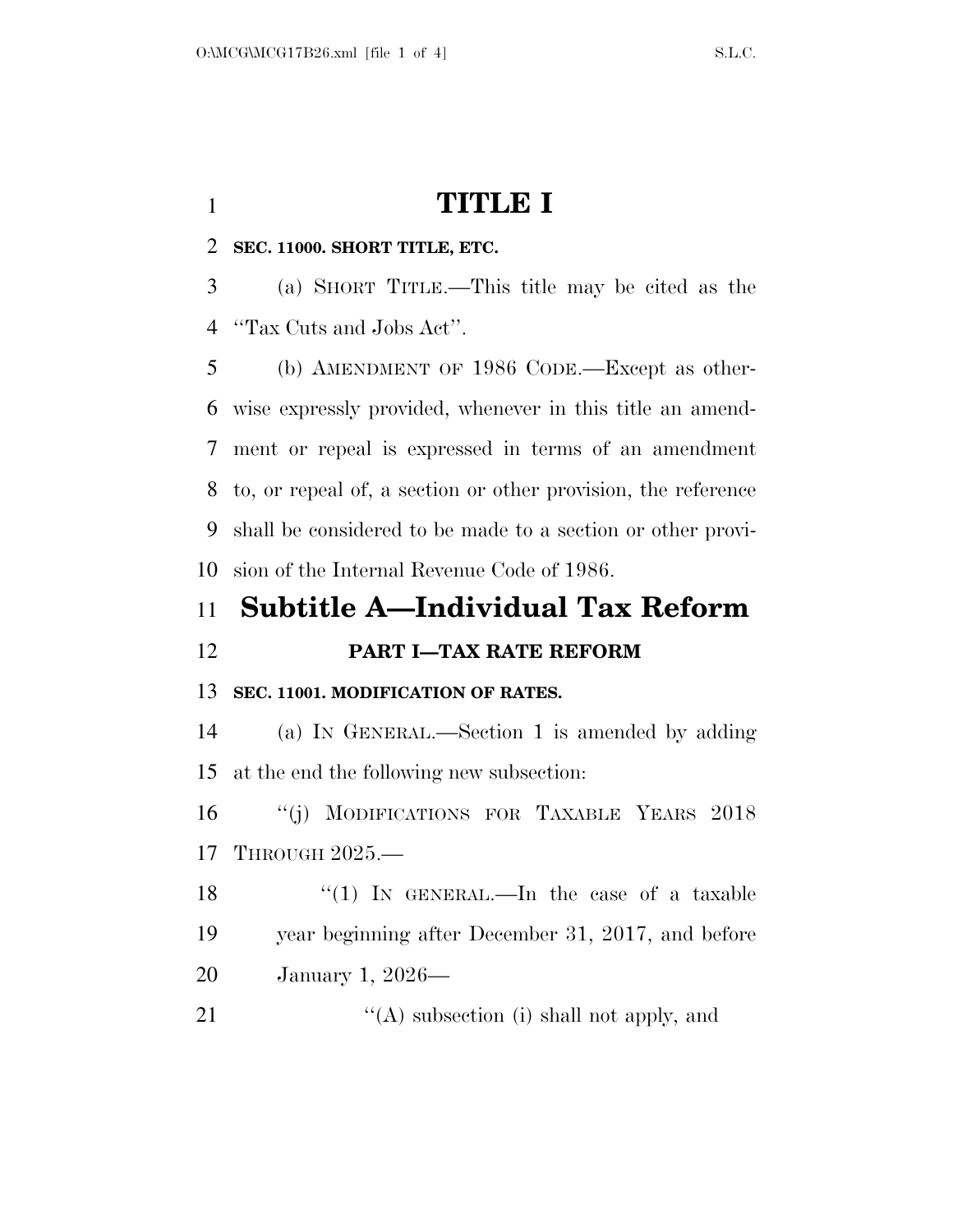| $\mathbf{1}$   | $\lq\lq$ this section (other than subsection)      |
|----------------|----------------------------------------------------|
| 2              | (i)) shall be applied as provided in paragraphs    |
| 3              | $(2)$ through $(7)$ .                              |
| $\overline{4}$ | $"(2)$ RATE TABLES.—                               |
| 5              | "(A) MARRIED INDIVIDUALS FILING JOINT              |
| 6              | RETURNS AND SURVIVING SPOUSES.—The fol-            |
| 7              | lowing table shall be applied in lieu of the table |
| 8              | contained in subsection (a):                       |

### **''If taxable income is: The tax is:**

| Not over \$19,050 |     |         |      | $10\%$ of taxable income.                  |
|-------------------|-----|---------|------|--------------------------------------------|
| Over \$19,050     | but | not     | over | \$1,905, plus $12\%$ of the excess over    |
| \$77,400.         |     |         |      | \$19,050.                                  |
| Over \$77,400     | but | not     | over | \$8,907, plus $22\%$ of the excess over    |
| \$140,000.        |     |         |      | \$77,400.                                  |
| Over $$140,000$   |     | but not | over | \$22,679, plus $24\%$ of the excess over   |
| \$320,000.        |     |         |      | \$140,000.                                 |
| Over \$320,000    | but | not     | over | $$65,879$ , plus $32\%$ of the excess over |
| \$400,000.        |     |         |      | \$320,000.                                 |
| \$400,000<br>Over | but | not     | over | $$91,479$ , plus $35\%$ of the excess over |
| \$1,000,000.      |     |         |      | \$400,000.                                 |
|                   |     |         |      | $$301,479$ plus $38.5\%$ of the excess     |
|                   |     |         |      | over $$1,000,000$ .                        |

9 "(B) HEADS OF HOUSEHOLDS.—The fol-

- 10 lowing table shall be applied in lieu of the table
- 11 contained in subsection (b):

### **''If taxable income is: The tax is:**

| Not over \$13,600   |         |     |      | $10\%$ of taxable income.                                   |
|---------------------|---------|-----|------|-------------------------------------------------------------|
| Over \$13,600       | but not |     | over | \$1,360, plus $12\%$ of the excess over                     |
| \$51,800.           |         |     |      | \$13,600.                                                   |
| Over \$51,800       | but     | not | over | $$5,944$ , plus $22\%$ of the excess over                   |
| \$70,000.           |         |     |      | \$51,800.                                                   |
| Over \$70,000       | but     | not | over | $$9,948$ , plus $24\%$ of the excess over                   |
| \$160,000.          |         |     |      | \$70,000.                                                   |
| Over $$160,000$ but |         | not | over | $$31,548$ , plus $32\%$ of the excess over                  |
| \$200,000.          |         |     |      | \$160,000.                                                  |
| Over $$200,000$ but |         | not | over | $$44,348$ , plus 35% of the excess over                     |
| \$500,000.          |         |     |      | \$200,000.                                                  |
|                     |         |     |      | \$149,348, plus $38.5\%$ of the excess<br>over $$500,000$ . |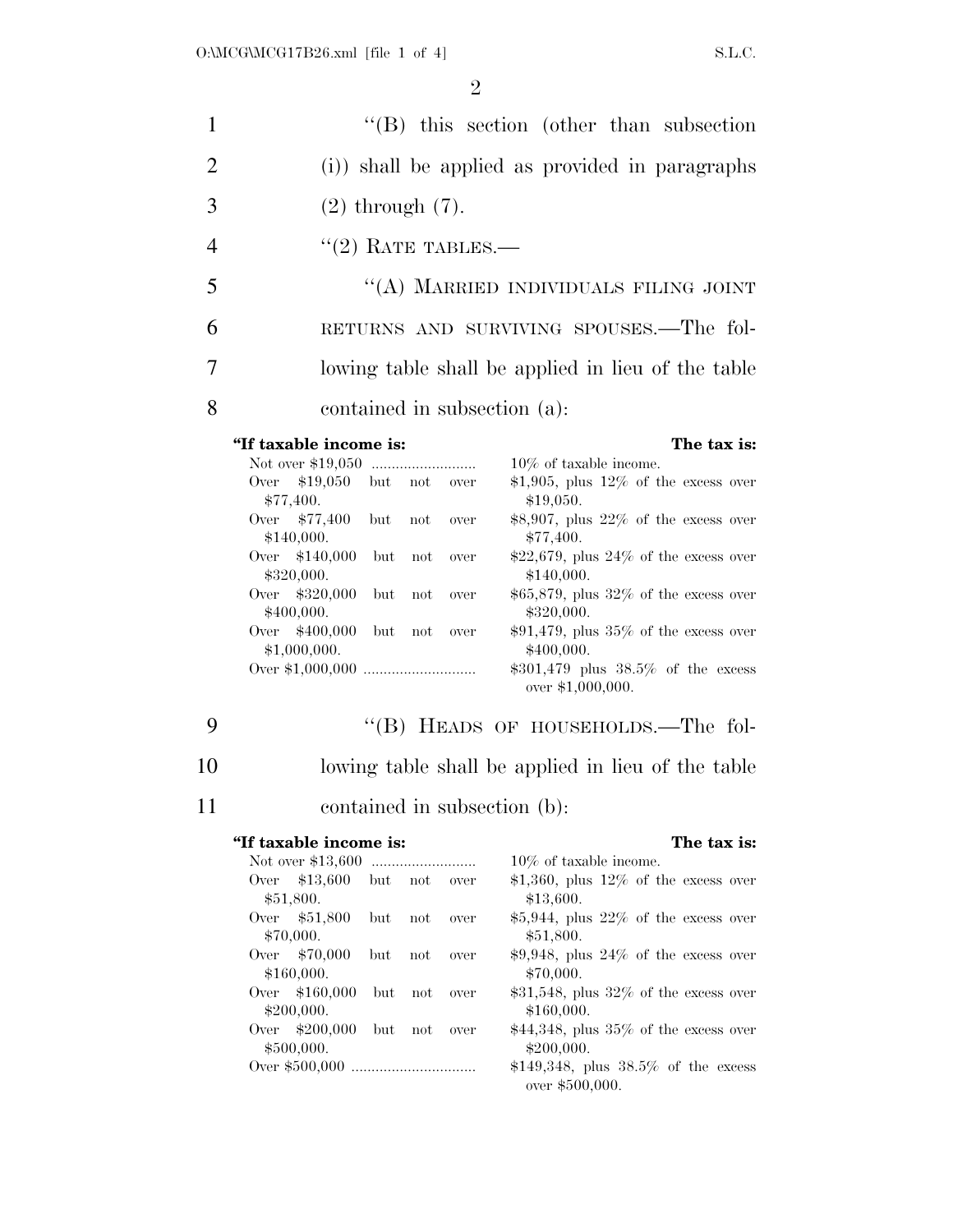| 1              | ``(C)<br>UNMARRIED INDIVIDUALS<br>OTHER                                                                                                                                                                                                                                                                                                                                                                                                                                                                                         |
|----------------|---------------------------------------------------------------------------------------------------------------------------------------------------------------------------------------------------------------------------------------------------------------------------------------------------------------------------------------------------------------------------------------------------------------------------------------------------------------------------------------------------------------------------------|
| $\overline{c}$ | SURVIVING SPOUSES AND<br>THAN<br><b>HEADS</b><br>OF                                                                                                                                                                                                                                                                                                                                                                                                                                                                             |
| 3              | HOUSEHOLDS.—The following table shall be ap-                                                                                                                                                                                                                                                                                                                                                                                                                                                                                    |
|                |                                                                                                                                                                                                                                                                                                                                                                                                                                                                                                                                 |
| 4              | plied in lieu of the table contained in subsection                                                                                                                                                                                                                                                                                                                                                                                                                                                                              |
| 5              | $(e)$ :                                                                                                                                                                                                                                                                                                                                                                                                                                                                                                                         |
|                | "If taxable income is:<br>The tax is:<br>$10\%$ of taxable income.<br>Over \$9,525 but not over \$38,700<br>$$952.50$ , plus $12\%$ of the excess over<br>\$9,525.<br>$$4,453.50$ , plus $22\%$ of the excess<br>\$38,700<br>Over<br>but<br>not<br>over<br>\$70,000.<br>over \$38,700.<br>\$70,000<br>\$11,339.50, plus $24\%$ of the excess<br>Over<br>but<br>not<br>over<br>\$160,000.<br>over \$70,000.<br>Over \$160,000<br>$$32,939.50$ , plus $32\%$ of the excess<br>but<br>not<br>over<br>\$200,000.<br>over \$160,000. |
|                | Over \$200,000<br>\$45,739.50, plus $35%$ of the excess<br>but<br>not<br>over<br>\$500,000.<br>over \$200,000.<br>\$150,739.50, plus $38.5\%$ of the ex-<br>cess over \$500,000.                                                                                                                                                                                                                                                                                                                                                |
| 6              | "(D) MARRIED INDIVIDUALS FILING SEPA-                                                                                                                                                                                                                                                                                                                                                                                                                                                                                           |
| 7              | RATE RETURNS.—The following table shall be                                                                                                                                                                                                                                                                                                                                                                                                                                                                                      |
| 8              | applied in lieu of the table contained in sub-                                                                                                                                                                                                                                                                                                                                                                                                                                                                                  |
| 9              | section $(d)$ :                                                                                                                                                                                                                                                                                                                                                                                                                                                                                                                 |
|                | "If taxable income is:<br>The tax is:<br>$10\%$ of taxable income.<br>$$952.50$ , plus $12\%$ of the excess over<br>Over \$9,525 but not over \$38,700<br>\$9,525.                                                                                                                                                                                                                                                                                                                                                              |
|                | \$38,700<br>$$4,453.50$ , plus $22\%$ of the excess<br>Over<br>but<br>not<br>$\operatorname{over}$<br>\$70,000.<br>over \$38,700.                                                                                                                                                                                                                                                                                                                                                                                               |
|                | \$70,000<br>\$11,339.50, plus $24\%$ of the excess<br>Over<br>but<br>not<br>$\operatorname{over}$<br>\$160,000.<br>over \$70,000.                                                                                                                                                                                                                                                                                                                                                                                               |
|                | \$32,939.50, plus $32\%$ of the excess<br>\$160,000<br>Over<br>but<br>not<br>$\operatorname{over}$<br>\$200,000.<br>over \$160,000.                                                                                                                                                                                                                                                                                                                                                                                             |
|                | \$45,739.50, plus 35% of the excess<br>\$200,000<br>Over<br>but<br>not<br>over<br>\$500,000.<br>over \$200,000.<br>\$150,739.50, plus $38.5\%$ of the ex-                                                                                                                                                                                                                                                                                                                                                                       |
|                |                                                                                                                                                                                                                                                                                                                                                                                                                                                                                                                                 |

| -10 | " $(E)$ ESTATES AND TRUSTS.—The fol-               |
|-----|----------------------------------------------------|
| -11 | lowing table shall be applied in lieu of the table |
| -12 | contained in subsection (e).                       |

cess over \$500,000.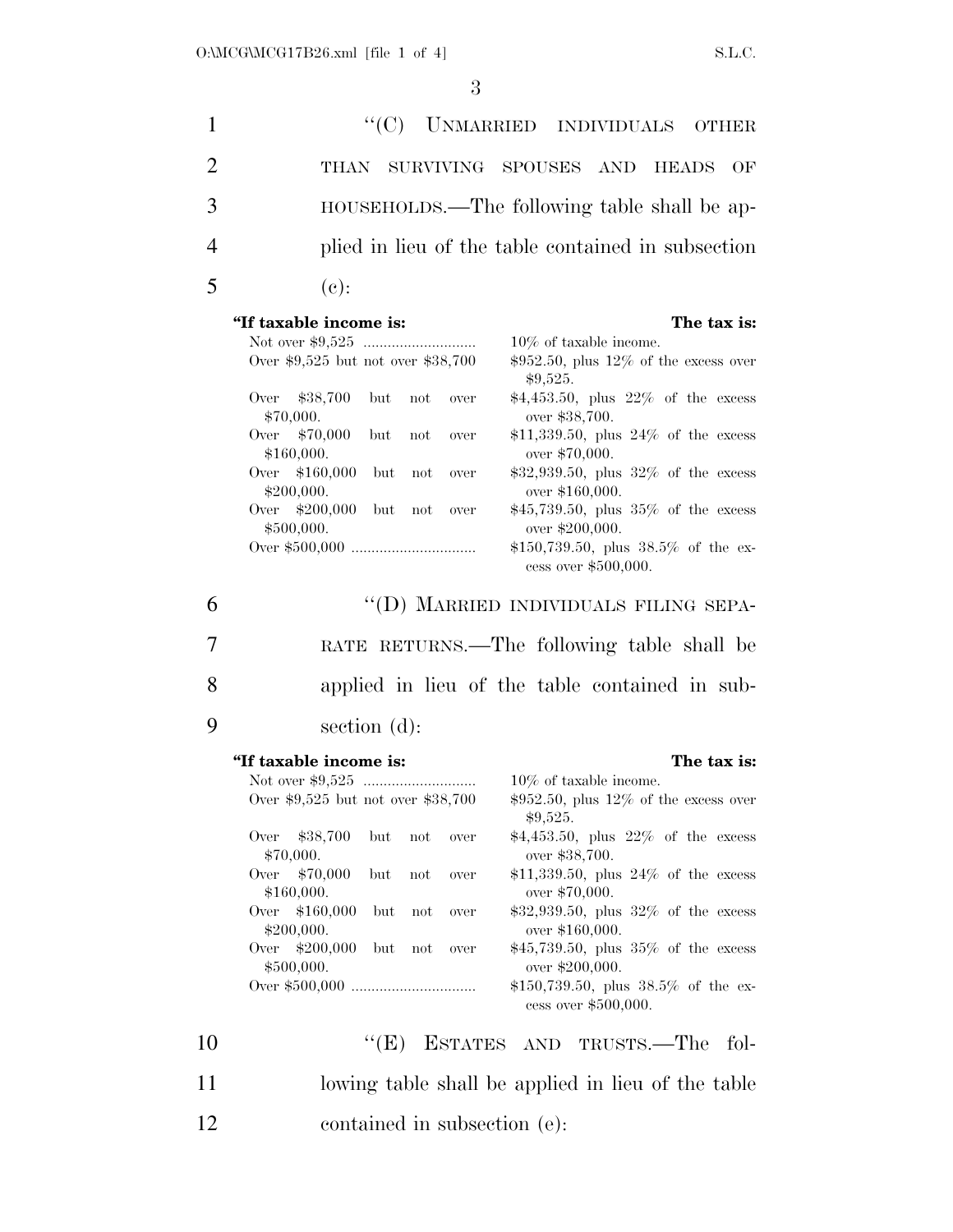|                | $\overline{4}$                                                                                                      |
|----------------|---------------------------------------------------------------------------------------------------------------------|
|                | "If taxable income is:<br>The tax is:                                                                               |
|                | $10\%$ of taxable income.<br>Over \$2,550 but not over \$9,150<br>\$255, plus $24\%$ of the excess over<br>\$2,550. |
|                | Over \$9,150 but not over \$12,500<br>\$1,839, plus $35\%$ of the excess over<br>\$9,150.                           |
|                | \$3,011.50, plus $38.5\%$ of the excess<br>over \$12,500.                                                           |
| 1              | "(F) REFERENCES TO RATE TABLES.-                                                                                    |
| $\overline{2}$ | Any reference in this title to a rate of tax under                                                                  |
| 3              | subsection (c) shall be treated as a reference to                                                                   |
| 4              | the corresponding rate bracket under subpara-                                                                       |
| 5              | graph (C) of this paragraph, except that the                                                                        |
| 6              | reference in section $3402(q)(1)$ to the third low-                                                                 |
| 7              | est rate of tax applicable under subsection (c)                                                                     |
| 8              | shall be treated as a reference to the fourth                                                                       |
| 9              | lowest rate of tax under subparagraph $(C)$ .                                                                       |
| 10             | ADJUSTMENTS, ELIMINATION OF MAR-<br>(3)                                                                             |
| 11             | RIAGE PENALTY; ETC.-                                                                                                |
| 12             | "(A) NO ADJUSTMENT IN 2018.—The ta-                                                                                 |
| 13             | bles contained in paragraph (2) shall apply                                                                         |
| 14             | without adjustment for taxable years beginning                                                                      |
| 15             | after December 31, 2017, and before January                                                                         |
| 16             | 1, 2019.                                                                                                            |

17 "(B) SUBSEQUENT YEARS.—For taxable years beginning after December 31, 2018, the Secretary shall prescribe tables which shall apply in lieu of the tables contained in para-graph (2) in the same manner as under para-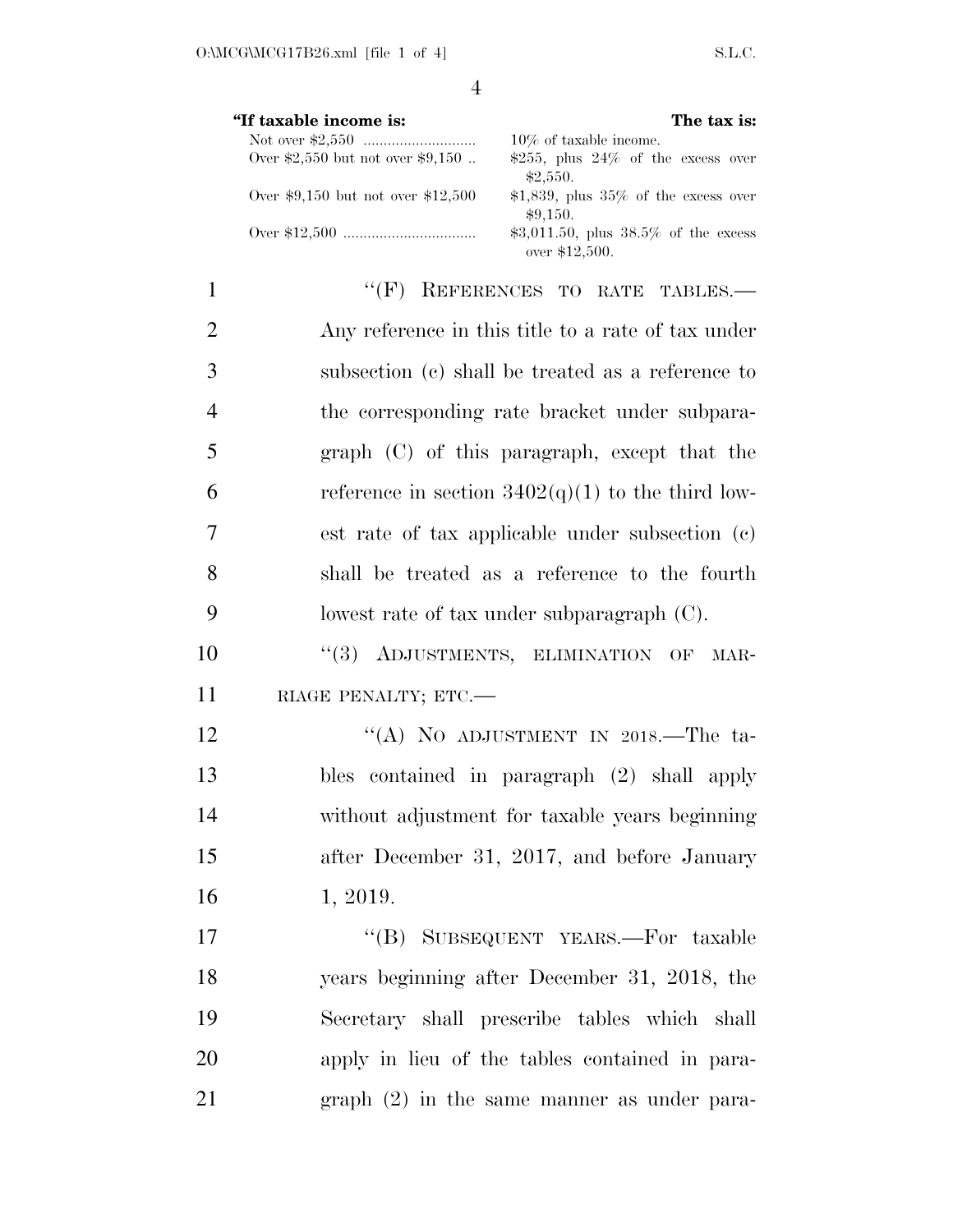| $\mathbf{1}$   | graphs $(1)$ and $(2)$ of subsection $(f)$ , except that |
|----------------|----------------------------------------------------------|
| $\overline{2}$ | in prescribing such tables—                              |
| 3              | "(i) subsection $(f)(3)$ shall be applied                |
| $\overline{4}$ | by substituting 'calendar year 2017' for                 |
| 5              | 'calendar year 2016' in subparagraph                     |
| 6              | $(A)(ii)$ thereof, and                                   |
| $\tau$         | "(ii) subsection $(f)(7)$ shall not apply                |
| 8              | $and$ —                                                  |
| 9              | $\lq\lq$ (I) the maximum taxable in-                     |
| 10             | come in each of the rate brackets in                     |
| 11             | the table contained in paragraph                         |
| 12             | $(2)(A)$ (and the minimum taxable in-                    |
| 13             | come in the next higher taxable in-                      |
| 14             | come bracket with respect to each                        |
| 15             | such bracket in such table) shall be                     |
| 16             | 200 percent of the maximum taxable                       |
| 17             | income in the corresponding rate                         |
| 18             | bracket in the table contained in para-                  |
| 19             | graph $(2)(C)$ (after any other adjust-                  |
| 20             | ment under paragraph $(3)$ , and                         |
| 21             | "(II) the comparable taxable in-                         |
| 22             | come amounts in the table contained                      |
| 23             | in paragraph $(2)(D)$ shall be $\frac{1}{2}$ of the      |
| 24             | amounts determined under subpara-                        |
| 25             | graph(A).                                                |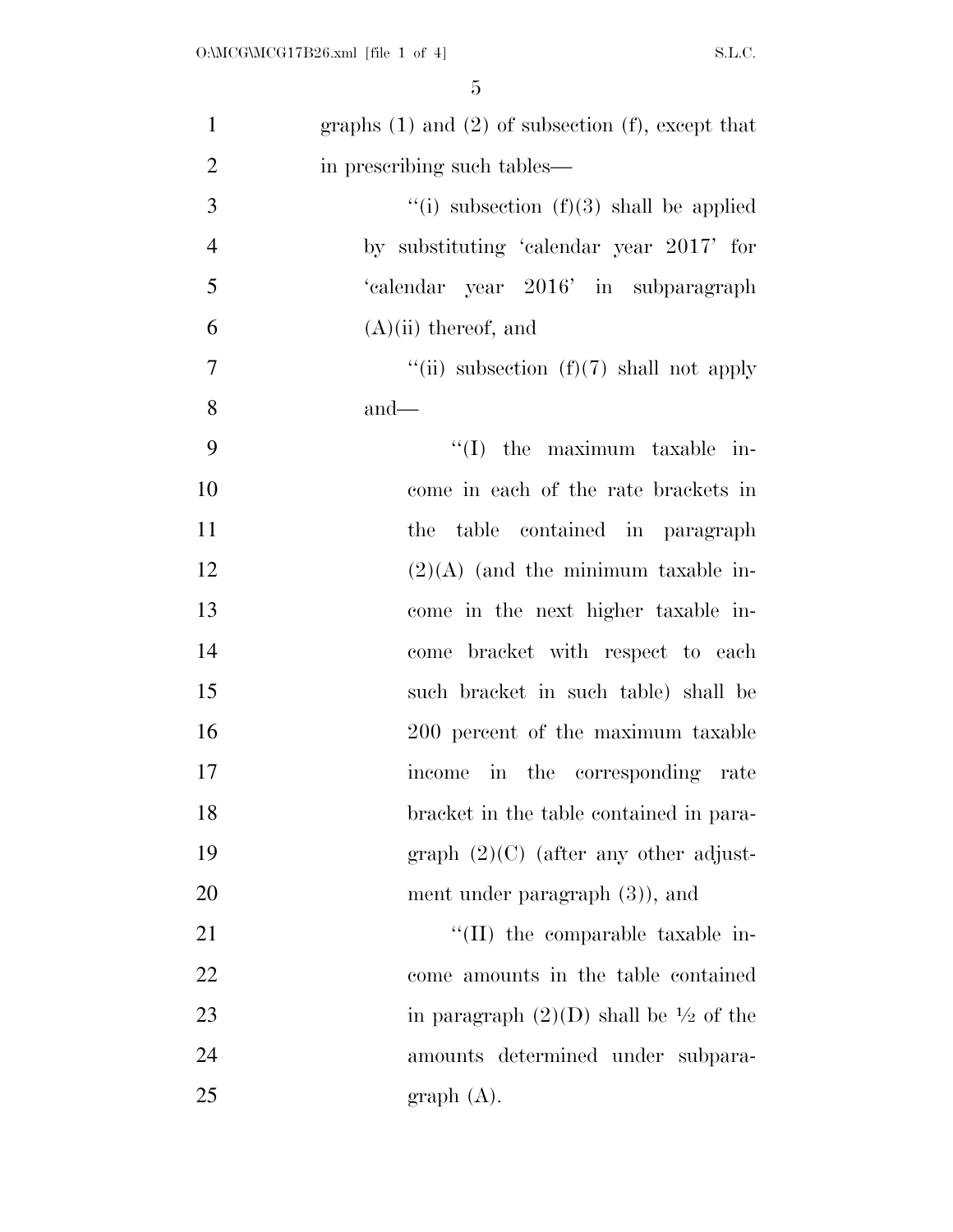| $\mathbf{1}$   | "(4) SPECIAL RULES FOR CERTAIN CHILDREN               |
|----------------|-------------------------------------------------------|
| $\overline{2}$ | WITH UNEARNED INCOME.-                                |
| 3              | "(A) IN GENERAL.—In the case of a child               |
| $\overline{4}$ | to whom subsection (g) applies for the taxable        |
| 5              | year, the rules of subparagraphs $(B)$ and $(C)$      |
| 6              | shall apply in lieu of the rule under subsection      |
| 7              | (g)(1).                                               |
| 8              | $\lq\lq (B)$<br>MODIFICATIONS TO<br><b>APPLICABLE</b> |
| 9              | RATE BRACKETS.—In determining the amount              |
| 10             | of tax imposed by this section for the taxable        |
| 11             | year on a child described in subparagraph (A),        |
| 12             | the income tax table otherwise applicable under       |
| 13             | this subsection to the child shall be applied with    |
| 14             | the following modifications:                          |
| 15             | $``(i)$ 24-PERCENT BRACKET.—The                       |
| 16             | maximum taxable income which is taxed at              |
| 17             | a rate below 24 percent shall not be more             |
| 18             | than the earned taxable income of such                |
| 19             | child.                                                |
| 20             | $``(ii)$ 35-PERCENT BRACKET.—The                      |
| 21             | maximum taxable income which is taxed at              |
| 22             | a rate below 35 percent shall not be more             |
| 23             | than the sum of-                                      |
| 24             | $\lq\lq$ the earned taxable income of                 |
| 25             | such child, plus                                      |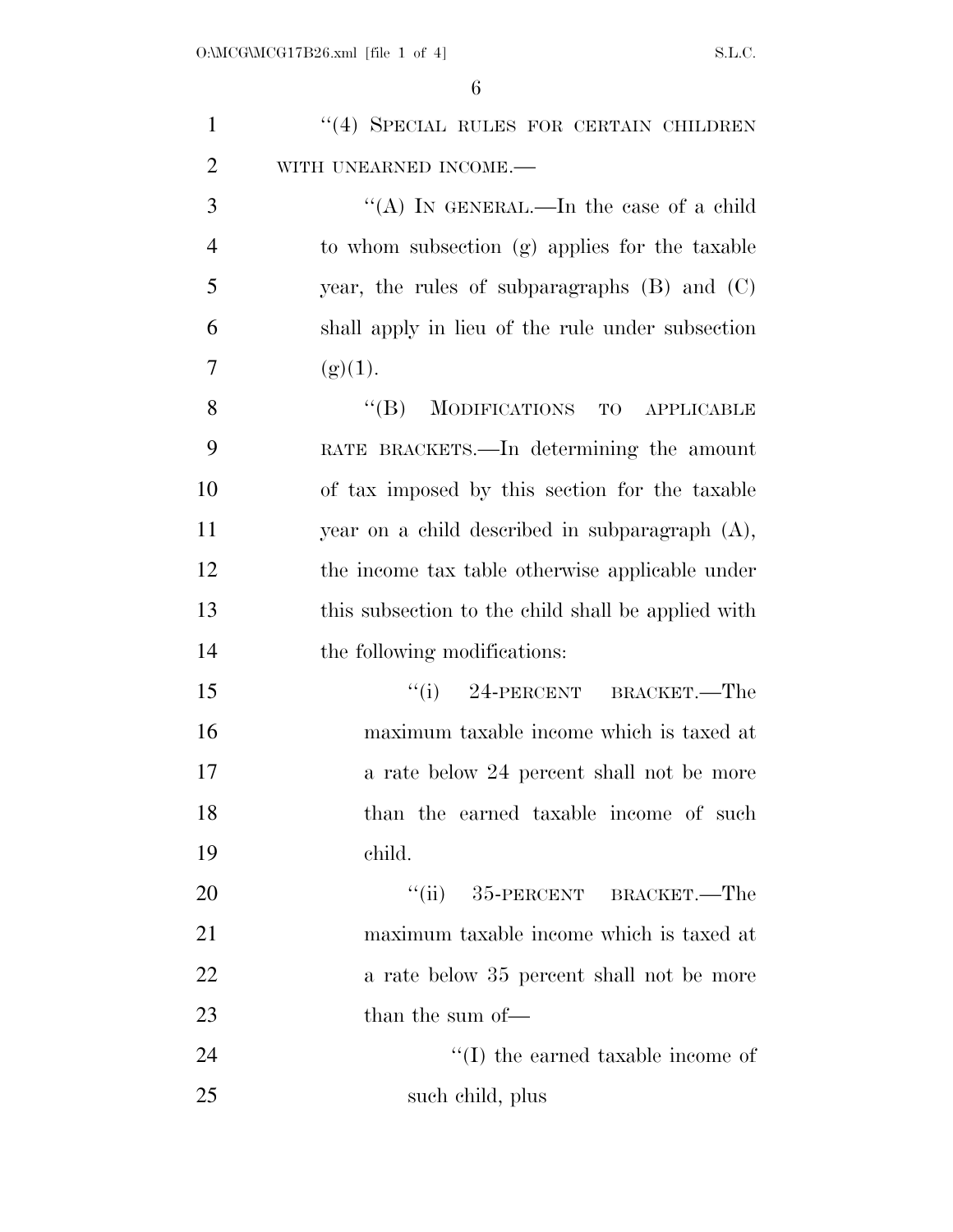| $\mathbf{1}$   | "(II) the minimum taxable in-                     |
|----------------|---------------------------------------------------|
| $\overline{2}$ | come for the 35-percent bracket in the            |
| 3              | table under paragraph $(2)(E)$ (as ad-            |
| $\overline{4}$ | justed under paragraph (3) for the                |
| 5              | taxable year.                                     |
| 6              | "(iii) 38.5-PERCENT BRACKET.—The                  |
| $\overline{7}$ | maximum taxable income which is taxed at          |
| 8              | a rate below 38.5 percent shall not be            |
| 9              | more than the sum of—                             |
| 10             | $\lq\lq$ (I) the earned taxable income of         |
| 11             | such child, plus                                  |
| 12             | "(II) the minimum taxable in-                     |
| 13             | come for the 38.5-percent bracket in              |
| 14             | the table under paragraph $(2)(E)$ (as            |
| 15             | adjusted under paragraph $(3)$ for the            |
| 16             | taxable year.                                     |
| 17             | "(C) COORDINATION WITH CAPITAL GAINS              |
| 18             | RATES.—For purposes of applying section $1(h)$    |
| 19             | (after the modifications under paragraph $(5)$ )— |
| 20             | "(i) the maximum zero rate amount                 |
| 21             | shall not be more than the sum of—                |
| $22\,$         | $\lq\lq$ the earned taxable income of             |
| 23             | such child, plus                                  |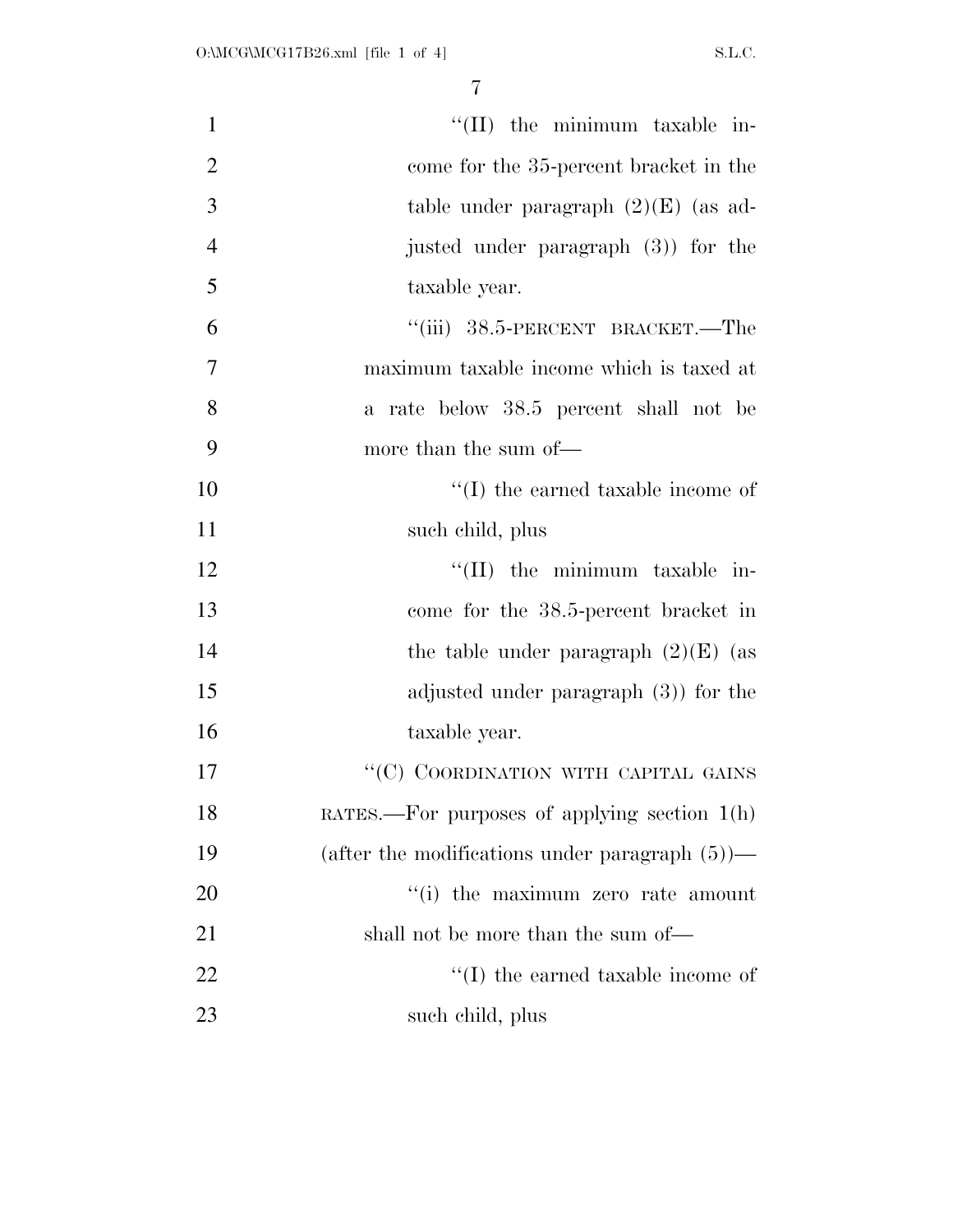| $\mathbf{1}$   | $\lq\lq$ (II) the amount in effect under       |
|----------------|------------------------------------------------|
| $\overline{2}$ | paragraph $(5)(B)(i)(IV)$ for the tax-         |
| 3              | able year, and                                 |
| $\overline{4}$ | $``$ (ii) the maximum 15-percent rate          |
| 5              | amount shall not be more than the sum          |
| 6              | $of$ —                                         |
| $\tau$         | $\lq\lq$ (I) the earned taxable income of      |
| 8              | such child, plus                               |
| 9              | $\lq\lq$ (II) the amount in effect under       |
| 10             | paragraph $(5)(B)(ii)(IV)$ for the tax-        |
| 11             | able year.                                     |
| 12             | $\lq\lq$ (D) EARNED TAXABLE INCOME.—For        |
| 13             | purposes of this paragraph, the term 'earned   |
| 14             | taxable income' means, with respect to any     |
| 15             | child for any taxable year, the taxable income |
| 16             | of such child reduced (but not below zero) by  |
| 17             | the net unearned income (as defined in sub-    |
| 18             | section $(g)(4)$ of such child.                |
| 19             | "(5) APPLICATION OF CURRENT INCOME TAX         |
| 20             | BRACKETS TO CAPITAL GAINS BRACKETS.-           |
| 21             | "(A) IN GENERAL.—Section $1(h)(1)$ shall       |
| 22             | be applied—                                    |
| 23             | "(i) by substituting 'below the max-           |
| 24             | imum zero rate amount' for 'which would        |
| 25             | (without regard to this paragraph) be          |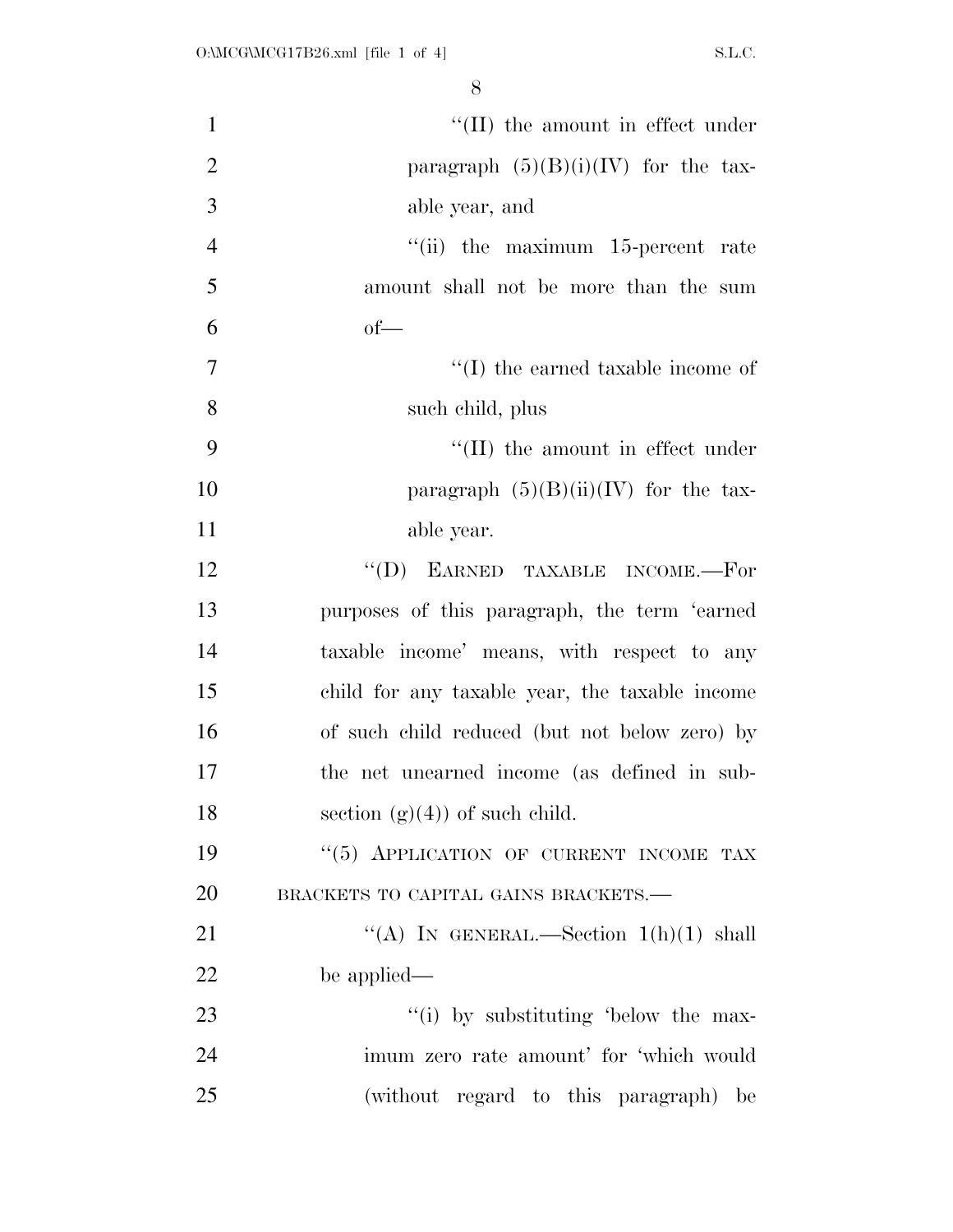| $\mathbf{1}$   | taxed at a rate below 25 percent' in sub-           |
|----------------|-----------------------------------------------------|
| $\overline{2}$ | paragraph $(B)(i)$ , and                            |
| 3              | "(ii) by substituting 'below the max-               |
| $\overline{4}$ | imum 15-percent rate amount' for 'which             |
| 5              | would (without regard to this paragraph)            |
| 6              | be taxed at a rate below 39.6 percent' in           |
| 7              | subparagraph $(C)(ii)(I)$ .                         |
| 8              | "(B) MAXIMUM AMOUNTS DEFINED.—For                   |
| 9              | purposes of applying section $1(h)$ with the        |
| 10             | modifications described in subparagraph $(A)$ —     |
| 11             | ``(i)<br><b>MAXIMUM</b><br>ZERO<br>RATE             |
| 12             | AMOUNT.—The maximum zero<br>rate                    |
| 13             | amount shall be—                                    |
| 14             | $\lq\lq$ (I) in the case of a joint return          |
| 15             | or surviving spouse, $$77,200$ ( $\frac{1}{2}$ such |
| 16             | amount in the case of a married indi-               |
| 17             | vidual filing a separate return),                   |
| 18             | "(II) in the case of an individual                  |
| 19             | who is a head of household (as de-                  |
| 20             | fined in section $2(b)$ , \$51,700,                 |
| 21             | "(III) in the case of any other in-                 |
| 22             | dividual (other than an estate<br>or                |
| 23             | trust), an amount equal to $\frac{1}{2}$ of the     |
| 24             | amount in effect for the taxable year               |
| 25             | under clause (i), and                               |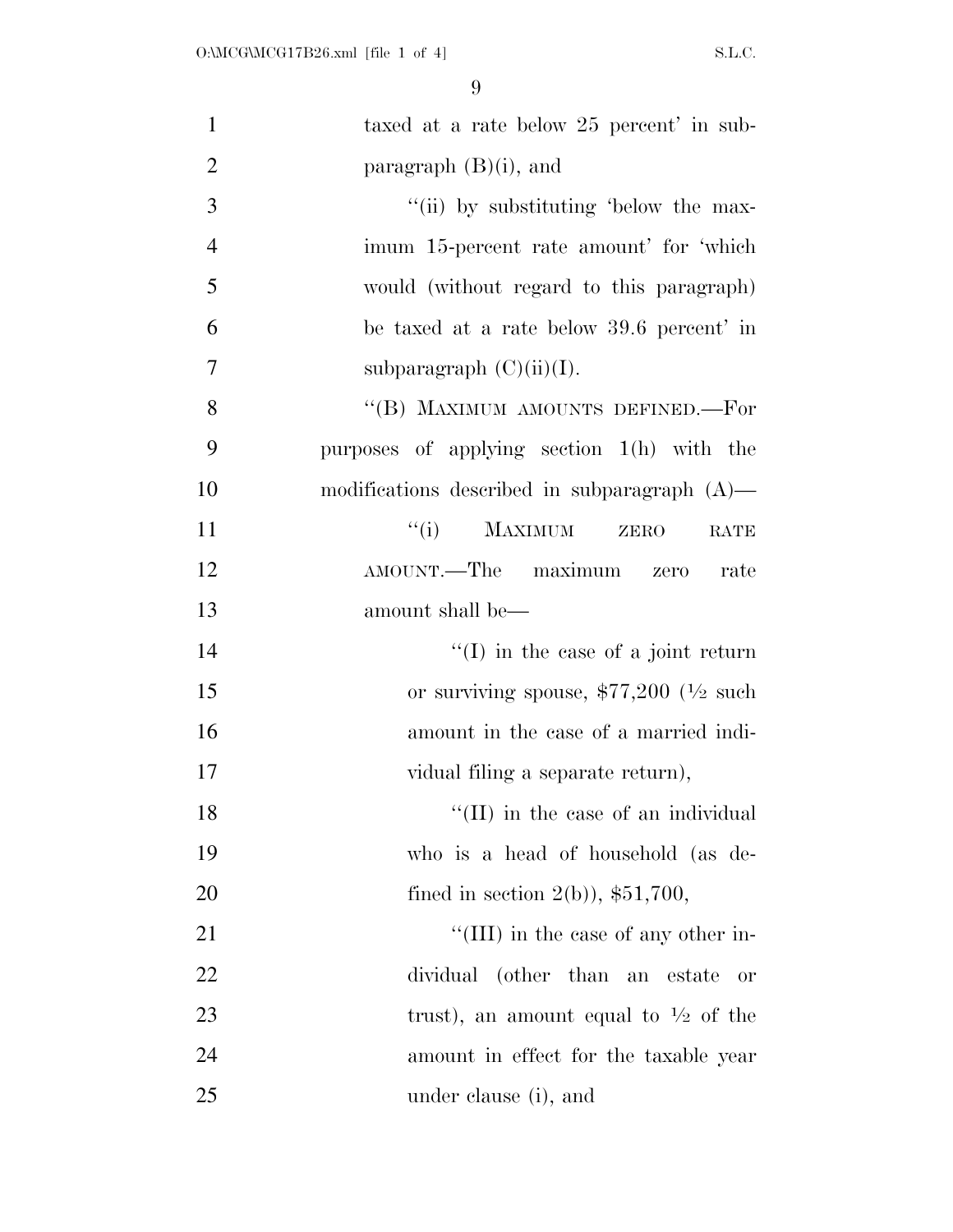| $\mathbf{1}$   | $``(IV)$ in the case of an estate or            |
|----------------|-------------------------------------------------|
| $\overline{2}$ | trust, $$2,600$ .                               |
| 3              | MAXIMUM 15-PERCENT<br>``(ii)<br>RATE            |
| $\overline{4}$ | AMOUNT.—The maximum 15-percent rate             |
| 5              | amount shall be—                                |
| 6              | $\lq\lq$ (I) in the case of a joint return      |
| $\overline{7}$ | surviving spouse, $$479,000$ $(^{1}/_{2}$<br>0r |
| 8              | such a mount in the case of a married           |
| 9              | individual filing a separate return),           |
| 10             | $\lq$ (II) in the case of an individual         |
| 11             | who is the head of a household (as de-          |
| 12             | fined in section $2(b)$ , \$452,400,            |
| 13             | "(III) in the case of any other in-             |
| 14             | dividual (other than an estate or               |
| 15             | trust), $$425,800$ , and                        |
| 16             | $\lq\lq (IV)$ in the case of an estate or       |
| 17             | trust, $$12,700$ .                              |
| 18             | " $(C)$ INFLATION ADJUSTMENT.—In the            |
| 19             | case of any taxable year beginning after 2018,  |
| 20             | each of the dollar amounts in clauses (i) and   |
| 21             | (ii) of subparagraph (B) shall be increased by  |
| 22             | an amount equal to-                             |
| 23             | "(i) such dollar amount, multiplied by          |
| 24             | "(ii) the cost-of-living adjustment de-         |
| 25             | termined under subsection $(f)(3)$ for the      |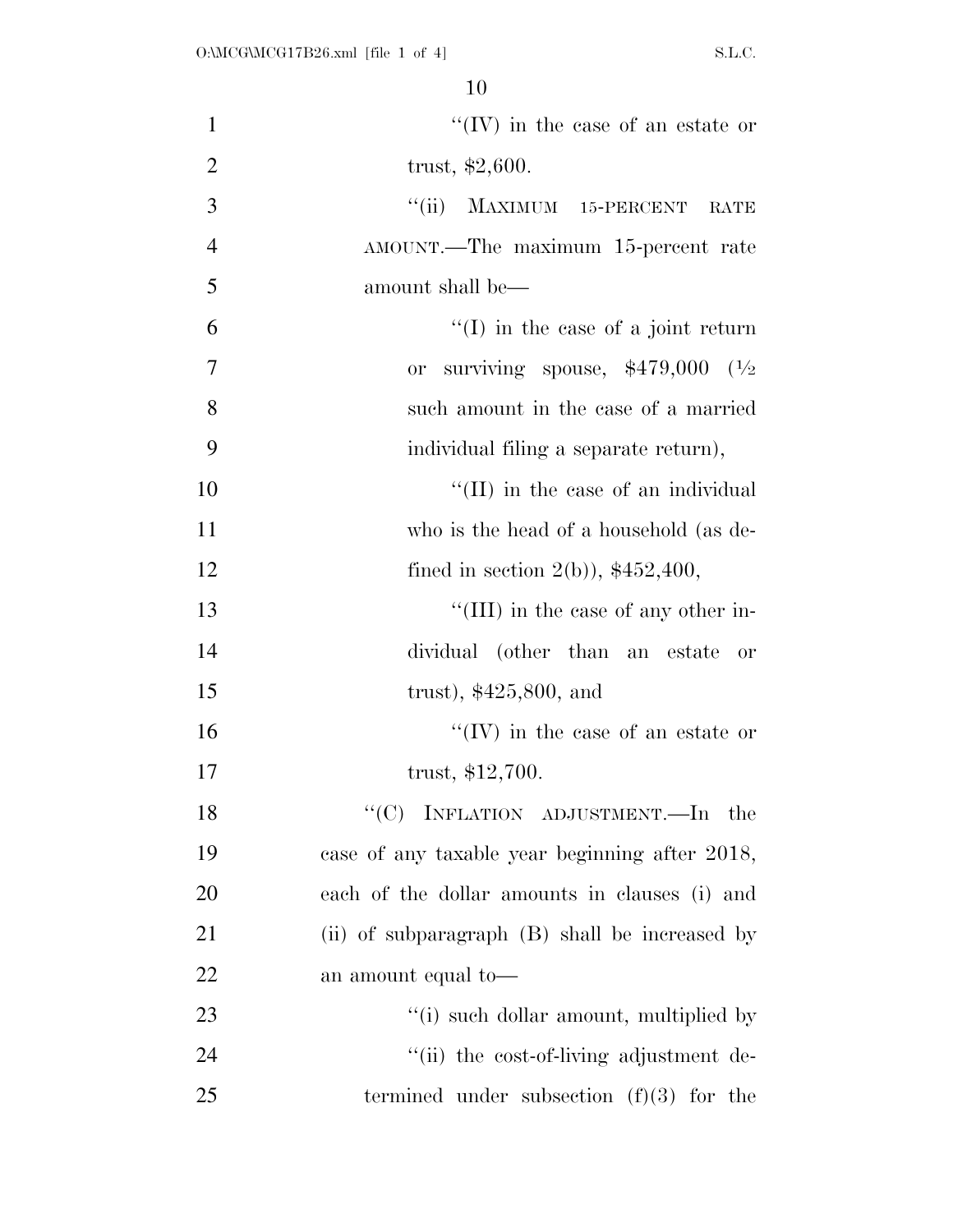calendar year in which the taxable year be- gins, determined by substituting 'calendar year 2017' for 'calendar year 2016' in sub-4 paragraph  $(A)(ii)$  thereof.

 ''(6) SECTION 15 NOT TO APPLY.—Section 15 shall not apply to any change in a rate of tax by rea-son of this subsection.''.

 (b) DUE DILIGENCE TAX PREPARER REQUIREMENT WITH RESPECT TO HEAD OF HOUSEHOLD FILING STA- TUS.—Subsection (g) of section 6695 is amended to read as follows:

12 "(g) FAILURE TO BE DILIGENT IN DETERMINING ELIGIBILITY FOR CERTAIN TAX BENEFITS.—Any person who is a tax return preparer with respect to any return or claim for refund who fails to comply with due diligence requirements imposed by the Secretary by regulations with respect to determining—

 ''(1) eligibility to file as a head of household (as defined in section 2(b)) on the return, or

 ''(2) eligibility for, or the amount of, the credit 21 allowable by section 24,  $25A(a)(1)$ , or 32,

shall pay a penalty of \$500 for each such failure.''.

 (c) EFFECTIVE DATE.—The amendments made by this section shall apply to taxable years beginning after December 31, 2017.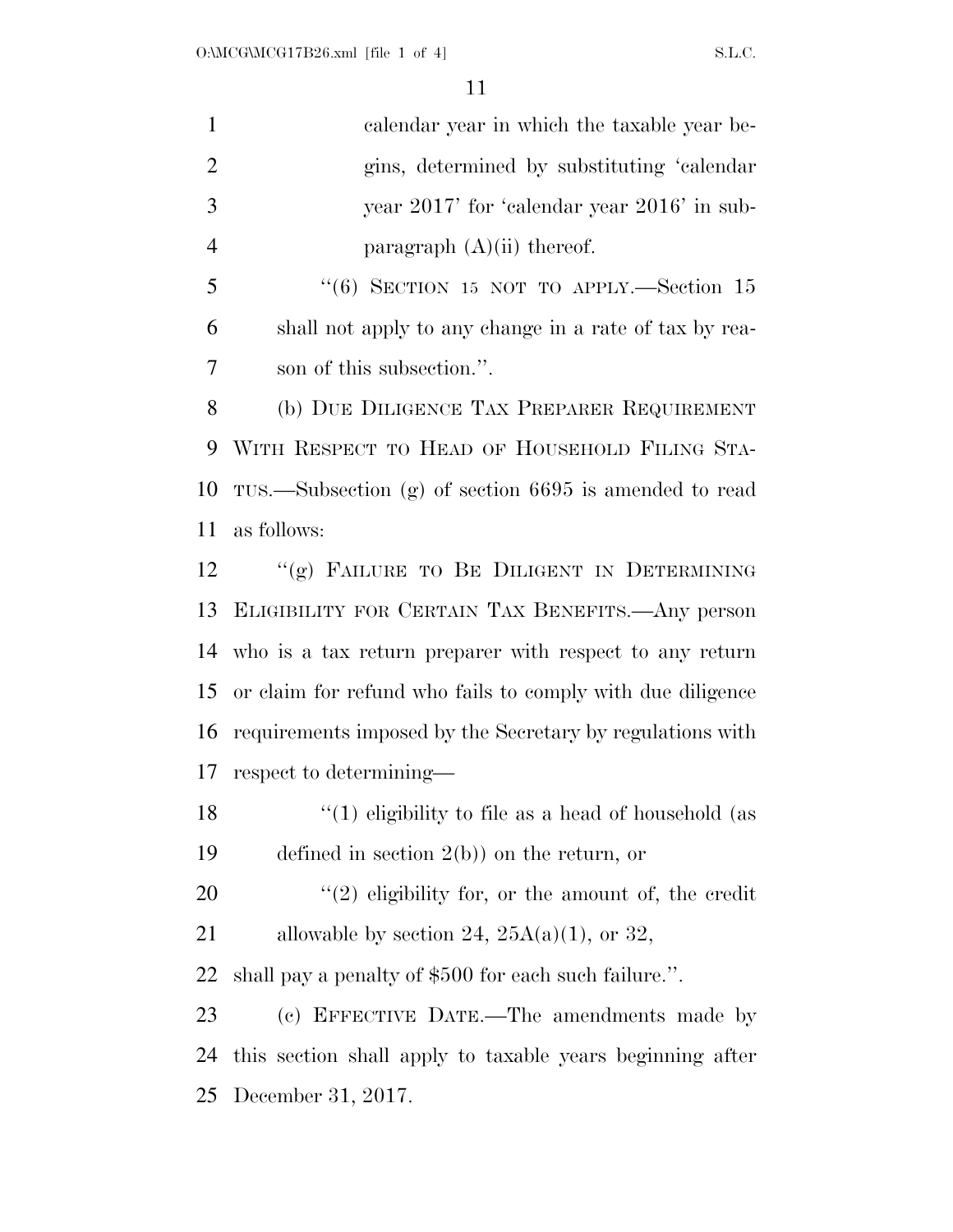| $\mathbf{1}$   | SEC. 11002. INFLATION ADJUSTMENTS BASED ON CHAINED       |
|----------------|----------------------------------------------------------|
| 2              | CPI.                                                     |
| 3              | (a) IN GENERAL.—Subsection (f) of section 1 is           |
| $\overline{4}$ | amended by striking paragraph (3) and by inserting after |
| 5              | paragraph $(2)$ the following new paragraph:             |
| 6              | "(3) COST-OF-LIVING ADJUSTMENT.-For pur-                 |
| 7              | poses of this subsection—                                |
| 8              | "(A) IN GENERAL.—The cost-of-living ad-                  |
| 9              | justment for any calendar year is the percent-           |
| 10             | age (if any) by which—                                   |
| 11             | "(i) the C-CPI-U for the preceding                       |
| 12             | calendar year, exceeds                                   |
| 13             | "(ii) the CPI for calendar year $2016$ ,                 |
| 14             | multiplied by the amount determined                      |
| 15             | under subparagraph $(B)$ .                               |
| 16             | "(B) AMOUNT DETERMINED.—The                              |
| 17             | amount determined under this clause is the               |
| 18             | amount obtained by dividing—                             |
| 19             | "(i) the C-CPI-U for calendar year                       |
| 20             | $2016, \text{ by}$                                       |
| 21             | "(ii) the CPI for calendar year $2016$ .                 |
| 22             | "(C) SPECIAL RULE FOR ADJUSTMENTS                        |
| 23             | WITH A BASE YEAR AFTER 2016.—For purposes                |
| 24             | of any provision of this title which provides for        |
| 25             | the substitution of a year after $2016$ for $2016'$      |
| 26             | in subparagraph $(A)(ii)$ , subparagraph $(A)$ shall     |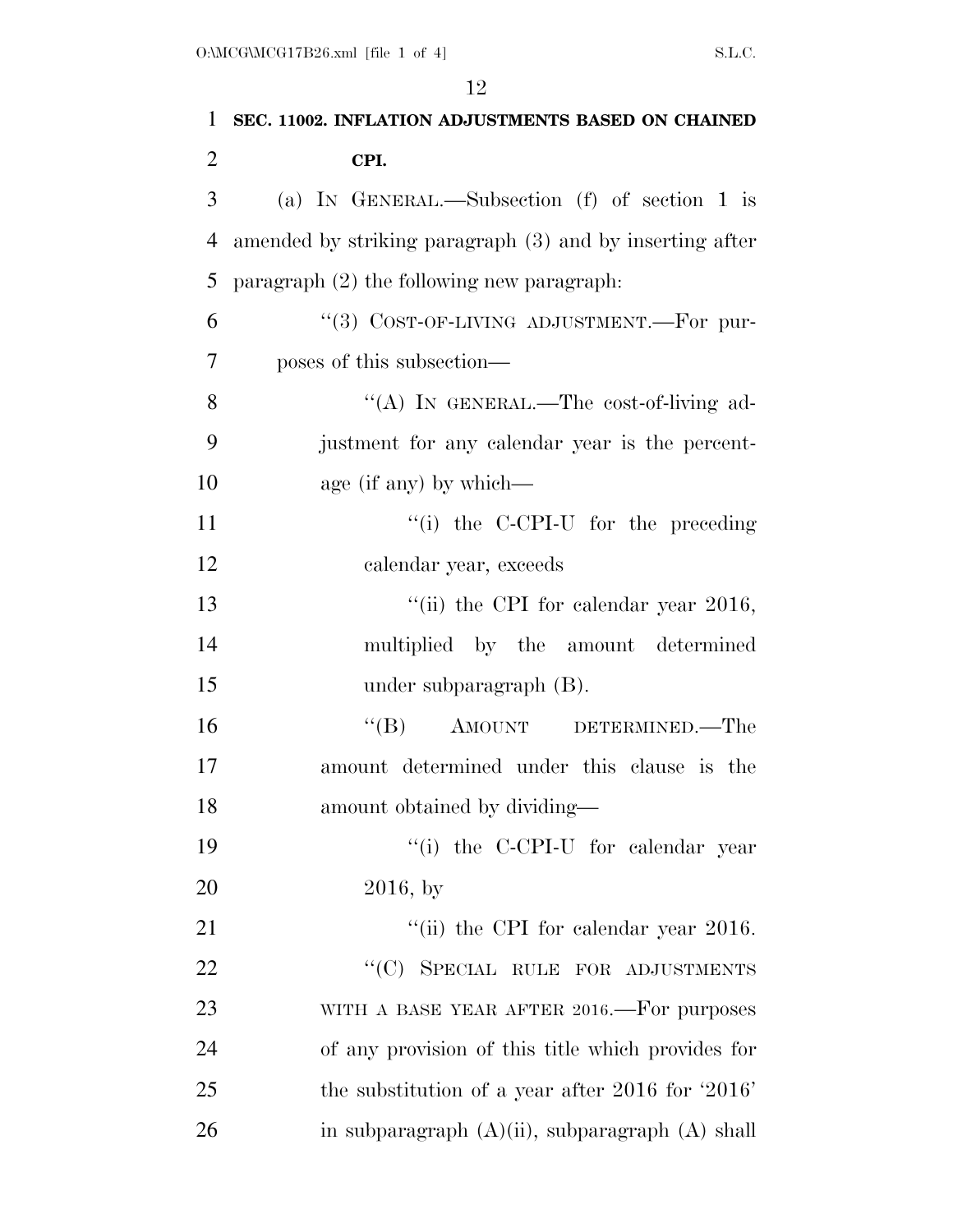| $\mathbf{1}$   | be applied by substituting 'the C-CPI-U for cal-               |
|----------------|----------------------------------------------------------------|
| $\overline{2}$ | endar year 2016' for 'the CPI for calendar year                |
| 3              | 2016' and all that follows in clause (ii) there-               |
| $\overline{4}$ | of.''.                                                         |
| 5              | (b) $C-CPI-U$ .—Subsection (f) of section 1 is amended         |
| 6              | by striking paragraph $(7)$ , by redesignating paragraph $(6)$ |
| 7              | as paragraph $(7)$ , and by inserting after paragraph $(5)$    |
| 8              | the following new paragraph.                                   |
| 9              | "(6) C-CPI-U.—For purposes of this sub-                        |
| 10             | section-                                                       |
| 11             | "(A) IN GENERAL.—The term $'C$ -CPI-U'                         |
| 12             | means the Chained Consumer Price Index for                     |
| 13             | All Urban Consumers (as published by the Bu-                   |
| 14             | reau of Labor Statistics of the Department of                  |
| 15             | Labor). The values of the Chained Consumer                     |
| 16             | Price Index for All Urban Consumers taken                      |
| 17             | into account for purposes of determining the                   |
| 18             | cost-of-living adjustment for any calendar year                |
| 19             | under this subsection shall be the latest values               |
| 20             | so published as of the date on which such Bu-                  |
| 21             | reau publishes the initial value of the Chained                |
| 22             | Consumer Price Index for All Urban Con-                        |
| 23             | sumers for the month of August for the pre-                    |
| 24             | eeding calendar year.                                          |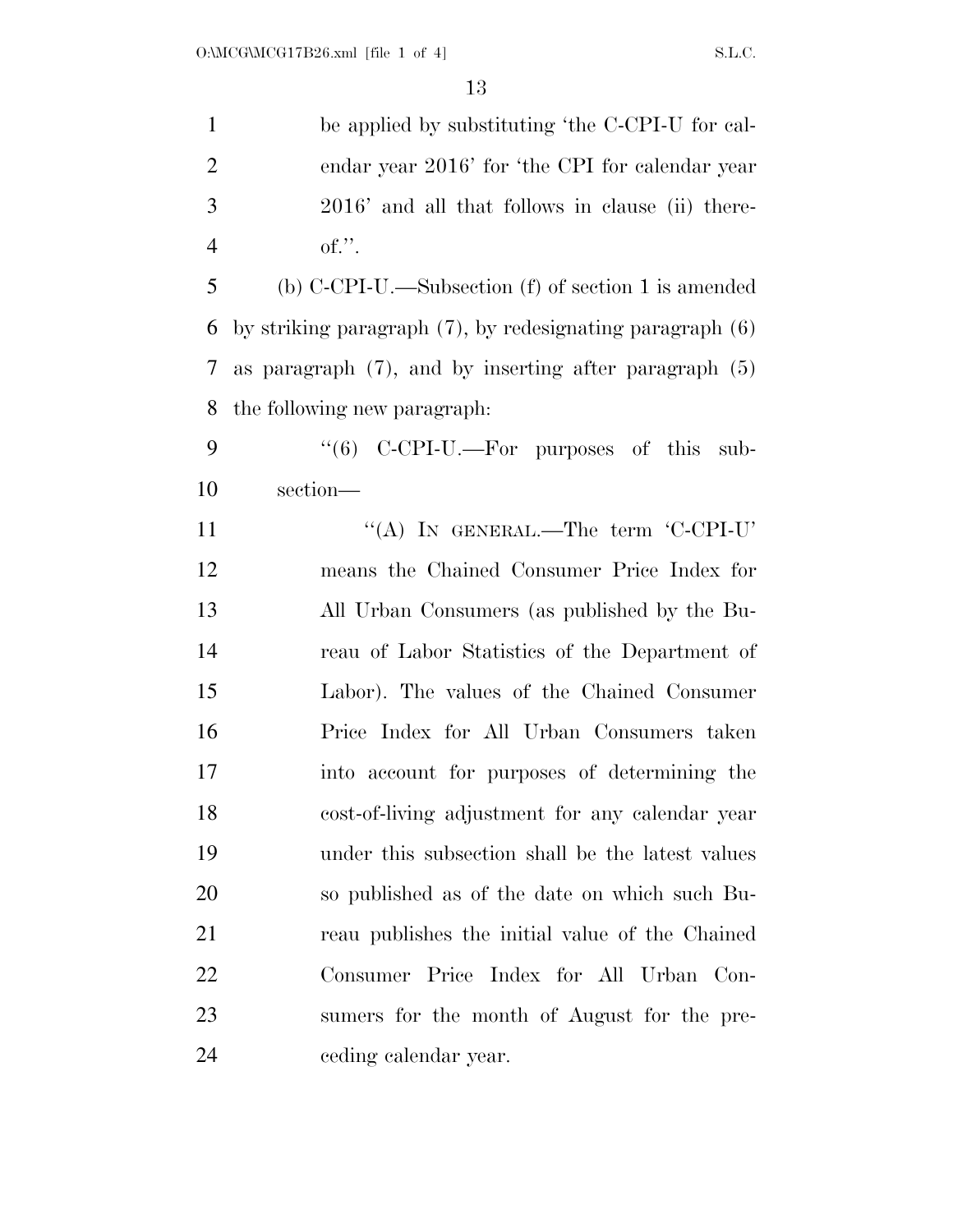| $\mathbf{1}$   | DETERMINATION FOR CALENDAR<br>$\lq\lq (B)$                     |
|----------------|----------------------------------------------------------------|
| $\overline{2}$ | YEAR.—The C-CPI-U for any calendar year is                     |
| 3              | the average of the C-CPI-U as of the close of                  |
| $\overline{4}$ | the 12-month period ending on August 31 of                     |
| 5              | such calendar year.".                                          |
| 6              | (c) APPLICATION TO PERMANENT TAX TABLES.                       |
| 7              | Section $1(f)(2)(A)$ is amended by inserting ", determined     |
| 8              | by substituting '1992' for '2016' in paragraph $(3)(A)(ii)$ ". |
| 9              | (d) APPLICATION TO OTHER INTERNAL REVENUE                      |
| 10             | CODE OF 1986 PROVISIONS.—                                      |
| 11             | (1) The following sections are each amended by                 |
| 12             | striking "for 'calendar year 1992' in subparagraph             |
| 13             | $(B)$ " and inserting "for 'calendar year 2016' in sub-        |
| 14             | paragraph $(A)(ii)$ ":                                         |
| 15             | (A) Section $23(h)(2)$ .                                       |
| 16             | (B) Paragraphs $(1)(A)(ii)$ and $(2)(A)(ii)$ of                |
| 17             | section $25A(h)$ .                                             |
| 18             | $(C)$ Section $25B(b)(3)(B)$ .                                 |
| 19             | Subsection (b) $(2)(B)(ii)(II)$ ,<br>(D)<br>and                |
| 20             | clauses (i) and (ii) of subsection $(j)(1)(B)$ , of            |
| 21             | section 32.                                                    |
| 22             | (E) Section $36B(f)(2)(B)(ii)(II)$ .                           |
| 23             | (F) Section 41(e)(5)(C)(i).                                    |
| 24             | Subsections $(e)(3)(D)(ii)$<br>(G)<br>and                      |
| 25             | $(h)(3)(H)(i)(II)$ of section 42.                              |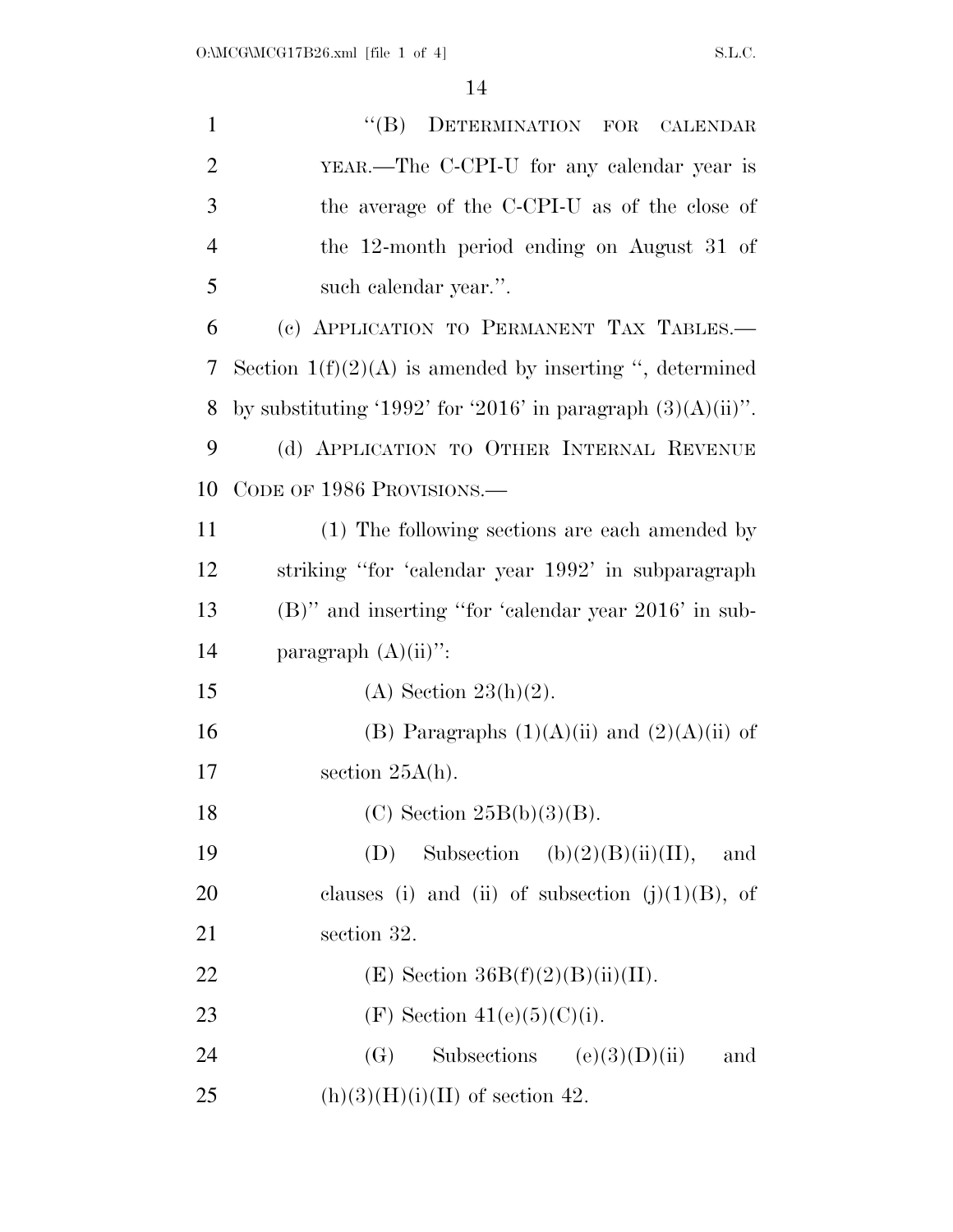| $\mathbf{1}$   | (H) Section $45R(d)(3)(B)(ii)$ .                |     |
|----------------|-------------------------------------------------|-----|
| $\overline{2}$ | (I) Section $62(d)(3)(B)$ .                     |     |
| 3              | (J) Section $125(i)(2)(B)$ .                    |     |
| $\overline{4}$ | (K) Section $135(b)(2)(B)(ii)$ .                |     |
| 5              | (L) Section $137(f)(2)$ .                       |     |
| 6              | (M) Section $146(d)(2)(B)$ .                    |     |
| 7              | (N) Section $147(c)(2)(H)(ii)$ .                |     |
| 8              | (O) Section $179(b)(6)(A)(ii)$ .                |     |
| 9              | Subsections (b) $(5)(C)(i)(II)$<br>(P)          | and |
| 10             | $(g)(8)(B)$ of section 219.                     |     |
| 11             | (Q) Section $220(g)(2)$ .                       |     |
| 12             | (R) Section $221(f)(1)(B)$ .                    |     |
| 13             | (S) Section $223(g)(1)(B)$ .                    |     |
| 14             | (T) Section $408A(c)(3)(D)(ii)$ .               |     |
| 15             | (U) Section $430(e)(7)(D)(\n \text{vii})(II)$ . |     |
| 16             | (V) Section $512(d)(2)(B)$ .                    |     |
| 17             | (W) Section $513(h)(2)(C)(ii)$ .                |     |
| 18             | $(X)$ Section $831(b)(2)(D)(ii)$ .              |     |
| 19             | $(Y)$ Section 877A(a)(3)(B)(i)(II).             |     |
| 20             | (Z) Section $2010(c)(3)(B)(ii)$ .               |     |
| 21             | $(AA)$ Section $2032A(a)(3)(B)$ .               |     |
| 22             | (BB) Section $2503(b)(2)(B)$ .                  |     |
| 23             | $(CC)$ Section $4261(e)(4)(A)(ii)$ .            |     |
| 24             | (DD) Section $5000A(c)(3)(D)(ii)$ .             |     |
| 25             | $(EE)$ Section 6323(i)(4)(B).                   |     |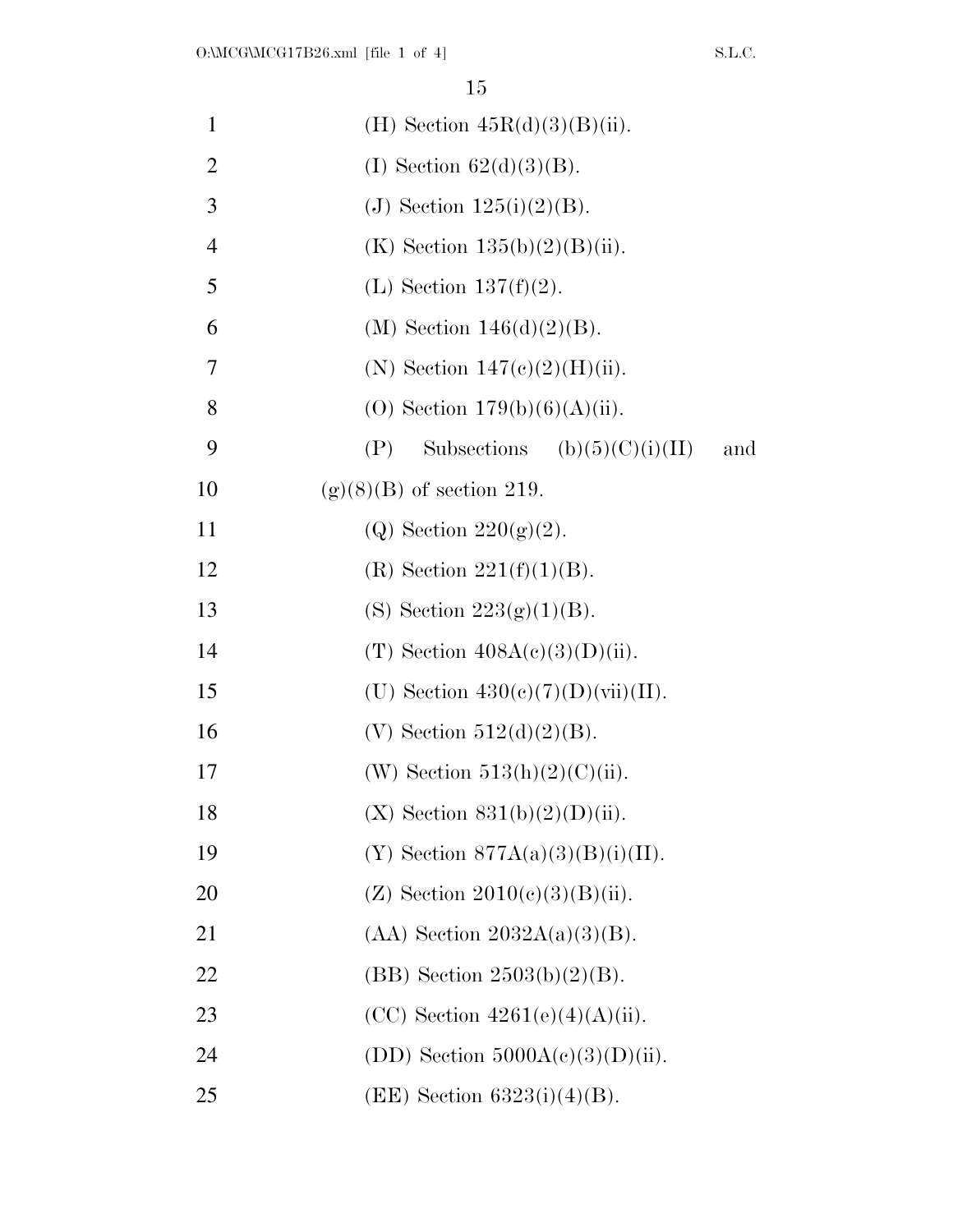| $\mathbf{1}$   | (FF) Section $6334(g)(1)(B)$ .                   |
|----------------|--------------------------------------------------|
| $\overline{2}$ | $(GG)$ Section $6601(j)(3)(B)$ .                 |
| 3              | $(HH)$ Section 6651(i)(1).                       |
| $\overline{4}$ | (II) Section $6652(c)(7)(A)$ .                   |
| 5              | $(JJ)$ Section 6695(h)(1).                       |
| 6              | $(KK)$ Section 6698(e)(1).                       |
| 7              | $(LL)$ Section 6699 $(e)(1)$ .                   |
| 8              | (MM) Section $6721(f)(1)$ .                      |
| 9              | (NN) Section $6722(f)(1)$ .                      |
| 10             | $(OO)$ Section 7345 $(f)(2)$ .                   |
| 11             | $(PP)$ Section 7430(c)(1).                       |
| 12             | $(QQ)$ Section 9831(d)(2)(D)(ii)(II).            |
| 13             | $(2)$ Section 41(e)(5)(C)(ii) is amended—        |
| 14             | (A) by striking " $1(f)(3)(B)$ " and inserting   |
| 15             | " $1(f)(3)(A)(ii)$ ", and                        |
| 16             | $(B)$ by striking "1992" and inserting           |
| 17             | "2016".                                          |
| 18             | $(3)$ Section $42(h)(6)(G)$ is amended—          |
| 19             | (A) by striking "for 'calendar year $1987$ "     |
| 20             | in clause $(i)(II)$ and inserting "for 'calendar |
| 21             | year $2016'$ in subparagraph $(A)(ii)$ thereof", |
| 22             | and                                              |
| 23             | (B) by striking "if the CPI for any cal-         |
| 24             | endar year" and all that follows in clause (ii)  |
| 25             | and inserting "if the C-CPI-U for any calendar"  |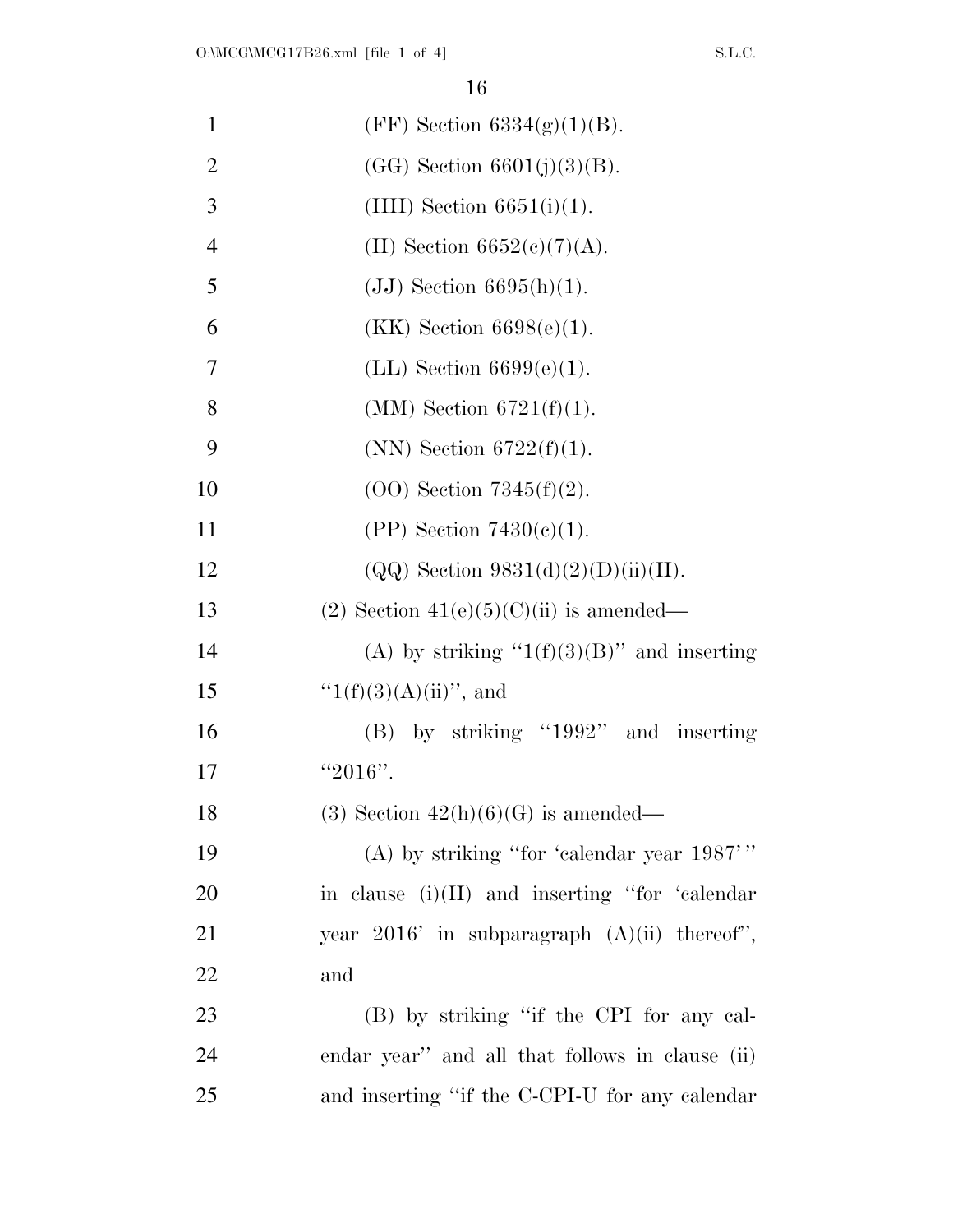| $\mathbf{1}$   | year (as defined in section $1(f)(6)$ ) exceeds the    |
|----------------|--------------------------------------------------------|
| $\overline{2}$ | C-CPI-U for the preceding calendar year by             |
| 3              | more than 5 percent, the C-CPI-U for the base          |
| $\overline{4}$ | calendar year shall be increased such that such        |
| 5              | excess shall never be taken into account under         |
| 6              | clause (i). In the case of a base calendar year        |
| $\overline{7}$ | before 2017, the C-CPI-U for such year shall           |
| 8              | be determined by multiplying the CPI for such          |
| 9              | year by the amount determined under section            |
| 10             | $1(f)(3)(B)$ .".                                       |
| 11             | (4) Section $132(f)(6)(A)(ii)$ is amended by           |
| 12             | striking "for 'calendar year 1992'" and inserting      |
| 13             | "for 'calendar year $2016$ ' in subparagraph $(A)(ii)$ |
| 14             | thereof".                                              |
| 15             | $(5)$ Section 162 $(0)(3)$ is amended by striking      |
| 16             | "adjusted for changes in the Consumer Price Index      |
| 17             | (as defined in section $1(f)(5)$ ) since 1991" and in- |
| 18             | serting "adjusted by increasing any such amount        |
| 19             | under the 1991 agreement by an amount equal to-        |
| 20             | $\lq\lq$ such amount, multiplied by                    |
| 21             | "(B) the cost-of-living adjustment deter-              |
| 22             | mined under section $1(f)(3)$ for the calendar         |
| 23             | year in which the taxable year begins, by sub-         |
| 24             | stituting 'calendar year 1990' for 'calendar year      |
| 25             | $2016'$ in subparagraph $(A)(ii)$ thereof".            |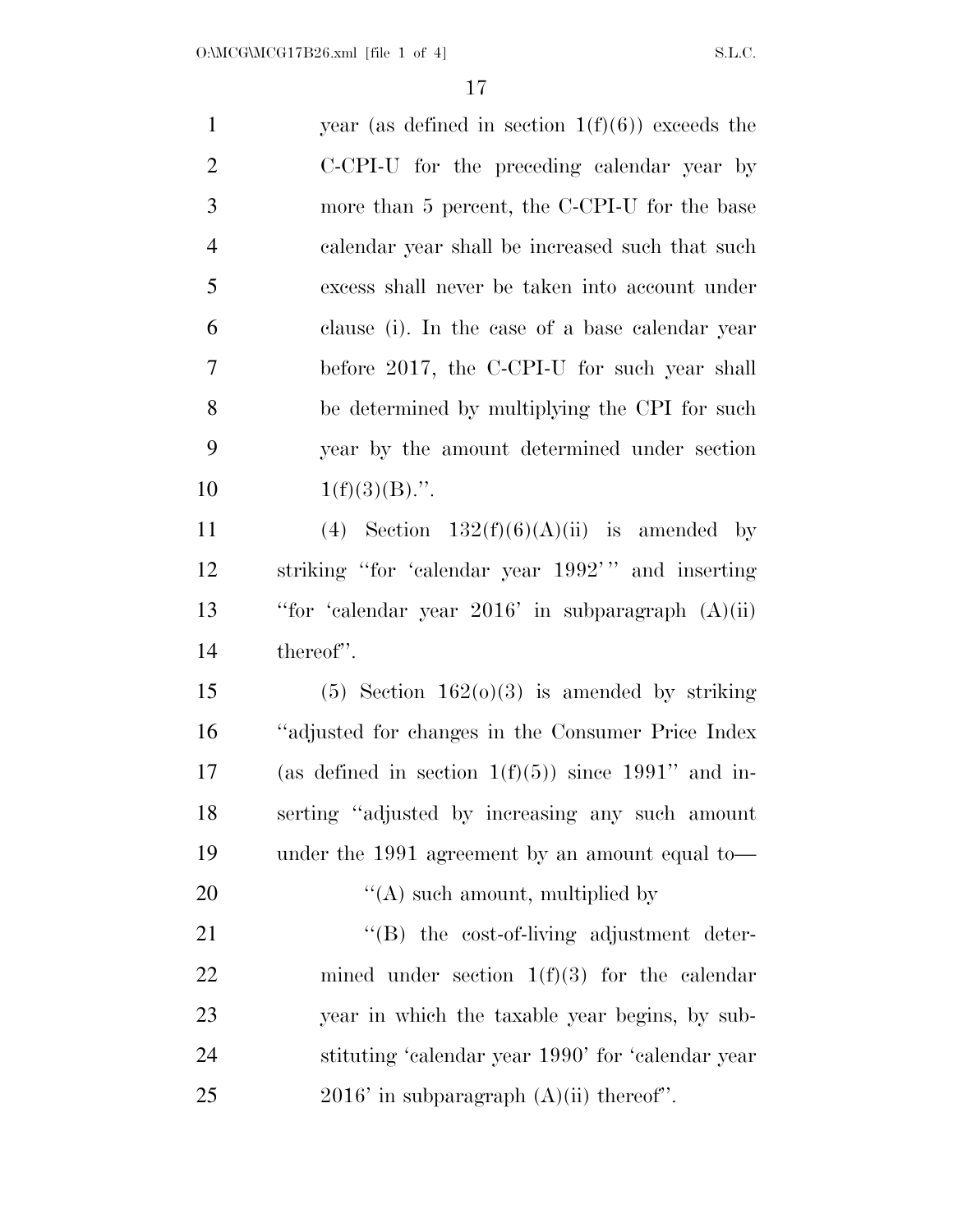| $\mathbf{1}$   | $(6)$ So much of clause $(ii)$ of section                |
|----------------|----------------------------------------------------------|
| $\overline{2}$ | $213(d)(10)(B)$ as precedes the last sentence is         |
| 3              | amended to read as follows:                              |
| $\overline{4}$ | "(ii) MEDICAL CARE COST ADJUST-                          |
| 5              | MENT.—For purposes of clause (i), the                    |
| 6              | medical care cost adjustment for any cal-                |
| $\tau$         | endar year is the percentage (if any) by                 |
| 8              | which-                                                   |
| 9              | $\lq\lq$ (I) the medical care component                  |
| 10             | of the C-CPI-U (as defined in section                    |
| 11             | $1(f)(6)$ for August of the preceding                    |
| 12             | calendar year, exceeds                                   |
| 13             | $\lq\lq$ (II) such component of the CPI                  |
| 14             | (as defined in section $1(f)(4)$ ) for Au-               |
| 15             | gust of 1996, multiplied by the                          |
| 16             | amount determined under section                          |
| 17             | $1(f)(3)(B)$ .".                                         |
| 18             | $(7)$ Section $877(a)(2)$ is amended by striking         |
| 19             | "for '1992' in subparagraph $(B)$ " and inserting "for   |
| 20             | '2016' in subparagraph $(A)(ii)$ ".                      |
| 21             | (8) Section $911(b)(2)(D)(ii)(II)$ is amended by         |
| 22             | striking "for '1992' in subparagraph $(B)$ " and in-     |
| 23             | serting "for '2016' in subparagraph $(A)(ii)$ ".         |
| 24             | $(9)$ Paragraph $(2)$ of section $1274A(d)$<br><i>is</i> |
| 25             | amended to read as follows:                              |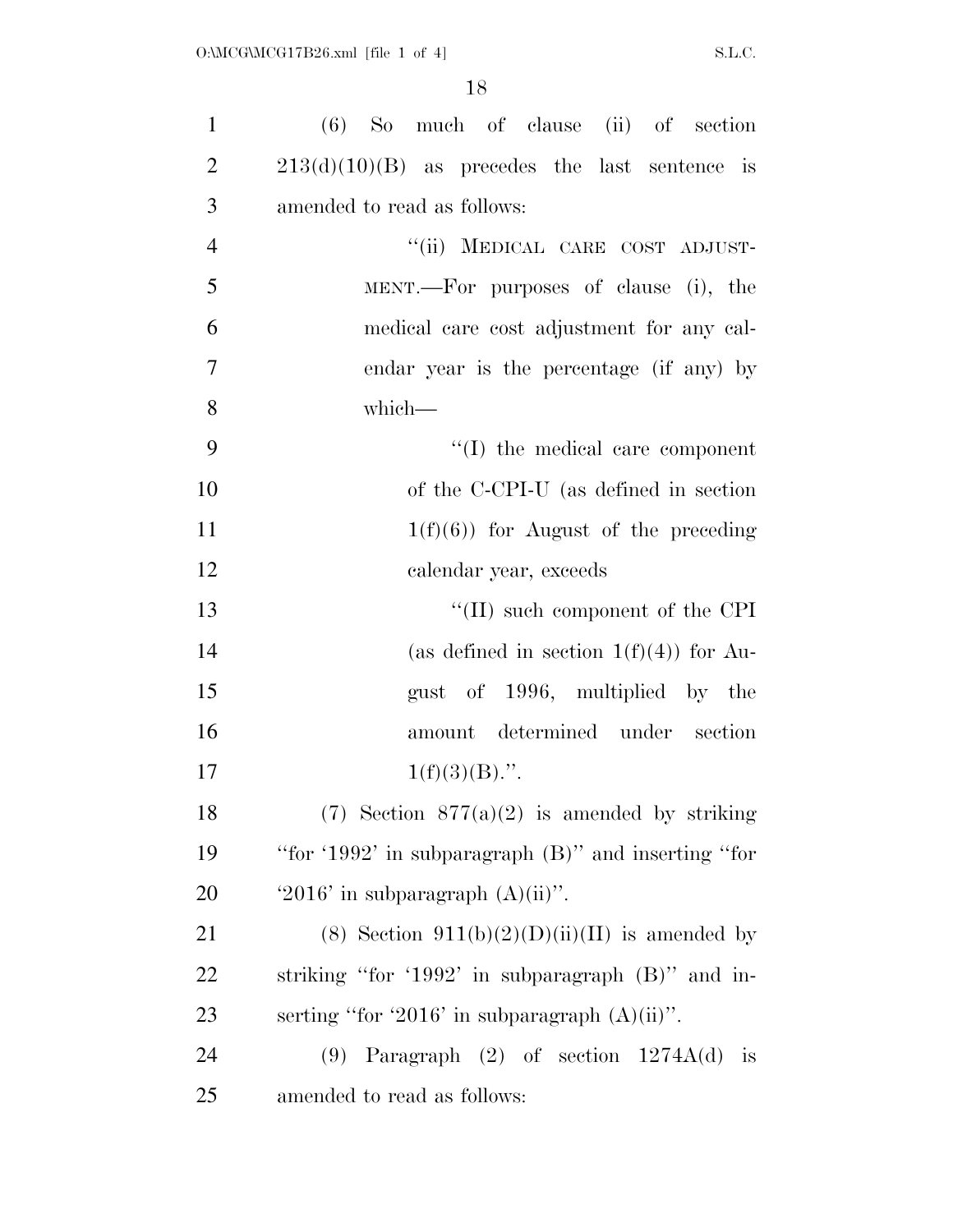| $\mathbf{1}$   | "(2) ADJUSTMENT FOR INFLATION.—In the                  |
|----------------|--------------------------------------------------------|
| $\overline{2}$ | case of any debt instrument arising out of a sale or   |
| 3              | exchange during any calendar year after 1989, each     |
| $\overline{4}$ | dollar amount contained in the preceding provisions    |
| 5              | of this section shall be increased by an amount equal  |
| 6              | $to-$                                                  |
| 7              | $\lq\lq$ such amount, multiplied by                    |
| 8              | "(B) the cost-of-living adjustment deter-              |
| 9              | mined under section $1(f)(3)$ for the calendar         |
| 10             | year in which the taxable year begins, by sub-         |
| 11             | stituting 'calendar year 1988' for 'calendar year      |
| 12             | $2016'$ in subparagraph $(A)(ii)$ thereof.             |
| 13             | Any increase under the preceding sentence shall be     |
| 14             | rounded to the nearest multiple of \$100 (or, if such  |
| 15             | increase is a multiple of \$50, such increase shall be |
| 16             | increased to the nearest multiple of \$100.".          |
| 17             | $(10)$ Section $4161(b)(2)(C)(i)(II)$ is amended by    |
| 18             | striking "for '1992' in subparagraph $(B)$ " and in-   |
| 19             | serting "for '2016' in subparagraph $(A)(ii)$ ".       |
| 20             | $(11)$ Section 4980I(b)(3)(C)(v)(II) is amended        |
| 21             | by striking "for '1992' in subparagraph $(B)$ " and    |
| 22             | inserting "for '2016' in subparagraph $(A)(ii)$ ".     |
| 23             | $(12)$ Section 6039F(d) is amended by striking         |
| 24             | "subparagraph (B) thereof shall be applied by sub-     |
| 25             | stituting '1995' for '1992'" and inserting "subpara-   |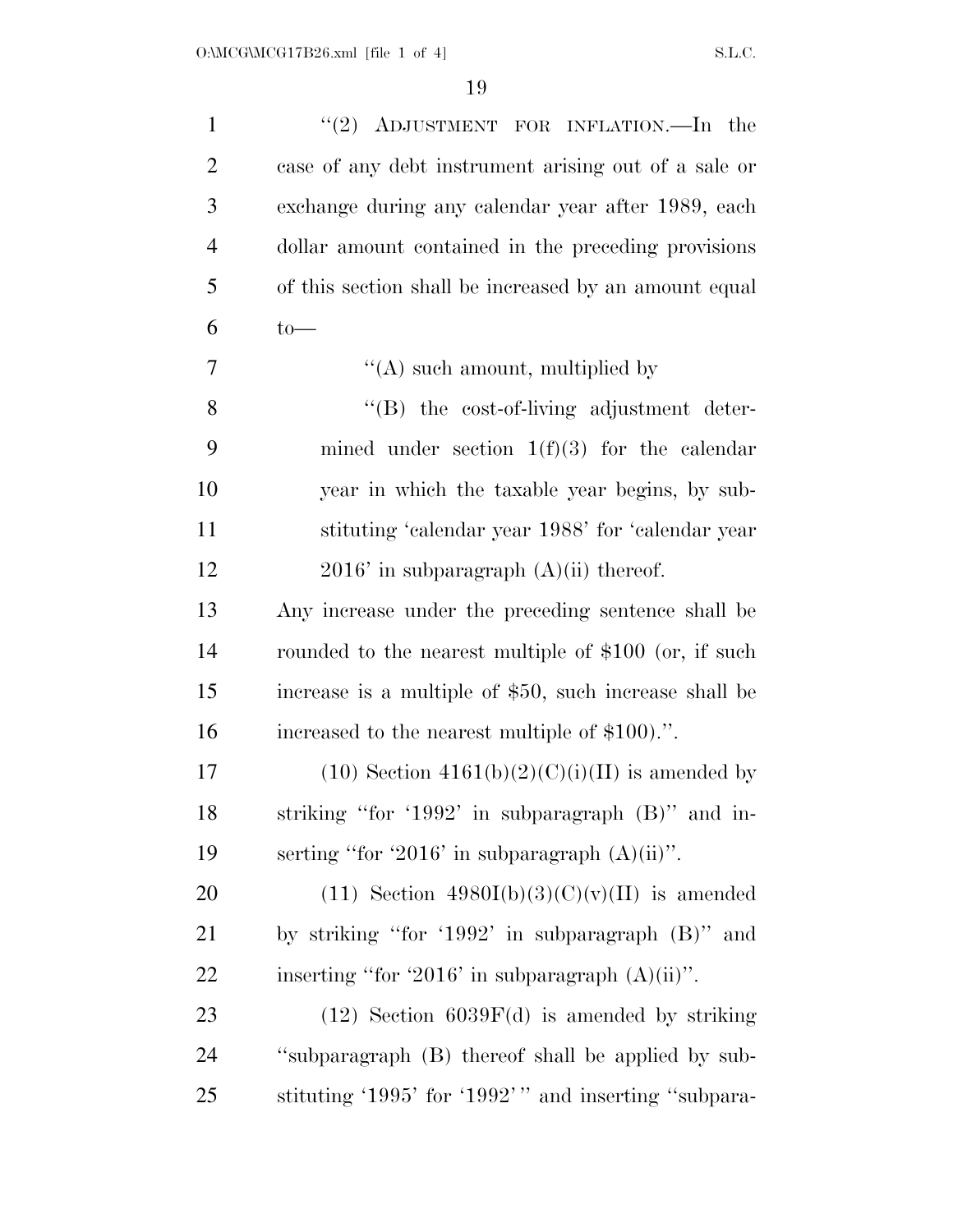| $\mathbf{1}$   | graph $(A)(ii)$ thereof shall be applied by substituting  |
|----------------|-----------------------------------------------------------|
| $\overline{2}$ | '1995' for '2016'".                                       |
| 3              | (13) Section $7872(g)(5)$ is amended to read as           |
| $\overline{4}$ | follows:                                                  |
| 5              | $``(5)$ ADJUSTMENT OF LIMIT FOR INFLATION.—               |
| 6              | In the case of any loan made during any calendar          |
| 7              | year after 1986, the dollar amount in paragraph $(2)$     |
| 8              | shall be increased by an amount equal to—                 |
| 9              | $\lq\lq$ such amount, multiplied by                       |
| 10             | "(B) the cost-of-living adjustment deter-                 |
| 11             | mined under section $1(f)(3)$ for the calendar            |
| 12             | year in which the taxable year begins, by sub-            |
| 13             | stituting 'calendar year 1985' for 'calendar year         |
| 14             | $2016'$ in subparagraph $(A)(ii)$ thereof.                |
| 15             | Any increase under the preceding sentence shall be        |
| 16             | rounded to the nearest multiple of \$100 (or, if such     |
| 17             | increase is a multiple of \$50, such increase shall be    |
| 18             | increased to the nearest multiple of \$100.".             |
| 19             | (e) EFFECTIVE DATE.—The amendments made by                |
| 20             | this section shall apply to taxable years beginning after |
| 21             | December 31, 2017.                                        |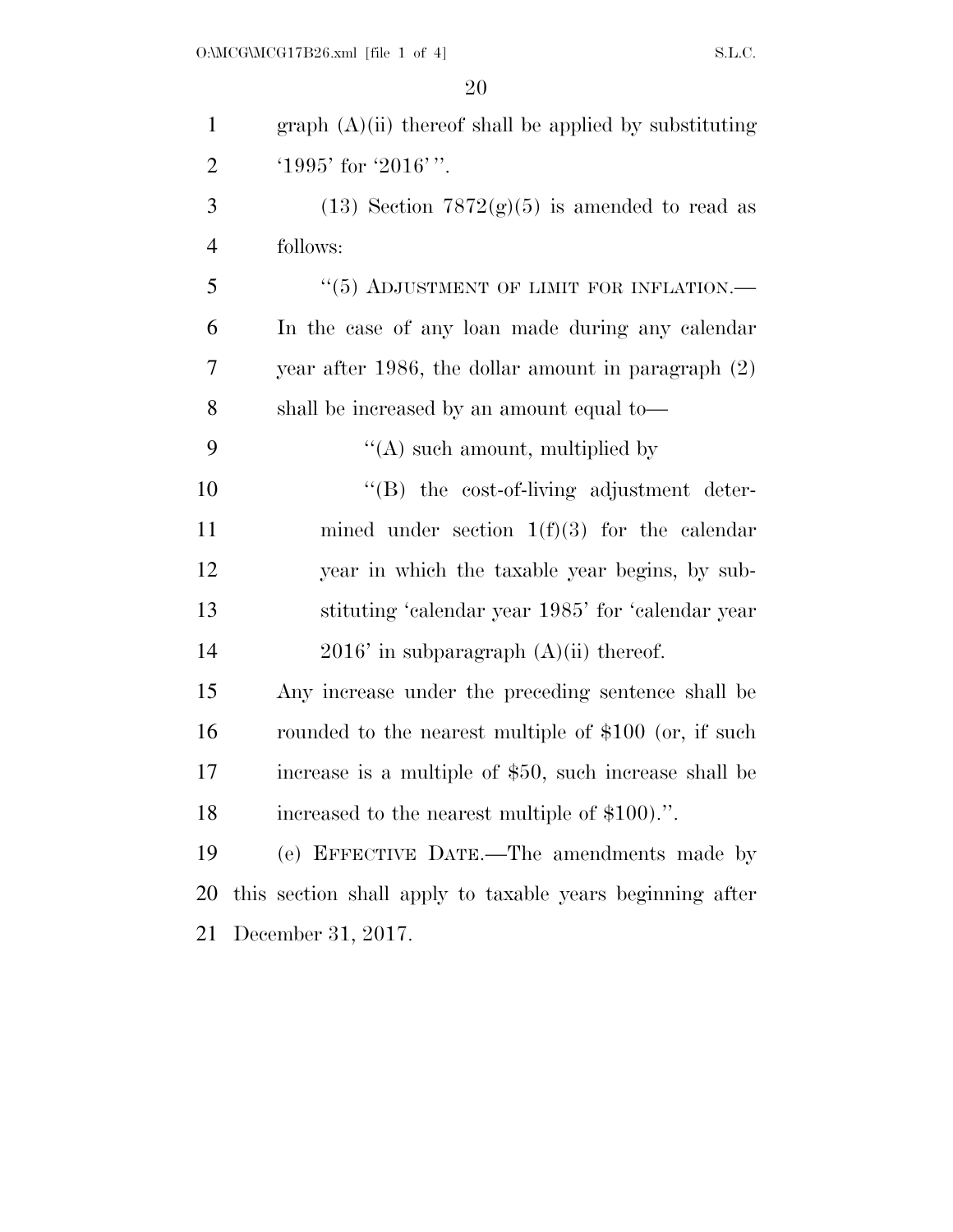| 1              | PART II-DEDUCTION FOR QUALIFIED BUSINESS                  |
|----------------|-----------------------------------------------------------|
| $\overline{2}$ | <b>INCOME OF PASS-THRU ENTITIES</b>                       |
| 3              | SEC. 11011. DEDUCTION FOR QUALIFIED BUSINESS IN-          |
| $\overline{4}$ | COME.                                                     |
| 5              | (a) IN GENERAL.—Part VI of subchapter B of chap-          |
| 6              | ter 1 is amended by adding at the end the following new   |
| 7              | section:                                                  |
| 8              | "SEC. 199A. QUALIFIED BUSINESS INCOME.                    |
| 9              | "(a) IN GENERAL.—In the case of a taxpayer other          |
| 10             | than a corporation, there shall be allowed as a deduction |
| 11             | for any taxable year an amount equal to the lesser of—    |
| 12             | $\lq(1)$ the combined qualified business income           |
| 13             | amount of the taxpayer, or                                |
| 14             | $\lq(2)$ an amount equal to 17.4 percent of the ex-       |
| 15             | $\cos$ (if any) of —                                      |
| 16             | $\lq\lq$ the taxable income of the taxpayer               |
| 17             | for the taxable year, over                                |
| 18             | "(B) any net capital gain (as defined in                  |
| 19             | section $1(h)$ of the taxpayer for the taxable            |
| 20             | year.                                                     |
| 21             | COMBINED QUALIFIED BUSINESS INCOME<br>``(b)               |
| 22             | AMOUNT.—For purposes of this section—                     |
| 23             | "(1) IN GENERAL.—The term 'combined quali-                |
| 24             | fied business income amount' means, with respect to       |
| 25             | any taxable year, an amount equal to-                     |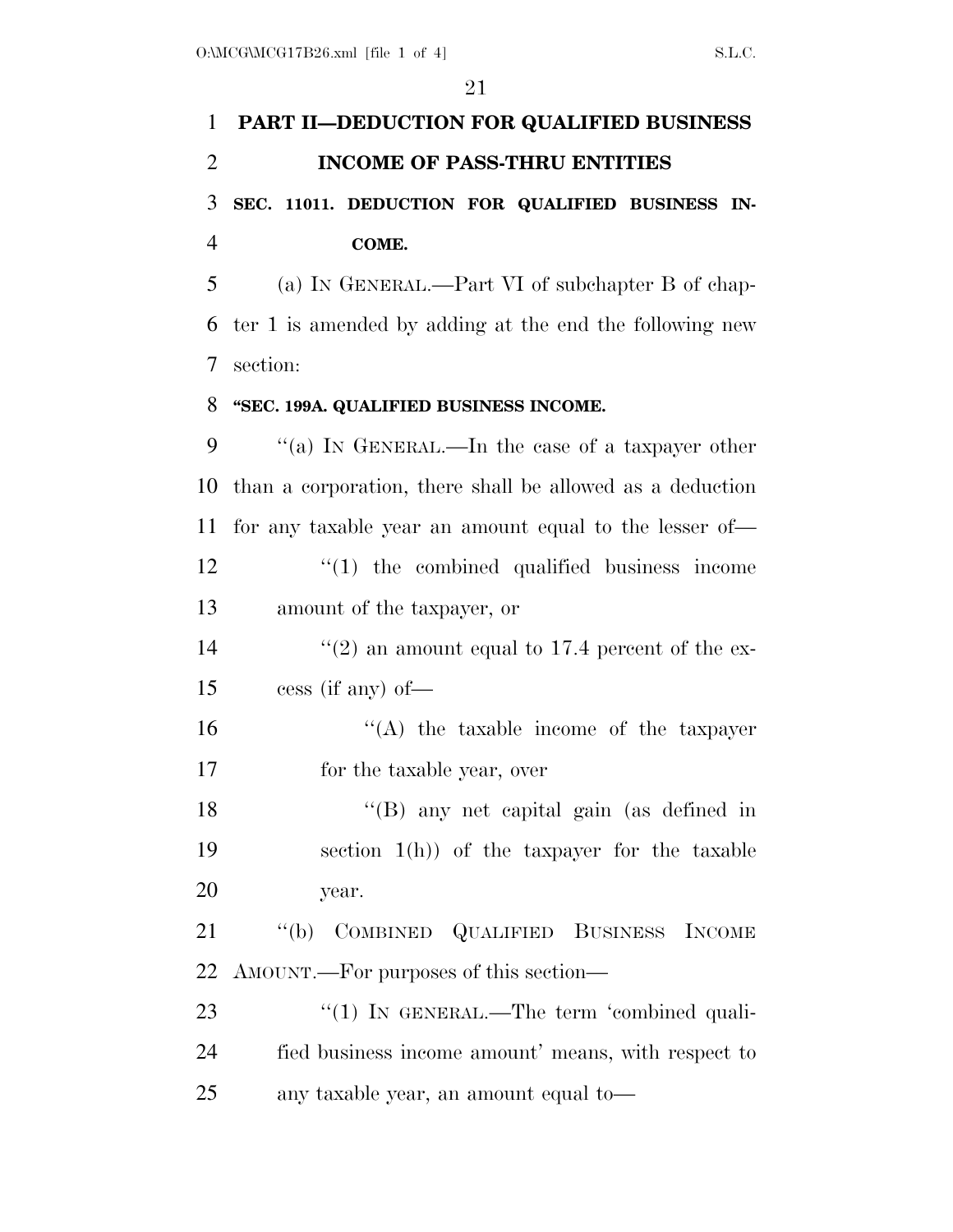| $\mathbf{1}$   | $\lq\lq$ the sum of the amounts determined             |
|----------------|--------------------------------------------------------|
| $\overline{2}$ | under paragraph $(2)$ for each qualified trade or      |
| 3              | business carried on by the taxpayer, plus              |
| $\overline{4}$ | "(B) 17.4 percent of the aggregate amount              |
| 5              | of the qualified REIT dividends and qualified          |
| 6              | cooperative dividends of the taxpayer for the          |
| 7              | taxable year.                                          |
| 8              | $``(2)$ DETERMINATION<br>OF<br><b>DEDUCTIBLE</b>       |
| 9              | AMOUNT FOR EACH TRADE OR BUSINESS.—The                 |
| 10             | amount determined under this paragraph with re-        |
| 11             | spect to any qualified trade or business is the lesser |
| 12             | $of$ —                                                 |
| 13             | "(A) 17.4 percent of the taxpayer's quali-             |
| 14             | fied business income with respect to the quali-        |
| 15             | fied trade or business, or                             |
| 16             | "(B) 50 percent of the W-2 wages with re-              |
| 17             | spect to the qualified trade or business.              |
| 18             | (3)<br>MODIFICATIONS TO THE WAGE LIMIT                 |
| 19             | BASED ON TAXABLE INCOME.-                              |
| 20             | "(A) EXCEPTION FROM WAGE LIMIT.—In                     |
| 21             | the case of any taxpayer whose taxable income          |
| 22             | for the taxable year does not exceed the thresh-       |
| 23             | amount, paragraph (2) shall be applied<br>old          |
| 24             | without regard to subparagraph (B).                    |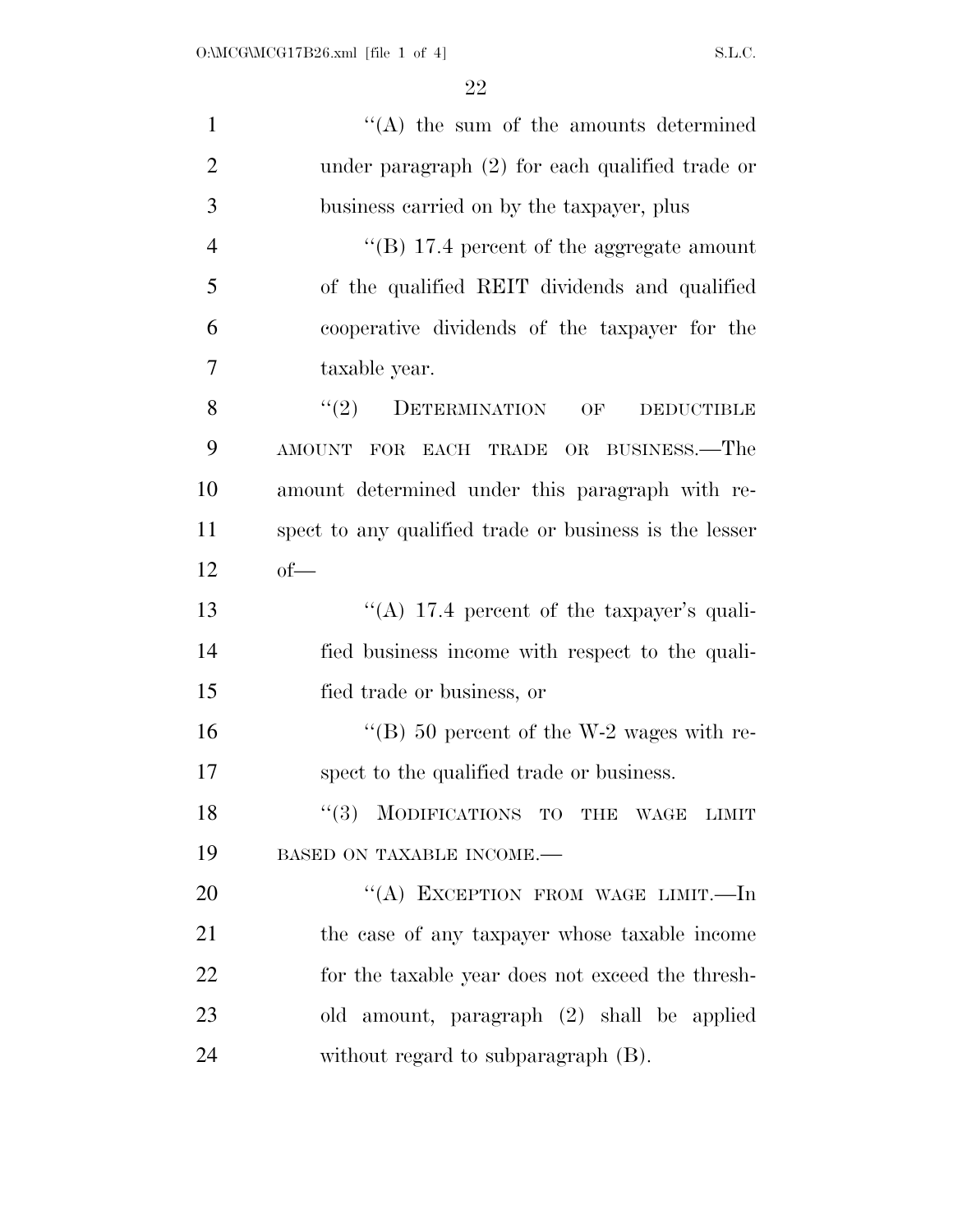| $\mathbf{1}$   | "(B) PHASE-IN OF LIMIT FOR CERTAIN         |
|----------------|--------------------------------------------|
| $\overline{2}$ | TAXPAYERS.-                                |
| 3              | "(i) IN GENERAL.—If—                       |
| $\overline{4}$ | $\lq\lq$ (I) the taxable income of a tax-  |
| 5              | payer for any taxable year exceeds the     |
| 6              | threshold amount, but does not exceed      |
| $\overline{7}$ | the sum of the threshold amount plus       |
| 8              | $$50,000$ (\$100,000 in the case of a      |
| 9              | joint return), and                         |
| 10             | $\lq\lq$ (II) the amount determined        |
| 11             | under paragraph $(2)(B)$ (determined       |
| 12             | without regard to this subparagraph)       |
| 13             | with respect to any qualified trade or     |
| 14             | business carried on by the taxpayer is     |
| 15             | than the amount determined<br>less         |
| 16             | under paragraph $(2)(A)$ with respect      |
| 17             | such trade or business,                    |
| 18             | then paragraph $(2)$ shall be applied with |
| 19             | respect to such trade or business without  |
| 20             | regard to subparagraph (B) thereof and by  |
| 21             | reducing the amount determined under       |
| 22             | subparagraph (A) thereof by the amount     |
| 23             | determined under clause (ii).              |
| 24             | "(ii) AMOUNT OF REDUCTION.—The             |
| 25             | amount determined under this subpara-      |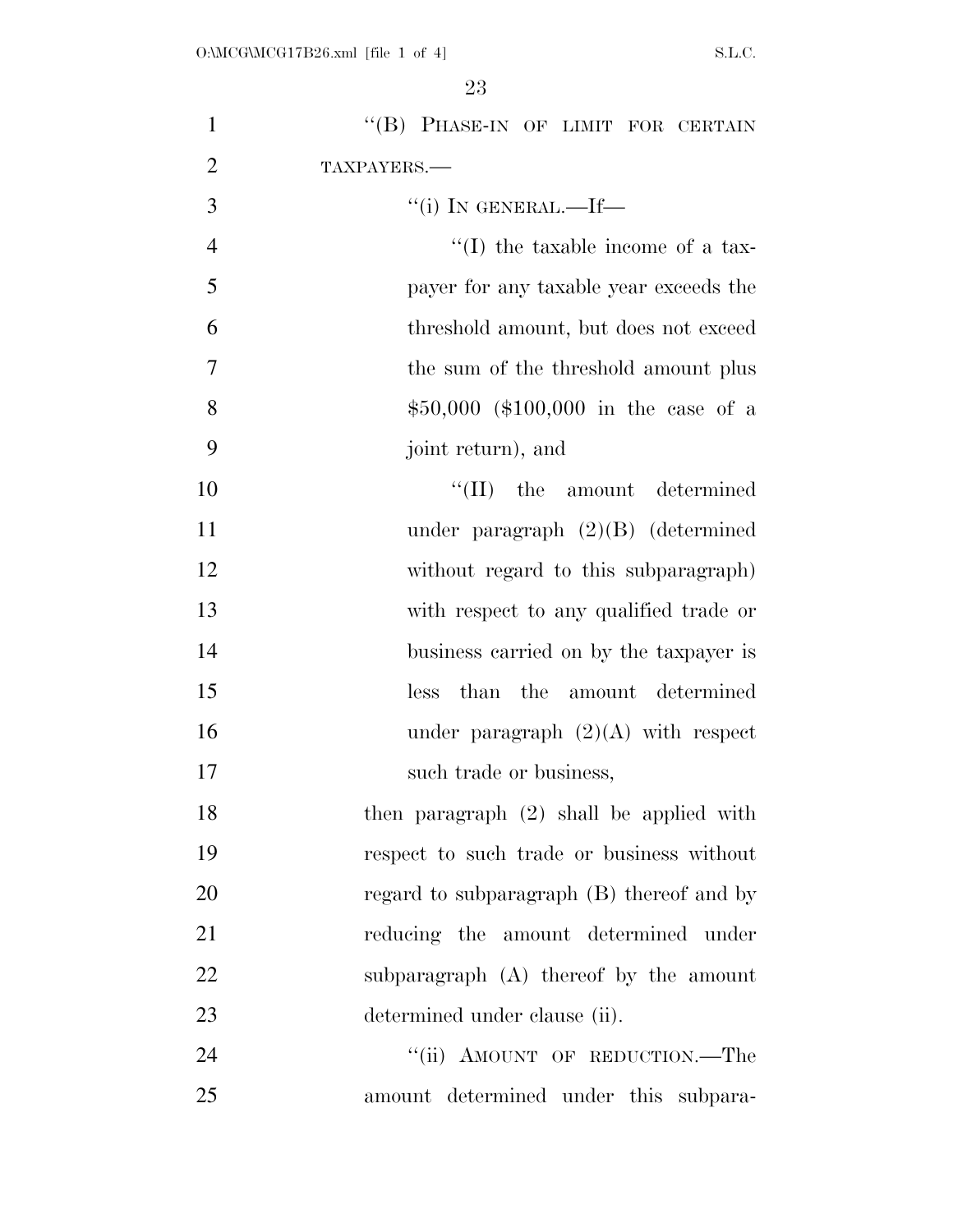| $\mathbf{1}$   | graph is the amount which bears the same           |
|----------------|----------------------------------------------------|
| $\overline{2}$ | ratio to the excess amount as—                     |
| 3              | $\lq\lq$ (I) the amount by which the               |
| $\overline{4}$ | taxpayer's taxable income for the tax-             |
| 5              | able year exceeds the threshold                    |
| 6              | amount, bears to                                   |
| $\overline{7}$ | "(II) $$50,000$ (\$100,000 in the                  |
| 8              | case of a joint return).                           |
| 9              | "(iii) EXCESS AMOUNT.—For pur-                     |
| 10             | poses of clause (ii), the excess amount is         |
| 11             | the excess of-                                     |
| 12             | $\lq\lq$ (I) the amount determined                 |
| 13             | under paragraph $(2)(A)$ (determined               |
| 14             | without regard to this paragraph),                 |
| 15             | over                                               |
| 16             | $\lq\lq$ (II) the amount determined                |
| 17             | under paragraph $(2)(B)$ (determined               |
| 18             | without regard to this paragraph).                 |
| 19             | $\lq(4)$ WAGES, ETC.—                              |
| 20             | "(A) IN GENERAL.—The term $W-2$ wages'             |
| 21             | means, with respect to any person for any tax-     |
| 22             | able year of such person, the amounts described    |
| 23             | in paragraphs $(3)$ and $(8)$ of section $6051(a)$ |
| 24             | paid by such person with respect to employment     |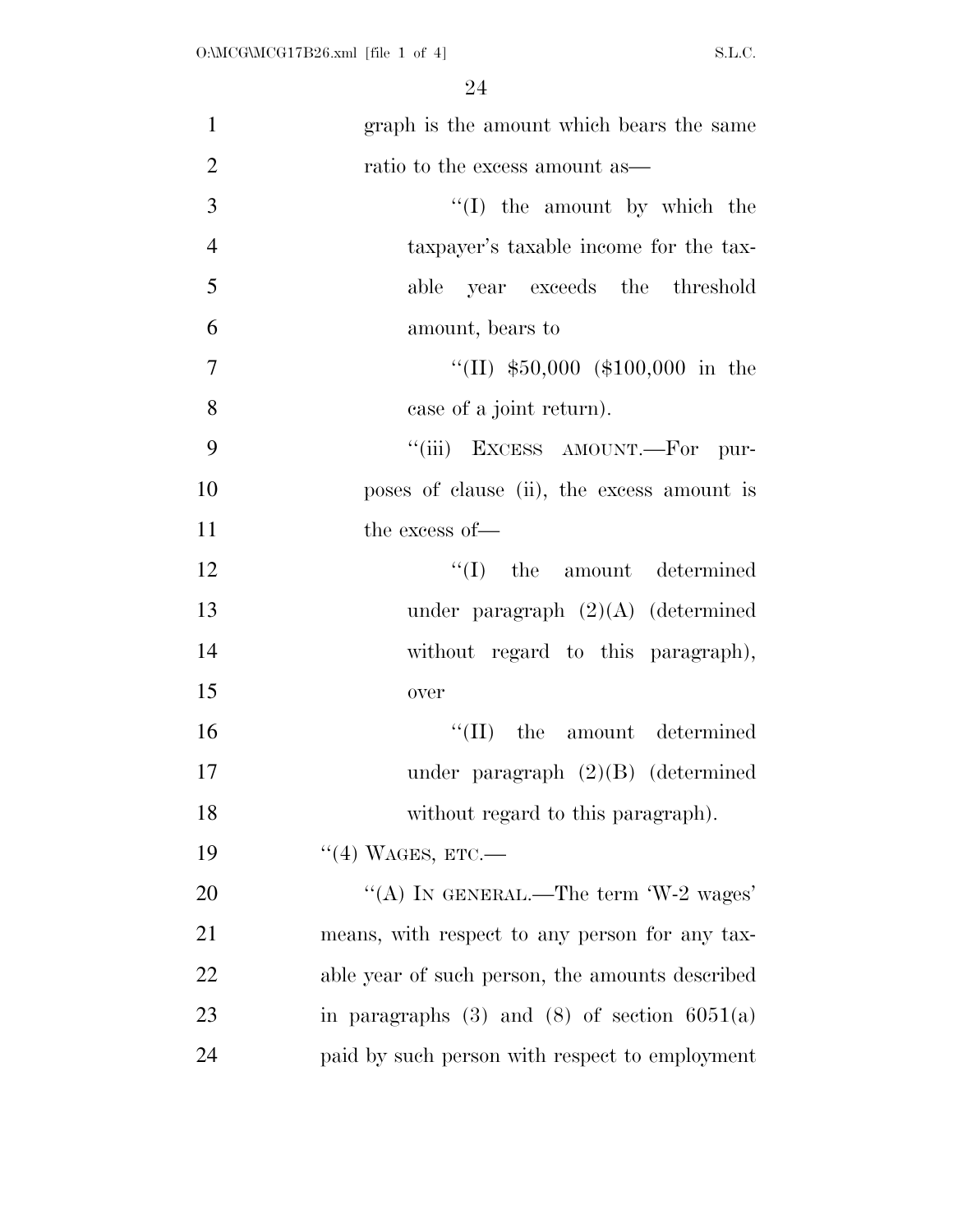| $\mathbf{1}$   | of employees by such person during the cal-            |
|----------------|--------------------------------------------------------|
| $\overline{2}$ | endar year ending during such taxable year.            |
| 3              | "(B) LIMITATION TO WAGES ATTRIB-                       |
| $\overline{4}$ | UTABLE TO QUALIFIED BUSINESS INCOME.-                  |
| 5              | Such term shall not include any amount which           |
| 6              | is not properly allocable to qualified business        |
| $\overline{7}$ | income for purposes of subsection $(c)(1)$ .           |
| 8              | "(C) RETURN REQUIREMENT.—Such term                     |
| 9              | shall not include any amount which is not prop-        |
| 10             | erly included in a return filed with the Social        |
| 11             | Security Administration on or before the 60th          |
| 12             | day after the due date (including extensions)          |
| 13             | for such return.                                       |
| 14             | "(5) ACQUISITIONS, DISPOSITIONS, AND SHORT             |
| 15             | TAXABLE YEARS.—The Secretary shall provide for         |
| 16             | the application of this subsection in cases of a short |
| 17             | taxable year or where the taxpayer acquires, or dis-   |
| 18             | poses of, the major portion of a trade or business or  |
| 19             | the major portion of a separate unit of a trade or     |
| 20             | business during the taxable year.                      |
| 21             | "(c) QUALIFIED BUSINESS INCOME.—For purposes           |
| 22             | of this section—                                       |
| 23             | "(1) IN GENERAL.—The term 'qualified busi-             |
| 24             | ness income' means, for any taxable year, the net      |
| 25             | amount of qualified items of income, gain, deduc-      |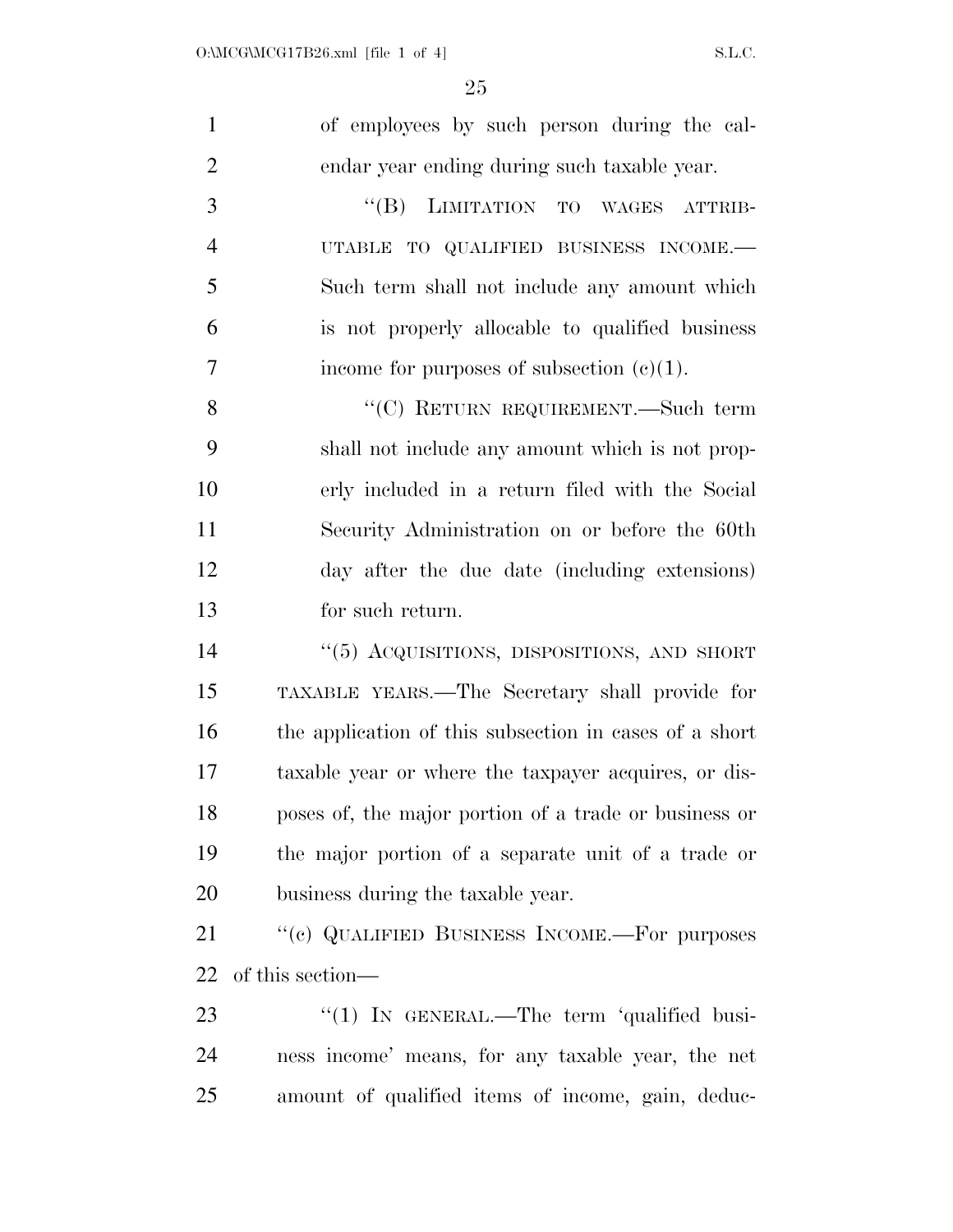tion, and loss with respect to any qualified trade or business of the taxpayer. ''(2) CARRYOVER OF LOSSES.—If the net amount of qualified income, gain, deduction, and loss with respect to qualified trade or businesses of the taxpayer amount for any taxable year is less than zero, such amount shall be treated as a loss

 from a qualified trade or business in the succeeding taxable year.

10 "(3) QUALIFIED ITEMS OF INCOME, GAIN, DE- DUCTION, AND LOSS.—For purposes of this sub-section—

13 "(A) In GENERAL.—The term 'qualified items of income, gain, deduction, and loss' means items of income, gain, deduction, and 16 loss to the extent such items are—

 ''(i) effectively connected with the con- duct of a trade or business within the United States (within the meaning of sec- tion 864(c), determined by substituting 'qualified trade or business (within the meaning of section 199A)' for 'nonresident alien individual or a foreign corporation' or for 'a foreign corporation' each place it ap-pears), and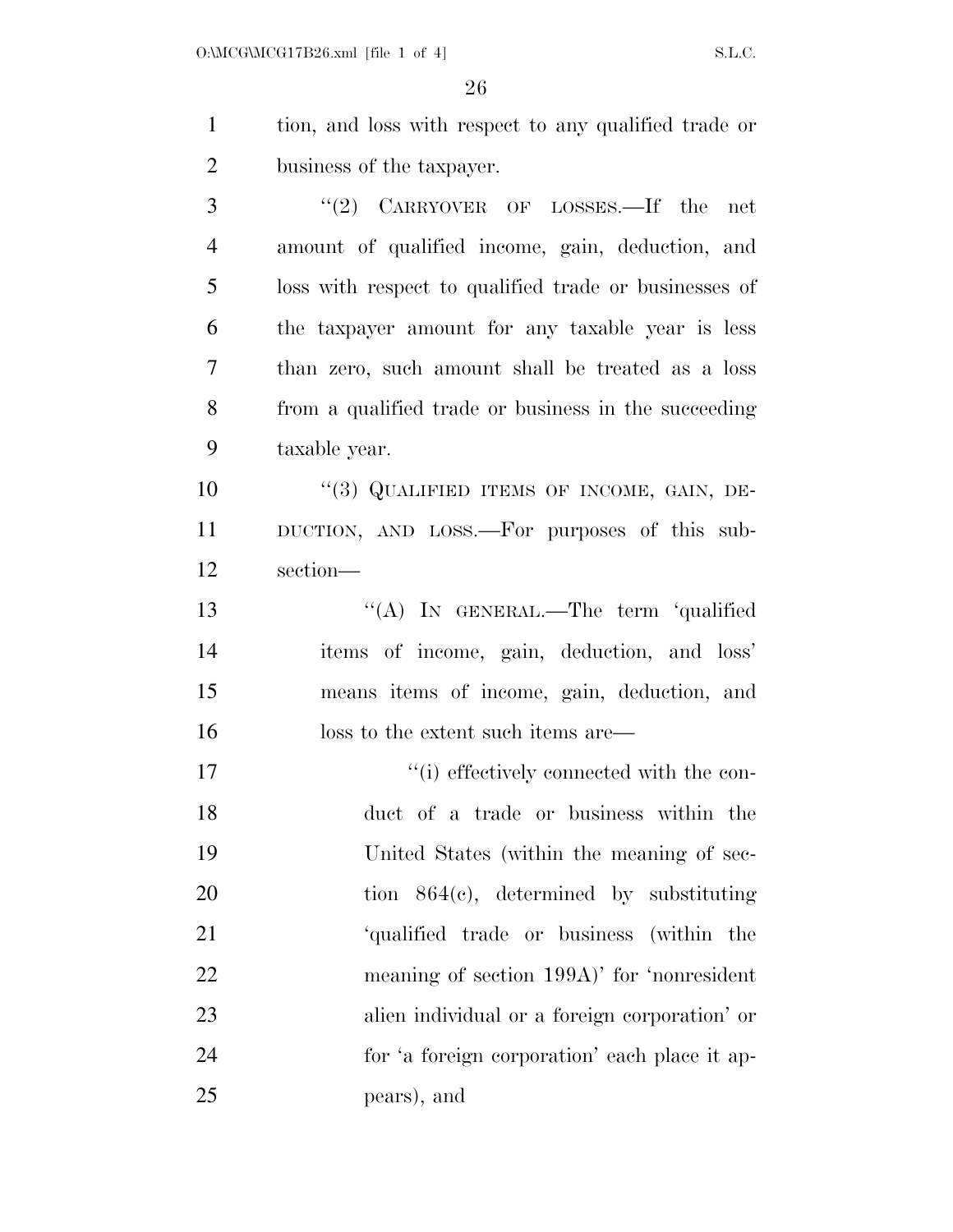| $\mathbf{1}$   | "(ii) included or allowed in deter-             |
|----------------|-------------------------------------------------|
| $\overline{2}$ | mining taxable income for the taxable year.     |
| 3              | "(B) EXCEPTIONS.—The following invest-          |
| $\overline{4}$ | ment items shall not be taken into account as   |
| 5              | a qualified item of income, gain, deduction, or |
| 6              | loss:                                           |
| $\tau$         | "(i) Any item of short-term capital             |
| 8              | gain, short-term capital loss, long-term        |
| 9              | capital gain, or long-term capital loss.        |
| 10             | "(ii) Any dividend, income equivalent           |
| 11             | to a dividend, or payment in lieu of divi-      |
| 12             | dends described in section $954(c)(1)(G)$ .     |
| 13             | "(iii) Any interest income other than           |
| 14             | interest income which is properly allocable     |
| 15             | to a trade or business.                         |
| 16             | "(iv) Any item of gain or loss de-              |
| 17             | scribed in subparagraph $(C)$ or $(D)$ of sec-  |
| 18             | tion $954(c)(1)$ (applied by substituting       |
| 19             | 'qualified trade or business' for 'controlled   |
| 20             | foreign corporation').                          |
| 21             | $\lq\lq$ (v) Any item of income, gain, deduc-   |
| 22             | tion, or loss taken into account under sec-     |
| 23             | tion $954(c)(1)(F)$ (determined without re-     |
| 24             | gard to clause (ii) thereof and other than      |
| 25             | items attributable to notional principal        |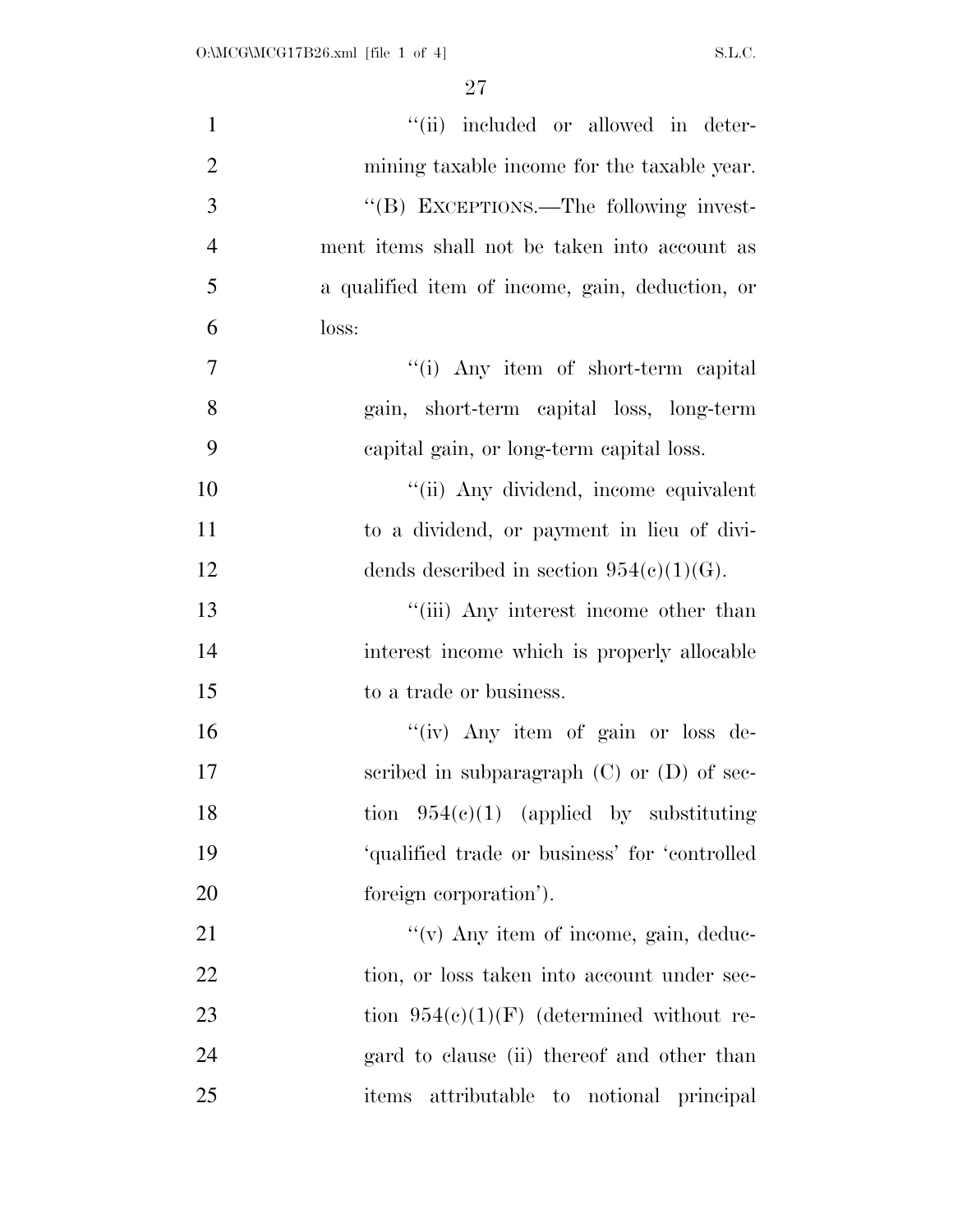| $\mathbf{1}$   | contracts entered into in transactions            |
|----------------|---------------------------------------------------|
| $\overline{2}$ | qualifying under section $1221(a)(7)$ ).          |
| 3              | "(vi) Any amount received from an                 |
| $\overline{4}$ | annuity which is not received in connection       |
| 5              | with the trade or business.                       |
| 6              | "(vii) Any item of deduction or loss              |
| 7              | properly allocable to an amount described         |
| 8              | in any of the preceding clauses.                  |
| 9              | "(4) TREATMENT OF REASONABLE COMPENSA-            |
| 10             | TION AND GUARANTEED PAYMENTS.—Qualified busi-     |
| 11             | ness income shall not include—                    |
| 12             | "(A) reasonable compensation paid to the          |
| 13             | taxpayer by any qualified trade or business of    |
| 14             | the taxpayer for services rendered with respect   |
| 15             | to the trade or business,                         |
| 16             | "(B) any guaranteed payment described in          |
| 17             | section $707(c)$ paid to a partner for services   |
| 18             | rendered with respect to the trade or business,   |
| 19             | and                                               |
| 20             | "(C) to the extent provided in regulations,       |
| 21             | any payment described in section $707(a)$ to a    |
| 22             | partner for services rendered with respect to the |
| 23             | trade or business.                                |
| 24             | "(d) QUALIFIED TRADE OR BUSINESS.—For pur-        |
| 25             | poses of this section—                            |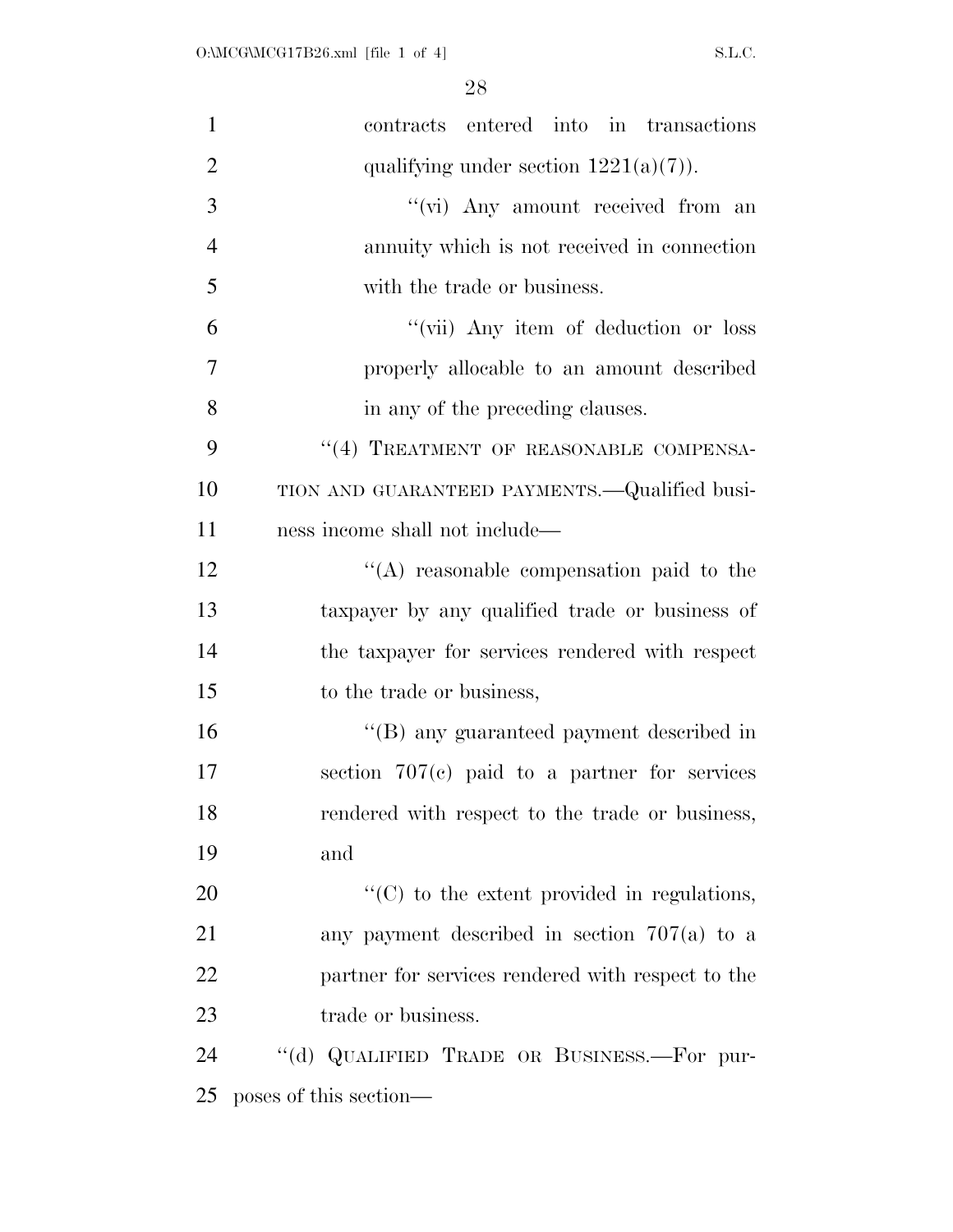| $\mathbf{1}$   | "(1) IN GENERAL.—The term 'qualified trade          |
|----------------|-----------------------------------------------------|
| $\overline{2}$ | or business' means any trade or business other than |
| 3              | a specified service trade or business.              |
| $\overline{4}$ | $(2)$ SPECIFIED SERVICE TRADE<br>$\rm OR$<br>BUSI-  |
| 5              | NESS.-                                              |
| 6              | "(A) IN GENERAL.—The term 'specified                |
| $\overline{7}$ | service trade or business' means—                   |
| 8              | "(i) any trade or business involving                |
| 9              | the performance of services described in            |
| 10             | section $1202(e)(3)(A)$ , including investing       |
| 11             | and investment management, trading, or              |
| 12             | dealing in securities (as defined in section)       |
| 13             | $475(c)(2)$ , partnership interests, or com-        |
| 14             | modities (as defined in section $475(e)(2)$ ).      |
| 15             | "(3) EXCEPTION FOR SPECIFIED SERVICE BUSI-          |
| 16             | NESSES BASED ON TAXPAYER'S INCOME.-                 |
| 17             | "(A) IN GENERAL.—If, for any taxable                |
| 18             | year, the taxable income of any taxpayer is less    |
| 19             | than the sum of the threshold amount plus           |
| 20             | \$50,000 (\$100,000 in the case of a joint re-      |
| 21             | turn), then—                                        |
| 22             | "(i) the exception under paragraph                  |
| 23             | (1) shall not apply to specified service            |
| 24             | trades or businesses of the taxpayer for the        |
| 25             | taxable year, but                                   |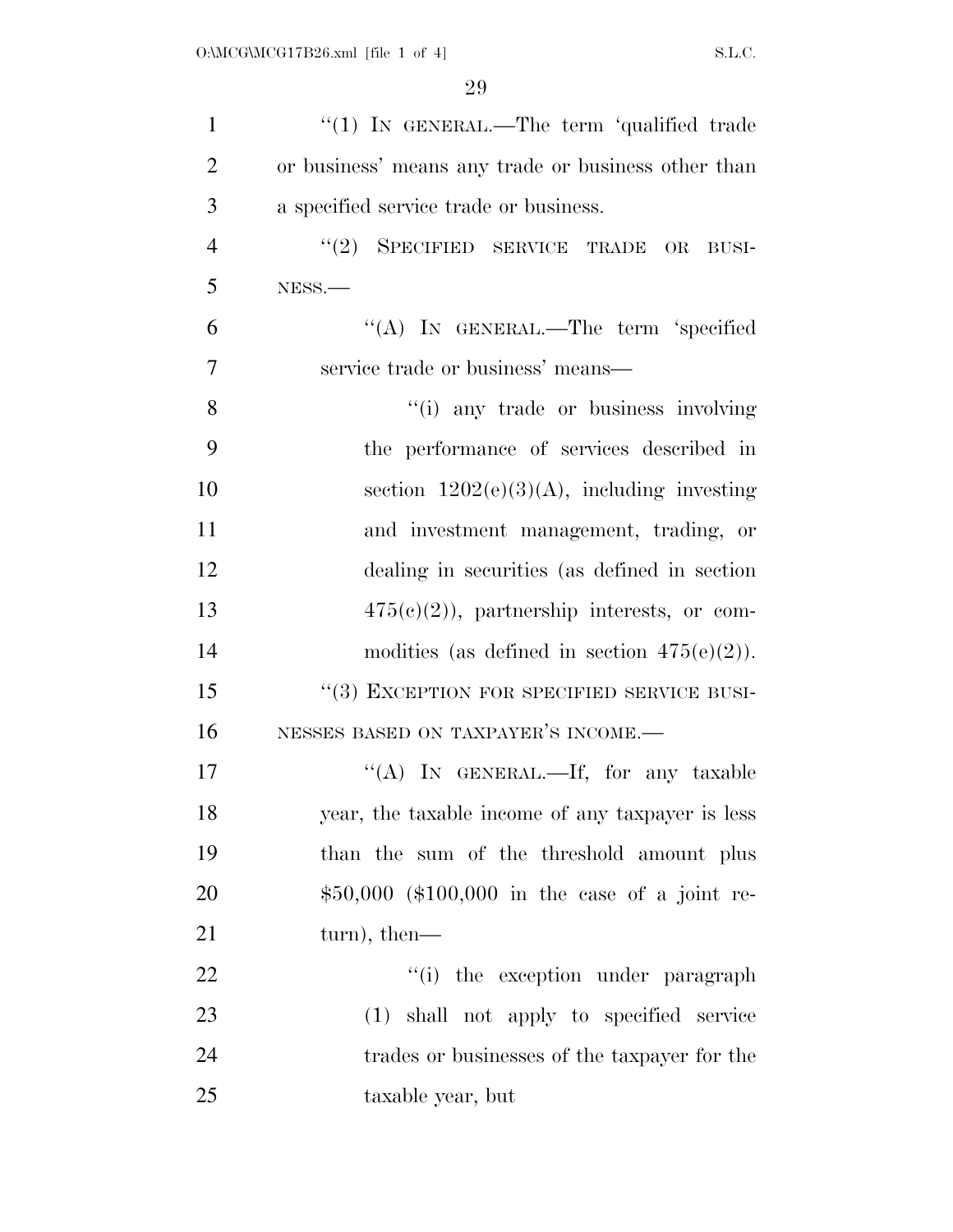| $\mathbf{1}$   | "(ii) only the applicable percentage of            |
|----------------|----------------------------------------------------|
| $\overline{2}$ | qualified items of income, gain, deduction,        |
| 3              | or loss, and the W-2 wages, of the tax-            |
| $\overline{4}$ | payer allocable to such specified service          |
| 5              | trades or businesses shall be taken into ac-       |
| 6              | count in computing the qualified business          |
| $\overline{7}$ | income and W-2 wages of the taxpayer for           |
| 8              | the taxable year for purposes of applying          |
| 9              | this section.                                      |
| 10             | "(B) APPLICABLE PERCENTAGE.—For                    |
| 11             | purposes of subparagraph $(A)$ , the term 'appli-  |
| 12             | cable percentage' means, with respect to any       |
| 13             | taxable year, 100 percent reduced (not below       |
| 14             | zero) by the percentage equal to the ratio of—     |
| 15             | "(i) the taxable income of the tax-                |
| 16             | payer for the taxable year in excess of the        |
| 17             | threshold amount, bears to                         |
| 18             | "(ii) $$50,000$ (\$100,000 in the case of          |
| 19             | a joint return).                                   |
| 20             | "(e) OTHER DEFINITIONS.—For purposes of this       |
| 21             | section-                                           |
| 22             | "(1) TAXABLE INCOME.—Taxable income shall          |
| 23             | be computed without regard to the deduction allow- |
| 24             | able under this section.                           |
| 25             | $"(2)$ THRESHOLD AMOUNT.—                          |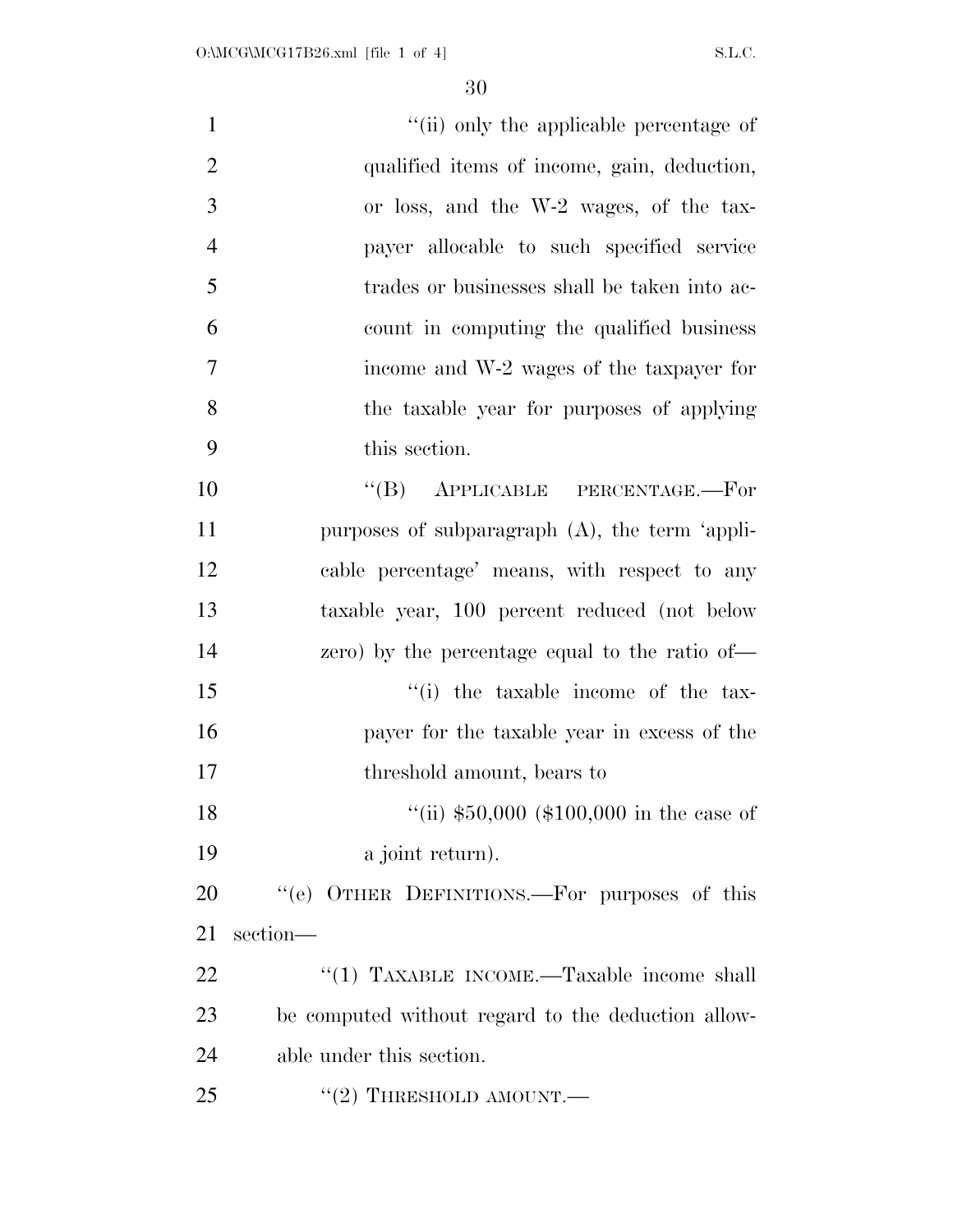| $\mathbf{1}$   | "(A) IN GENERAL.—The term 'threshold               |
|----------------|----------------------------------------------------|
| $\overline{2}$ | amount' means $$250,000$ (200 percent of such      |
| 3              | amount in the case of a joint return).             |
| $\overline{4}$ | "(B) INFLATION ADJUSTMENT.—In the                  |
| 5              | case of any taxable year beginning after 2018,     |
| 6              | the dollar amount in paragraph (1) shall be in-    |
| $\overline{7}$ | creased by an amount equal to—                     |
| 8              | "(i) such dollar amount, multiplied by             |
| 9              | "(ii) the cost-of-living adjustment de-            |
| 10             | termined under section $1(f)(3)$ for the cal-      |
| 11             | endar year in which the taxable year be-           |
| 12             | gins.                                              |
| 13             | If any amount as increased under the preceding     |
| 14             | sentence is not a multiple of $$1,000$ , such      |
| 15             | amount shall be rounded to the nearest multiple    |
| 16             | of $$1,000$ .                                      |
| 17             | "(3) QUALIFIED REIT DIVIDEND.—The term             |
| 18             | 'qualified REIT dividend' means any dividend from  |
| 19             | a real estate investment trust received during the |
| 20             | taxable year which—                                |
| 21             | $\lq\lq$ is not a capital gain dividend, as de-    |
| 22             | fined in section $857(b)(3)$ , and                 |
| 23             | $\lq\lq$ is not qualified dividend income, as      |
| 24             | defined in section $1(h)(11)$ .                    |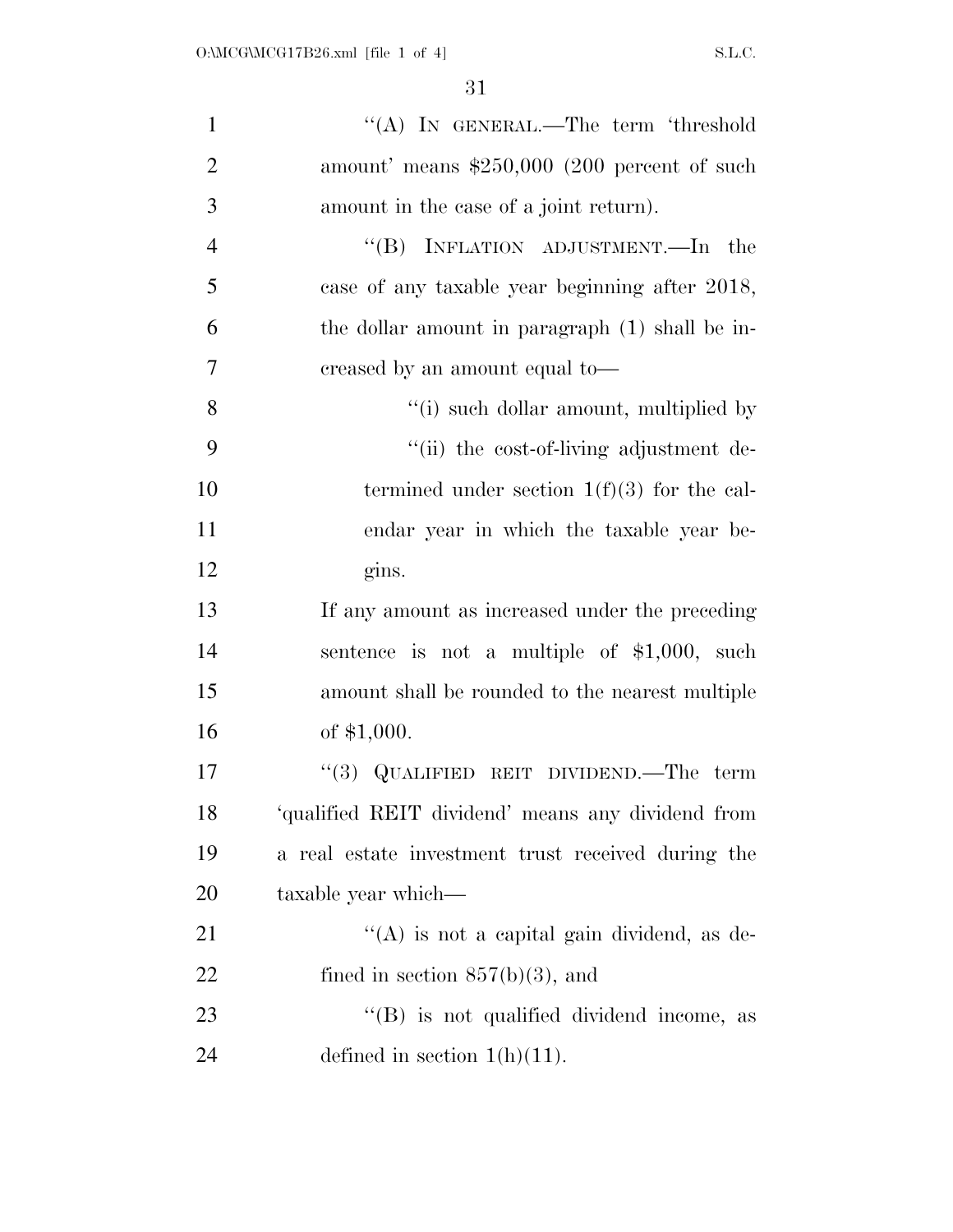| $\mathbf{1}$   | $``(4)$ QUALIFIED COOPERATIVE DIVIDEND.—                |
|----------------|---------------------------------------------------------|
| $\overline{2}$ | The term 'qualified cooperative dividend' means any     |
| 3              | patronage dividend (as defined in section $1388(a)$ ),  |
| $\overline{4}$ | any per-unit retain allocation (as defined in section   |
| 5              | $1388(f)$ , and any qualified written notice of alloca- |
| 6              | tion (as defined in section $1388(c)$ ), or any similar |
| $\overline{7}$ | amount received from an organization described in       |
| 8              | subparagraph $(B)(ii)$ , which—                         |
| 9              | $\lq\lq$ is includible in gross income, and             |
| 10             | $\lq\lq (B)$ is received from—                          |
| 11             | "(i) an organization or corporation de-                 |
| 12             | scribed in section $501(c)(12)$ or $1381(a)$ ,          |
| 13             | <b>or</b>                                               |
| 14             | "(ii) an organization which is gov-                     |
| 15             | erned under this title by the rules applica-            |
| 16             | ble to cooperatives under this title before             |
| 17             | the enactment of subchapter T.                          |
| 18             | "(f) SPECIAL RULES.—                                    |
| 19             | "(1) APPLICATION TO PARTNERSHIPS AND S                  |
| 20             | CORPORATIONS.                                           |
| 21             | "(A) IN GENERAL.—In the case of a part-                 |
| 22             | nership or S corporation—                               |
| 23             | "(i) this section shall be applied at the               |
| 24             | partner or shareholder level,                           |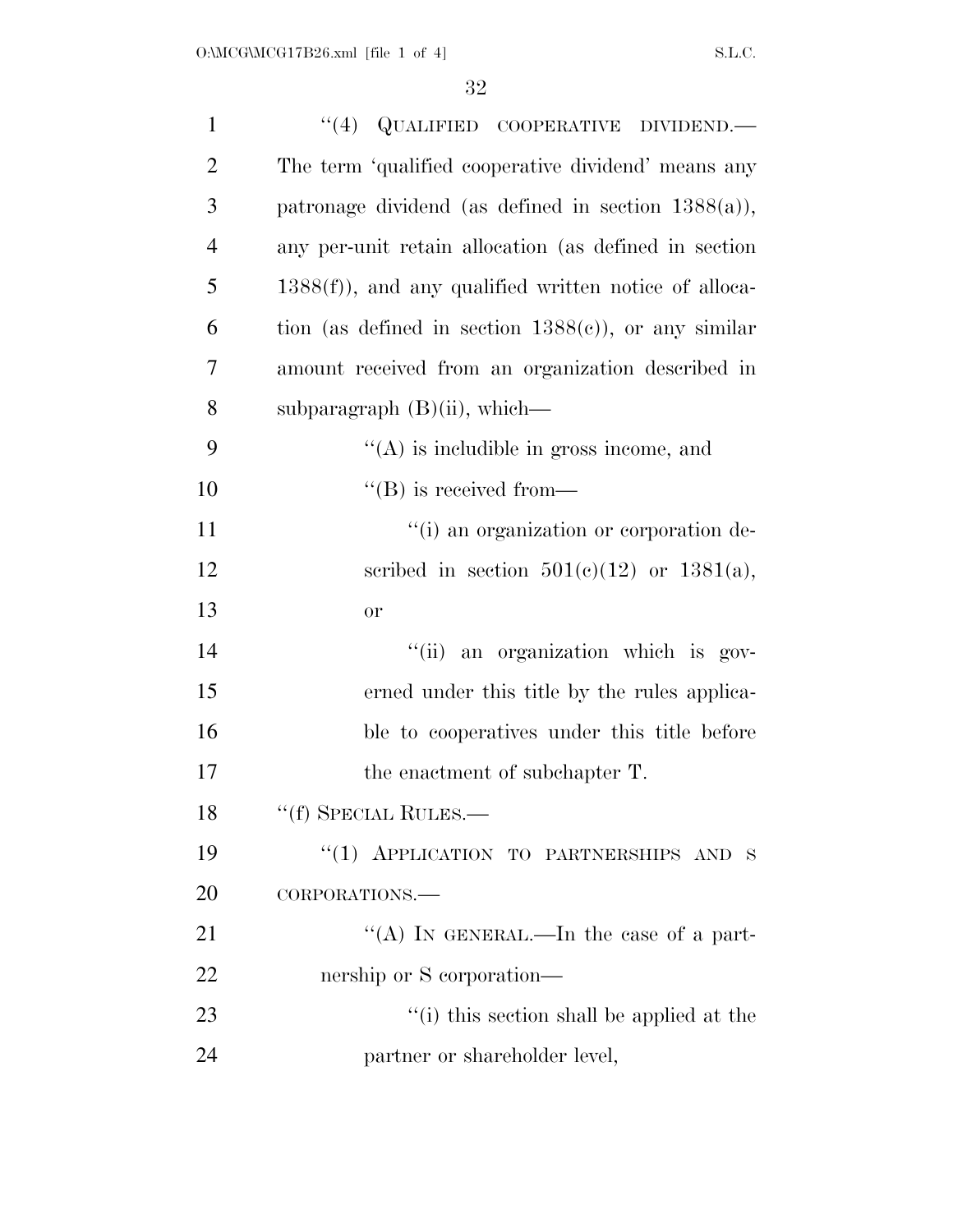| $\mathbf{1}$   | "(ii) each partner or shareholder shall          |
|----------------|--------------------------------------------------|
| $\overline{2}$ | take into account such person's allocable        |
| 3              | share of each qualified item of income,          |
| $\overline{4}$ | gain, deduction, and loss, and                   |
| 5              | "(iii) each partner or shareholder               |
| 6              | shall be treated for purposes of subsection      |
| $\tau$         | (b) as having W-2 wages for the taxable          |
| 8              | year in an amount equal to such person's         |
| 9              | allocable share of the W-2 wages of the          |
| 10             | partnership or S corporation for the tax-        |
| 11             | able year (as determined under regulations)      |
| 12             | prescribed by the Secretary).                    |
| 13             | For purposes of clause (iii), a partner's or     |
| 14             | shareholder's allocable share of W-2 wages shall |
| 15             | be determined in the same manner as the part-    |
| 16             | ner's or shareholder's allocable share of wage   |
| 17             | expenses. For purposes of this subparagraph, in  |
| 18             | the case of an S corporation, an allocable share |
| 19             | shall be the shareholder's pro rata share of an  |
| 20             | item.                                            |
| 21             | "(B) APPLICATION TO TRUSTS AND ES-               |
| 22             | TATES.—This section shall not apply to any       |
| 23             | trust or estate.                                 |
| 24             | "(C) TREATMENT OF TRADES OR BUSI-                |
| 25             | NESS IN PUERTO RICO.                             |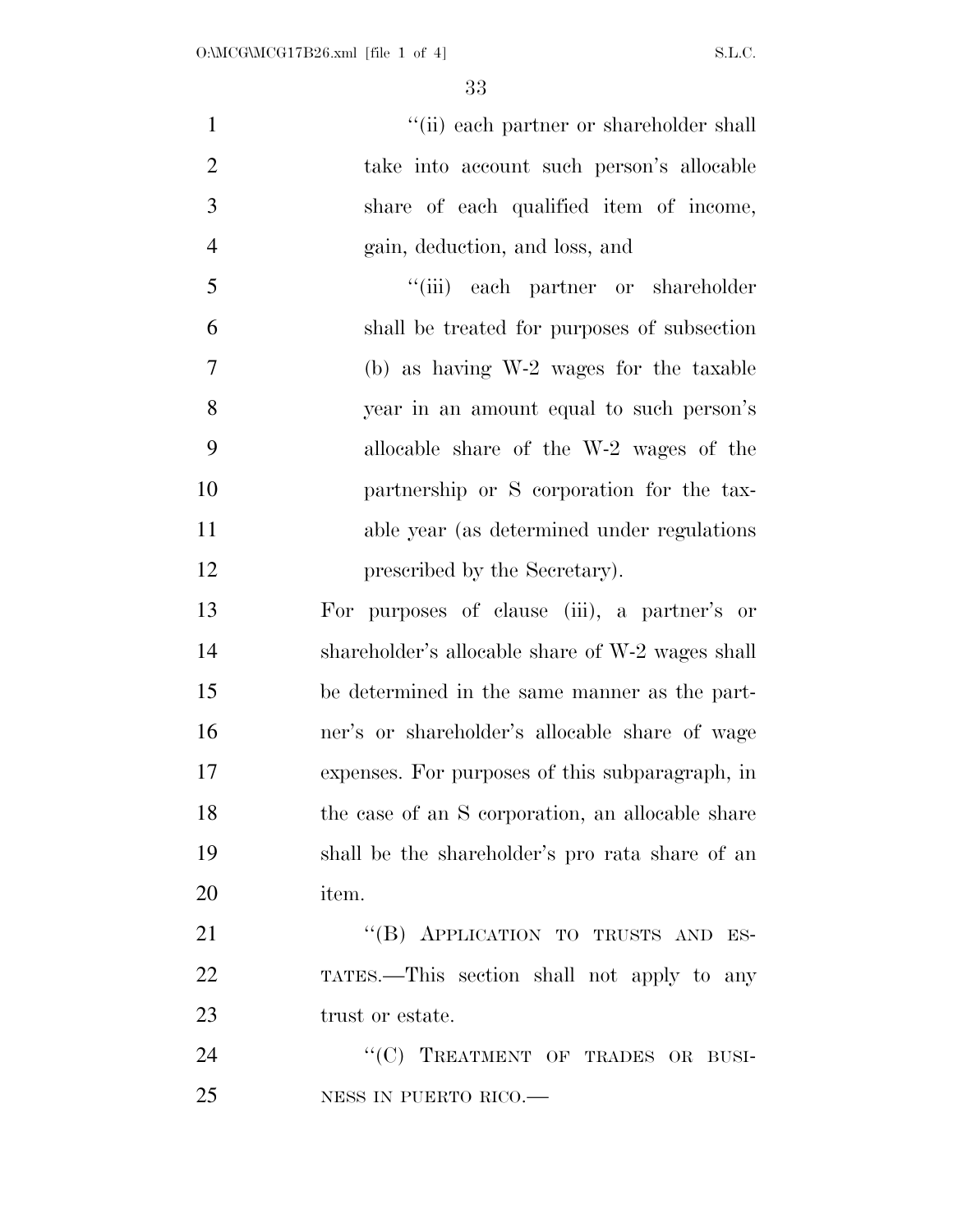| $\mathbf{1}$   | "(i) IN GENERAL.—In the case of any                  |
|----------------|------------------------------------------------------|
| $\overline{2}$ | taxpayer with qualified business income              |
| 3              | from sources within the commonwealth of              |
| $\overline{4}$ | Puerto Rico, if all such income is taxable           |
| 5              | under section 1 for such taxable year, then          |
| 6              | for purposes of determining the qualified            |
| 7              | business income of such taxpayer for such            |
| 8              | taxable year, the term 'United States' shall         |
| 9              | include the Commonwealth of Puerto Rico.             |
| 10             | "(ii) SPECIAL RULE FOR APPLYING                      |
| 11             | WAGE LIMITATION.—In the case of any                  |
| 12             | taxpayer described in clause (i), the deter-         |
| 13             | mination of W-2 wages of such taxpayer               |
| 14             | with respect to any qualified trade or busi-         |
| 15             | ness conducted in Puerto Rico shall be               |
| 16             | made without regard to any exclusion                 |
| 17             | under section $3401(a)(8)$ for remuneration          |
| 18             | paid for services in Puerto Rico.                    |
| 19             | "(2) COORDINATION WITH MINIMUM TAX.—For              |
| 20             | purposes of determining alternative minimum tax-     |
| 21             | able income under section 55, qualified business in- |
| 22             | come shall be determined without regard to any ad-   |
| 23             | justments under sections 56 through 59.              |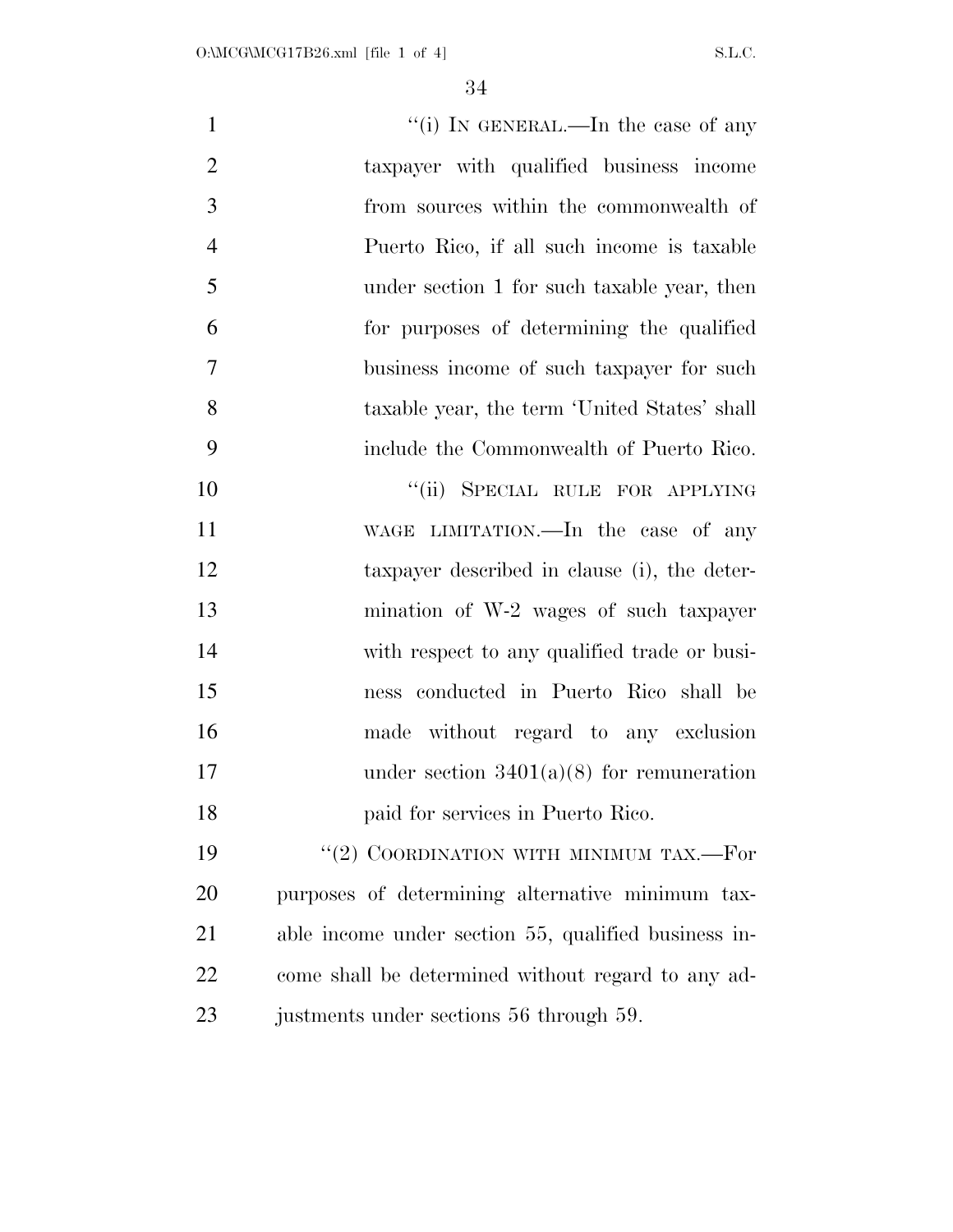| $\mathbf{1}$   | ``(3)<br>DEDUCTION LIMITED<br><b>INCOME</b><br>TO         |
|----------------|-----------------------------------------------------------|
| $\overline{2}$ | TAXES.—The deduction under subsection (a) shall           |
| 3              | only be allowed for purposes of this chapter.             |
| $\overline{4}$ | "(4) REGULATIONS.—The Secretary shall pre-                |
| 5              | scribe such regulations as are necessary to carry out     |
| 6              | the purposes of this section, including regulations—      |
| 7              | $\lq\lq$ for requiring or restricting the alloca-         |
| 8              | tion of items and wages under this section and            |
| 9              | such reporting requirements as the Secretary              |
| 10             | determines appropriate, and                               |
| 11             | $\lq\lq$ for the application of this section in           |
| 12             | the case of tiered entities.                              |
| 13             | "(g) TERMINATION.—This section shall not apply to         |
| 14             | taxable years beginning after December 31, 2025.".        |
| 15             | (b) ACCURACY-RELATED PENALTY ON DETERMINA-                |
| 16             | TION OF APPLICABLE PERCENTAGE.—Section $6662(d)(1)$       |
| 17             | is amended by inserting at the end the following new sub- |
|                | 18 paragraph:                                             |
| 19             | "(C) SPECIAL RULE FOR TAXPAYERS                           |
| 20             | CLAIMING SECTION 199A DEDUCTION.—In the                   |
| 21             | case of any taxpayer who claims the deduction             |
| 22             | allowed under section 199A for the taxable                |
| 23             | year, subparagraph (A) shall be applied by sub-           |
| 24             | stituting '5 percent' for '10 percent'.".                 |
| 25             | (c) CONFORMING AMENDMENTS.-                               |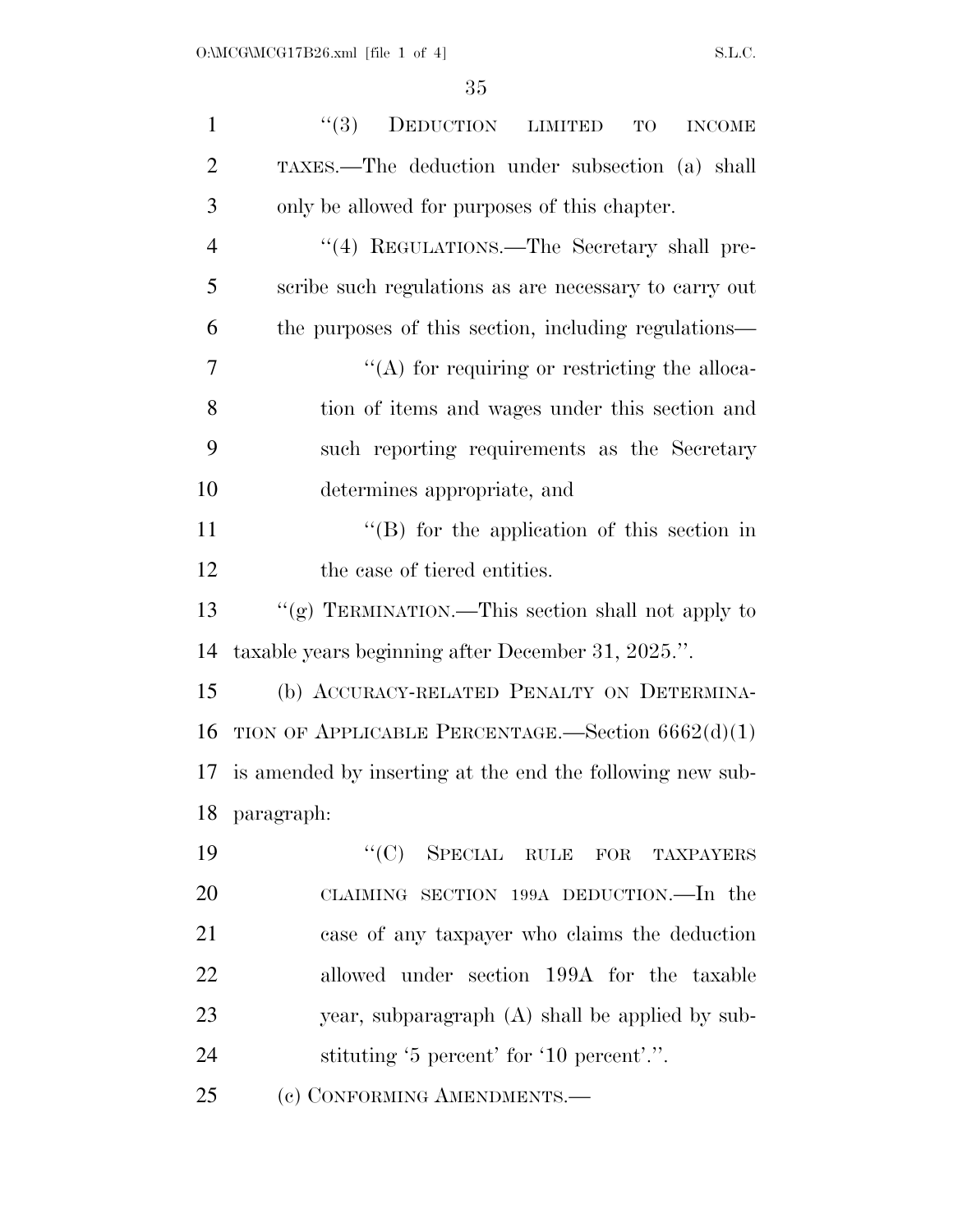| $\mathbf{1}$   | (1) Section $170(b)(2)(D)$ is amended by strik-             |
|----------------|-------------------------------------------------------------|
| $\overline{2}$ | ing ", and" at the end of clause (iv), by redesig-          |
| 3              | nating clause (v) as clause (vi), and by inserting          |
| $\overline{4}$ | after clause (iv) the following new clause:                 |
| 5              | "(v) section 199A, and".                                    |
| 6              | $(2)$ Section 172(d) is amended by adding at the            |
| 7              | end the following new paragraph.                            |
| 8              | "(8) QUALIFIED BUSINESS INCOME<br>DEDUC-                    |
| 9              | TION.—The deduction under section 199A shall not            |
| 10             | be allowed.".                                               |
| 11             | $(3)$ Section 246(b)(1) is amended by inserting             |
| 12             | "199A," before "243(a)(1)".                                 |
| 13             | $(4)$ Section 613(a) is amended by inserting                |
| 14             | "and without the deduction under section 199A"              |
| 15             | after "and without the deduction under section              |
| 16             | $199$ ".                                                    |
| $17\,$         | $(5)$ Section 613A $(d)(1)$ is amended by redesig-          |
| 18             | nating subparagraphs $(C)$ , $(D)$ , and $(E)$ as subpara-  |
| 19             | graphs $(D)$ , $(E)$ , and $(F)$ , respectively, and by in- |
| 20             | serting after subparagraph (B), the following new           |
| 21             | subparagraph:                                               |
| 22             | $\lq\lq$ (C) any deduction allowable under section          |
| 23             | $199A$ ,".                                                  |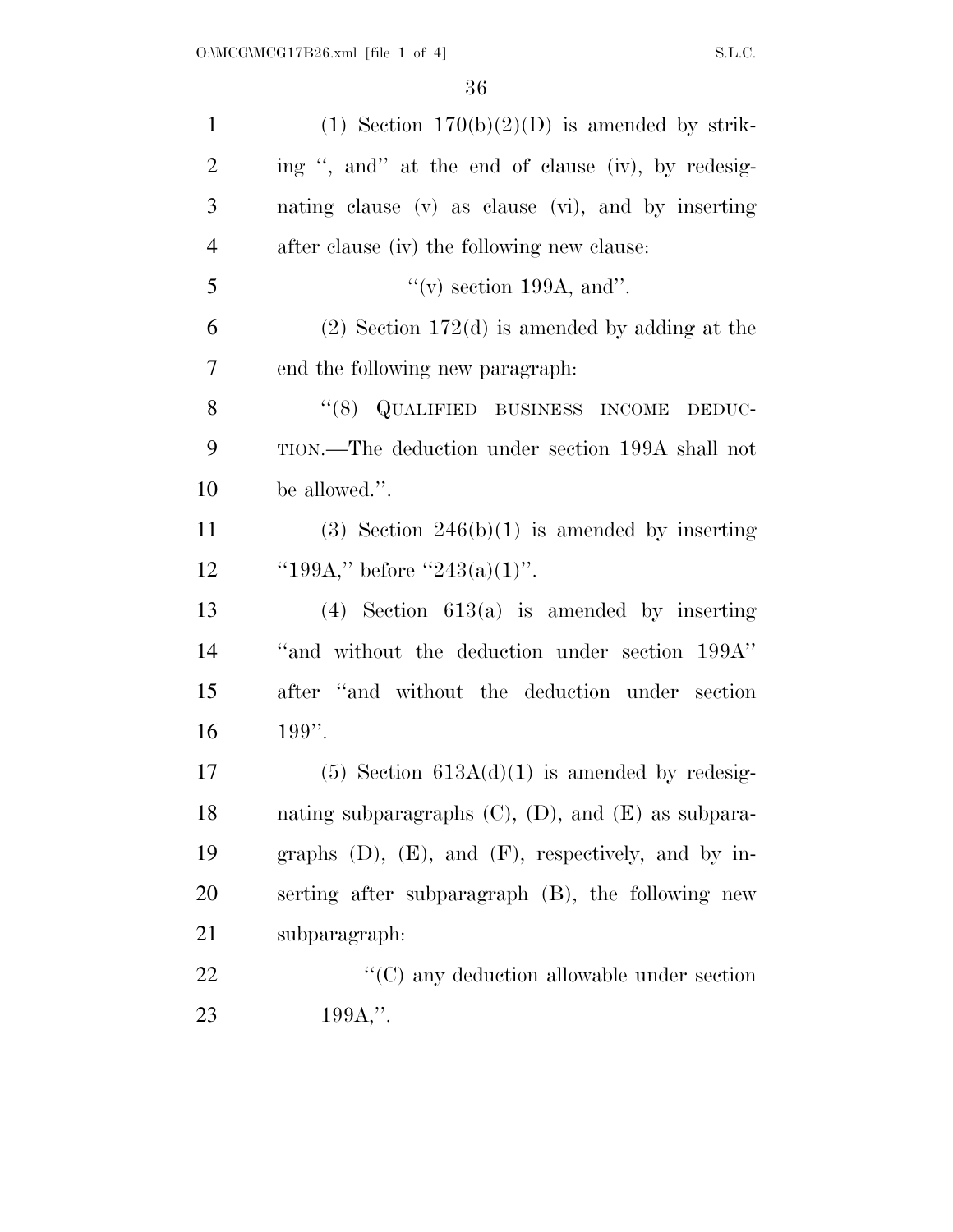(6) The table of sections for part VI of sub- chapter B of chapter 1 is amended by inserting at the end the following new item: ''Sec. 199A. Qualified business income.''. (d) EFFECTIVE DATE.—The amendments made by this section shall apply to taxable years beginning after December 31, 2017. **SEC. 11012. LIMITATION ON LOSSES FOR TAXPAYERS OTHER THAN CORPORATIONS.**  (a) IN GENERAL.—Section 461 is amended by adding at the end the following new subsection: 11 "(1) LIMITATION ON EXCESS BUSINESS LOSSES OF NONCORPORATE TAXPAYERS.— 13 ''(1) LIMITATION.—In the case of taxable year of a taxpayer other than a corporation beginning after December 31, 2017, and before January 1, 2026—  $\langle (A)$  subsection (j) (relating to limitation on excess farm losses of certain taxpayers) shall not apply, and 20 "'(B) any excess business loss of the tax- payer for the taxable year shall not be allowed. 22 "(2) DISALLOWED LOSS CARRYOVER.—Any loss which is disallowed under paragraph (1) shall be treated as a net operating loss carryover to the fol-lowing taxable year under section 172.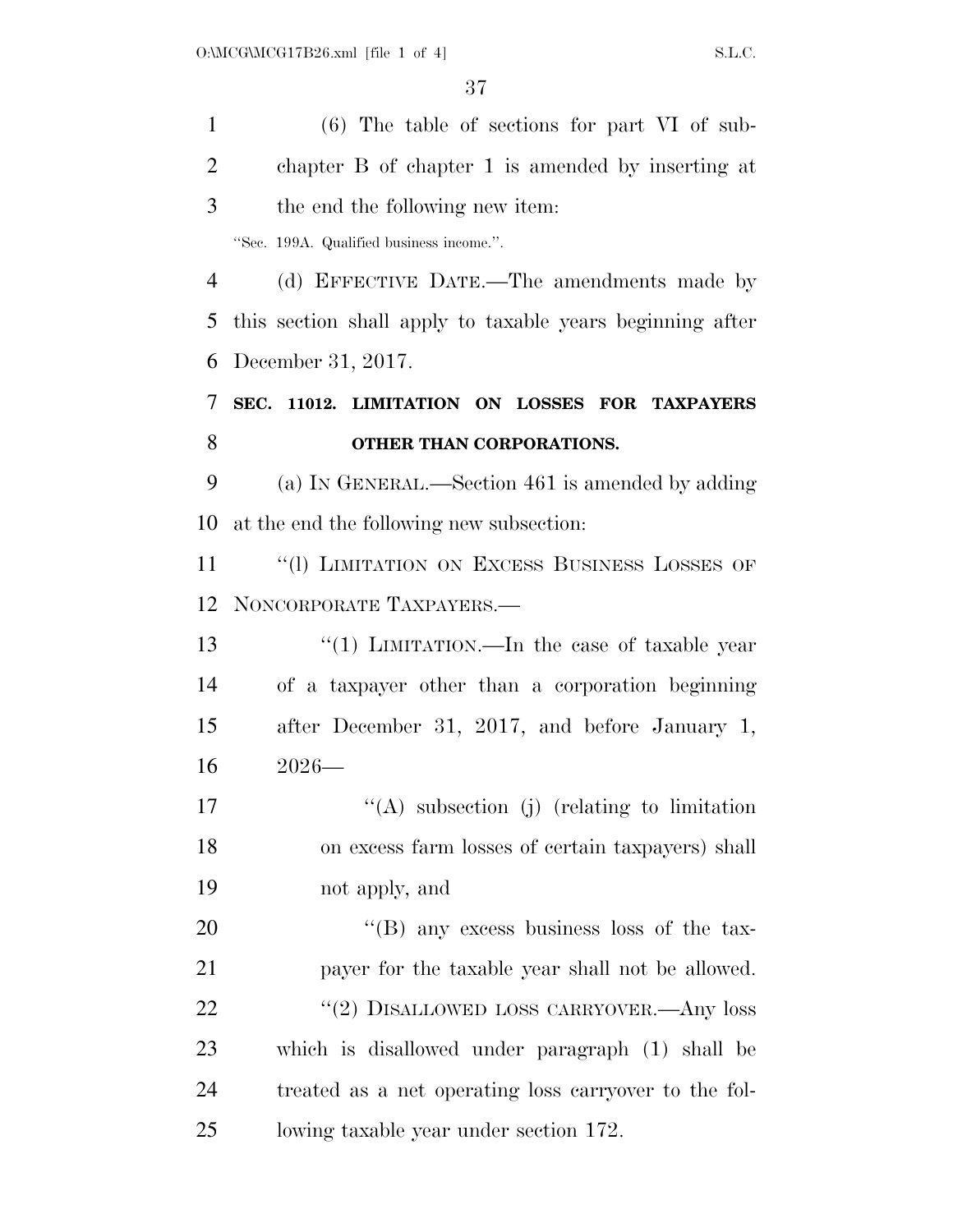| $\mathbf{1}$   | $\cdot$ (3) EXCESS BUSINESS LOSS.—For purposes of |
|----------------|---------------------------------------------------|
| $\overline{2}$ | this subsection—                                  |
| 3              | "(A) IN GENERAL.—The term 'excess busi-           |
| $\overline{4}$ | ness loss' means the excess (if any) of—          |
| 5              | "(i) the aggregate deductions of the              |
| 6              | taxpayer for the taxable year which are at-       |
| 7              | tributable to trades or businesses of such        |
| 8              | taxpayer (determined without regard to            |
| 9              | whether or not such deductions are dis-           |
| 10             | allowed for such taxable year under para-         |
| 11             | $graph (1)$ , over                                |
| 12             | $\lq\lq$ (ii) the sum of —                        |
| 13             | "(I) the aggregate gross income                   |
| 14             | or gain of such taxpayer for the tax-             |
| 15             | able year which is attributable to such           |
| 16             | trades or businesses, plus                        |
| 17             | "(II) $$250,000$ (200 percent of                  |
| 18             | such amount in the case of a joint re-            |
| 19             | turn).                                            |
| 20             | "(B) ADJUSTMENT FOR INFLATION.—In                 |
| 21             | the case of any taxable year beginning after De-  |
| 22             | cember 31, 2018, the $$250,000$ amount in sub-    |
| 23             | paragraph $(A)(ii)(II)$ shall be increased by an  |
| 24             | amount equal to-                                  |
| 25             | $f'(i)$ such dollar amount, multiplied by         |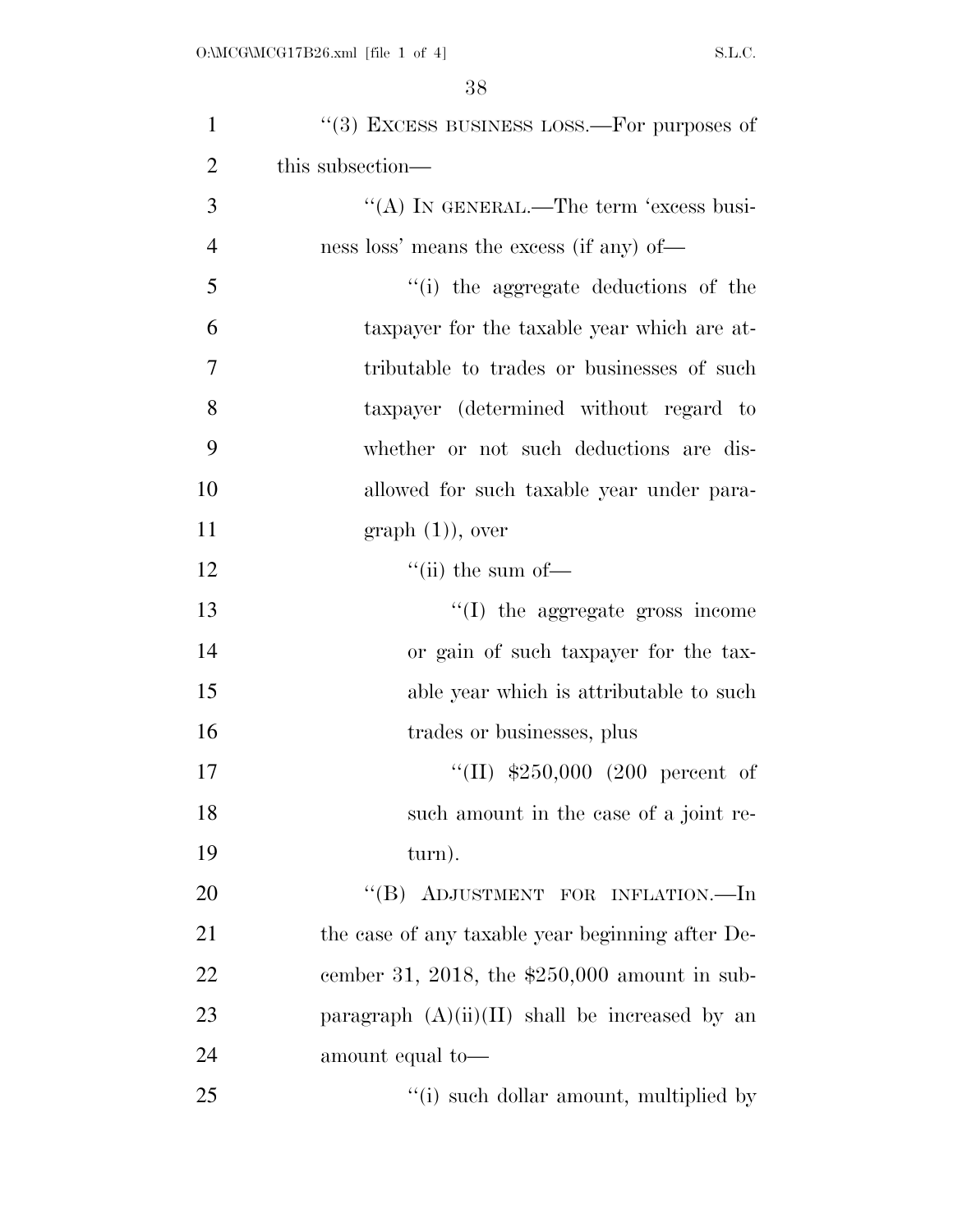| $\mathbf{1}$   | "(ii) the cost-of-living adjustment de-           |
|----------------|---------------------------------------------------|
| $\overline{2}$ | termined under section $1(f)(3)$ for the cal-     |
| 3              | endar year in which the taxable year be-          |
| $\overline{4}$ | gins.                                             |
| 5              | If any amount as increased under the pre-         |
| 6              | ceding sentence is not a multiple of              |
| 7              | $$1,000$ , such amount shall be rounded to        |
| 8              | the nearest multiple of $$1,000$ .                |
| 9              | $``(4)$ APPLICATION OF SUBSECTION IN CASE OF      |
| 10             | PARTNERSHIPS AND S CORPORATIONS.—In the case      |
| 11             | of a partnership or S corporation—                |
| 12             | "(A) this subsection shall be applied at the      |
| 13             | partner or shareholder level, and                 |
| 14             | "(B) each partner's or shareholder's allo-        |
| 15             | cable share of the items of income, gain, deduc-  |
| 16             | tion, or loss of the partnership or S corporation |
| 17             | for any taxable year from trades or businesses    |
| 18             | attributable to the partnership or S corporation  |
| 19             | shall be taken into account by the partner or     |
| 20             | shareholder in applying this subsection to the    |
| 21             | taxable year of such partner or shareholder       |
| 22             | with or within which the taxable year of the      |
| 23             | partnership or S corporation ends.                |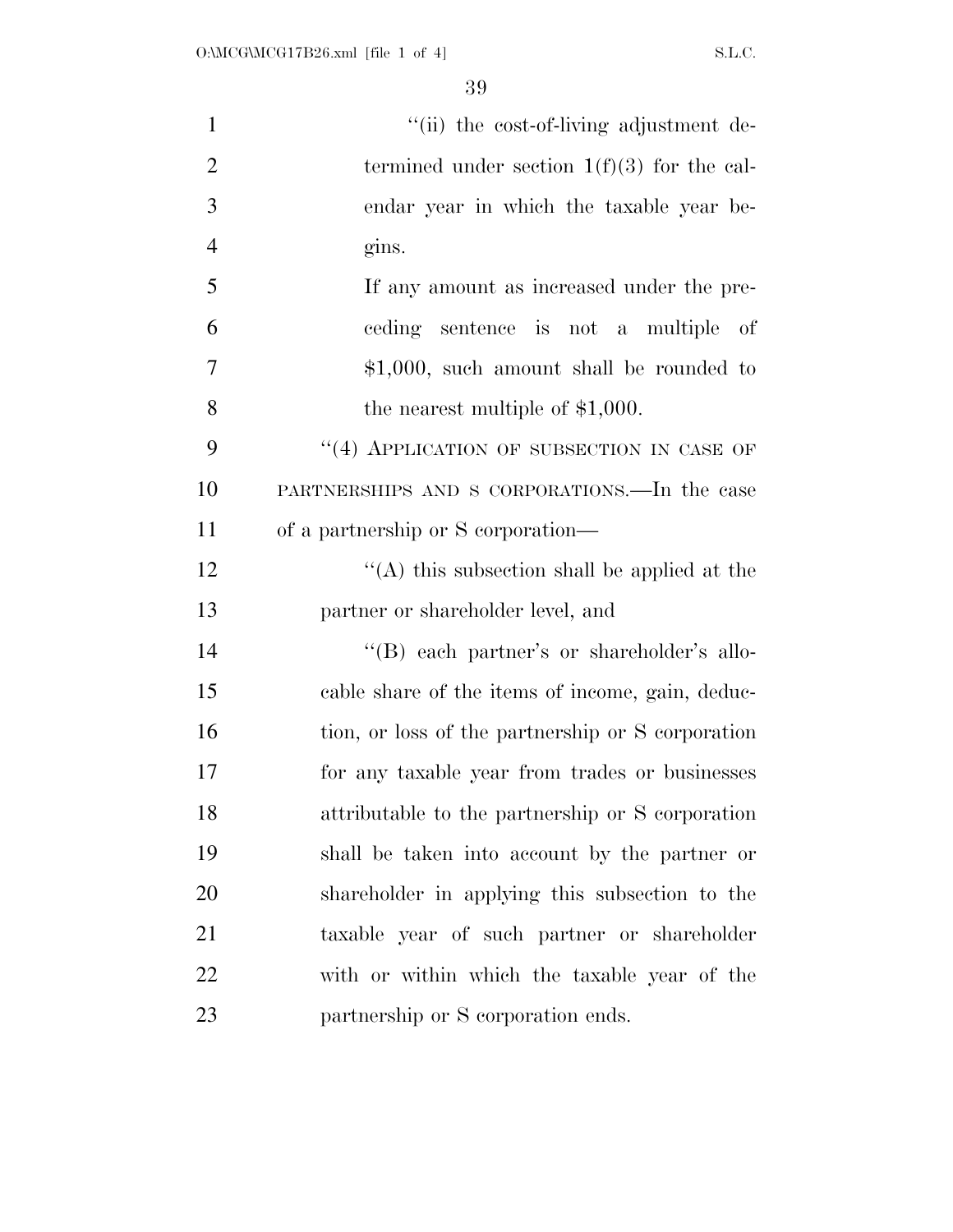For purposes of this paragraph, in the case of an S corporation, an allocable share shall be the share- holder's pro rata share of an item. 4 "(5) ADDITIONAL REPORTING.—The Secretary shall prescribe such additional reporting require- ments as the Secretary determines appropriate to carry out the purposes of this subsection. 8 "(6) COORDINATION WITH SECTION 469.—This subsection shall be applied after the application of section 469.''. (b) EFFECTIVE DATE.—The amendments made by this section shall apply to taxable years beginning after December 31, 2017. **PART III—TAX BENEFITS FOR FAMILIES AND INDIVIDUALS SEC. 11021. INCREASE IN STANDARD DEDUCTION.**  (a) IN GENERAL.—Subsection (c) of section 63 is amended by adding at the end the following new para- graph: 20 "(7) SPECIAL RULES FOR TAXABLE YEARS 2018

 THROUGH 2025.—In the case of a taxable year begin- ning after December 31, 2017, and before January 1, 2026—

24 "(A) INCREASE IN STANDARD DEDUC-25 TION.—Paragraph (2) shall be applied—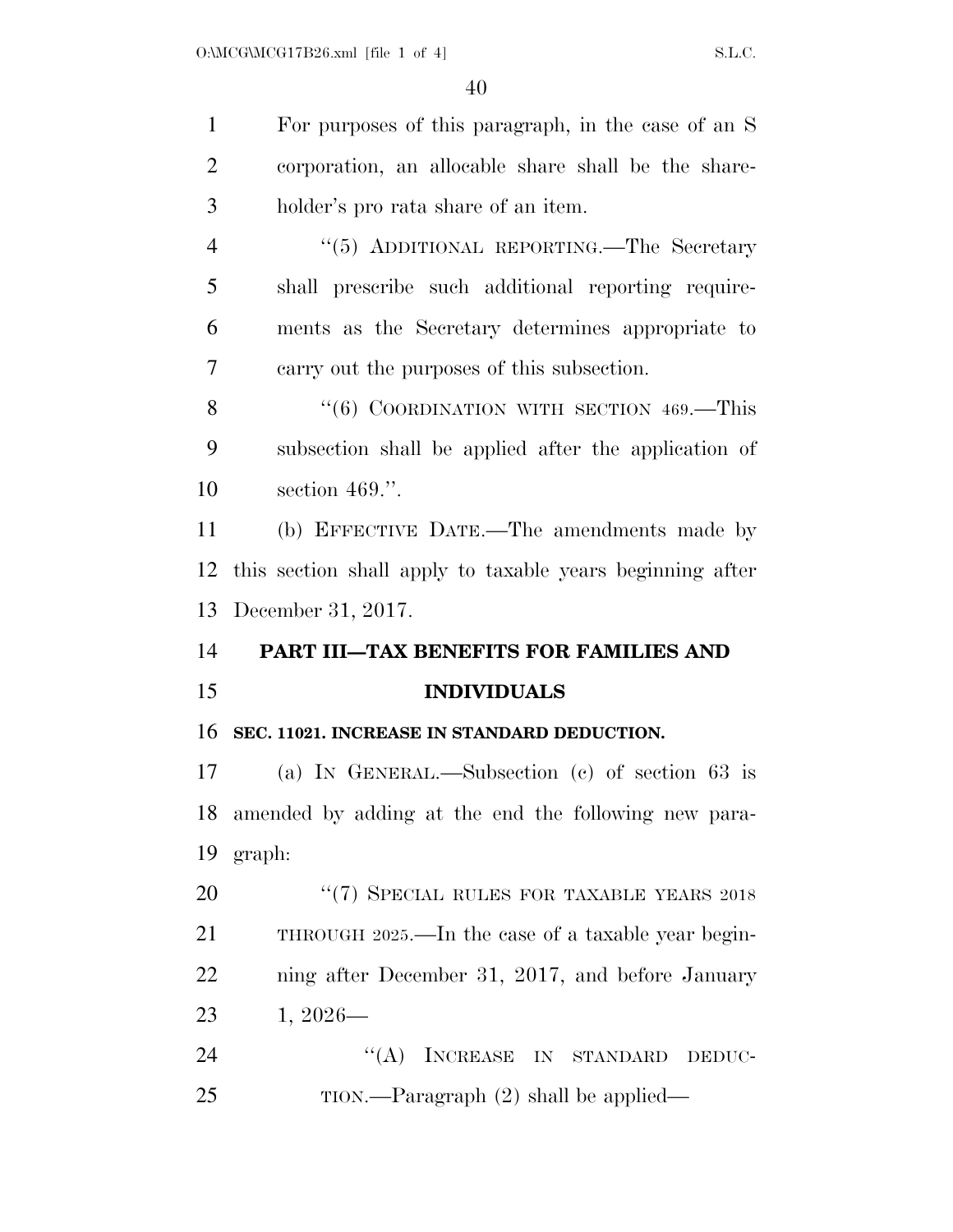| $\mathbf{1}$   | "(i) by substituting $$18,000$ " for                      |
|----------------|-----------------------------------------------------------|
| $\mathbf{2}$   | $\text{\textdegree{*}}4,400'$ in subparagraph (B), and    |
| $\overline{3}$ | "(ii) by substituting $\$12,000$ for                      |
| $\overline{4}$ | $\text{\textdegree{*}}3,000'$ in subparagraph (C).        |
| 5              | "(B) ADJUSTMENT FOR INFLATION.—                           |
| 6              | "(i) IN GENERAL.—Paragraph (4)                            |
| $\overline{7}$ | shall not apply to the dollar amounts con-                |
| 8              | tained in paragraphs $(2)(B)$ and $(2)(C)$ .              |
| 9              | "(ii) ADJUSTMENT OF INCREASED                             |
| 10             | AMOUNTS.—In the case of a taxable year                    |
| 11             | beginning after 2018, the $$18,000$ and                   |
| 12             | $$12,000$ amounts in subparagraph $(A)$                   |
| 13             | shall each be increased by an amount equal                |
| 14             | $to-$                                                     |
| 15             | $\lq\lq$ such dollar amount, multi-                       |
| 16             | plied by                                                  |
| 17             | "(II) the cost-of-living adjust-                          |
| 18             | ment determined under section $1(f)(3)$                   |
| 19             | for the calendar year in which the tax-                   |
| 20             | able year begins, determined by sub-                      |
| 21             | stituting '2017' for '2016' in subpara-                   |
| 22             | graph $(A)(ii)$ thereof.".                                |
| 23             | (b) EFFECTIVE DATE.—The amendment made by                 |
| 24             | this section shall apply to taxable years beginning after |
| 25             | December 31, 2017.                                        |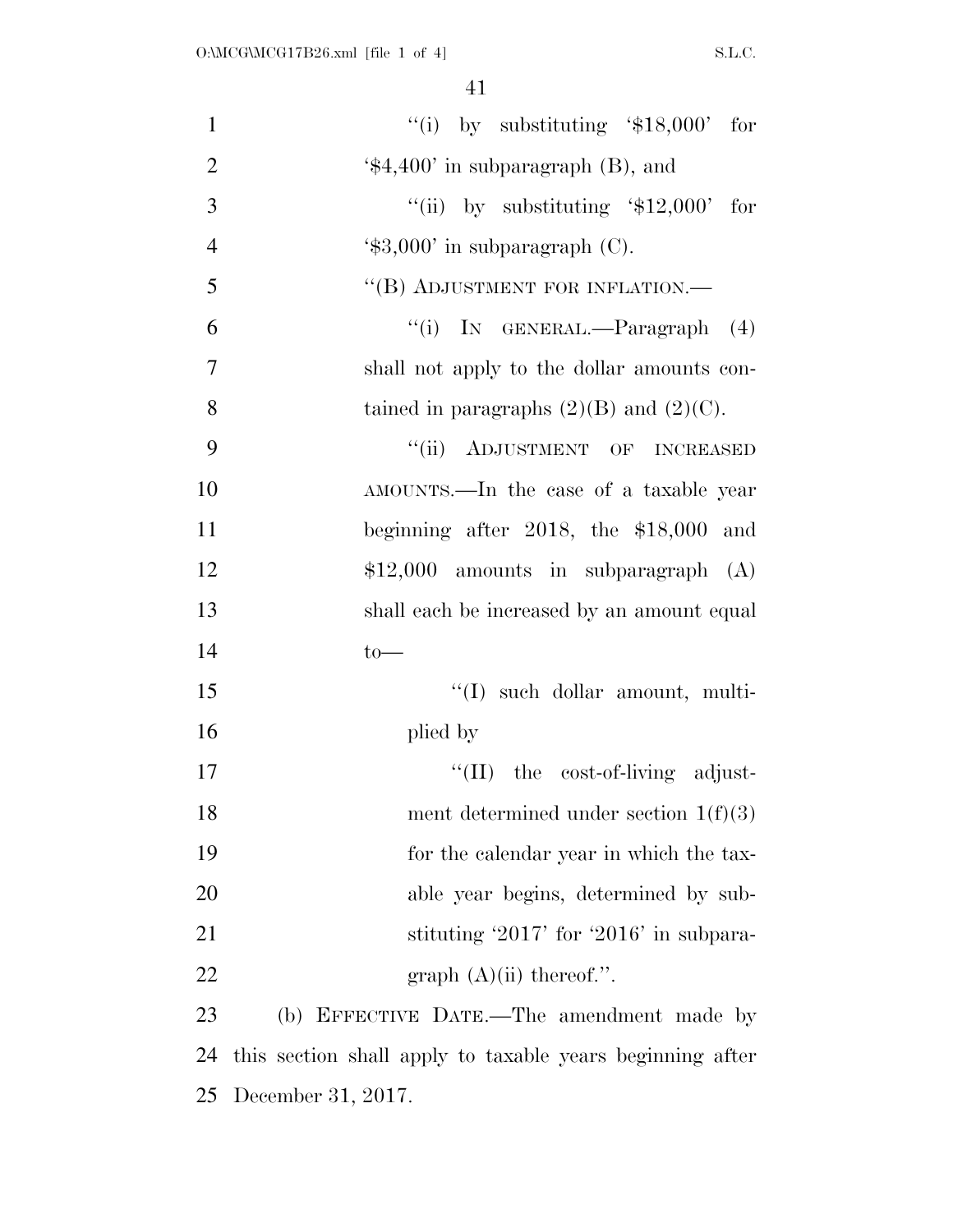| 1              | SEC. 11022. INCREASE IN AND MODIFICATION OF CHILD       |
|----------------|---------------------------------------------------------|
| $\overline{2}$ | TAX CREDIT.                                             |
| 3              | (a) IN GENERAL.—Section 24 is amended by adding         |
| $\overline{4}$ | at the end the following new subsection:                |
| 5              | "(h) SPECIAL RULES FOR TAXABLE YEARS 2018               |
| 6              | THROUGH 2025.-                                          |
| 7              | "(1) IN GENERAL.—In the case of a taxable               |
| 8              | year beginning after December 31, 2017, and before      |
| 9              | January 1, 2026, this section shall be applied as       |
| 10             | provided in paragraphs $(2)$ through $(8)$ .            |
| 11             | "(2) CREDIT AMOUNT.—Subsection (a) shall be             |
| 12             | applied by substituting $\$2,000'$ for $\$1,000'$ .     |
| 13             | "(3) LIMITATION.—In lieu of the amount deter-           |
| 14             | mined under subsection $(b)(2)$ , the threshold amount  |
| 15             | shall be $$500,000$ .                                   |
| 16             | "(4) DEFINITION OF QUALIFYING CHILD.-                   |
| 17             | Paragraph $(1)$ of subsection $(e)$ shall be applied by |
| 18             | substituting '18' for '17'.                             |
| 19             | "(5) PARTIAL CREDIT ALLOWED FOR CERTAIN                 |
| 20             | OTHER DEPENDENTS.-                                      |
| 21             | "(A) IN GENERAL.—The credit determined                  |
| 22             | under subsection (a) (after the application of          |
| 23             | paragraph $(2)$ ) shall be increased by \$500 for       |

each dependent of the taxpayer (as defined in

section 152) other than a qualifying child de-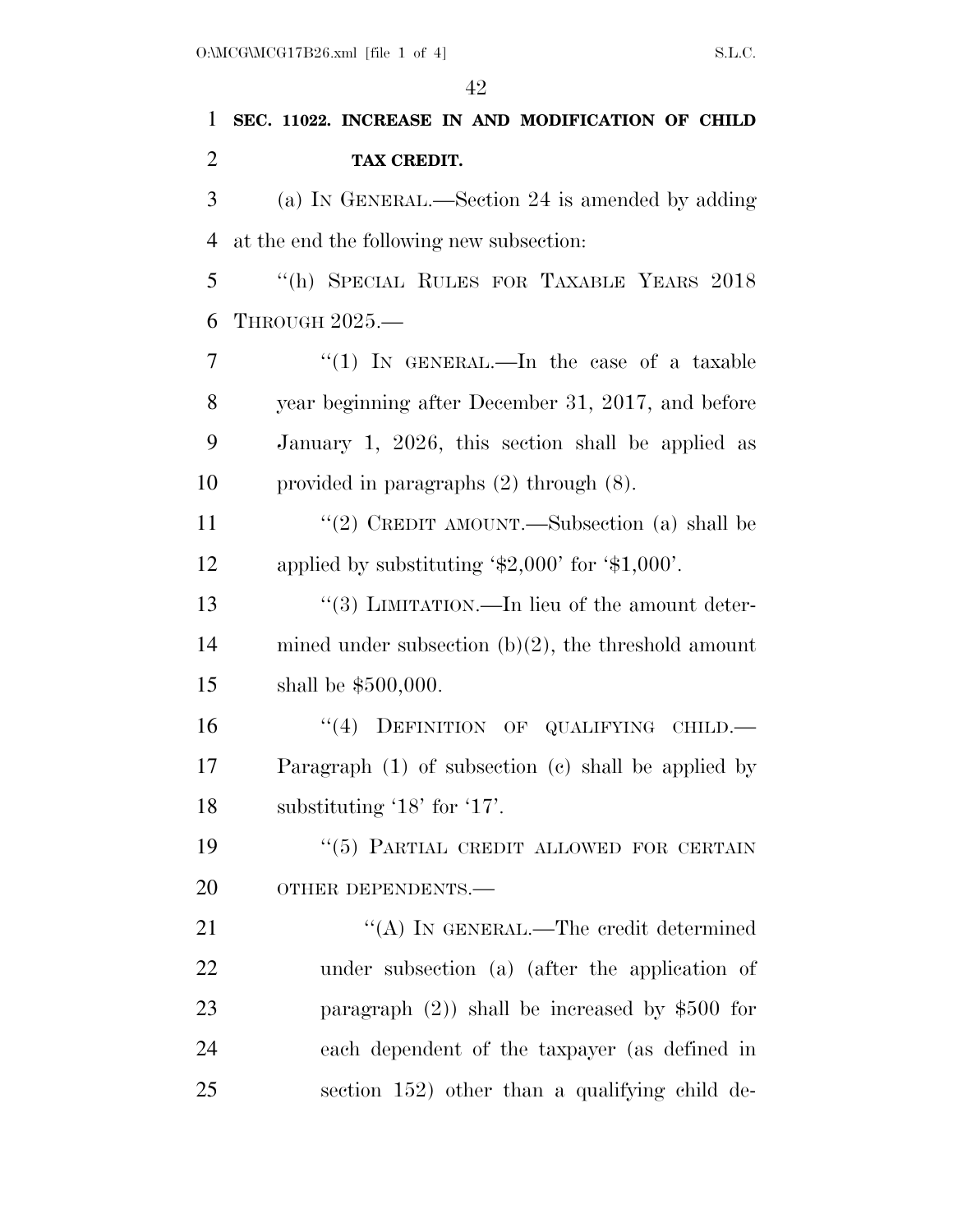| $\mathbf{1}$   | scribed in subsection (c) (after the application  |
|----------------|---------------------------------------------------|
| $\overline{2}$ | of paragraph $(4)$ ).                             |
| 3              | "(B) EXCEPTION FOR CERTAIN NONCITI-               |
| $\overline{4}$ | $ZENS$ . Subparagraph $(A)$ shall not apply with  |
| 5              | respect to any individual who would not be a      |
| 6              | dependent if subparagraph $(A)$ of section        |
| 7              | $152(b)(3)$ were applied without regard to all    |
| 8              | that follows 'resident of the United States'.     |
| 9              | $``(6)$ MAXIMUM AMOUNT OF<br><b>REFUNDABLE</b>    |
| 10             | CREDIT.-                                          |
| 11             | "(A) IN GENERAL.—Subsection $(d)(1)(A)$           |
| 12             | shall be applied without regard to paragraphs     |
| 13             | $(2)$ and $(5)$ of this subsection.               |
| 14             | "(B) ADJUSTMENT FOR INFLATION.-In                 |
| 15             | the case of a taxable year beginning after 2017,  |
| 16             | subsection $(d)(1)(A)$ shall be applied as if the |
| 17             | $$1,000$ amount in subsection (a) were increased  |
| 18             | (but not to exceed the amount under paragraph)    |
| 19             | $(2)$ of this subsection) by an amount equal to-  |
| 20             | "(i) such dollar amount, multiplied by            |
| 21             | "(ii) the cost-of-living adjustment de-           |
| 22             | termined under section $1(f)(3)$ for the cal-     |
| 23             | endar year in which the taxable year be-          |
| 24             | gins.                                             |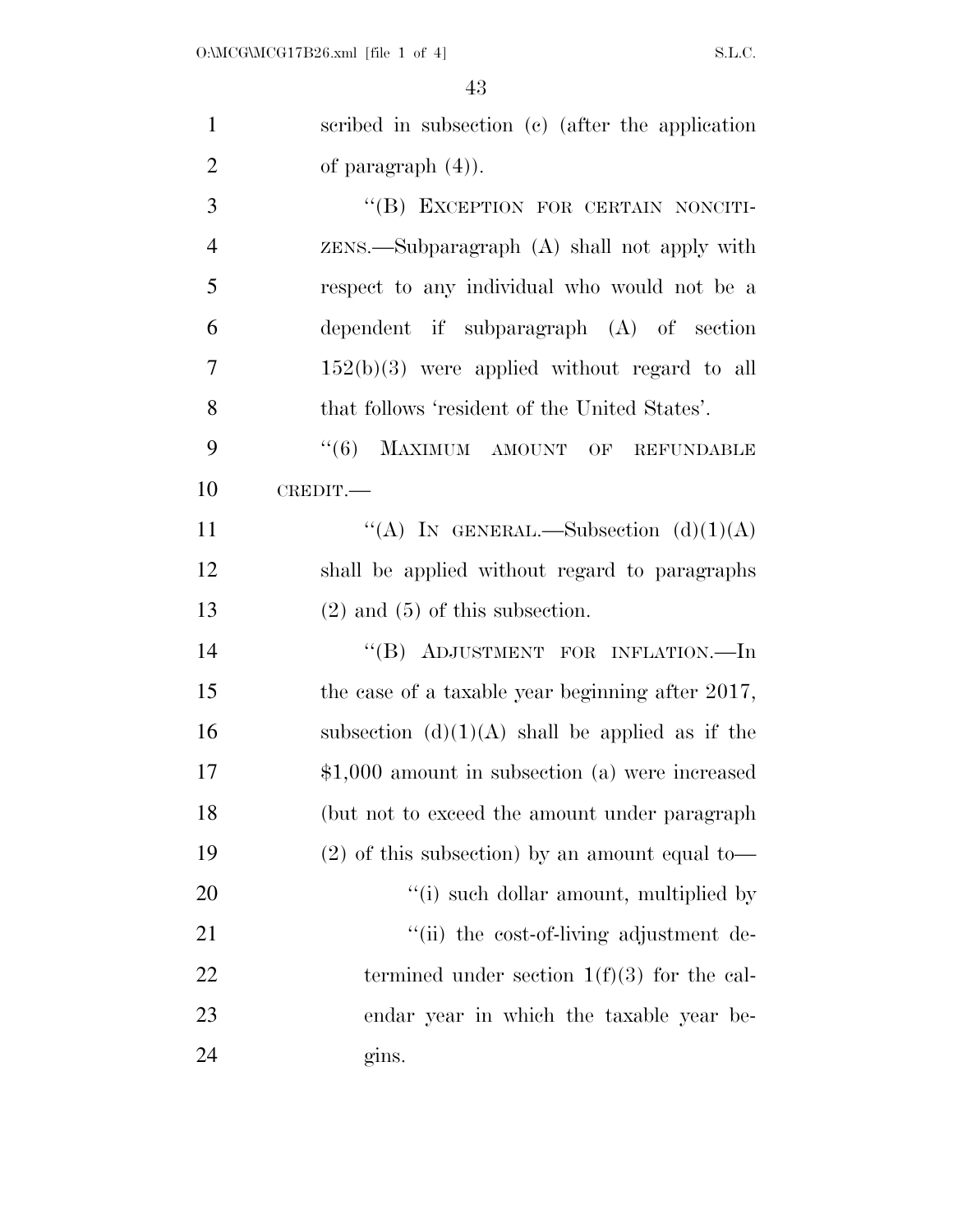| $\mathbf{1}$   | Any increase determined under the preceding                          |
|----------------|----------------------------------------------------------------------|
| $\mathfrak{2}$ | sentence shall be rounded to the next highest                        |
| 3              | multiple of \$100.                                                   |
| $\overline{4}$ | "(7) EARNED INCOME THRESHOLD FOR RE-                                 |
| 5              | FUNDABLE CREDIT.—Subsection $(d)(1)(B)(i)$ shall                     |
| 6              | be applied by substituting $\text{\$2,500'}$ for $\text{\$3,000'}$ . |
| $\overline{7}$ | "(8) SOCIAL SECURITY NUMBER REQUIRED.                                |
| 8              | No credit shall be allowed under subsection (d) to a                 |
| 9              | taxpayer with respect to any qualifying child unless                 |
| 10             | the taxpayer includes the social security number of                  |
| 11             | such child on the return of tax for the taxable year.                |
| 12             | For purposes of the preceding sentence, the term                     |
| 13             | 'social security number' means a social security                     |
| 14             | number issued to an individual by the Social Secu-                   |
| 15             | rity Administration, but only if the social security                 |
| 16             | number is issued to a citizen of the United States                   |
| 17             | or is issued pursuant to subclause (I) (or that por-                 |
| 18             | tion of subclause $(III)$ that relates to subclause $(I)$ )          |
| 19             | of section $205(c)(2)(B)(i)$ of the Social Security                  |
| 20             | $\text{Act."}.$                                                      |

 (b) EFFECTIVE DATE.—The amendment made by this section shall apply to taxable years beginning after December 31, 2017.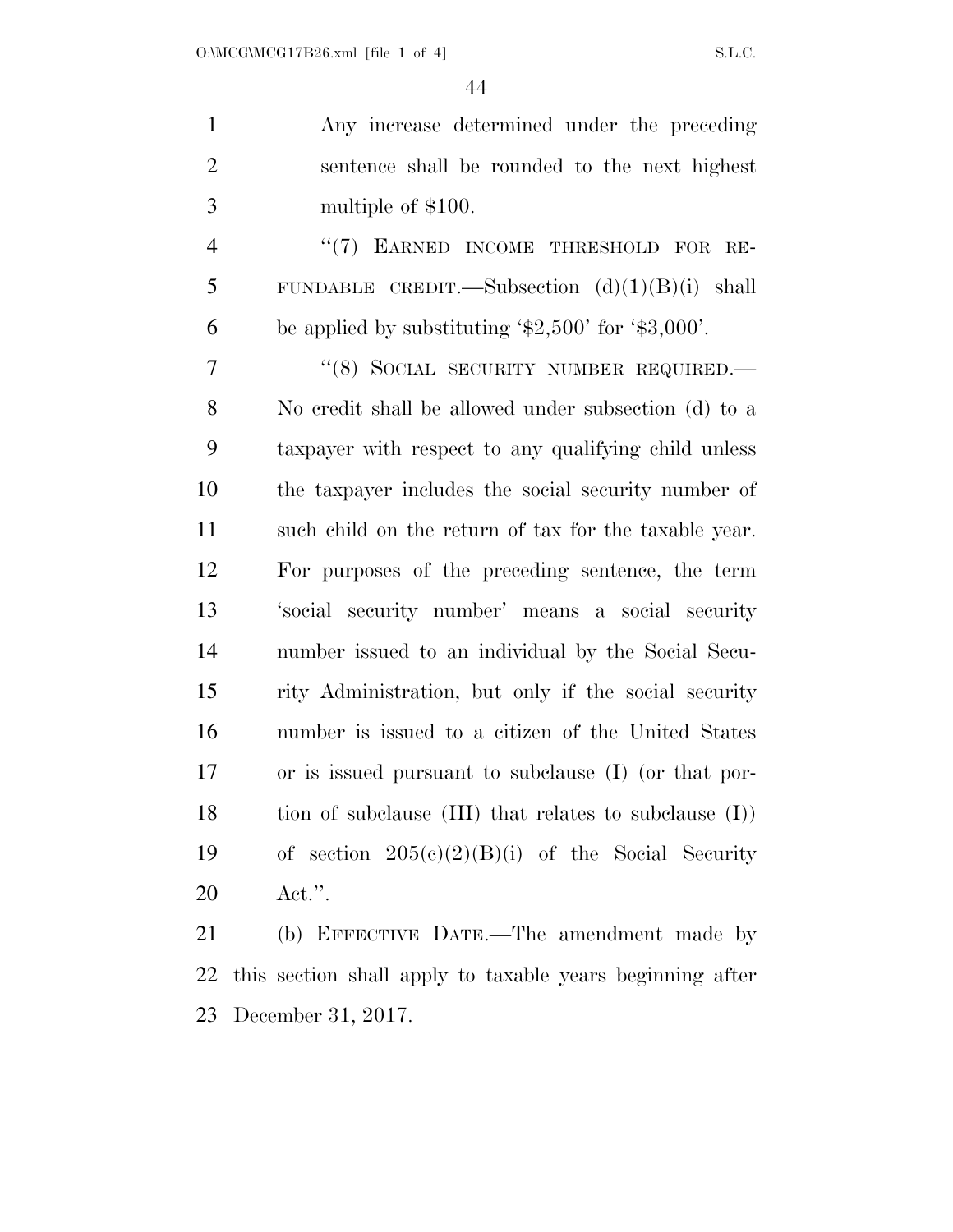| $\mathbf{1}$   | SEC. 11023. INCREASED LIMITATION FOR CERTAIN CHARI-        |
|----------------|------------------------------------------------------------|
| $\overline{2}$ | TABLE CONTRIBUTIONS.                                       |
| 3              | (a) IN GENERAL.—Section $170(b)(1)$ is amended by          |
| 4              | redesignating subparagraph $(G)$ as subparagraph $(H)$ and |
| 5              | by inserting after subparagraph (F) the following new      |
| 6              | subparagraph:                                              |
| $\overline{7}$ | "(G) INCREASED LIMITATION FOR CASH                         |
| 8              | CONTRIBUTIONS.-                                            |
| 9              | "(i) IN GENERAL.—In the case of any                        |
| 10             | contribution of cash to an organization de-                |
| 11             | scribed in subparagraph $(A)$ , the total                  |
| 12             | amount of such contributions which may                     |
| 13             | be taken into account under subsection (a)                 |
| 14             | for any taxable year beginning after De-                   |
| 15             | cember 31, 2017, and before January 1,                     |
| 16             | 2026, shall not exceed 60 percent of the                   |
| 17             | taxpayer's contribution base for such year.                |
| 18             | "(ii) CARRYOVER.—If the aggregate                          |
| 19             | amount of contributions described in clause                |
| 20             | (i) exceeds the applicable limitation under                |
| 21             | clause (i) for any taxable year described in               |
| 22             | such clause, such excess shall be treated                  |
| 23             | (in a manner consistent with the rules of                  |
| 24             | subsection $(d)(1)$ as a charitable contribu-              |
| 25             | tion to which clause (i) applies in each of                |
| 26             | the 5 succeeding years in order of time.                   |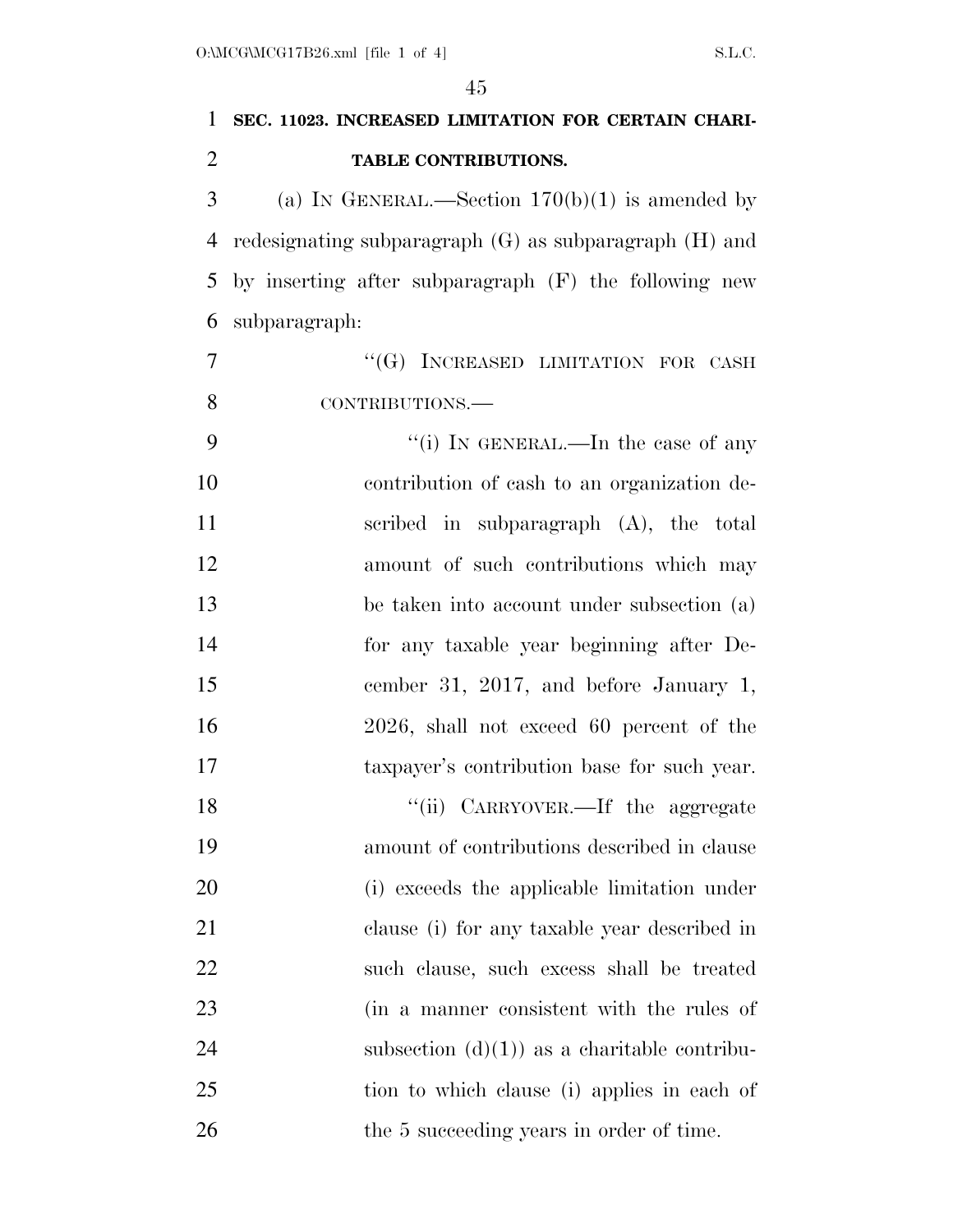| $\mathbf{1}$   | "(iii) COORDINATION WITH SUBPARA-                          |
|----------------|------------------------------------------------------------|
| $\overline{2}$ | GRAPHS (A) AND $(B)$ .                                     |
| $\overline{3}$ | $\lq\lq$ (I) IN GENERAL.—Contribu-                         |
| $\overline{4}$ | tions taken into account under this                        |
| 5              | subparagraph shall not be taken into                       |
| 6              | $account$ under subparagraph $(A)$ .                       |
| 7              | "(II) LIMITATION REDUCTION.-                               |
| 8              | Subparagraphs $(A)$ and $(B)$ shall be                     |
| 9              | applied for each taxable year de-                          |
| 10             | scribed in clause (i), and each taxable                    |
| 11             | year to which any contribution under                       |
| 12             | subparagraph is carried over<br>this                       |
| 13             | under clause (ii), by reducing (but not                    |
| 14             | below zero) the aggregate contribution                     |
| 15             | limitation allowed for the taxable year                    |
| 16             | under each such subparagraph by the                        |
| 17             | aggregate contributions allowed under                      |
| 18             | this subparagraph for such taxable                         |
| 19             | year.".                                                    |
| 20             | (b) EFFECTIVE DATE.—The amendment made by                  |
| 21             | this section shall apply to contributions in taxable years |
| 22             | beginning after December 31, 2017.                         |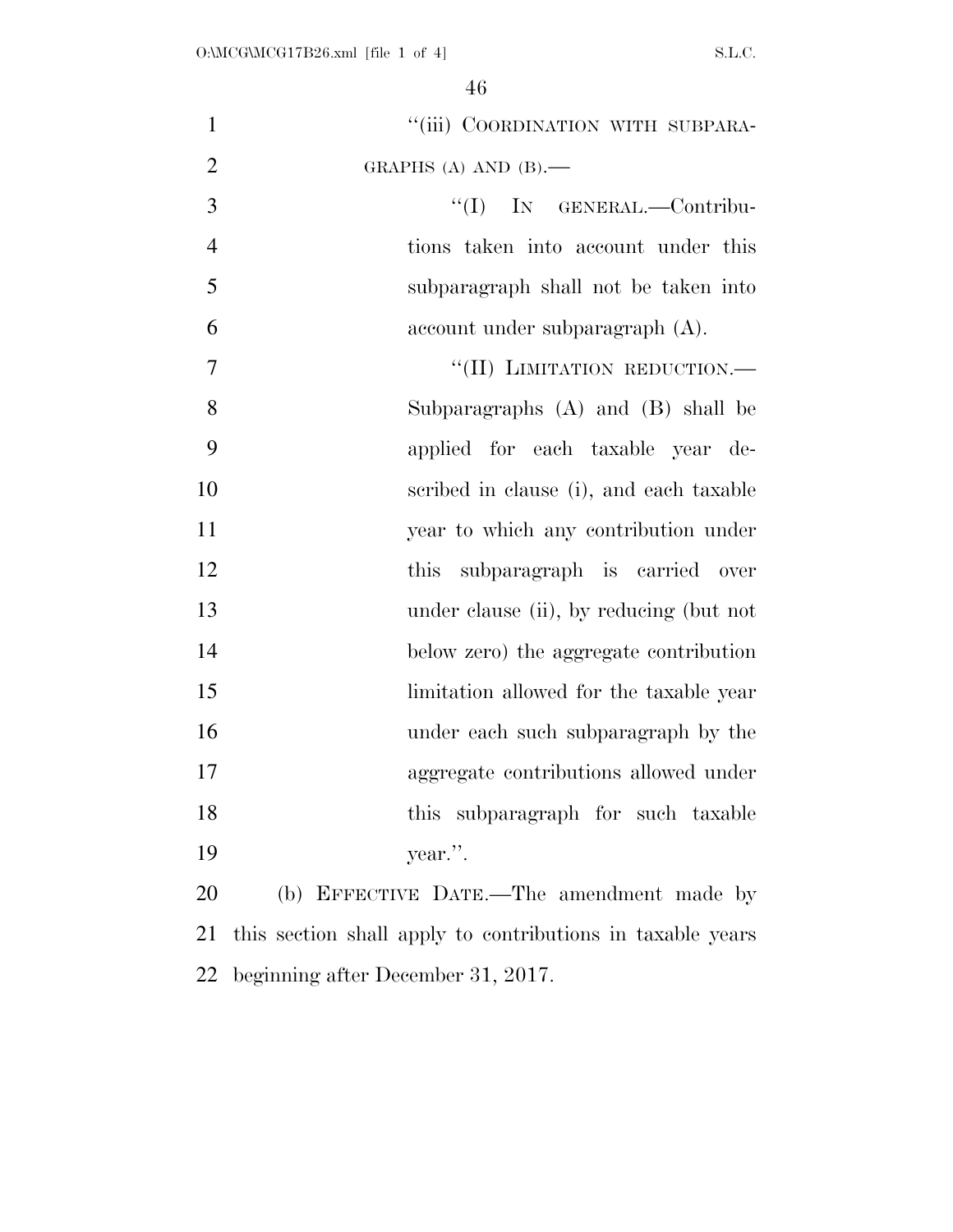| 1              | SEC. 11024. INCREASED CONTRIBUTIONS TO ABLE AC-  |
|----------------|--------------------------------------------------|
| $\overline{2}$ | <b>COUNTS.</b>                                   |
| 3              | (a) INCREASE IN LIMITATION FOR CONTRIBUTIONS     |
| 4              | FROM COMPENSATION OF INDIVIDUALS WITH DISABIL-   |
| 5              | ITIES.                                           |
| 6              | (1) IN GENERAL.—Section $529A(b)(2)(B)$ is       |
| 7              | amended to read as follows:                      |
| 8              | $\lq\lq (B)$ except in the case of contributions |
| 9              | under subsection (c)(1)(C), if such contribution |
| 10             | to an ABLE account would result in aggregate     |
| 11             | contributions from all contributors to the       |
| 12             | ABLE account for the taxable year exceeding      |
| 13             | the sum of-                                      |
| 14             | "(i) the amount in effect under sec-             |
| 15             | tion $2503(b)$ for the calendar year in which    |
| 16             | the taxable year begins, plus                    |
| 17             | "(ii) in the case of any contribution            |
| 18             | by a designated beneficiary described in         |
| 19             | paragraph $(7)$ before January 1, 2026, the      |
| 20             | lesser of-                                       |
| 21             | $\lq\lq$ (I) compensation (as defined by         |
| 22             | section $219(f)(1)$ includible in the            |
| 23             | designated beneficiary's gross income            |
| 24             | for the preceding taxable year, or               |
| 25             | $\lq\lq$ (II) an amount equal to the             |
| 26             | poverty line for a one-person house-             |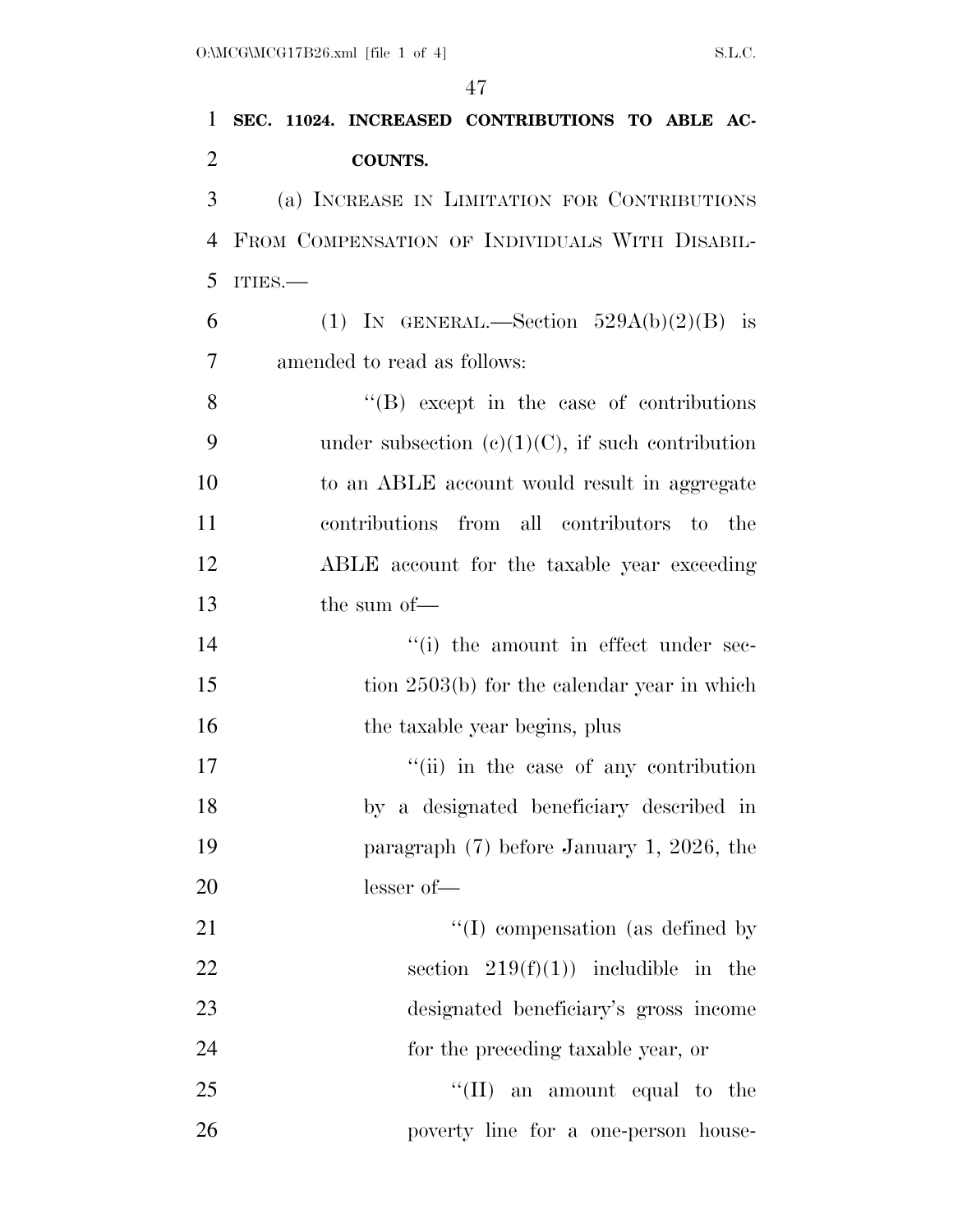| $\mathbf{1}$   | hold, as determined for the calendar              |
|----------------|---------------------------------------------------|
| $\overline{2}$ | year preceding the calendar year in               |
| 3              | which the taxable year begins.".                  |
| $\overline{4}$ | (2)<br>ELIGIBLE DESIGNATED BENEFICIARY.-          |
| 5              | Section $529A(b)$ is amended by adding at the end |
| 6              | the following:                                    |
| $\overline{7}$ | "(7) SPECIAL RULES RELATED TO CONTRIBU-           |
| 8              | LIMIT.—For purposes of paragraph<br><b>TION</b>   |
| 9              | $(2)(B)(ii)$ —                                    |
| 10             | "(A) DESIGNATED BENEFICIARY.- A des-              |
| 11             | ignated beneficiary described in this paragraph   |
| 12             | is an employee (including an employee within      |
| 13             | the meaning of section $401(e)$ with respect to   |
| 14             | whom-                                             |
| 15             | "(i) no contribution is made for the              |
| 16             | taxable year to a defined contribution plan       |
| 17             | (within the meaning of section $414(i)$ ) with    |
| 18             | respect to which the requirements of sec-         |
| 19             | tion 401(a) or 403(a) are met,                    |
| 20             | "(ii) no contribution is made for the             |
| 21             | taxable year to an annuity contract de-           |
| 22             | scribed in section $403(b)$ , and                 |
| 23             | "(iii) no contribution is made for the            |
| 24             | taxable year to an eligible deferred com-         |
| 25             | pensation plan described in section $457(b)$ .    |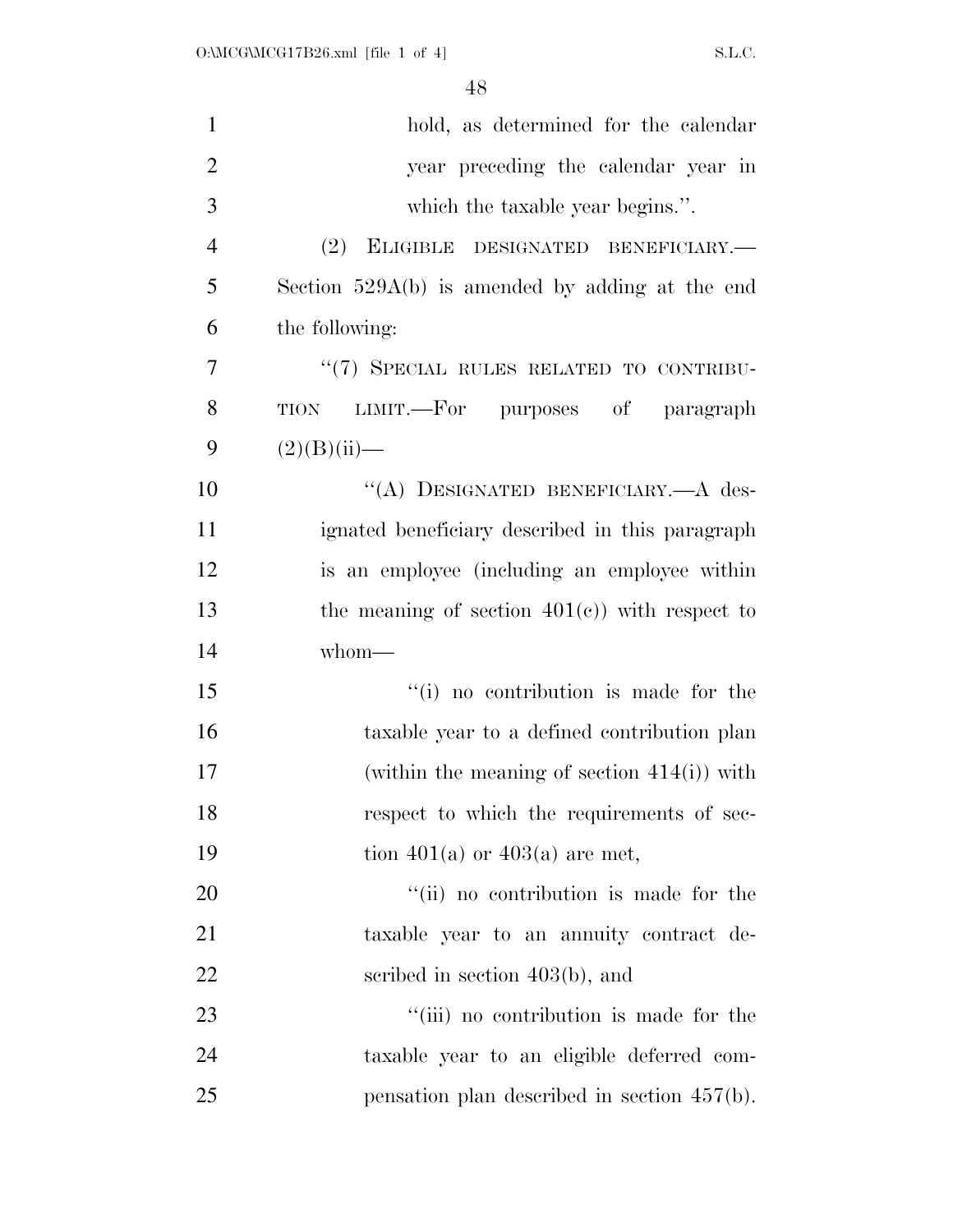1 ''(B) POVERTY LINE.—The term 'poverty 2 line' has the meaning given such term by sec- tion 673 of the Community Services Block Grant Act (42 U.S.C. 9902).''.

 (b) ALLOWANCE OF SAVER'S CREDIT FOR ABLE CONTRIBUTIONS BY ACCOUNT HOLDER.—Section  $25B(d)(1)$  is amended by striking "and" at the end of sub- paragraph (B)(ii), by striking the period at the end of sub- paragraph (C) and inserting '', and'', and by inserting at the end the following:

 $\langle (D)$  the amount of contributions made be- fore January 1, 2026, by such individual to the ABLE account (within the meaning of section 529A) of which such individual is the des-ignated beneficiary.''.

 (c) EFFECTIVE DATE.—The amendments made by this section shall apply to taxable years beginning after the date of the enactment of this Act.

 **SEC. 11025. ROLLOVERS TO ABLE PROGRAMS FROM 529 PROGRAMS.** 

21 (a) IN GENERAL.—Clause (i) of section  $529(e)(3)(C)$  is amended by striking ''or'' at the end of subclause (I), by striking the period at the end of subclause (II) and inserting '', or'', and by adding at the end the following: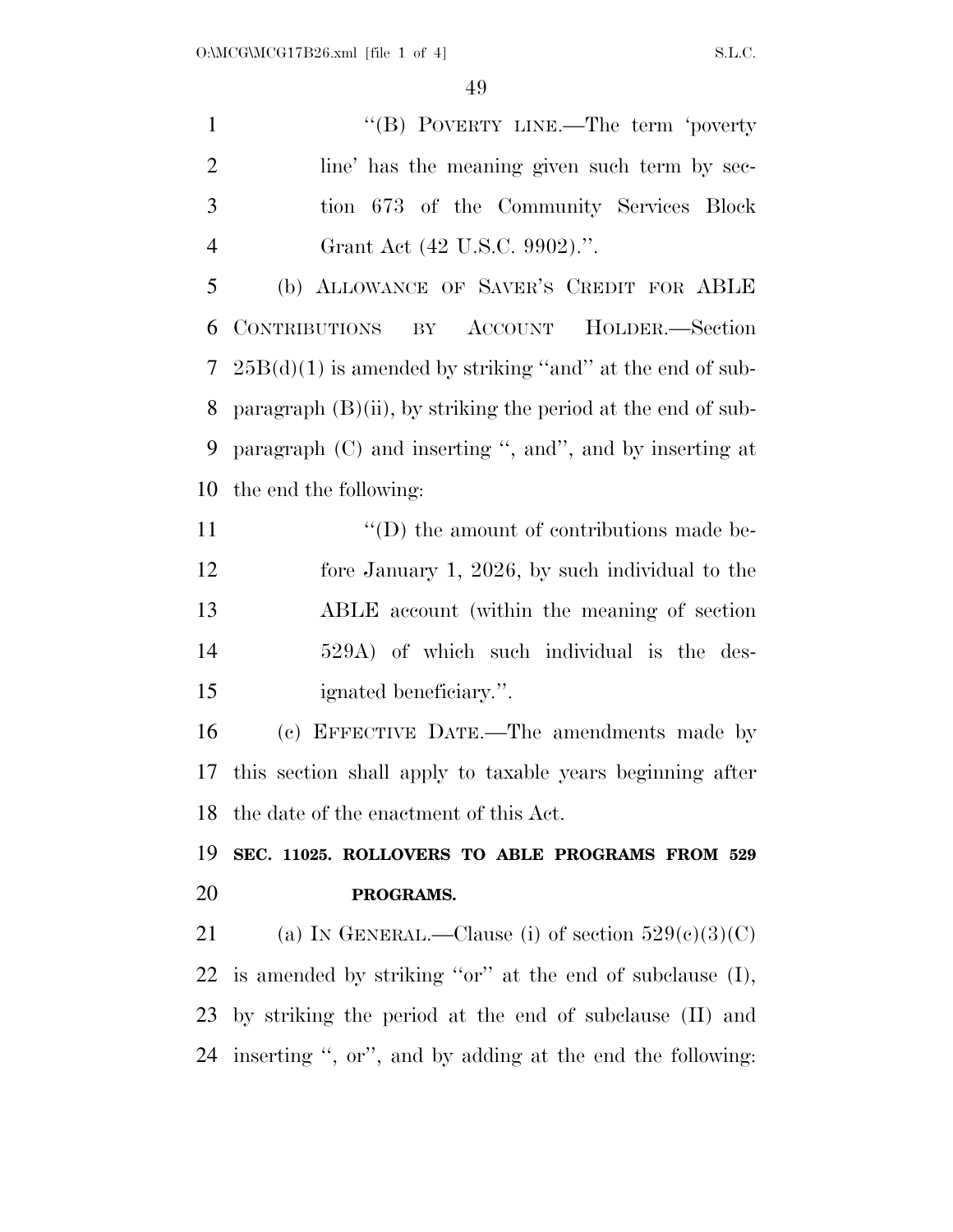| $\mathbf{1}$   | "(III) before January 1, 2026, to                           |
|----------------|-------------------------------------------------------------|
| $\overline{2}$ | an ABLE account (as defined in sec-                         |
| 3              | tion $529A(e)(6)$ of the designated                         |
| $\overline{4}$ | beneficiary or a member of the family                       |
| 5              | of the designated beneficiary.                              |
| 6              | Subclause (III) shall not apply to so much                  |
| $\overline{7}$ | of a distribution which, when added to all                  |
| 8              | other contributions made to the ABLE ac-                    |
| 9              | count for the taxable year, exceeds the lim-                |
| 10             | itation under section $529A(b)(2)(B)$ .".                   |
| 11             | (b) EFFECTIVE DATE.—The amendments made by                  |
| 12             | this section shall apply to distributions after the date of |
| 13             | the enactment of this Act.                                  |
| 14             | SEC. 11026. TREATMENT OF CERTAIN INDIVIDUALS PER-           |
| 15             | FORMING SERVICES IN THE SINAI PENIN-                        |
| 16             | <b>SULA OF EGYPT.</b>                                       |
| 17             | (a) IN GENERAL.—For purposes of the following pro-          |
| 18             | visions of the Internal Revenue Code of 1986, with respect  |
| 19             | to the applicable period, a qualified hazardous duty area   |
| 20             | shall be treated in the same manner as if it were a combat  |
| 21             | zone (as determined under section 112 of such Code):        |
| 22             | (1) Section $2(a)(3)$ (relating to special rule             |
| 23             |                                                             |
|                | where deceased spouse was in missing status).               |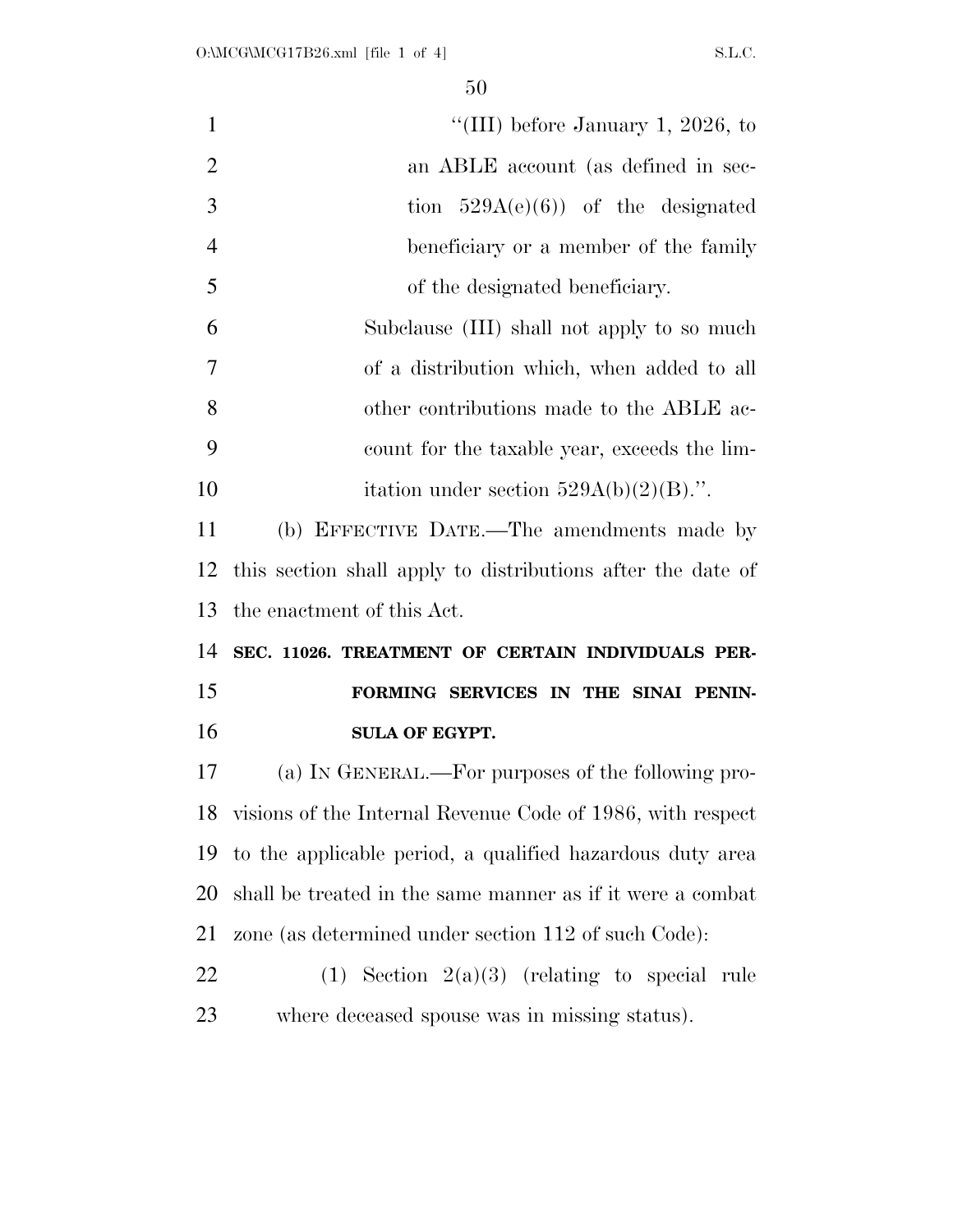| $\mathbf{1}$   | $(2)$ Section 112 (relating to the exclusion of              |
|----------------|--------------------------------------------------------------|
| $\overline{2}$ | certain combat pay of members of the Armed                   |
| 3              | Forces).                                                     |
| $\overline{4}$ | $(3)$ Section 692 (relating to income taxes of               |
| 5              | members of Armed Forces on death).                           |
| 6              | $(4)$ Section 2201 (relating to members of the               |
| 7              | Armed Forces dying in combat zone or by reason of            |
| 8              | combat-zone-incurred wounds, etc.).                          |
| 9              | $(5)$ Section 3401(a)(1) (defining wages relating            |
| 10             | to combat pay for members of the Armed Forces).              |
| 11             | $(6)$ Section 4253 $(d)$ (relating to the taxation of        |
| 12             | phone service originating from a combat zone from            |
| 13             | members of the Armed Forces).                                |
| 14             | $(7)$ Section 6013(f)(1) (relating to joint return           |
| 15             | where individual is in missing status).                      |
| 16             | $(8)$ Section 7508 (relating to time for per-                |
| 17             | forming certain acts postponed by reason of service          |
| 18             | in combat zone).                                             |
| 19             | (b) QUALIFIED HAZARDOUS DUTY AREA.-For pur-                  |
| 20             | poses of this section, the term "qualified hazardous duty"   |
| 21             | area" means the Sinai Peninsula of Egypt, if as of the       |
| 22             | date of the enactment of this section any member of the      |
| 23             | Armed Forces of the United States is entitled to special     |
| 24             | pay under section 310 of title 37, United States Code (re-   |
| 25             | lating to special pay; duty subject to hostile fire or immi- |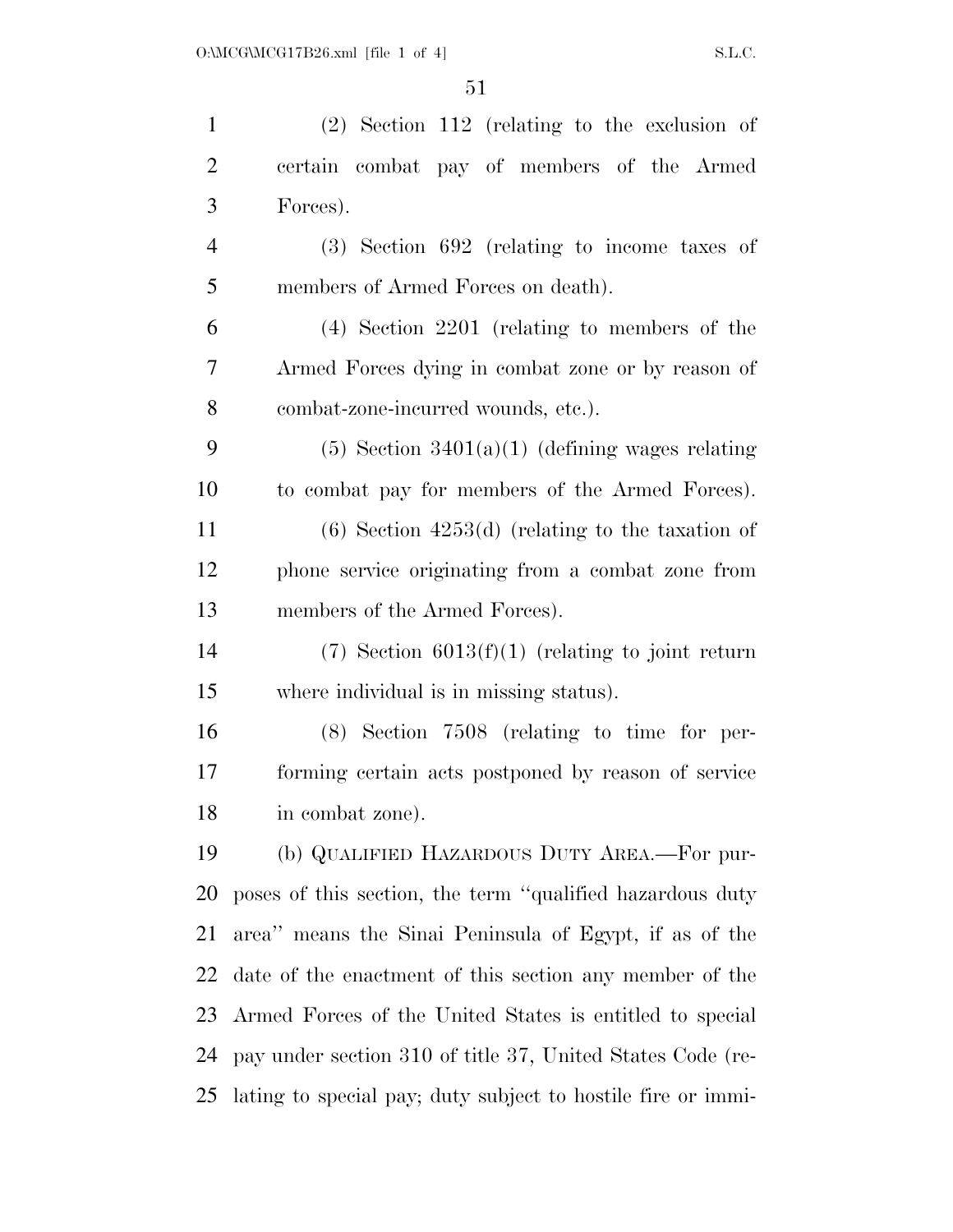| $\mathbf 1$    | nent danger), for services performed in such location.  |
|----------------|---------------------------------------------------------|
| 2              | Such term includes such location only during the period |
| 3              | such entitlement is in effect.                          |
| $\overline{4}$ | (c) APPLICABLE PERIOD.—                                 |
| 5              | (1) IN GENERAL.—Except as provided in para-             |
| 6              | graph $(2)$ , the applicable period is—                 |
| 7              | (A) the portion of the first taxable year               |
| 8              | ending after June 9, 2015, which begins on              |
| 9              | such date, and                                          |
| 10             | (B) any subsequent taxable year beginning               |
| 11             | before January 1, 2026.                                 |
| 12             | $(2)$ WITHHOLDING.—In the case of subsection            |
| 13             | $(a)(5)$ , the applicable period is—                    |
| 14             | (A) the portion of the first taxable year               |
| 15             | ending after the date of the enactment of this          |
| 16             | Act which begins on such date, and                      |
| 17             | (B) any subsequent taxable year beginning               |
| 18             | before January 1, 2026.                                 |
| 19             | (d) EFFECTIVE DATE.—                                    |
| 20             | (1) IN GENERAL.—Except as provided in para-             |
| 21             | graph (2), the provisions of this section shall take    |
| 22             | effect on June 9, 2015.                                 |
| 23             | WITHHOLDING.—Subsection $(a)(5)$<br>(2)<br>shall        |
| 24             | apply to remuneration paid after the date of the en-    |
| 25             | actment of this Act.                                    |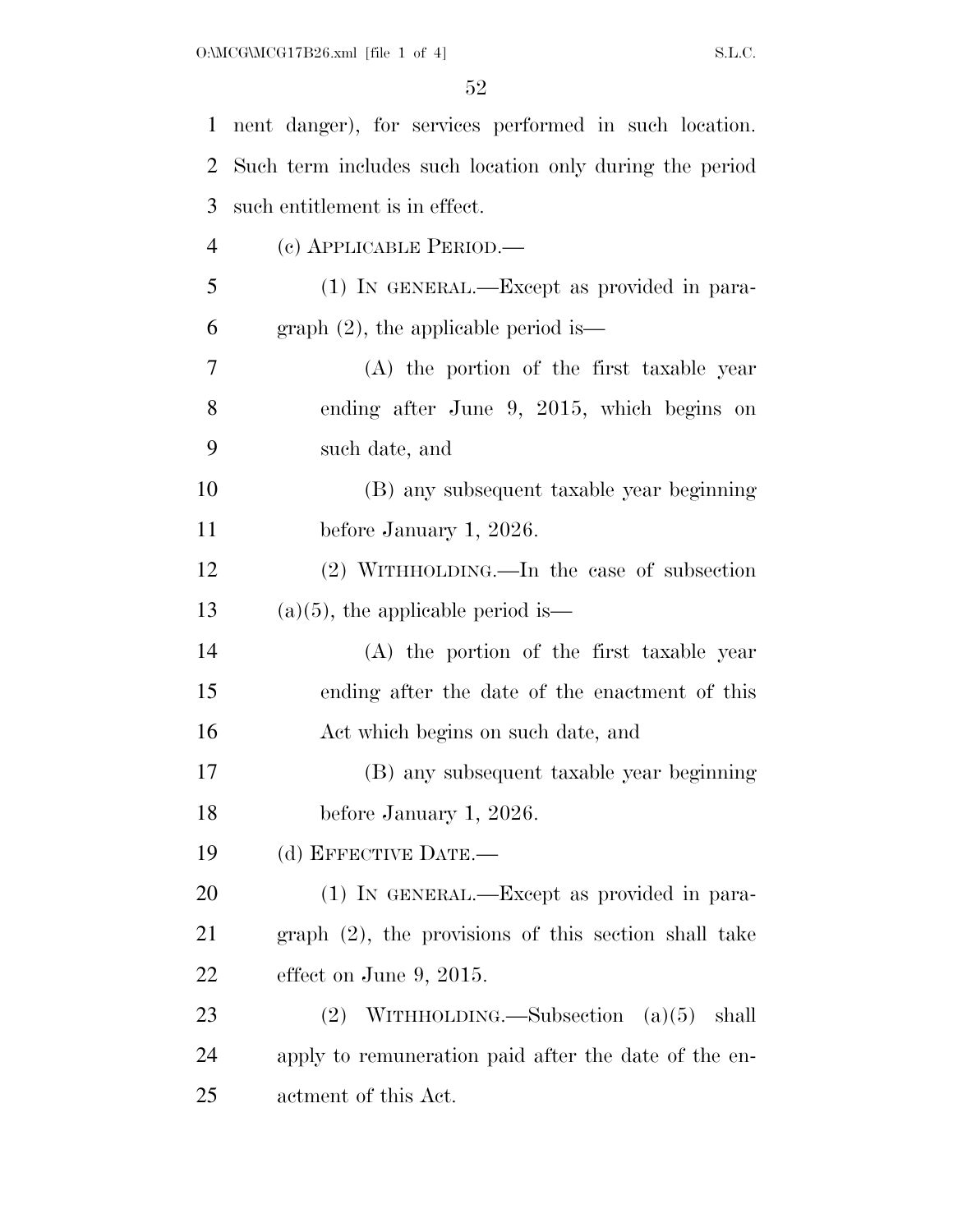| 1              | SEC. 11027. EXTENSION OF WAIVER OF LIMITATIONS WITH         |
|----------------|-------------------------------------------------------------|
| $\overline{2}$ | RESPECT TO EXCLUDING FROM GROSS IN-                         |
| 3              | COME AMOUNTS RECEIVED BY WRONGFULLY                         |
| $\overline{4}$ | INCARCERATED INDIVIDUALS.                                   |
| 5              | (a) IN GENERAL.—Section $304(d)$ of the Protecting          |
| 6              | Americans from Tax Hikes Act of 2015 (26 U.S.C. 139F)       |
| 7              | note) is amended by striking "1-year" and inserting "2-     |
| 8              | year".                                                      |
| 9              | (b) EFFECTIVE DATE.—The amendments made by                  |
| 10             | this section shall take effect on the date of the enactment |
| 11             | of this Act.                                                |
| 12             | SEC. 11028. UNBORN CHILDREN ALLOWED AS 529 ACCOUNT          |
| 13             | <b>BENEFICIARIES.</b>                                       |
|                |                                                             |
| 14             | (a) IN GENERAL.—Section $529(e)$ is amended by              |
| 15             | adding at the end the following new paragraph:              |
| 16             | $``(6)$ TREATMENT OF UNBORN CHILDREN.—                      |
| 17             | "(A) IN GENERAL.—Nothing shall prevent                      |
| 18             | an unborn child from being treated as a des-                |
|                | ignated beneficiary or an individual under this             |
|                | section.                                                    |
| 19<br>20<br>21 | "(B) UNBORN CHILD.—For purposes of                          |
| 22             | this paragraph—                                             |
| 23             | "(i) IN GENERAL.—The term 'unborn                           |
| 24             | child' means a child in utero.                              |
| 25             | "(ii) CHILD IN UTERO.—The term                              |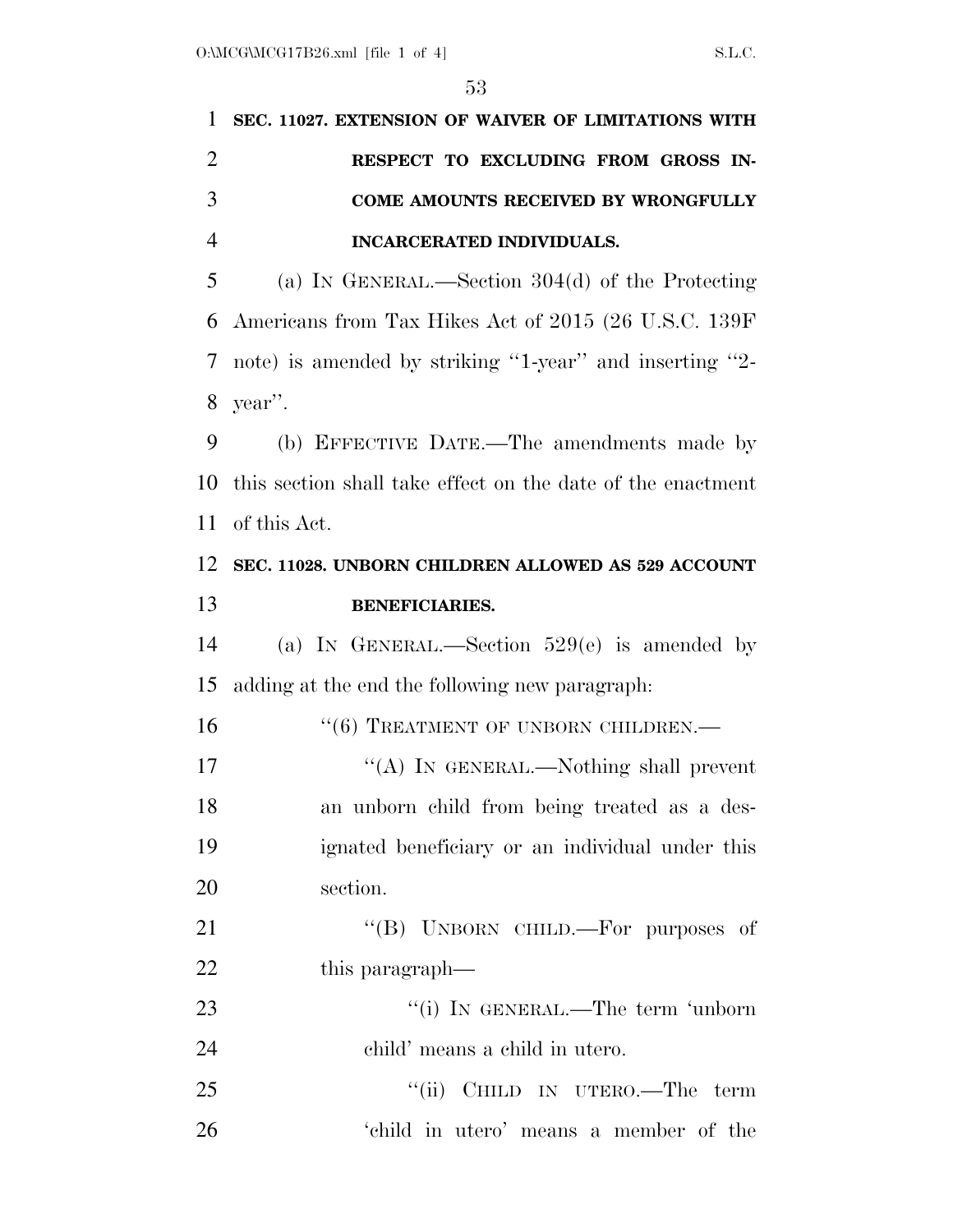species homo sapiens, at any stage of de- velopment, who is carried in the womb.''. (b) EFFECTIVE DATE.—The amendment made by this section shall apply to contributions made after De-cember 31, 2017.

## **SEC. 11029. RELIEF FOR MISSISSIPPI RIVER DELTA FLOOD DISASTER AREA.**

 (a) IN GENERAL.—For purposes of this section, the term ''Mississippi River Delta flood disaster area'' means any area—

 (1) with respect to which a major disaster has been declared by the President under section 401 of the Robert T. Stafford Disaster Relief and Emer- gency Assistance Act before September 3, 2016, by reason of severe storms and flooding occurring in Louisiana during August of 2016, or

 (2) with respect to which a major disaster has been declared by the President under section 401 of the Robert T. Stafford Disaster Relief and Emer-20 gency Assistance Act before March 31, 2016, by rea- son of severe storms and flooding occurring in Lou- isiana, Texas, and Mississippi during March of 2016.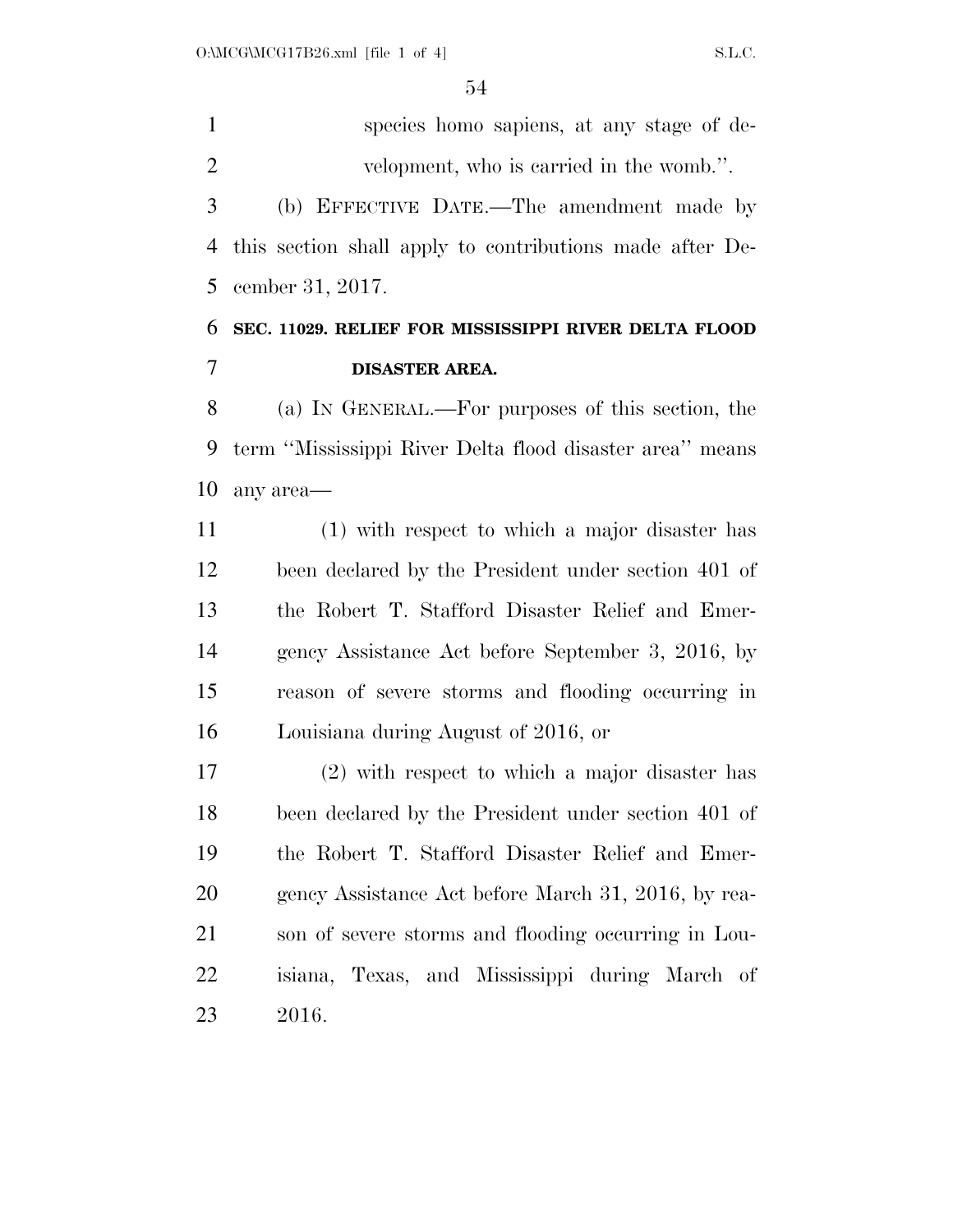| $\mathbf{1}$   | (b) SPECIAL RULES FOR USE OF RETIREMENT        |
|----------------|------------------------------------------------|
| $\overline{2}$ | FUNDS WITH RESPECT TO MISSISSIPPI DELTA AREAS  |
| 3              | DAMAGED BY 2016 FLOODING.                      |
| $\overline{4}$ | (1) TAX-FAVORED WITHDRAWALS FROM<br>$RE-$      |
| 5              | TIREMENT PLANS.-                               |
| 6              | (A) IN GENERAL.—Section 72(t) of the In-       |
| 7              | ternal Revenue Code of 1986 shall not apply to |
| 8              | any qualified Mississippi River Delta flooding |
| 9              | distribution.                                  |
| 10             | (B) AGGREGATE DOLLAR LIMITATION.—              |
| 11             | (i) IN GENERAL.—For purposes of                |
| 12             | this subsection, the aggregate amount of       |
| 13             | distributions received by an individual        |
| 14             | which may be treated as qualified Mis-         |
| 15             | sissippi River Delta flooding distributions    |
| 16             | for any taxable year shall not exceed the      |
| 17             | excess (if any) of $-$                         |
| 18             | $(I)$ \$100,000, over                          |
| 19             | (II) the aggregate amounts treat-              |
| 20             | ed as qualified Mississippi River Delta        |
| 21             | flooding distributions received by such        |
| 22             | individual for all prior taxable years.        |
| 23             | (ii) TREATMENT OF PLAN DISTRIBU-               |
| 24             | TIONS.—If a distribution to an individual      |
| 25             | would (without regard to clause (i)) be a      |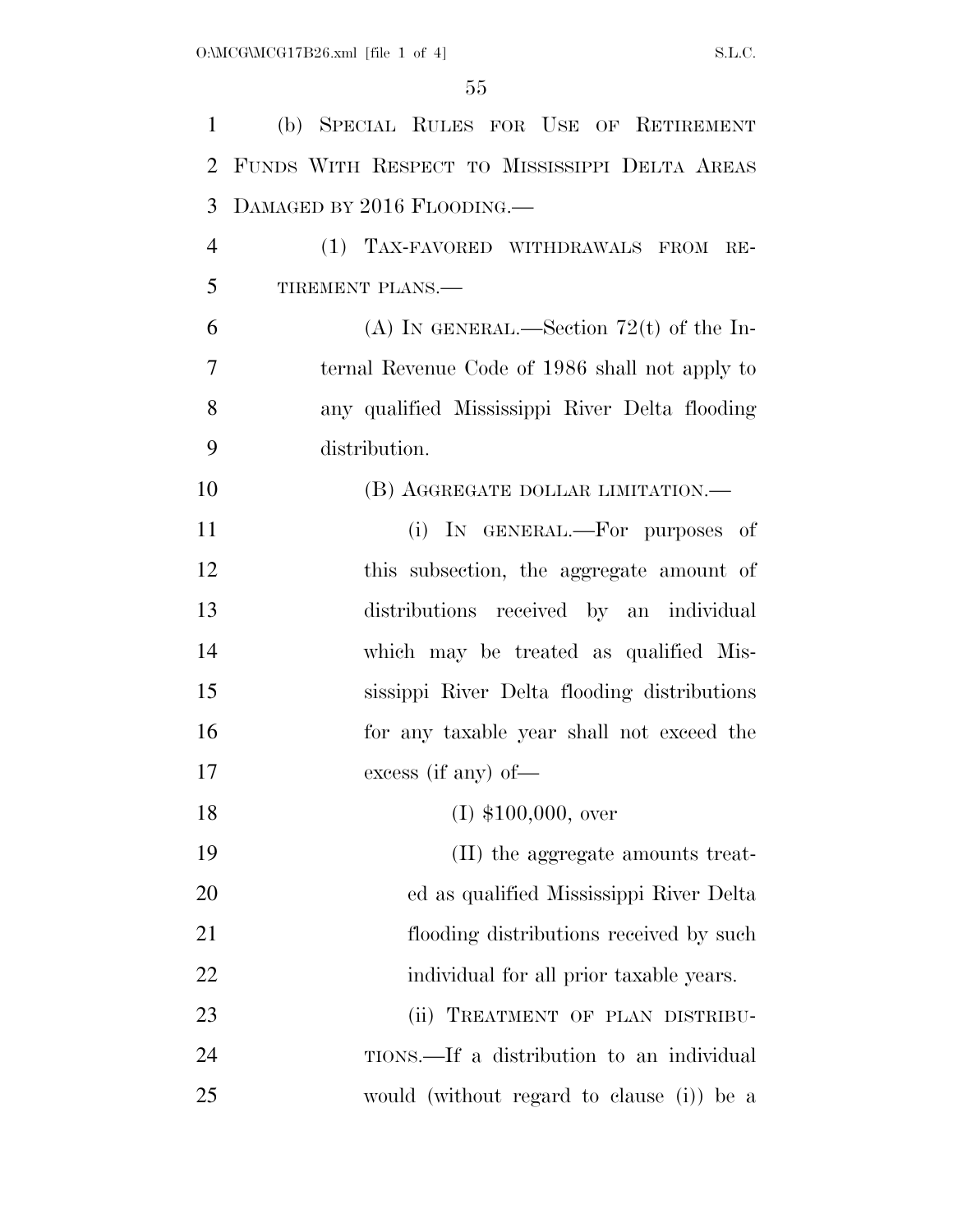| $\mathbf{1}$   | qualified Mississippi River Delta flooding      |
|----------------|-------------------------------------------------|
| $\mathbf{2}$   | distribution, a plan shall not be treated as    |
| 3              | violating any requirement of this title         |
| $\overline{4}$ | merely because the plan treats such dis-        |
| 5              | tribution as a qualified Mississippi River      |
| 6              | Delta flooding distribution, unless the ag-     |
| 7              | gregate amount of such distributions from       |
| 8              | all plans maintained by the employer (and       |
| 9              | any member of any controlled group which        |
| 10             | includes the employer) to such individual       |
| 11             | exceeds \$100,000.                              |
| 12             | (iii) CONTROLLED GROUP.-For pur-                |
| 13             | poses of clause (ii), the term "controlled"     |
| 14             | group" means any group treated as a sin-        |
| 15             | gle employer under subsection (b), (c),         |
| 16             | $(m)$ , or $(o)$ of section 414 of the Internal |
| 17             | Revenue Code of 1986.                           |
| 18             | (C) AMOUNT DISTRIBUTED MAY BE RE-               |
| 19             | PAID.                                           |
| 20             | (i) IN GENERAL.—Any individual who              |
| 21             | receives a qualified Mississippi River Delta    |
| 22             | flooding distribution may, at any time dur-     |
| 23             | ing the 3-year period beginning on the day      |
| 24             | after the date on which such distribution       |
| 25             | was received, make one or more contribu-        |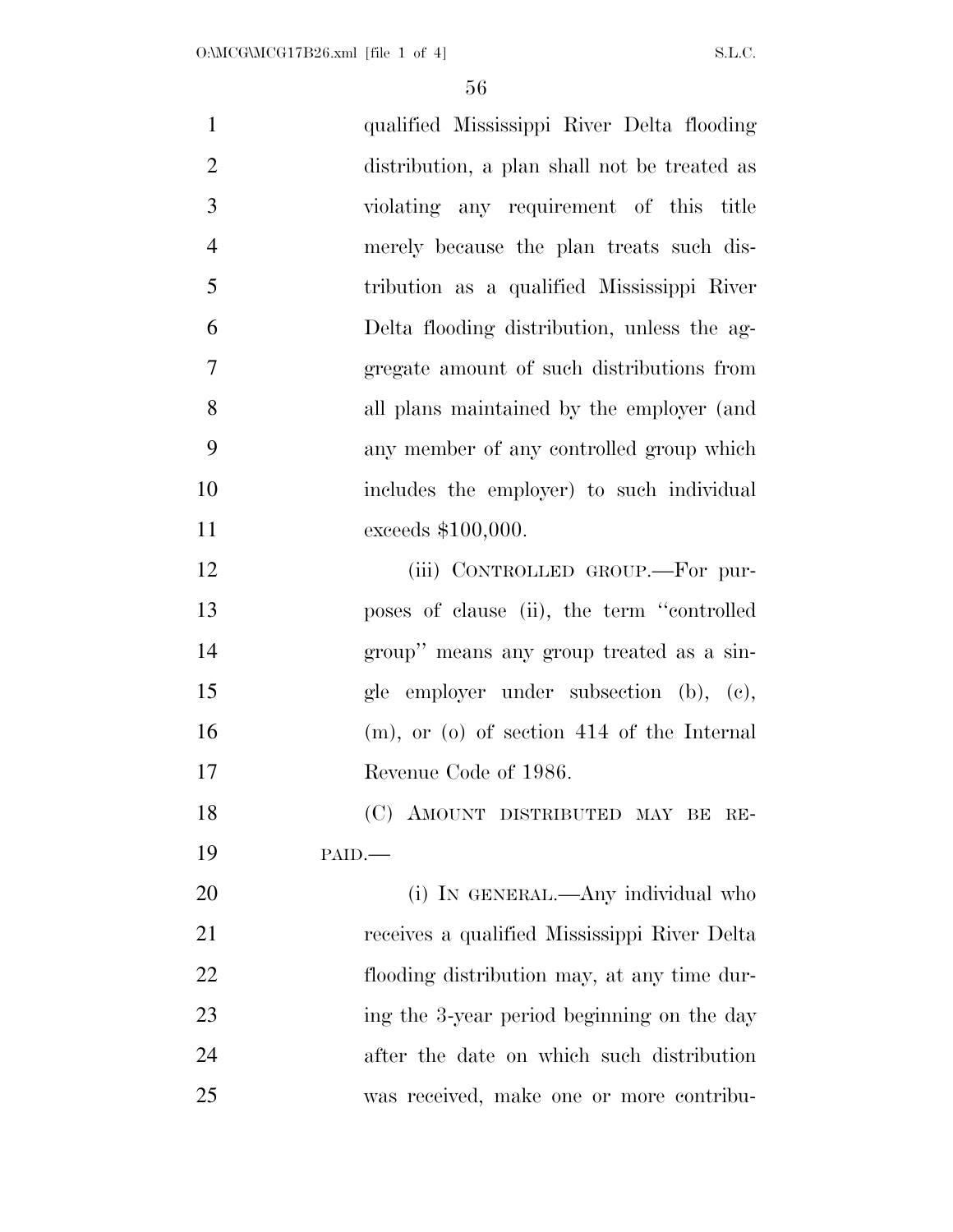| $\mathbf{1}$   | tions in an aggregate amount not to exceed         |
|----------------|----------------------------------------------------|
| $\overline{2}$ | the amount of such distribution to an eligi-       |
| 3              | ble retirement plan of which such indi-            |
| $\overline{4}$ | vidual is a beneficiary and to which a roll-       |
| 5              | over contribution of such distribution could       |
| 6              | be made under section $402(c)$ , $403(a)(4)$ ,     |
| $\overline{7}$ | $403(b)(8)$ , $408(d)(3)$ , or $457(e)(16)$ of the |
| 8              | Internal Revenue Code of 1986, as the              |
| 9              | case may be.                                       |
| 10             | (ii) TREATMENT OF REPAYMENTS OF                    |
| 11             | DISTRIBUTIONS FROM ELIGIBLE RETIRE-                |
| 12             | PLANS OTHER THAN IRAS.—For<br><b>MENT</b>          |
| 13             | purposes of this title, if a contribution is       |
| 14             | made pursuant to clause (i) with respect to        |
| 15             | a qualified Mississippi River Delta flooding       |
| 16             | distribution from an eligible retirement           |
| 17             | plan other than an individual retirement           |
| 18             | plan, then the taxpayer shall, to the extent       |
| 19             | of the amount of the contribution, be treat-       |
| 20             | ed as having received the qualified Mis-           |
| 21             | sissippi River Delta flooding distribution in      |
| 22             | an eligible rollover distribution (as defined      |
| 23             | in section $402(c)(4)$ of the Internal Rev-        |
| 24             | enue Code of 1986) and as having trans-            |
| 25             | ferred the amount to the eligible retire-          |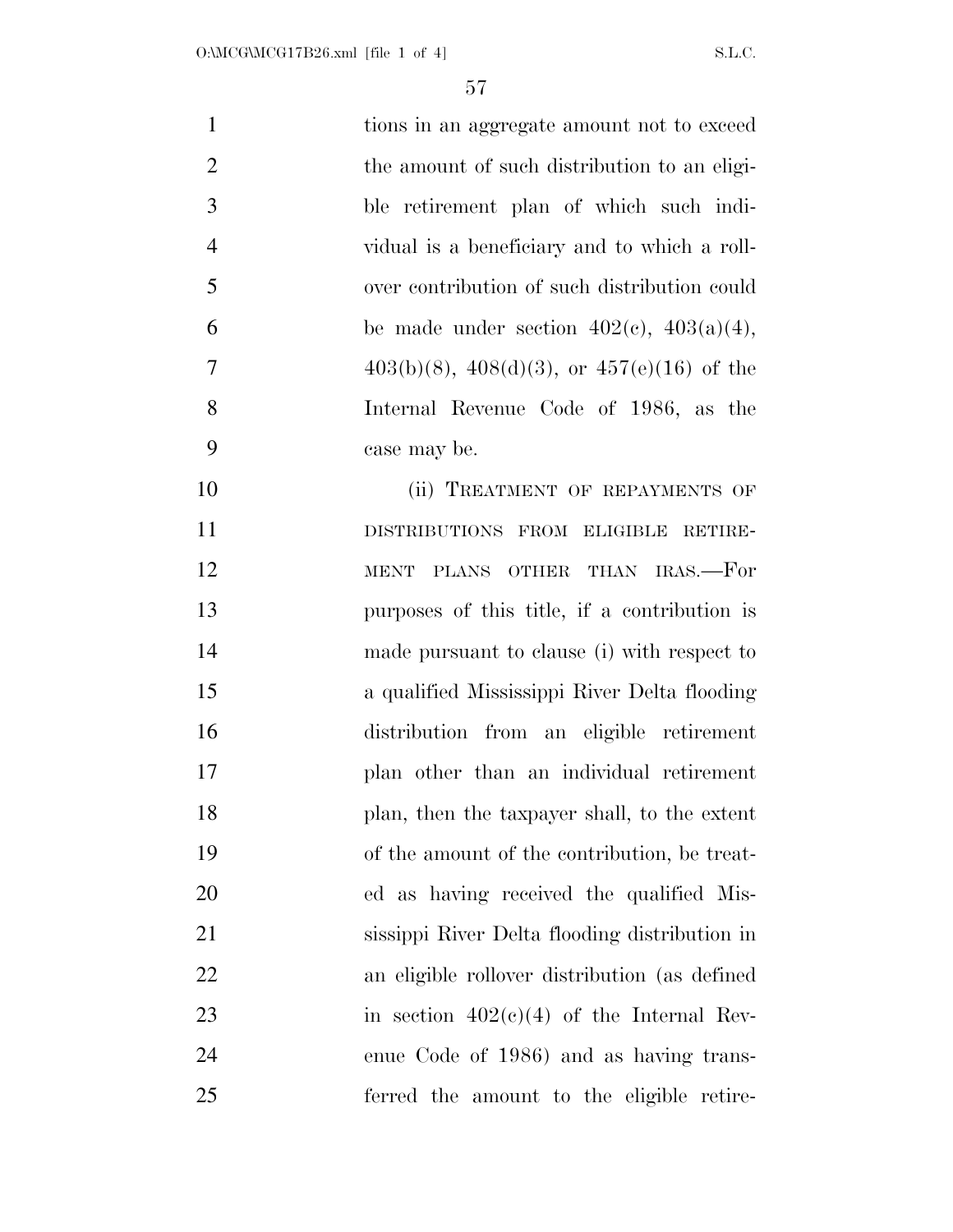| $\mathbf{1}$   | ment plan in a direct trustee to trustee      |
|----------------|-----------------------------------------------|
| $\overline{2}$ | transfer within 60 days of the distribution.  |
| 3              | TREATMENT OF REPAYMENTS<br>(iii)              |
| $\overline{4}$ | DISTRIBUTIONS FROM IRAS.—For<br><b>FOR</b>    |
| 5              | purposes of the Internal Revenue Code of      |
| 6              | 1986, if a contribution is made pursuant      |
| 7              | to clause (i) with respect to a qualified     |
| 8              | Mississippi River Delta flooding distribu-    |
| 9              | tion from an individual retirement plan (as   |
| 10             | defined by section $7701(a)(37)$ of the In-   |
| 11             | ternal Revenue Code of 1986), then, to the    |
| 12             | extent of the amount of the contribution,     |
| 13             | the qualified Mississippi River Delta flood-  |
| 14             | ing distribution shall be treated as a dis-   |
| 15             | tribution described in section $408(d)(3)$ of |
| 16             | such Code and as having been transferred      |
| 17             | to the eligible retirement plan in a direct   |
| 18             | trustee to trustee transfer within 60 days    |
| 19             | of the distribution.                          |
| 20             | (D) DEFINITIONS.—For purposes of this         |
| 21             | paragraph—                                    |
| 22             | QUALIFIED MISSISSIPPI<br>(i)<br><b>RIVER</b>  |
| 23             | DELTA FLOODING DISTRIBUTION.-Except           |
| 24             | as provided in subparagraph $(B)$ , the term  |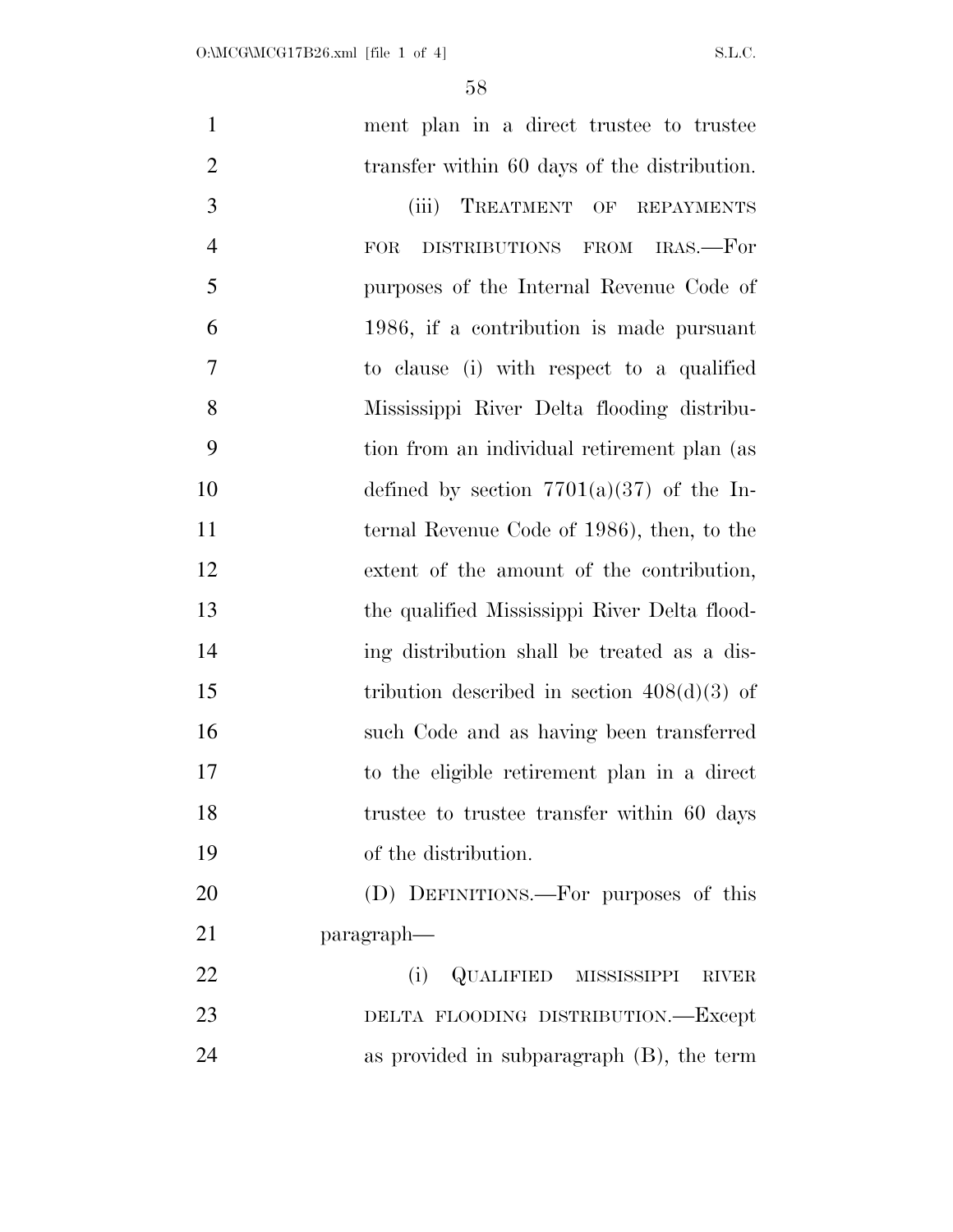| $\mathbf{1}$   | "qualified Mississippi River Delta flooding |
|----------------|---------------------------------------------|
| $\overline{2}$ | distribution" means—                        |
| 3              | (I) any distribution from an eligi-         |
| $\overline{4}$ | ble retirement plan made on or after        |
| 5              | August 11, 2016, and before January         |
| 6              | 1, 2018, to an individual whose prin-       |
| $\overline{7}$ | cipal place of abode on August 11,          |
| 8              | 2016, was located in the portion of         |
| 9              | Mississippi River Delta disaster area       |
| 10             | described in subsection $(a)(1)$ and        |
| 11             | who has sustained an economic loss          |
| 12             | by reason of the severe storms and          |
| 13             | flooding giving rise to the Presidential    |
| 14             | declaration described in subsection         |
| 15             | $(a)(1)$ , or                               |
| 16             | (II) any distribution from an eli-          |
| 17             | gible retirement plan made on or after      |
| 18             | March 1, 2016, and before January 1,        |
| 19             | 2018, to an individual whose principal      |
| <b>20</b>      | place of abode on March 1, 2016, was        |
| 21             | located in the portion of Mississippi       |
| 22             | River Delta disaster area described in      |
| 23             | subsection $(a)(2)$ and who has sus-        |
| 24             | tained an economic loss by reason of        |
| 25             | the severe storms and flooding giving       |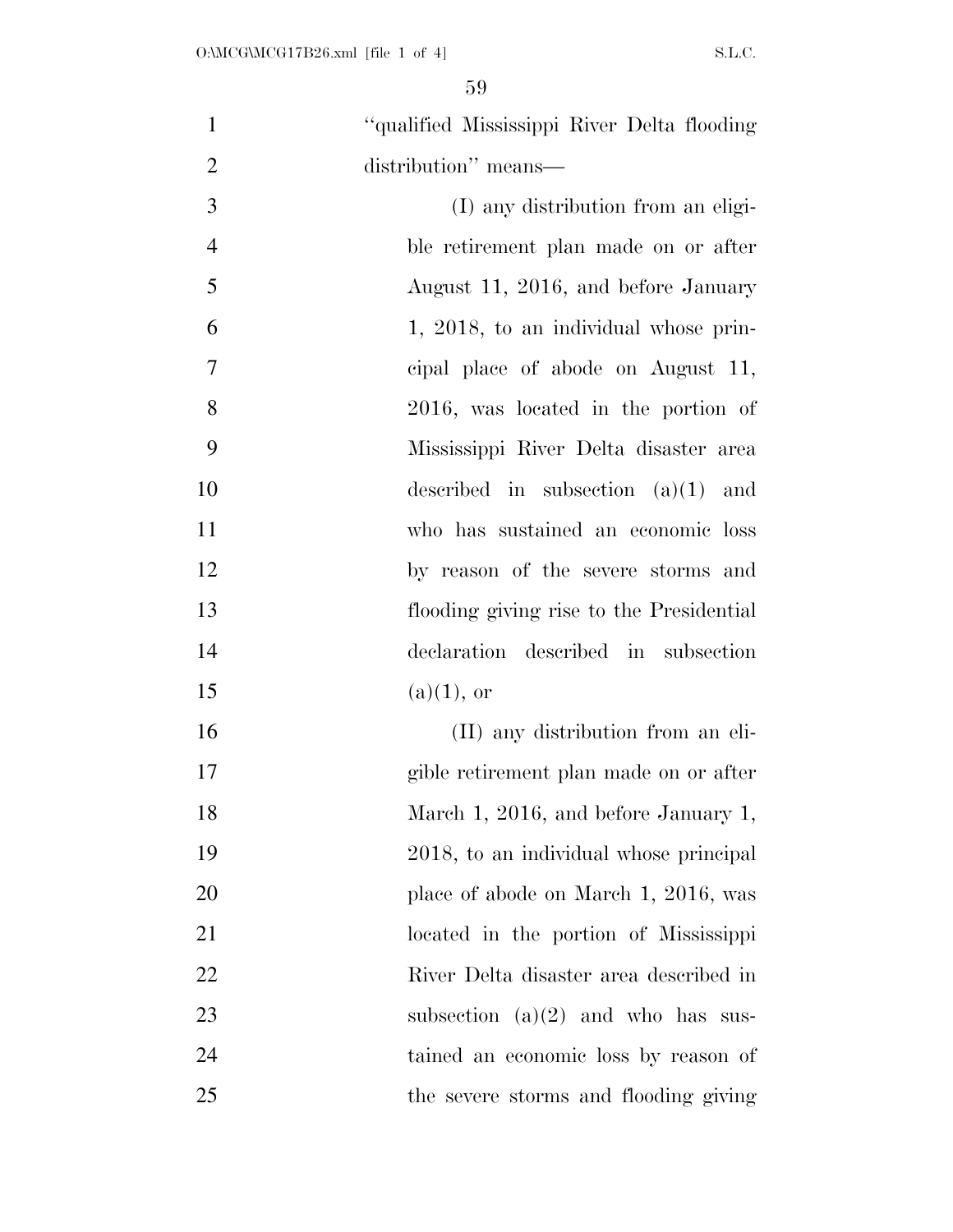| $\mathbf{1}$   | rise to the Presidential declaration de-                |
|----------------|---------------------------------------------------------|
| $\overline{2}$ | scribed in subsection $(a)(2)$ .                        |
| 3              | (ii) ELIGIBLE RETIREMENT PLAN.-                         |
| $\overline{4}$ | The term "eligible retirement plan" shall               |
| 5              | have the meaning given such term by sec-                |
| 6              | tion $402(c)(8)(B)$ of the Internal Revenue             |
| 7              | Code of 1986.                                           |
| 8              | (E) INCOME INCLUSION SPREAD OVER 3-                     |
| 9              | YEAR PERIOD.                                            |
| 10             | (i) IN GENERAL.—In the case of any                      |
| 11             | qualified Mississippi River Delta flooding              |
| 12             | distribution, unless the taxpayer elects not            |
| 13             | to have this subparagraph apply for any                 |
| 14             | taxable year, any amount required to be                 |
| 15             | included in gross income for such taxable               |
| 16             | year shall be so included ratably over the              |
| 17             | 3-taxable-year period beginning with such               |
| 18             | taxable year.                                           |
| 19             | (ii) SPECIAL RULE.—For purposes of                      |
| 20             | clause (i), rules similar to the rules of sub-          |
| 21             | paragraph $(E)$ of section $408A(d)(3)$ of the          |
| 22             | Internal Revenue Code of 1986 shall apply.              |
| 23             | (F) SPECIAL RULES.—                                     |
| 24             | (i)<br>EXEMPTION OF DISTRIBUTIONS                       |
| 25             | FROM TRUSTEE<br>TO<br><b>TRUSTEE</b><br><b>TRANSFER</b> |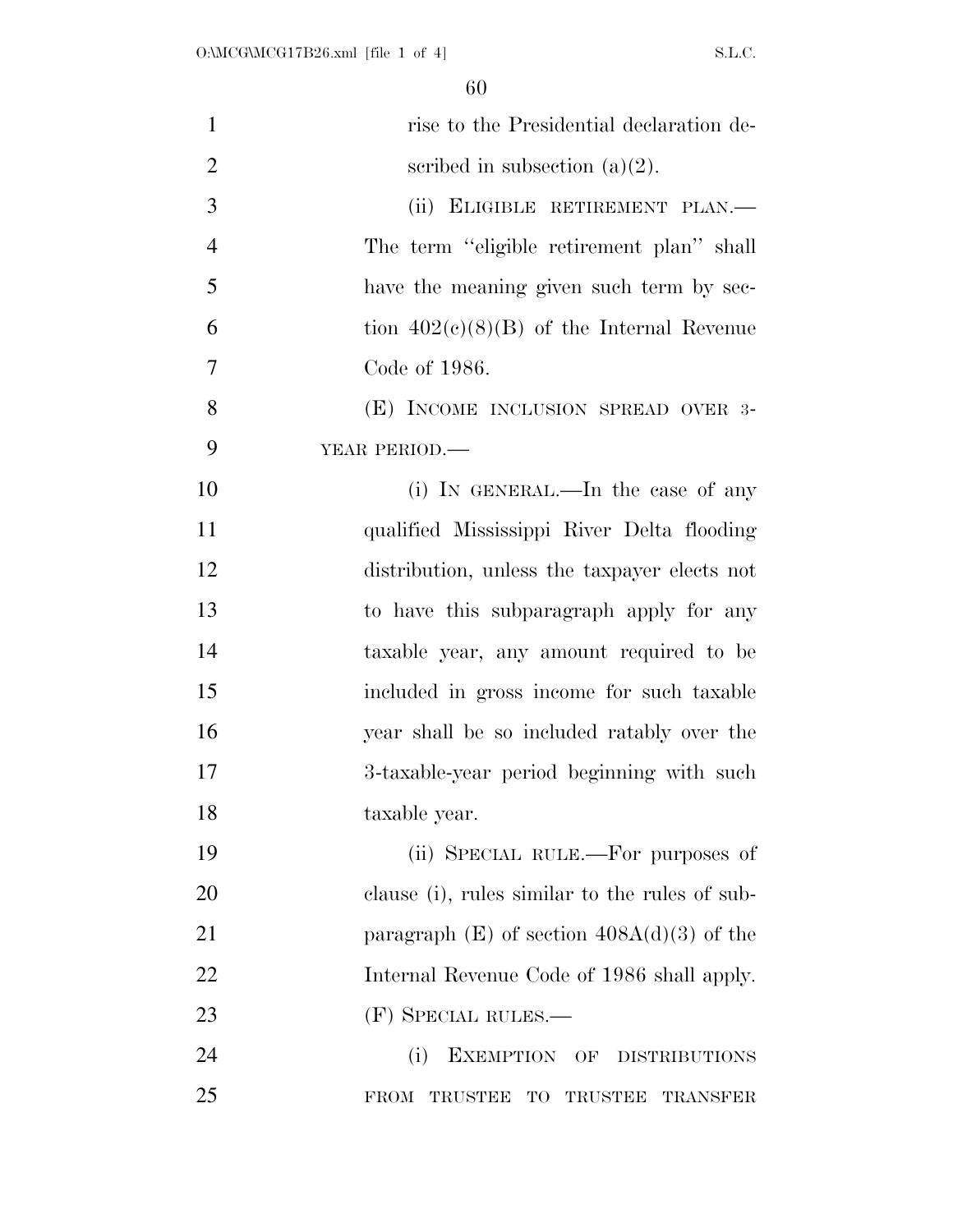| $\mathbf{1}$   | AND WITHHOLDING RULES.—For purposes                 |
|----------------|-----------------------------------------------------|
| $\overline{2}$ | of sections $401(a)(31)$ , $402(f)$ , and $3405$ of |
| 3              | the Internal Revenue Code of 1986, quali-           |
| $\overline{4}$ | fied Mississippi River Delta flooding dis-          |
| 5              | tributions shall not be treated as eligible         |
| 6              | rollover distributions.                             |
| 7              | QUALIFIED MISSISSIPPI RIVER<br>(ii)                 |
| 8              | DELTA FLOODING DISTRIBUTIONS TREAT-                 |
| 9              | ED AS MEETING PLAN DISTRIBUTION RE-                 |
| 10             | QUIREMENTS.—For purposes of the Inter-              |
| 11             | nal Revenue Code of 1986, a qualified Mis-          |
| 12             | sissippi River Delta flooding distribution          |
| 13             | shall be treated as meeting the require-            |
| 14             | of sections $401(k)(2)(B)(i)$ ,<br>ments            |
| 15             | $403(b)(7)(A)(ii)$ , $403(b)(11)$ , and             |
| 16             | $457(d)(1)(A)$ of the Internal Revenue Code         |
| 17             | of 1986.                                            |
| 18             | (2) PROVISIONS RELATING TO PLAN AMEND-              |
| 19             | MENTS.                                              |
| 20             | (A) IN GENERAL.—If this paragraph ap-               |
| 21             | plies to any amendment to any plan or annuity       |
| 22             | contract, such plan or contract shall be treated    |
| 23             | as being operated in accordance with the terms      |
| 24             | of the plan during the period described in sub-     |
| 25             | paragraph $(B)(ii)(I)$ .                            |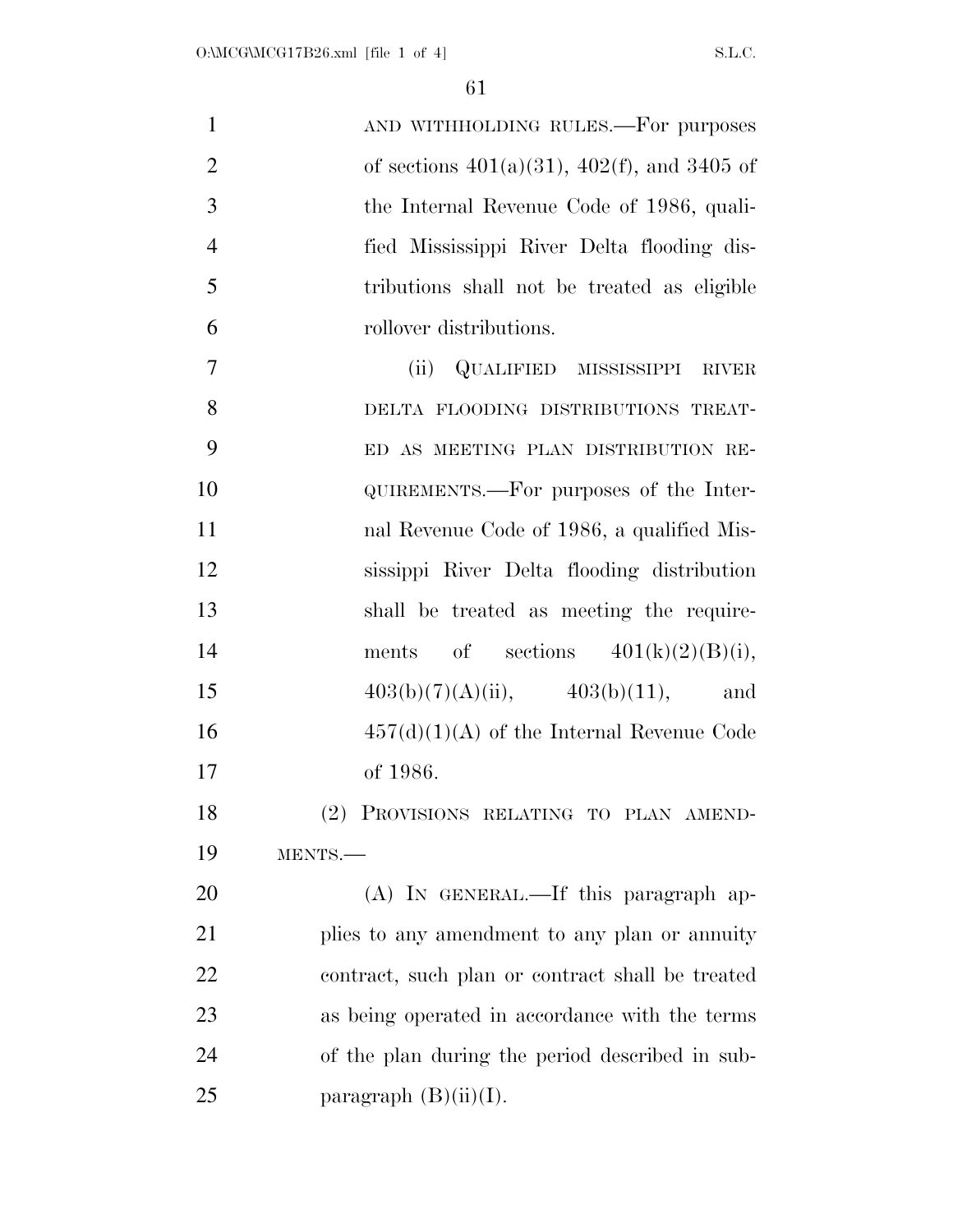| $\mathbf{1}$   | (B) AMENDMENTS TO WHICH SUBSECTION             |
|----------------|------------------------------------------------|
| $\overline{2}$ | APPLIES.                                       |
| 3              | IN GENERAL.—This paragraph<br>(i)              |
| $\overline{4}$ | shall apply to any amendment to any plan       |
| 5              | or annuity contract which is made—             |
| 6              | (I) pursuant to any provision of               |
| 7              | this section, or pursuant to any regu-         |
| 8              | lation under any provision of this sec-        |
| 9              | tion; and                                      |
| 10             | (II) on or before the last day of              |
| 11             | the first plan year beginning on or            |
| 12             | after January 1, 2018, or such later           |
| 13             | date as the Secretary prescribes.              |
| 14             | In the case of a governmental plan (as de-     |
| 15             | fined in section $414(d)$ of the Internal Rev- |
| 16             | enue Code of 1986), subclause (II) shall be    |
| 17             | applied by substituting the date which is 2    |
| 18             | years after the date otherwise applied         |
| 19             | under subclause $(II)$ .                       |
| 20             | CONDITIONS.—This paragraph<br>(ii)             |
| 21             | shall not apply to any amendment unless—       |
| 22             | $(I)$ during the period—                       |
| 23             | (aa) beginning on the date                     |
| 24             | that this section or the regulation            |
| 25             | described in clause $(i)(I)$<br>takes          |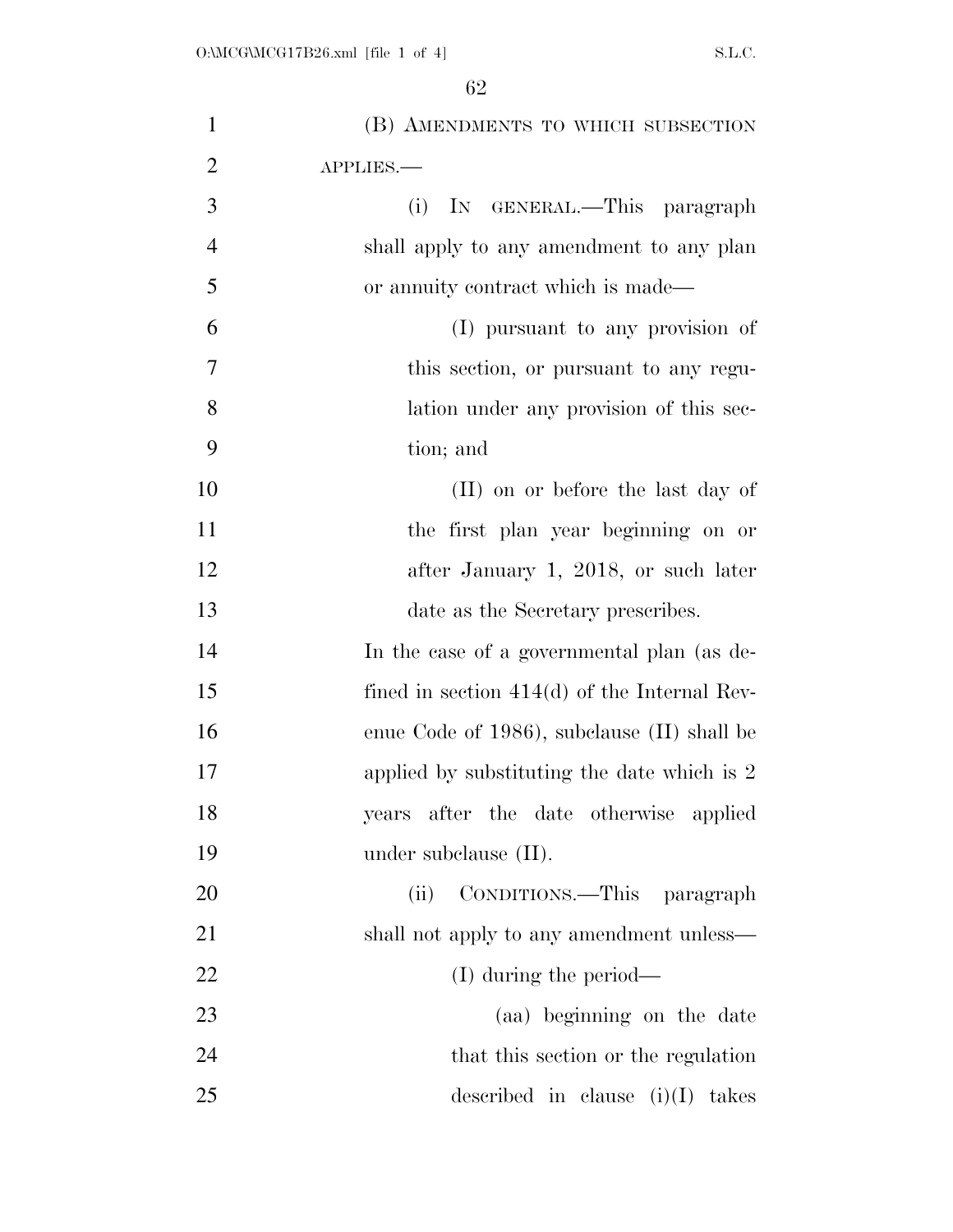| $\mathbf{1}$   | effect (or in the case of a plan or                |
|----------------|----------------------------------------------------|
| $\overline{2}$ | contract amendment not required                    |
| 3              | by this section or such regula-                    |
| $\overline{4}$ | tion, the effective date specified                 |
| 5              | by the plan); and                                  |
| 6              | (bb) ending on the date de-                        |
| $\overline{7}$ | scribed in clause $(i)(II)$ (or, if                |
| 8              | earlier, the date the plan or con-                 |
| 9              | tract amendment is adopted),                       |
| 10             | the plan or contract is operated as if             |
| 11             | such plan or contract amendment                    |
| 12             | were in effect; and                                |
| 13             | (II) such plan or contract amend-                  |
| 14             | ment applies retroactively for such pe-            |
| 15             | riod.                                              |
| 16             | (c) SPECIAL RULES FOR PERSONAL CASUALTY            |
| 17             | LOSSES RELATED TO LOUISIANA SEVERE STORMS AND      |
| 18             | FLOODING.                                          |
| 19             | (1) IN GENERAL.—If an individual has a net         |
| 20             | disaster loss for any taxable year beginning after |
| 21             | December 31, 2017, and before January 1, 2026—     |
| 22             | (A) the amount determined under section            |
| 23             | $165(h)(2)(A)(ii)$ of the Internal Revenue Code    |
| 24             | of 1986 shall be equal to the sum of—              |
| 25             | (i) such net disaster loss, and                    |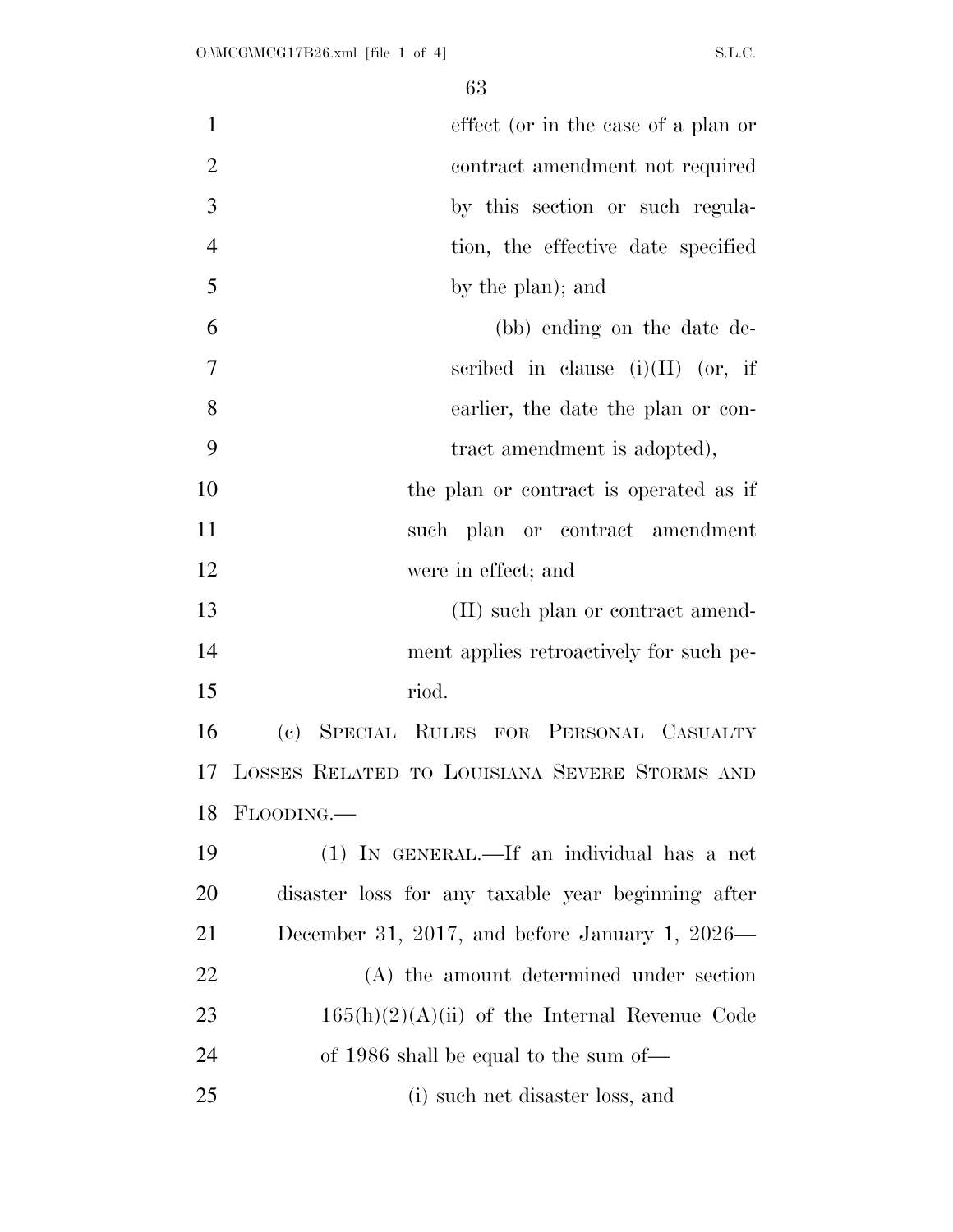| $\mathbf{1}$   | (ii) so much of the excess referred to                 |
|----------------|--------------------------------------------------------|
| $\overline{2}$ | in the matter preceding clause (i) of sec-             |
| 3              | tion $165(h)(2)(A)$ of such Code (reduced              |
| $\overline{4}$ | by the amount in clause (i) of this sub-               |
| 5              | paragraph) as exceeds 10 percent of the                |
| 6              | adjusted gross income of the individual,               |
| $\overline{7}$ | (B) section $165(h)(1)$ of such Code shall             |
| 8              | be applied by substituting " $$500"$ for " $$500$ "    |
| 9              | $(\$100$ for taxable years beginning after Decem-      |
| 10             | ber 31, 2009)'',                                       |
| 11             | (C) the standard deduction determined                  |
| 12             | under section $63(c)$ of such Code shall be in-        |
| 13             | creased by the net disaster loss, and                  |
| 14             | (D) section $56(b)(1)(E)$ of such Code shall           |
| 15             | not apply to so much of the standard deduction         |
| 16             | as is attributable to the increase under sub-          |
| 17             | paragraph $(C)$ of this paragraph.                     |
| 18             | (2) NET DISASTER LOSS.—For purposes of this            |
| 19             | subsection, the term "net disaster loss" means the     |
| 20             | excess of qualified disaster-related personal casualty |
| 21             | losses over personal casualty gains (as defined in     |
| 22             | section $165(h)(3)(A)$ of the Internal Revenue Code    |
| 23             | of 1986).                                              |
| 24             | (3) QUALIFIED DISASTER-RELATED PERSONAL                |
| 25             | CASUALTY LOSSES.—For purposes of this para-            |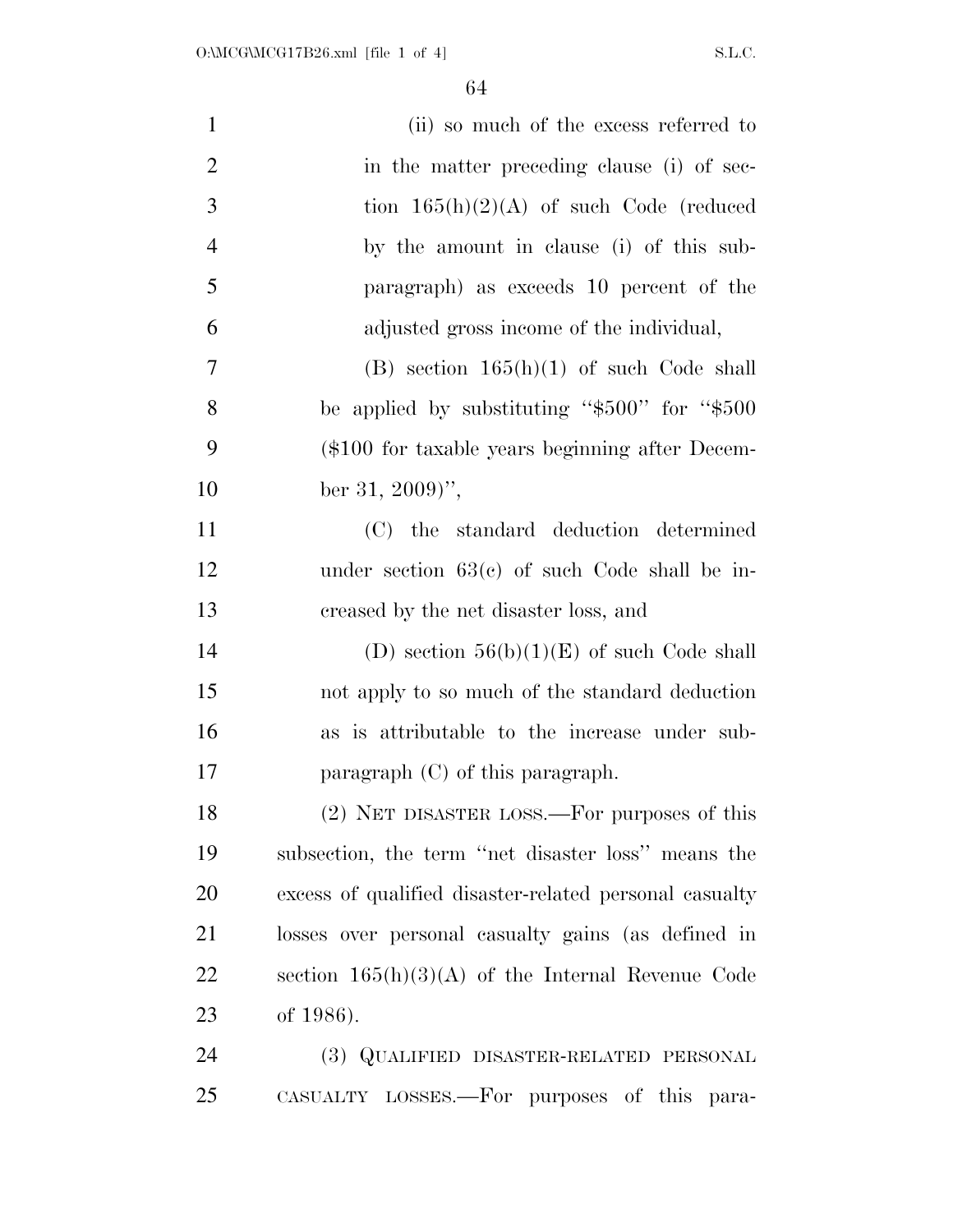graph, the term ''qualified disaster-related personal casualty losses'' means losses described in section 165(c)(3) of the Internal Revenue Code of 1986 which arise— (A) in the portion of the Mississippi River Delta flood disaster area described in sub- section (a)(1) on or after August 11, 2016, and which are attributable to the severe storms and flooding giving rise to the Presidential declara-10 tion described in subsection  $(a)(1)$ , or (B) in the portion of the Mississippi River Delta flood disaster area described in sub- section (a)(2) on or after March 1, 2016, and which are attributable to the severe storms and

16 tion described in subsection  $(a)(2)$ .

**PART IV—EDUCATION** 

**SEC. 11031. TREATMENT OF STUDENT LOANS DISCHARGED** 

flooding giving rise to the Presidential declara-

**ON ACCOUNT OF DEATH OR DISABILITY.** 

 (a) IN GENERAL.—Section 108(f) is amended by adding at the end the following new paragraph:

22 "(5) DISCHARGES ON ACCOUNT OF DEATH OR DISABILITY.—

24 "(A) IN GENERAL.—In the case of an indi-vidual, gross income for any taxable year begin-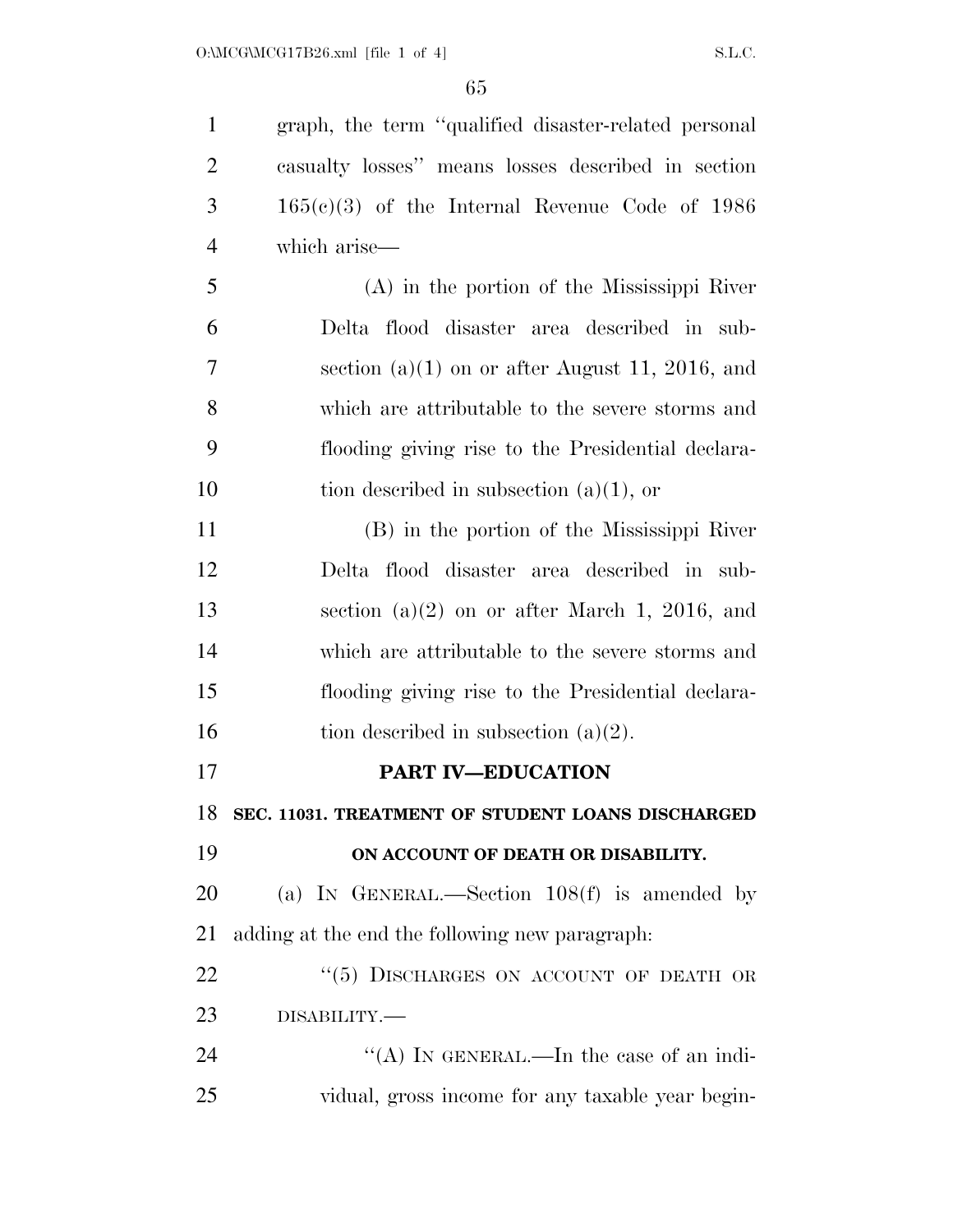| $\mathbf{1}$   | ning after December 31, 2017, and before Jan-    |
|----------------|--------------------------------------------------|
| $\overline{2}$ | uary $1, 2026,$ does not include any amount      |
| 3              | which (but for this subsection) would be includ- |
| $\overline{4}$ | ible in gross income for such taxable year by    |
| 5              | reasons of the discharge (in whole or in part)   |
| 6              | of any loan described in subparagraph (B) if     |
| 7              | such discharge was—                              |
| 8              | "(i) pursuant to subsection (a) or (d)           |
| 9              | of section 437 of the Higher Education           |
| 10             | Act of 1965 or the parallel benefit under        |
| 11             | part D of title IV of such Act (relating to      |
| 12             | the repayment of loan liability),                |
| 13             | "(ii) pursuant to section $464(e)(1)(F)$         |
| 14             | of such Act, or                                  |
| 15             | "(iii) otherwise discharged on account           |
| 16             | of the death or total and permanent dis-         |
| 17             | ability of the student.                          |
| 18             | "(B) LOANS DESCRIBED.—A loan is de-              |
| 19             | scribed in this subparagraph if such loan is—    |
| 20             | "(i) a student loan (as defined in               |
| 21             | paragraph $(2)$ ), or                            |
| 22             | "(ii) a private education loan (as de-           |
| 23             | fined in section $140(7)$ of the Consumer        |
| 24             | Credit Protection Act (15 U.S.C.                 |
| 25             | $1650(7))$                                       |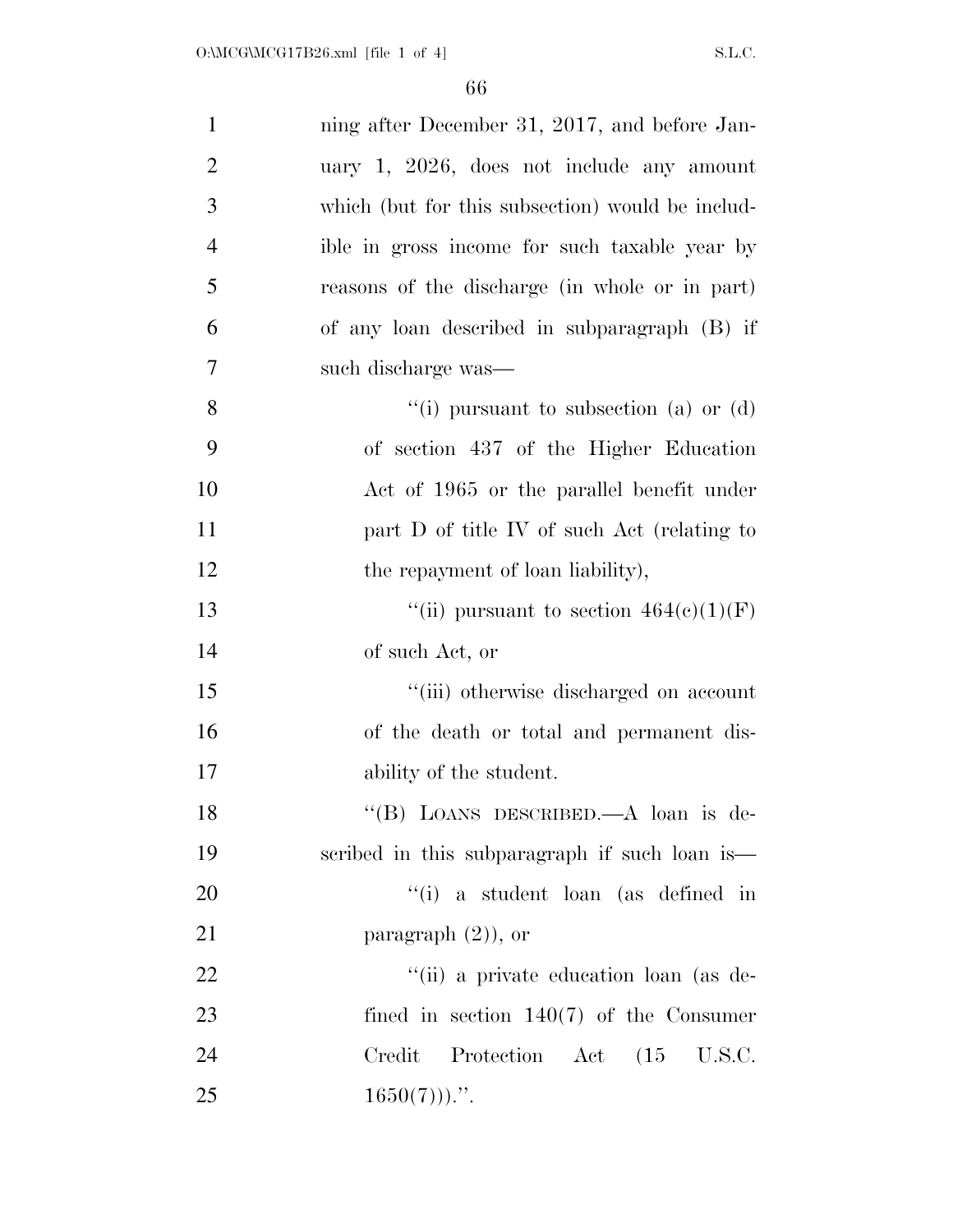(b) EFFECTIVE DATE.—The amendment made by this section shall apply to discharges of indebtedness after December 31, 2017.

## **SEC. 11032. INCREASE IN DEDUCTION FOR TEACHER EX-PENSES.**

 (a) IN GENERAL.—Subparagraph (D) of section 7 62(a)(2) is amended by striking " $$250"$  and inserting ''\$250 (\$500 in the case of taxable years beginning after December 31, 2017, and before January 1, 2026)''.

 (b) EFFECTIVE DATE.—The amendment made by this section shall apply to taxable years beginning after December 31, 2017.

**PART V—DEDUCTIONS AND EXCLUSIONS** 

**SEC. 11041. SUSPENSION OF DEDUCTION FOR PERSONAL** 

## **EXEMPTIONS.**

 (a) IN GENERAL.—Subsection (d) of section 151 is amended—

 (1) by striking ''In the case of'' in paragraph (4) and inserting ''Except as provided in paragraph 20  $(5)$ , in the case of", and

 (2) by adding at the end the following new paragraph:

23 "(5) SPECIAL RULES FOR TAXABLE YEARS 2018 THROUGH 2025.—In the case of a taxable year begin-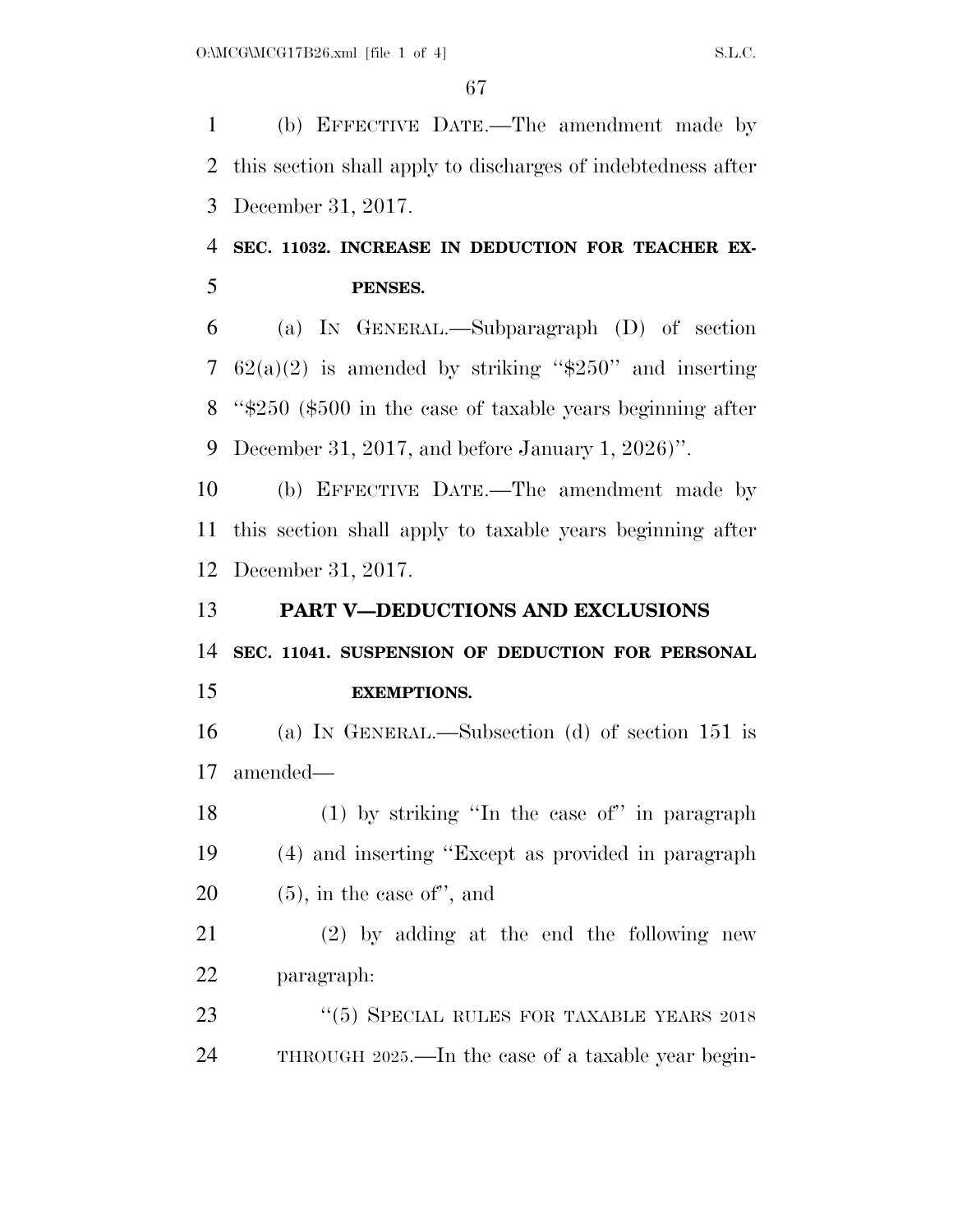| $\mathbf{1}$   | ning after December 31, 2017, and before January        |
|----------------|---------------------------------------------------------|
| $\overline{2}$ | $1,2026-$                                               |
| 3              | "(A) EXEMPTION AMOUNT.—The term 'ex-                    |
| $\overline{4}$ | emption amount' means zero.                             |
| 5              | "(B) REFERENCES.—For purposes of any                    |
| 6              | other provision of this title, the reduction of the     |
| 7              | exemption amount to zero under subparagraph             |
| 8              | (A) shall not be taken into account in deter-           |
| 9              | mining whether a deduction is allowed or allow-         |
| 10             | able, or whether a taxpayer is entitled to a de-        |
| 11             | duction, under this section.".                          |
| 12             | (b) APPLICATION TO ESTATES AND TRUSTS.—Sec-             |
| 13             | tion $642(b)(2)(C)$ is amended by adding at the end the |
| 14             | following new clause:                                   |
| 15             | "(iii) YEARS WHEN PERSONAL EX-                          |
| 16             | EMPTION AMOUNT IS ZERO.                                 |
| 17             | "(I) IN GENERAL.—In the case                            |
| 18             | of any taxable year in which the ex-                    |
| 19             | emption amount under section $151(d)$                   |
| 20             | is zero, clause (i) shall be applied by                 |
| 21             | substituting $\$4,150'$ for the exemp-                  |
| 22             | tion amount under section $151(d)$ .                    |
| 23             | ``(II)<br><b>INFLATION</b><br>ADJUST-                   |
| 24             | MENT.—In the case of any calendar                       |
| 25             | year beginning after 2018, the $$4,150$                 |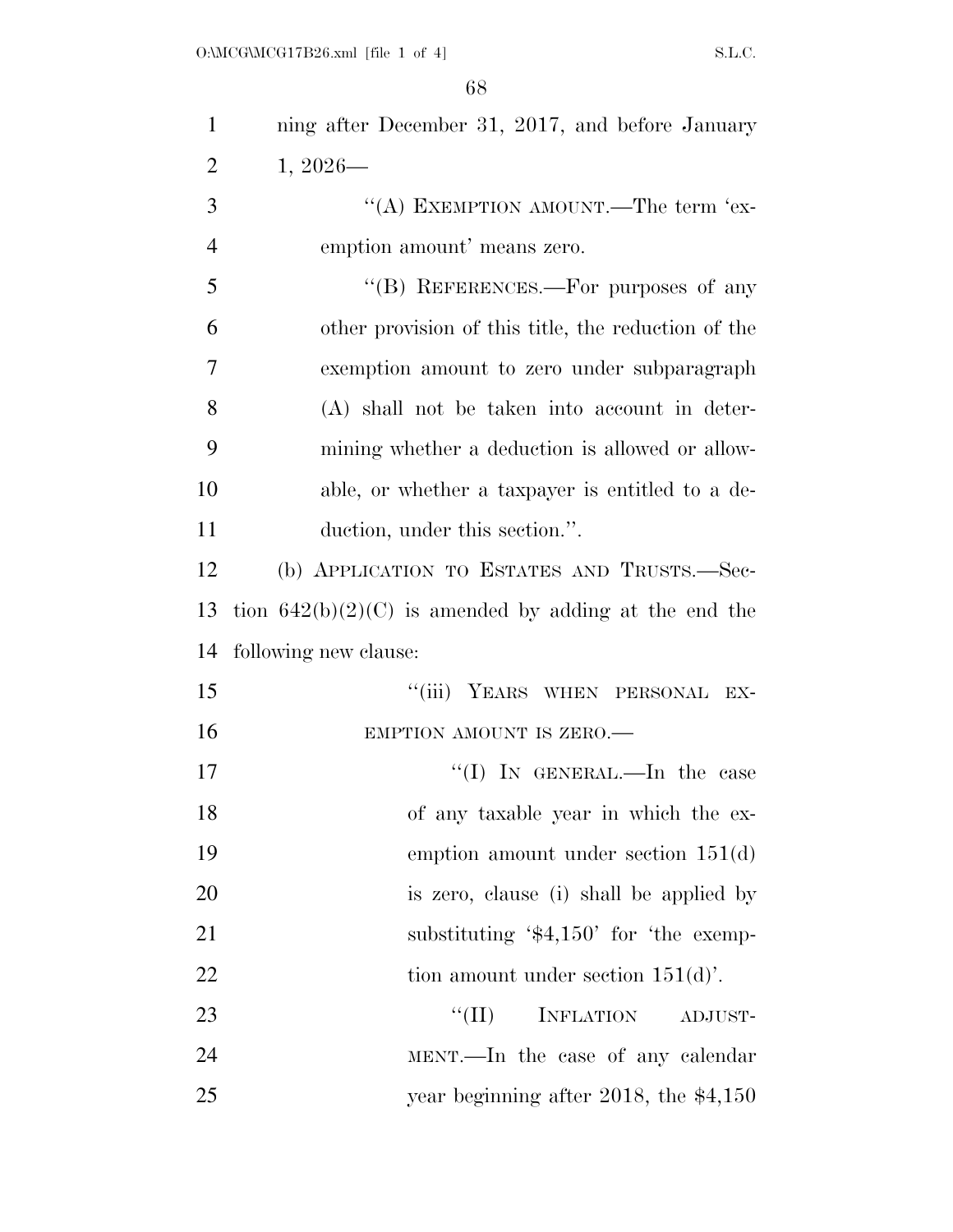| $\mathbf{1}$   | amount in subparagraph (A) shall be                        |
|----------------|------------------------------------------------------------|
| $\overline{2}$ | increased by an amount equal to-                           |
| 3              | "(aa) such dollar amount,                                  |
| $\overline{4}$ | multiplied by                                              |
| 5              | "(bb) the cost-of-living ad-                               |
| 6              | justment determined under sec-                             |
| $\overline{7}$ | tion $1(f)(3)$ for the calendar year                       |
| 8              | in which the taxable year begins,                          |
| 9              | determined<br>by substituting                              |
| 10             | $2017'$ for $2016'$ in subpara-                            |
| 11             | graph $(A)(ii)$ thereof.                                   |
| 12             | If any increase determined under the                       |
| 13             | preceding sentence is not a multiple of                    |
| 14             | \$100, such increase shall be rounded                      |
| 15             | to the next lowest multiple of $$100."$ .                  |
| 16             | (c) EXCEPTION FOR WAGE WITHHOLDING RULES.-                 |
| 17             | Section $3402(a)$ is amended by adding at the end the fol- |
|                | 18 lowing new paragraph:                                   |
| 19             | "(3) YEARS WHEN PERSONAL EXEMPTION                         |
| 20             | AMOUNT IS ZERO.                                            |
| 21             | "(A) IN GENERAL.—In the case of any                        |
| 22             | taxable year in which the exemption amount                 |
| 23             | under section $151(d)$ is zero, paragraph $(2)$            |
| 24             | shall be applied by substituting $\$4,150'$ for 'the       |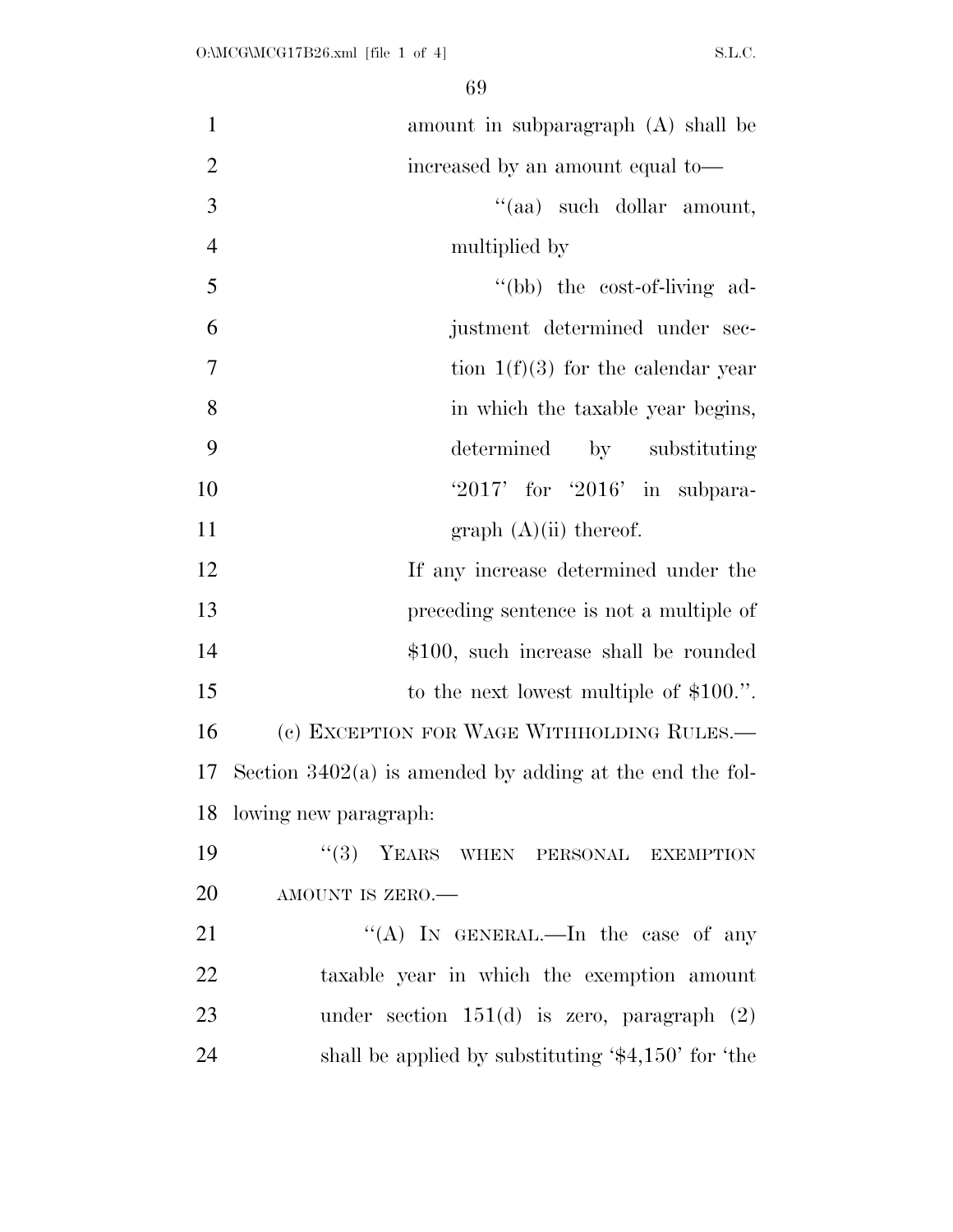| $\mathbf{1}$   | amount of one personal exemption provided in          |
|----------------|-------------------------------------------------------|
| $\overline{2}$ | section $151(b)$ .                                    |
| 3              | "(B) INFLATION ADJUSTMENT.—In the                     |
| $\overline{4}$ | case of any calendar year beginning after 2018,       |
| 5              | the $$4,150$ amount in subparagraph (A) shall         |
| 6              | be increased by an amount equal to-                   |
| 7              | "(i) such dollar amount, multiplied by                |
| 8              | "(ii) the cost-of-living adjustment de-               |
| 9              | termined under section $1(f)(3)$ for the cal-         |
| 10             | endar year in which the taxable year be-              |
| 11             | gins, determined by substituting '2017' for           |
| 12             | '2016' in subparagraph $(A)(ii)$ thereof.             |
| 13             | If any increase determined under the preceding        |
| 14             | sentence is not a multiple of $$100$ , such in-       |
| 15             | crease shall be rounded to the next lowest mul-       |
| 16             | tiple of $$100."$ .                                   |
| 17             | (d) EXCEPTION FOR DETERMINING PROPERTY EX-            |
|                | 18 EMPT FROM LEVY.—Section 6334(d) is amended by add- |
| 19             | ing at the end the following new paragraph.           |
| 20             | $``(4)$ YEARS WHEN PERSONAL EXEMPTION                 |
| 21             | AMOUNT IS ZERO.-                                      |
| 22             | "(A) IN GENERAL.—In the case of any                   |
| 23             | taxable year in which the exemption amount            |
| 24             | under section $151(d)$ is zero, paragraph $(2)$       |
| 25             | shall not apply and for purposes of paragraph         |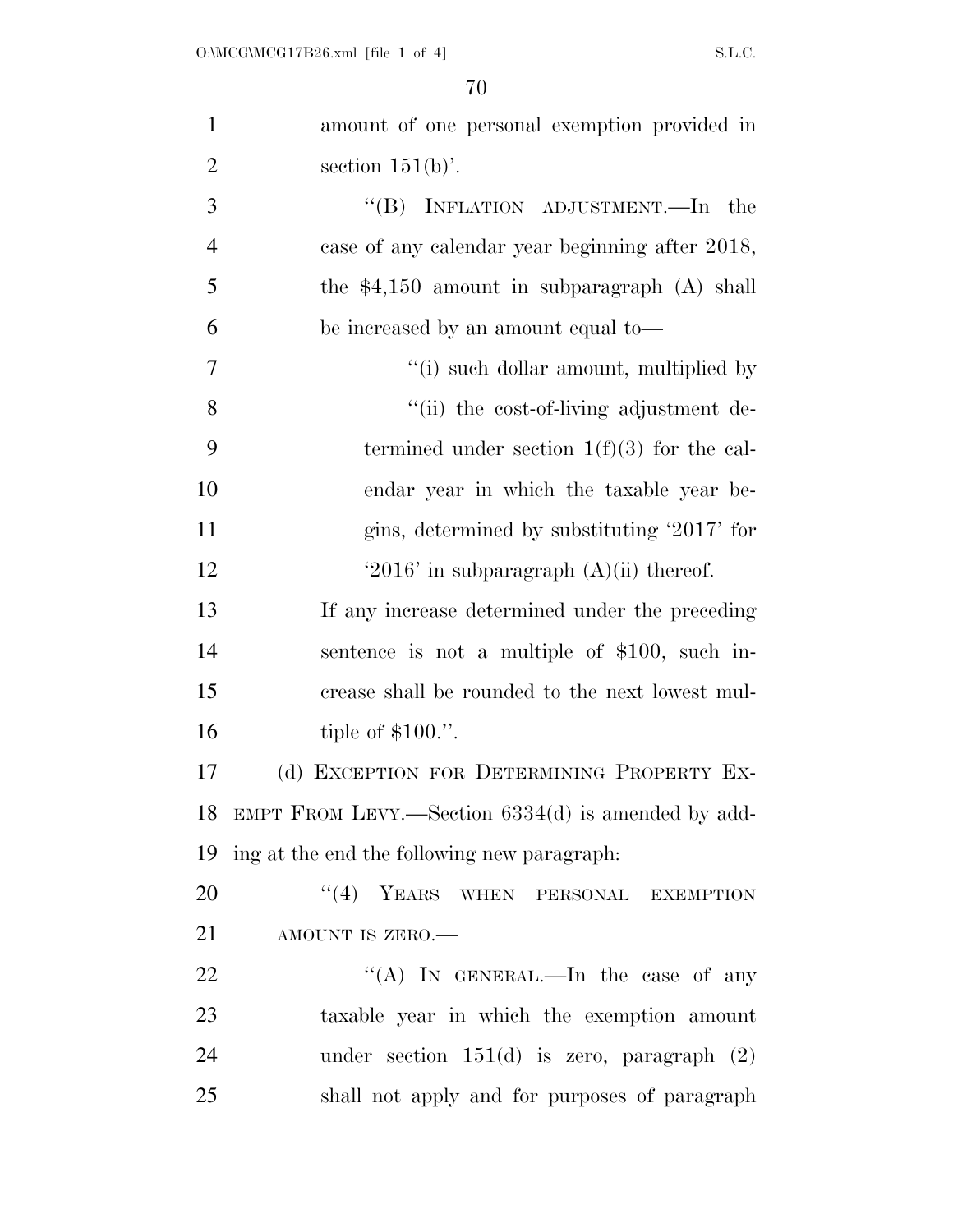| $\mathbf{1}$   | $(1)$ the term 'exempt amount' means an amount   |
|----------------|--------------------------------------------------|
| $\overline{2}$ | equal to-                                        |
| 3              | "(i) the sum of the amount deter-                |
| $\overline{4}$ | mined under subparagraph (B) and the             |
| 5              | standard deduction, divided by                   |
| 6              | ``(ii) 52.                                       |
| $\tau$         | "(B) AMOUNT DETERMINED.-For pur-                 |
| 8              | poses of subparagraph $(A)$ , the amount deter-  |
| 9              | mined under this subparagraph is $$4,150$ multi- |
| 10             | plied by the number of the taxpayer's depend-    |
| 11             | ents for the taxable year in which the levy oc-  |
| 12             | curs.                                            |
| 13             | " $(C)$ INFLATION ADJUSTMENT.—In the             |
| 14             | case of any taxable year beginning after 2018,   |
| 15             | the $$4,150$ amount in subparagraph (B) shall    |
| 16             | be increased by an amount equal to-              |
| 17             | "(i) such dollar amount, multiplied by           |
| 18             | "(ii) the cost-of-living adjustment de-          |
| 19             | termined under section $1(f)(3)$ for the cal-    |
| 20             | endar year in which the taxable year be-         |
| 21             | gins, determined by substituting '2017' for      |
| 22             | '2016' in subparagraph $(A)(ii)$ thereof.        |
| 23             | If any increase determined under the preceding   |
| 24             | sentence is not a multiple of \$100, such in-    |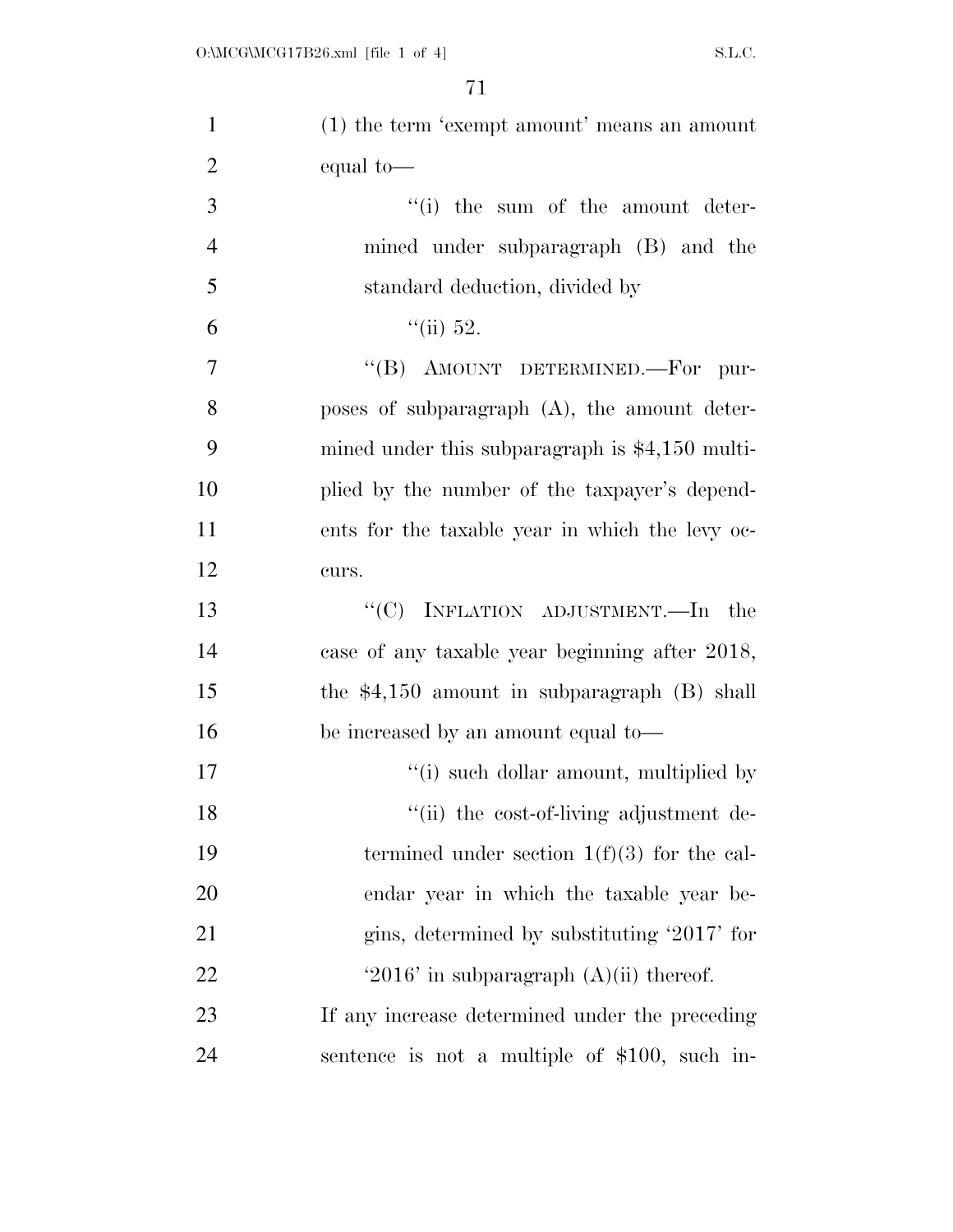crease shall be rounded to the next lowest mul-2 tiple of \$100.

3 "(D) VERIFIED STATEMENT.—Unless the taxpayer submits to the Secretary a written and properly verified statement specifying the facts necessary to determine the proper amount under subparagraph (A), subparagraph (A) shall be applied as if the taxpayer were a mar- ried individual filing a separate return with no dependents.''.

 (e) PERSONS REQUIRED TO MAKE RETURNS OF IN- COME.—Section 6012 is amended by adding at the end the following new subsection:

 ''(f) SPECIAL RULE FOR TAXABLE YEARS 2018 THROUGH 2025.—In the case of a taxable year beginning after December 31, 2017, and before January 1, 2026, subsection (a)(1) shall not apply, and every individual who has gross income for the taxable year shall be required to make returns with respect to income taxes under sub-title A, except that a return shall not be required of—

 "(1) an individual who is not married (deter- mined by applying section 7703) and who has gross income for the taxable year which does not exceed the standard deduction applicable to such individual for such taxable year under section 63, or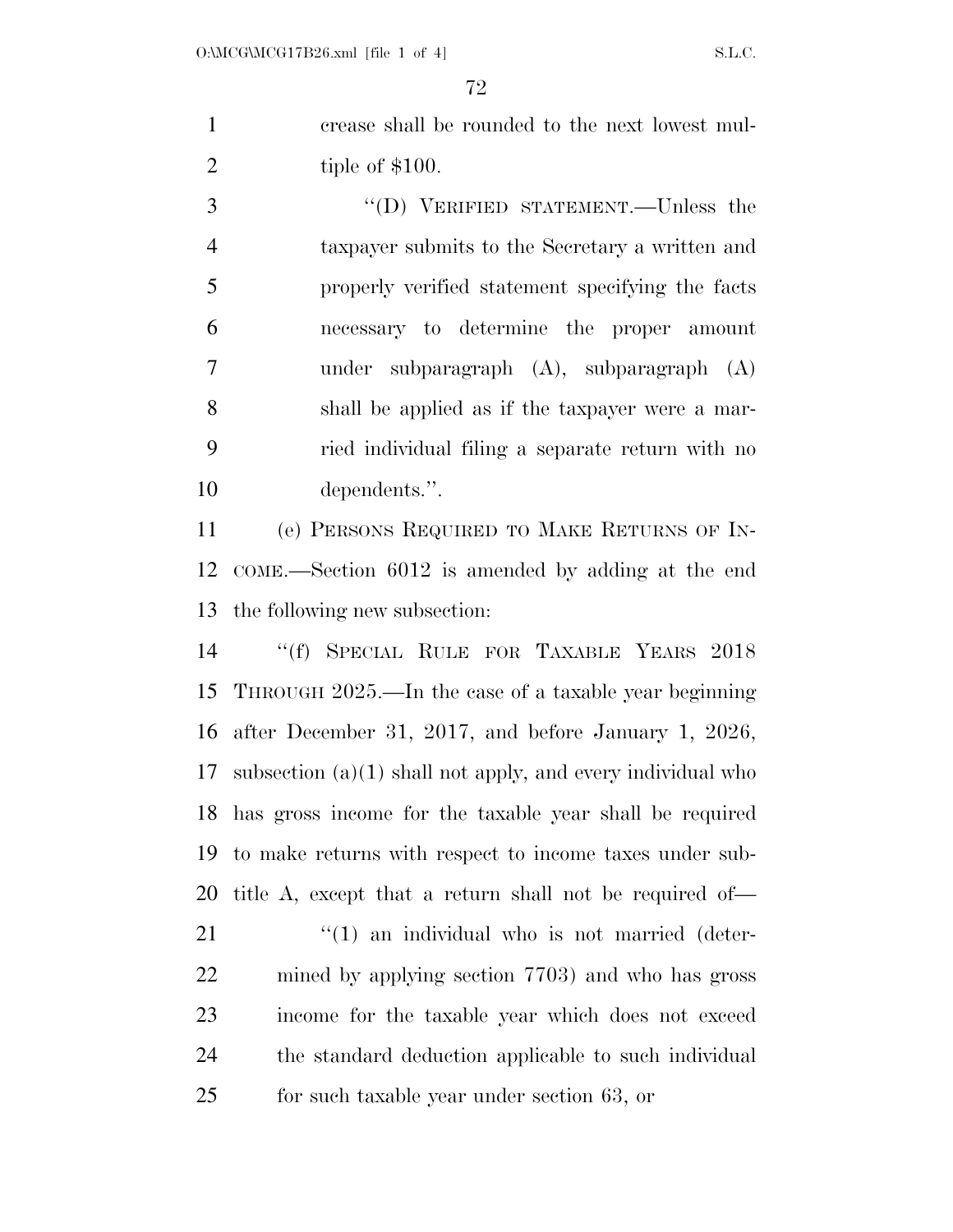| $\mathbf{1}$   | $\lq(2)$ an individual entitled to make a joint re- |
|----------------|-----------------------------------------------------|
| $\overline{2}$ | turn if—                                            |
| 3              | $\lq\lq$ the gross income of such individual,       |
| $\overline{4}$ | when combined with the gross income of such         |
| 5              | individual's spouse, for the taxable year does      |
| 6              | not exceed the standard deduction which would       |
| $\overline{7}$ | be applicable to the taxpayer for such taxable      |
| 8              | year under section 63 if such individual and        |
| 9              | such individual's spouse made a joint return,       |
| 10             | "(B) such individual and such individual's          |
| 11             | spouse have the same household as their home        |
| 12             | at the close of the taxable year,                   |
| 13             | "(C) such individual's spouse does not              |
| 14             | make a separate return, and                         |
| 15             | "(D) neither such individual nor such indi-         |
| 16             | vidual's spouse is an individual described in sec-  |
| 17             | tion $63(c)(5)$ who has income (other than          |
| 18             | earned income) in excess of the amount in ef-       |
| 19             | fect under section $63(c)(5)(A)$ .                  |
| 20             | The amount specified in paragraph $(1)$ or $(2)(A)$ |
| 21             | shall be increased by the amount of 1 additional    |
| 22             | standard deduction (within the meaning of section   |

 63(c)(3)) in the case of an individual entitled to 24 such deduction by reason of section  $63(f)(1)(A)$  (re-lating to individuals age 65 or more), and by the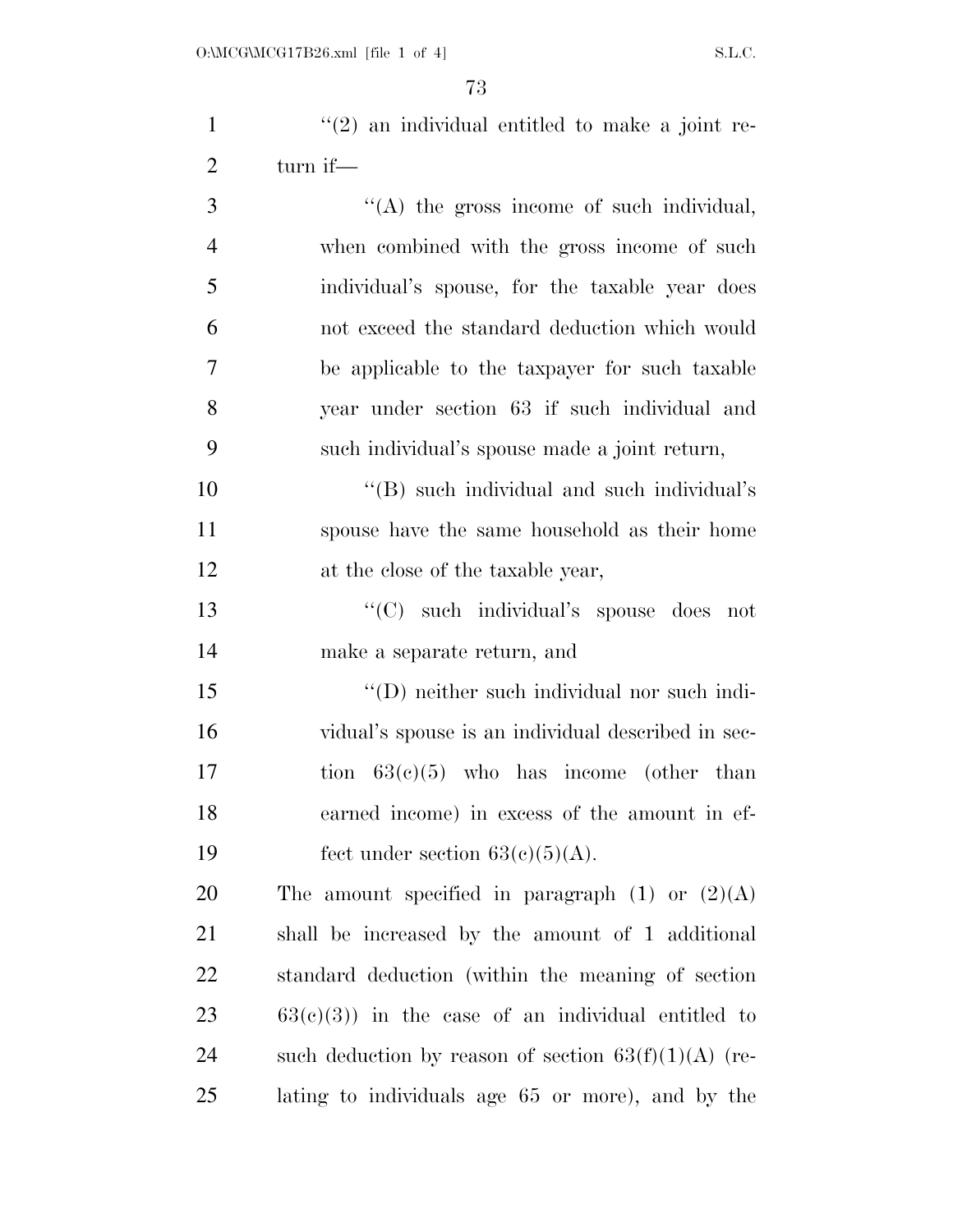amount of each additional standard deduction to which the individual or the individual's spouse is en-3 titled by reason of section  $63(f)(1)$ .".

 (f) EFFECTIVE DATE.—The amendments made by this section shall apply to taxable years beginning after December 31, 2017.

# **SEC. 11042. SUSPENSION OF DEDUCTION FOR STATE AND LOCAL, ETC. TAXES.**

 (a) IN GENERAL.—Subsection (b) of section 164 is amended by adding at the end the following new para-graph:

12 "(6) SUSPENSION OF INDIVIDUAL DEDUCTIONS FOR TAXABLE YEARS 2018 THROUGH 2025.—In the case of an individual and a taxable year beginning after December 31, 2017, and before January 1, 2026—

 $\langle (A)$  paragraphs (1) and (2) of subsection (a) shall not apply to any real property or per- sonal property taxes, other than taxes which are paid or accrued in carrying on a trade or busi- ness or an activity described in section 212, and  $\text{``(B)}$  subsection (a)(3) shall not apply to any State or local taxes.''.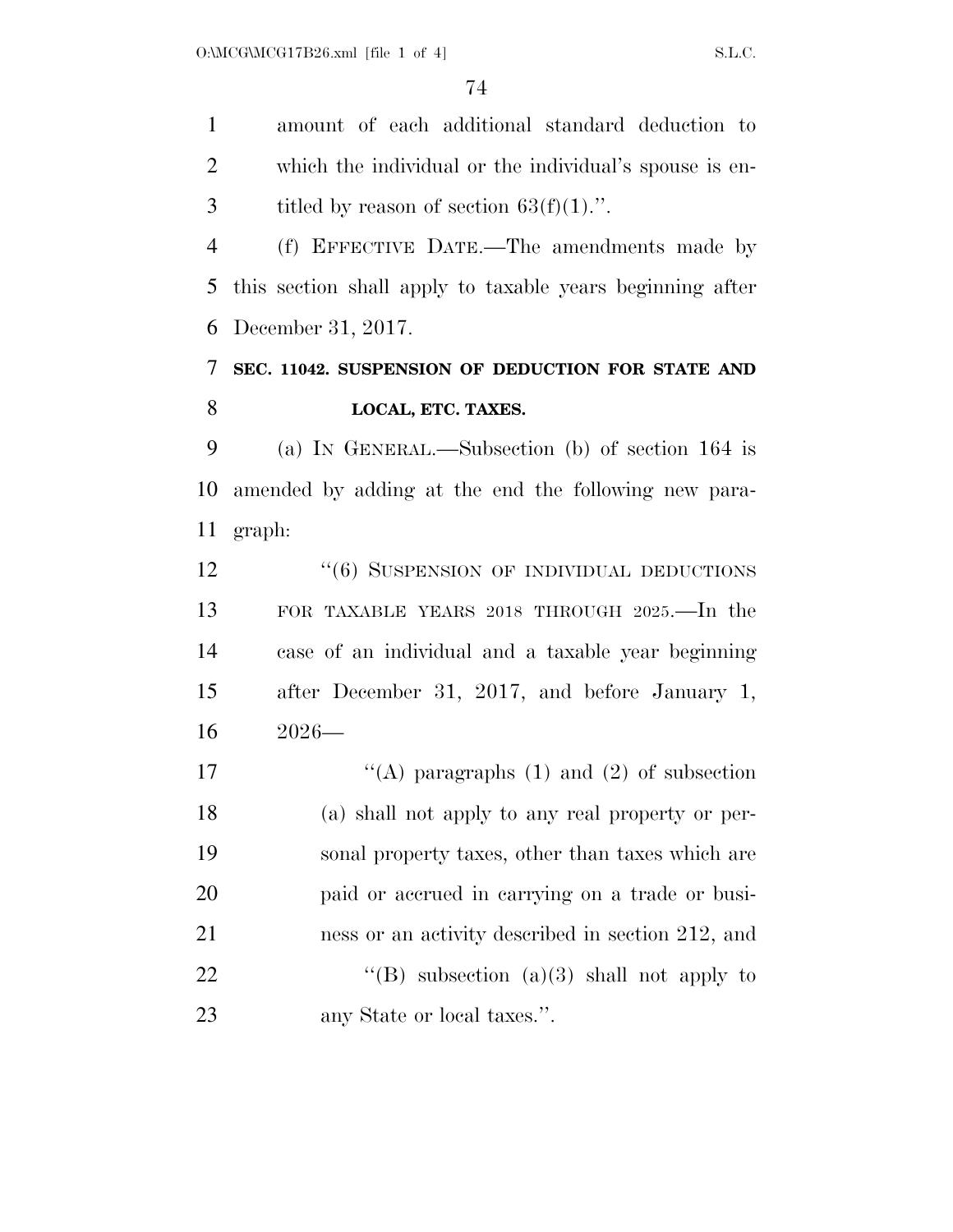(b) EFFECTIVE DATE.—The amendment made by this section shall apply to taxable years beginning after December 31, 2017.

# **SEC. 11043. SUSPENSION OF DEDUCTION FOR HOME EQ-UITY INTEREST.**

6 (a) IN GENERAL.—Section  $163(h)(3)(A)(ii)$  is amended by inserting ''in the case of taxable years begin- ning before January 1, 2018, or after December 31, 2025,'' before ''home equity indebtedness''.

 (b) EFFECTIVE DATE.—The amendments made by this section shall apply to taxable years ending after De-cember 31, 2017.

# **SEC. 11044. MODIFICATION OF DEDUCTION FOR PERSONAL CASUALTY LOSSES.**

 (a) IN GENERAL.—Subsection (h) of section 165 is amended by adding at the end the following new para-graph:

18 "(5) LIMITATION FOR TAXABLE YEARS 2018 THROUGH 2025.—In the case of any loss of an indi- vidual described in subsection (c)(3) which (but for this paragraph) would be deductible in a taxable year beginning after December 31, 2017, and before January 1, 2026 (without regard to any election under subsection (i), such loss shall be allowed only to the extent it is attributable to a Federally de-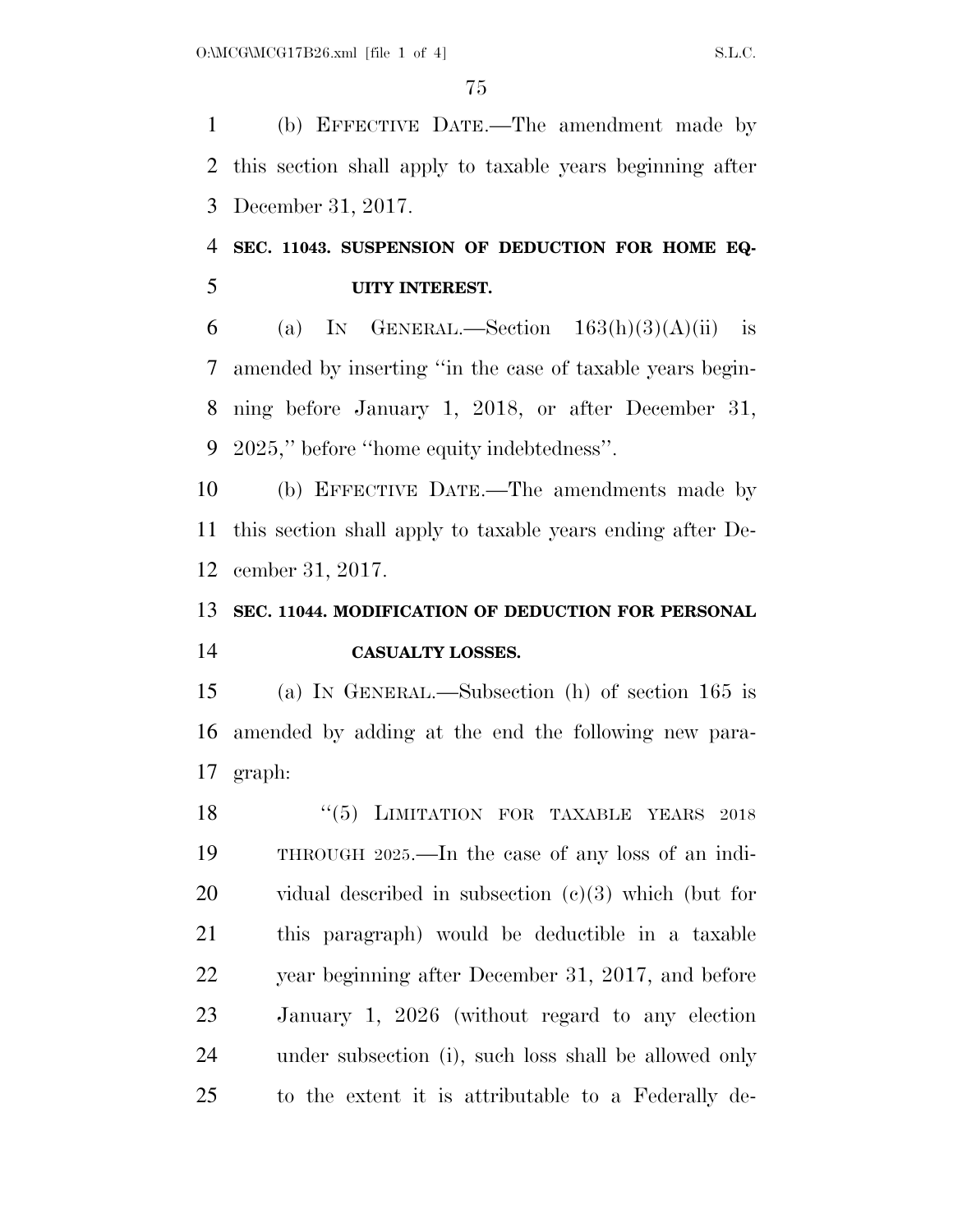clared disaster (as defined in subsection (i)(5)). The preceding sentence shall not apply to any deduction under section 172 which is carried to such a taxable year from a taxable year beginning before January 1, 2018.''.

 (b) EFFECTIVE DATE.—The amendment made by this section shall apply to losses incurred in taxable years beginning after December 31, 2017.

# **SEC. 11045. SUSPENSION OF MISCELLANEOUS ITEMIZED DEDUCTIONS.**

 (a) IN GENERAL.—Section 67 is amended by adding at the end the following new subsection:

 ''(g) SUSPENSION FOR TAXABLE YEARS 2018 THROUGH 2025.—Notwithstanding subsection (a), no miscellaneous itemized deduction shall be allowed for any taxable year beginning after December 31, 2017, and be-fore January 1, 2026.''.

 (b) EFFECTIVE DATE.—The amendment made by this section shall apply to taxable years beginning after December 31, 2017.

## **SEC. 11046. SUSPENSION OF OVERALL LIMITATION ON ITEMIZED DEDUCTIONS.**

 (a) IN GENERAL.—Section 68 is amended by adding at the end the following new subsection: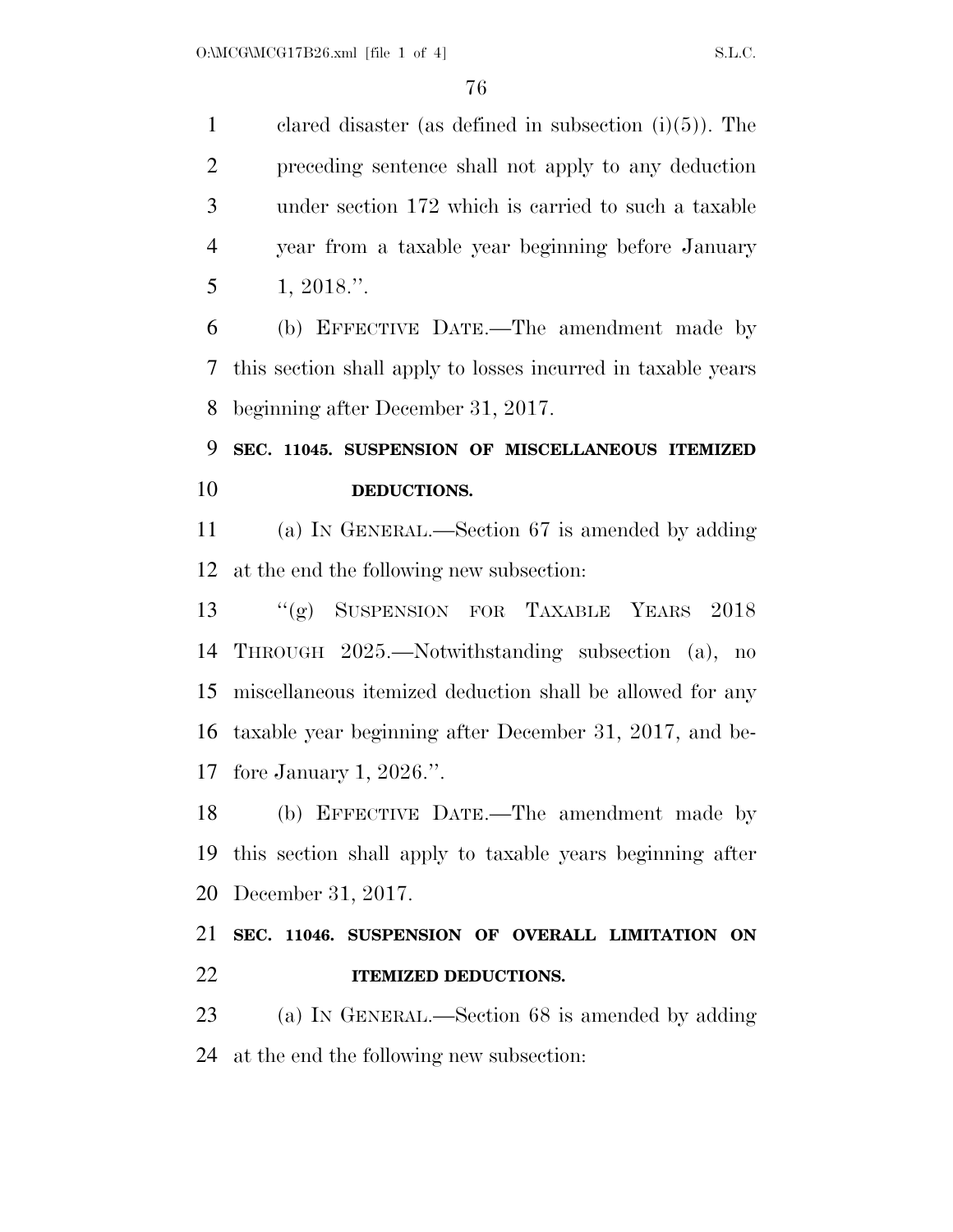''(f) SECTION NOT TO APPLY.—This section shall not apply to any taxable year beginning after December 31, 2017, and before January 1, 2026.''. (b) EFFECTIVE DATE.—The amendment made by this section shall apply to taxable years beginning after December 31, 2017. **SEC. 11047. MODIFICATION OF EXCLUSION OF GAIN FROM SALE OF PRINCIPAL RESIDENCE.**  (a) IN GENERAL.—Section 121 is amended by adding at the end the following new subsection: 11 "(h) SPECIAL RULES FOR SALES OR EXCHANGES IN TAXABLE YEARS 2018 THROUGH 2025.— ''(1) IN GENERAL.—In applying this section with respect to sales or exchanges after December 31, 2017, and before January 1, 2026—  $((A)$  '8-year' shall be substituted for '5- year' each place it appears in subsections (a), 18 (b)(5)(C)(ii)(I), and (e)(1)(B)(i)(I) and para- graphs (7), (9), (10), and (12) of subsection (d),  $\text{``(B)}$  '5 years' shall be substituted for '2 years' each place it appears in subsections (a), 23 (b)(3), (b)(4), (b)(5)(C)(ii)(III), and 24 (e)(1)(B)(ii), and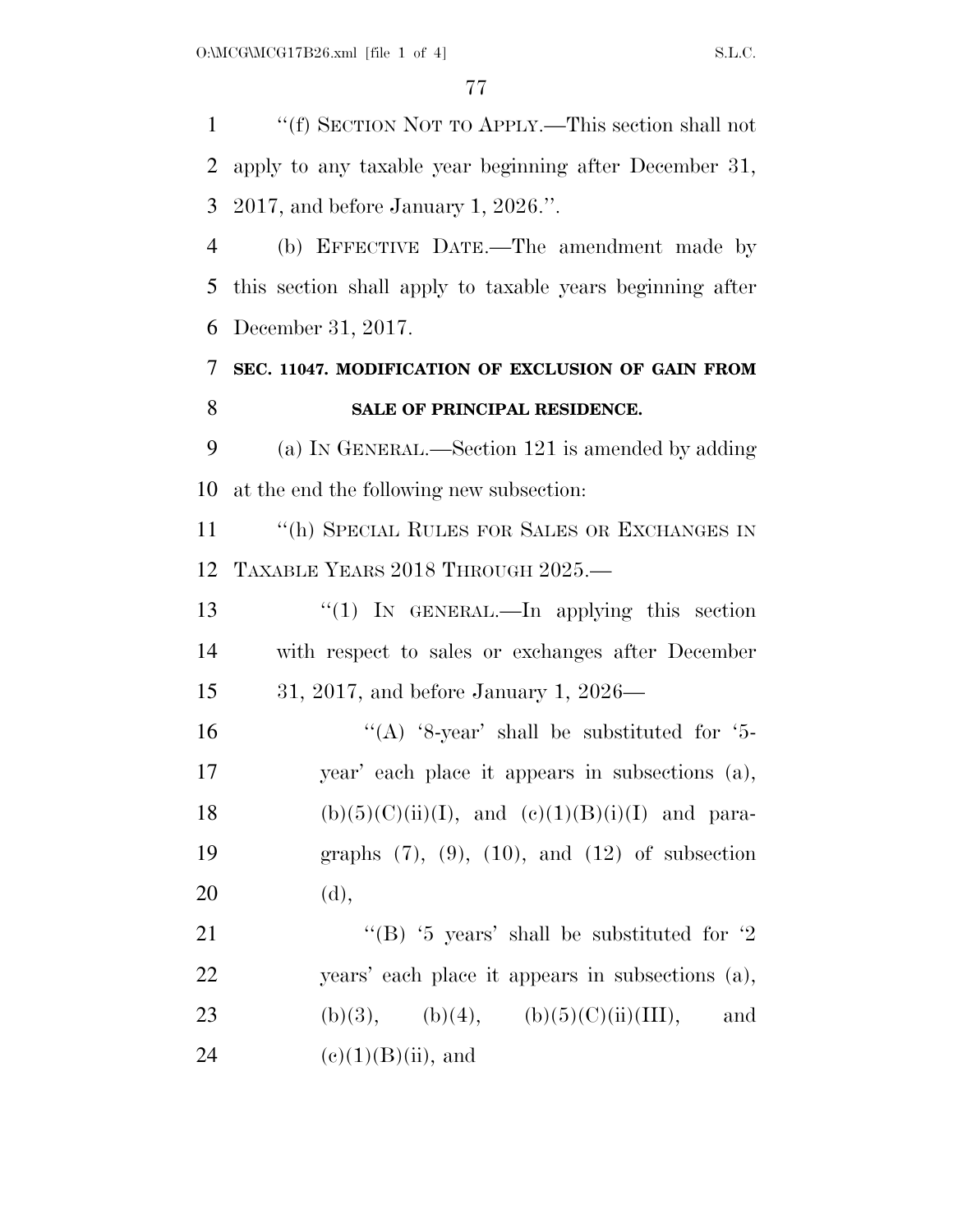1  $"({\rm C})$  '5-year' shall be substituted for '2-2 year' in subsection  $(b)(3)$ . 3 "(2) EXCEPTION FOR BINDING CONTRACTS.—

 Paragraph (1) shall not apply to any sale or ex- change with respect to which there was a written binding contract in effect before January 1, 2018, and at all times thereafter before the sale or ex-change.''.

 (b) EFFECTIVE DATE.—The amendment made by this section shall apply to sales and exchanges after De-cember 31, 2017.

### **SEC. 11048. SUSPENSION OF EXCLUSION FOR QUALIFIED BICYCLE COMMUTING REIMBURSEMENT.**

 (a) IN GENERAL.—Section 132(f) is amended by adding at the end the following new paragraph:

16 "(8) SUSPENSION OF QUALIFIED BICYCLE COM- MUTING REIMBURSEMENT EXCLUSION.—Paragraph (1)(D) shall not apply to any taxable year beginning after December 31, 2017, and before January 1, 2026.''.

 (b) EFFECTIVE DATE.—The amendment made by this section shall apply to taxable years beginning after December 31, 2017.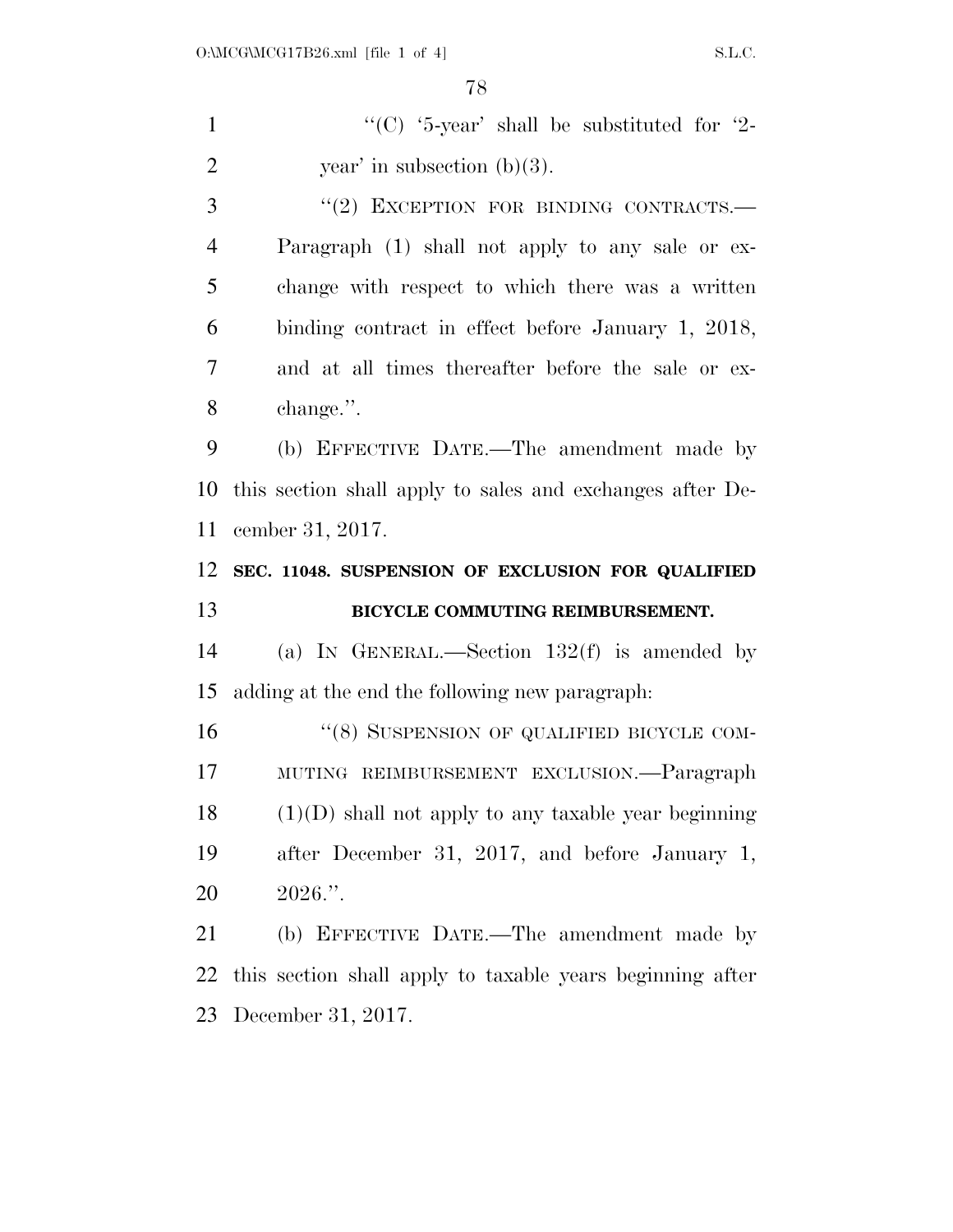| 1              | SEC. 11049. SUSPENSION OF EXCLUSION FOR QUALIFIED         |
|----------------|-----------------------------------------------------------|
| $\overline{2}$ | MOVING EXPENSE REIMBURSEMENT.                             |
| 3              | (a) IN GENERAL.—Section $132(g)$ is amended—              |
| $\overline{4}$ | $(1)$ by striking "For purposes of this section,          |
| 5              | the term" and inserting "For purposes of this sec-        |
| 6              | $tion$ —                                                  |
| 7              | "(1) IN GENERAL.—The term", and                           |
| 8              | $(2)$ by adding at the end the following new              |
| 9              | paragraph:                                                |
| 10             | "(2) SUSPENSION FOR TAXABLE YEARS 2018                    |
| 11             | THROUGH 2025.—Except in the case of a member of           |
| 12             | the Armed Forces of the United States on active           |
| 13             | duty who moves pursuant to a military order and in-       |
| 14             | cident to a permanent change of station, subsection       |
| 15             | $(a)(6)$ shall not apply to any taxable year beginning    |
| 16             | after December 31, 2017, and before January 1,            |
| 17             | $2026$ .".                                                |
| 18             | (b) EFFECTIVE DATE.—The amendments made by                |
| 19             | this section shall apply to taxable years beginning after |
| 20             | December 31, 2017.                                        |
| 21             | SEC. 11050. SUSPENSION OF DEDUCTION FOR MOVING EX-        |
| 22             | PENSES.                                                   |
| 23             | (a) IN GENERAL.—Section 217 is amended by adding          |
| 24             | at the end the following new subsection:                  |
| 25             | "(k) SUSPENSION OF DEDUCTION FOR TAXABLE                  |
| 26             | YEARS 2018 THROUGH 2025.—Except in the case of an         |
|                |                                                           |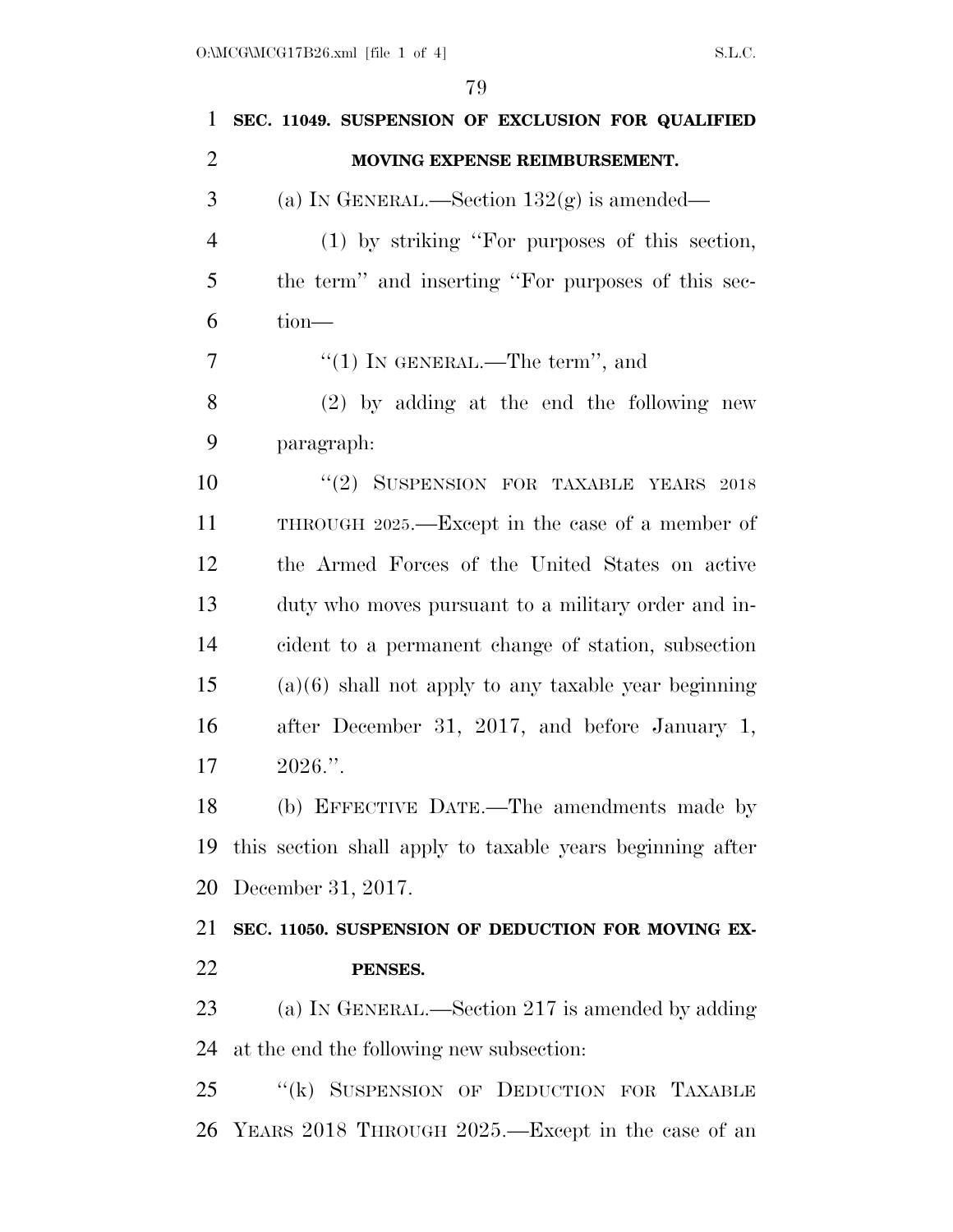individual to whom subsection (g) applies, this section shall not apply to any taxable year beginning after Decem-ber 31, 2017, and before January 1, 2026.''.

 (b) EFFECTIVE DATE.—The amendment made by this section shall apply to taxable years beginning after December 31, 2017.

#### **SEC. 11051. LIMITATION ON WAGERING LOSSES.**

 (a) IN GENERAL.—Section 165(d) is amended by adding at the end the following: ''For purposes of the pre- ceding sentence, in the case of taxable years beginning after December 31, 2017, and before January 1, 2026, the term 'losses from wagering transactions' includes any deduction otherwise allowable under this chapter incurred in carrying on any wagering transaction.''.

 (b) EFFECTIVE DATE.—The amendment made by this section shall apply to taxable years beginning after December 31, 2017.

### **PART VI—INCREASE IN ESTATE AND GIFT TAX EXEMPTION**

 **SEC. 11061. INCREASE IN ESTATE AND GIFT TAX EXEMP-TION.** 

22 (a) IN GENERAL.—Section  $2010(c)(3)$  is amended by adding at the end the following new subparagraph:

24 "(C) INCREASE IN BASIC EXCLUSION AMOUNT.—In the case of estates of decedents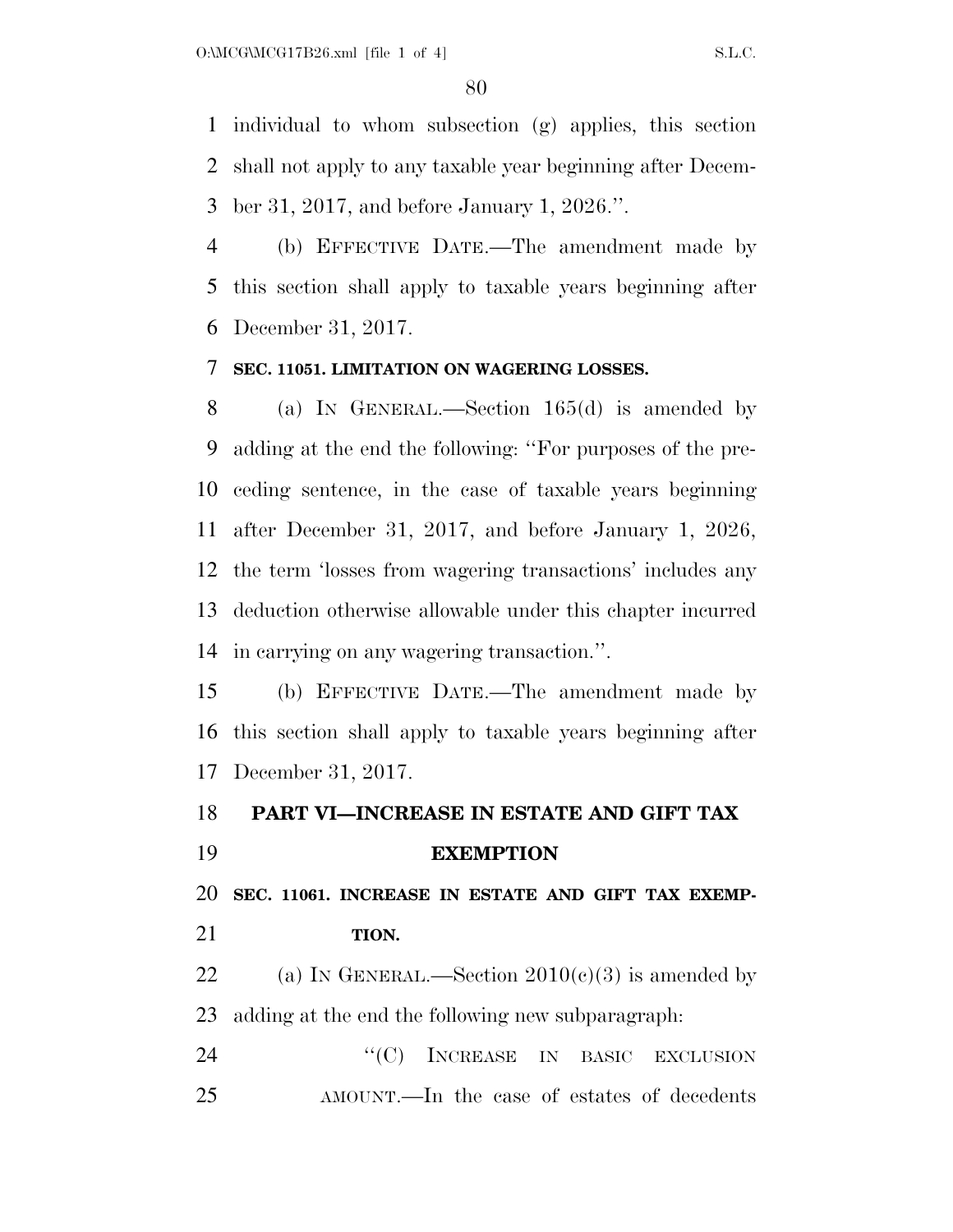| $\mathbf{1}$   | dying or gifts made after December 31, 2017,                                 |
|----------------|------------------------------------------------------------------------------|
| $\overline{2}$ | and before January 1, 2026, subparagraph $(A)$                               |
| 3              | shall be applied by substituting '\$10,000,000'                              |
| $\overline{4}$ | for $\text{\$}5,000,000$ .".                                                 |
| 5              | (b) CONFORMING AMENDMENT.—Subsection (g) of                                  |
| 6              | section 2001 is amended to read as follows:                                  |
| 7              | "(g) MODIFICATIONS TO TAX PAYABLE.-                                          |
| 8              | "(1) MODIFICATIONS TO GIFT TAX PAYABLE TO                                    |
| 9              | REFLECT DIFFERENT TAX RATES.—For purposes of                                 |
| 10             | applying subsection $(b)(2)$ with respect to 1 or more                       |
| 11             | gifts, the rates of tax under subsection (c) in effect                       |
| 12             | at the decedent's death shall, in lieu of the rates of                       |
| 13             | tax in effect at the time of such gifts, be used both                        |
| 14             | to compute—                                                                  |
| 15             | "(A) the tax imposed by chapter $12$ with                                    |
| 16             | respect to such gifts, and                                                   |
| 17             | "(B) the credit allowed against such tax                                     |
| 18             | under section 2505, including in computing-                                  |
| 19             | "(i) the applicable credit<br>amount                                         |
| 20             | under section $2505(a)(1)$ , and                                             |
| 21             | "(ii) the sum of the amounts allowed                                         |
| 22             | as a credit for all preceding periods under                                  |
| 23             | section $2505(a)(2)$ .                                                       |
| 24             | "(2) MODIFICATIONS TO ESTATE TAX PAYABLE                                     |
| 25             | TO<br><b>REFLECT</b><br><b>BASIC</b><br><b>EXCLUSION</b><br><b>DIFFERENT</b> |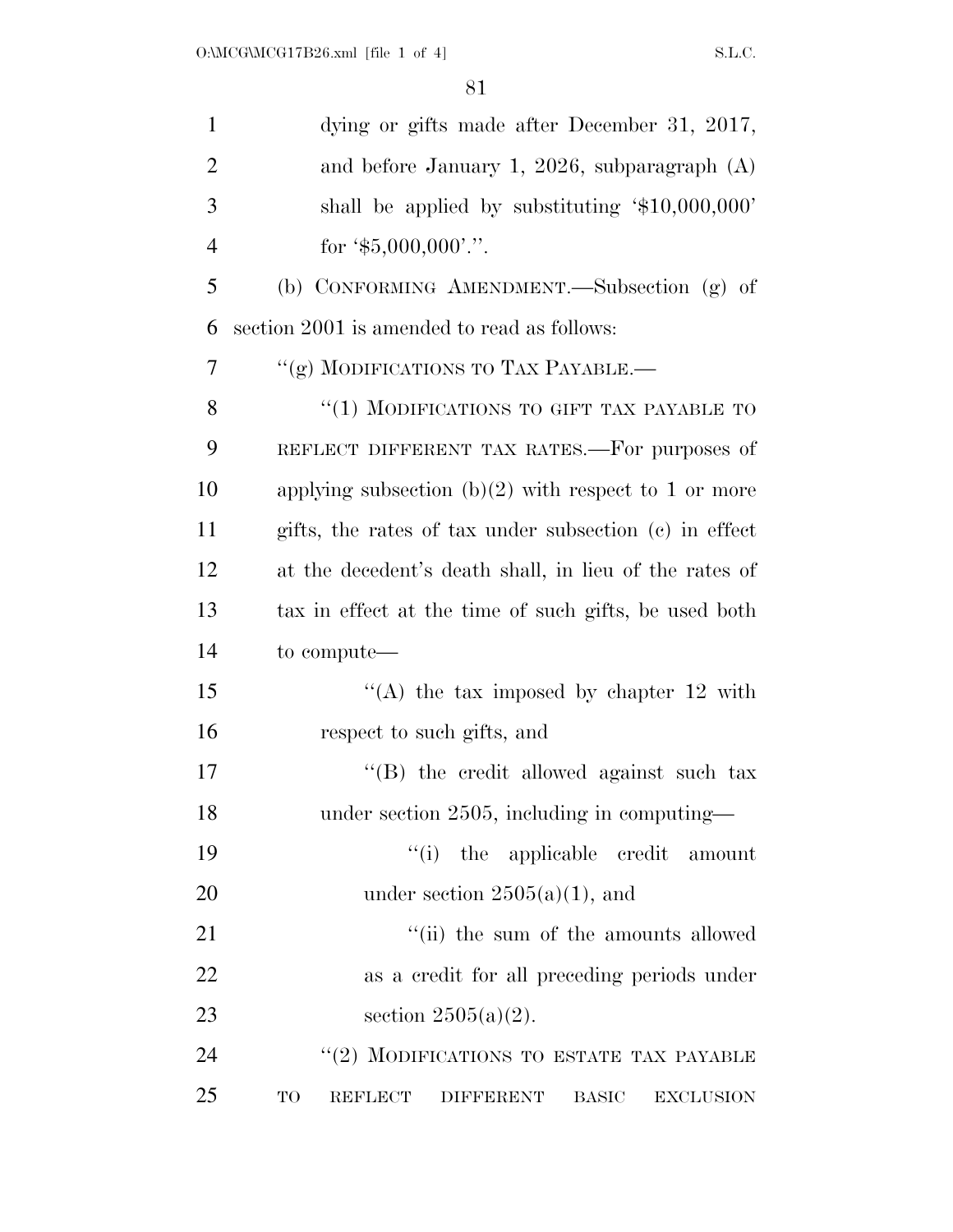| $\mathbf{1}$         | AMOUNTS.—The Secretary shall prescribe such regu-          |
|----------------------|------------------------------------------------------------|
| $\overline{2}$       | lations as may be necessary or appropriate to carry        |
| 3                    | out this section with respect to any difference be-        |
| $\overline{4}$       | tween-                                                     |
| 5                    | $\lq\lq$ the basic exclusion amount under sec-             |
| 6                    | tion $2010(c)(3)$ applicable at the time of the de-        |
| 7                    | cedent's death, and                                        |
| 8                    | $\lq\lq$ the basic exclusion amount under                  |
| 9                    | such section applicable with respect to any gifts          |
| 10                   | made by the decedent.".                                    |
| 11                   | (c) EFFECTIVE DATE.—The amendments made by                 |
| 12                   | this section shall apply to estates of decedents dying and |
| 13                   | gifts made after December 31, 2017.                        |
|                      |                                                            |
|                      | PART VII-TAXPAYER RIGHTS AND TAX                           |
|                      | <b>ADMINISTRATION</b>                                      |
|                      | SEC. 11071. EXTENSION OF TIME LIMIT FOR CONTESTING         |
| 14<br>15<br>16<br>17 | IRS LEVY.                                                  |
| 18                   | (a) EXTENSION OF TIME FOR RETURN OF PROPERTY               |
| 19                   | SUBJECT TO LEVY.—Subsection (b) of section $6343$ is       |
| 20                   | amended by striking "9 months" and inserting "2 years".    |
| 21                   | (b) PERIOD OF LIMITATION ON SUITS.—Subsection              |
| 22                   | (c) of section $6532$ is amended—                          |
| 23                   | $(1)$ by striking "9 months" in paragraph $(1)$            |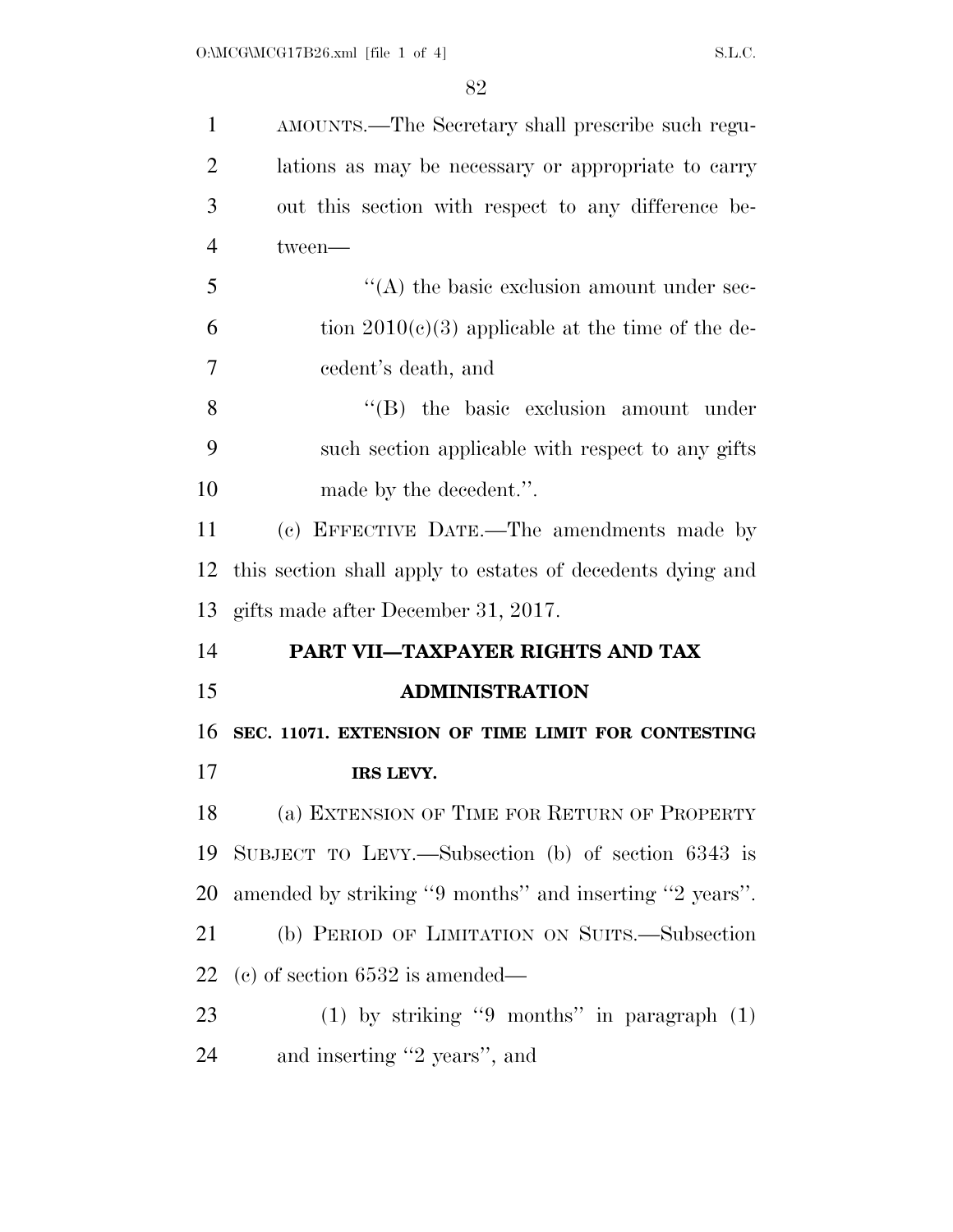| $\mathbf{1}$ | $(2)$ by striking "9-month" in paragraph $(2)$ and    |
|--------------|-------------------------------------------------------|
| 2            | inserting "2-year".                                   |
| 3            | (c) EFFECTIVE DATE.—The amendments made by            |
| 4            | this section shall apply to—                          |
| 5            | (1) levies made after the date of the enactment       |
| 6            | of this Act, and                                      |
| 7            | $(2)$ levies made on or before such date if the 9-    |
| 8            | month period has not expired under section 6343(b)    |
| 9            | of the Internal Revenue Code of 1986 (without re-     |
| 10           | gard to this section) as of such date.                |
| 11           | SEC. 11072. INDIVIDUALS HELD HARMLESS ON IMPROPER     |
| 12           | LEVY ON RETIREMENT PLANS.                             |
| 13           | (a) IN GENERAL.—Section 6343 is amended by add-       |
| 14           | ing at the end the following new subsection:          |
| 15           | "(f) INDIVIDUALS HELD HARMLESS ON WRONGFUL            |
| 16           | LEVY, ETC. ON RETIREMENT PLAN.                        |
| 17           | $\lq(1)$ In GENERAL.—If the Secretary determines      |
| 18           | that an individual's account or benefit under an eli- |
| 19           | gible retirement plan (as defined in section          |
| 20           | $402(c)(8)(B)$ has been levied upon in a case to      |
| 21           | which subsection (b) or $(d)(2)(A)$ applies and prop- |
| 22           | erty or an amount of money is returned to the indi-   |
| 23           | vidual—                                               |
| 24           | $\lq\lq$ the individual may contribute such           |
| 25           | property or an amount equal to the sum of-            |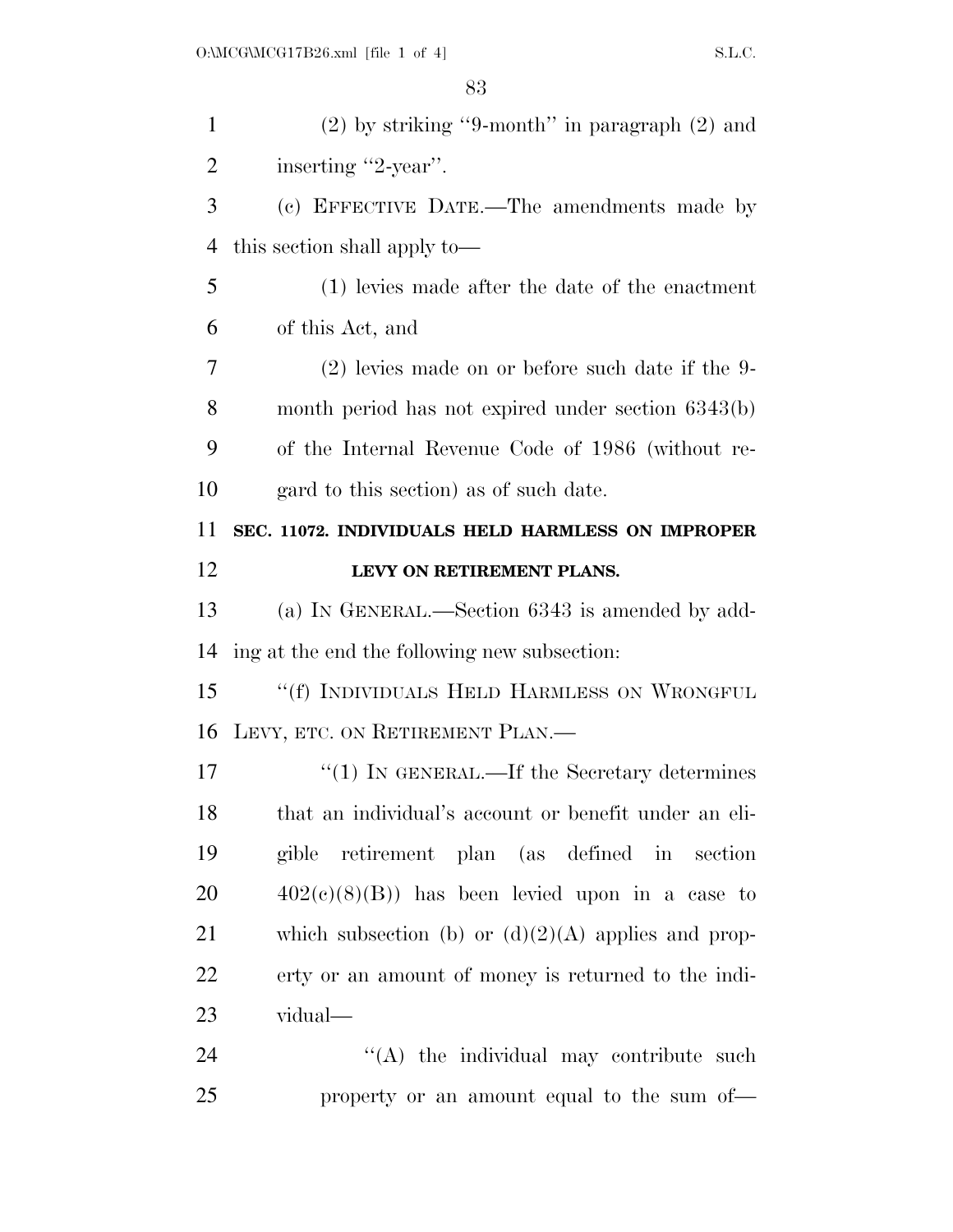| $\mathbf{1}$   | "(i) the amount of money so returned                |
|----------------|-----------------------------------------------------|
| $\overline{2}$ | by the Secretary, and                               |
| 3              | "(ii) interest paid under subsection $(e)$          |
| $\overline{4}$ | on such amount of money,                            |
| 5              | into such eligible retirement plan if such con-     |
| 6              | tribution is permitted by the plan, or into an in-  |
| 7              | dividual retirement plan (other than an endow-      |
| 8              | ment contract) to which a rollover contribution     |
| 9              | of a distribution from such eligible retirement     |
| 10             | plan is permitted, but only if such contribution    |
| 11             | is made not later than the due date (not includ-    |
| 12             | ing extensions) for filing the return of tax for    |
| 13             | the taxable year in which such property or          |
| 14             | amount of money is returned, and                    |
| 15             | $\lq$ (B) the Secretary shall, at the time such     |
| 16             | property or amount of money is returned, notify     |
| 17             | such individual that a contribution described in    |
| 18             | subparagraph $(A)$ may be made.                     |
| 19             | "(2) TREATMENT AS ROLLOVER.—The distribu-           |
| 20             | tion on account of the levy and any contribution    |
| 21             | under paragraph (1) with respect to the return of   |
| 22             | such distribution shall be treated for purposes of  |
| 23             | this title as if such distribution and contribution |
| 24             | were described in section $402(e)$ , $402A(e)(3)$ , |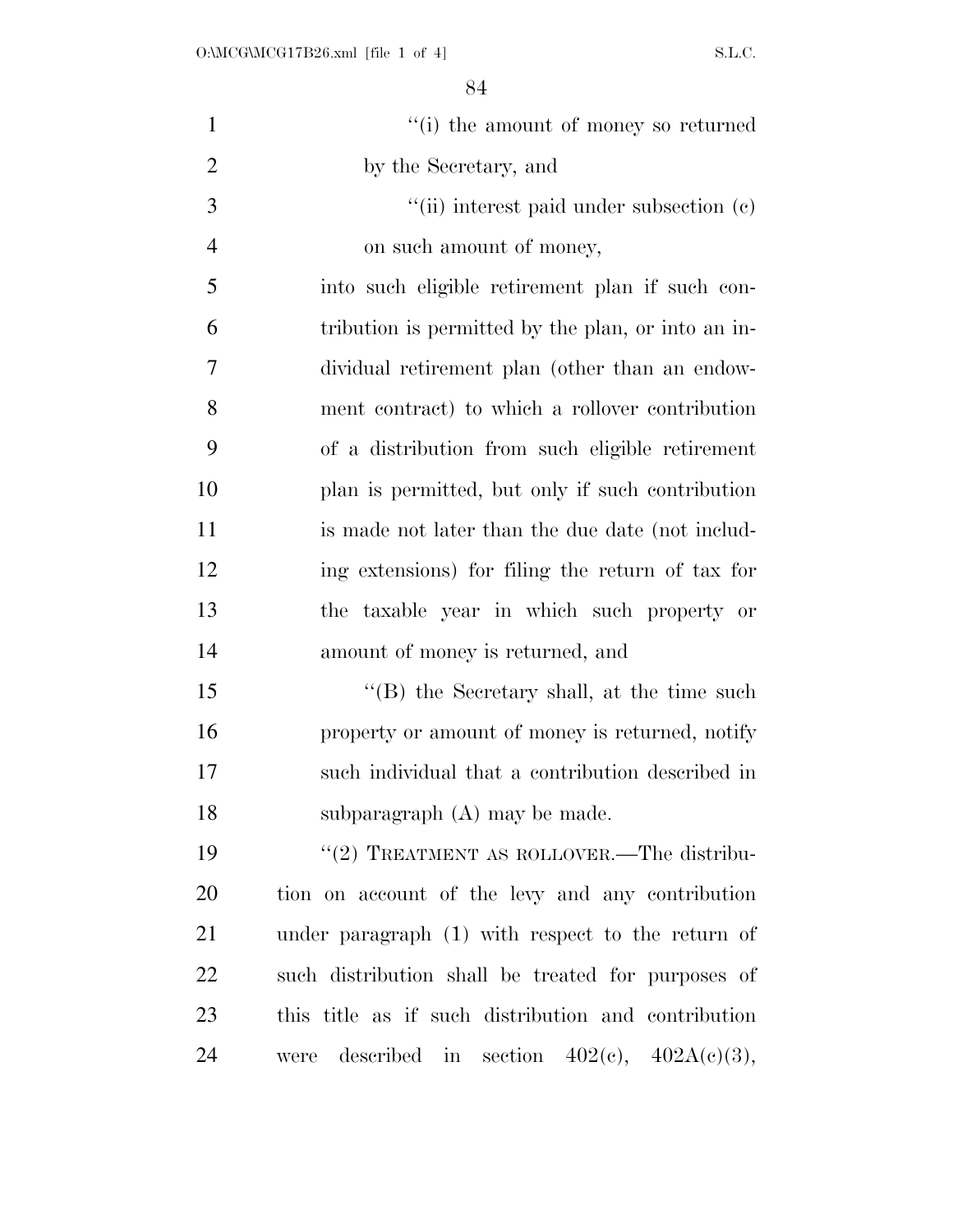| $\mathbf{1}$   | $403(a)(4)$ , $403(b)(8)$ , $408(d)(3)$ , $408A(d)(3)$ , or |
|----------------|-------------------------------------------------------------|
| $\overline{2}$ | $457(e)(16)$ , whichever is applicable; except that—        |
| 3              | $\lq\lq$ the contribution shall be treated as               |
| $\overline{4}$ | having been made for the taxable year in which              |
| 5              | the distribution on account of the levy occurred,           |
| 6              | and the interest paid under subsection (c) shall            |
| 7              | be treated as earnings within the plan after the            |
| 8              | contribution and shall not be included in gross             |
| 9              | income, and                                                 |
| 10             | "(B) such contribution shall not be taken                   |
| 11             | into account under section $408(d)(3)(B)$ .                 |
| 12             | (3)<br>REFUND, ETC., OF INCOME TAX<br>ON                    |
| 13             | $LEVY$ .                                                    |
| 14             | "(A) IN GENERAL.—If any amount is in-                       |
| 15             | cludible in gross income for a taxable year by              |
| 16             | reason of a distribution on account of a levy re-           |
| 17             | ferred to in paragraph (1) and any portion of               |
| 18             | such amount is treated as a rollover contribu-              |
| 19             | tion under paragraph $(2)$ , any tax imposed by             |
| 20             | chapter 1 on such portion shall not be assessed,            |
| 21             | and if assessed shall be abated, and if collected           |
| 22             | shall be credited or refunded as an overpayment             |
| 23             |                                                             |
|                | made on the due date for filing the return of               |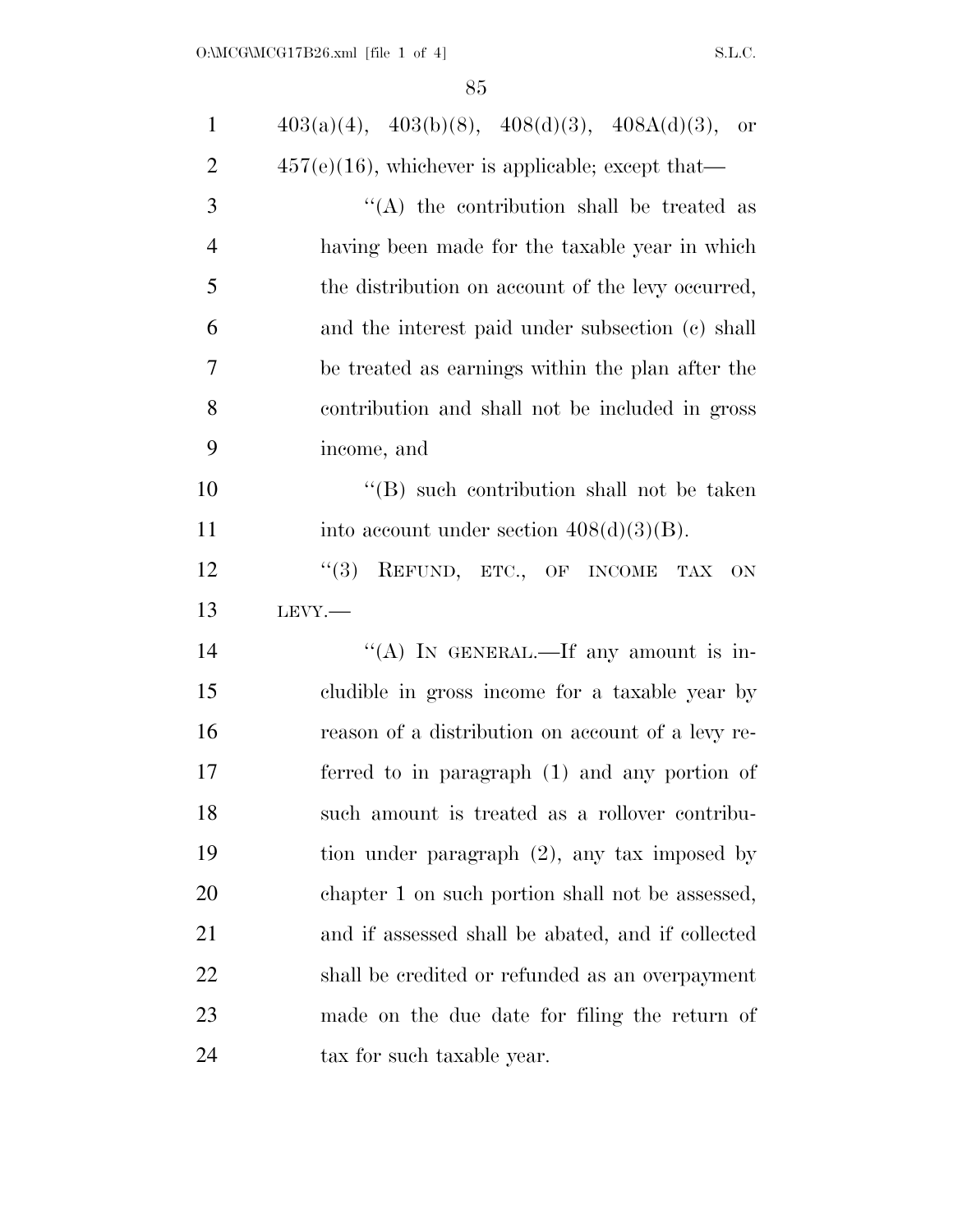| $\mathbf{1}$   | "(B) EXCEPTION.—Subparagraph<br>(A)                            |
|----------------|----------------------------------------------------------------|
| $\mathbf{2}$   | shall not apply to a rollover contribution under               |
| $\mathfrak{Z}$ | this subsection which is made from an eligible                 |
| $\overline{4}$ | retirement plan which is not a Roth IRA or a                   |
| 5              | designated Roth account (within the meaning of                 |
| 6              | section 402A) to a Roth IRA or a designated                    |
| $\overline{7}$ | Roth account under an eligible retirement plan.                |
| 8              | "(4) INTEREST.—Notwithstanding subsection                      |
| 9              | (d), interest shall be allowed under subsection (c) in         |
| 10             | a case in which the Secretary makes a determination            |
| 11             | described in subsection $(d)(2)(A)$ with respect to a          |
| 12             | levy upon an individual retirement plan.                       |
| 13             | "(5) TREATMENT OF INHERITED ACCOUNTS.-                         |
| 14             | For purposes of paragraph $(1)(A)$ , section                   |
| 15             | $408(d)(3)(C)$ shall be disregarded in determining             |
| 16             | whether an individual retirement plan is a plan to             |
| 17             | which a rollover contribution of a distribution from           |
| 18             | the plan levied upon is permitted.".                           |
| 19             | (b) EFFECTIVE DATE.—The amendment made by                      |
| 20             | this section shall apply to amounts paid under subsections     |
| 21             | (b), (c), and $(d)(2)(A)$ of section 6343 of the Internal Rev- |
| 22             | enue Code of 1986 in taxable years beginning after De-         |
| 23             | cember 31, 2017.                                               |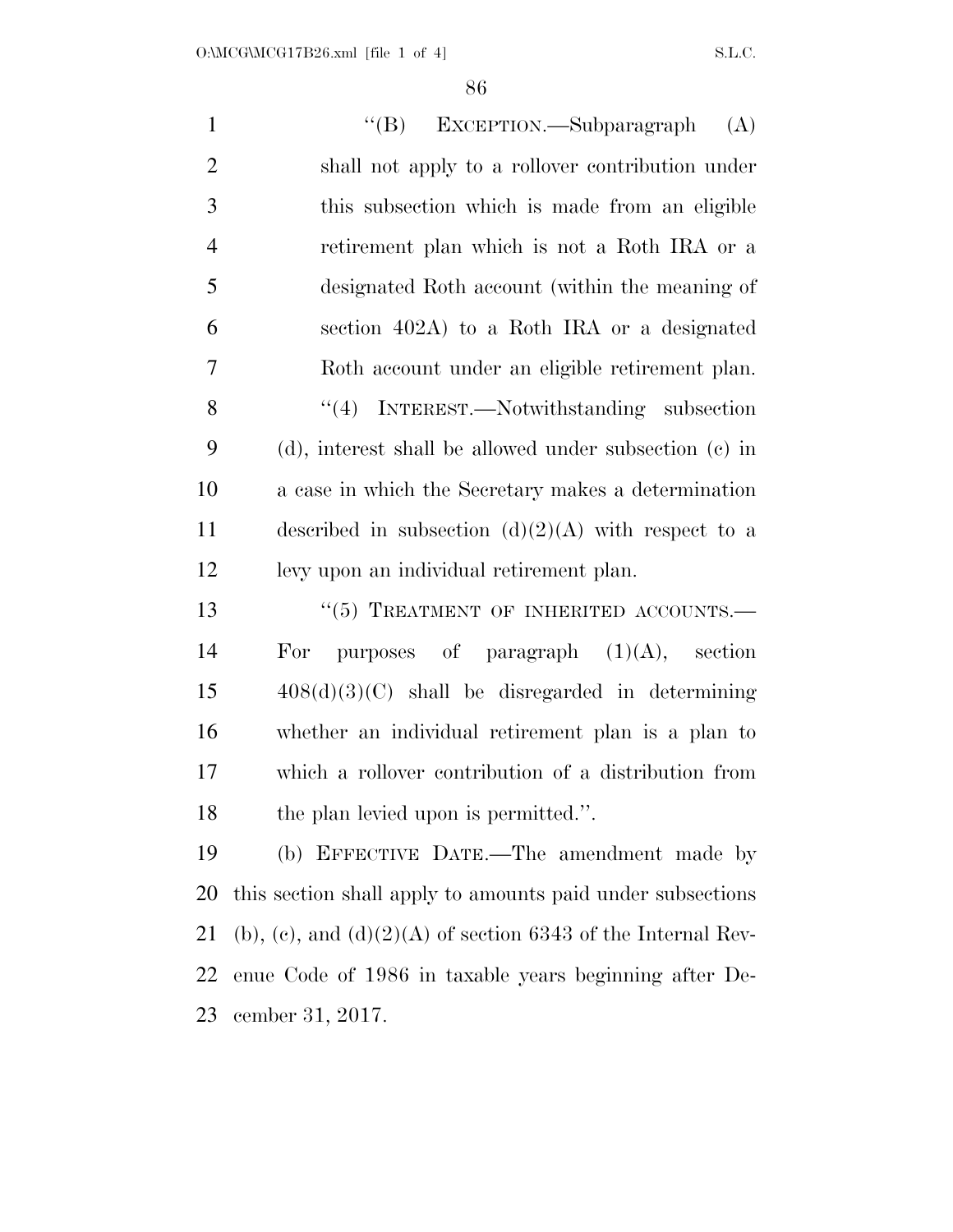# **SEC. 11073. MODIFICATION OF USER FEE REQUIREMENTS FOR INSTALLMENT AGREEMENTS.**

 (a) IN GENERAL.—Section 6159 is amended by re- designating subsection (f) as subsection (g) and by insert-ing after subsection (e) the following new subsection:

''(f) INSTALLMENT AGREEMENT FEES.—

7 "(1) LIMITATION ON FEE AMOUNT.—The amount of any fee imposed on an installment agree- ment under this section may not exceed the amount of such fee as in effect on the date of the enactment of this subsection.

12 "(2) WAIVER OR REIMBURSEMENT.—In the case of any taxpayer with an adjusted gross income, as determined for the most recent year for which such information is available, which does not exceed 250 percent of the applicable poverty level (as deter-mined by the Secretary)—

 $"$ (A) if the taxpayer has agreed to make payments under the installment agreement by electronic payment through a debit instrument, no fee shall be imposed on an installment agree-ment under this section, and

23 "'(B) if the taxpayer is unable to make payments under the installment agreement by electronic payment through a debit instrument, the Secretary shall, upon completion of the in-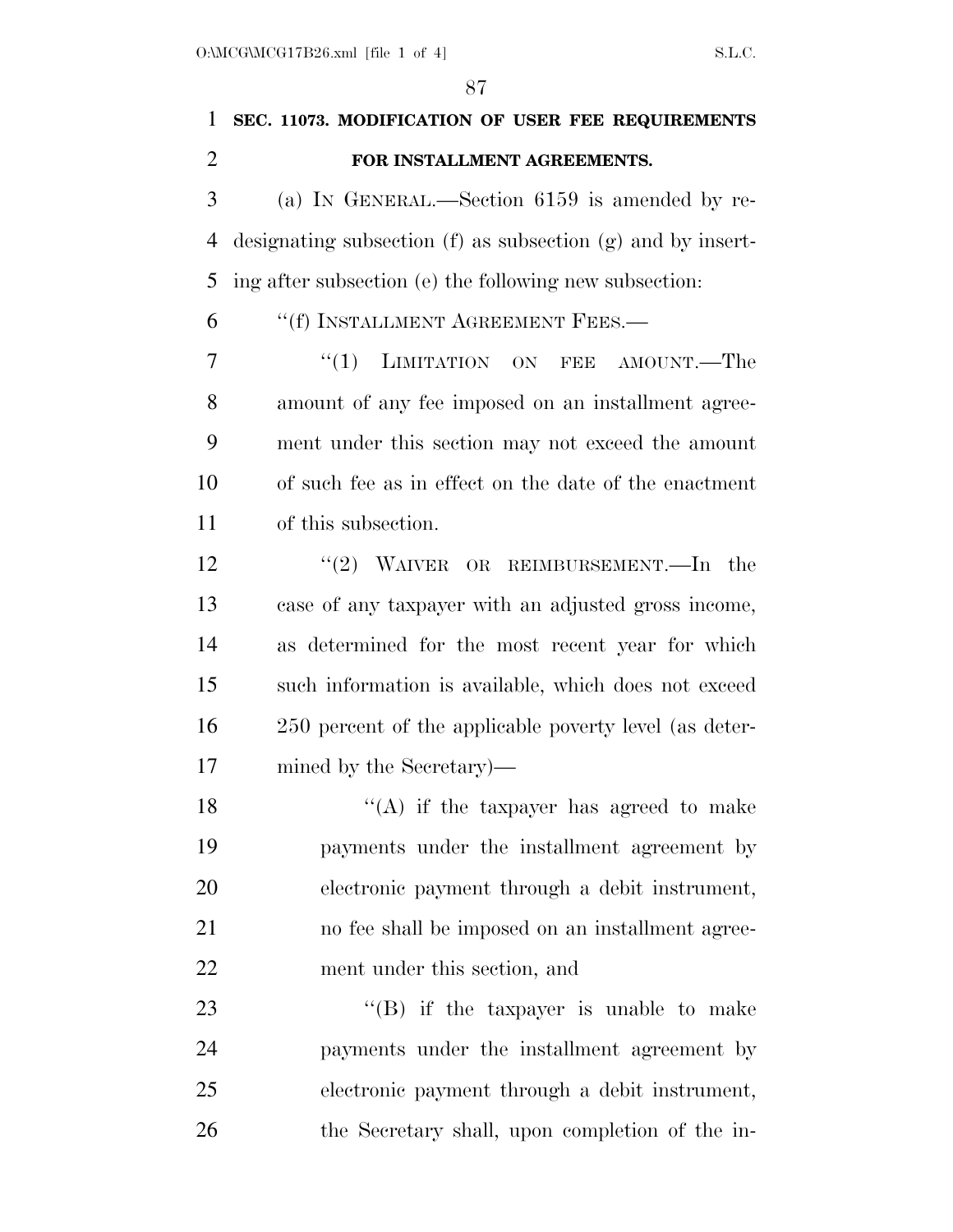stallment agreement, pay the taxpayer an amount equal to any such fees imposed.''.

 (b) EFFECTIVE DATE.—The amendments made by this section shall apply to agreements entered into on or after the date which is 60 days after the date of the enact-ment of this Act.

#### **SEC. 11074. FORM 1040SR FOR SENIORS.**

 (a) IN GENERAL.—The Secretary of the Treasury (or the Secretary's delegate) shall make available a form, to be known as ''Form 1040SR'', for use by individuals to file the return of tax imposed by chapter 1 of the Internal Revenue Code of 1986. Such form shall be as similar as practicable to Form 1040EZ, except that—

 (1) the form shall be available only to individ- uals who have attained age 65 as of the close of the taxable year,

 (2) the form may be used even if income for the taxable year includes—

 (A) social security benefits (as defined in section 86(d) of the Internal Revenue Code of 1986),

 (B) distributions from qualified retirement plans (as defined in section 4974(c) of such Code), annuities or other such deferred pay-ment arrangements,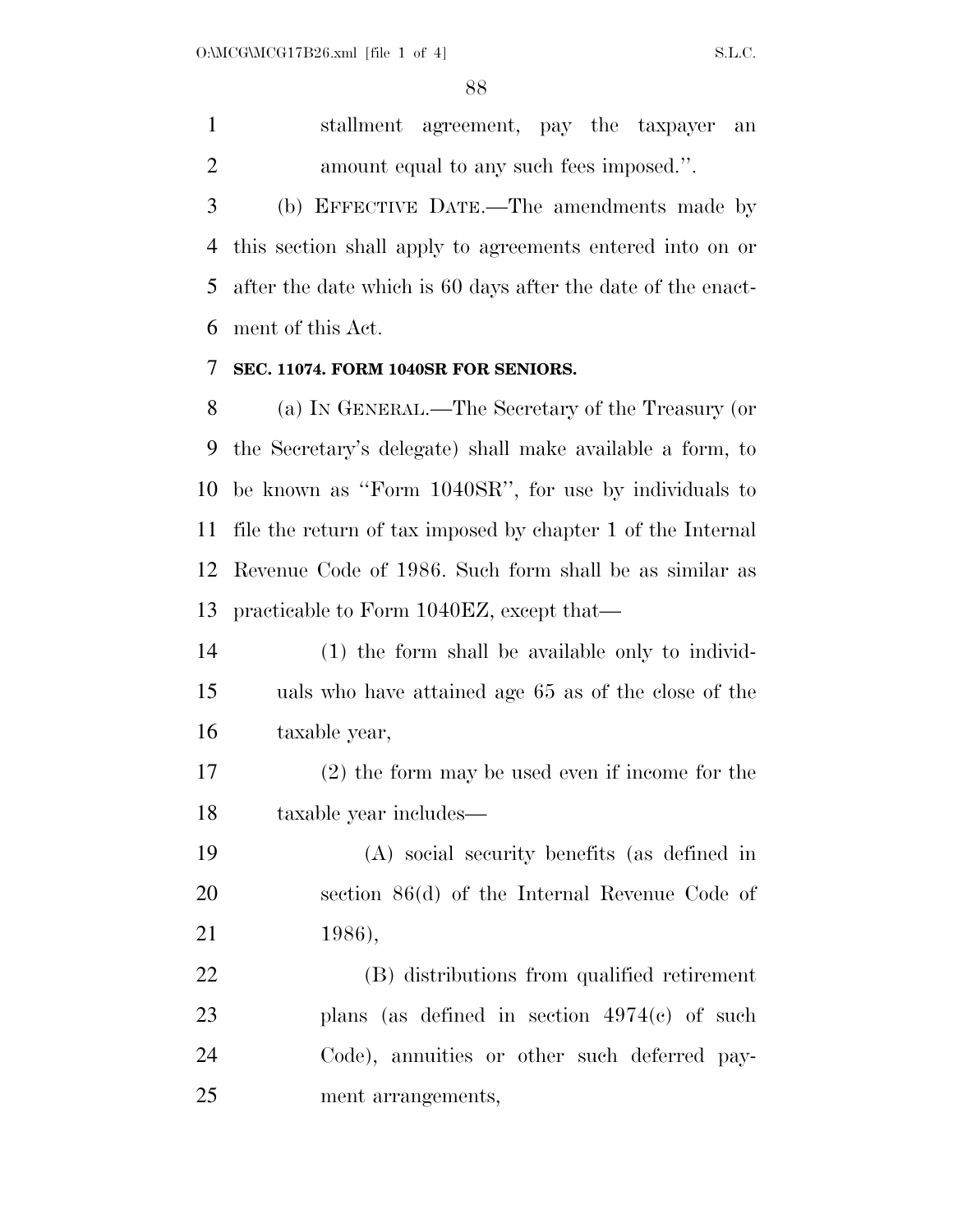| $\mathbf{1}$         | (C) interest and dividends, or                               |
|----------------------|--------------------------------------------------------------|
| $\overline{2}$       | (D) capital gains and losses taken into ac-                  |
| 3                    | count in determining adjusted net capital gain               |
| $\overline{4}$       | (as defined in section $1(h)(3)$ of such Code),              |
| 5                    | and                                                          |
| 6                    | (3) the form shall be available without regard               |
| 7                    | to the amount of any item of taxable income or the           |
| 8                    | total amount of taxable income for the taxable year.         |
| 9                    | (b) EFFECTIVE DATE.—The form required by sub-                |
| 10                   | section (a) shall be made available for taxable years begin- |
| 11                   | ning after the date of the enactment of this Act and end-    |
| 12                   | ing before January 1, 2026.                                  |
|                      |                                                              |
|                      | SEC. 11075. SENSE OF THE SENATE ON IMPROVING CUS-            |
|                      | TOMER SERVICE AND PROTECTIONS<br><b>FOR</b>                  |
|                      | TAXPAYERS BY REINSTATING APPROPRIATE                         |
| 13<br>14<br>15<br>16 | FUNDING LEVELS.                                              |
| 17                   | It is the sense of the Senate that politically motivated     |
|                      | 18 budget cuts-                                              |
| 19                   | (1) are counterproductive to deficit reduction,              |
| 20                   | (2) diminish the ability of the Internal Revenue             |
| 21                   | Service to adequately serve taxpayers and protect            |
| 22                   | taxpayer information, and                                    |
| 23                   | (3) reduce the ability of the Internal Revenue               |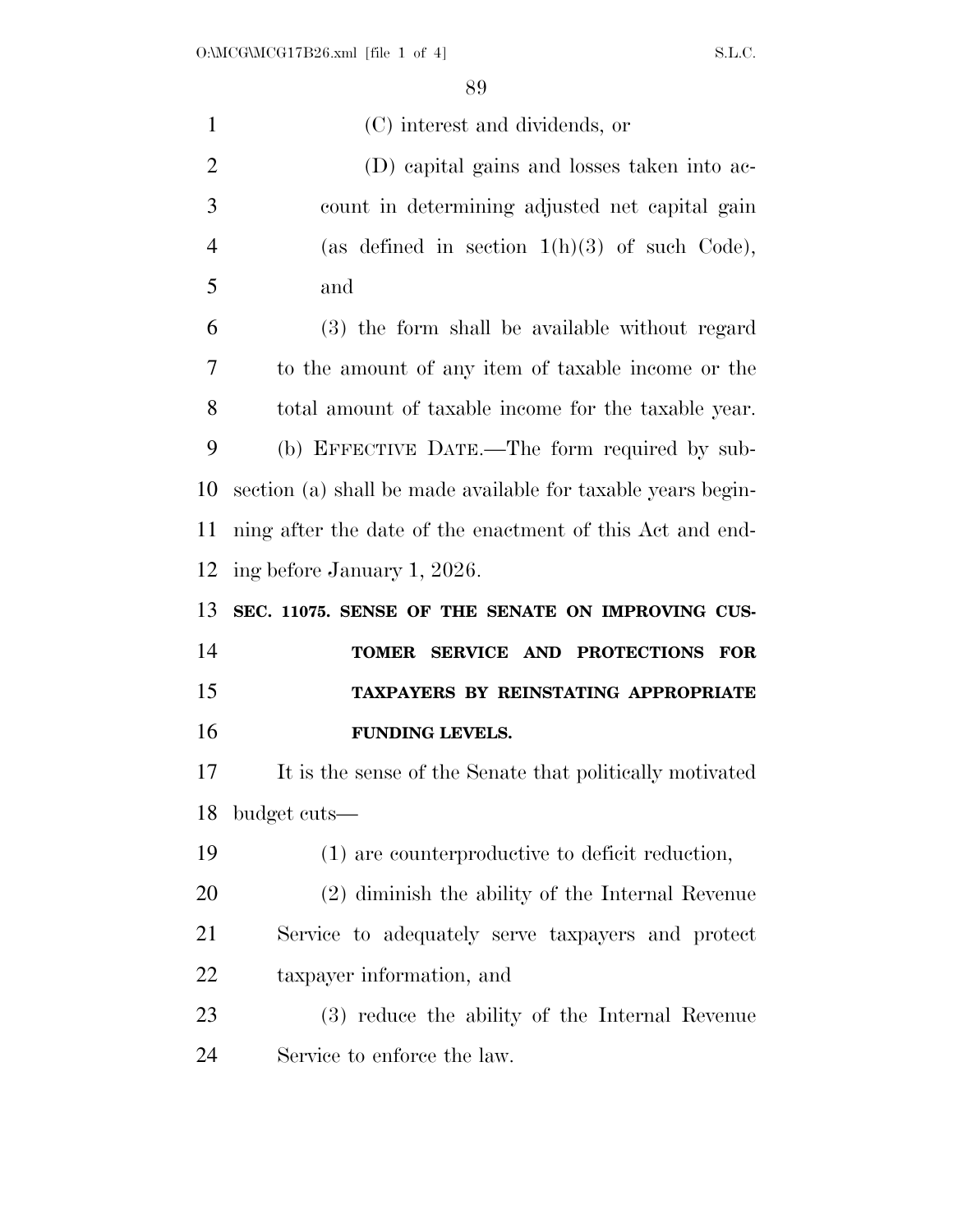# **SEC. 11076. RETURN PREPARATION PROGRAMS FOR LOW-INCOME TAXPAYERS.**

 (a) IN GENERAL.—Chapter 77 is amended by insert-ing after section 7526 the following new section:

 **''SEC. 7526A. RETURN PREPARATION PROGRAMS FOR LOW-INCOME TAXPAYERS.** 

 ''(a) VOLUNTEER INCOME TAX ASSISTANCE MATCH-ING GRANT PROGRAM.—

9 "(1) ESTABLISHMENT OF PROGRAM.—The Sec- retary, through the Internal Revenue Service, shall establish a Community Volunteer Income Tax As- sistance Matching Grant Program (hereinafter in this section referred to as the 'VITA grant pro- gram'). Except as otherwise provided in this section, the VITA grant program shall be administered in a manner which is substantially similar to the Commu- nity Volunteer Income Tax Assistance matching grants demonstration program established under title I of division D of the Consolidated Appropria-tions Act, 2008.

21 "(2) MATCHING GRANTS.—

22 "(A) IN GENERAL.—The Secretary shall, subject to the availability of appropriated funds, make available grants under the VITA grant program to provide matching funds for the de-velopment, expansion, or continuation of quali-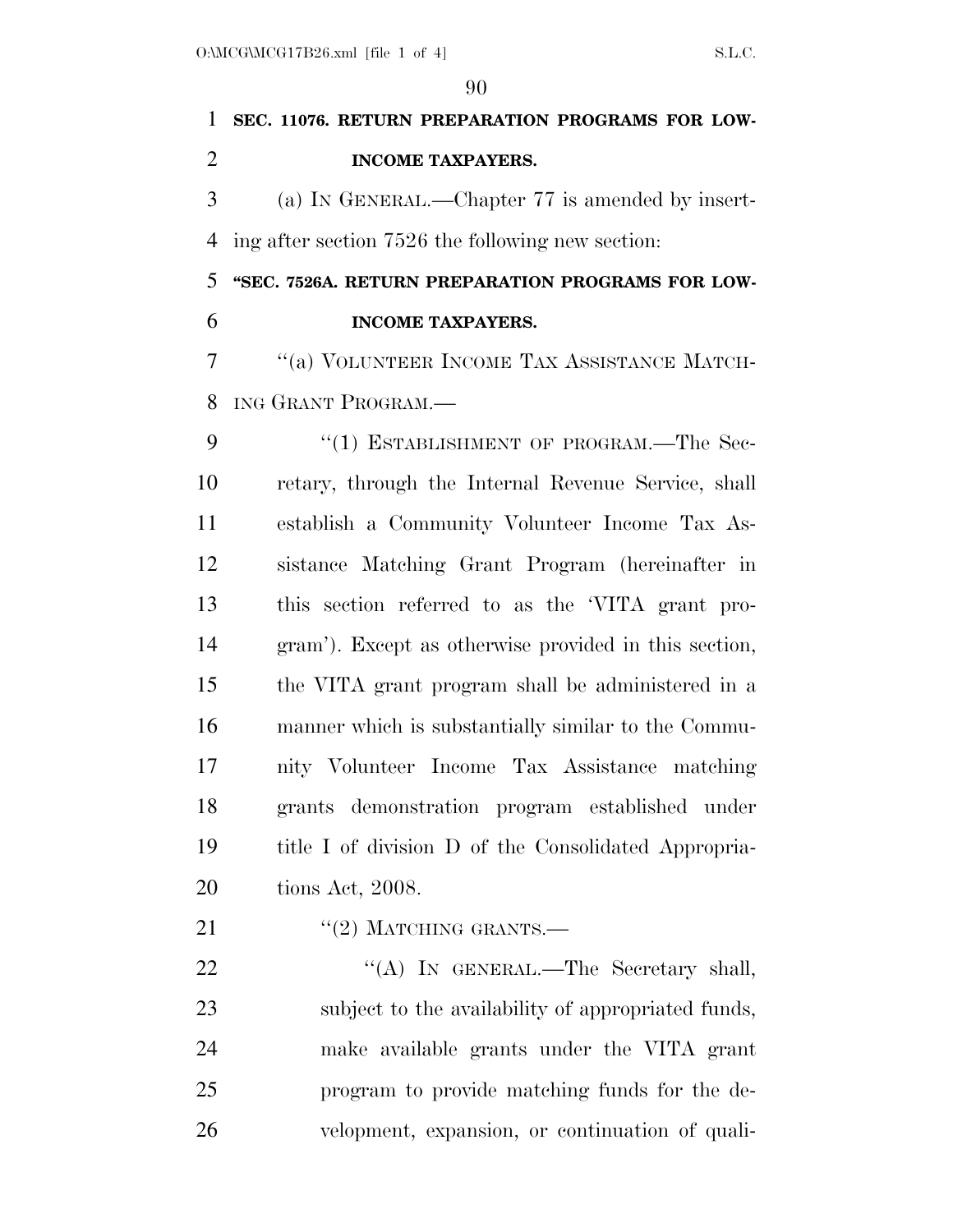| $\mathbf{1}$   | fied return preparation programs assisting low- |
|----------------|-------------------------------------------------|
| $\overline{2}$ | income taxpayers and members of underserved     |
| 3              | populations.                                    |
| $\overline{4}$ | $\lq\lq (B)$ APPLICATION.—                      |
| 5              | "(i) IN GENERAL.—Subject to clause              |
| 6              | (ii), in order to be eligible for a grant       |
| $\overline{7}$ | under this section, a qualified return prep-    |
| 8              | aration program shall submit an applica-        |
| 9              | tion to the Secretary at such time, in such     |
| 10             | manner, and containing such information         |
| 11             | as the Secretary reasonably requires.           |
| 12             | "(ii) ACCURACY REVIEW.—In the case              |
| 13             | of any qualified return preparation pro-        |
| 14             | gram which was awarded a grant under            |
| 15             | this section and was subsequently subject       |
| 16             | to a field site visit by the Internal Revenue   |
| 17             | Service (including through the Stakeholder      |
| 18             | Partnerships, Education, and Communica-         |
| 19             | tion office) in which it was determined that    |
| 20             | the average accuracy rate for preparation       |
| 21             | of tax returns through such program was         |
| 22             | less than 90 percent, such program shall        |
| 23             | not be eligible for any additional grants       |
| 24             | under this section unless such program          |
| 25             | provides, as part of their application, suffi-  |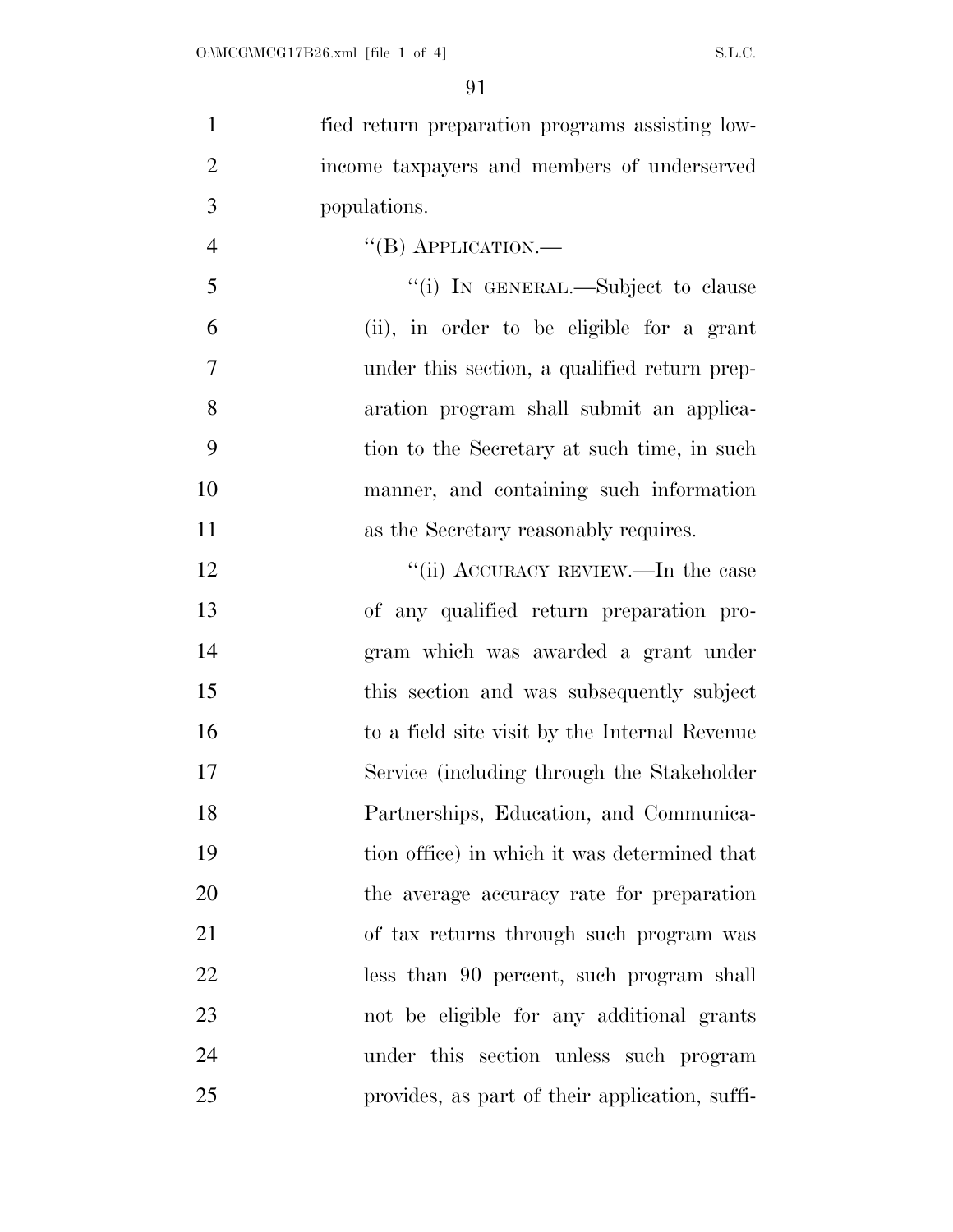| $\mathbf{1}$   | cient documentation regarding the correc-         |
|----------------|---------------------------------------------------|
| $\overline{2}$ | tive measures established by such program         |
| 3              | to address the deficiencies identified fol-       |
| $\overline{4}$ | lowing the field site visit.                      |
| 5              | "(C) PRIORITY.—In awarding grants                 |
| 6              | under this section, the Secretary shall give pri- |
| 7              | ority to applications—                            |
| 8              | "(i) demonstrating assistance to low-             |
| 9              | income taxpayers, with emphasis on out-           |
| 10             | reach to and services for such taxpayers,         |
| 11             | "(ii) demonstrating taxpayer outreach             |
| 12             | and educational activities relating to eligi-     |
| 13             | bility and availability of income supports        |
| 14             | available through the Internal Revenue            |
| 15             | Code of 1986, such as the earned income           |
| 16             | tax credit, and                                   |
| 17             | "(iii) demonstrating specific outreach            |
| 18             | and focus on one or more underserved pop-         |
| 19             | ulations.                                         |
| 20             | "(D) DURATION OF GRANTS.—Upon appli-              |
| 21             | eation of a qualified return preparation pro-     |
| 22             | gram, the Secretary is authorized to award a      |
| 23             | multi-year grant not to exceed 3 years.           |
| 24             | "(3) AGGREGATE LIMITATION.—Unless other-          |
| 25             | wise provided by specific appropriation, the Sec- |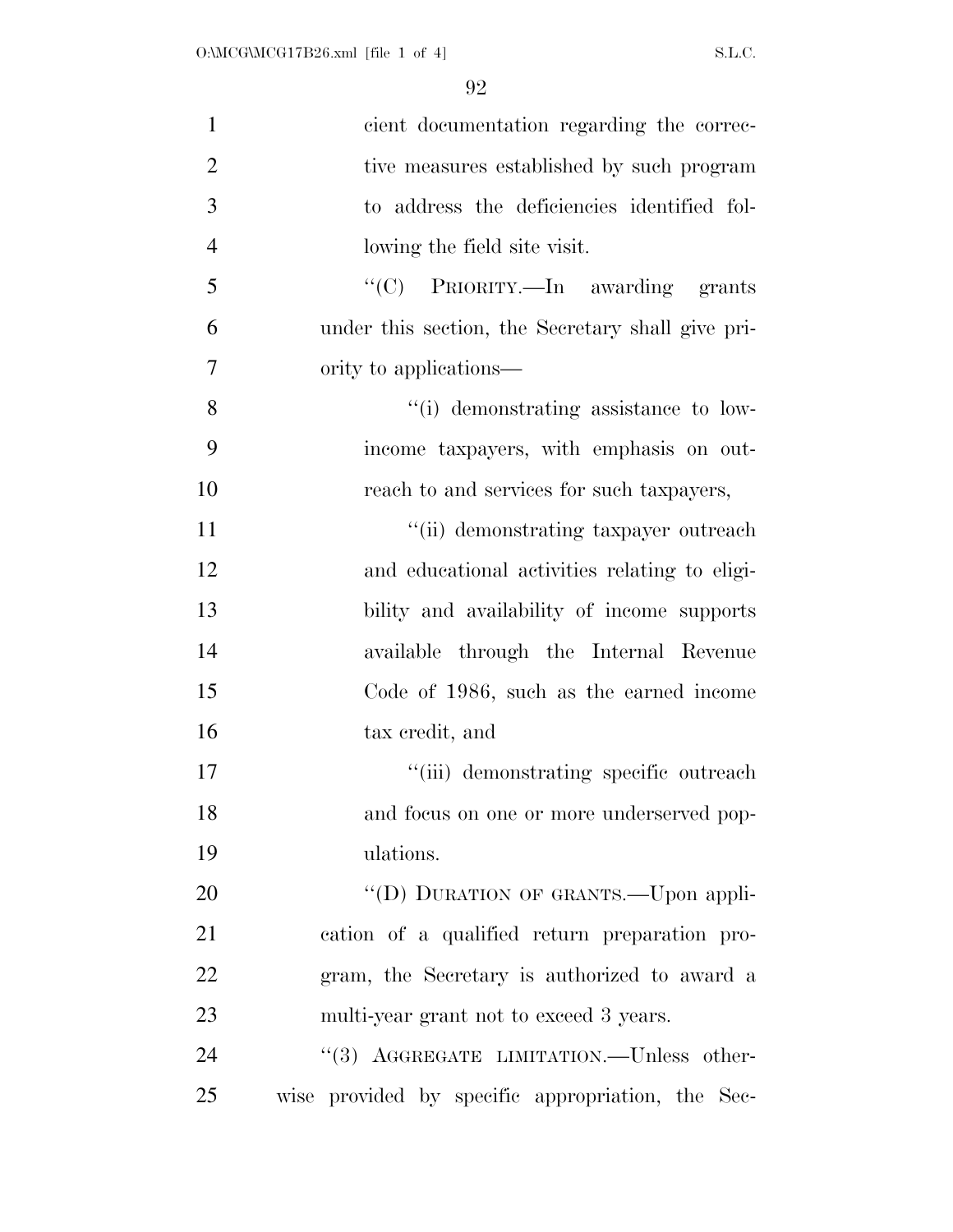| $\mathbf{1}$   | retary shall not allocate more than $$30,000,000$ per |
|----------------|-------------------------------------------------------|
| $\overline{2}$ | fiscal year (exclusive of costs of administering the  |
| 3              | program) to carry out the purposes of this section.   |
| $\overline{4}$ | "(b) USE OF FUNDS.—                                   |
| 5              | "(1) IN GENERAL.—Qualified return prepara-            |
| 6              | tion programs receiving a grant under this section    |
| 7              | may use the grant for—                                |
| 8              | $\lq\lq$ ordinary and necessary costs associ-         |
| 9              | ated with program operation in accordance with        |
| 10             | Cost Principles Circulars as set forth by the Of-     |
| 11             | fice of Management and Budget, including—             |
| 12             | "(i) for wages or salaries of persons                 |
| 13             | coordinating the activities of the program,           |
| 14             | "(ii) to develop training materials,                  |
| 15             | conduct training, and perform quality re-             |
| 16             | views of the returns for which assistance             |
| 17             | has been provided under the program, and              |
| 18             | "(iii) for equipment purchases and ve-                |
| 19             | hicle-related expenses associated with re-            |
| 20             | mote or rural tax preparation services,               |
| 21             | "(B) outreach and educational activities              |
| 22             | described in subsection $(a)(2)(C)(ii)$ , and         |
| 23             | $\lq\lq$ services related to financial education      |
| 24             | and capability, asset development, and the es-        |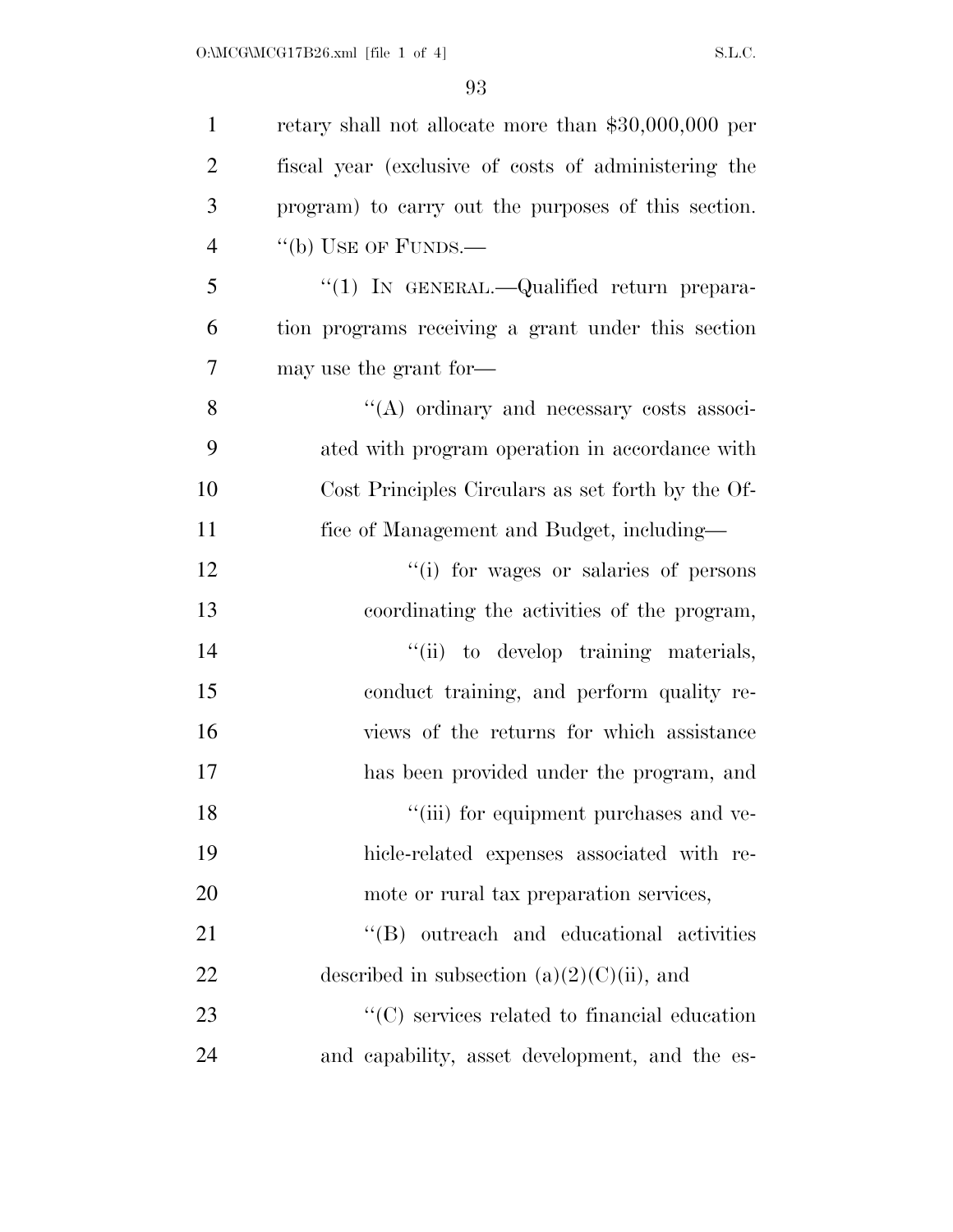tablishment of savings accounts in connection with tax return preparation.

3 "(2) USE OF GRANTS FOR OVERHEAD EX- PENSES PROHIBITED.—No grant made under this section may be used for overhead expenses that are not directly related to any qualified return prepara-tion program.

8 "(c) PROMOTION AND REFERRAL.—

9 "(1) PROMOTION.—The Secretary shall pro- mote the benefits of, and encourage the use of, tax preparation through qualified return preparation programs through the use of mass communications, referrals, and other means.

 ''(2) INTERNAL REVENUE SERVICE REFER- RALS.—The Secretary shall refer taxpayers to quali- fied return preparation programs receiving funding under this section.

18 "(3) VITA GRANTEE REFERRAL.—Qualified re- turn preparation programs receiving a grant under this section are encouraged to refer, as appropriate, to local or regional Low Income Taxpayer Clinics in- dividuals who are eligible to receive services at such clinics.

''(d) DEFINITIONS.—For purposes of this section—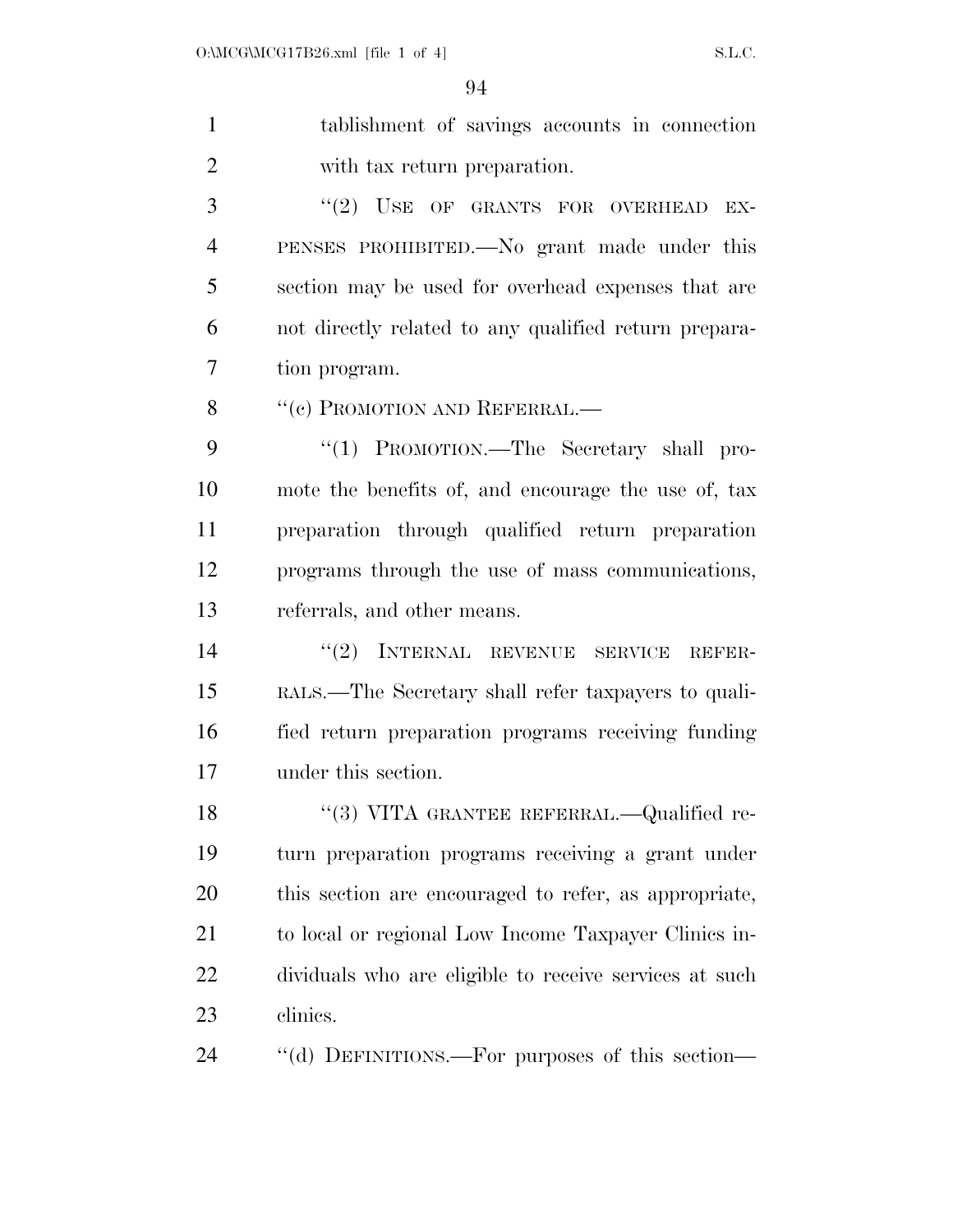| $\mathbf{1}$   | "(1) QUALIFIED RETURN PREPARATION PRO-              |
|----------------|-----------------------------------------------------|
| $\overline{2}$ | GRAM.—The term 'qualified return preparation pro-   |
| 3              | gram' means any program—                            |
| $\overline{4}$ | $\lq\lq$ which provides assistance to individ-      |
| 5              | uals, not less than 90 percent of whom are low-     |
| 6              | income taxpayers, in preparing and filing Fed-      |
| $\overline{7}$ | eral income tax returns,                            |
| 8              | "(B) which is administered by a qualified           |
| 9              | entity,                                             |
| 10             | $\lq\lq$ (C) in which all of the volunteers who as- |
| 11             | sist in the preparation of Federal income tax       |
| 12             | returns meet the training requirements pre-         |
| 13             | scribed by the Secretary, and                       |
| 14             | $\lq\lq$ (D) which uses a quality review process    |
| 15             | which reviews 100 percent of all returns.           |
| 16             | "(2) QUALIFIED ENTITY.—                             |
| 17             | "(A) IN GENERAL.—The term 'qualified                |
| 18             | entity' means any entity which—                     |
| 19             | "(i) is an eligible organization (as de-            |
| 20             | scribed in subparagraph $(B)$ ),                    |
| 21             | "(ii) is in compliance with Federal tax             |
| 22             | filing and payment requirements,                    |
| 23             | "(iii) is not debarred or suspended                 |
| 24             | from Federal contracts, grants, or coopera-         |
| 25             | tive agreements, and                                |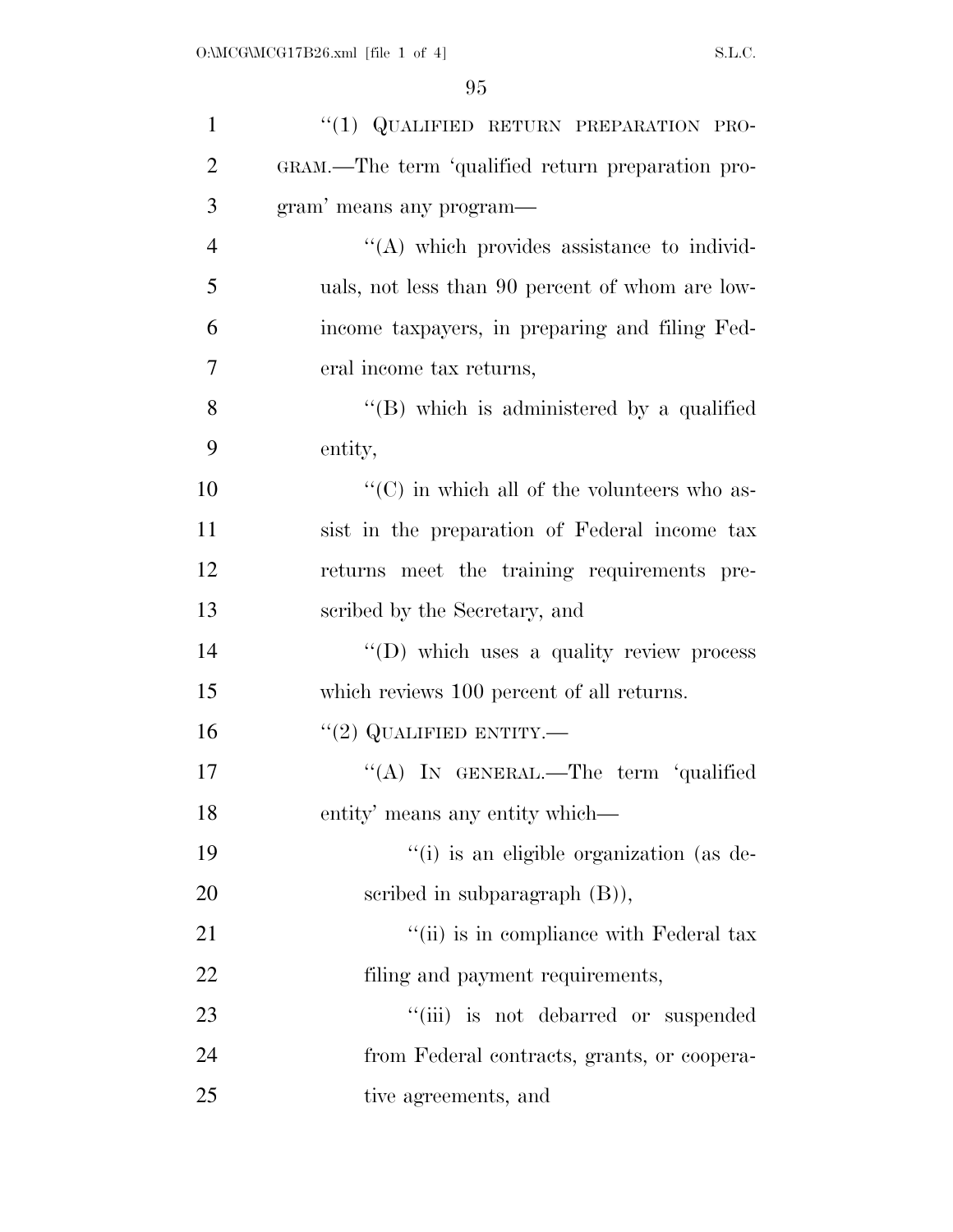| $\mathbf{1}$   | "(iv) agrees to provide documentation    |
|----------------|------------------------------------------|
| $\overline{2}$ | to substantiate any matching funds pro-  |
| 3              | vided under the VITA grant program.      |
| $\overline{4}$ | "(B) ELIGIBLE ORGANIZATION.—             |
| 5              | "(i) IN GENERAL.—Subject to clause       |
| 6              | (ii), the term 'eligible organization'   |
| $\tau$         | means-                                   |
| 8              | $\lq\lq$ an institution of higher edu-   |
| 9              | cation which is described in section     |
| 10             | 102 (other than subsection $(a)(1)(C)$ ) |
| 11             | thereof) of the Higher Education Act     |
| 12             | of 1965 (20 U.S.C. 1088), as in effect   |
| 13             | on the date of the enactment of this     |
| 14             | section, and which has not been dis-     |
| 15             | qualified from participating in a pro-   |
| 16             | gram under title IV of such Act,         |
| 17             | "(II) an organization described          |
| 18             | in section $501(c)$ of the Internal Rev- |
| 19             | enue Code of 1986 and exempt from        |
| 20             | tax under section $501(a)$ of such       |
| 21             | Code,                                    |
| 22             | "(III) a local government agency,        |
| 23             | including—                               |
| 24             | "(aa) a county or municipal              |
| 25             | government agency, and                   |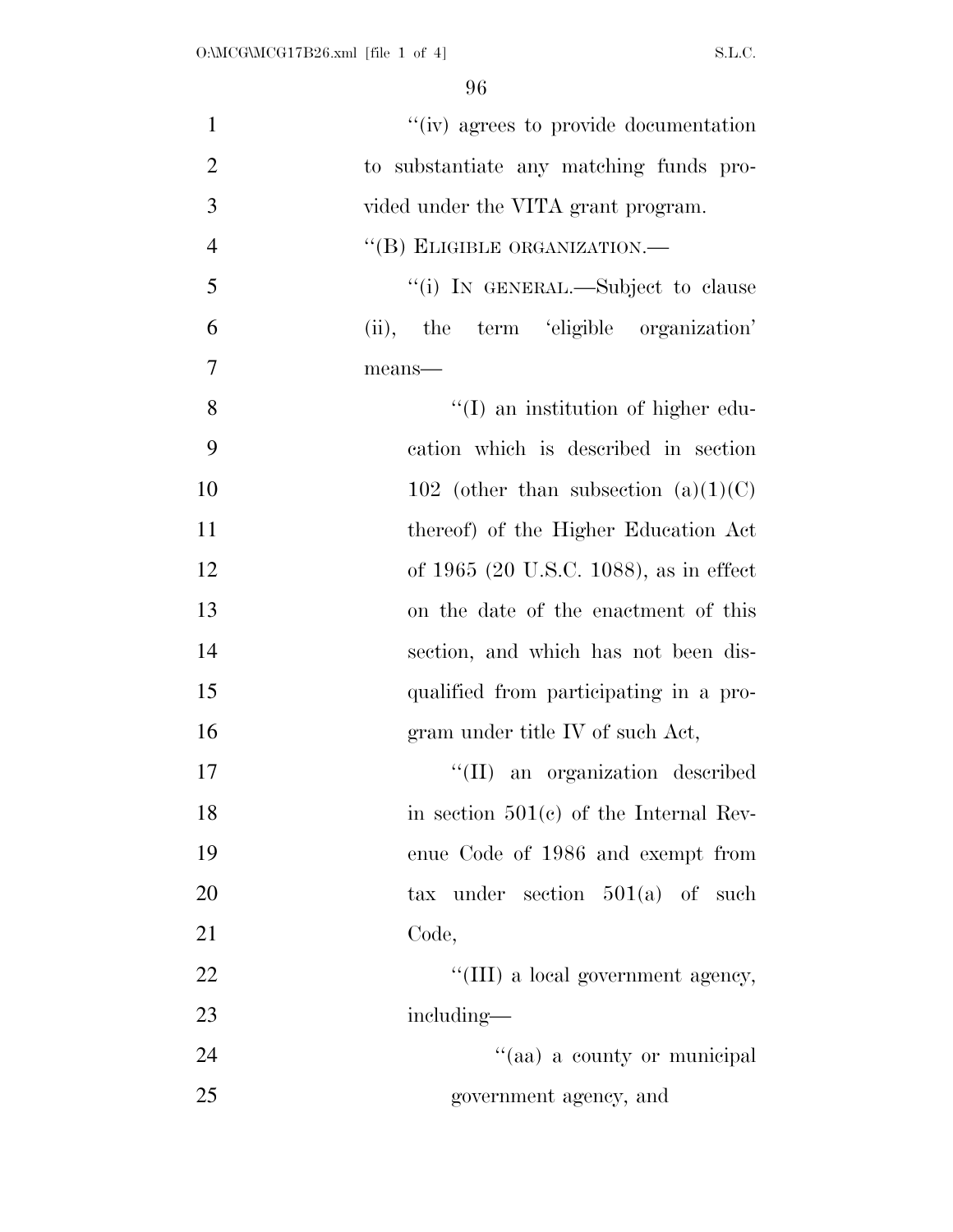| $\mathbf{1}$   | "(bb) an Indian tribe, as de-                |
|----------------|----------------------------------------------|
| $\overline{2}$ | fined in section $4(13)$ of the Na-          |
| 3              | tive American Housing Assist-                |
| $\overline{4}$ | ance and Self-Determination Act              |
| 5              | of $1996$ $(25 \text{ U.S.C. } 4103(13)),$   |
| 6              | including any tribally designated            |
| 7              | housing entity (as defined in sec-           |
| 8              | tion $4(22)$ of such Act $(25)$              |
| 9              | U.S.C. $4103(22)$ ), tribal sub-             |
| 10             | sidiary, subdivision, or other               |
| 11             | wholly owned tribal entity, or               |
| 12             | $\lq\lq$ (IV) a local, State, regional, or   |
| 13             | national coalition (with one lead orga-      |
| 14             | nization which meets the eligibility re-     |
| 15             | quirements of subclause $(I)$ , $(II)$ , or  |
| 16             | (III) acting as the applicant organiza-      |
| 17             | tion).                                       |
| 18             | "(ii) ALTERNATIVE ELIGIBLE ORGANI-           |
| 19             | zarion.—If no eligible organization de-      |
| 20             | scribed in clause (i) is available to assist |
| 21             | the targeted population or community, the    |
| 22             | term 'eligible organization' shall include—  |
| 23             | "(I) a State government agency,              |
| 24             | and                                          |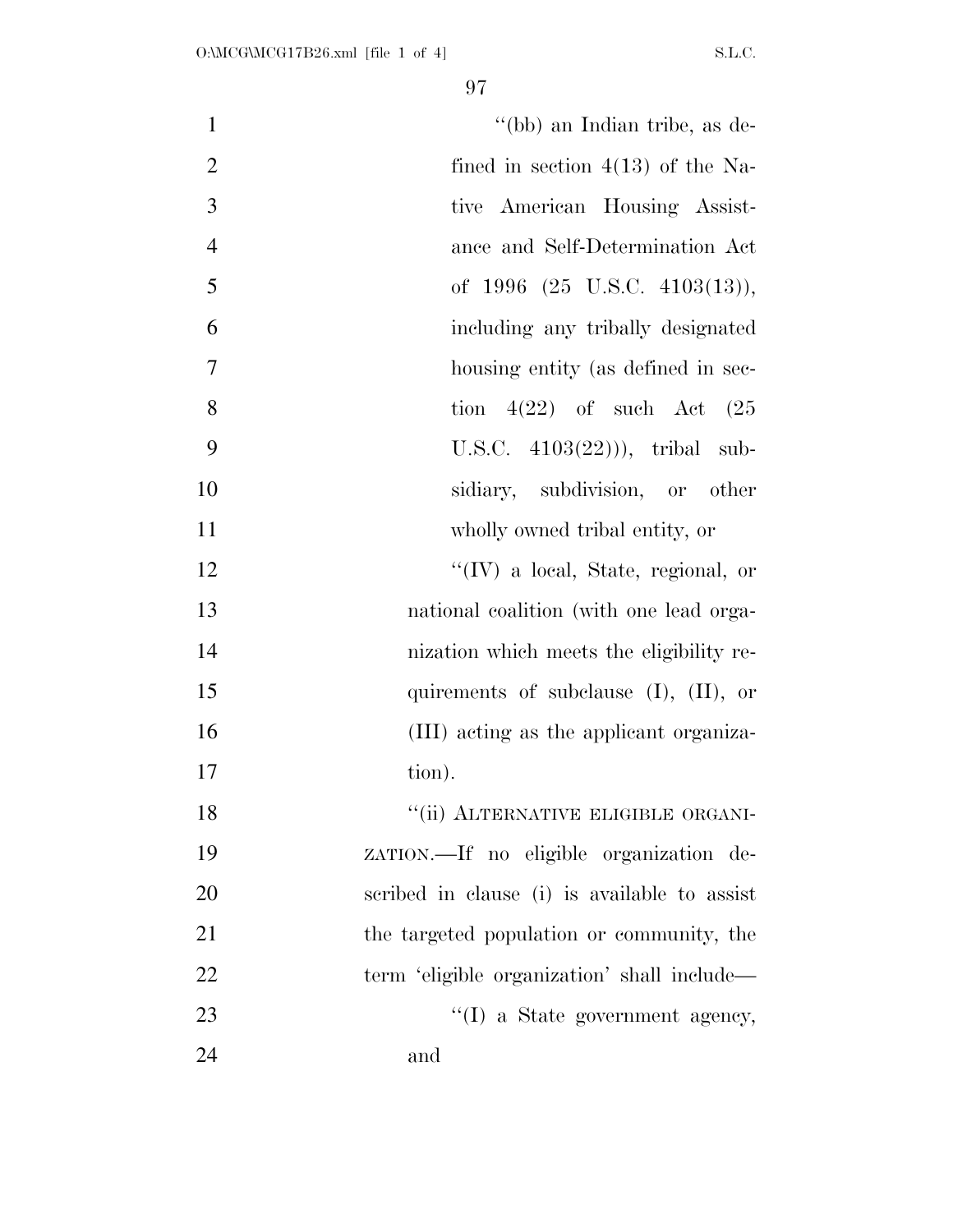1 ''(II) a Cooperative Extension Service office.

3 "(3) LOW-INCOME TAXPAYERS.—The term 'low- income taxpayer' means a taxpayer who has income for the taxable year which does not exceed an amount equal to the completed phaseout amount under section 32(b) for a married couple filing a joint return with three or more qualifying children, as determined in a revenue procedure or other pub-lished guidance.

11 ''(4) UNDERSERVED POPULATION.—The term 'underserved population' includes populations of per- sons with disabilities, persons with limited English proficiency, Native Americans, individuals living in rural areas, members of the Armed Forces and their spouses, and the elderly.''.

 (b) CLERICAL AMENDMENT.—The table of sections for chapter 77 is amended by inserting after the item re-lating to section 7526 the following new item:

''7526A. Return preparation programs for low-income taxpayers.''.

#### **SEC. 11077. FREE FILE PROGRAM.**

 (a) The Secretary of the Treasury, or the Secretary's delegate, shall continue to operate the IRS Free File Pro- gram as established by the Internal Revenue Service and published in the Federal Register on November 4, 2002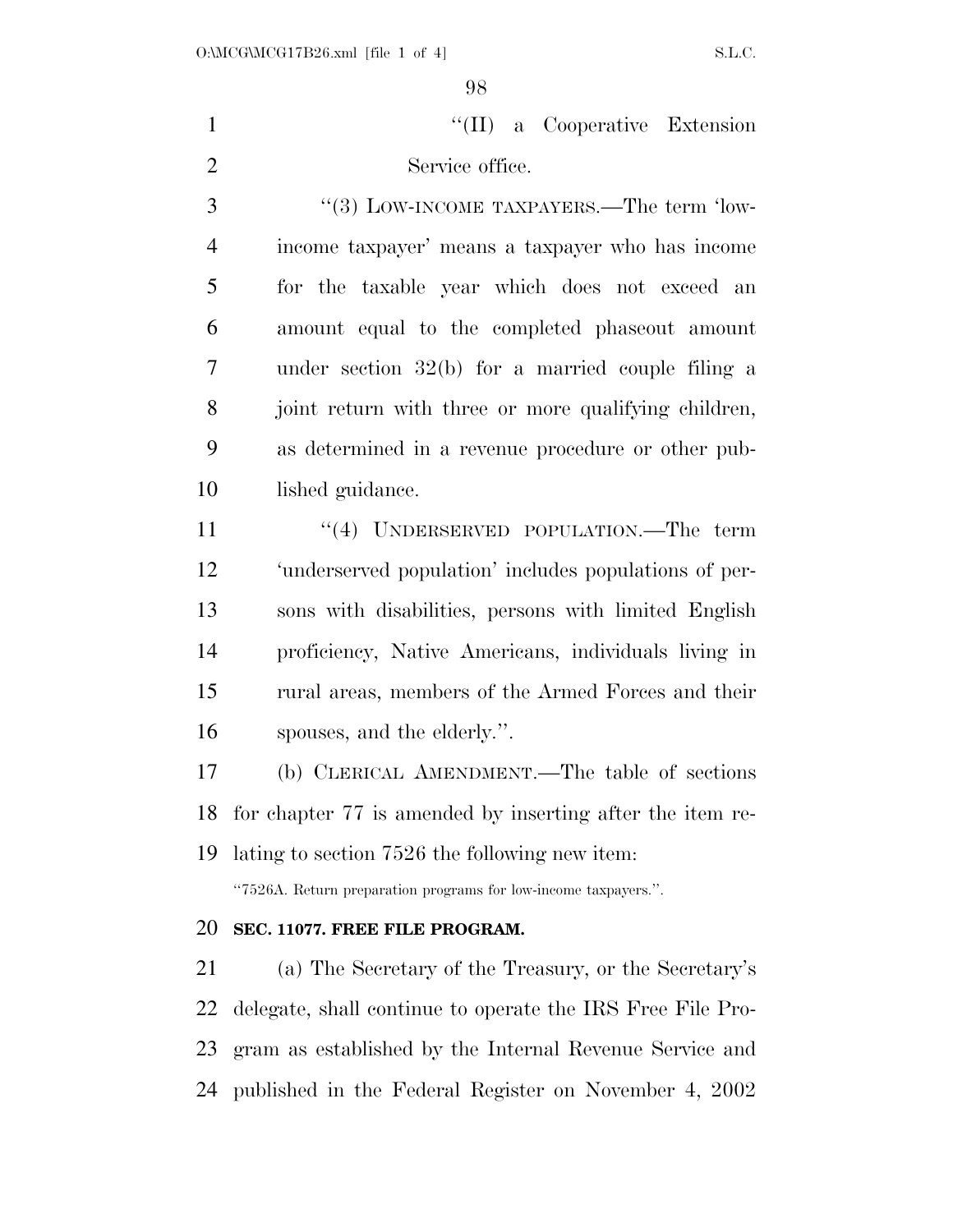(67 Fed. Reg. 67247), including any subsequent agree- ments and governing rules established pursuant thereto. (b) The IRS Free File Program shall continue to pro- vide free commercial-type online individual income tax preparation and electronic filing services to the lowest 70 percent of taxpayers by income. The number of taxpayers eligible to receive such services each year shall be cal- culated by the Internal Revenue Service annually based on prior year aggregate taxpayer adjusted gross income data.

 (c) In addition to the services described in subsection (b), and in the same manner, the IRS Free File Program shall continue to make available to all taxpayers (without regard to income) a basic, online electronic fillable forms utility.

 (d) The IRS Free File Program shall continue to work cooperatively with the private sector to provide the free individual income tax preparation and the electronic filing services described in subsections (b) and (c).

 (e) The IRS Free File Program shall work coopera- tively with State government agencies to enhance and ex- pand the use of the program to provide needed benefits to the taxpayer while reducing the cost of processing re-turns.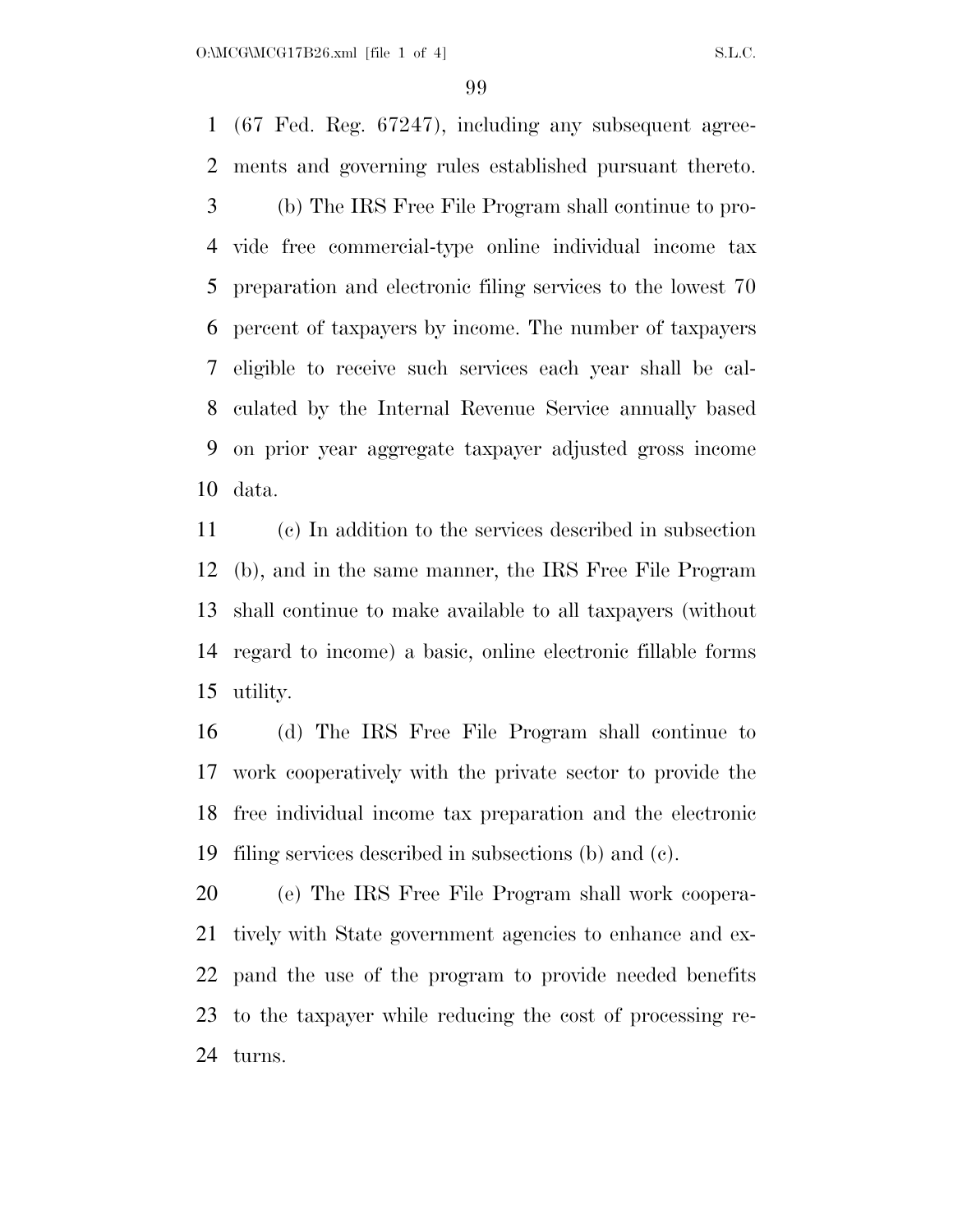| $\mathbf{1}$   | (f) Nothing in this section is intended to impact the     |
|----------------|-----------------------------------------------------------|
| $\overline{2}$ | continuity of services provided under Taxpayer Assistance |
| 3              | Centers, Tax Counseling for the Elderly, and Volunteer    |
| $\overline{4}$ | Income Tax Assistance programs.                           |
| 5              | SEC. 11078. ATTORNEYS' FEES RELATING TO AWARDS TO         |
| 6              | WHISTLEBLOWERS.                                           |
| 7              | (a) IN GENERAL.—Paragraph $(21)$ of section $62(a)$       |
| 8              | is amended to read as follows:                            |
| 9              | $"(21)$ ATTORNEYS' FEES RELATING TO AWARDS                |
| 10             | TO WHISTLEBLOWERS.-                                       |
| 11             | "(A) IN GENERAL.—Any deduction allow-                     |
| 12             | able under this chapter for attorney fees and             |
| 13             | court costs paid by, or on behalf of, the tax-            |
| 14             | payer in connection with any award under—                 |
| 15             | "(i) section $7623(b)$ , or                               |
| 16             | "(ii) in the case of taxable years be-                    |
| 17             | ginning after December 31, 2017, and be-                  |
| 18             | fore January 1, 2026, any action brought                  |
| 19             | under—                                                    |
| <b>20</b>      | $\lq\lq$ section 21F of the Securities                    |
| 21             | Exchange Act of 1934 (15 U.S.C.                           |
| 22             | 78u-6),                                                   |
| 23             | "(II) a State law relating to false                       |
| 24             | or fraudulent claims that meets the                       |
| 25             | requirements described<br>section<br>in                   |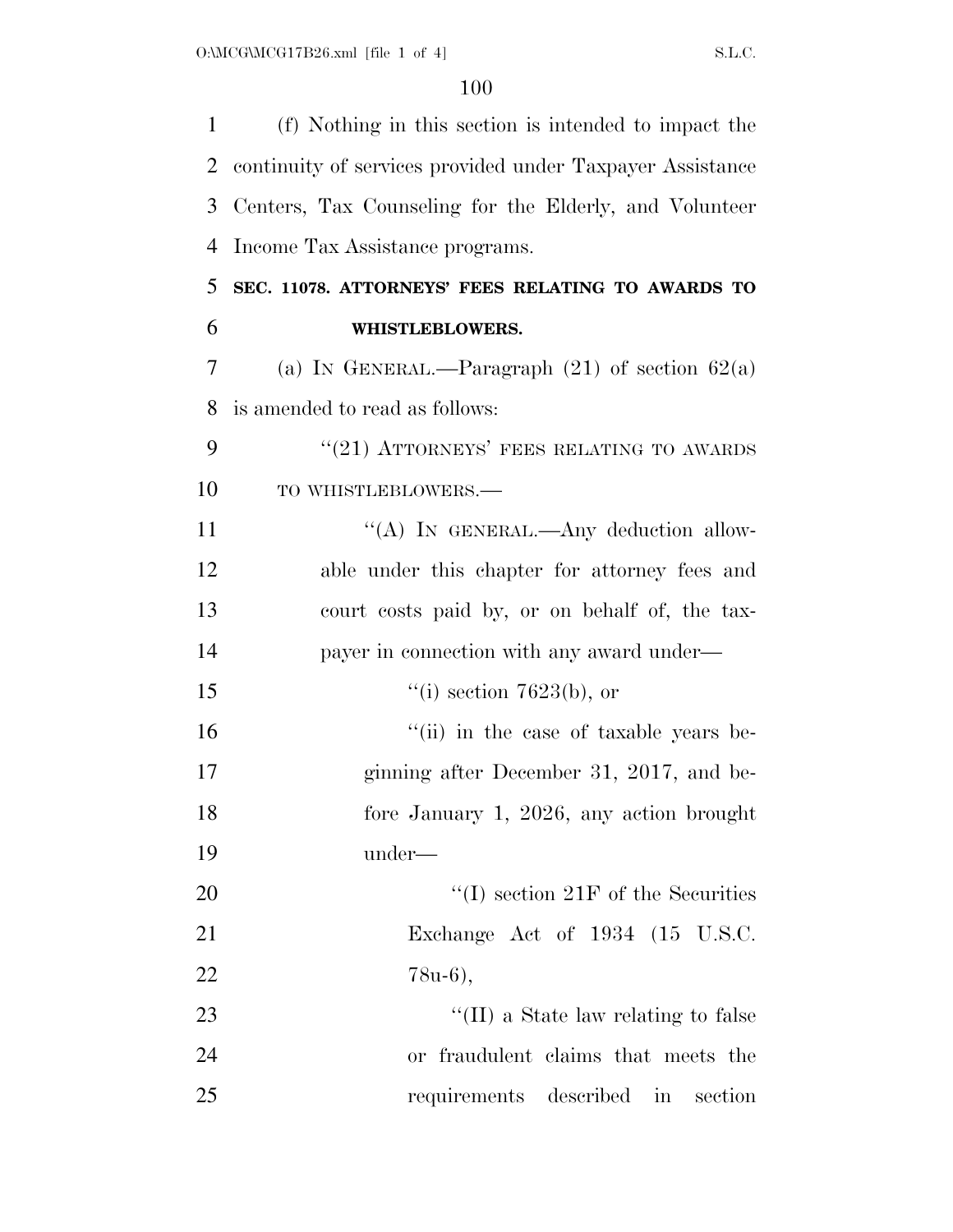| $\mathbf{1}$   | $1909(b)$ of the Social Security Act $(42)$               |
|----------------|-----------------------------------------------------------|
| $\overline{2}$ | U.S.C. $1396h(b)$ , or                                    |
| 3              | "(III) section 23 of the Com-                             |
| $\overline{4}$ | modity Exchange Act (7 U.S.C. 26).                        |
| 5              | "(B) MAY NOT EXCEED AWARD.—Sub-                           |
| 6              | paragraph (A) shall not apply to any deduction            |
| $\overline{7}$ | in excess of the amount includible in the tax-            |
| 8              | payer's gross income for the taxable year on ac-          |
| 9              | count of such award.".                                    |
| 10             | (b) EFFECTIVE DATE.—The amendment made by                 |
| 11             | this section shall apply to taxable years beginning after |
| 12             | December 31, 2017.                                        |
| 13             | SEC. 11079. CLARIFICATION OF WHISTLEBLOWER AWARDS.        |
| 14             | (a) DEFINITION OF PROCEEDS.—                              |
| 15             | $(1)$ IN GENERAL.—Section 7623 is amended by              |
| 16             | adding at the end the following new subsection:           |
| 17             | "(c) PROCEEDS.—For purposes of this section, the          |
| 18             | term 'proceeds' includes—                                 |
| 19             | $\lq(1)$ penalties, interest, additions to tax, and       |
| 20             | additional amounts provided under the internal rev-       |
| 21             | enue laws, and                                            |
| 22             | $"(2)$ any proceeds arising from laws for which           |
| 23             | the Internal Revenue Service is authorized to admin-      |
| 24             | ister, enforce, or investigate, including—                |
|                |                                                           |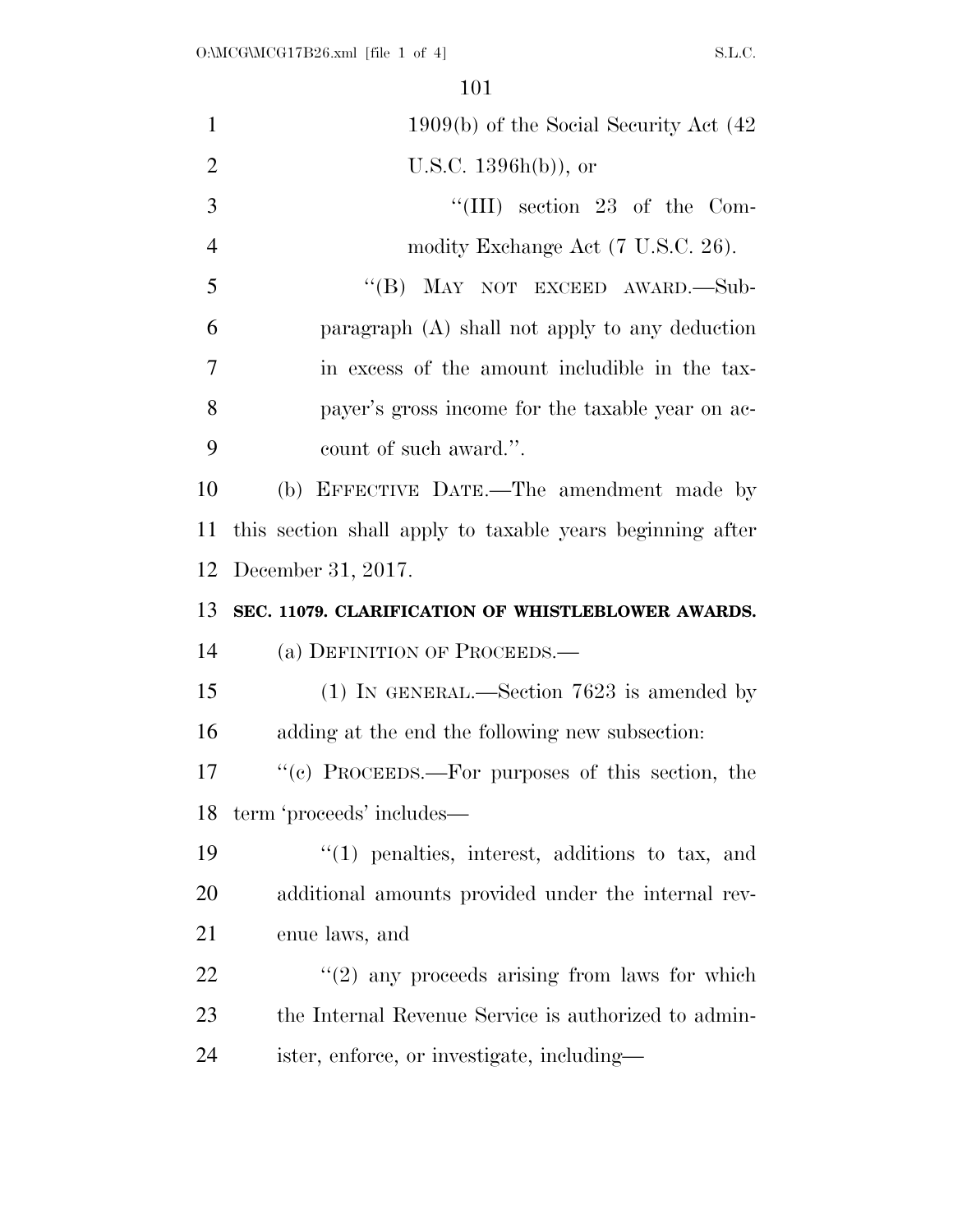1  $\langle (A)$  criminal fines and civil forfeitures, and

3  $\cdot$  (B) violations of reporting require-ments.''.

 (2) CONFORMING AMENDMENTS.—Paragraphs 6 (1) and  $(2)(A)$  of section 7623(b) are each amended by striking ''collected proceeds (including penalties, interest, additions to tax, and additional amounts) resulting from the action'' and inserting ''proceeds collected as a result of the action''.

 (b) AMOUNT OF PROCEEDS DETERMINED WITHOUT 12 REGARD TO AVAILABILITY.—Paragraphs  $(1)$  and  $(2)(A)$  of section 7623(b) are each amended by inserting ''(deter- mined without regard to whether such proceeds are avail- able to the Secretary)'' after ''in response to such action''. (c) DISPUTED AMOUNT THRESHOLD.—Section  $17 \text{ } 7623(b)(5)(B)$  is amended by striking "tax, penalties, in- terest, additions to tax, and additional amounts'' and in-serting ''proceeds''.

20 (d) EFFECTIVE DATE.—The amendments made by this section shall apply to information provided before, on, or after the date of the enactment of this Act with respect to which a final determination for an award has not been made before such date of enactment.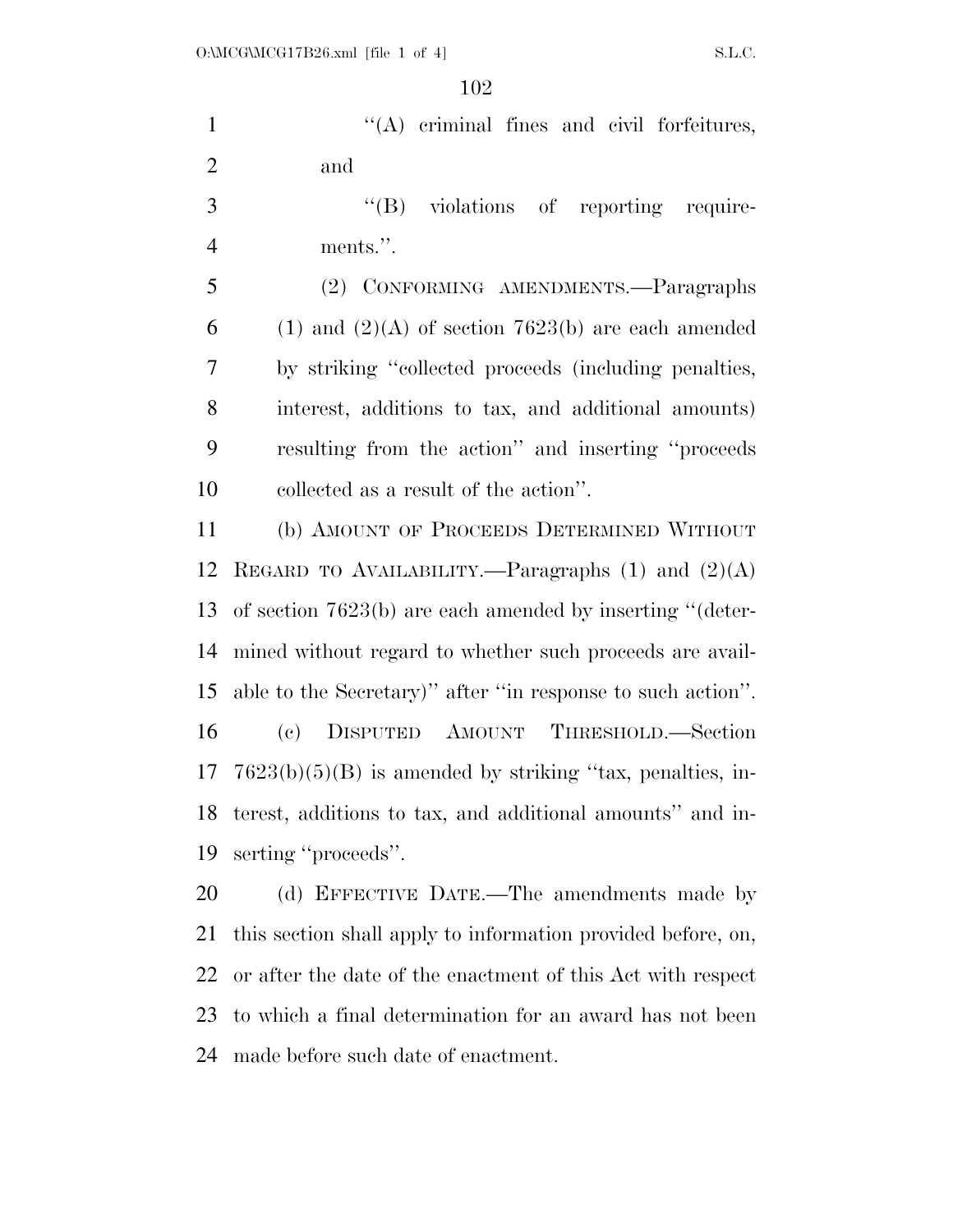| $\mathbf{1}$   | PART VIII-INDIVIDUAL MANDATE                              |
|----------------|-----------------------------------------------------------|
| $\overline{2}$ | SEC. 11081. ELIMINATION OF SHARED RESPONSIBILITY          |
| 3              | FOR INDIVIDUALS FAILING<br><b>PAYMENT</b><br>TO           |
| $\overline{4}$ | MAINTAIN MINIMUM ESSENTIAL COVERAGE.                      |
| 5              | (a) IN GENERAL.—Section $5000A(c)$ is amended—            |
| 6              | (1) in paragraph $(2)(B)(iii)$ , by striking "2.5         |
| 7              | percent" and inserting "Zero percent", and                |
| 8              | $(2)$ in paragraph $(3)$ —                                |
| 9              | (A) by striking " $$695"$ in subparagraph                 |
| 10             | (A) and inserting " $$0$ ", and                           |
| 11             | $(B)$ by striking subparagraph $(D)$ .                    |
| 12             | (b) EFFECTIVE DATE.—The amendment made by                 |
| 13             | this section shall apply to months beginning after Decem- |
| 14             | ber 31, 2018.                                             |
| 15             | <b>Subtitle B-Alternative Minimum</b>                     |
| 16             | Tax                                                       |
| 17             | SEC. 12001. REPEAL OF TAX FOR CORPORATIONS.               |
| 18             | (a) IN GENERAL.—Section $55(a)$ is amended by             |
| 19             | striking "There" and inserting "In the case of a taxpayer |
| 20             | other than a corporation, there".                         |
| 21             |                                                           |
|                | (b) CONFORMING AMENDMENTS.—                               |
| 22             | (1) Section $38(c)(6)$ is amended by adding at            |
| 23             | the end the following new subparagraph.                   |
| 24             | "(E) CORPORATIONS.—In the case of a                       |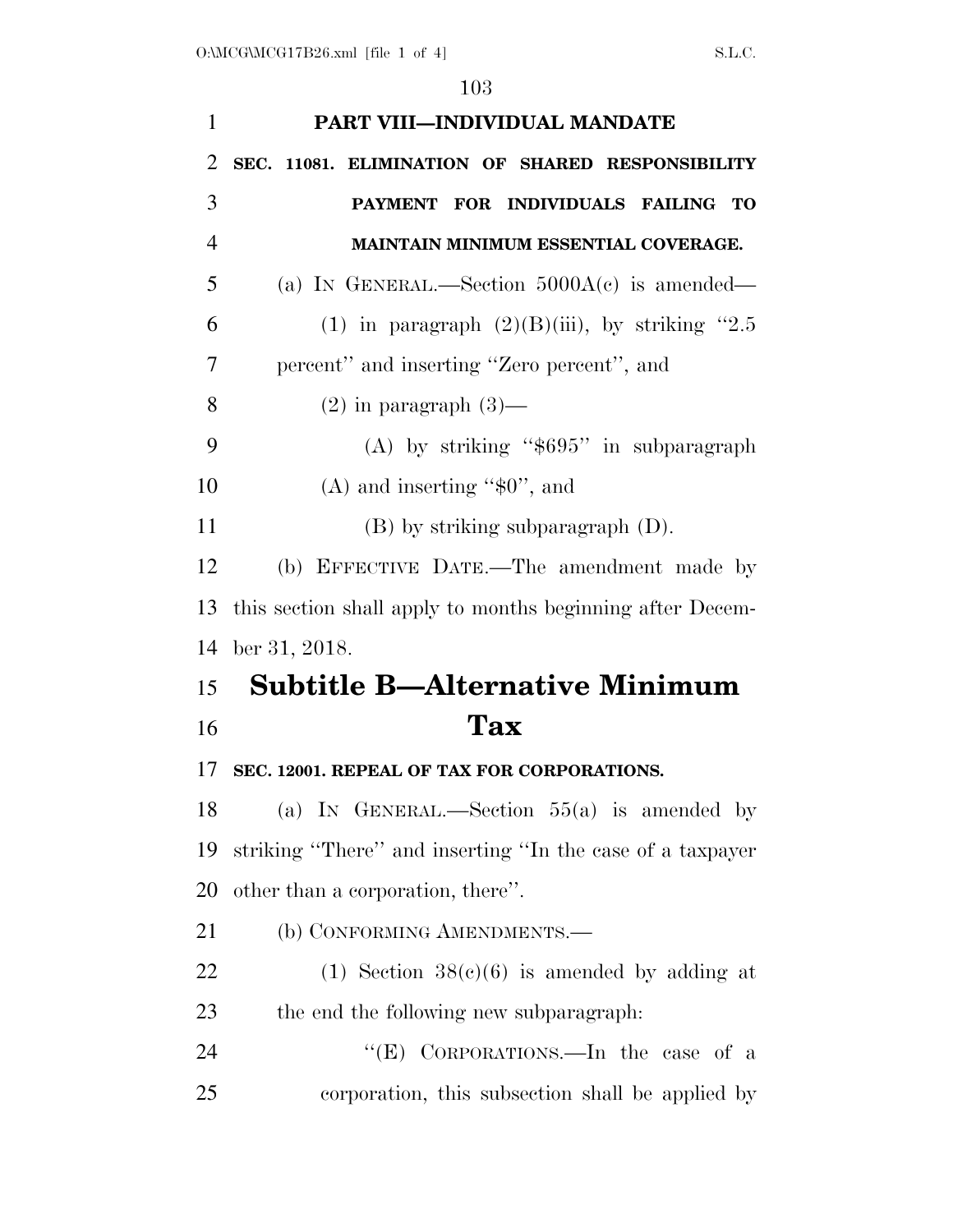| $\mathbf{1}$   | treating the corporation as having a tentative    |
|----------------|---------------------------------------------------|
| $\overline{2}$ | minimum tax of zero.".                            |
| 3              | $(2)(A)$ Section 55(b)(1) is amended to read as   |
| $\overline{4}$ | follows:                                          |
| 5              | "(1) AMOUNT OF TENTATIVE TAX.—                    |
| 6              | "(A) IN GENERAL.—The tentative min-               |
| 7              | imum tax for the taxable year is the sum of—      |
| 8              | "(i) 26 percent of so much of the tax-            |
| 9              | able excess as does not exceed $$175,000,$        |
| 10             | plus                                              |
| 11             | "(ii) 28 percent of so much of the tax-           |
| 12             | able excess as exceeds $$175,000$ .               |
| 13             | The amount determined under the preceding         |
| 14             | sentence shall be reduced by the alternative      |
| 15             | minimum tax foreign tax credit for the taxable    |
| 16             | year.                                             |
| 17             | "(B) TAXABLE EXCESS.—For purposes of              |
| 18             | this subsection, the term 'taxable excess' means  |
| 19             | so much of the alternative minimum taxable in-    |
| 20             | come for the taxable year as exceeds the exemp-   |
| 21             | tion amount.                                      |
| 22             | "(C) MARRIED INDIVIDUAL FILING SEPA-              |
| 23             | RATE RETURN.—In the case of a married indi-       |
| 24             | vidual filing a separate return, subparagraph     |
| 25             | $(A)$ shall be applied by substituting 50 percent |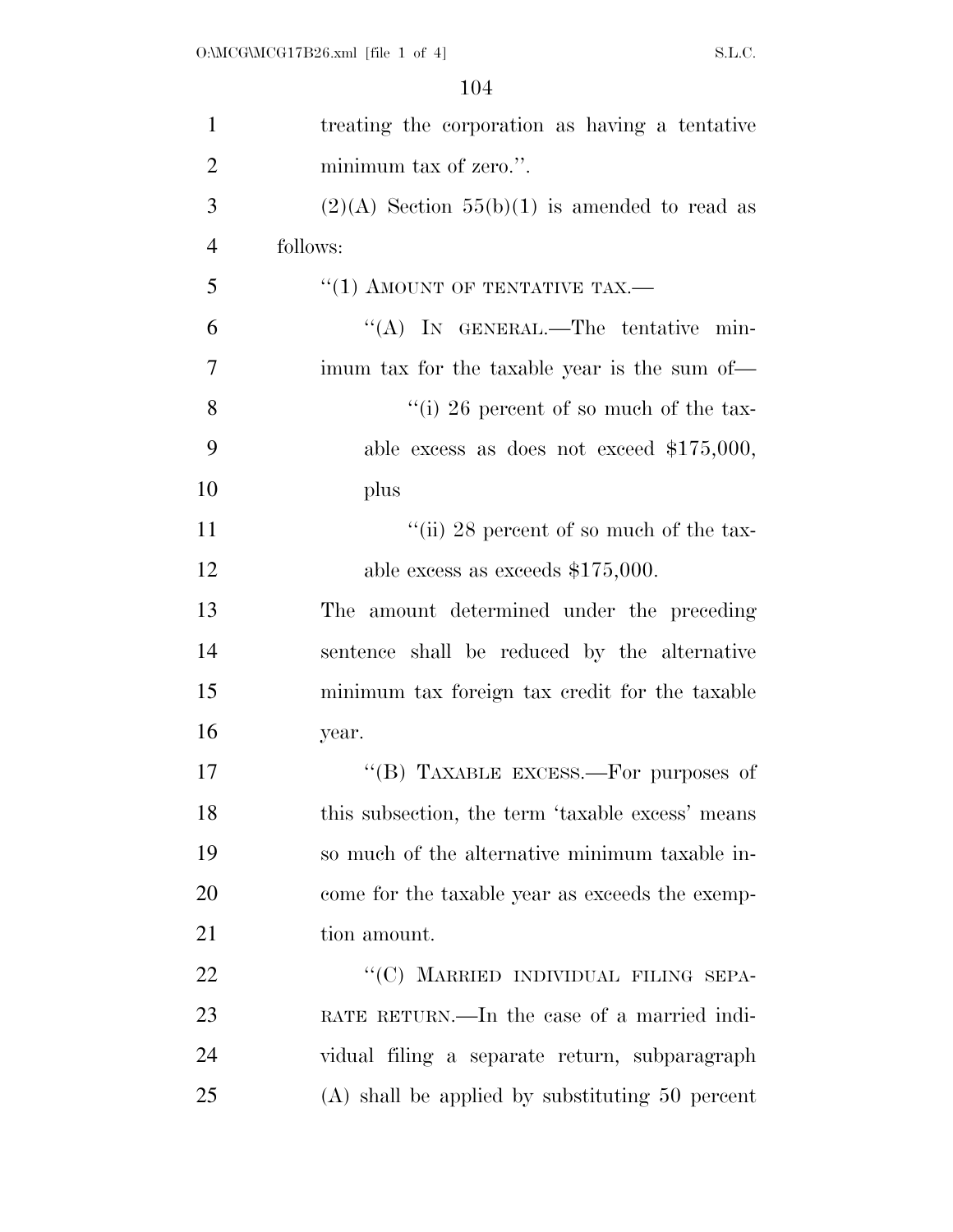| $\mathbf{1}$   | of the dollar amount otherwise applicable under     |
|----------------|-----------------------------------------------------|
| $\overline{2}$ | clause (i) and cause (ii) thereof. For purposes     |
| 3              | of the preceding sentence, marital status shall     |
| $\overline{4}$ | be determined under section 7703.".                 |
| 5              | $(B)$ Section 59(a) is amended—                     |
| 6              | (i) by striking "subparagraph $(A)(i)$ or           |
| 7              | $(B)(i)$ of section 55(b)(1) (whichever applies) in |
| 8              | lieu of the highest rate of tax specified in sec-   |
| 9              | tion 1 or 11 (whichever applies)" in paragraph      |
| 10             | $(1)(C)$ and inserting "section 55(b)(1) in lieu of |
| 11             | the highest rate of tax specified in section $1$ ", |
| 12             | and                                                 |
| 13             | (ii) in paragraph $(2)$ , by striking "means"       |
| 14             | and all that follows and inserting "means the       |
| 15             | amount determined under the first sentence of       |
| 16             | section $55(b)(1)$ .".                              |
| 17             | (C) Section $897(a)(2)(A)$ is amended by strik-     |
| 18             | ing "section $55(b)(1)(A)$ " and inserting "section |
| 19             | $55(b)(1)$ ".                                       |
| 20             | (D) Section $911(f)$ is amended—                    |
| 21             | (i) in paragraph $(1)(B)$ —                         |
| 22             | "section"<br>by striking<br>(I)                     |
| 23             | $55(b)(1)(A)(ii)$ " and inserting "section          |
| 24             | $55(b)(1)(B)$ ", and                                |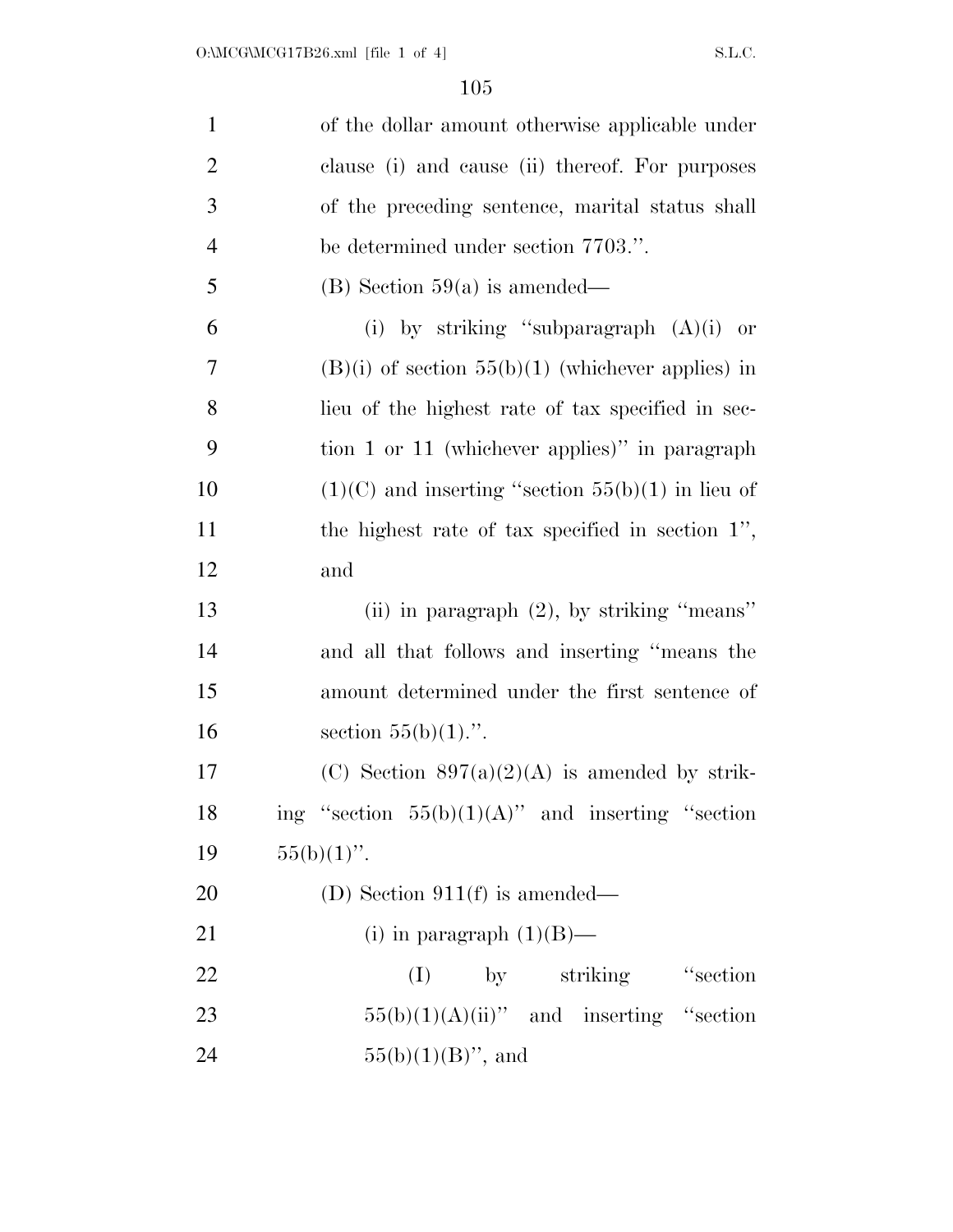| $\mathbf{1}$   | "section"<br>by striking<br>(II)                         |
|----------------|----------------------------------------------------------|
| $\overline{2}$ | $55(b)(1)(A)(i)$ " and inserting "section                |
| 3              | $55(b)(1)(A)$ , and                                      |
| $\overline{4}$ | (ii) in paragraph $(2)(B)$ , by striking "sec-           |
| 5              | tion $55(b)(1)(A)(ii)$ each place it appears and         |
| 6              | inserting "section $55(b)(1)(B)$ ".                      |
| 7              | (3) Section $55(c)(1)$ is amended by striking ",         |
| 8              | the section 936 credit allowable under section $27(b)$ , |
| 9              | and the Puerto Rico economic activity credit under       |
| 10             | section 30A".                                            |
| 11             | $(4)$ Section 55 $(d)$ is amended—                       |
| 12             | $(A)$ by striking paragraph $(2)$ and redesig-           |
| 13             | nating paragraphs $(3)$ and $(4)$ as paragraphs          |
| 14             | $(2)$ and $(3)$ , respectively,                          |
| 15             | $(B)$ in paragraph $(2)$ (as so redesignated),           |
| 16             | by inserting "and" at the end of subparagraph            |
| 17             | (B), by striking ", and" at the end of subpara-          |
| 18             | graph (C) and inserting a period, and by strik-          |
| 19             | ing subparagraph $(D)$ , and                             |
| 20             | $(C)$ in paragraph $(3)$ (as so redesig-                 |
| 21             | $nated)$ —                                               |
| 22             | (i) by striking " $(b)(1)(A)(i)$ " in sub-               |
| 23             | paragraph $(B)(i)$ and inserting                         |
| 24             | "(b) $(1)(A)$ ", and                                     |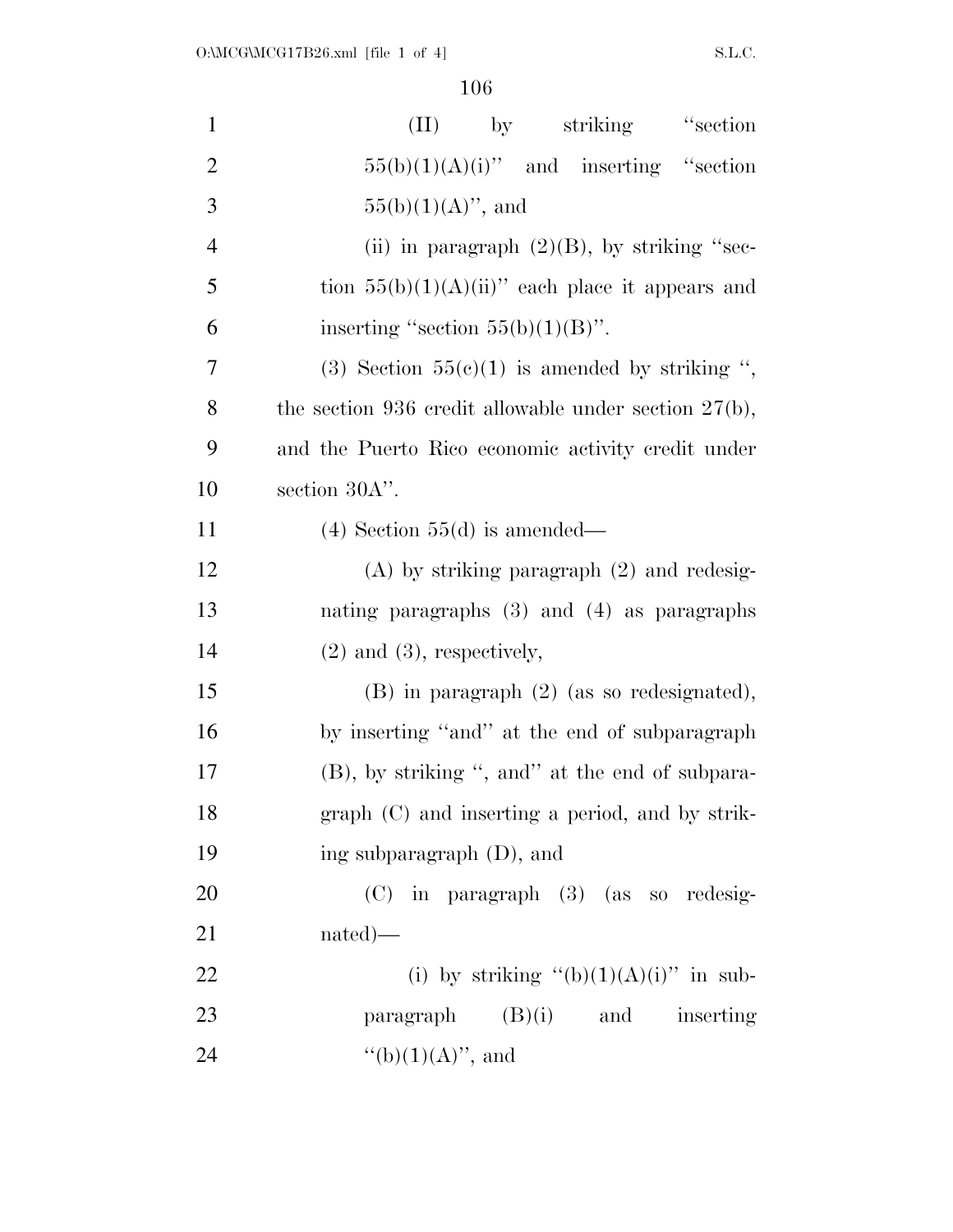| $\mathbf{1}$   | (ii) by striking "paragraph $(3)$ " in                 |
|----------------|--------------------------------------------------------|
| $\overline{2}$ | subparagraph $(B)(iii)$ and inserting "para-           |
| 3              | graph $(2)$ ".                                         |
| $\overline{4}$ | $(5)$ Section 55 is amended by striking sub-           |
| 5              | section (e).                                           |
| 6              | $(6)(A)$ Section 56 is amended by striking sub-        |
| 7              | sections $(c)$ and $(g)$ .                             |
| 8              | (B) Section 847 is amended by striking the last        |
| 9              | sentence of paragraph (9).                             |
| 10             | (C) Section 848 is amended by striking sub-            |
| 11             | section (i).                                           |
| 12             | $(7)$ Section 58(a) is amended by striking para-       |
| 13             | graph $(3)$ and redesignating paragraph $(4)$ as para- |
| 14             | $graph(3)$ .                                           |
| 15             | (8) Section 59 is amended by striking sub-             |
| 16             | sections (b) and $(f)$ .                               |
| 17             | $(9)$ Section 11(d) is amended by striking "the        |
| 18             | taxes imposed by subsection (a) and section 55" and    |
| 19             | inserting "the tax imposed by subsection (a)".         |
| 20             | $(10)$ Section 12 is amended by striking para-         |
| 21             | $graph(7)$ .                                           |
| <u>22</u>      | $(11)$ Section 168(k) is amended by striking           |
| 23             | paragraph (4).                                         |
| 24             | $(12)$ Section $882(a)(1)$ is amended by striking      |
| 25             | $\frac{1}{2}$ , 55,".                                  |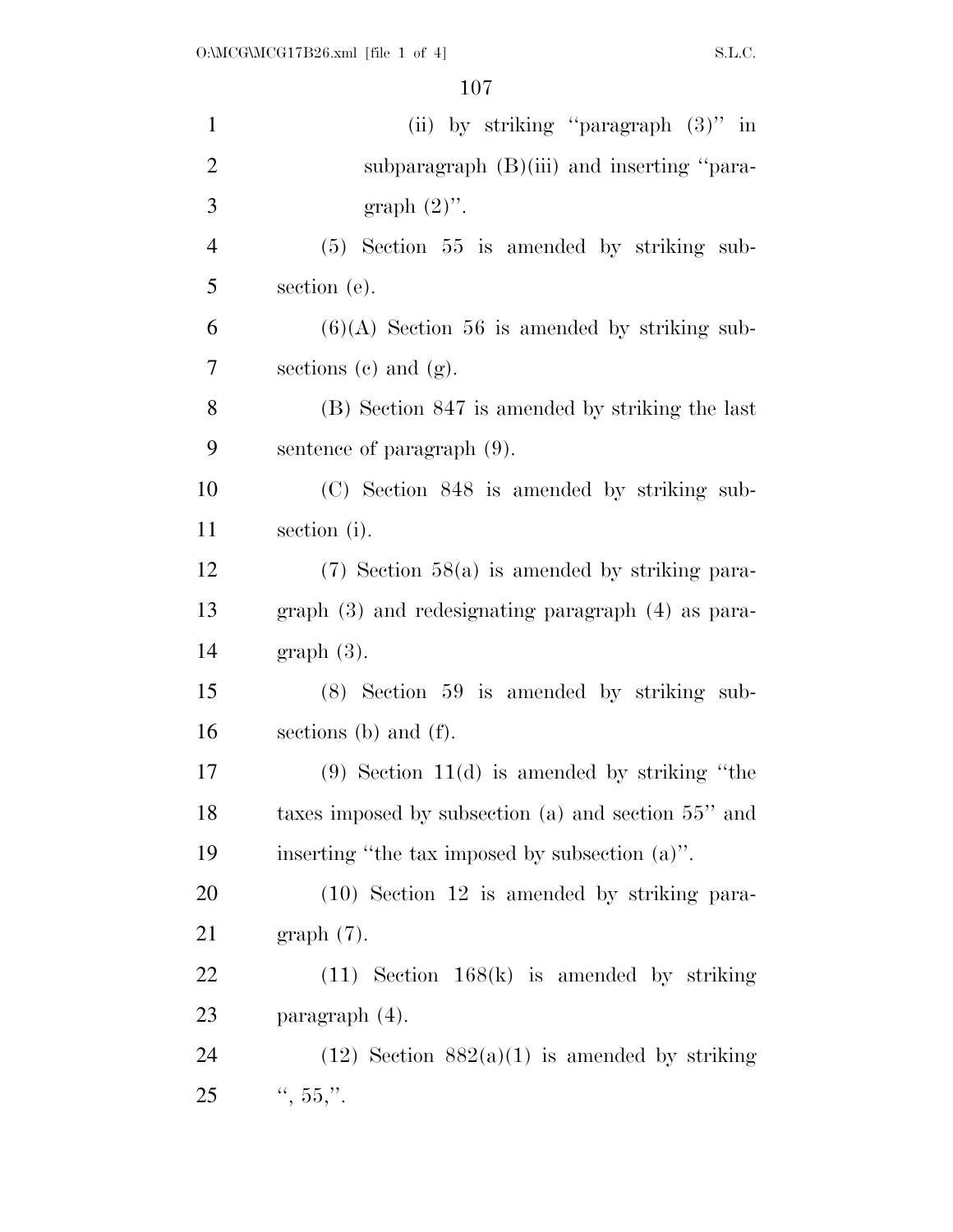| $\mathbf{1}$   | $(13)$ Section $962(a)(1)$ is amended by striking         |
|----------------|-----------------------------------------------------------|
| $\overline{2}$ | "sections 11 and 55" and inserting "section 11".          |
| 3              | $(14)$ Section 1561(a) is amended—                        |
| $\overline{4}$ | $(A)$ by inserting "and" at the end of para-              |
| 5              | graph (1), by striking ", and" at the end of              |
| 6              | paragraph (2) and inserting a period, and by              |
| 7              | striking paragraph (3), and                               |
| 8              | (B) by striking the last sentence.                        |
| 9              | $(15)$ Section $6425(c)(1)(A)$ is amended to read         |
| 10             | as follows:                                               |
| 11             | "(A) the tax imposed by section 11 or                     |
| 12             | $1201(a)$ , or subchapter L of chapter 1, which-          |
| 13             | ever is applicable, over".                                |
| 14             | $(16)$ Section $6655(e)(2)$ is amended by striking        |
| 15             | "and alternative minimum taxable income" each             |
| 16             | place it appears in subparagraphs $(A)$ and $(B)(i)$ .    |
| 17             | $(17)$ Section 6655 $(g)(1)(A)$ is amended by in-         |
| 18             | serting "plus" at the end of clause (i), by striking      |
| 19             | clause (ii), and by redesignating clause (iii) as clause  |
| 20             | (ii).                                                     |
| 21             | (c) EFFECTIVE DATE.—The amendments made by                |
| 22             | this section shall apply to taxable years beginning after |
| 23             | December 31, 2017.                                        |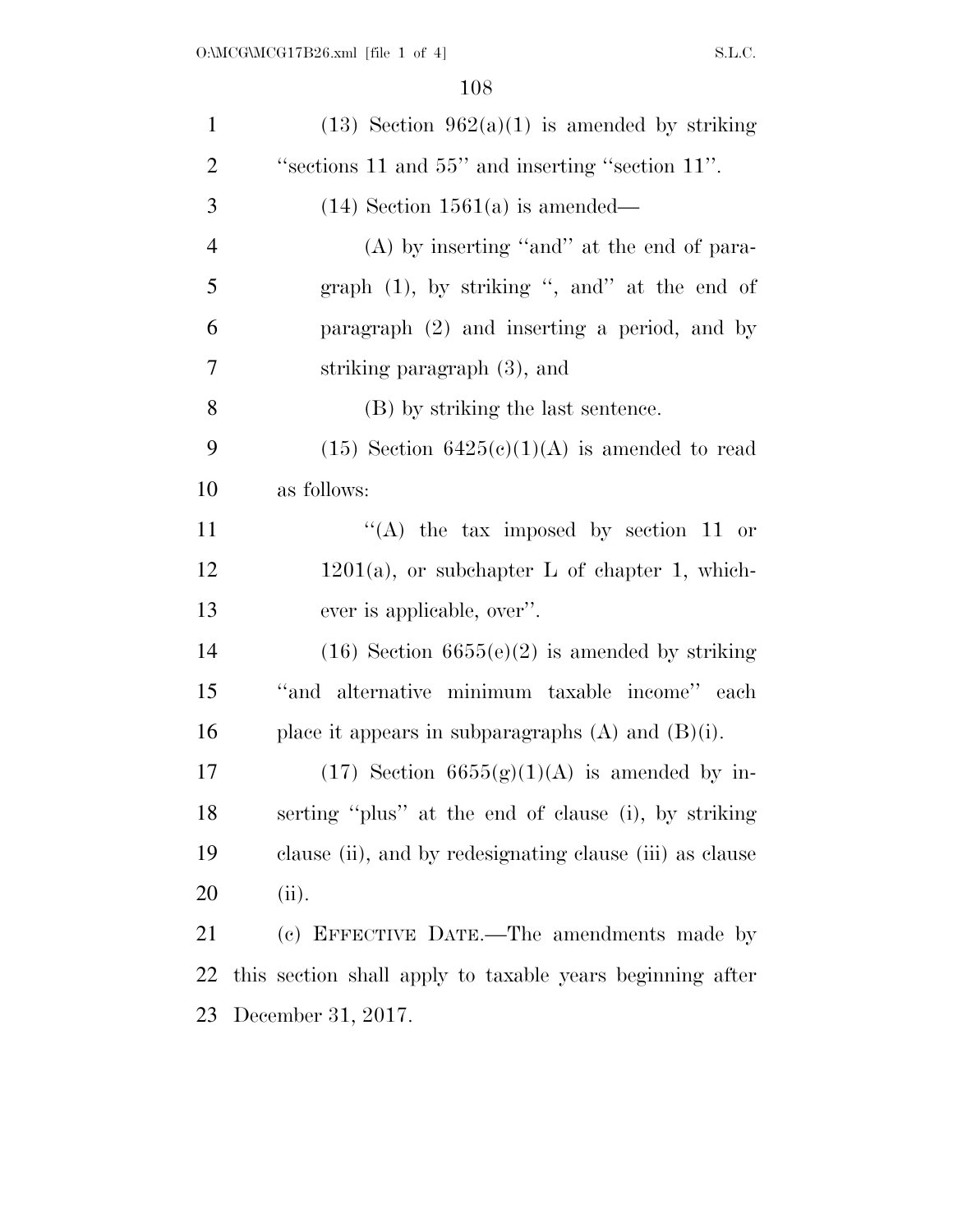## **SEC. 12002. SUSPENSION OF TAX ON INDIVIDUALS.**

 (a) IN GENERAL.—Section 55(a) is amended by add-ing at the end the following new flush sentence:

 ''No tax shall be imposed by this section for any taxable year beginning after December 31, 2017, and before Jan- uary 1, 2026, and the tentative minimum tax of any tax- payer for any such taxable year shall be zero for purposes of this title.''.

 (b) EFFECTIVE DATE.—The amendment made by this section shall apply to taxable years beginning after December 31, 2017.

## **SEC. 12003. CREDIT FOR PRIOR YEAR MINIMUM TAX LI-ABILITY.**

 (a) CREDITS TREATED AS REFUNDABLE.—Section 53 is amended by adding at the end the following new subsection:

17 "(e) PORTION OF CREDIT TREATED AS REFUND-ABLE.—

19 "(1) IN GENERAL.—In the case of any taxable year beginning in 2018, 2019, 2020, or 2021, the 21 limitation under subsection (c) shall be increased by the AMT refundable credit amount for such year.

23 "(2) AMT REFUNDABLE CREDIT AMOUNT.— For purposes of paragraph (1), the AMT refundable credit amount is an amount equal to 50 percent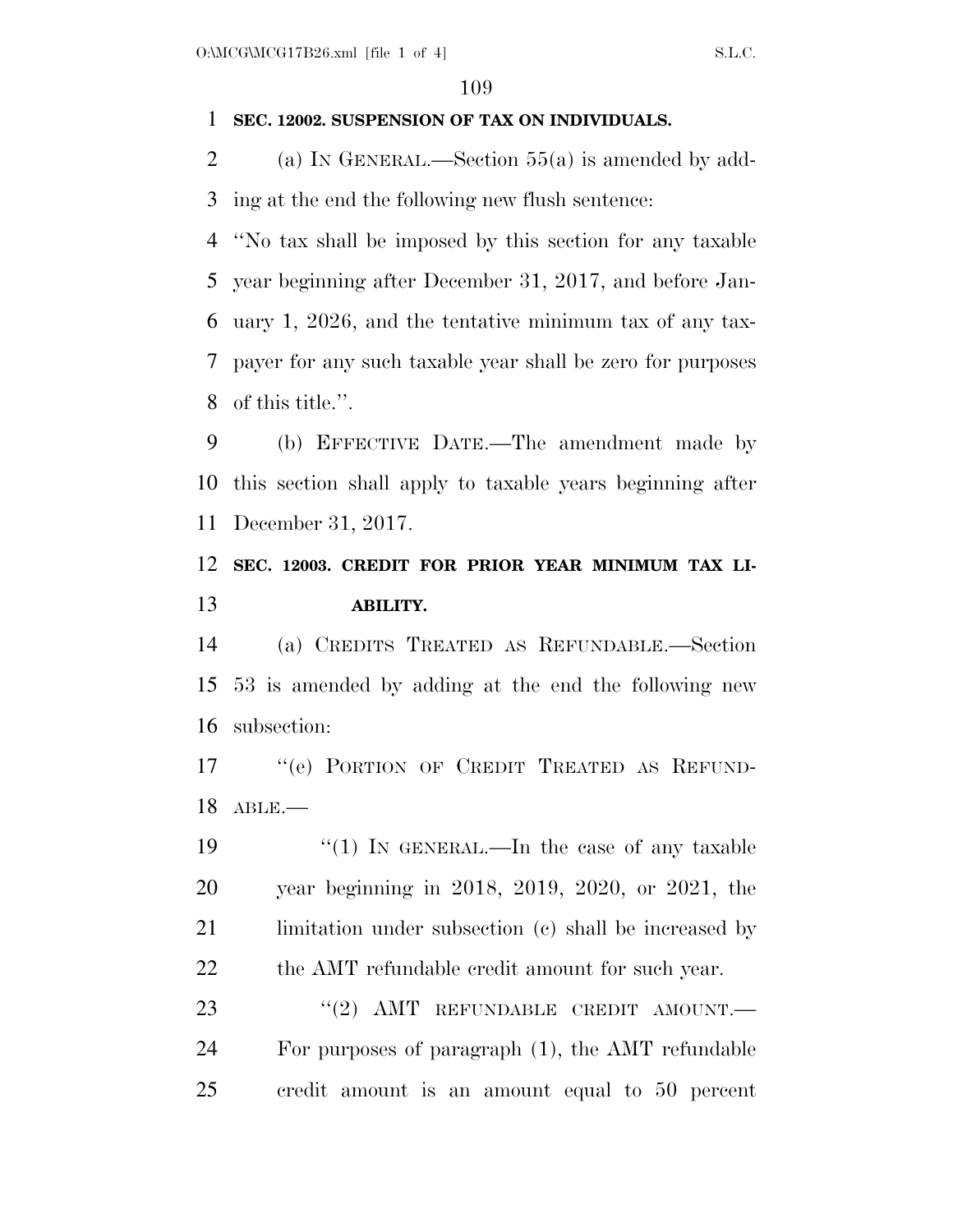| $\mathbf{1}$   | (100 percent in the case of a taxable year beginning)    |
|----------------|----------------------------------------------------------|
| $\overline{2}$ | in 2021) of the excess (if any) of—                      |
| 3              | "(A) the minimum tax credit determined                   |
| $\overline{4}$ | under subsection (b) for the taxable year, over          |
| 5              | $\lq\lq$ (B) the minimum tax credit allowed              |
| 6              | under subsection (a) for such year (before the           |
| 7              | application of this subsection for such year).           |
| 8              | "(3) CREDIT REFUNDABLE.—For purposes of                  |
| 9              | this title (other than this section), the credit allowed |
| 10             | by reason of this subsection shall be treated as a       |
| 11             | credit allowed under subpart C (and not this sub-        |
| 12             | part).                                                   |
| 13             | "(4) SHORT TAXABLE YEARS.—In the case of                 |
| 14             | any taxable year of less than 365 days, the AMT re-      |
| 15             | fundable credit amount determined under paragraph        |
| 16             | (2) with respect to such taxable year shall be the       |
| 17             | amount which bears the same ratio to such amount         |
| 18             | determined without regard to this paragraph as the       |
| 19             | number of days in such taxable year bears to 365.".      |
| 20             | (b) TREATMENT OF REFERENCES.—Section $53(d)$ is          |
| 21             | amended by adding at the end the following new para-     |
| 22             | graph:                                                   |
| 23             | "(3) AMT TERM REFERENCES.—In the case of                 |
| 24             | a corporation, any references in this subsection to      |

section 55, 56, or 57 shall be treated as a reference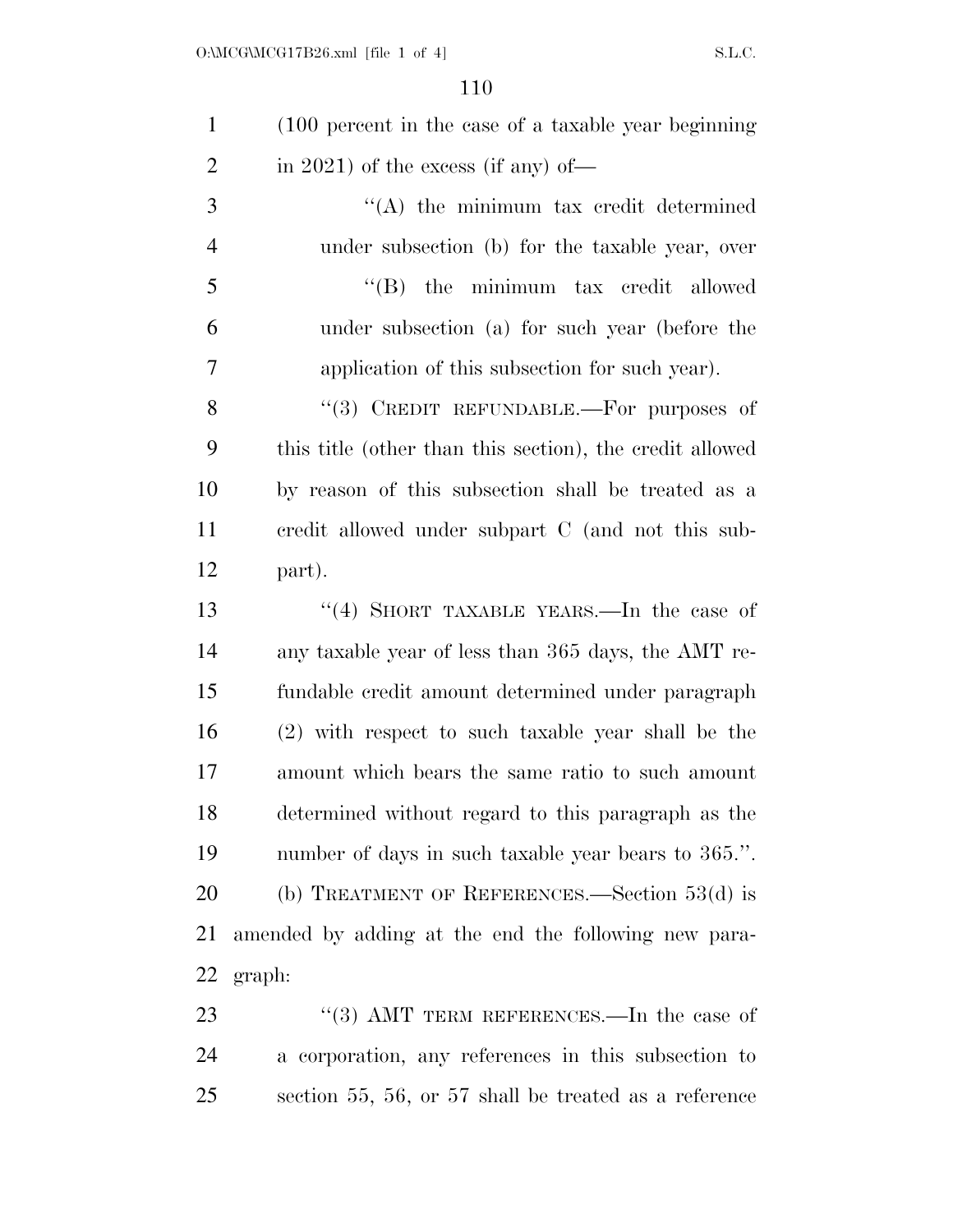| $\mathbf{1}$   | to such section as in effect before the amendments          |
|----------------|-------------------------------------------------------------|
| $\overline{2}$ | made by Tax Cuts and Jobs Act.".                            |
| 3              | CONFORMING AMENDMENT.-Section<br>$\left( \mathrm{e}\right)$ |
| 4              | $1374(b)(3)(B)$ is amended by striking the last sentence    |
| 5              | thereof.                                                    |
| 6              | (d) EFFECTIVE DATE.-                                        |
| 7              | (1) IN GENERAL.—The amendments made by                      |
| 8              | this section shall apply to taxable years beginning         |
| 9              | after December 31, 2017.                                    |
| 10             | (2) CONFORMING AMENDMENT.-The amend-                        |
| 11             | ment made by subsection (c) shall apply to taxable          |
| 12             | years beginning after December 31, 2021.                    |
| 13             | <b>Subtitle C-Business-related</b>                          |
| 14             | <b>Provisions</b>                                           |
| 15             | <b>PART I-CORPORATE PROVISIONS</b>                          |
| 16             | <b>Subpart A-20-percent Tax Rate</b>                        |
| 17             | SEC. 13001. 20-PERCENT CORPORATE TAX RATE.                  |
| 18             | (a) IN GENERAL.—Subsection (b) of section 11 is             |
| 19             | amended to read as follows:                                 |
| 20             | "(b) AMOUNT OF TAX.—The amount of the tax im-               |
| 21             | posed by subsection (a) shall be 20 percent of taxable in-  |
| 22             | come.".                                                     |
| 23             | (b) CONFORMING AMENDMENTS.—                                 |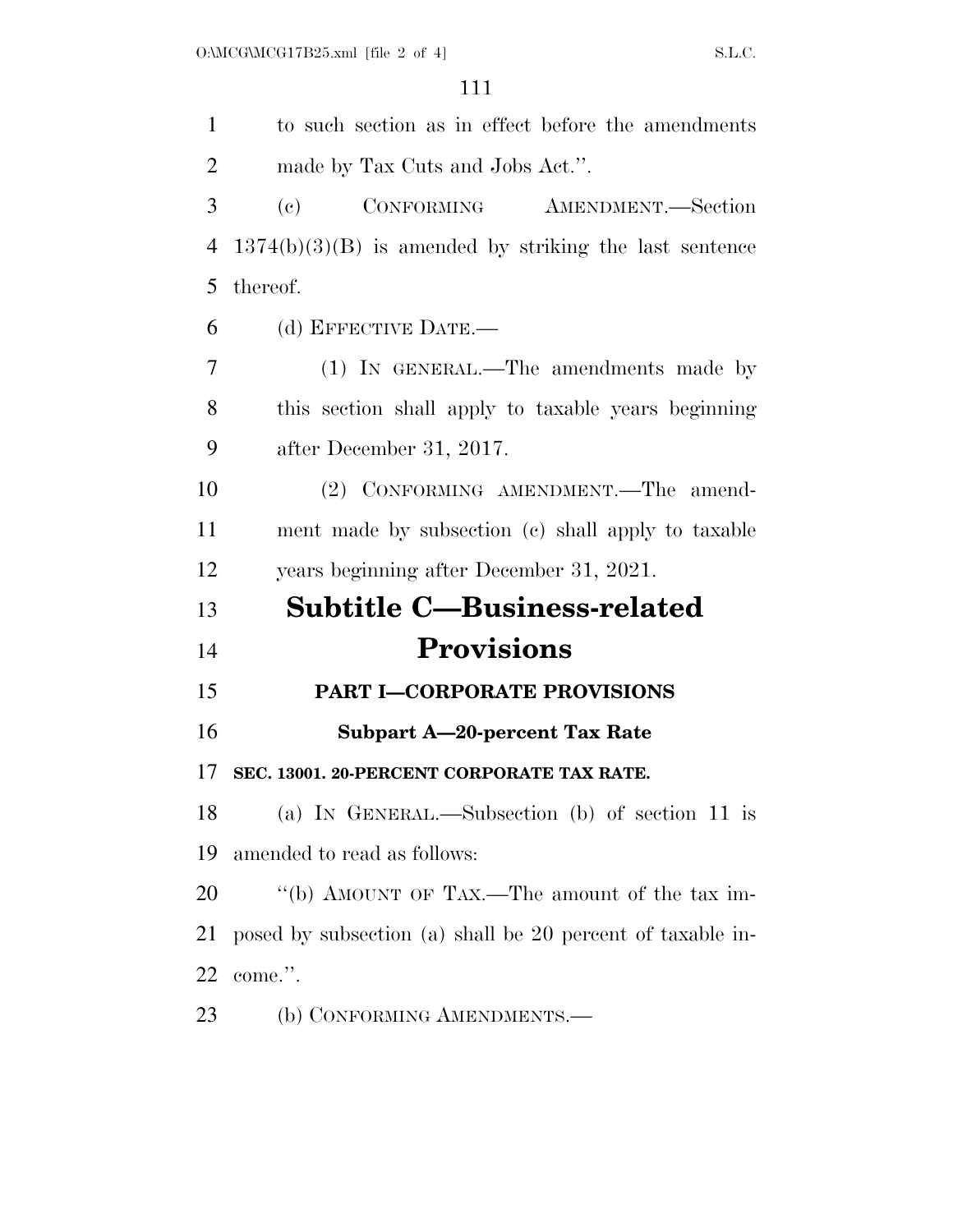| $\mathbf{1}$   | (1) The following sections are each amended by          |
|----------------|---------------------------------------------------------|
| $\overline{2}$ | striking "section $11(b)(1)$ " and inserting "section   |
| 3              | $11(b)$ ":                                              |
| $\overline{4}$ | (A) Section $280C(c)(3)(B)(ii)(II)$ .                   |
| 5              | (B) Paragraphs $(2)(B)$ and $(6)(A)(ii)$ of             |
| 6              | section $860E(e)$ .                                     |
| 7              | (C) Section $7874(e)(1)(B)$                             |
| 8              | $(2)(A)$ Part I of subchapter P of chapter 1 is         |
| 9              | amended by striking section 1201 (and by striking       |
| 10             | the item relating to such section in the table of sec-  |
| 11             | tions for such part).                                   |
| 12             | (B) Section 12 is amended by striking para-             |
| 13             | graphs $(4)$ and $(6)$ , and by redesignating paragraph |
| 14             | $(5)$ as paragraph $(4)$ .                              |
| 15             | (C) Section $453A(c)(3)$ is amended by striking         |
| 16             | "or $1201$ (whichever is appropriate)".                 |
| 17             | (D) Section $527(b)$ is amended—                        |
| 18             | (i) by striking paragraph $(2)$ , and                   |
| 19             | (ii) by striking all that precedes "is hereby           |
| 20             | imposed" and inserting:                                 |
| 21             | "(b) TAX IMPOSED.—A tax".                               |
| 22             | $(E)$ Sections 594(a) is amended by striking            |
| 23             | "taxes imposed by section 11 or $1201(a)$ " and in-     |
| 24             | serting "tax imposed by section 11".                    |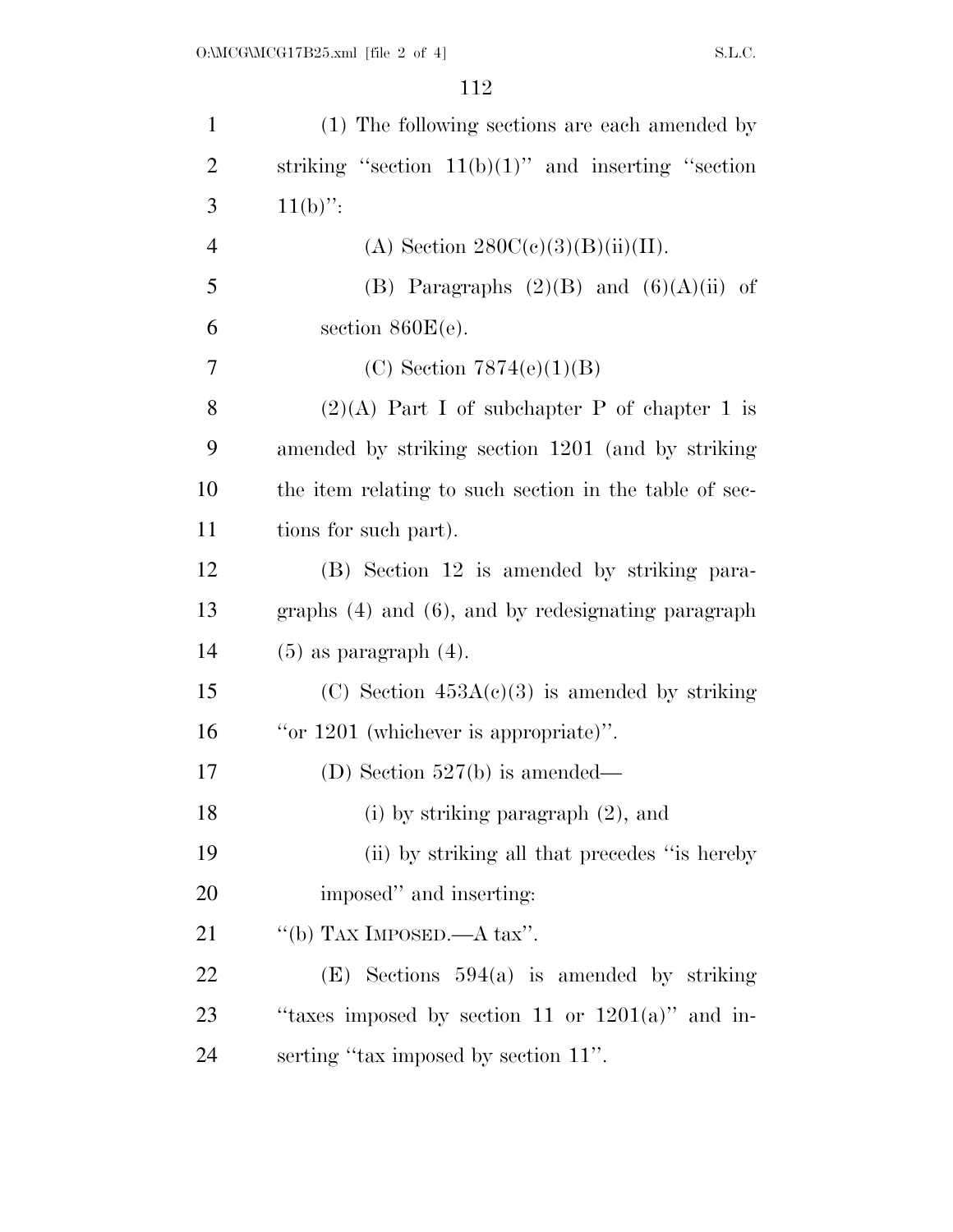| $\mathbf{1}$   | (F) Section $691(c)(4)$ is amended by striking             |
|----------------|------------------------------------------------------------|
| $\overline{2}$ | " $1201$ ,".                                               |
| 3              | $(G)$ Section 801(a) is amended—                           |
| $\overline{4}$ | (i) by striking paragraph $(2)$ , and                      |
| 5              | (ii) by striking all that precedes "is hereby              |
| 6              | imposed" and inserting:                                    |
| 7              | "(a) TAX IMPOSED.—A tax".                                  |
| 8              | $(H)$ Section 831(e) is amended by striking                |
| 9              | paragraph $(1)$ and by redesignating paragraphs $(2)$      |
| 10             | and $(3)$ as paragraphs $(1)$ and $(2)$ , respectively.    |
| 11             | (I) Sections $832(e)(5)$ and $834(b)(1)(D)$ are            |
| 12             | each amended by striking "sec. 1201 and fol-               |
| 13             | lowing,".                                                  |
| 14             | (J) Section $852(b)(3)(A)$ is amended by strik-            |
| 15             | ing "section $1201(a)$ " and inserting "section $11(b)$ ". |
| 16             | (K) Section $857(b)(3)$ is amended—                        |
| 17             | (i) by striking subparagraph $(A)$ and re-                 |
| 18             | designating subparagraphs (B) through (F) as               |
| 19             | subparagraphs $(A)$ through $(E)$ , respectively,          |
| 20             | (ii) in subparagraph $(C)$ , as so redesig-                |
| 21             | nated—                                                     |
| 22             | (I) by striking "subparagraph $(A)(ii)$ "                  |
| 23             | in clause (i) thereof and inserting "para-                 |
| 24             | graph $(1)$ ",                                             |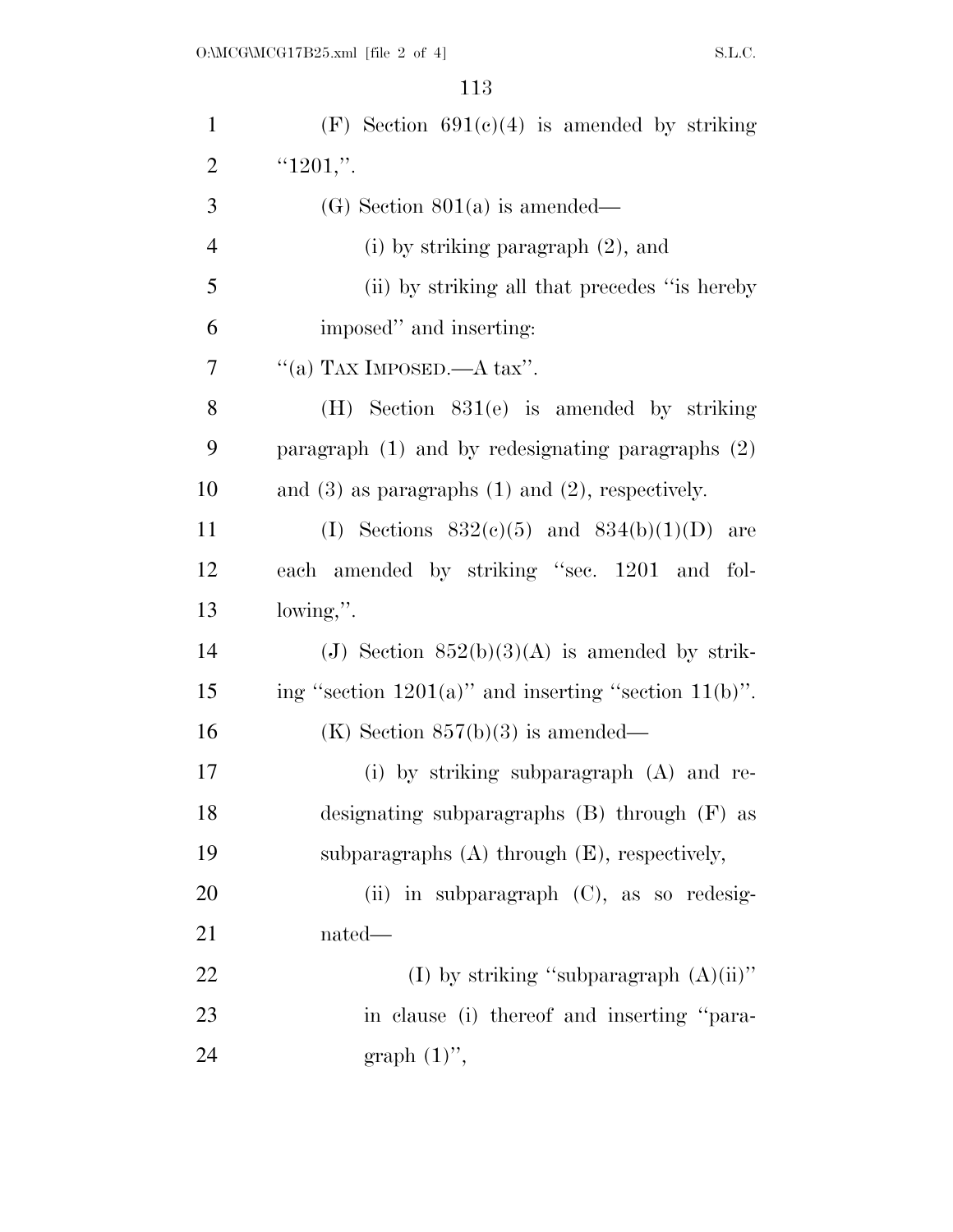| $\mathbf{1}$   | (II) by striking "the tax imposed by              |
|----------------|---------------------------------------------------|
| $\overline{2}$ | subparagraph $(A)(ii)$ " in clauses (ii) and      |
| 3              | (iv) thereof and inserting "the tax imposed       |
| $\overline{4}$ | by paragraph (1) on undistributed capital         |
| 5              | gain",                                            |
| 6              | (iii) in subparagraph (E), as so redesig-         |
| $\overline{7}$ | nated, by striking "subparagraph (B) or (D)"      |
| 8              | and inserting "subparagraph $(A)$ or $(C)$ ", and |
| 9              | (iv) by adding at the end the following new       |
| 10             | subparagraph:                                     |
| 11             | "(F) UNDISTRIBUTED CAPITAL GAIN.-                 |
| 12             | For purposes of this paragraph, the term 'un-     |
| 13             | distributed capital gain' means the excess of the |
| 14             | net capital gain over the deduction for divi-     |
| 15             | dends paid (as defined in section 561) deter-     |
| 16             | mined with reference to capital gain dividends    |
| 17             | only.".                                           |
| 18             | (L) Section $882(a)(1)$ , as amended by section   |
| 19             | 12001, is amended by striking "or $1201(a)$ ".    |
| 20             | $(M)$ Section 904(b) is amended—                  |
| 21             | (i) by striking "or $1201(a)$ " in paragraph      |
| 22             | (2)(C),                                           |
| 23             | (ii) by striking paragraph $(3)(D)$ and in-       |
| 24             | serting the following:                            |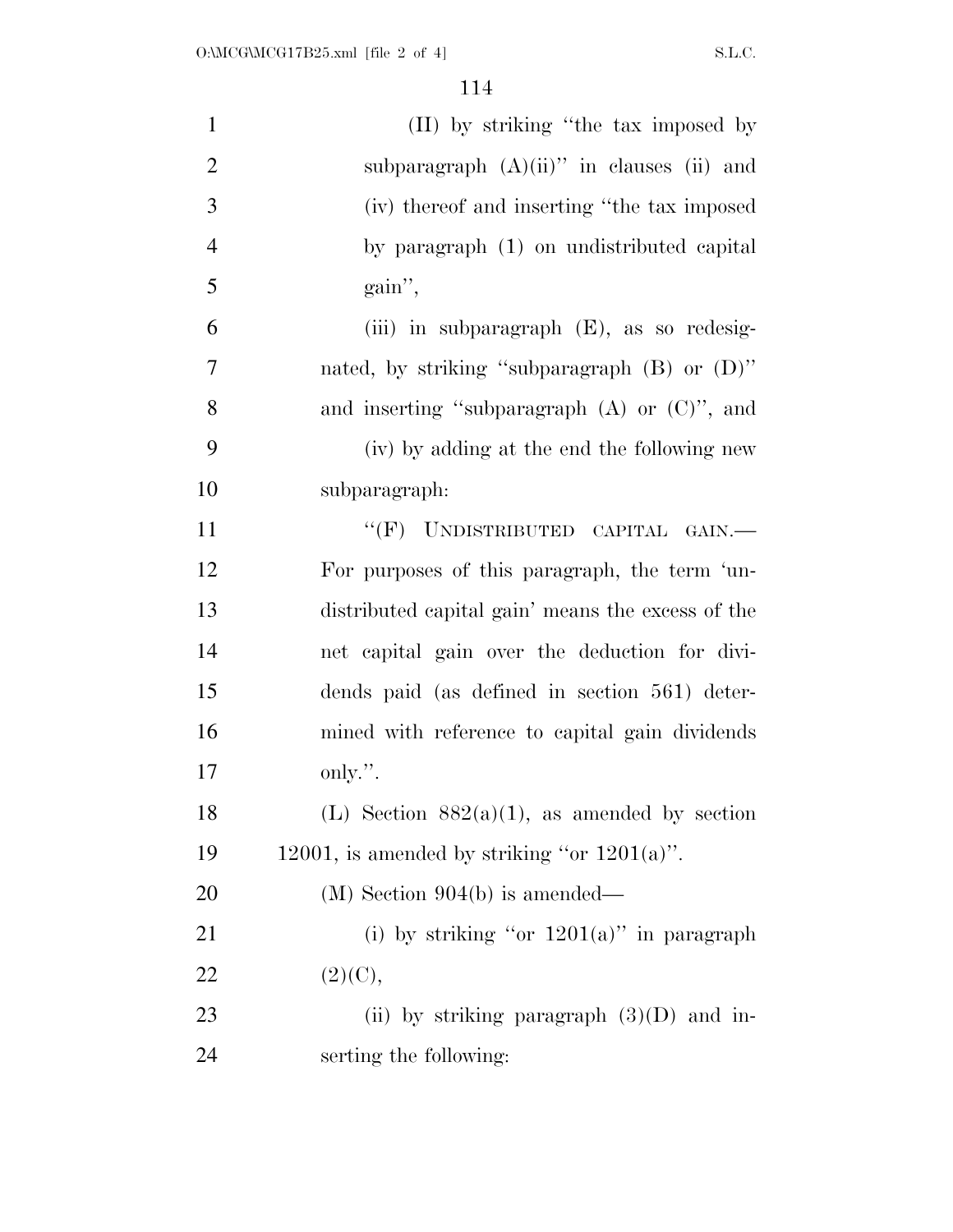| $\mathbf{1}$   | "(D) CAPITAL GAIN RATE DIFFEREN-                 |
|----------------|--------------------------------------------------|
| $\overline{2}$ | TIAL.—There is a capital gain rate differential  |
| 3              | for any year if subsection (h) of section 1 ap-  |
| $\overline{4}$ | plies to such taxable year.", and                |
| 5              | (iii) by striking paragraph $(3)(E)$ and in-     |
| 6              | serting the following:                           |
| 7              | "(E) RATE DIFFERENTIAL PORTION.—The              |
| 8              | rate differential portion of foreign source net  |
| 9              | capital gain, net capital gain, or the excess of |
| 10             | net capital gain from sources within the United  |
| 11             | States over net capital gain, as the case may    |
| 12             | be, is the same proportion of such amount as—    |
| 13             | $``(i)$ the excess of—                           |
| 14             | $\lq\lq$ the highest rate of tax set             |
| 15             | forth in subsection (a), (b), (c), (d), or       |
| 16             | (e) of section 1 (whichever applies),            |
| 17             | over                                             |
| 18             | "(II) the alternative rate of tax                |
| 19             | determined under section $1(h)$ , bears          |
| 20             | to                                               |
| 21             | "(ii) that rate referred to in subclause         |
| 22             | (I).".                                           |
| 23             | $(N)$ Section 1374(b) is amended by striking     |
| 24             | paragraph $(4)$ .                                |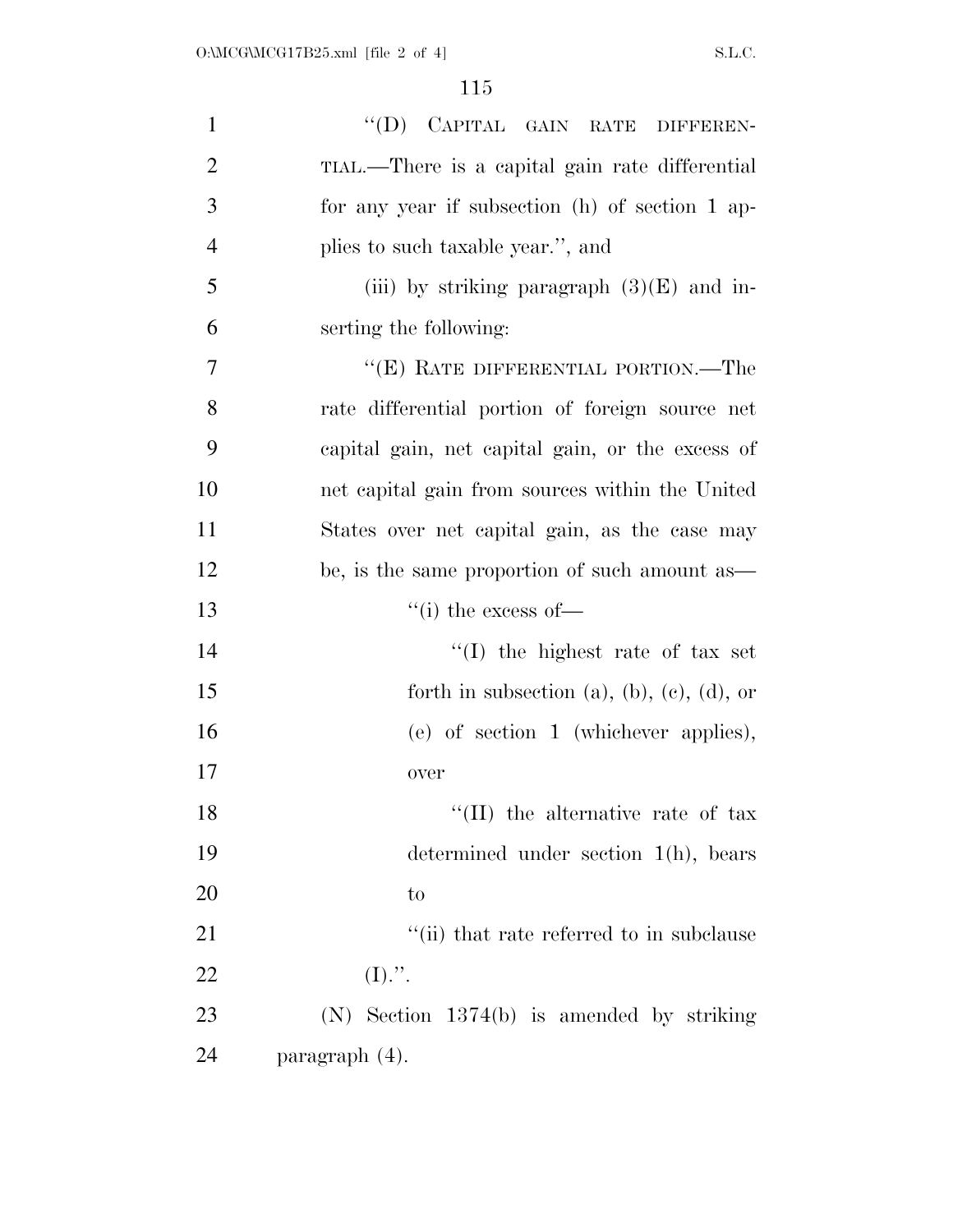| $\mathbf{1}$   | $(0)$ Section 1381 $(b)$ is amended by striking      |
|----------------|------------------------------------------------------|
| $\overline{2}$ | "taxes imposed by section 11 or 1201" and inserting  |
| 3              | "tax imposed by section 11".                         |
| $\overline{4}$ | (P) Sections $6425(c)(1)(A)$ , as amended by sec-    |
| 5              | tion 12001, and $6655(g)(1)(A)(i)$ are each amended  |
| 6              | by striking "or $1201(a)$ ,".                        |
| 7              | (Q) Section $7518(g)(6)(A)$ is amended by strik-     |
| 8              | ing "or $1201(a)$ ".                                 |
| 9              | $(3)(A)$ Section 1445(e)(1) is amended—              |
| 10             | (i) by striking "35 percent" and inserting           |
| 11             | "the highest rate of tax in effect for the taxable"  |
| 12             | year under section $11(b)$ , and                     |
| 13             | (ii) by striking "of the gain" and inserting         |
| 14             | "multiplied by the gain".                            |
| 15             | (B) Section $1445(e)(2)$ is amended by striking      |
| 16             | "35 percent of the amount" and inserting "the high-  |
| 17             | est rate of tax in effect for the taxable year under |
| 18             | section $11(b)$ multiplied by the amount".           |
| 19             | (C) Section $1445(e)(6)$ is amended—                 |
| <b>20</b>      | (i) by striking "35 percent" and inserting           |
| 21             | "the highest rate of tax in effect for the taxable"  |
| 22             | year under section $11(b)$ , and                     |
| 23             | (ii) by striking "of the amount" and in-             |
| 24             | serting "multiplied by the amount".                  |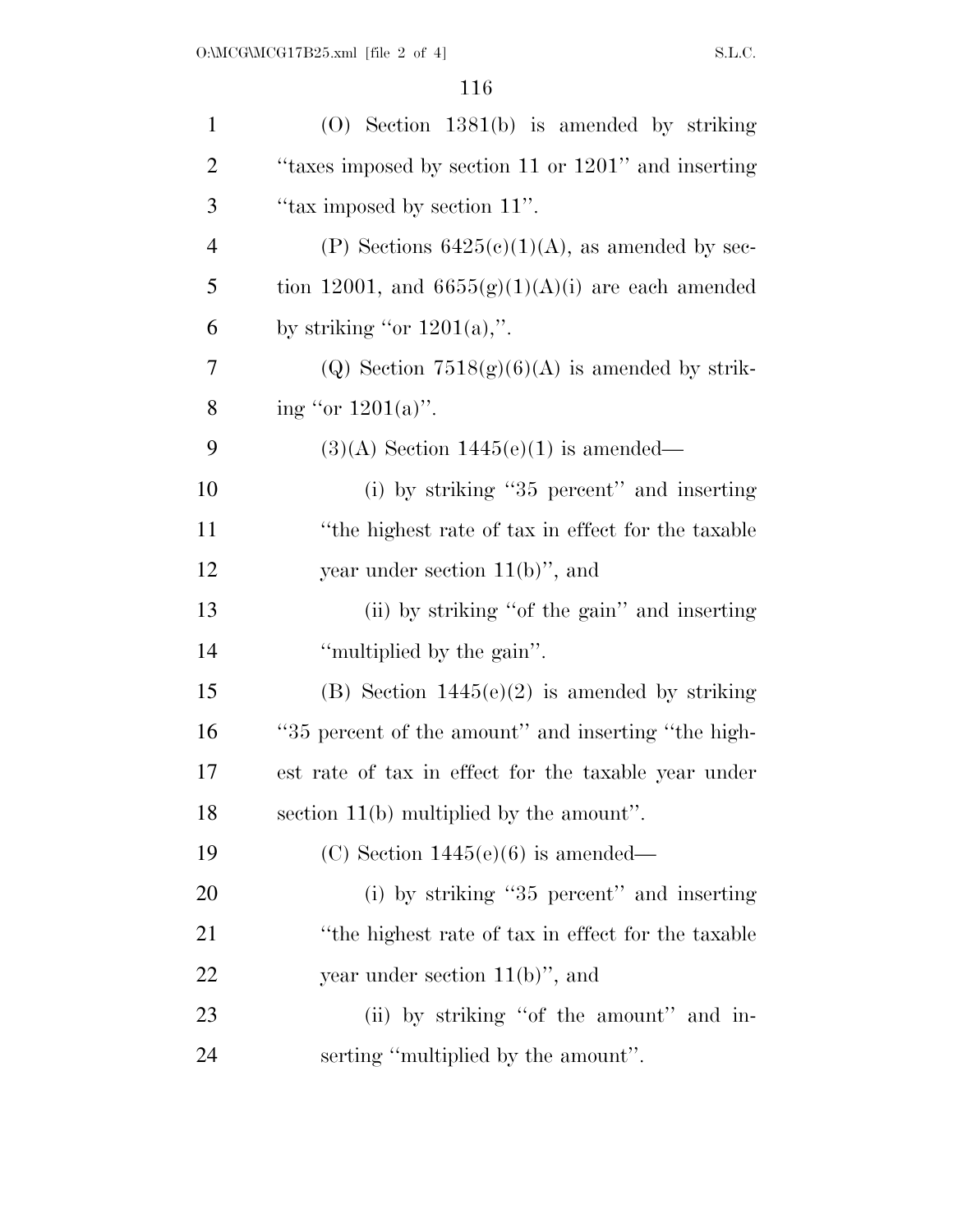| $\mathbf{1}$   | (D) Section $1446(b)(2)(B)$ is amended by strik-             |
|----------------|--------------------------------------------------------------|
| $\overline{2}$ | ing "section $11(b)(1)$ " and inserting "section             |
| 3              | $11(b)$ ".                                                   |
| $\overline{4}$ | (4) Section $852(b)(1)$ is amended by striking               |
| 5              | the last sentence.                                           |
| 6              | $(5)(A)$ Part I of subchapter B of chapter 5 is              |
| 7              | amended by striking section 1551 (and by striking            |
| 8              | the item relating to such section in the table of sec-       |
| 9              | tions for such part).                                        |
| 10             | (B) Section $535(c)(5)$ is amended to read as                |
| 11             | follows:                                                     |
| 12             | CROSS REFERENCE.-For limitation on<br>(6(5))                 |
| 13             | credit provided in paragraph $(2)$ or $(3)$ in the case      |
| 14             | of certain controlled corporations, see section              |
| 15             | $1561.$ ".                                                   |
| 16             | $(6)(A)$ Section 1561, as amended by section                 |
| 17             | 12001, is amended to read as follows:                        |
| 18             | "SEC. 1561. LIMITATION ON ACCUMULATED EARNINGS               |
| 19             | CREDIT IN THE CASE OF CERTAIN CON-                           |
| 20             | TROLLED CORPORATIONS.                                        |
| 21             | "(a) IN GENERAL.—The component members of a                  |
| 22             | controlled group of corporations on a December 31 shall,     |
| 23             | for their taxable years which include such December 31,      |
| 24             | be limited for purposes of this subtitle to one $$250,000$   |
|                | $25$ (\$150,000 if any component member is a corporation de- |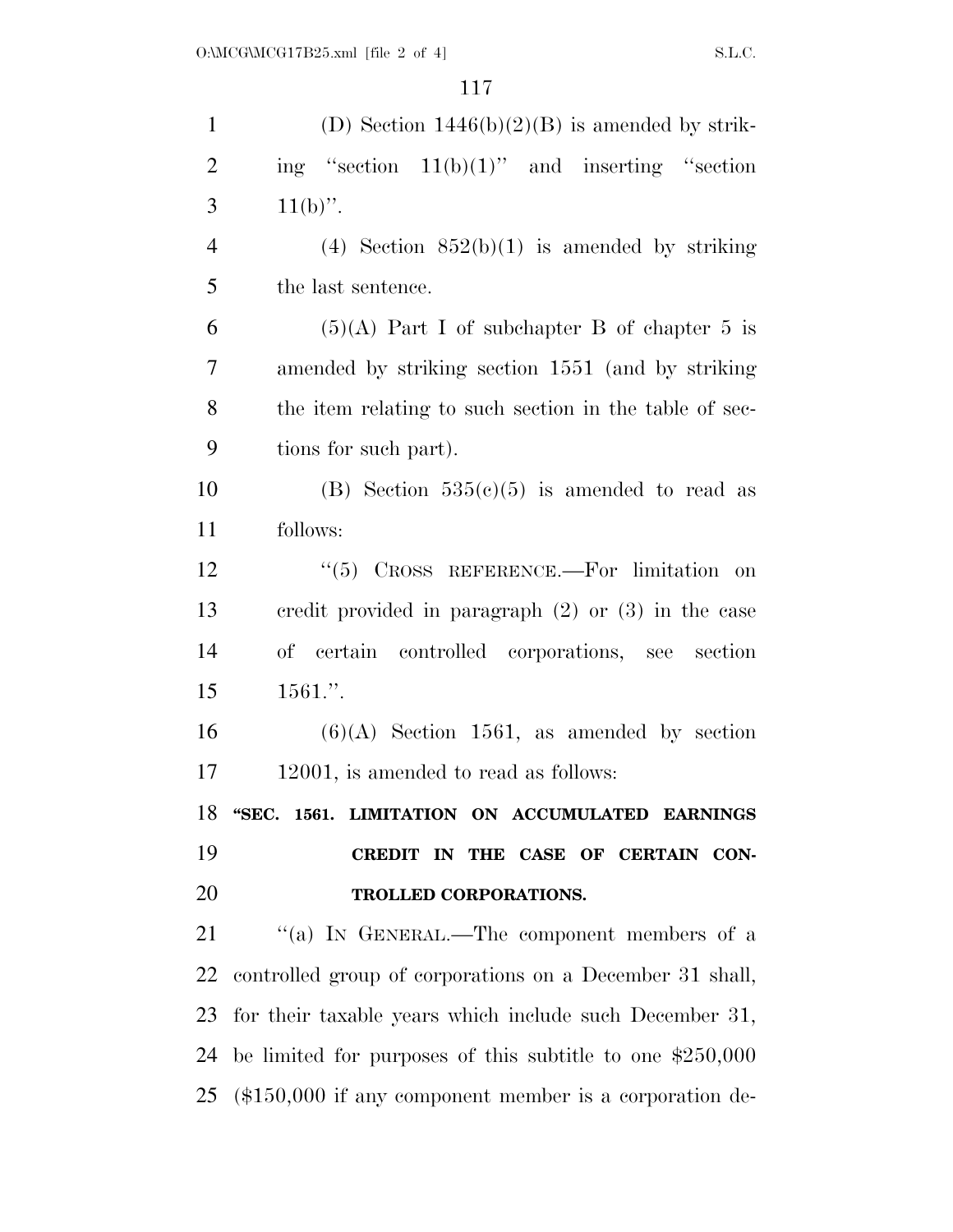1 scribed in section  $535(c)(2)(B)$  amount for purposes of computing the accumulated earnings credit under section  $3\quad 535(e)(2)$  and (3). Such amount shall be divided equally among the component members of such group on such De- cember 31 unless the Secretary prescribes regulations per-mitting an unequal allocation of such amount.

 ''(b) CERTAIN SHORT TAXABLE YEARS.—If a cor- poration has a short taxable year which does not include a December 31 and is a component member of a controlled group of corporations with respect to such taxable year, then for purposes of this subtitle, the amount to be used in computing the accumulated earnings credit under sec-13 tion  $535(e)(2)$  and (3) of such corporation for such taxable year shall be the amount specified in subsection (a) with respect to such group, divided by the number of corpora- tions which are component members of such group on the last day of such taxable year. For purposes of the pre- ceding sentence, section 1563(b) shall be applied as if such last day were substituted for December 31.''.

 (B) The table of sections for part II of sub- chapter B of chapter 5 is amended by striking the item relating to section 1561 and inserting the fol-lowing new item:

''Sec. 1561. Limitation on accumulated earnings credit in the case of certain controlled corporations.''.

24 (7) Section  $7518(g)(6)(A)$  is amended—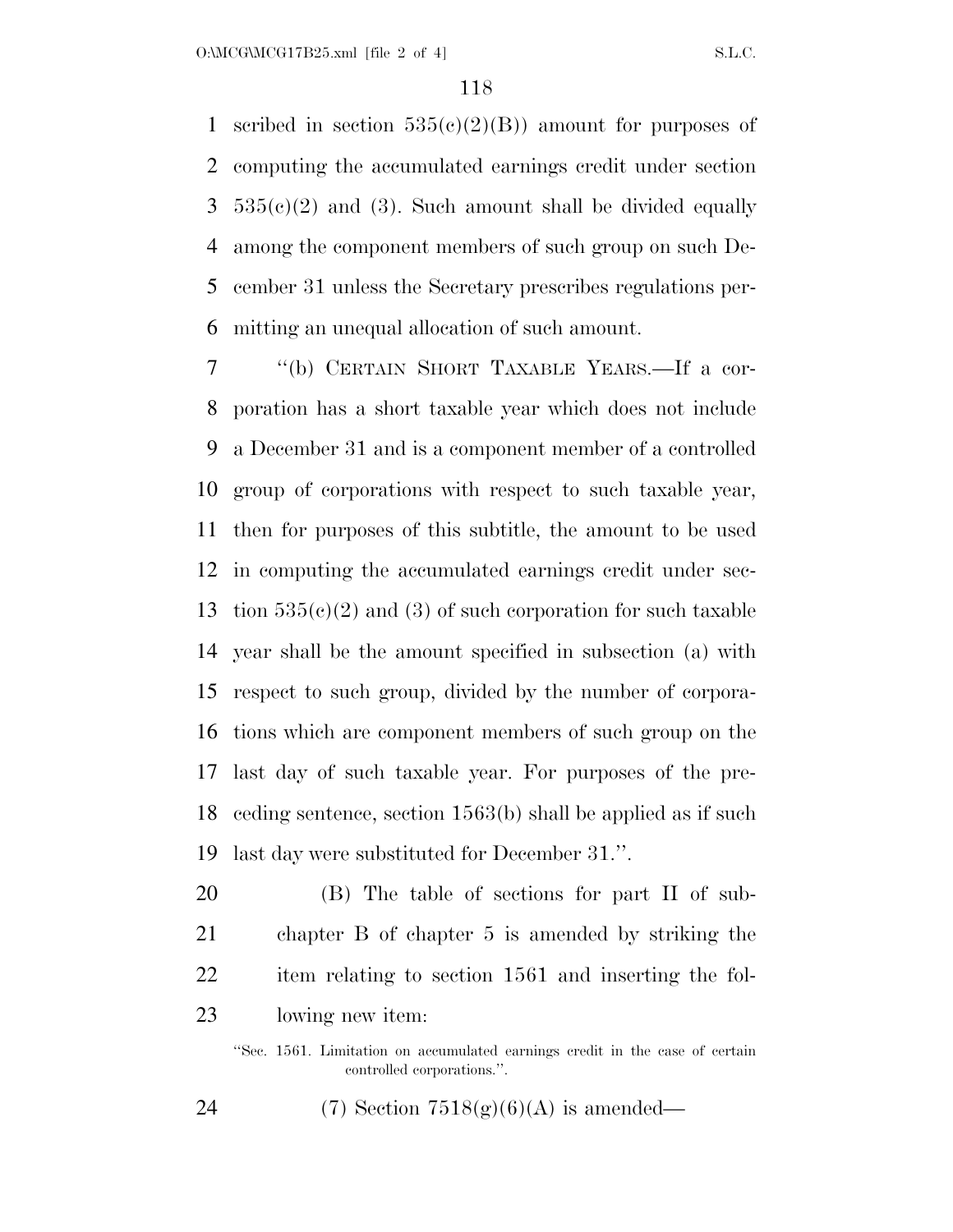| $\mathbf{1}$   | $(A)$ by striking "With respect to the por-            |
|----------------|--------------------------------------------------------|
| $\overline{2}$ | tion" and inserting "In the case of a taxpayer         |
| 3              | other than a corporation, with respect to the          |
| $\overline{4}$ | portion", and                                          |
| 5              | $(B)$ by striking " $(34)$ percent in the case of      |
| 6              | a corporation)".                                       |
| 7              | (c) EFFECTIVE DATE.-                                   |
| 8              | (1) IN GENERAL.—Except as otherwise pro-               |
| 9              | vided in this subsection, the amendments made by       |
| 10             | this section shall apply to taxable years beginning    |
| 11             | after December 31, 2018.                               |
| 12             | (2) WITHHOLDING.—The amendments made by                |
| 13             | subsection $(b)(3)$ shall apply to distributions made  |
| 14             | after December 31, 2018.                               |
| 15             | (3) CERTAIN TRANSFERS.—The amendments                  |
| 16             | made by subsection $(b)(6)$ shall apply to transfers   |
| 17             | made after December 31, 2018.                          |
| 18             | (d) NORMALIZATION REQUIREMENTS.—                       |
| 19             | $(1)$ IN GENERAL.—A normalization method of            |
| 20             | accounting shall not be treated as being used with     |
| 21             | respect to any public utility property for purposes of |
| 22             | section 167 or 168 of the Internal Revenue Code of     |
| 23             | 1986 if the taxpayer, in computing its cost of service |
| 24             | for ratemaking purposes and reflecting operating re-   |
| 25             | sults in its regulated books of account, reduces the   |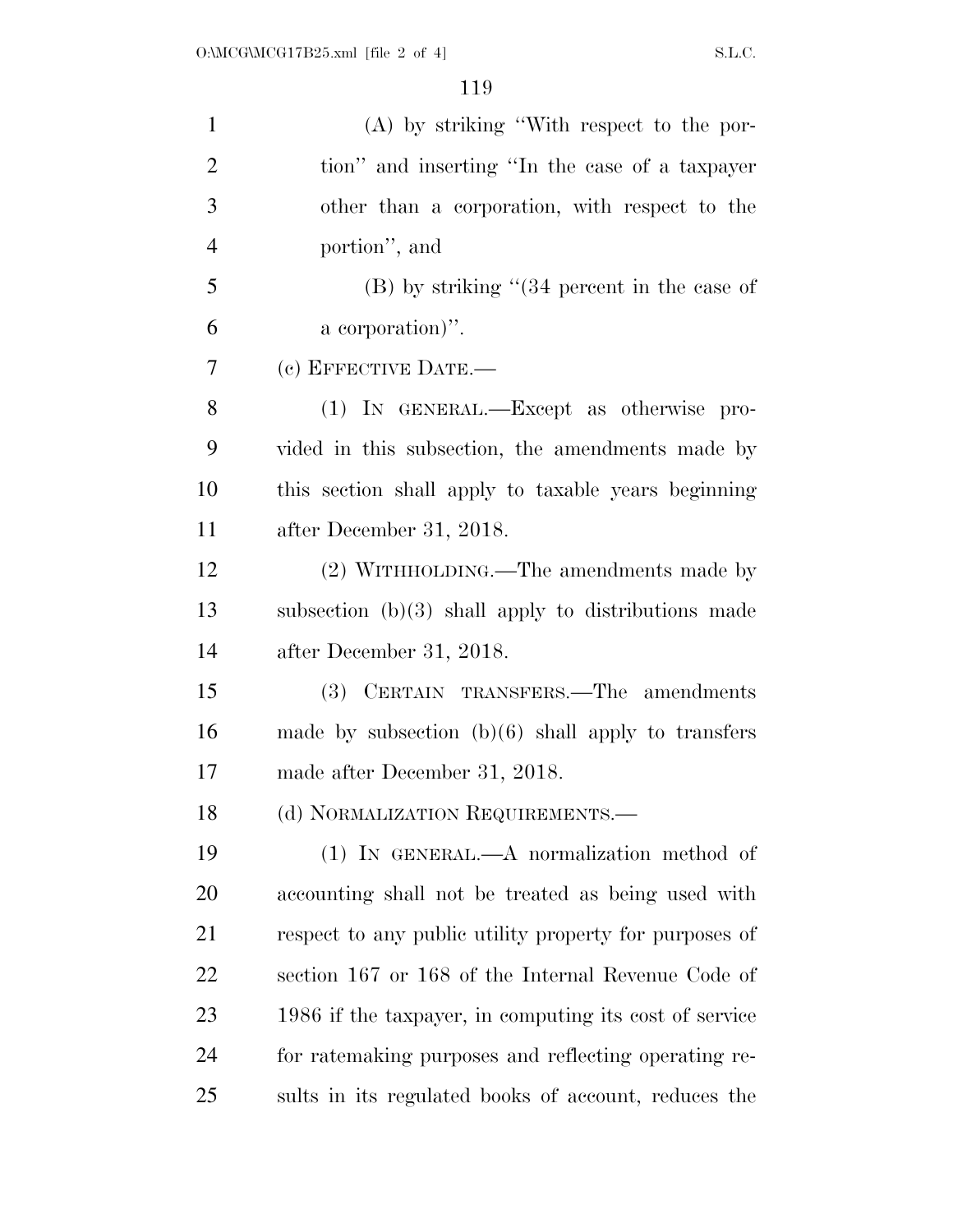| $\mathbf{1}$   | excess tax reserve more rapidly or to a greater ex-   |
|----------------|-------------------------------------------------------|
| $\overline{2}$ | tent than such reserve would be reduced under the     |
| 3              | average rate assumption method.                       |
| $\overline{4}$ | (2) ALTERNATIVE METHOD FOR CERTAIN TAX-               |
| 5              | PAYERS.—If, as of the first day of the taxable year   |
| 6              | that includes the date of enactment of this Act—      |
| 7              | $(A)$ the taxpayer was required by a regu-            |
| 8              | latory agency to compute depreciation for public      |
| 9              | utility property on the basis of an average life      |
| 10             | or composite rate method, and                         |
| 11             | (B) the taxpayer's books and underlying               |
| 12             | records did not contain the vintage account           |
| 13             | data necessary to apply the average rate as-          |
| 14             | sumption method,                                      |
| 15             | the taxpayer will be treated as using a normalization |
| 16             | method of accounting if, with respect to such juris-  |
| 17             | diction, the taxpayer uses the alternative method for |
| 18             | public utility property that is subject to the regu-  |
| 19             | latory authority of that jurisdiction.                |
| 20             | (3) DEFINITIONS.—For purposes of this sub-            |
| 21             | section-                                              |
| 22             | (A) EXCESS TAX RESERVE.—The term                      |
| 23             | "excess tax reserve" means the excess of-             |
| 24             | (i) the reserve for deferred taxes (as                |
| 25             | described in section $168(i)(9)(A)(ii)$ of the        |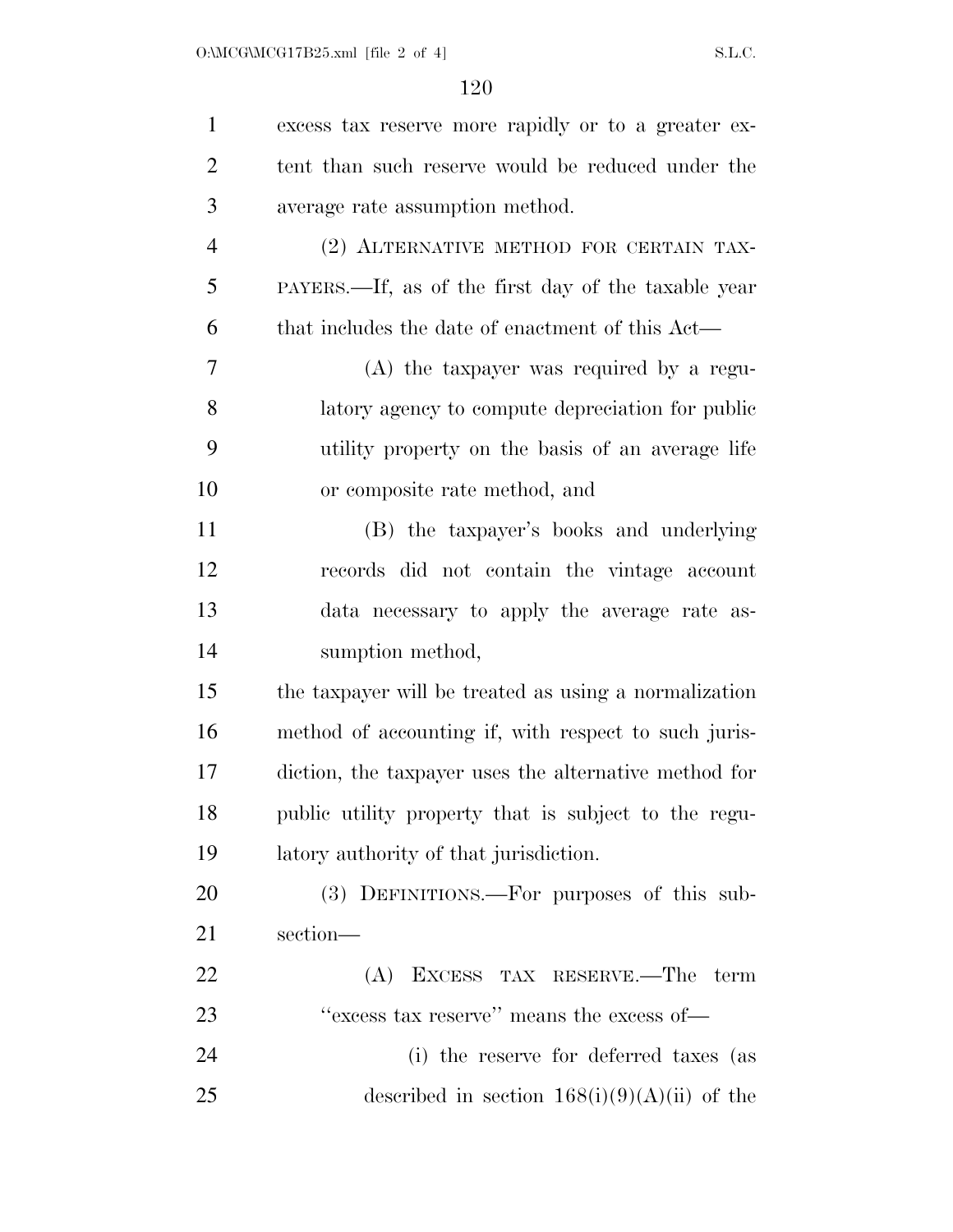| $\mathbf{1}$   | Internal Revenue Code of 1986) as deter-          |
|----------------|---------------------------------------------------|
| $\overline{2}$ | mined under the Internal Revenue Code of          |
| 3              | 1986 as in effect on the day before the           |
| $\overline{4}$ | date of the enactment of this Act, over           |
| 5              | (ii) the amount which would be the                |
| 6              | balance in such reserve if the amount of          |
| $\tau$         | such reserve were determined by assuming          |
| 8              | that the corporate rate reductions provided       |
| 9              | in this Act were in effect for all prior peri-    |
| 10             | ods.                                              |
| 11             | (B) AVERAGE RATE ASSUMPTION METH-                 |
| 12             | OD.—The average rate assumption method is         |
| 13             | the method under which the excess in the re-      |
| 14             | serve for deferred taxes is reduced over the re-  |
| 15             | maining lives of the property as used in its reg- |
| 16             | ulated books of account which gave rise to the    |
| 17             | reserve for deferred taxes. Under such method,    |
| 18             | if timing differences for the property reverse,   |
| 19             | the amount of the adjustment to the reserve for   |
| 20             | deferred taxes is calculated by multi-<br>the     |
| 21             | $plying$ —                                        |
| 22             | (i) the ratio of the aggregate deferred           |
| 23             | taxes for the property to the aggregate           |
| 24             | timing differences for the property as of         |
| 25             | the beginning of the period in question, by       |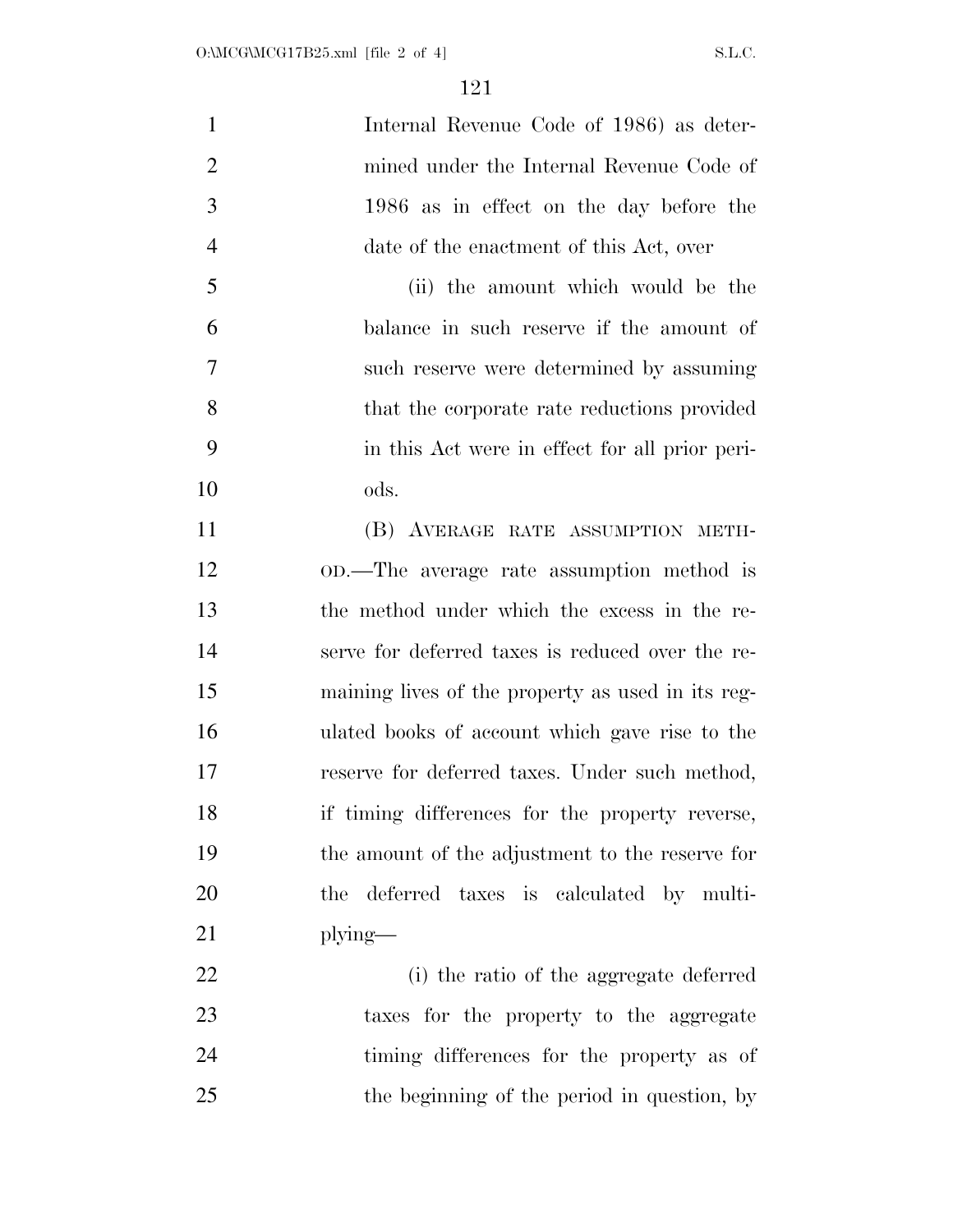| $\mathbf{1}$   | (ii) the amount of the timing dif-                     |
|----------------|--------------------------------------------------------|
| $\overline{2}$ | ferences which reverse during such period.             |
| 3              | (C) ALTERNATIVE METHOD.—The "alter-                    |
| $\overline{4}$ | native method" is the method in which the tax-         |
| 5              | payer—                                                 |
| 6              | (i) computes the excess tax reserve on                 |
| 7              | all public utility property included in the            |
| 8              | plant account on the basis of the weighted             |
| 9              | average life or composite rate used to com-            |
| 10             | pute depreciation for regulatory purposes,             |
| 11             | and                                                    |
| 12             | (ii) reduces the excess tax reserve rat-               |
| 13             | ably over the remaining regulatory life of             |
| 14             | the property.                                          |
| 15             | (4) TAX INCREASED FOR NORMALIZATION VIO-               |
| 16             | LATION.—If, for any taxable year ending after the      |
| 17             | date of the enactment of this Act, the taxpayer does   |
| 18             | not use a normalization method of accounting, the      |
| 19             | taxpayer's tax for the taxable year shall be increased |
| 20             | by the amount by which it reduces its excess tax re-   |
| 21             | serve more rapidly than permitted under a normal-      |
| <u>22</u>      | ization method of accounting.                          |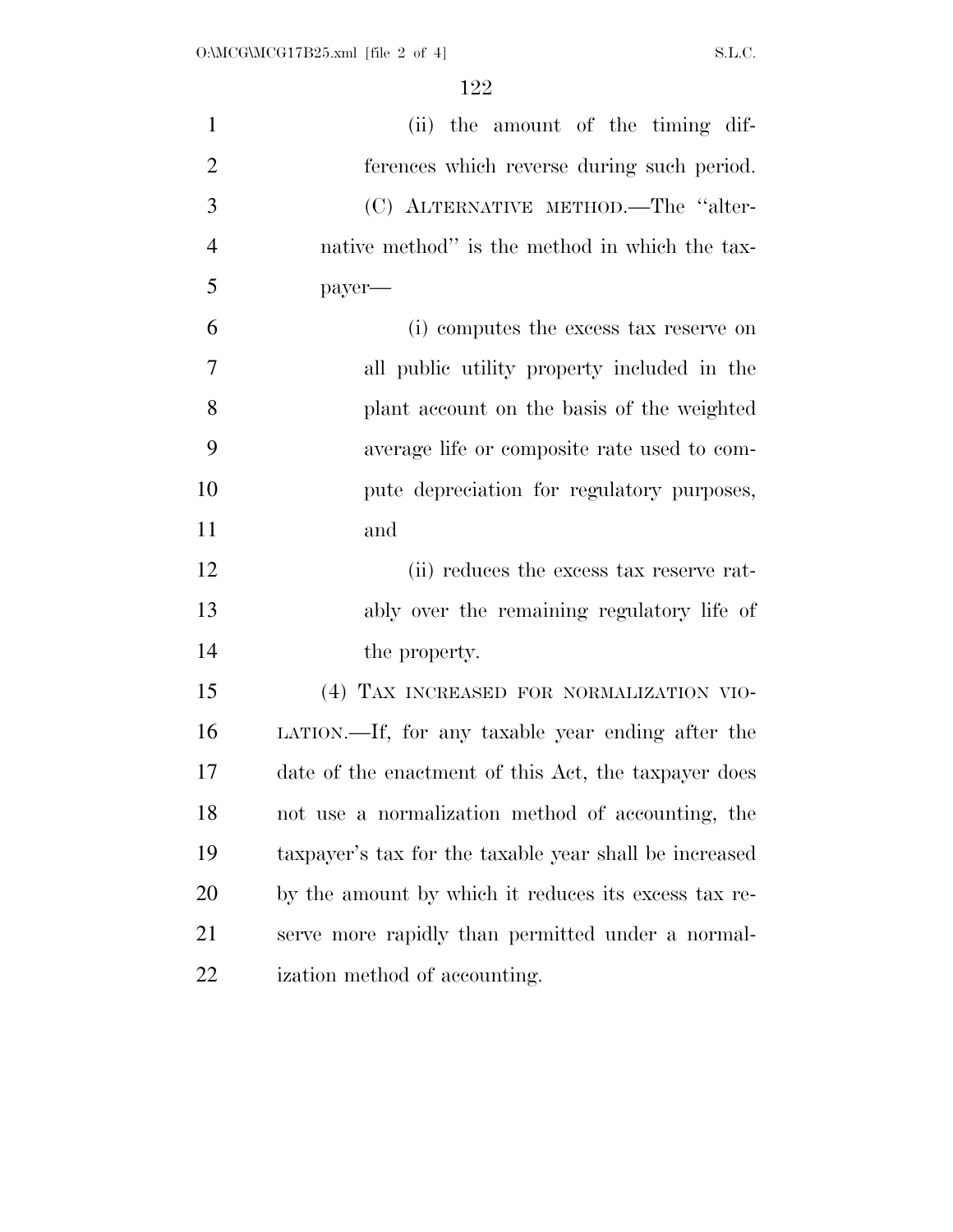| 1              | SEC. 13002. REDUCTION IN DIVIDEND RECEIVED DEDUC-   |
|----------------|-----------------------------------------------------|
| $\overline{2}$ | TIONS TO REFLECT LOWER CORPORATE IN-                |
| 3              | <b>COME TAX RATES.</b>                              |
| $\overline{4}$ | (a) DIVIDENDS RECEIVED BY CORPORATIONS.—            |
| 5              | (1) IN GENERAL.—Section $243(a)(1)$ is amend-       |
| 6              | ed by striking "70 percent" and inserting "50 per-  |
| 7              | cent".                                              |
| 8              | (2) DIVIDENDS FROM 20-PERCENT OWNED COR-            |
| 9              | PORATIONS.—Section $243(c)(1)$ is amended—          |
| 10             | $(A)$ by striking "80 percent" and inserting        |
| 11             | $"65$ percent", and                                 |
| 12             | (B) by striking "70 percent" and inserting          |
| 13             | " $50$ percent".                                    |
| 14             | (3) CONFORMING AMENDMENT. The heading               |
| 15             | for section $243(c)$ is amended by striking "RETEN- |
| 16             | TION OF 80-PERCENT DIVIDEND RECEIVED DEDUC-         |
| 17             | TION" and inserting "INCREASED PERCENTAGE".         |
| 18             | (b) DIVIDENDS RECEIVED FROM FSC.—Section            |
| 19             | $245(e)(1)(B)$ is amended—                          |
| 20             | $(1)$ by striking "70 percent" and inserting "50    |
| 21             | percent", and                                       |
| 22             | $(2)$ by striking "80 percent" and inserting "65    |
| 23             | percent".                                           |
| 24             | (c) LIMITATION ON AGGREGATE AMOUNT OF DEDUC-        |
| 25             | TIONS.—Section $246(b)(3)$ is amended—              |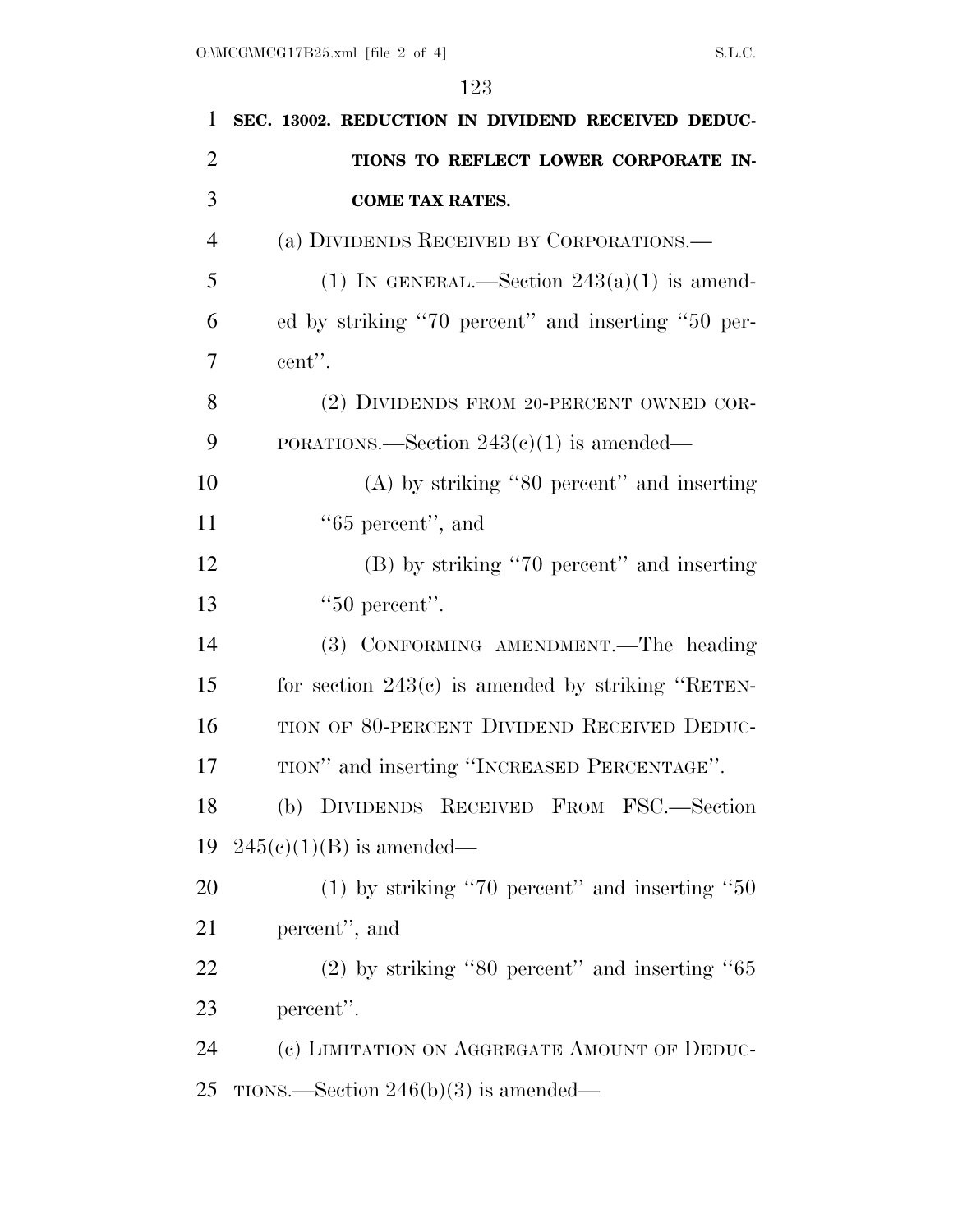| $\mathbf{1}$         | (1) by striking "80 percent" in subparagraph           |
|----------------------|--------------------------------------------------------|
| $\overline{c}$       | $(A)$ and inserting "65 percent", and                  |
| 3                    | $(2)$ by striking "70 percent" in subparagraph         |
| $\overline{4}$       | (B) and inserting "50 percent".                        |
| 5                    | (d) REDUCTION IN DEDUCTION WHERE PORTFOLIO             |
| 6                    | STOCK IS DEBT-FINANCED. Section $246A(a)(1)$ is        |
| 7                    | amended—                                               |
| 8                    | (1) by striking "70 percent" and inserting " $50$      |
| 9                    | percent", and                                          |
| 10                   | $(2)$ by striking "80 percent" and inserting "65       |
| 11                   | percent".                                              |
| 12                   | (e) INCOME FROM SOURCES WITHIN THE UNITED              |
|                      |                                                        |
|                      | STATES.—Section $861(a)(2)$ is amended—                |
|                      | (1) by striking "100/70th" and inserting "100/         |
|                      | $50th$ " in subparagraph $(B)$ , and                   |
| 13<br>14<br>15<br>16 | $(2)$ in the flush sentence at the end—                |
|                      | (A) by striking "100/80th" and inserting               |
| 17<br>18             | " $100/65$ th", and                                    |
|                      | $(B)$ by striking "100/70th" and inserting             |
| 19<br>20             | "100/50th".                                            |
| 21                   | (f) EFFECTIVE DATE.-                                   |
| 22                   | (1) IN GENERAL.—The amendments made by                 |
| 23                   | this section (other than subsection (c) thereof) shall |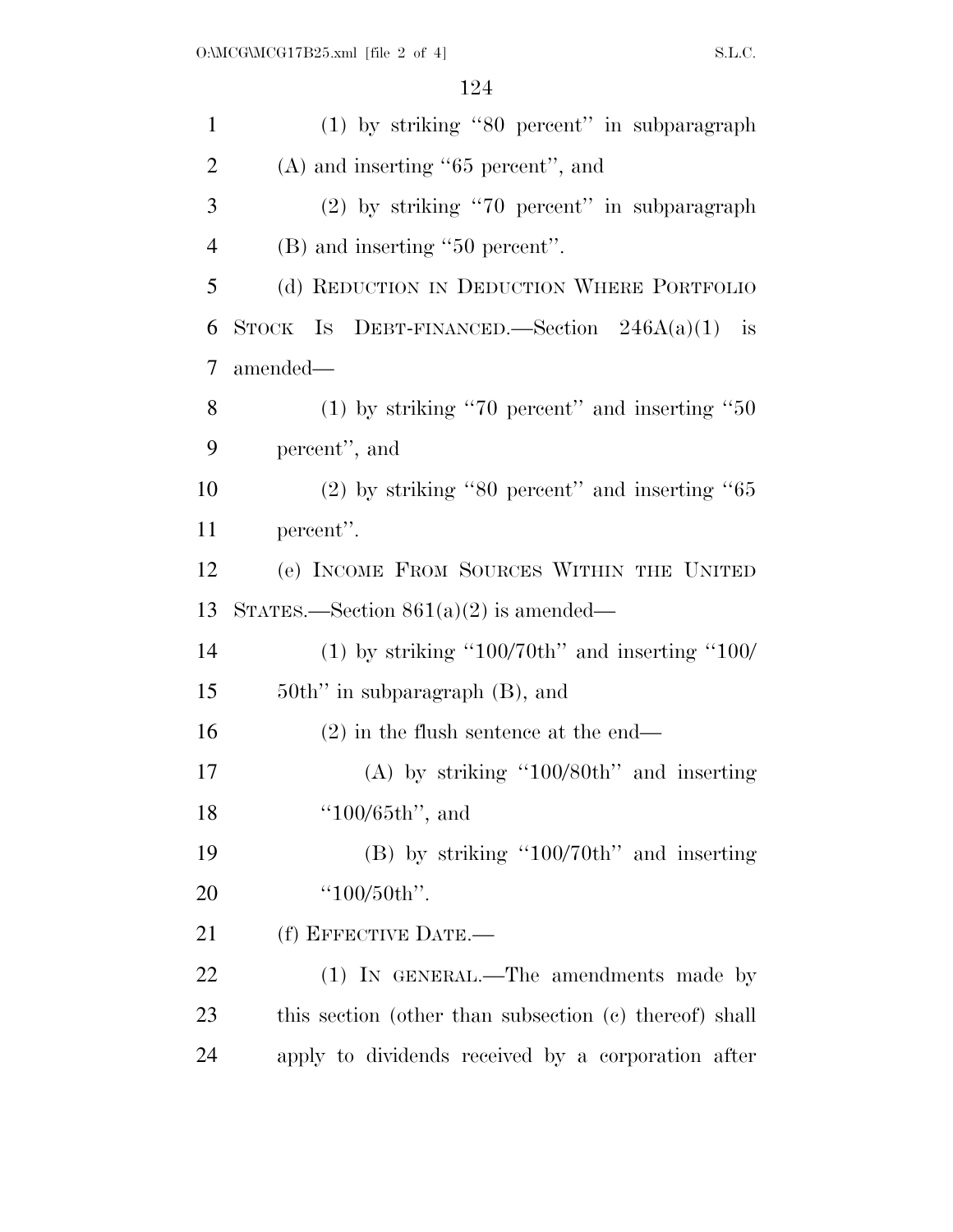December 31, 2018, in taxable years ending after such date.

 (2) LIMITATION.—The amendments made by section 102(c) shall apply to taxable years beginning after December 31, 2018.

# **Subpart B—Dividends Paid Deduction for Domestic Corporations**

#### **SEC. 13011. DIVIDENDS PAID DEDUCTION.**

 (a) GENERAL RULE.—Part VIII of subchapter B of chapter 1 is amended by inserting after section 241 the following:

## **''Subpart B—Dividends Paid Deduction**

''Sec. 242. Dividends paid deduction.

## **''SEC. 242. DIVIDENDS PAID DEDUCTION.**

14 "(a) ALLOWANCE OF DEDUCTION.—In the case of an eligible corporation, there shall be allowed as a deduction an amount equal to zero percent of the aggregate amount of applicable dividends paid by the corporation during the taxable year.

 ''(b) APPLICABLE DIVIDEND.—For purposes of this section—

21 "(1) In GENERAL.—The term 'applicable divi- dend' means, with respect to an eligible corporation, any distribution by the eligible corporation during a taxable year which is—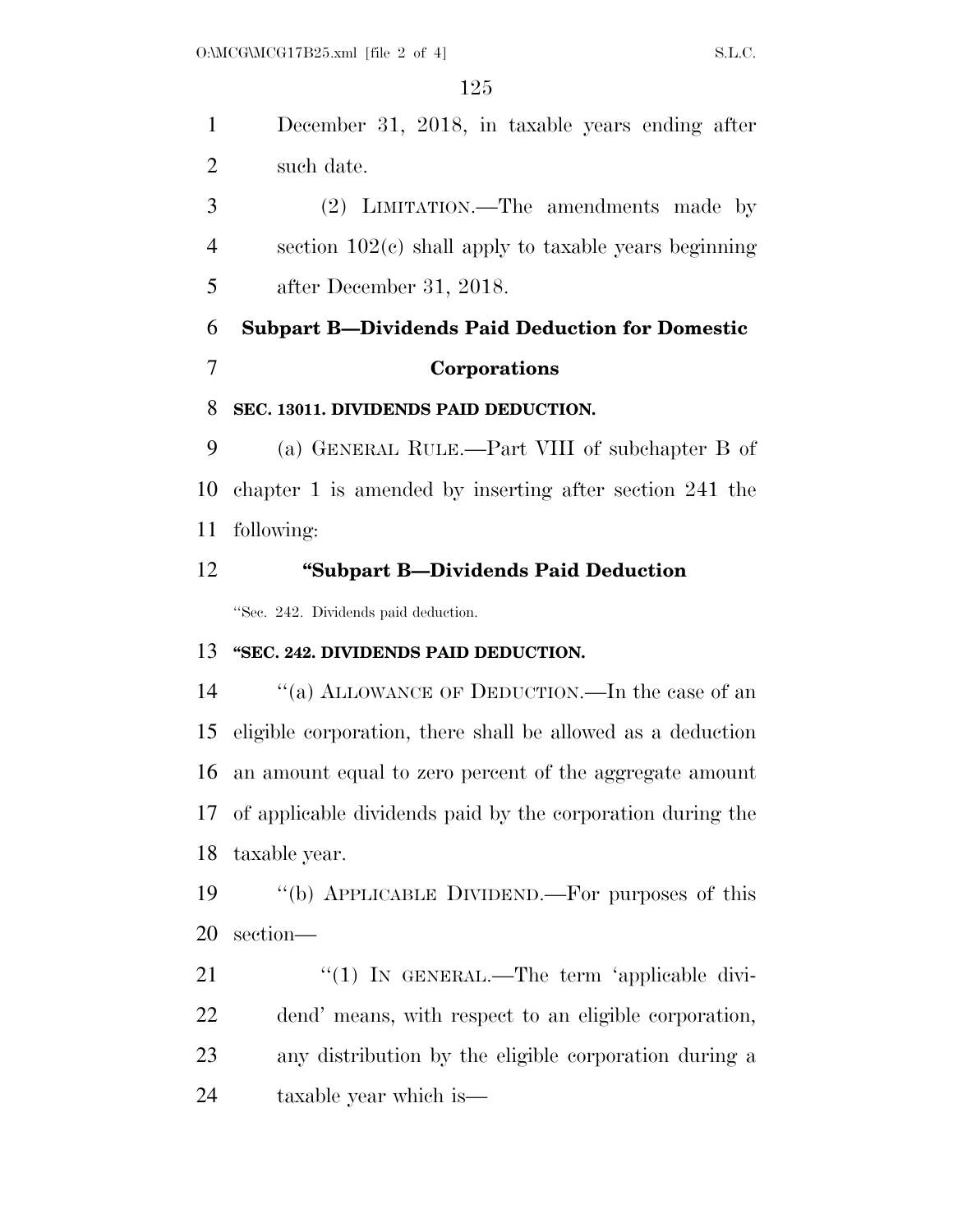| $\mathbf{1}$   | "(A) treated as a dividend for purposes of           |
|----------------|------------------------------------------------------|
| $\overline{2}$ | this chapter, and                                    |
| 3              | "(B) paid out of its applicable earnings             |
| $\overline{4}$ | and profits.                                         |
| 5              | "(2) ORDERING RULE FOR DIVIDEND<br>PAY-              |
| 6              | MENTS.—For purposes of paragraph $(1)(B)$ , divi-    |
| 7              | dends shall be treated as paid—                      |
| $8\,$          | "(A) first, out of exempt earnings and               |
| 9              | profits,                                             |
| 10             | "(B) second, out of applicable earnings              |
| 11             | and profits, and                                     |
| 12             | "(C) finally, out of earnings and profits            |
| 13             | not described in subparagraph $(A)$ or $(B)$ .       |
| 14             | COORDINATION WITH OTHER<br>(3)<br>DEDUC-             |
| 15             | TIONS.—Such term shall not include—                  |
| 16             | "(A) any amount allowed as a deduction               |
| 17             | under section 591 (relating to deduction for         |
| 18             | dividends paid by mutual savings banks, etc.),       |
| 19             | and                                                  |
| 20             | "(B) any dividend described in paragraph             |
| 21             | $(2)$ of section $404(k)$ (relating to deduction for |
| 22             | dividends paid on certain employer securities).      |
| 23             | "(4) ELECTION TO TREAT CERTAIN DISTRIBU-             |
| 24             | TIONS PAID AFTER CLOSE OF YEAR AS PAID DURING        |
| 25             | YEAR.—For purposes of this title, an eligible cor-   |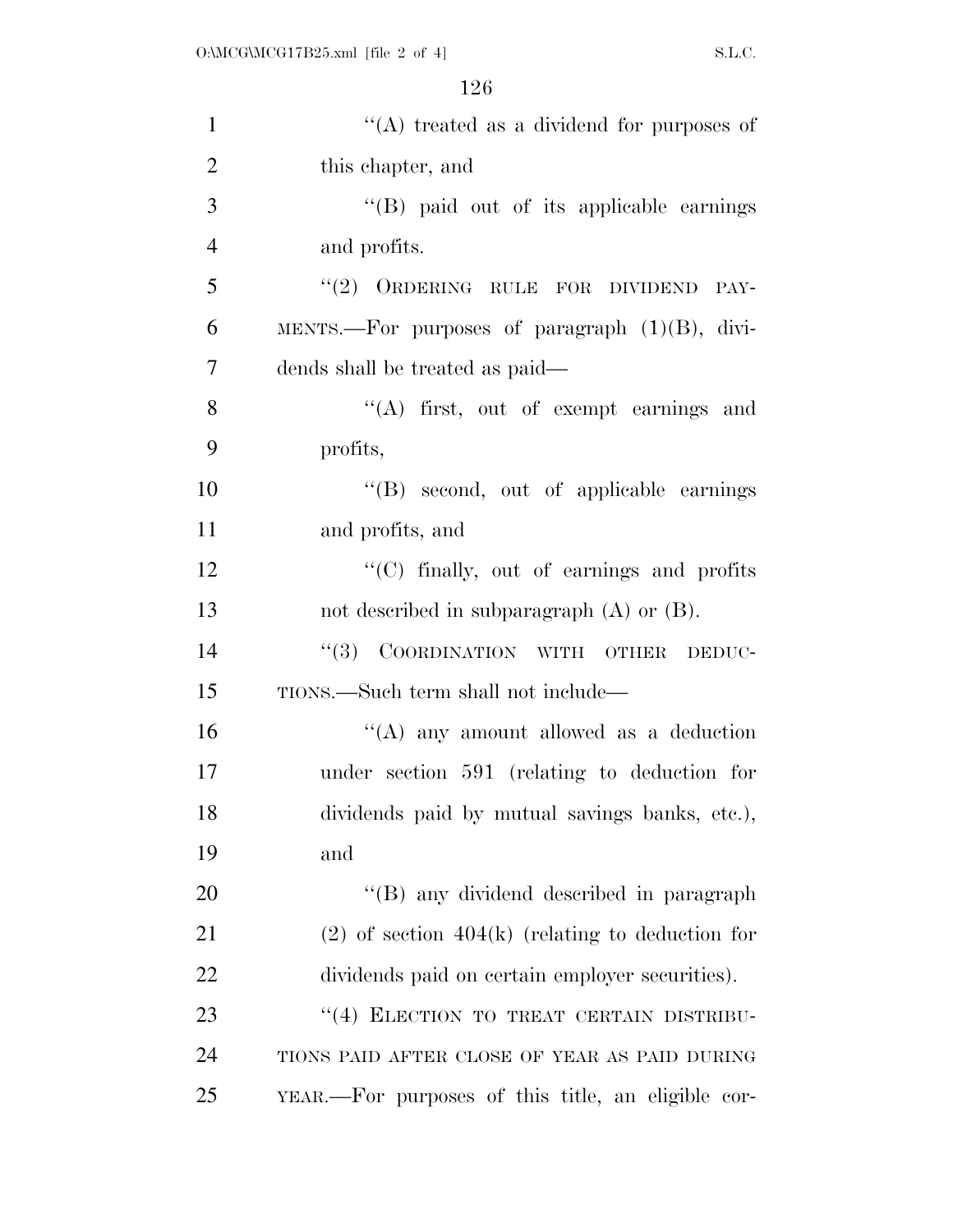$O:\text{MCG}\backslash\text{MCG17B25.xml}$  [file 2 of 4] S.L.C.

| $\mathbf{1}$   | poration may elect on its return of tax for any tax-  |
|----------------|-------------------------------------------------------|
| $\overline{2}$ | able year to treat any distribution made on or before |
| 3              | the 15th day of the 4th month following the close of  |
| $\overline{4}$ | the taxable year as having been made immediately      |
| 5              | before the close of the taxable year. The preceding   |
| 6              | sentence shall not apply for purposes of determining  |
| 7              | the time the distribution was received by the share-  |
| 8              | holder to whom the distribution was made.             |
| 9              | $\cdot\cdot$ (5) APPLICABLE EARNINGS AND PROFITS.—    |
| 10             | "(A) IN GENERAL.—The term 'applicable                 |
| 11             | earnings and profits' means, with respect to          |
| 12             | any corporation for any taxable year, its earn-       |
| 13             | ings and profits for the taxable year and its         |
| 14             | earnings and profits accumulated in prior tax-        |
| 15             | able years beginning after December 31, 2018.         |
| 16             | For purposes of the preceding sentence, earn-         |
| 17             | ings and profits for the taxable year shall be        |
| 18             | determined without regard to the deduction            |
| 19             | under this section for the taxable year.              |
| 20             | "(B) EXEMPT EARNINGS AND<br><b>PROFITS</b>            |
| 21             | NOT TREATED AS APPLICABLE EARNINGS AND                |
| 22             | PROFITS.—The applicable earnings and profits          |
| 23             | of a corporation shall not include any exempt         |
| 24             | earnings and profits (as defined in paragraph         |
| 25             | $(6)$ ).                                              |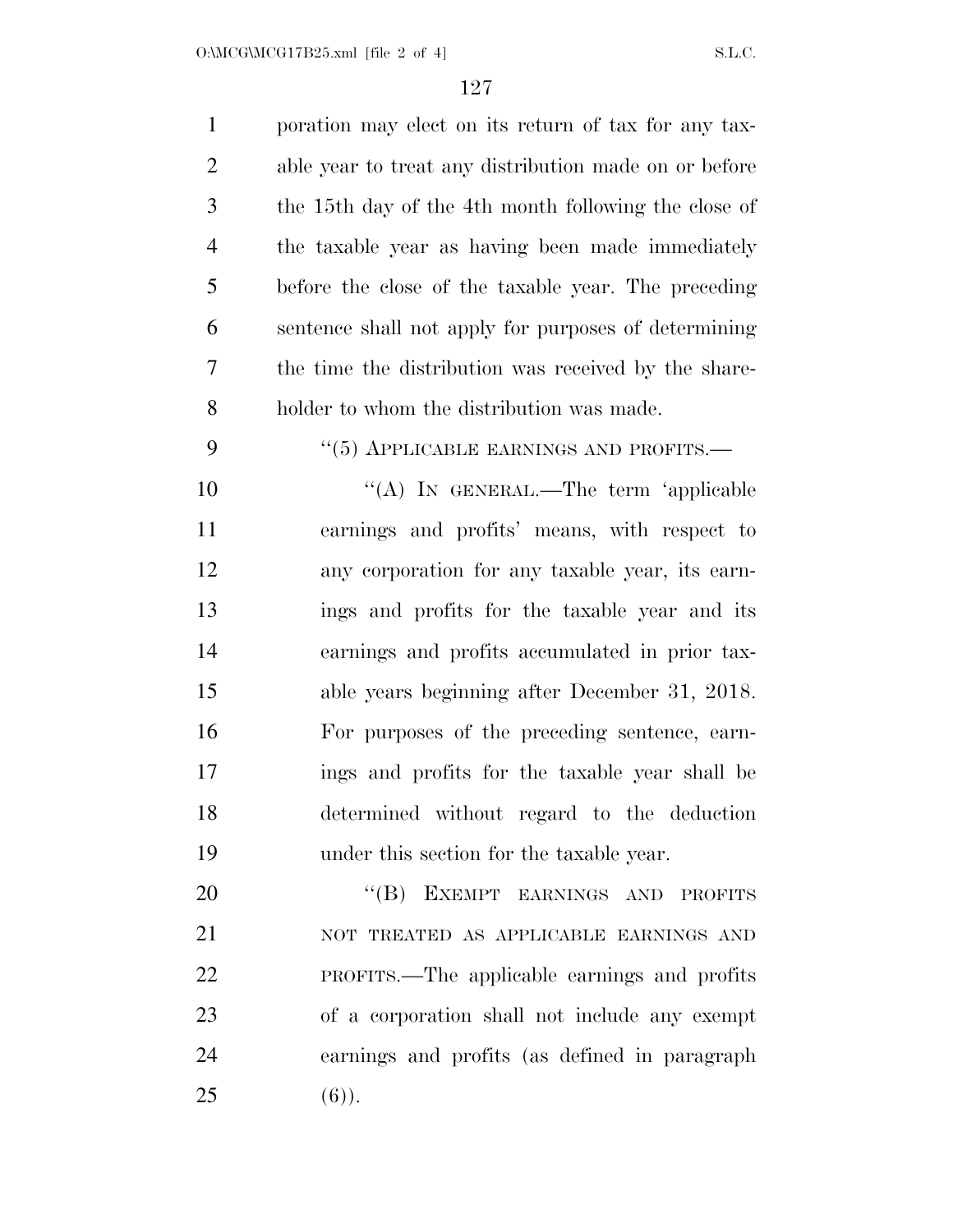1 ""(C) LOOK-THRU IN THE CASE OF DIVI- DENDS RECEIVED FROM CONTROLLED FOREIGN CORPORATION OR 10/50 CORPORATION.—If a corporation which is a United States share- holder in a controlled foreign corporation, or is a shareholder in a foreign corporation with re- spect to which the shareholder meets the stock ownership requirements of section 902(a), re- ceives a dividend (other than a dividend to which subparagraph (B) applies) from such controlled foreign corporation or such foreign corporation, the earnings and profits from such dividend shall not be treated as applicable earn- ings and profits of the corporation receiving such dividend to the extent of any portion of the dividend not properly allocable (as deter- mined under section 316, as modified by section 959(c) in the case of such controlled foreign corporation) to applicable earnings and profits of such controlled foreign corporation or such foreign corporation. 22 "(6) EXEMPT EARNINGS AND PROFITS.— 23 ''(A) IN GENERAL.—The term 'exempt

 earnings and profits' means, with respect to any corporation for any taxable year, its earn-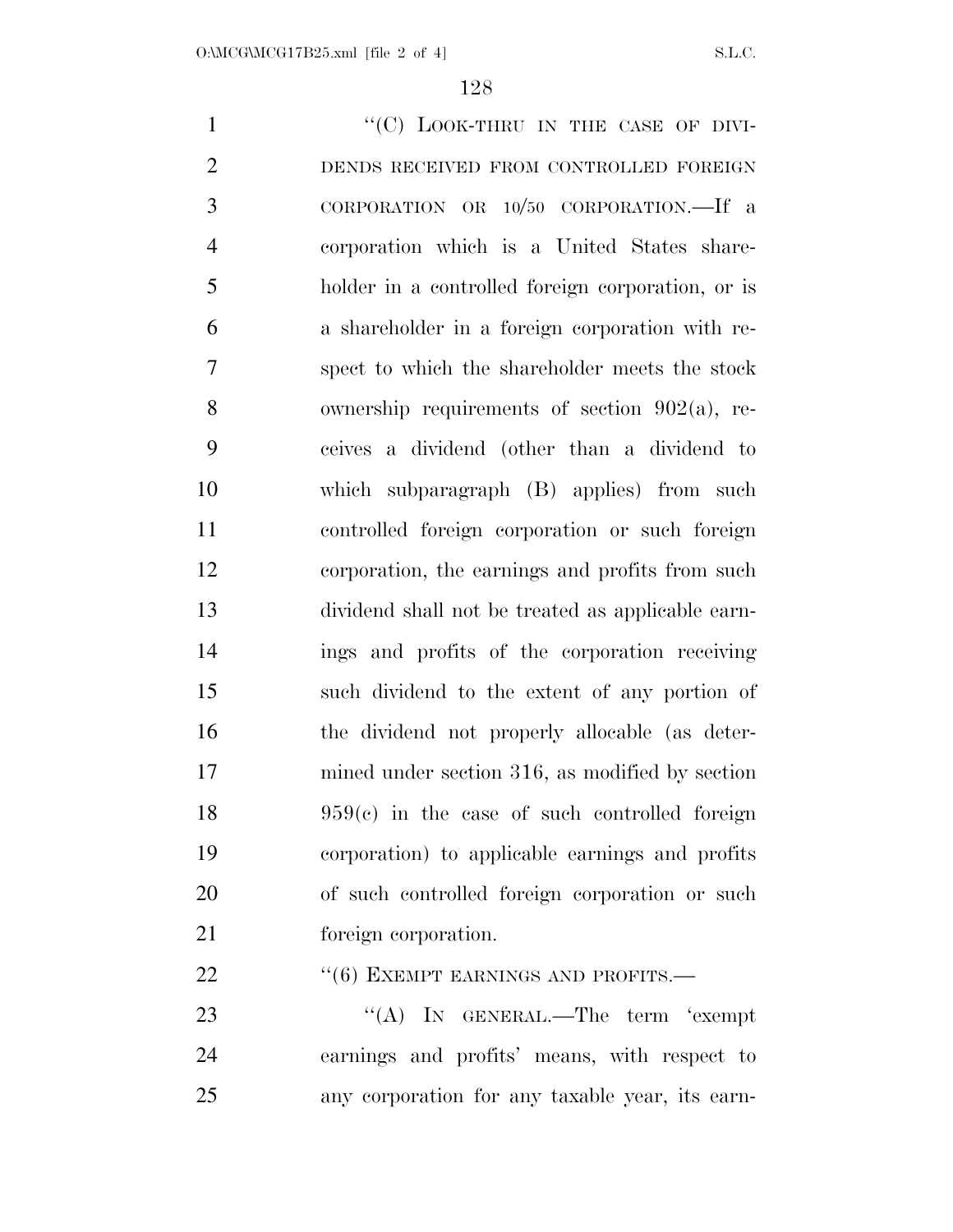| $\mathbf{1}$   | ings and profits for the taxable year and its  |
|----------------|------------------------------------------------|
| $\overline{2}$ | earnings and profits accumulated in prior tax- |
| 3              | able years beginning after December 31, 2018,  |
| $\overline{4}$ | which are properly allocable to exempt amounts |
| 5              | received or accrued by the corporation.        |
| 6              | "(B) EXEMPT AMOUNTS.—The term 'ex-             |
| $\overline{7}$ | empt amounts' means, with respect to any cor-  |
| 8              | poration—                                      |
| 9              | "(i) any dividend to the extent of the         |
| 10             | deduction allowable to the corporation         |
| 11             | under section 243, 245, or 245A with re-       |
| 12             | spect to the dividend,                         |
| 13             | "(ii) any foreign-derived intangible in-       |
| 14             | come (as defined in section $250(b)$ ) or      |
| 15             | global intangible low-taxed income (as de-     |
| 16             | fined in section $951A(b)$ to the extent of    |
| 17             | the deduction allowable to the corporation     |
| 18             | under section 250 with respect to any such     |
| 19             | income,                                        |
| 20             | "(iii) any increase in subpart $F$ in-         |
| 21             | come by reason of section 965 to the ex-       |
| 22             | tent of the deduction allowable to the cor-    |
| 23             | poration under section $965(c)(1)$ with re-    |
| 24             | spect to any such income, and                  |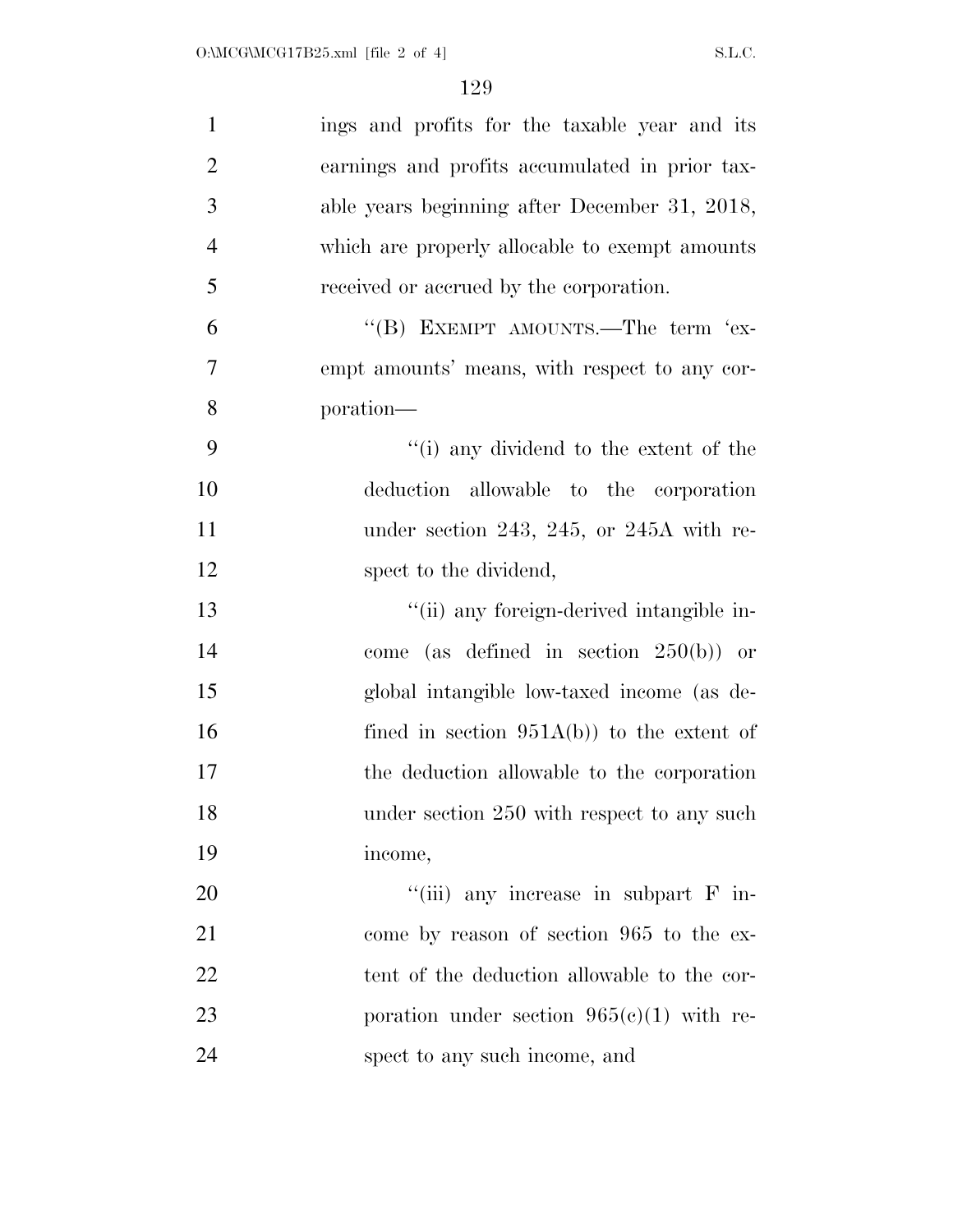| $\mathbf{1}$   | $f'(iv)$ any other amount to the extent                     |
|----------------|-------------------------------------------------------------|
| $\overline{2}$ | such amount is exempt from taxation                         |
| 3              | under this title.                                           |
| $\overline{4}$ | "(7) PROPER ALLOCATION OF DIVIDENDS TO                      |
| 5              | EARNINGS AND PROFITS.-                                      |
| 6              | "(A) IN GENERAL.—The Secretary shall                        |
| $\overline{7}$ | prescribe rules for the proper allocation of divi-          |
| 8              | dends to earnings and profits for purposes of               |
| 9              | applying this subsection.                                   |
| 10             | "(B) LOOK THROUGH RULES.—For pur-                           |
| 11             | poses of paragraph $(4)(C)$ , such rules shall in-          |
| 12             | clude rules requiring in appropriate cases the              |
| 13             | look through to earnings and profits of mem-                |
| 14             | bers of any affiliated group including a con-               |
| 15             | trolled foreign corporation or foreign corpora-             |
| 16             | tion described in such paragraph where the                  |
| 17             | earnings and profits of such controlled foreign             |
| 18             | corporation or such foreign corporation are at-             |
| 19             | tributable to distributions received from other             |
| 20             | members of the group.                                       |
| 21             | "(c) ELIGIBLE CORPORATION.—For purposes of this             |
| 22             | section, the term 'eligible corporation' means any domestic |
| 23             | corporation other than—                                     |
| 24             | $\lq(1)$ a regulated investment company,                    |
| 25             | $f'(2)$ a real estate investment trust,                     |
|                |                                                             |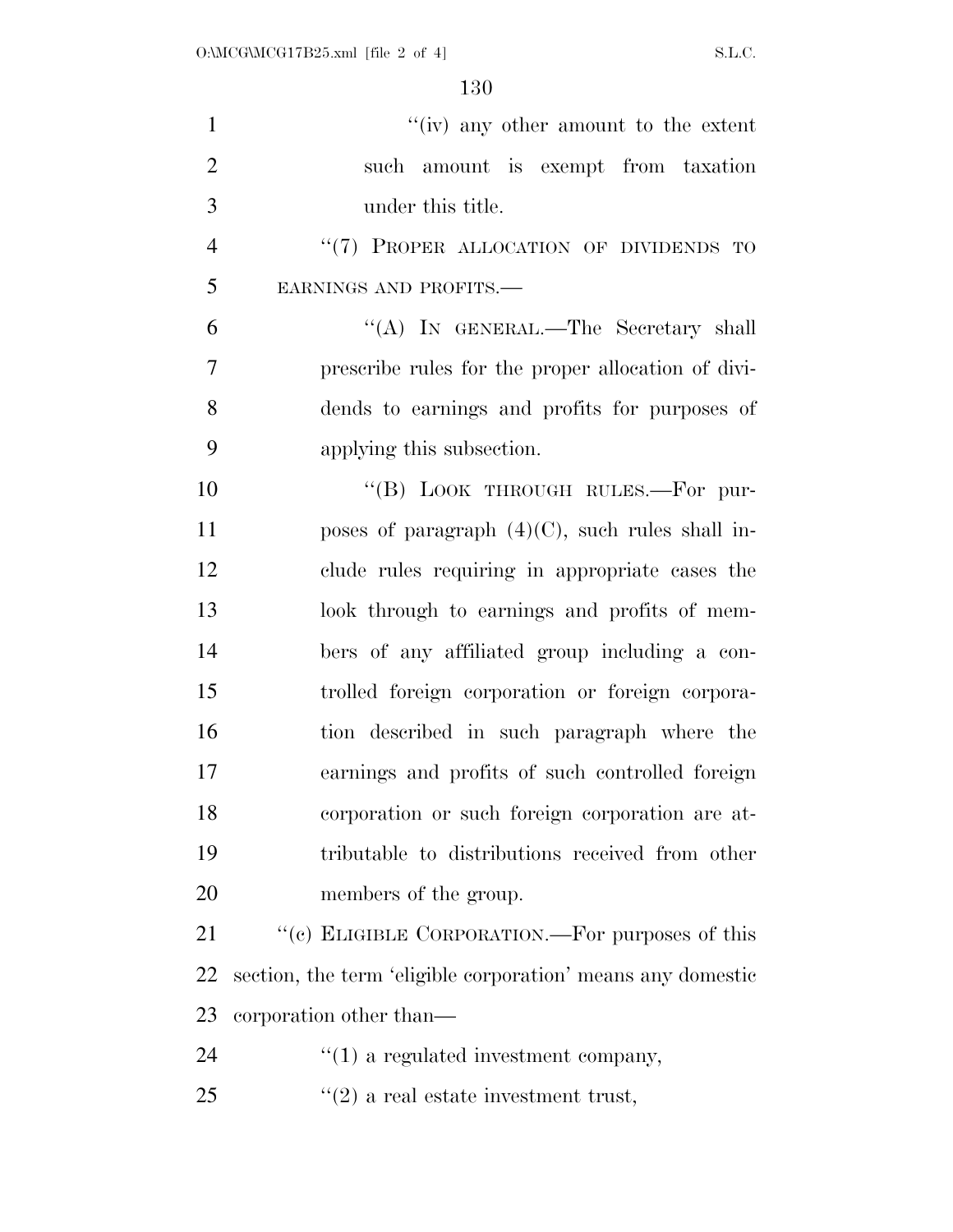| $\mathbf{1}$   | $\lq(3)$ an S corporation,                                      |
|----------------|-----------------------------------------------------------------|
| $\overline{2}$ | $(4)$ a corporation which is exempt from tax                    |
| 3              | under section $501$ or $521$ ,                                  |
| $\overline{4}$ | $\cdot\cdot$ (5) an organization taxable under subchapter       |
| 5              | T of this chapter (relating to cooperative organiza-            |
| 6              | tions),                                                         |
| 7              | $\cdot\cdot\cdot(6)$ a cooperative governed by the rules appli- |
| 8              | cable to cooperatives as in effect before the enact-            |
| 9              | ment of subchapter T, or                                        |
| 10             | $\lq(7)$ a DISC or former DISC.                                 |
| 11             | "(d) REPORTING REQUIREMENT.—                                    |
| 12             | " $(1)$ In GENERAL.—Each eligible corporation                   |
| 13             | which makes payments of dividends during the re-                |
| 14             | porting period for any taxable year shall make a re-            |
| 15             | turn, according to the forms and regulations pre-               |
| 16             | scribed by the Secretary, setting forth—                        |
| 17             | $\cdot$ (A) the aggregate amount of such divi-                  |
| 18             | dends,                                                          |
| 19             | "(B) the aggregate amount of such divi-                         |
| 20             | dends with respect to which the corporation is                  |
| 21             | claiming a deduction under this section for the                 |
| 22             | taxable year,                                                   |
| 23             | "(C) the aggregate amount of such divi-                         |
| 24             | dends which the corporation paid during the pe-                 |
| 25             | riod beginning on the 1st day of the reporting                  |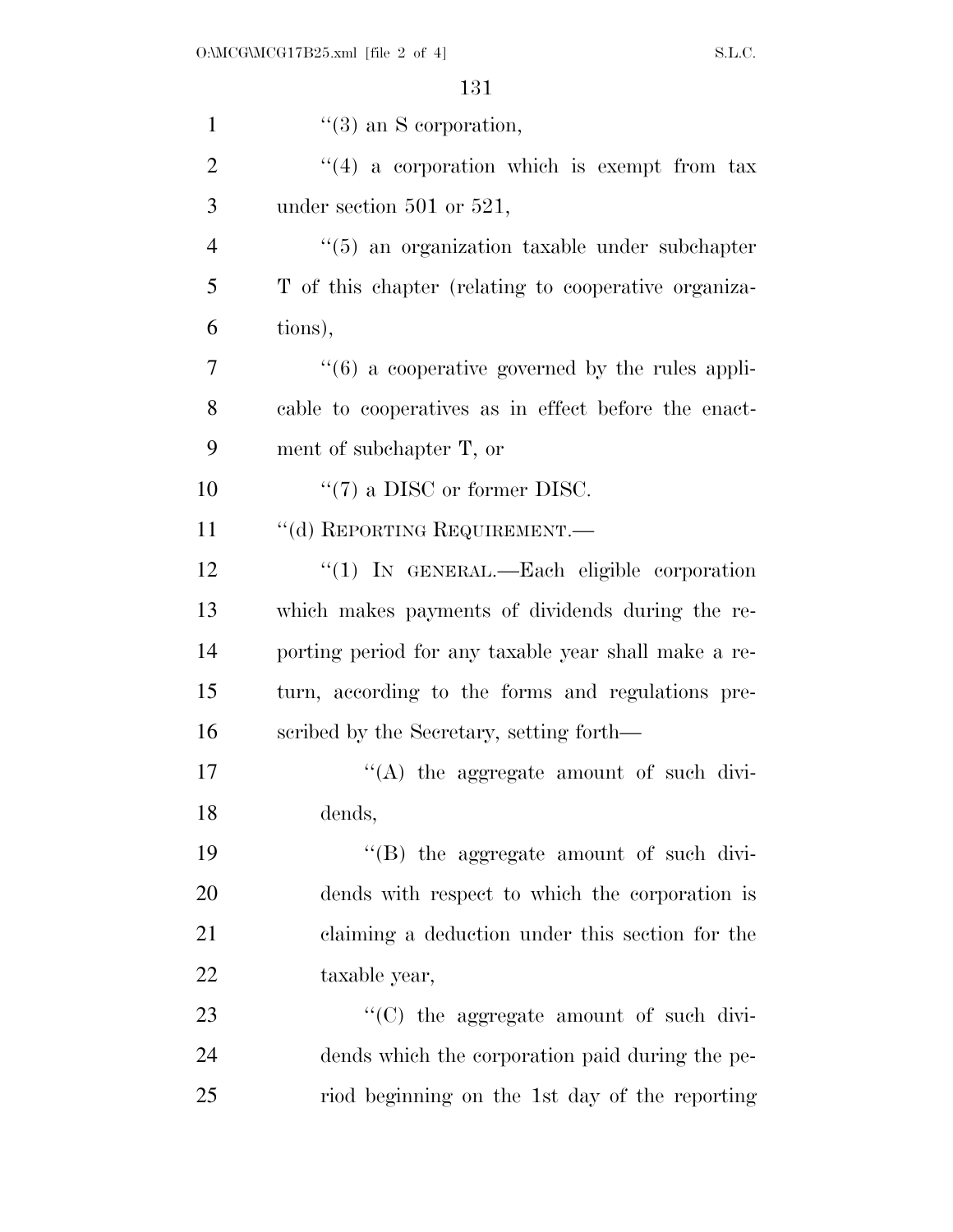| $\mathbf{1}$   | taxable year and ending on the 15th day of the      |
|----------------|-----------------------------------------------------|
| $\overline{2}$ | 4th month of such taxable year which the cor-       |
| 3              | poration elected under subsection $(b)(4)$ to treat |
| $\overline{4}$ | as paid in the preceding taxable year,              |
| 5              | "(D) the aggregate amount of such divi-             |
| 6              | dends which the corporation paid during the pe-     |
| 7              | riod beginning on the 1st day of the taxable        |
| 8              | year following the reporting taxable year and       |
| 9              | ending on the 15th day of the 4th month of          |
| 10             | such following taxable year which the corpora-      |
| 11             | tion elected under subsection $(b)(4)$ to treat as  |
| 12             | paid in the reporting taxable year, and             |
| 13             | $\lq\lq(E)$ such other information with respect     |
| 14             | to such dividends as the Secretary shall require    |
| 15             | for the administration of this section.             |
| 16             | "(2) REPORTING PERIOD; DUE DATE.-For                |
| 17             | purposes of this subsection—                        |
| 18             | "(A) REPORTING PERIOD.—The term 're-                |
| 19             | porting period' means with, respect to any tax-     |
| 20             | able year, the period beginning on the 1st day      |
| 21             | of the taxable year and ending on the 15th day      |
| 22             | of the 4th month following the close of the tax-    |
| 23             | able year.                                          |
| 24             | "(B) DUE DATE.—Any return under para-               |
| 25             | graph (1) with respect to any taxable year shall    |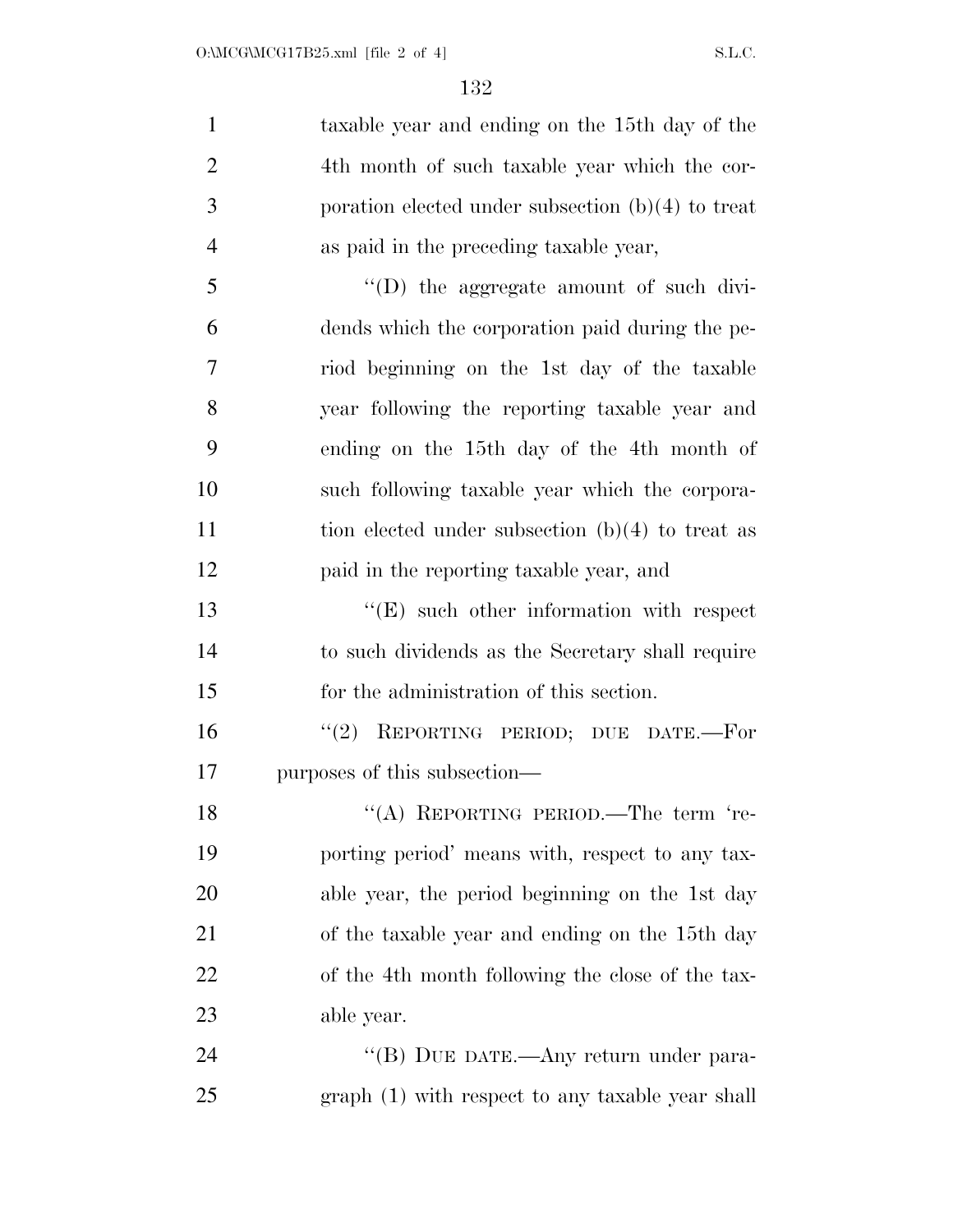be included with the return of income tax for 2 such taxable year.".

 (b) PENALTY FOR FAILURE TO REPORT.—Section 6652, as amended by subtitle E of this Act, is amended by adding at the end the following new subsection:

 ''(r) FAILURE TO FILE RETURNS BY CORPORATIONS ELIGIBLE FOR DIVIDENDS PAID DEDUCTION.—

8 "(1) PENALTY FOR FAILURE TO FILE RE- TURN.—In the case of a failure to make a return re- quired under section 242(d) containing the informa- tion required by such section by the due date for the return, the eligible corporation shall pay (on notice and demand by the Secretary and in the same man- ner as tax) a penalty of \$1,000 per day for each day such failure continues unless it is shown that such failure is due to reasonable cause. The maximum amount of the penalty under this paragraph with re- spect to any failure for a taxable year shall not ex-ceed \$250,000.

20 "(2) ELIGIBLE CORPORATION.—For purposes of this subsection, the term 'eligible corporation' has 22 the meaning given such term by section  $242(e)$ .".

 (c) DIVIDENDS PAID DEDUCTION ALLOWABLE ONLY IN TAXABLE YEAR OF DIVIDEND PAYMENT.—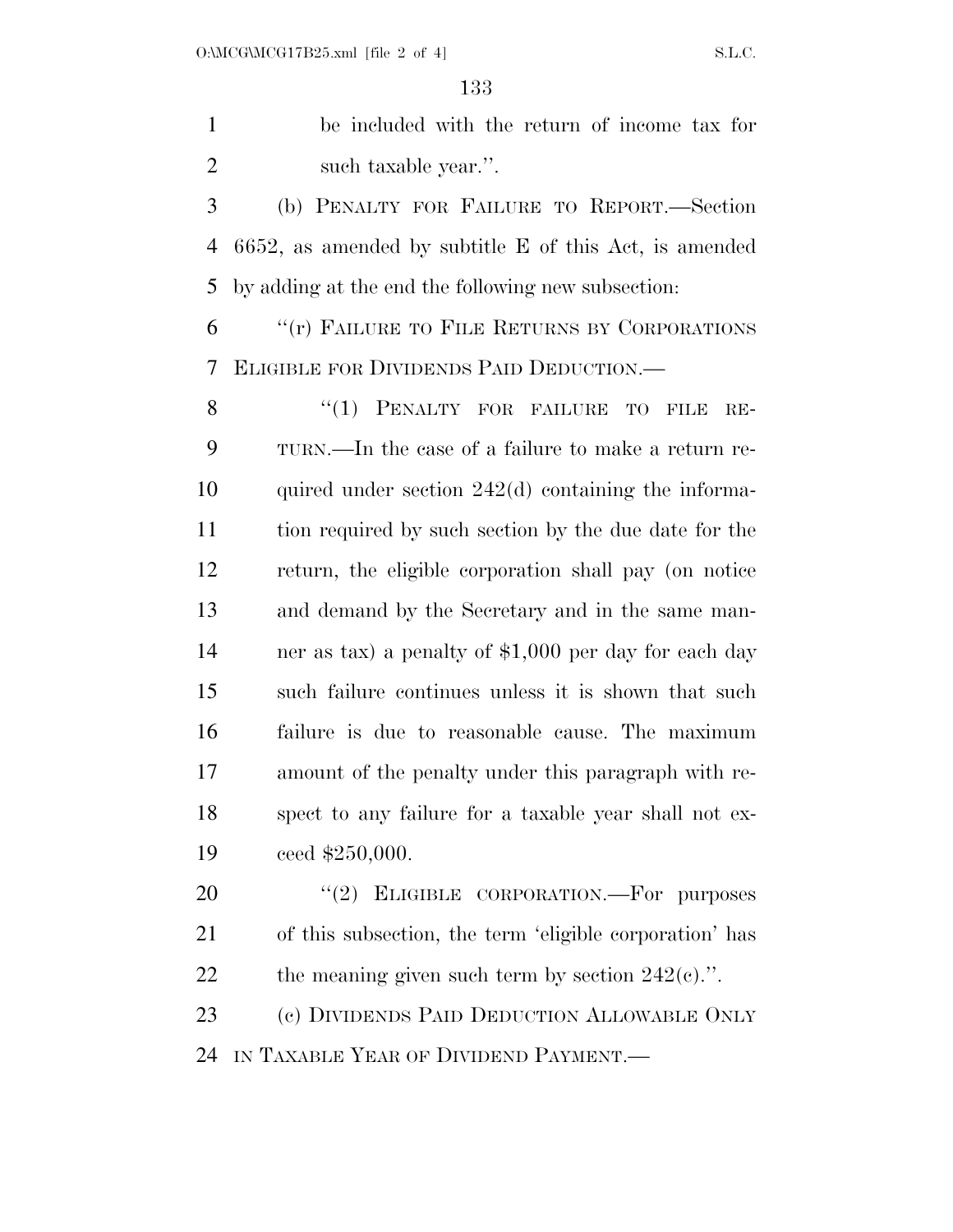| $\mathbf{1}$   | (1) IN GENERAL.—Subsection (d) of section                     |
|----------------|---------------------------------------------------------------|
| $\overline{2}$ | 172, as amended by section 11011, is amended by               |
| 3              | adding at the end the following new paragraph:                |
| 4              | "(9) DIVIDENDS PAID DEDUCTION.—The de-                        |
| 5              | duction under section 242 shall not be allowed.".             |
| 6              | (2)<br>TREATMENT OF CARRYBACKS<br>$\operatorname{AND}$        |
| 7              | $CARRYOVERS.$ Subparagraph $(A)$ of section                   |
| 8              | $172(b)(2)$ , as amended by section 13302, is amended         |
| 9              | by striking "and $(5)$ " and inserting " $(5)$ , and $(8)$ ". |
| 10             | (d) OTHER CONFORMING AMENDMENTS.-Part VIII                    |
| 11             | of subchapter B of chapter 1 is amended—                      |
| 12             | (1) by striking the table of sections and insert-             |
| 13             | ing the following:                                            |
| 14             | "PART VIII-SPECIAL DEDUCTIONS FOR                             |
| 15             | <b>CORPORATIONS</b>                                           |
|                | "SUBPART A. ALLOWANCE OF SPECIAL DEDUCTIONS.                  |
|                | "SUBPART B. DIVIDENDS PAID DEDUCTION.                         |
|                | "SUBPART C. DIVIDENDS RECEIVED DEDUCTIONS.                    |
|                | "SUBPART D. OTHER DEDUCTIONS.                                 |
| 16             | "Subpart A-Allowance of Special Deductions"                   |
|                | "Sec. 241. Allowance of special deductions.",                 |
| 17             | $(2)$ by inserting the following before section               |
| 18             | 243:                                                          |
| 19             | "Subpart C-Dividends Received Deductions"                     |

''Sec. 243. Dividends received by corporations.

''Sec. 245. Dividends received from certain foreign corporations.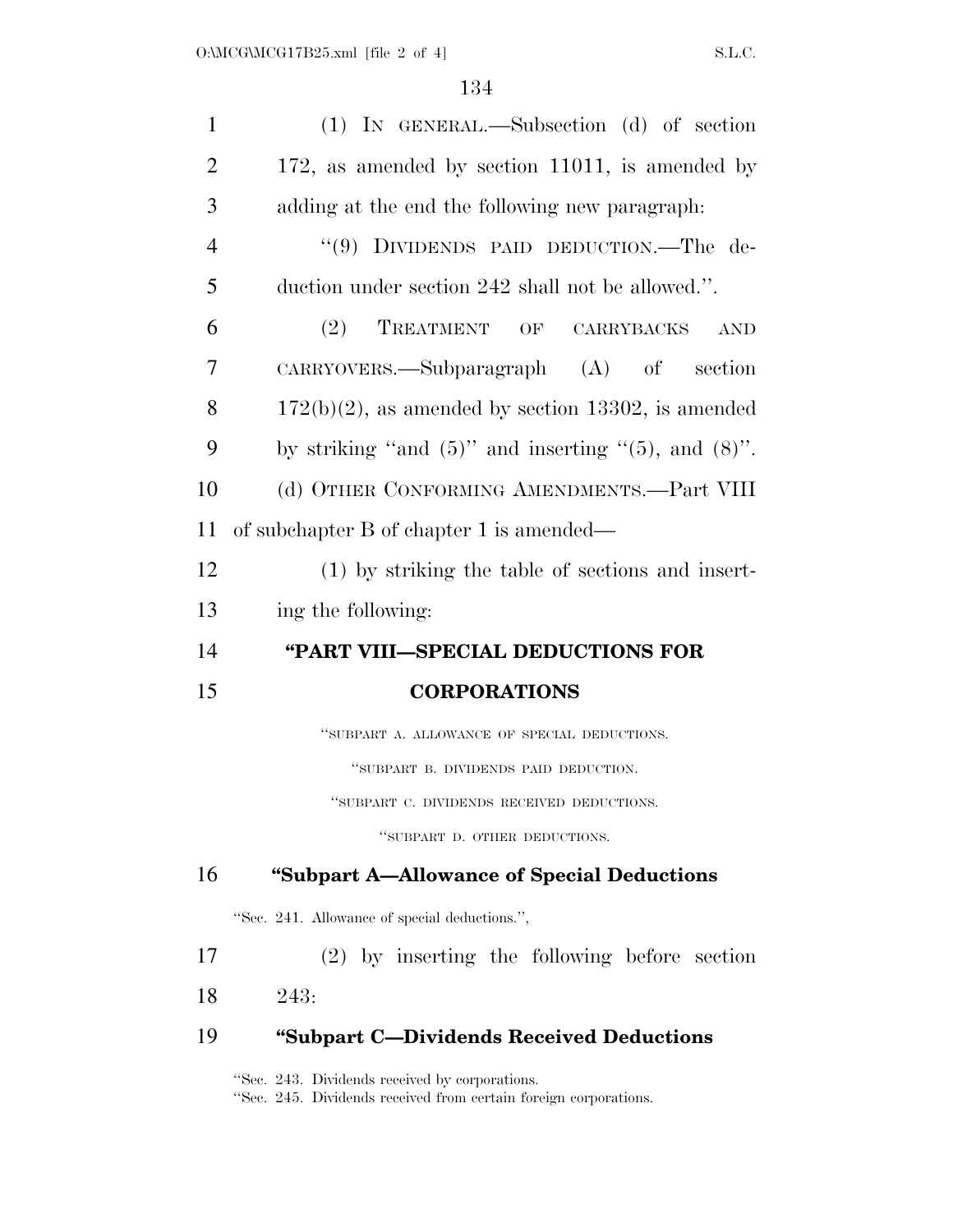|                | 135                                                                                                                                                                                                       |
|----------------|-----------------------------------------------------------------------------------------------------------------------------------------------------------------------------------------------------------|
|                | "Sec. 245A. Deduction for foreign-source portion of dividends received by do-<br>mestic corporations from specified 10-percent owned foreign<br>corporations.                                             |
|                | "Sec. 246. Rules applying to deductions for dividends received.<br>"Sec. 246A. Dividends received deduction reduced where portfolio stock is debt<br>financed.", and                                      |
| 1              | (3) by inserting the following before section                                                                                                                                                             |
| 2              | 248:                                                                                                                                                                                                      |
| 3              | "Subpart D-Other Deductions"                                                                                                                                                                              |
|                | "Sec. 248. Organizational expenditures.<br>"Sec. 249. Limitation of deduction of bond premium on repurchase.<br>"Sec. 250. Foreign-derived intangible income and global intangible low-taxed<br>income.". |
| $\overline{4}$ | (e) EFFECTIVE DATE.—The amendments made by                                                                                                                                                                |
| 5              | this section shall apply to dividends paid in taxable years                                                                                                                                               |
| 6              | of the payor beginning after December 31, 2018.                                                                                                                                                           |
|                |                                                                                                                                                                                                           |
| 7              | SEC. 13012. TAX EQUIVALENT TO DIVIDENDS PAID DEDUC-                                                                                                                                                       |
| 8              | FOR CERTAIN FOREIGN CORPORA-<br><b>TION</b>                                                                                                                                                               |
| 9              | <b>TIONS.</b>                                                                                                                                                                                             |
| 10             | (a) DIVIDENDS PAID DEDUCTION.—Paragraph (1) of                                                                                                                                                            |
| 11             | section $882(c)$ is amended by adding at the end the fol-                                                                                                                                                 |
|                | 12 lowing new subparagraph:                                                                                                                                                                               |
| 13             | "(C) SPECIAL RULE FOR DIVIDENDS PAID                                                                                                                                                                      |
| 14             | DEDUCTION.-For purposes of subparagraph                                                                                                                                                                   |
| 15             | $(A)$ —                                                                                                                                                                                                   |
| 16             | $\degree$ (i) the deduction under section 242                                                                                                                                                             |
| 17             | shall not be allowed for any taxable year,                                                                                                                                                                |
| 18             | and                                                                                                                                                                                                       |

20 such deduction, a deduction in an amount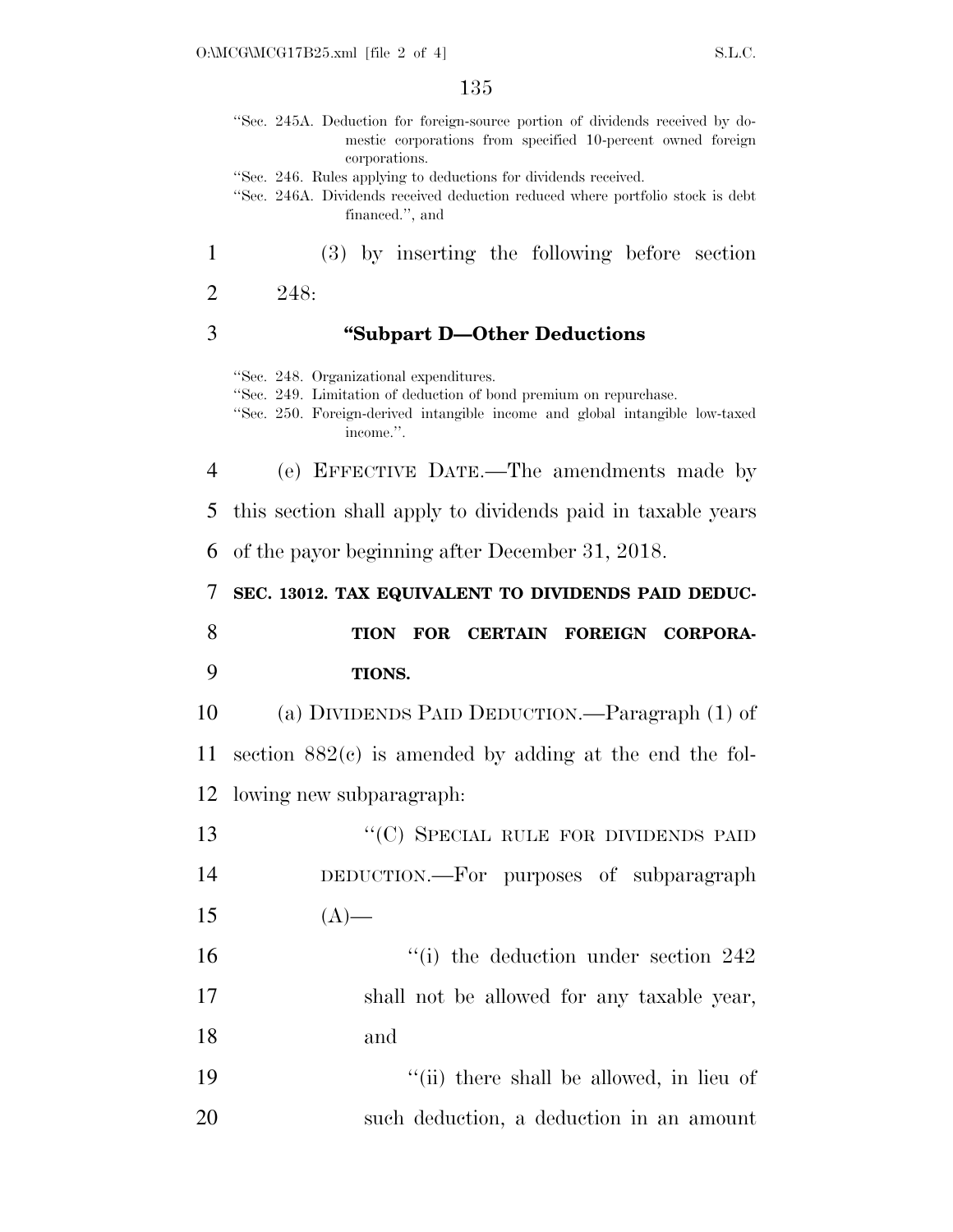| $\mathbf{1}$   | equal to zero percent of the dividend equiv-                  |
|----------------|---------------------------------------------------------------|
| $\overline{2}$ | amount (as defined in section<br>alent                        |
| 3              | $884(b)$ ) of the foreign corporation for the                 |
| $\overline{4}$ | taxable year.".                                               |
| 5              | (b) EFFECTIVE DATE.—The amendment made by                     |
| 6              | this section shall apply to taxable years beginning after     |
| 7              | December 31, 2018.                                            |
| 8              | SEC. 13013. ALLOCATION OF DIVIDEND EXPENSE AMONG              |
| 9              | <b>MEMBERS</b><br>OF<br><b>WORLDWIDE</b><br><b>AFFILIATED</b> |
| 10             | <b>GROUPS.</b>                                                |
| 11             | (a) IN GENERAL.—Paragraph $(6)$ of section $864(e)$           |
| 12             | is amended to read as follows:                                |
| 13             | "(6) ALLOCATION AND APPORTIONMENT<br>OF                       |
| 14             | OTHER EXPENSES.-                                              |
| 15             | "(A) IN GENERAL.—Except as provided in                        |
| 16             | subparagraph $(B)$ , expenses other than interest             |
| 17             | which are not directly allocable or apportioned               |
| 18             | to any specific income producing activity shall               |
| 19             | be allocated and apportioned as if all members                |
| 20             | of the affiliated group were a single corpora-                |
| 21             | tion.                                                         |
| 22             | "(B) DIVIDEND EXPENSE.—The dividend                           |
| 23             | expense of any domestic corporation which is a                |
| 24             | member of an affiliated group shall be allocated              |
| 25             | and apportioned to income from sources with-                  |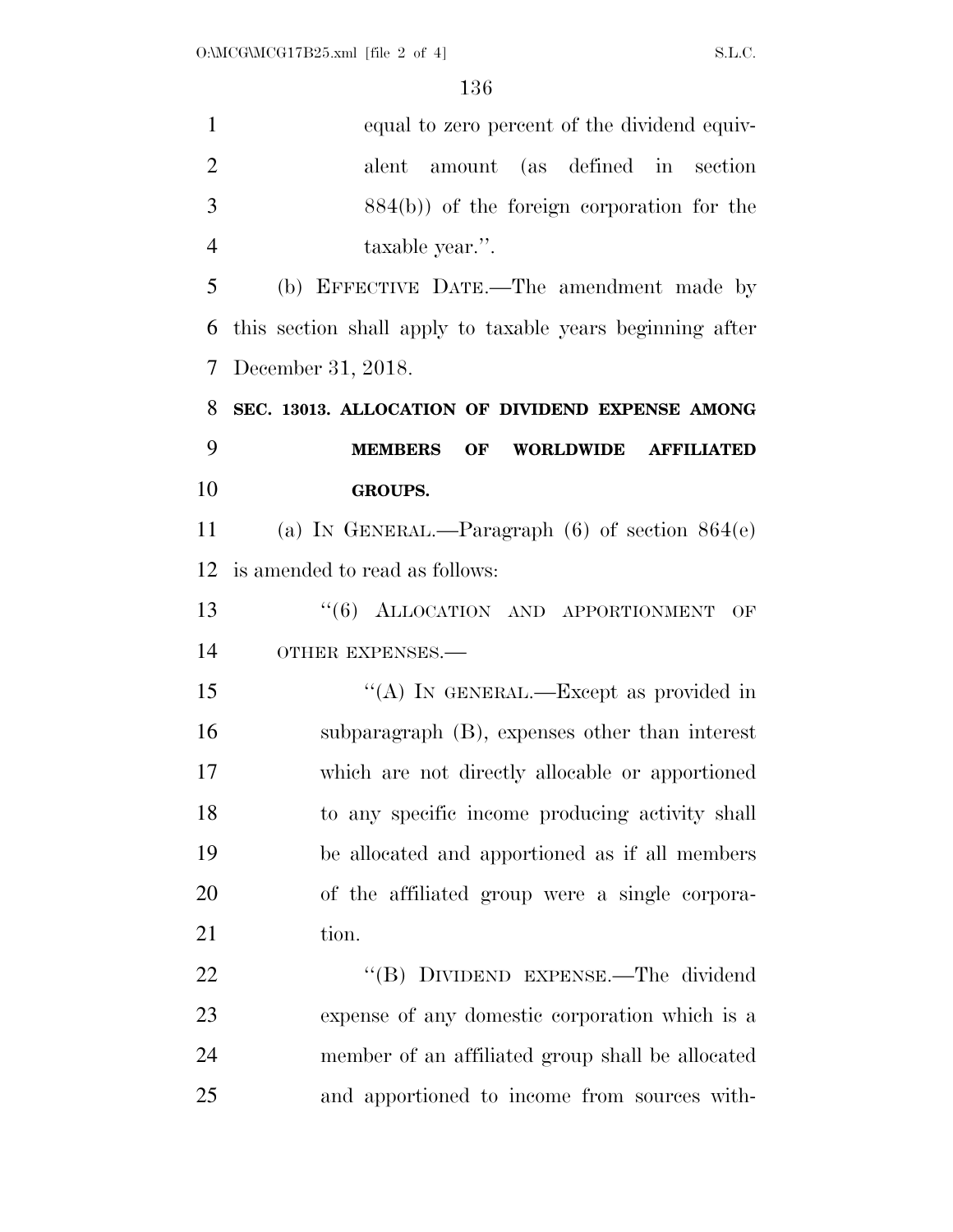| $\mathbf{1}$   | out the United States in the same proportion              |
|----------------|-----------------------------------------------------------|
| $\overline{2}$ | which-                                                    |
| 3              | "(i) the aggregate amount of income                       |
| $\overline{4}$ | treated as from sources without the United                |
| 5              | States by all domestic corporations which                 |
| 6              | are members of such group (determined                     |
| $\overline{7}$ | without regard to such dividend expense),                 |
| 8              | bears to                                                  |
| 9              | "(ii) the aggregate income of all such                    |
| 10             | domestic corporations from sources within                 |
| 11             | and without the United States (as so de-                  |
| 12             | termined).".                                              |
| 13             | (b) EFFECTIVE DATE.—The amendment made by                 |
| 14             | this section shall apply to taxable years beginning after |
| 15             | December 31, 2018.                                        |
| 16             | PART II-SMALL BUSINESS REFORMS                            |
| 17             | SEC. 13101. MODIFICATIONS OF RULES FOR EXPENSING DE-      |
| 18             | PRECIABLE BUSINESS ASSETS.                                |
| 19             | (a) INCREASE IN LIMITATION.—                              |
| 20             | (1) DOLLAR LIMITATION.—Section $179(b)(1)$ is             |
| 21             | amended by striking "\$500,000" and inserting             |
| 22             | " $$1,000,000$ ".                                         |
| 23             | (2)<br>REDUCTION IN LIMITATION.—Section                   |
| 24             | $179(b)(2)$ is amended by striking "\$2,000,000" and      |
| 25             | inserting " $$2,500,000$ ".                               |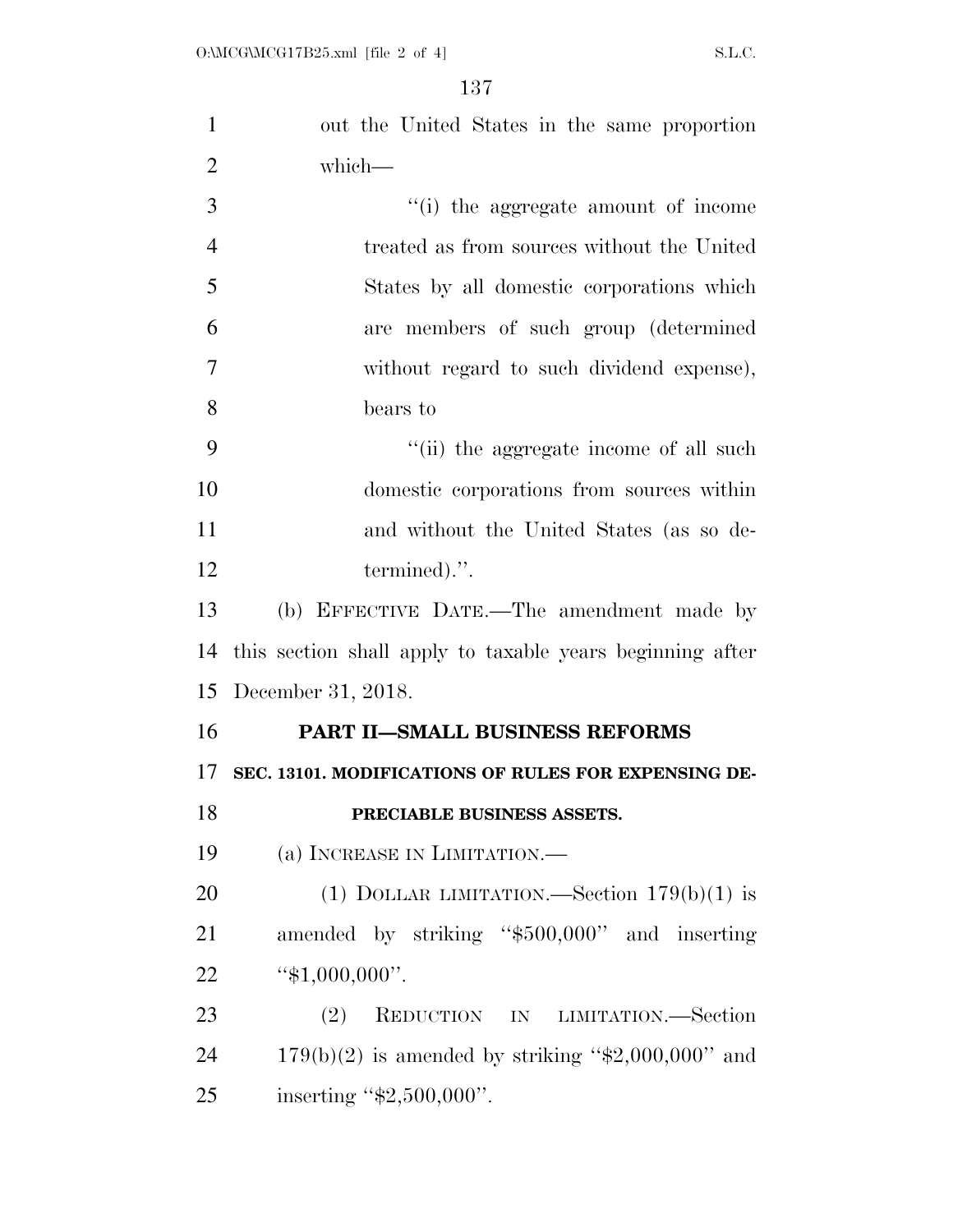| $\mathbf{1}$   | (3) INFLATION ADJUSTMENTS.—                     |
|----------------|-------------------------------------------------|
| $\overline{2}$ | $(A)$ IN GENERAL.—Subparagraph $(A)$ of         |
| 3              | section $179(b)(6)$ is amended—                 |
| $\overline{4}$ | (i) by striking " $2015$ " and inserting        |
| 5              | " $2018$ ", and                                 |
| 6              | (ii) in clause (ii), by striking "cal-          |
| $\overline{7}$ | endar year 2014" and inserting "calendar"       |
| 8              | year 2017".                                     |
| 9              | (B) SPORT UTILITY VEHICLES.-Section             |
| 10             | $179(b)(6)$ is amended—                         |
| 11             | (i) in subparagraph $(A)$ , by striking         |
| 12             | "paragraphs $(1)$ and $(2)$ " and inserting     |
| 13             | "paragraphs $(1)$ , $(2)$ , and $(5)(A)$ ", and |
| 14             | (ii) in subparagraph $(B)$ , by inserting       |
| 15             | " $(\$100$ in the case of any increase in the   |
| 16             | amount under paragraph $(5)(A)$ " after         |
| 17             | " $$10,000$ ".                                  |
| 18             | (b) SECTION 179 PROPERTY TO INCLUDE QUALIFIED   |
| 19             | REAL PROPERTY.                                  |
| 20             | $(1)$ In GENERAL.—Subparagraph $(B)$ of section |
| 21             | $179(d)(1)$ is amended to read as follows:      |
| 22             | $\lq$ (B) which is —                            |
| 23             | $\degree$ (i) section 1245 property (as defined |
| 24             | in section $1245(a)(3)$ , or                    |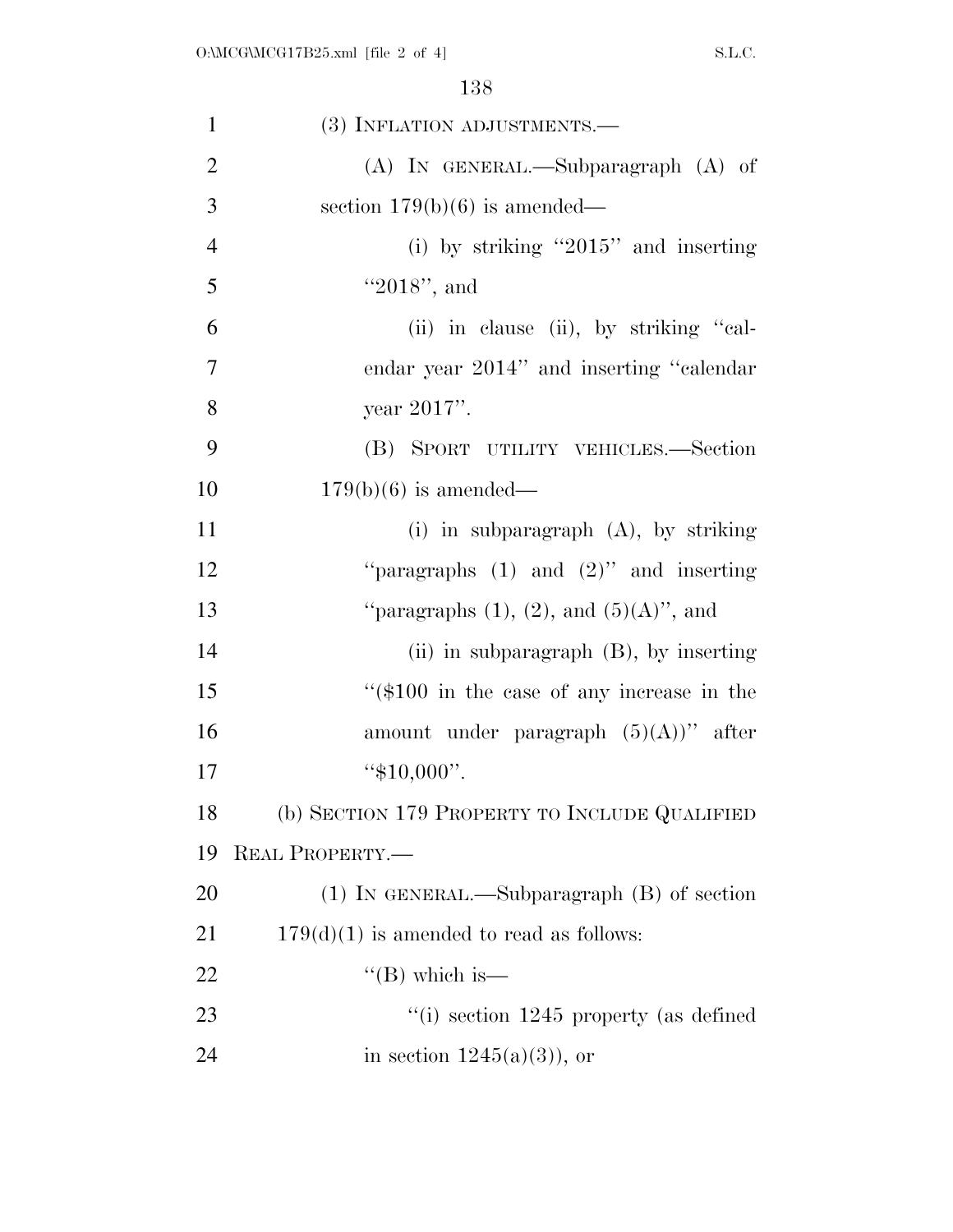| $\mathbf{1}$   | "(ii) qualified real property (as de-                      |
|----------------|------------------------------------------------------------|
| $\overline{2}$ | fined in subsection $(f)$ ), and".                         |
| 3              | (2) QUALIFIED REAL PROPERTY DEFINED.                       |
| $\overline{4}$ | Subsection (f) of section 179 is amended to read as        |
| 5              | follows:                                                   |
| 6              | "(f) QUALIFIED REAL PROPERTY.—For purposes of              |
| 7              | this subsection, the term 'qualified real property' means— |
| 8              | $\lq(1)$ any qualified improvement property de-            |
| 9              | scribed in section $168(e)(6)$ , and                       |
| 10             | $\lq(2)$ any of the following improvements to non-         |
| 11             | residential real property placed in service after the      |
| 12             | date such property was first placed in service:            |
| 13             | "(A) Roofs.                                                |
| 14             | "(B) Heating, ventilation, and air-condi-                  |
| 15             | tioning property.                                          |
| 16             | $\lq\lq$ (C) Fire protection and alarm systems.            |
| 17             | "(D) Security systems.".                                   |
| 18             | (c) REPEAL OF EXCLUSION FOR CERTAIN PROP-                  |
| 19             | ERTY.—The last sentence of section $179(d)(1)$ is amended  |
| 20             | by inserting "(other than paragraph $(2)$ thereof)" after  |
| 21             | "section $50(b)$ ".                                        |
| 22             | (d) EFFECTIVE DATE.—The amendments made by                 |
| 23             | this section shall apply to property placed in service in  |
|                | 24 taxable years beginning after December 31, 2017.        |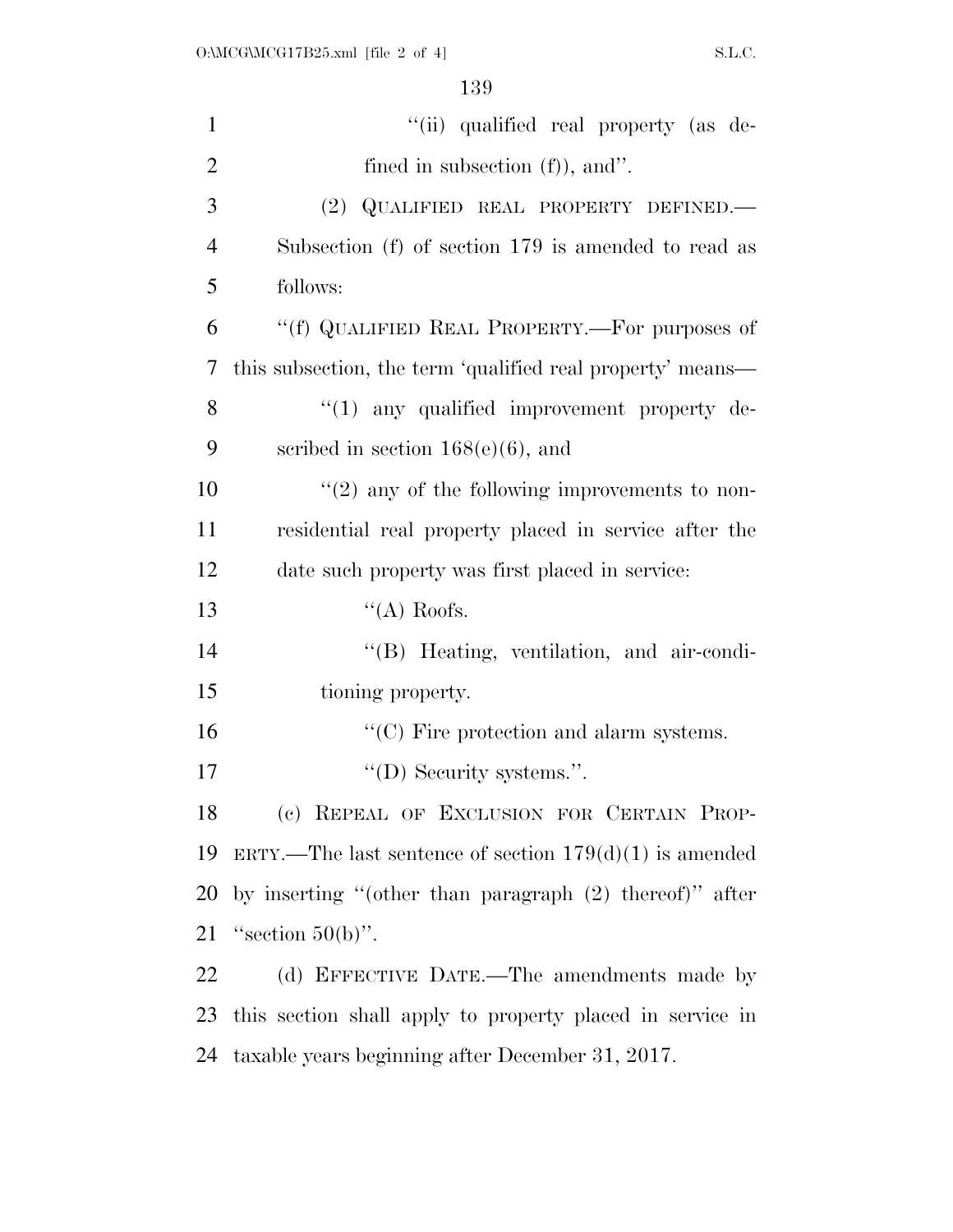| 1              | SEC. 13102. MODIFICATIONS OF GROSS RECEIPTS TEST FOR   |
|----------------|--------------------------------------------------------|
| $\overline{2}$ | USE OF CASH METHOD OF ACCOUNTING BY                    |
| 3              | <b>CORPORATIONS AND PARTNERSHIPS.</b>                  |
| 4              | (a) MODIFICATIONS OF GROSS RECEIPTS TEST.—             |
| 5              | (1) IN GENERAL.—So much of section $448(e)$            |
| 6              | as precedes paragraph $(2)$ is amended to read as fol- |
| 7              | lows:                                                  |
| 8              | $``$ (c) GROSS RECEIPTS TEST.—                         |
| 9              | "(1) IN GENERAL.—A corporation or partner-             |
| 10             | ship meets the gross receipts test of this subsection  |
| 11             | for any taxable year if the average annual gross re-   |
| 12             | ceipts of such entity for the 3-taxable-year period    |
| 13             | ending with the taxable year which precedes such       |
| 14             | taxable year does not exceed the applicable dollar     |
| 15             | limit.".                                               |
| 16             | (2) APPLICABLE DOLLAR LIMIT.—Subsection                |
| 17             | (c) of section 448 is amended by adding at the end     |
| 18             | the following new paragraph.                           |
| 19             | $\cdot$ (4) APPLICABLE DOLLAR LIMIT.—                  |
| 20             | "(A) IN GENERAL.—The applicable dollar                 |
| 21             | limit is $$15,000,000$ .                               |
| 22             | "(B) ADJUSTMENT FOR INFLATION.—In                      |
| 23             | the case of any taxable year beginning after De-       |
| 24             | cember 31, 2018, the \$15,000,000 amount               |
| 25             | under subparagraph (A) shall be increased by           |
| 26             | an amount equal to—                                    |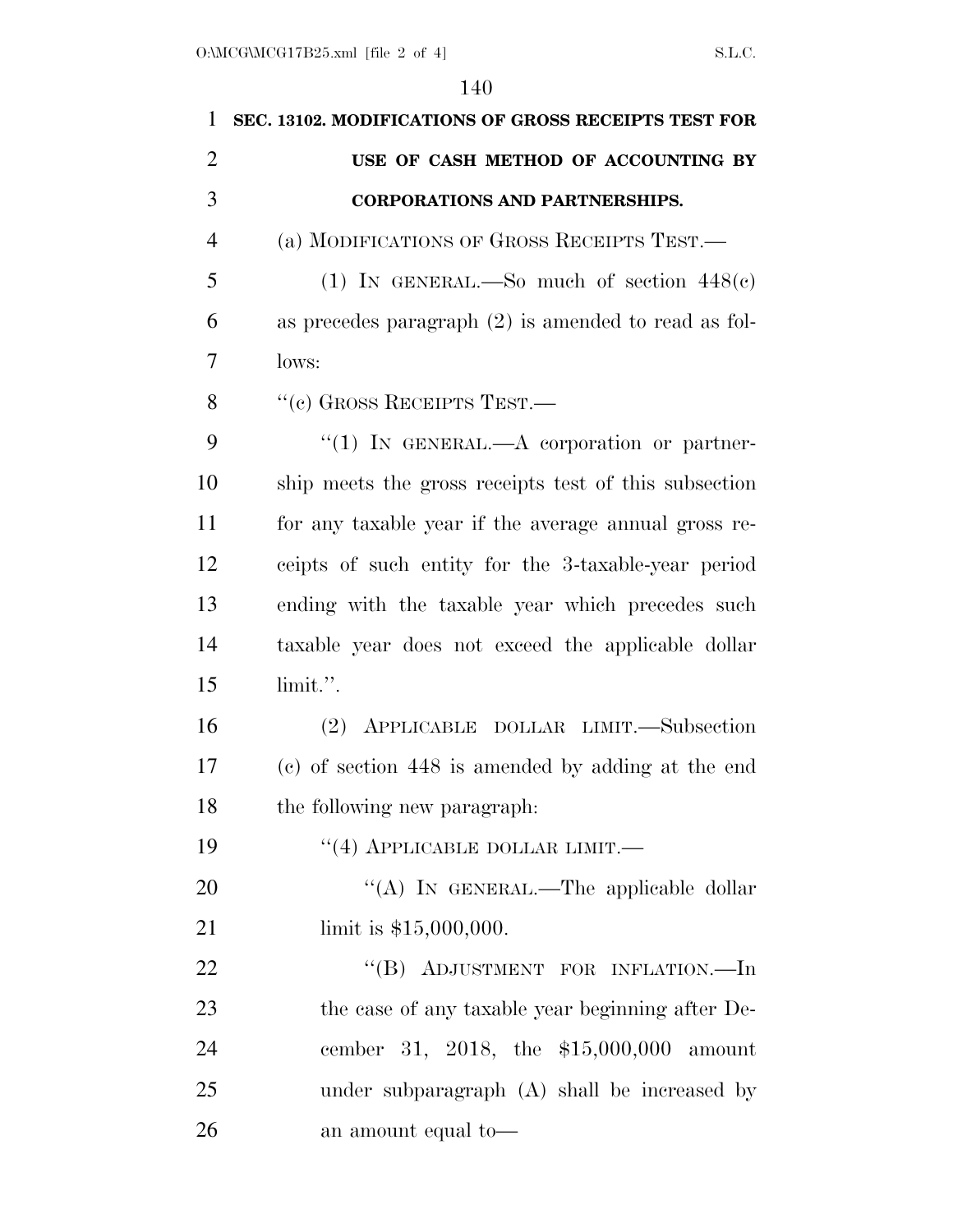| $\mathbf{1}$   | "(i) such dollar amount, multiplied by           |
|----------------|--------------------------------------------------|
| $\mathbf{2}$   | "(ii) the cost-of-living adjustment de-          |
| 3              | termined under section $1(f)(3)$ for the cal-    |
| $\overline{4}$ | endar year in which the taxable year be-         |
| 5              | gins, by substituting 'calendar year 2017'       |
| 6              | for 'calendar year 2016' in subparagraph         |
| $\overline{7}$ | $(A)(ii)$ thereof.                               |
| 8              | If any amount as increased under the preceding   |
| 9              | sentence is not a multiple of $$1,000$ , such    |
| 10             | amount shall be rounded to the next lowest       |
| 11             | multiple of $$1,000."$ .                         |
| 12             | (3) CHANGE IN METHOD OF ACCOUNTING.              |
| 13             | Paragraph $(7)$ of section 448 $(d)$ is amended— |
| 14             | $(A)$ by striking "In the case of" and all       |
| 15             | that follows up to subparagraph (A) and insert-  |
| 16             | ing: "If a taxpayer changes its method of ac-    |
| 17             | counting because the taxpayer is prohibited      |
| 18             | from using the cash receipts and disbursement    |
| 19             | method of accounting by reason of subsection     |
| 20             | (a) or is no longer prohibited from using such   |
| 21             | method by reason of such subsection—", and       |
| 22             | (B) by inserting "and" at the end of sub-        |
| 23             | paragraph $(A)$ , by striking ", and" at the end |
| 24             | of subparagraph (B) and inserting a period,      |
| 25             | and by striking subparagraph $(C)$ .             |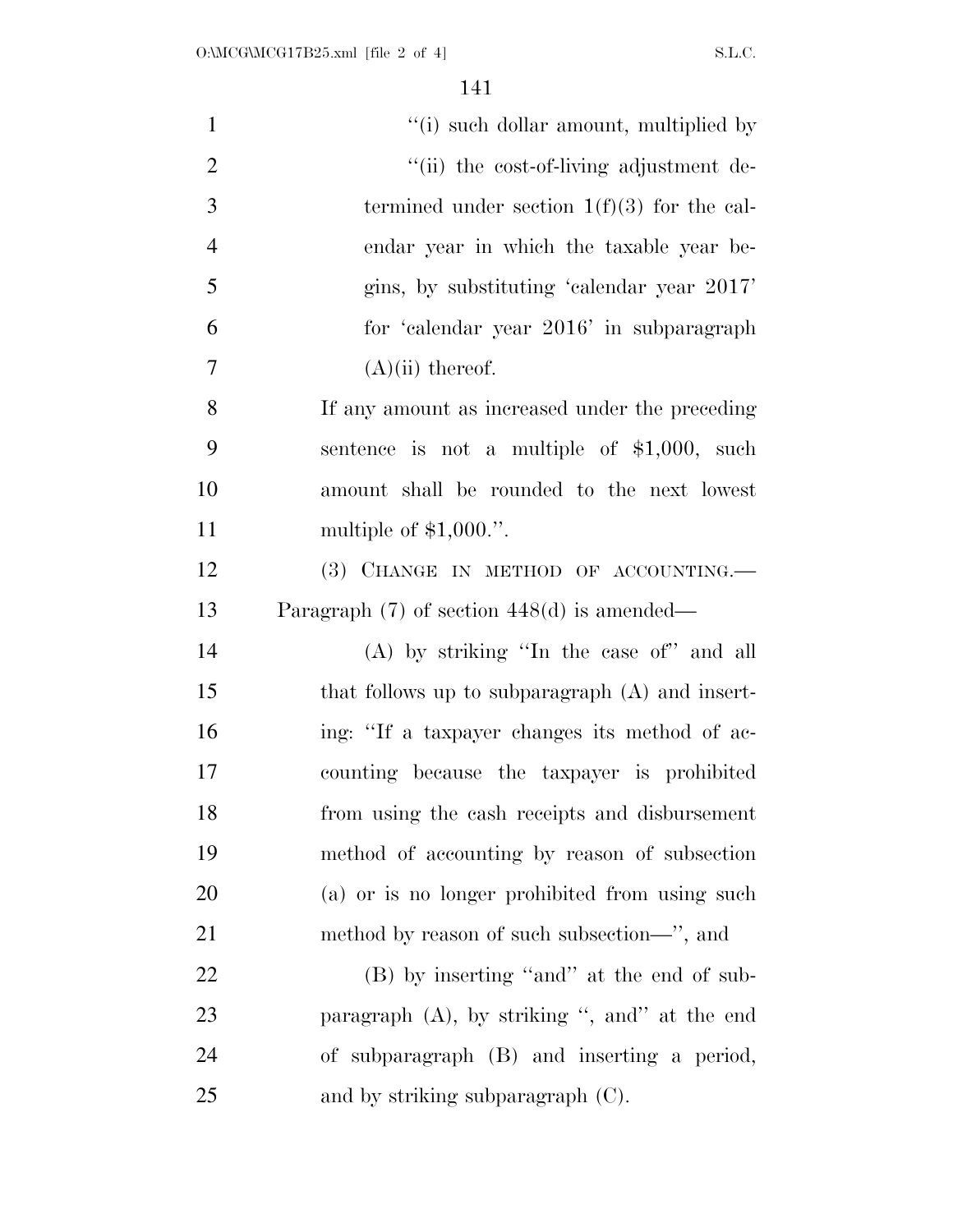| $\mathbf{1}$   | (4) CONFORMING AMENDMENT.—Paragraph (3)               |
|----------------|-------------------------------------------------------|
| $\overline{2}$ | of section $448(b)$ is amended to read as follows:    |
| 3              | "(3) ENTITIES SATISFYING GROSS RECEIPTS               |
| 4              | TEST.—Paragraphs $(1)$ and $(2)$ of subsection $(a)$  |
| 5              | shall not apply to any corporation or partnership for |
| 6              | any taxable year if such entity meets the gross re-   |
| 7              | ceipts test of subsection (c) for the taxable year.". |
| 8              | (b) APPLICATION OF MODIFICATIONS TO FARMING           |
| 9              | CORPORATIONS.—                                        |
| 10             | $(1)$ IN GENERAL.—Paragraph $(1)$ of section          |
| 11             | $447(d)$ is amended to read as follows:               |
| 12             | "(1) IN GENERAL.—A corporation meets the re-          |
| 13             | quirements of this subsection for any taxable year    |
| 14             | with respect to its gross receipts if the corporation |
| 15             | meets the gross receipts test of section $448(e)$ for |
| 16             | the taxable year.".                                   |
| 17             | (2) FAMILY CORPORATIONS.—Paragraph (2) of             |
| 18             | section $447(d)$ is amended—                          |
| 19             | $(A)$ by striking subparagraph $(A)$ and in-          |
| 20             | serting the following:                                |
| 21             | "(A) IN GENERAL.—In the case of a fam-                |
| 22             | ily corporation, in applying section $448(c)$ for     |
| 23             | purposes of paragraph $(1)$ —                         |
| 24             | "(i) paragraph (1) of section $448(e)$                |
| 25             | shall be applied by substituting the appli-           |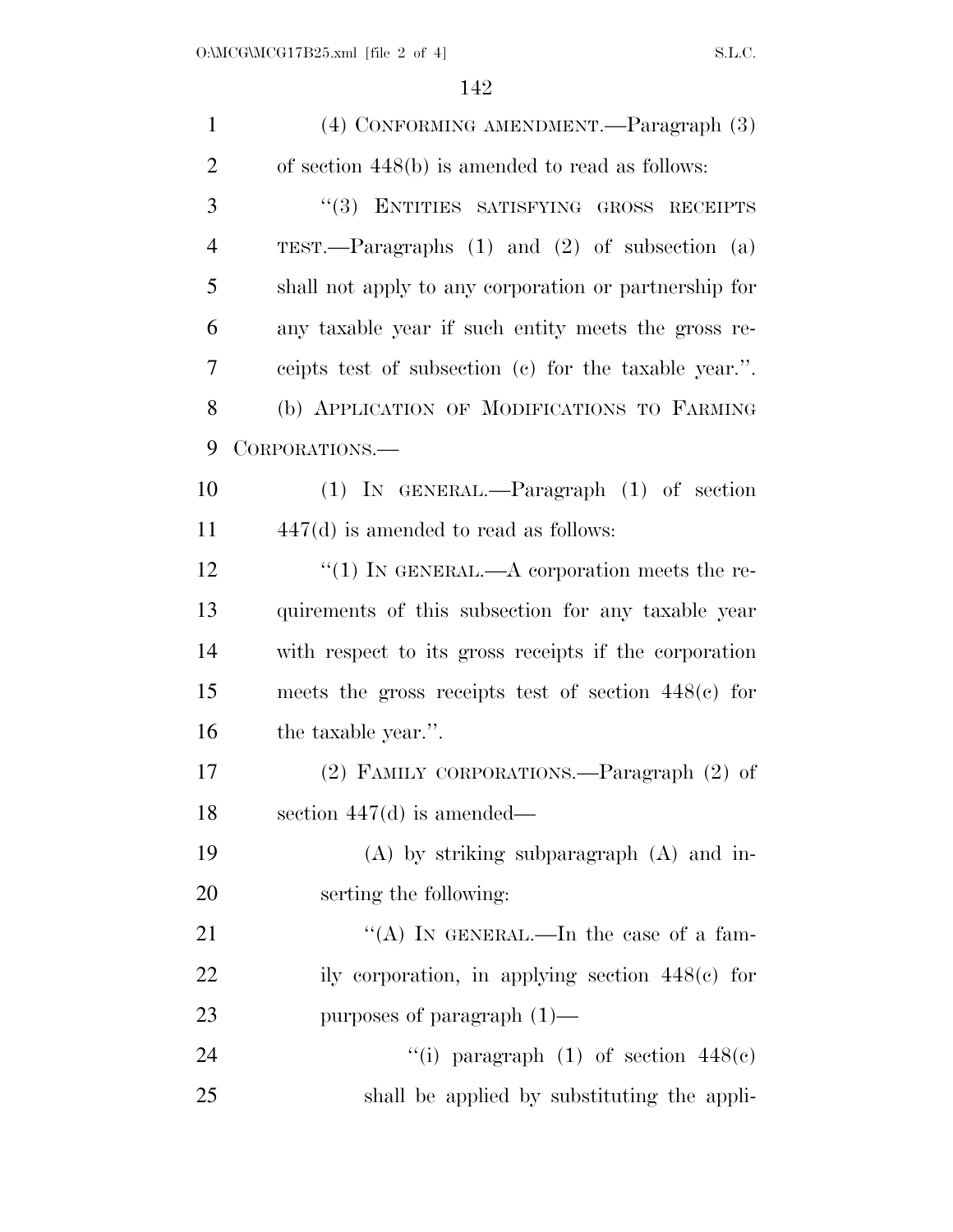| $\mathbf{1}$   | cable family corporation limit for the appli-        |
|----------------|------------------------------------------------------|
| $\overline{2}$ | cable dollar limit, and                              |
| 3              | "(ii) the rules of subparagraph (B)                  |
| $\overline{4}$ | shall apply in computing gross receipts.",           |
| 5              | (B) Clause (i) of section $447(d)(2)(B)$ is          |
| 6              | amended by striking "the last sentence of para-      |
| 7              | graph $(1)$ " and inserting "paragraph $(2)$ of sec- |
| 8              | tion $448(e)$ ", and                                 |
| 9              | (C) by adding at the end the following new           |
| 10             | subparagraph:                                        |
| 11             | "(D) APPLICABLE FAMILY CORPORATION                   |
| 12             | LIMIT.                                               |
| 13             | IN GENERAL.—The applicable<br>``(i)                  |
| 14             | family corporation limit is $$25,000,000$ .          |
| 15             | "(ii) ADJUSTMENT FOR INFLATION.-                     |
| 16             | In the case of any taxable year beginning            |
| 17             | after December 31, 2018, the \$25,000,000            |
| 18             | amount under clause (i) shall be increased           |
| 19             | by an amount equal to—                               |
| 20             | "(I) such dollar amount, multi-                      |
| 21             | plied by                                             |
| 22             | $\lq\lq$ (II) the cost-of-living adjust-             |
| 23             | ment determined under section $1(f)(3)$              |
| 24             | for the calendar year in which the tax-              |
| 25             | able year begins, by substituting 'cal-              |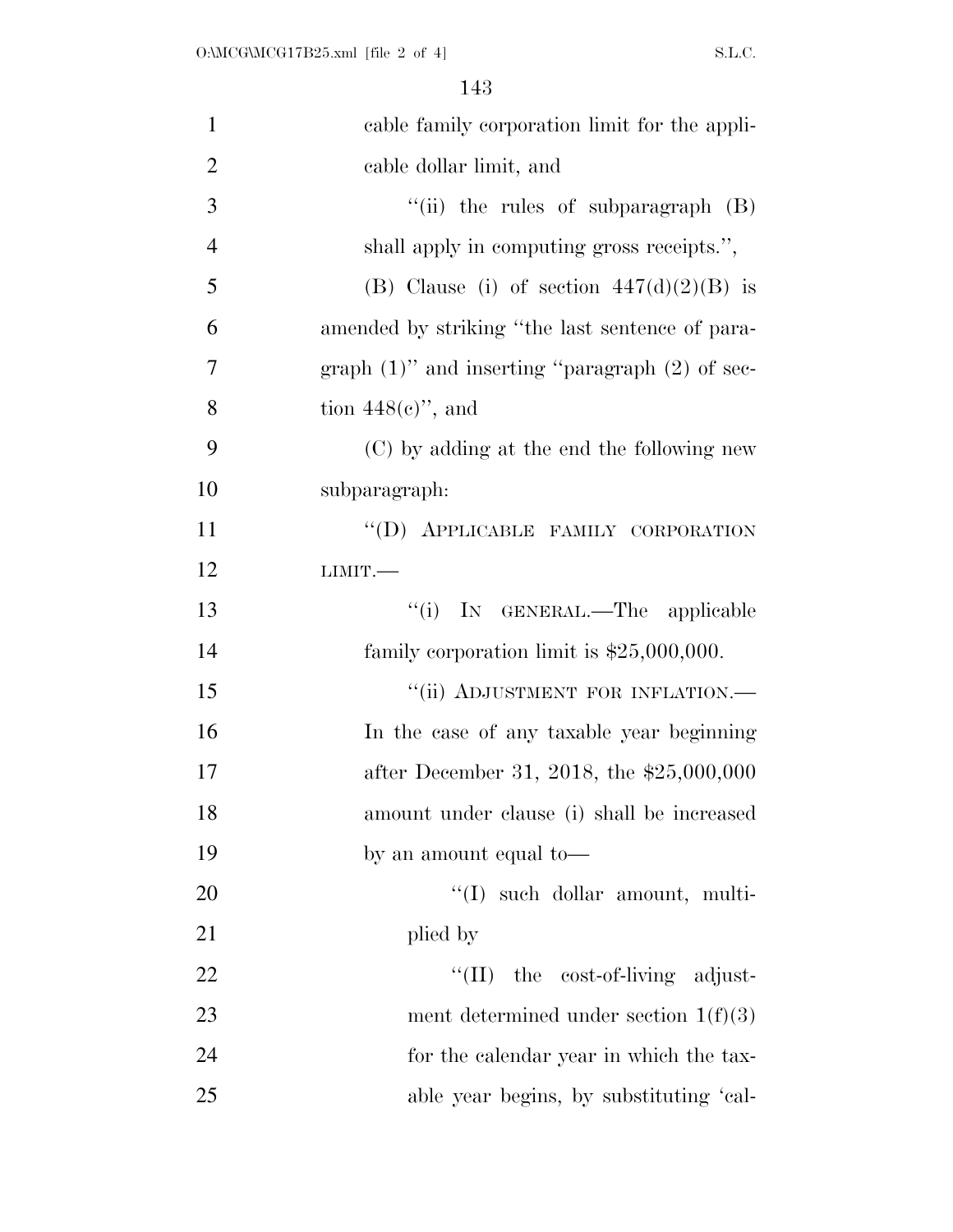| $\mathbf{1}$   | endar year 2017' for 'calendar year                       |
|----------------|-----------------------------------------------------------|
| $\overline{2}$ | $2016'$ in subparagraph $(A)(ii)$ thereof.                |
| 3              | If any amount as increased under the pre-                 |
| $\overline{4}$ | ceding sentence is not a multiple of                      |
| 5              | $$1,000$ , such amount shall be rounded to                |
| 6              | the next lowest multiple of $$1,000."$ .                  |
| 7              | (3)<br>EXCEPTION FOR CERTAIN<br>CORPORA-                  |
| 8              | $TIONS$ . Subsection (c) of section 447 is amended by     |
| 9              | inserting "for any taxable year" after "not being a       |
| 10             | corporation".                                             |
| 11             | (4) CHANGE IN METHOD OF ACCOUNTING.                       |
| 12             | Section $447(f)$ is amended—                              |
| 13             | (A) by striking "In the case of" and all                  |
| 14             | that follows up to paragraph (1) and inserting            |
| 15             | the following: "If a taxpayer changes its method          |
| 16             | of accounting because the taxpayer is required            |
| 17             | to use an accrual method of accounting by rea-            |
| 18             | son of subsection (a) or is no longer required to         |
| 19             | use such method by reason of such subsection—             |
| 20             | $",$ and                                                  |
| 21             | $(B)$ by striking paragraph $(2)$ and insert-             |
| 22             | ing the following:                                        |
| 23             | $\cdot\cdot(2)$ such change shall be treated as initiated |
| 24             | by the taxpayer, and".                                    |
|                |                                                           |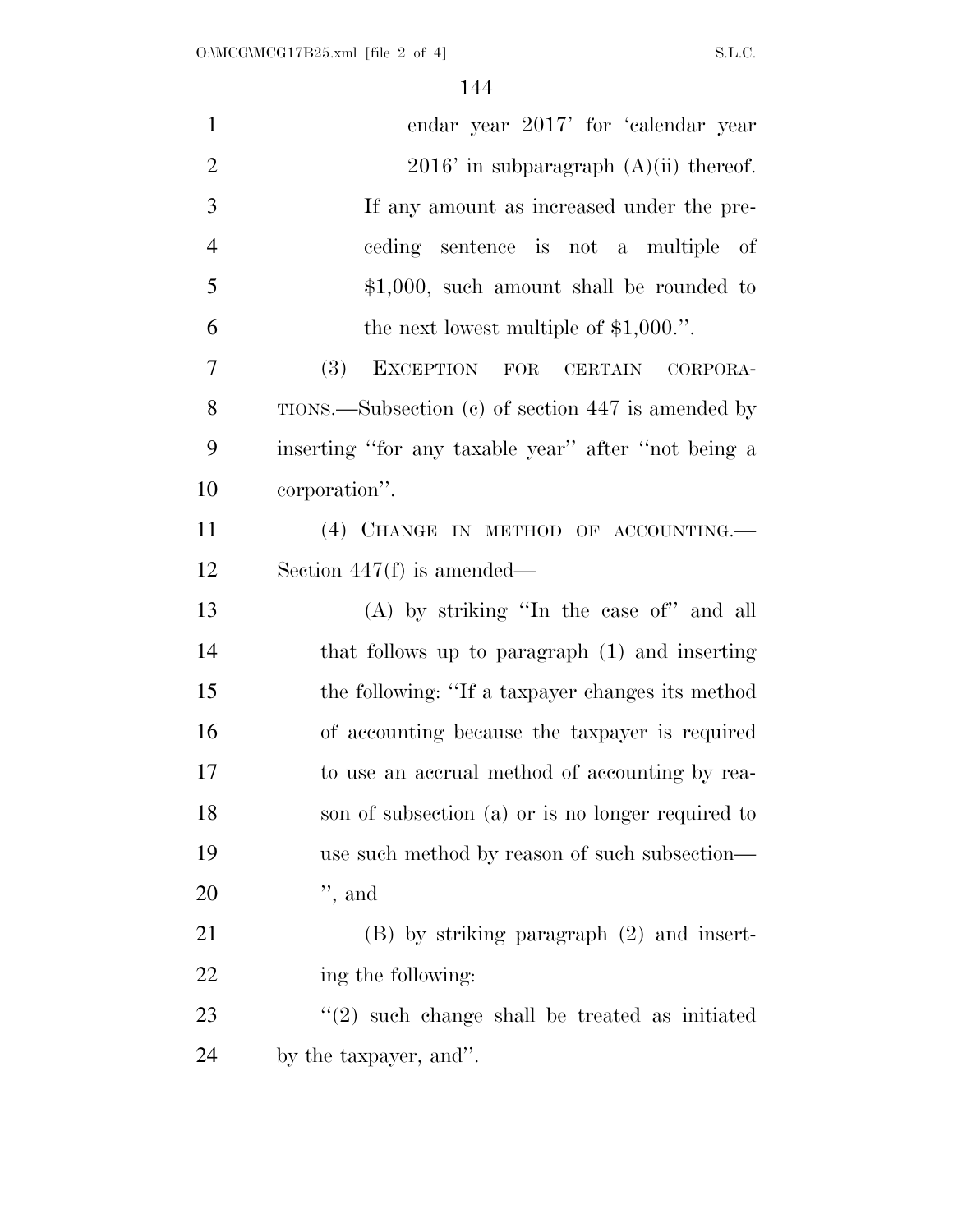(c) EFFECTIVE DATE.—The amendments made by this section shall apply to taxable years beginning after December 31, 2017.

## **SEC. 13103. CLARIFICATION OF INVENTORY ACCOUNTING RULES FOR SMALL BUSINESSES.**

(a) CLARIFICATION OF INVENTORY RULES.—

 (1) IN GENERAL.—Section 471 is amended by redesignating subsection (c) as subsection (d) and by inserting after subsection (b) the following new sub-section:

11 "(c) SMALL BUSINESS TAXPAYERS NOT REQUIRED TO USE INVENTORIES.—

13 "(1) IN GENERAL.—A qualified taxpayer shall not be required to use inventories under this section for a taxable year.

 $"(2)$  TREATMENT OF TAXPAYERS NOT USING INVENTORIES.—A qualified taxpayer who is not re- quired under this subsection to use inventories with respect to any property for a taxable year beginning after December 31, 2017, may treat such property— 21 ''(A) as a non-incidental material or sup-ply, or

23 ''(B) in a manner which conforms to the taxpayer's method for accounting for such prop-erty in—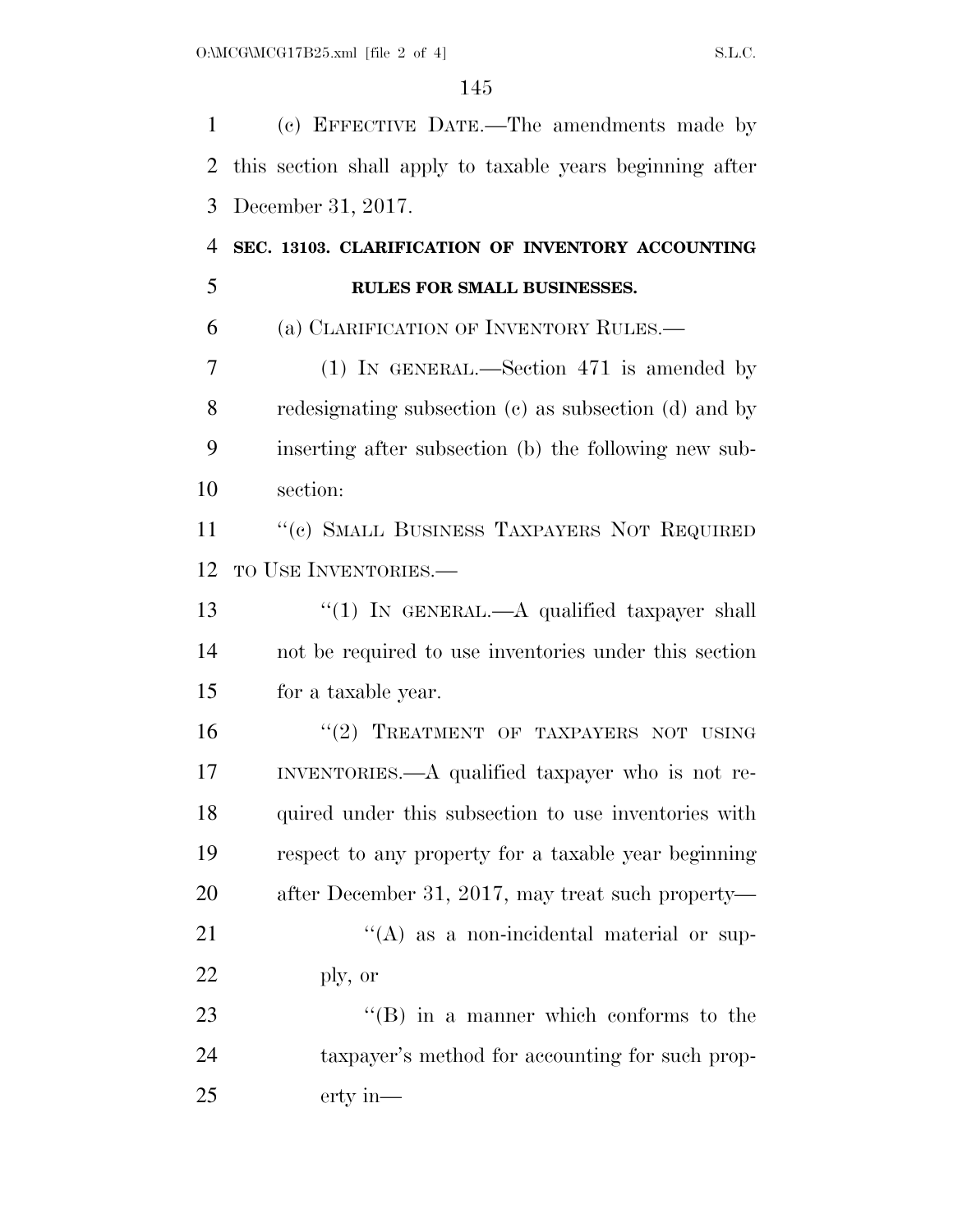| $\mathbf{1}$   | "(i) an applicable financial statement                  |
|----------------|---------------------------------------------------------|
| $\overline{2}$ | (as defined in section $451(b)(1)$ ), or                |
| 3              | "(ii) in the case of a taxpayer that                    |
| $\overline{4}$ | does not have an applicable financial state-            |
| 5              | ment, their books and records used for                  |
| 6              | purposes of determining tax imposed by                  |
| 7              | this title.                                             |
| 8              | "(3) QUALIFIED TAXPAYER.—For purposes of                |
| 9              | this subsection, the term 'qualified taxpayer' means,   |
| 10             | with respect to any taxable year, a taxpayer who        |
| 11             | meets the gross receipts test of section $448(e)$ for   |
| 12             | the taxable year (or, in the case of a sole proprietor- |
| 13             | ship, who would meet such test if such proprietor-      |
| 14             | ship were a corporation). Such term shall not in-       |
| 15             | clude a tax shelter prohibited from using the cash      |
| 16             | receipts and disbursements method of accounting         |
| 17             | under section $448(a)(3)$ .                             |
| 18             | "(4) COORDINATION WITH SECTION 481.—If a                |
| 19             | taxpayer changes its method of accounting because       |
| 20             | the taxpayer is not required to use inventories by      |
| 21             | reason of paragraph $(1)$ or is required to use inven-  |
| 22             | tories because such paragraph no longer applies to      |
| 23             | the taxpayer—                                           |
| 24             | $\lq\lq$ such change shall be treated as initi-         |
| 25             | ated by the taxpayer, and                               |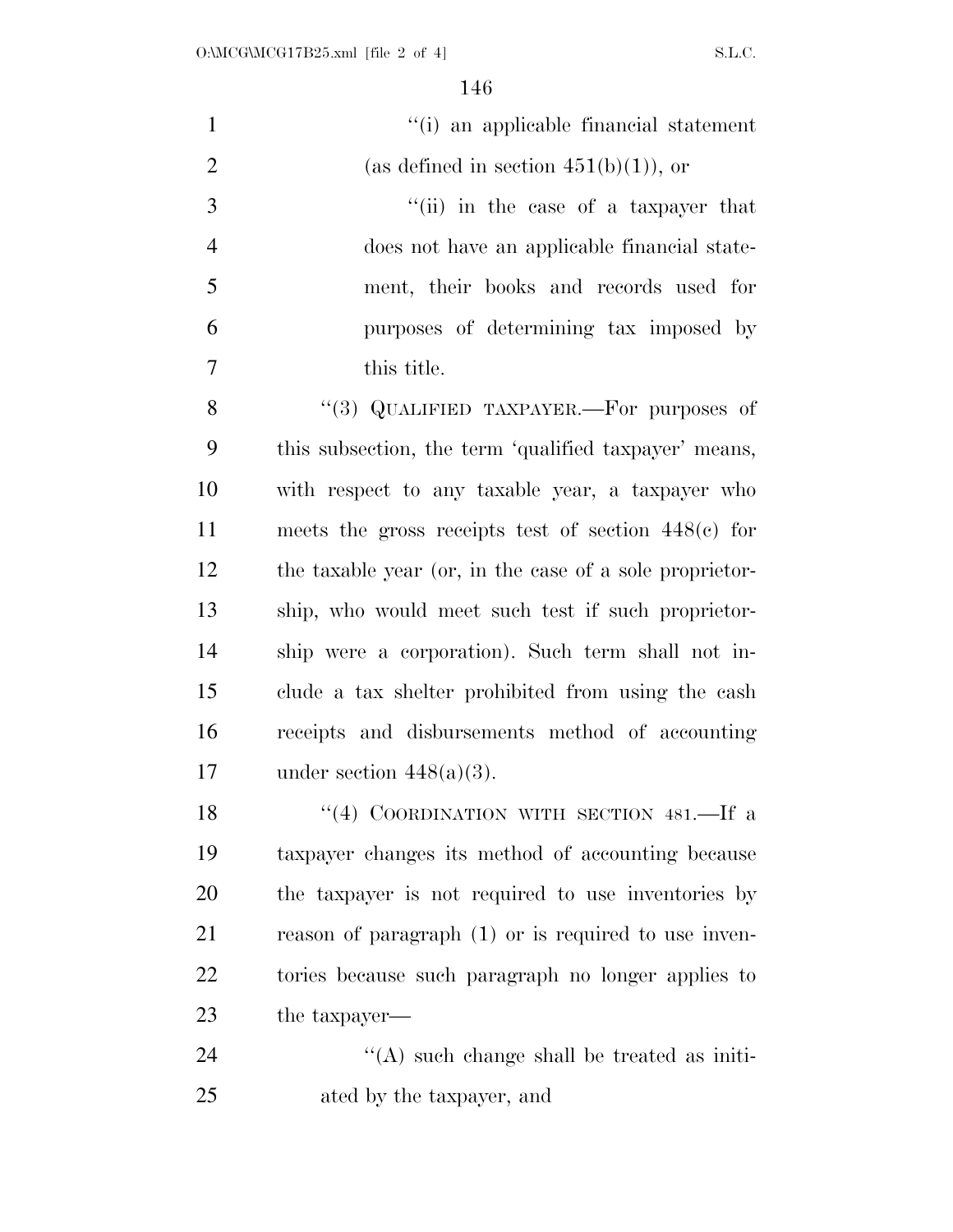| $\mathbf{1}$   | $\lq\lq$ (B) such change shall be treated as made         |
|----------------|-----------------------------------------------------------|
| $\overline{2}$ | with the consent of the Secretary.".                      |
| 3              | (2) CONFORMING AMENDMENT.—Subsection (c)                  |
| $\overline{4}$ | of section 263A is amended by adding at the end the       |
| 5              | following new paragraph:                                  |
| 6              | "(8) EXCLUSION FROM INVENTORY RULES.-                     |
| 7              | Nothing in this section shall require the use of in-      |
| 8              | ventories for any taxable year by a qualified tax-        |
| 9              | payer (within the meaning of section $471(c)(3)$ ) who    |
| 10             | is not required to use inventories under section 471      |
| 11             | for such taxable year.".                                  |
| 12             | (b) EFFECTIVE DATE.—The amendments made by                |
| 13             | this section shall apply to taxable years beginning after |
| 14             | December 31, 2017.                                        |
| 15             | SEC. 13104. MODIFICATION OF RULES FOR UNIFORM CAP-        |
| 16             | ITALIZATION OF CERTAIN EXPENSES.                          |
| 17             | (a) IN GENERAL.—Section $263A(b)$ is amended by           |
| 18             | striking all that follows paragraph (1) and inserting the |
| 19             | following new paragraphs:                                 |
| 20             | "(2) PROPERTY ACQUIRED FOR RESALE.—Real                   |
| 21             | or personal property described in section $1221(a)(1)$    |
| 22             | which is acquired by the taxpayer for resale.             |
| 23             | "(3) EXCEPTION FOR SMALL BUSINESSES.-                     |
| 24             | This section shall not apply to any taxpayer who          |
| 25             | meets the gross receipts test under section $448(c)$      |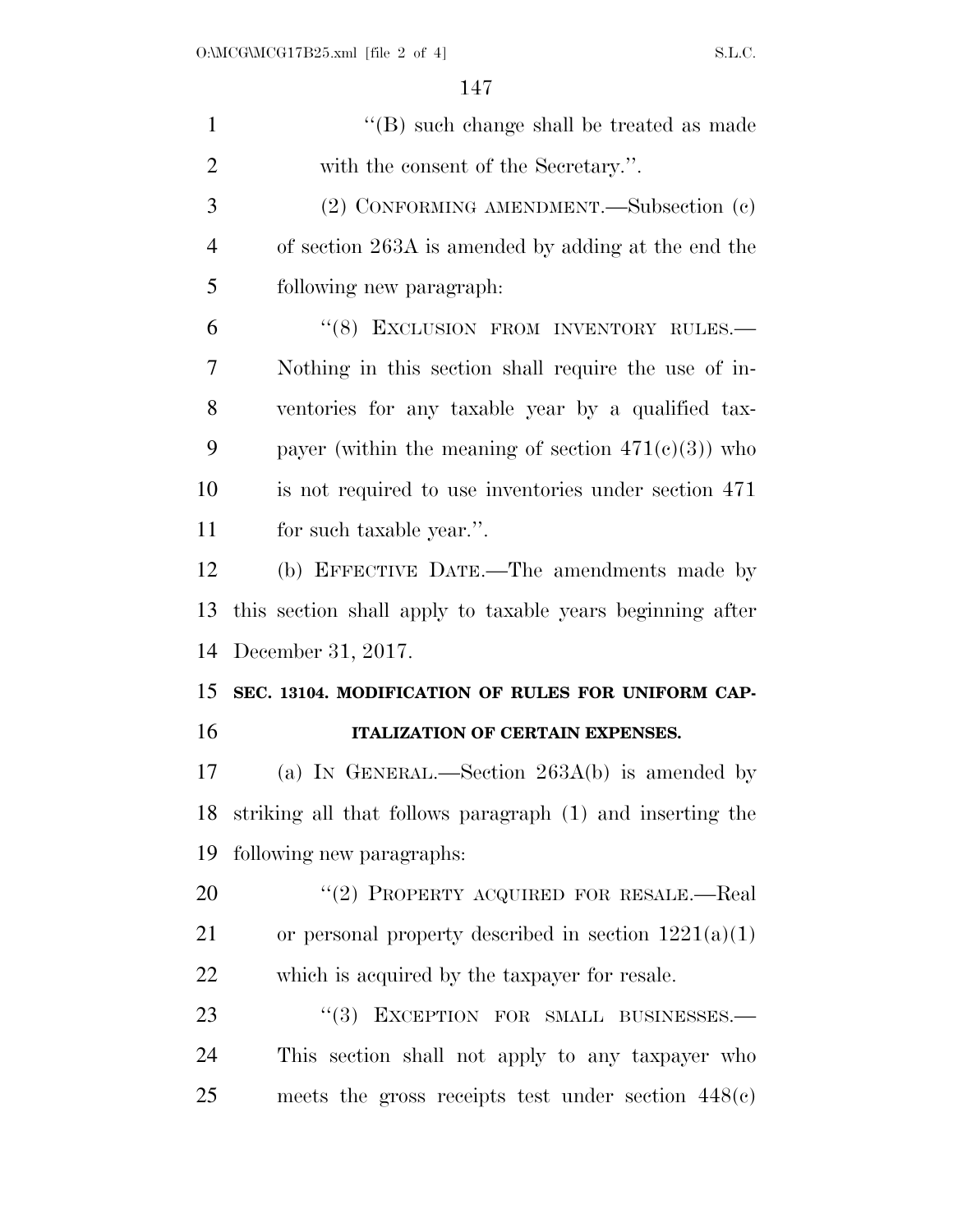for the taxable year (or, in the case of a sole propri- etorship, who would meet such test if such propri- etorship were a corporation), other than a tax shel- ter prohibited from using the cash receipts and dis- bursements method of accounting under section  $448(a)(3)$ .

7 "(4) FILMS, SOUND RECORDINGS, BOOKS, ETC.—For purposes of this subsection, the term 'tangible personal property' shall include a film, sound recording, video tape, book, or similar prop-erty.

12 "(5) COORDINATION WITH SECTION 481.—If a taxpayer changes its method of accounting because this section does not apply to the taxpayer by reason of the exception under paragraph (3) or this section applies to the taxpayer because such exception no longer applies to the taxpayer—

18 ''(A) such change shall be treated as initi-ated by the taxpayer, and

20 ''(B) such change shall be treated as made with the consent of the Secretary.''.

 (b) EFFECTIVE DATE.—The amendments made by this section shall apply to taxable years beginning after December 31, 2017.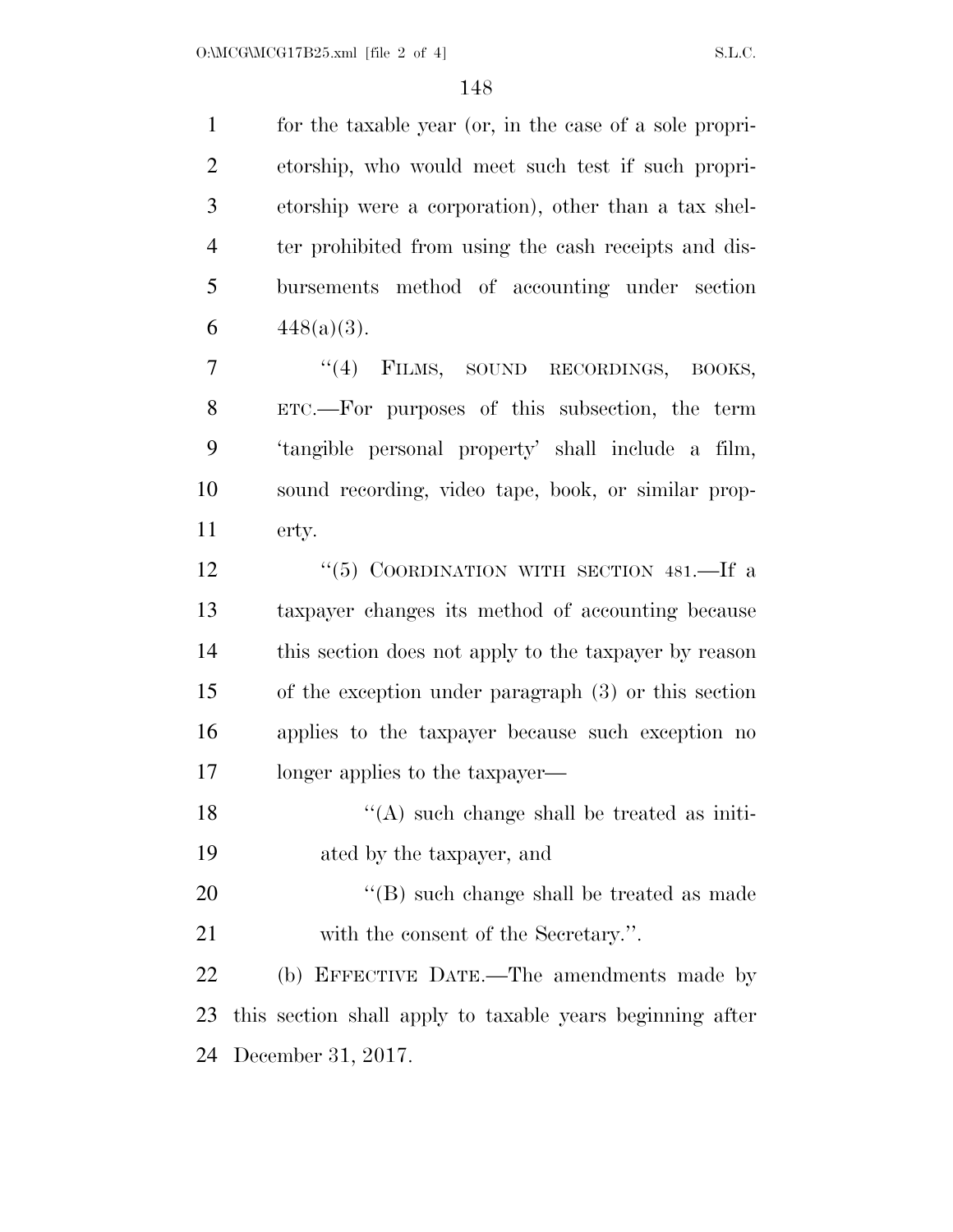| $\mathbf{1}$   | SEC. 13105. INCREASE IN GROSS RECEIPTS TEST FOR CON- |
|----------------|------------------------------------------------------|
| $\overline{2}$ | STRUCTION CONTRACT EXCEPTION TO PER-                 |
| 3              | CENTAGE OF COMPLETION METHOD.                        |
| $\overline{4}$ | (a) INCREASE.—                                       |
| 5              | (1) IN GENERAL.—Section $460(e)(1)(B)$ is            |
| 6              | amended-                                             |
| 7              | $(A)$ in the matter preceding clause (i), by         |
| 8              | inserting "(other than a tax shelter prohibited      |
| 9              | from using the cash receipts and disbursements       |
| 10             | method of accounting under section $448(a)(3)$ "     |
| 11             | after "taxpayer", and                                |
| 12             | (B) by striking clause (ii) and inserting the        |
| 13             | following:                                           |
| 14             | "(ii) who meets the gross receipts test              |
| 15             | of section $448(c)$ for the taxable year in          |
| 16             | which such contract is entered into (or, in          |
| 17             | case of a sole proprietorship, who<br>the            |
| 18             | would meet such test if such proprietorship          |
| 19             | were a corporation).".                               |
| 20             | (2) CONFORMING AMENDMENTS.—                          |
| 21             | $(A)$ Section 460(e) is amended by striking          |
| 22             | paragraphs $(2)$ and $(3)$ and by redesignating      |
| 23             | paragraphs $(4)$ through $(6)$ as paragraphs $(2)$   |
| 24             | through $(4)$ , respectively.                        |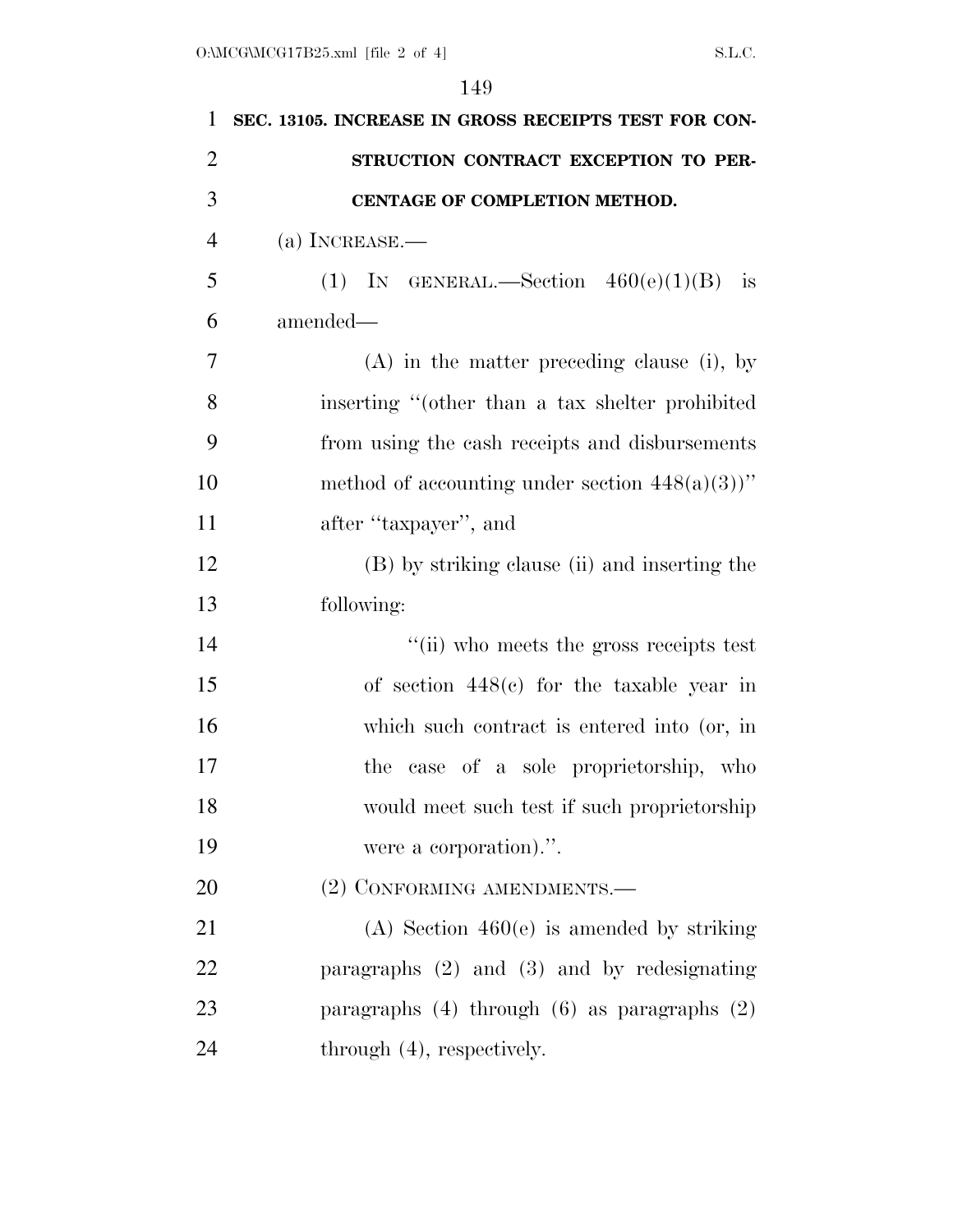| $\mathbf{1}$   | (B) The last sentence of section $56(a)(3)$ is               |
|----------------|--------------------------------------------------------------|
| $\overline{2}$ | amended by striking "section $460(e)(6)$ " and               |
| 3              | inserting "section $460(e)(4)$ ".                            |
| $\overline{4}$ | (b) COORDINATION WITH SECTION 481.-Section                   |
| 5              | $460(e)$ , as amended by subsection (a), is amended by add-  |
| 6              | ing at the end the following:                                |
| 7              | "(5) COORDINATION WITH SECTION 481.—If a                     |
| 8              | taxpayer changes its method of accounting because            |
| 9              | subsections (a), (b), (c)(1), and (c)(2) do not apply        |
| 10             | by reason of the exception under paragraph $(1)(B)$          |
| 11             | or such subsections apply to the taxpayer because            |
| 12             | such exception no longer applies to the taxpayer—            |
| 13             | $\lq\lq$ such change shall be treated as initi-              |
| 14             | ated by the taxpayer,                                        |
| 15             | $\lq\lq$ such change shall be treated as made                |
| 16             | with the consent of the Secretary, and                       |
| $17\,$         | $\cdot$ (C) such change shall be permitted only              |
| 18             | on a cut-off basis for all similarly classified con-         |
| 19             | tracts entered into on or after the year of                  |
| 20             | change and no adjustments under section                      |
| 21             | $481(a)$ shall be made.".                                    |
| 22             | (c) EFFECTIVE DATE.—The amendment made by                    |
| 23             | this section shall apply to contracts entered into after De- |
| 24             | cember 31, 2017, in taxable years ending after such date.    |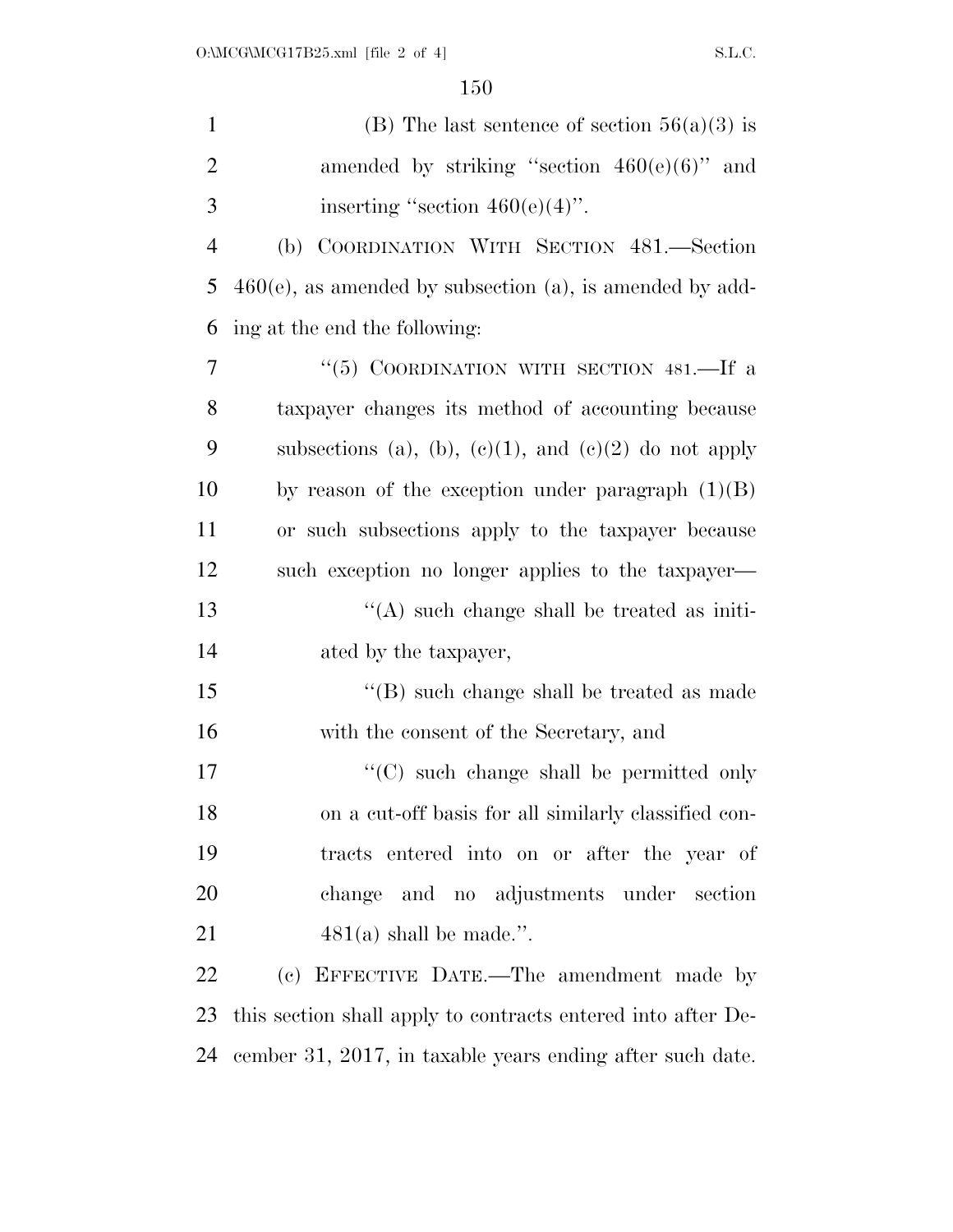| $\mathbf{1}$   | PART III-COST RECOVERY AND ACCOUNTING             |
|----------------|---------------------------------------------------|
| $\overline{2}$ | <b>METHODS</b>                                    |
| 3              | <b>Subpart A-Cost Recovery</b>                    |
| $\overline{4}$ | SEC. 13201. TEMPORARY 100-PERCENT EXPENSING FOR   |
| 5              | CERTAIN BUSINESS ASSETS.                          |
| 6              | (a) IN GENERAL.—                                  |
| 7              | $(1)$ 100 PERCENT EXPENSING.—Section 168(k)       |
| 8              | is amended—                                       |
| 9              | (A) in paragraph $(1)(A)$ , by striking "50       |
| 10             | percent" and inserting "100 percent", and         |
| 11             | (B) in paragraph $(5)(A)(i)$ , by striking "50    |
| 12             | percent" and inserting "100 percent".             |
| 13             | (2) EXTENSION THROUGH 2022.—Section               |
| 14             | $168(k)$ is amended—                              |
| 15             | (A) in the heading, by striking "DECEM-           |
| 16             | BER 31, 2007, AND BEFORE JANUARY 1,               |
| 17             | 2020" and inserting "SEPTEMBER 27, 2017,          |
| 18             | AND BEFORE JANUARY 1, 2023",                      |
| 19             | $(B)$ in paragraph $(2)$ —                        |
| 20             | (i) in subparagraph $(A)(iii)$ , clauses          |
| 21             | $(i)(III)$ and $(ii)$ of subparagraph $(B)$ , and |
| 22             | subparagraph $(E)(i)$ , by striking "January      |
| 23             | $1, 2020$ " each place it appears and insert-     |
| 24             | ing "January 1, 2023", and                        |
| 25             | (ii) in subparagraph $(B)$ —                      |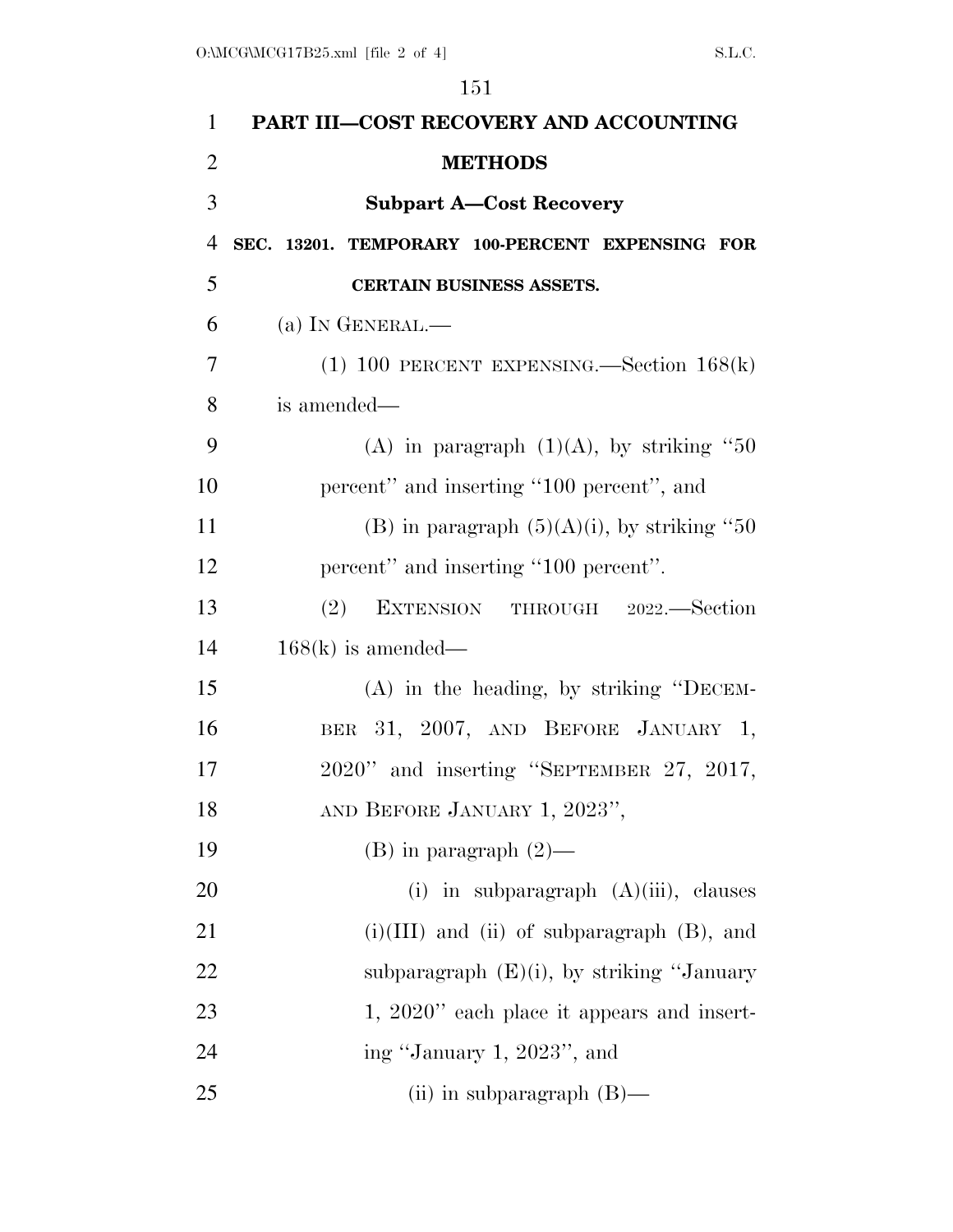| $\mathbf{1}$   | $(I)$ in clause $(i)(II)$ , by striking               |
|----------------|-------------------------------------------------------|
| $\overline{2}$ | "January 1, $2021"$ and inserting                     |
| 3              | "January 1, $2024$ ", and                             |
| $\overline{4}$ | $(II)$ in the heading of clause (ii),                 |
| 5              | by striking "PRE-JANUARY 1, 2020"                     |
| 6              | and inserting "PRE-JANUARY 1, 2023",                  |
| $\overline{7}$ | and                                                   |
| 8              | (C) in paragraph $(5)(A)$ , by striking "Jan-         |
| 9              | uary 1, $2020$ " and inserting "January 1,            |
| 10             | $2023"$ .                                             |
| 11             | (3) EXCEPTION FOR PUBLIC UTILITIES.-Para-             |
| 12             | graph $(6)$ of section $168(k)$ is amended to read as |
| 13             | follows:                                              |
| 14             | $``(6)$ EXCEPTION FOR CERTAIN PUBLIC UTILITY          |
| 15             | PROPERTY.—The term 'qualified property' shall not     |
| 16             | include any property which is primarily used in a     |
| 17             | trade or business described in clause (iv) of section |
| 18             | $163(j)(7)(A)$ .".                                    |
| 19             | (4) SPECIAL RULE.—Section $168(k)$ is amended         |
| 20             | by adding at the end the following new paragraph.     |
| 21             | "(8) SPECIAL RULE FOR PROPERTY PLACED IN              |
| 22             | SERVICE DURING CERTAIN PERIODS.-                      |
| 23             | "(A) IN GENERAL.—In the case of quali-                |
| 24             | fied property placed in service by the taxpayer       |
| 25             | during the first taxable year ending after Sep-       |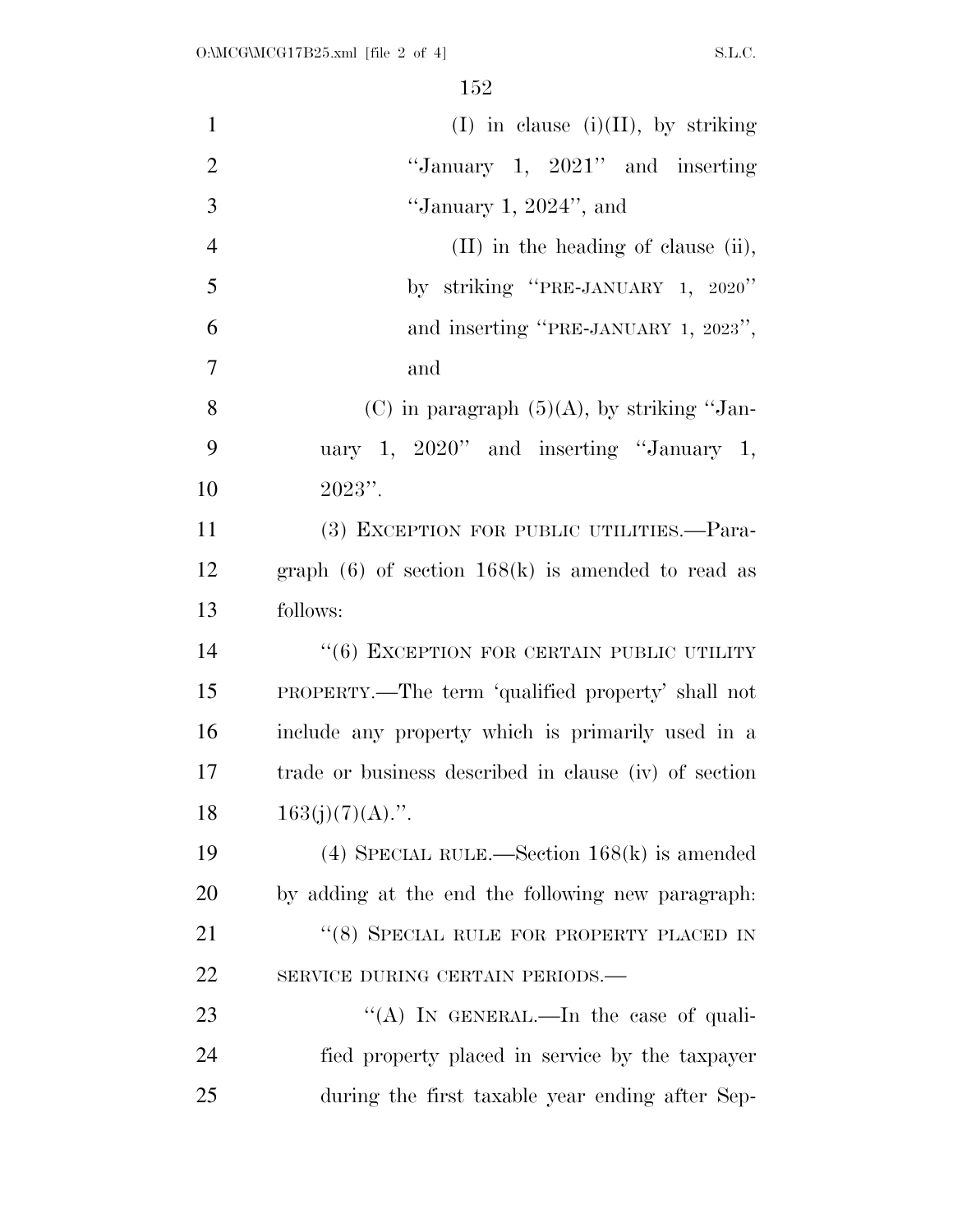| $\mathbf{1}$   | tember 27, 2017, if the taxpayer elects to have          |
|----------------|----------------------------------------------------------|
| $\overline{2}$ | this paragraph apply for such taxable year,              |
| 3              | paragraphs $(1)(A)$ and $(5)(A)(i)$ shall be ap-         |
| $\overline{4}$ | plied by substituting '50 percent' for '100 per-         |
| 5              | cent'.                                                   |
| 6              | "(B) FORM OF ELECTION. Any election                      |
| $\overline{7}$ | under this paragraph shall be made at such               |
| 8              | time and in such form and manner as the Sec-             |
| 9              | retary may prescribe.".                                  |
| 10             | (5) COORDINATION WITH SECTION 280F.-Sec-                 |
| 11             | tion $168(k)(2)(F)$ is amended by striking clause (iii). |
| 12             | (6) QUALIFIED FILM AND TELEVISION AND                    |
| 13             | LIVE THEATRICAL PRODUCTIONS.                             |
| 14             | $(A)$ IN GENERAL.—Clause (i) of section                  |
| 15             | $168(k)(2)(A)$ , as amended by section 13204, is         |
| 16             | amended—                                                 |
| 17             | (i) in subclause $(II)$ , by striking "or",              |
| 18             | (ii) in subclause (III), by adding " $or$ "              |
| 19             | after the comma, and                                     |
| 20             | (iii) by adding at the end the fol-                      |
| 21             | lowing:                                                  |
| 22             | $\lq\lq$ (IV) which is a qualified film or tele-         |
| 23             | vision production (as defined in subsection              |
| 24             | $(d)$ of section 181) for which a deduction              |
| 25             | would have been allowable under section                  |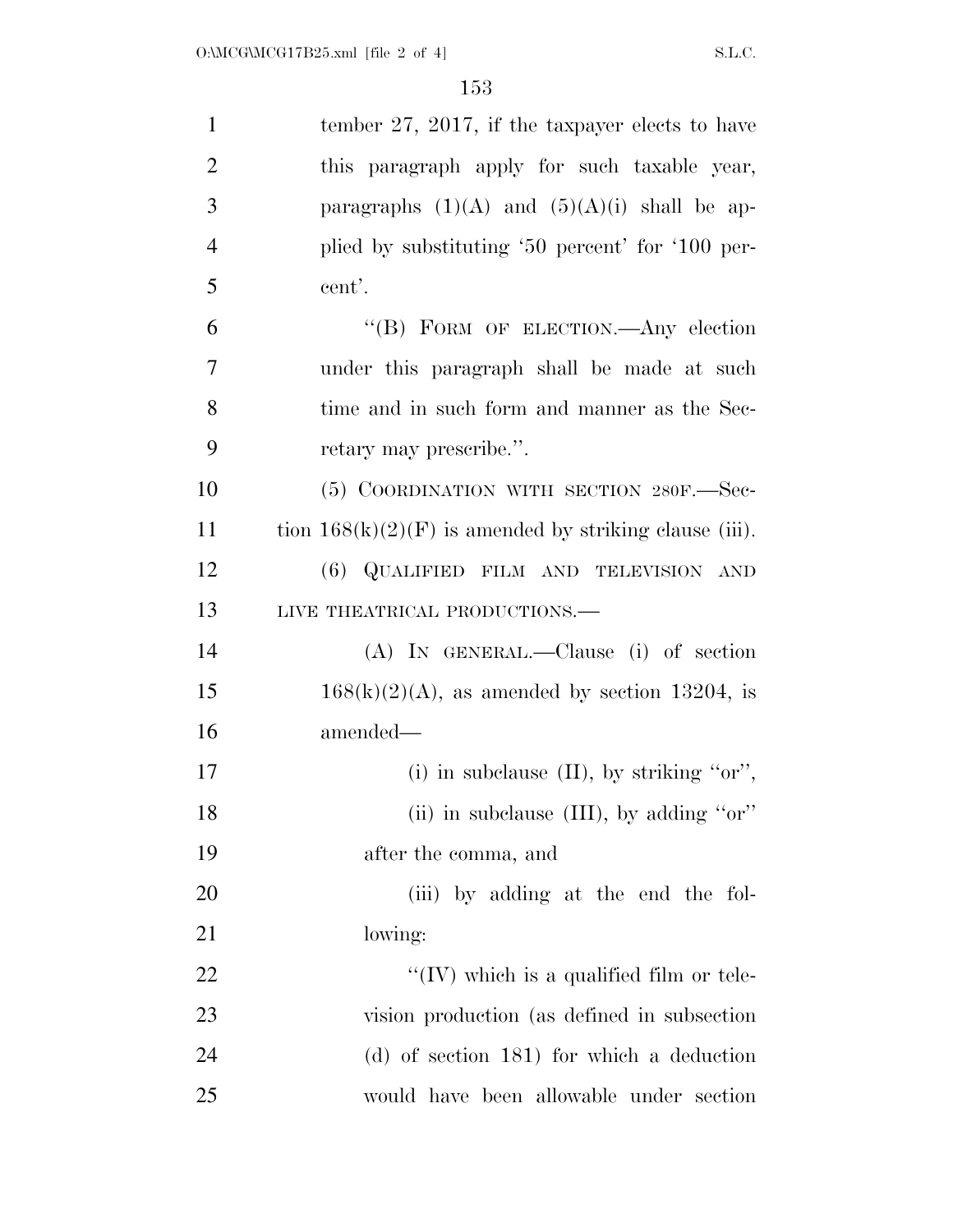| $\mathbf{1}$   | 181 without regard to subsections $(a)(2)$         |
|----------------|----------------------------------------------------|
| $\overline{2}$ | and (g) of such section or this subsection,        |
| 3              | <b>or</b>                                          |
| $\overline{4}$ | $\lq\lq$ which is a qualified live theat-          |
| 5              | rical production (as defined in subsection)        |
| 6              | (e) of section 181) for which a deduction          |
| $\overline{7}$ | would have been allowable under section            |
| 8              | 181 without regard to subsections $(a)(2)$         |
| 9              | and (g) of such section or this sub-               |
| 10             | section,".                                         |
| 11             | (B) PRODUCTION PLACED IN SERVICE.-                 |
| 12             | Paragraph $(2)$ of section 168 $(k)$ is amended by |
| 13             | adding at the end the following:                   |
| 14             | "(H) PRODUCTION PLACED IN SERVICE.-                |
| 15             | For purposes of subparagraph $(A)$ —               |
| 16             | "(i) a qualified film or television pro-           |
| 17             | duction shall be considered to be placed in        |
| 18             | service at the time of initial release or          |
| 19             | broadcast, and                                     |
| 20             | "(ii) a qualified live the atrical produc-         |
| 21             | tion shall be considered to be placed in           |
| 22             | service at the time of the initial live staged     |
| 23             | performance.".                                     |
| 24             | (7) CONFORMING AMENDMENTS.-                        |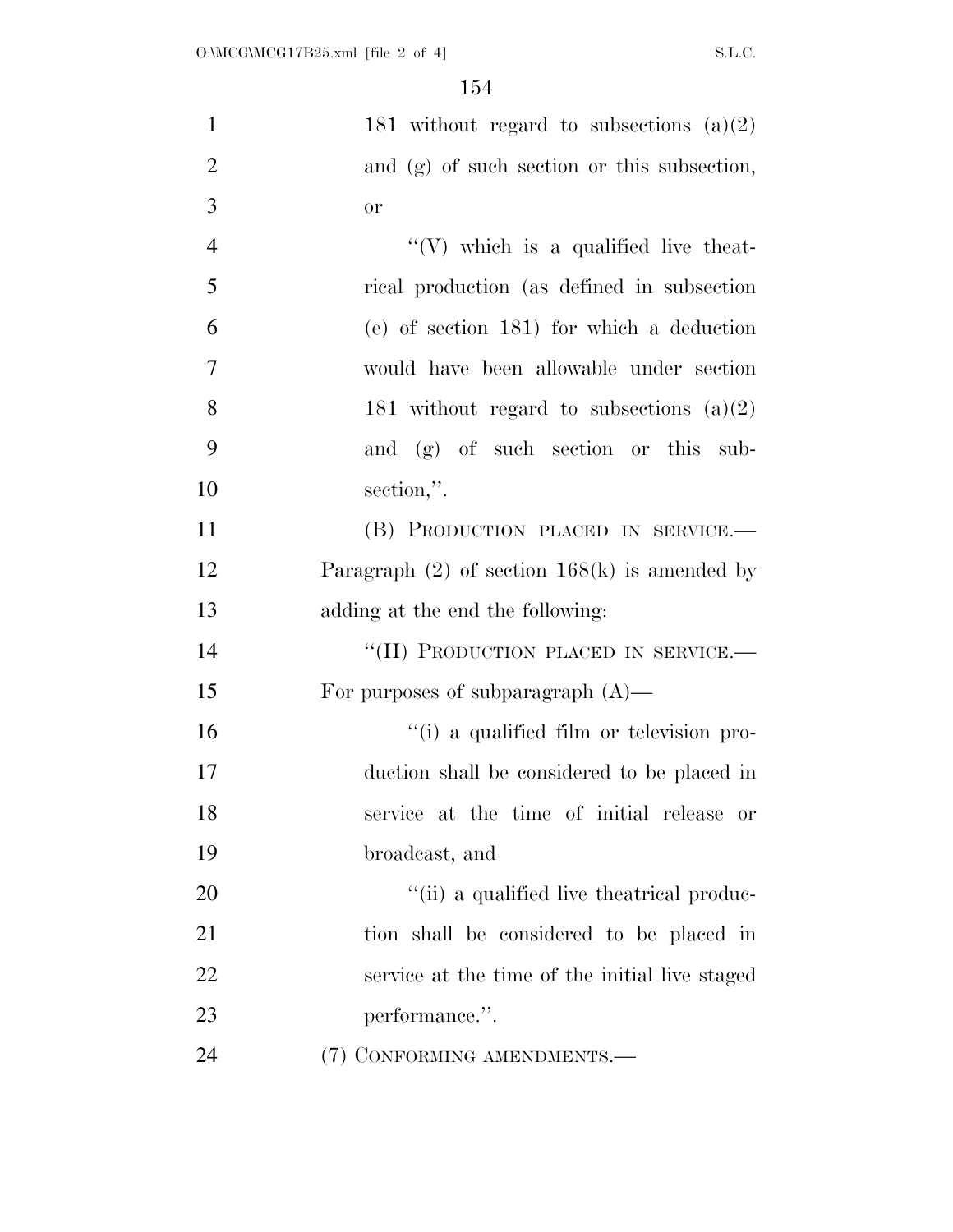$155\,$ 

| $\mathbf{1}$   | (A) Paragraph $(5)$ of section $168(k)$ is            |
|----------------|-------------------------------------------------------|
| $\overline{2}$ | amended by striking subparagraph (F).                 |
| 3              | (B) Clause (ii) of section $460(e)(6)(B)$ is          |
| $\overline{4}$ | amended by striking "January 1, 2020 (Janu-           |
| 5              | ary 1, $2021$ " and inserting "January 1, $2023$      |
| 6              | (January 1, $2024$ ".                                 |
| 7              | (b) EFFECTIVE DATES.—                                 |
| 8              | (1) IN GENERAL.—Except as provided in para-           |
| 9              | graph $(2)$ , the amendments made by subsection $(a)$ |
| 10             | shall apply to property placed in service after Sep-  |
| 11             | tember 27, 2017, in taxable years ending after such   |
| 12             | date.                                                 |
| 13             | (2) CERTAIN PLANTS.—The amendments made               |
| 14             | by paragraphs $(1)(B)$ and $(2)(C)$ of subsection (a) |
| 15             | shall apply to specified plants planted or grafted    |
| 16             | after September 27, 2017, in taxable years ending     |
| 17             | after such date.                                      |
| 18             | SEC. 13202. MODIFICATIONS TO DEPRECIATION LIMITA-     |
| 19             | TIONS ON LUXURY AUTOMOBILES AND PER-                  |
| 20             | SONAL USE PROPERTY.                                   |
| 21             | (a) LUXURY AUTOMOBILES.—                              |
| 22             | (1) IN GENERAL.— $280F(a)(1)(A)$ is amended—          |
| 23             | (A) in clause (i), by striking " $$2,560"$ and        |
| 24             | inserting " $$10,000$ ",                              |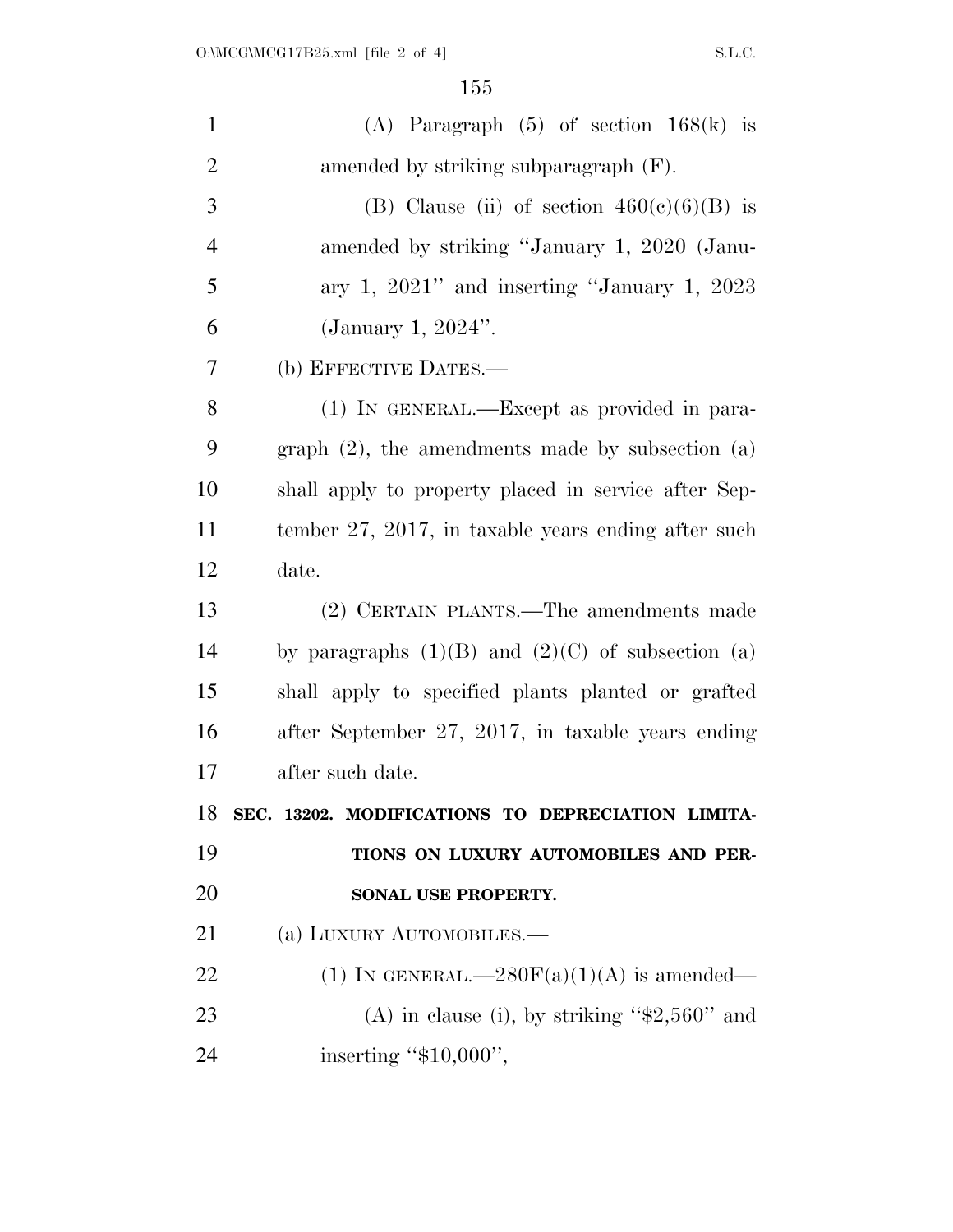| $\mathbf{1}$   | (B) in clause (ii), by striking " $$4,100"$ "  |
|----------------|------------------------------------------------|
| $\overline{2}$ | and inserting " $$16,000$ ",                   |
| 3              | (C) in clause (iii), by striking " $$2,450"$ " |
| $\overline{4}$ | and inserting " $$9,600"$ , and                |
| 5              | (D) in clause (iv), by striking " $$1,475"$    |
| 6              | and inserting " $$5,760$ ".                    |
| 7              | (2) CONFORMING AMENDMENTS.-                    |
| 8              | (A) Clause (ii) of section $280F(a)(1)(B)$ is  |
| 9              | amended by striking "\$1,475" in the text and  |
| 10             | heading and inserting "\$5,760".               |
| 11             | (B) Paragraph $(7)$ of section $280F(d)$ is    |
| 12             | amended—                                       |
| 13             | (i) in subparagraph $(A)$ , by striking        |
| 14             | "1988" and inserting "2018", and               |
| 15             | (ii) in subparagraph $(B)(i)(II)$ , by         |
| 16             | striking "1987" and inserting "2017".          |
| 17             | (b) REMOVAL OF COMPUTER EQUIPMENT FROM         |
| 18             | LISTED PROPERTY.                               |
| 19             | (1) IN GENERAL.—Section $280F(d)(4)(A)$ is     |
| 20             | amended—                                       |
| 21             | (A) by inserting "and" at the end of clause    |
| 22             | (iii),                                         |
| 23             | (B) by striking clause (iv), and               |
| 24             | (C) by redesignating clause (v) as clause      |
| 25             | (iv).                                          |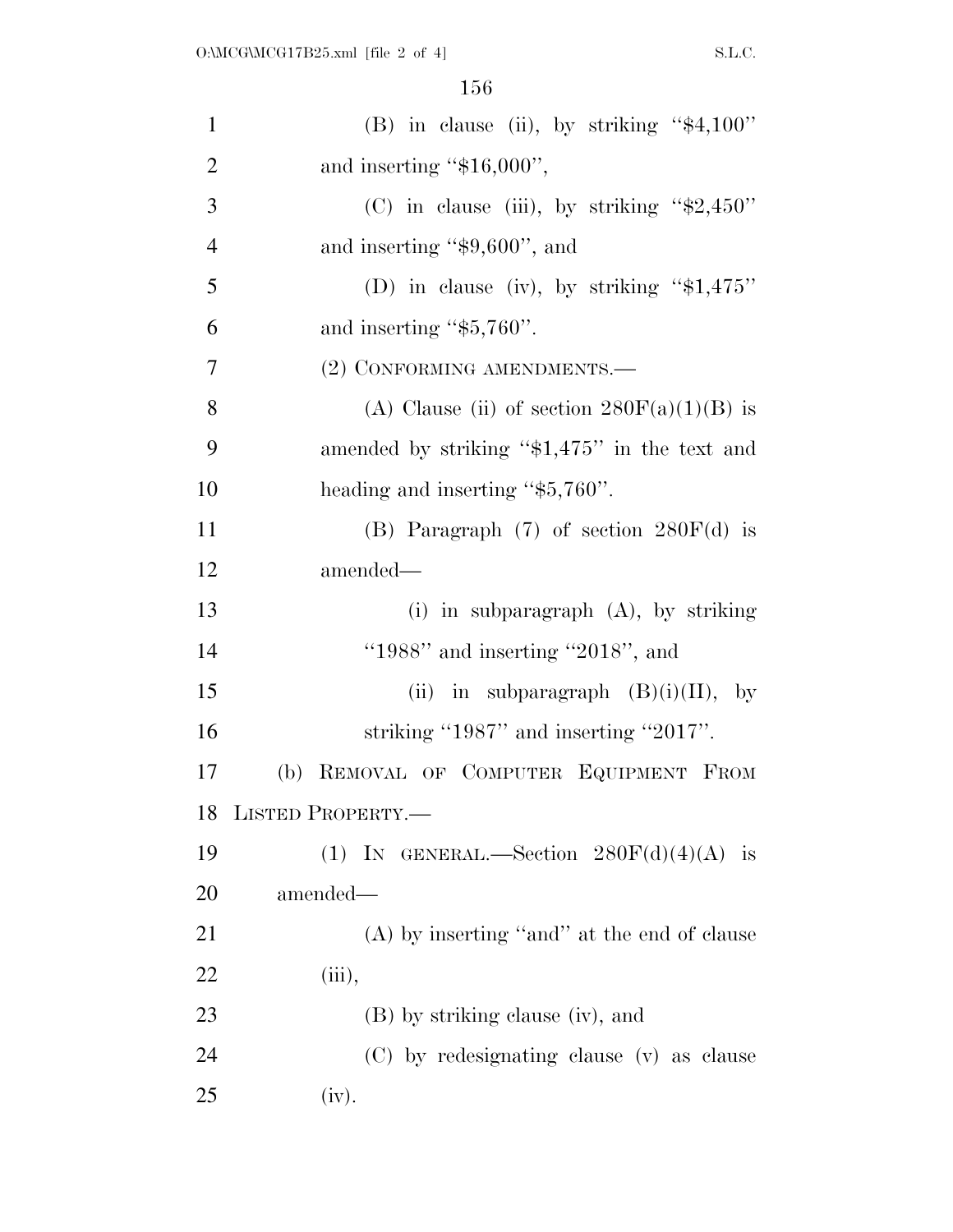(2) CONFORMING AMENDMENT.—Section  $2 \times 280F(d)(4)$  is amended by striking subparagraph (B) and by redesignating subparagraph (C) as sub-paragraph (B).

 (c) EFFECTIVE DATE.—The amendments made by this section shall apply to property placed in service after December 31, 2017, in taxable years ending after such date.

## **SEC. 13203. MODIFICATIONS OF TREATMENT OF CERTAIN FARM PROPERTY.**

 (a) TREATMENT OF CERTAIN FARM PROPERTY AS 5- YEAR PROPERTY.—Clause (vii) of section 168(e)(3)(B) is amended by striking ''after December 31, 2008, and which is placed in service before January 1, 2010'' and inserting ''after December 31, 2017''.

 (b) REPEAL OF REQUIRED USE OF 150-PERCENT DECLINING BALANCE METHOD.—Section 168(b)(2) is amended by striking subparagraph (B) and by redesig- nating subparagraphs (C) and (D) as subparagraphs (B) and (C), respectively.

 (c) EFFECTIVE DATE.—The amendments made by this section shall apply to property placed in service after December 31, 2017, in taxable years ending after such date.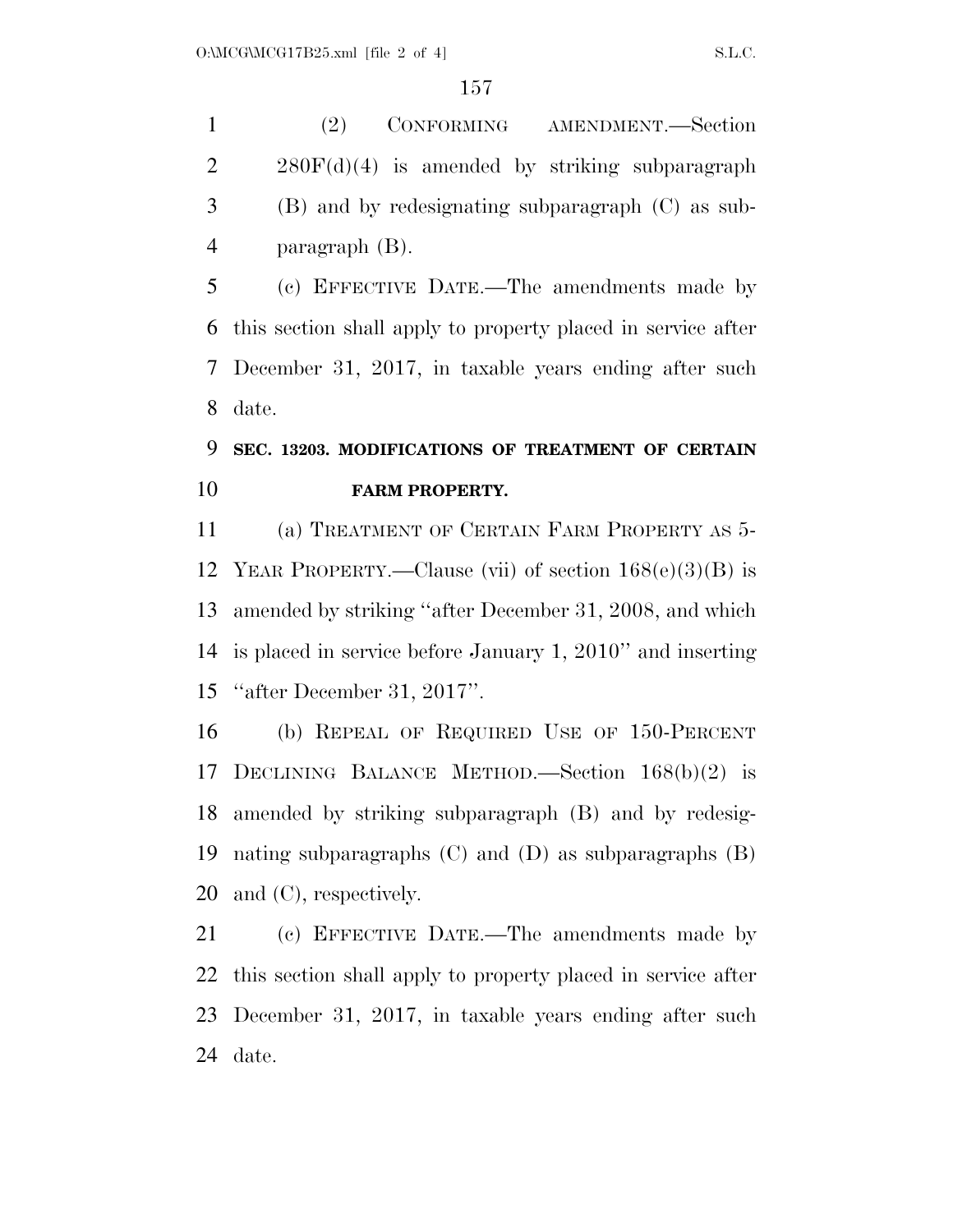| 1              | SEC. 13204. APPLICABLE RECOVERY PERIOD FOR REAL      |
|----------------|------------------------------------------------------|
| $\overline{2}$ | PROPERTY.                                            |
| 3              | (a) RESIDENTIAL RENTAL PROPERTY AND NONRESI-         |
| $\overline{4}$ | DENTIAL REAL PROPERTY.-                              |
| 5              | (1) REDUCTION OF RECOVERY PERIOD.—The                |
| 6              | table contained in section $168(c)$ is amended—      |
| 7              | (A) by striking "27.5 years" and inserting           |
| 8              | " $25$ years", and                                   |
| 9              | (B) by striking "39 years" and inserting             |
| 10             | " $25$ years".                                       |
| 11             | (2) STATUTORY RECOVERY PERIOD.—The table             |
| 12             | contained in section $467(e)(3)(A)$ is amended—      |
| 13             | $(A)$ by inserting "(other than residential          |
| 14             | rental property and nonresidential real prop-        |
| 15             | erty)" after "15-year and 20-year property",         |
| 16             | and                                                  |
| 17             | (B) by striking "19 years" and inserting             |
| 18             | " $25$ years".                                       |
| 19             | (3) CONFORMING AMENDMENT.—Clause (ii) of             |
| 20             | section $168(e)(2)(B)$ is amended by striking "27.5" |
| 21             | years" and inserting "25 years".                     |
| 22             | (b) IMPROVEMENTS TO REAL PROPERTY.-                  |
| 23             | (1) CLASSIFICATION OF QUALIFIED IMPROVE-             |
| 24             | MENT PROPERTY AS 10-YEAR PROPERTY.—Subpara-          |
| 25             | graph (D) of section $168(e)(3)$ is amended—         |
| 26             | $(A)$ in clause (iii), by striking "and",            |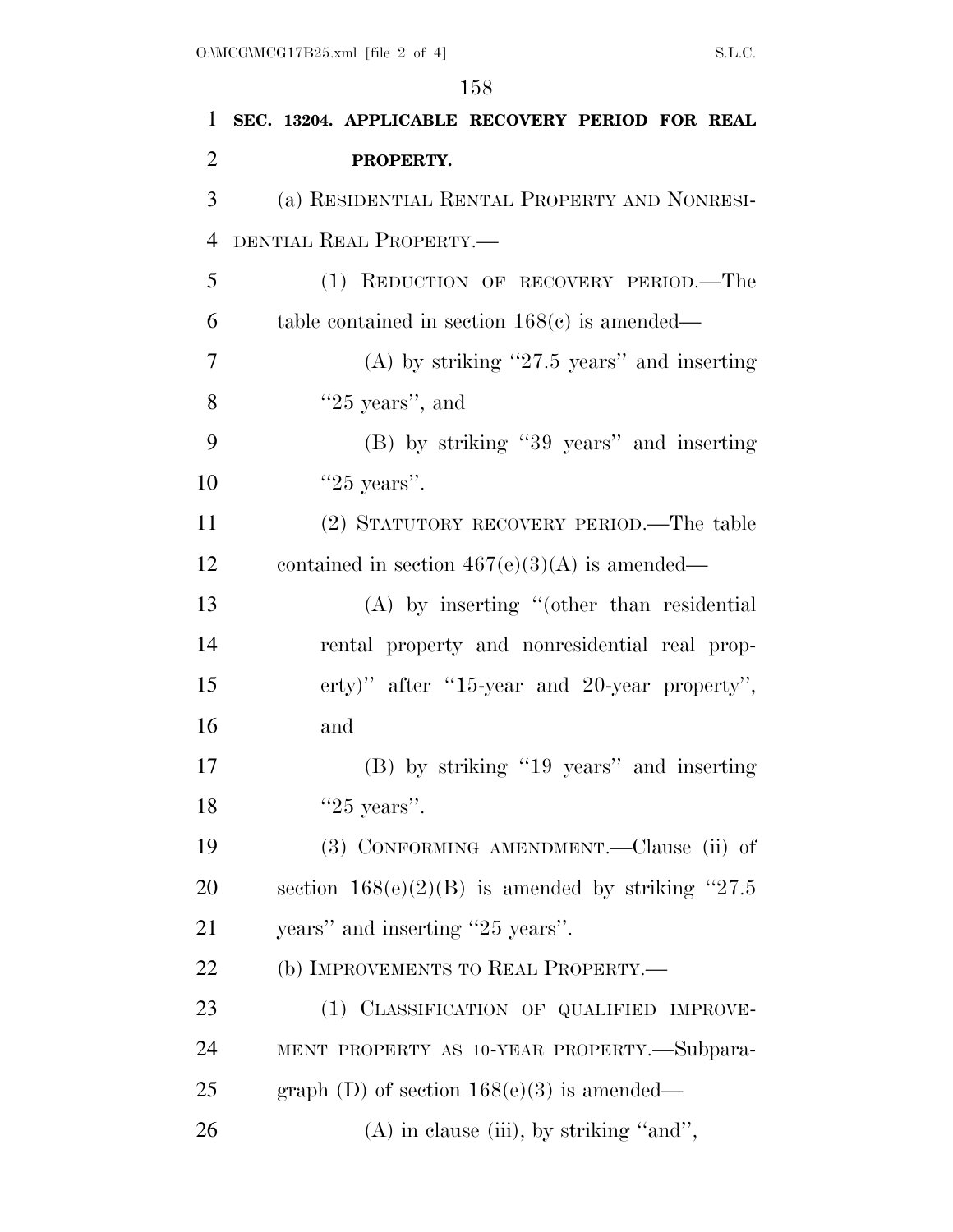| $\mathbf{1}$   | (B) in clause (iv), by striking the period       |
|----------------|--------------------------------------------------|
| $\overline{2}$ | and inserting ", and", and                       |
| 3              | (C) by adding at the end the following new       |
| $\overline{4}$ | clause:                                          |
| 5              | "(v) any qualified improvement prop-             |
| 6              | erty described in subsection $(e)(6)$ .".        |
| 7              | (2) ELIMINATION OF QUALIFIED LEASEHOLD           |
| 8              | IMPROVEMENT, QUALIFIED RESTAURANT, AND           |
| 9              | QUALIFIED RETAIL IMPROVEMENT PROPERTY.—Sub-      |
| 10             | section (e) of section 168 is amended—           |
| 11             | $(A)$ in subparagraph $(E)$ of paragraph         |
| 12             | $(3)$ —                                          |
| 13             | (i) by striking clauses (iv), (v), and           |
| 14             | (ix),                                            |
| 15             | (ii) in clause (vii), by inserting "and"         |
| 16             | at the end,                                      |
| 17             | (iii) in clause (viii), by striking ",           |
| 18             | and" and inserting a period, and                 |
| 19             | (iv) by redesignating clauses<br>(vi),           |
| 20             | (vii), and (viii), as so amended, as clauses     |
| 21             | $(iv)$ , $(v)$ , and $(vi)$ , respectively, and  |
| 22             | $(B)$ by striking paragraphs $(6)$ , $(7)$ , and |
| 23             | (8).                                             |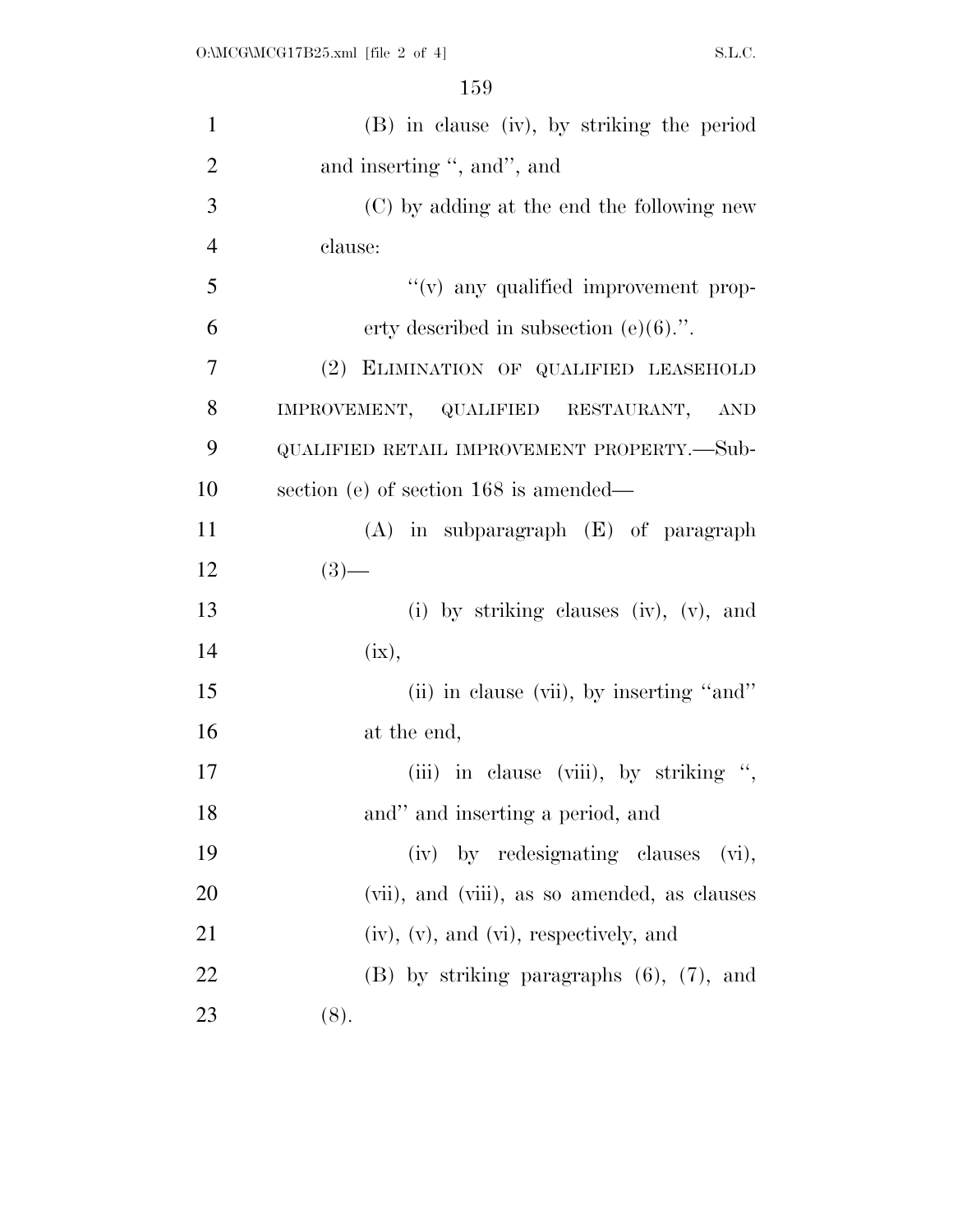| $\mathbf{1}$   | (3) APPLICATION OF STRAIGHT LINE METHOD         |
|----------------|-------------------------------------------------|
| $\overline{2}$ | QUALIFIED IMPROVEMENT PROPERTY.-Para-<br>TO     |
| 3              | graph $(3)$ of section 168(b) is amended—       |
| $\overline{4}$ | $(A)$ by striking subparagraphs $(G)$ , $(H)$ , |
| 5              | and $(I)$ , and                                 |
| 6              | $(B)$ by inserting after subparagraph $(F)$     |
| 7              | the following new subparagraph:                 |
| 8              | "(G) Qualified improvement property de-         |
| 9              | scribed in subsection $(e)(6)$ .".              |
| 10             | (4) ALTERNATIVE DEPRECIATION SYSTEM.            |
| 11             | (A) ELECTING REAL PROPERTY TRADE OR             |
| 12             | BUSINESS.—Subsection (g) of section $168$ is    |
|                |                                                 |
| 13             | amended—                                        |
| 14             | $(i)$ in paragraph $(1)$ —                      |
| 15             | $(I)$ in subparagraph $(D)$ , by                |
| 16             | striking "and" at the end,                      |
| 17             | $(II)$ in subparagraph $(E)$ , by in-           |
| 18             | serting "and" at the end, and                   |
| 19             | (III) by inserting after subpara-               |
| <b>20</b>      | $graph$ (E) the following new subpara-          |
| 21             | graph:                                          |
| 22             | "(F) any property described in paragraph        |
| 23             | $(8),$ ", and                                   |
| 24             | (ii) by adding at the end the following         |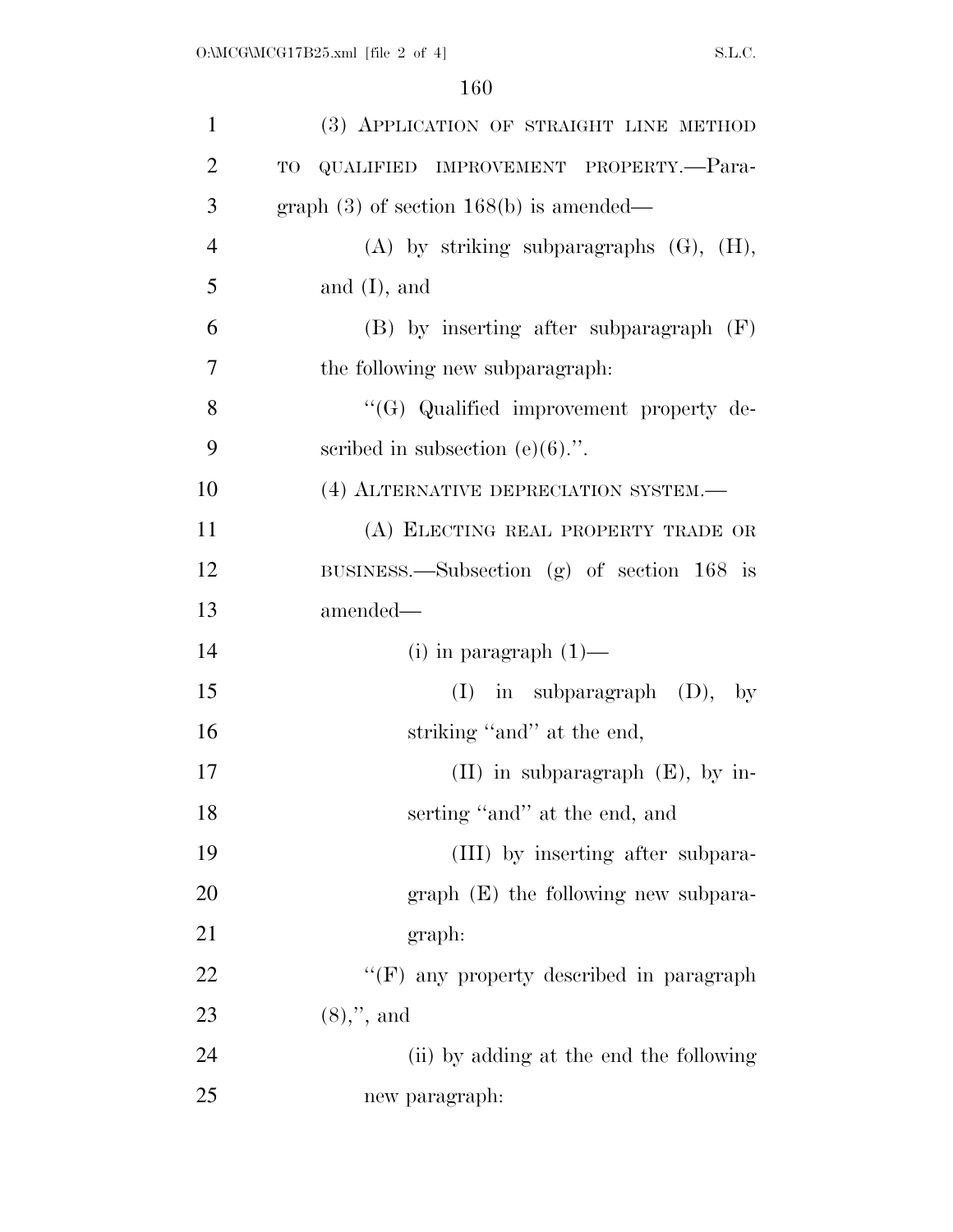| $\mathbf{1}$   | "(8) ELECTING REAL PROPERTY TRADE<br>OR                                                                                                         |
|----------------|-------------------------------------------------------------------------------------------------------------------------------------------------|
| $\overline{2}$ | BUSINESS.—The property described in this para-                                                                                                  |
| 3              | graph shall consist of any nonresidential real prop-                                                                                            |
| $\overline{4}$ | erty, residential rental property, and qualified im-                                                                                            |
| 5              | provement property held by an electing real property                                                                                            |
| 6              | trade or business (as defined in $163(j)(7)(B)$ ).".                                                                                            |
| 7              | QUALIFIED IMPROVEMENT<br>(B)<br>PROP-                                                                                                           |
| 8              | ERTY.—The table contained in subparagraph                                                                                                       |
| 9              | (B) of section $168(g)(3)$ is amended—                                                                                                          |
| 10             | (i) by inserting after the item relating                                                                                                        |
| 11             | to subparagraph $(D)(ii)$ the following new                                                                                                     |
| 12             | item:<br>$20$ ".                                                                                                                                |
| 13             | , and                                                                                                                                           |
| 14             | (ii) by striking the item relating to                                                                                                           |
| 15             | subparagraph $(E)(iv)$ and all that follows                                                                                                     |
| 16             | through the item relating to subparagraph                                                                                                       |
| 17             | $(E)(ix)$ and inserting the following:<br>20<br>30<br>$35$ ".                                                                                   |
| 18             | (C) APPLICABLE RECOVERY PERIOD<br>FOR                                                                                                           |
| 19             | RESIDENTIAL RENTAL PROPERTY.-The table                                                                                                          |
| 20             | contained in subparagraph $(C)$ of section                                                                                                      |
| 21             | $168(g)(2)$ is amended by striking clauses (iii)                                                                                                |
| 22             | and (iv) and inserting the following:<br>30 years<br>40 years<br>(v) Any railroad grading or tunnel bore or water utility prop-<br>$50$ years". |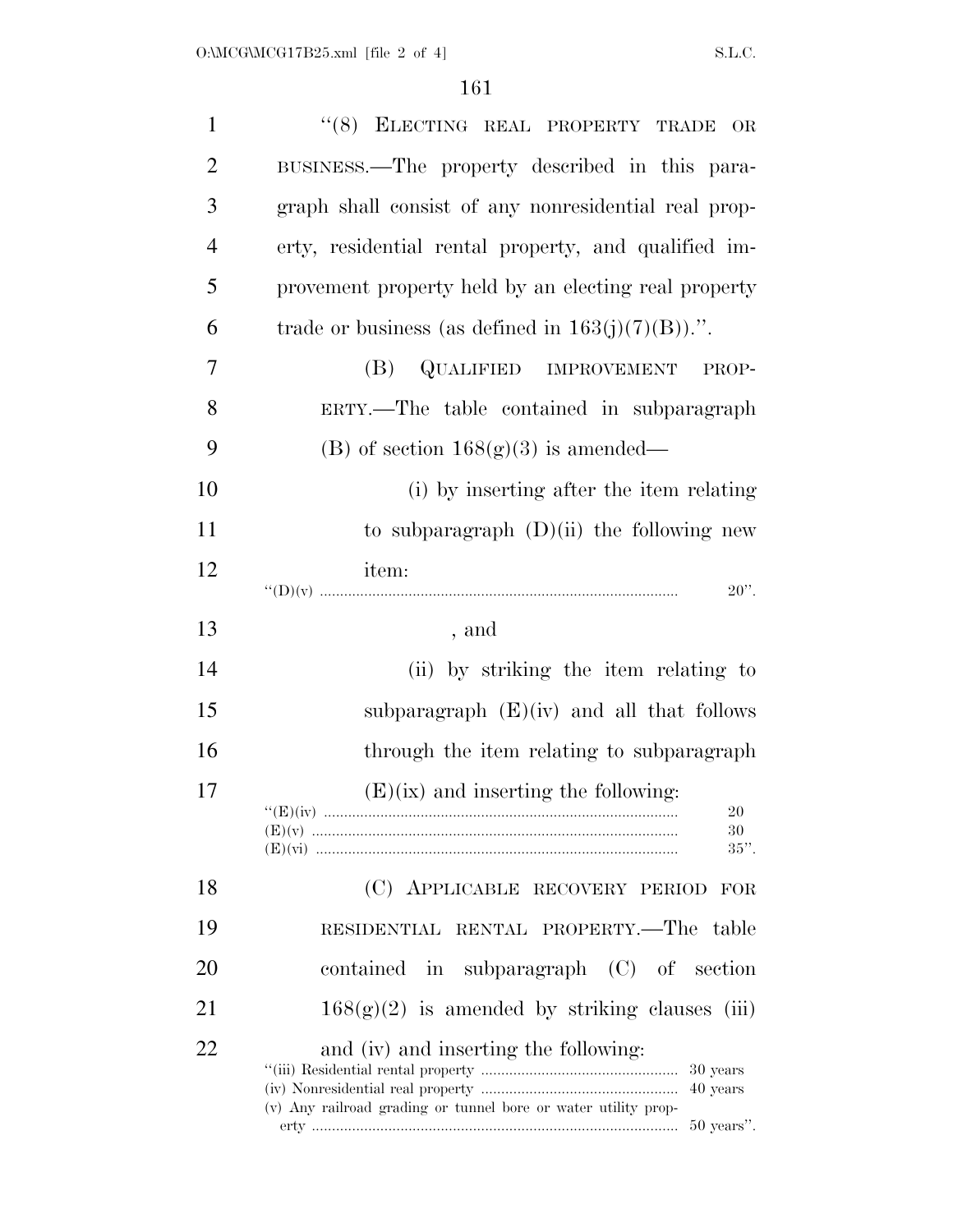| $\mathbf{1}$   | (5) CONFORMING AMENDMENTS.-                    |
|----------------|------------------------------------------------|
| $\overline{2}$ | (A) Clause (i) of section $168(k)(2)(A)$ is    |
| 3              | amended—                                       |
| $\overline{4}$ | (i) in subclause $(II)$ , by inserting "or"    |
| 5              | after the comma,                               |
| 6              | (ii) in subclause (III), by striking           |
| $\overline{7}$ | "or" at the end, and                           |
| 8              | (iii) by striking subclause $(IV)$ .           |
| 9              | (B) Section 168 is amended—                    |
| 10             | (i) in subsection (e), as amended by           |
| 11             | paragraph $(2)(B)$ , by adding at the end      |
| 12             | the following:                                 |
| 13             | $``(6)$ QUALIFIED IMPROVEMENT PROPERTY.—       |
| 14             | "(A) IN GENERAL.—The term 'qualified           |
| 15             | improvement property' means any improvement    |
| 16             | to an interior portion of a building which is  |
| 17             | nonresidential real property if such improve-  |
| 18             | ment is placed in service after the date such  |
| 19             | building was first placed in service.          |
| 20             | "(B) CERTAIN IMPROVEMENTS NOT<br>$IN-$         |
| 21             | CLUDED.—Such term shall not include any im-    |
| 22             | provement for which the expenditure is attrib- |
| 23             | utable to-                                     |
| 24             | "(i) the enlargement of the building,          |
| 25             | "(ii) any elevator or escalator, or            |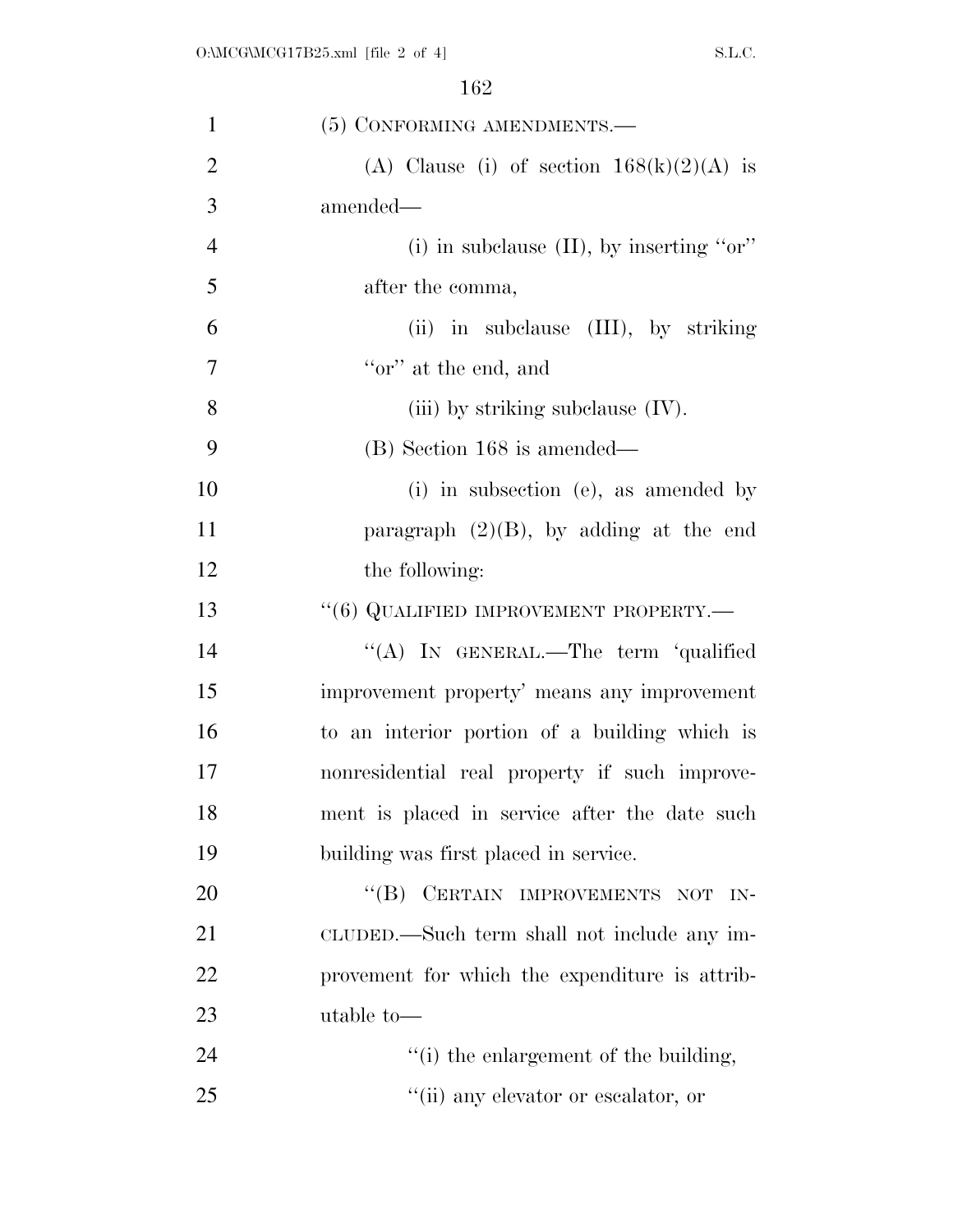| $\mathbf{1}$   | "(iii) the internal structural frame-                  |
|----------------|--------------------------------------------------------|
| $\overline{2}$ | work of the building.".                                |
| 3              | $(ii)$ in subsection $(k)$ , by striking               |
| $\overline{4}$ | paragraph $(3)$ .                                      |
| 5              | (c) EFFECTIVE DATE.-                                   |
| 6              | (1) APPLICATION.—The amendments made by                |
| 7              | this section shall apply to property placed in service |
| 8              | after December 31, 2017.                               |
| 9              | (2) SHORTER RECOVERY PERIOD OR MORE AC-                |
| 10             | CELERATED DEPRECIATION METHOD.—In the case             |
| 11             | of property placed in service before January 1,        |
| 12             | 2018, if the amendments made by this section result    |
| 13             | in—                                                    |
| 14             | (A) an applicable recovery period which is             |
| 15             | less than the applicable recovery period for such      |
| 16             | property before enactment of such amendments,          |
| 17             | or                                                     |
| 18             | an applicable depreciation method<br>(B)               |
| 19             | which is more accelerated than the applicable          |
| 20             | depreciation method for such property before           |
| 21             | enactment of such amendments,                          |
| 22             | the depreciation deduction for such property shall,    |
| 23             | for any taxable year beginning after December 31,      |
| 24             | 2017, be determined as if such property were placed    |
| 25             | in service on January 1, 2018.                         |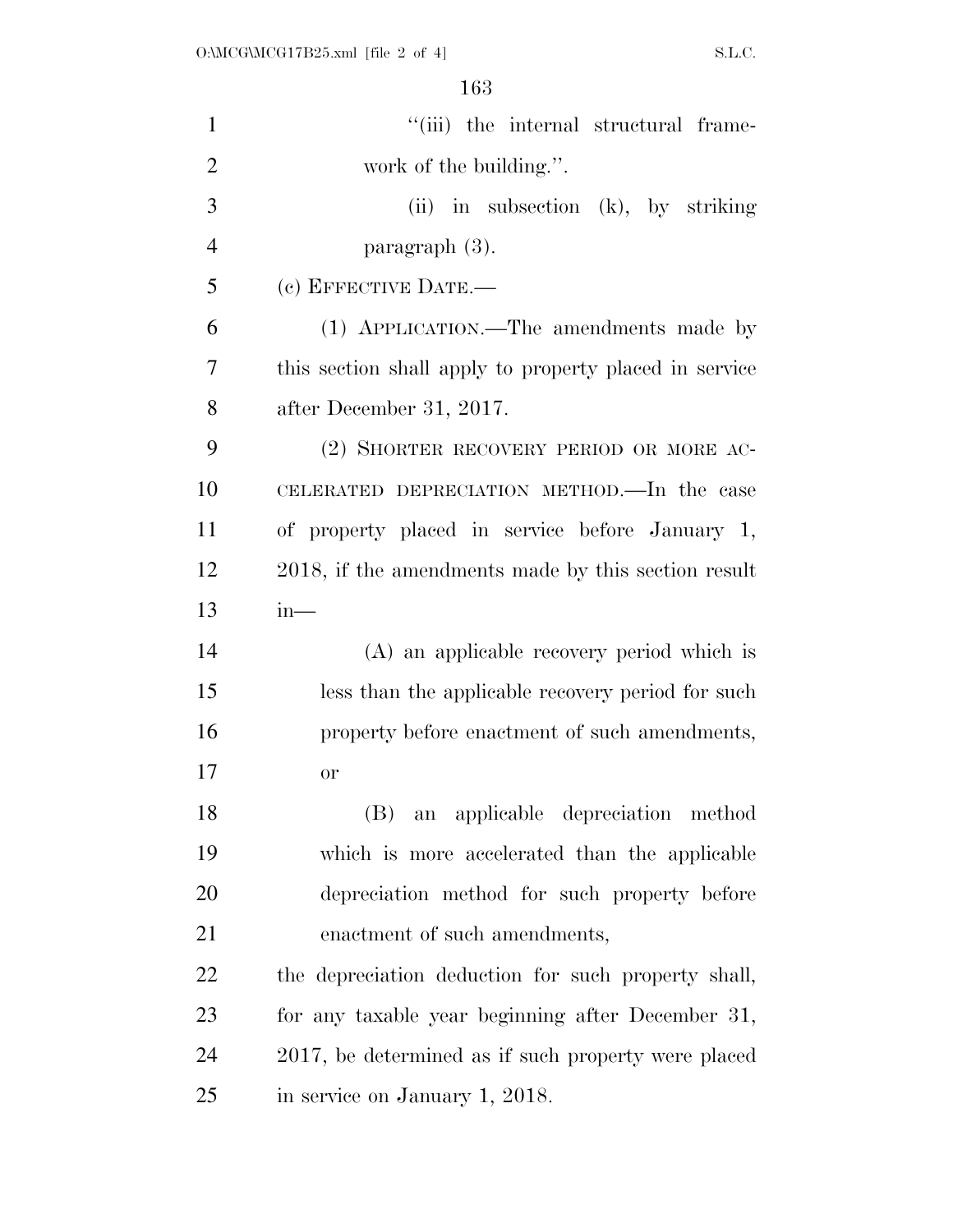## **SEC. 13205. USE OF ALTERNATIVE DEPRECIATION SYSTEM FOR ELECTING FARMING BUSINESSES.**

3 (a) IN GENERAL.—Section  $168(g)(1)$ , as amended by section 13204, is amended by striking ''and'' at the end of subparagraph (E), by inserting ''and'' at the end of subparagraph (F), and by inserting after subparagraph (F) the following new subparagraph:

8 "(G) any property with a recovery period of 10 years or more which is held by an electing farming business (as defined in section  $163(j)(7)(C)$ ,".

 (b) EFFECTIVE DATE.—The amendments made by this section shall apply to taxable years beginning after December 31, 2017.

 **SEC. 13206. AMORTIZATION OF RESEARCH AND EXPERI-MENTAL EXPENDITURES.** 

 (a) IN GENERAL.—Section 174 is amended to read as follows:

 **''SEC. 174. AMORTIZATION OF RESEARCH AND EXPERI-MENTAL EXPENDITURES.** 

21 "(a) IN GENERAL.—In the case of a taxpayer's speci- fied research or experimental expenditures for any taxable year—

24  $(1)$  except as provided in paragraph  $(2)$ , no deduction shall be allowed for such expenditures, and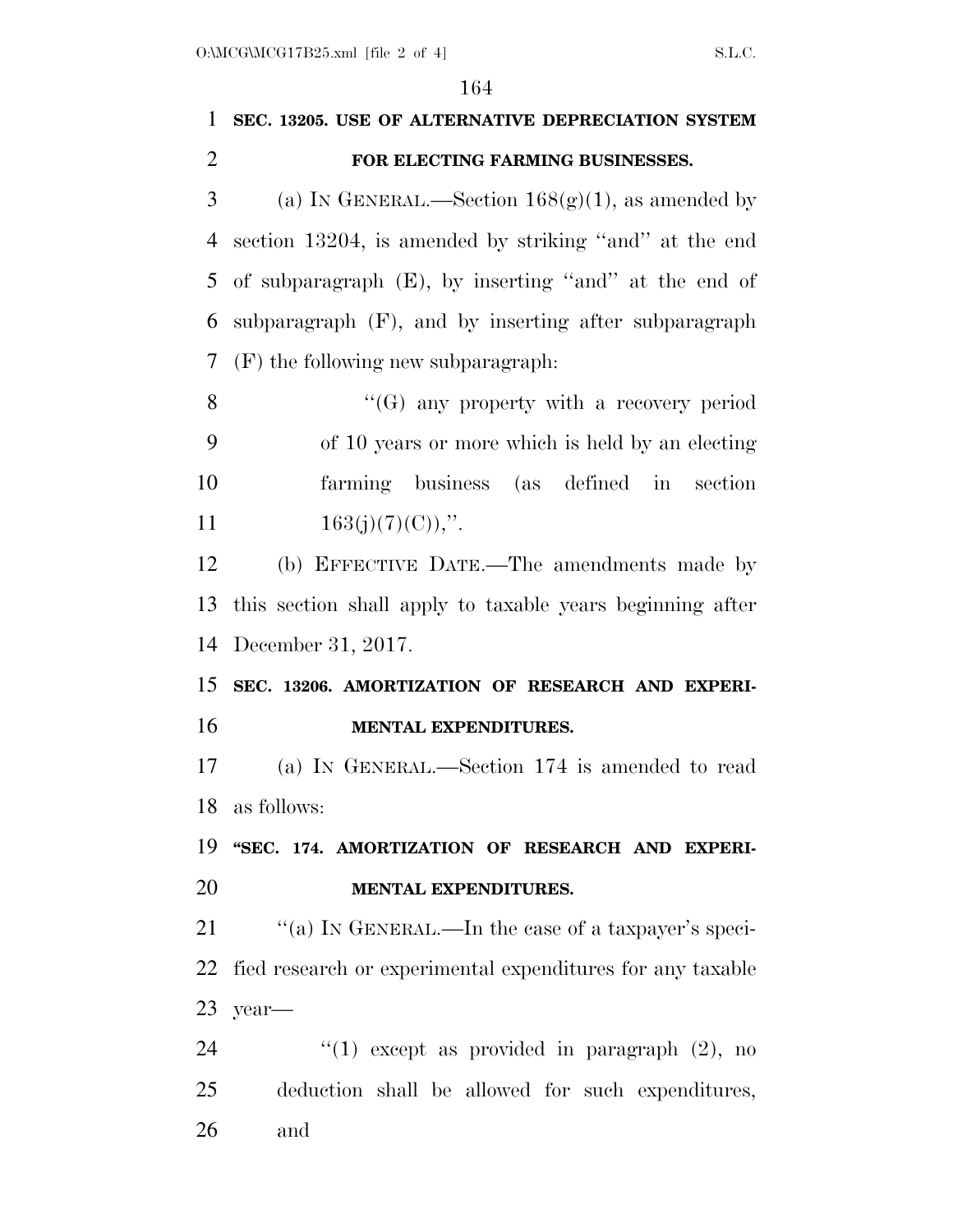1  $"(2)$  the taxpayer shall—

2  $\langle (A) \rangle$  charge such expenditures to capital account, and

4 ''(B) be allowed an amortization deduction of such expenditures ratably over the 5-year pe- riod (15-year period in the case of any specified research or experimental expenditures which are attributable to foreign research (within the 9 meaning of section  $41(d)(4)(F))$  beginning with the midpoint of the taxable year in which such expenditures are paid or incurred.

 ''(b) SPECIFIED RESEARCH OR EXPERIMENTAL EX- PENDITURES.—For purposes of this section, the term 'specified research or experimental expenditures' means, with respect to any taxable year, research or experimental expenditures which are paid or incurred by the taxpayer during such taxable year in connection with the taxpayer's trade or business.

19 "(c) SPECIAL RULES.—

20 "(1) LAND AND OTHER PROPERTY.—This sec-21 tion shall not apply to any expenditure for the acqui- sition or improvement of land, or for the acquisition or improvement of property to be used in connection with the research or experimentation and of a char-acter which is subject to the allowance under section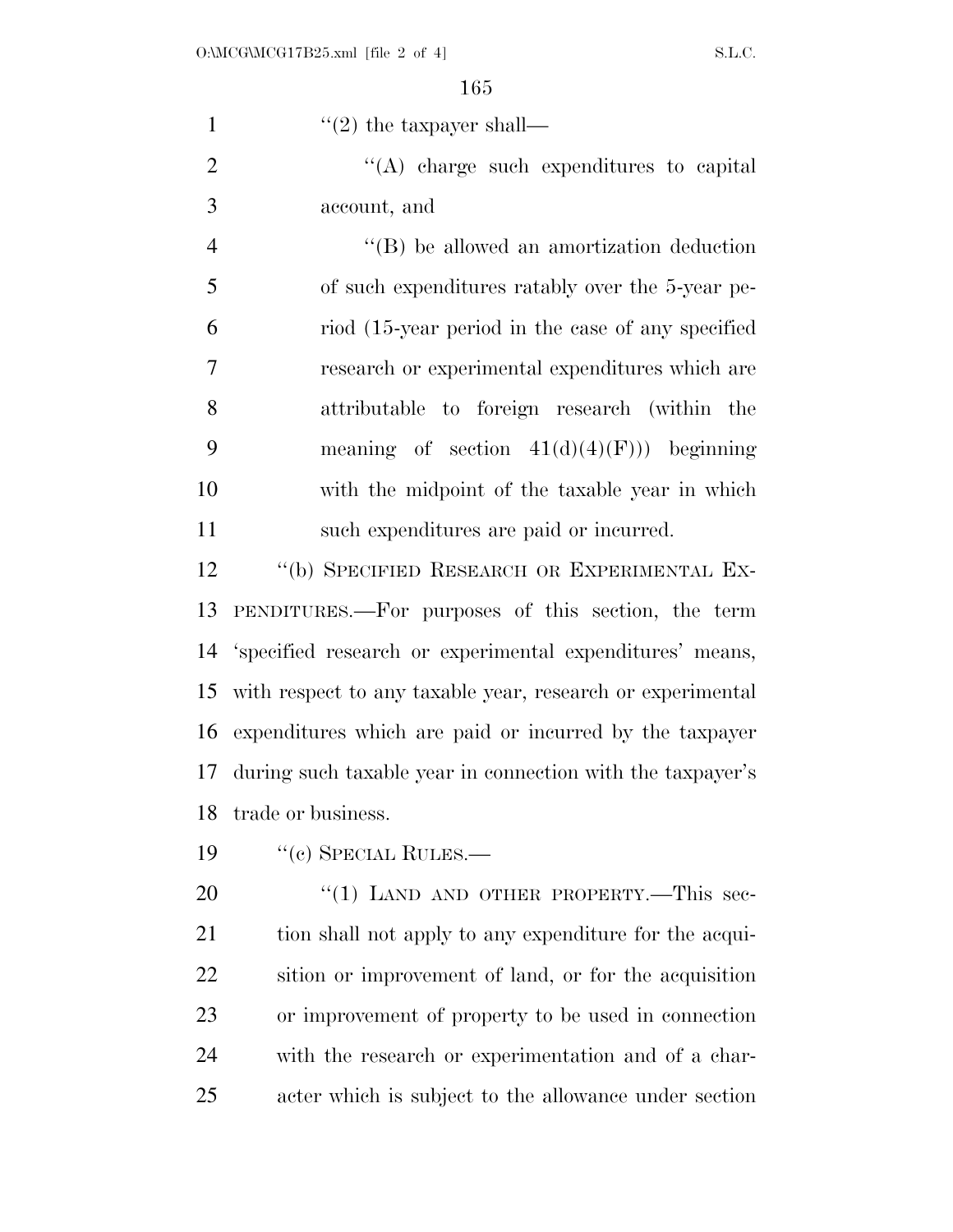167 (relating to allowance for depreciation, etc.) or section 611 (relating to allowance for depletion); but for purposes of this section allowances under section 167, and allowances under section 611, shall be con-sidered as expenditures.

6 "(2) EXPLORATION EXPENDITURES.—This sec- tion shall not apply to any expenditure paid or in- curred for the purpose of ascertaining the existence, location, extent, or quality of any deposit of ore or other mineral (including oil and gas).

11 "(3) SOFTWARE DEVELOPMENT.—For purposes of this section, any amount paid or incurred in con- nection with the development of any software shall be treated as a research or experimental expendi-ture.

16 "(d) TREATMENT UPON DISPOSITION, RETIREMENT, OR ABANDONMENT.—If any property with respect to which specified research or experimental expenditures are paid or incurred is disposed, retired, or abandoned during the period during which such expenditures are allowed as an amortization deduction under this section, no deduction shall be allowed with respect to such expenditures on ac- count of such disposition, retirement, or abandonment and such amortization deduction shall continue with respect to such expenditures.''.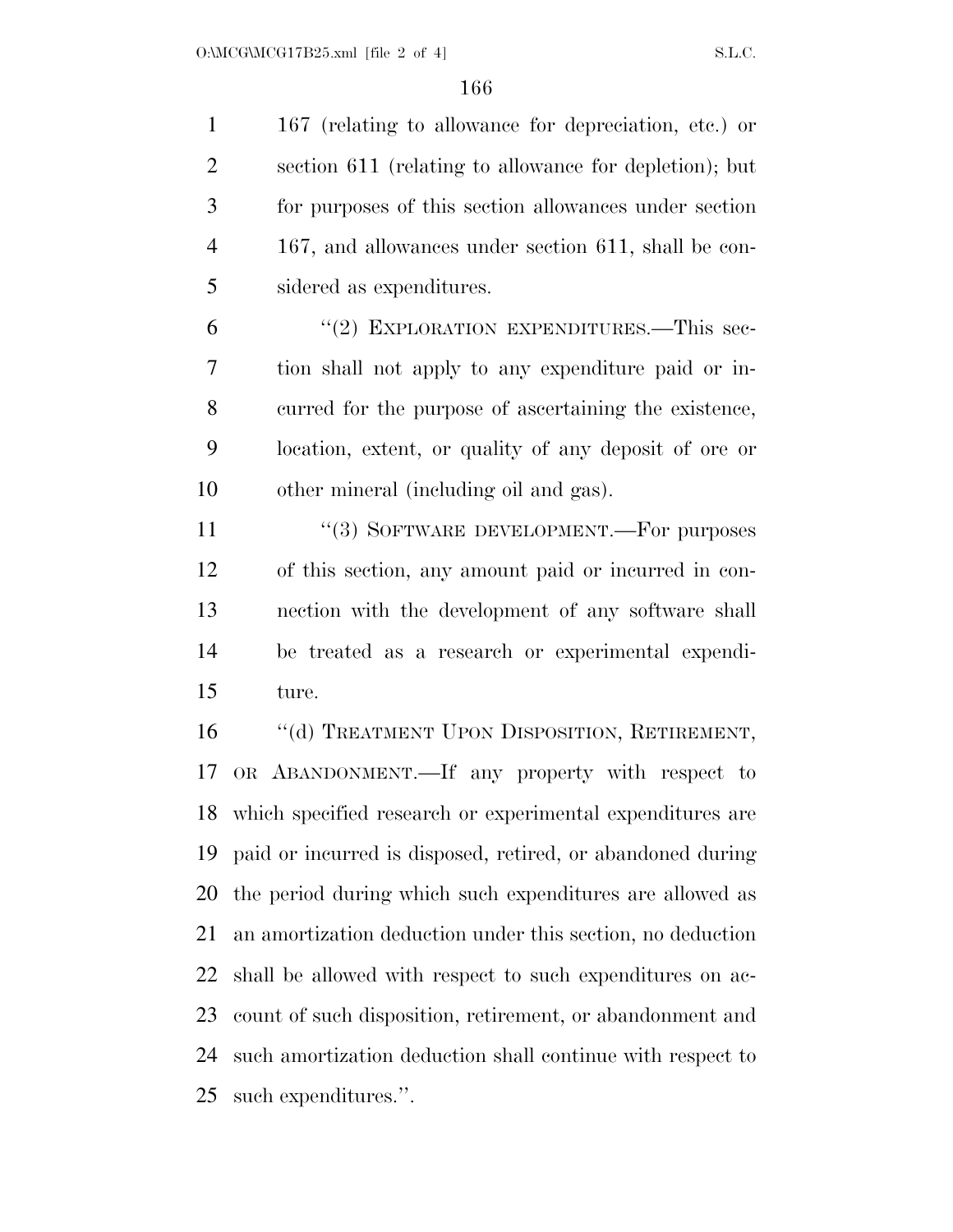(b) CHANGE IN METHOD OF ACCOUNTING.—The amendments made by subsection (a) shall be treated as a change in method of accounting for purposes of section 481 of the Internal Revenue Code of 1986 and— (1) such change shall be treated as initiated by the taxpayer, (2) such change shall be treated as made with the consent of the Secretary, and (3) such change shall be applied only on a cut- off basis for any research or experimental expendi- tures paid or incurred in taxable years beginning after December 31, 2025, and no adjustments under section 481(a) shall be made. (c) CLERICAL AMENDMENT.—The table of sections for part VI of subchapter B of chapter 1 is amended by striking the item relating to section 174 and inserting the following new item: ''Sec. 174. Amortization of research and experimental expenditures.''. 18 (d) CONFORMING AMENDMENTS.— 19 (1) Section  $41(d)(1)(A)$  is amended by striking ''expenses under section 174'' and inserting ''speci- fied research or experimental expenditures under section 174''. (2) Subsection (c) of section 280C is amend-

ed—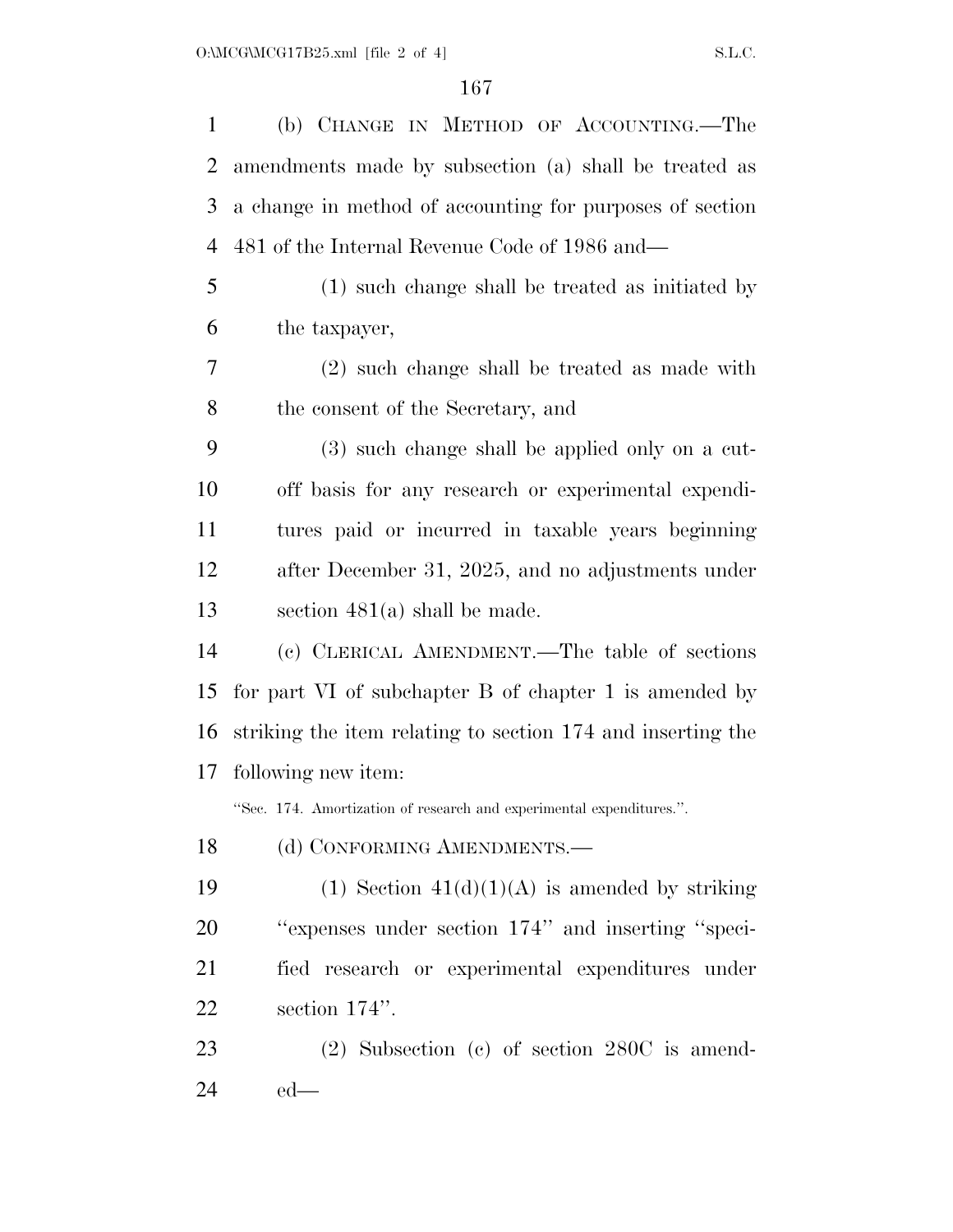| $\mathbf{1}$   | $(A)$ by striking paragraph $(1)$ and insert-                |
|----------------|--------------------------------------------------------------|
| $\overline{2}$ | ing the following:                                           |
| 3              | $``(1)$ IN GENERAL.—If—                                      |
| $\overline{4}$ | $\lq\lq$ the amount of the credit determined                 |
| 5              | for the taxable year under section $41(a)(1)$ , ex-          |
| 6              | ceeds                                                        |
| 7              | $\lq\lq$ (B) the amount allowable as a deduction             |
| 8              | for such taxable year for qualified research ex-             |
| 9              | penses or basic research expenses,                           |
| 10             | the amount chargeable to capital account for the             |
| 11             | taxable year for such expenses shall be reduced by           |
| 12             | the amount of such excess.",                                 |
| 13             | $(B)$ by striking paragraph $(2)$ ,                          |
| 14             | (C) by redesignating paragraphs (3) (as                      |
| 15             | amended by this Act) and $(4)$ as paragraphs $(2)$           |
| 16             | and $(3)$ , respectively, and                                |
| $17\,$         | (D) in paragraph $(2)$ , as redesignated by                  |
| 18             | subparagraph $(C)$ , by striking "paragraphs $(1)$           |
| 19             | and $(2)$ " and inserting "paragraph $(1)$ ".                |
| 20             | (e) EFFECTIVE DATE.—The amendments made by                   |
| 21             | this section shall apply to amounts paid or incurred in tax- |
| 22             | able years beginning after December 31, 2025.                |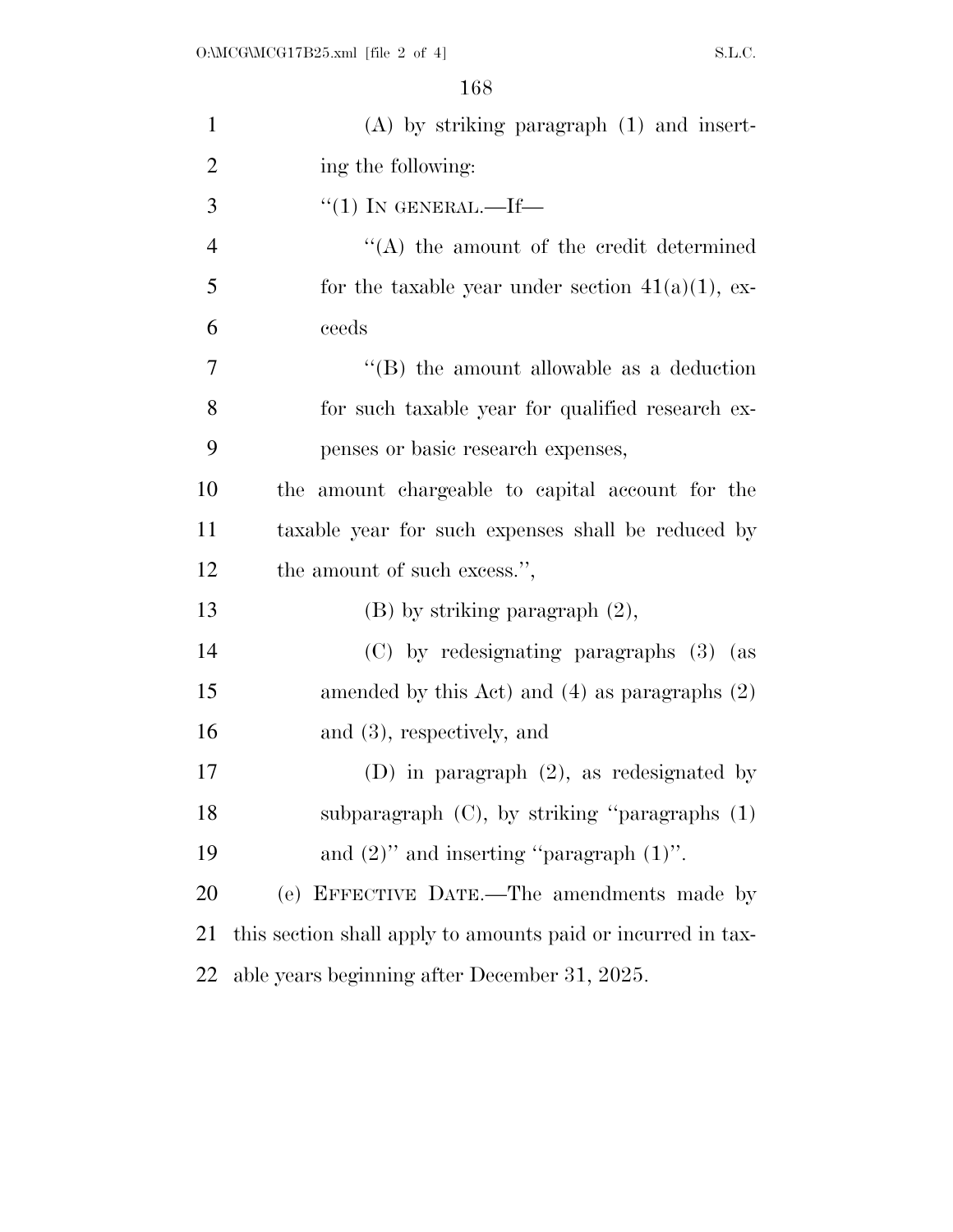| 1              | SEC. 13207. EXPENSING OF CERTAIN COSTS OF REPLANT-   |
|----------------|------------------------------------------------------|
| $\overline{2}$ | ING CITRUS PLANTS LOST BY REASON OF                  |
| 3              | <b>CASUALTY.</b>                                     |
| $\overline{4}$ | (a) IN GENERAL.—Section $263A(d)(2)$ is amended      |
| 5              | by adding at the end the following new subparagraph. |
| 6              | "(C) SPECIAL TEMPORARY RULE FOR CIT-                 |
| 7              | RUS PLANTS LOST BY REASON OF CASUALTY.-              |
| 8              | "(i) IN GENERAL.—In the case of the                  |
| 9              | replanting of citrus plants, subparagraph            |
| 10             | $(A)$ shall apply to amounts paid or in-             |
| 11             | curred by a person (other than the tax-              |
| 12             | payer described in subparagraph $(A)$ if—            |
| 13             | $\lq\lq$ the taxpayer described in                   |
| 14             | subparagraph (A) has an equity inter-                |
| 15             | est of not less than 50 percent in the               |
| 16             | replanted citrus plants at all times                 |
| 17             | during the taxable year in which such                |
| 18             | amounts were paid or incurred and                    |
| 19             | such other person holds any part of                  |
| 20             | the remaining equity interest, or                    |
| 21             | "(II) such other person acquired                     |
| 22             | the entirety of such taxpayer's equity               |
| 23             | interest in the land on which the lost               |
| 24             | or damaged citrus plants were located                |
| 25             | at the time of such loss or damage,                  |
| 26             | and the replanting is on such land.                  |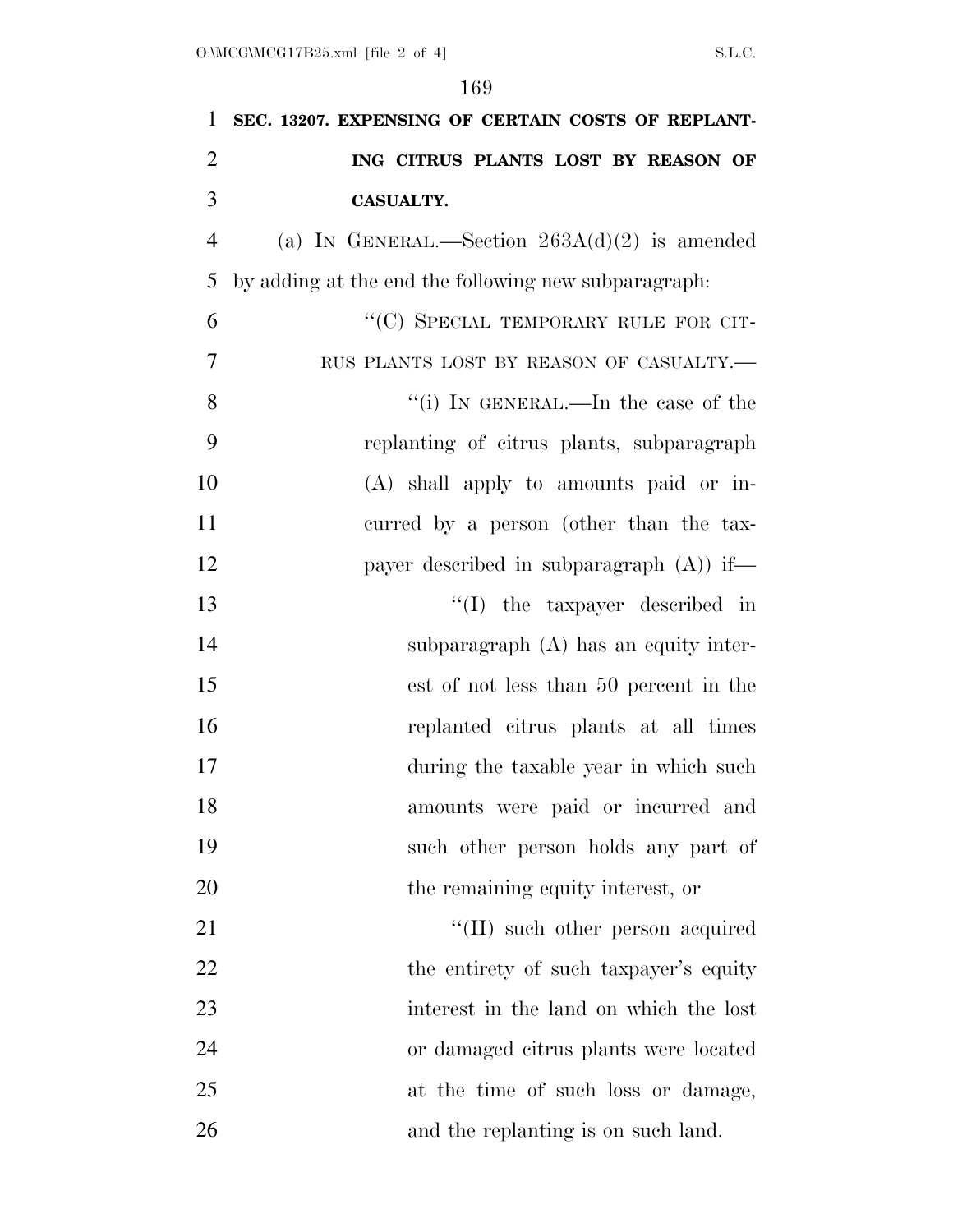| $\mathbf{1}$   | "(ii) TERMINATION.—Clause (i) shall                          |
|----------------|--------------------------------------------------------------|
| $\overline{2}$ | not apply to any cost paid or incurred                       |
| 3              | after the date which is 10 years after the                   |
| $\overline{4}$ | date of the enactment of the Tax Cuts and                    |
| 5              | Jobs Act.".                                                  |
| 6              | (b) EFFECTIVE DATE.—The amendment made by                    |
| 7              | this section shall apply to costs paid or incurred after the |
| 8              | date of the enactment of this Act.                           |
| 9              | <b>Subpart B-Accounting Methods</b>                          |
| 10             | SEC. 13221. CERTAIN SPECIAL RULES FOR TAXABLE YEAR           |
| 11             | OF INCLUSION.                                                |
| 12             | (a) INCLUSION NOT LATER THAN FOR FINANCIAL                   |
| 13             | ACCOUNTING PURPOSES.—Section 451 is amended by re-           |
| 14             | designating subsections (b) through (i) as subsections (c)   |
| 15             | through (j), respectively, and by inserting after subsection |
| 16             | (a) the following new subsection:                            |
| 17             | "(b) INCLUSION NOT LATER THAN FOR FINANCIAL                  |
|                | 18 ACCOUNTING PURPOSES.—Notwithstanding part V of            |
| 19             | subchapter P—                                                |
| 20             | $``(1)$ FINANCIAL STATEMENT.—                                |
| 21             | "(A) IN GENERAL.—In the case of a tax-                       |
| 22             | payer the taxable income of which is computed                |
| 23             | under the accrual method of accounting, the                  |
| 24             | amount of any portion of any item of gross in-               |
| 25             | come shall be included in gross income not later             |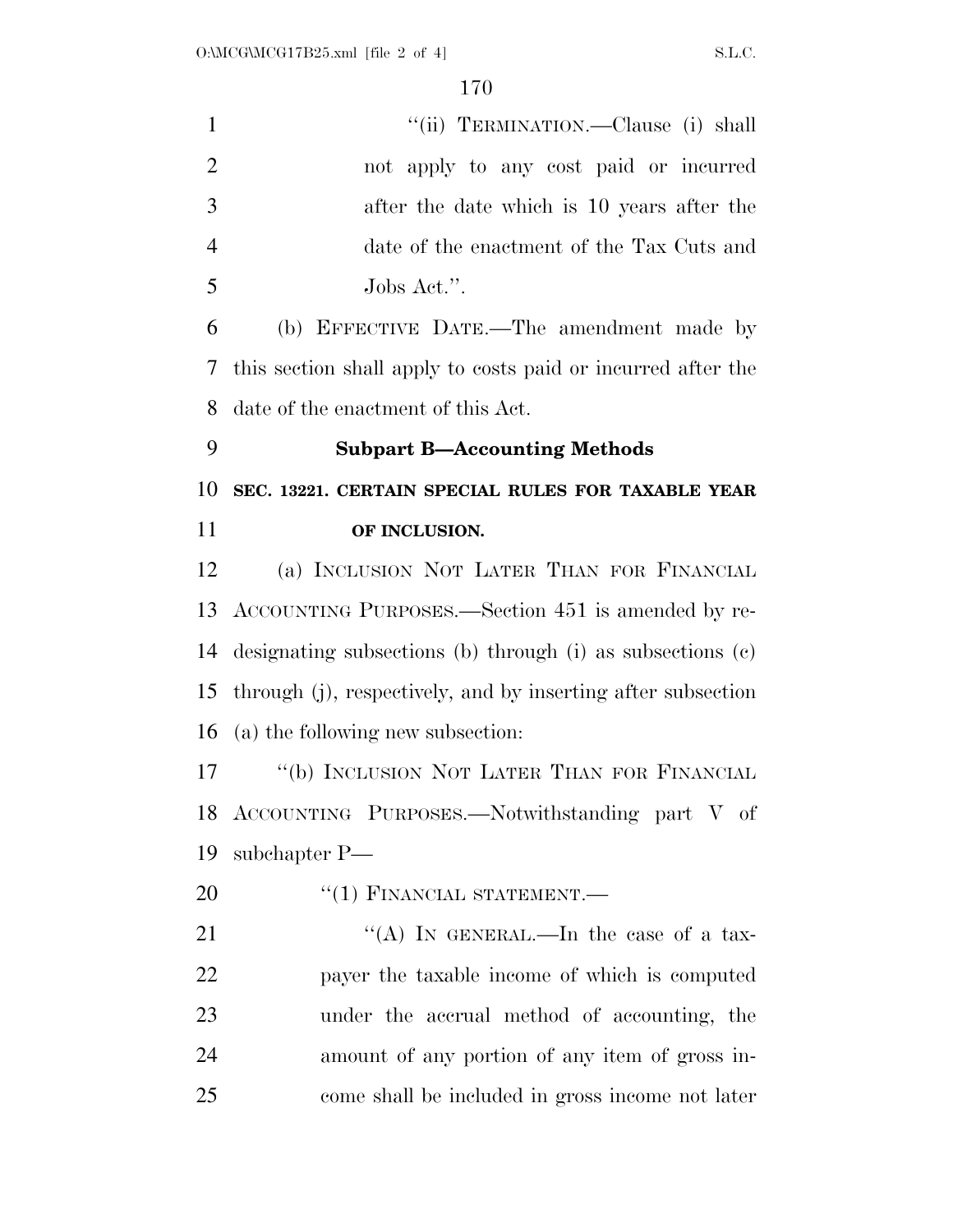| $\mathbf{1}$   | than the taxable year with respect to which                                               |
|----------------|-------------------------------------------------------------------------------------------|
| $\overline{2}$ | such amount is taken into account as income                                               |
| 3              | $in-$                                                                                     |
| $\overline{4}$ | "(i) an applicable financial statement                                                    |
| 5              | of the taxpayer, or                                                                       |
| 6              | "(ii) such other financial statement as                                                   |
| $\overline{7}$ | the Secretary may specify for purposes of                                                 |
| 8              | this subsection.                                                                          |
| 9              | "(B) EXCEPTION.—In the case of a tax-                                                     |
| 10             | payer which does not have a financial statement                                           |
| 11             | described in clause (i) or (ii) of subparagraph                                           |
| 12             | (A) for a taxable year, such subparagraph shall                                           |
| 13             | not apply.                                                                                |
| 14             | "(2) COORDINATION WITH SPECIAL RULES FOR                                                  |
| 15             | LONG-TERM CONTRACTS.—Paragraph (1) shall not                                              |
| 16             | apply with respect to any item of income to which                                         |
| 17             | section 460 applies.                                                                      |
| 18             | $\lq(3) \quad \text{APPLICABLE} \quad \text{FINANCIAL} \quad \text{STATEMENT}.\text{---}$ |
| 19             | For purposes of this subsection, the term 'applicable                                     |
| 20             | financial statement' means—                                                               |
| 21             | $\lq\lq$ a financial statement which is cer-                                              |
| 22             | tified as being prepared in accordance with gen-                                          |
| 23             | erally accepted accounting principles and which                                           |
| 24             | is—                                                                                       |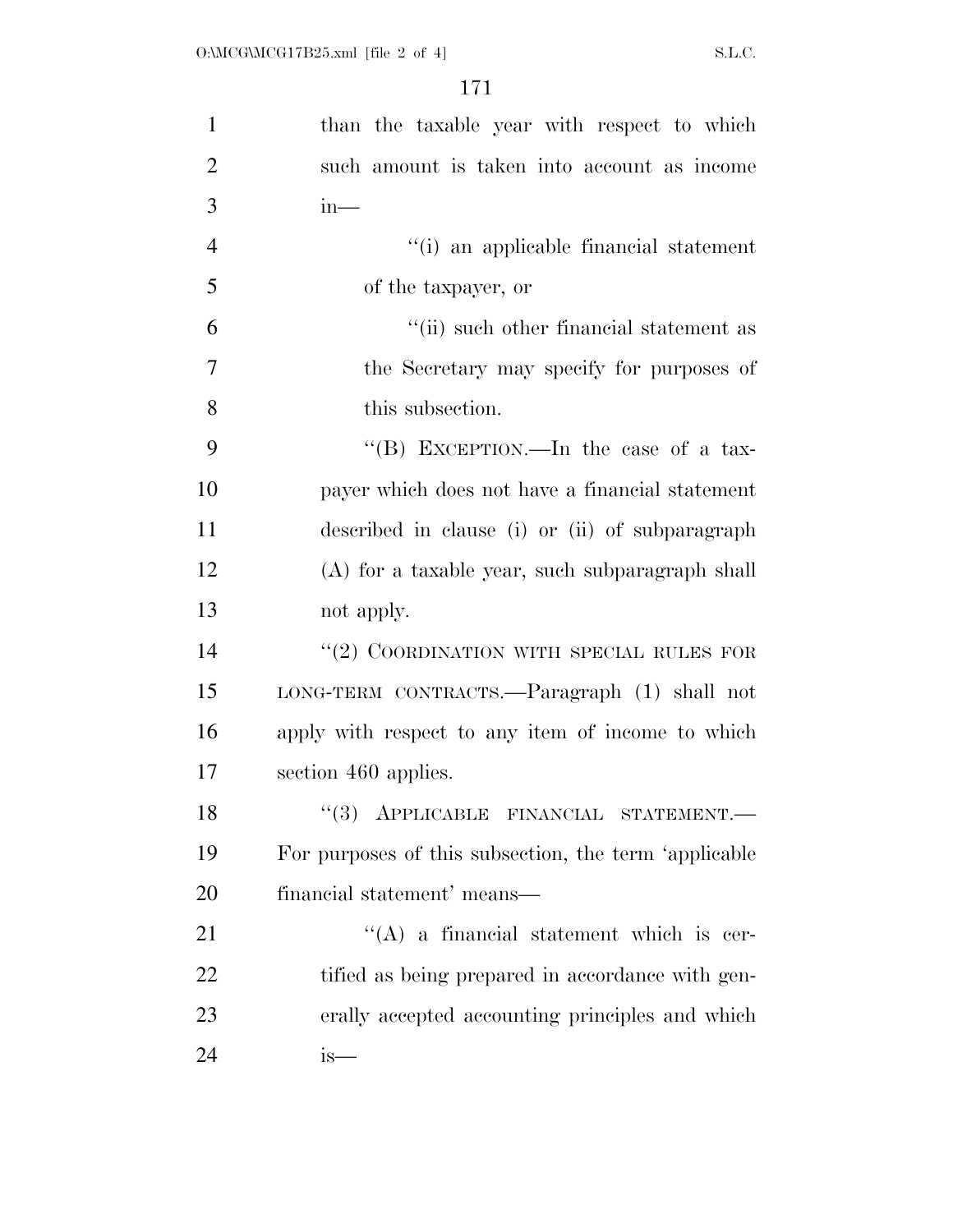| $\mathbf{1}$   | "(i) a $10-K$ (or successor form), or             |
|----------------|---------------------------------------------------|
| $\overline{2}$ | annual statement to shareholders, required        |
| 3              | to be filed by the taxpayer with the United       |
| $\overline{4}$ | States Securities and Exchange Commis-            |
| 5              | sion,                                             |
| 6              | "(ii) an audited financial statement of           |
| $\overline{7}$ | the taxpayer which is used for-                   |
| 8              | $\lq\lq$ (I) credit purposes,                     |
| 9              | $\lq\lq$ (II) reporting to shareholders,          |
| 10             | partners, or other proprietors, or to             |
| 11             | beneficiaries, or                                 |
| 12             | "(III) any other substantial                      |
| 13             | nontax purpose,                                   |
| 14             | but only if there is no statement of the          |
| 15             | taxpayer described in clause (i), or              |
| 16             | "(iii) filed by the taxpayer with any             |
| 17             | other Federal agency for purposes other           |
| 18             | than Federal tax purposes, but only if            |
| 19             | there is no statement of the taxpayer de-         |
| 20             | scribed in clause (i) or (ii),                    |
| 21             | $\lq\lq$ (B) a financial statement which is made  |
| 22             | on the basis of international financial reporting |
| 23             | standards and is filed by the taxpayer with an    |
| 24             | agency of a foreign government which is equiva-   |
| 25             | lent to the United States Securities and Ex-      |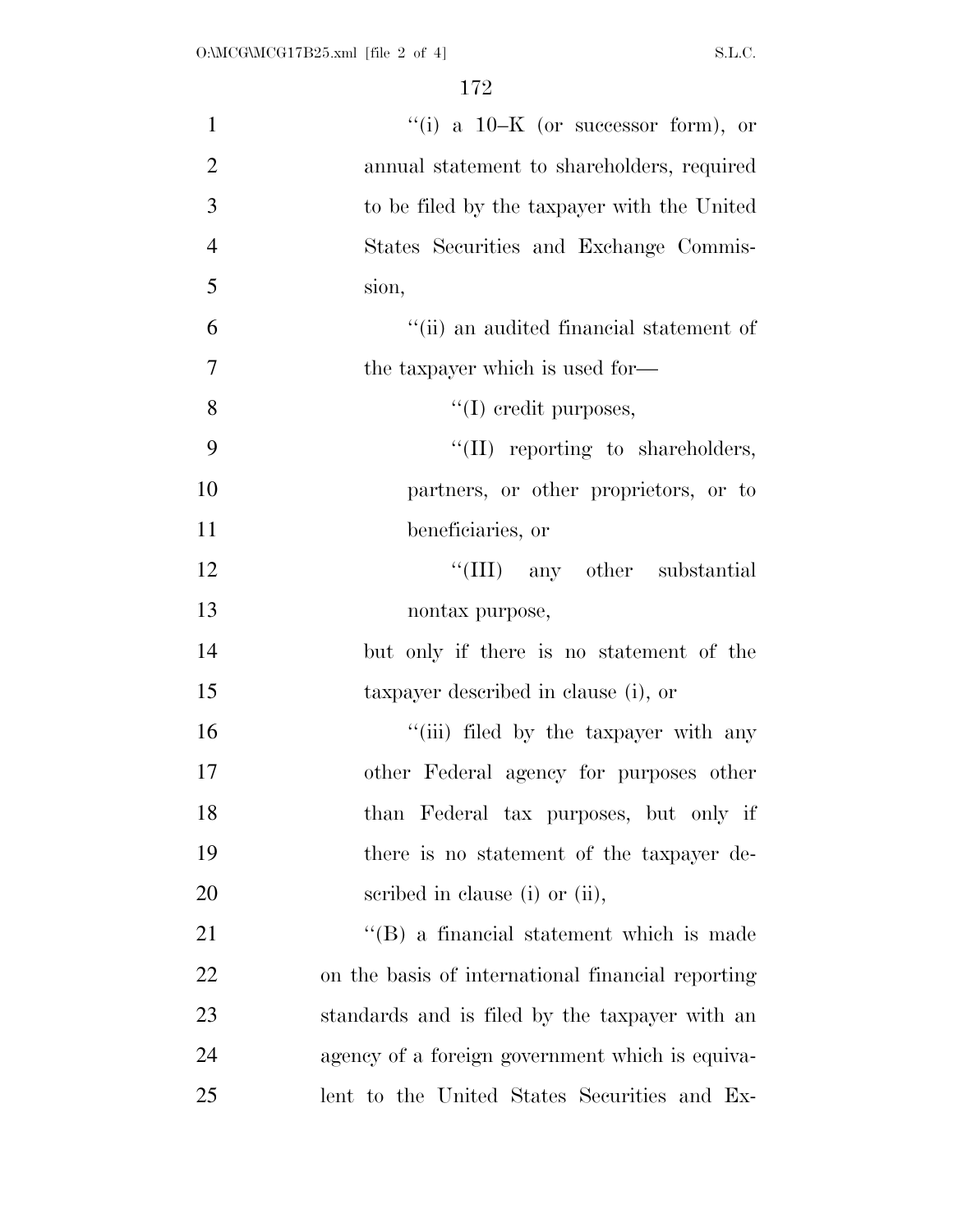| $\mathbf{1}$   | change Commission and which has reporting                 |
|----------------|-----------------------------------------------------------|
| $\mathfrak{2}$ | standards not less stringent than the standards           |
| 3              | required by such Commission, but only if there            |
| $\overline{4}$ | is no statement of the taxpayer described in              |
| 5              | subparagraph $(A)$ , or                                   |
| 6              | $\lq\lq$ (C) a financial statement filed by the tax-      |
| 7              | payer with any other regulatory or govern-                |
| 8              | mental body specified by the Secretary, but only          |
| 9              | if there is no statement of the taxpayer de-              |
| 10             | scribed in subparagraph $(A)$ or $(B)$ .                  |
| 11             | "(4) ALLOCATION OF TRANSACTION PRICE.                     |
| 12             | For purposes of this subsection, in the case of a con-    |
| 13             | tract which contains multiple performance obliga-         |
| 14             | tions, the allocation of the transaction price to each    |
| 15             | performance obligation shall be equal to the amount       |
| 16             | allocated to each performance obligation for pur-         |
| 17             | poses of including such item in revenue in the appli-     |
| 18             | cable financial statement of the taxpayer.                |
| 19             | GROUP OF ENTITIES.—For purposes of<br>(5)                 |
| 20             | paragraph $(1)$ , if the financial results of a taxpayer  |
| 21             | are reported on the applicable financial statement        |
| 22             | (as defined in paragraph $(3)$ ) for a group of entities, |
| 23             | such statement may be treated as the applicable fi-       |
| 24             | nancial statement of the taxpayer.".                      |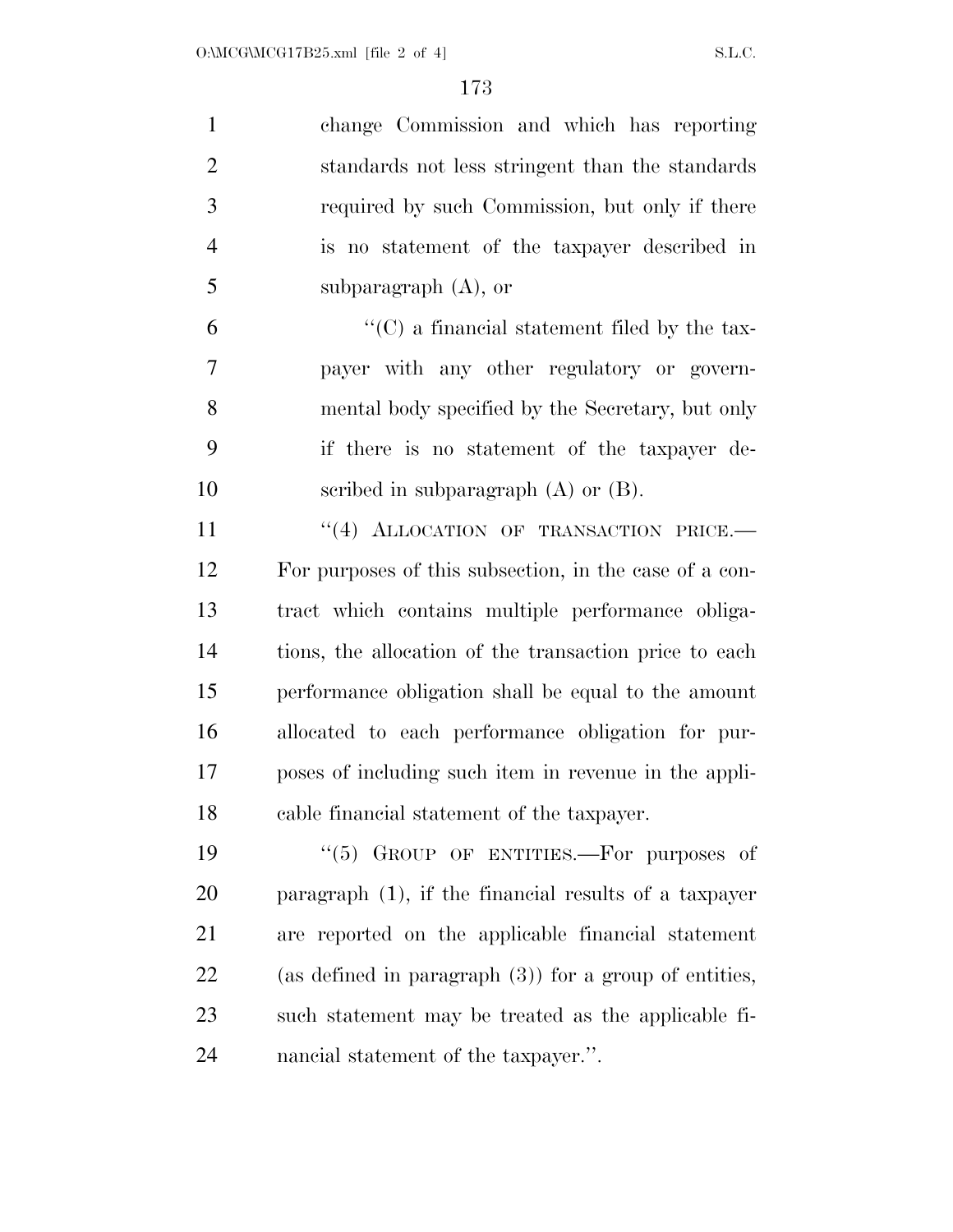| $\mathbf{1}$ | (b) TREATMENT OF ADVANCE PAYMENTS.-Section                   |
|--------------|--------------------------------------------------------------|
| 2            | 451, as amended by subsection (a), is amended by redesig-    |
| 3            | nating subsections (c) through (j) as subsections (d)        |
| 4            | through (k), respectively, and by inserting after subsection |
| 5            | (b) the following new subsection:                            |
| 6            | "(c) TREATMENT OF ADVANCE PAYMENTS.—                         |
| 7            | "(1) IN GENERAL.—A taxpayer which computes                   |
| 8            | taxable income under the accrual method of account-          |
| 9            | ing, and receives any advance payment during the             |
| 10           | taxable year, shall-                                         |
| 11           | "(A) except as provided in subparagraph                      |
| 12           | (B), include such advance payment in gross in-               |
| 13           | come for such taxable year, or                               |
| 14           | $\lq\lq$ ) if the taxpayer elects the application            |
| 15           | of this subparagraph with respect to the cat-                |
| 16           | egory of advance payments to which such ad-                  |
| 17           | vance payment belongs, the taxpayer shall—                   |
| 18           | $f'(i)$ to the extent that any portion of                    |
| 19           | such advance payment is required under                       |
| 20           | subsection (b) to be included in gross in-                   |
| 21           | come in the taxable year in which such                       |
| 22           | payment is received, so include such por-                    |
| 23           | tion, and                                                    |
| 24           | "(ii) include the remaining portion of                       |
| 25           | such advance payment in gross income in                      |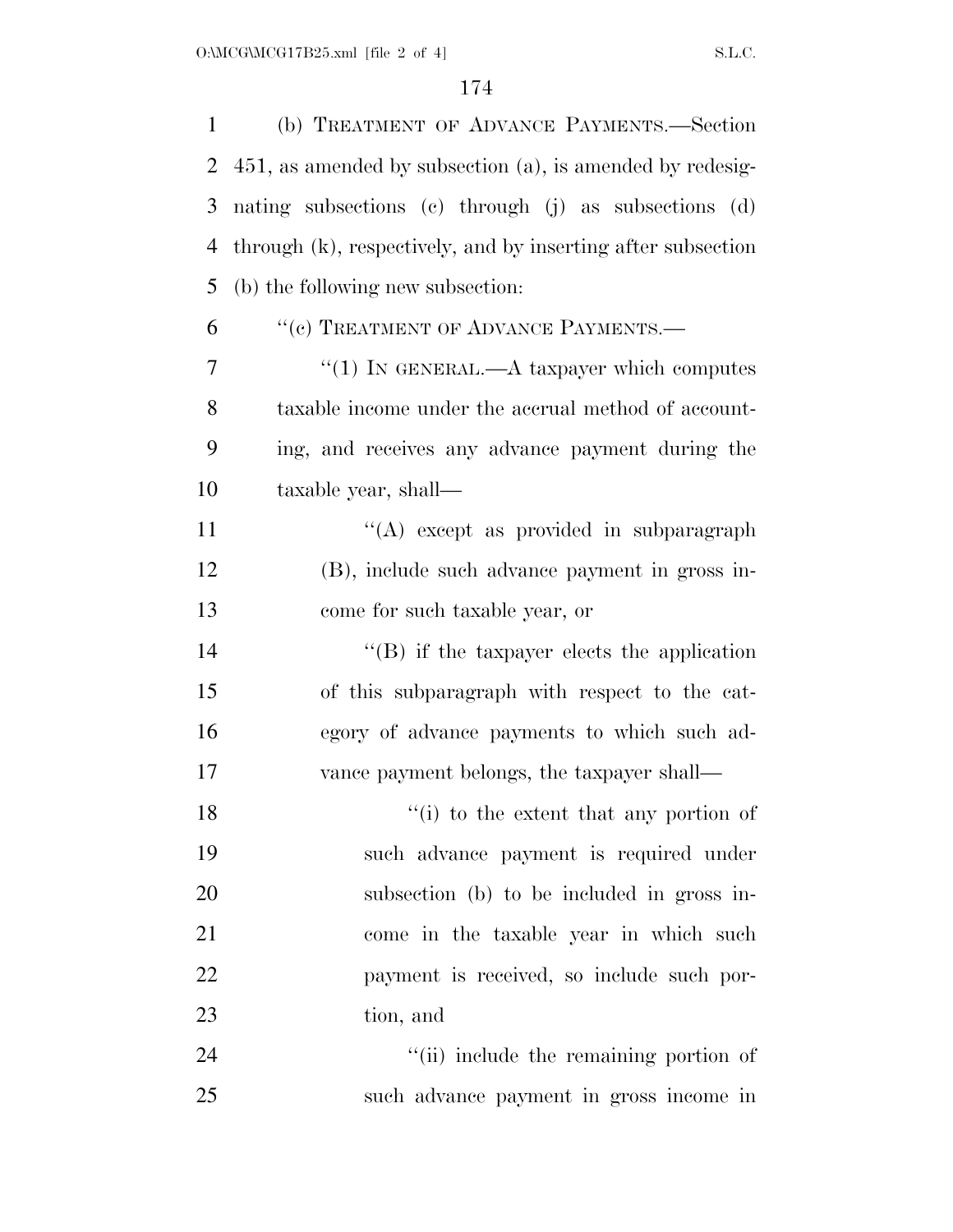| $\mathbf{1}$   | the taxable year following the taxable year            |
|----------------|--------------------------------------------------------|
| $\overline{2}$ | in which such payment is received.                     |
| 3              | $"(2)$ ELECTION.—                                      |
| $\overline{4}$ | "(A) IN GENERAL.—Except as otherwise                   |
| 5              | provided in this paragraph, the election under         |
| 6              | paragraph $(1)(B)$ shall be made at such time,         |
| 7              | in such form and manner, and with respect to           |
| 8              | such categories of advance payments, as the            |
| 9              | Secretary may provide.                                 |
| 10             | "(B) PERIOD TO WHICH ELECTION AP-                      |
| 11             | PLIES.—An election under paragraph $(1)(B)$            |
| 12             | shall be effective for the taxable year with re-       |
| 13             | spect to which it is first made and for all subse-     |
| 14             | quent taxable years, unless the taxpayer secures       |
| 15             | the consent of the Secretary to revoke such            |
| 16             | election. For purposes of this title, the com-         |
| 17             | putation of taxable income under an election           |
| 18             | made under paragraph $(1)(B)$ shall be treated         |
| 19             | as a method of accounting.                             |
| 20             | "(3) TAXPAYERS CEASING TO EXIST.-Except                |
| 21             | as otherwise provided by the Secretary, the election   |
| 22             | under paragraph $(1)(B)$ shall not apply with respect  |
| 23             | to advance payments received by the taxpayer during    |
| 24             | a taxable year if such taxpayer ceases to exist during |
| 25             | (or with the close of) such taxable year.              |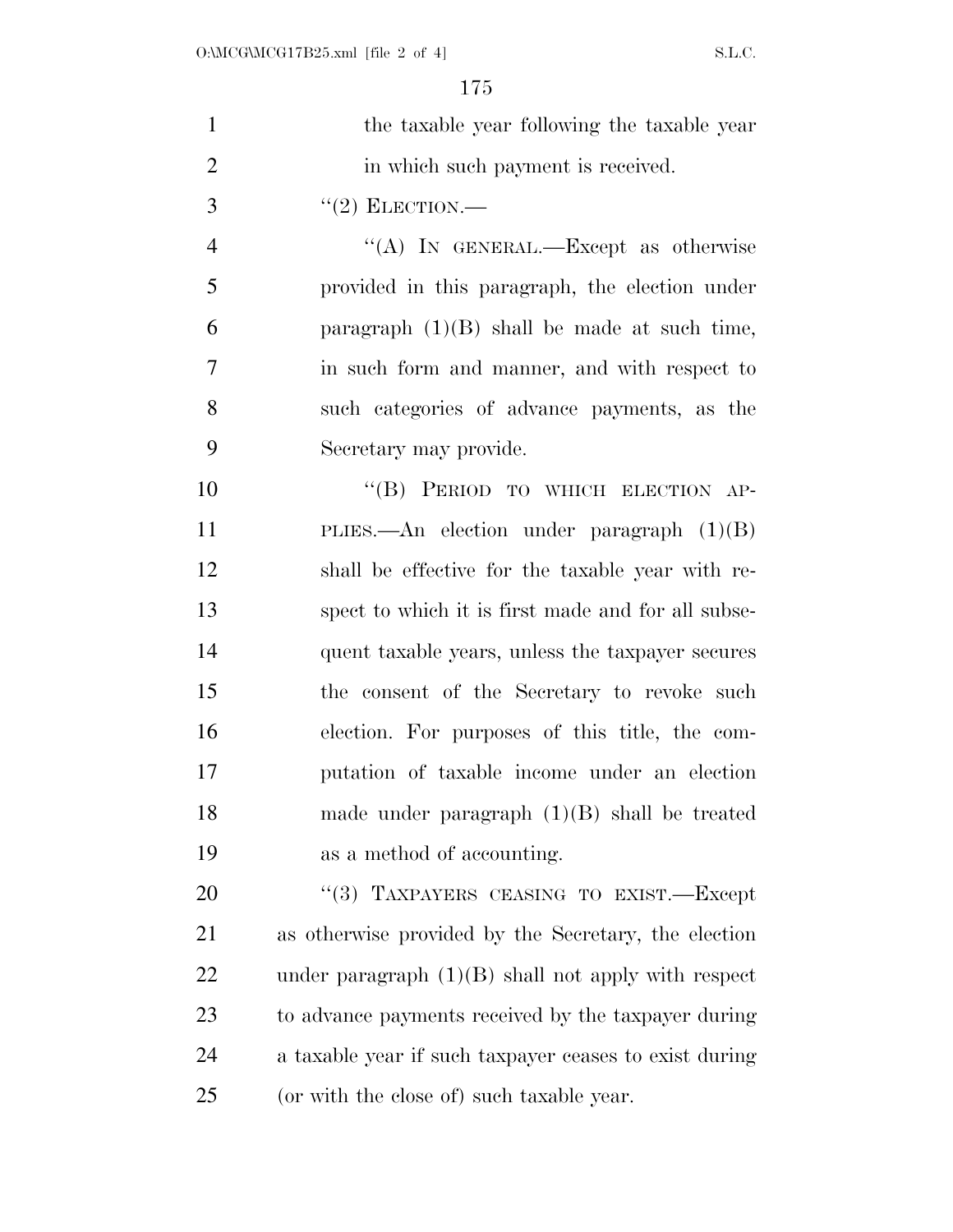| $\mathbf{1}$   | "(4) ADVANCE PAYMENT.—For purposes of this     |
|----------------|------------------------------------------------|
| $\overline{2}$ | subsection-                                    |
| 3              | "(A) IN GENERAL.—The term 'advance             |
| $\overline{4}$ | payment' means any payment—                    |
| 5              | "(i) the full inclusion of which in the        |
| 6              | gross income of the taxpayer for the tax-      |
| 7              | able year of receipt is a permissible method   |
| 8              | of accounting under this section (deter-       |
| 9              | mined without regard to this subsection),      |
| 10             | "(ii) any portion of which is included         |
| 11             | in revenue by the taxpayer in a financial      |
| 12             | statement described in clause (i) or (ii) of   |
| 13             | subsection (b) $(1)(A)$ for a subsequent tax-  |
| 14             | able year, and                                 |
| 15             | "(iii) which is for goods, services, or        |
| 16             | such other items as may be identified by       |
| 17             | the Secretary for purposes of this clause.     |
| 18             | "(B) EXCLUSIONS.—Except as otherwise           |
| 19             | provided by the Secretary, such term shall not |
| 20             | include—                                       |
| 21             | $``(i)$ rent,                                  |
| 22             | "(ii) insurance premiums governed by           |
| 23             | subchapter L,                                  |
| 24             | "(iii) payments with respect to finan-         |
| 25             | cial instruments,                              |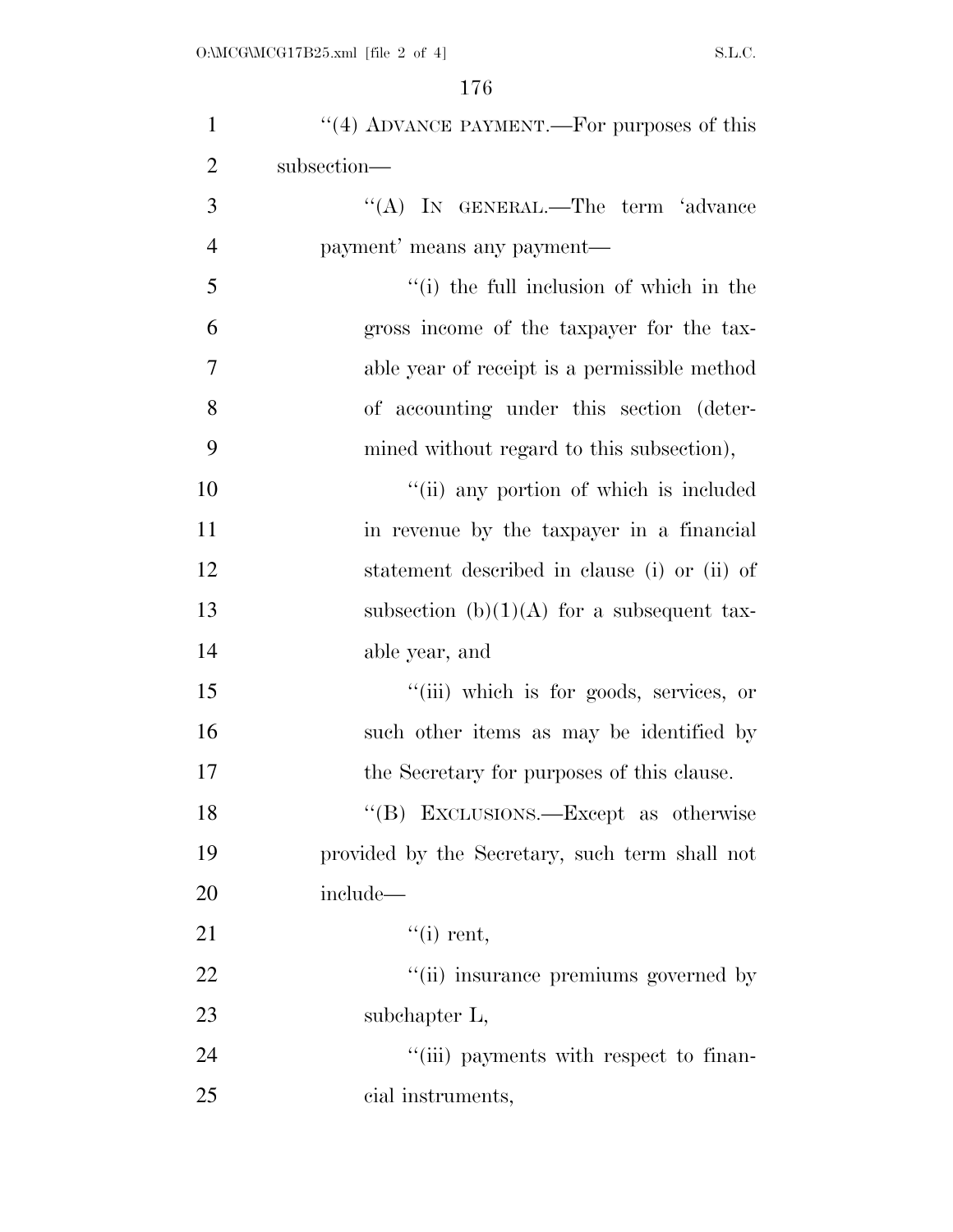| $\mathbf{1}$   | "(iv) payments with respect to war-                       |
|----------------|-----------------------------------------------------------|
| $\overline{2}$ | ranty or guarantee contracts under which                  |
| 3              | a third party is the primary obligor,                     |
| $\overline{4}$ | $f'(v)$ payments subject to section                       |
| 5              | 871(a), 881, 1441, or 1442,                               |
| 6              | "(vi) payments in property to which                       |
| $\overline{7}$ | section 83 applies, and                                   |
| 8              | "(vii) any other payment identified by                    |
| 9              | the Secretary for purposes of this subpara-               |
| 10             | graph.                                                    |
| 11             | " $(C)$ RECEIPT.—For purposes of this sub-                |
| 12             | section, an item of gross income is received by           |
| 13             | the taxpayer if it is actually or constructively          |
| 14             | received, or if it is due and payable to the tax-         |
| 15             | payer.                                                    |
| 16             | $\lq\lq (D)$ ALLOCATION OF<br><b>TRANSACTION</b>          |
| 17             | PRICE.—For purposes of this subsection, rules             |
| 18             | similar to subsection $(b)(4)$ shall apply.".             |
| 19             | (c) EFFECTIVE DATE.—The amendments made by                |
| 20             | this section shall apply to taxable years beginning after |
| 21             | December 31, 2017.                                        |
| 22             | (d) COORDINATION WITH SECTION 481.—                       |
| 23             | (1) IN GENERAL.—In the case of any qualified              |
| 24             | change in method of accounting for the taxpayer's         |
|                |                                                           |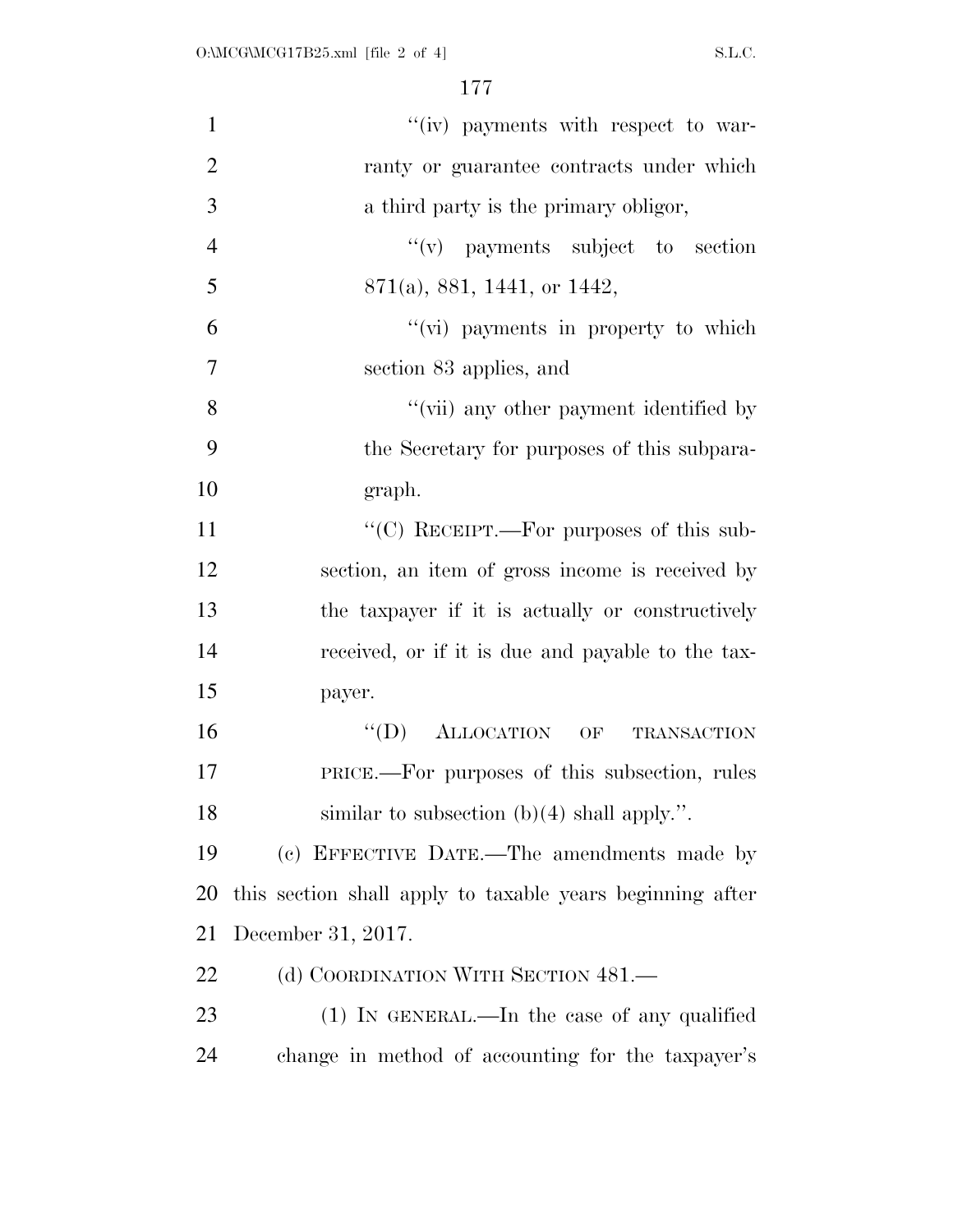| $\mathbf{1}$   | first taxable year beginning after December 31,     |
|----------------|-----------------------------------------------------|
| $\overline{2}$ | $2017-$                                             |
| 3              | $(A)$ such change shall be treated as initi-        |
| $\overline{4}$ | ated by the taxpayer, and                           |
| 5              | (B) such change shall be treated as made            |
| 6              | with the consent of the Secretary of the Treas-     |
| 7              | ury.                                                |
| 8              | (2) QUALIFIED CHANGE IN METHOD OF AC-               |
| 9              | COUNTING.—For purposes of this subsection, the      |
| 10             | term "qualified change in method of accounting"     |
| 11             | means any change in method of accounting which—     |
| 12             | $(A)$ is required by the amendments made            |
| 13             | by this section, or                                 |
| 14             | (B) was prohibited under the Internal Rev-          |
| 15             | enue Code of 1986 prior to such amendments          |
| 16             | and is permitted under such Code after such         |
| 17             | amendments.                                         |
|                | 18 PART IV-BUSINESS-RELATED EXCLUSIONS AND          |
| 19             | <b>DEDUCTIONS</b>                                   |
| 20             | SEC. 13301. LIMITATION ON DEDUCTION FOR INTEREST.   |
| 21             | (a) IN GENERAL.—Section $163(j)$ is amended to read |
| 22             | as follows:                                         |
| 23             | "(j) LIMITATION ON BUSINESS INTEREST.—              |
|                |                                                     |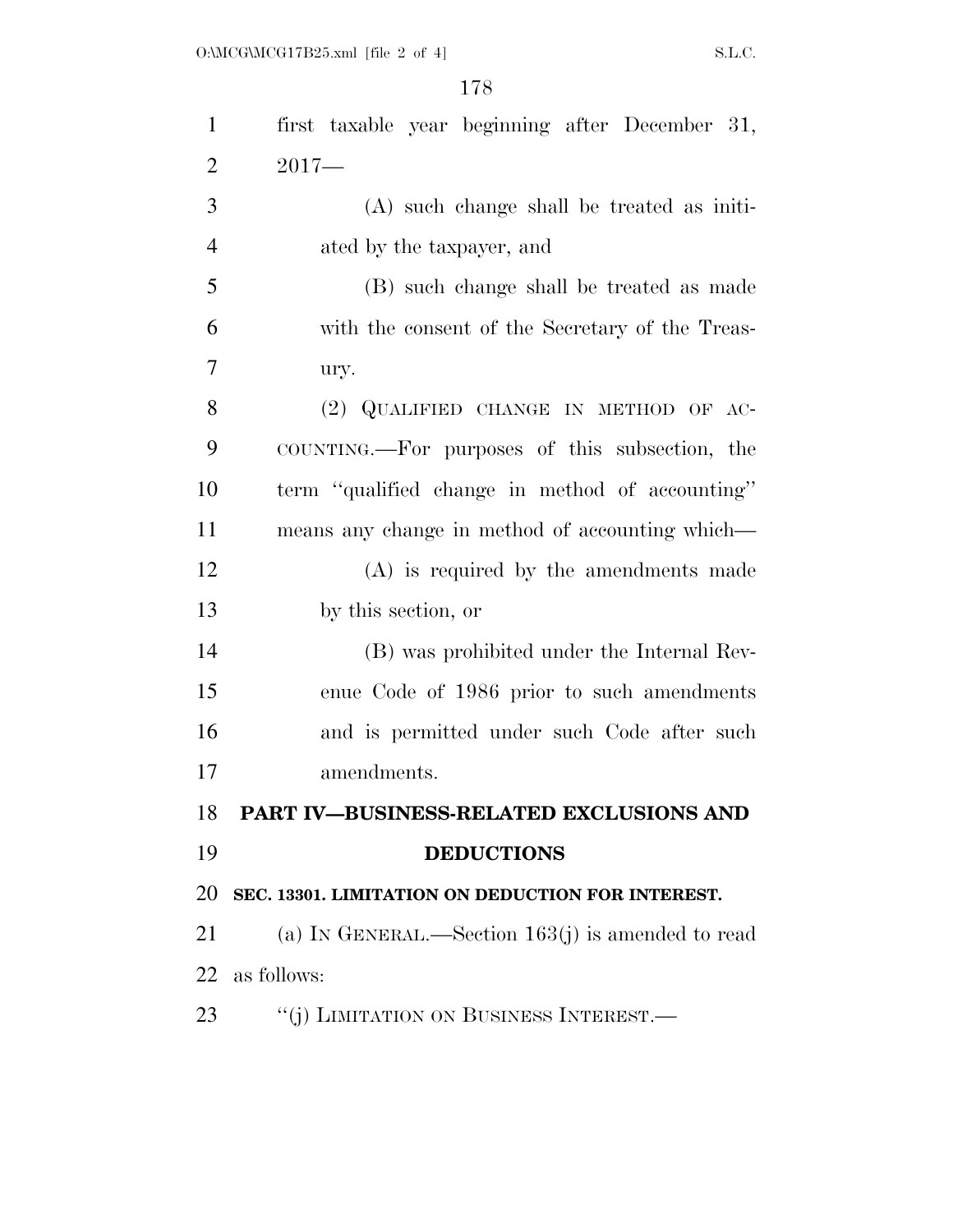| $\mathbf{1}$   | "(1) IN GENERAL.—The amount allowed as a                  |
|----------------|-----------------------------------------------------------|
| $\overline{2}$ | deduction under this chapter for any taxable year         |
| 3              | for business interest shall not exceed the sum of—        |
| $\overline{4}$ | $\lq\lq$ the business interest income of such             |
| 5              | taxpayer for such taxable year, plus                      |
| 6              | $\lq\lq$ (B) 30 percent of the adjusted taxable in-       |
| $\overline{7}$ | come of such taxpayer for such taxable year.              |
| 8              | The amount determined under subparagraph (B)              |
| 9              | shall not be less than zero.                              |
| 10             | "(2) CARRYFORWARD OF DISALLOWED BUSI-                     |
| 11             | NESS INTEREST.—The amount of any business in-             |
| 12             | terest not allowed as a deduction for any taxable         |
| 13             | year by reason of paragraph (1) shall be treated as       |
| 14             | business interest paid or accrued in the succeeding       |
| 15             | taxable year.                                             |
| 16             | "(3) EXEMPTION FOR CERTAIN SMALL BUSI-                    |
| 17             | NESSES.—In the case of any taxpayer (other than a         |
| 18             | tax shelter prohibited from using the cash receipts       |
| 19             | and disbursements method of accounting under sec-         |
| 20             | tion $448(a)(3)$ ) which meets the gross receipts test    |
| 21             | of section $448(c)$ for any taxable year, paragraph $(1)$ |
| 22             | shall not apply to such taxpayer for such taxable         |
| 23             | year. In the case of any taxpayer which is not a cor-     |
| 24             | poration or a partnership, the gross receipts test of     |
| 25             | section $448(c)$ shall be applied in the same manner      |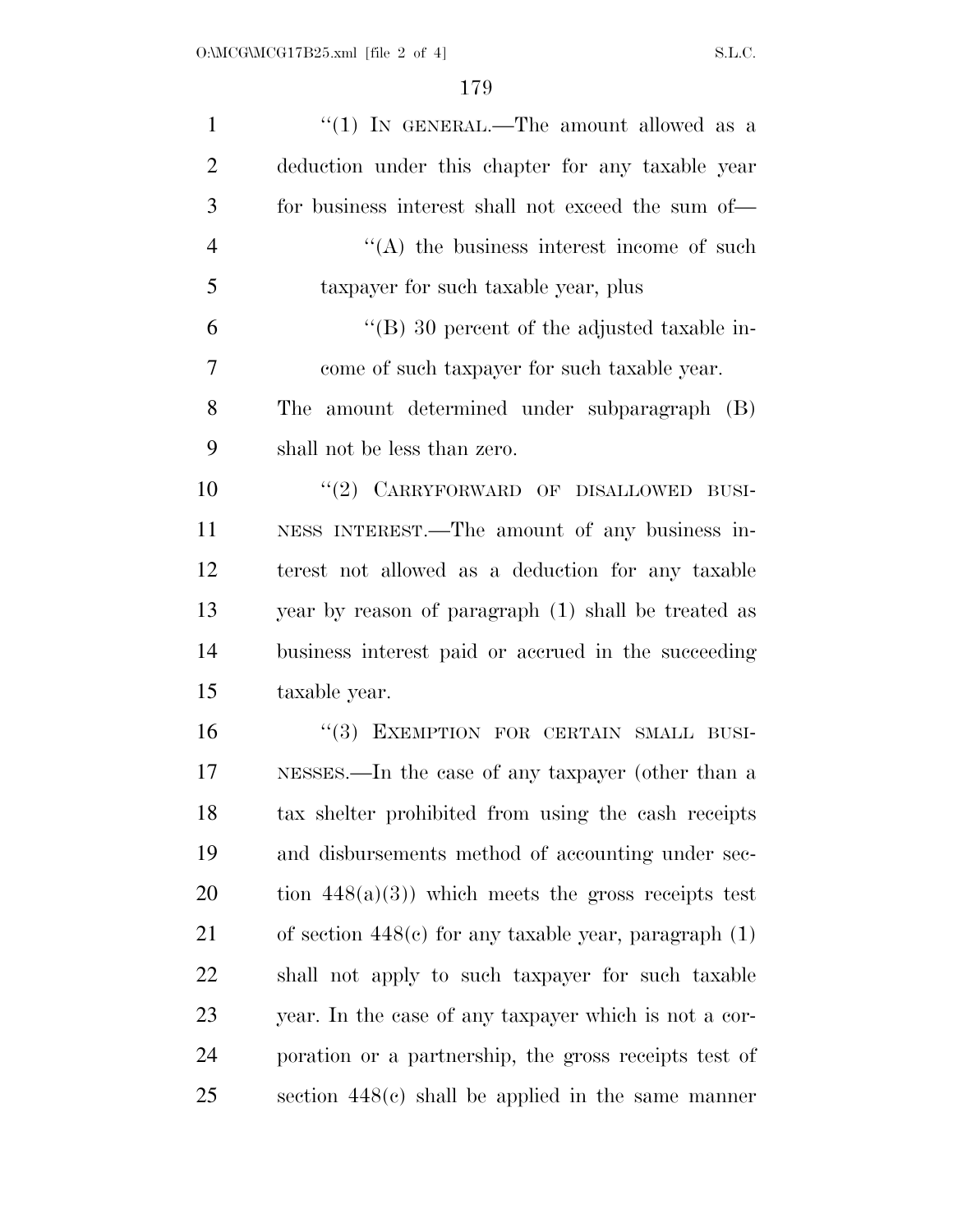| $\mathbf{1}$   | as if such taxpayer were a corporation or partner- |
|----------------|----------------------------------------------------|
| $\overline{2}$ | ship.                                              |
| 3              | "(4) APPLICATION TO PARTNERSHIPS, ETC.-            |
| 4              | "(A) IN GENERAL.—In the case of any                |
| 5              | partnership—                                       |
| 6              | "(i) this subsection shall be applied at           |
| 7              | the partnership level and any deduction for        |
| 8              | business interest shall be taken into ac-          |
| 9              | count in determining the non-separately            |
| 10             | stated taxable income or loss of the part-         |
| 11             | nership, and                                       |
| 12             | "(ii) the adjusted taxable income of               |
| 13             | each partner of such partnership—                  |
| 14             | $\lq\lq$ shall be determined without               |
| 15             | regard to such partner's distributive              |
| 16             | share of the non-separately stated tax-            |
| 17             | able income or loss of such partner-               |
| 18             | ship, and                                          |
| 19             | "(II) shall be increased by such                   |
| 20             | partner's distributive share of such               |
| 21             | partnership's excess taxable income.               |
| 22             | For purposes of clause $(ii)(II)$ , a partner's    |
| 23             | distributive share of partnership excess           |
| 24             | taxable income shall be determined in the          |
| 25             | same manner as the partner's distributive          |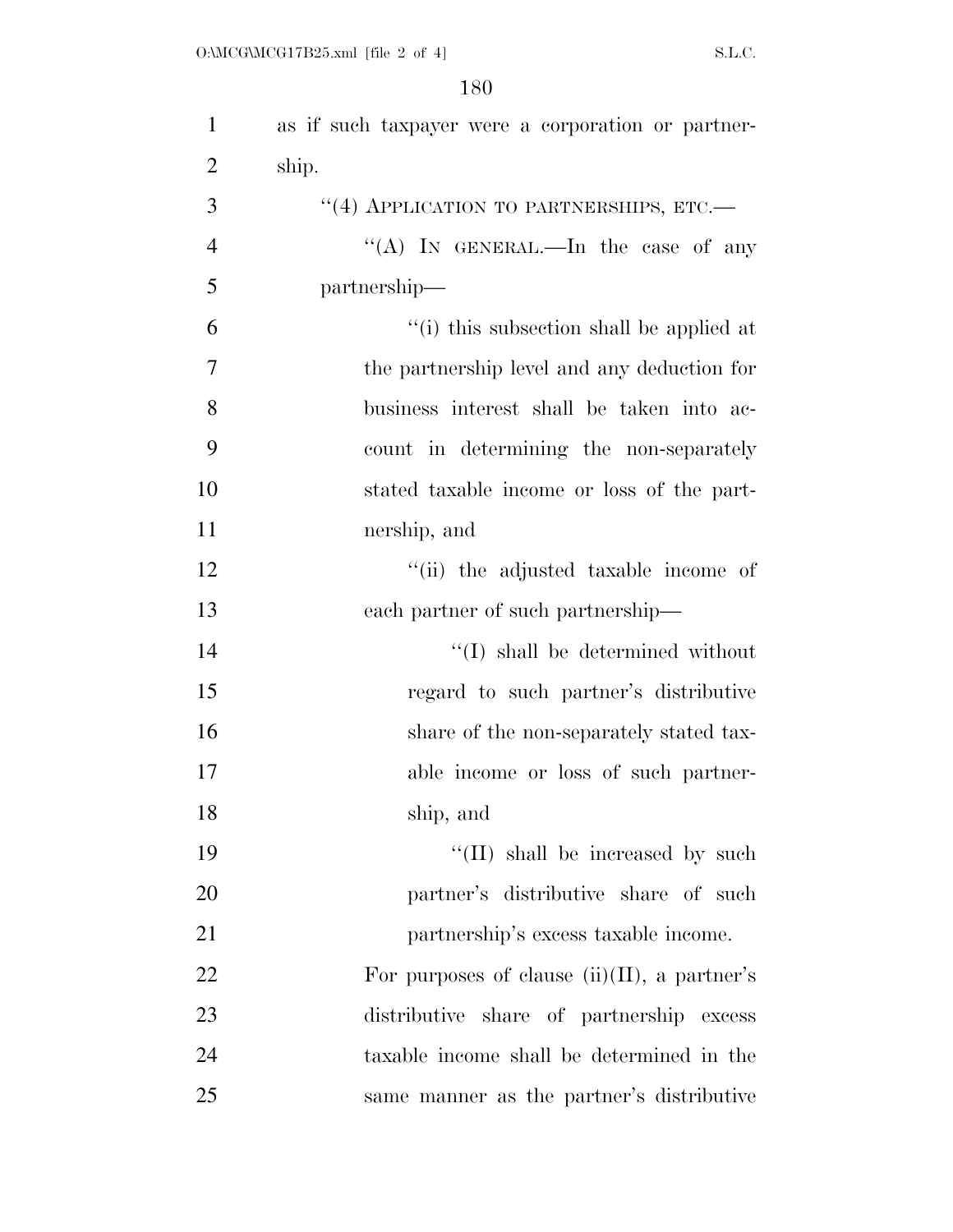| $\mathbf{1}$   | share of nonseparately stated taxable in-                                |
|----------------|--------------------------------------------------------------------------|
| $\overline{2}$ | come or loss of the partnership.                                         |
| 3              | $\lq\lq (B)$ SPECIAL<br><b>RULES</b><br>FOR                              |
| $\overline{4}$ | CARRYFORWARDS.-                                                          |
| 5              | "(i) IN GENERAL.—The amount of                                           |
| 6              | any business interest not allowed as a de-                               |
| 7              | duction to a partnership for any taxable                                 |
| 8              | year by reason of paragraph (1) for any                                  |
| 9              | taxable year—                                                            |
| 10             | $\lq\lq$ (I) shall not be treated under                                  |
| 11             | paragraph $(2)$ as business interest                                     |
| 12             | paid or accrued by the partnership in                                    |
| 13             | the succeeding taxable year, and                                         |
| 14             | $\lq\lq$ (II) shall, subject to clause (ii),                             |
| 15             | be treated as excess business interest                                   |
| 16             | which is allocated to each partner in                                    |
| 17             | same manner as the non-sepa-<br>the                                      |
| 18             | rately stated taxable income or loss of                                  |
| 19             | the partnership.                                                         |
| 20             | TREATMENT OF EXCESS BUSI-<br>$\lq(\mathbf{ii})$                          |
| 21             | <b>ALLOCATED</b><br><b>INTEREST</b><br><b>TO</b><br><b>NESS</b><br>PART- |
| 22             | NERS.—If a partner is allocated any excess                               |
| 23             | business interest from a partnership under                               |
| 24             | clause (i) for any taxable year—                                         |
|                |                                                                          |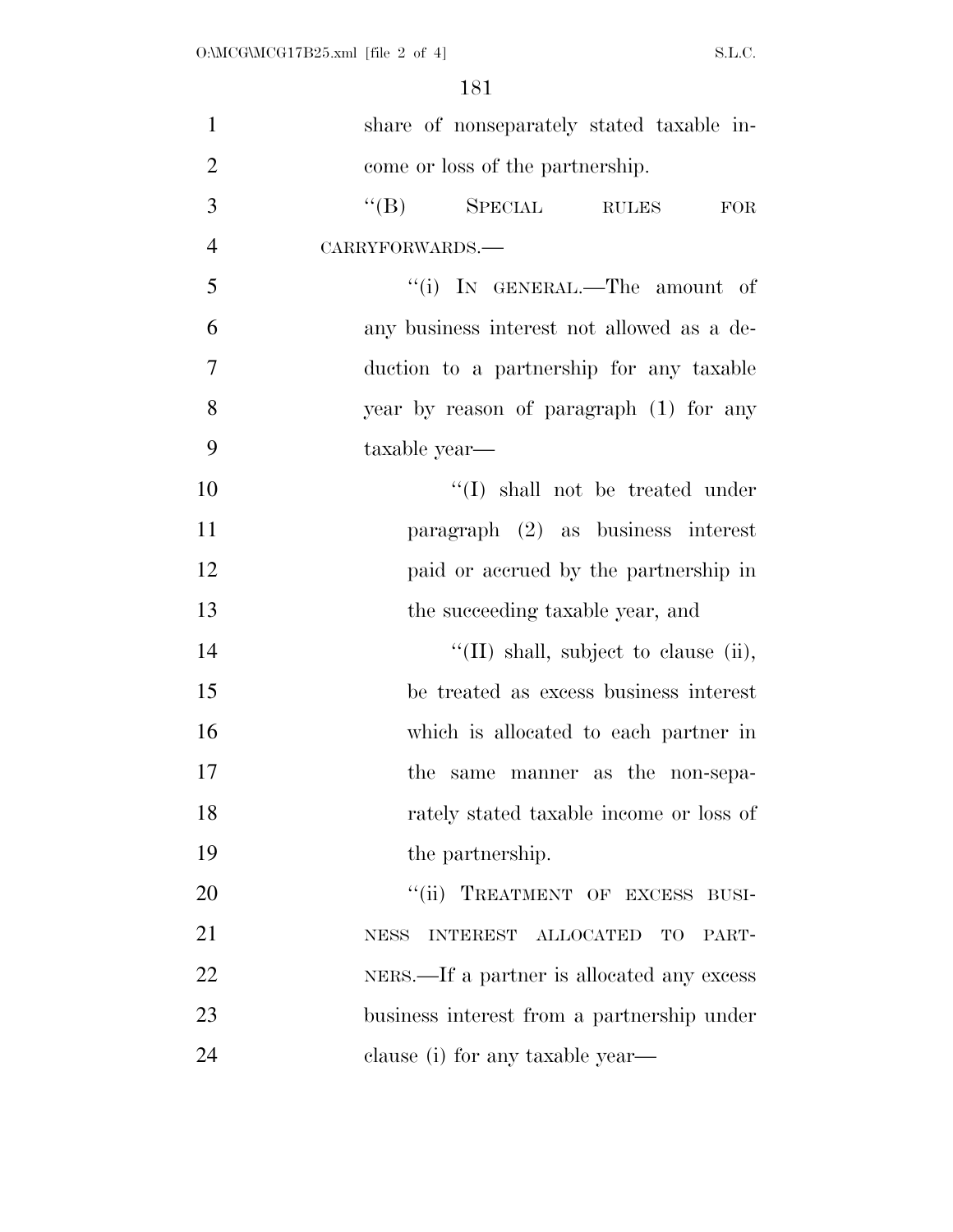$''(I)$  such excess business interest shall be treated as business interest paid or accrued by the partner in the next succeeding taxable year in which 5 the partner is allocated excess taxable income from such partnership, but only to the extent of such excess tax- able income, and 9 ''(II) any portion of such excess business interest remaining after the 11 application of subclause (I) shall, sub-12 ject to the limitations of subclause (I), be treated as business interest paid or accrued in succeeding taxable years. For purposes of applying this paragraph, excess taxable income allocated to a part- ner from a partnership for any taxable year shall not be taken into account under 19 paragraph  $(1)(A)$  with respect to any busi- ness interest other than excess business in- terest from the partnership until all such excess business interest for such taxable year and all preceding taxable years has been treated as paid or accrued under clause (ii).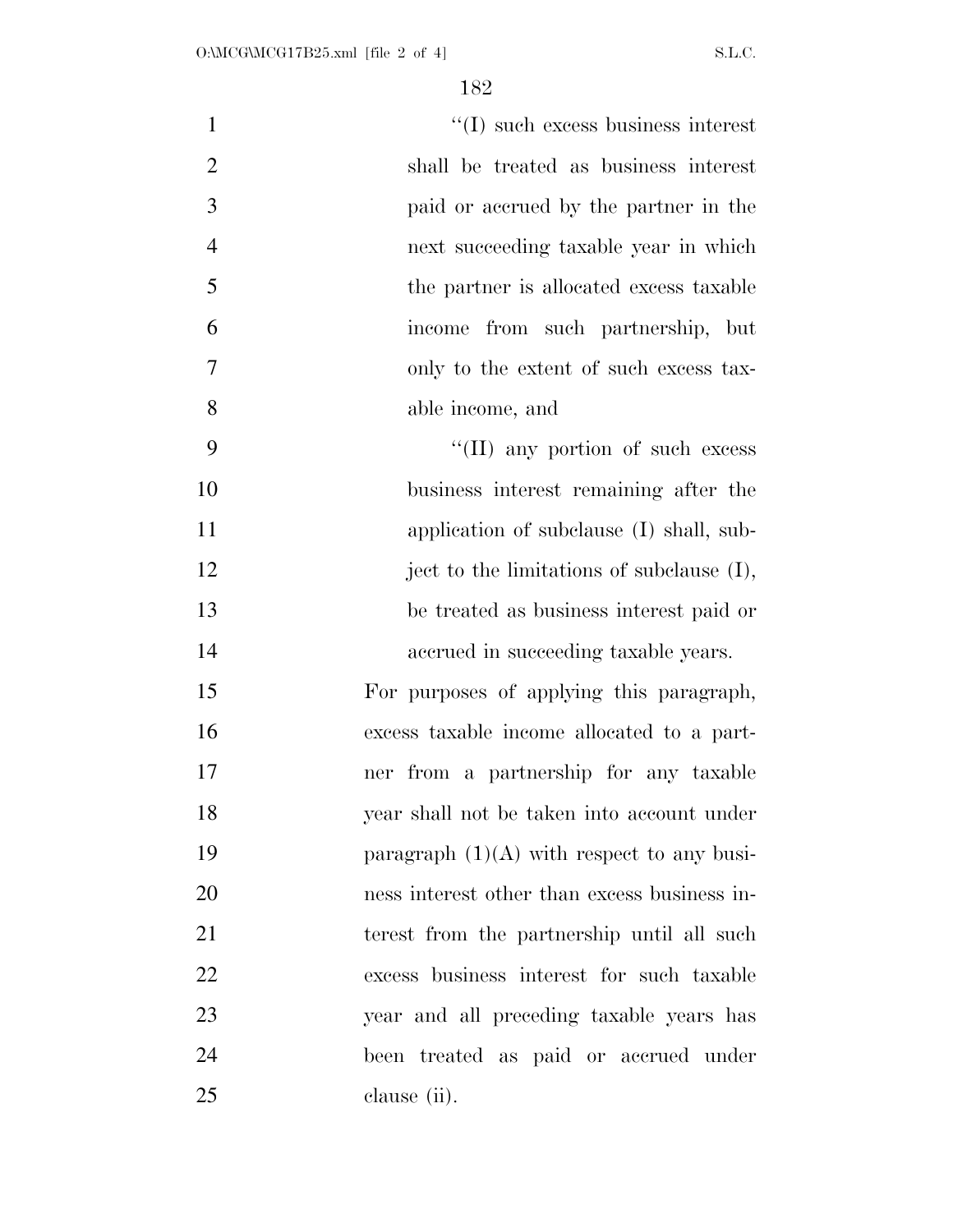| "(iii) BASIS ADJUSTMENTS.—                | $\mathbf{1}$   |
|-------------------------------------------|----------------|
| "(I) IN GENERAL.—The adjusted             | $\overline{2}$ |
| basis of a partner in a partnership in-   | 3              |
| terest shall be reduced (but not below    | $\overline{4}$ |
| zero) by the amount of excess busi-       | 5              |
| ness interest allocated to the partner    | 6              |
| under clause $(i)(II)$ .                  | 7              |
| "(II) SPECIAL RULE FOR DIS-               | 8              |
| POSITIONS.—If a partner disposes of       | 9              |
| a partnership interest, the adjusted      | 10             |
| basis of the partner in the partnership   | 11             |
| interest shall be increased immediately   | 12             |
| before the disposition by the amount      | 13             |
| of the excess (if any) of the amount of   | 14             |
| the basis reduction under subclause       | 15             |
| (I) over the portion of any excess        | 16             |
| business interest allocated to the part-  | 17             |
| ner under clause $(i)(II)$ which has pre- | 18             |
| viously been treated under clause (ii)    | 19             |
| as business interest paid or accrued      | 20             |
| by the partner. The preceding sen-        | 21             |
| tence shall also apply to transfers of    | 22             |
| the partnership interest (including by    | 23             |
| reason of death) in a transaction in      | 24             |
| which gain is not recognized in whole     | 25             |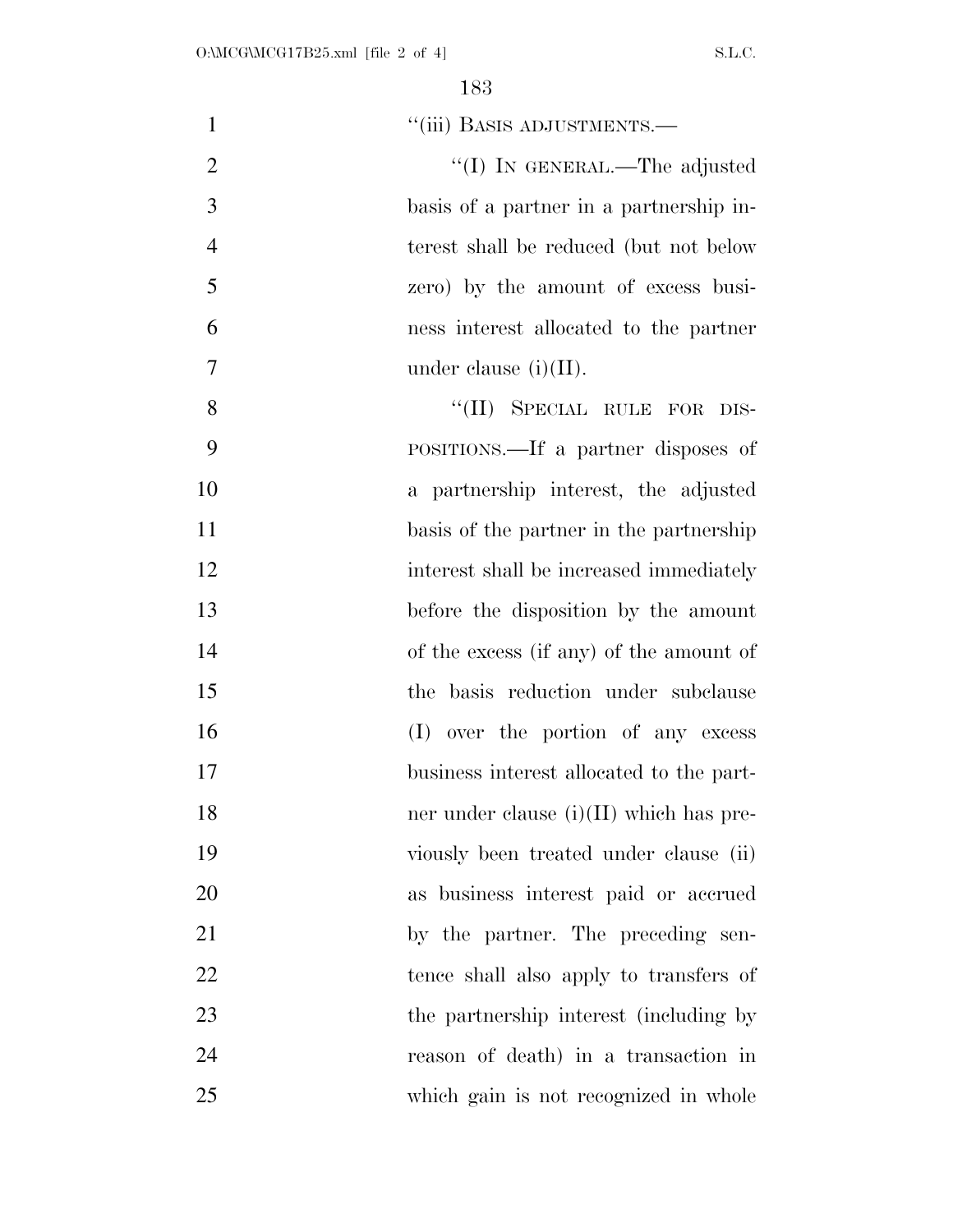| $\mathbf{1}$   | or in part. No deduction shall be al-           |
|----------------|-------------------------------------------------|
| $\overline{2}$ | lowed to the transferor or transferee           |
| 3              | under this chapter for any excess               |
| $\overline{4}$ | business interest resulting in a basis          |
| 5              | increase under this subclause.                  |
| 6              | $\cdot$ (C) EXCESS TAXABLE INCOME.—The          |
| 7              | term 'excess taxable income' means, with re-    |
| 8              | spect to any partnership, the amount which      |
| 9              | bears the same ratio to the partnership's ad-   |
| 10             | justed taxable income as—                       |
| 11             | $``(i)$ the excess (if any) of—                 |
| 12             | $\lq\lq$ the amount determined for              |
| 13             | the partnership under paragraph                 |
| 14             | $(1)(B)$ , over                                 |
| 15             | "(II) the amount (if any) by                    |
| 16             | which the business interest of the              |
| 17             | partnership exceeds the business in-            |
| 18             | terest income of the partnership,               |
| 19             | bears to                                        |
| 20             | "(ii) the amount determined for the             |
| 21             | partnership under paragraph $(1)(B)$ .          |
| 22             | "(D) APPLICATION TO S CORPORATIONS.-            |
| 23             | Rules similar to the rules of subparagraphs (A) |
| 24             | and (B) shall apply with respect to any S cor-  |
| 25             | poration and its shareholders.                  |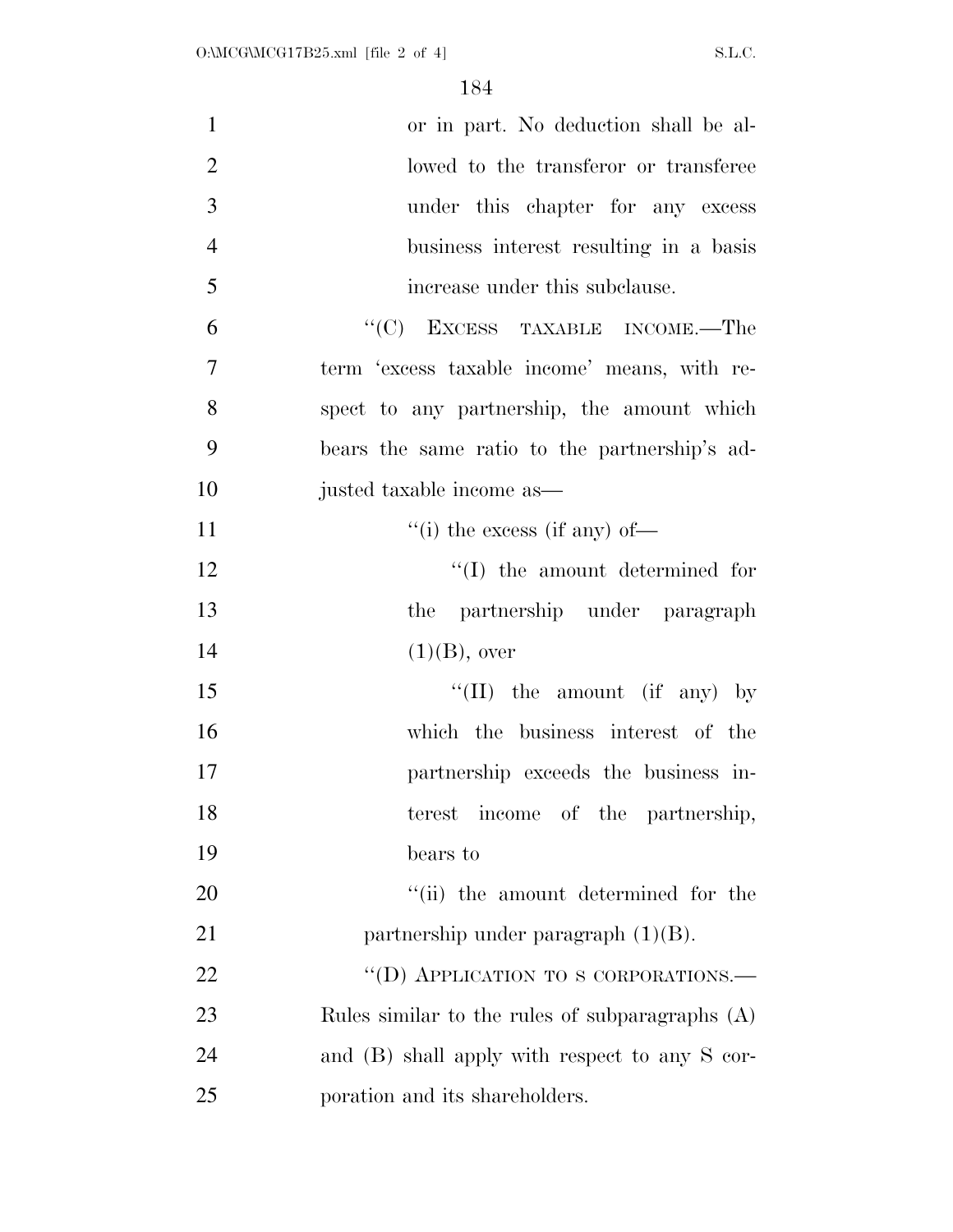| $\mathbf{1}$   | "(5) BUSINESS INTEREST.—For purposes of                |
|----------------|--------------------------------------------------------|
| $\overline{2}$ | this subsection, the term 'business interest' means    |
| 3              | any interest paid or accrued on indebtedness prop-     |
| $\overline{4}$ | erly allocable to a trade or business. Such term shall |
| 5              | not include investment interest (within the meaning    |
| 6              | of subsection $(d)$ ).                                 |
| 7              | $(6)$ BUSINESS INTEREST INCOME.—For pur-               |
| 8              | poses of this subsection, the term 'business interest  |
| 9              | income' means the amount of interest includible in     |
| 10             | the gross income of the taxpayer for the taxable year  |
| 11             | which is properly allocable to a trade or business.    |
| 12             | Such term shall not include investment income          |
| 13             | (within the meaning of subsection $(d)$ ).             |
| 14             | "(7) TRADE OR BUSINESS.—For purposes of                |
| 15             | this subsection—                                       |
| 16             | "(A) IN GENERAL.—The term 'trade or                    |
| 17             | business' shall not include—                           |
| 18             | "(i) the trade or business of per-                     |
| 19             | forming services as an employee,                       |
| 20             | "(ii) any electing real property trade                 |
| 21             | or business,                                           |
| 22             | "(iii) any electing farming business,                  |
| 23             | <b>or</b>                                              |
| 24             | "(iv) the trade or business of the fur-                |
| 25             | nishing or sale of—                                    |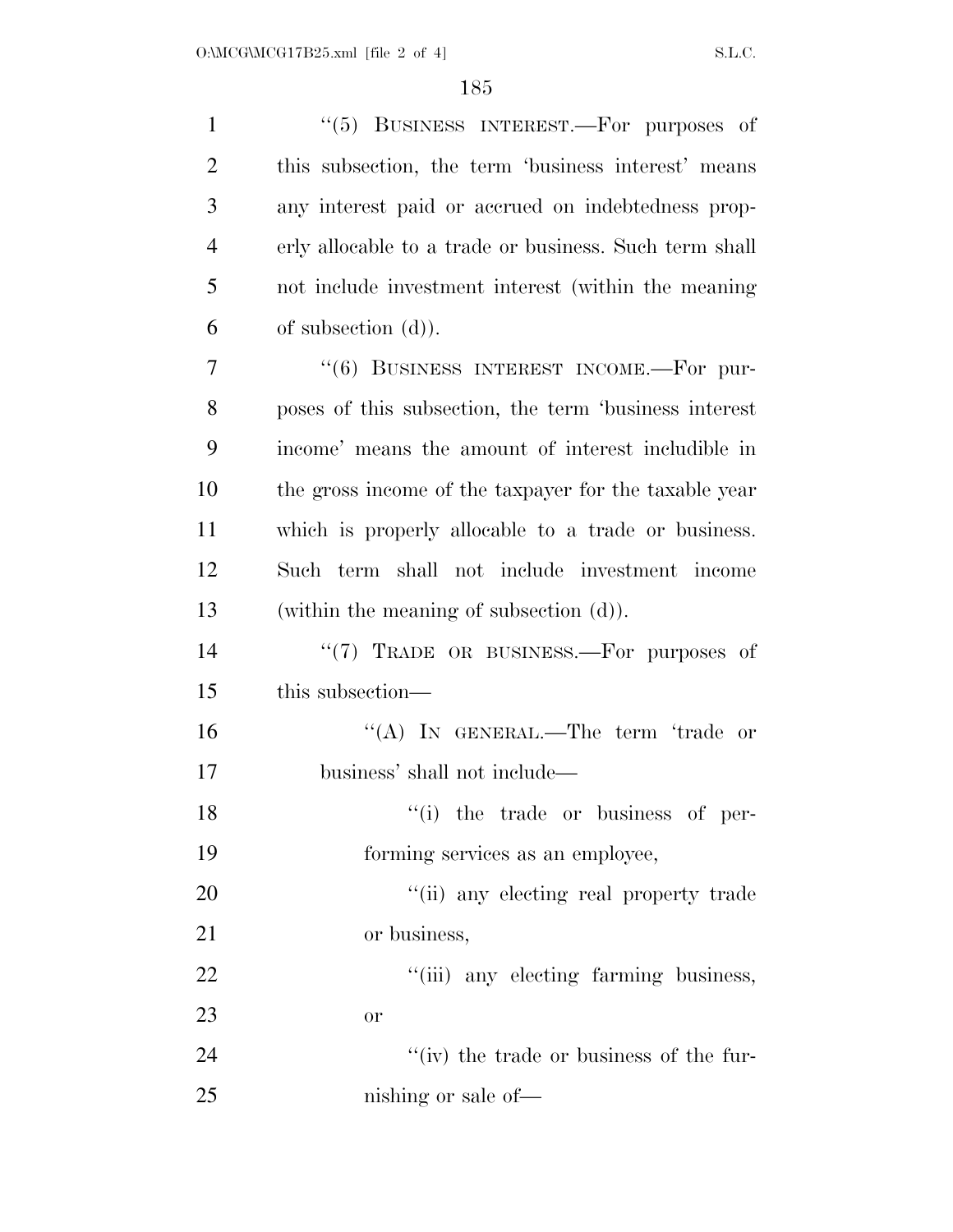| $\mathbf{1}$   | "(I) electrical energy, water, or               |
|----------------|-------------------------------------------------|
| $\overline{2}$ | sewage disposal services,                       |
| 3              | "(II) gas or steam through a                    |
| $\overline{4}$ | local distribution system, or                   |
| 5              | "(III) transportation of gas or                 |
| 6              | steam by pipeline,                              |
| 7              | if the rates for such furnishing or sale, as    |
| 8              | the case may be, have been established or       |
| 9              | approved by a State or political subdivision    |
| 10             | thereof, by any agency or instrumentality       |
| 11             | of the United States, by a public service or    |
| 12             | public utility commission or other similar      |
| 13             | body of any State or political subdivision      |
| 14             | thereof, or by the governing or ratemaking      |
| 15             | body of an electric cooperative.                |
| 16             | "(B) ELECTING REAL PROPERTY TRADE               |
| 17             | OR BUSINESS.—For purposes of this paragraph,    |
| 18             | the term 'electing real property trade or busi- |
| 19             | ness' means any trade or business which is de-  |
| 20             | scribed in section $469(c)(7)(C)$ and which     |
| 21             | makes an election under this subparagraph.      |
| 22             | Any such election shall be made at such time    |
| 23             | and in such manner as the Secretary shall pre-  |
| 24             | scribe, and, once made, shall be irrevocable.   |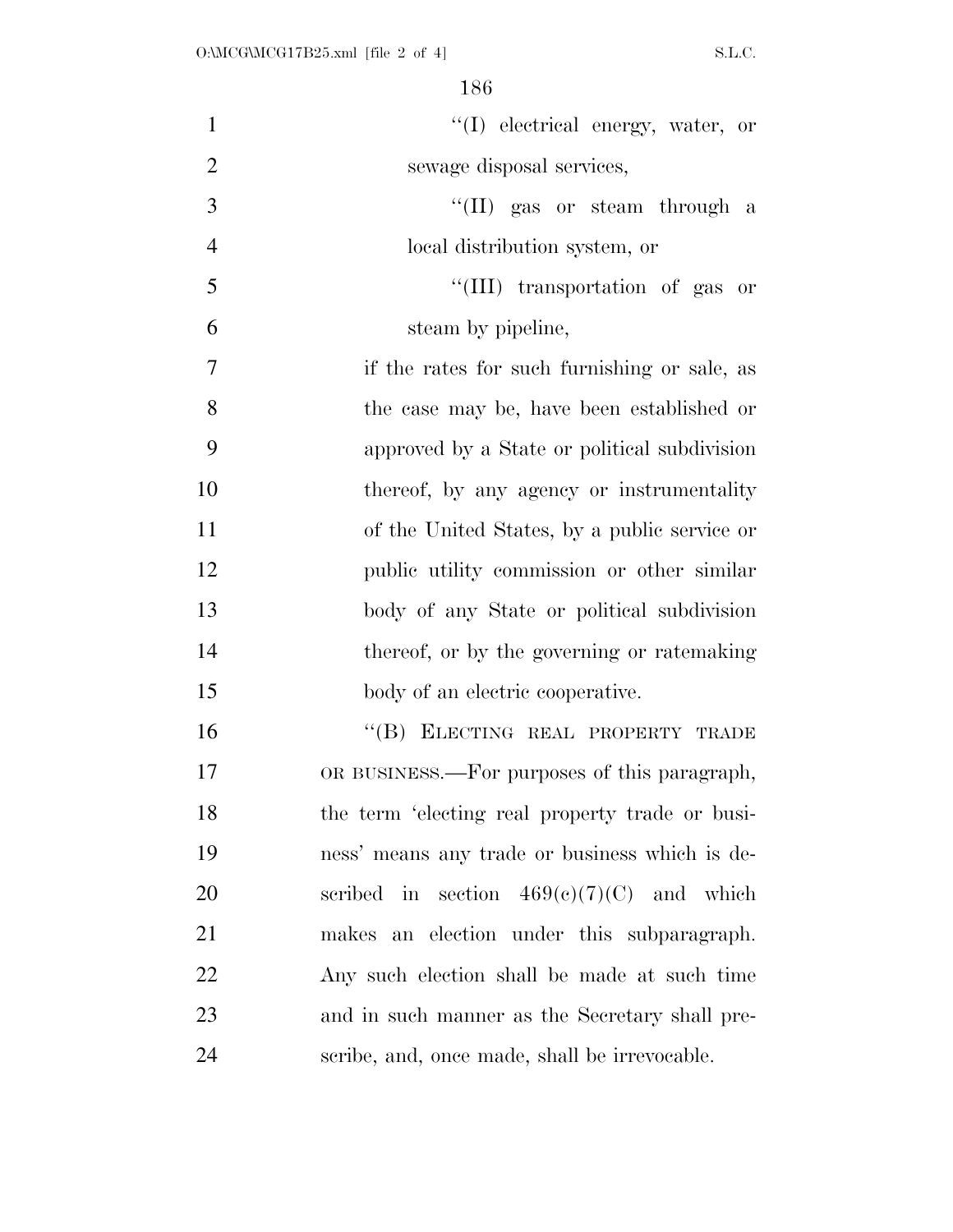| $\mathbf{1}$   | "(C) ELECTING FARMING BUSINESS.-For                  |
|----------------|------------------------------------------------------|
| $\overline{2}$ | purposes of this paragraph, the term 'electing       |
| 3              | farming business' means a farming business (as       |
| $\overline{4}$ | defined in section $263A(e)(4)$ which makes an       |
| 5              | election under this subparagraph. Any such           |
| 6              | election shall be made at such time and in such      |
| 7              | manner as the Secretary shall prescribe, and,        |
| 8              | once made, shall be irrevocable.                     |
| 9              | "(8) ADJUSTED TAXABLE INCOME.-For pur-               |
| 10             | poses of this subsection, the term 'adjusted taxable |
| 11             | income' means the taxable income of the taxpayer—    |
| 12             | "(A) computed without regard to-                     |
| 13             | "(i) any item of income, gain, deduc-                |
| 14             | tion, or loss which is not properly allocable        |
| 15             | to a trade or business,                              |
| 16             | "(ii) any business interest or business              |
| 17             | interest income,                                     |
| 18             | "(iii) the amount of any net operating               |
| 19             | loss deduction under section 172, and                |
| 20             | "(iv) the amount of any deduction al-                |
| 21             | lowed under section 199 or 199A, and                 |
| 22             | "(B) computed with such other adjust-                |
| 23             | ments as provided by the Secretary.                  |
| 24             | $(9)$ Cross REFERENCES.—                             |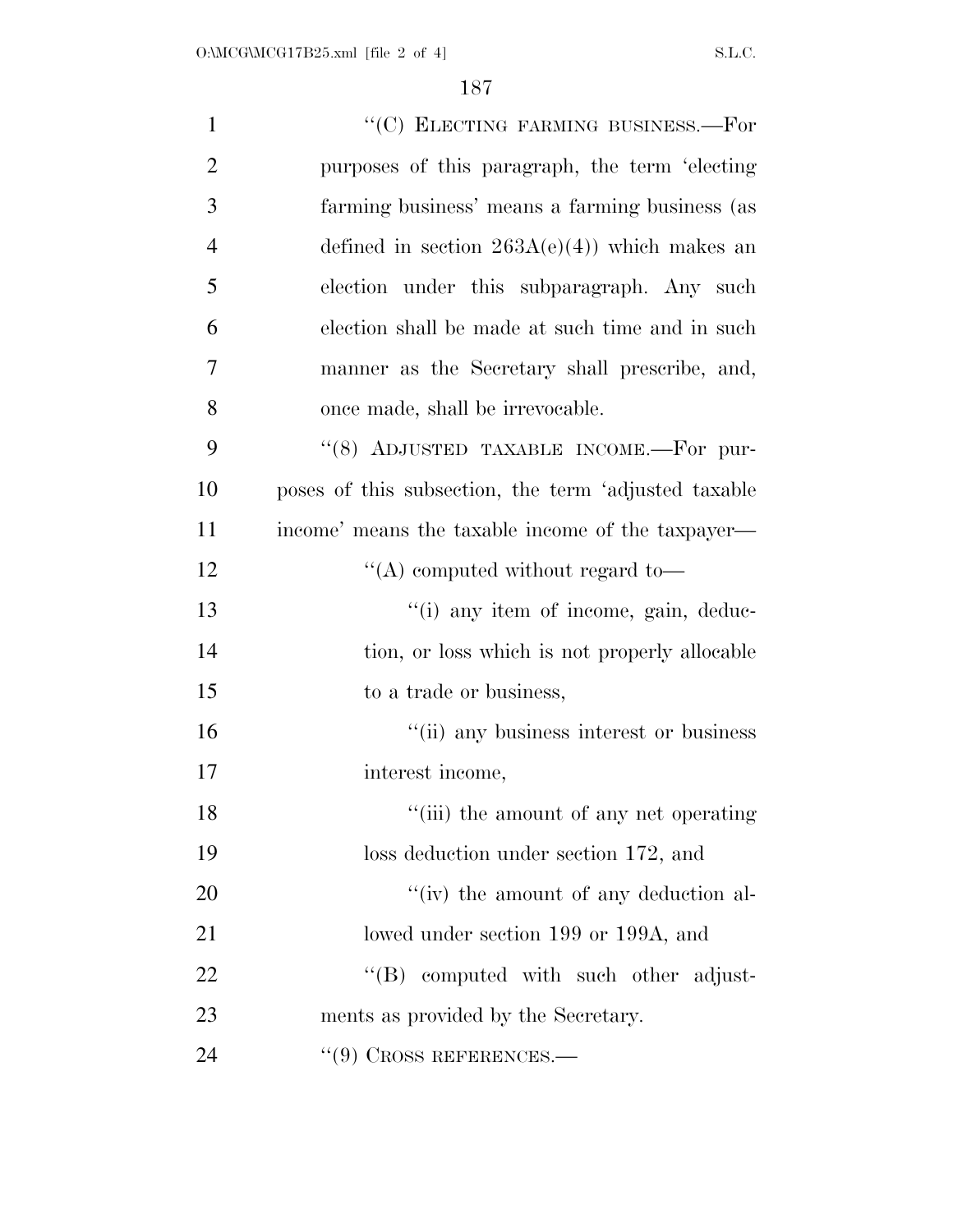| $\mathbf{1}$   | "(A) For requirement that an electing real               |
|----------------|----------------------------------------------------------|
| $\overline{2}$ | property trade or business use the alternative           |
| 3              | depreciation system, see section $168(g)(1)(F)$ .        |
| $\overline{4}$ | "(B) For requirement that an electing                    |
| 5              | farming business use the alternative deprecia-           |
| 6              | tion system, see section $168(g)(1)(G)$ .".              |
| 7              | TREATMENT OF CARRYFORWARD OF<br>(b)<br>D <sub>IS</sub> - |
| 8              | ALLOWED BUSINESS INTEREST IN CERTAIN CORPORATE           |
| 9              | ACQUISITIONS.—                                           |
| 10             | (1) IN GENERAL.—Section $381(e)$ is amended              |
| 11             | by inserting after paragraph (19) the following new      |
| 12             | paragraph:                                               |
| 13             | "(20) CARRYFORWARD OF DISALLOWED BUSI-                   |
| 14             | NESS INTEREST.—The carryover of disallowed busi-         |
| 15             | ness interest described in section $163(j)(2)$ to tax-   |
| 16             | able years ending after the date of distribution or      |
| 17             | transfer.".                                              |
| 18             | (2) APPLICATION OF LIMITATION.—Section                   |
| 19             | $382(d)$ is amended by adding at the end the fol-        |
| 20             | lowing new paragraph:                                    |
| 21             | "(3) APPLICATION TO CARRYFORWARD OF DIS-                 |
| 22             | ALLOWED INTEREST.—The term 'pre-change loss'             |
| 23             | shall include any carryover of disallowed interest de-   |
| 24             | scribed in section $163(n)$ under rules similar to the   |
| 25             | rules of paragraph $(1)$ .".                             |
|                |                                                          |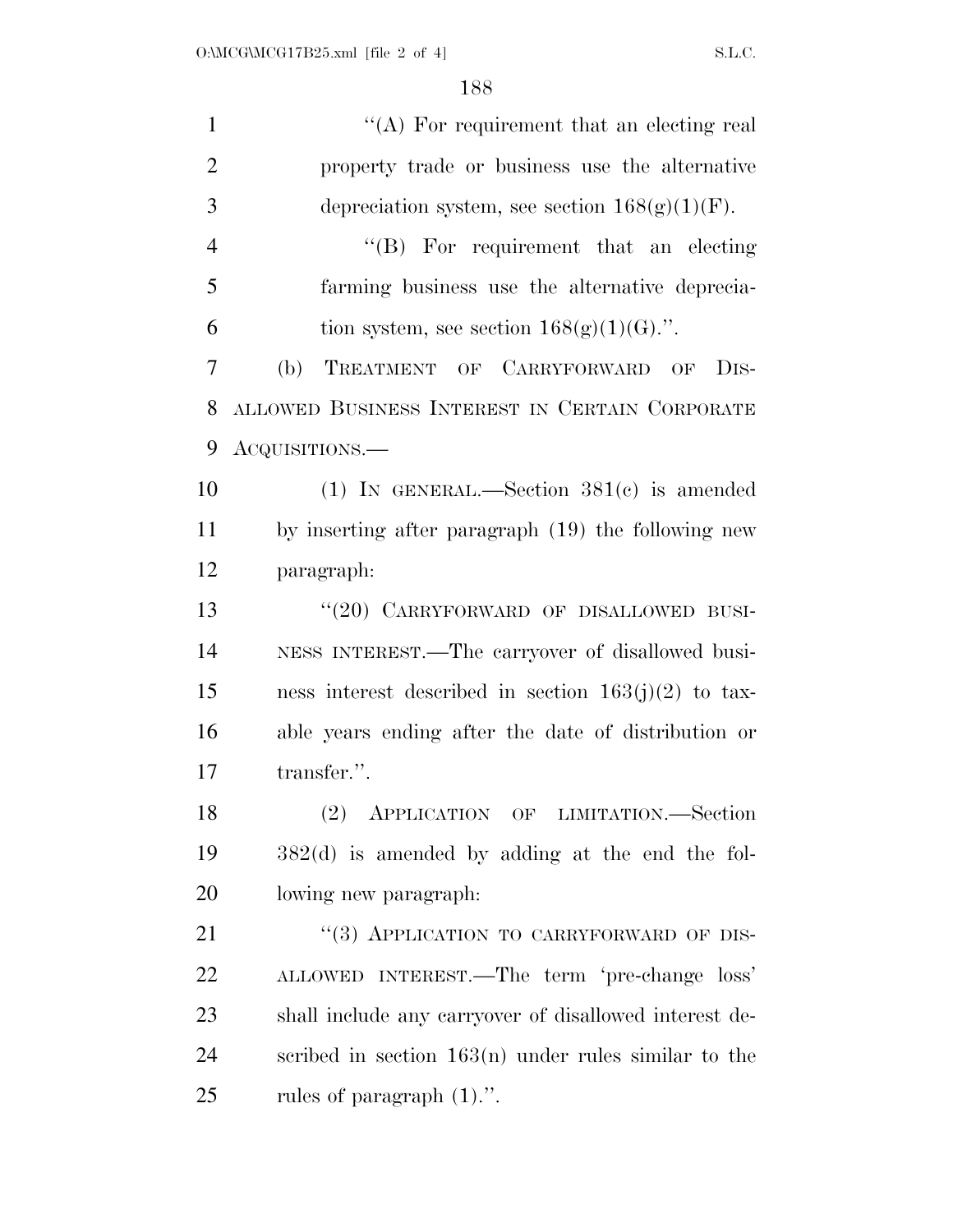| $\mathbf{1}$   | (3)<br>CONFORMING AMENDMENT.-Section                      |
|----------------|-----------------------------------------------------------|
| $\overline{2}$ | $382(k)(1)$ is amended by inserting after the first       |
| 3              | sentence the following: "Such term shall include any      |
| $\overline{4}$ | corporation entitled to use a carryforward of dis-        |
| 5              | allowed interest described in section $381(c)(20)$ .".    |
| 6              | (c) EFFECTIVE DATE.—The amendments made by                |
| 7              | this section shall apply to taxable years beginning after |
| 8              | December 31, 2017.                                        |
| 9              | SEC. 13302. MODIFICATION OF NET OPERATING LOSS DE-        |
| 10             | DUCTION.                                                  |
| 11             | (a) LIMITATION ON DEDUCTION.—                             |
| 12             | (1) IN GENERAL.—Section $172(a)$ is amended               |
| 13             | to read as follows:                                       |
| 14             | "(a) DEDUCTION ALLOWED.—There shall be allowed            |
| 15             | as a deduction for the taxable year an amount equal to    |
| 16             | the lesser of-                                            |
| 17             | $\cdot$ (1) the aggregate of the net operating loss       |
| 18             | carryovers to such year, plus the net operating loss      |
| 19             | carrybacks to such year, or                               |
| 20             | "(2) 90 percent (80 percent in the case of tax-           |
| 21             | able years beginning after December 31, 2022) of          |
| <u>22</u>      | taxable income computed without regard to the de-         |
| 23             | duction allowable under this section.                     |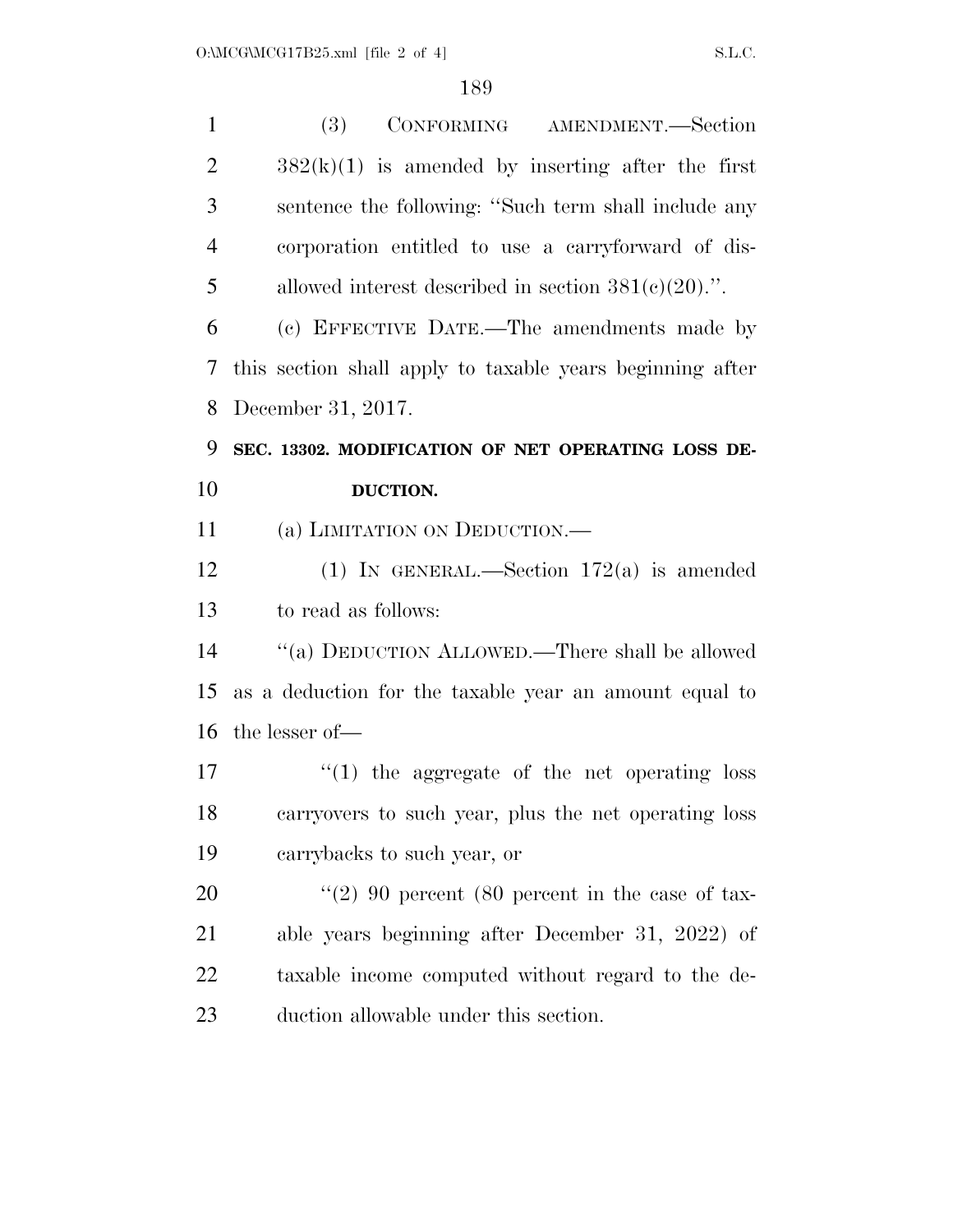For purposes of this subtitle, the term 'net operating loss deduction' means the deduction allowed by this sub-section.''.

 (2) COORDINATION OF LIMITATION WITH CARRYBACKS AND CARRYOVERS.—Section 172(b)(2) is amended by striking ''shall be computed—'' and all that follows and inserting ''shall—

 $\mathcal{S}$   $\mathcal{S}$   $\mathcal{S}$   $\mathcal{S}$  (A) be computed with the modifications specified in subsection (d) other than para- graphs (1), (4), and (5) thereof, and by deter- mining the amount of the net operating loss de- duction without regard to the net operating loss for the loss year or for any taxable year there-after,

15 "(B) not be considered to be less than zero, and

17  $\cdot$  (C) not exceed the amount determined 18 under subsection  $(a)(2)$  for such prior taxable year.''.

 (3) CONFORMING AMENDMENT.—Section  $21 \t 172(d)(6)$  is amended by striking "and" at the end of subparagraph (A), by striking the period at the end of subparagraph (B) and inserting ''; and'', and by adding at the end the following new subpara-graph: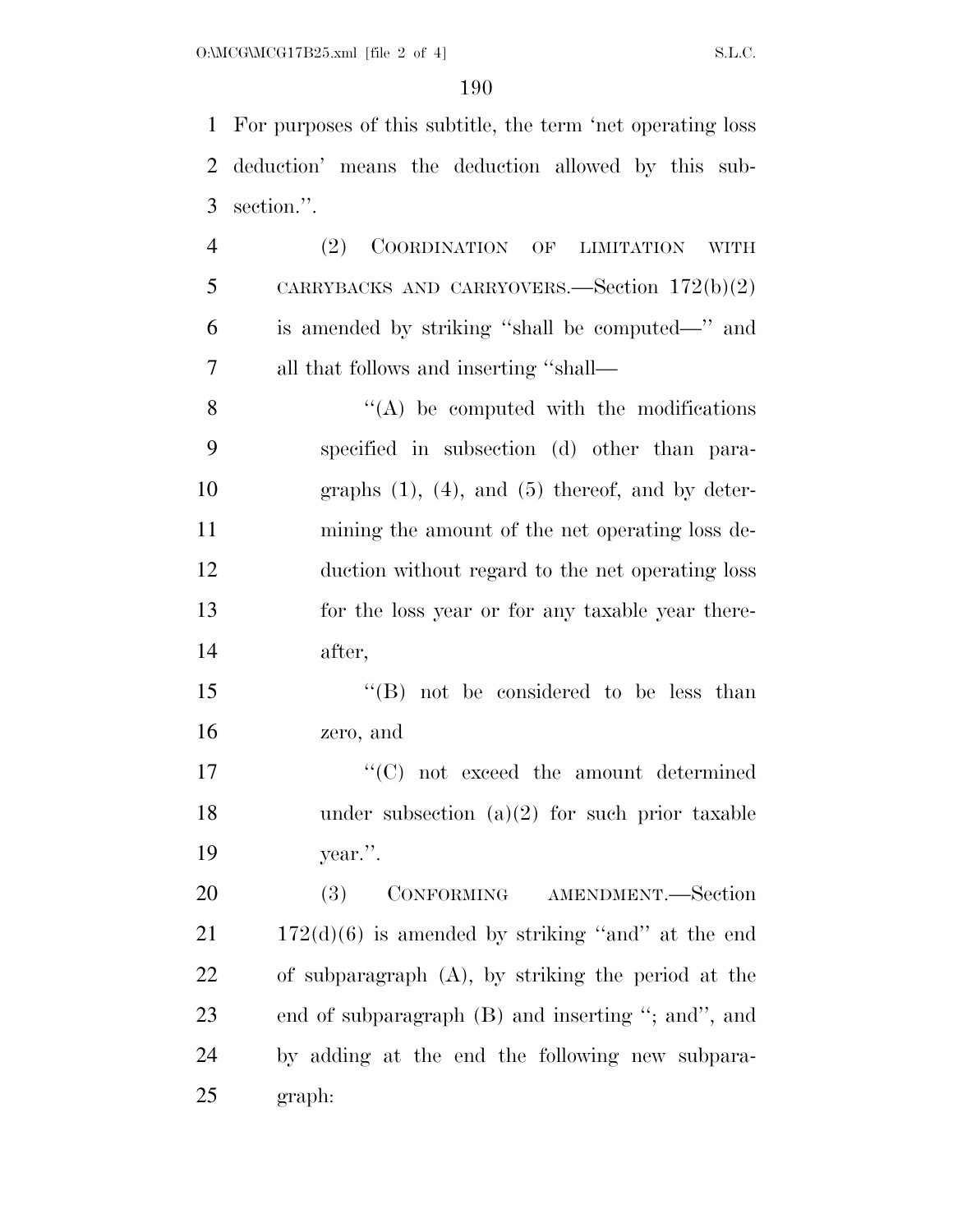| $\mathbf{1}$   | "(C) subsection (a)(2) shall be applied by             |
|----------------|--------------------------------------------------------|
| $\overline{2}$ | substituting 'real estate investment trust tax-        |
| 3              | able income (as defined in section $857(b)(2)$ but     |
| $\overline{4}$ | without regard to the deduction for dividends          |
| 5              | paid (as defined in section 561))' for 'taxable        |
| 6              | income'.".                                             |
| 7              | (b) REPEAL OF NET OPERATING LOSS CARRYBACK;            |
| 8              | INDEFINITE CARRYFORWARD.                               |
| 9              | (1) IN GENERAL.—Section $172(b)(1)(A)$ is              |
| 10             | amended—                                               |
| 11             | $(A)$ by striking "shall be a net operating"           |
| 12             | loss carryback to each of the 2 taxable years"         |
| 13             | in clause (i) and inserting "except as otherwise       |
| 14             | provided in this paragraph, shall not be a net         |
| 15             | operating loss carryback to any taxable year",         |
| 16             | and                                                    |
| 17             | (B) by striking "to each of the 20 taxable             |
| 18             | years" in clause (ii) and inserting "to each tax-      |
| 19             | able year".                                            |
| 20             | CONFORMING AMENDMENT.-Section<br>(2)                   |
| 21             | $172(b)(1)$ is amended by striking subparagraphs $(B)$ |
| <u>22</u>      | through $(F)$ .                                        |
| 23             | (c) TREATMENT OF FARMING LOSSES.-                      |
| 24             | (1) ALLOWANCE OF CARRYBACKS.-Section                   |
| 25             | $172(b)(1)$ , as amended by subsection (b)(2), is      |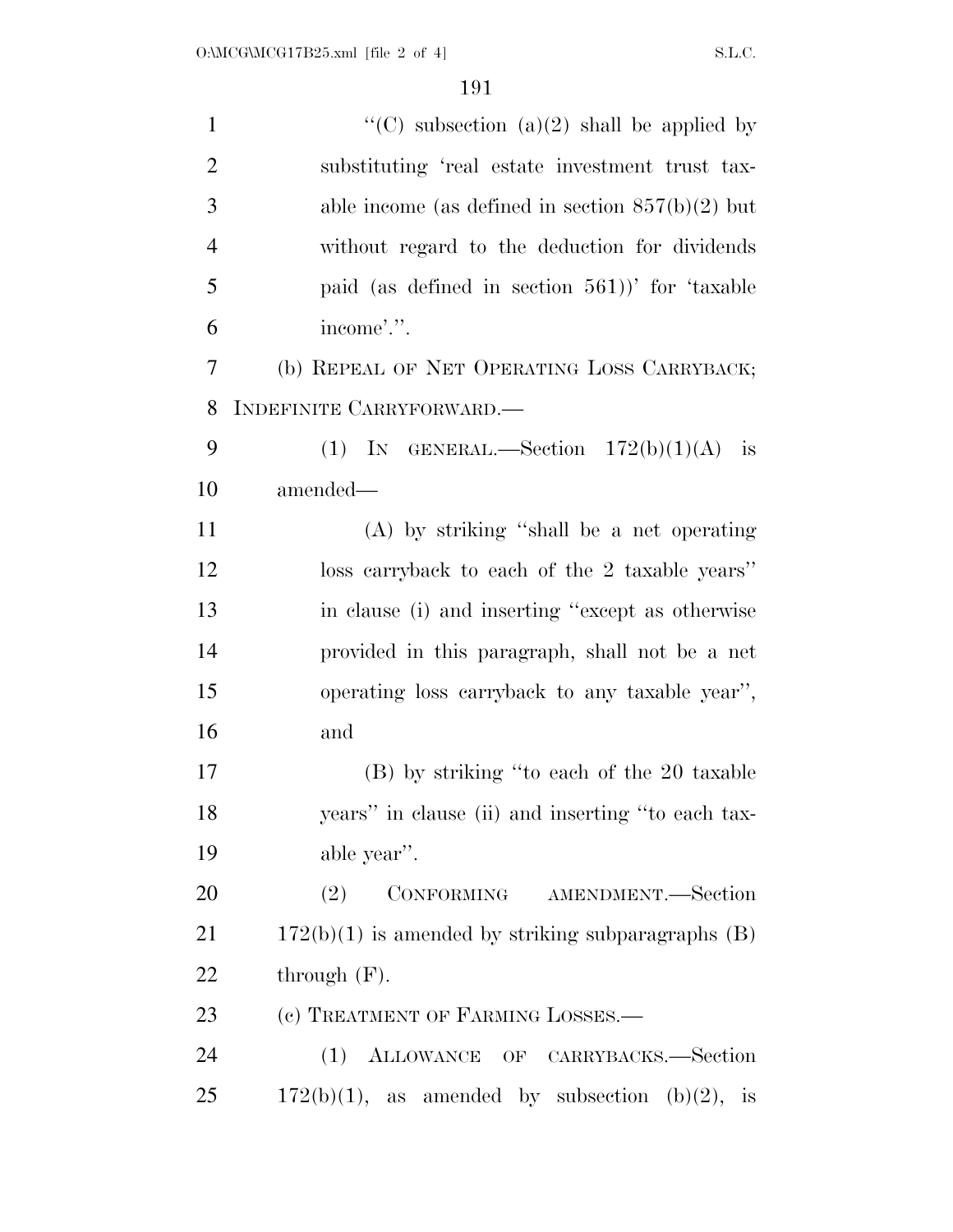$O:\text{MCG}\backslash\text{MCG17B25.xml}$  [file 2 of 4] S.L.C.

| $\mathbf{1}$   | amended by adding at the end the following new |
|----------------|------------------------------------------------|
| $\overline{2}$ | subparagraph:                                  |
| 3              | $\lq\lq$ (B) FARMING LOSSES.—                  |
| $\overline{4}$ | "(i) IN GENERAL.—In the case of any            |
| 5              | portion of a net operating loss for the tax-   |
| 6              | able year which is a farming loss with re-     |
| 7              | spect to the taxpayer, such loss shall be a    |
| 8              | net operating loss carryback to each of the    |
| 9              | 2 taxable years preceding the taxable year     |
| 10             | of such loss.                                  |
| 11             | "(ii) FARMING LOSS.-For purposes               |
| 12             | of this section, the term 'farming loss'       |
| 13             | means the lesser of—                           |
| 14             | $\lq (I)$ the amount which would be            |
| 15             | the net operating loss for the taxable         |
| 16             | year if only income and deductions at-         |
| 17             | tributable to farming businesses (as           |
| 18             | defined in section $263A(e)(4)$ are            |
| 19             | taken into account, or                         |
| 20             | $\lq\lq$ (II) the amount of the net oper-      |
| 21             | ating loss for such taxable year.              |
| 22             | ``(iii)<br>COORDINATION WITH<br>PARA-          |
| 23             | GRAPH $(2)$ . For purposes of applying         |
| 24             | paragraph $(2)$ , a farming loss for any tax-  |
| 25             | able year shall be treated as a separate net   |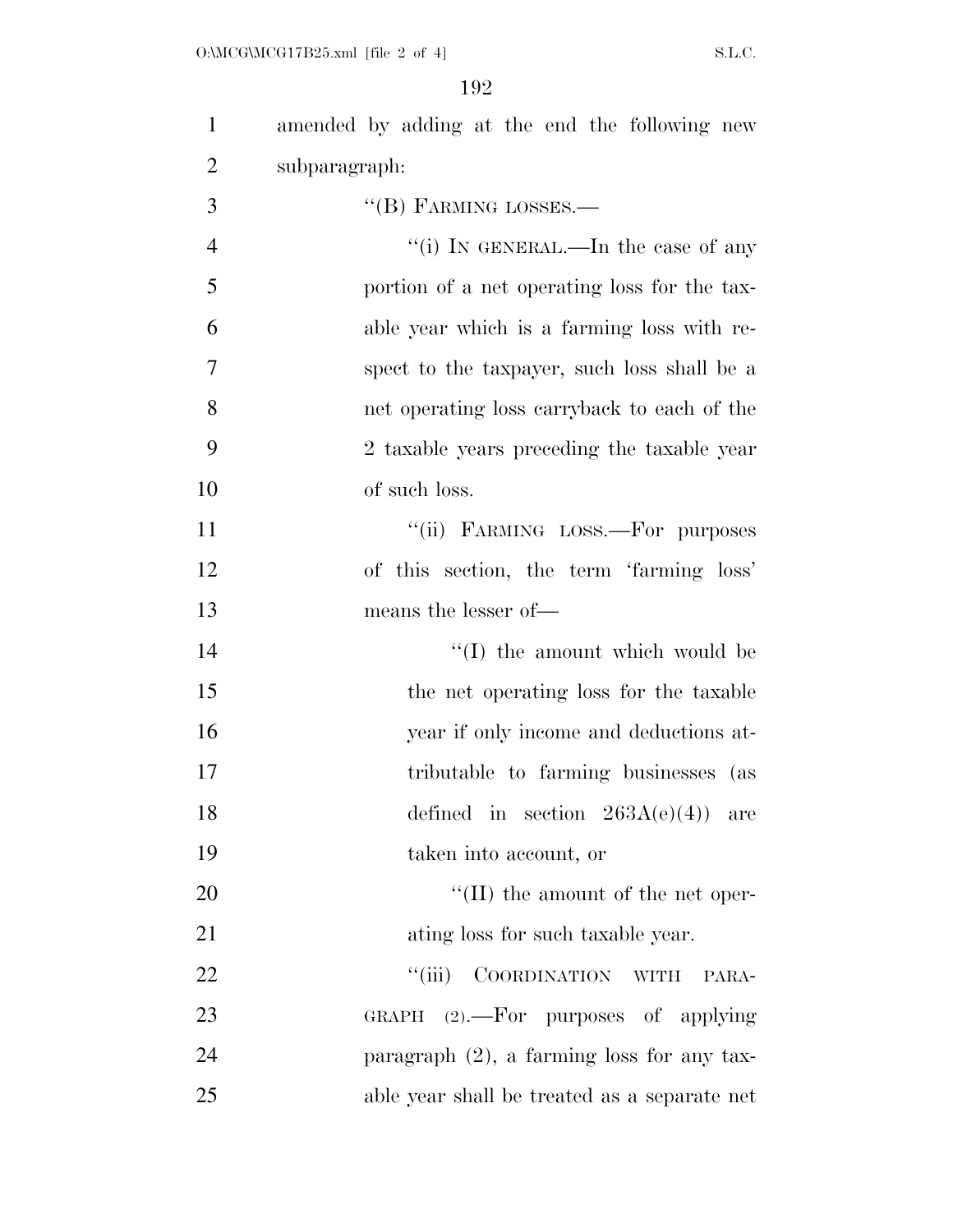| $\mathbf{1}$   | operating loss for such taxable year to be       |
|----------------|--------------------------------------------------|
| $\overline{2}$ | taken into account after the remaining           |
| 3              | portion of the net operating loss for such       |
| $\overline{4}$ | taxable year.                                    |
| 5              | "(iv) ELECTION.—Any taxpayer enti-               |
| 6              | tled to a 2-year carryback under clause (i)      |
| $\overline{7}$ | from any loss year may elect not to have         |
| 8              | such clause apply to such loss year. Such        |
| 9              | election shall be made in such manner as         |
| 10             | prescribed by the Secretary and shall be         |
| 11             | made by the due date (including extensions)      |
| 12             | of time) for filing the taxpayer's return for    |
| 13             | the taxable year of the net operating loss.      |
| 14             | Such election, once made for any taxable         |
| 15             | year, shall be irrevocable for such taxable      |
| 16             | year.".                                          |
| 17             | (2) CONFORMING AMENDMENTS.—                      |
| 18             | $(A)$ Section 172 is amended by striking         |
| 19             | subsections (f), (g), and (h), and by redesig-   |
| 20             | nating subsection (i) as subsection (f).         |
| 21             | (B) Section $537(b)(4)$ is amended by in-        |
| 22             | serting "(as in effect before the date of enact- |
| 23             | ment of the Tax Cuts and Jobs Act)" after "as    |
| 24             | defined in section $172(f)$ .                    |
| 25             | (d) TREATMENT OF CERTAIN INSURANCE LOSSES.—      |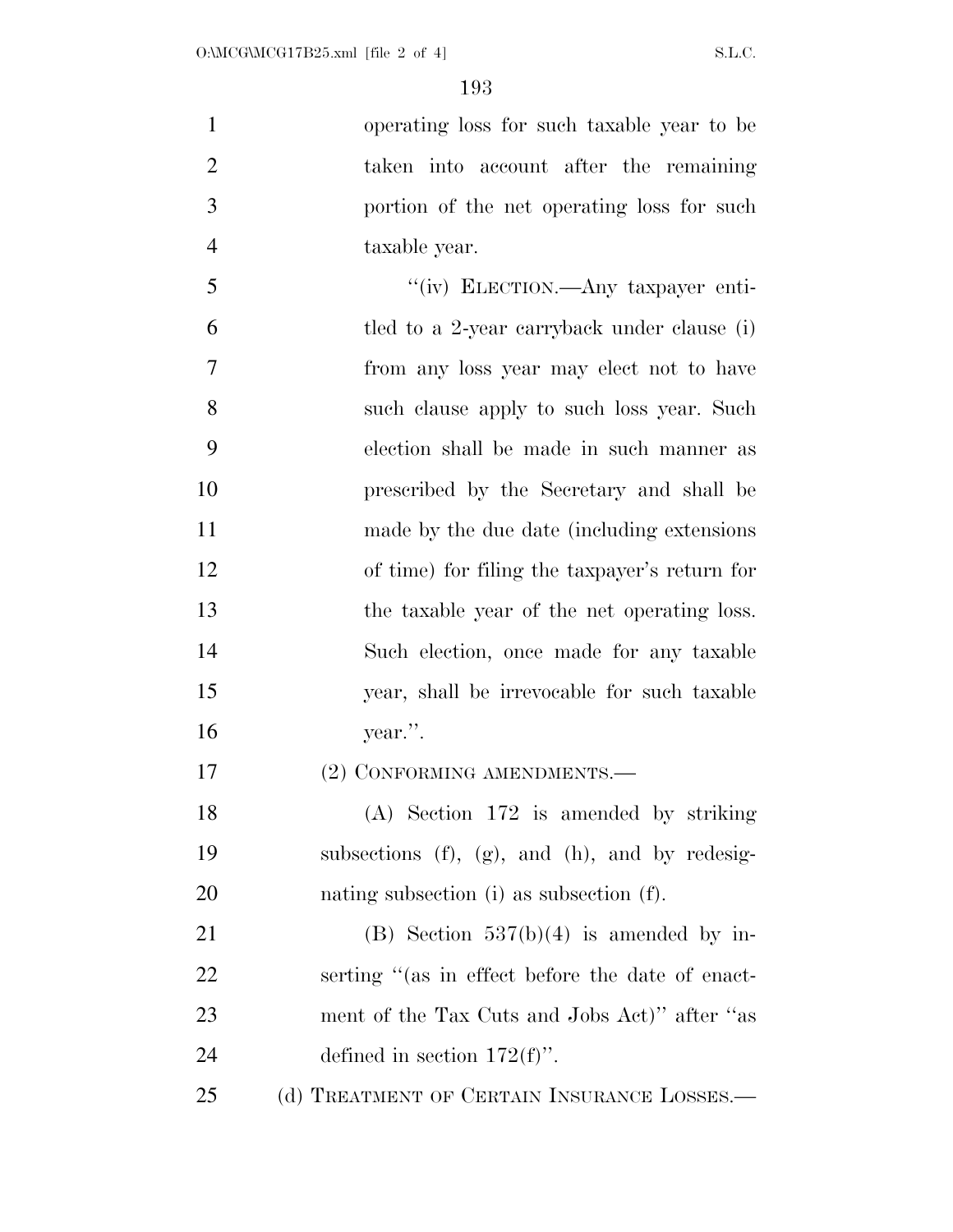| $\mathbf{1}$   | (1) TREATMENT OF CARRYFORWARDS AND                         |
|----------------|------------------------------------------------------------|
| $\overline{2}$ | CARRYBACKS.—Section $172(b)(1)$ , as amended by            |
| 3              | subsections (b)(2) and (c)(1), is amended by adding        |
| $\overline{4}$ | at the end the following new subparagraph.                 |
| 5              | "(C) INSURANCE COMPANIES.—In the case                      |
| 6              | of an insurance company (as defined in section             |
| 7              | $816(a)$ other than a life insurance company,              |
| 8              | the net operating loss for any taxable year—               |
| 9              | "(i) shall be a net operating loss                         |
| 10             | carryback to each of the 2 taxable years                   |
| 11             | preceding the taxable year of such loss,                   |
| 12             | and                                                        |
| 13             | "(ii) shall be a net operating loss car-                   |
| 14             | ryover to each of the 20 taxable years fol-                |
| 15             | lowing the taxable year of the loss.".                     |
| 16             | EXEMPTION FROM LIMITATION.-Section<br>(2)                  |
| 17             | 172, as amended by subsection $(c)(2)(A)$ , is amend-      |
| 18             | ed by redesignating subsection $(f)$ as subsection $(g)$   |
| 19             | and inserting after subsection (e) the following new       |
| 20             | subsection:                                                |
| 21             | "(f) SPECIAL RULE FOR INSURANCE COMPANIES.—                |
| 22             | In the case of an insurance company (as defined in section |
| 23             | $816(a)$ ) other than a life insurance company—            |
| 24             | $\cdot$ (1) the amount of the deduction allowed under      |
| 25             | subsection (a) shall be the aggregate of the net oper-     |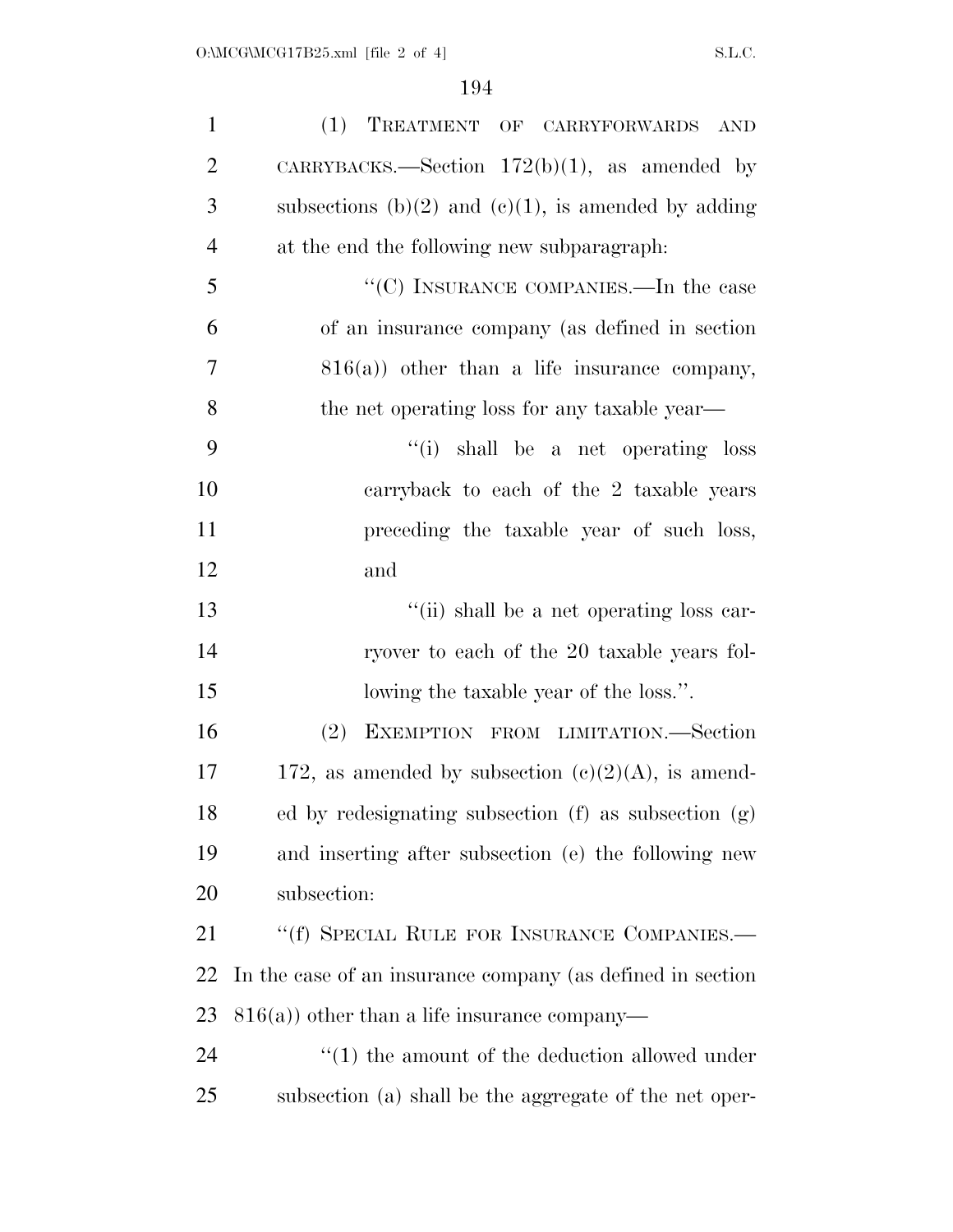| $\mathbf{1}$   | ating loss carryovers to such year, plus the net oper-  |
|----------------|---------------------------------------------------------|
| $\overline{2}$ | ating loss carrybacks to such year, and                 |
| 3              | "(2) subparagraph $(C)$ of subsection $(b)(2)$          |
| $\overline{4}$ | shall not apply.".                                      |
| 5              | (e) EFFECTIVE DATE.-                                    |
| 6              | (1) NET OPERATING LOSS LIMITATION.—The                  |
| 7              | amendments made by subsections (a) and $(d)(2)$         |
| 8              | shall apply to losses arising in taxable years begin-   |
| 9              | ning after December 31, 2017.                           |
| 10             | (2) CARRYFORWARDS AND CARRYBACKS.-The                   |
| 11             | amendments made by subsections (b), (c), and            |
| 12             | $(d)(1)$ shall apply to net operating losses arising in |
| 13             | taxable years ending after December 31, 2017.           |
| 14             | SEC. 13303. LIKE-KIND EXCHANGES OF REAL PROPERTY.       |
| 15             | (a) IN GENERAL.—Section $1031(a)(1)$ is amended by      |
| 16             | striking "property" each place it appears and inserting |
| 17             | "real property".                                        |
| 18             | (b) CONFORMING AMENDMENTS.—                             |
| 19             | $(1)$ Paragraph $(2)$ of section $1031(a)$ is amend-    |
| 20             | ed to read as follows:                                  |
| 21             | "(2) EXCEPTION FOR REAL PROPERTY HELD                   |
| 22             | FOR SALE.—This subsection shall not apply to any        |
| 23             | exchange of real property held primarily for sale.".    |
| 24             | (2) Section 1031 is amended by striking sub-            |
| 25             | sections (e).                                           |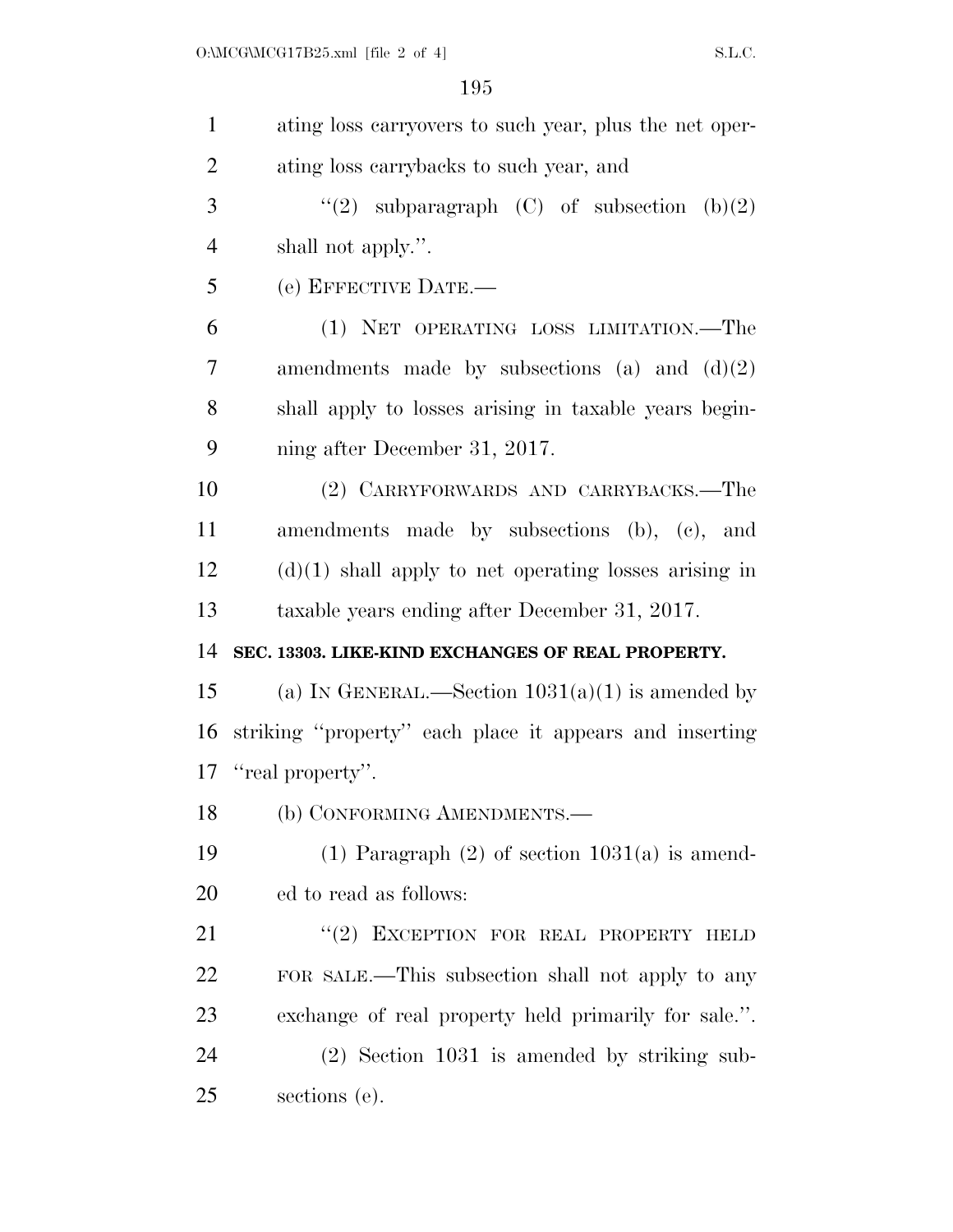(3) Section 1031, as amended by paragraph (2), is amended by inserting after subsection (d) the following new subsection:

 ''(e) APPLICATION TO CERTAIN PARTNERSHIPS.— For purposes of this section, an interest in a partnership which has in effect a valid election under section 761(a) to be excluded from the application of all of subchapter K shall be treated as an interest in each of the assets of such partnership and not as an interest in a partnership.''.

 (4) Section 1031(h) is amended to read as fol-lows:

 ''(h) SPECIAL RULES FOR FOREIGN REAL PROP- ERTY.—Real property located in the United States and real property located outside the United States are not property of a like kind.''.

 (5) Section 1031(i) is amended to read as fol-lows:

18 "(i) SPECIAL RULES FOR MUTUAL DITCH, RES- ERVOIR, OR IRRIGATION COMPANY STOCK.—For purposes of subsection (a), shares in a mutual ditch, reservoir, or irrigation company shall be treated as real property if at the time of the exchange—

23  $\frac{1}{2}$  (1) the mutual ditch, reservoir, or irrigation company is an organization described in section  $501(e)(12)(A)$  (determined without regard to the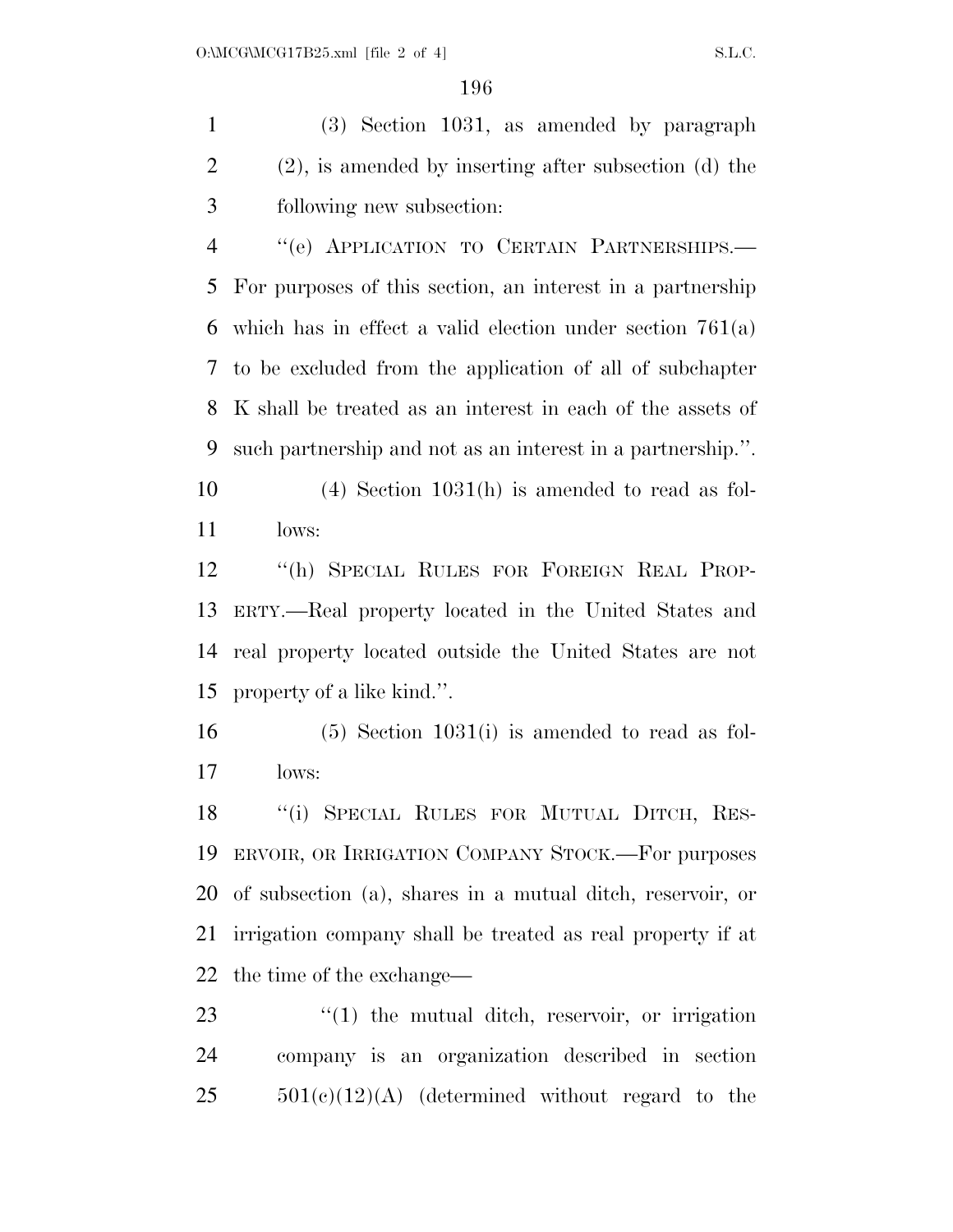percentage of its income that is collected from its members for the purpose of meeting losses and ex- penses), and  $\frac{4}{2}$  ''(2) the shares in such company have been rec- ognized by the highest court of the State in which such company was organized or by applicable State statute as constituting or representing real property or an interest in real property.''. (6) The heading of section 1031 is amended by striking ''**PROPERTY**'' and inserting ''**REAL PROP- ERTY**''. (7) The table of sections for part III of sub- chapter O of chapter 1 is amended by striking the item relating to section 1031 and inserting the fol- lowing new item: ''Sec. 1031. Exchange of real property held for productive use or investment.''. (c) EFFECTIVE DATE.— (1) IN GENERAL.—Except as otherwise pro- vided in this subsection, the amendments made by this section shall apply to exchanges completed after

December 31, 2017.

 (2) TRANSITION RULE.—The amendments made by this section shall not apply to any exchange if—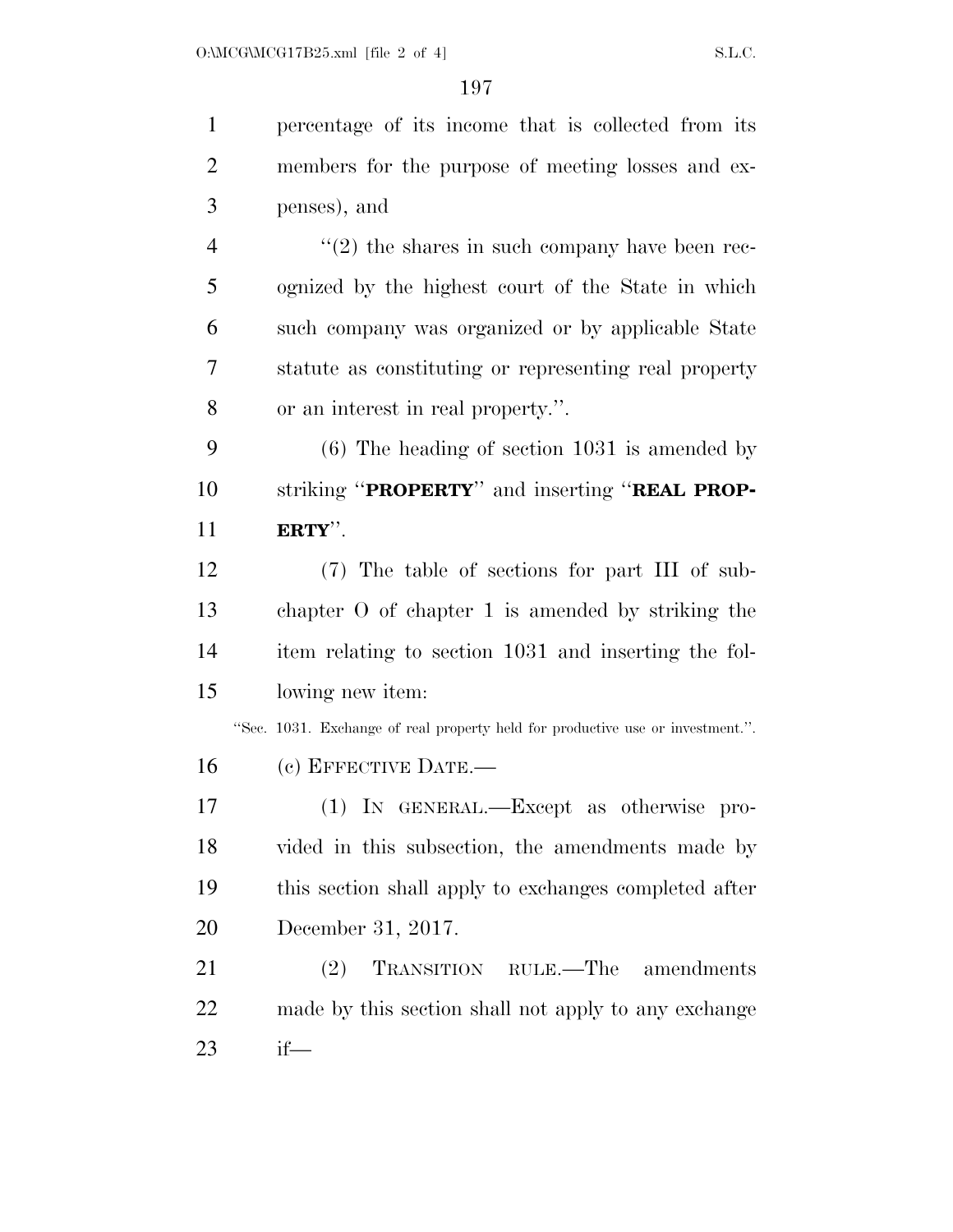| $\mathbf{1}$   | $(A)$ the property disposed of by the tax-          |
|----------------|-----------------------------------------------------|
| $\overline{2}$ | payer in the exchange is disposed of on or be-      |
| 3              | fore December 31 2017, or                           |
| $\overline{4}$ | (B) the property received by the taxpayer           |
| 5              | in the exchange is received on or before Decem-     |
| 6              | ber 31, 2017.                                       |
| 7              | SEC. 13304. LIMITATION ON DEDUCTION BY EMPLOYERS OF |
| 8              | <b>EXPENSES FOR FRINGE BENEFITS.</b>                |
| 9              | (a) NO DEDUCTION ALLOWED FOR ENTERTAINMENT          |
| 10             | EXPENSES.-                                          |
| 11             | (1) IN GENERAL.—Section $274(a)$ is amend-          |
| 12             | $ed$ —                                              |
| 13             | (A) in paragraph $(1)(A)$ , by striking "un-        |
| 14             | less" and all that follows through "trade or        |
| 15             | business,",                                         |
| 16             | (B) by striking the flush sentence at the           |
| 17             | end of paragraph (1), and                           |
| 18             | $(C)$ by striking paragraph $(2)(C)$ .              |
| 19             | (2) CONFORMING AMENDMENTS.-                         |
| 20             | (A) Section $274(d)$ is amended—                    |
| 21             | (i) by striking paragraph $(2)$ and re-             |
| 22             | designating paragraphs $(3)$ and $(4)$ as           |
| 23             | paragraphs $(2)$ and $(3)$ , respectively, and      |
| 24             | (ii) in the flush text following para-              |
| 25             | $graph(3)$ (as so redesignated)—                    |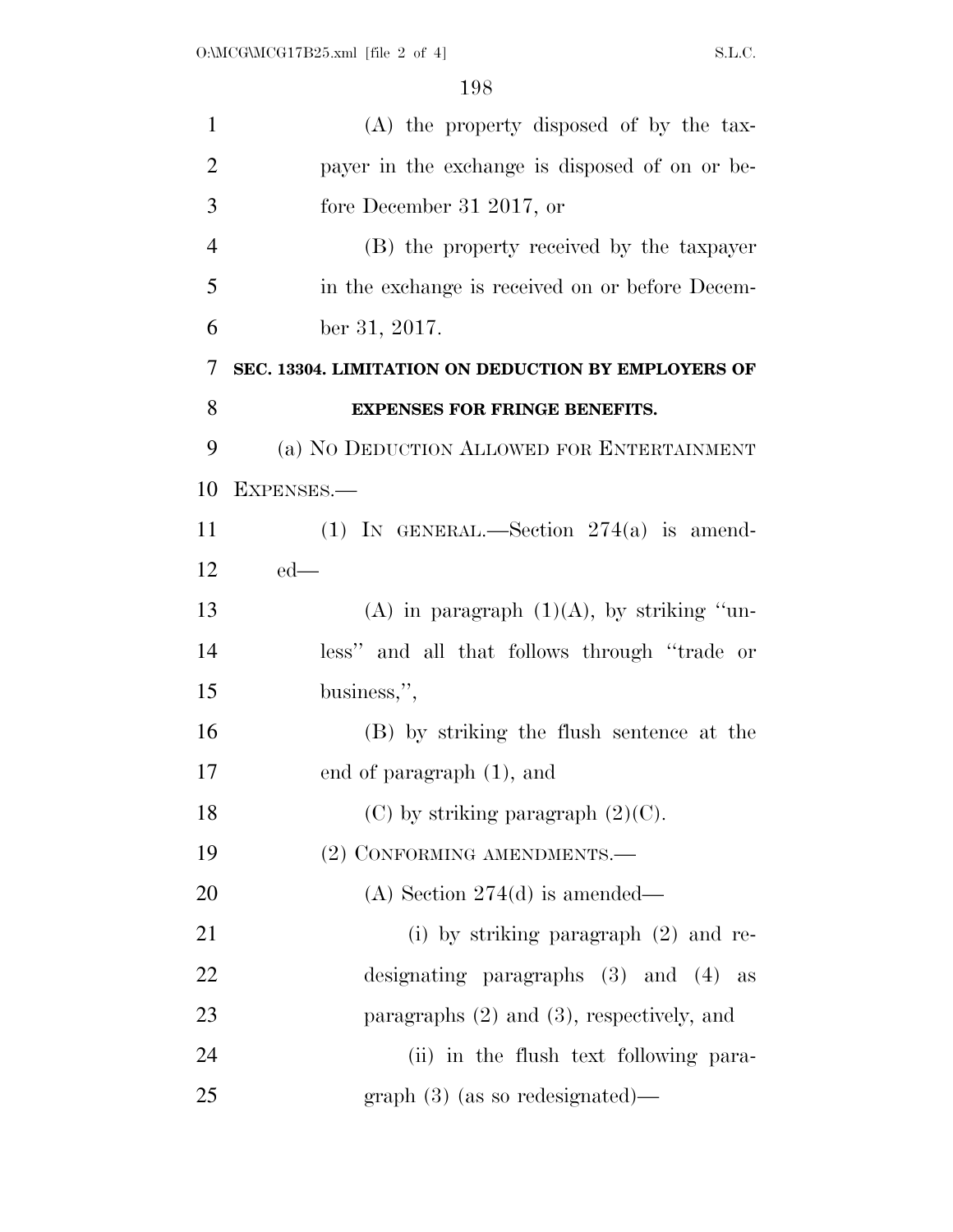| $\mathbf{1}$   | $(I)$ by striking ", entertainment,                  |
|----------------|------------------------------------------------------|
| $\overline{2}$ | amusement, recreation, or use of the                 |
| 3              | facility or property," in item (B), and              |
| $\overline{4}$ | (II) by striking $\lq\lq$ (D) the business           |
| 5              | relationship to the taxpayer of persons              |
| 6              | entertained, using the facility or prop-             |
| 7              | erty, or receiving the gift" and insert-             |
| 8              | ing $\lq\lq$ (D) the business relationship to        |
| 9              | the taxpayer of the person receiving                 |
| 10             | the benefit",                                        |
| 11             | (B) Section 274 is amended by striking               |
| 12             | subsection (1).                                      |
| 13             | $(C)$ Section 274(n) is amended by striking          |
| 14             | "AND ENTERTAINMENT" in the heading.                  |
| 15             | (D) Section $274(n)(1)$ is amended to read           |
| 16             | as follows:                                          |
| 17             | "(1) IN GENERAL.—The amount allowable as a           |
| 18             | deduction under this chapter for any expense for     |
| 19             | food or beverages shall not exceed 50 percent of the |
| 20             | amount of such expense which would (but for this     |
| 21             | paragraph) be allowable as a deduction under this    |
| 22             | chapter.".                                           |
| 23             | (E) Section $274(n)(2)$ is amended—                  |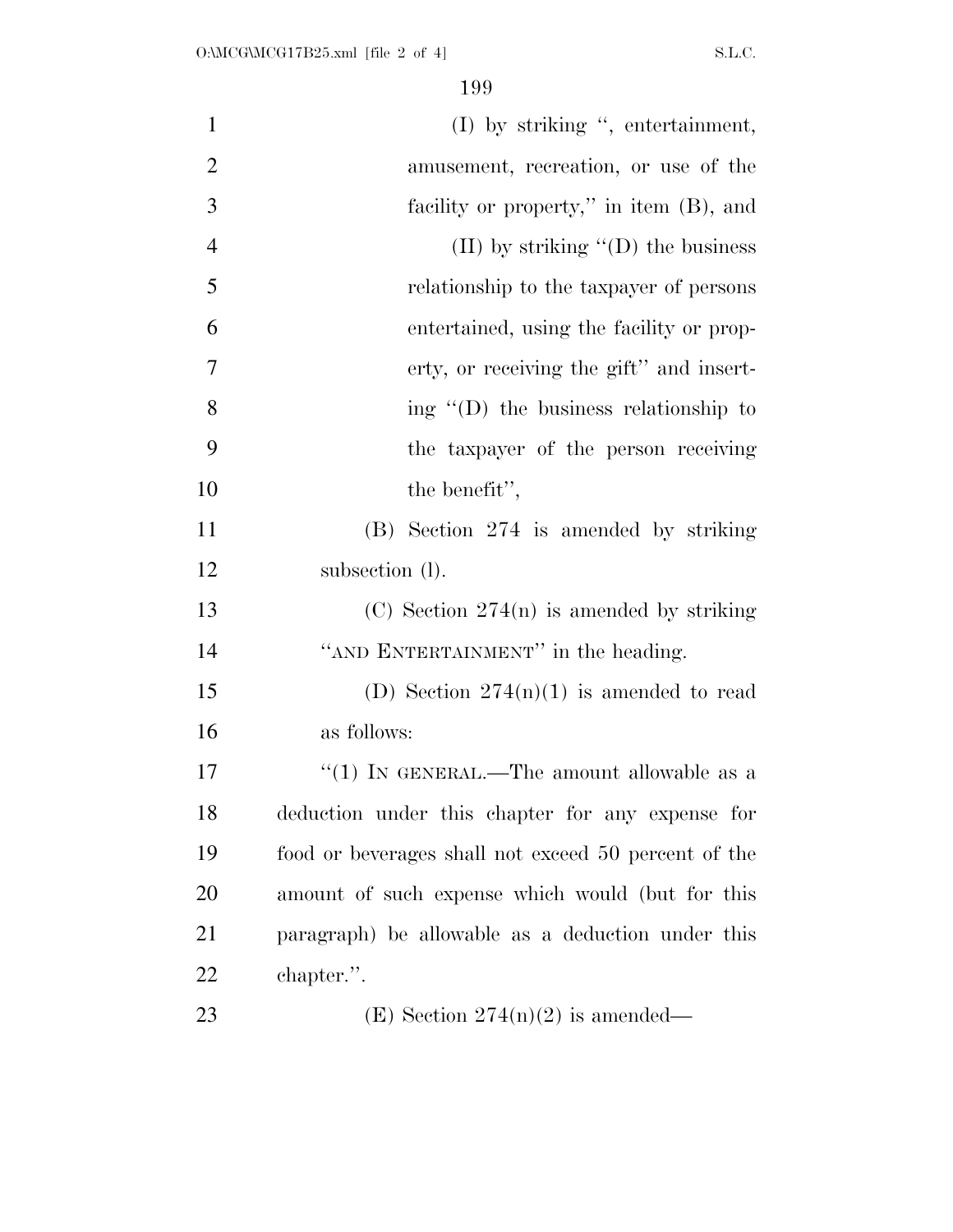| $\mathbf{1}$   | $(i)$ in subparagraph $(B)$ , by striking      |
|----------------|------------------------------------------------|
| $\overline{2}$ | "in the case of an expense for food or bev-    |
| 3              | erages,",                                      |
| $\overline{4}$ | (ii) by striking subparagraph (C) and          |
| 5              | redesignating subparagraphs $(D)$ and $(E)$    |
| 6              | as subparagraphs $(C)$ and $(D)$ , respec-     |
| $\overline{7}$ | tively,                                        |
| 8              | (iii) by striking "of subparagraph"            |
| 9              | $(E)$ " the last sentence and inserting "of"   |
| 10             | subparagraph $(D)$ ", and                      |
| 11             | (iv) by striking "in subparagraph"             |
| 12             | $(D)$ " in the last sentence and inserting "in |
| 13             | subparagraph $(C)$ ".                          |
| 14             | (F) Clause (iv) of section $7701(b)(5)(A)$ is  |
| 15             | amended to read as follows:                    |
| 16             | "(iv) a professional athlete who is            |
| 17             | temporarily in the United States to com-       |
| 18             | pete in a sports event—                        |
| 19             | "(I) which is organized for the                |
| 20             | primary purpose of benefiting an or-           |
| 21             | ganization which is described in sec-          |
| 22             | tion $501(e)(3)$ and exempt from tax           |
| 23             | under section $501(a)$ ,                       |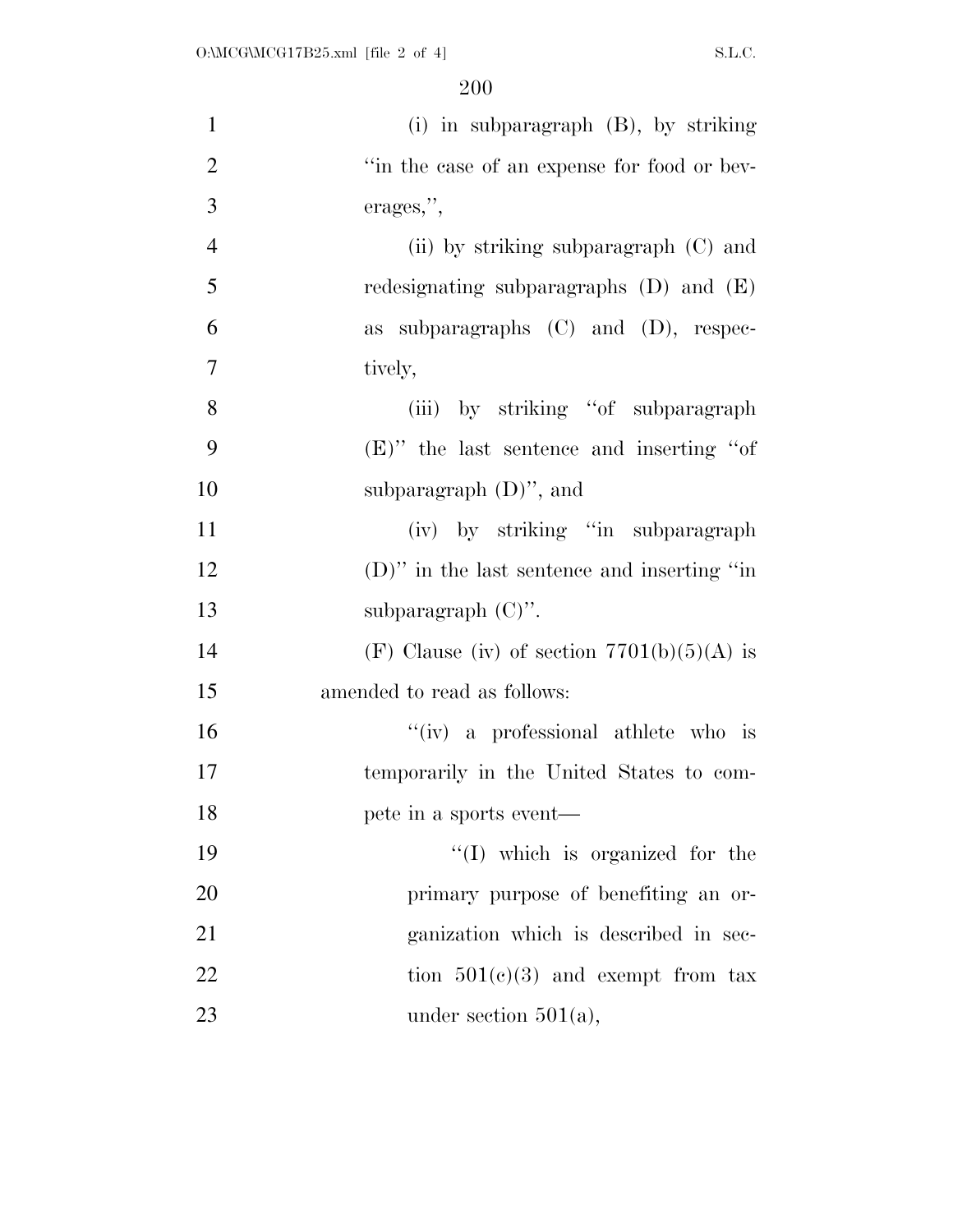| $\mathbf{1}$   | "(II) all of the net proceeds of                          |
|----------------|-----------------------------------------------------------|
| $\overline{2}$ | which are contributed to such organi-                     |
| 3              | zation, and,                                              |
| $\overline{4}$ | "(III) which utilizes volunteers                          |
| 5              | for substantially all of the work per-                    |
| 6              | formed in carrying out such event.".                      |
| 7              | (b) ONLY 50 PERCENT OF EXPENSES FOR MEALS                 |
| 8              | PROVIDED ON OR NEAR BUSINESS PREMISES ALLOWED             |
| 9              | AS DEDUCTION.—Paragraph $(2)$ of section $274(n)$ , as    |
| 10             | amended by subsection (a), is amended—                    |
| 11             | $(1)$ by striking subparagraph $(B)$ ,                    |
| 12             | (2) by redesignating subparagraphs (C) and                |
| 13             | (D) as subparagraphs (B) and (C), respectively,           |
| 14             | $(3)$ by striking "of subparagraph $(D)$ " in the         |
| 15             | last sentence and inserting "of subparagraph $(C)$ ",     |
| 16             | and                                                       |
| 17             | (4) by striking "in subparagraph $(C)$ " in the           |
| 18             | last sentence and inserting "in subparagraph (B)".        |
| 19             | (c) TREATMENT OF TRANSPORTATION BENEFITS.-                |
| 20             | Section 274, as amended by subsection $(a)$ , is amended— |
| 21             | $(1)$ in subsection $(a)$ —                               |
| 22             | $(A)$ in the heading, by striking "OR                     |
| 23             | RECREATION" and inserting "RECREATION, OR                 |
| 24             | QUALIFIED TRANSPORTATION FRINGES", and                    |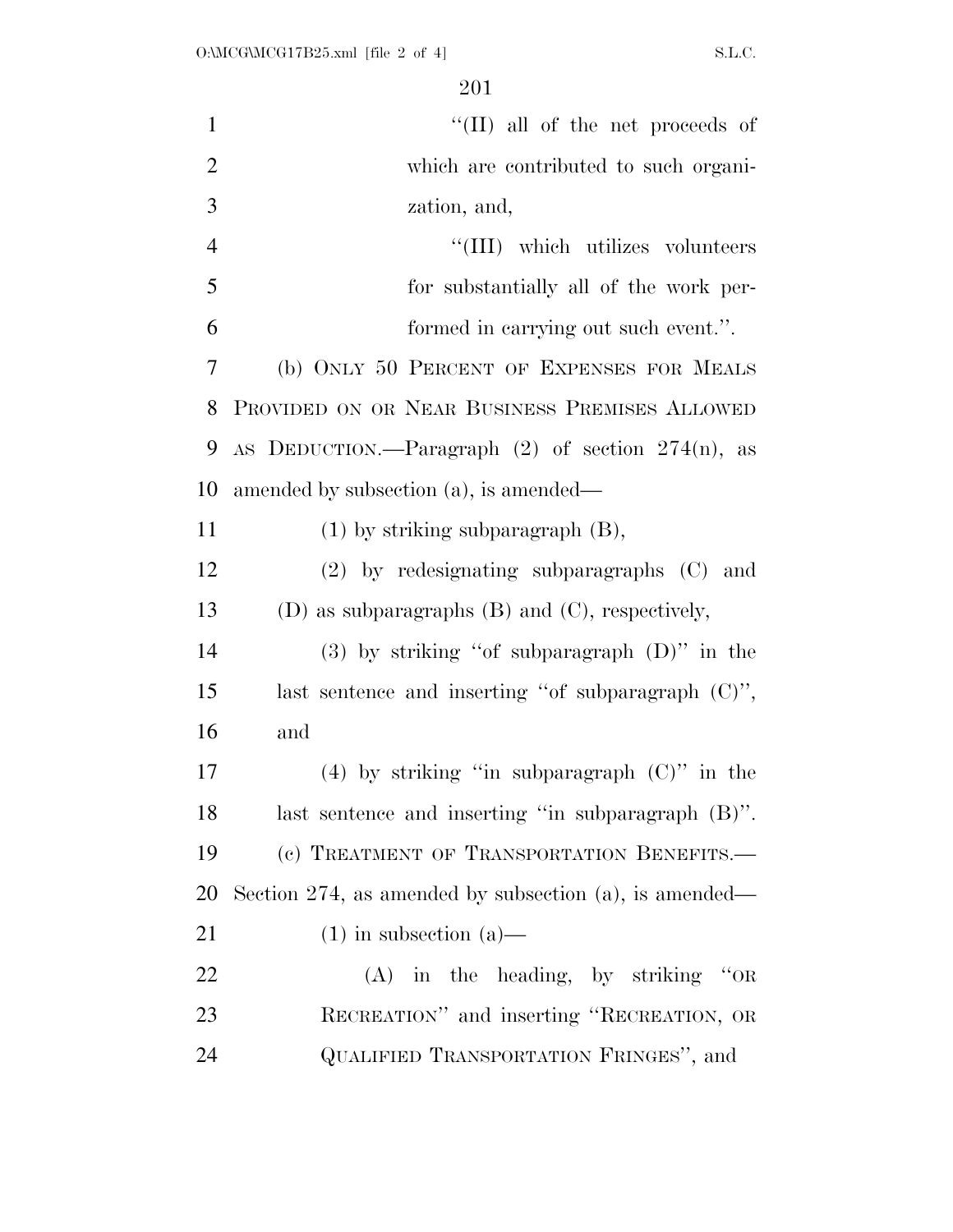| $\mathbf{1}$   | (B) by adding at the end the following new                 |
|----------------|------------------------------------------------------------|
| $\overline{2}$ | paragraph:                                                 |
| 3              | "(4) QUALIFIED TRANSPORTATION FRINGES.-                    |
| $\overline{4}$ | No deduction shall be allowed under this chapter for       |
| 5              | the expense of any qualified transportation fringe         |
| 6              | (as defined in section $132(f)$ ) provided to an em-       |
| $\overline{7}$ | ployee of the taxpayer.", and                              |
| 8              | $(2)$ by inserting after subsection $(k)$ the fol-         |
| 9              | lowing new subsection:                                     |
| 10             | "(1) TRANSPORTATION AND COMMUTING BENE-                    |
| 11             | FITS.—No deduction shall be allowed under this chapter     |
| 12             | for any expense incurred for providing any transportation, |
| 13             | or any payment or reimbursement, to an employee of the     |
| 14             | taxpayer in connection with travel between the employee's  |
| 15             | residence and place of employment, except as necessary     |
| 16             | for ensuring the safety of the employee.".                 |
| 17             | (d) ELIMINATION OF DEDUCTION FOR MEALS PRO-                |
| 18             | VIDED AT CONVENIENCE OF EMPLOYER.—Section 274, as          |
| 19             | amended by subsection (c), is amended—                     |
| <b>20</b>      | $(1)$ by redesignating subsection $(0)$ as sub-            |
| 21             | section $(p)$ , and                                        |
| 22             | $(2)$ by inserting after subsection $(n)$ the fol-         |
| 23             | lowing new subsection:                                     |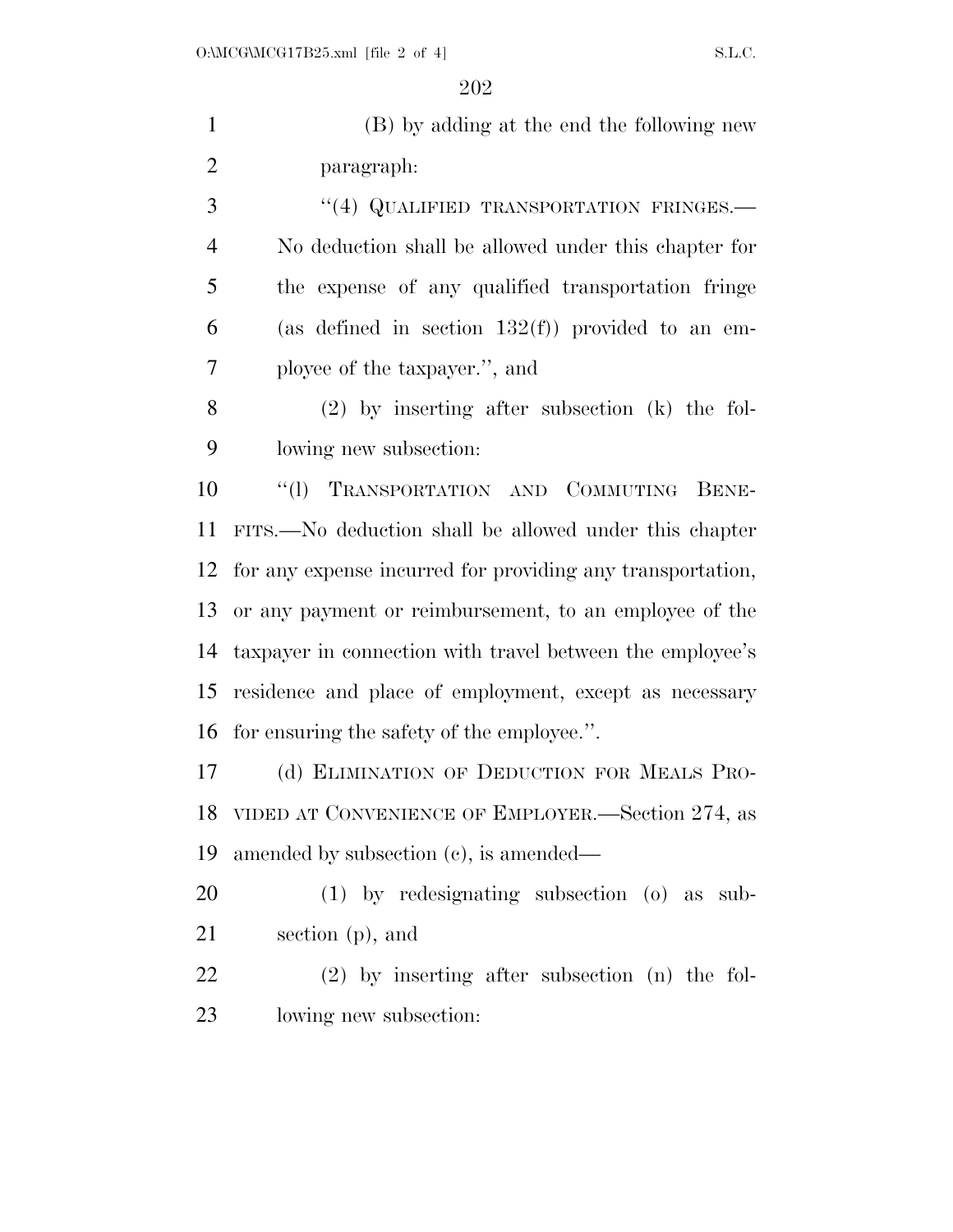1 "(0) MEALS PROVIDED AT CONVENIENCE OF EM- PLOYER.—No deduction shall be allowed under this chap- ter for— 4 "(1) any expense for the operation of a facility described in section 132(e)(2), and any expense for 6 food or beverages, including under section  $132(e)(1)$ , associated with such facility, or 8 "(2) any expense for meals described in section  $119(a)$ .". (e) EFFECTIVE DATE.— (1) IN GENERAL.—Except as provided in para- graph (2), the amendments made by this section shall apply to amounts incurred or paid after De- cember 31, 2017. (2) EFFECTIVE DATE FOR ELIMINATION OF DE- DUCTION FOR MEALS PROVIDED AT CONVENIENCE OF EMPLOYER.—The amendments made by sub- section (d) shall apply to amounts incurred or paid after December 31, 2025. **SEC. 13305. REPEAL OF DEDUCTION FOR INCOME ATTRIB- UTABLE TO DOMESTIC PRODUCTION ACTIVI- TIES.**  23 (a) IN GENERAL.—Part VI of subchapter B of chap-ter 1 is amended by striking section 199 (and by striking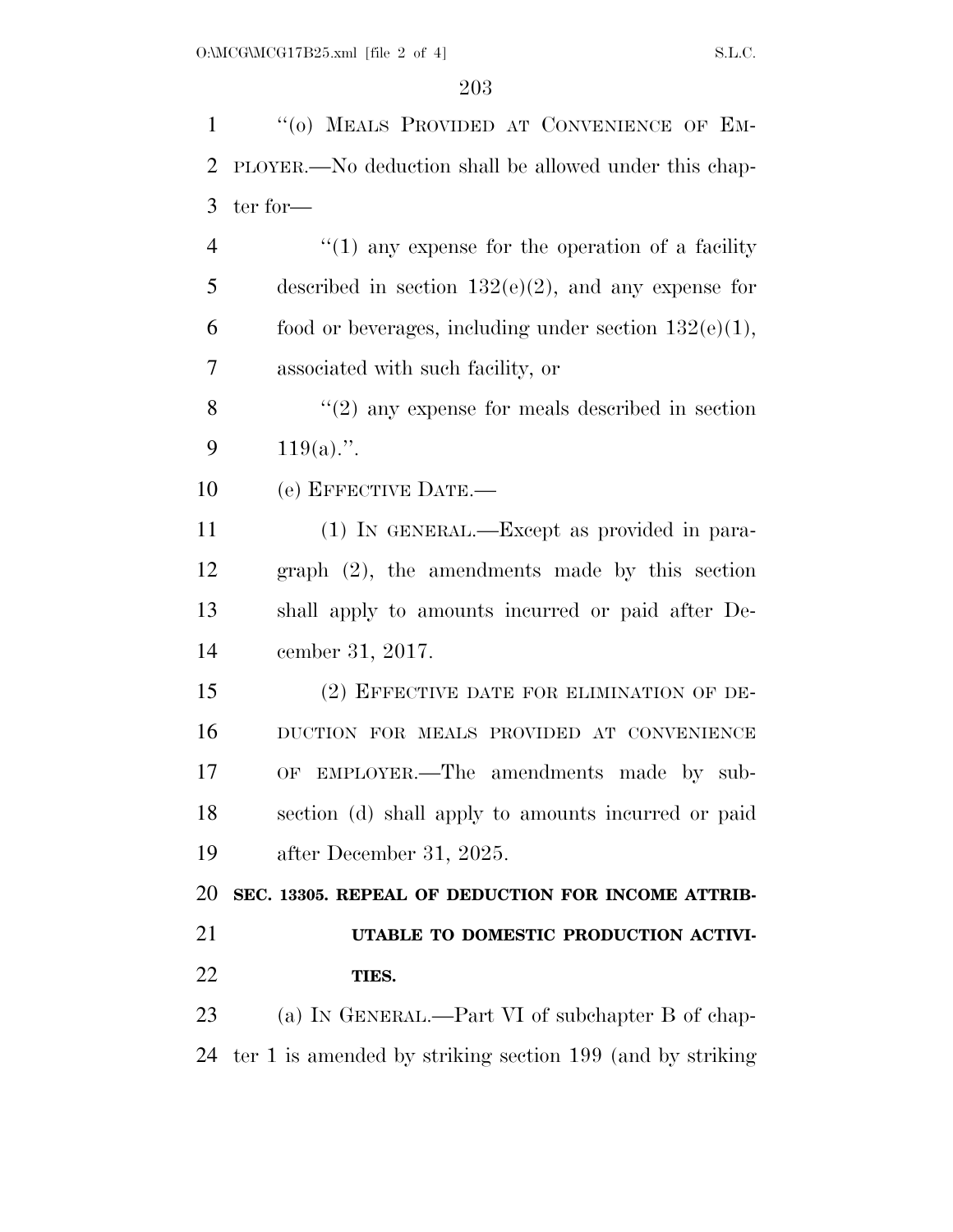the item relating to such section in the table of sections for such part).

| 3<br>(b) CONFORMING AMENDMENTS.— |  |
|----------------------------------|--|
|----------------------------------|--|

| $\overline{4}$ | (1)                                              |               | Sections 74(d)(2)(B), 86(b)(2)(A), |
|----------------|--------------------------------------------------|---------------|------------------------------------|
| 5              | $135(e)(4)(A),$ $137(b)(3)(A),$                  |               | 219(g)(3)(A)(ii),                  |
| 6              | $221(b)(2)(C)$ ,                                 | 222(b)(2)(C), | $246(b)(1)$ , and                  |
| 7              | $469(i)(3)(F)(iii)$ are each amended by striking |               |                                    |
| 8              | "199,"                                           |               |                                    |

9 (2) Section  $170(b)(2)(D)$ , as amended by sec- tion 11011, is amended by striking clause (iv) and by redesignating clauses (v) and (vi) as redesig-nating clauses (iv) as clause (v), respectively.

 (3) Section 172(d) is amended by striking para-graph (7).

 (4) Section 613(a) is amended by striking ''and without the deduction under section 199''.

17 (5) Section  $613A(d)(1)$  is amended by striking subparagraph (B) and by redesignating subpara-19 graphs  $(C)$ ,  $(D)$ , and  $(E)$  as subparagraphs  $(B)$ ,  $(C)$ , and (D).

 (c) EFFECTIVE DATE.—The amendments made by this subsection shall apply to taxable years beginning after December 31, 2018.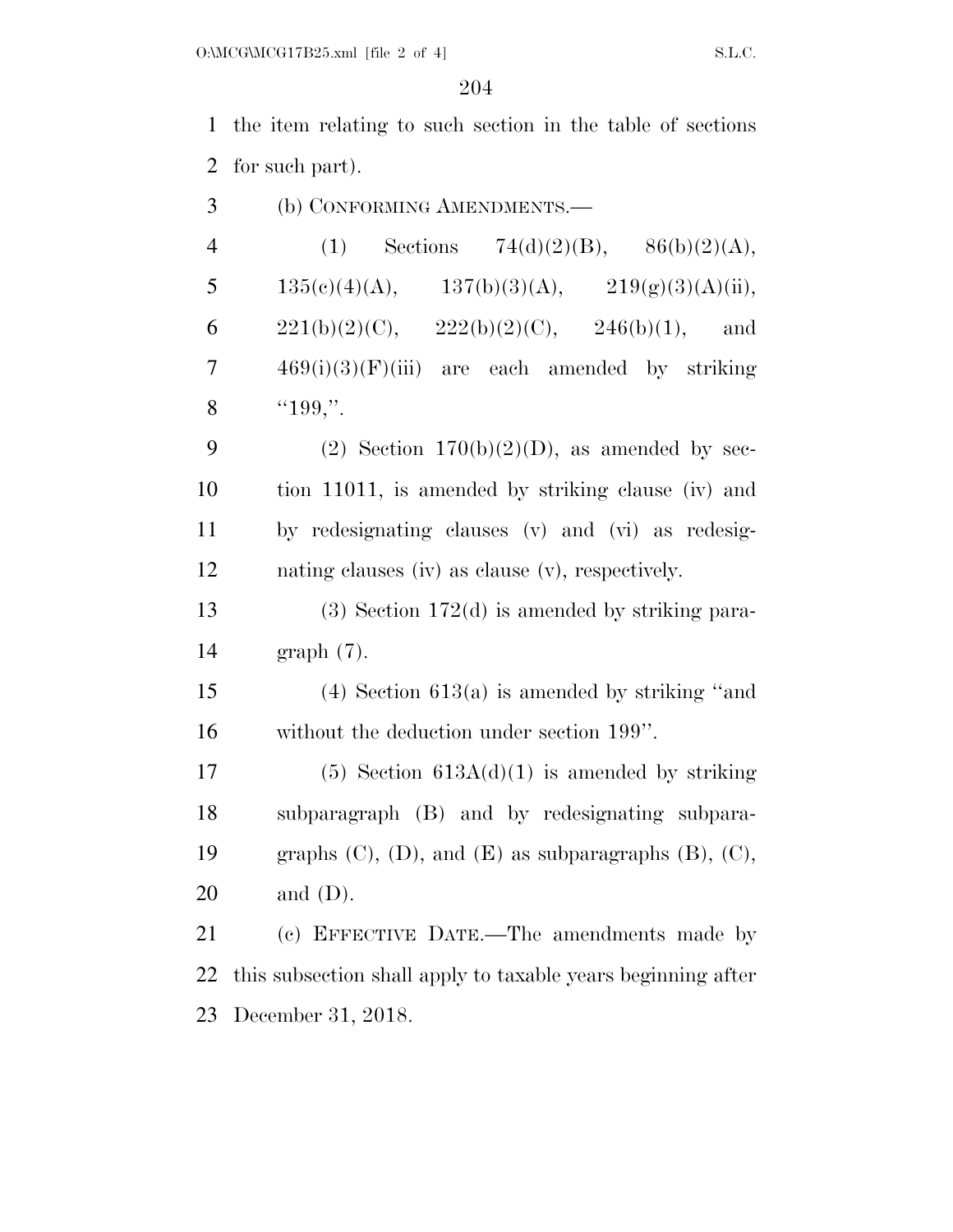| 1              | SEC. 13306. DENIAL OF DEDUCTION FOR CERTAIN FINES,      |
|----------------|---------------------------------------------------------|
| $\overline{2}$ | PENALTIES, AND OTHER AMOUNTS.                           |
| 3              | (a) DENIAL OF DEDUCTION.                                |
| $\overline{4}$ | $(1)$ In GENERAL.—Subsection $(f)$ of section 162       |
| 5              | is amended to read as follows:                          |
| 6              | "(f) FINES, PENALTIES, AND OTHER AMOUNTS.—              |
| 7              | "(1) IN GENERAL.—Except as provided in the              |
| 8              | following paragraphs of this subsection, no deduction   |
| 9              | otherwise allowable shall be allowed under this chap-   |
| 10             | ter for any amount paid or incurred (whether by         |
| 11             | suit, agreement, or otherwise) to, or at the direction  |
| 12             | of, a government or governmental entity in relation     |
| 13             | to the violation of any law or the investigation or in- |
| 14             | quiry by such government or entity into the potential   |
| 15             | violation of any law.                                   |
| 16             | "(2) EXCEPTION FOR AMOUNTS CONSTITUTING                 |
| 17             | RESTITUTION OR PAID TO COME INTO COMPLIANCE             |
| 18             | WITH LAW.-                                              |
| 19             | "(A) IN GENERAL.—Paragraph (1) shall                    |
| 20             | not apply to any amount that—                           |
| 21             | "(i) the taxpayer establishes—                          |
| 22             | $\lq\lq$ constitutes restitution<br>$(in-$              |
| 23             | cluding remediation of property) for                    |
| 24             | damage or harm which was or may be                      |
| 25             | caused by the violation of any law or                   |
| 26             | the potential violation of any law, or                  |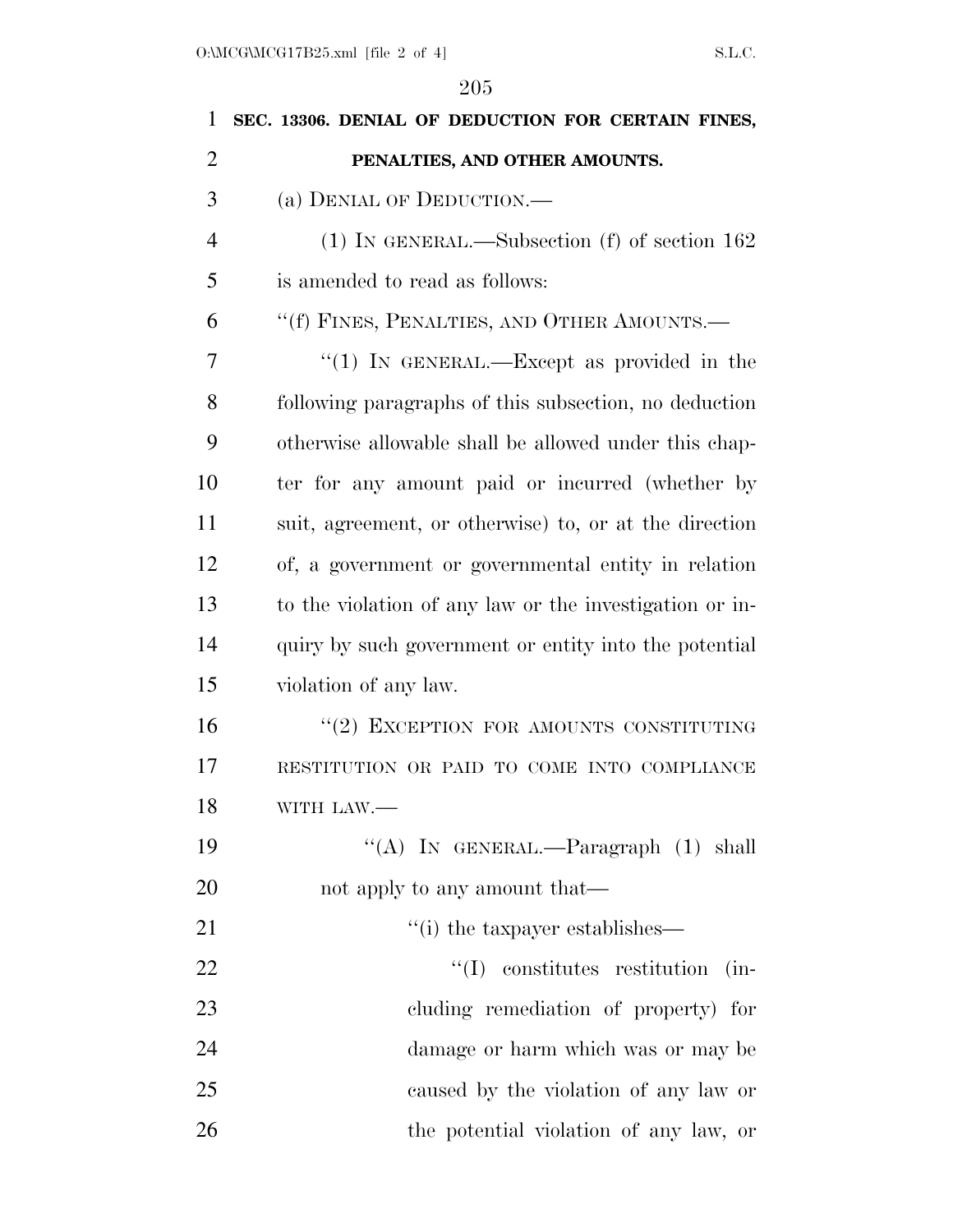| $\mathbf{1}$   | $\lq\lq$ (II) is paid to come into compli-        |
|----------------|---------------------------------------------------|
| $\overline{2}$ | ance with any law which was violated              |
| 3              | or otherwise involved in the investiga-           |
| $\overline{4}$ | tion or inquiry described in paragraph            |
| 5              | (1),                                              |
| 6              | "(ii) is identified as restitution or as          |
| 7              | an amount paid to come into compliance            |
| 8              | with such law, as the case may be, in the         |
| 9              | court order or settlement agreement, and          |
| 10             | "(iii) in the case of any amount of               |
| 11             | restitution for failure to pay any tax im-        |
| 12             | posed under this title in the same manner         |
| 13             | as if such amount were such tax, would            |
| 14             | have been allowed as a deduction under            |
| 15             | this chapter if it had been timely paid.          |
| 16             | The identification under clause (ii) alone shall  |
| 17             | not be sufficient to make the establishment re-   |
| 18             | quired under clause (i).                          |
| 19             | "(B) LIMITATION.—Subparagraph<br>(A)              |
| 20             | shall not apply to any amount paid or incurred    |
| 21             | as reimbursement to the government or entity      |
| 22             | for the costs of any investigation or litigation. |
| 23             | "(3) EXCEPTION FOR AMOUNTS PAID OR IN-            |
| 24             | CURRED AS THE RESULT OF CERTAIN COURT OR-         |
| 25             | DERS.—Paragraph (1) shall not apply to<br>any     |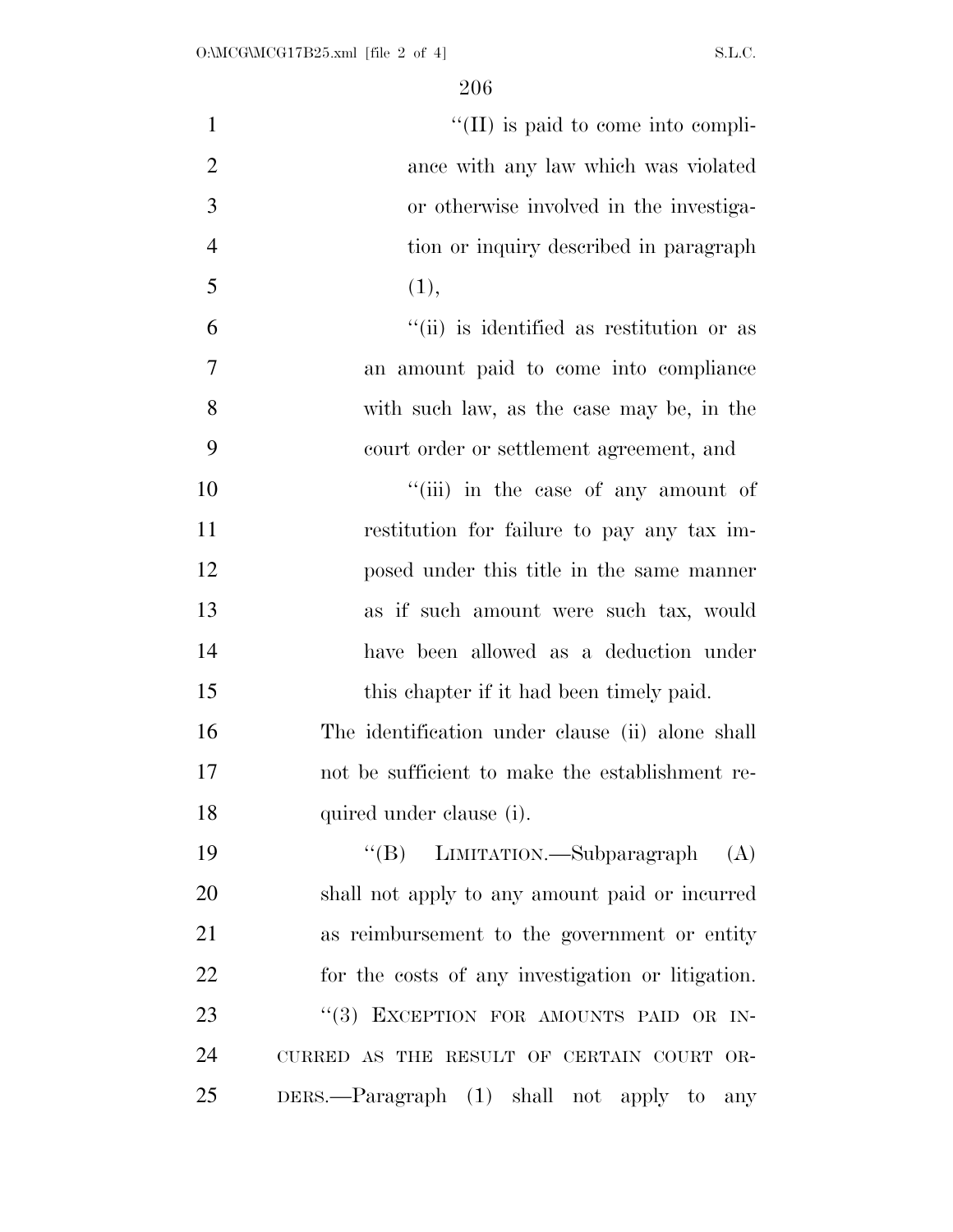| $\mathbf{1}$   | amount paid or incurred by reason of any order of     |
|----------------|-------------------------------------------------------|
| $\overline{2}$ | a court in a suit in which no government or govern-   |
| 3              | mental entity is a party.                             |
| $\overline{4}$ | "(4) EXCEPTION FOR TAXES DUE.—Paragraph               |
| 5              | (1) shall not apply to any amount paid or incurred    |
| 6              | as taxes due.                                         |
| 7              | "(5) TREATMENT OF CERTAIN NONGOVERN-                  |
| 8              | MENTAL REGULATORY ENTITIES. For purposes of           |
| 9              | this subsection, the following nongovernmental enti-  |
| 10             | ties shall be treated as governmental entities:       |
| 11             | "(A) Any nongovernmental entity which                 |
| 12             | exercises self-regulatory powers (including im-       |
| 13             | posing sanctions) in connection with a qualified      |
| 14             | board or exchange (as defined in section              |
| 15             | 1256(g(7)).                                           |
| 16             | $\lq\lq$ (B) To the extent provided in regulations,   |
| 17             | any nongovernmental entity which exercises            |
| 18             | self-regulatory powers (including imposing sanc-      |
| 19             | tions) as part of performing an essential gov-        |
| 20             | ernmental function.".                                 |
| 21             | (2) EFFECTIVE DATE.—The amendment made                |
| 22             | by this subsection shall apply to amounts paid or in- |
| 23             | curred on or after the date of the enactment of this  |
| 24             | Act, except that such amendments shall not apply to   |
| 25             | amounts paid or incurred under any binding order      |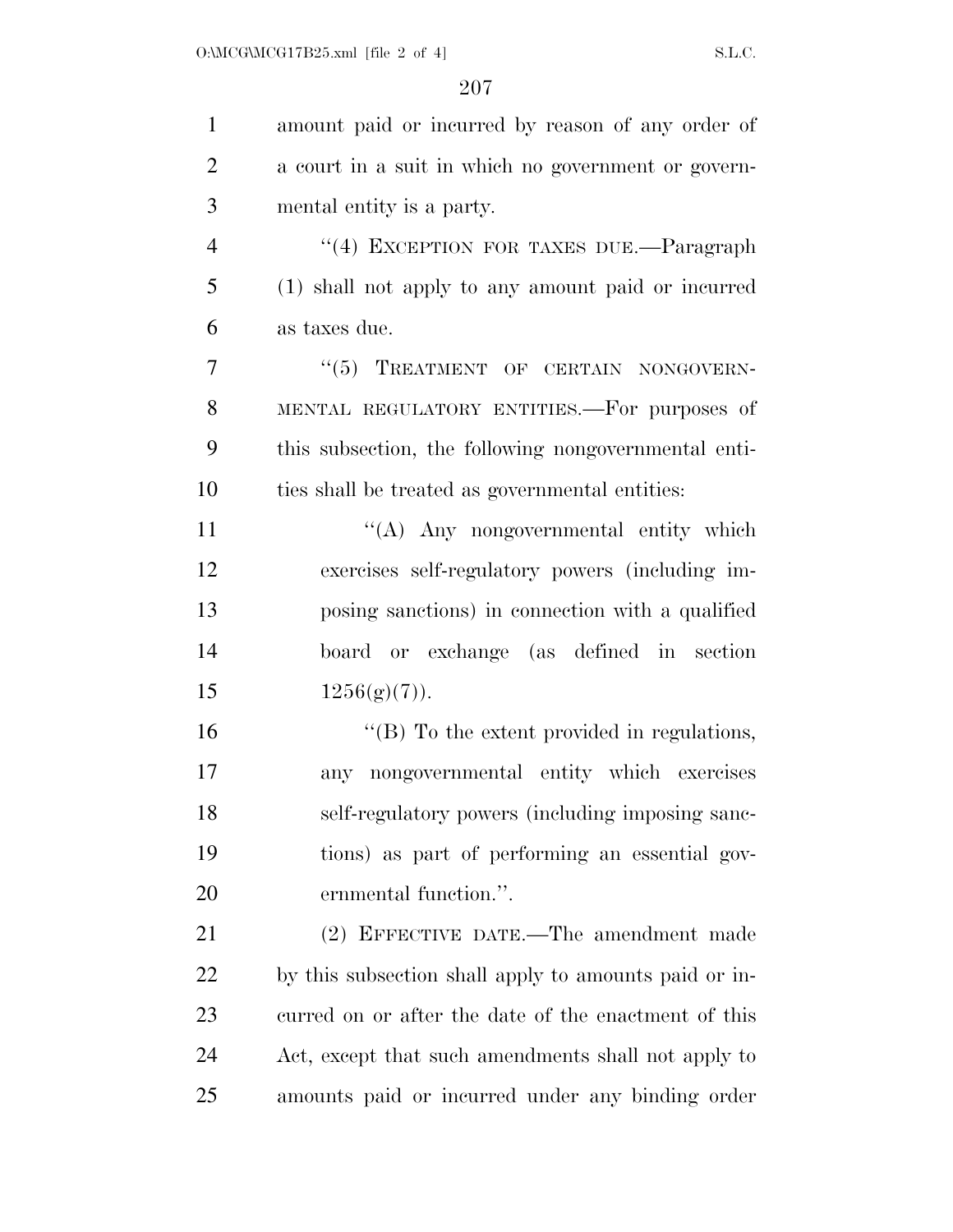| $\mathbf{1}$   | or agreement entered into before such date. Such ex- |
|----------------|------------------------------------------------------|
| $\overline{2}$ | ception shall not apply to an order or agreement re- |
| 3              | quiring court approval unless the approval was ob-   |
| $\overline{4}$ | tained before such date.                             |
| 5              | (b) REPORTING OF DEDUCTIBLE AMOUNTS.—                |
| 6              | $(1)$ IN GENERAL.—Subpart B of part III of           |
| 7              | subchapter A of chapter 61 is amended by inserting   |
| 8              | after section 6050W the following new section:       |
| 9              | "SEC. 6050X. INFORMATION WITH RESPECT TO CERTAIN     |
| 10             | FINES, PENALTIES, AND OTHER AMOUNTS.                 |
| 11             | "(a) REQUIREMENT OF REPORTING.—                      |
| 12             | "(1) IN GENERAL.—The appropriate official of         |
|                |                                                      |
| 13             | any government or any entity described in section    |
| 14             | $162(f)(5)$ which is involved in a suit or agreement |
| 15             | described in paragraph $(2)$ shall make a return in  |
|                | such form as determined by the Secretary setting     |
|                | forth-                                               |
| 16<br>17<br>18 | "(A) the amount required to be paid as a             |
| 19             | result of the suit or agreement to which para-       |
| 20             | graph $(1)$ of section 162(f) applies,               |
| 21             | "(B) any amount required to be paid as a             |
| 22             | result of the suit or agreement which con-           |
| 23             | stitutes restitution or remediation of property,     |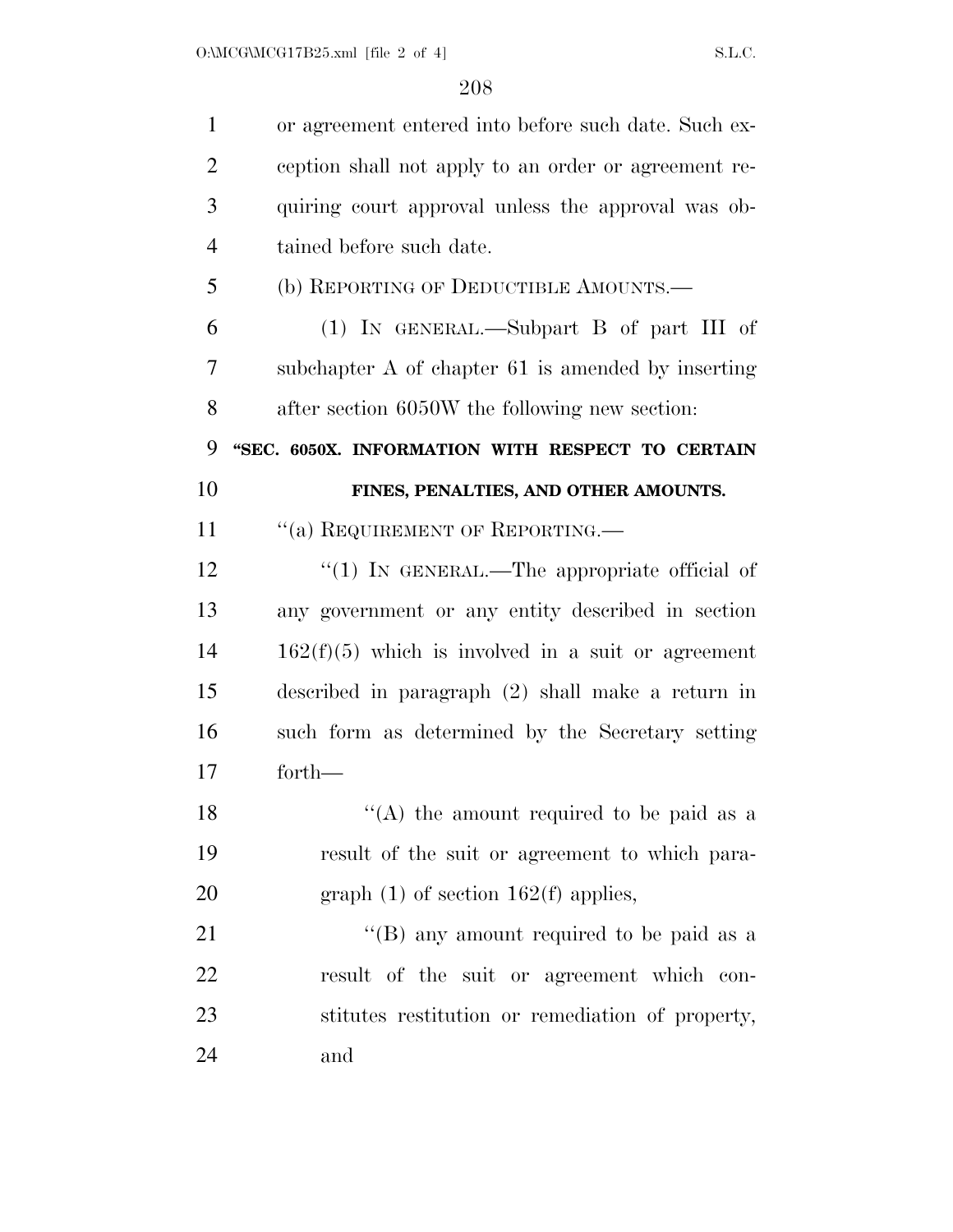| $\mathbf{1}$   | "(C) any amount required to be paid as a         |
|----------------|--------------------------------------------------|
| $\overline{2}$ | result of the suit or agreement for the purpose  |
| 3              | of coming into compliance with any law which     |
| $\overline{4}$ | was violated or involved in the investigation or |
| 5              | inquiry.                                         |
| 6              | $``(2)$ SUIT OR AGREEMENT DESCRIBED.—            |
| 7              | "(A) IN GENERAL.—A suit or agreement is          |
| 8              | described in this paragraph if—                  |
| 9              | $\lq($ i it is —                                 |
| 10             | $\lq(1)$ a suit with respect to a vio-           |
| 11             | lation of any law over which the gov-            |
| 12             | ernment or entity has authority and              |
| 13             | with respect to which there has been             |
| 14             | a court order, or                                |
| 15             | $\lq\lq$ (II) an agreement which is en-          |
| 16             | tered into with respect to a violation           |
| 17             | of any law over which the government             |
| 18             | or entity has authority, or with re-             |
| 19             | spect to an investigation or inquiry by          |
| 20             | the government or entity into the po-            |
| 21             | tential violation of any law over which          |
| 22             | such government or entity has author-            |
| 23             | ity, and                                         |
| 24             | "(ii) the aggregate amount involved in           |
| 25             | all court orders and agreements with re-         |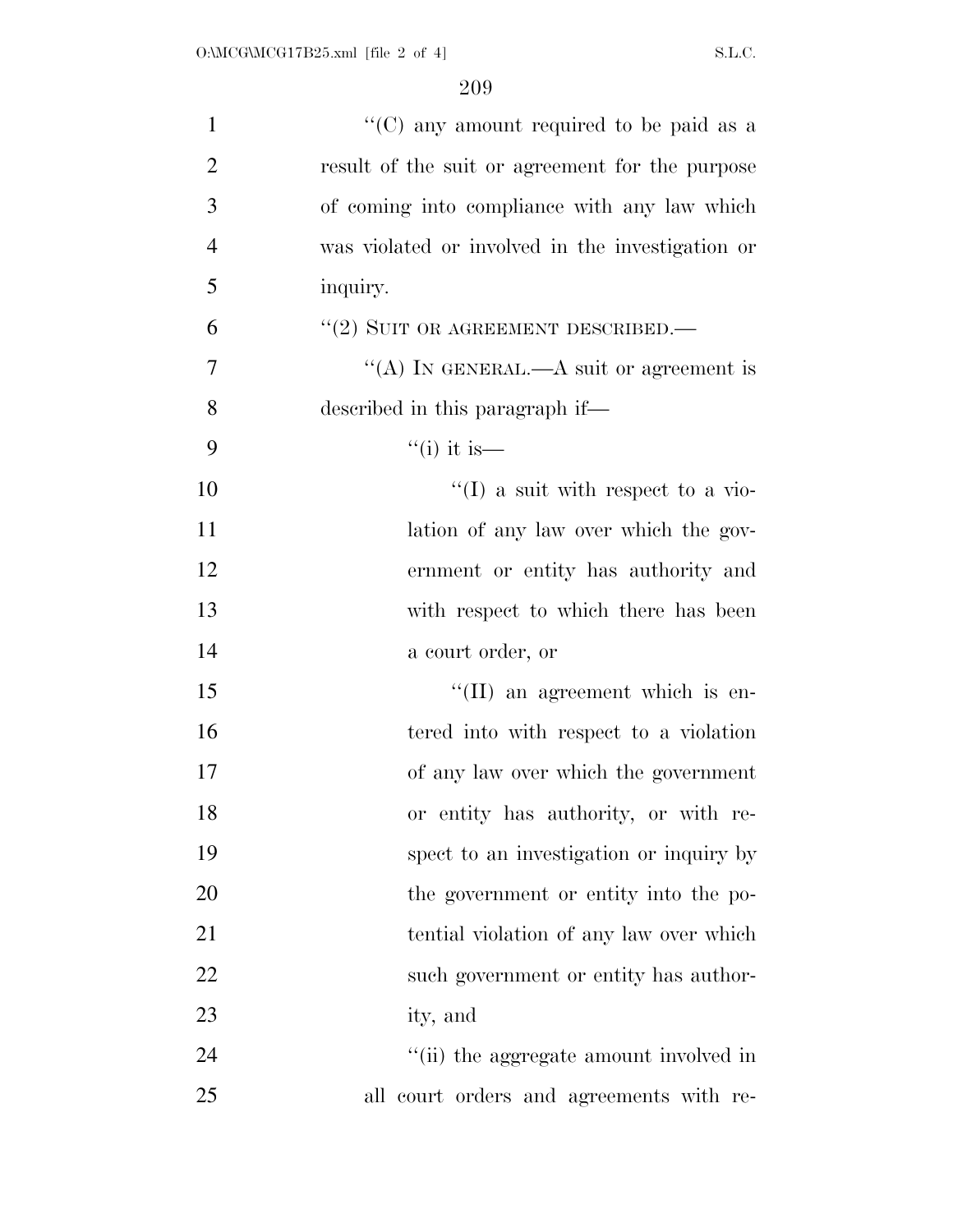| $\mathbf{1}$   | spect to the violation, investigation, or in-                            |
|----------------|--------------------------------------------------------------------------|
| $\overline{2}$ | quiry is \$600 or more.                                                  |
| 3              | $\lq\lq (B)$<br>ADJUSTMENT<br>$\overline{\text{OF}}$<br><b>REPORTING</b> |
| $\overline{4}$ | THRESHOLD.—The Secretary shall adjust the                                |
| 5              | $$600$ amount in subparagraph $(A)(ii)$ as nec-                          |
| 6              | essary in order to ensure the efficient adminis-                         |
| 7              | tration of the internal revenue laws.                                    |
| 8              | "(3) TIME OF FILING.—The return required                                 |
| 9              | under this subsection shall be filed at the time the                     |
| 10             | agreement is entered into, as determined by the Sec-                     |
| 11             | retary.                                                                  |
| 12             | "(b) STATEMENTS TO BE FURNISHED TO INDIVID-                              |
| 13             | UALS INVOLVED IN THE SETTLEMENT.—Every person re-                        |
| 14             | quired to make a return under subsection (a) shall furnish               |
| 15             | to each person who is a party to the suit or agreement                   |
| 16             | a written statement showing—                                             |
| 17             | $f'(1)$ the name of the government or entity, and                        |
| 18             | $(2)$ the information supplied to the Secretary                          |
| 19             | under subsection $(a)(1)$ .                                              |
| 20             | The written statement required under the preceding sen-                  |
| 21             | tence shall be furnished to the person at the same time                  |
| 22             | the government or entity provides the Secretary with the                 |
| 23             | information required under subsection (a).                               |
| 24             | "(c) APPROPRIATE OFFICIAL DEFINED.-For pur-                              |
| 25             | poses of this section, the term 'appropriate official' means             |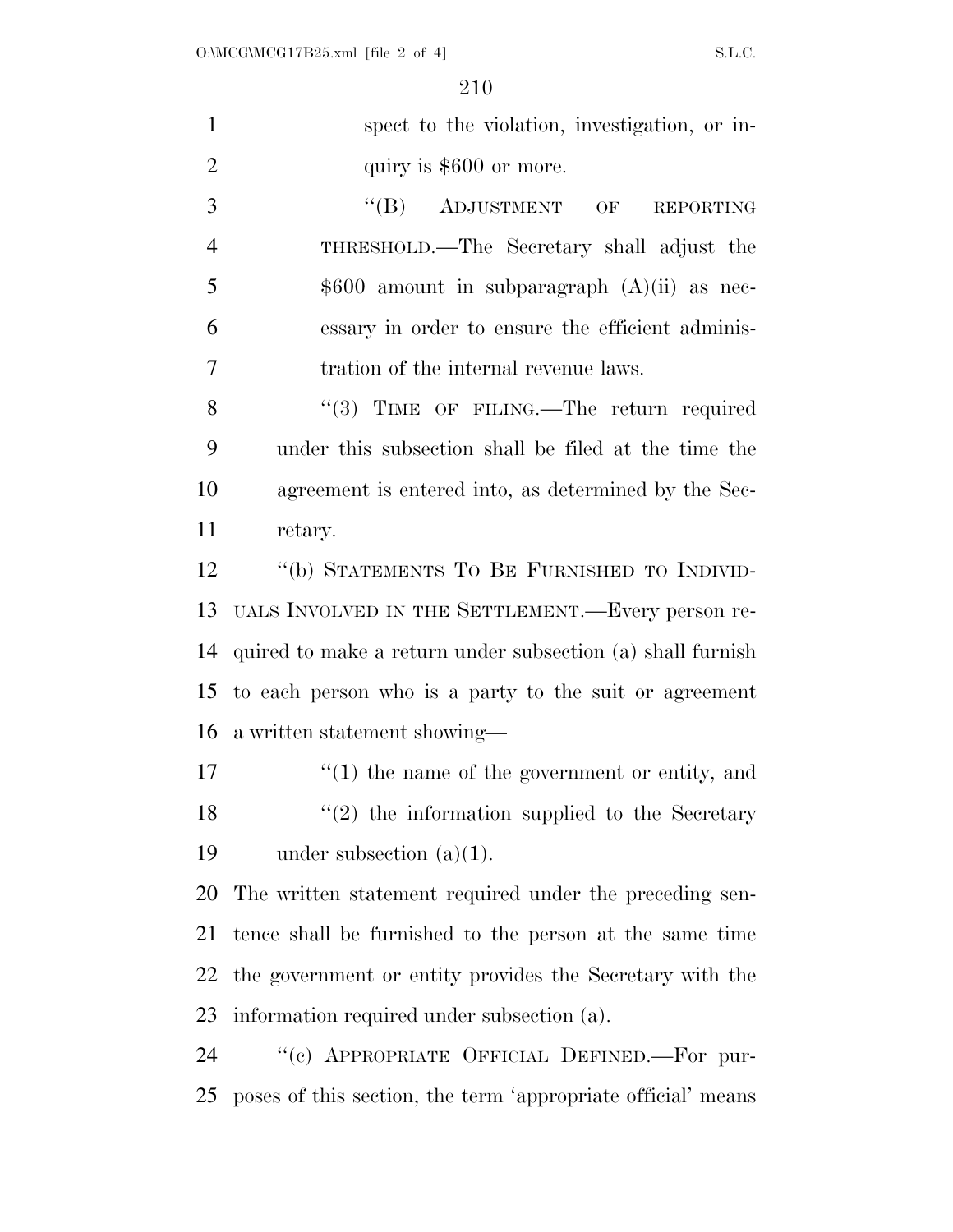the officer or employee having control of the suit, inves- tigation, or inquiry or the person appropriately designated for purposes of this section.''.

 (2) CONFORMING AMENDMENT.—The table of sections for subpart B of part III of subchapter A of chapter 61 is amended by inserting after the item relating to section 6050W the following new item:

''Sec. 6050X. Information with respect to certain fines, penalties, and other amounts.''.

 (3) EFFECTIVE DATE.—The amendments made by this subsection shall apply to amounts paid or in- curred on or after the date of the enactment of this Act, except that such amendments shall not apply to amounts paid or incurred under any binding order or agreement entered into before such date. Such ex- ception shall not apply to an order or agreement re- quiring court approval unless the approval was ob-tained before such date.

**SEC. 13307. DENIAL OF DEDUCTION FOR SETTLEMENTS** 

- **SUBJECT TO NONDISCLOSURE AGREEMENTS PAID IN CONNECTION WITH SEXUAL HARASS-**
- **MENT OR SEXUAL ABUSE.**

 (a) DENIAL OF DEDUCTION.—Section 162 is amend- ed by redesignating subsection (q) as subsection (r) and by inserting after subsection (p) the following new sub-section: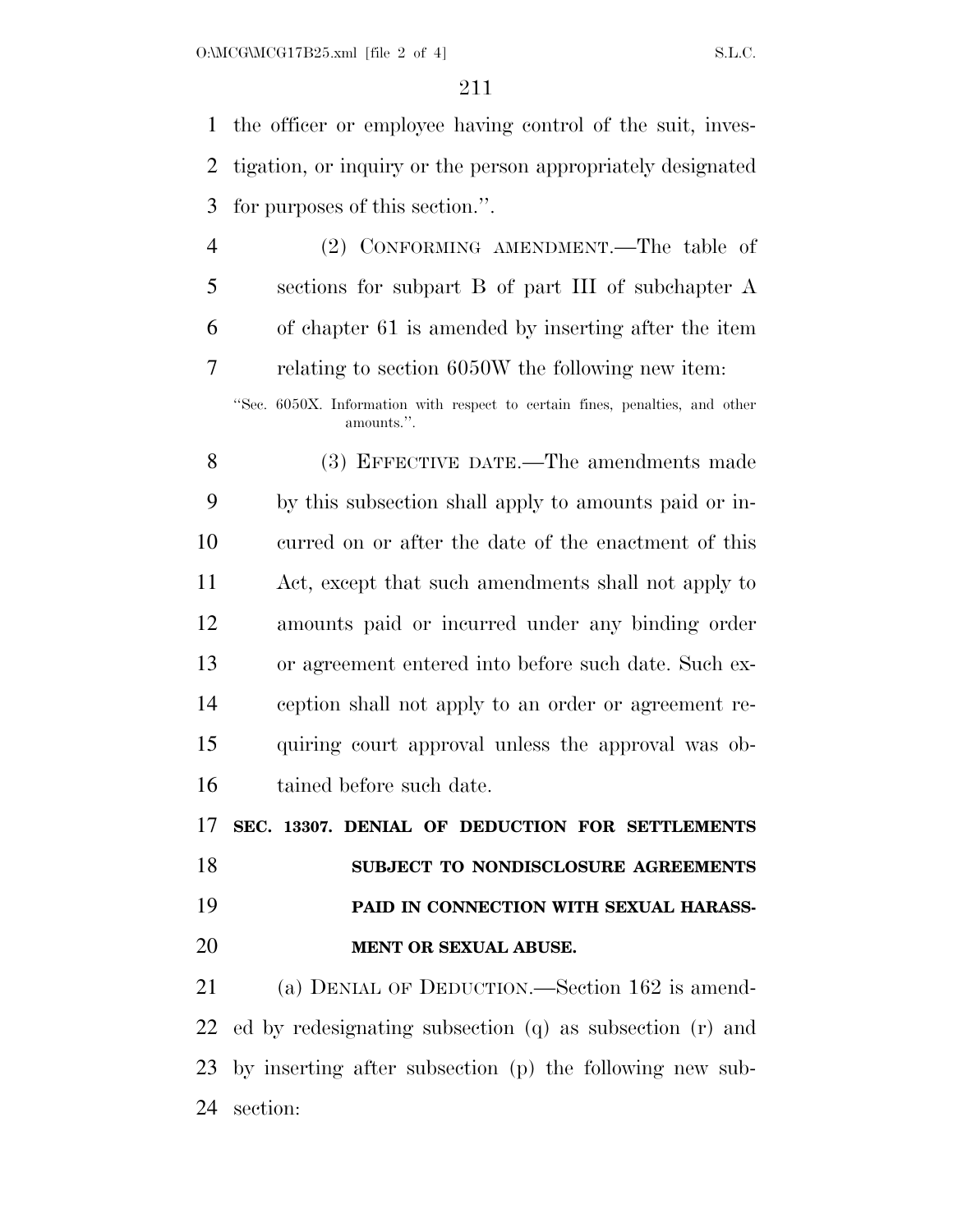''(q) PAYMENTS RELATED TO SEXUAL HARASSMENT AND SEXUAL ABUSE.—No deduction shall be allowed under this chapter for—

 $\frac{4}{1}$  any settlement or payment related to sex- ual harassment or sexual abuse if such settlement or payment is subject to a nondisclosure agreement, or ''(2) attorney's fees related to such a settlement or payment.''.

 (b) EFFECTIVE DATE.—The amendments made by this section shall apply to amounts paid or incurred after the date of the enactment of this Act.

## **SEC. 13308. UNIFORM TREATMENT OF EXPENSES IN CON-TINGENCY FEE CASES.**

 (a) IN GENERAL.—Section 162, as amended by sec- tion 13307, is amended by redesignating subsection (r) as subsection (s) and by inserting after subsection (q) the following new subsection:

18 "'(r) EXPENSES IN CONTINGENCY FEE CASES.—No deduction shall be allowed under subsection (a) to a tax-payer for any expense—

21 ''(1) paid or incurred in the course of the trade or business of practicing law, and

23  $\frac{1}{2}$  resulting from a case for which the tax- payer is compensated primarily on a contingent basis,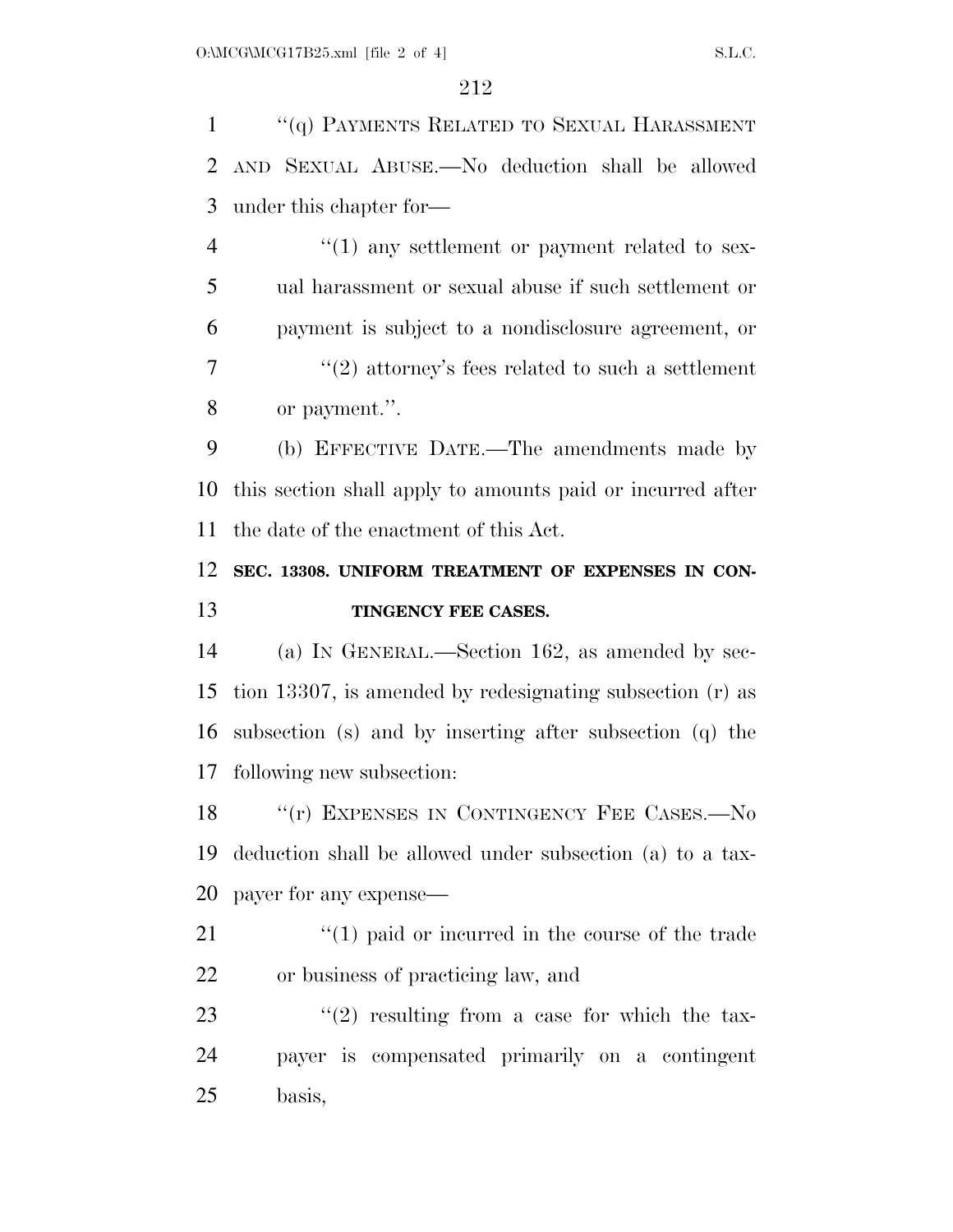until such time as such contingency is resolved.''.

 (b) EFFECTIVE DATE.—The amendment made by this section shall apply to expenses and costs paid or in- curred in taxable years beginning after the date of the en-actment of this Act.

## **SEC. 13309. REPEAL OF DEDUCTION FOR LOCAL LOBBYING EXPENSES.**

 (a) IN GENERAL.—Section 162(e) is amended by striking paragraphs (2) and (7) and by redesignating paragraphs (3), (4), (5), (6), and (8) as paragraphs (2), (3), (4), (5), and (6), respectively.

 (b) CONFORMING AMENDMENT.—Section 6033(e)(1)(B)(ii) is amended by striking ''section  $14 \quad 162(e)(5)(B)(ii)$ " and inserting "section  $162(e)(4)(B)(ii)$ ".

 (c) EFFECTIVE DATE.—The amendments made by this section shall apply to amounts paid or incurred on or after the date of the enactment of this Act.

 **SEC. 13310. RECHARACTERIZATION OF CERTAIN GAINS IN THE CASE OF PARTNERSHIP PROFITS INTER- ESTS HELD IN CONNECTION WITH PERFORM- ANCE OF INVESTMENT SERVICES.**  23 (a) IN GENERAL.—Part IV of subchapter O of chap-

ter 1 is amended—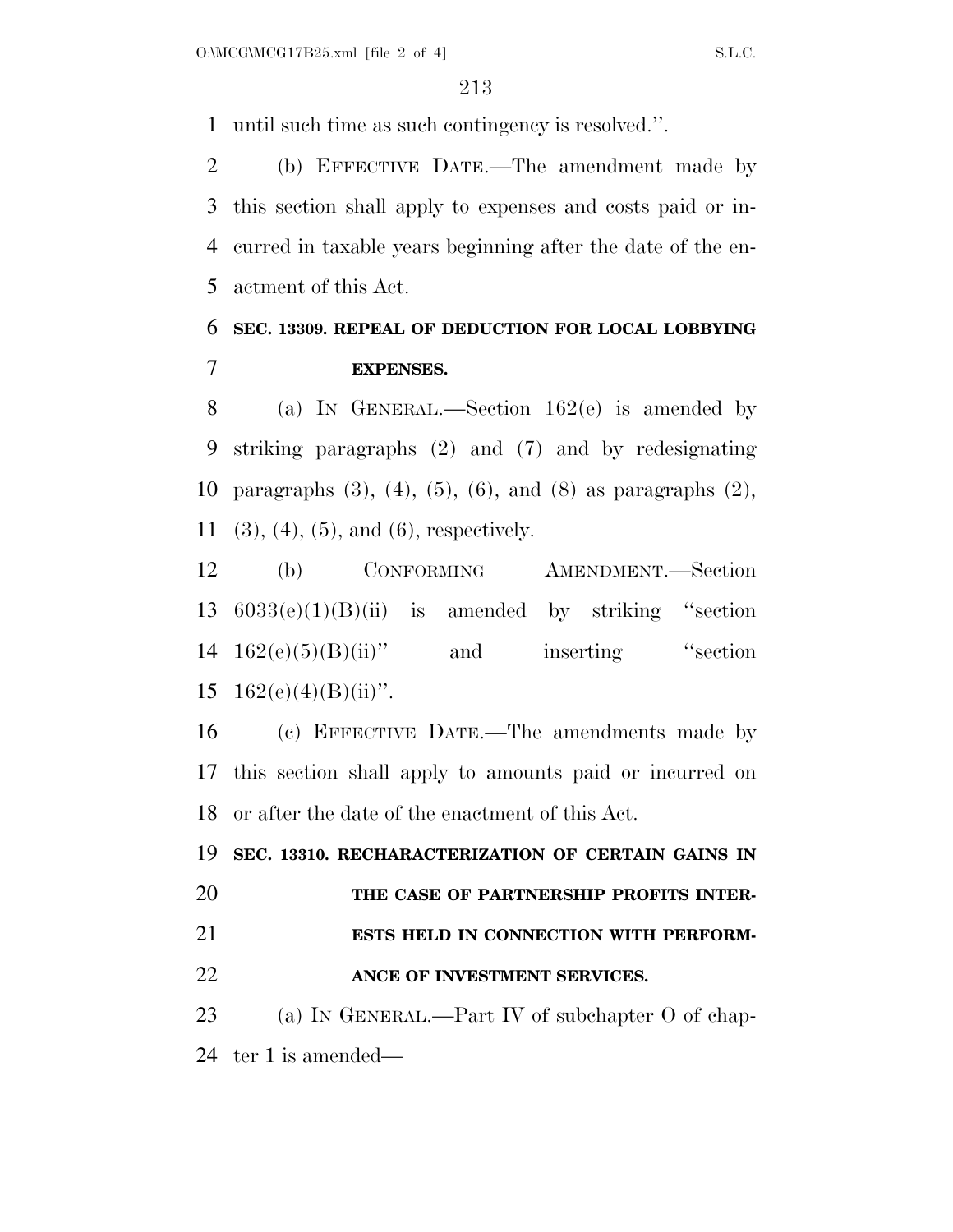| $\mathbf{1}$   | $(1)$ by redesignating section 1061 as section              |
|----------------|-------------------------------------------------------------|
| $\overline{2}$ | $1062$ , and                                                |
| 3              | $(2)$ by inserting after section 1060 the following         |
| $\overline{4}$ | new section:                                                |
| 5              | "SEC. 1061. PARTNERSHIP INTERESTS HELD IN CONNEC-           |
| 6              | TION WITH PERFORMANCE OF SERVICES.                          |
| 7              | "(a) IN GENERAL.—If one or more applicable part-            |
| 8              | nership interests are held by a taxpayer at any time during |
| 9              | the taxable year, the excess (if any) of—                   |
| 10             | $\lq(1)$ the taxpayer's net long-term capital gain          |
| 11             | with respect to such interests for such taxable year,       |
| 12             | over                                                        |
| 13             | $(2)$ the taxpayer's net long-term capital gain             |
| 14             | with respect to such interests for such taxable year        |
| 15             | computed by applying paragraphs $(3)$ and $(4)$ of sec-     |
| 16             | tions 1222 by substituting '3 years' for '1 year',          |
| 17             | shall be treated as short-term capital gain, notwith-       |
| 18             | standing section 83 or any election in effect under section |
| 19             | 83(b).                                                      |
| 20             | "(b) SPECIAL RULE.—To the extent provided by the            |
| 21             | Secretary, subsection (a) shall not apply to income or gain |
| 22             | attributable to any asset not held for portfolio investment |
| 23             | on behalf of third party investors.                         |
| 24             | "(c) APPLICABLE PARTNERSHIP INTEREST.—For                   |
| 25             | purposes of this section—                                   |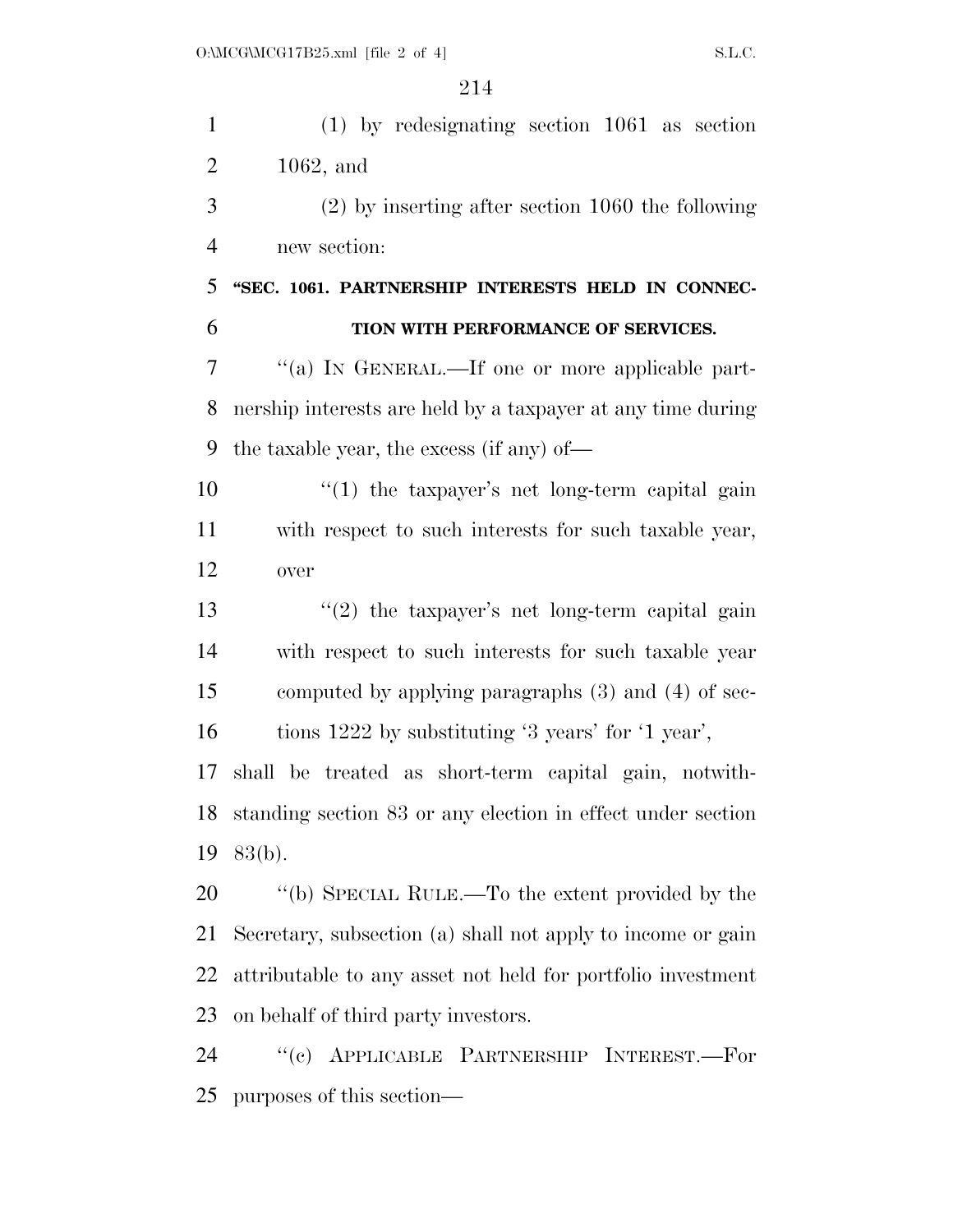1 "(1) In GENERAL.—Except as provided in this paragraph or paragraph (4), the term 'applicable partnership interest' means any interest in a part- nership which, directly or indirectly, is transferred to (or is held by) the taxpayer in connection with the performance of substantial services by the taxpayer, or any other related person, in any applicable trade or business. The previous sentence shall not apply to an interest held by a person who is employed by an- other entity that is conducting a trade or business (other than an applicable trade or business) and only provides services to such other entity. 13 "(2) APPLICABLE TRADE OR BUSINESS.—The term 'applicable trade or business' means any activ- ity conducted on a regular, continuous, and substan- tial basis which, regardless of whether the activity is conducted in one or more entities, consists, in whole or in part, of—  $\frac{1}{2}$  (A) raising or returning capital, and ''(B) either— 21 ''(i) investing in (or disposing of) specified assets (or identifying specified as-sets for such investing or disposition), or

24  $\frac{1}{\ln}$  developing specified assets.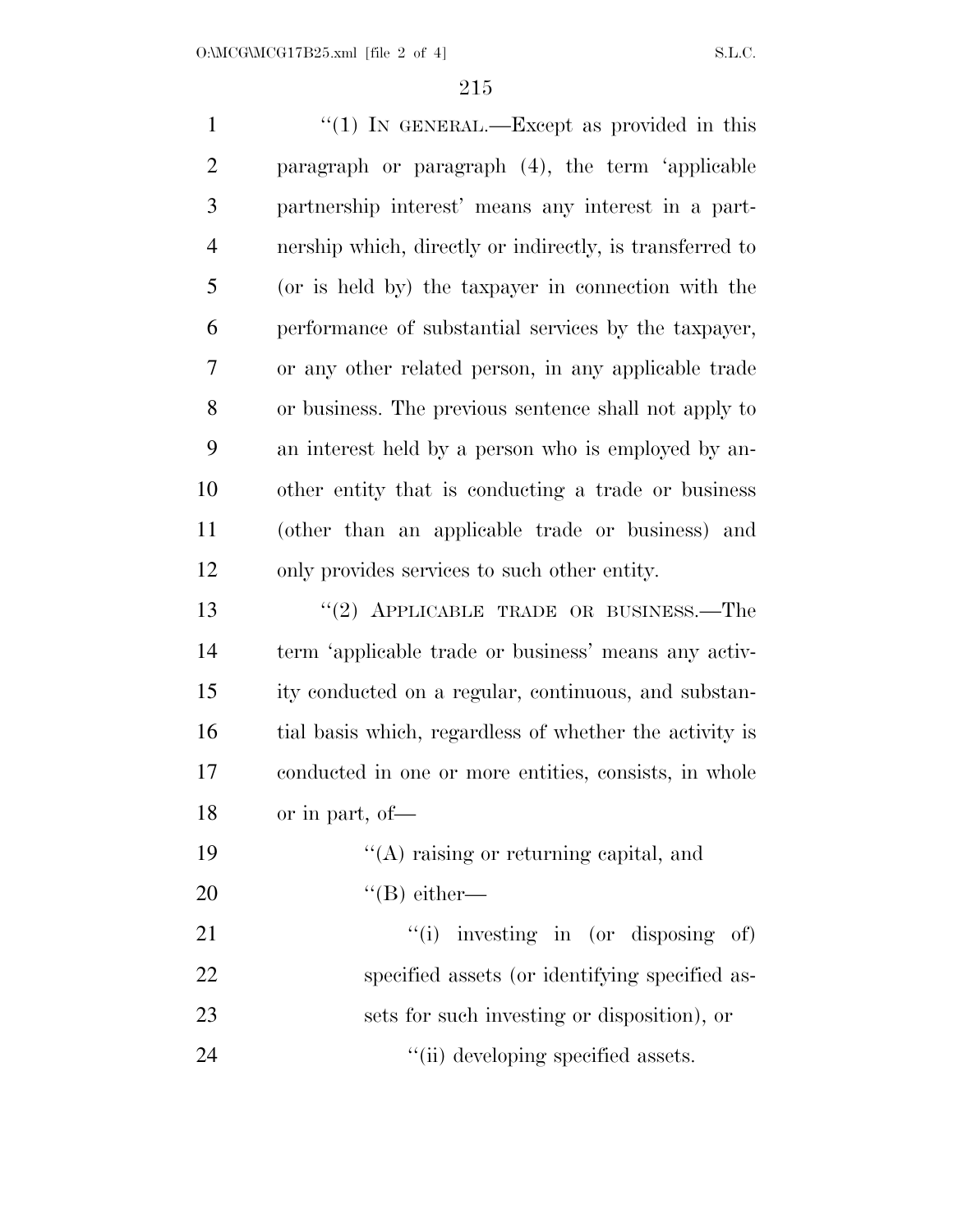| $\mathbf{1}$   | "(3) SPECIFIED ASSET.—The term 'specified              |
|----------------|--------------------------------------------------------|
| $\overline{2}$ | asset' means securities (as defined in section         |
| 3              | $475(c)(2)$ without regard to the last sentence there- |
| $\overline{4}$ | of), commodities (as defined in section $475(e)(2)$ ), |
| 5              | real estate held for rental or investment, cash or     |
| 6              | cash equivalents, options or derivative contracts with |
| 7              | respect to any of the foregoing, and an interest in    |
| 8              | a partnership to the extent of the partnership's pro-  |
| 9              | portionate interest in any of the foregoing.           |
| 10             | "(4) EXCEPTIONS.—The term 'applicable part-            |
| 11             | nership interest' shall not include—                   |
| 12             | $\lq\lq$ any interest in a partnership directly        |
| 13             | or indirectly held by a corporation, or                |
| 14             | $\lq\lq$ (B) any capital interest in the partner-      |
| 15             | ship which provides the taxpayer with a right to       |
| 16             | share in partnership capital commensurate              |
| 17             | with-                                                  |
| 18             | "(i) the amount of capital contributed                 |
| 19             | (determined at the time of receipt of such             |
| 20             | partnership interest), or                              |
| 21             | "(ii) the value of such interest subject               |
| 22             | to tax under section 83 upon the receipt or            |
| 23             | vesting of such interest.                              |
| 24             | "(5) THIRD PARTY INVESTOR.—The term 'third             |
| 25             | party investor' means a person who-                    |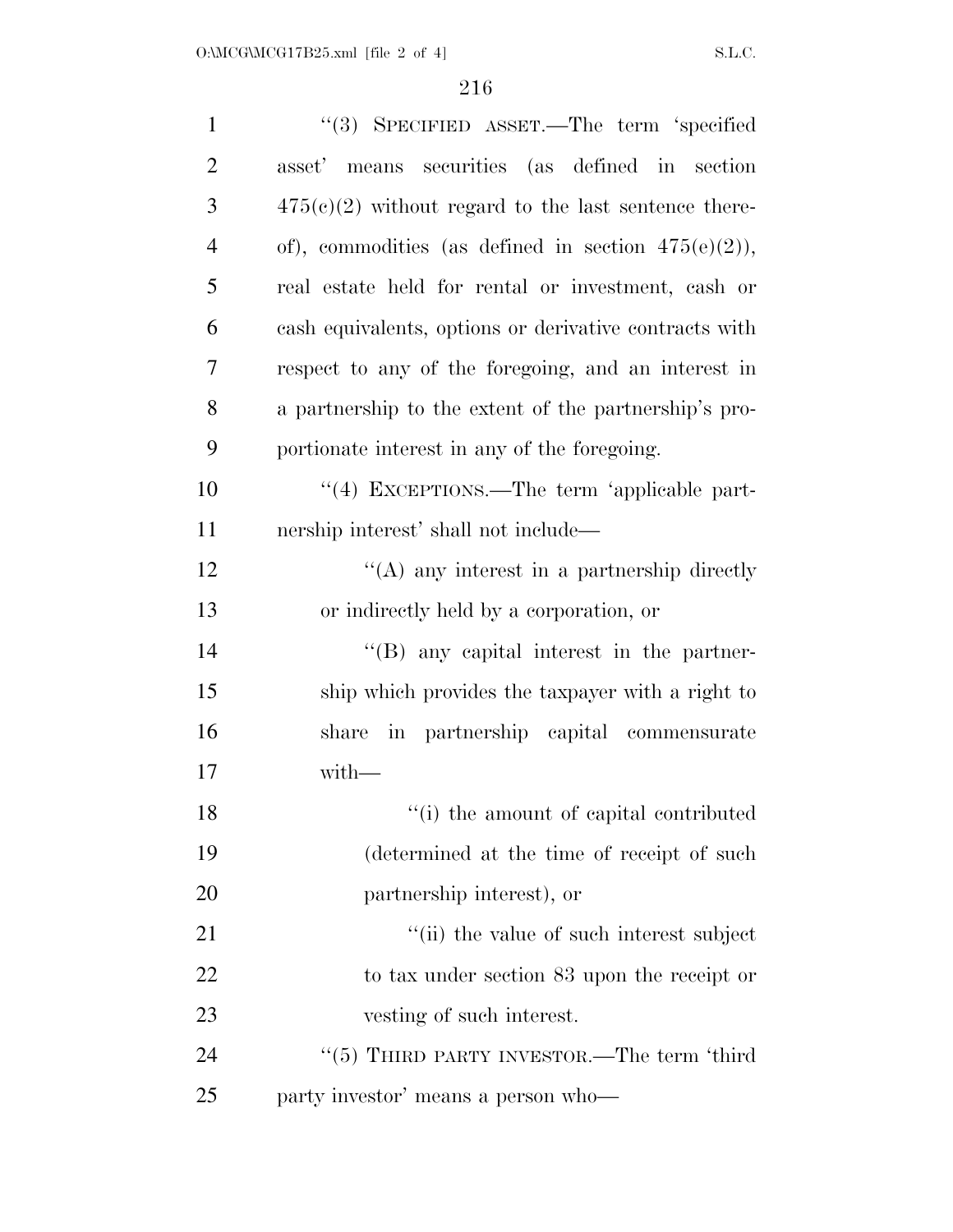1 ''(A) holds an interest in the partnership which does not constitute property held in con- nection with an applicable trade or business; and ''(B) is not (and has not been) actively en- gaged, and is (and was) not related to a person so engaged, in (directly or indirectly) providing substantial services described in paragraph (1) for such partnership or any applicable trade or business. 11 "(d) TRANSFER OF APPLICABLE PARTNERSHIP IN- TEREST TO RELATED PERSON.— 13 ''(1) IN GENERAL.—If a taxpayer transfers any applicable partnership interest, directly or indirectly, to a person related to the taxpayer, the taxpayer shall include in gross income (as short term capital gain) the excess (if any) of—  $"({\rm A})$  so much of the taxpayer's long-term capital gains with respect to such interest for such taxable year attributable to the sale or ex- change of any asset held for not more than 3 years as is allocable to such interest, over 23 ''(B) any amount treated as short term capital gain under subsection (a) with respect to the transfer of such interest.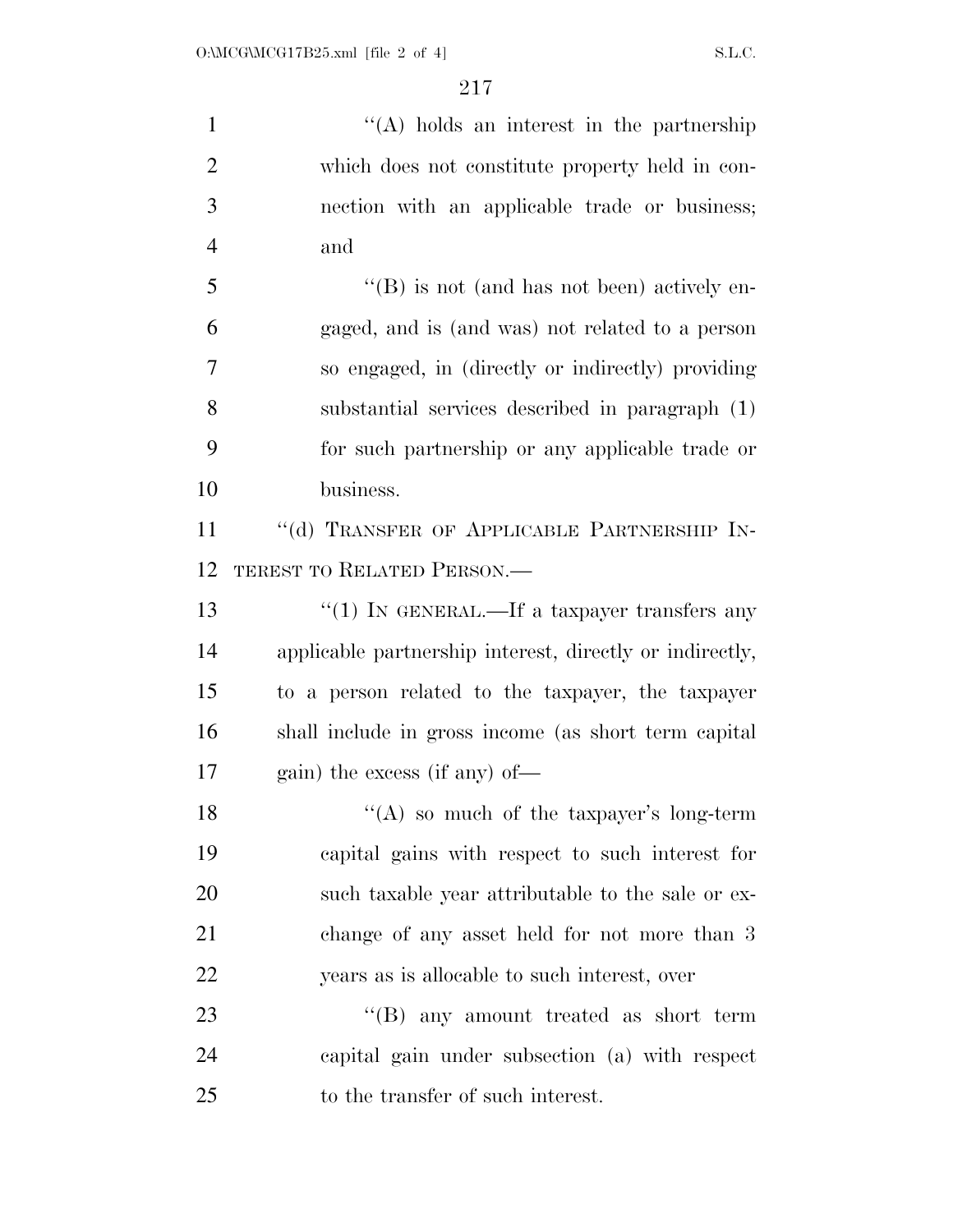| $\mathbf{1}$   | "(2) RELATED PERSON.—For purposes of this                                                                                  |
|----------------|----------------------------------------------------------------------------------------------------------------------------|
| $\overline{2}$ | paragraph, a person is related to the taxpayer if—                                                                         |
| 3              | "(A) the person is a member of the tax-                                                                                    |
| $\overline{4}$ | payer's family within the meaning of section                                                                               |
| 5              | $318(a)(1)$ , or                                                                                                           |
| 6              | $\lq\lq$ the person performed a service within                                                                             |
| $\overline{7}$ | the current calendar year or the preceding three                                                                           |
| 8              | calendar years in any applicable trade or busi-                                                                            |
| 9              | ness in which or for which the taxpayer per-                                                                               |
| 10             | formed a service.                                                                                                          |
| 11             | "(e) REPORTING.—The Secretary shall require such                                                                           |
| 12             | reporting (at the time and in the manner prescribed by                                                                     |
| 13             | the Secretary) as is necessary to carry out the purposes                                                                   |
| 14             | of this section.                                                                                                           |
| 15             | "(f) REGULATIONS.—The Secretary shall issue such                                                                           |
| 16             | regulations or other guidance as is necessary or appro-                                                                    |
|                | 17 priate to carry out the purposes of this section".                                                                      |
| 18             | (b) CLERICAL AMENDMENT.—The table of sections                                                                              |
| 19             | for part IV of subchapter $\overline{O}$ of chapter 1 is amended by                                                        |
| 20             | striking the item relating to 1061 and inserting the fol-                                                                  |
| 21             | lowing new items:                                                                                                          |
|                | "Sec. 1061. Partnership interests held in connection with performance of serv-<br>ices.<br>"Sec. 1062. Cross references.". |
| 22             | (c) EFFECTIVE DATE.—The amendments made by                                                                                 |
| 23             | this section shall apply to taxable years beginning after                                                                  |

December 31, 2017.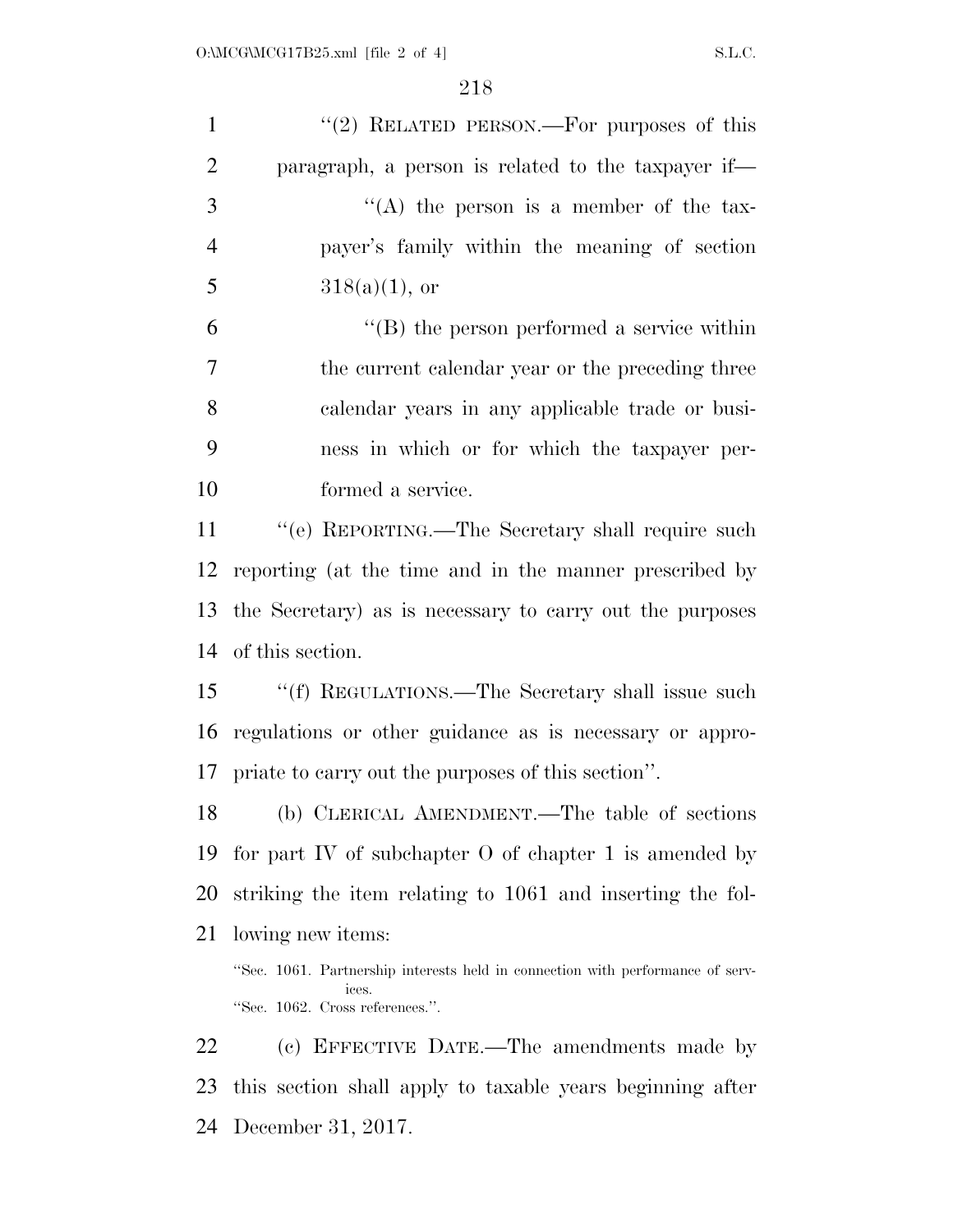### **PART V—BUSINESS CREDITS**

#### **Subpart A—General Provisions**

#### **SEC. 13401. MODIFICATION OF ORPHAN DRUG CREDIT.**

 (a) CREDIT RATE.—Subsection (a) of section 45C is amended by striking ''50 percent'' and inserting ''27.5 percent''.

 (b) DISCLOSURE OF CREDITS.—Section 45C is amended by adding at the end the following new sub-section:

 ''(e) DISCLOSURE OF CREDITS.—The Secretary shall publicly disclose the identity of any taxpayer (in the case of a pass-thru entity, the name of the entity) to whom a credit is allowed under this section, as well as the amount of such credit, the drug with respect to which the qualified clinical testing expenses were taken into account under this section, and the rare disease or condition for which such drug was being tested.''.

 (c) ELECTION OF REDUCED CREDIT.—Subsection (b) of section 280C is amended by redesignating para- graph (3) as paragraph (4) and by inserting after para-graph (2) the following new paragraph:

- 22 "(3) ELECTION OF REDUCED CREDIT.—
- 23 "(A) In GENERAL.—In the case of any taxable year for which an election is made under this paragraph—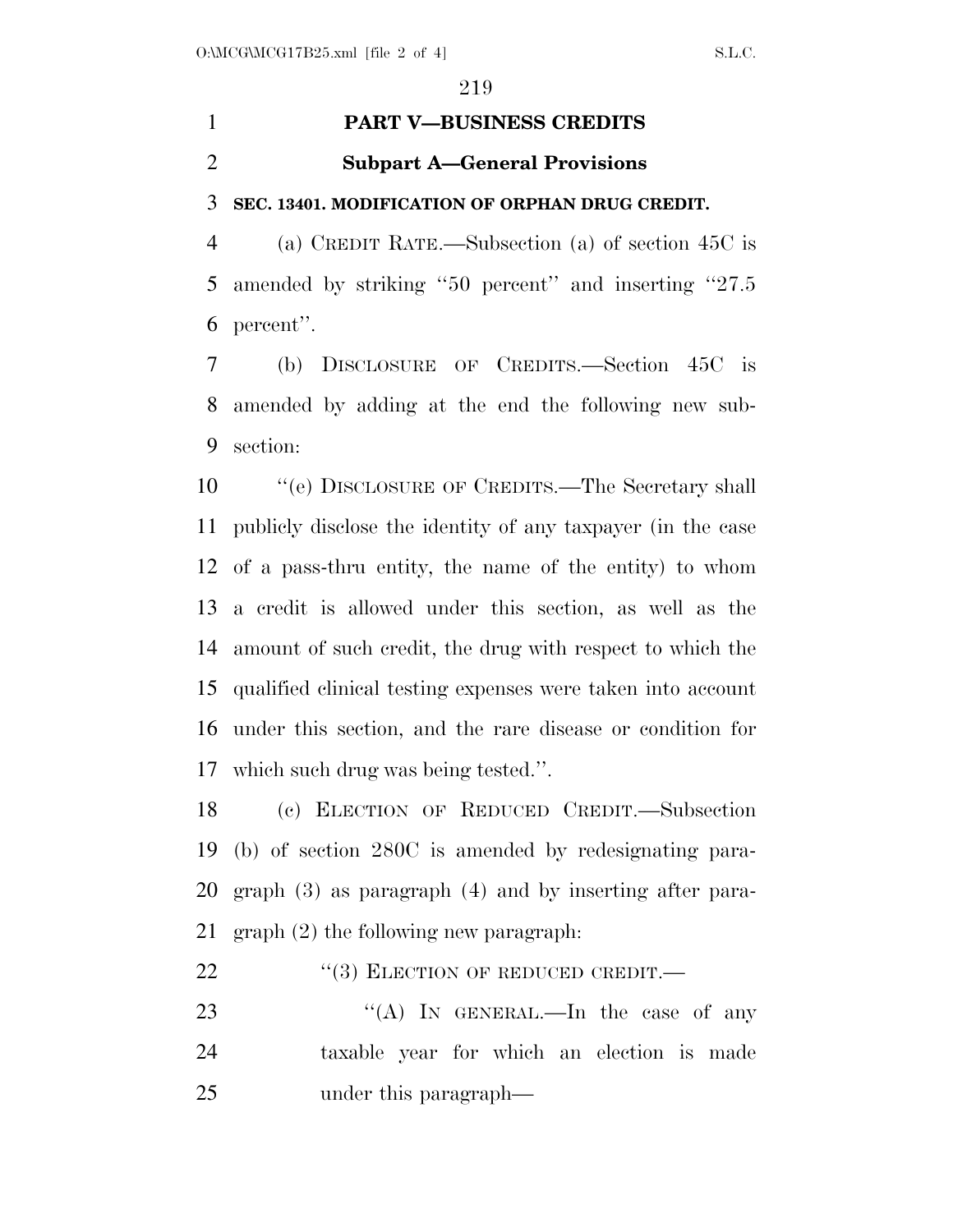| $\mathbf{1}$   | "(i) paragraphs $(1)$ and $(2)$ shall not        |
|----------------|--------------------------------------------------|
| $\overline{2}$ | apply, and                                       |
| $\overline{3}$ | "(ii) the amount of the credit under             |
| $\overline{4}$ | section $45C(a)$ shall be the amount deter-      |
| 5              | mined under subparagraph (B).                    |
| 6              | "(B) AMOUNT OF REDUCED CREDIT.—The               |
| $\overline{7}$ | amount of credit determined under this sub-      |
| 8              | paragraph for any taxable year shall be the      |
| 9              | amount equal to the excess of—                   |
| 10             | "(i) the amount of credit determined             |
| 11             | under section $45C(a)$ without regard to         |
| 12             | this paragraph, over                             |
| 13             | $\lq\lq$ (ii) the product of $\lq$               |
| 14             | $\lq\lq$ the amount described in                 |
| 15             | clause (i), and                                  |
| 16             | "(II) the maximum rate of $\text{tax}$           |
| 17             | under section $11(b)$ .                          |
| 18             | "(C) ELECTION.—An election under this            |
| 19             | paragraph for any taxable year shall be made     |
| 20             | not later than the time for filing the return of |
| 21             | tax for such year (including extensions), shall  |
| 22             | be made on such return, and shall be made in     |
| 23             | such manner as the Secretary shall prescribe.    |
| 24             | Such an election, once made, shall be irrev-     |
| 25             | ocable.".                                        |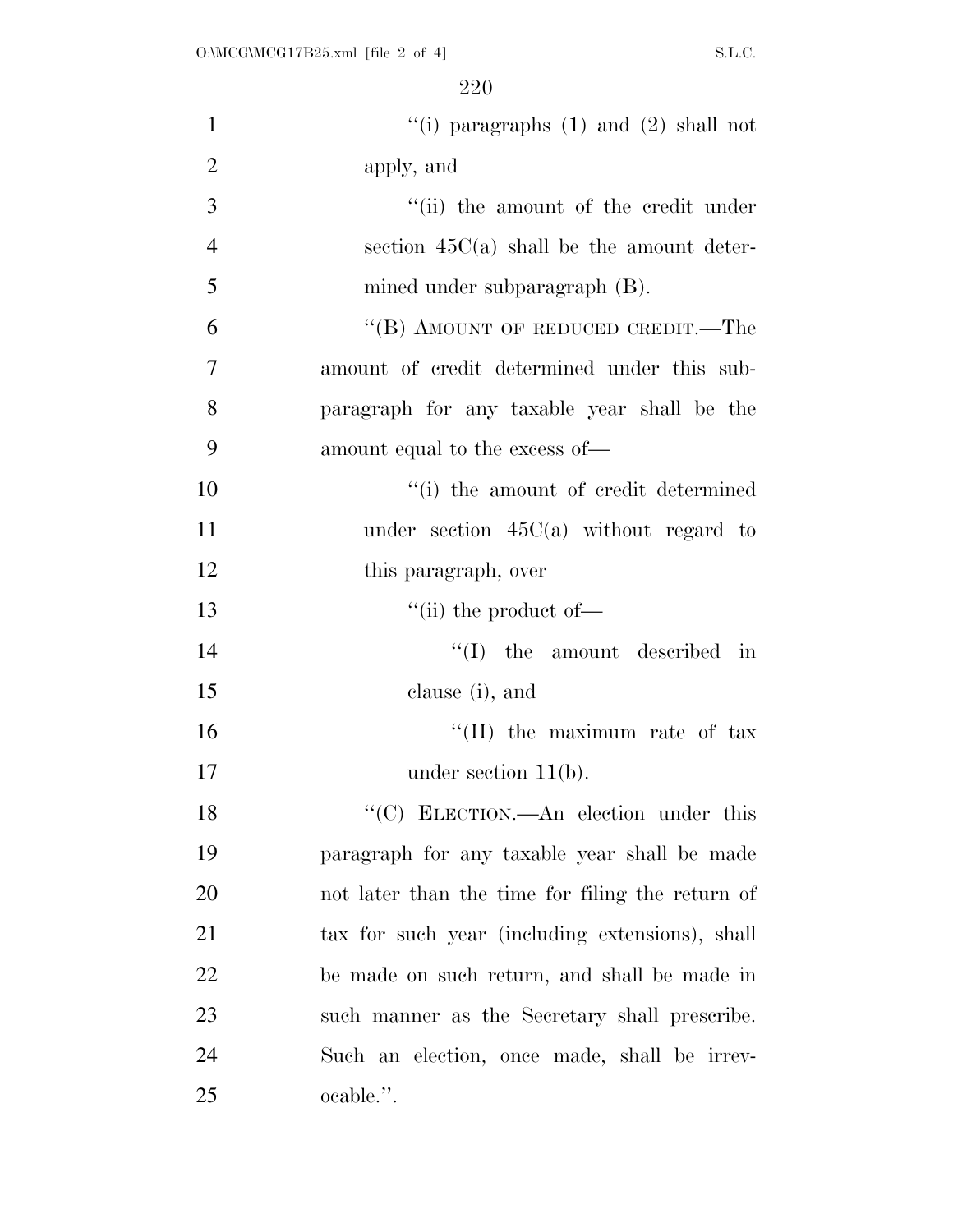(d) EFFECTIVE DATE.—The amendments made by this section shall apply to taxable years beginning after December 31, 2017.

 **SEC. 13402. REHABILITATION CREDIT LIMITED TO CER-TIFIED HISTORIC STRUCTURES.** 

 (a) IN GENERAL.—Subsection (a) of section 47 is amended to read as follows:

8 "(a) GENERAL RULE.—

 $\frac{4}{1}$  In GENERAL.—For purposes of section 46, for any taxable year during the 5-year period begin- ning in the taxable year in which a qualified reha- bilitated building is placed in service, the rehabilita- tion credit for such year is an amount equal to the ratable share for such year.

15 "(2) RATABLE SHARE.—For purposes of para- graph (1), the ratable share for any taxable year during the period described in such paragraph is the amount equal to 20 percent of the qualified rehabili- tation expenditures with respect to the qualified re- habilitated building, as allocated ratably to each year during such period.''.

22 (b) CONFORMING AMENDMENTS.—

(1) Section 47(c) is amended—

24 (A) in paragraph  $(1)$ —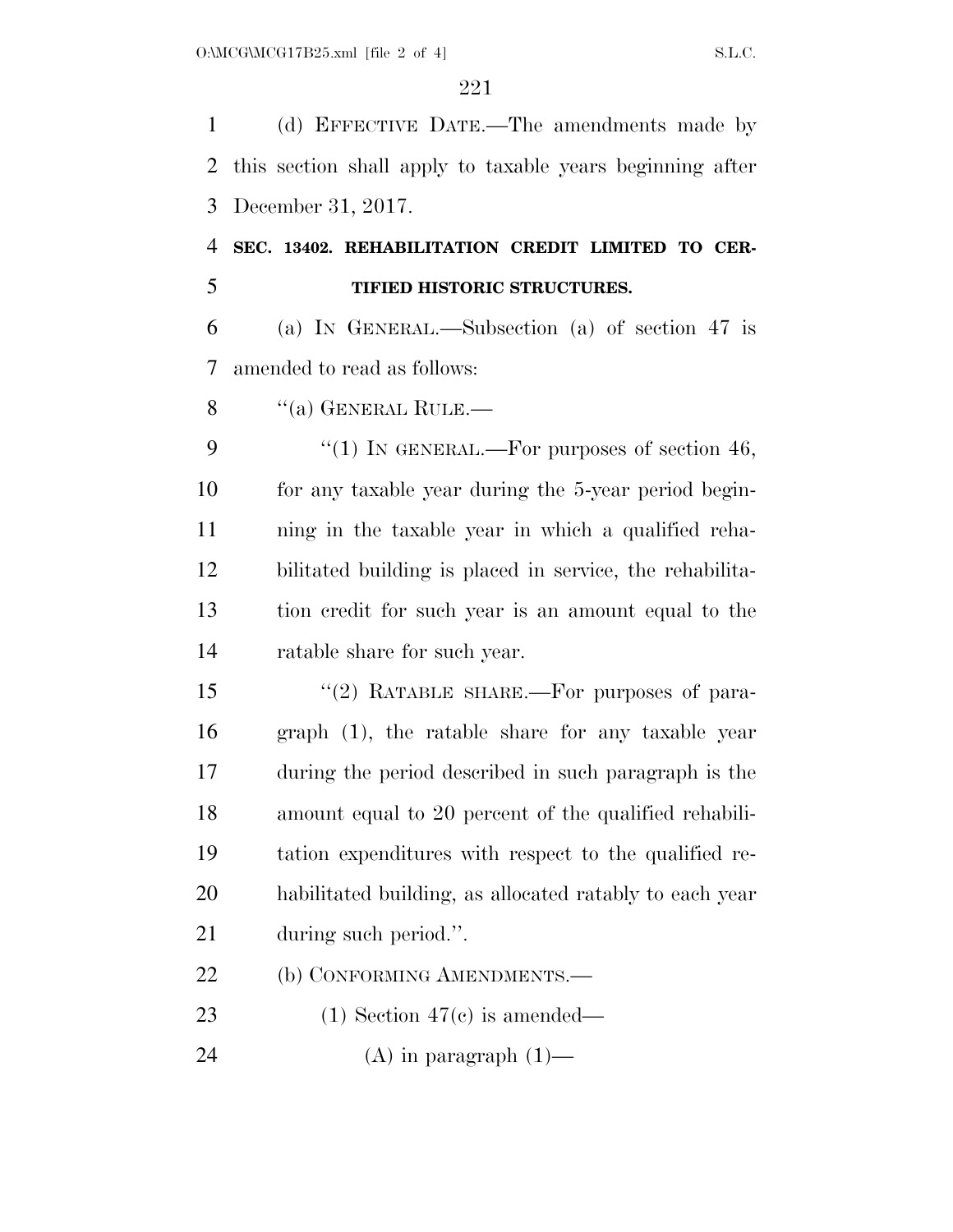| $\mathbf{1}$   | (i) in subparagraph $(A)$ , by amending              |
|----------------|------------------------------------------------------|
| $\overline{2}$ | clause (iii) to read as follows:                     |
| 3              | "(iii) such building is a certified his-             |
| $\overline{4}$ | toric structure, and",                               |
| 5              | (ii) by striking subparagraph $(B)$ , and            |
| 6              | (iii) by redesignating subparagraphs                 |
| 7              | (C) and (D) as subparagraphs (B) and                 |
| 8              | (C), respectively, and                               |
| 9              | $(B)$ in paragraph $(2)(B)$ , by amending            |
| 10             | clause (iv) to read as follows:                      |
| 11             | "(iv) CERTIFIED HISTORIC STRUC-                      |
| 12             | TURE.—Any expenditure attributable to                |
| 13             | the rehabilitation of a qualified rehabili-          |
| 14             | tated building unless the rehabilitation is a        |
| 15             | certified rehabilitation (within the meaning)        |
| 16             | of subparagraph $(C)$ .".                            |
| 17             | $(2)$ Paragraph $(4)$ of section 145 $(d)$ is amend- |
| 18             | $ed$ —                                               |
| 19             | (A) by striking "of section $47(e)(1)(C)$ "          |
| 20             | each place it appears and inserting "of section"     |
| 21             | $47(e)(1)(B)$ , and                                  |
| 22             | (B) by striking "section $47(e)(1)(C)(i)$ "          |
| 23             | and inserting "section $47(c)(1)(B)(i)$ ".           |
| 24             | (c) EFFECTIVE DATE.-                                 |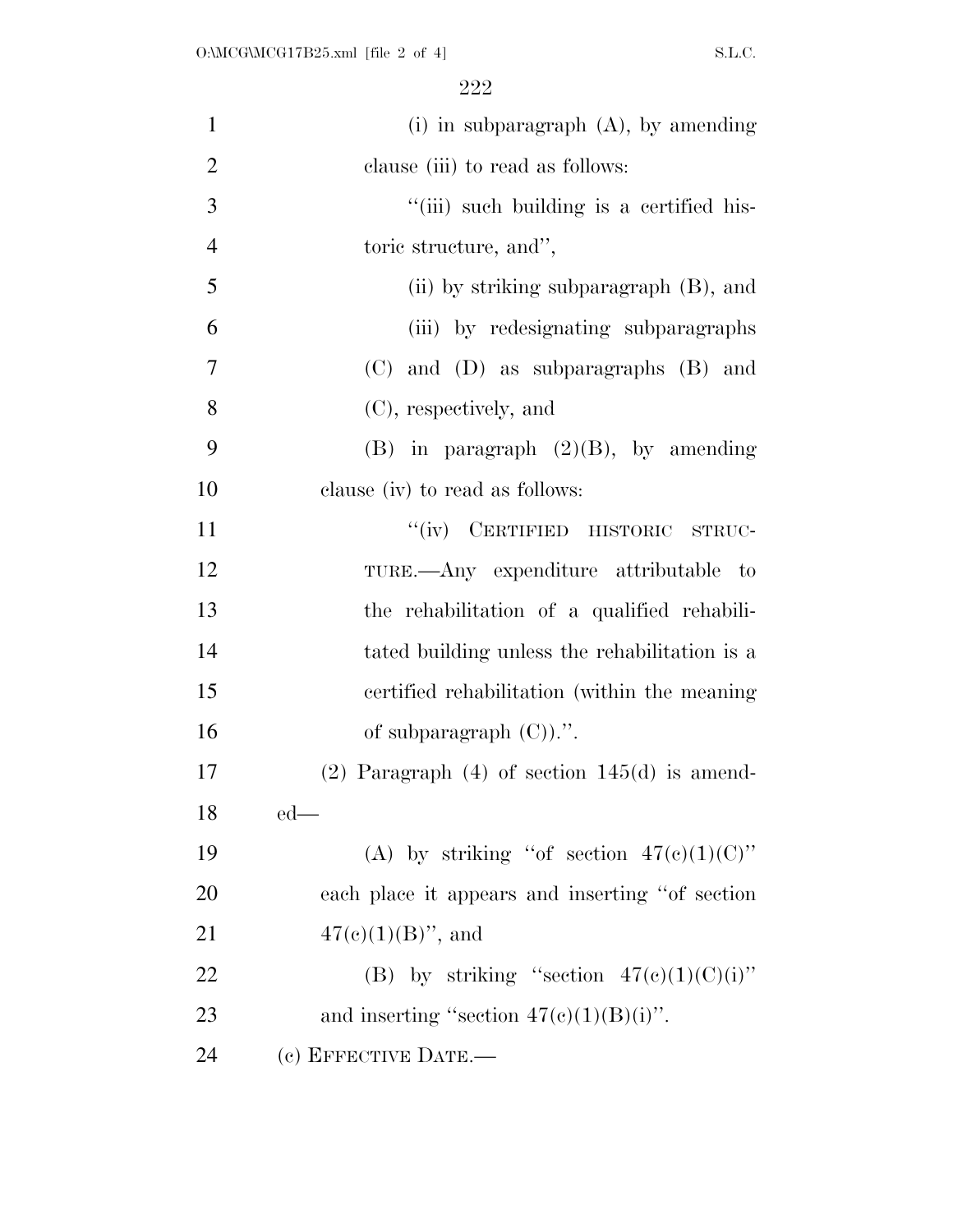| $\mathbf{1}$   | (1) IN GENERAL.—Except as provided in para-               |
|----------------|-----------------------------------------------------------|
| $\overline{2}$ | $graph (2)$ , the amendments made by this section         |
| 3              | shall apply to amounts paid or incurred after De-         |
| $\overline{4}$ | cember 31, 2017.                                          |
| 5              | $(2)$ TRANSITION RULE.—In the case of quali-              |
| 6              | fied rehabilitation expenditures with respect to any      |
| 7              | building—                                                 |
| 8              | (A) owned or leased by the taxpayer dur-                  |
| 9              | ing the entirety of the period after December             |
| 10             | 31, 2017, and                                             |
| 11             | (B) with respect to which the 24-month                    |
| 12             | period selected by the taxpayer under section             |
| 13             | $47(e)(1)(B)$ of the Internal Revenue Code of             |
| 14             | $1986$ (as amended by subsection (b)) begins not          |
| 15             | later than 180 days after the date of the enact-          |
| 16             | ment of this Act,                                         |
| 17             | the amendments made by this section shall apply to        |
| 18             | such expenditures paid or incurred after the end of       |
| 19             | the taxable year in which the 24-month period re-         |
| 20             | ferred to in subparagraph (B) ends.                       |
| 21             | SEC. 13403. REPEAL OF DEDUCTION FOR CERTAIN UNUSED        |
| 22             | <b>BUSINESS CREDITS.</b>                                  |
| 23             | (a) IN GENERAL.—Part VI of subchapter B of chap-          |
| 24             | ter 1 is amended by striking section 196 (and by striking |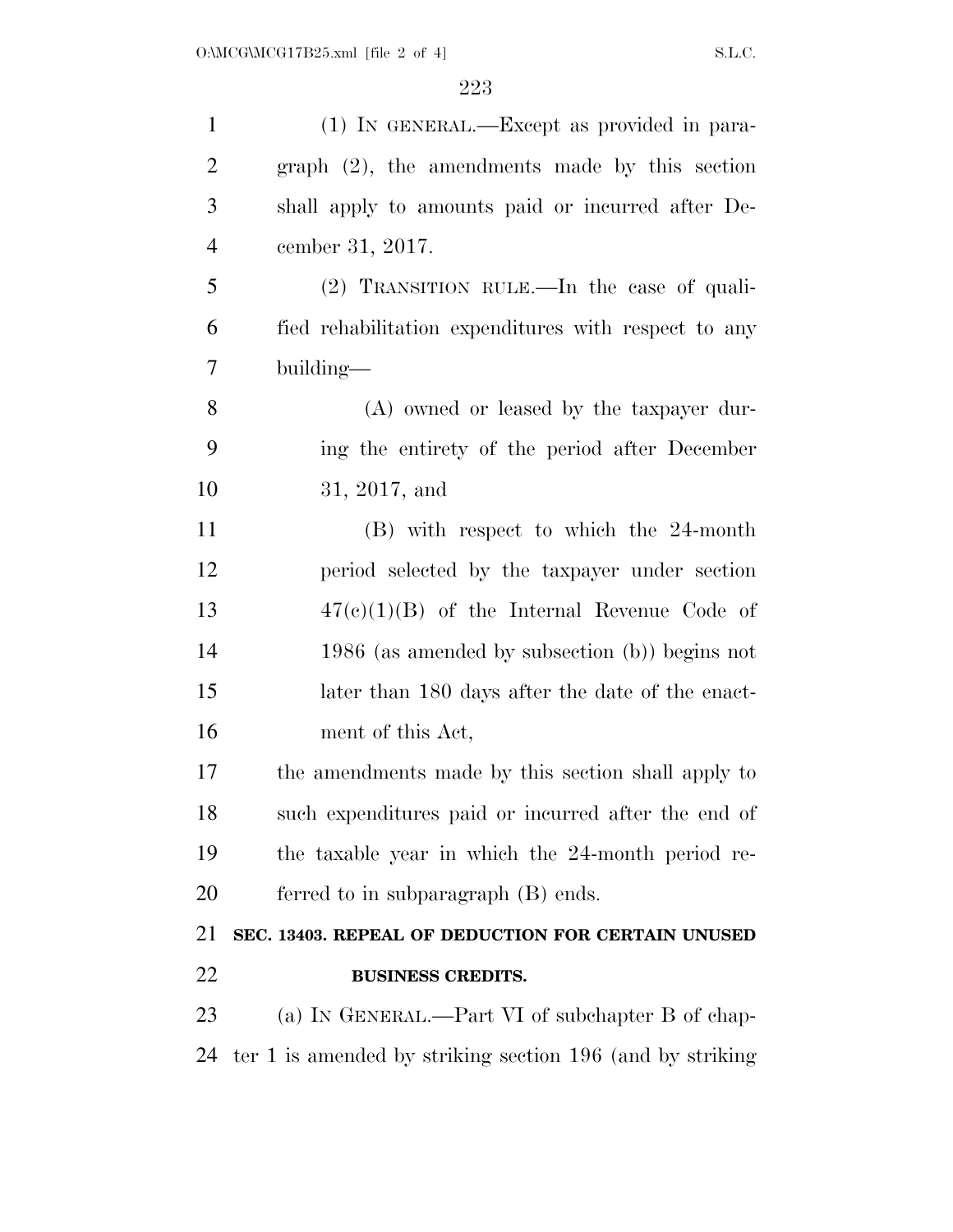the item relating to such section in the table of sections for such part).

 (b) EFFECTIVE DATE.—The amendments made by this section shall apply to taxable years beginning after December 31, 2017.

 **SEC. 13404. EMPLOYER CREDIT FOR PAID FAMILY AND MEDICAL LEAVE.** 

(a) IN GENERAL.—

 (1) ALLOWANCE OF CREDIT.—Subpart D of 10 part IV of subchapter A of chapter 1 is amended by adding at the end the following new section:

**''SEC. 45S. EMPLOYER CREDIT FOR PAID FAMILY AND MED-**

#### **ICAL LEAVE.**

14 "(a) ESTABLISHMENT OF CREDIT.—

15 "(1) IN GENERAL.—For purposes of section 38, in the case of an eligible employer, the paid family and medical leave credit is an amount equal to the applicable percentage of the amount of wages paid to qualifying employees during any period in which such employees are on family and medical leave.

21 "(2) APPLICABLE PERCENTAGE.—For purposes of paragraph (1), the term 'applicable percentage' means 12.5 percent increased (but not above 25 per-cent) by 0.25 percentage points for each percentage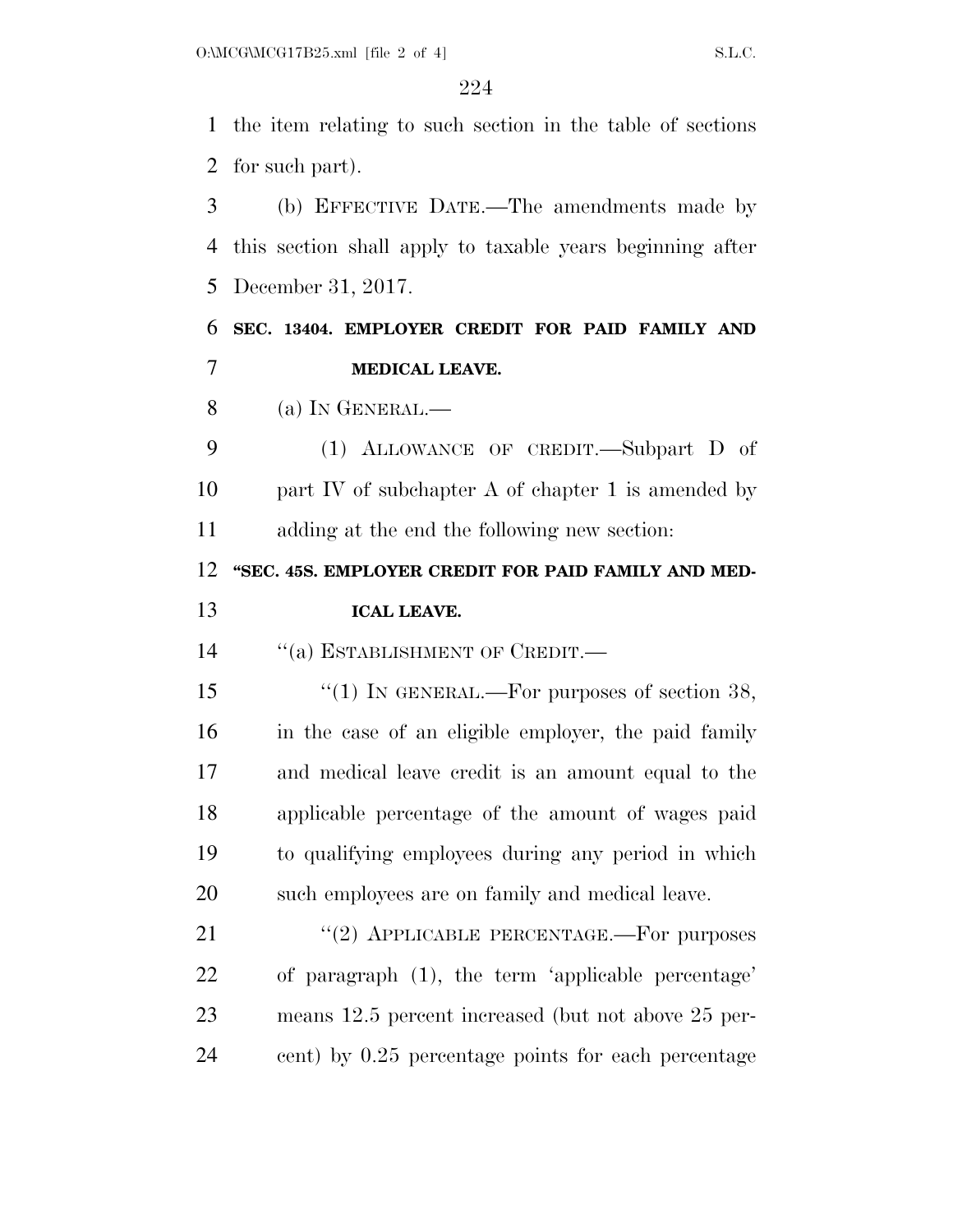point by which the rate of payment (as described 2 under subsection  $(e)(1)(B)$  exceeds 50 percent.

"(b) LIMITATION.—

4 "(1) IN GENERAL.—The credit allowed under subsection (a) with respect to any employee for any taxable year shall not exceed an amount equal to the product of the normal hourly wage rate of such em- ployee for each hour (or fraction thereof) of actual services performed for the employer and the number of hours (or fraction thereof) for which family and medical leave is taken.

12 "(2) NON-HOURLY WAGE RATE.—For purposes of paragraph (1), in the case of any employee who is not paid on an hourly wage rate, the wages of such employee shall be prorated to an hourly wage rate under regulations established by the Secretary. 17 "(3) MAXIMUM AMOUNT OF LEAVE SUBJECT TO CREDIT.—The amount of family and medical leave that may be taken into account with respect to any employee under subsection (a) for any taxable year 21 shall not exceed 12 weeks.

22 "(c) ELIGIBLE EMPLOYER.—For purposes of this section—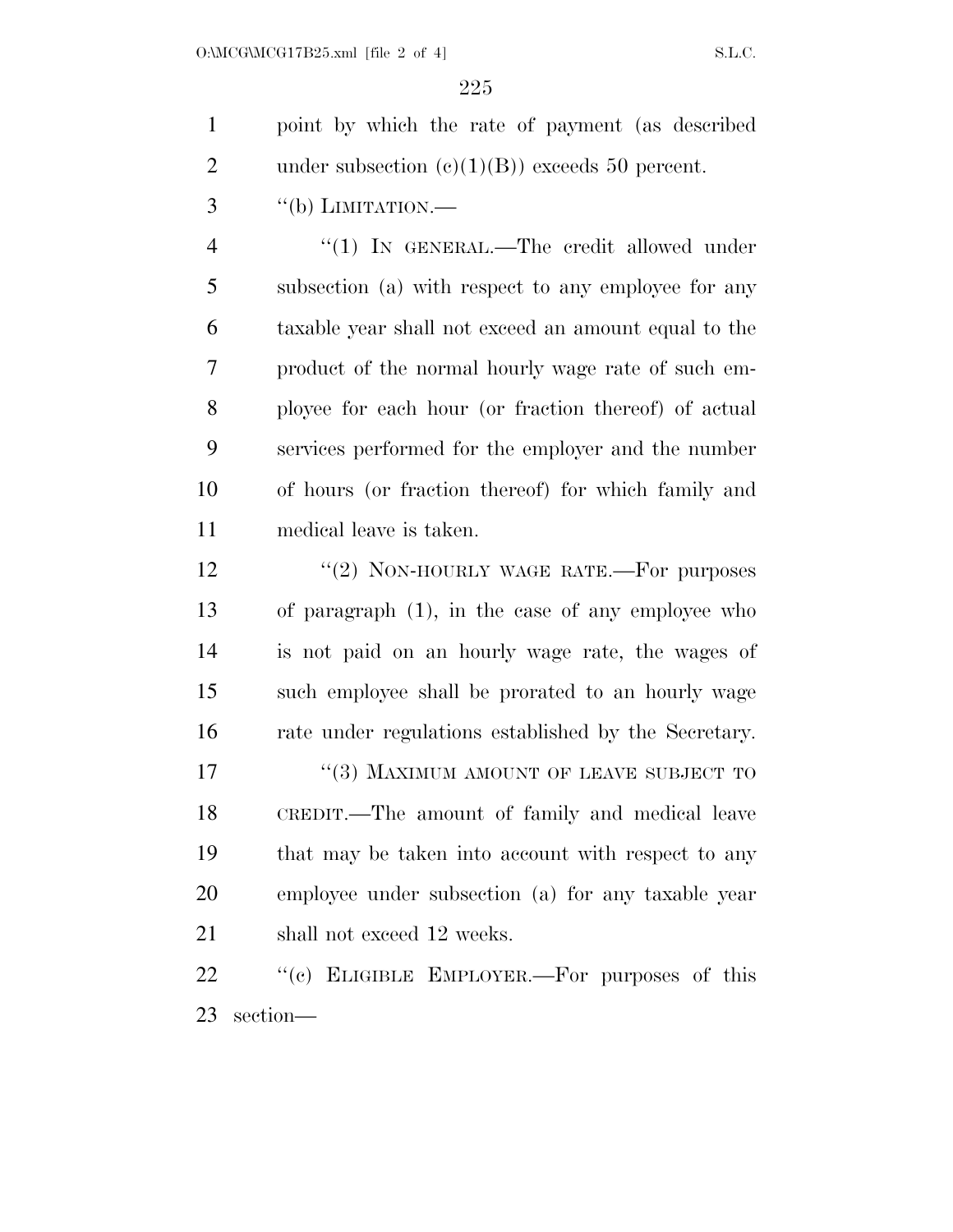| $\mathbf{1}$   | "(1) IN GENERAL.—The term 'eligible em-            |
|----------------|----------------------------------------------------|
| $\overline{2}$ | ployer' means any employer who has in place a pol- |
| 3              | icy that meets the following requirements:         |
| $\overline{4}$ | $\lq\lq$ The policy provides—                      |
| 5              | $\lq\lq$ (i) in the case of a qualifying em-       |
| 6              | ployee who is not a part-time employee (as         |
| 7              | defined in section $4980E(d)(4)(B)$ , not          |
| 8              | less than 2 weeks of annual paid family            |
| 9              | and medical leave, and                             |
| 10             | "(ii) in the case of a qualifying em-              |
| 11             | ployee who is a part-time employee, an             |
| 12             | amount of annual paid family and medical           |
| 13             | leave that is not less than an amount              |
| 14             | which bears the same ratio to the amount           |
| 15             | of annual paid family and medical leave            |
| 16             | that is provided to a qualifying employee          |
| 17             | described in clause (i) as                         |
| 18             | $\lq\lq$ (I) the number of hours the em-           |
| 19             | ployee is expected to work during any              |
| 20             | week, bears to                                     |
| 21             | $\lq\lq$ (II) the number of hours<br>an            |
| 22             | equivalent qualifying employee de-                 |
| 23             | scribed in clause (i) is expected to               |
| 24             | work during the week.                              |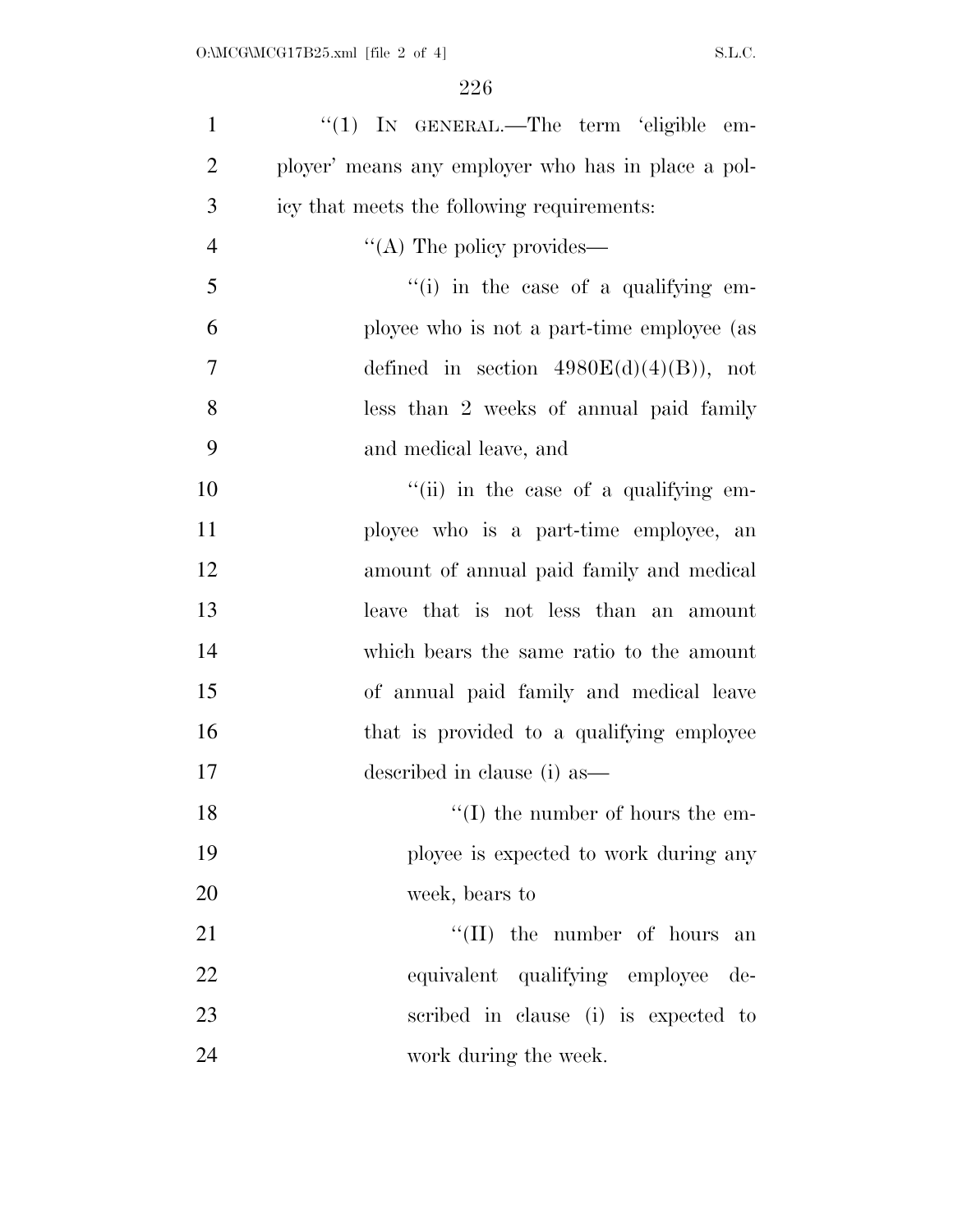| $\mathbf{1}$   | " $(B)$ The policy requires that the rate of     |
|----------------|--------------------------------------------------|
| $\overline{2}$ | payment under the program is not less than 50    |
| 3              | percent of the wages normally paid to such em-   |
| $\overline{4}$ | ployee for services performed for the employer.  |
| 5              | "(2) SPECIAL RULE FOR CERTAIN EMPLOY-            |
| 6              | ERS.                                             |
| 7              | "(A) IN GENERAL.—An added employer               |
| 8              | shall not be treated as an eligible employer un- |
| 9              | less such employer provides paid family and      |
| 10             | medical leave in compliance with a policy which  |
| 11             | ensures that the employer—                       |
| 12             | "(i) will not interfere with, restrain,          |
| 13             | or deny the exercise of or the attempt to        |
| 14             | exercise, any right provided under the pol-      |
| 15             | icy, and                                         |
| 16             | "(ii) will not discharge or in any other         |
| 17             | manner discriminate against any individual       |
| 18             | for opposing any practice prohibited by the      |
| 19             | policy.                                          |
| 20             | "(B) ADDED EMPLOYER; ADDED<br>EM-                |
| 21             | PLOYEE.—For purposes of this paragraph—          |
| 22             | "(i) ADDED EMPLOYEE.—The term                    |
| 23             | 'added employee' means a qualifying em-          |
| 24             | ployee who is not covered by title I of the      |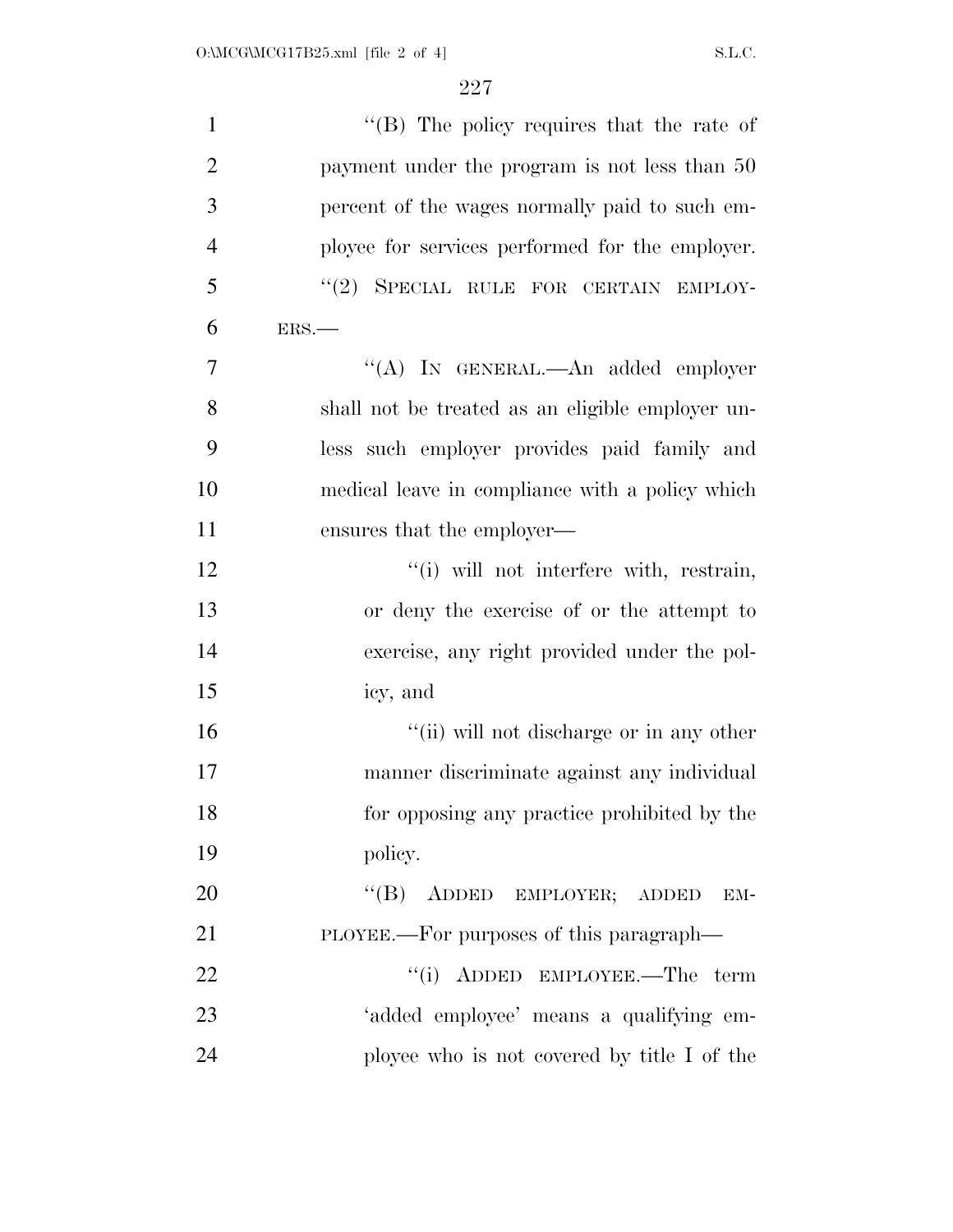| $\mathbf{1}$   | Family and Medical Leave Act of 1993, as                 |
|----------------|----------------------------------------------------------|
| $\overline{2}$ | amended.                                                 |
| 3              | "(ii) ADDED EMPLOYER.—The term                           |
| $\overline{4}$ | 'added employer' means an eligible em-                   |
| 5              | ployer (determined without regard to this                |
| 6              | paragraph), whether or not covered by that               |
| 7              | title I, who offers paid family and medical              |
| 8              | leave to added employees.                                |
| 9              | "(3) AGGREGATION RULE. All persons which                 |
| 10             | are treated as a single employer under subsections       |
| 11             | (a) and (b) of section $52$ shall be treated as a single |
| 12             | taxpayer.                                                |
| 13             | "(4) TREATMENT OF BENEFITS MANDATED OR                   |
| 14             | PAID FOR BY STATE OR LOCAL GOVERNMENTS.-For              |
| 15             | purposes of this section, any leave which is paid by     |
| 16             | a State or local government or required by State or      |
| 17             | local law shall not be taken into account in deter-      |
| 18             | mining the amount of paid family and medical leave       |
| 19             | provided by the employer.                                |
| 20             | " $(5)$ NO INFERENCE.—Nothing in this sub-               |
| 21             | section shall be construed as subjecting an employer     |
| 22             | to any penalty, liability, or other consequence (other   |
| 23             | than ineligibility for the credit allowed by reason of   |
| 24             | subsection (a) or recapturing the benefit of such        |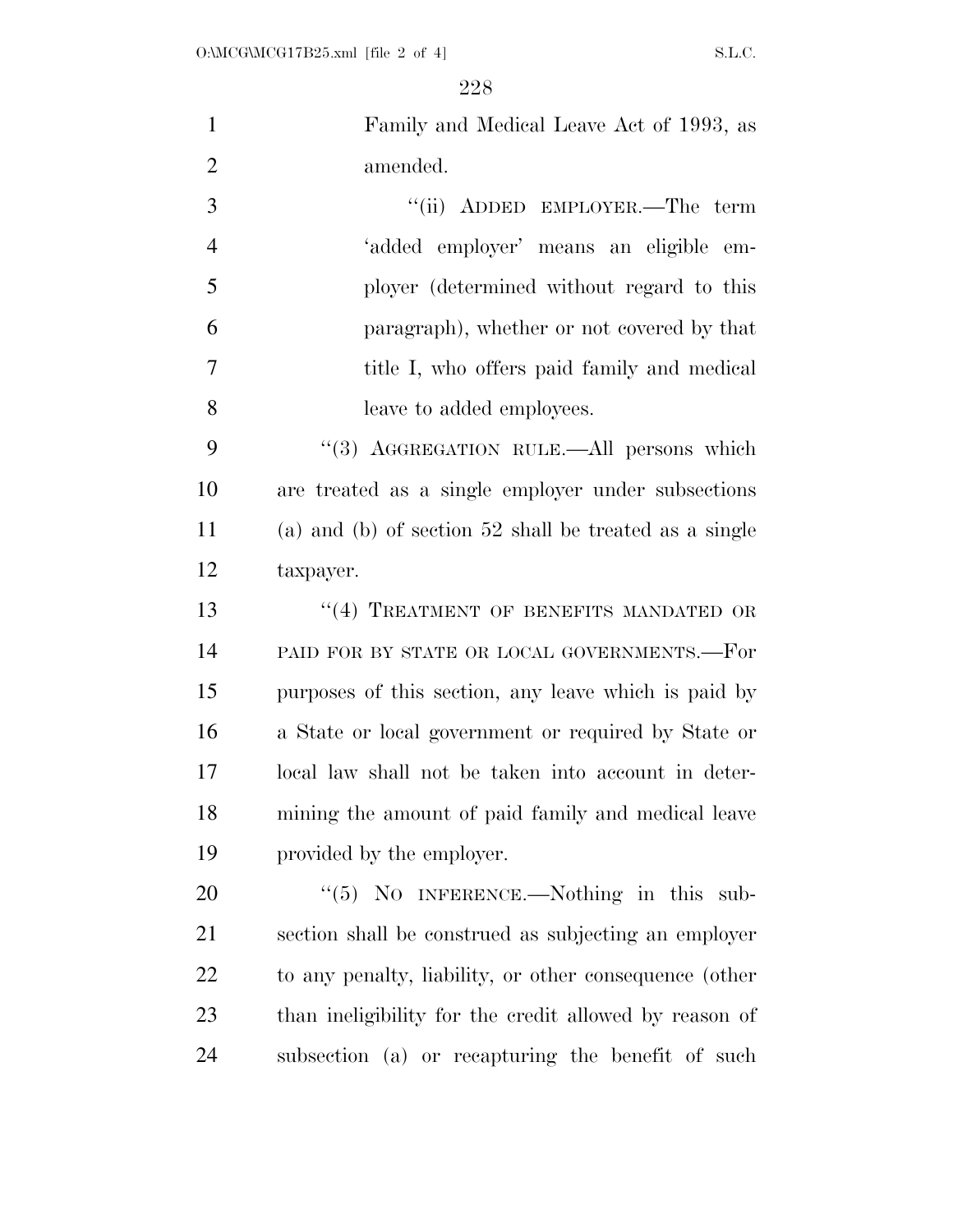| $\mathbf{1}$   | credit) for failure to comply with the requirements                    |
|----------------|------------------------------------------------------------------------|
| $\overline{2}$ | of this subsection.                                                    |
| 3              | "(d) QUALIFYING EMPLOYEES.—For purposes of                             |
| 4              | this section, the term 'qualifying employee' means any em-             |
| 5              | ployee (as defined in section $3(e)$ of the Fair Labor Stand-          |
| 6              | ards Act of 1938, as amended) who—                                     |
| 7              | $\lq(1)$ has been employed by the employer for 1                       |
| 8              | year or more, and                                                      |
| 9              | $\lq(2)$ for the preceding year, had compensation                      |
| 10             | not in excess of an amount equal to 60 percent of                      |
| 11             | the amount applicable for such year under clause (i)                   |
| 12             | of section $414(q)(1)(B)$ .                                            |
| 13             | "(e) FAMILY AND MEDICAL LEAVE.—                                        |
| 14             | "(1) IN GENERAL.—Except as provided in para-                           |
| 15             | $graph$ $(2)$ , for purposes of this section, the term                 |
| 16             | 'family and medical leave' means leave for any 1 or                    |
| 17             | more of the purposes described under subparagraph                      |
| 18             | $(A)$ , $(B)$ , $(C)$ , $(D)$ , or $(E)$ of paragraph $(1)$ , or para- |
| 19             | graph $(3)$ , of section $102(a)$ of the Family and Med-               |
| 20             | ical Leave Act of 1993, as amended, whether the                        |
| 21             | leave is provided under that Act or by a policy of the                 |
| 22             | employer.                                                              |
| 23             | "(2) EXCLUSION.—If an employer provides paid                           |
| 24             | leave as vacation leave, personal leave, or medical or                 |

sick leave (other than leave specifically for 1 or more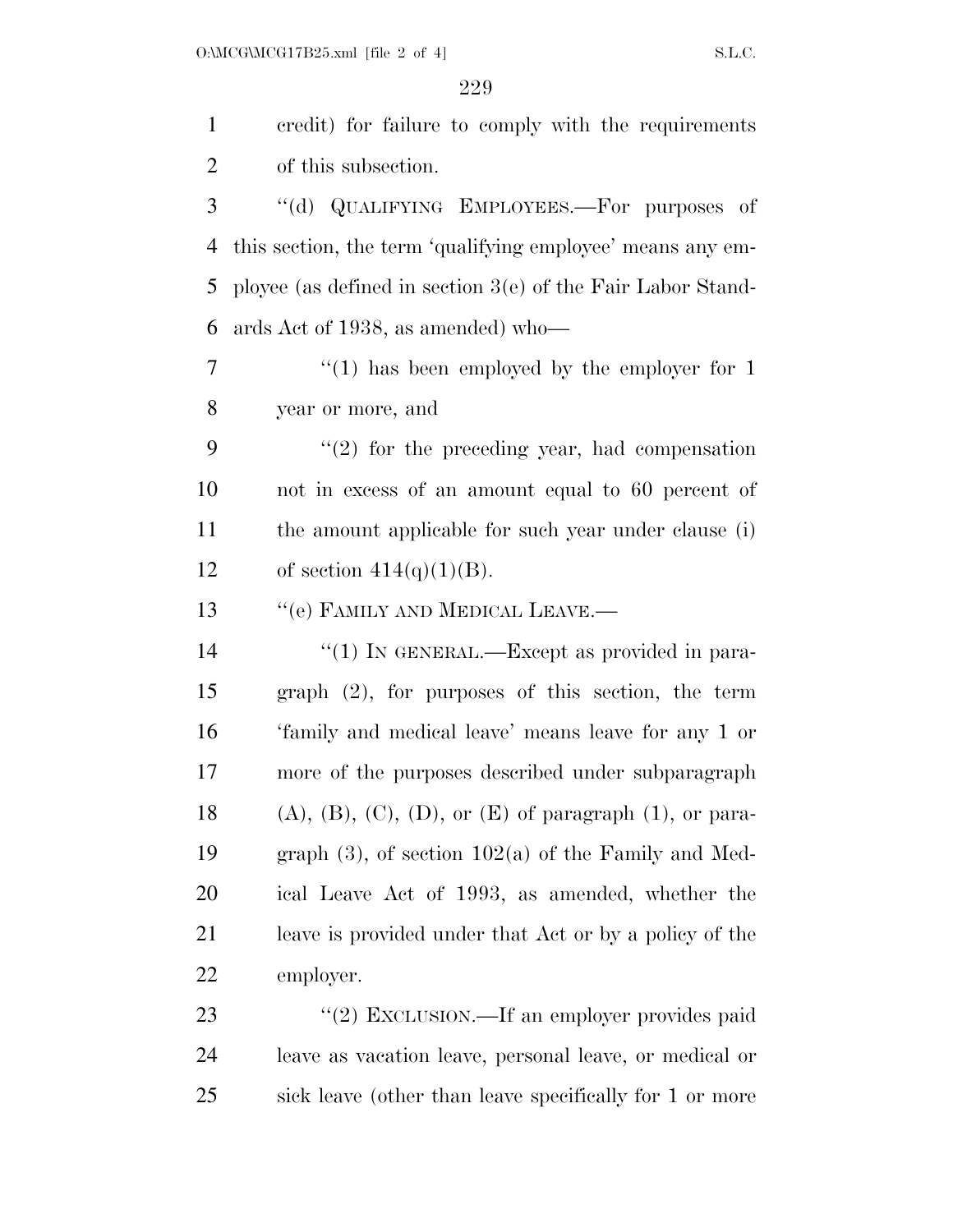of the purposes referred to in paragraph (1)), that paid leave shall not be considered to be family and medical leave under paragraph (1).

 ''(3) DEFINITIONS.—In this subsection, the terms 'vacation leave', 'personal leave', and 'medical or sick leave' mean those 3 types of leave, within the meaning of section 102(d)(2) of that Act.

 ''(f) WAGES.—For purposes of this section, the term 'wages' has the meaning given such term by subsection (b) of section 3306 (determined without regard to any dol- lar limitation contained in such section). Such term shall not include any amount taken into account for purposes of determining any other credit allowed under this sub-part.

15 "(g) ELECTION TO HAVE CREDIT NOT APPLY.—

16 "(1) In GENERAL.—A taxpayer may elect to have this section not apply for any taxable year.

18 ''(2) OTHER RULES.—Rules similar to the rules of paragraphs (2) and (3) of section 51(j) shall apply for purposes of this subsection.

21 "(h) TERMINATION.—This section shall not apply to wages paid in taxable years beginning after December 31, 2019.''.

 (b) CREDIT PART OF GENERAL BUSINESS CREDIT.— Section 38(b) is amended by striking ''plus'' at the end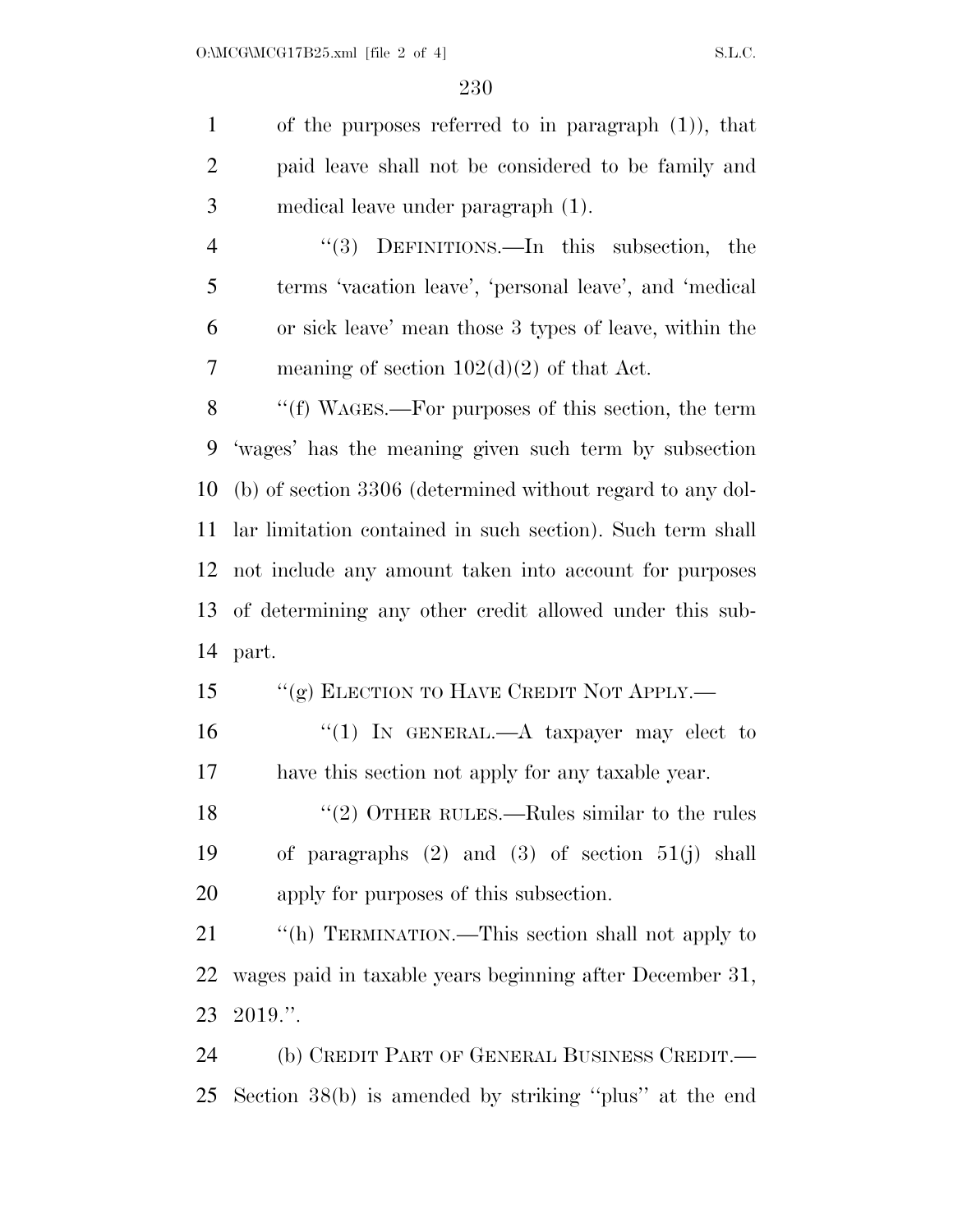of paragraph (35), by striking the period at the end of paragraph (36) and inserting '', plus'', and by adding at the end the following new paragraph: 4 ''(37) in the case of an eligible employer (as de- fined in section 45S(c)), the paid family and medical 6 leave credit determined under section  $45S(a)$ .". (c) CREDIT ALLOWED AGAINST AMT.—Subpara-8 graph (B) of section  $38(c)(4)$  is amended by redesignating clauses (ix) through (xi) as clauses (x) through (xii), re- spectively, and by inserting after clause (viii) the following new clause:  $\frac{1}{\sin \theta}$  the credit determined under sec- tion 45S,''. 14 (d) CONFORMING AMENDMENTS. (1) DENIAL OF DOUBLE BENEFIT.—Section  $280C(a)$  is amended by inserting "45S(a)," after  $"45P(a)$ ,". 18 (2) ELECTION TO HAVE CREDIT NOT APPLY.— 19 Section 6501(m) is amended by inserting " $45S(g)$ ," 20 after " $45H(g)$ ,". 21 (3) CLERICAL AMENDMENT.—The table of sec- tions for subpart D of part IV of subchapter A of chapter 1 is amended by adding at the end the fol-lowing new item:

''Sec. 45S. Employer credit for paid family and medical leave.''.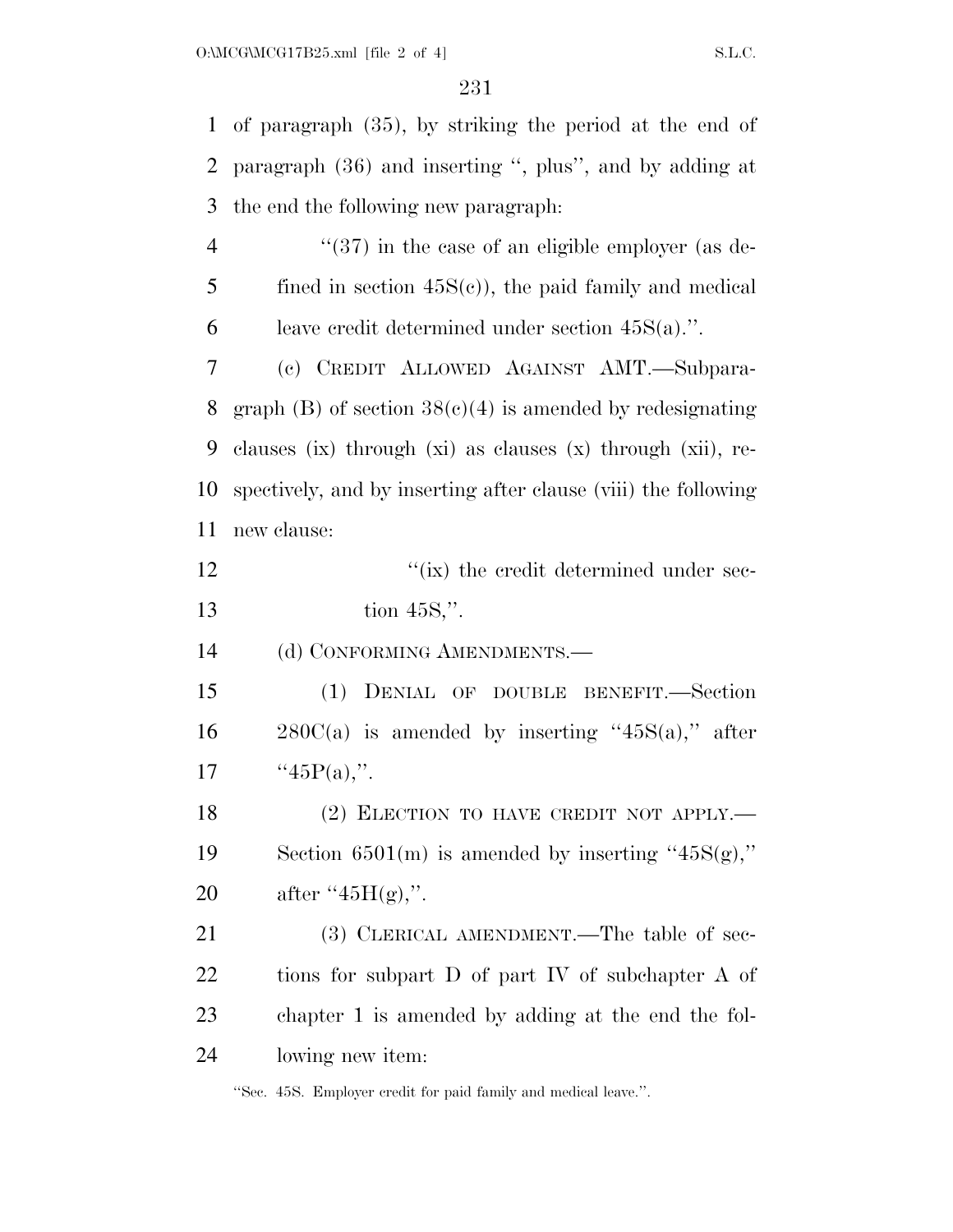(e) EFFECTIVE DATE.—The amendments made by this section shall apply to wages paid in taxable years be-ginning after December 31, 2017.

 **Subpart B—Provisions Relating to Low-income Housing Credit SEC. 13411. RECONSTRUCTION OR REPLACEMENT PERIOD** 

#### **AFTER CASUALTY LOSS.**

 (a) IN GENERAL.—Subparagraph (E) of section 42(j)(4) is amended by striking ''a reasonable period es- tablished by the Secretary'' and inserting ''a reasonable period established by the applicable housing credit agency (not to exceed 25 months from the date on which the cas- ualty loss arises). The determination under paragraph (1) shall not be made with respect to a property the basis of which is affected by a casualty loss until the period de- scribed in the preceding sentence with respect to such property has expired.''.

 (b) EFFECTIVE DATE.—The amendment made by this section shall apply to casualty losses arising after the date of the enactment of this Act.

### **SEC. 13412. MODIFICATION OF RIGHTS RELATING TO BUILDING PURCHASE.**

 (a) IN GENERAL.—Subparagraph (A) of section 24  $42(i)(7)$  is amended—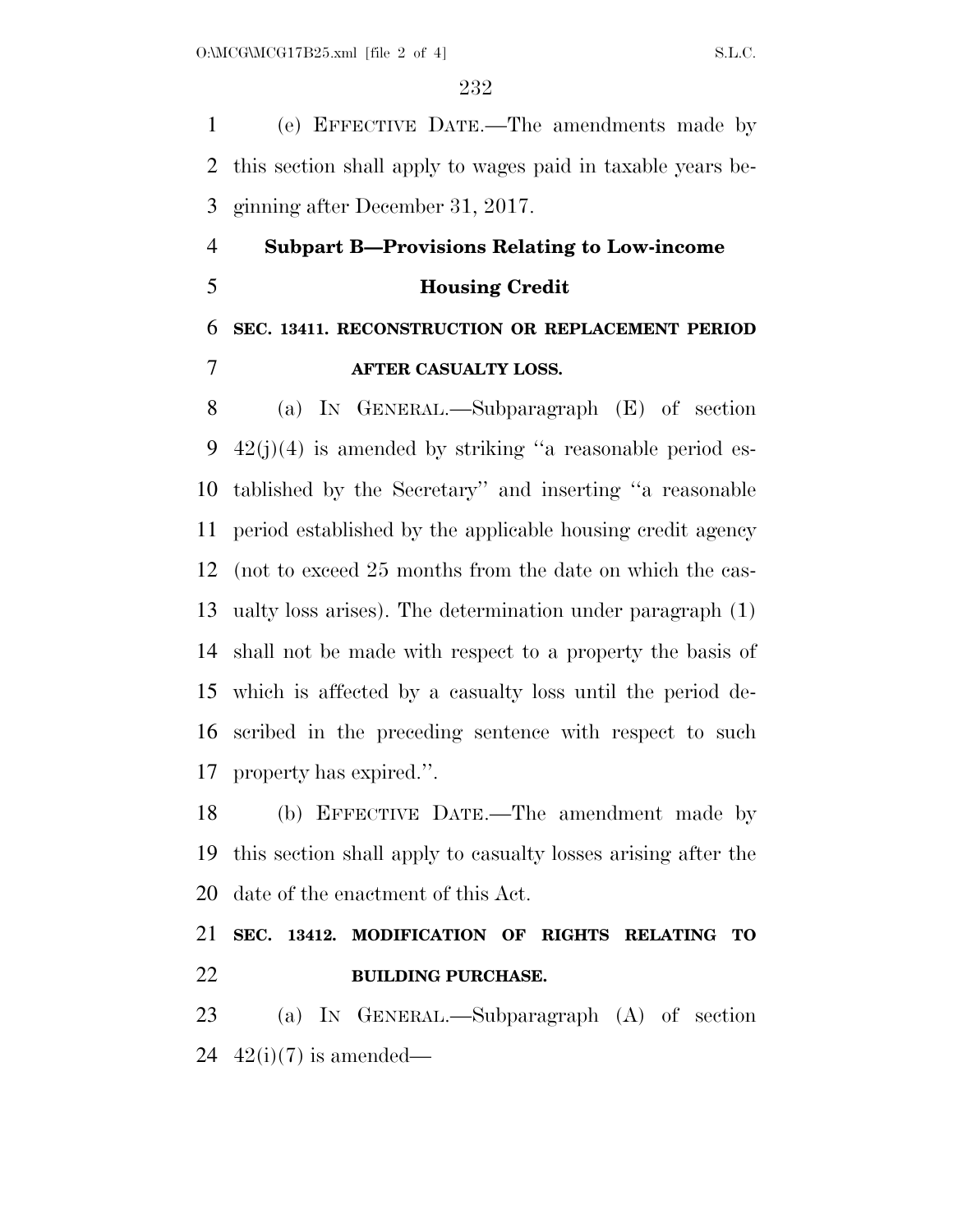(1) by striking ''a right of 1st refusal'' and in-serting ''an option'', and

 (2) by striking ''the property'' and inserting ''the property or a partnership interest relating to the property''.

 (b) CONFORMING AMENDMENT.—Subparagraph (B) of section 42(i)(7) is amended by adding at the end the following new sentence: ''In the case of a purchase of a partnership interest, the minimum purchase price is an amount equal to such interest's ratable share of the amount determined under the first sentence of this sub-paragraph.''.

 (c) EFFECTIVE DATE.—The amendments made by this section shall apply to agreements entered into or amended after the date of the enactment of this Act.

**SEC. 13413. DETERMINATION OF COMMUNITY REVITALIZA-**

 **TION PLAN TO BE MADE BY HOUSING CREDIT AGENCY.** 

 (a) IN GENERAL.—Subclause (III) of section  $42(m)(1)(B)(ii)$  is amended by inserting ", as determined by the housing credit agency according to criteria estab-22 lished by such agency," after  $\lq (d)(5)(C)$  and".

 (b) CRITERIA.—Paragraph (1) of section 42(m) is amended by adding at the end the following new subpara-graph: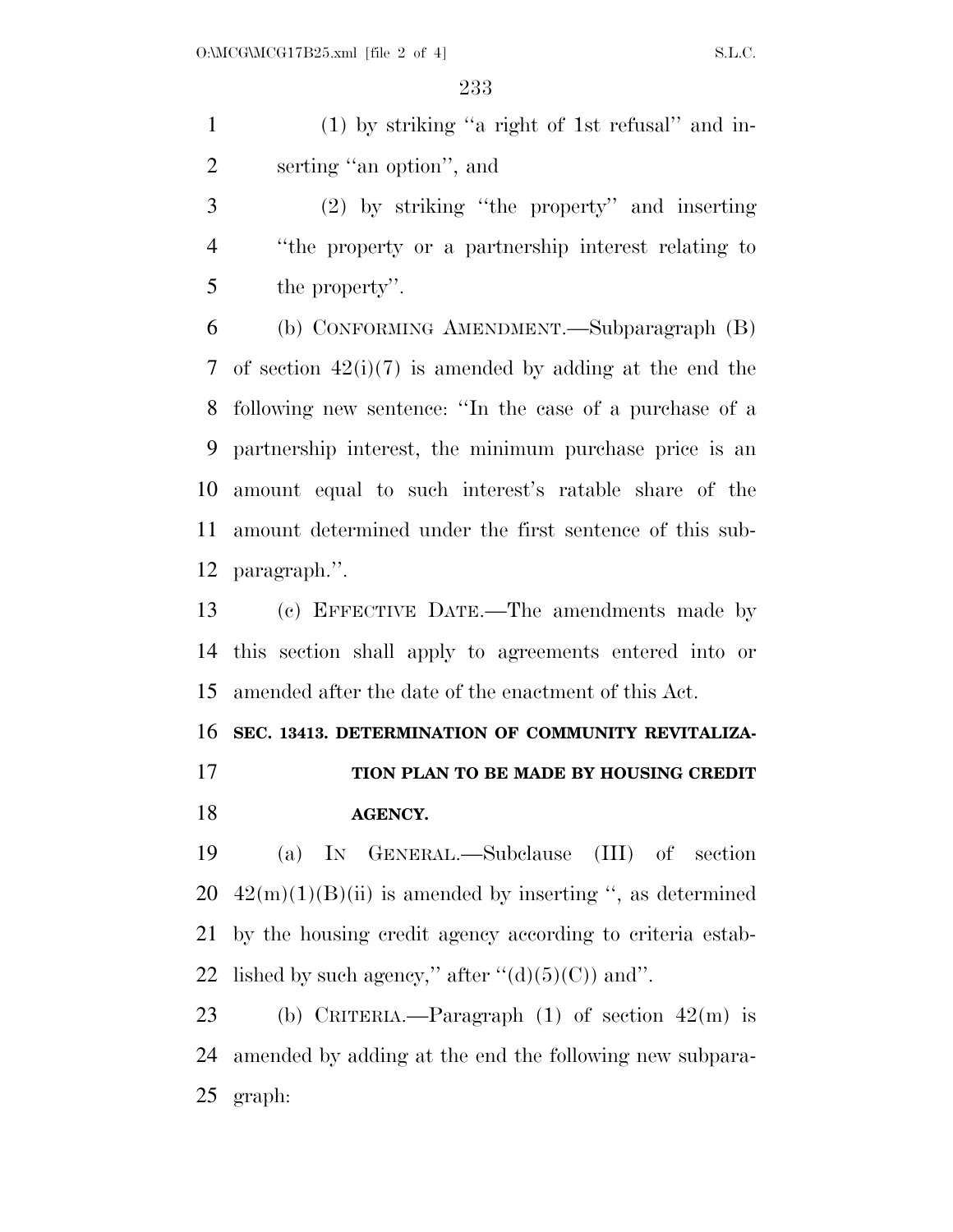| $\mathbf{1}$   | "(E) CRITERIA FOR DETERMINATION RE-                            |
|----------------|----------------------------------------------------------------|
| $\overline{2}$ | LATING TO CONCERTED COMMUNITY REVITAL-                         |
| 3              | IZATION PLAN.—For purposes of subparagraph                     |
| $\overline{4}$ | $(B)(ii)(III)$ , the criteria for determining wheth-           |
| 5              | er the development of a project contributes to                 |
| 6              | a concerted community development plan shall                   |
| 7              | take into account any factors the agency deems                 |
| 8              | appropriate, including the extent to which the                 |
| 9              | proposed plan—                                                 |
| 10             | "(i) is geographically specific,                               |
| 11             | "(ii) outlines a clear plan for imple-                         |
| 12             | mentation and goals for outcomes,                              |
| 13             | "(iii) includes a strategy for applying                        |
| 14             | for or obtaining commitments of public or                      |
| 15             | private investment (or both) in nonhousing                     |
| 16             | infrastructure, amenities, or services, and                    |
| 17             | "(iv) demonstrates the need for com-                           |
| 18             | munity revitalization.".                                       |
| 19             | (c) EFFECTIVE DATE.—The amendments made by                     |
| 20             | this section shall apply to allocations of housing credit dol- |
| 21             | lar amounts made under qualified allocation plans (as de-      |
| 22             | fined in section $42(m)(1)(B)$ of the Internal Revenue Code    |
| 23             | of 1986) adopted after December 31, 2017.                      |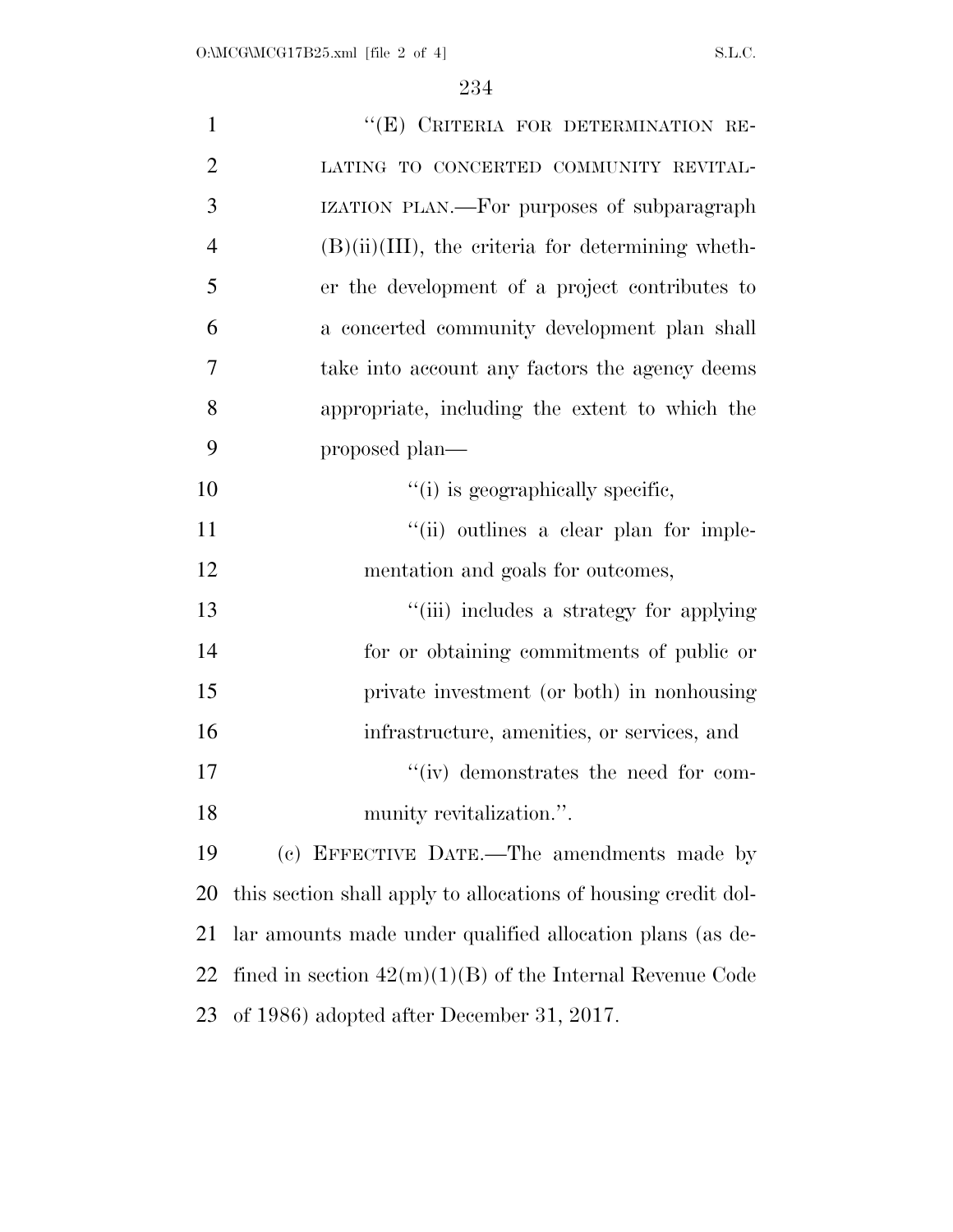| $\mathbf{1}$   | SEC. 13414. PROHIBITION OF LOCAL APPROVAL AND CON-             |
|----------------|----------------------------------------------------------------|
| $\overline{2}$ | TRIBUTION REQUIREMENTS.                                        |
| 3              | (a) IN GENERAL.—Paragraph $(1)$ of section $42(m)$ ,           |
| $\overline{4}$ | as amended by section 13413, is further amended—               |
| 5              | $(1)$ by striking clause (ii) of subparagraph $(A)$            |
| 6              | and by redesignating clauses (iii) and (iv) thereof as         |
| 7              | clauses (ii) and (iii), and                                    |
| 8              | $(2)$ by adding at the end the following new sub-              |
| 9              | paragraph:                                                     |
| 10             | "(F) LOCAL APPROVAL OR CONTRIBUTION                            |
| 11             | NOT TAKEN INTO ACCOUNT.—The selection cri-                     |
| 12             | teria under a qualified allocation plan shall not              |
| 13             | include consideration of—                                      |
| 14             | "(i) any support or opposition with re-                        |
| 15             | spect to the project from local or elected                     |
| 16             | officials, or                                                  |
| 17             | "(ii) any local government contribu-                           |
| 18             | tion to the project, except to the extent                      |
| 19             | such contribution is taken into account as                     |
| 20             | part of a broader consideration of the                         |
| 21             | project's ability to leverage outside funding                  |
| 22             | sources, and is not prioritized over any                       |
| 23             | other source of outside funding.".                             |
| 24             | (b) EFFECTIVE DATE.—The amendments made by                     |
| 25             | this section shall apply to allocations of housing credit dol- |
| 26             | lar amounts made after December 31, 2017.                      |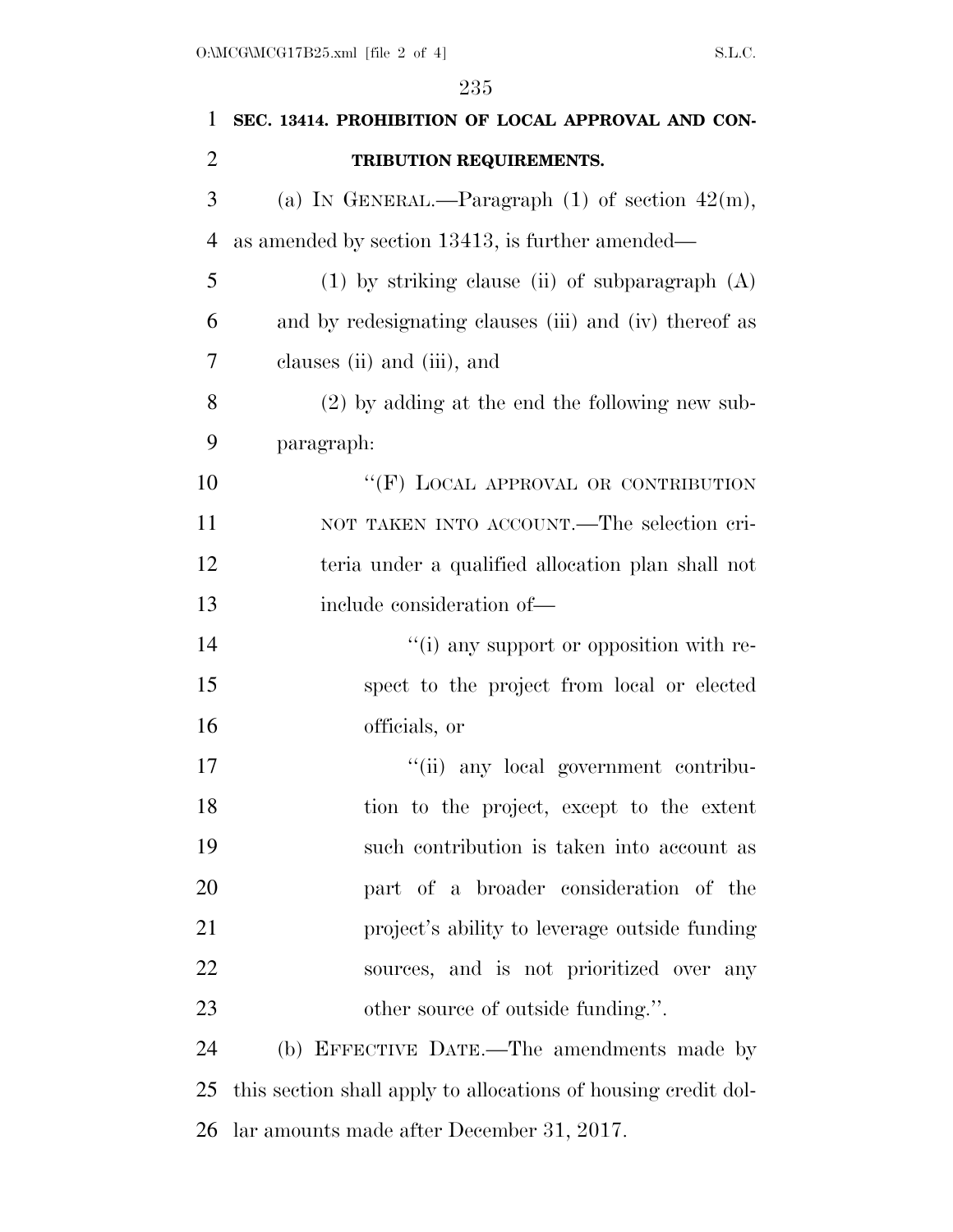## **SEC. 13415. SELECTION CRITERIA UNDER QUALIFIED ALLO-CATION PLANS.**

 (a) IN GENERAL.—Subparagraph (C) of section  $42(m)(1)$  is amended by striking "and" at the end of clause (ix), by striking the period at the end of clause (x) and inserting '', and'', and by adding at the end the fol-lowing new clause:

 $''(\vec{x})$  the affordable housing needs of individuals in the State who are members of Indian tribes (as defined in section  $45A(c)(6)$ .".

 (b) EFFECTIVE DATE.—The amendments made by this section shall apply to allocations of credits under sec- tion 42 of the Internal Revenue Code of 1986 made after December 31, 2017.

#### **SEC. 13416. AFFORDABLE HOUSING TAX CREDIT.**

 (a) IN GENERAL.—The heading of section 42 is amended by striking ''**LOW-INCOME**'' and inserting ''**AF-FORDABLE**''.

20 (b) CONFORMING AMENDMENTS.—

 (1) Subsection (a) of section 42 is amended by striking ''low-income'' and inserting ''affordable''.

 (2) Paragraph (5) of section 38(b) is amended by striking ''low-income'' and inserting ''affordable''.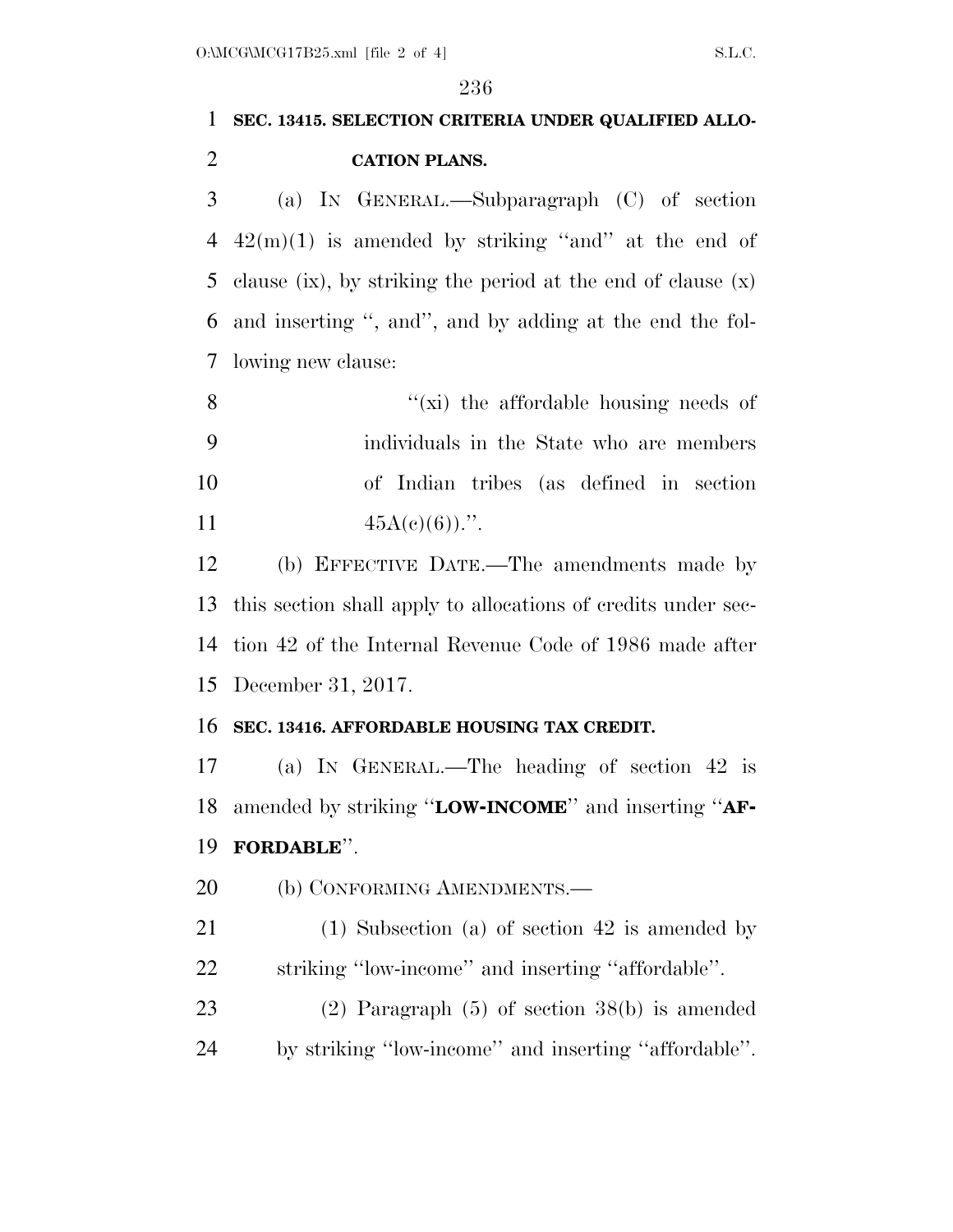| $\mathbf{1}$   | $(3)$ The heading of subparagraph $(D)$ of section        |
|----------------|-----------------------------------------------------------|
| $\overline{2}$ | $469(i)(3)$ is amended by striking "LOW-INCOME"           |
| 3              | and inserting "AFFORDABLE".                               |
| $\overline{4}$ | $(4)$ The heading of subparagraph $(B)$ of section        |
| 5              | $469(i)(6)$ is amended by striking "LOW-INCOME"           |
| 6              | and inserting "AFFORDABLE".                               |
| 7              | $(5)$ Paragraph $(7)$ of section $772(a)$ is amended      |
| 8              | by striking "low-income" and inserting "affordable".      |
| 9              | $(6)$ Paragraph $(5)$ of section 772 $(d)$ is amended     |
| 10             | by striking "low-income" and inserting "affordable".      |
| 11             | (c) CLERICAL AMENDMENT.—The item relating to              |
| 12             | section 42 in the table of sections for subpart D of part |
| 13             | IV of subchapter A of chapter 1 is amended to read as     |
| 14             | follows:                                                  |
|                | "Sec. 42. Affordable housing credit.".                    |
| 15             | <b>PART VI-PROVISIONS RELATED TO SPECIFIC</b>             |
| 16             | <b>ENTITIES AND INDUSTRIES</b>                            |
| 17             | <b>Subpart A-Partnership Provisions</b>                   |
|                | 18 SEC. 13501. TREATMENT OF GAIN OR LOSS OF FOREIGN       |
| 19             | PERSONS FROM SALE OR EXCHANGE OF IN-                      |
| 20             | TERESTS IN PARTNERSHIPS ENGAGED<br>IN                     |
| 21             | TRADE OR BUSINESS WITHIN THE UNITED                       |
| 22             | STATES.                                                   |
| 23             | (a) IN GENERAL.—Section $864(c)$ is amended by            |
|                |                                                           |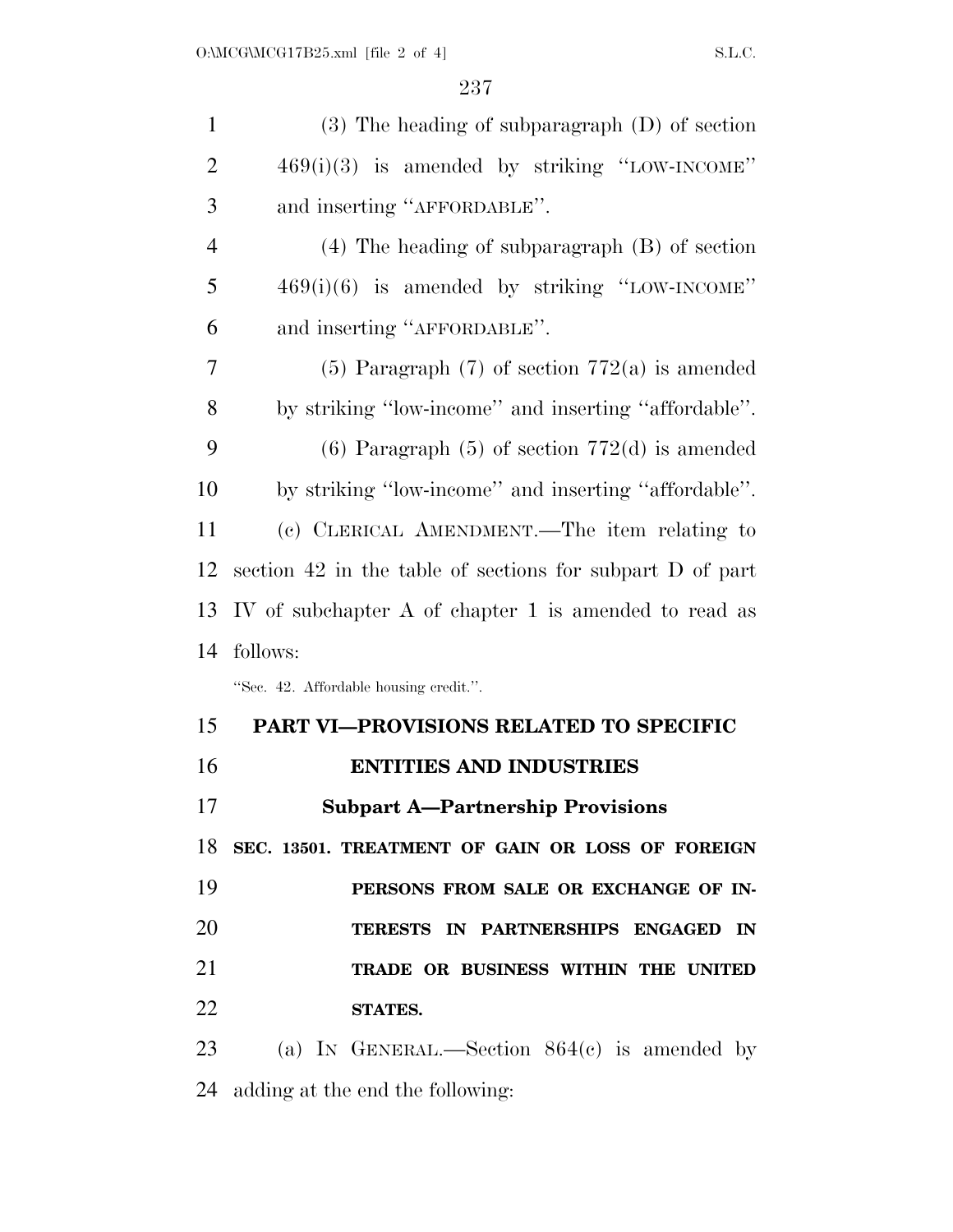1 "(8) GAIN OR LOSS OF FOREIGN PERSONS FROM SALE OR EXCHANGE OF CERTAIN PARTNER-SHIP INTERESTS.—

4 "(A) In GENERAL.—Notwithstanding any other provision of this subtitle, if a nonresident alien individual or foreign corporation owns, di- rectly or indirectly, an interest in a partnership which is engaged in any trade or business with- in the United States, gain or loss on the sale or exchange of all (or any portion of) such in- terest shall be treated as effectively connected with the conduct of such trade or business to the extent such gain or loss does not exceed the amount determined under subparagraph (B).

15 "(B) AMOUNT TREATED AS EFFECTIVELY CONNECTED.—The amount determined under this subparagraph with respect to any partner-18 ship interest sold or exchanged—

19 ''(i) in the case of any gain on the sale or exchange of the partnership inter-est, is—

22 ''(I) the portion of the partner's distributive share of the amount of 24 gain which would have been effectively connected with the conduct of a trade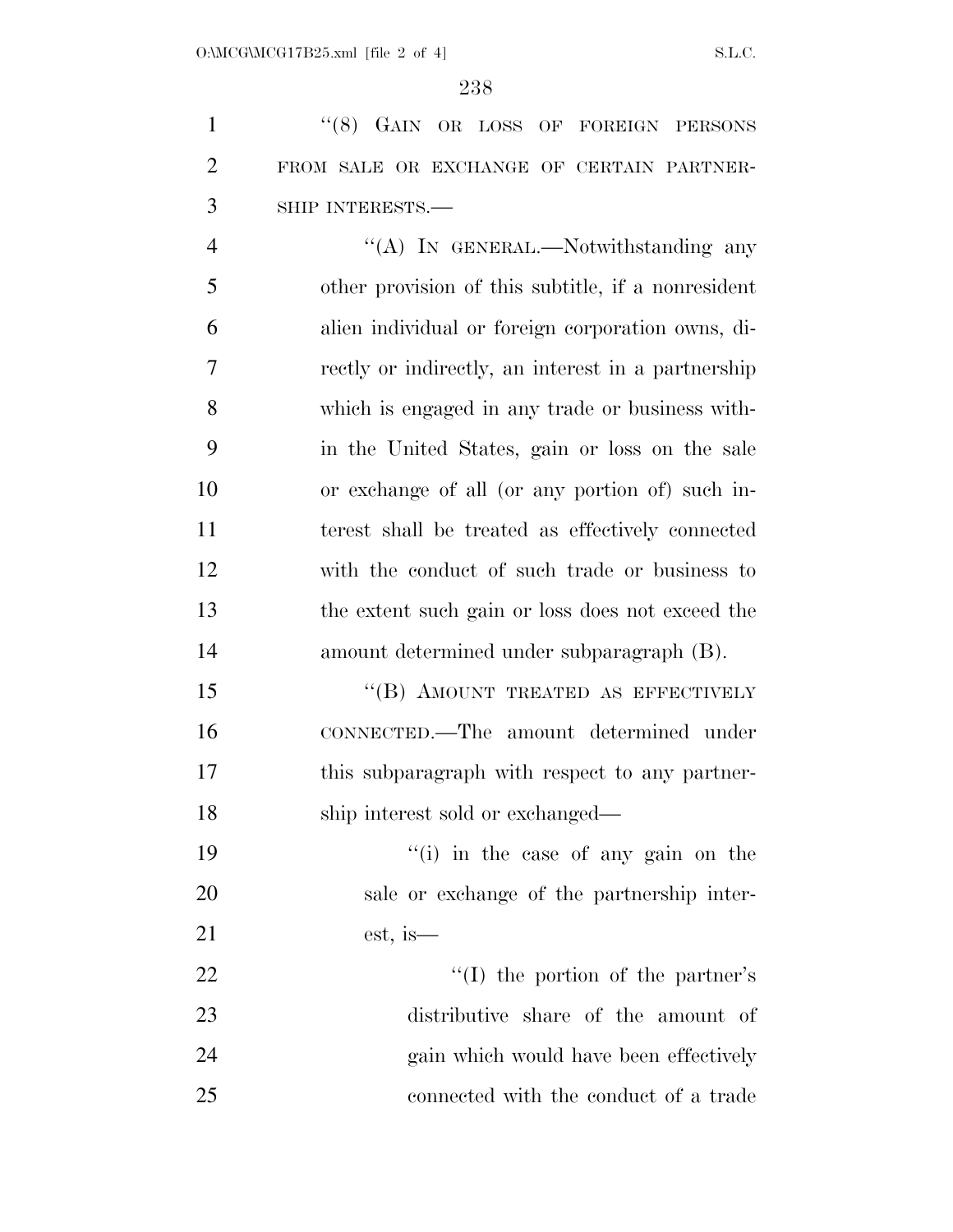| $\mathbf{1}$   | or business within the United States        |
|----------------|---------------------------------------------|
| $\mathbf{2}$   | if the partnership had sold all of its      |
| $\overline{3}$ | assets at their fair market value as of     |
| $\overline{4}$ | the date of the sale or exchange of         |
| 5              | such interest, or                           |
| 6              | "(II) zero if no gain on such               |
| $\overline{7}$ | deemed sale would have been so effec-       |
| 8              | tively connected, and                       |
| 9              | "(ii) in the case of any loss on the        |
| 10             | sale or exchange of the partnership inter-  |
| 11             | est, is—                                    |
| 12             | "(I) the portion of the partner's           |
| 13             | distributive share of the amount of         |
| 14             | loss on the deemed sale described in        |
| 15             | clause $(i)(I)$ which would have been so    |
| 16             | effectively connected, or                   |
| 17             | zero if no loss on such<br>``(II)           |
| 18             | deemed sale would be have been so ef-       |
| 19             | fectively connected.                        |
| 20             | For purposes of this subparagraph, a part-  |
| 21             | ner's distributive share of gain or loss on |
| 22             | the deemed sale shall be determined in the  |
| 23             | same manner as such partner's distributive  |
| 24             | share of the non-separately stated taxable  |
| 25             | income or loss of such partnership.         |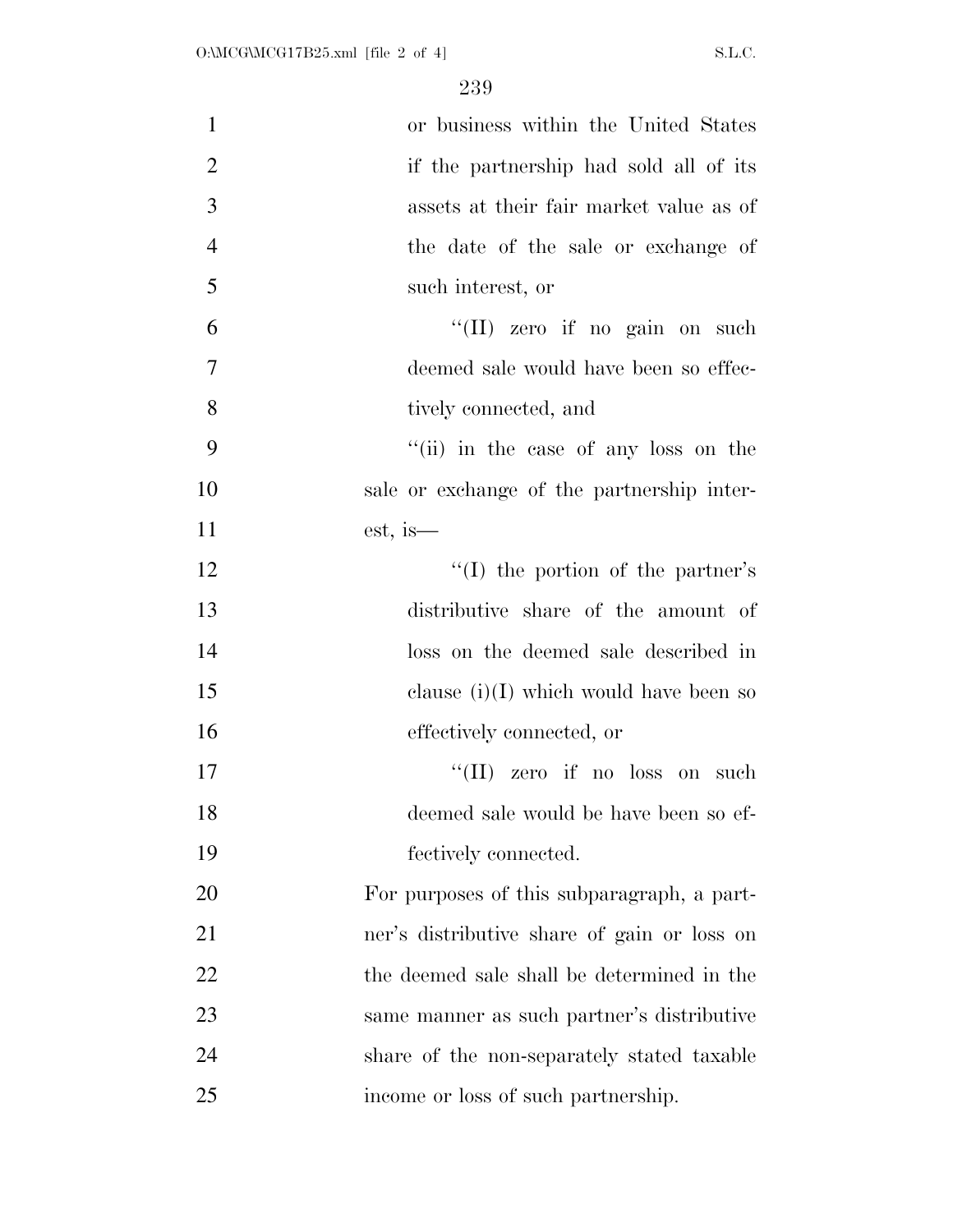$"({\rm C})$  COORDINATION WITH UNITED STATES REAL PROPERTY INTERESTS.—If a partnership described in subparagraph (A) holds any United States real property interest (as defined in sec- tion  $897(c)$  at the time of the sale or exchange of the partnership interest, then the gain or loss treated as effectively connected income under subparagraph (A) shall be reduced by the amount so treated with respect to such United States real property interest under section 897. 11 ""(D) SALE OR EXCHANGE.—For purposes of this paragraph, an individual or corporation

 shall be treated as having sold or exchanged any interest in a partnership if, under any pro- vision of this subtitle, gain or loss is realized from the sale or exchange of such interest.

17 "'(E) SECRETARIAL AUTHORITY.—The Sec- retary shall prescribe such regulations as the Secretary determines appropriate for the appli- cation of this paragraph, including regulations which provide that, notwithstanding subpara- graph (D), this paragraph applies in a case even if gain or loss from a sale or exchange would not be realized under any other provision of this subtitle.''.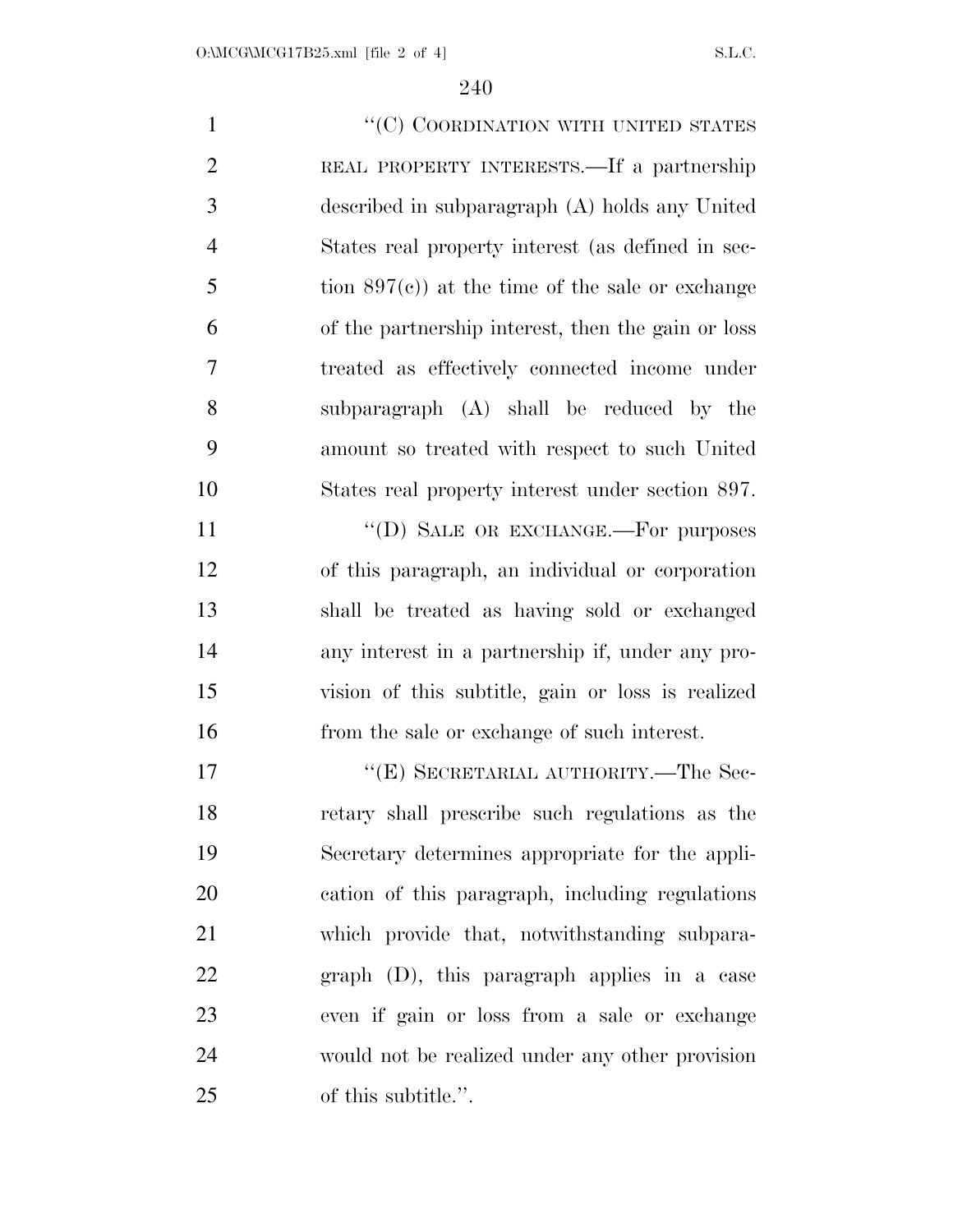(b) WITHHOLDING REQUIREMENTS.—Section 1446 is amended by redesignating subsection (f) as subsection (g) and by inserting after subsection (e) the following:

 ''(f) SPECIAL RULES FOR WITHHOLDING ON SALES OF PARTNERSHIP INTERESTS.—

 "(1) In GENERAL.—Except as provided in this subsection, if any portion of the gain (if any) on any disposition of an interest in a partnership would be treated under section 864(c)(8) as effectively con- nected with the conduct of a trade or business with- in the United States, the transferee shall be required to deduct and withhold a tax equal to 10 percent of the amount realized on the disposition.

14 "(2) EXCEPTION IF NONFOREIGN AFFIDAVIT FURNISHED.—

16 "(A) IN GENERAL.—No person shall be re- quired to deduct and withhold any amount under paragraph (1) with respect to any dis- position if the transferor furnishes to the trans- feree an affidavit by the transferor stating, under penalty of perjury, the transferor's United States taxpayer identification number and that the transferor is not a foreign person. 24 "(B) FALSE AFFIDAVIT.—Subparagraph

(A) shall not apply to any disposition if—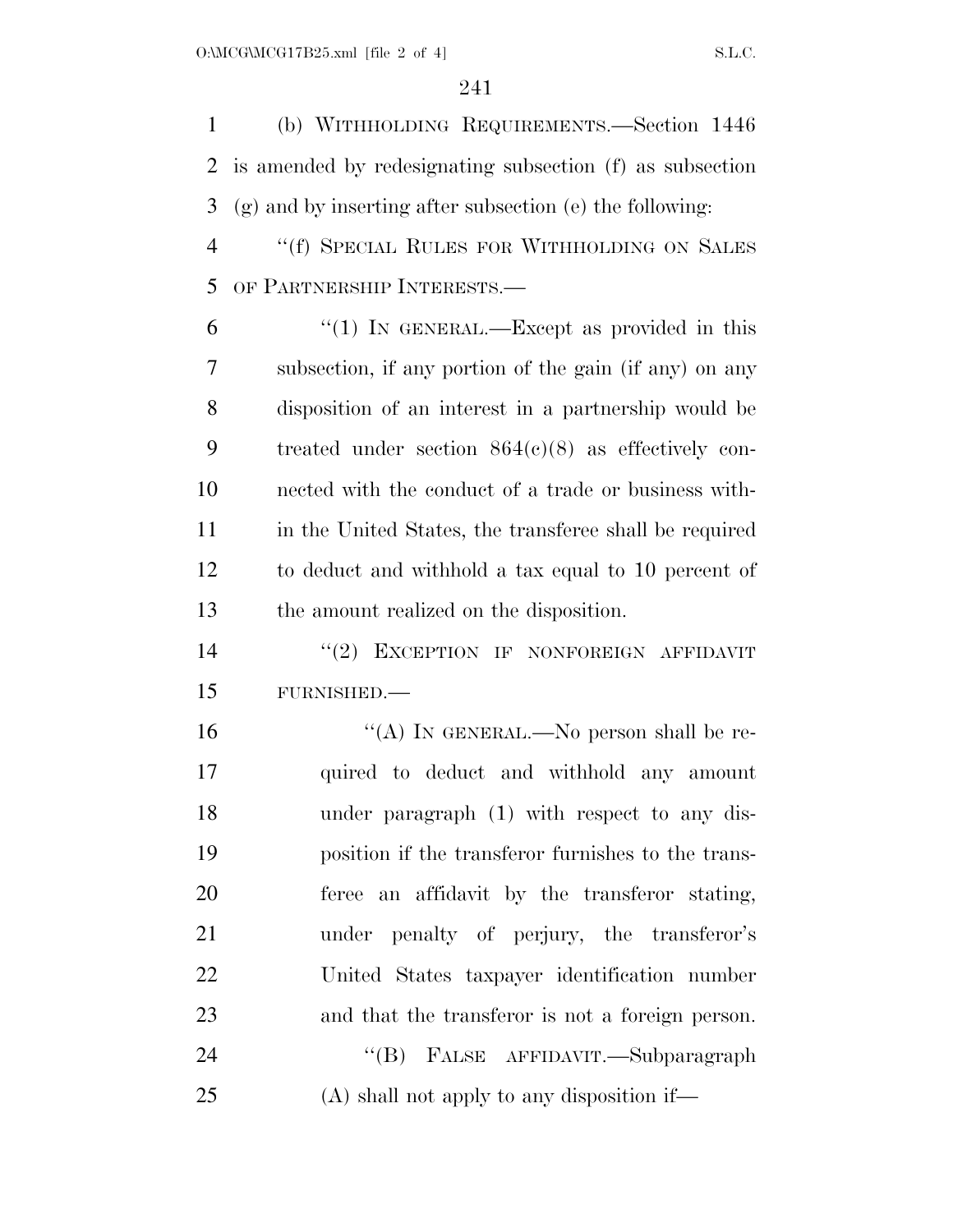| $\mathbf{1}$   | "(i) the transferee has actual knowl-                |
|----------------|------------------------------------------------------|
| $\overline{2}$ | edge that the affidavit is false, or the             |
| 3              | transferee receives a notice (as described in        |
| $\overline{4}$ | section $1445(d)$ from a transferor's agent          |
| 5              | or transferee's agent that such affidavit or         |
| 6              | statement is false, or                               |
| $\overline{7}$ | "(ii) the Secretary by regulations re-               |
| 8              | quires the transferee to furnish a copy of           |
| 9              | such affidavit or statement to the Sec-              |
| 10             | retary and the transferee fails to furnish a         |
| 11             | copy of such affidavit or statement to the           |
| 12             | Secretary at such time and in such manner            |
| 13             | as required by such regulations.                     |
| 14             | "(C) RULES FOR AGENTS.—The rules of                  |
| 15             | section 1445(d) shall apply to a transferor's        |
| 16             | agent or transferee's agent with respect to any      |
| 17             | affidavit described in subparagraph (A) in the       |
| 18             | same manner as such rules apply with respect         |
| 19             | to the disposition of a United States real prop-     |
| 20             | erty interest under such section.                    |
| 21             | "(3) AUTHORITY OF SECRETARY TO PRESCRIBE             |
| 22             | REDUCED AMOUNT.—At the request of the trans-         |
| 23             | feror or transferee, the Secretary may prescribe a   |
| 24             | reduced amount to be withheld under this section if  |
| 25             | the Secretary determines that to substitute such re- |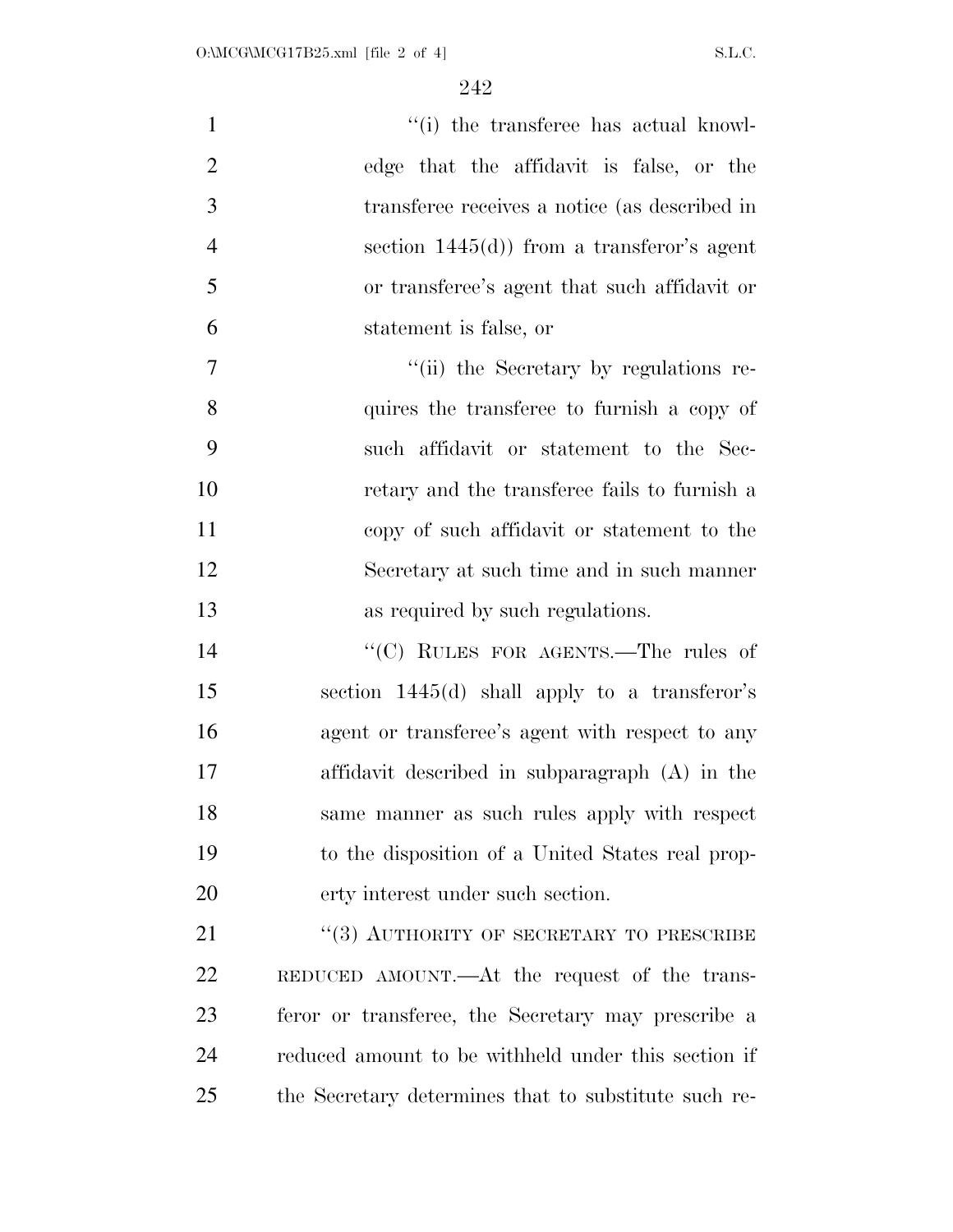duced amount will not jeopardize the collection of 2 the tax imposed under this title with respect to gain treated under section 864(c)(8) as effectively con- nected with the conduct of a trade or business with in the United States.

 ''(4) PARTNERSHIP TO WITHHOLD AMOUNTS 7 NOT WITHHELD BY THE TRANSFEREE.—If a trans- feree fails to withhold any amount required to be withheld under paragraph (1), the partnership shall be required to deduct and withhold from distribu- tions to the transferee a tax in an amount equal to the amount the transferee failed to withhold (plus interest under this title on such amount).

 $(5)$  DEFINITIONS.—Any term used in this sub- section which is also used under section 1445 shall have the same meaning as when used in such sec-tion.

18 "(6) REGULATIONS.—The Secretary shall pre- scribe such regulations as may be necessary to carry out the purposes of this subsection, including regula- tions providing for exceptions from the provisions of this subsection.''.

 (c) EFFECTIVE DATE.—The amendments made by this section shall apply to sales and exchanges on or after November 27, 2017.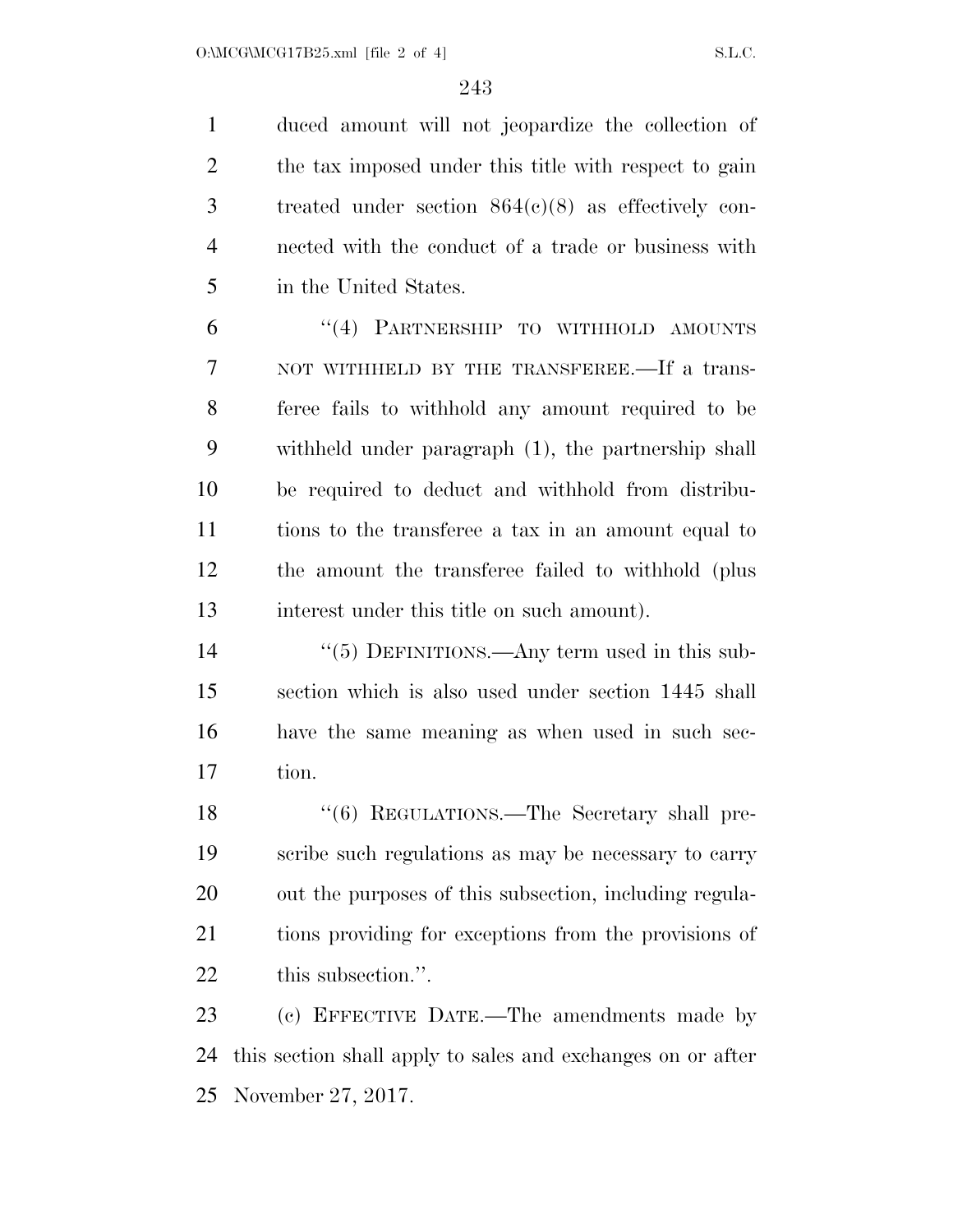| 1              | SEC. 13502. MODIFY DEFINITION OF SUBSTANTIAL BUILT-IN       |
|----------------|-------------------------------------------------------------|
| $\overline{2}$ | LOSS IN THE CASE OF TRANSFER OF PART-                       |
| 3              | NERSHIP INTEREST.                                           |
| $\overline{4}$ | (a) IN GENERAL.—Paragraph $(1)$ of section 743 $(d)$        |
| 5              | is to read as follows:                                      |
| 6              | "(1) IN GENERAL.—For purposes of this sec-                  |
| 7              | tion, a partnership has a substantial built-in loss         |
| 8              | with respect to a transfer of an interest in the part-      |
| 9              | nership if—                                                 |
| 10             | "(A) the partnership's adjusted basis in                    |
| 11             | the partnership property exceeds by more than               |
| 12             | $$250,000$ the fair market value of such prop-              |
| 13             | erty, or                                                    |
| 14             | $\lq\lq$ the transferee partner would be allo-              |
| 15             | cated a loss of more than $$250,000$ if the part-           |
| 16             | nership assets were sold for cash equal to their            |
| 17             | fair market value immediately after such trans-             |
| 18             | fer.".                                                      |
| 19             | (b) EFFECTIVE DATE.—The amendments made by                  |
| 20             | this section shall apply to transfers of partnership inter- |
| 21             | ests after December 31, 2017.                               |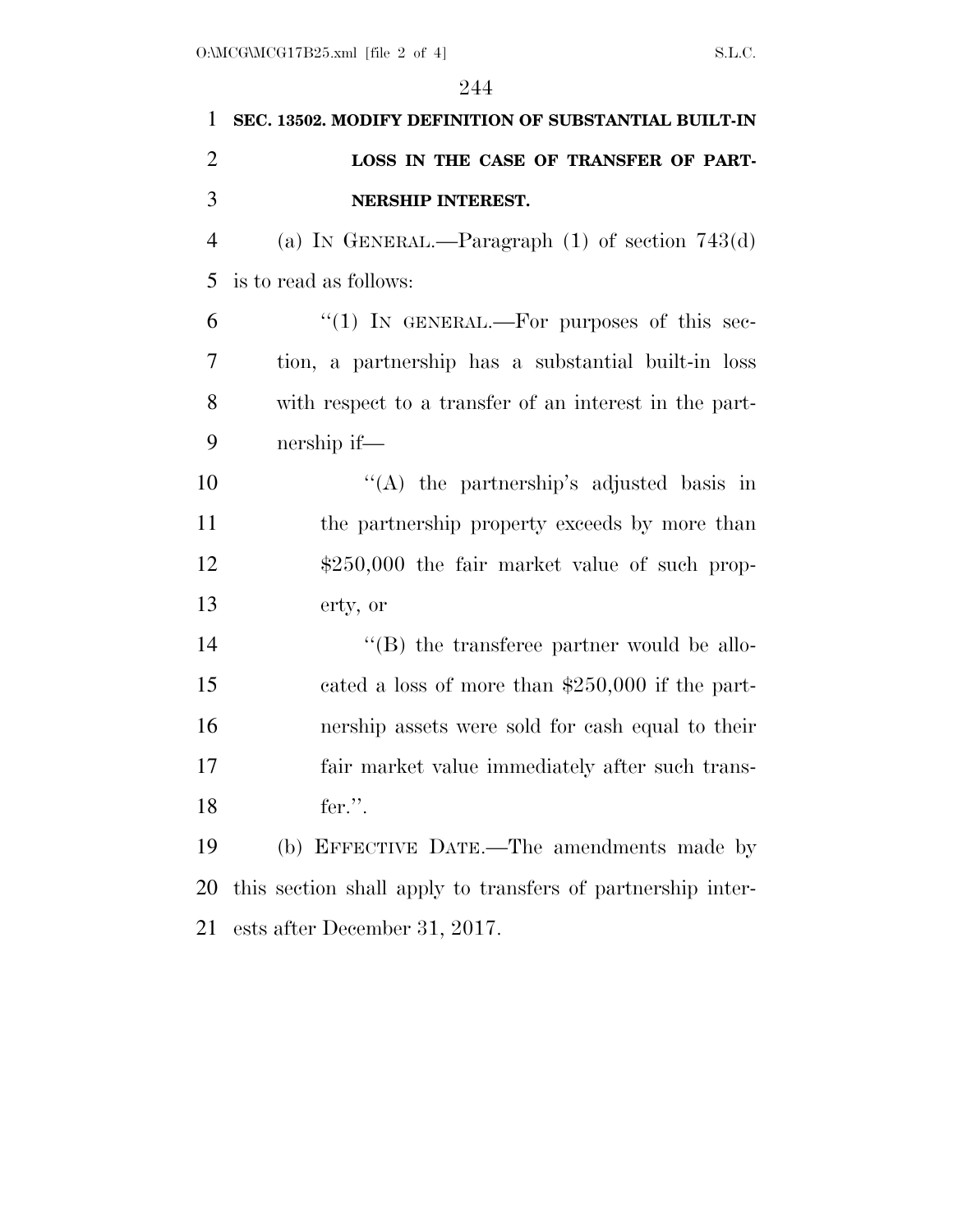| $\mathbf{1}$   | SEC. 13503. CHARITABLE CONTRIBUTIONS AND FOREIGN   |
|----------------|----------------------------------------------------|
| $\overline{2}$ | TAXES TAKEN INTO ACCOUNT IN DETER-                 |
| 3              | MINING LIMITATION ON ALLOWANCE<br>OF               |
| $\overline{4}$ | PARTNER'S SHARE OF LOSS.                           |
| 5              | (a) IN GENERAL.—Subsection (d) of section $704$ is |
| 6              | amended—                                           |
| 7              | $(1)$ by striking "A partner's distributive share" |
| 8              | and inserting the following:                       |
| 9              | "(1) IN GENERAL.—A partner's distributive          |
| 10             | share",                                            |
| 11             | (2) by striking "Any excess of such loss" and      |
| 12             | inserting the following:                           |
| 13             | "(2) CARRYOVER.—Any excess of such loss",          |
| 14             | and                                                |
| 15             | (3) by adding at the end the following new         |
| 16             | paragraph:                                         |
| 17             | $\cdot\cdot(3)$ SPECIAL RULES.—                    |
| 18             | "(A) IN GENERAL.—In determining the                |
| 19             | amount of any loss under paragraph (1), there      |
| 20             | shall be taken into account the partner's dis-     |
| 21             | tributive share of amounts described in para-      |
| 22             | graphs $(4)$ and $(6)$ of section $702(a)$ .       |
| 23             | "(B) EXCEPTION.—In the case of a chari-            |
| 24             | table contribution of property whose fair mar-     |
| 25             | ket value exceeds its adjusted basis, subpara-     |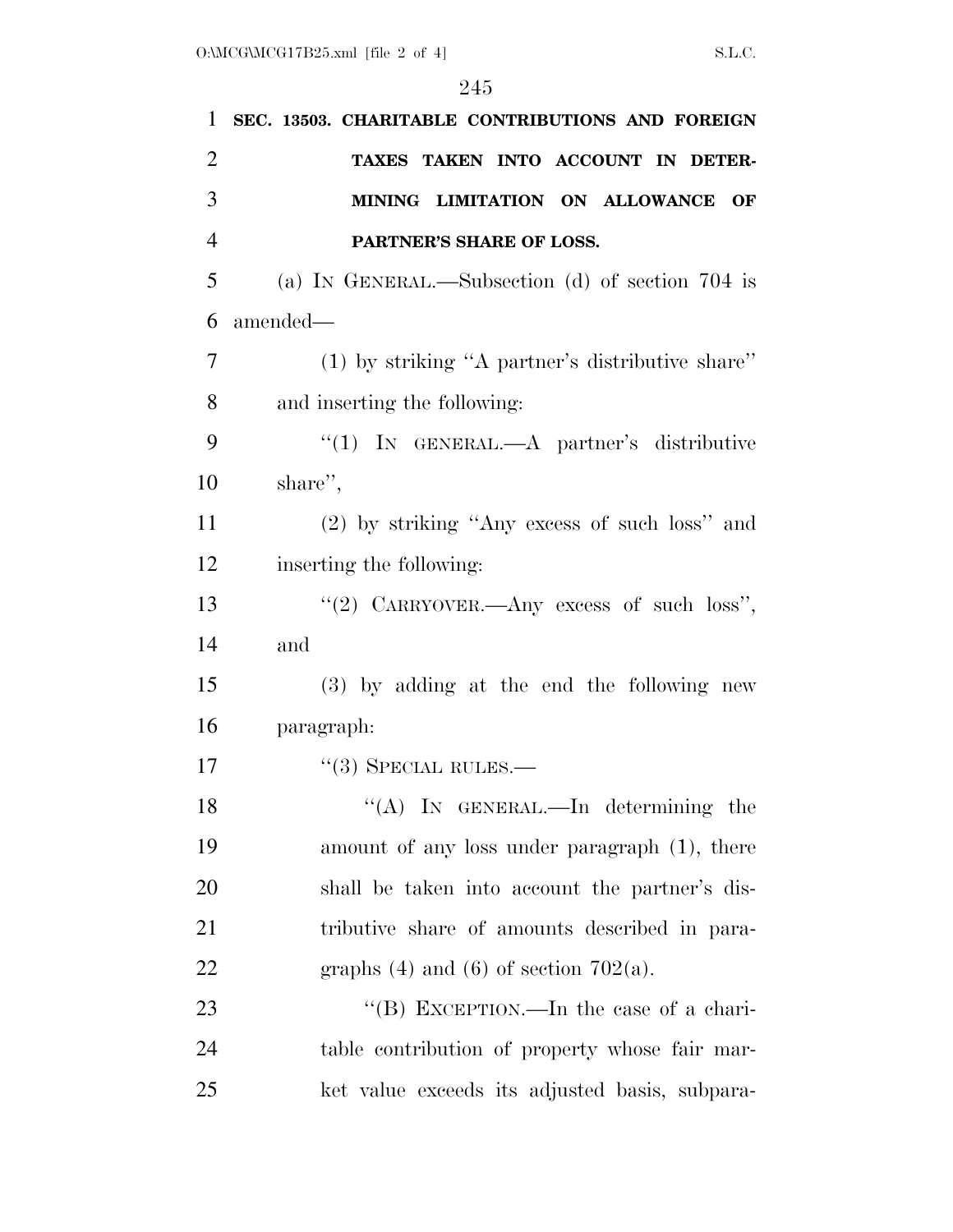graph (A) shall not apply to the extent of the partner's distributive share of such excess.''. (b) EFFECTIVE DATE.—The amendments made by this section shall apply to partnership taxable years begin- ning after December 31, 2017. **Subpart B—Insurance Reforms SEC. 13511. NET OPERATING LOSSES OF LIFE INSURANCE COMPANIES.**  (a) IN GENERAL.—Section 805(b) is amended by striking paragraph (4) and by redesignating paragraph (5) as paragraph (4). 12 (b) CONFORMING AMENDMENTS.— (1) Part I of subchapter L of chapter 1 is amended by striking section 810 (and by striking the item relating to such section in the table of sec- tions for such part). 17 (2)(A) Part III of subchapter L of chapter 1 is amended by striking section 844 (and by striking the item relating to such section in the table of sec- tions for such part). (B) Section 831(b)(3) is amended by striking ''except as provided in section 844,'' (3) Section 381 is amended by striking sub-section (d).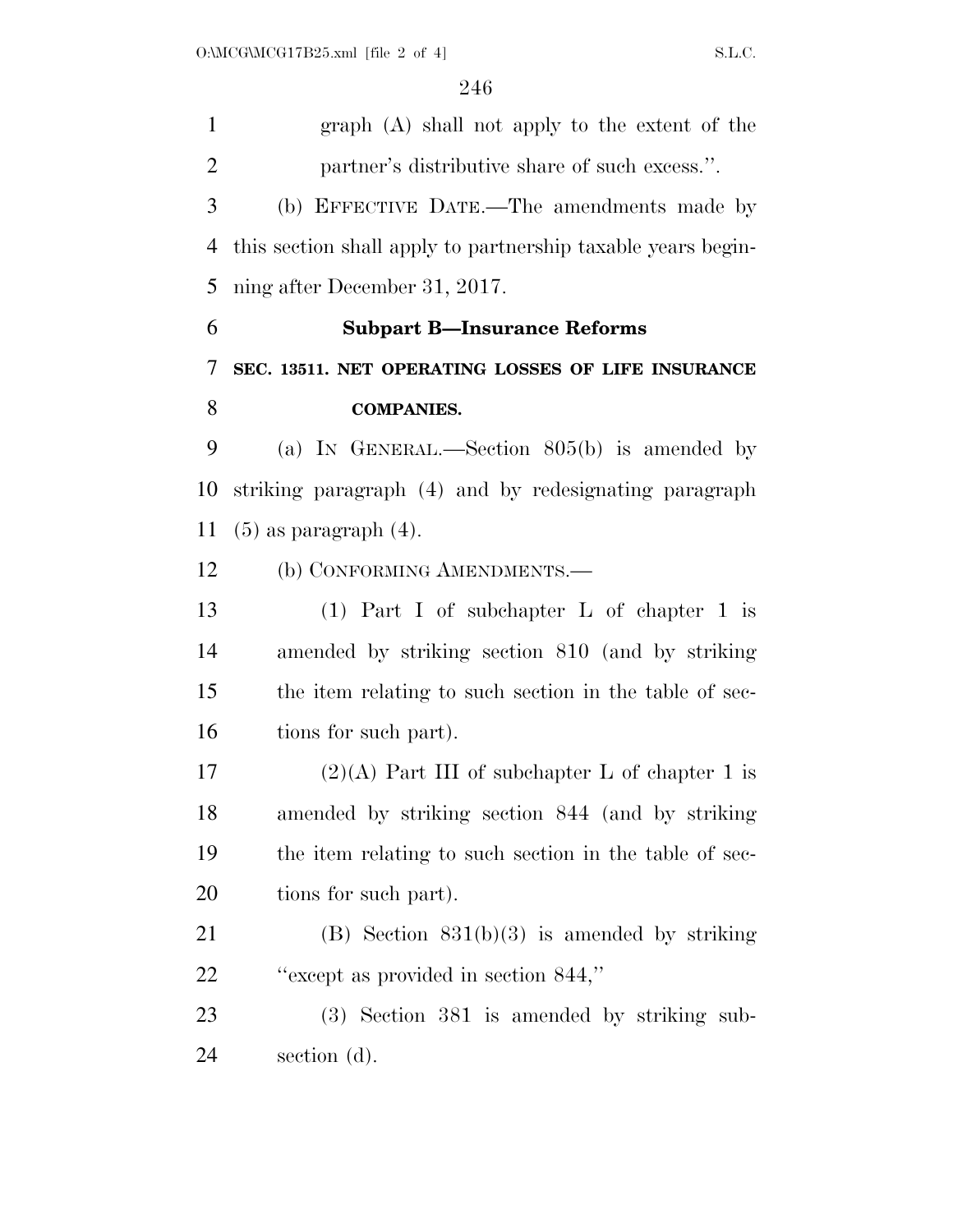| $\mathbf{1}$   | (4) Section $805(a)(4)(B)(ii)$ is amended to read           |
|----------------|-------------------------------------------------------------|
| $\overline{2}$ | as follows:                                                 |
| 3              | "(ii) the deduction allowed under sec-                      |
| $\overline{4}$ | tion $172$ ,".                                              |
| 5              | $(5)$ Section $805(a)$ is amended by striking para-         |
| 6              | $graph(5)$ .                                                |
| 7              | (6) Section $805(b)(2)(A)(iv)$ is amended to read           |
| 8              | as follows:                                                 |
| 9              | "(iv) any net operating loss carryback                      |
| 10             | to the taxable year under section 172,                      |
| 11             | and".                                                       |
| 12             | $(7)$ Section 953(b)(1)(B) is amended to read as            |
| 13             | follows:                                                    |
| 14             | "(B) So much of section $805(a)(8)$ as re-                  |
| 15             | lates to the deduction allowed under section                |
| 16             | 172.".                                                      |
| 17             | $(8)$ Section 1351 $(i)(3)$ is amended by striking          |
| 18             | "or the operations loss deduction under section"            |
| 19             | $810,$ ".                                                   |
| 20             | (c) EFFECTIVE DATE.—The amendments made by                  |
| 21             | this section shall apply to losses arising in taxable years |
| 22             | beginning after December 31, 2017.                          |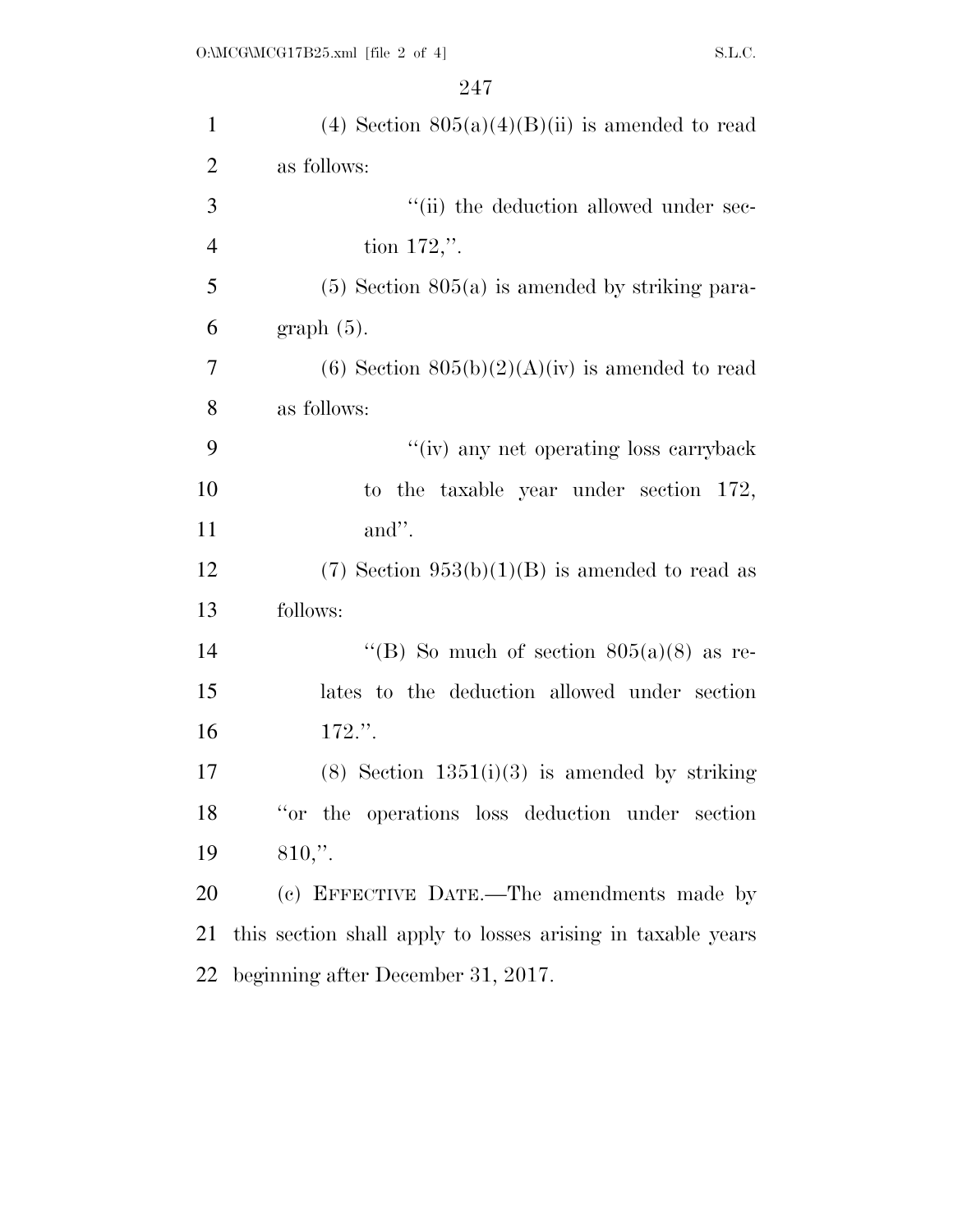| 1              | SEC. 13512. REPEAL OF SMALL LIFE INSURANCE COMPANY         |
|----------------|------------------------------------------------------------|
| $\overline{2}$ | DEDUCTION.                                                 |
| 3              | (a) IN GENERAL.—Part I of subchapter L of chapter          |
| 4              | 1 is amended by striking section 806 (and by striking the  |
| 5              | item relating to such section in the table of sections for |
| 6              | such part).                                                |
| 7              | (b) CONFORMING AMENDMENTS.—                                |
| 8              | $(1)$ Section 453B(e) is amended—                          |
| 9              | $(A)$ by striking "(as defined in section                  |
| 10             | $806(b)(3)$ " in paragraph $(2)(B)$ , and                  |
| 11             | (B) by adding at the end the following new                 |
| 12             | paragraph:                                                 |
| 13             | "(3) NONINSURANCE BUSINESS.—                               |
| 14             | "(A) IN GENERAL.—For purposes of this                      |
| 15             | subsection, the term 'noninsurance business'               |
| 16             | means any activity which is not an insurance               |
| 17             | business.                                                  |
| 18             | "(B) CERTAIN ACTIVITIES TREATED AS IN-                     |
| 19             | SURANCE BUSINESSES.—For purposes of sub-                   |
| 20             | paragraph (A), any activity which is not an in-            |
| 21             | surance business shall be treated as an insur-             |
| 22             | ance business if—                                          |
| 23             | "(i) it is of a type traditionally carried                 |
| 24             | on by life insurance companies for invest-                 |
| 25             | ment purposes, but only if the carrying on                 |
| 26             | of such activity (other than in the case of                |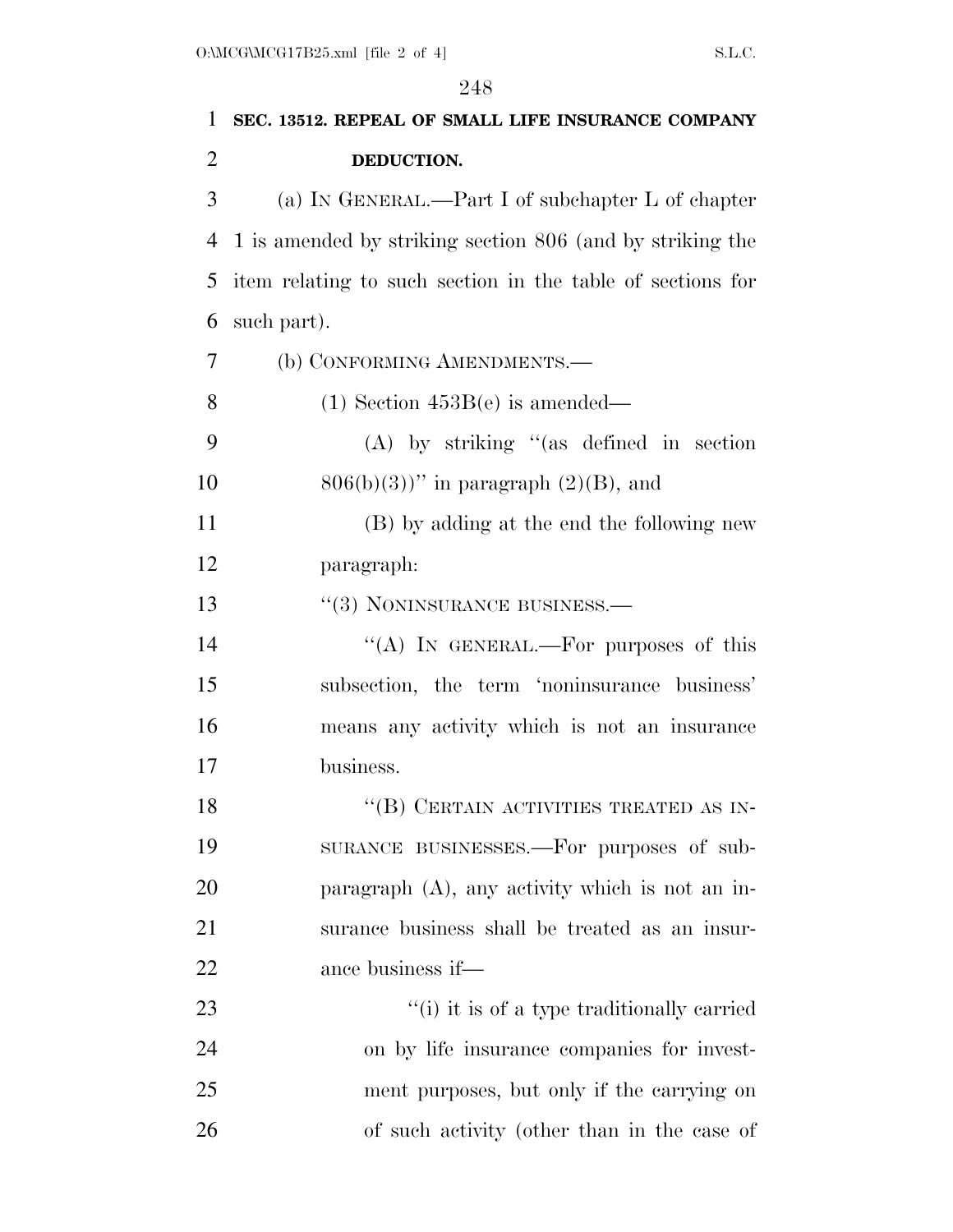| $\mathbf{1}$   | real estate) does not constitute the active                  |
|----------------|--------------------------------------------------------------|
| $\overline{2}$ | conduct of a trade or business, or                           |
| 3              | "(ii) it involves the performance of ad-                     |
| $\overline{4}$ | ministrative services in connection with                     |
| 5              | plans providing life insurance, pension, or                  |
| 6              | accident and health benefits.".                              |
| 7              | (2) Section $465(c)(7)(D)(v)(II)$ is amended by              |
| 8              | striking "section $806(b)(3)$ " and inserting "section       |
| 9              | $453B(e)(3)$ ".                                              |
| 10             | (3) Section $801(a)(2)$ is amended by striking               |
| 11             | subparagraph (C).                                            |
| 12             | (4) Section 804 is amended by striking                       |
| 13             | "means-" and all that follows and inserting                  |
| 14             | "means the general deductions provided in section            |
| 15             | $805."$ .                                                    |
| 16             | $(5)$ Section $805(a)(4)(B)$ , as amended by this            |
| 17             | Act, is amended by striking clause (i) and by redes-         |
| 18             | ignating clauses (ii), (iii), and (iv) as clauses (i), (ii), |
| 19             | and (iii), respectively.                                     |
| 20             | (6) Section $805(b)(2)(A)$ , as amended by this              |
| 21             | Act, is amended by striking clause (iii) and by redes-       |
| 22             | ignating clauses (iv) and (v) as clauses (iii) and (iv),     |
| 23             | respectively.                                                |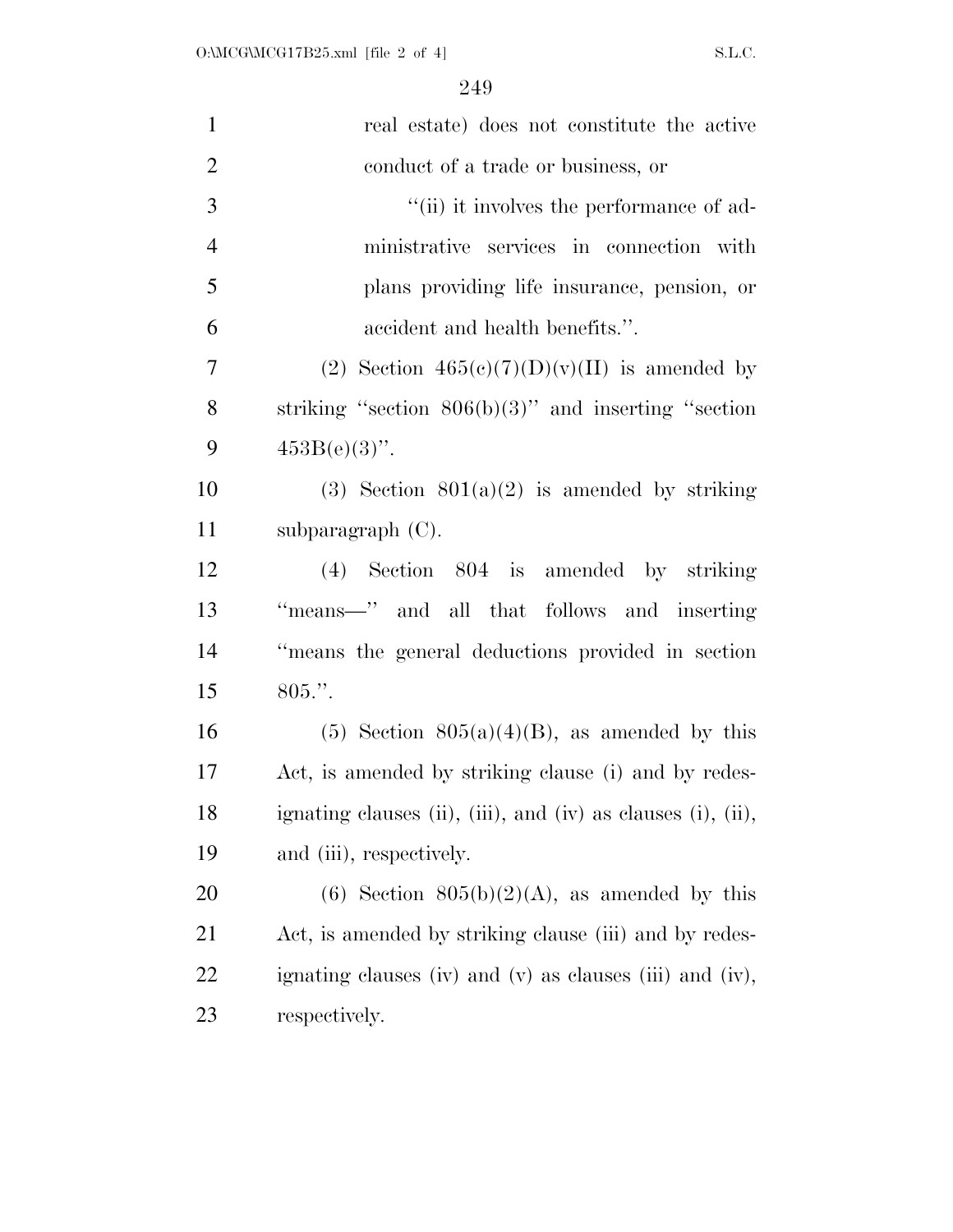| $\mathbf{1}$   | $(7)$ Section 842 $(c)$ is amended by striking para-      |
|----------------|-----------------------------------------------------------|
| $\overline{2}$ | graph $(1)$ and by redesignating paragraphs $(2)$ and     |
| 3              | $(3)$ as paragraphs $(1)$ and $(2)$ , respectively.       |
| $\overline{4}$ | $(8)$ Section 953(b)(1), as amended by section            |
| 5              | 13511, is amended by striking subparagraph $(A)$          |
| 6              | and by redesignating subparagraphs $(B)$ and $(C)$ as     |
| 7              | subparagraphs $(A)$ and $(B)$ , respectively.             |
| 8              | (c) EFFECTIVE DATE.—The amendments made by                |
| 9              | this section shall apply to taxable years beginning after |
| 10             | December 31, 2017.                                        |
| 11             | SEC. 13513. ADJUSTMENT FOR CHANGE IN COMPUTING RE-        |
| 12             | <b>SERVES.</b>                                            |
| 13             | (a) IN GENERAL.—Paragraph $(1)$ of section $807(f)$       |
| 14             | is amended to read as follows:                            |
| 15             | "(1) TREATMENT AS CHANGE IN METHOD OF                     |
| 16             | ACCOUNTING.—If the basis for determining any item         |
| 17             | referred to in subsection (c) as of the close of any      |
| 18             | taxable year differs from the basis for such deter-       |
| 19             | mination as of the close of the preceding taxable         |
| <b>20</b>      | year, then so much of the difference between—             |
| 21             | $\lq\lq$ the amount of the item at the close              |
| 22             | of the taxable year, computed on the new basis,           |
| 23             | and                                                       |
| 24             | $\lq\lq$ the amount of the item at the close              |
| 25             | of the taxable year, computed on the old basis,           |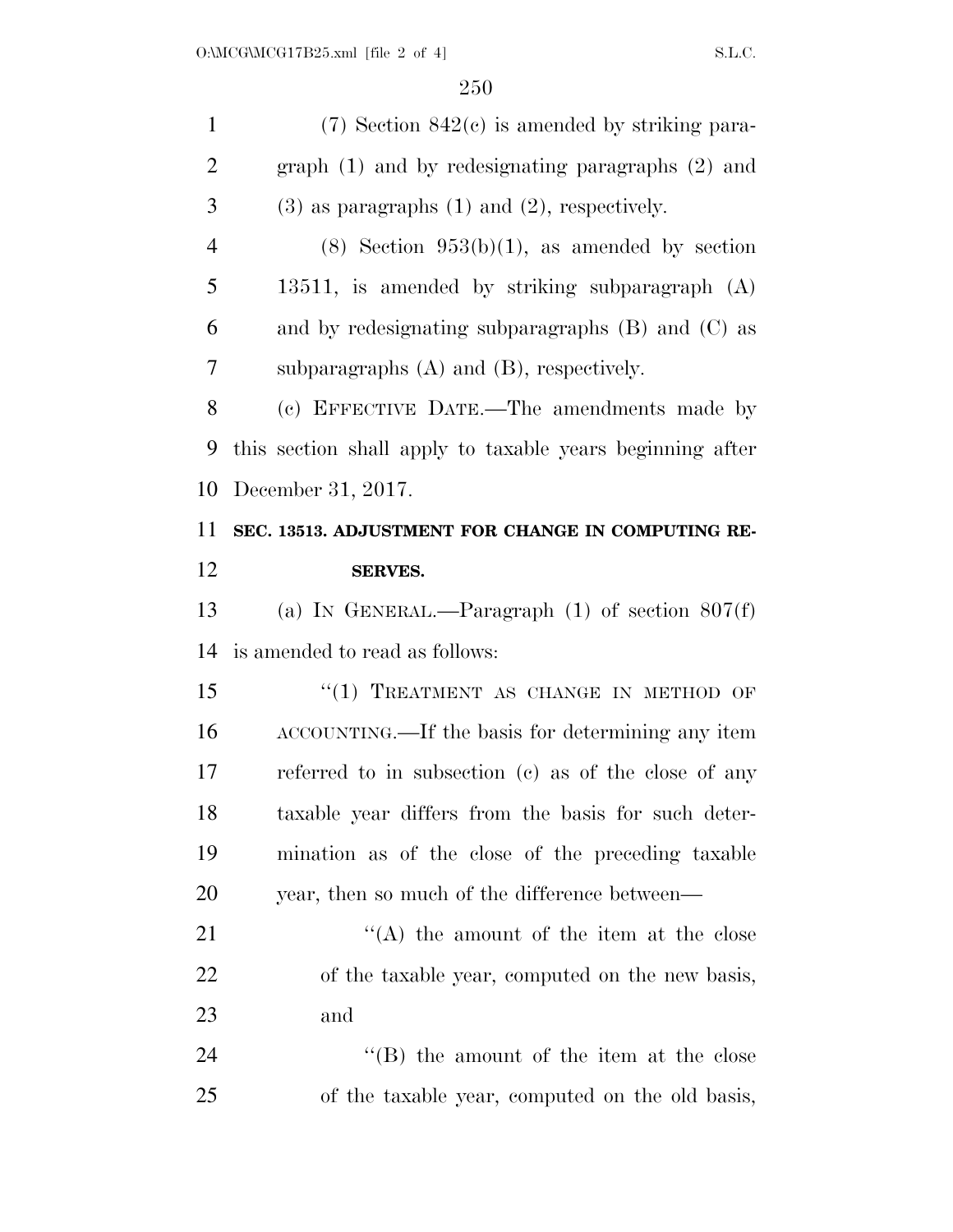as is attributable to contracts issued before the tax- able year shall be taken into account under section 481 as adjustments attributable to a change in method of accounting initiated by the taxpayer and made with the consent of the Secretary.''.

 (b) EFFECTIVE DATE.—The amendments made by this section shall apply to taxable years beginning after December 31, 2017.

# **SEC. 13514. REPEAL OF SPECIAL RULE FOR DISTRIBUTIONS TO SHAREHOLDERS FROM PRE-1984 POLICY-HOLDERS SURPLUS ACCOUNT.**

 (a) IN GENERAL.—Subpart D of part I of subchapter L is amended by striking section 815 (and by striking the item relating to such section in the table of sections for such subpart).

 (b) CONFORMING AMENDMENT.—Section 801 is amended by striking subsection (c).

 (c) EFFECTIVE DATE.—The amendments made by this section shall apply to taxable years beginning after December 31, 2017.

21 (d) PHASED INCLUSION OF REMAINING BALANCE OF POLICYHOLDERS SURPLUS ACCOUNTS.—In the case of any stock life insurance company which has a balance (de- termined as of the close of such company's last taxable year beginning before January 1, 2018) in an existing pol-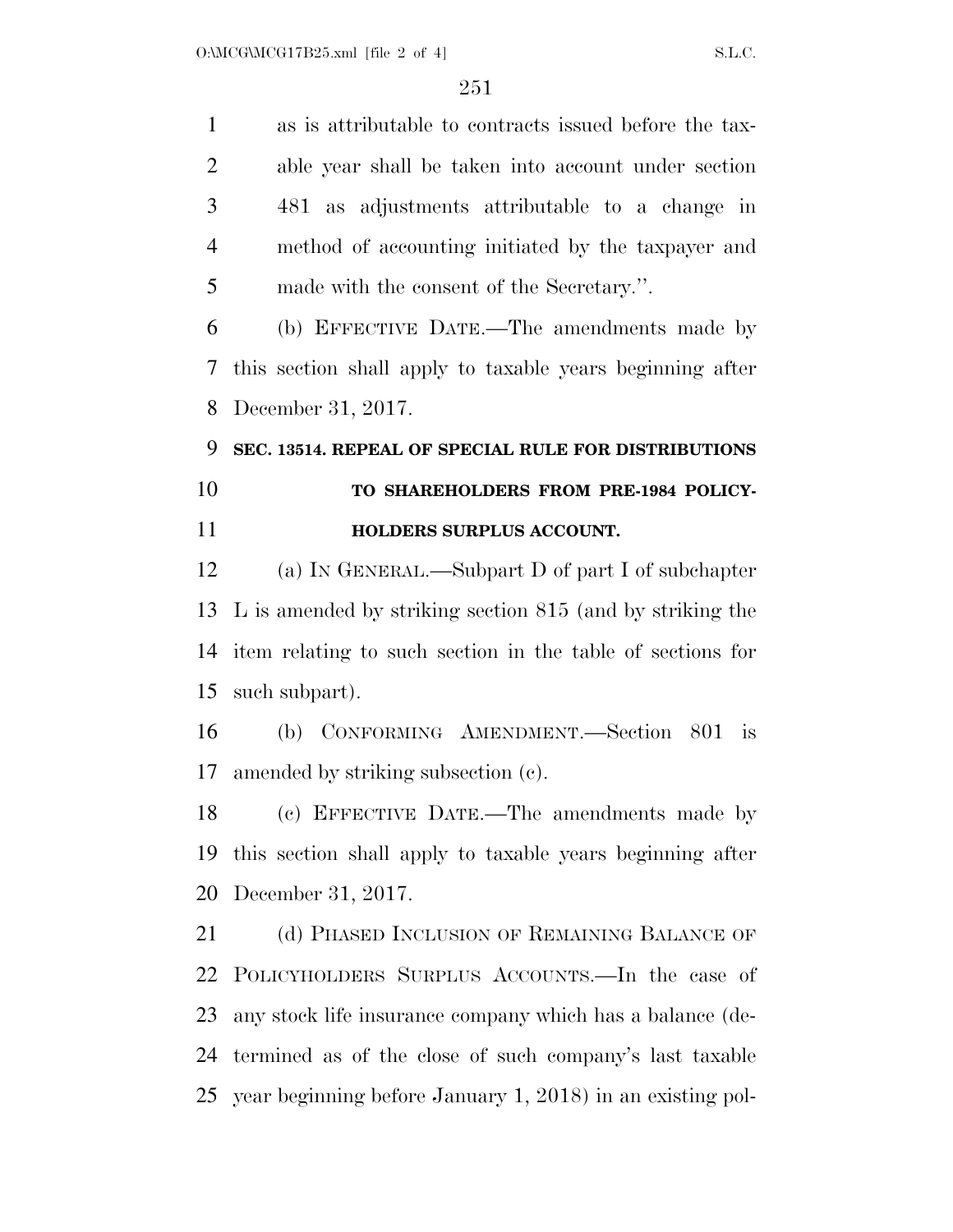| $\mathbf{1}$                     | icyholders surplus account (as defined in section 815 of   |
|----------------------------------|------------------------------------------------------------|
| 2                                | the Internal Revenue Code of 1986, as in effect before     |
| 3                                | its repeal), the tax imposed by section 801 of such Code   |
| $\overline{4}$                   | for the first 8 taxable years beginning after December 31, |
| 5                                | 2017, shall be the amount which would be imposed by        |
| 6                                | such section for such year on the sum of—                  |
| 7                                | (1) life insurance company taxable income for              |
| 8                                | such year (within the meaning of such section 801)         |
| 9                                | but not less than zero), plus                              |
| 10                               | $(2)$ <sup>1</sup> /s of such balance.                     |
| 11                               | SEC. 13515. MODIFICATION OF PRORATION RULES FOR            |
| 12                               | PROPERTY AND CASUALTY INSURANCE COM-                       |
|                                  |                                                            |
| 13                               | PANIES.                                                    |
|                                  | (a) IN GENERAL.—Section $832(b)(5)(B)$ is amend-           |
|                                  | $ed$ —                                                     |
|                                  | $(1)$ by striking "15 percent" and inserting "the          |
|                                  | applicable percentage", and                                |
|                                  | $(2)$ by inserting at the end the following new            |
| 14<br>15<br>16<br>17<br>18<br>19 | sentence: "For purposes of this subparagraph, the          |
| 20                               | applicable percentage is 5.25 percent divided by the       |
| 21                               | highest rate in effect under section $11(b)$ .".           |
| 22                               | (b) EFFECTIVE DATE.—The amendments made by                 |
| 23                               | this section shall apply to taxable years beginning after  |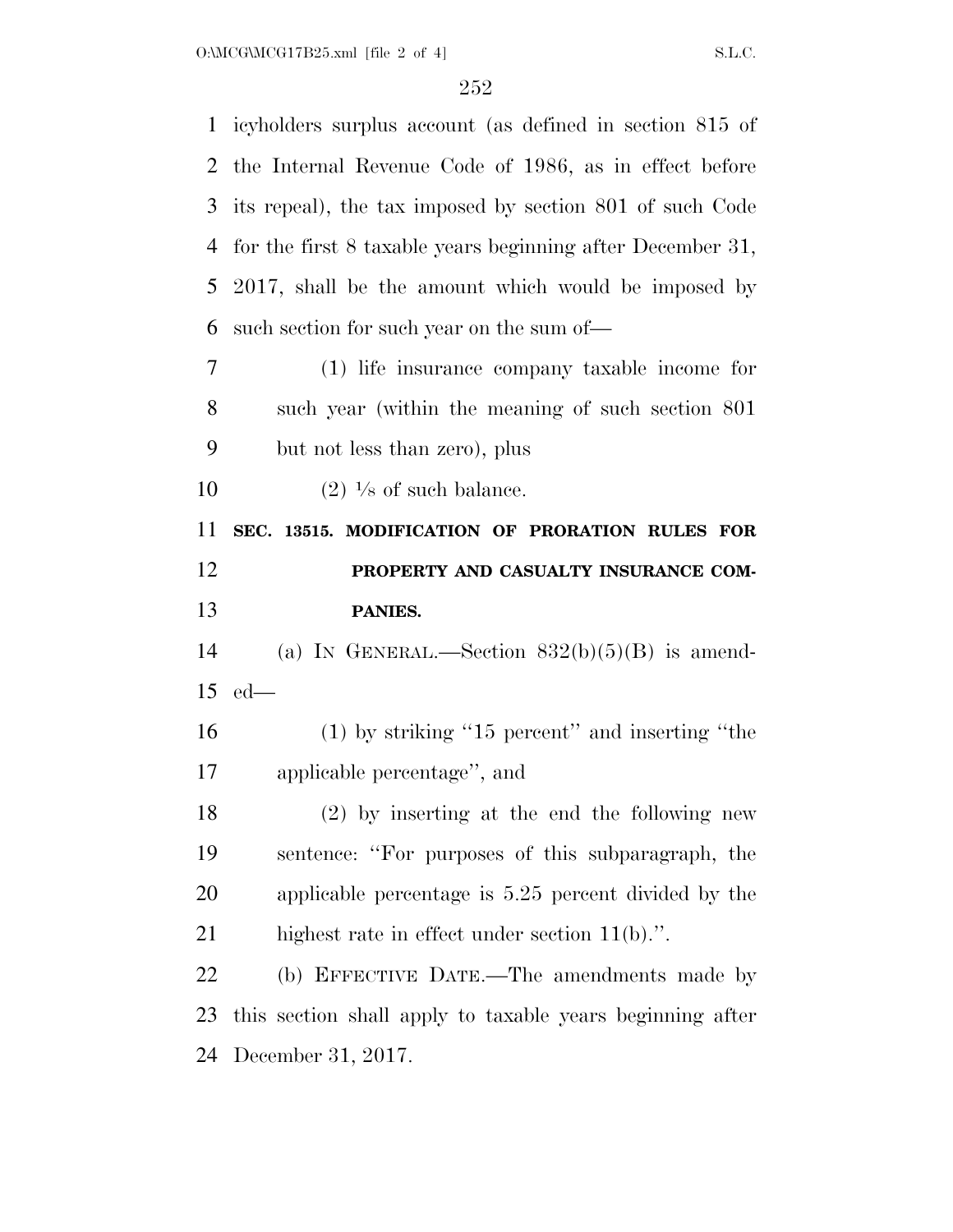## **SEC. 13516. REPEAL OF SPECIAL ESTIMATED TAX PAY-MENTS.**

 (a) IN GENERAL.—Part III of subchapter L of chap- ter 1 is amended by striking section 847 (and by striking the item relating to such section in the table of sections for such part).

 (b) EFFECTIVE DATE.—The amendments made by this section shall apply to taxable years beginning after December 31, 2017.

## **SEC. 13517. CAPITALIZATION OF CERTAIN POLICY ACQUISI-TION EXPENSES.**

 (a) AMORTIZATION PERIOD.—Section 848 is amend- ed by striking ''120-month'' each place it appears in sub-14 sections (a)(2) and (b)(1) and inserting "600-month".

 (b) DETERMINATION OF EXPENSES.—Paragraph (1) of section 848(c) is amended—

- 17 (1) by striking "1.75 percent" in subparagraph 18 (A) and inserting "3.17 percent",
- (2) by striking ''2.05 percent'' in subparagraph (B) and inserting ''3.72 percent'', and
- (3) by striking ''7.7 percent'' in subparagraph 22 (C) and inserting "13.97 percent".

 (c) EFFECTIVE DATE.—The amendments made by this section shall apply to taxable years beginning after December 31, 2017.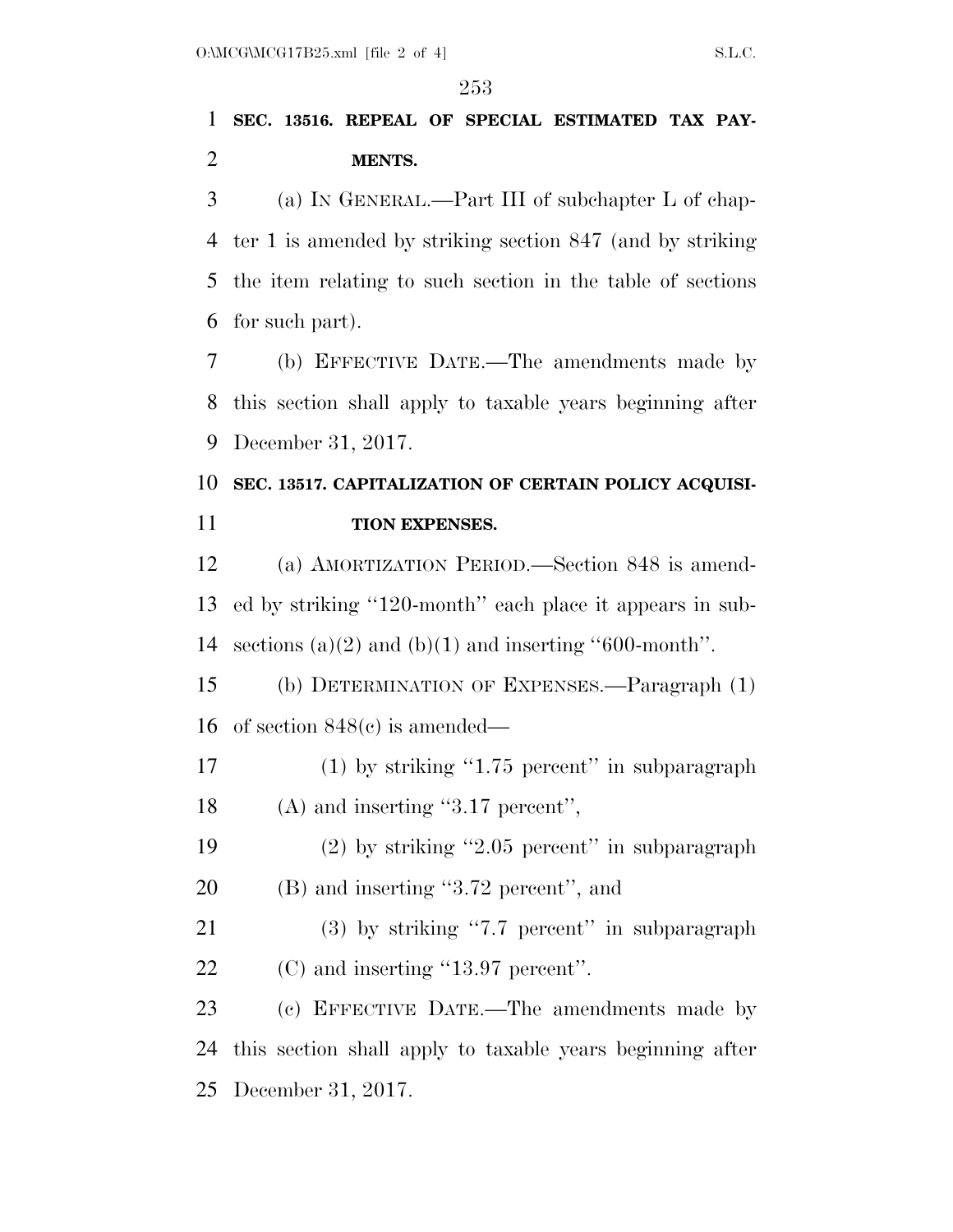# **SEC. 13518. TAX REPORTING FOR LIFE SETTLEMENT TRANSACTIONS.**  (a) IN GENERAL.—Subpart B of part III of sub- chapter A of chapter 61, as amended by section 13305, is amended by adding at the end the following new section: **''SEC. 6050Y. RETURNS RELATING TO CERTAIN LIFE INSUR- ANCE CONTRACT TRANSACTIONS.**  8 "(a) REQUIREMENT OF REPORTING OF CERTAIN PAYMENTS.—

10 "(1) IN GENERAL.—Every person who acquires a life insurance contract or any interest in a life in- surance contract in a reportable policy sale during any taxable year shall make a return for such tax- able year (at such time and in such manner as the Secretary shall prescribe) setting forth—

16 "(A) the name, address, and TIN of such person,

18 ''(B) the name, address, and TIN of each recipient of payment in the reportable policy sale,

21  $\cdot$  ''(C) the date of such sale.

22  $\text{``(D) the name of the issuer of the life in--}$  surance contract sold and the policy number of such contract, and

25 "'(E) the amount of each payment.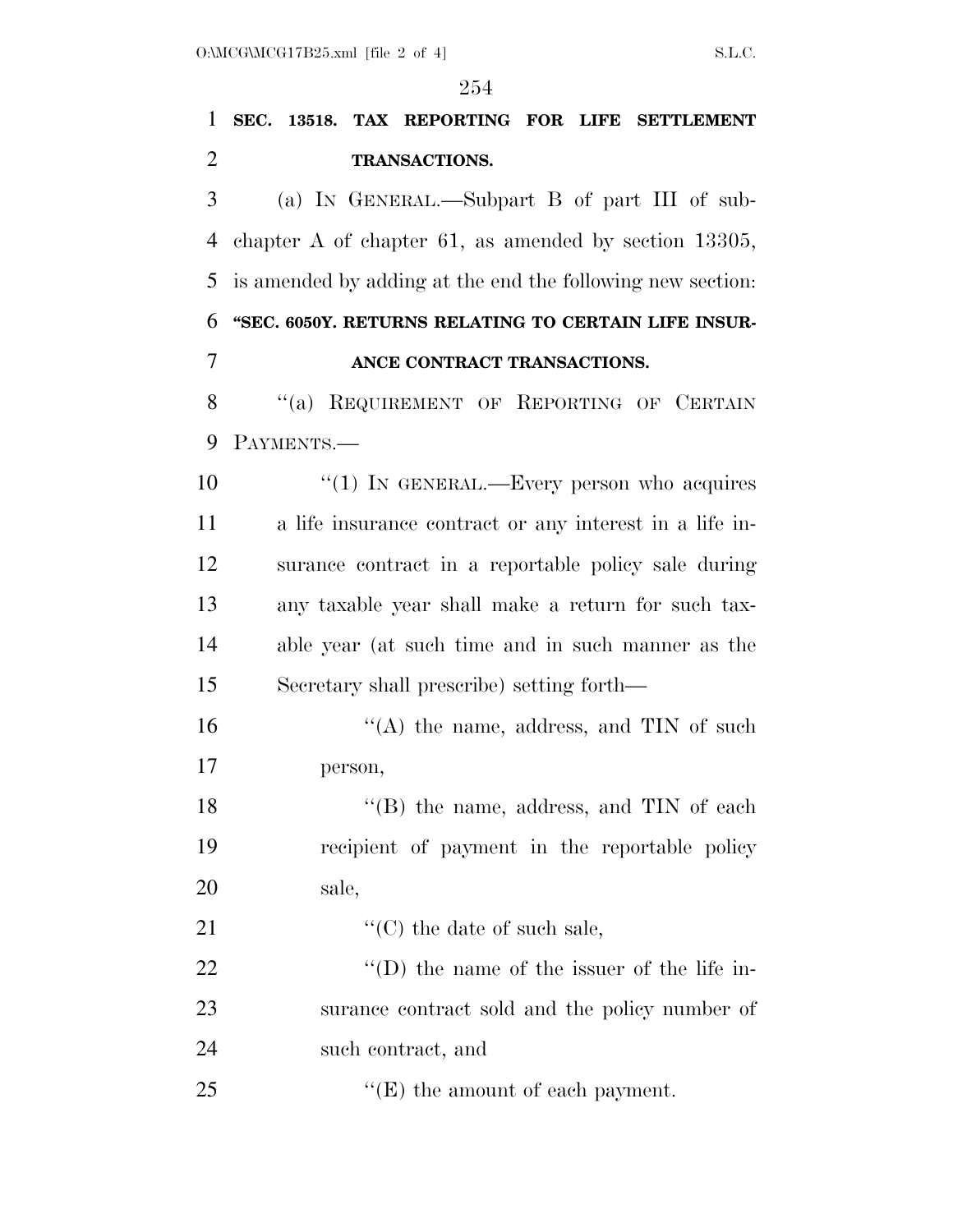| $\mathbf{1}$   | "(2) STATEMENT TO BE FURNISHED TO PER-               |
|----------------|------------------------------------------------------|
| $\overline{2}$ | SONS WITH RESPECT TO WHOM INFORMATION IS RE-         |
| 3              | QUIRED.—Every person required to make a return       |
| $\overline{4}$ | under this subsection shall furnish to each person   |
| 5              | whose name is required to be set forth in such re-   |
| 6              | turn a written statement showing—                    |
| 7              | $\lq\lq$ the name, address, and phone num-           |
| 8              | ber of the information contact of the person re-     |
| 9              | quired to make such return, and                      |
| 10             | $\lq\lq$ the information required to be shown        |
| 11             | on such return with respect to such person, ex-      |
| 12             | cept that in the case of an issuer of a life insur-  |
| 13             | ance contract, such statement is not required to     |
| 14             | include the information specified in paragraph       |
| 15             | (1)(E).                                              |
| 16             | "(b) REQUIREMENT OF REPORTING OF SELLER'S            |
| 17             | BASIS IN LIFE INSURANCE CONTRACTS.—                  |
| 18             | "(1) IN GENERAL.—Upon receipt of the state-          |
| 19             | ment required under subsection $(a)(2)$ or upon no-  |
| 20             | tice of a transfer of a life insurance contract to a |
| 21             | foreign person, each issuer of a life insurance con- |
| 22             | tract shall make a return (at such time and in such  |
| 23             | manner as the Secretary shall prescribe) setting     |
| 24             | forth—                                               |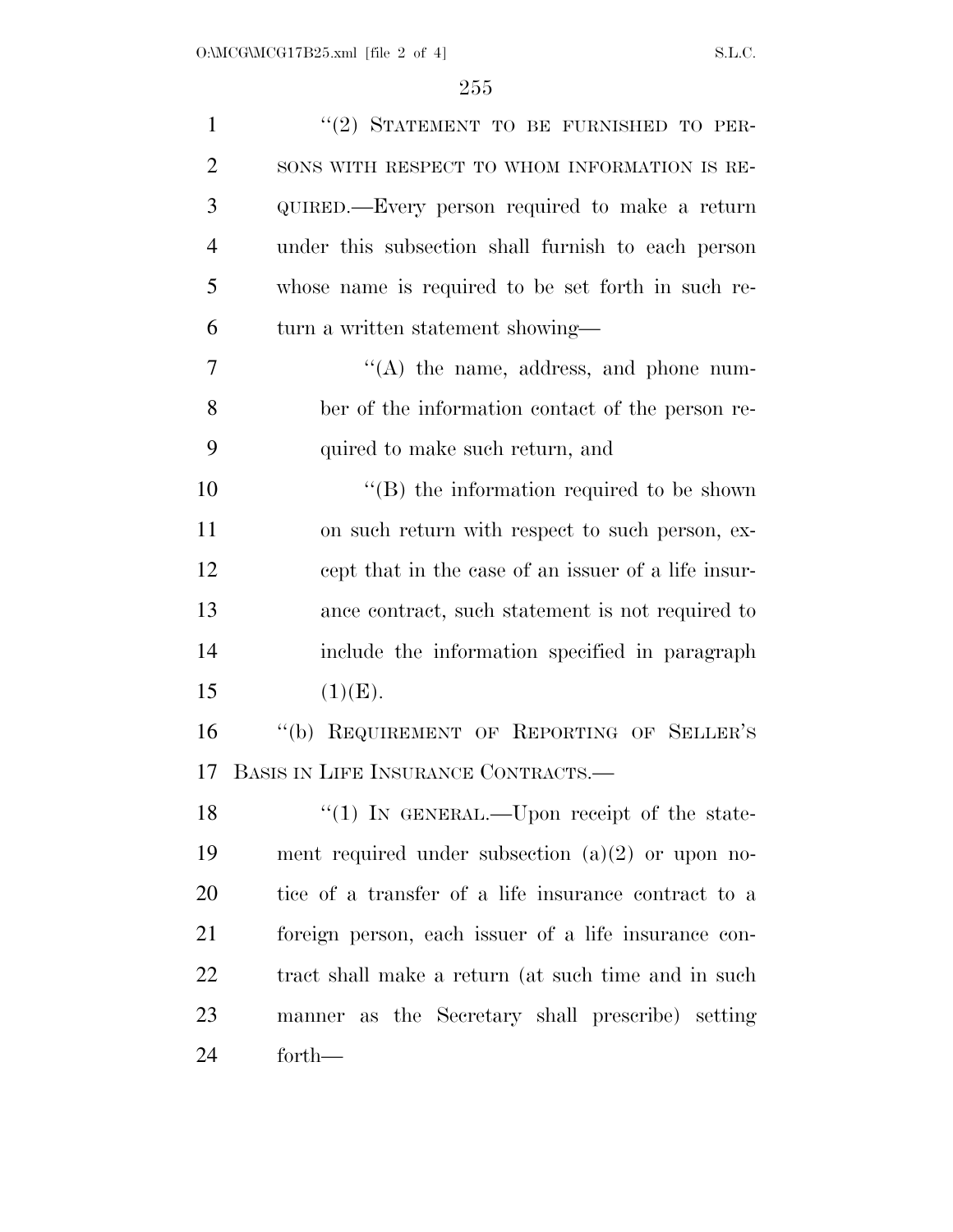| $\mathbf{1}$   | "(A) the name, address, and $TIN$ of the                      |
|----------------|---------------------------------------------------------------|
| $\overline{2}$ | seller who transfers any interest in such con-                |
| 3              | tract in such sale,                                           |
| $\overline{4}$ | $\lq\lq$ (B) the investment in the contract (as de-           |
| 5              | fined in section $72(e)(6)$ ) with respect to such            |
| 6              | seller, and                                                   |
| 7              | $\lq\lq$ <sup>c</sup> (C) the policy number of such contract. |
| 8              | "(2) STATEMENT TO BE FURNISHED TO PER-                        |
| 9              | SONS WITH RESPECT TO WHOM INFORMATION IS RE-                  |
| 10             | QUIRED.—Every person required to make a return                |
| 11             | under this subsection shall furnish to each person            |
| 12             | whose name is required to be set forth in such re-            |
| 13             | turn a written statement showing—                             |
| 14             | $\lq\lq$ the name, address, and phone num-                    |
| 15             | ber of the information contact of the person re-              |
| 16             | quired to make such return, and                               |
| 17             | $\lq\lq$ the information required to be shown                 |
| 18             | on such return with respect to each seller whose              |
| 19             | name is required to be set forth in such return.              |
| 20             | "(c) REQUIREMENT OF REPORTING WITH RESPECT                    |
| 21             | TO REPORTABLE DEATH BENEFITS.—                                |
| 22             | "(1) IN GENERAL.—Every person who makes a                     |
| 23             | payment of reportable death benefits during any tax-          |
| 24             | able year shall make a return for such taxable year           |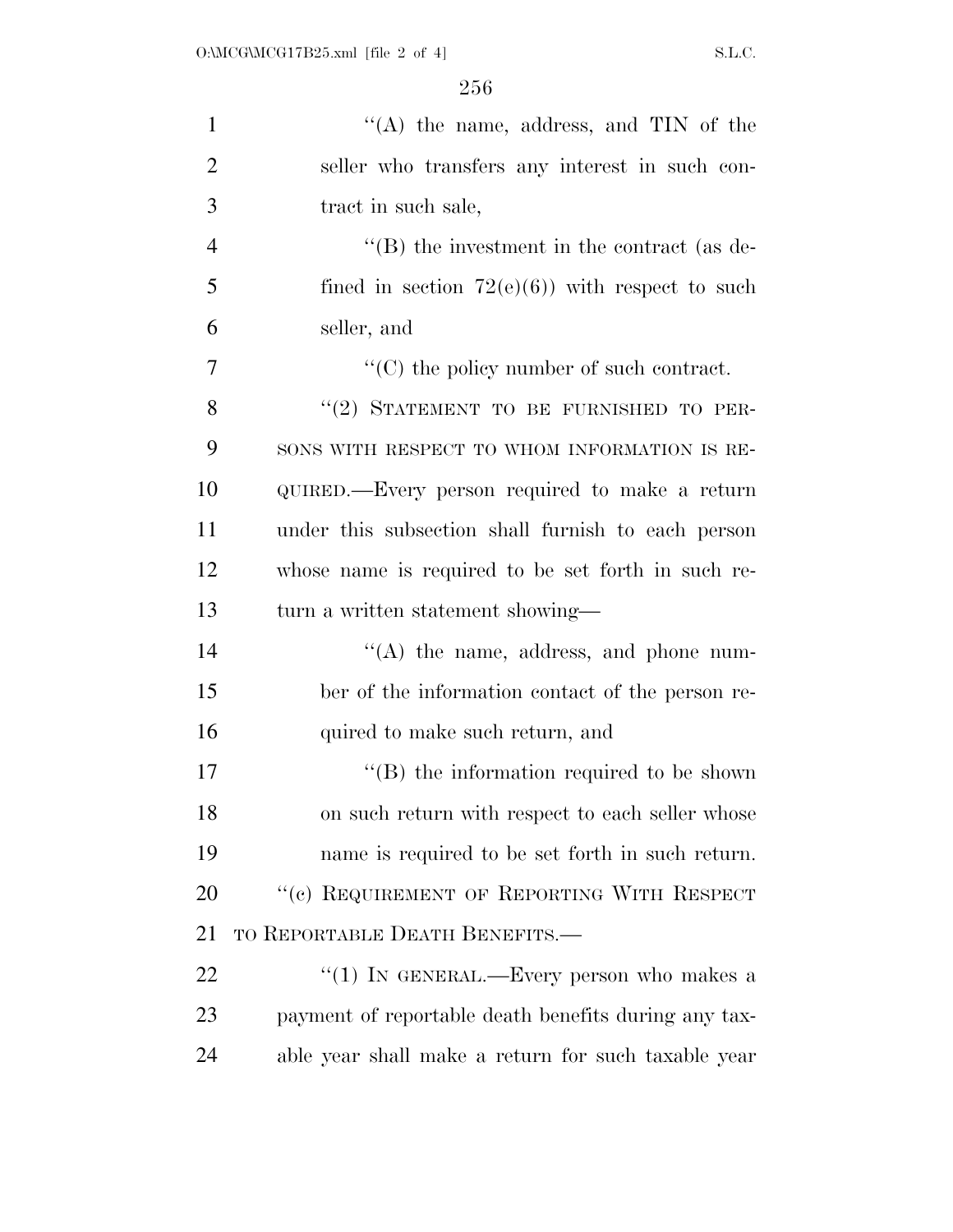| $\mathbf{1}$   | (at such time and in such manner as the Secretary  |
|----------------|----------------------------------------------------|
| $\overline{2}$ | shall prescribe) setting forth—                    |
| 3              | "(A) the name, address, and $TIN$ of the           |
| $\overline{4}$ | person making such payment,                        |
| 5              | $\lq\lq$ the name, address, and TIN of each        |
| 6              | recipient of such payment,                         |
| 7              | "(C) the date of each such payment, and            |
| 8              | "(D) the gross amount of each such pay-            |
| 9              | ment.                                              |
| 10             | $\lq\lq(E)$ such person's estimate of the invest-  |
| 11             | ment in the contract (as defined in section        |
| 12             | $72(e)(6)$ ) with respect to the buyer.            |
| 13             | "(2) STATEMENT TO BE FURNISHED TO PER-             |
| 14             | SONS WITH RESPECT TO WHOM INFORMATION IS RE-       |
| 15             | QUIRED.—Every person required to make a return     |
| 16             | under this subsection shall furnish to each person |
| 17             | whose name is required to be set forth in such re- |
| 18             | turn a written statement showing—                  |
| 19             | $\lq\lq$ the name, address, and phone num-         |
| 20             | ber of the information contact of the person re-   |
| 21             | quired to make such return, and                    |
| 22             | $\lq\lq$ (B) the information required to be shown  |
| 23             | on such return with respect to each recipient of   |
| 24             | payment whose name is required to be set forth     |
| 25             | in such return.                                    |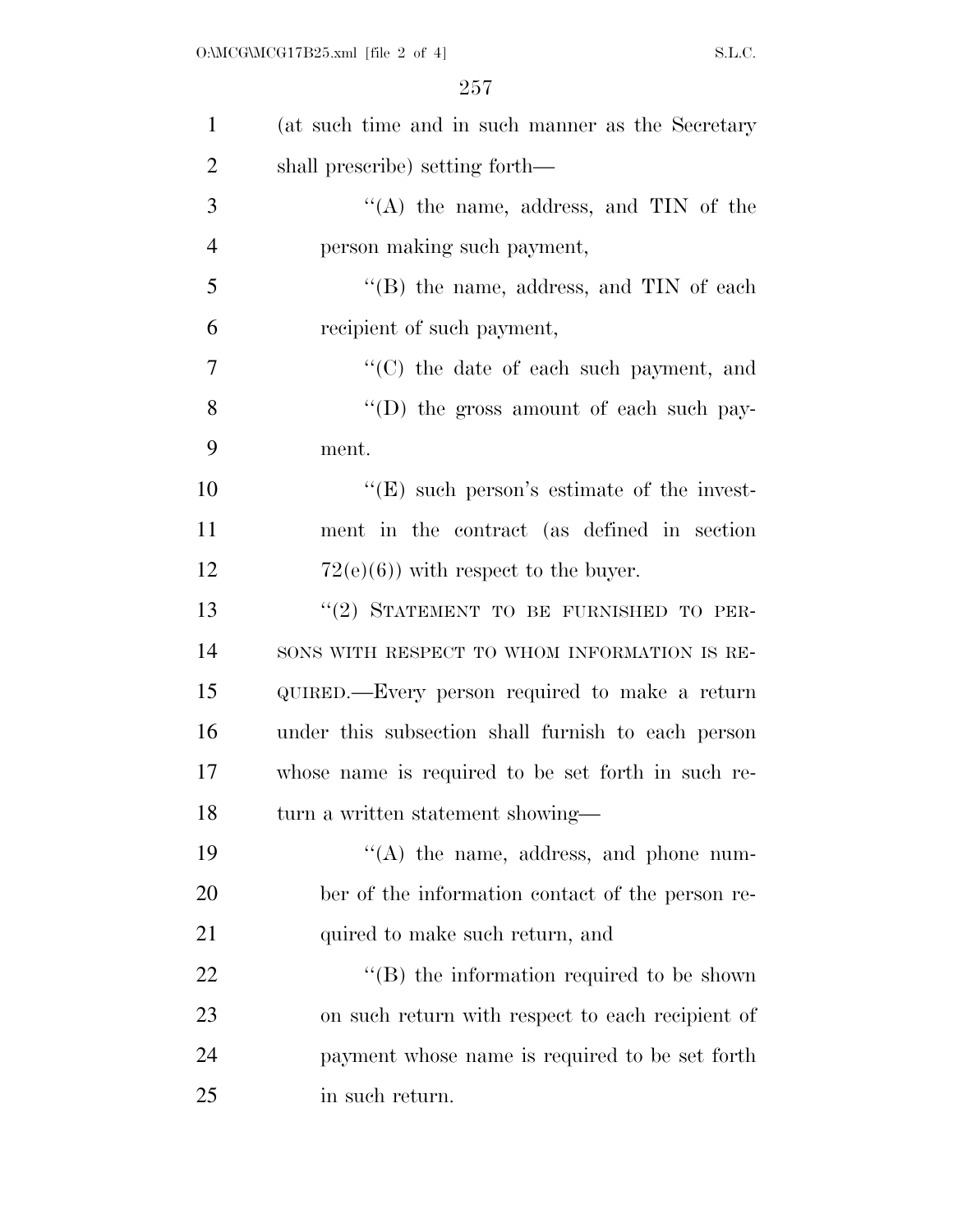| $\mathbf{1}$   | "(d) DEFINITIONS.—For purposes of this section:                                  |
|----------------|----------------------------------------------------------------------------------|
| $\overline{2}$ | "(1) PAYMENT.—The term 'payment' means,                                          |
| 3              | with respect to any reportable policy sale, the                                  |
| $\overline{4}$ | amount of cash and the fair market value of any                                  |
| 5              | consideration transferred in the sale.                                           |
| 6              | "(2) REPORTABLE POLICY SALE.—The<br>term                                         |
| 7              | 'reportable policy sale' has the meaning given such                              |
| 8              | term in section $101(a)(3)(B)$ .                                                 |
| 9              | "(3) ISSUER.—The term 'issuer' means any life                                    |
| 10             | insurance company that bears the risk with respect                               |
| 11             | to a life insurance contract on the date any return                              |
| 12             | or statement is required to be made under this sec-                              |
| 13             | tion.                                                                            |
| 14             | REPORTABLE DEATH BENEFITS.—The<br>(4)                                            |
| 15             | term 'reportable death benefits' means amounts paid                              |
| 16             | by reason of the death of the insured under a life                               |
| 17             | insurance contract that has been transferred in a re-                            |
| 18             | portable policy sale.".                                                          |
| 19             | (b) CLERICAL AMENDMENT.—The table of sections                                    |
| 20             | for subpart $B$ of part III of subchapter $A$ of chapter 61,                     |
| 21             | as amended by section 13305, is amended by inserting                             |
| 22             | after the item relating to section 6050X the following new                       |
| 23             | item:                                                                            |
|                | "Sec. 6050Y. Returns relating to certain life insurance contract transactions.". |
| 24             | (c) CONFORMING AMENDMENTS.—                                                      |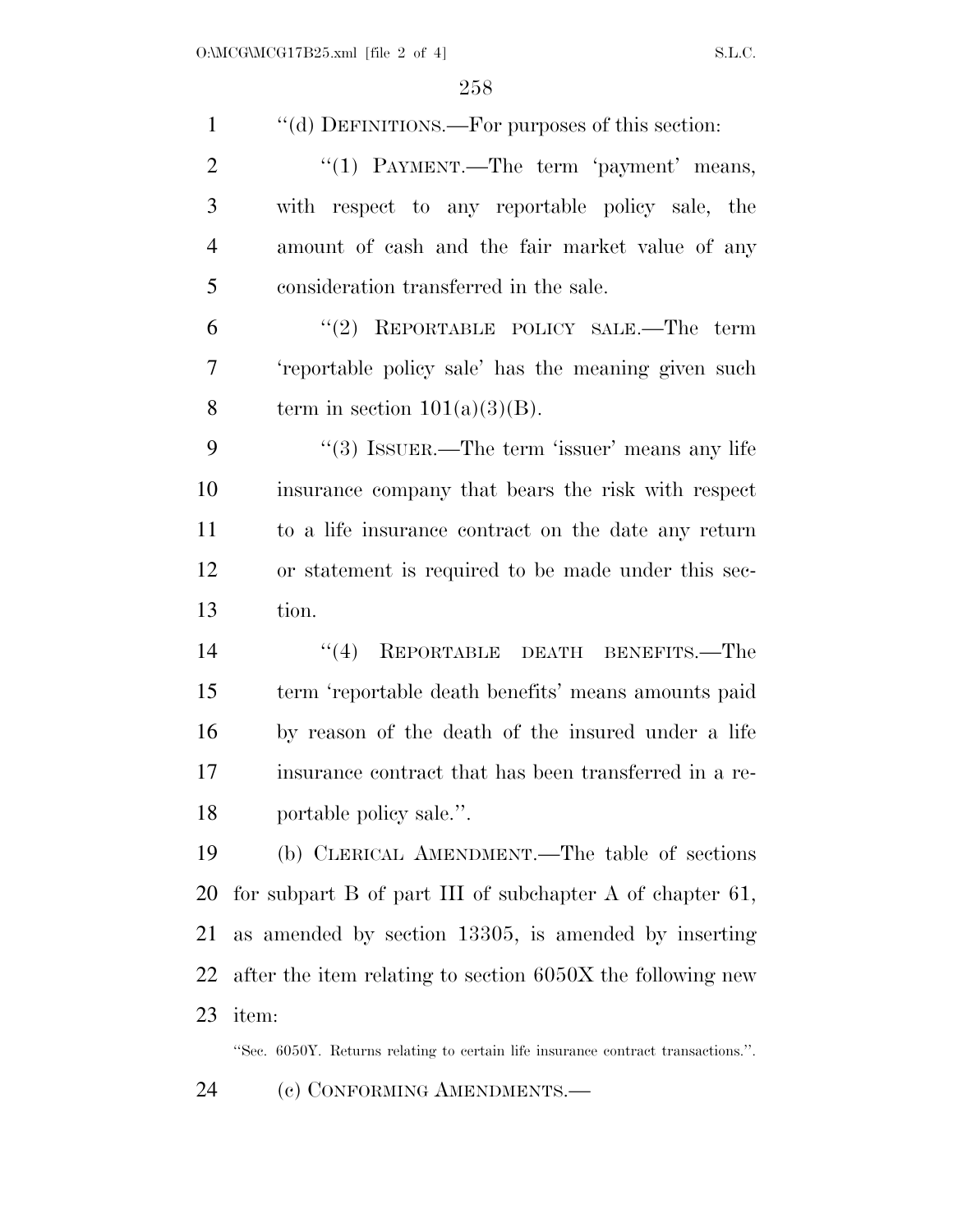| $\mathbf{1}$   | $(1)$ Subsection $(d)$ of section 6724 is amend-  |
|----------------|---------------------------------------------------|
| $\overline{2}$ | $ed$ —                                            |
| 3              | $(A)$ by striking "or" at the end of clause       |
| $\overline{4}$ | (xxiv) of paragraph $(1)(B)$ , by striking "and"  |
| 5              | at the end of clause (xxv) of such paragraph      |
| 6              | and inserting "or", and by inserting after such   |
| 7              | clause (xxv) the following new clause:            |
| 8              | "(xxvi) section 6050Y (relating to re-            |
| 9              | turns relating to certain life insurance con-     |
| 10             | tract transactions), and", and                    |
| 11             | (B) by striking "or" at the end of subpara-       |
| 12             | graph $(HH)$ of paragraph $(2)$ , by striking the |
| 13             | period at the end of subparagraph (II) of such    |
| 14             | paragraph and inserting ", or", and by insert-    |
| 15             | ing after such subparagraph (II) the following    |
| 16             | new subparagraph:                                 |
| 17             | "(JJ) subsection (a)(2), (b)(2), or (c)(2) of     |
| 18             | section 6050Y (relating to returns relating to    |
| 19             | certain life insurance contract transactions).".  |
| 20             | $(2)$ Section 6047 is amended—                    |
| 21             | $(A)$ by redesignating subsection $(g)$ as sub-   |
| 22             | section (h),                                      |
| 23             | (B) by inserting after subsection (f) the         |
| 24             | following new subsection:                         |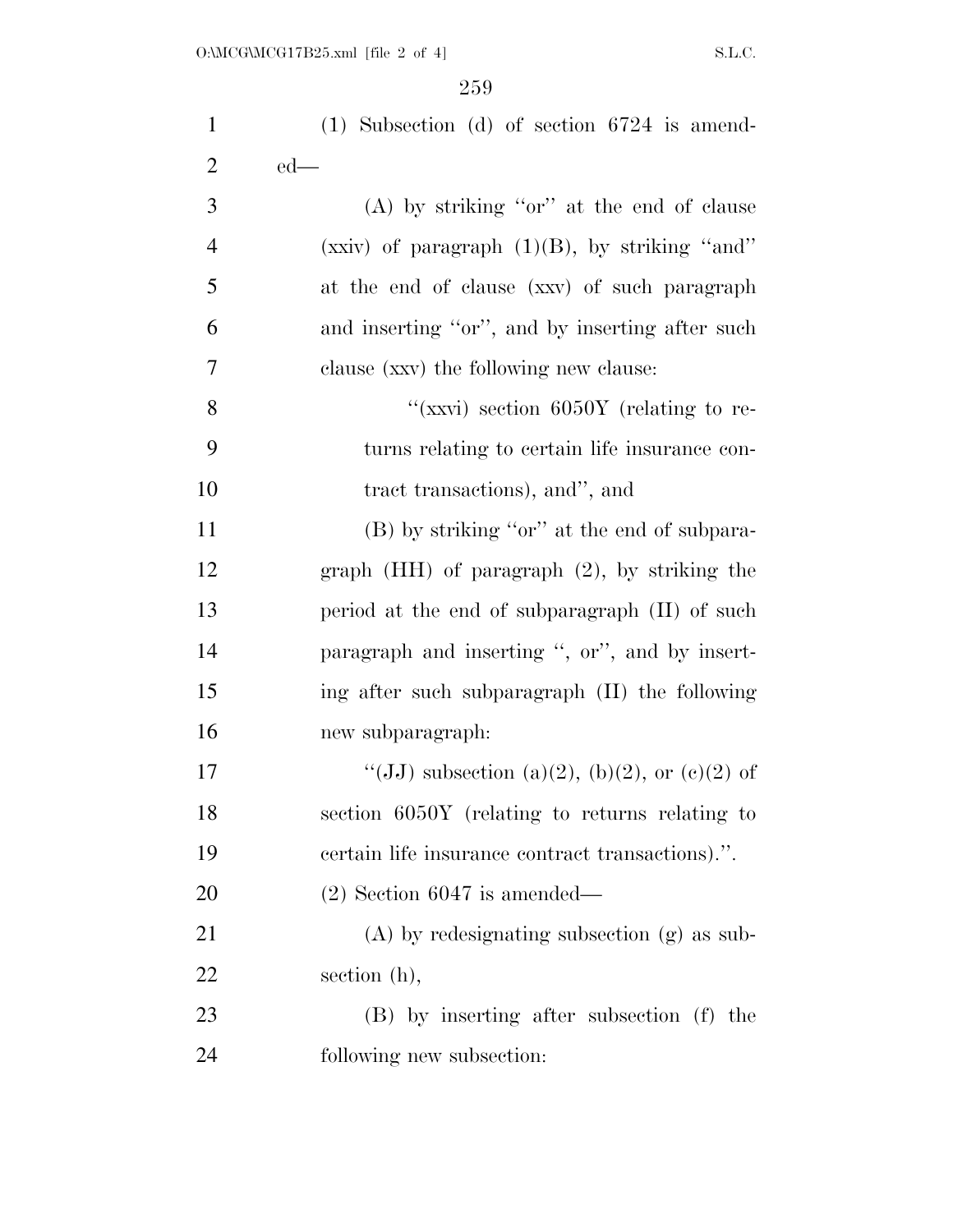1 "(g) INFORMATION RELATING TO LIFE INSURANCE CONTRACT TRANSACTIONS.—This section shall not apply to any information which is required to be reported under section 6050Y.'', and (C) by adding at the end of subsection (h), as so redesignated, the following new para- graph: 8 "(4) For provisions requiring reporting of infor- mation relating to certain life insurance contract 10 transactions, see section 6050Y.". (d) EFFECTIVE DATE.—The amendments made by this section shall apply to— (1) reportable policy sales (as defined in section 6050Y(d)(2) of the Internal Revenue Code of 1986 (as added by subsection (a)) after December 31, 2017, and (2) reportable death benefits (as defined in sec-18 tion  $6050Y(d)(4)$  of such Code (as added by sub- section (a)) paid after December 31, 2017. **SEC. 13519. CLARIFICATION OF TAX BASIS OF LIFE INSUR- ANCE CONTRACTS.**  (a) CLARIFICATION WITH RESPECT TO ADJUST- MENTS.—Paragraph (1) of section 1016(a) is amended by striking subparagraph (A) and all that follows and insert-ing the following: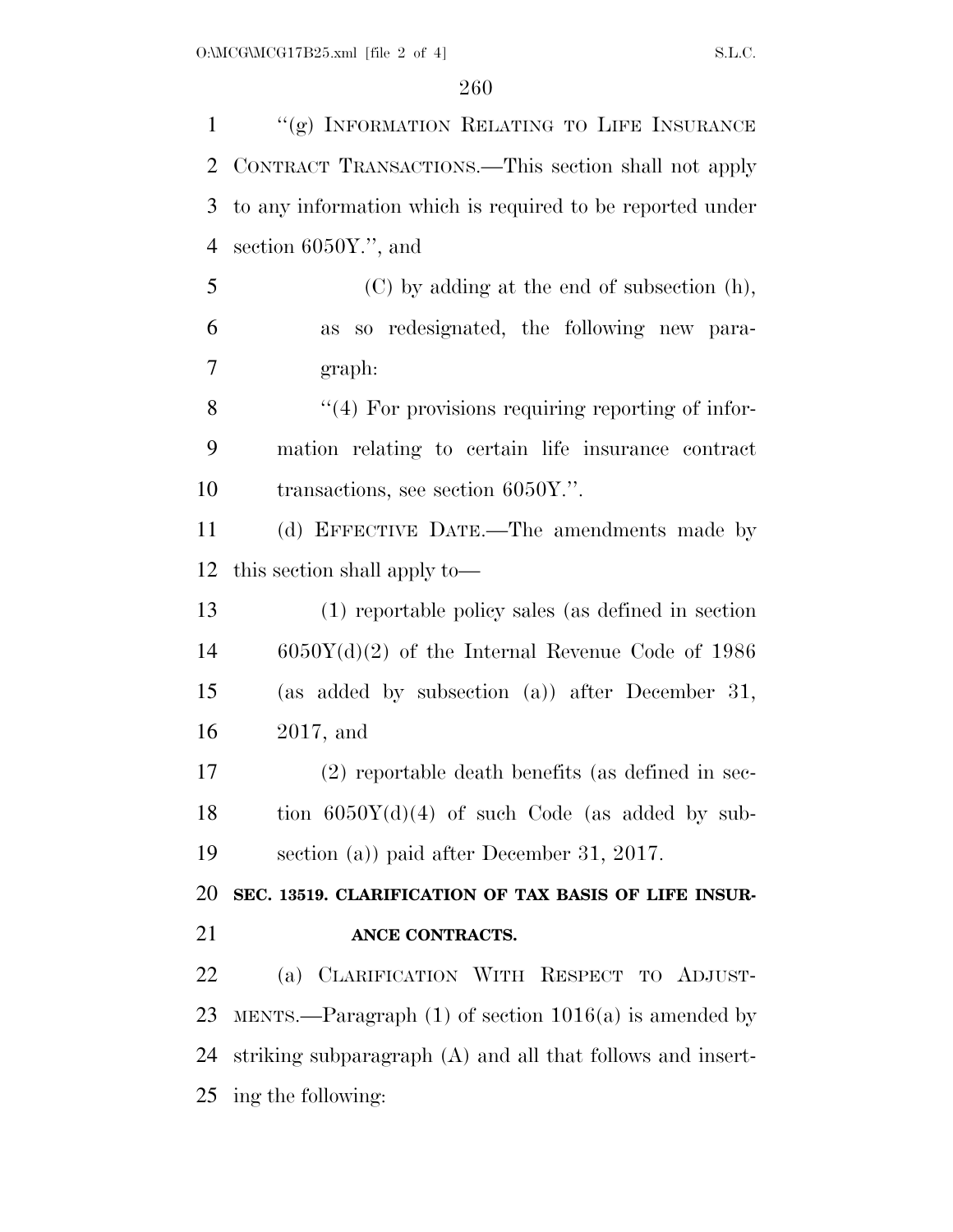| $\mathbf{1}$   | "(A) for—                                                   |
|----------------|-------------------------------------------------------------|
| $\overline{2}$ | "(i) taxes or other carrying charges                        |
| 3              | described in section 266; or                                |
| $\overline{4}$ | "(ii) expenditures described in section                     |
| 5              | 173 (relating to circulation expenditures),                 |
| 6              | for which deductions have been taken by the                 |
| 7              | taxpayer in determining taxable income for the              |
| 8              | taxable year or prior taxable years; or                     |
| 9              | $\lq\lq (B)$ for mortality, expense, or other rea-          |
| 10             | sonable charges incurred under an annuity or                |
| 11             | life insurance contract;".                                  |
| 12             | (b) EFFECTIVE DATE.—The amendment made by                   |
| 13             | this section shall apply to transactions entered into after |
| 14             | August 25, 2009.                                            |
| 15             | SEC. 13520. EXCEPTION TO TRANSFER FOR VALUABLE CON-         |
| 16             | SIDERATION RULES.                                           |
| 17             | (a) IN GENERAL.—Subsection (a) of section 101 is            |
| 18             | amended by inserting after paragraph (2) the following      |
| 19             | new paragraph:                                              |
| 20             | "(3) EXCEPTION TO VALUABLE CONSIDERATION                    |
| 21             | RULES FOR COMMERCIAL TRANSFERS.-                            |
| 22             | "(A) IN GENERAL.—The second sentence                        |
| 23             | of paragraph $(2)$ shall not apply in the case of           |
| 24             | a transfer of a life insurance contract, or any             |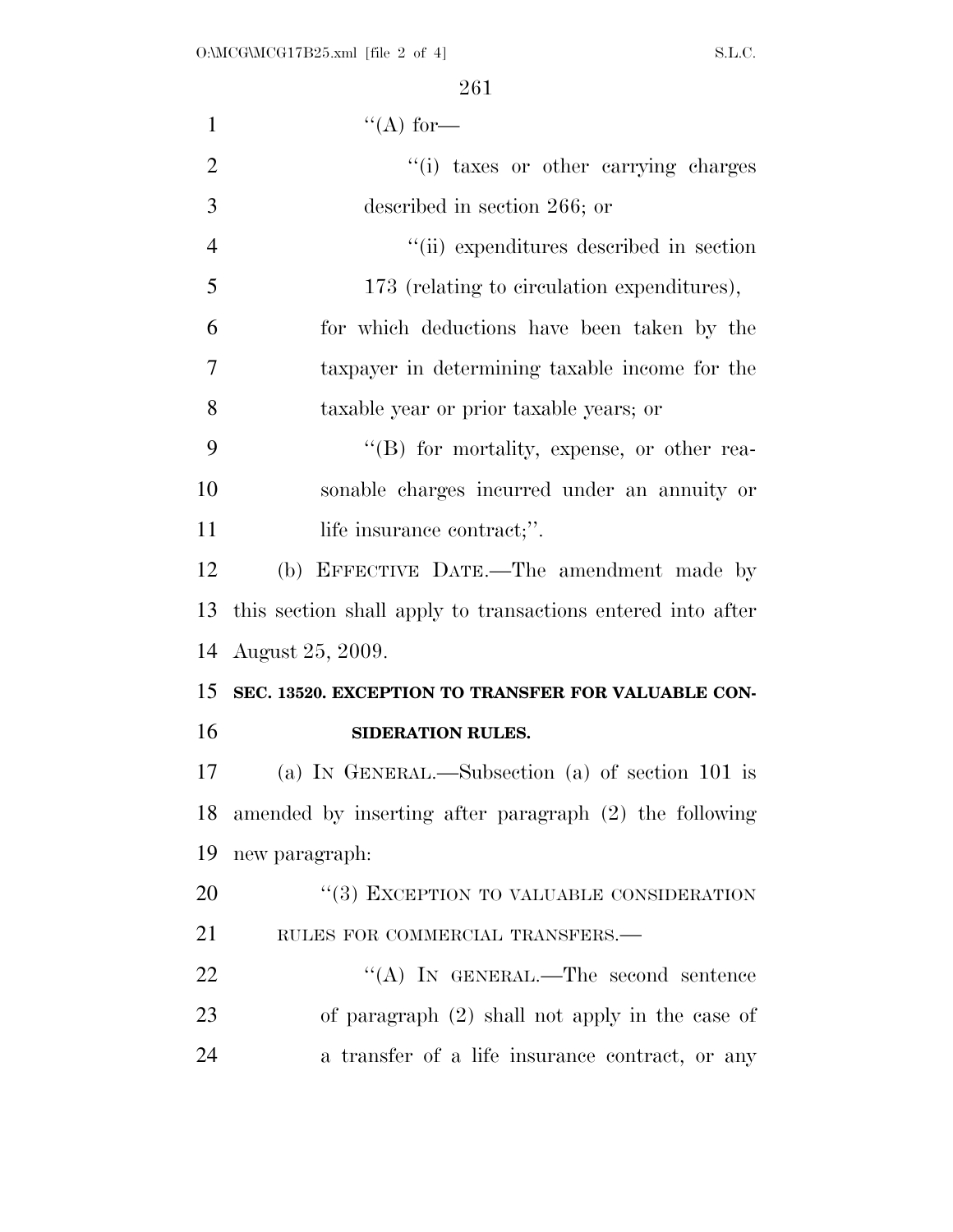1 interest therein, which is a reportable policy sale.

3 "(B) REPORTABLE POLICY SALE.—For purposes of this paragraph, the term 'reportable policy sale' means the acquisition of an interest in a life insurance contract, directly or indi- rectly, if the acquirer has no substantial family, business, or financial relationship with the in- sured apart from the acquirer's interest in such life insurance contract. For purposes of the pre- ceding sentence, the term 'indirectly' applies to the acquisition of an interest in a partnership, trust, or other entity that holds an interest in 14 the life insurance contract.".

 (b) CONFORMING AMENDMENT.—Paragraph (1) of 16 section 101(a) is amended by striking "paragraph  $(2)$ " and inserting ''paragraphs (2) and (3)''.

 (c) EFFECTIVE DATE.—The amendments made by this section shall apply to transfers after December 31, 2017.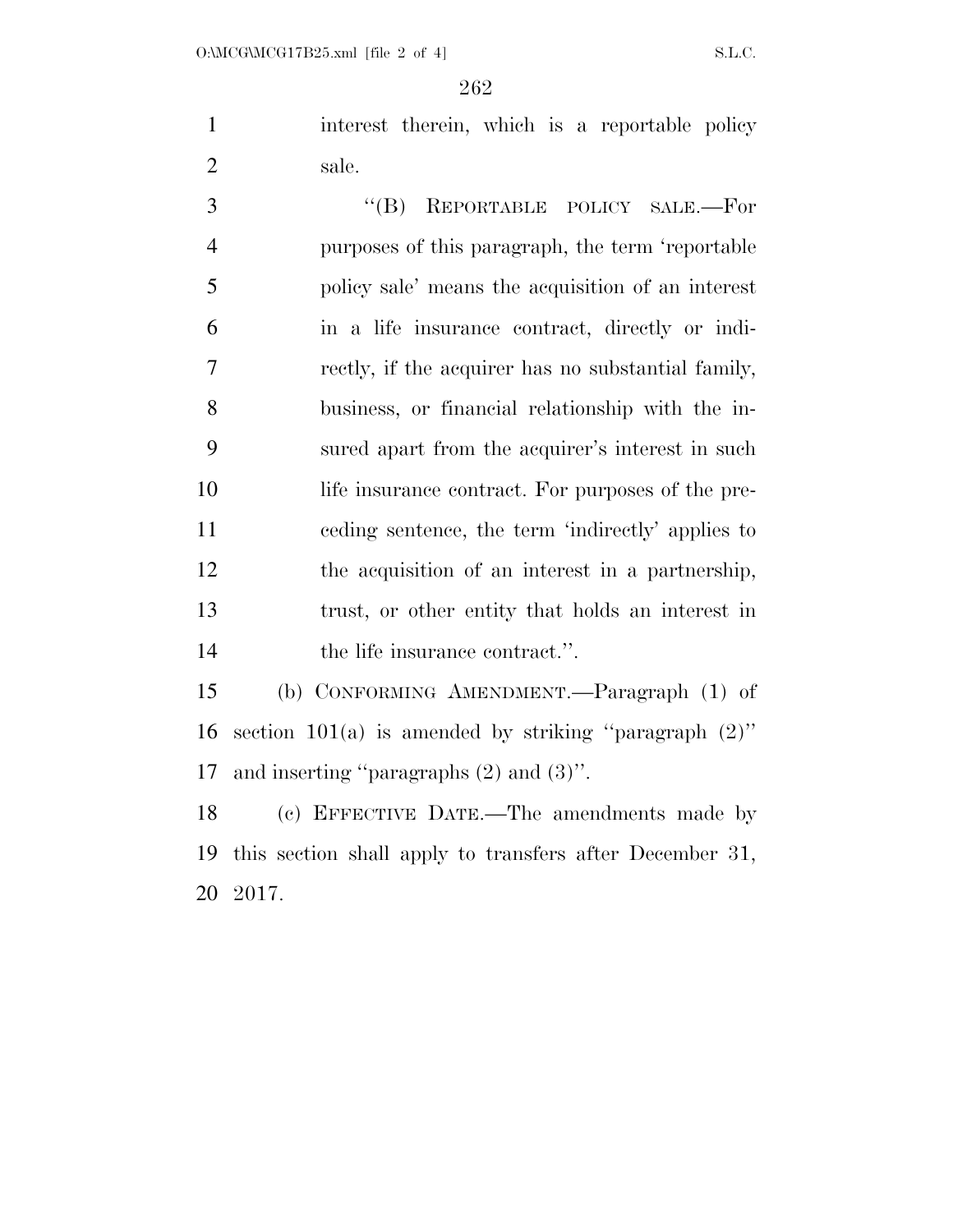| $\mathbf{1}$   | <b>Subpart C-Banks and Financial Instruments</b>               |
|----------------|----------------------------------------------------------------|
| 2              | SEC. 13531. LIMITATION ON DEDUCTION FOR FDIC PRE-              |
| 3              | MIUMS.                                                         |
| $\overline{4}$ | (a) IN GENERAL.—Section 162 is amended by redes-               |
| 5              | ignating subsection $(q)$ as subsection $(r)$ and by inserting |
| 6              | after subsection (p) the following new subsection:             |
| 7              | "(q) DISALLOWANCE OF FDIC PREMIUMS PAID BY                     |
| 8              | CERTAIN LARGE FINANCIAL INSTITUTIONS.                          |
| 9              | "(1) IN GENERAL.—No deduction shall be al-                     |
| 10             | lowed for the applicable percentage of any FDIC                |
| 11             | premium paid or incurred by the taxpayer.                      |
| 12             | "(2) EXCEPTION FOR SMALL INSTITUTIONS.-                        |
| 13             | Paragraph (1) shall not apply to any taxpayer for              |
| 14             | any taxable year if the total consolidated assets of           |
| 15             | such taxpayer (determined as of the close of such              |
| 16             | taxable year) do not exceed $$10,000,000,000$ .                |
| 17             | "(3) APPLICABLE PERCENTAGE.—For purposes                       |
| 18             | of this subsection, the term 'applicable percentage'           |
| 19             | means, with respect to any taxpayer for any taxable            |
| 20             | year, the ratio (expressed as a percentage but not             |
| 21             | greater than 100 percent) which—                               |
| 22             | $\lq\lq$ the excess of —                                       |
| 23             | "(i) the total consolidated assets of                          |
| 24             | such taxpayer (determined as of the close                      |
| 25             | of such taxable year), over                                    |
| 26             | "(ii) $$10,000,000,000$ , bears to                             |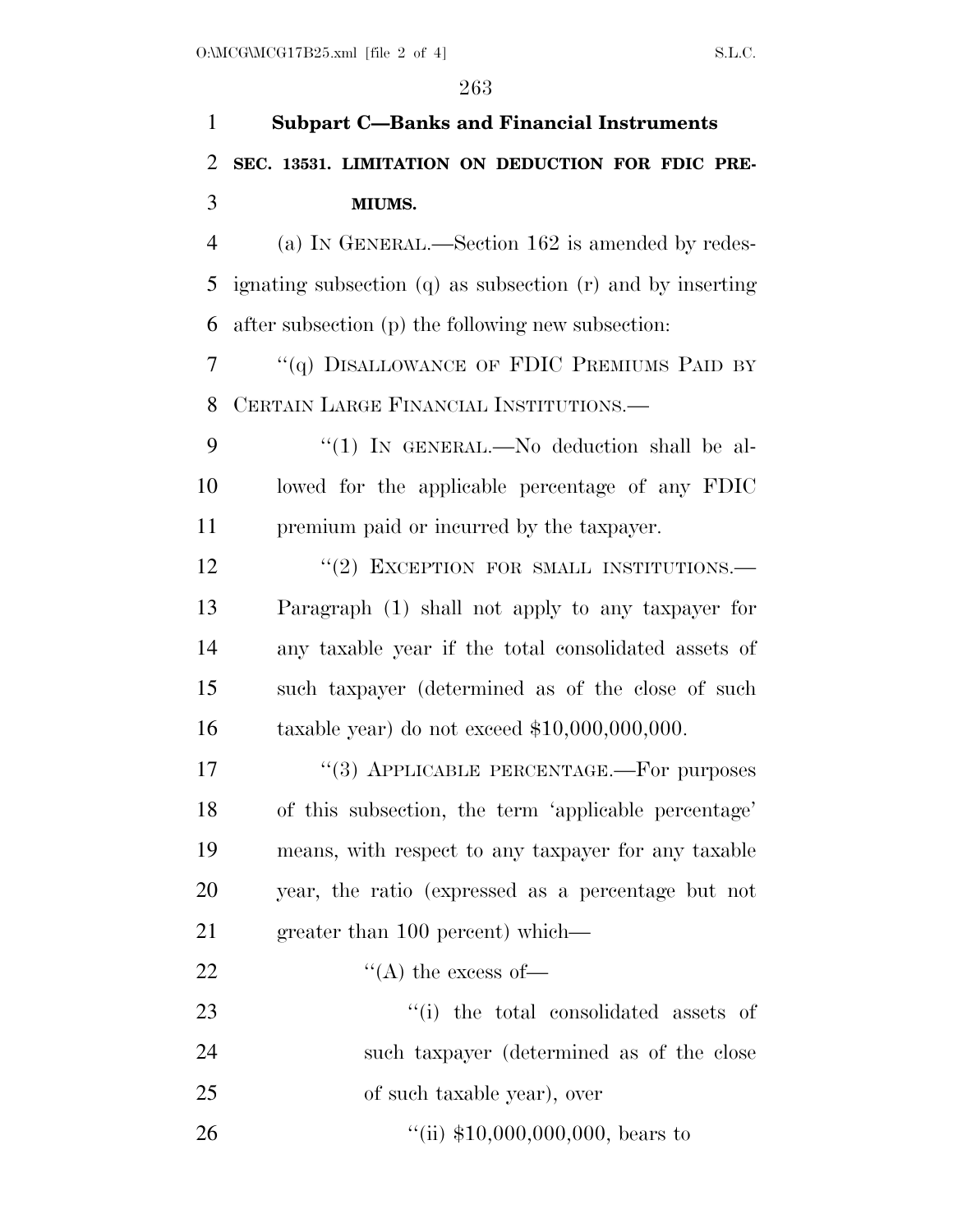| $\mathbf{1}$   | $\text{``(B)}$ \$40,000,000,000.                       |
|----------------|--------------------------------------------------------|
| $\overline{2}$ | "(4) FDIC PREMIUMS.—For purposes of this               |
| 3              | subsection, the term 'FDIC premium' means any as-      |
| $\overline{4}$ | sessment imposed under section 7(b) of the Federal     |
| 5              | Deposit Insurance Act $(12 \text{ U.S.C. } 1817(b))$ . |
| 6              | "(5) TOTAL CONSOLIDATED ASSETS.—For pur-               |
| $\overline{7}$ | poses of this subsection, the term 'total consolidated |
| 8              | assets' has the meaning given such term under sec-     |
| 9              | tion 165 of the Dodd-Frank Wall Street Reform and      |
| 10             | Consumer Protection Act (12 U.S.C. 5365).              |
| 11             | $``(6)$ AGGREGATION RULE.—                             |
| 12             | "(A) IN GENERAL.—Members of an ex-                     |
| 13             | panded affiliated group shall be treated as a          |
| 14             | single taxpayer for purposes of applying this          |
| 15             | subsection.                                            |
| 16             | "(B) EXPANDED AFFILIATED GROUP.-                       |
| 17             | "(i) IN GENERAL.—For purposes of                       |
| 18             | this paragraph, the term 'expanded affili-             |
| 19             | ated group' means an affiliated group as               |
| 20             | defined in section $1504(a)$ , determined—             |
| 21             | $\lq (I)$ by substituting 'more than                   |
| 22             | 50 percent' for 'at least 80 percent'                  |
| 23             | each place it appears, and                             |
| 24             | $\lq\lq$ (II) without regard to para-                  |
| 25             | graphs $(2)$ and $(3)$ of section 1504(b).             |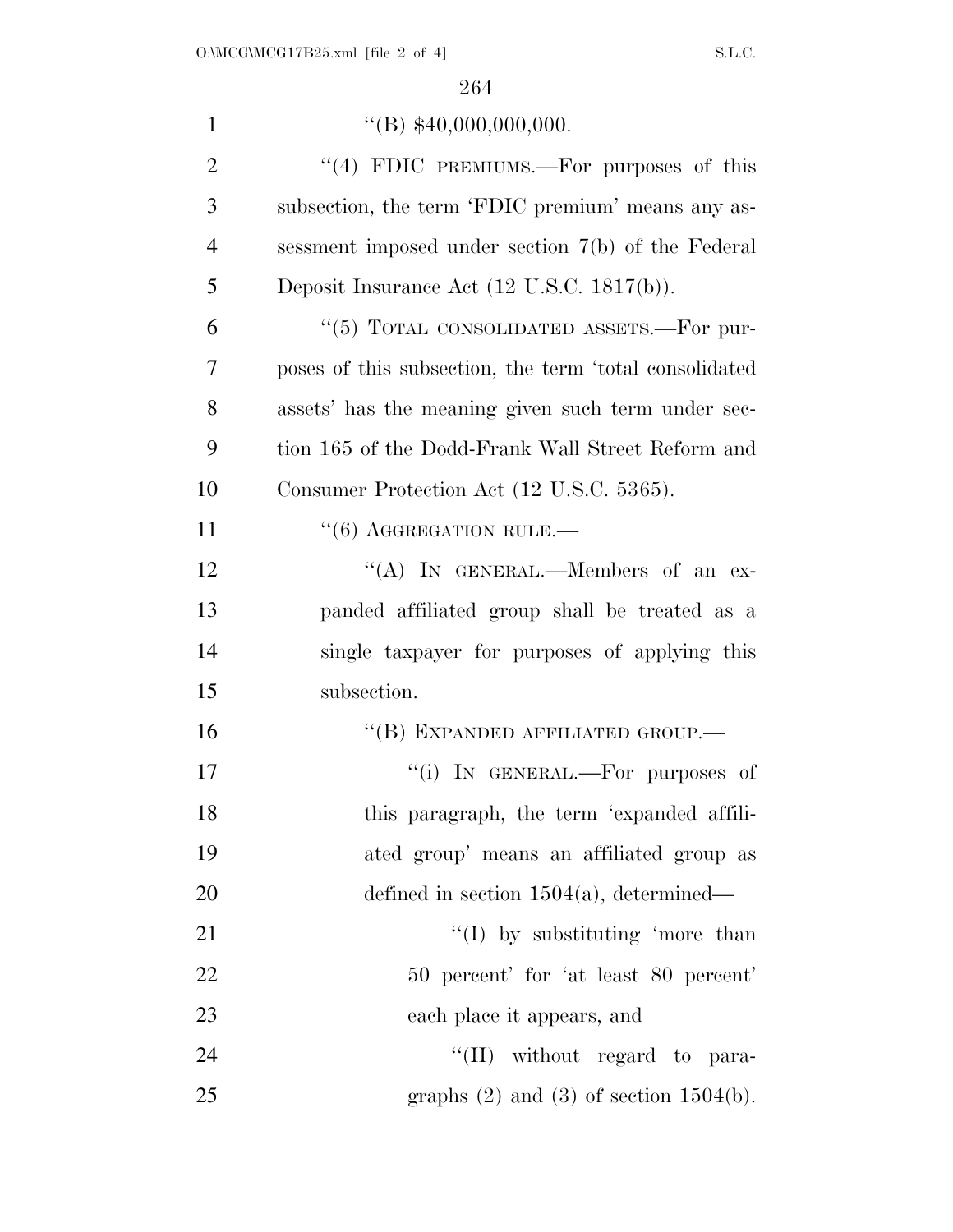| $\mathbf{1}$   | "(ii) CONTROL OF NON-CORPORATE                                      |
|----------------|---------------------------------------------------------------------|
| $\overline{2}$ | ENTITIES.—A partnership or any other en-                            |
| 3              | tity (other than a corporation) shall be                            |
| $\overline{4}$ | treated as a member of an expanded affili-                          |
| 5              | ated group if such entity is controlled                             |
| 6              | (within the meaning of section $954(d)(3)$ )                        |
| 7              | by members of such group (including any                             |
| 8              | entity treated as a member of such group                            |
| 9              | by reason of this clause).".                                        |
| 10             | (b) EFFECTIVE DATE.—The amendments made by                          |
| 11             | this section shall apply to taxable years beginning after           |
| 12             | December 31, 2017.                                                  |
| 13             | SEC. 13532. REPEAL OF ADVANCE REFUNDING BONDS.                      |
| 14             | (a) IN GENERAL.—Paragraph $(1)$ of section $149(d)$                 |
| 15             | is amended by striking "as part of an issue described in            |
| 16             | paragraph $(2)$ , $(3)$ , or $(4)$ ." and inserting "to advance re- |
|                | 17 fund another bond.".                                             |
| 18             | (b) CONFORMING AMENDMENTS.-                                         |
| 19             | $(1)$ Section 149 $(d)$ is amended by striking para-                |
| 20             | graphs $(2)$ , $(3)$ , $(4)$ , and $(6)$ and by redesignating       |
| 21             | paragraphs $(5)$ and $(7)$ as paragraphs $(2)$ and $(3)$ .          |
| 22             | (2) Section $148(f)(4)(C)$ is amended by striking                   |
| 23             | clause (xiv) and by redesignating clauses (xv) to                   |

(xvii) as clauses (xiv) to (xvi).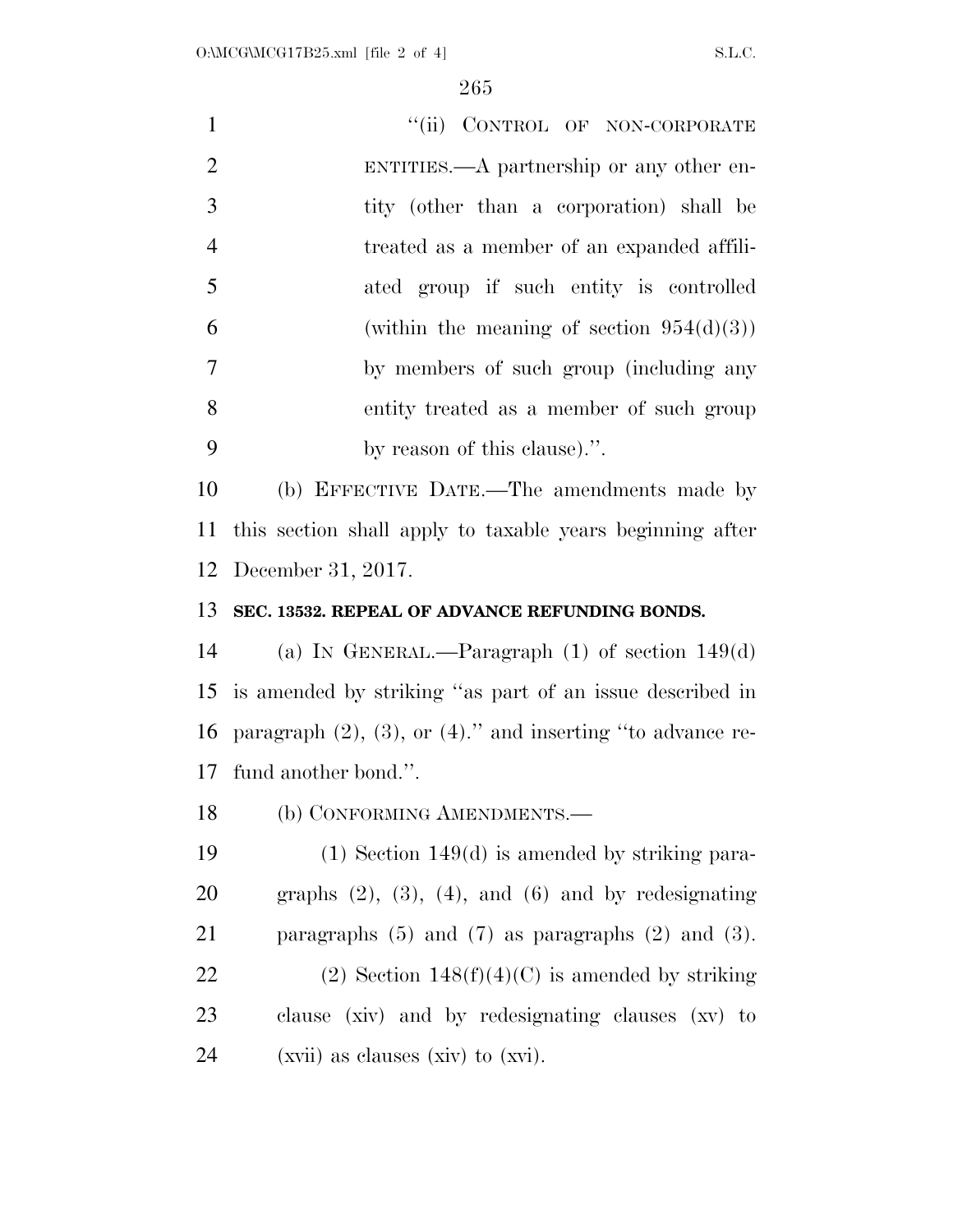(c) EFFECTIVE DATE.—The amendments made by this section shall apply to advance refunding bonds issued after December 31, 2017.

 **SEC. 13533. COST BASIS OF SPECIFIED SECURITIES DETER- MINED WITHOUT REGARD TO IDENTIFICA-TION.** 

 (a) IN GENERAL.—Section 1012 is amended by add-ing at the end the following new subsection:

9 "(e) COST BASIS OF SPECIFIED SECURITIES DETER-MINED WITHOUT REGARD TO IDENTIFICATION.—

11 ''(1) In GENERAL.—Unless the Secretary per- mits the use of an average basis method for deter- mining cost, in the case of the sale, exchange, or other disposition of a specified security (within the 15 meaning of section  $6045(g)(3)(B)$ , the basis (and holding period) of such security shall be determined on a first-in first-out basis.

18 ''(2) EXCEPTION.—In the case of a sale, ex- change, or other disposition of a specified security by a regulated investment company (as defined in 21 section  $851(a)$ , paragraph (1) shall not apply.".

22 (b) CONFORMING AMENDMENTS.—

23 (1) Section  $1012(c)(1)$  is amended by striking ''the conventions prescribed by regulations under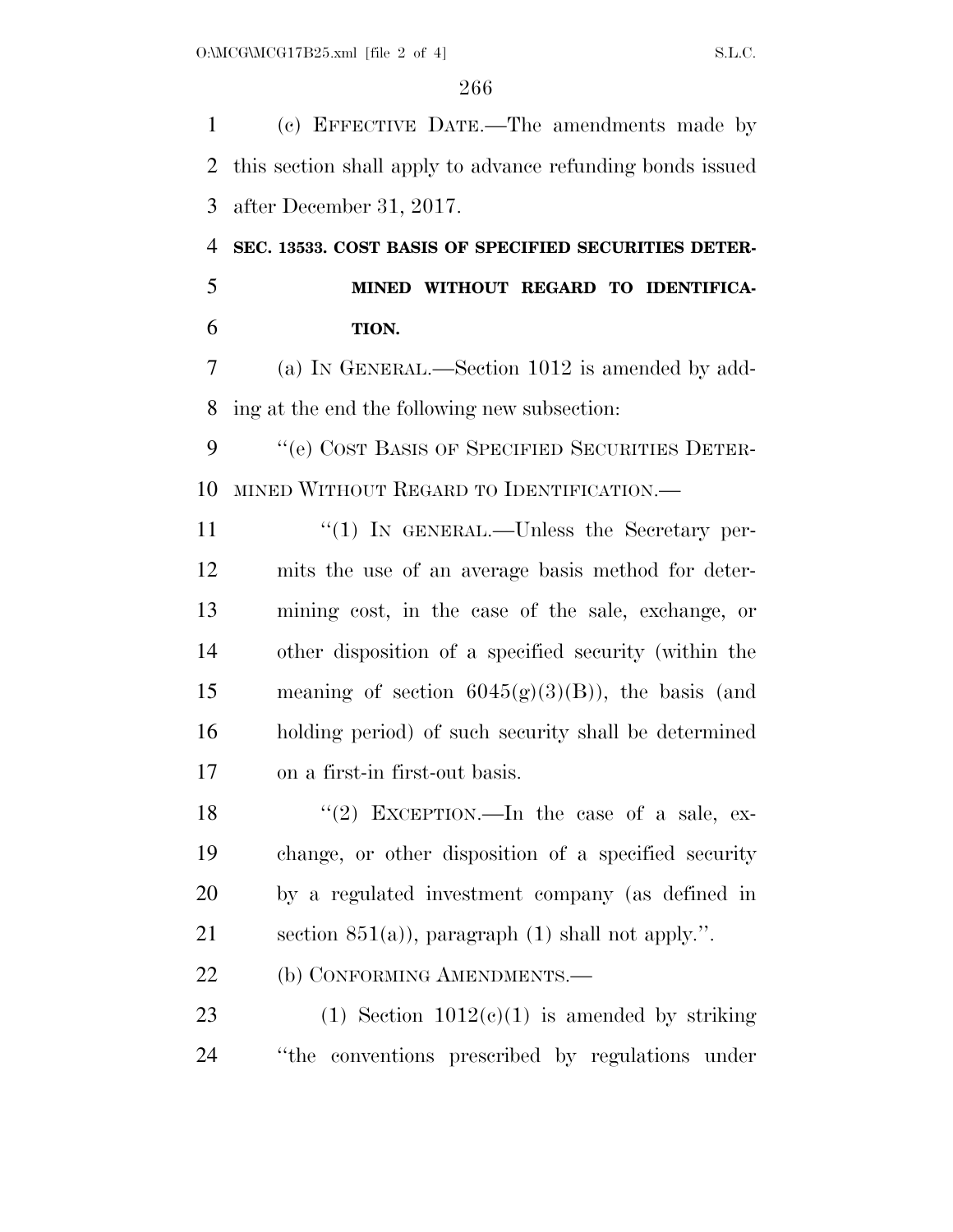| $\mathbf{1}$   | this section" and inserting "the method applicable           |
|----------------|--------------------------------------------------------------|
| $\overline{2}$ | for determining the cost of such security".                  |
| 3              | (2) Section $1012(c)(2)(A)$ is amended by insert-            |
| $\overline{4}$ | ing "(as in effect prior to the enactment of the Tax         |
| 5              | Cuts and Jobs Act)" after "this section".                    |
| 6              | (3) Section $6045(g)(2)(B)(i)(I)$ is amended by              |
| 7              | striking "unless the customer notifies the broker by         |
| 8              | means of making an adequate identification of the            |
| 9              | stock sold or transferred".                                  |
| 10             | (c) EFFECTIVE DATE.—The amendments made by                   |
| 11             | this section shall apply to sales, exchanges, and other dis- |
| 12             | positions after December 31, 2017.                           |
| 13             | <b>Subpart D-S Corporations</b>                              |
| 14             | SEC. 13541. EXPANSION OF QUALIFYING BENEFICIARIES OF         |
| 15             | AN ELECTING SMALL BUSINESS TRUST.                            |
| 16             | (a) NO LOOK-THROUGH FOR ELIGIBILITY PUR-                     |
| 17             | POSES.—Section $1361(c)(2)(B)(v)$ is amended by adding       |
|                | 18 at the end the following new sentence: "This clause shall |
| 19             | not apply for purposes of subsection $(b)(1)(C)$ .".         |
| 20             | (b) EFFECTIVE DATE.—The amendment made by                    |
| 21             | this section shall take effect on January 1, 2018.           |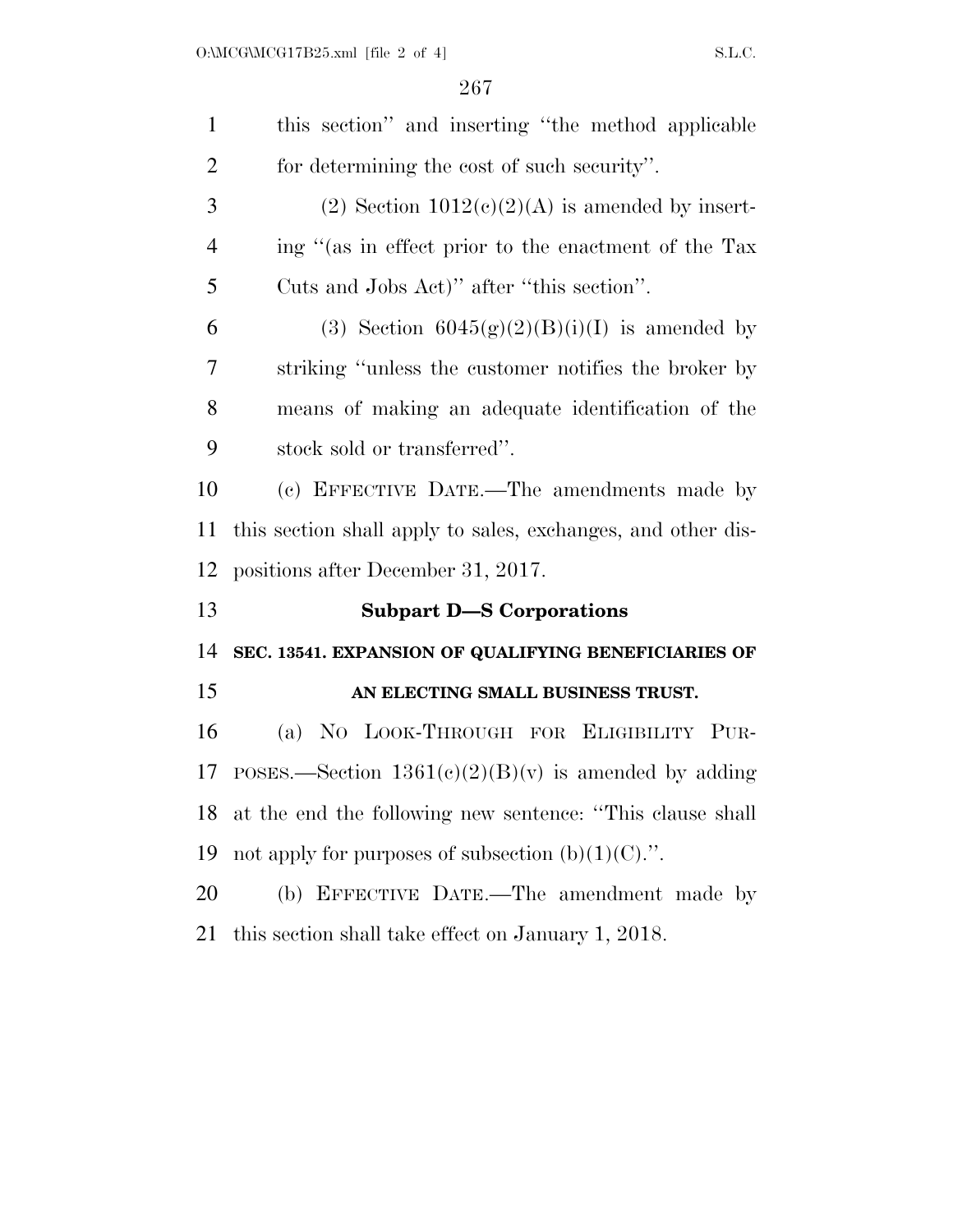|                | 268                                                       |
|----------------|-----------------------------------------------------------|
| $\mathbf{1}$   | SEC. 13542. CHARITABLE CONTRIBUTION DEDUCTION FOR         |
| $\overline{2}$ | ELECTING SMALL BUSINESS TRUSTS.                           |
| 3              | (a) IN GENERAL.—Section $641(c)(2)$ is amended by         |
| $\overline{4}$ | inserting after subparagraph (D) the following new sub-   |
| 5              | paragraph:                                                |
| 6              | "(E)(i) Section $642(c)$ shall not apply.                 |
| 7              | "(ii) For purposes of section $170(b)(1)(G)$ ,            |
| 8              | adjusted gross income shall be computed in the            |
| 9              | same manner as in the case of an individual,              |
| 10             | except that the deductions for costs which are            |
| 11             | paid or incurred in connection with the admin-            |
| 12             | istration of the trust and which would not have           |
| 13             | been incurred if the property were not held in            |
| 14             | such trust shall be treated as allowable in arriv-        |
| 15             | ing at adjusted gross income.".                           |
| 16             | (b) EFFECTIVE DATE.—The amendment made by                 |
| 17             | this section shall apply to taxable years beginning after |
|                | 18 December 31, 2017.                                     |
| 19             | PART VII-EMPLOYMENT                                       |
| 20             | <b>Subpart A-Compensation</b>                             |
| 21             | SEC. 13601. MODIFICATION OF LIMITATION ON EXCESSIVE       |
| 22             | <b>EMPLOYEE REMUNERATION.</b>                             |
| 23             | (a) REPEAL OF PERFORMANCE-BASED COMPENSA-                 |
| 24             | TION AND COMMISSION EXCEPTIONS FOR LIMITATION ON          |
|                | 25 EXCESSIVE EMPLOYEE REMUNERATION.                       |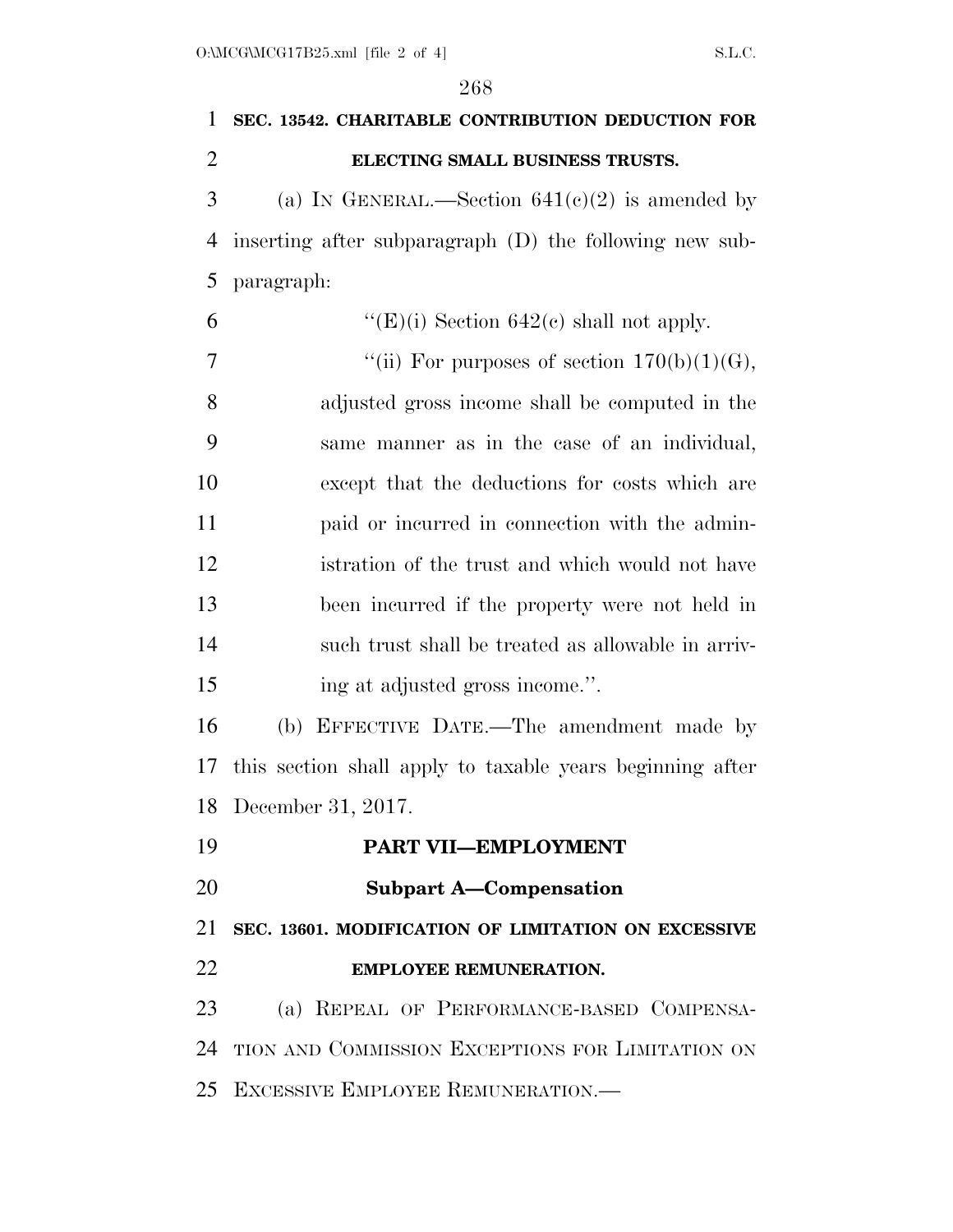| $\mathbf{1}$   | $(1)$ IN GENERAL.—Paragraph $(4)$ of section                       |
|----------------|--------------------------------------------------------------------|
| $\overline{2}$ | $162(m)$ is amended by striking subparagraphs $(B)$                |
| 3              | and $(C)$ and by redesignating subparagraphs $(D)$ ,               |
| $\overline{4}$ | $(E)$ , $(F)$ , and $(G)$ as subparagraphs $(B)$ , $(C)$ , $(D)$ , |
| 5              | and $(E)$ , respectively.                                          |
| 6              | (2) CONFORMING AMENDMENTS.—                                        |
| 7              | (A) Paragraphs $(5)(E)$ and $(6)(D)$ of sec-                       |
| 8              | tion $162(m)$ are each amended by striking                         |
| 9              | "subparagraphs $(B)$ , $(C)$ , and $(D)$ " and insert-             |
| 10             | ing "subparagraph (B)".                                            |
| 11             | (B) Paragraphs $(5)(G)$ and $(6)(G)$ of sec-                       |
| 12             | tion 162(m) are each amended by striking " $(F)$                   |
| 13             | and $(G)$ " and inserting "(D) and $(E)$ ".                        |
| 14             | (b) MODIFICATION OF DEFINITION OF COVERED EM-                      |
| 15             | PLOYEES.—Paragraph $(3)$ of section $162(m)$ is amend-             |
| 16             | $ed$ —                                                             |
| 17             | $(1)$ in subparagraph $(A)$ , by striking "as of the               |
| 18             | close of the taxable year, such employee is the chief              |
| 19             | executive officer of the taxpayer or is" and inserting             |
| 20             | "such employee is the principal executive officer or               |
| 21             | principal financial officer of the taxpayer at any                 |
| 22             | time during the taxable year, or was",                             |
| 23             | $(2)$ in subparagraph $(B)$ —                                      |
| 24             | (A) by striking "4" and inserting "3", and                         |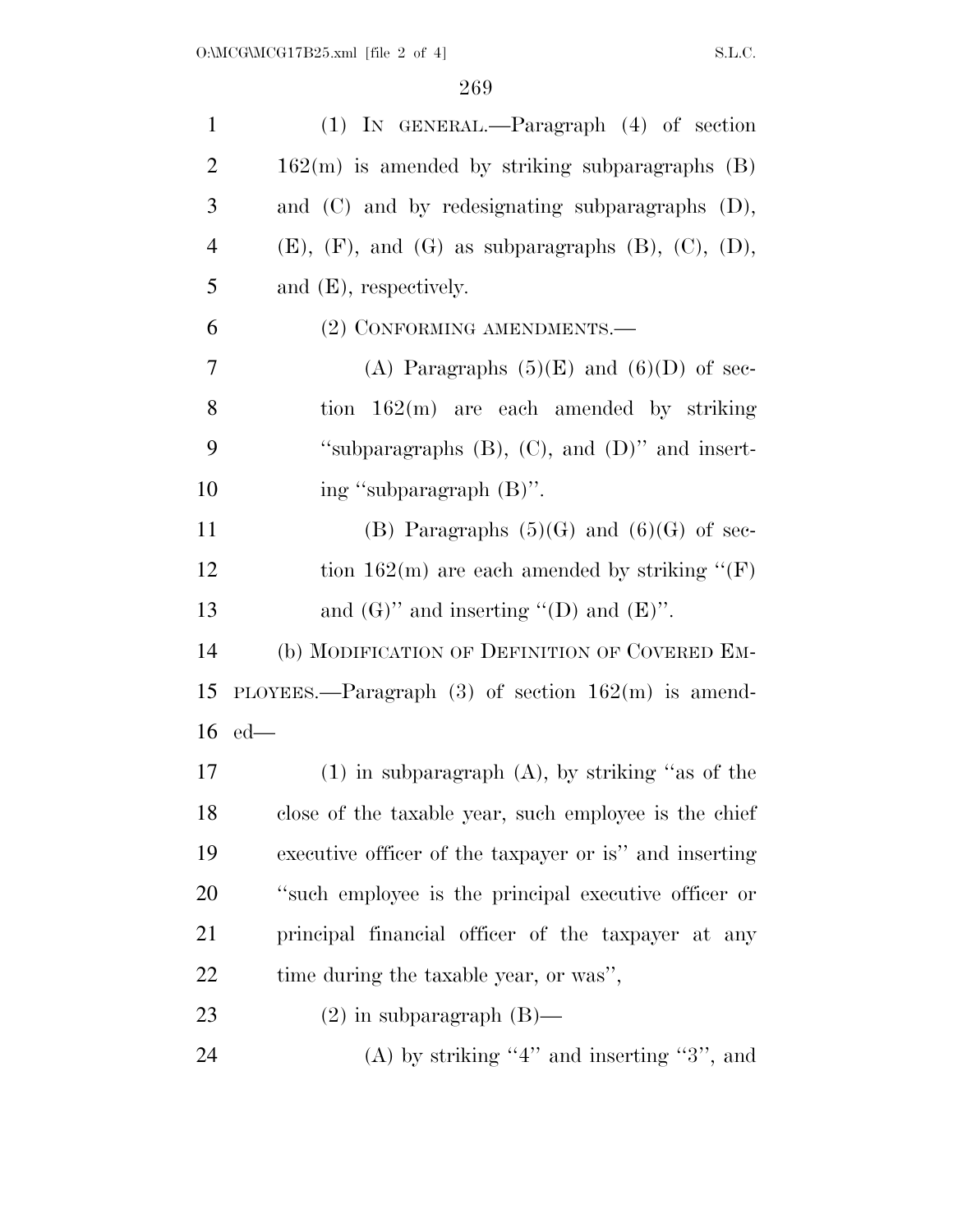| $\mathbf{1}$   | (B) by striking "(other than the chief exec-                |
|----------------|-------------------------------------------------------------|
| $\overline{2}$ | utive officer)" and inserting "(other than any              |
| 3              | individual described in subparagraph $(A)$ )", and          |
| 4              | $(3)$ by striking "or" at the end of subparagraph           |
| 5              | $(A)$ , by striking the period at the end of subpara-       |
| 6              | graph (B) and inserting ", or", and by adding at the        |
| 7              | end the following:                                          |
| 8              | "(C) was a covered employee of the tax-                     |
| 9              | payer (or any predecessor) for any preceding                |
| 10             | taxable year beginning after December 31,                   |
| 11             | $2016$ .".                                                  |
| 12             | (c) EXPANSION OF APPLICABLE EMPLOYER.-                      |
| 13             | (1) IN GENERAL.—Section $162(m)(2)$ is amend-               |
| 14             | ed to read as follows:                                      |
| 15             | "(2) PUBLICLY HELD CORPORATION.—For pur-                    |
| 16             | poses of this subsection, the term 'publicly held cor-      |
| 17             | poration' means any corporation which is an issuer          |
| 18             | (as defined in section 3 of the Securities Exchange         |
| 19             | Act of 1934 $(15 \text{ U.S.C. } 78c)$ )—                   |
| 20             | $\lq\lq$ the securities of which are required to            |
| 21             | be registered under section 12 of such Act (15              |
| 22             | U.S.C. 781), or                                             |
| 23             | $\lq\lq$ that is required to file reports under             |
| 24             | section 15(d) of such Act $(15 \text{ U.S.C. } 780(d))$ .". |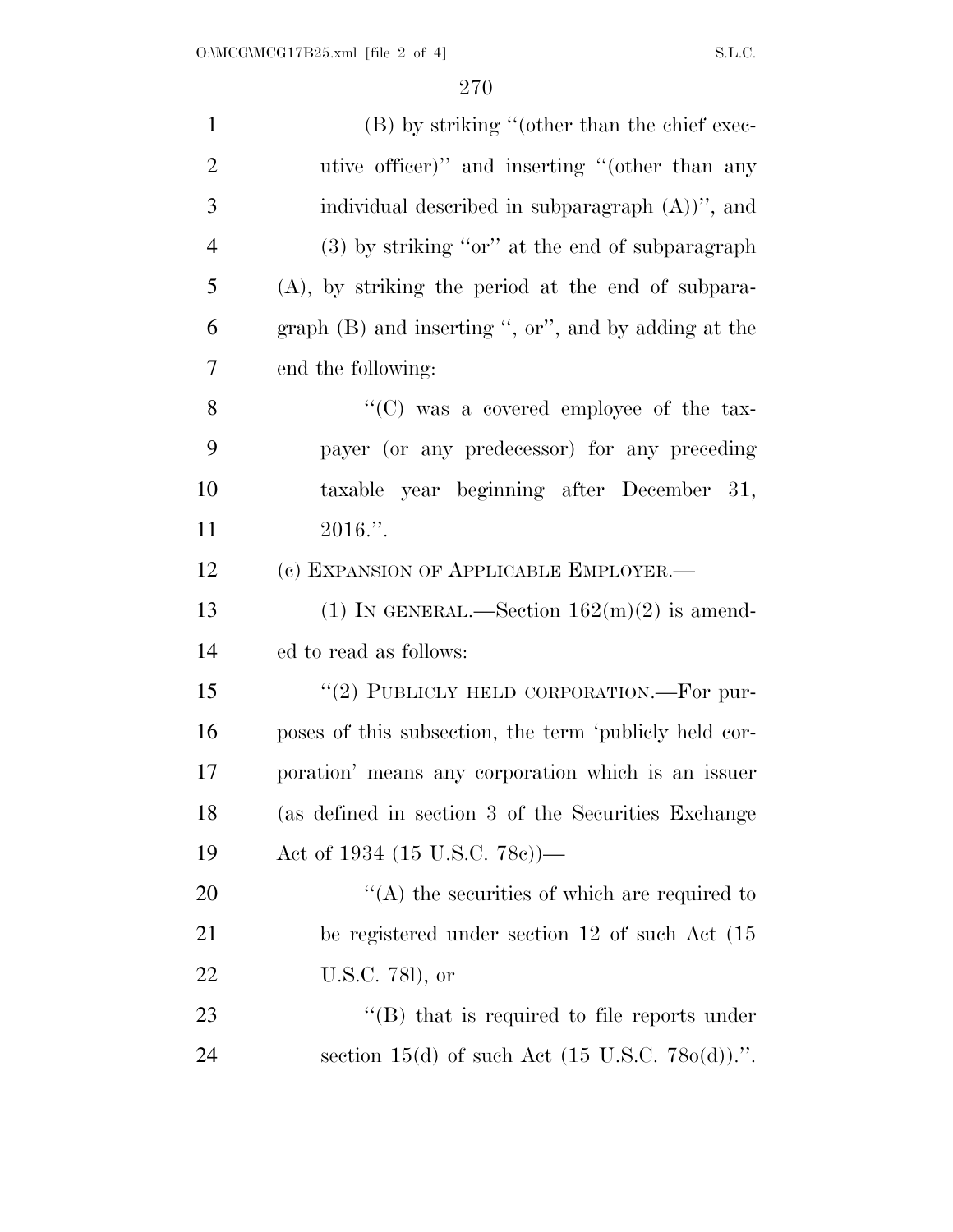(2) CONFORMING AMENDMENT.—Section  $2 \t 162(m)(3)$ , as amended by subsection (b), is amend- ed by adding at the end the following flush sentence: ''Such term shall include any employee who would be described in subparagraph (B) if the reporting de- scribed in such subparagraph were required as so described.''. (d) SPECIAL RULE FOR REMUNERATION PAID TO BENEFICIARIES, ETC.—Paragraph (4) of section 162(m), as amended by subsection (a), is amended by adding at the end the following new subparagraph: 12 "(F) SPECIAL RULE FOR REMUNERATION PAID TO BENEFICIARIES, ETC.—Remuneration shall not fail to be applicable employee remu- neration merely because it is includible in the income of, or paid to, a person other than the covered employee, including after the death of 18 the covered employee.". (e) EFFECTIVE DATE.— (1) IN GENERAL.—Except as provided in para- graph (2), the amendments made by this section shall apply to taxable years beginning after Decem-ber 31, 2017.

 (2) EXCEPTION FOR BINDING CONTRACTS.— The amendments made by this section shall not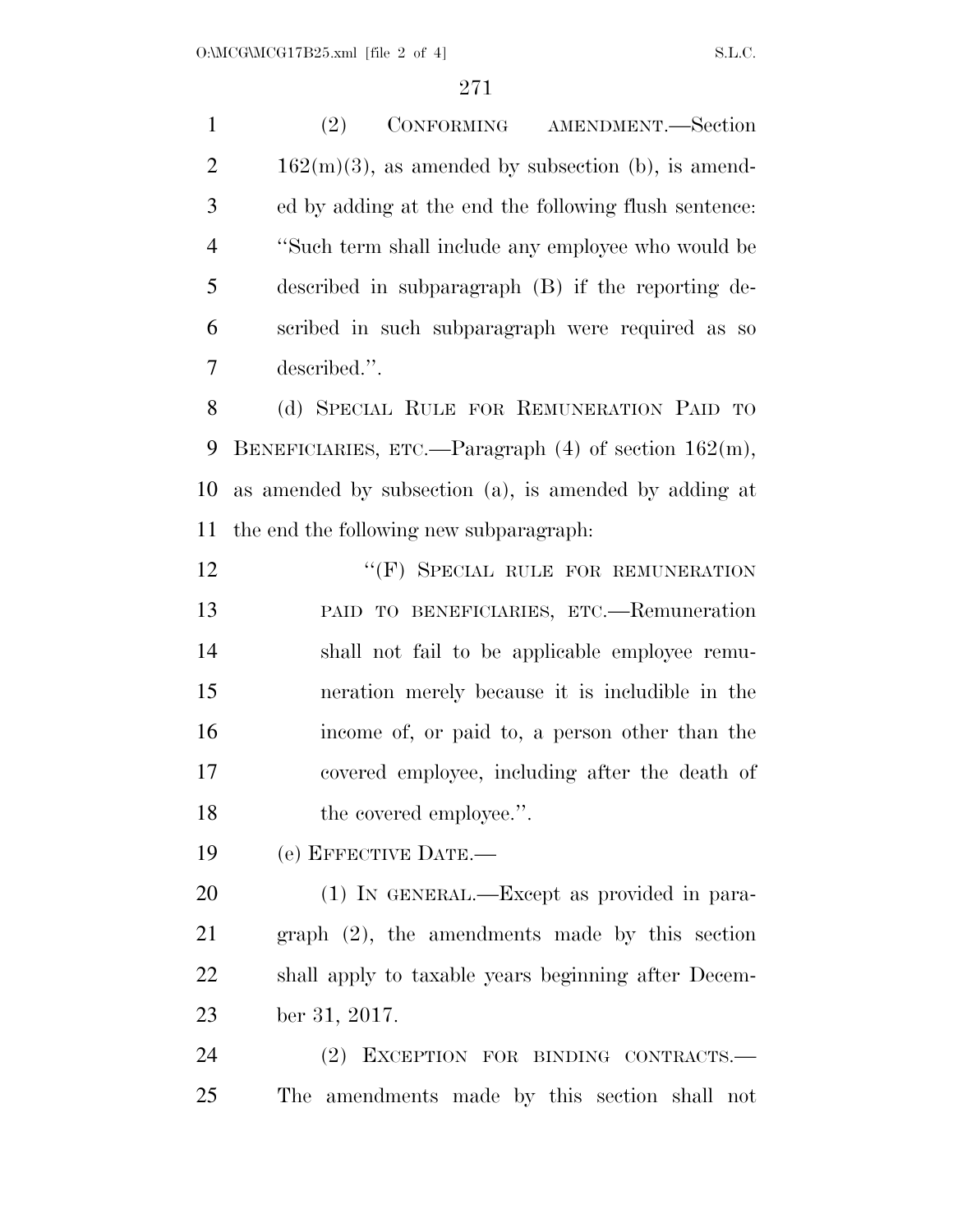apply to remuneration which is pursuant to a writ- ten binding contract which was in effect on Novem- ber 2, 2017, and which was not modified in any ma-terial respect on or after such date.

 **SEC. 13602. EXCISE TAX ON EXCESS TAX-EXEMPT ORGANI-ZATION EXECUTIVE COMPENSATION.** 

 (a) IN GENERAL.—Subchapter D of chapter 42 is amended by adding at the end the following new section: **''SEC. 4960. TAX ON EXCESS TAX-EXEMPT ORGANIZATION** 

### **EXECUTIVE COMPENSATION.**

11 "(a) TAX IMPOSED.—There is hereby imposed a tax equal to 20 percent of the sum of—

13 ''(1) so much of the remuneration paid (other than any excess parachute payment) by an applica- ble tax-exempt organization for the taxable year with respect to employment of any covered employee in excess of \$1,000,000, plus

18 ''(2) any excess parachute payment paid by such an organization to any covered employee.

 For purposes of the preceding sentence, remuneration shall be treated as paid when there is no substantial risk of forfeiture of the rights to such remuneration.

23 "(b) LIABILITY FOR TAX.—The employer shall be lia-ble for the tax imposed under subsection (a).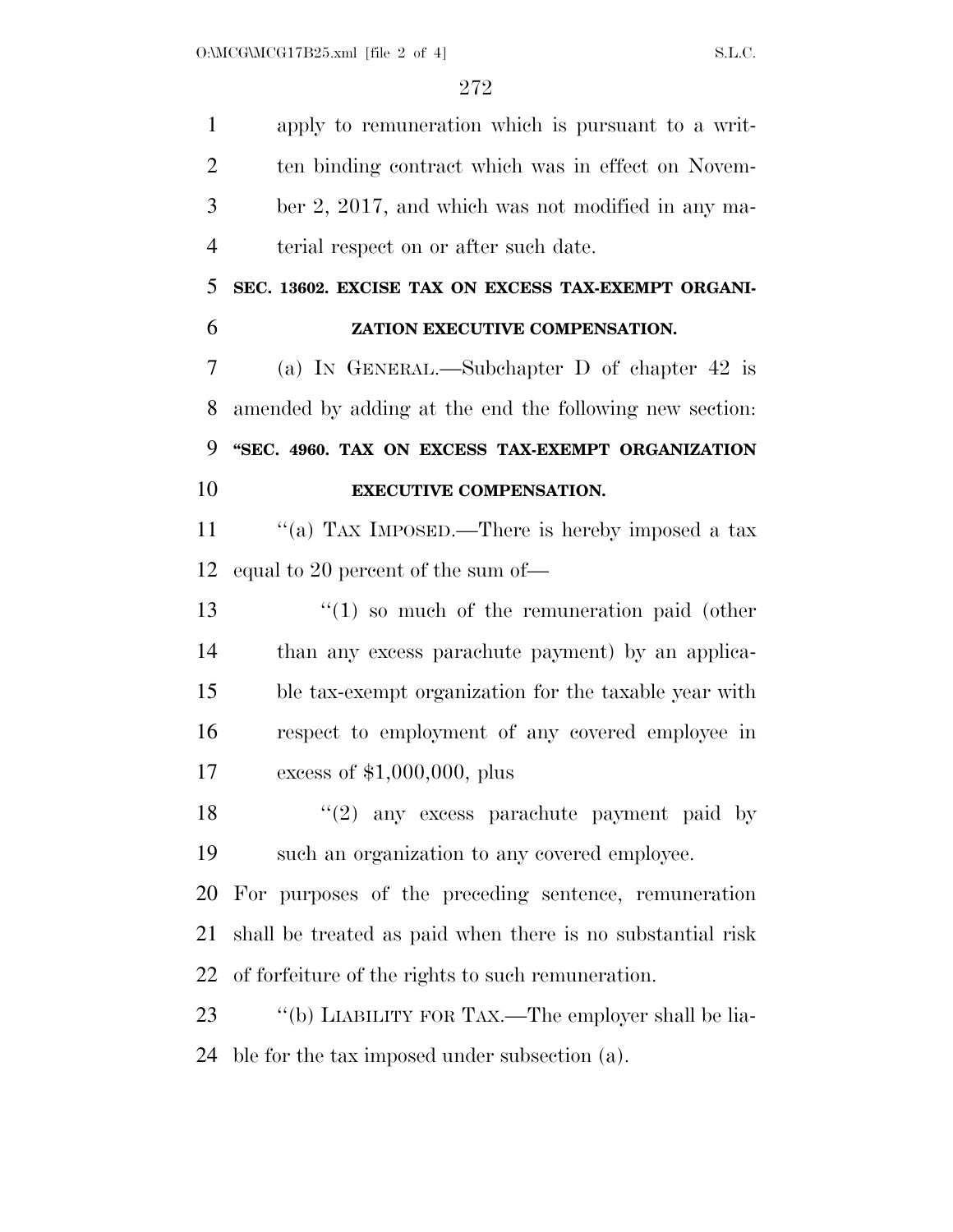| $\mathbf{1}$   | "(c) DEFINITIONS AND SPECIAL RULES.—For pur-          |
|----------------|-------------------------------------------------------|
| 2              | poses of this section—                                |
| 3              | "(1) APPLICABLE TAX-EXEMPT ORGANIZA-                  |
| $\overline{4}$ | TION.—The term 'applicable tax-exempt organiza-       |
| 5              | tion' means any organization which for the taxable    |
| 6              | year-                                                 |
| 7              | $\lq\lq$ is exempt from taxation under section        |
| 8              | 501(a),                                               |
| 9              | $\lq\lq$ is a farmers' cooperative organization       |
| 10             | described in section $521(b)(1)$ ,                    |
| 11             | "(C) has income excluded from taxation                |
| 12             | under section $115(1)$ , or                           |
| 13             | $\lq\lq$ (D) is a political organization described in |
| 14             | section $527(e)(1)$ .                                 |
| 15             | "(2) COVERED EMPLOYEE.—For purposes of                |
| 16             | this section, the term 'covered employee' means any   |
| 17             | employee (including any former employee) of an ap-    |
| 18             | plicable tax-exempt organization if the employee—     |
| 19             | $\lq\lq$ is one of the 5 highest compensated          |
| 20             | employees of the organization for the taxable         |
| 21             | year, or                                              |
| 22             | "(B) was a covered employee of the organi-            |
| 23             | zation (or any predecessor) for any preceding         |
| 24             | taxable year beginning after December 31,             |
| 25             | 2016.                                                 |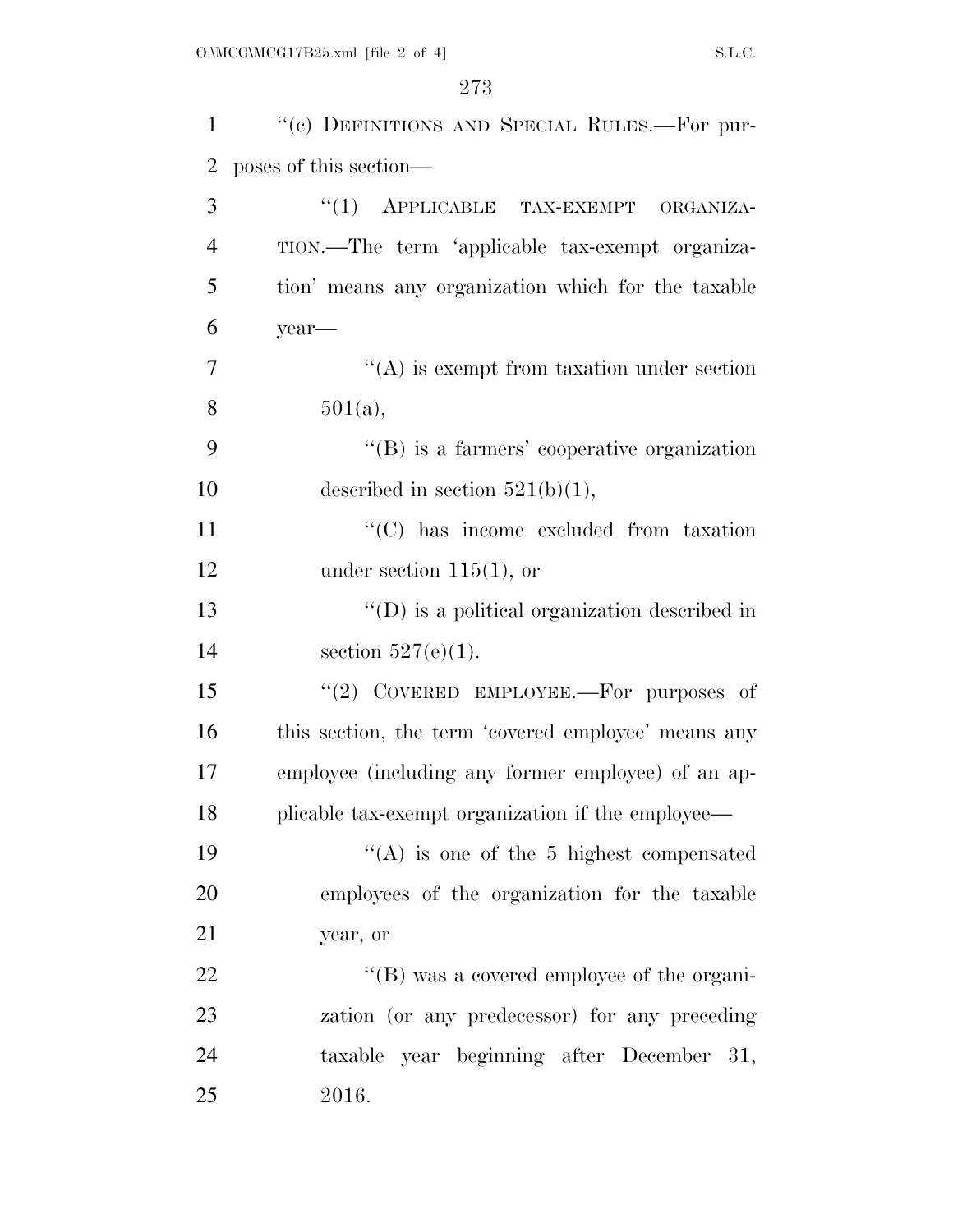| $\mathbf{1}$   | "(3) REMUNERATION.—For purposes of this              |
|----------------|------------------------------------------------------|
| $\overline{2}$ | section, the term 'remuneration' means wages (as     |
| 3              | defined in section $3401(a)$ , except that such term |
| $\overline{4}$ | shall not include any designated Roth contribution   |
| 5              | (as defined in section $402A(c)$ ) and shall include |
| 6              | amounts required to be included in gross income      |
| $\overline{7}$ | under section $457(f)$ .                             |
| 8              | "(4) REMUNERATION FROM RELATED ORGANI-               |
| 9              | ZATIONS.                                             |
| 10             | "(A) IN GENERAL.—Remuneration of a                   |
| 11             | covered employee by an applicable tax-exempt         |
| 12             | organization shall include any remuneration          |
| 13             | paid with respect to employment of such em-          |
| 14             | ployee by any related person or governmental         |
| 15             | entity.                                              |
| 16             | "(B) RELATED ORGANIZATIONS.—A per-                   |
| 17             | son or governmental entity shall be treated as       |
| 18             | related to an applicable tax-exempt organization     |
| 19             | if such person or governmental entity—               |
| 20             | "(i) controls, or is controlled by, the              |
| 21             | organization,                                        |
| 22             | "(ii) is controlled by one or more per-              |
| 23             | sons which control the organization,                 |
| 24             | "(iii) is a supported organization (as               |
| 25             | defined in section $509(f)(3)$ during the            |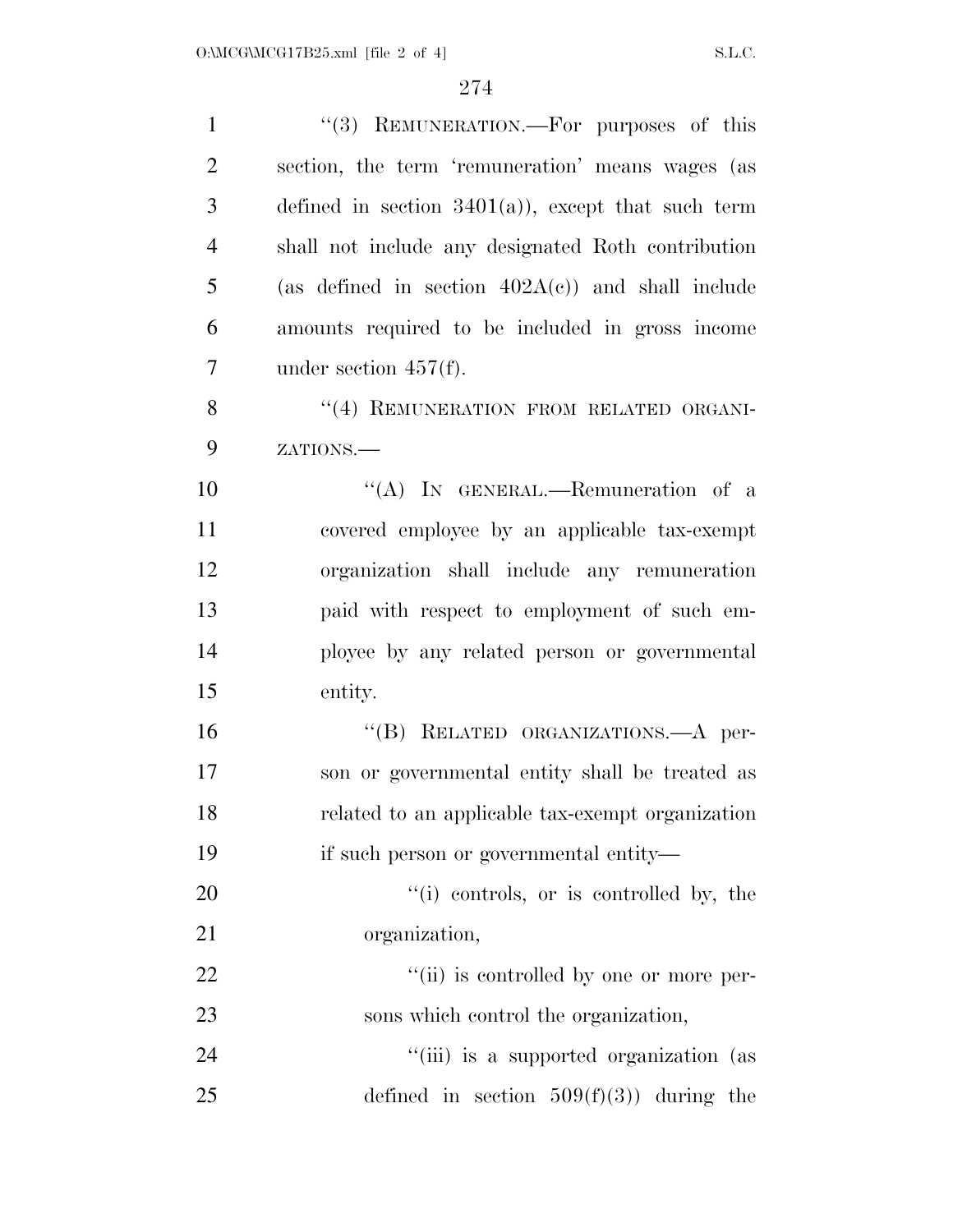| $\mathbf{1}$   | taxable year with respect to the organiza-      |
|----------------|-------------------------------------------------|
| $\overline{2}$ | tion,                                           |
| 3              | "(iv) is a supporting organization de-          |
| $\overline{4}$ | scribed in section $509(a)(3)$ during the       |
| 5              | taxable year with respect to the organiza-      |
| 6              | tion, or                                        |
| $\overline{7}$ | $f'(v)$ in the case of an organization          |
| 8              | which is a voluntary employees' beneficiary     |
| 9              | association described in section $501(c)(9)$ ,  |
| 10             | establishes, maintains, or makes contribu-      |
| 11             | tions to such voluntary employees' bene-        |
| 12             | ficiary association.                            |
| 13             | "(C) LIABILITY FOR TAX.—In any case in          |
| 14             | which remuneration from more than one em-       |
| 15             | ployer is taken into account under this para-   |
| 16             | graph in determining the tax imposed by sub-    |
| 17             | section (a), each such employer shall be liable |
| 18             | for such tax in an amount which bears the       |
| 19             | same ratio to the total tax determined under    |
| 20             | subsection (a) with respect to such remunera-   |
| 21             | tion as—                                        |
| 22             | "(i) the amount of remuneration paid            |
| 23             | by such employer with respect to such em-       |
| 24             | ployee, bears to                                |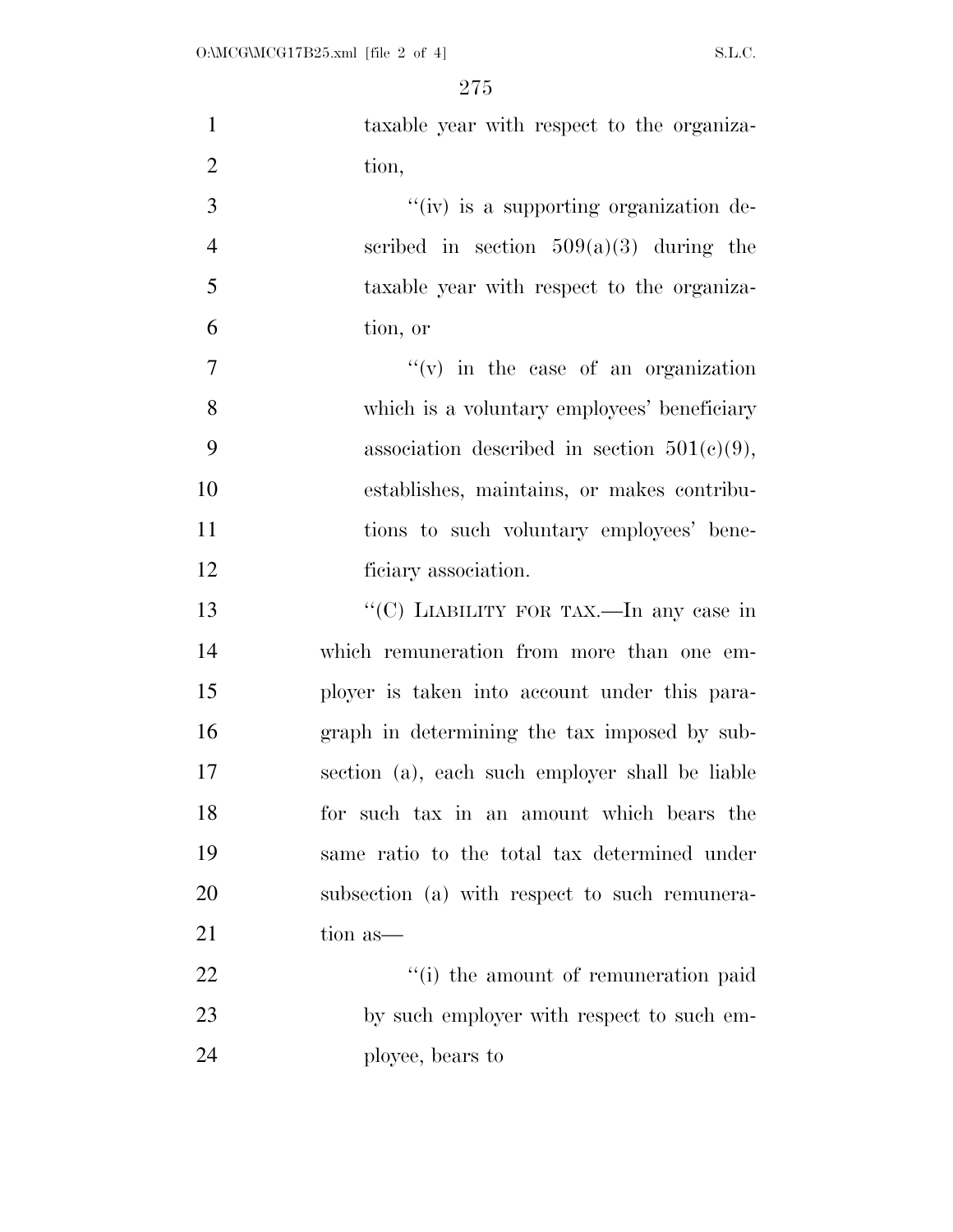| $\mathbf{1}$   | "(ii) the amount of remuneration paid              |
|----------------|----------------------------------------------------|
| $\overline{2}$ | by all such employers to such employee.            |
| 3              | "(5) EXCESS PARACHUTE PAYMENT.—For pur-            |
| $\overline{4}$ | poses of determining the tax imposed by subsection |
| 5              | $(a)(2)$ —                                         |
| 6              | $\lq\lq$ (A) IN GENERAL.—The term 'excess          |
| 7              | parachute payment' means an amount equal to        |
| 8              | the excess of any parachute payment over the       |
| 9              | portion of the base amount allocated to such       |
| 10             | payment.                                           |
| 11             | "(B) PARACHUTE PAYMENT.—The term                   |
| 12             | 'parachute payment' means any payment in the       |
| 13             | nature of compensation to (or for the benefit      |
| 14             | of) a covered employee if—                         |
| 15             | "(i) such payment is contingent on                 |
| 16             | such employee's separation from employ-            |
| 17             | ment with the employer, and                        |
| 18             | "(ii) the aggregate present value of               |
| 19             | the payments in the nature of compensa-            |
| 20             | tion to (or for the benefit of) such indi-         |
| 21             | vidual which are contingent on such sepa-          |
| 22             | ration equals or exceeds an amount equal           |
| 23             | to 3 times the base amount.                        |
| 24             | Such term does not include any payment de-         |
| 25             | scribed in section $280G(b)(6)$ (relating to ex-   |
|                |                                                    |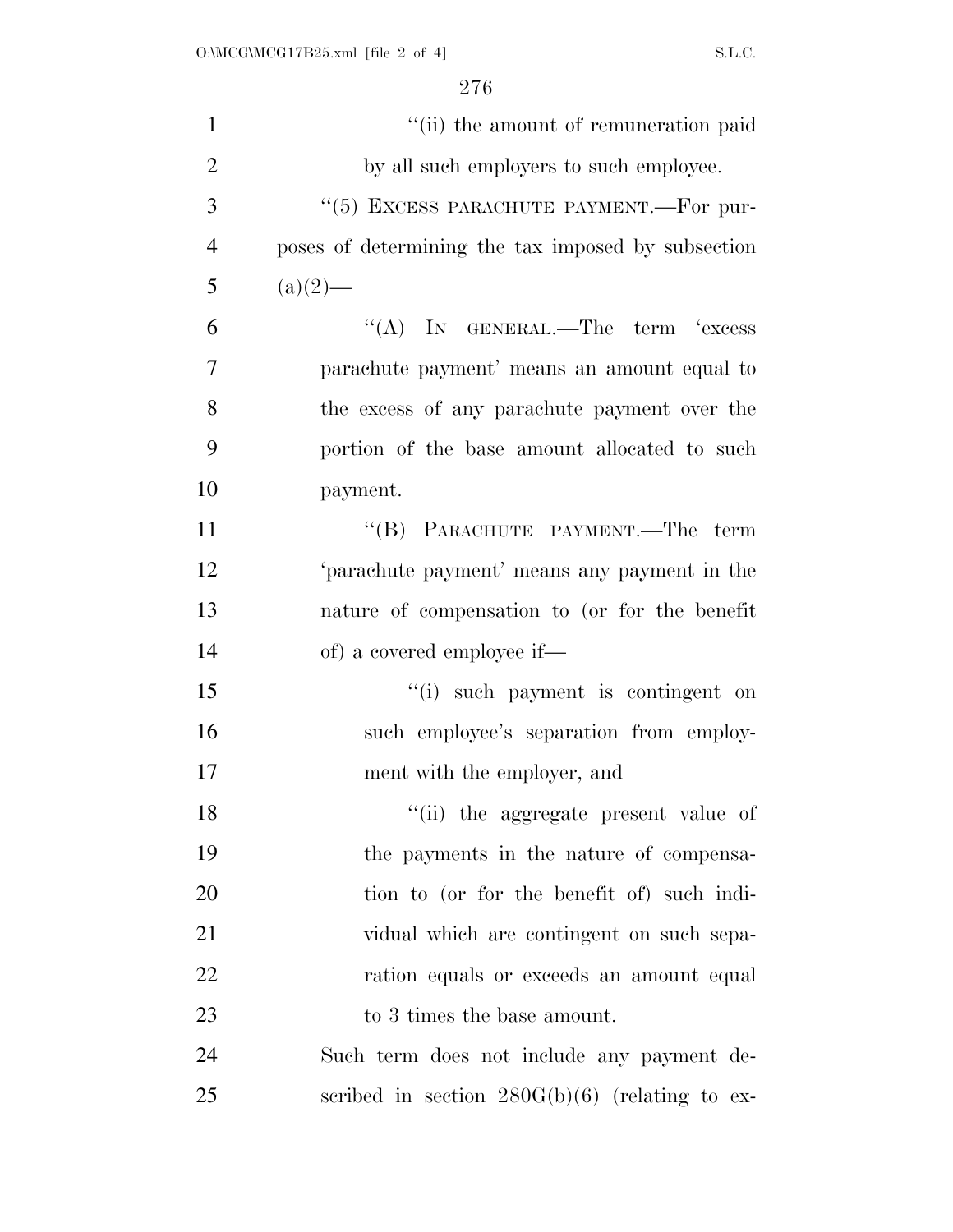| $\mathbf{1}$   | emption for payments under qualified plans) or               |
|----------------|--------------------------------------------------------------|
| $\overline{2}$ | any payment made under or to an annuity con-                 |
| 3              | tract described in section $403(b)$ or a plan de-            |
| $\overline{4}$ | scribed in section $457(b)$ .                                |
| 5              | "(C) BASE AMOUNT.—Rules similar to the                       |
| 6              | rules of $280G(b)(3)$ shall apply for purposes of            |
| $\overline{7}$ | determining the base amount.                                 |
| 8              | "(D) PROPERTY TRANSFERS; PRESENT                             |
| 9              | VALUE.—Rules similar to the rules of para-                   |
| 10             | graphs $(3)$ and $(4)$ of section $280G(d)$ shall            |
| 11             | apply.                                                       |
| 12             | "(6) COORDINATION WITH DEDUCTION LIMITA-                     |
| 13             | TION.—Remuneration the deduction for which is not            |
| 14             | allowed by reason of section $162(m)$ shall not be           |
| 15             | taken into account for purposes of this section.             |
| 16             | "(d) REGULATIONS.—The Secretary shall prescribe              |
| 17             | such regulations as may be necessary to prevent avoidance    |
|                | 18 of the tax under this section, including regulations pre- |
| 19             | venting employees from being misclassified as contractors    |
| 20             | or from being compensated through a pass-through or          |
| 21             | other entity to avoid such tax.".                            |
| 22             | (b) CLERICAL AMENDMENT.—The table of sections                |
| 23             | for subchapter $D$ of chapter $42$ is amended by adding at   |

the end the following new item:

''Sec. 4960. Tax on excess exempt organization executive compensation.''.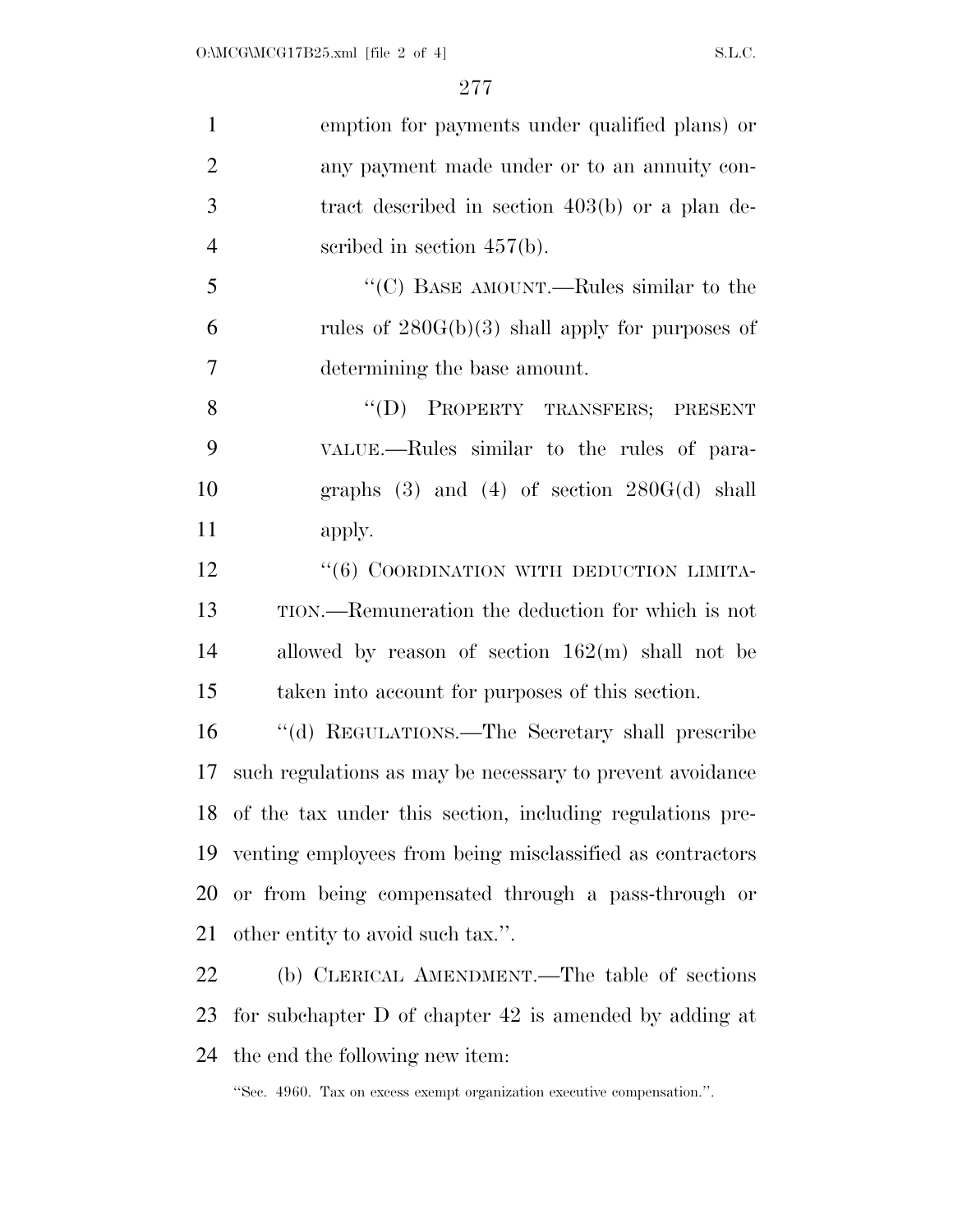(c) EFFECTIVE DATE.—The amendments made by this section shall apply to taxable years beginning after December 31, 2017.

#### **SEC. 13603. TREATMENT OF QUALIFIED EQUITY GRANTS.**

 (a) IN GENERAL.—Section 83 is amended by adding at the end the following new subsection:

''(i) QUALIFIED EQUITY GRANTS.—

8 "(1) In GENERAL.—For purposes of this sub-title—

10 "(A) TIMING OF INCLUSION.—If qualified stock is transferred to a qualified employee who makes an election with respect to such stock under this subsection, subsection (a) shall be applied by including the amount determined under such subsection with respect to such stock in income of the employee in the taxable year determined under subparagraph (B) in lieu of the taxable year described in subsection (a).

19 "(B) TAXABLE YEAR DETERMINED.—The taxable year determined under this subpara- graph is the taxable year of the employee which 22 includes the earliest of —

23 ''(i) the first date such qualified stock becomes transferable (including, solely for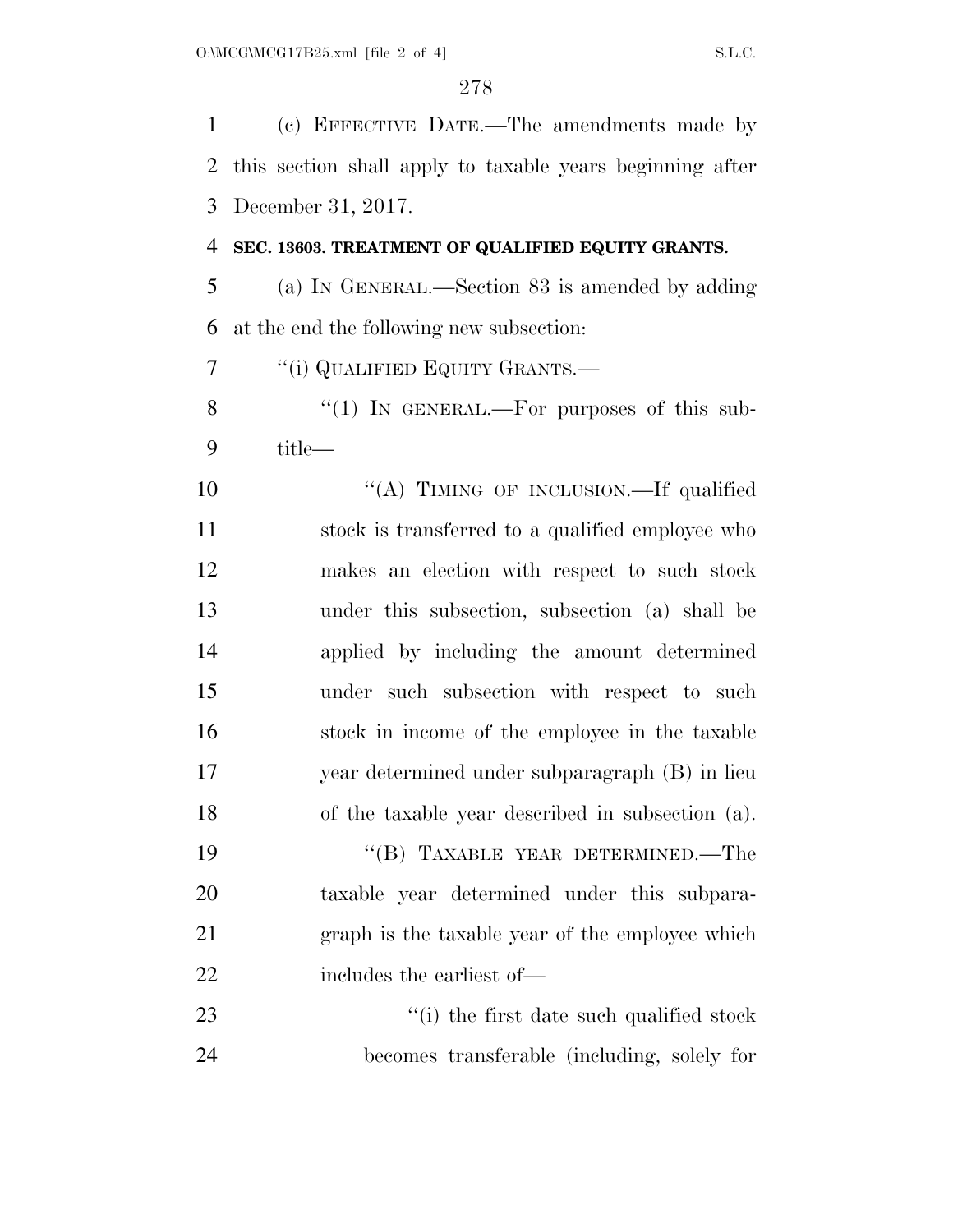| $\mathbf{1}$   | purposes of this clause, becoming transfer- |
|----------------|---------------------------------------------|
| $\overline{2}$ | able to the employer),                      |
| 3              | "(ii) the date the employee first be-       |
| $\overline{4}$ | comes an excluded employee,                 |
| 5              | "(iii) the first date on which any stock    |
| 6              | of the corporation which issued the quali-  |
| $\overline{7}$ | fied stock becomes readily tradable on an   |
| 8              | established securities market (as deter-    |
| 9              | mined by the Secretary, but not including   |
| 10             | any market unless such market is recog-     |
| 11             | nized as an established securities market   |
| 12             | by the Secretary for purposes of a provi-   |
| 13             | sion of this title other than this sub-     |
| 14             | section),                                   |
| 15             | "(iv) the date that is $5$ years after the  |
| 16             | first date the rights of the employee in    |
| 17             | such stock are transferable or are not sub- |
| 18             | ject to a substantial risk of forfeiture,   |
| 19             | whichever occurs earlier, or                |
| 20             | $f'(v)$ the date on which the employee      |
| 21             | revokes (at such time and in such manner    |
| 22             | as the Secretary provides) the election     |
| 23             | under this subsection with respect to such  |
| 24             | stock.                                      |
| 25             | "(2) QUALIFIED STOCK.—                      |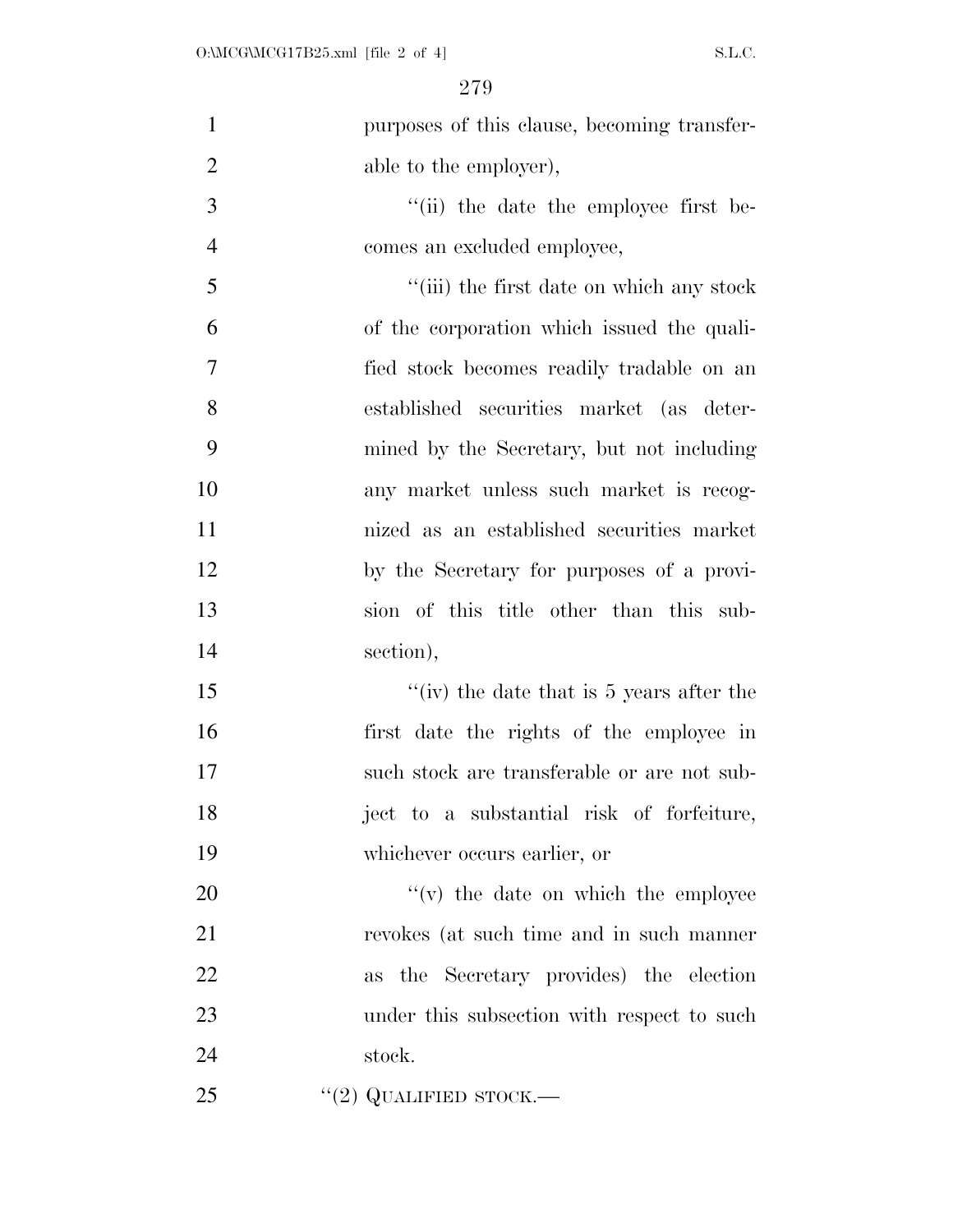| $\mathbf{1}$   | "(A) IN GENERAL.—For purposes of this             |
|----------------|---------------------------------------------------|
| $\overline{2}$ | subsection, the term 'qualified stock' means,     |
| 3              | with respect to any qualified employee, any       |
| $\overline{4}$ | stock in a corporation which is the employer of   |
| 5              | such employee, if—                                |
| 6              | $\lq$ <sup>"</sup> (i) such stock is received—    |
| 7              | $\lq\lq$ (I) in connection with the exer-         |
| 8              | cise of an option, or                             |
| 9              | $\lq\lq$ (II) in settlement of a restricted       |
| 10             | stock unit, and                                   |
| 11             | "(ii) such option or restricted stock             |
| 12             | unit was granted by the corporation—              |
| 13             | $\lq\lq$ (I) in connection with the per-          |
| 14             | formance of services as an employee,              |
| 15             | and                                               |
| 16             | "(II) during a calendar year in                   |
| 17             | which such corporation was an eligible            |
| 18             | corporation.                                      |
| 19             | "(B) LIMITATION.—The term 'qualified              |
| 20             | stock' shall not include any stock if the em-     |
| 21             | ployee may sell such stock to, or otherwise re-   |
| 22             | ceive cash in lieu of stock from, the corporation |
| 23             | at the time that the rights of the employee in    |
| 24             | such stock first become transferable or not sub-  |
| 25             | ject to a substantial risk of forfeiture.         |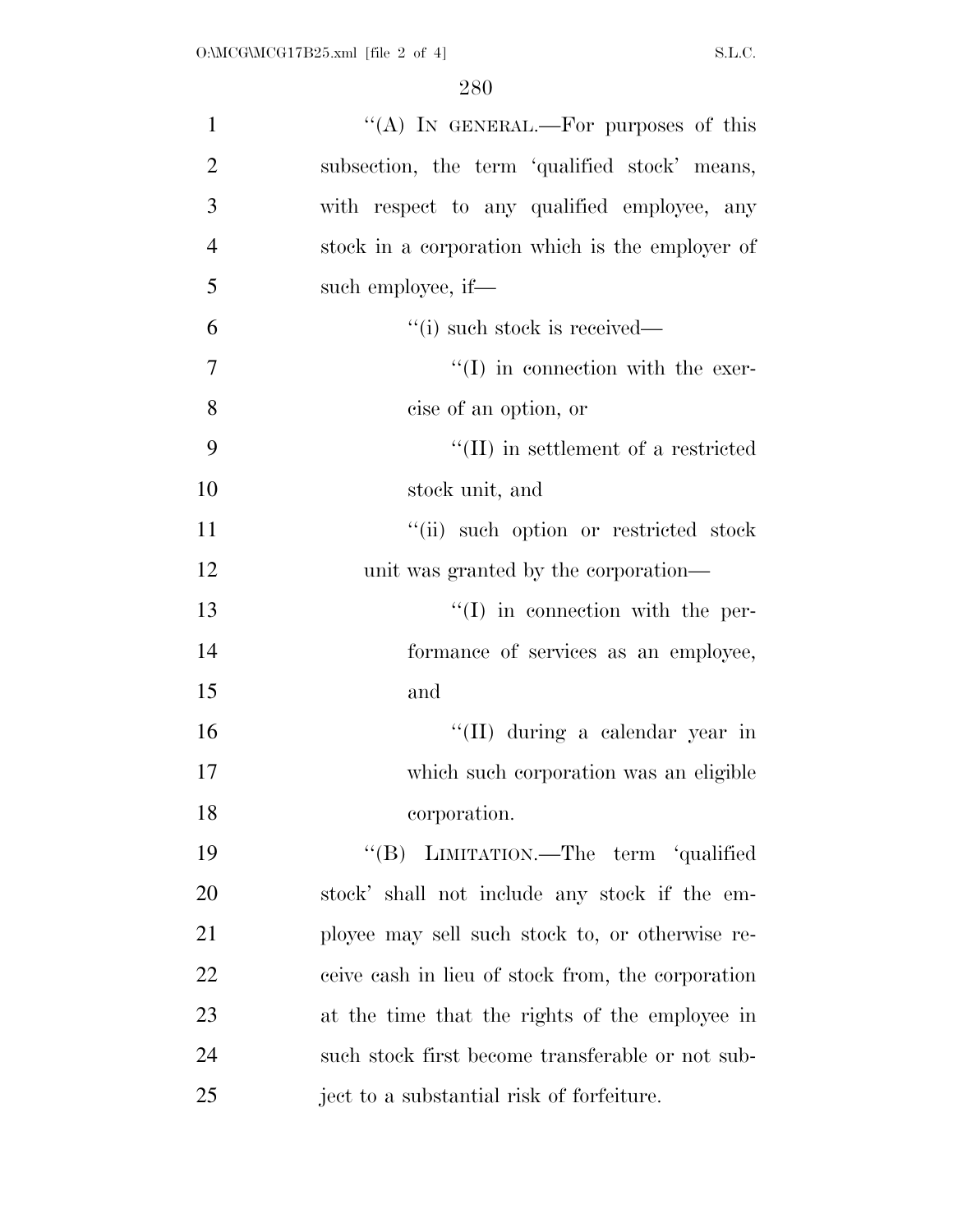| $\mathbf{1}$   | "(C) ELIGIBLE CORPORATION.-For pur-           |
|----------------|-----------------------------------------------|
| $\overline{2}$ | poses of subparagraph $(A)(ii)(II)$ —         |
| 3              | "(i) IN GENERAL.—The term 'eligible           |
| $\overline{4}$ | corporation' means, with respect to any       |
| 5              | calendar year, any corporation if—            |
| 6              | $\lq\lq$ (I) no stock of such corporation     |
| $\overline{7}$ | (or any predecessor of such corpora-          |
| 8              | tion) is readily tradable on an estab-        |
| 9              | lished securities market (as deter-           |
| 10             | mined under paragraph $(1)(B)(iii)$           |
| 11             | during any preceding calendar year,           |
| 12             | and                                           |
| 13             | $\lq\lq$ (II) such corporation has a writ-    |
| 14             | ten plan under which, in such cal-            |
| 15             | endar year, not less than 80 percent          |
| 16             | of all employees who provide services         |
| 17             | to such corporation in the United             |
| 18             | States (or any possession of the              |
| 19             | United States) are granted stock op-          |
| 20             | tions, or restricted stock units, with        |
| 21             | the same rights and privileges to re-         |
| 22             | ceive qualified stock.                        |
| 23             | ``(ii)<br><b>SAME</b><br>RIGHTS AND<br>PRIVI- |
| 24             | LEGES.—For purposes of clause $(i)(II)$ —     |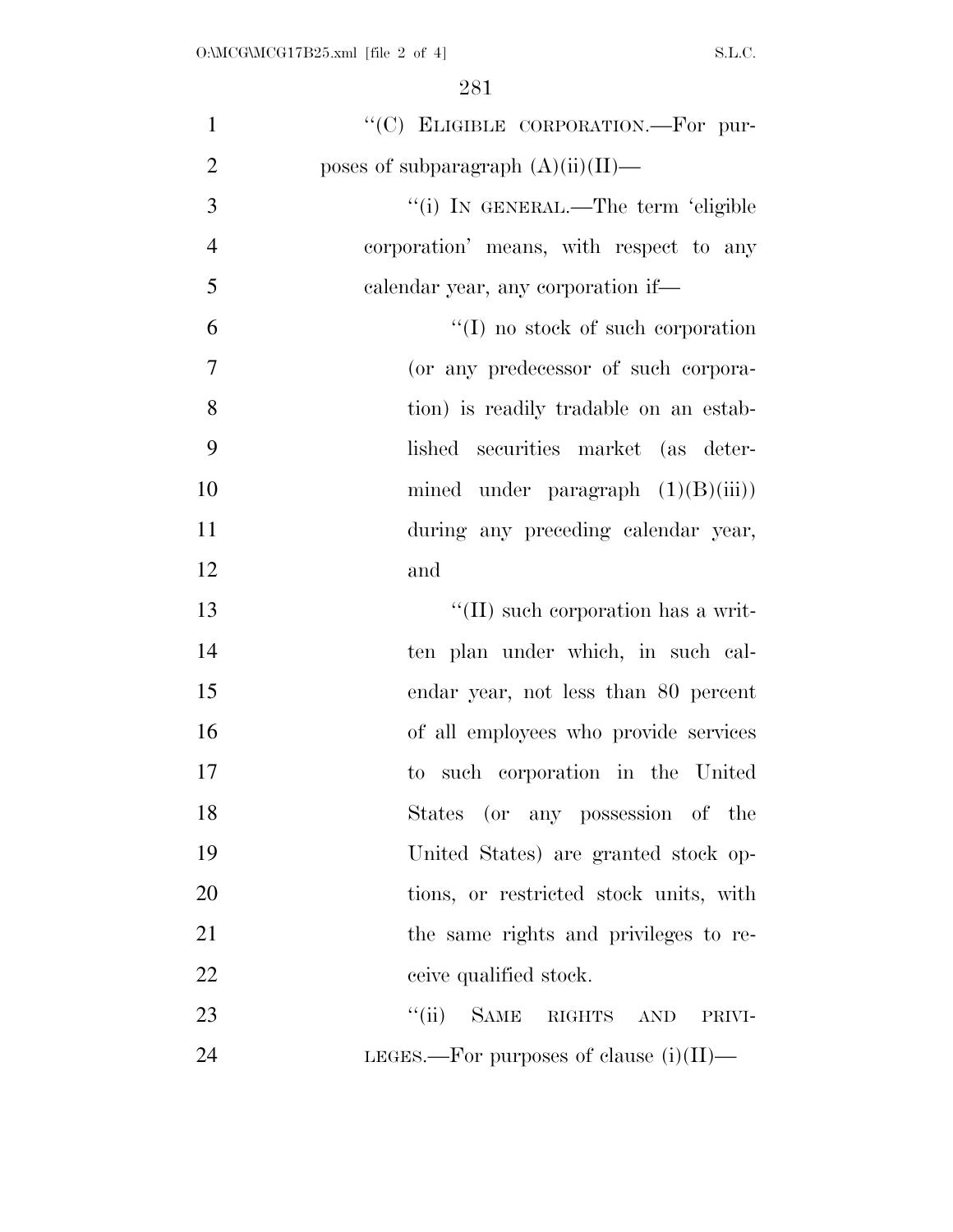| $\mathbf{1}$   | "(I) except as provided in sub-                  |
|----------------|--------------------------------------------------|
| $\overline{2}$ | clauses $(II)$ and $(III)$ , the determina-      |
| 3              | tion of rights and privileges with re-           |
| $\overline{4}$ | spect to stock shall be made in a simi-          |
| 5              | under<br>section<br>lar<br>manner as             |
| 6              | $423(b)(5)$ ,                                    |
| $\overline{7}$ | "(II) employees shall not fail to                |
| 8              | be treated as having the same rights             |
| 9              | and privileges to receive qualified              |
| 10             | stock solely because the number of               |
| 11             | shares available to all employees is not         |
| 12             | equal in amount, so long as the num-             |
| 13             | ber of shares available to each em-              |
| 14             | ployee is more than a de minimis                 |
| 15             | amount, and                                      |
| 16             | "(III) rights and privileges with                |
| 17             | respect to the exercise of an option             |
| 18             | shall not be treated as the same as              |
| 19             | rights and privileges with respect to            |
| 20             | the settlement of a restricted stock             |
| 21             | unit.                                            |
| 22             | ``(iii)<br>EMPLOYEE.—For purposes of             |
| 23             | clause $(i)(II)$ , the term 'employee' shall not |
| 24             | include any employee described in section        |
| 25             | $4980E(d)(4)$ or any excluded employee.          |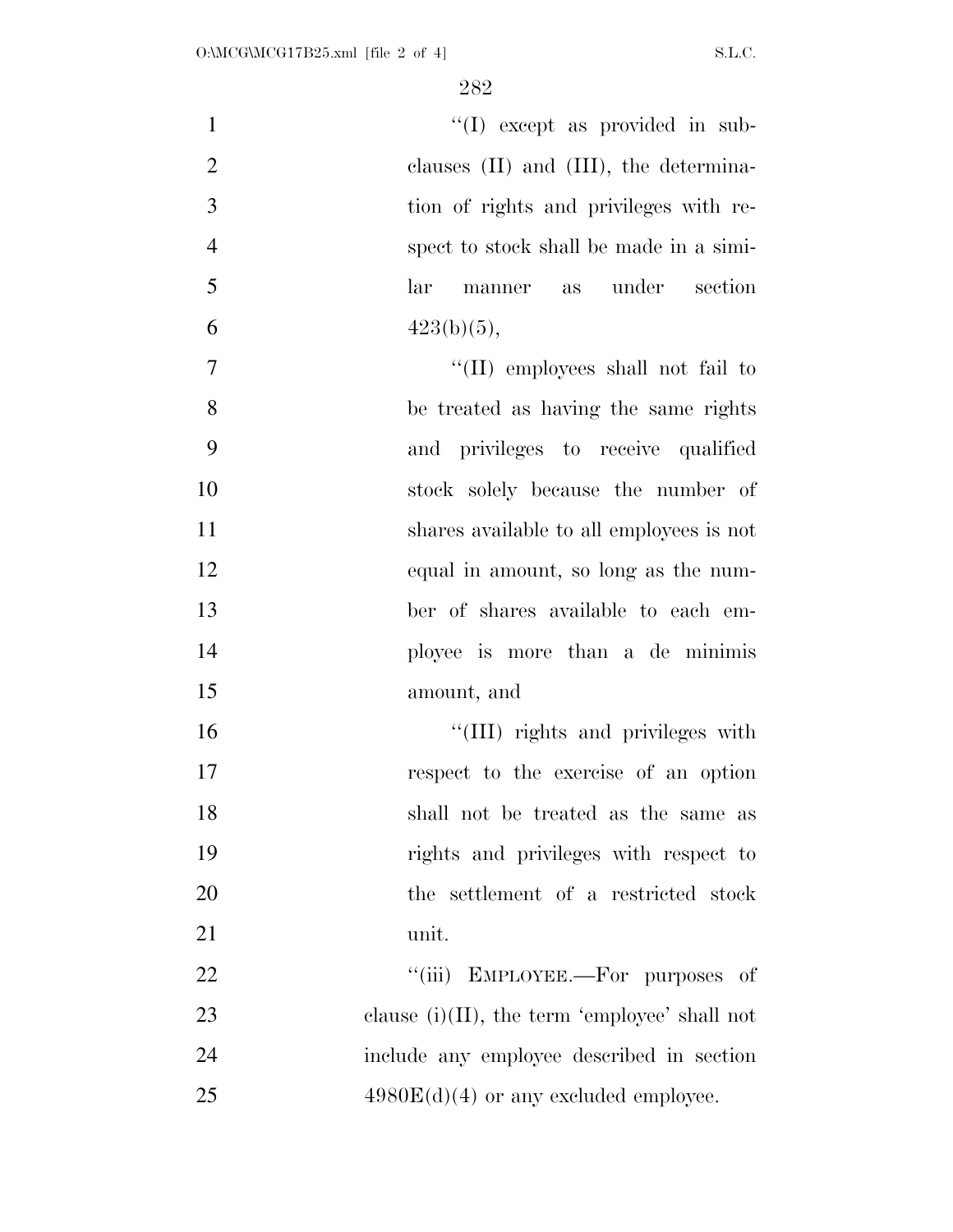| $\mathbf{1}$   | "(iv) SPECIAL RULE FOR CALENDAR                |
|----------------|------------------------------------------------|
| $\overline{2}$ | YEARS BEFORE 2018.—In the case of any          |
| 3              | calendar year beginning before January 1,      |
| $\overline{4}$ | $2018$ , clause (i)(II) shall be applied with- |
| 5              | out regard to whether the rights and privi-    |
| 6              | leges with respect to the qualified stock are  |
| $\overline{7}$ | the same.                                      |
| 8              | "(3) QUALIFIED EMPLOYEE; EXCLUDED EM-          |
| 9              | PLOYEE.—For purposes of this subsection—       |
| 10             | "(A) IN GENERAL.—The term 'qualified           |
| 11             | employee' means any individual who-            |
| 12             | "(i) is not an excluded employee, and          |
| 13             | "(ii) agrees in the election made              |
| 14             | under this subsection to meet such require-    |
| 15             | ments as are determined by the Secretary       |
| 16             | to be necessary to ensure that the with-       |
| 17             | holding requirements of the corporation        |
| 18             | under chapter 24 with respect to the quali-    |
| 19             | fied stock are met.                            |
| 20             | "(B) EXCLUDED EMPLOYEE.—The term               |
| 21             | 'excluded employee' means, with respect to any |
| 22             | corporation, any individual—                   |
| 23             | $\lq\lq$ (i) who was a 1-percent owner (with-  |
| 24             | in the meaning of section $416(i)(1)(B(ii))$   |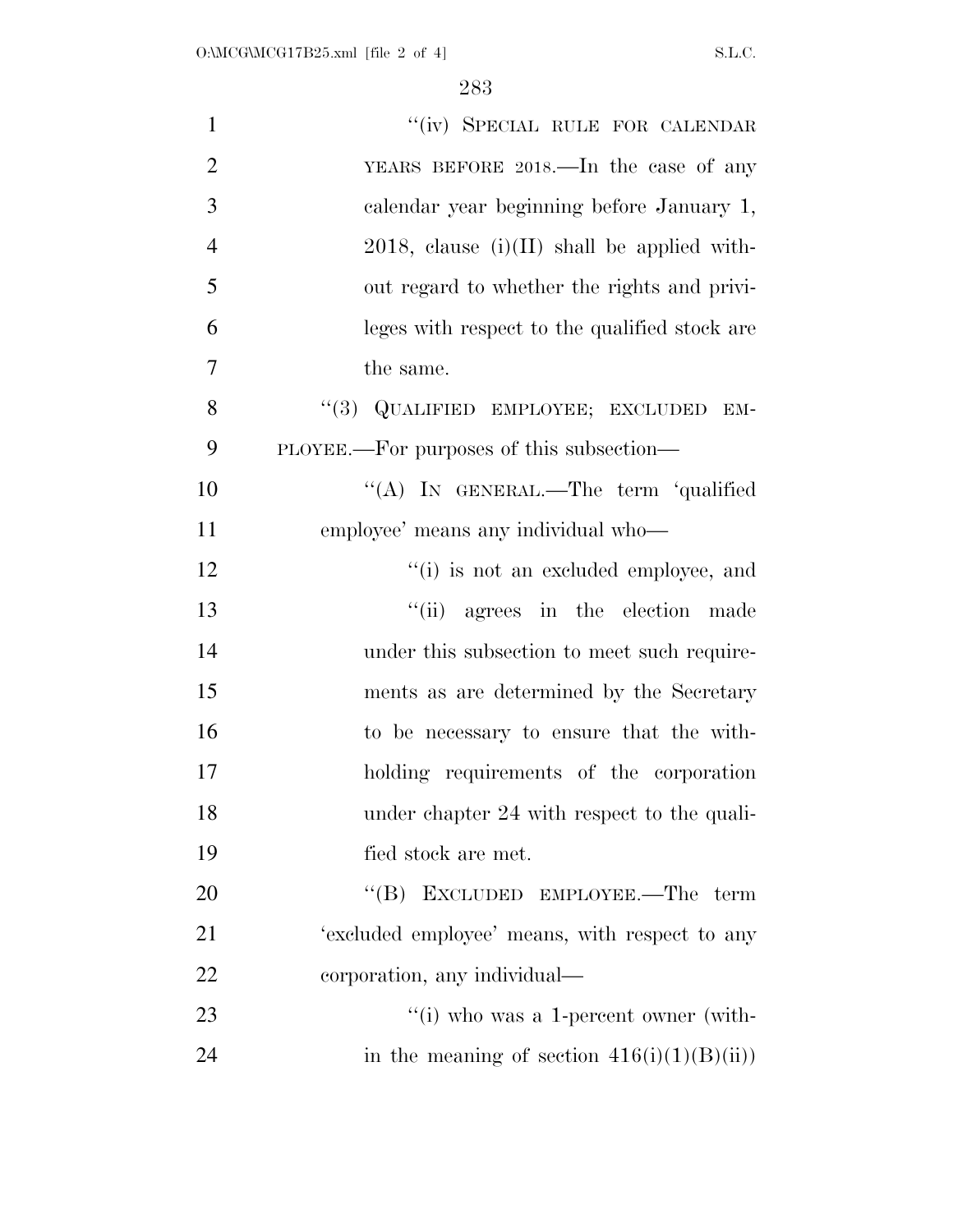| $\mathbf{1}$   | at any time during the 10 preceding cal-          |
|----------------|---------------------------------------------------|
| $\overline{2}$ | endar years,                                      |
| 3              | "(ii) who is or has been at any prior             |
| $\overline{4}$ | time-                                             |
| 5              | $\lq\lq$ (I) the chief executive officer of       |
| 6              | such corporation or an individual act-            |
| $\tau$         | ing in such a capacity, or                        |
| 8              | $\lq$ (II) the chief financial officer of         |
| 9              | such corporation or an individual act-            |
| 10             | ing in such a capacity,                           |
| 11             | "(iii) who bears a relationship de-               |
| 12             | scribed in section $318(a)(1)$ to any indi-       |
| 13             | vidual described in subclause $(I)$ or $(II)$ of  |
| 14             | clause (ii), or                                   |
| 15             | "(iv) who was for any of the 10 pre-              |
| 16             | ceding taxable years one of the 4 highest         |
| 17             | compensated officers of such corporation,         |
| 18             | determined with respect to each such tax-         |
| 19             | able year on the basis of the shareholder         |
| 20             | disclosure rules for compensation under           |
| 21             | the Securities Exchange Act of 1934 (as if        |
| 22             | such rules applied to such corporation).          |
| 23             | $``(4)$ ELECTION.—                                |
| 24             | "(A) TIME FOR MAKING ELECTION.—An                 |
| 25             | election with respect to qualified stock shall be |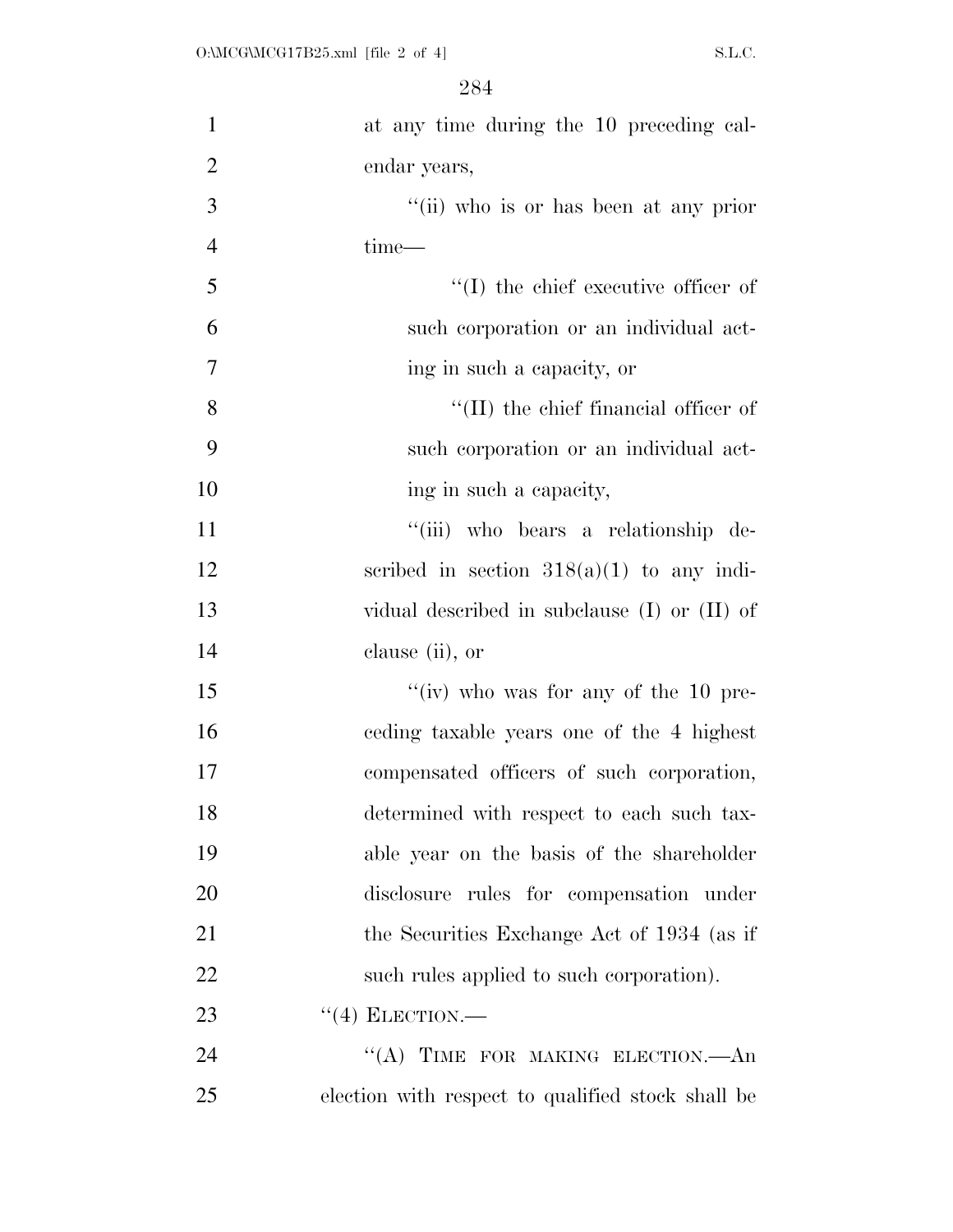| $\mathbf{1}$   | made under this subsection no later than 30      |
|----------------|--------------------------------------------------|
| $\overline{2}$ | days after the first date the rights of the em-  |
| 3              | ployee in such stock are transferable or are not |
| $\overline{4}$ | subject to a substantial risk of forfeiture,     |
| 5              | whichever occurs earlier, and shall be made in   |
| 6              | a manner similar to the manner in which an       |
| 7              | election is made under subsection (b).           |
| 8              | "(B) LIMITATIONS.—No election may be             |
| 9              | made under this section with respect to any      |
| 10             | qualified stock if—                              |
| 11             | "(i) the qualified employee has made             |
| 12             | an election under subsection (b) with re-        |
| 13             | spect to such qualified stock,                   |
| 14             | "(ii) any stock of the corporation               |
| 15             | which issued the qualified stock is readily      |
| 16             | tradable on an established securities mar-       |
| 17             | ket (as determined under paragraph               |
| 18             | $(1)(B)(iii)$ at any time before the election    |
| 19             | is made, or                                      |
| 20             | "(iii) such corporation purchased any            |
| 21             | of its outstanding stock in the calendar         |
| 22             | year preceding the calendar year which in-       |
| 23             | cludes the first date the rights of the em-      |
| 24             | ployee in such stock are transferable or are     |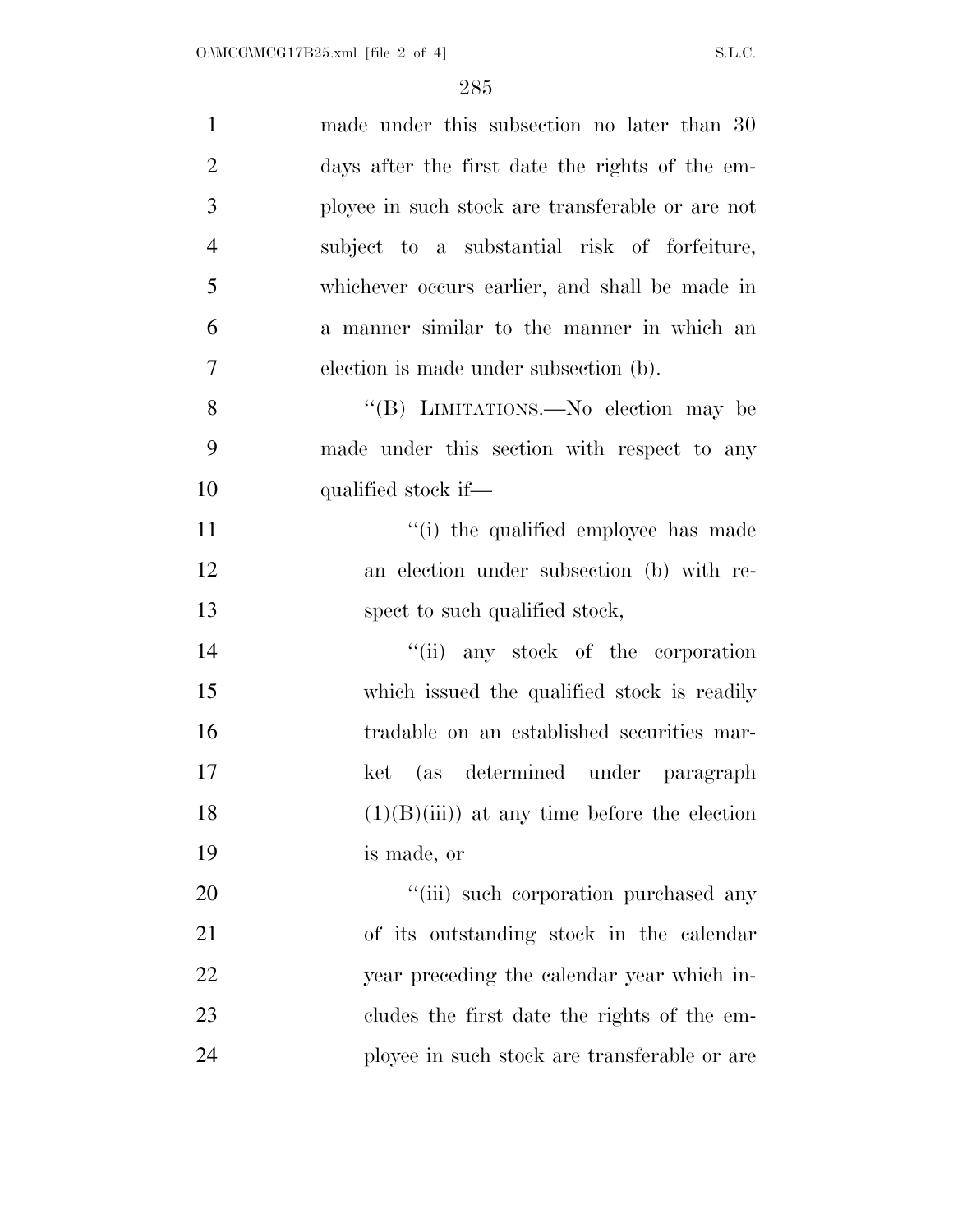| $\mathbf{1}$   | not subject to a substantial risk of for-    |
|----------------|----------------------------------------------|
| $\overline{2}$ | feiture, unless—                             |
| 3              | "(I) not less than 25 percent of             |
| $\overline{4}$ | the total dollar amount of the stock so      |
| 5              | purchased is deferral stock, and             |
| 6              | "(II) the determination of which             |
| 7              | individuals from whom deferral stock         |
| 8              | is purchased is made on a reasonable         |
| 9              | basis.                                       |
| 10             | "(C) DEFINITIONS AND SPECIAL RULES           |
| 11             | RELATED TO LIMITATION ON STOCK REDEMP-       |
| 12             | TIONS.-                                      |
| 13             | DEFERRAL STOCK.-For<br>``(i)<br>pur-         |
| 14             | poses of this paragraph, the term 'deferral  |
| 15             | stock' means stock with respect to which     |
| 16             | an election is in effect under this sub-     |
| 17             | section.                                     |
| 18             | DEFERRAL STOCK WITH<br>``(ii)<br>$RE-$       |
| 19             | SPECT TO ANY INDIVIDUAL NOT TAKEN            |
| 20             | INTO ACCOUNT IF INDIVIDUAL HOLDS DE-         |
| 21             | FERRAL STOCK WITH LONGER DEFERRAL            |
| 22             | PERIOD.—Stock purchased by a corpora-        |
| 23             | tion from any individual shall not be treat- |
| 24             | ed as deferral stock for purposes of sub-    |
| 25             | paragraph $(B)(iii)$ if such individual (im- |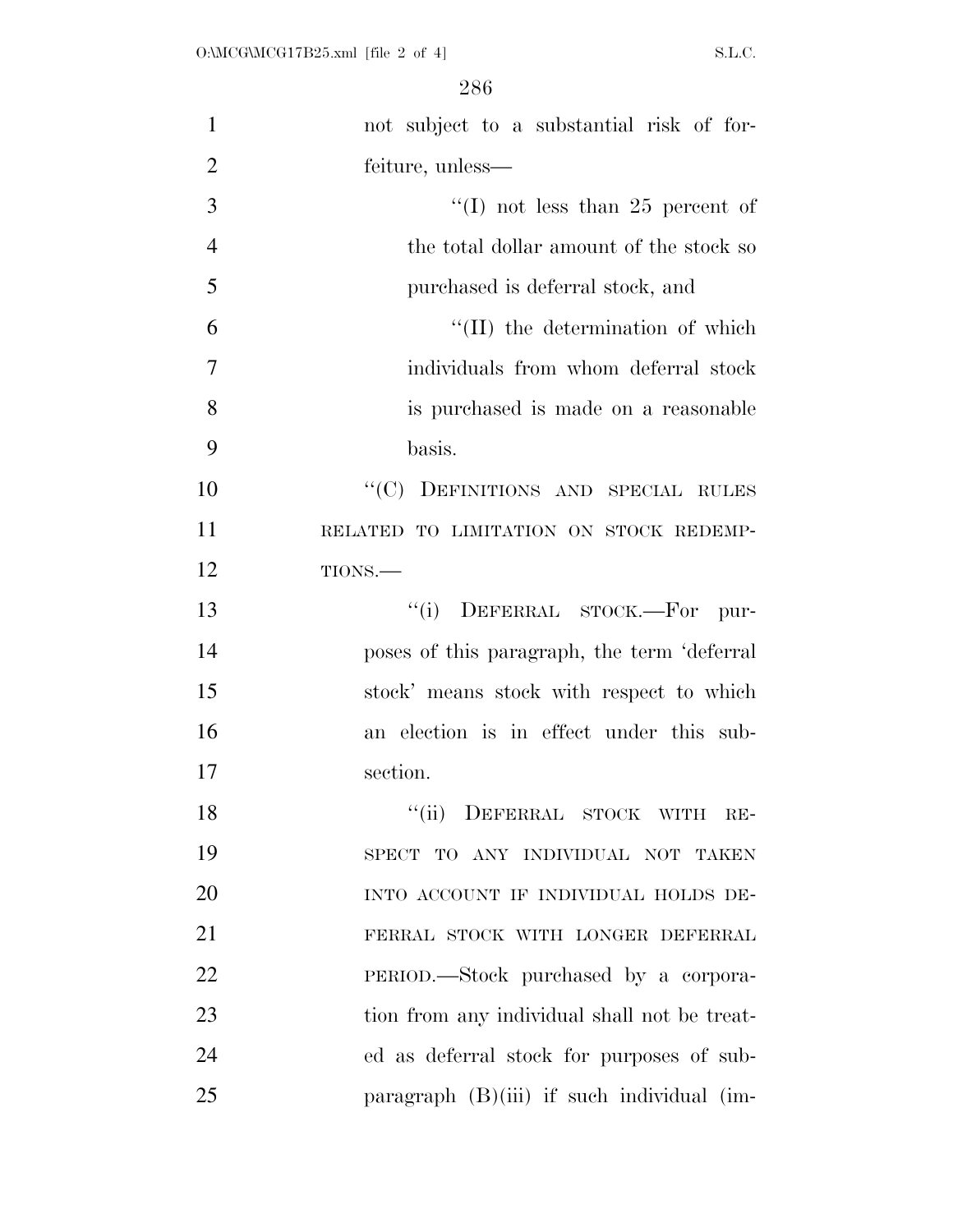|    | mediately after such purchase) holds any    |
|----|---------------------------------------------|
| 2  | deferral stock with respect to which an     |
| 3  | election has been in effect under this sub- |
|    | section for a longer period than the elec-  |
| -5 | tion with respect to the stock so pur-      |
| 6  | chased.                                     |
|    |                                             |

7 "(iii) PURCHASE OF ALL OUT- STANDING DEFERRAL STOCK.—The re- quirements of subclauses (I) and (II) of subparagraph (B)(iii) shall be treated as met if the stock so purchased includes all of the corporation's outstanding deferral stock.

 $''(iv)$  REPORTING.—Any corporation which has outstanding deferral stock as of the beginning of any calendar year and which purchases any of its outstanding stock during such calendar year shall in- clude on its return of tax for the taxable year in which, or with which, such calendar year ends the total dollar amount of its outstanding stock so purchased during such calendar year and such other infor- mation as the Secretary requires for pur-poses of administering this paragraph.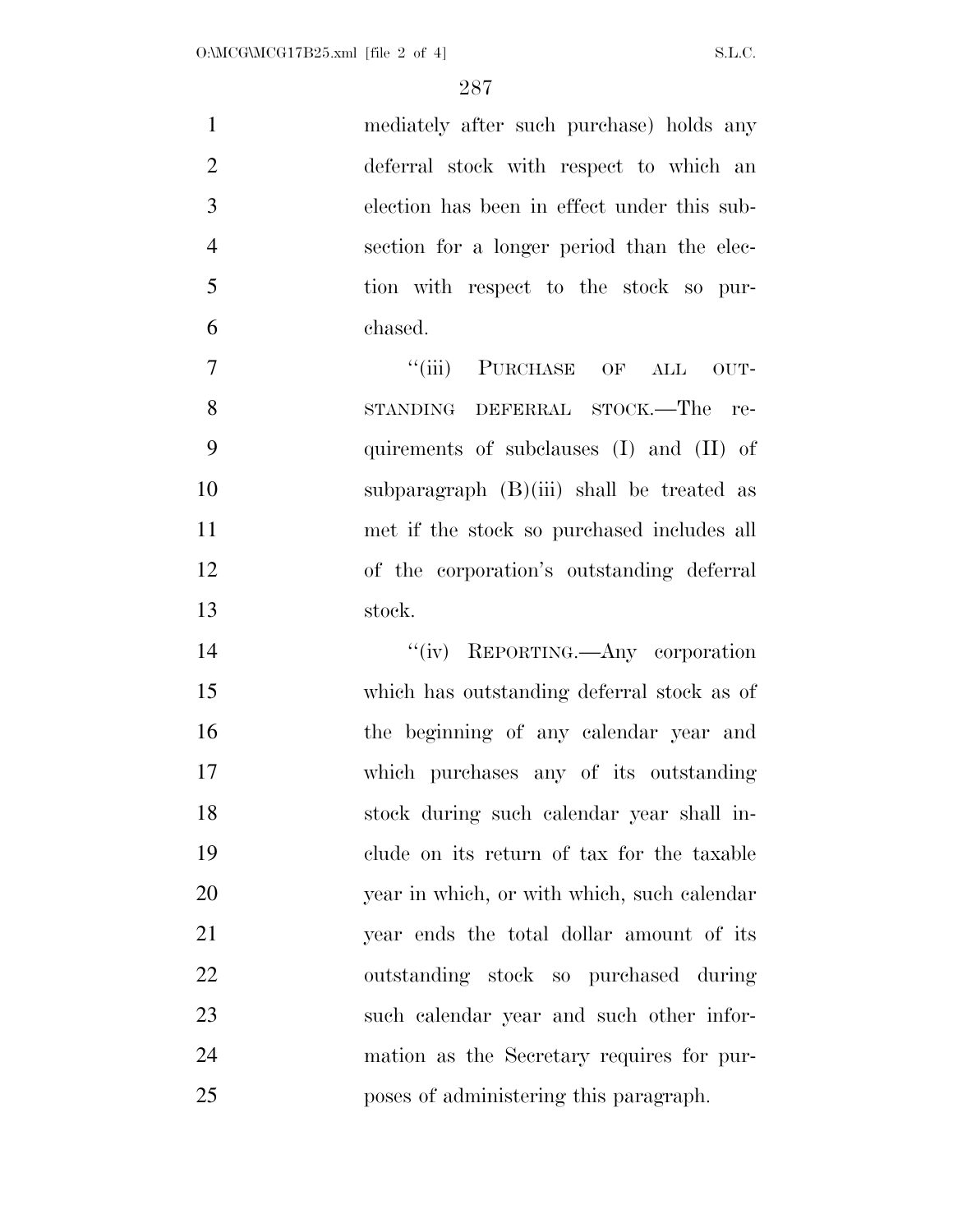| $\mathbf{1}$   | " $(5)$ CONTROLLED GROUPS.—For purposes of             |
|----------------|--------------------------------------------------------|
| $\overline{2}$ | this subsection, all persons treated as a single em-   |
| 3              | ployer under section $414(b)$ shall be treated as 1    |
| $\overline{4}$ | corporation.                                           |
| 5              | "(6) NOTICE REQUIREMENT.—Any corporation               |
| 6              | which transfers qualified stock to a qualified em-     |
| 7              | ployee shall, at the time that (or a reasonable period |
| 8              | before) an amount attributable to such stock would     |
| 9              | (but for this subsection) first be includible in the   |
| 10             | gross income of such employee—                         |
| 11             | $\lq\lq$ certify to such employee that such            |
| 12             | stock is qualified stock, and                          |
| 13             | $\lq\lq$ (B) notify such employee—                     |
| 14             | "(i) that the employee may be eligible                 |
| 15             | to elect to defer income on such stock                 |
| 16             | under this subsection, and                             |
| 17             | "(ii) that, if the employee makes such                 |
| 18             | an election-                                           |
| 19             | $\lq\lq$ (I) the amount of income recog-               |
| 20             | nized at the end of the deferral period                |
| 21             | will be based on the value of the stock                |
| 22             | at the time at which the rights of the                 |
| 23             | employee in such stock first become                    |
| 24             | transferable or not subject to substan-                |
| 25             | tial risk of forfeiture, notwithstanding               |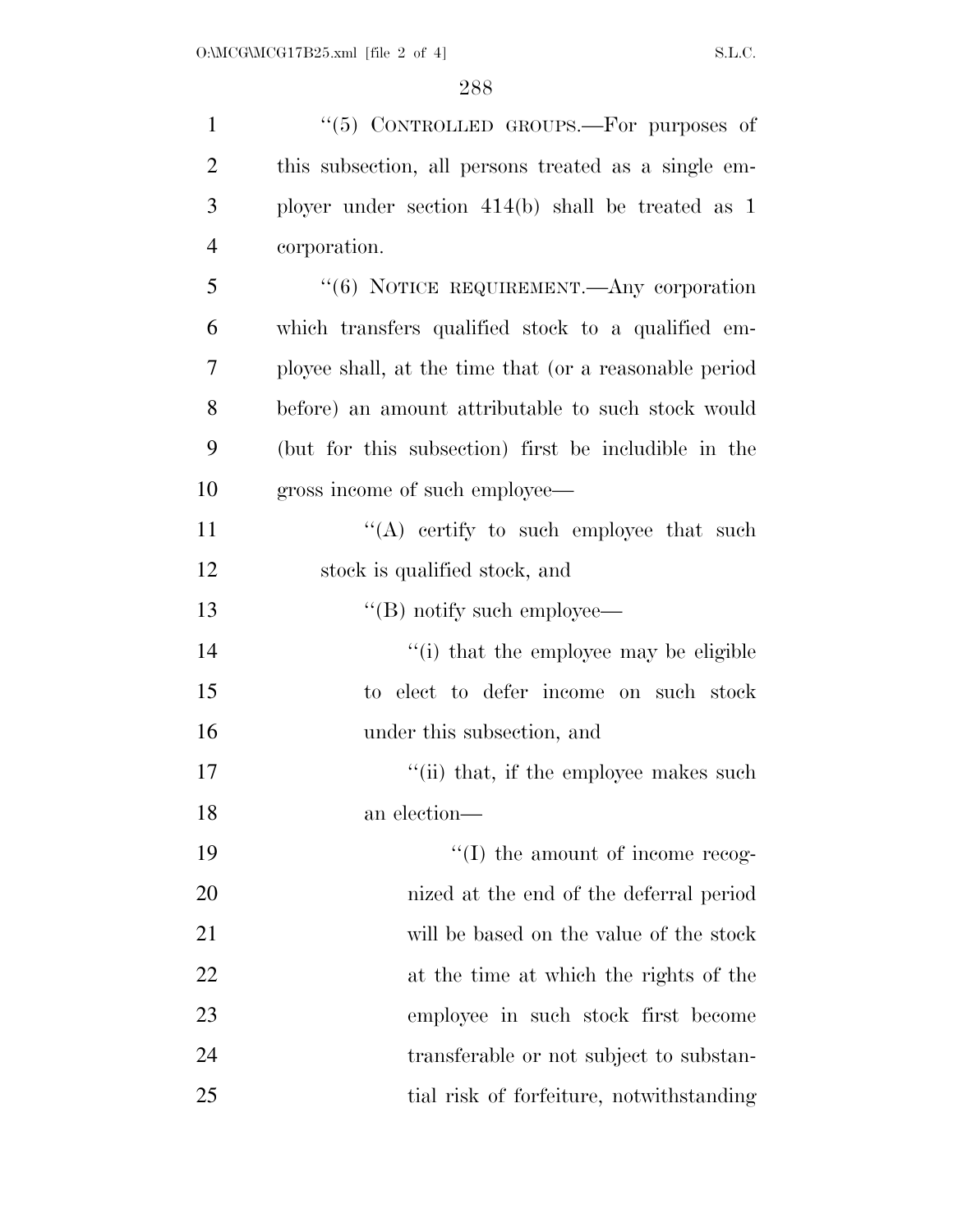| $\mathbf{1}$   | whether the value of the stock has de-                        |
|----------------|---------------------------------------------------------------|
| $\overline{2}$ | clined during the deferral period,                            |
| 3              | "(II) the amount of such income                               |
| $\overline{4}$ | recognized at the end of the deferral                         |
| 5              | period will be subject to withholding                         |
| 6              | under section $3401(i)$ at the rate de-                       |
| 7              | termined under section $3402(t)$ , and                        |
| 8              | "(III) the responsibilities of the                            |
| 9              | employee (as determined by the Sec-                           |
| 10             | retary under paragraph $(3)(A)(ii)$                           |
| 11             | with respect to such withholding.                             |
| 12             | "(7) RESTRICTED STOCK UNITS.—This section                     |
| 13             | (other than this subsection), including any election          |
| 14             | under subsection (b), shall not apply to restricted           |
| 15             | stock units.".                                                |
| 16             | (b) WITHHOLDING.                                              |
| 17             | $(1)$ TIME OF WITHHOLDING.—Section 3401 is                    |
| 18             | amended by adding at the end the following new                |
| 19             | subsection:                                                   |
| 20             | "(i) QUALIFIED STOCK FOR WHICH AN ELECTION IS                 |
| 21             | IN EFFECT UNDER SECTION $83(i)$ . For purposes of sub-        |
| 22             | section (a), qualified stock (as defined in section $83(i)$ ) |
| 23             | with respect to which an election is made under section       |
| 24             | 83(i) shall be treated as wages—                              |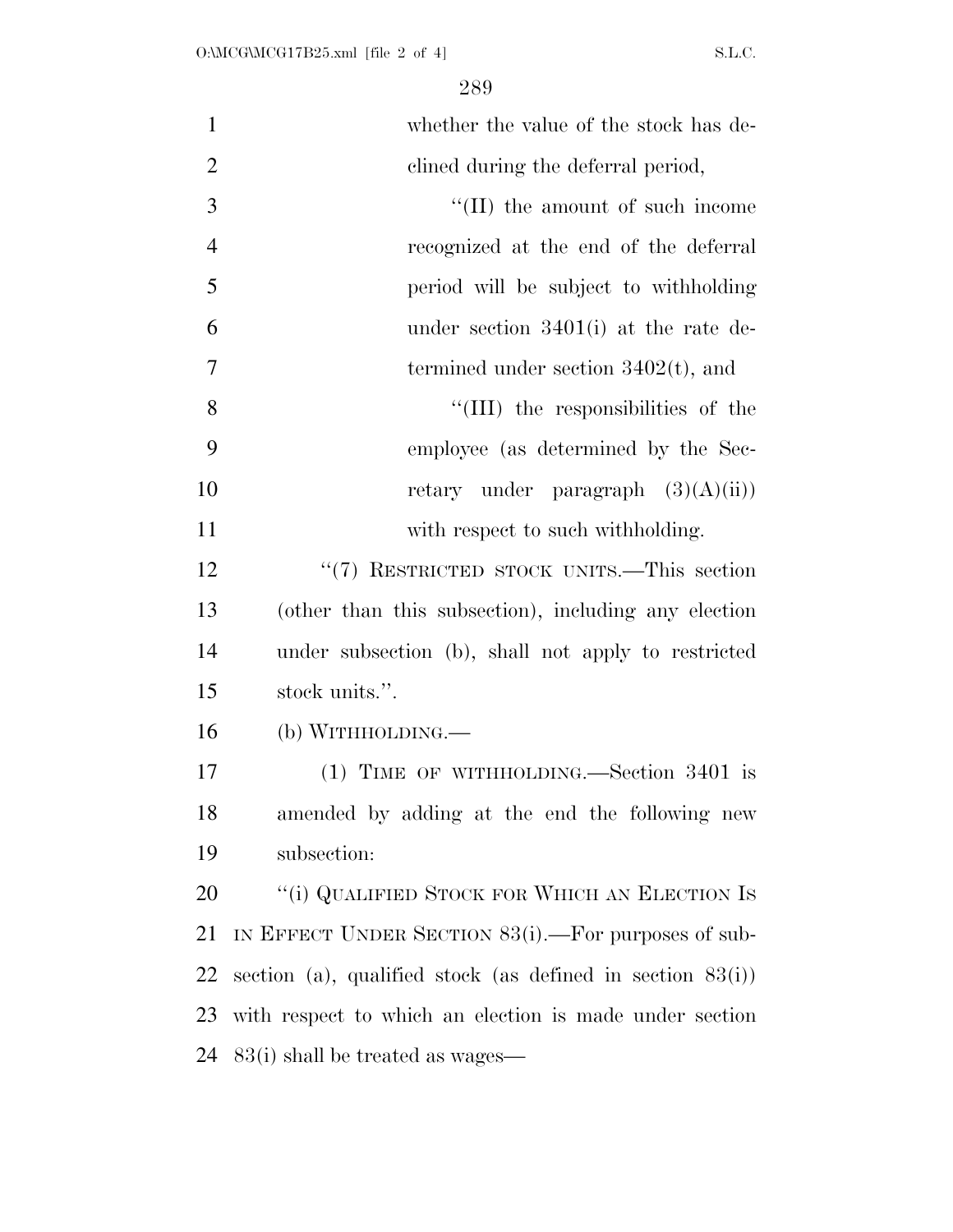1 ''(1) received on the earliest date described in 2 section  $83(i)(1)(B)$ , and ''(2) in an amount equal to the amount in- cluded in income under section 83 for the taxable year which includes such date.''. (2) AMOUNT OF WITHHOLDING.—Section 3402 is amended by adding at the end the following new subsection: ''(t) RATE OF WITHHOLDING FOR CERTAIN STOCK.—In the case of any qualified stock (as defined in 11 section  $83(i)(2)$ ) with respect to which an election is made under section 83(i)— 13 ''(1) the rate of tax under subsection (a) shall not be less than the maximum rate of tax in effect under section 1, and  $\mathcal{L}(2)$  such stock shall be treated for purposes of section 3501(b) in the same manner as a non-cash fringe benefit.''. (c) COORDINATION WITH OTHER DEFERRED COM-PENSATION RULES.—

21 (1) ELECTION TO APPLY DEFERRAL TO STATU-22 TORY OPTIONS.—

 (A) INCENTIVE STOCK OPTIONS.—Section 422(b) is amended by adding at the end the fol-lowing: ''Such term shall not include any option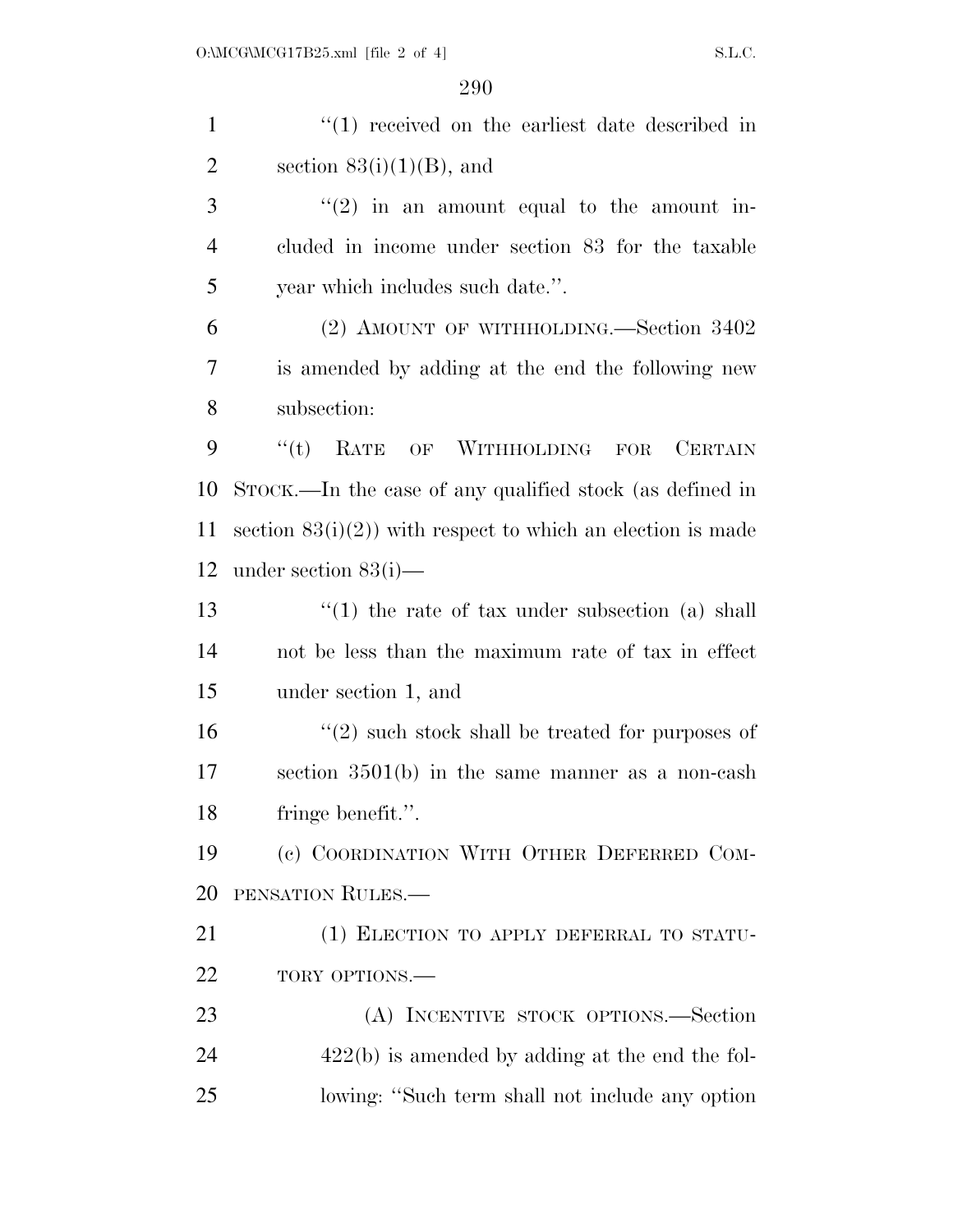| $\mathbf{1}$   | if an election is made under section $83(i)$ with          |
|----------------|------------------------------------------------------------|
| $\overline{2}$ | respect to the stock received in connection with           |
| 3              | the exercise of such option.".                             |
| $\overline{4}$ | <b>EMPLOYEE</b><br>(B)<br><b>STOCK</b><br><b>PURCHASE</b>  |
| 5              | PLANS.—Section 423 is amended—                             |
| 6              | (i) by adding at the end of subsection                     |
| 7              | (a) the following flush sentence:                          |
| 8              | "The preceding sentence shall not apply to any share of    |
| 9              | stock with respect to which an election is made under sec- |
| 10             | tion $83(i)$ .", and                                       |
| 11             | (ii) in subsection (b) $(5)$ , by striking                 |
| 12             | "and" before "the plan" and by inserting                   |
| 13             | ", and the rules of section $83(i)$ shall apply            |
| 14             | in determining which employees have a                      |
| 15             | right to make an election under such sec-                  |
| 16             | tion" before the semicolon at the end.                     |
| 17             | (2)<br>EXCLUSION FROM DEFINITION OF<br>NON-                |
| 18             | QUALIFIED DEFERRED COMPENSATION PLAN.-Sub-                 |
| 19             | section (d) of section 409A is amended by adding at        |
| 20             | the end the following new paragraph.                       |
| 21             | "(7) TREATMENT OF QUALIFIED STOCK.—An                      |
| 22             | arrangement under which an employee may receive            |
| 23             | qualified stock (as defined in section $83(i)(2)$ ) shall  |
| 24             | not be treated as a nonqualified deferred compensa-        |
| 25             | tion plan solely because of an employee's election, or     |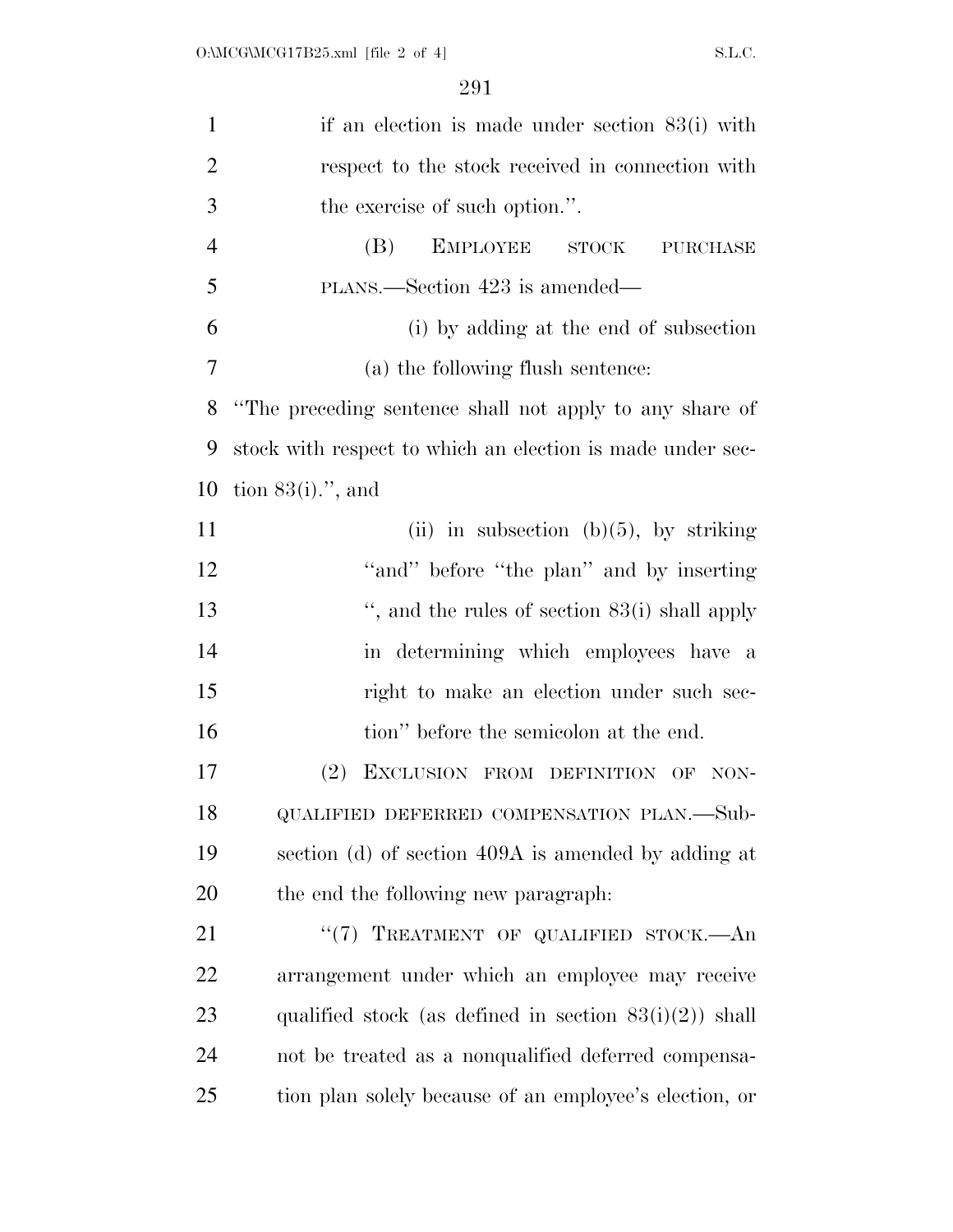ability to make an election, to defer recognition of income under section 83(i).''.

 (d) INFORMATION REPORTING.—Section 6051(a) is amended by striking ''and'' at the end of paragraph (13), by striking the period at the end of paragraph (14) and inserting a comma, and by inserting after paragraph (14) the following new paragraphs:

 "(15) the amount includible in gross income 9 under subparagraph  $(A)$  of section  $83(i)(1)$  with re- spect to an event described in subparagraph (B) of such section which occurs in such calendar year, and 12 ''(16) the aggregate amount of income which is being deferred pursuant to elections under section 83(i), determined as of the close of the calendar year.''.

 (e) PENALTY FOR FAILURE OF EMPLOYER TO PRO- VIDE NOTICE OF TAX CONSEQUENCES.—Section 6652 is amended by adding at the end the following new sub-section:

20 "(p) FAILURE TO PROVIDE NOTICE UNDER SECTION 83(i).—In the case of each failure to provide a notice as 22 required by section  $83(i)(6)$ , at the time prescribed there- for, unless it is shown that such failure is due to reason- able cause and not to willful neglect, there shall be paid, on notice and demand of the Secretary and in the same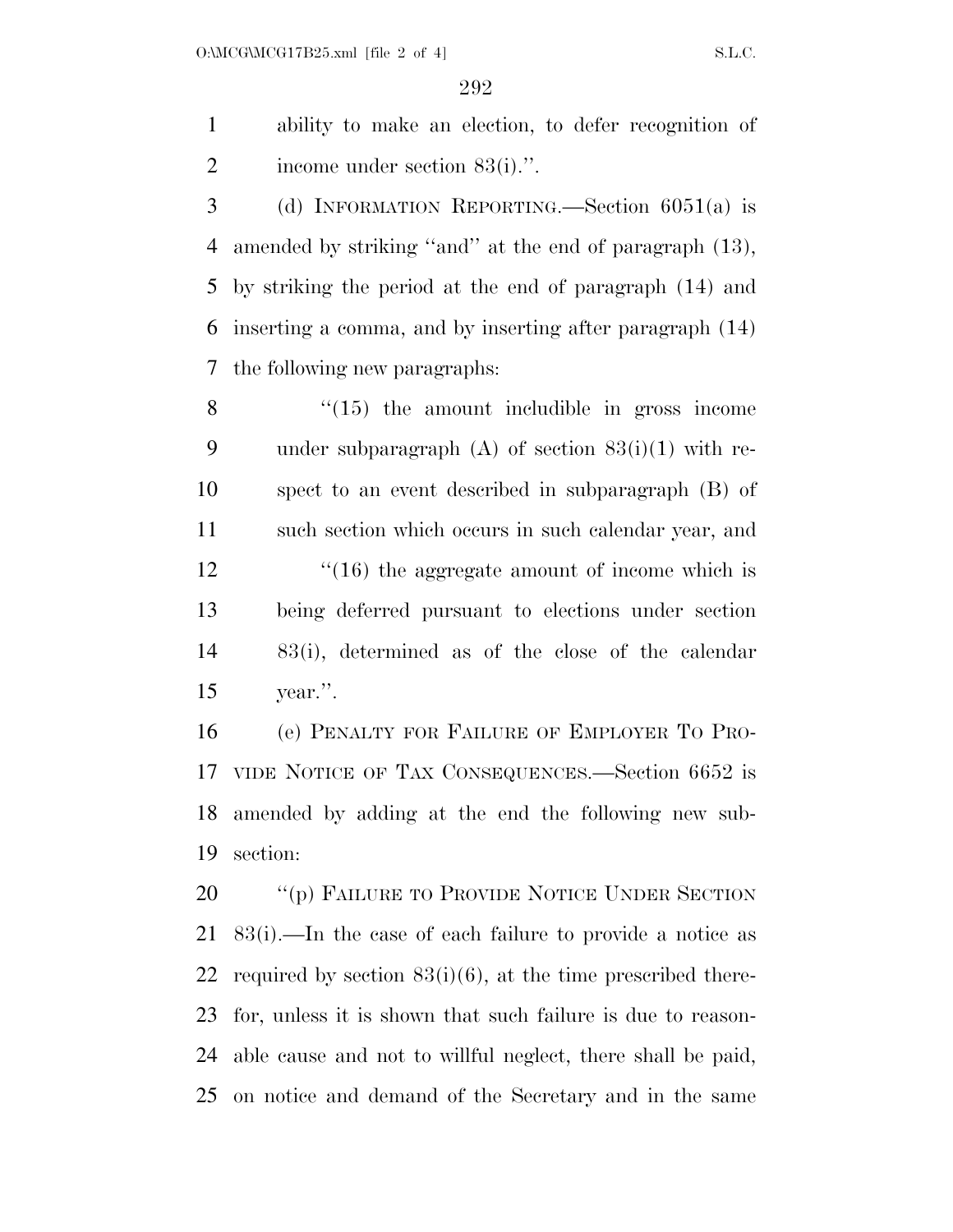manner as tax, by the person failing to provide such no- tice, an amount equal to \$100 for each such failure, but the total amount imposed on such person for all such fail-ures during any calendar year shall not exceed \$50,000.''.

(f) EFFECTIVE DATES.—

 (1) IN GENERAL.—Except as provided in para- graph (2), the amendments made by this section shall apply to stock attributable to options exercised, or restricted stock units settled, after December 31, 2017.

 (2) REQUIREMENT TO PROVIDE NOTICE.—The amendments made by subsection (e) shall apply to failures after December 31, 2017.

 (g) TRANSITION RULE.—Until such time as the Sec- retary (or the Secretary's delegate) issues regulations or other guidance for purposes of implementing the require-17 ments of paragraph  $(2)(C)(i)(II)$  of section 83(i) of the Internal Revenue Code of 1986 (as added by this section), or the requirements of paragraph (6) of such section, a corporation shall be treated as being in compliance with such requirements (respectively) if such corporation com- plies with a reasonable good faith interpretation of such requirements.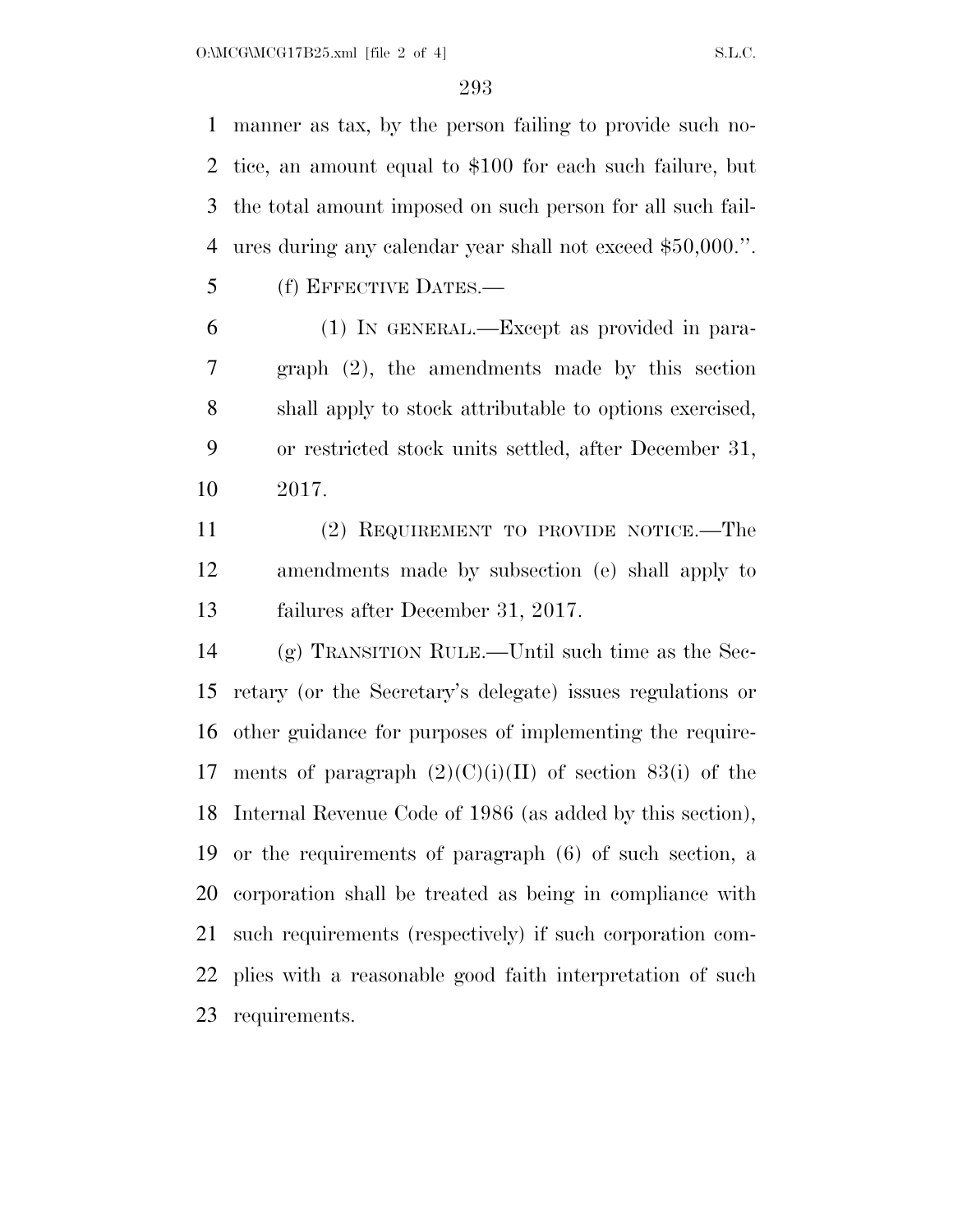**SEC. 13604. INCREASE IN EXCISE TAX RATE FOR STOCK COMPENSATION OF INSIDERS IN EXPATRI-ATED CORPORATIONS.** 

4 (a) IN GENERAL.—Section  $4985(a)(1)$  is amended by 5 striking "section  $1(h)(1)(C)$ " and inserting "section 6  $1(h)(1)(D)$ ".

 (b) EFFECTIVE DATE.—The amendment made by this section shall apply to corporations first becoming ex- patriated corporations (as defined in section 4985 of the Internal Revenue Code of 1986) after the date of enact-ment of this Act.

 **Subpart B—Retirement Plans SEC. 13611. CONFORMITY OF CONTRIBUTION LIMITS FOR EMPLOYER-SPONSORED RETIREMENT PLANS.**  (a) 403(B) PLANS.— (1) ELIMINATION OF SPECIAL CATCH-UP RULE.—Subsection (g) of section 402 is amended by striking paragraph (7) and by redesignating para- graph (8) as paragraph (7). 20 (2) ELIMINATION OF POST TERMINATION NON- ELECTIVE CONTRIBUTIONS.—Subsection (b) of sec- tion 403 is amended— (A) in paragraph (3), by striking ''for the most recent period'' and all that follows 25 through "more than five years", and

26 (B) by striking paragraph  $(4)$ .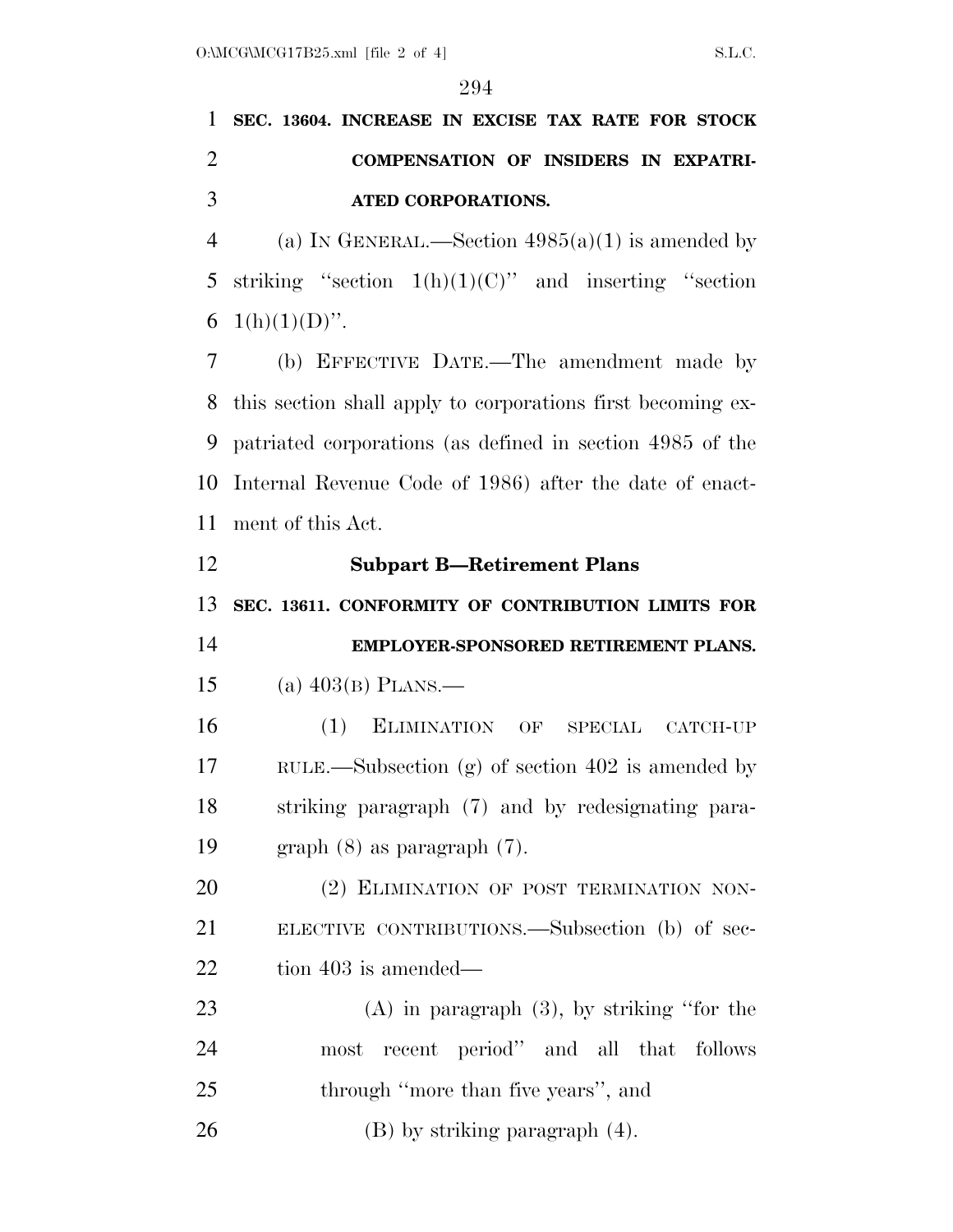| $\mathbf{1}$   | ELIMINATION OF SEPARATE 415(C) LIM-<br>(3)            |
|----------------|-------------------------------------------------------|
| $\overline{2}$ | ITS.—Paragraph $(4)$ of section $415(k)$ is amended   |
| 3              | by striking "each employer with respect to which the  |
| $\overline{4}$ | participant has the control required" and inserting   |
| 5              | "the employer and each employer which is part of      |
| 6              | the same controlled group or under common con-        |
| 7              | trol''.                                               |
| 8              | (b) $457(B)$ PLANS.—                                  |
| 9              | (1) ELIMINATION OF SEPARATE DEFERRAL                  |
| 10             | LIMIT.—Paragraph $(3)$ of section $402(g)$ is amended |
| 11             | by striking "and" at the end of subparagraph (C),     |
| 12             | by striking the period at the end of subparagraph     |
| 13             | (D) and inserting ", and", and by inserting after     |
| 14             | subparagraph (D) the following new subparagraph.      |
| 15             | "(E) any amount deferred under an eligi-              |
| 16             | ble deferred compensation plan (as defined in         |
| 17             | section $457(b)$ of an eligible employer de-          |
| 18             | scribed in section $457(e)(1)(A)$ .".                 |
| 19             | (2) TAKEN INTO ACCOUNT UNDER LIMITATION               |
| 20             | FOR DEFINED CONTRIBUTION PLANS.—                      |
| 21             | (A) IN GENERAL.—Paragraph $(2)$ of sec-               |
| 22             | tion $415(a)$ is amended—                             |
| 23             | (i) by striking "or" at the end of sub-               |
| 24             | paragraph $(B)$ , by inserting "or" at the            |
| 25             | end of subparagraph $(C)$ , and by inserting          |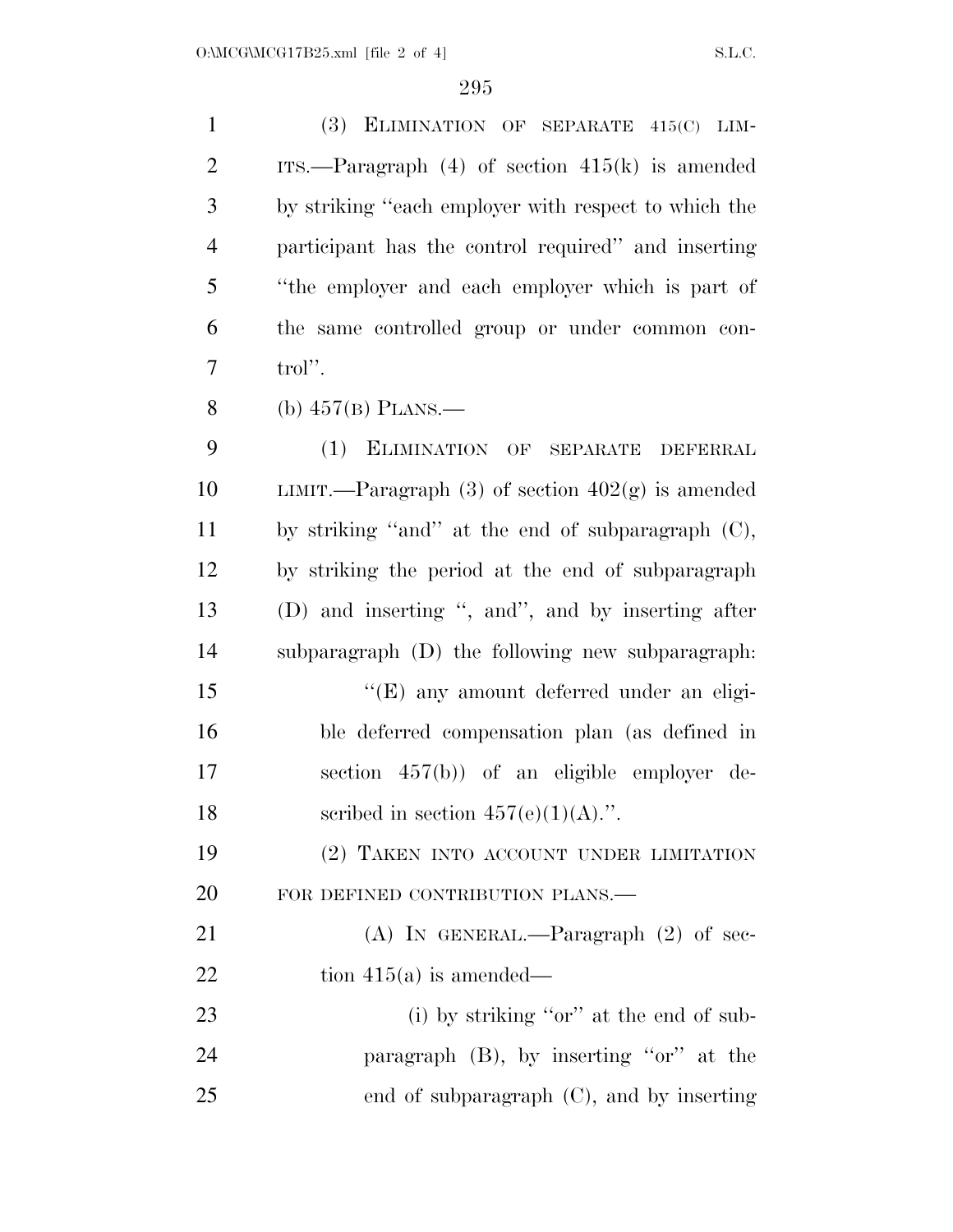| $\mathbf{1}$   | after subparagraph (C) the following new                             |
|----------------|----------------------------------------------------------------------|
| $\overline{2}$ | subparagraph:                                                        |
| 3              | "(D) an eligible deferred compensation                               |
| $\overline{4}$ | plan (as defined in section $457(b)$ ) of an eligible                |
| 5              | employer described in section $457(e)(1)(A)$ ,",                     |
| 6              | and                                                                  |
| $\overline{7}$ | (ii) by striking "or $408(k)$ " in the                               |
| 8              | flush language and inserting $"408(k)$ , or                          |
| 9              | $457(b)$ ".                                                          |
| 10             | (B) DEFINITION.—Paragraph (1) of sec-                                |
| 11             | tion $415(k)$ is amended by striking "or" at the                     |
| 12             | end of subparagraph $(C)$ , by striking the period                   |
| 13             | at the end of subparagraph (D) and inserting                         |
| 14             | ", or", and by adding at the end the following                       |
| 15             | new subparagraph:                                                    |
| 16             | "(E) an eligible deferred compensation                               |
| 17             | plan (as defined in section $457(b)$ ) of an eligible                |
| 18             | employer described in section $457(e)(1)(A)$ .".                     |
| 19             | <b>(3)</b><br><b>ELIMINATION</b><br>OF<br><b>SPECIAL</b><br>CATCH-UP |
| 20             | RULE.—Paragraph $(3)$ of section $457(b)$ is amended                 |
| 21             | by inserting "in the case of an eligible employer de-                |
| 22             | scribed in subsection (e) $(1)(B)$ ," before "which".                |
| 23             | (c) CONFORMING AMENDMENTS.-                                          |
| 24             | $(1)$ Section 25B $(d)(1)(B)$ is amended—                            |
| 25             | $(A)$ by striking clause (ii), and                                   |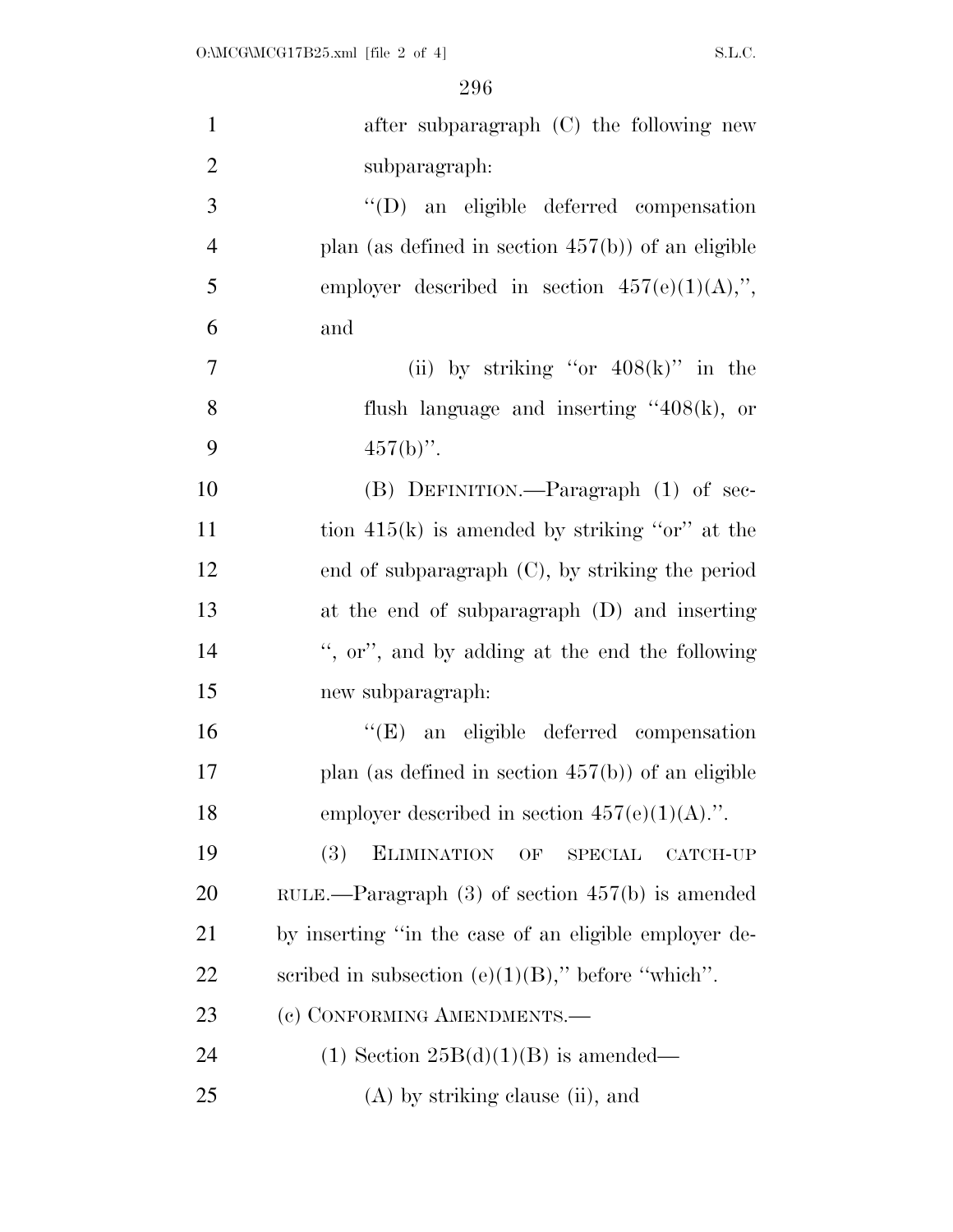| $\mathbf{1}$   | (B) by striking "the amount of-" and all             |
|----------------|------------------------------------------------------|
| $\overline{2}$ | that follows through "any elective deferrals"        |
| 3              | and inserting "the amount of any elective defer-     |
| $\overline{4}$ | rals".                                               |
| 5              | (2) Section $402A(e)(2)$ is amended by striking      |
| 6              | "means-" and all that follows and inserting          |
| 7              | "means any elective deferral described in subpara-   |
| 8              | graph (A), (C), or (E) of section $402(g)(3)$ ."     |
| 9              | $(3)$ Section 457 $(e)$ is amended by striking para- |
| 10             | $graph(18)$ .                                        |
| 11             | (4) Section $414(u)(2)(C)$ is amended by insert-     |
| 12             | ing "of an eligible employer described in section    |
| 13             | $457(e)(1)(B)$ " after "(as defined in section       |
| 14             | $457(b)$ ".                                          |
| 15             | $(5)$ Section 414(v)(2)(D) is amended—               |
| 16             | $(A)$ by striking "clauses (i), (ii), and (iv)       |
| 17             | of", and                                             |
| 18             | (B) by striking ", and plans described in            |
| 19             | clause (iii)" and all that follows and inserting     |
| 20             | a period.                                            |
| 21             | (6) Section $414(v)(3)(A)(i)$ is amended by strik-   |
| 22             | ing "(determined without regard to<br>section        |
| 23             | $457(b)(3)$ ".                                       |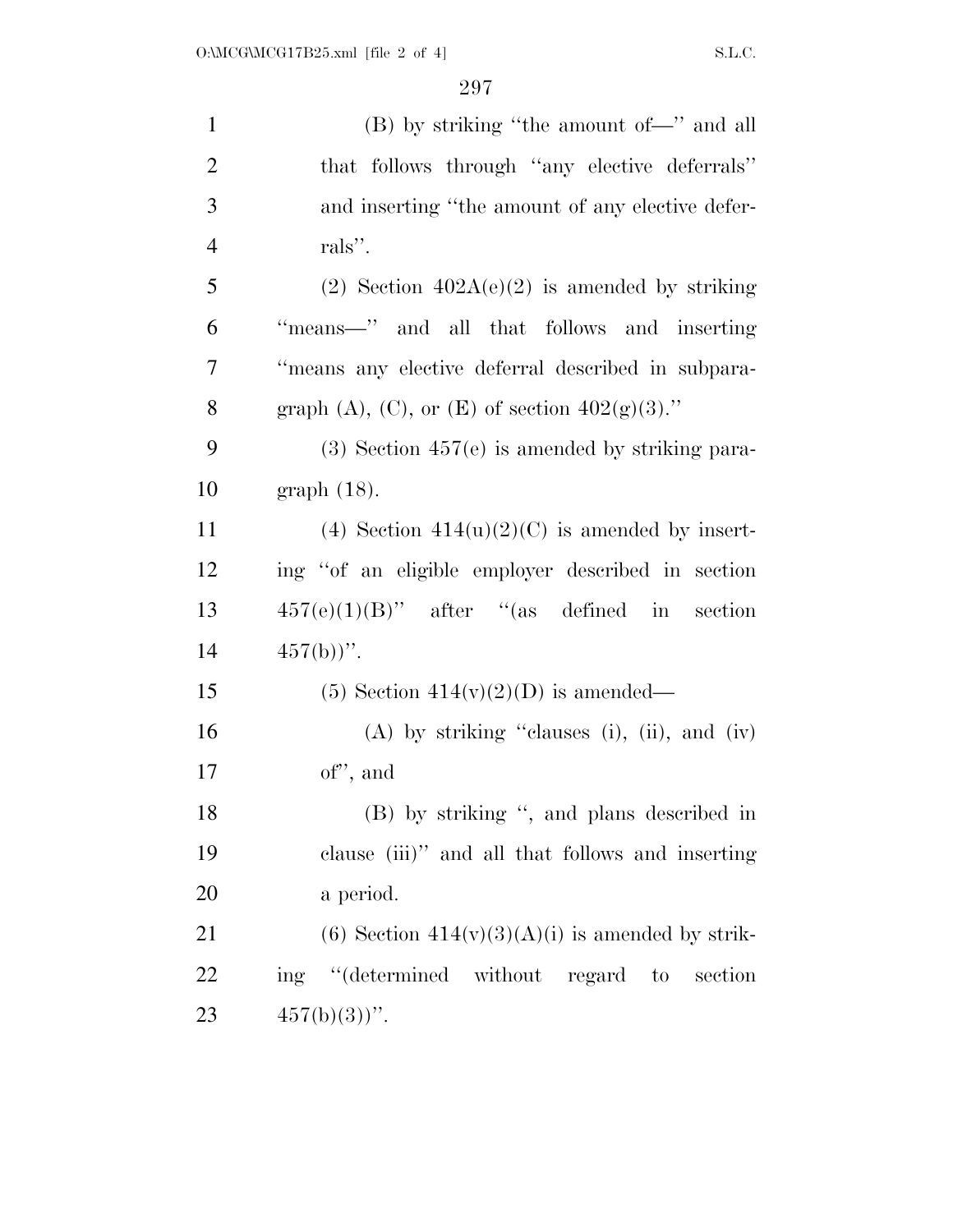| $\mathbf{1}$   | $(7)$ Section $414(v)(6)(B)$ is amended by striking       |
|----------------|-----------------------------------------------------------|
| $\overline{2}$ | "subsection $(u)(2)(C)$ " and inserting "section"         |
| 3              | $402(g)(3)$ ".                                            |
| $\overline{4}$ | $(8)$ Section 414(v)(6) is amended by striking            |
| 5              | subparagraph $(C)$ .                                      |
| 6              | (d) EFFECTIVE DATE.—The amendments made by                |
| 7              | this section shall apply to plan years and taxable years  |
| 8              | beginning after December 31, 2017.                        |
| 9              | SEC. 13612. REPEAL OF SPECIAL RULE PERMITTING RE-         |
| 10             | CHARACTERIZATION OF ROTH<br>IRA CON-                      |
| 11             | TRIBUTIONS AS TRADITIONAL IRA CON-                        |
| 12             | TRIBUTIONS.                                               |
| 13             | (a) IN GENERAL.—Section $408A(d)$ is amended by           |
| 14             | striking paragraph (6) and by redesignating paragraph     |
| 15             | $(7)$ as paragraph $(6)$ .                                |
| 16             | (b) EFFECTIVE DATE.—The amendments made by                |
| 17             | this section shall apply to taxable years beginning after |
|                | 18 December 31, 2017.                                     |
| 19             | SEC. 13613. MODIFICATION OF RULES APPLICABLE TO           |
| 20             | LENGTH OF SERVICE AWARD PLANS.                            |
| 21             | (a) MAXIMUM DEFERRAL AMOUNT.—Clause (ii) of               |
| 22             | section $457(e)(11)(B)$ is amended by striking "\$3,000"  |
|                | 23 and inserting " $$6,000$ ".                            |
|                |                                                           |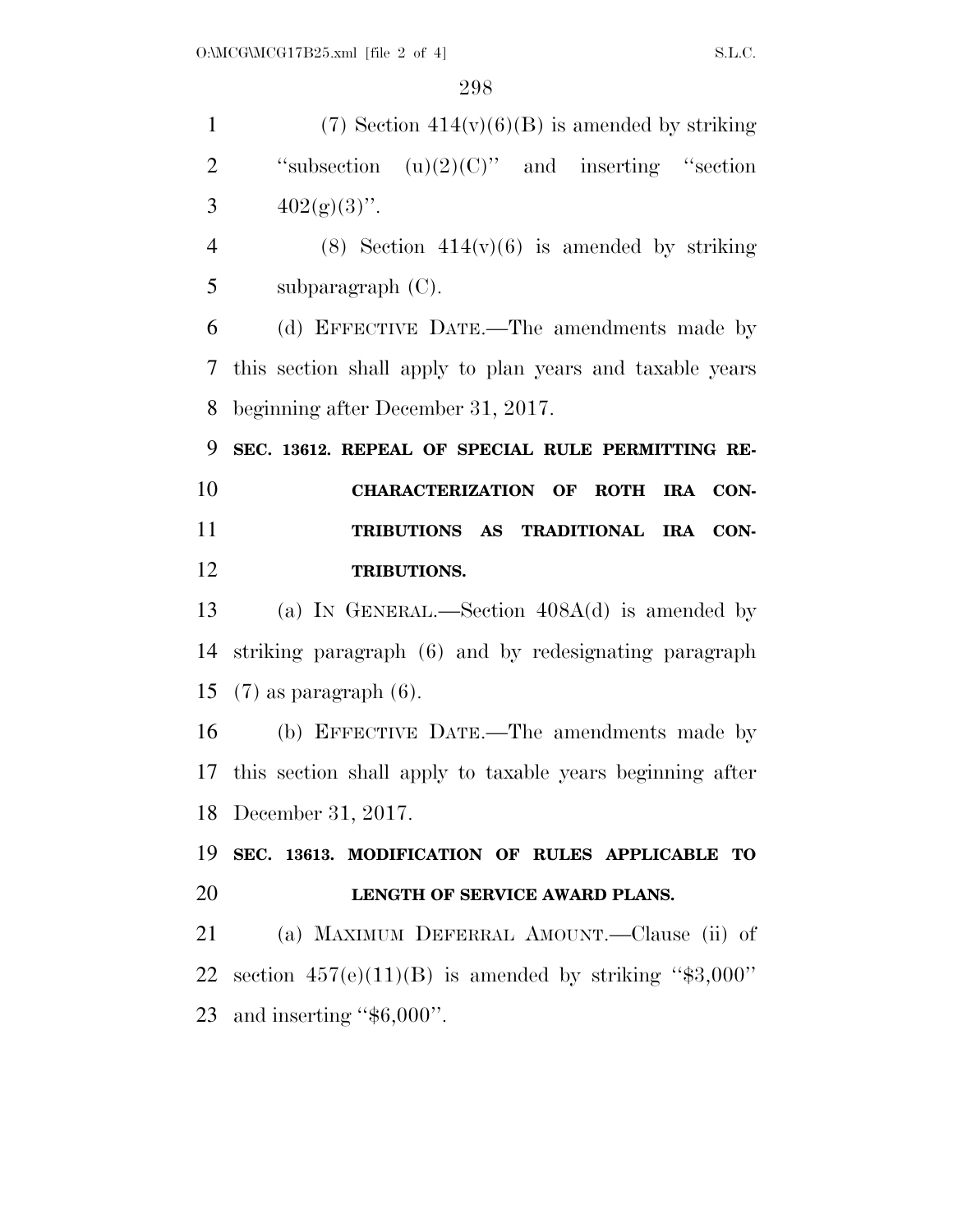(b) COST OF LIVING ADJUSTMENT.—Subparagraph 2 (B) of section  $457(e)(11)$  is amended by adding at the end the following:

4 "(iii) COST OF LIVING ADJUST- MENT.—In the case of taxable years begin- ning after December 31, 2017, the Sec- retary shall adjust the \$6,000 amount under clause (ii) at the same time and in 9 the same manner as under section  $415(d)$ , except that the base period shall be the calendar quarter beginning July 1, 2016, and any increase under this paragraph that is not a multiple of \$500 shall be rounded to the next lowest multiple of  $$500."$ 

 (c) APPLICATION OF LIMITATION ON ACCRUALS.— 17 Subparagraph (B) of section  $457(e)(11)$ , as amended by subsection (b), is amended by adding at the end the fol-lowing:

20 "(iv) SPECIAL RULE FOR APPLICA-21 TION OF LIMITATION ON ACCRUALS FOR 22 CERTAIN PLANS.—In the case of a plan de-23 seribed in subparagraph  $(A)(ii)$  which is a defined benefit plan (as defined in section 414(j)), the limitation under clause (ii)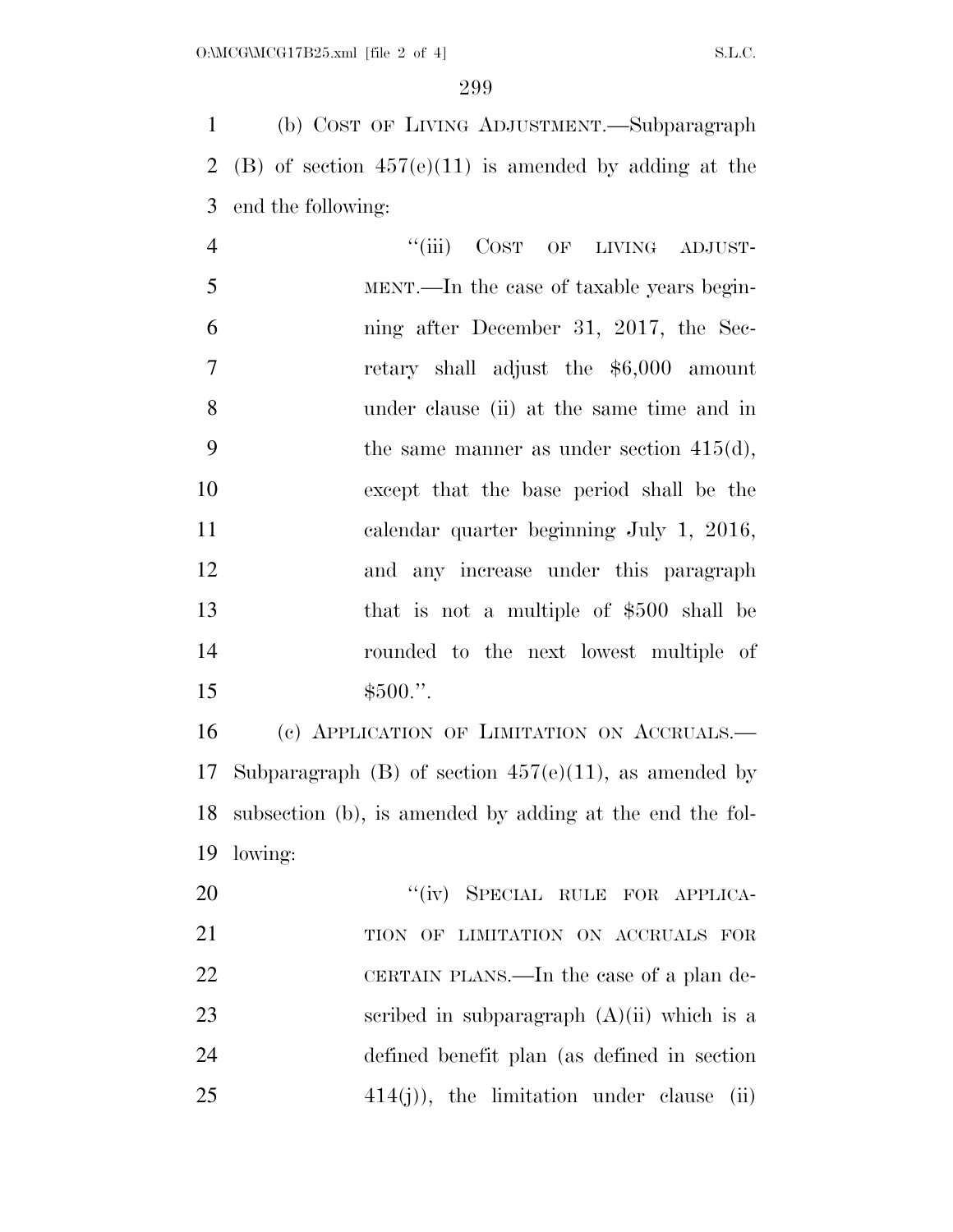| $\mathbf{1}$   | shall apply to the actuarial present value                |
|----------------|-----------------------------------------------------------|
| $\overline{2}$ | of the aggregate amount of length of serv-                |
| 3              | ice awards accruing with respect to any                   |
| $\overline{4}$ | year of service. Such actuarial present                   |
| 5              | value with respect to any year shall be cal-              |
| 6              | culated using reasonable actuarial assump-                |
| $\overline{7}$ | tions and methods, assuming payment will                  |
| 8              | be made under the most valuable form of                   |
| 9              | payment under the plan with payment                       |
| 10             | commencing at the later of the earliest age               |
| 11             | at which unreduced benefits are payable                   |
| 12             | under the plan or the participant's age at                |
| 13             | the time of the calculation.".                            |
| 14             | (d) EFFECTIVE DATE.—The amendments made by                |
| 15             | this Act shall apply to taxable years beginning after De- |
| 16             | cember 31, 2017.                                          |
| 17             | SEC. 13614. EXTENDED ROLLOVER PERIOD FOR PLAN LOAN        |
| 18             | OFFSET AMOUNTS.                                           |
| 19             | (a) IN GENERAL.—Paragraph (3) of section $402(c)$         |
|                | 20 is amended by redesignating subparagraph (B) as sub-   |
| 21             | paragraph $(C)$ and by inserting after subparagraph $(A)$ |
| 22             | the following new subparagraph.                           |
| 23             | "(B) ROLLOVER OF CERTAIN PLAN LOAN                        |
| 24             | OFFSET AMOUNTS.-                                          |
|                |                                                           |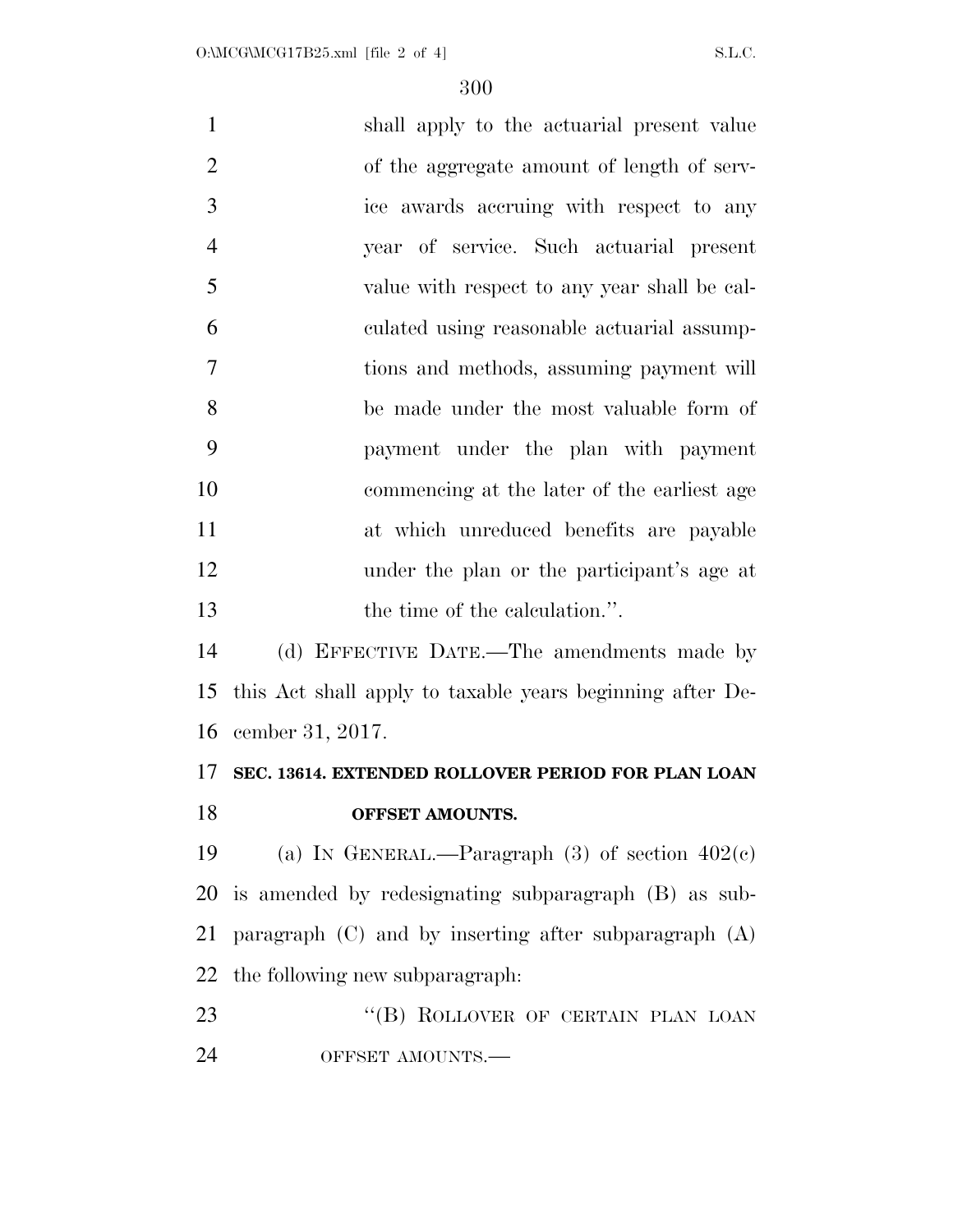| $\mathbf{1}$   | "(i) IN GENERAL.—In the case of an            |
|----------------|-----------------------------------------------|
| $\overline{2}$ | eligible rollover distribution of a qualified |
| 3              | plan loan offset amount, the requirements     |
| $\overline{4}$ | of subparagraph (A) shall be treated as       |
| 5              | met if such transfer occurs on or before      |
| 6              | the due date (including extensions) for fil-  |
| 7              | ing the return of tax for the taxable year    |
| 8              | in which such amount is treated as distrib-   |
| 9              | uted from a qualified employer plan.          |
| 10             | "(ii) QUALIFIED PLAN LOAN OFFSET              |
| 11             | AMOUNT.—For purposes of this subpara-         |
| 12             | graph, the term 'qualified plan loan offset   |
| 13             | amount' means a plan loan offset amount       |
| 14             | which is treated as distributed from a        |
| 15             | qualified employer plan to a participant or   |
| 16             | beneficiary solely by reason of—              |
| 17             | $\lq\lq$ the termination of the quali-        |
| 18             | fied employer plan, or                        |
| 19             | $\lq\lq$ (II) the failure to meet the re-     |
| 20             | payment terms of the loan from such           |
| 21             | plan because of the severance from            |
| 22             | employment of the participant.                |
| 23             | "(iii) PLAN LOAN OFFSET AMOUNT.-              |
| 24             | For purposes of clause (ii), the term 'plan   |
| 25             | loan offset amount' means the amount by       |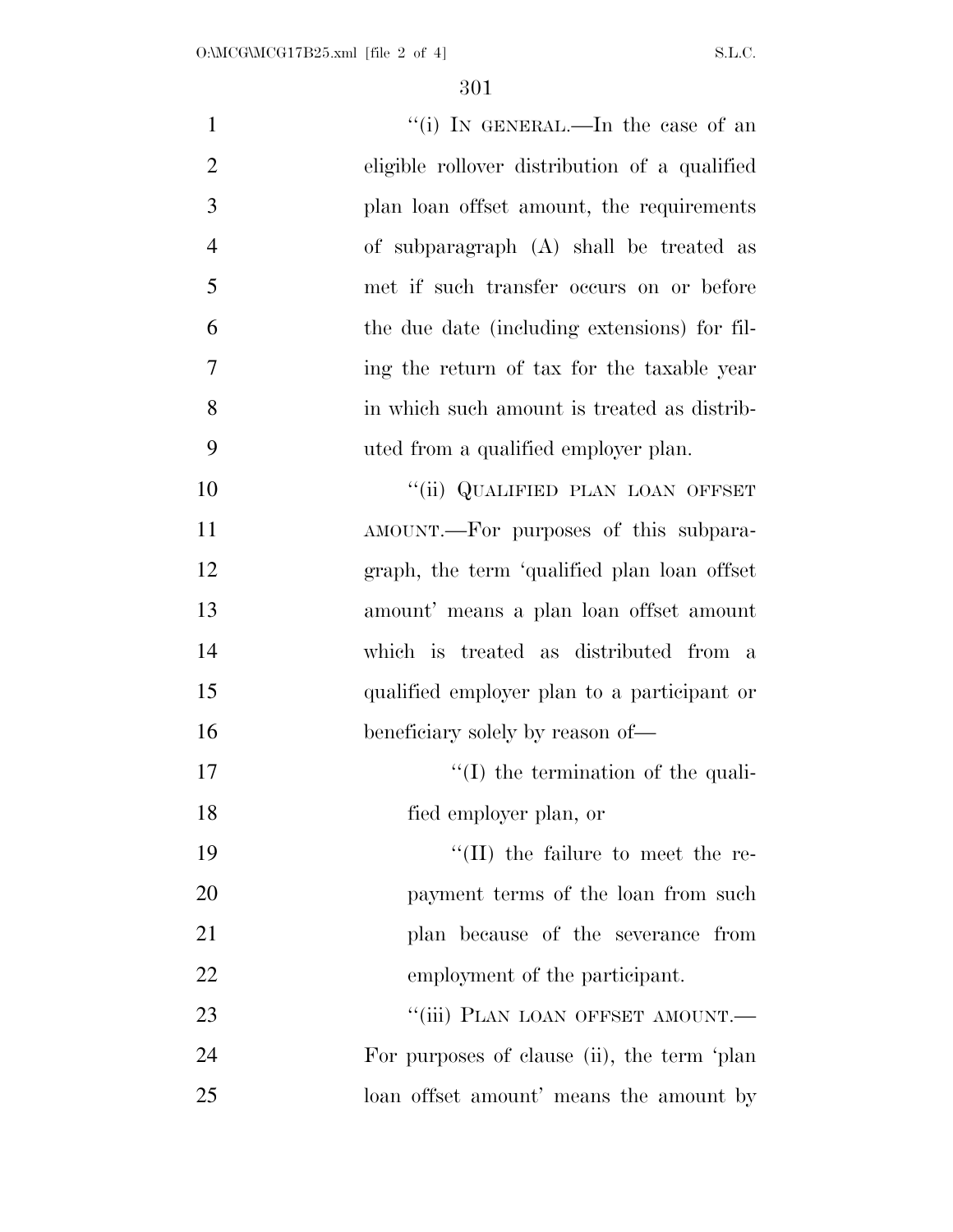| $\mathbf{1}$   | which the participant's accrued benefit                       |
|----------------|---------------------------------------------------------------|
| $\overline{2}$ | under the plan is reduced in order to repay                   |
| 3              | a loan from the plan.                                         |
| $\overline{4}$ | "(iv) LIMITATION.—This subpara-                               |
| 5              | graph shall not apply to any plan loan off-                   |
| 6              | set amount unless such plan loan offset                       |
| $\overline{7}$ | amount relates to a loan to which section                     |
| 8              | $72(p)(1)$ does not apply by reason of sec-                   |
| 9              | tion $72(p)(2)$ .                                             |
| 10             | "(v) QUALIFIED EMPLOYER PLAN.—                                |
| 11             | For purposes of this subsection, the term                     |
| 12             | 'qualified employer plan' has the meaning                     |
| 13             | given such term by section $72(p)(4)$ .".                     |
| 14             | (b) CONFORMING AMENDMENT.—Subparagraph (A)                    |
| 15             | of section $402(c)(3)$ is amended by striking "subpara-       |
| 16             | graph $(B)$ " and inserting "subparagraphs $(B)$ and $(C)$ ". |
| 17             | (c) EFFECTIVE DATE.—The amendments made by                    |
| 18             | this section shall apply to plan loan offset amounts which    |
| 19             | are treated as distributed in taxable years beginning after   |
| 20             | December 31, 2017.                                            |
| 21             | PART VIII-EXEMPT ORGANIZATIONS                                |
| 22             | SEC. 13701. EXCISE TAX BASED ON INVESTMENT INCOME             |
| 23             | OF PRIVATE COLLEGES AND UNIVERSITIES.                         |
| 24             | (a) IN GENERAL.—Chapter 42 is amended by adding               |
| 25             | at the end the following new subchapter:                      |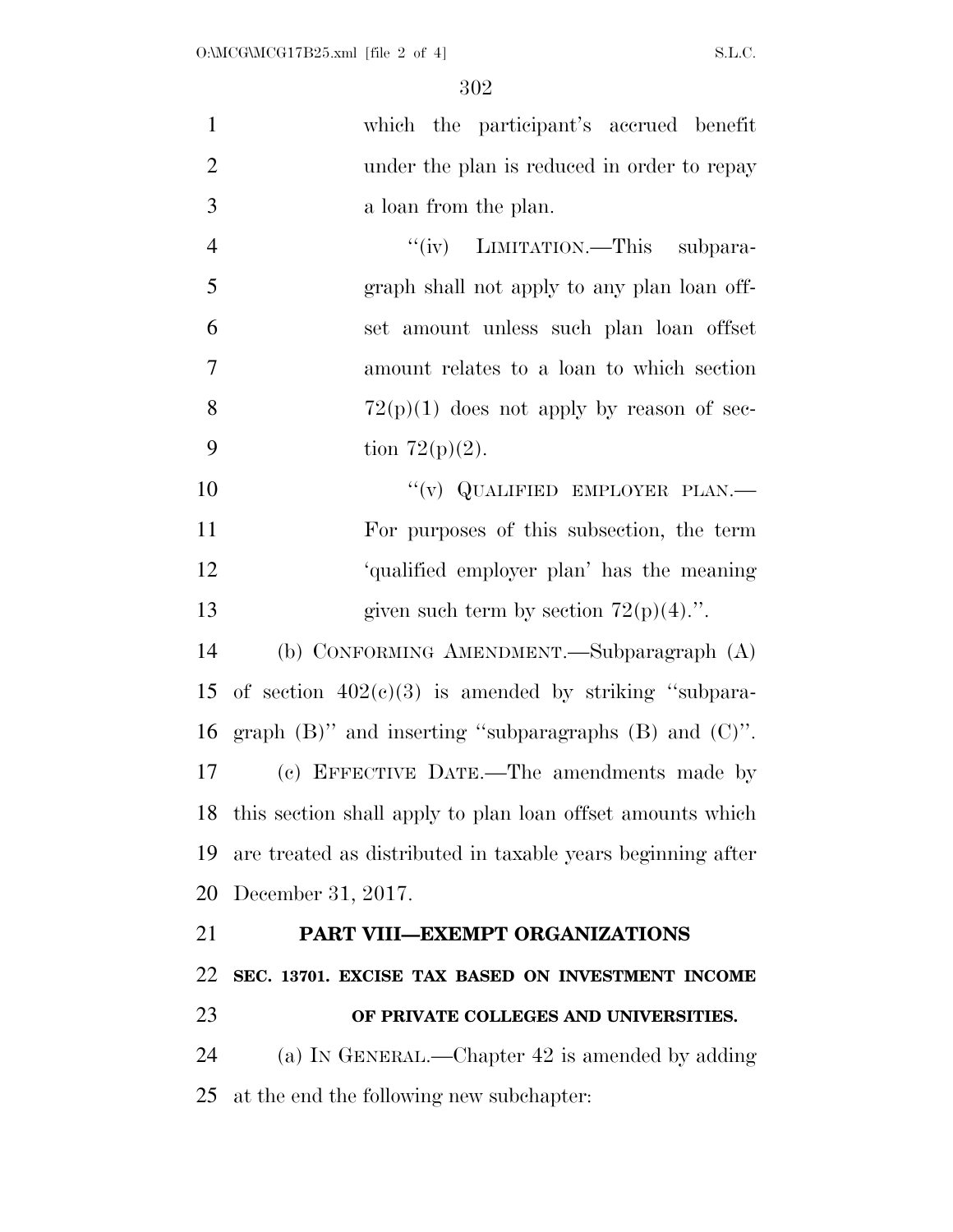# **''Subchapter H—Excise Tax Based on Invest-ment Income of Private Colleges and Uni-**

### **versities**

# **''SEC. 4968. EXCISE TAX BASED ON INVESTMENT INCOME OF PRIVATE COLLEGES AND UNIVERSITIES.**

 ''(a) TAX IMPOSED.—There is hereby imposed on each applicable educational institution for the taxable year a tax equal to 1.4 percent of the net investment income of such institution for the taxable year.

 ''(b) APPLICABLE EDUCATIONAL INSTITUTION.—For purposes of this subchapter—

| 12 | $\lq(1)$ In GENERAL.—The term 'applicable edu-          |
|----|---------------------------------------------------------|
| 13 | cational institution' means an eligible educational in- |
| 14 | stitution (as defined in section $25A(f)(2)$ )—         |

15  $\frac{1}{2}$   $\frac{1}{2}$   $\frac{1}{2}$  which had at least 500 tuition-paying students during the preceding taxable year,

17  $\text{``(B)}$  which is not described in the first 18 sentence of section  $511(a)(2)(B)$  (relating to State colleges and universities), and

 $\cdot$  (C) the aggregate fair market value of the assets of which at the end of the preceding taxable year (other than those assets which are used directly in carrying out the institution's

<sup>&#</sup>x27;'Sec. 4968. Excise tax based on investment income of private colleges and universities.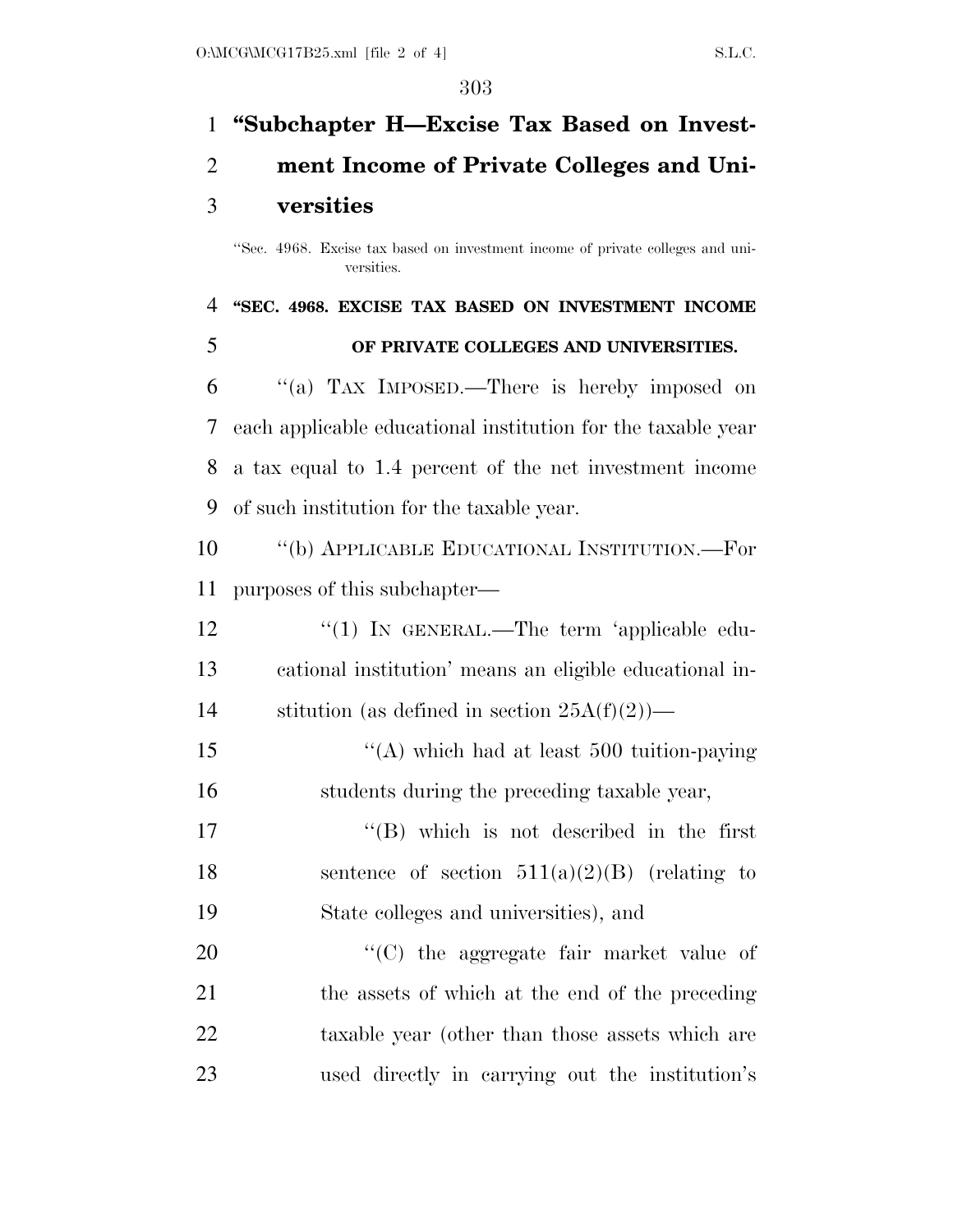exempt purpose) is at least \$250,000 per stu- dent of the institution. 3 "(2) STUDENTS.—For purposes of paragraph (1), the number of students of an institution shall be based on the daily average number of full-time

 students attending such institution (with part-time students taken into account on a full-time student equivalent basis).

9 "(c) NET INVESTMENT INCOME.—For purposes of this section, net investment income shall be determined under rules similar to the rules of section 4940(c).

12 "(d) ASSETS AND NET INVESTMENT INCOME OF RE-LATED ORGANIZATIONS.—

14 "(1) IN GENERAL.—For purposes of sub-15 sections  $(b)(1)(C)$  and  $(c)$ , assets and net investment income of any related organization with respect to an educational institution shall be treated as assets and net investment income, respectively, of the edu-cational institution, except that—

20 ''(A) no such amount shall be taken into account with respect to more than 1 educational institution, and

23  $\langle (B) \rangle$  unless such organization is controlled by such institution or is described in section  $509(a)(3)$  with respect to such institution for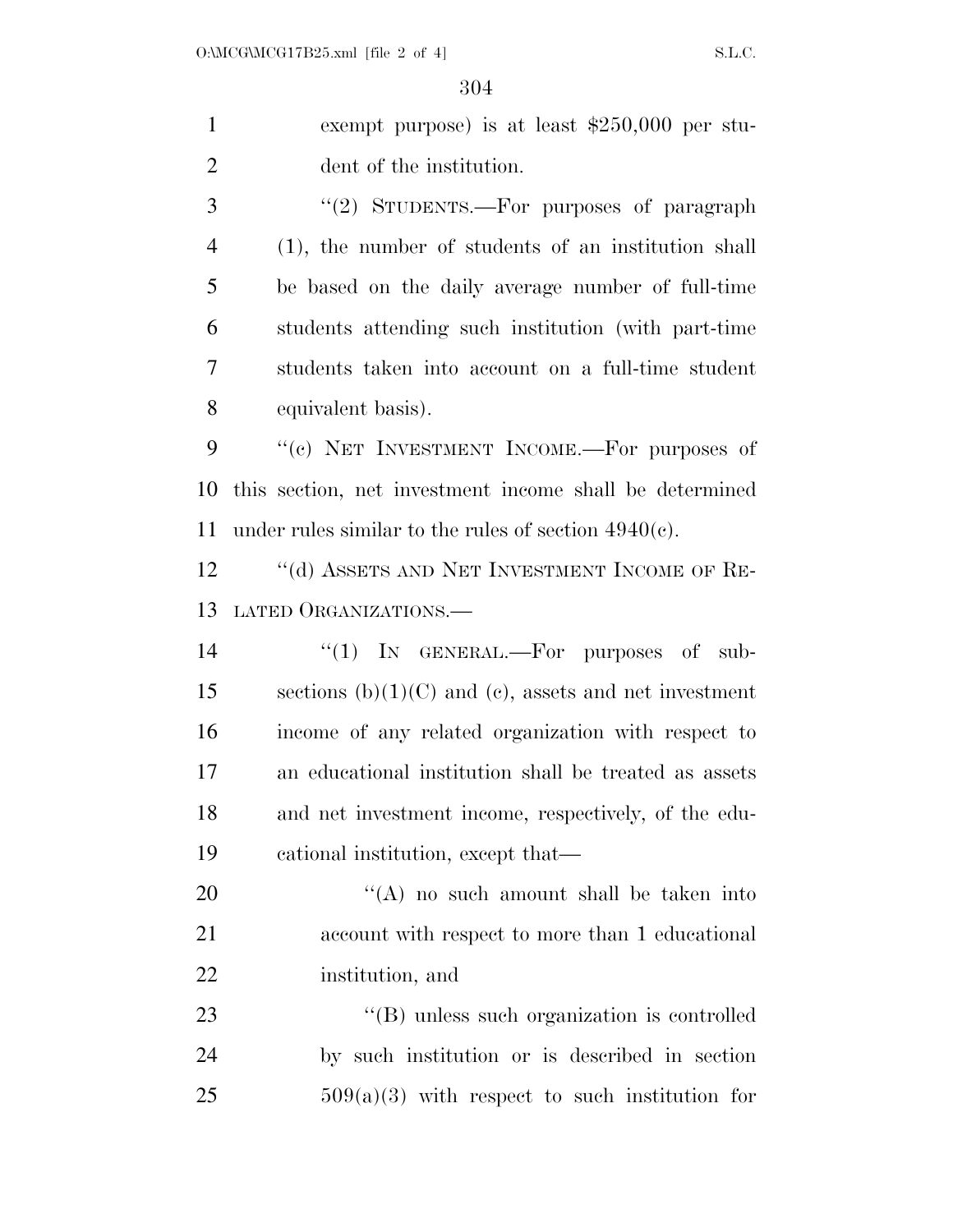| $\mathbf{1}$   | the taxable year, assets and net investment in-                                               |
|----------------|-----------------------------------------------------------------------------------------------|
| $\overline{2}$ | come which are not intended or available for                                                  |
| 3              | the use or benefit of the educational institution                                             |
| $\overline{4}$ | shall not be taken into account.                                                              |
| 5              | "(2) RELATED ORGANIZATION.—For purposes                                                       |
| 6              | of this subsection, the term 'related organization'                                           |
| 7              | means, with respect to an educational institution,                                            |
| 8              | any organization which—                                                                       |
| 9              | $\lq\lq$ controls, or is controlled by, such in-                                              |
| 10             | stitution,                                                                                    |
| 11             | "(B) is controlled by 1 or more persons                                                       |
| 12             | which also control such institution, or                                                       |
| 13             | " $(C)$ is a supported organization (as de-                                                   |
| 14             | fined in section $509(f)(3)$ , or an organization                                             |
| 15             | described in section $509(a)(3)$ , during the tax-                                            |
| 16             | able year with respect to such institution.".                                                 |
| 17             | CLERICAL AMENDMENT.—The table of sub-<br>(b)                                                  |
|                | 18 chapters for chapter 42 is amended by adding at the end                                    |
| 19             | the following new item:                                                                       |
|                | "SUBCHAPTER H-EXCISE TAX BASED ON INVESTMENT INCOME OF PRIVATE<br>COLLEGES AND UNIVERSITIES". |
| 20             | (c) EFFECTIVE DATE.—The amendments made by                                                    |
| 21             | this section shall apply to taxable years beginning after                                     |
| 22             | December 31, 2017.                                                                            |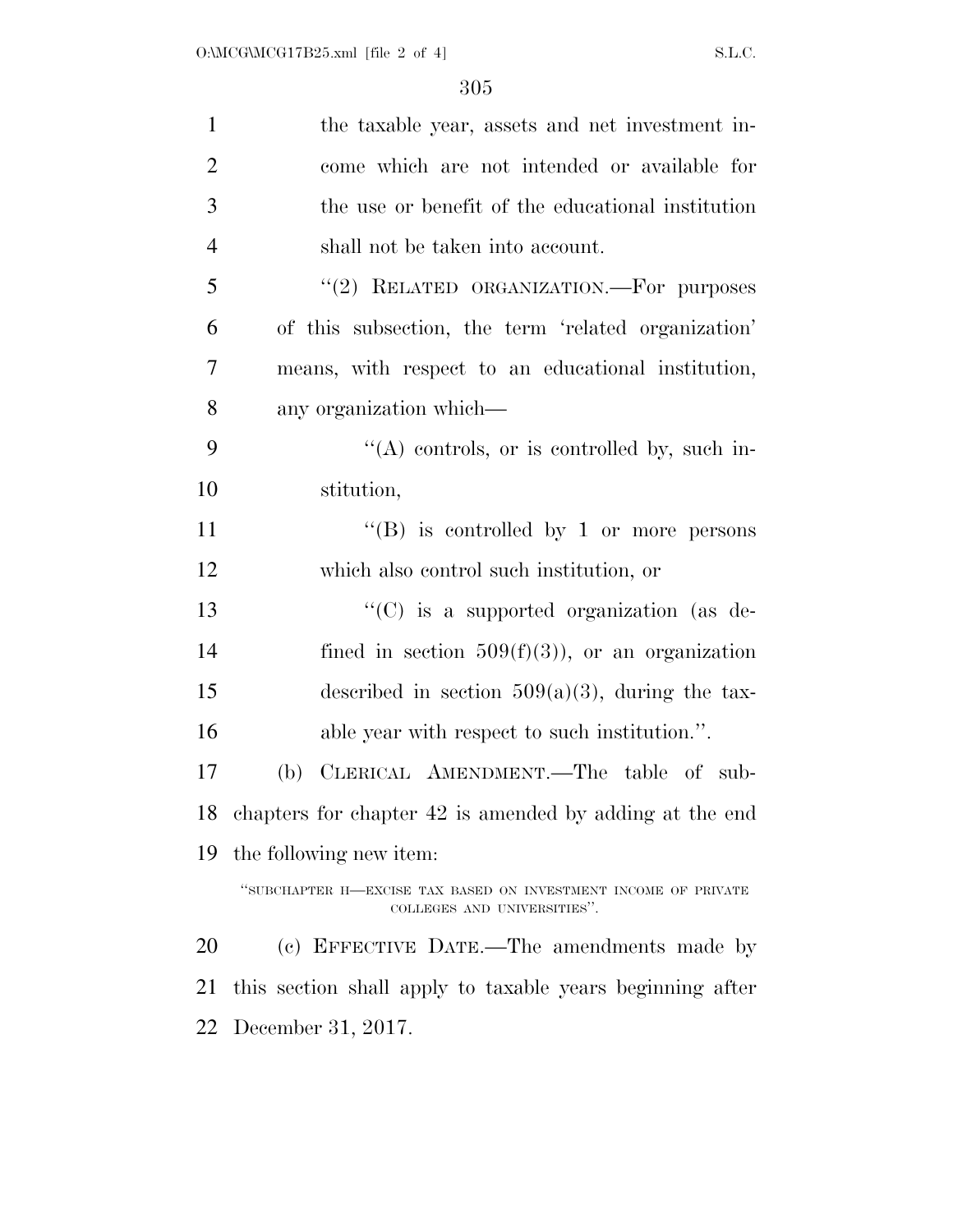## **SEC. 13702. NAME AND LOGO ROYALTIES TREATED AS UN-RELATED BUSINESS TAXABLE INCOME.**

 (a) IN GENERAL.—Section 513 is amended by adding at the end the following new subsection:

 ''(k) NAME AND LOGO ROYALTIES.—Any sale or li- censing by an organization of any name or logo of the organization (including any trademark or copyright relat- ing to such name or logo) shall be treated as an unrelated trade or business regularly carried on by such organiza-tion.''.

 (b) CALCULATION OF UNRELATED BUSINESS TAX- ABLE INCOME.—Subsection (b) of section 512 is amended by adding at the end the following new paragraph:

14 "(20) SPECIAL RULE FOR NAME AND LOGO ROYALTIES.—Notwithstanding paragraph (1), (2), (3), or (5), any income derived from any sale or li- censing described in section 513(k) shall be included as an item of gross income derived from an unre-lated trade or business.''.

 (c) EFFECTIVE DATE.—The amendments made by this section shall apply to taxable years beginning after December 31, 2017.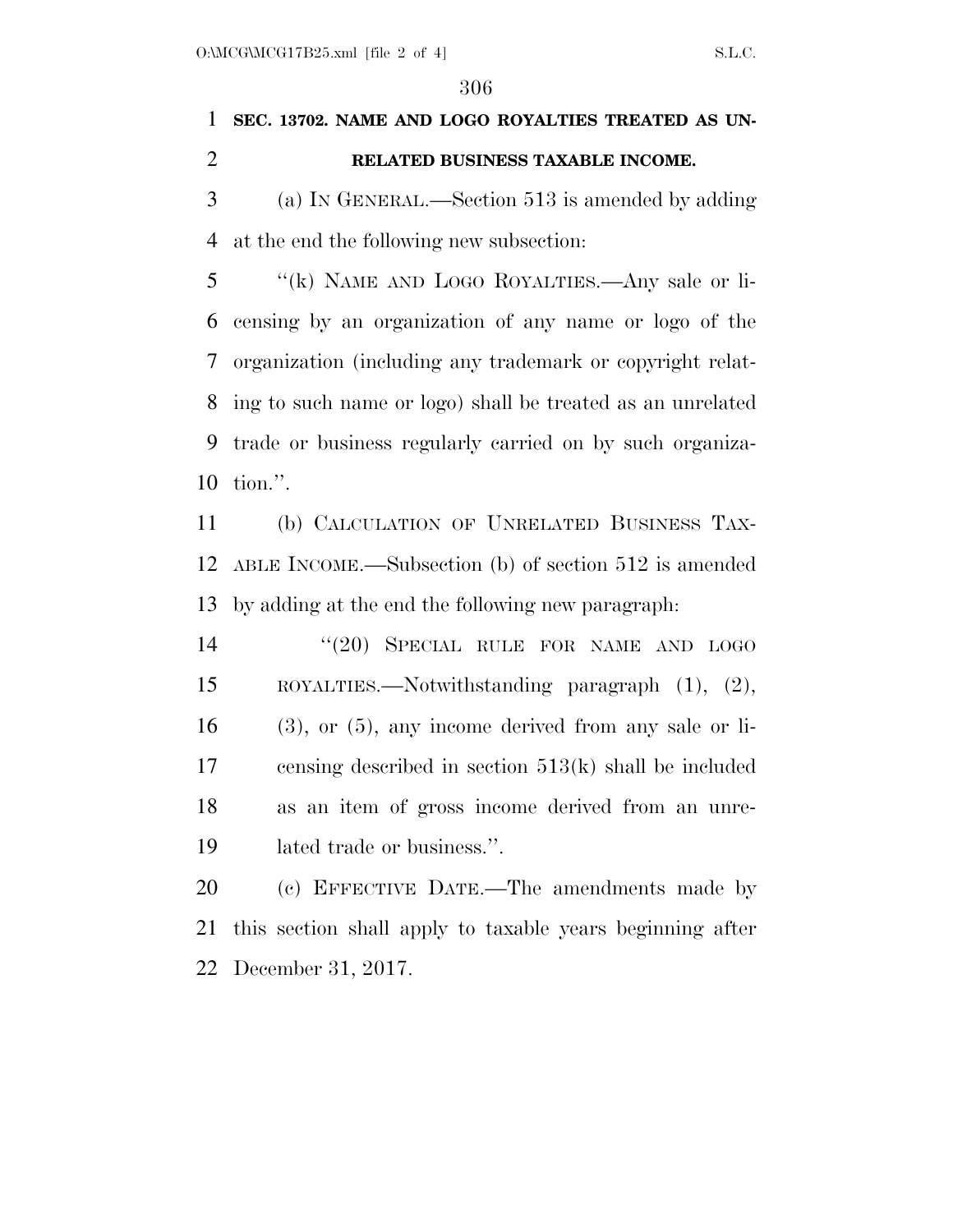# **SEC. 13703. UNRELATED BUSINESS TAXABLE INCOME SEPA- RATELY COMPUTED FOR EACH TRADE OR BUSINESS ACTIVITY.**

 (a) IN GENERAL.—Subsection (a) of section 512 is amended by adding at the end the following new para-graph:

7 "(6) SPECIAL RULE FOR ORGANIZATION WITH 8 MORE THAN 1 UNRELATED TRADE OR BUSINESS. In the case of any organization with more than 1 unrelated trade or business—

 $\langle (A) \rangle$  unrelated business taxable income, in- cluding for purposes of determining any net op- erating loss deduction, shall be computed sepa- rately with respect to each such trade or busi-15 ness and without regard to subsection  $(b)(12)$ ,

 $\langle G \rangle$  the unrelated business taxable income of such organization shall be the sum of the un- related business taxable income so computed with respect to each such trade or business, less 20 a specific deduction under subsection (b)(12), and

 $\text{``(C)}$  for purposes of subparagraph  $(B)$ , unrelated business taxable income with respect to any such trade or business shall not be less 25 than zero.".

(b) EFFECTIVE DATE.—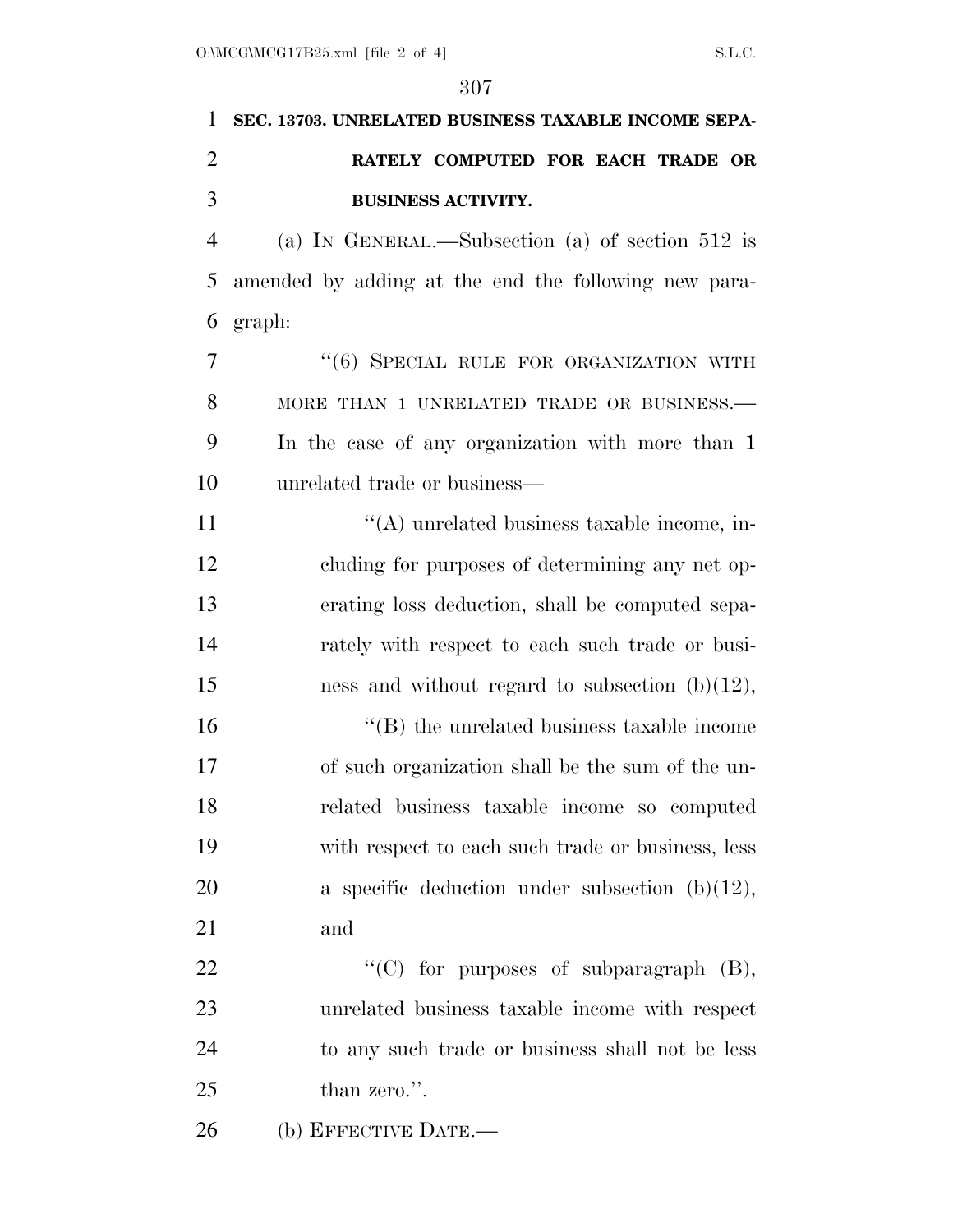| $\mathbf{1}$   | $(1)$ IN GENERAL.—Except to the extent pro-                      |
|----------------|------------------------------------------------------------------|
| $\overline{2}$ | vided in paragraph $(2)$ , the amendment made by this            |
| 3              | section shall apply to taxable years beginning after             |
| $\overline{4}$ | December 31, 2017.                                               |
| 5              | <b>CARRYOVERS</b><br>(2)<br>OF<br><b>NET</b><br><b>OPERATING</b> |
| 6              | LOSSES.—If any net operating loss arising in a tax-              |
| 7              | able year beginning before January 1, 2018, is car-              |
| 8              | ried over to a taxable year beginning on or after                |
| 9              | such date—                                                       |
| 10             | (A) subparagraph (A) of section $512(a)(6)$                      |
| 11             | of the Internal Revenue Code of 1986, as added                   |
| 12             | by this Act, shall not apply to such net oper-                   |
| 13             | ating loss, and                                                  |
| 14             | (B) the unrelated business taxable income                        |
| 15             | of the organization, after the application of sub-               |
| 16             | paragraph (B) of such section, shall be reduced                  |
| 17             | by the amount of such net operating loss.                        |
| 18             | SEC. 13704. REPEAL OF TAX-EXEMPT STATUS FOR PROFES-              |
| 19             | SIONAL SPORTS LEAGUES.                                           |
| 20             | (a) IN GENERAL.—Paragraph $(6)$ of section $501(c)$              |
| 21             | is amended—                                                      |
| 22             | (1) by striking ", boards of trade, or profes-                   |
| 23             | sional" and all that follows through "players)" and              |
| 24             | inserting ", or boards of trade", and                            |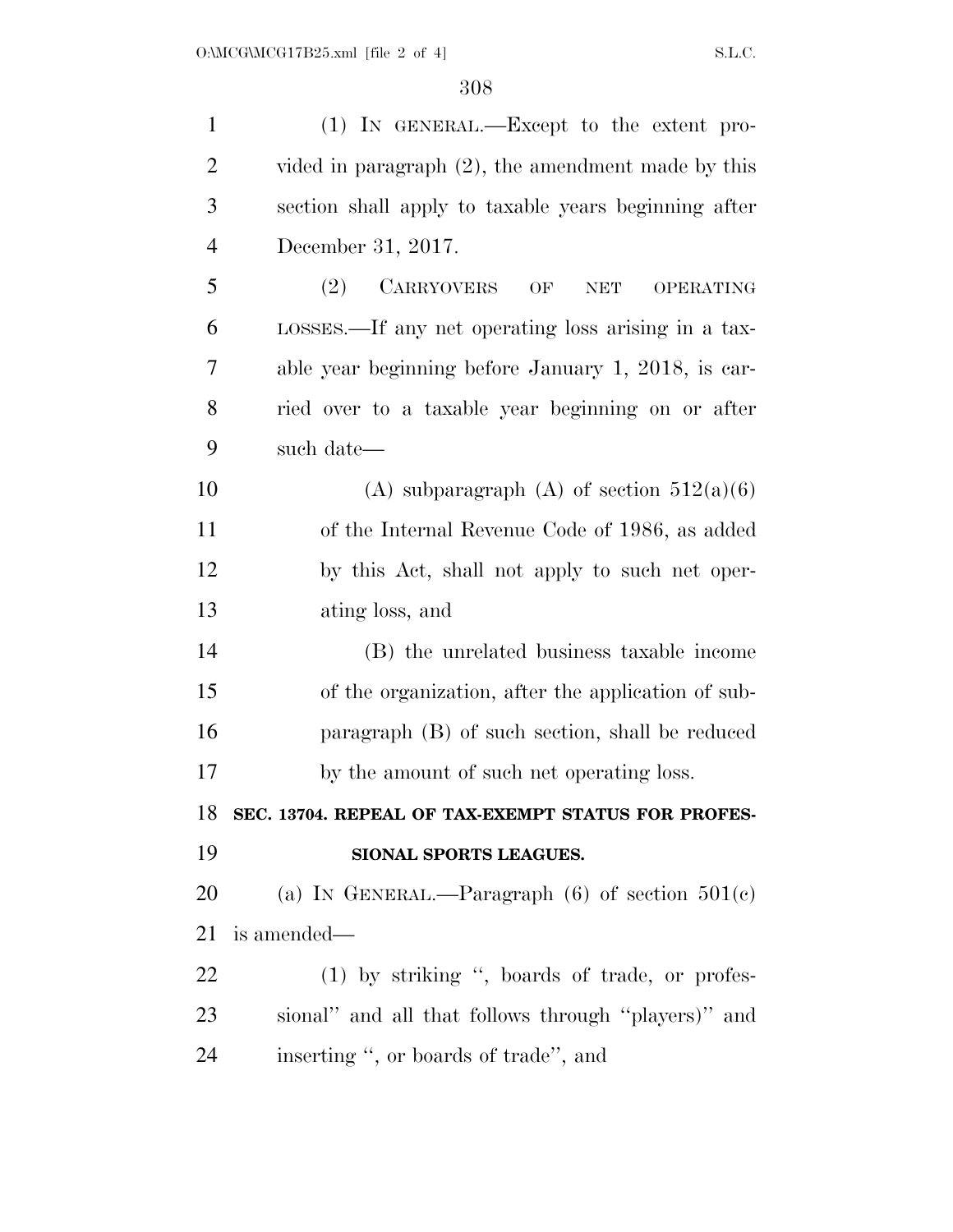(2) by adding at the end the following: ''This paragraph shall not apply to any professional sports league (whether or not administering a pension fund for players).''.

 (b) EFFECTIVE DATE.—The amendments made by this section shall apply to taxable years beginning after December 31, 2017.

### **SEC. 13705. MODIFICATION OF TAXES ON EXCESS BENEFIT TRANSACTIONS.**

 (a) ORGANIZATION LEVEL TAX.—Subsection (a) of section 4958 is amended by adding at the end the fol-lowing new paragraph:

13 "(3) ON THE ORGANIZATION.—In any case in which a tax is imposed by paragraph (1), there is hereby imposed on the organization a tax equal to 10 percent of the excess benefit, unless the partici- pation of the organization in the excess benefit transaction is not willful and is due to reasonable cause.''.

 (b) MINIMUM STANDARDS OF ORGANIZATION DUE DILIGENCE.—Subsection (d) of section 4958 is amended by adding at the end the following new paragraph:

23 "(3) MINIMUM STANDARDS OF ORGANIZATION DUE DILIGENCE.—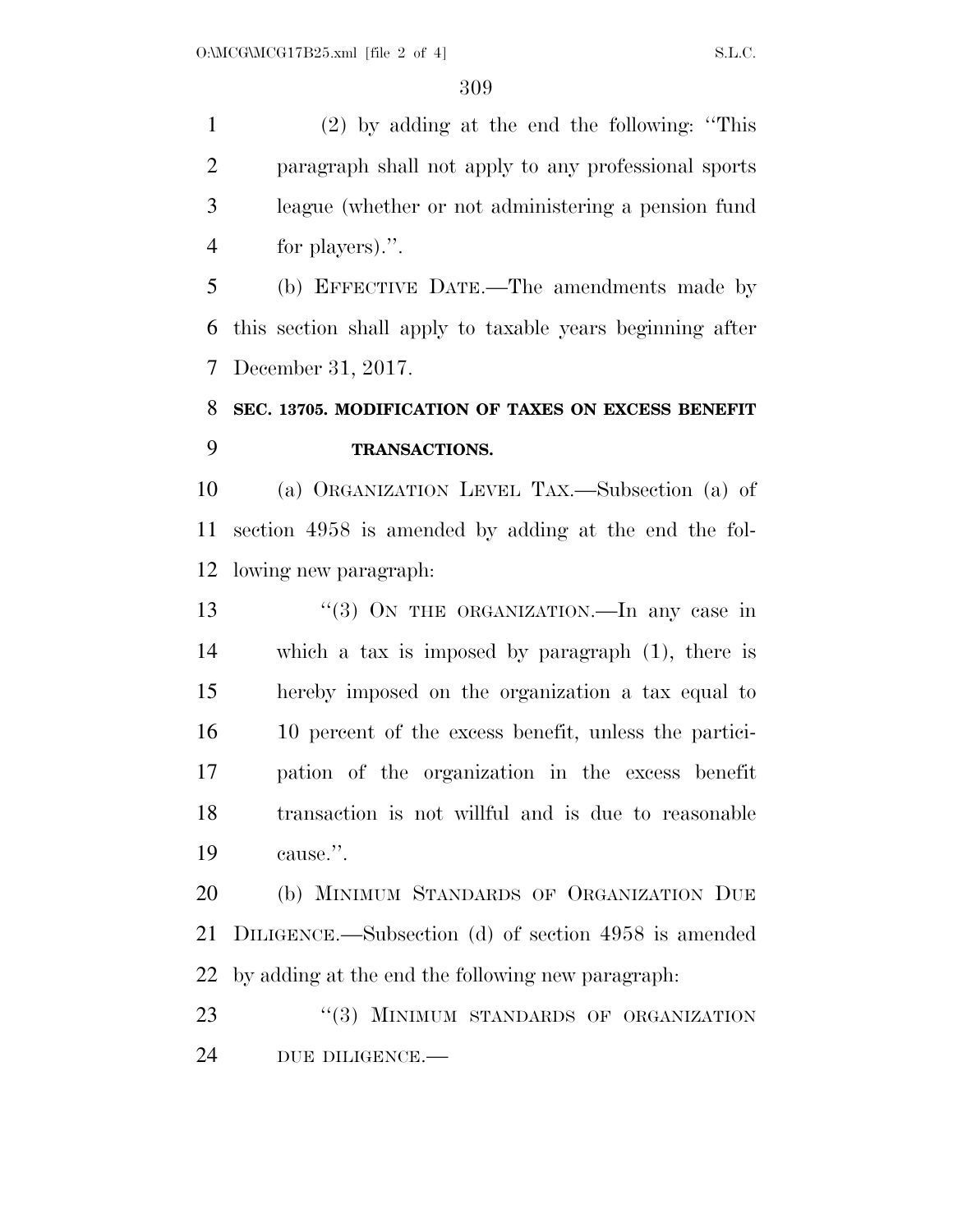| $\mathbf{1}$   | "(A) IN GENERAL.—Subsection $(a)(3)$              |
|----------------|---------------------------------------------------|
| $\overline{2}$ | shall not apply to a transaction, if—             |
| 3              | "(i) the organization establishes that            |
| $\overline{4}$ | the minimum standards of due diligence            |
| 5              | described in subparagraph (B) were met            |
| 6              | with respect to the transaction, or               |
| $\overline{7}$ | "(ii) the organization establishes to             |
| 8              | the satisfaction of the Secretary that other      |
| 9              | reasonable procedures were used to ensure         |
| 10             | that no excess benefit was provided.              |
| 11             | "(B) MINIMUM STANDARDS.—An organiza-              |
| 12             | tion shall be treated as satisfying the minimum   |
| 13             | standards of due diligence described in this sub- |
| 14             | paragraph with respect to any transaction, if—    |
| 15             | "(i) the transaction was approved in              |
| 16             | advance by an authorized body of the orga-        |
| 17             | nization composed entirely of individuals         |
| 18             | who did not have a conflict of interest with      |
| 19             | respect to the transaction,                       |
| 20             | "(ii) the authorized body obtained and            |
| 21             | relied upon appropriate data as to com-           |
| 22             | parability prior to approval of the trans-        |
| 23             | action, and                                       |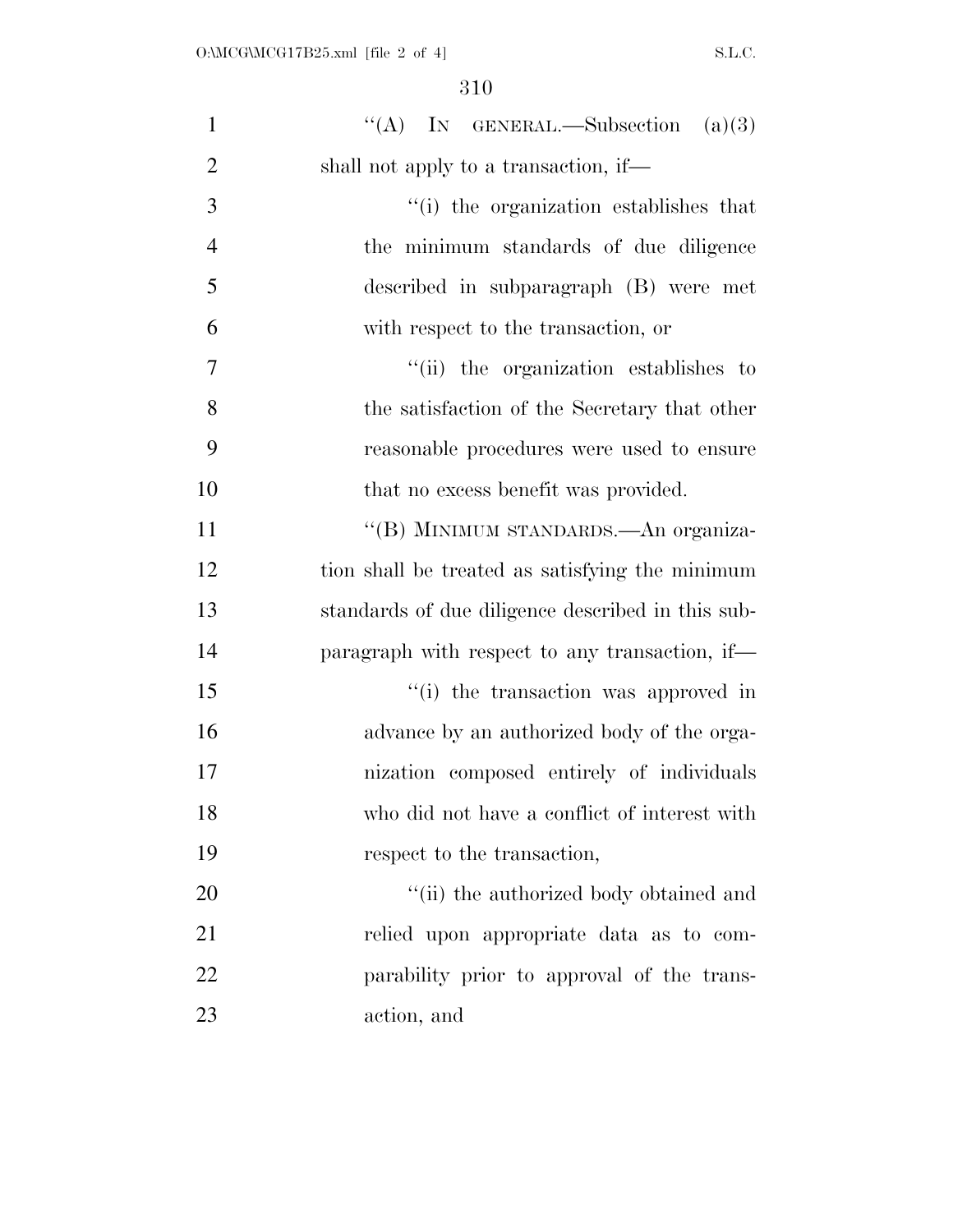|                             | "(iii) the authorized body adequately     |
|-----------------------------|-------------------------------------------|
| $\mathcal{D}_{\mathcal{L}}$ | and concurrently documented the basis for |
| 3                           | approving the transaction.                |

4 "(C) NO PRESUMPTION AS TO REASON- ABLENESS.—Meeting the requirements of clause (i) or (ii) of subparagraph (A) with re- spect to a transaction shall not give rise to a presumption of reasonableness for purposes of the taxes imposed by paragraphs (1) of (2) of subsection (a) and shall not, by itself, support a conclusion that a manager did not act know-12 ingly for purposes of subsection  $(a)(2)$  or that the organization did not act wilfully or without reasonable cause for purposes of subsection 15 (a)(3).".

 (c) REPEAL OF EXCEPTION FOR MANAGER RELI- ANCE ON PROFESSIONAL ADVICE.—Section 4958 is amended by adding at the end the following new sub-section:

20 "(g) NO SAFE HARBOR FOR RELIANCE ON PROFES- SIONAL ADVICE.—An organization manager's reliance on a written opinion of a professional with respect to elements of a transaction within the professional's expertise shall not, by itself, preclude the manager from being treated as participating in the transaction knowingly.''.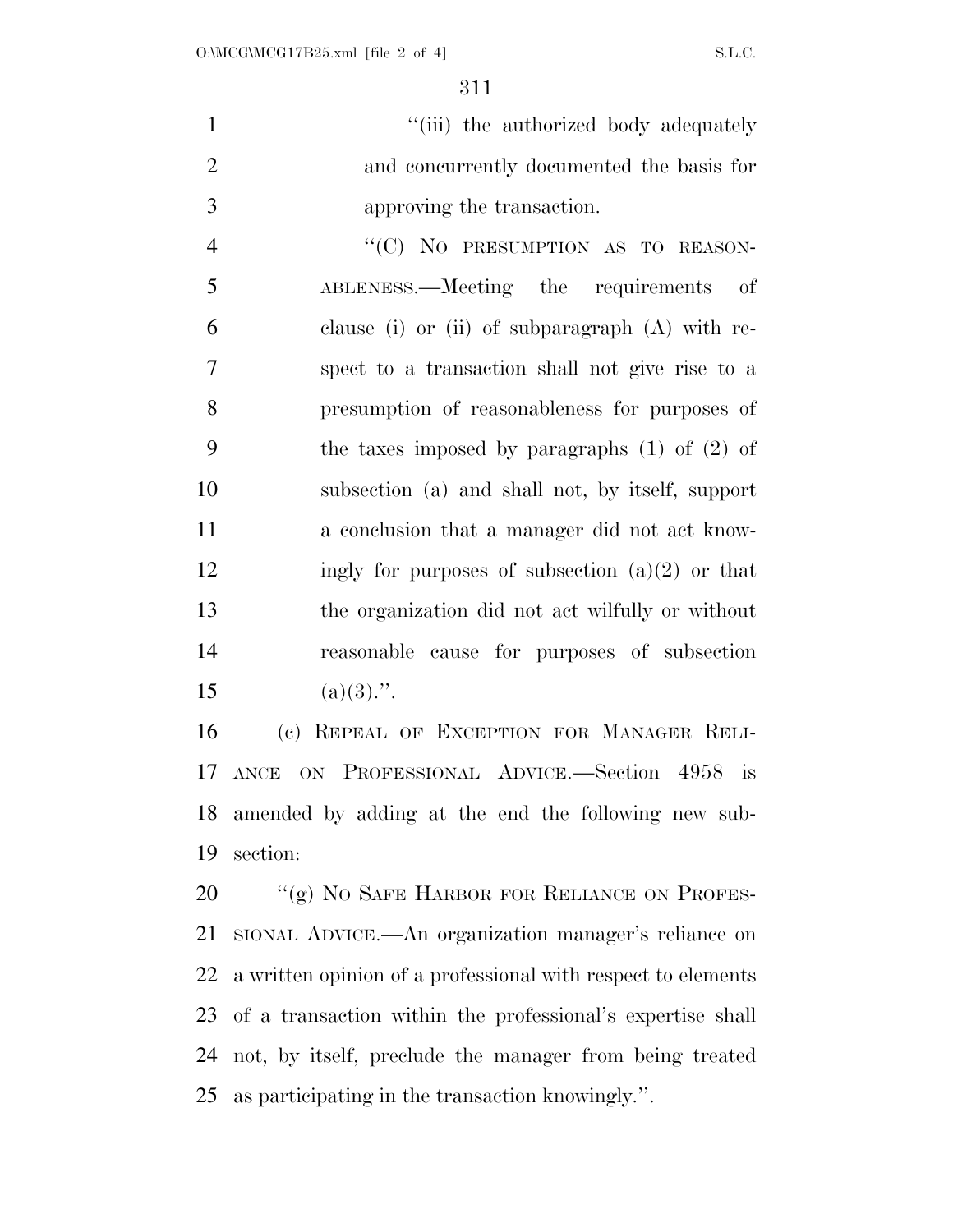| $\mathbf{1}$   | (d) ATHLETIC COACHES AND INVESTMENT MAN-            |
|----------------|-----------------------------------------------------|
| $\overline{2}$ | AGERS TREATED AS DISQUALIFIED PERSONS.-             |
| 3              | $(1)$ ATHLETIC COACHES.—                            |
| $\overline{4}$ | $(A)$ In GENERAL.—Paragraph $(1)$ of sec-           |
| 5              | tion $4958(f)$ is amended by striking "and" at      |
| 6              | the end of subparagraph $(E)$ , by striking the     |
| $\overline{7}$ | period at the end of subparagraph (F) and in-       |
| 8              | serting ", and", and by adding at the end the       |
| 9              | following new subparagraph:                         |
| 10             | "(G) which involves an eligible educational         |
| 11             | institution (as defined in section $25A(f)(2)$ ),   |
| 12             | any person who performs services as an athletic     |
| 13             | coach for the organization.".                       |
| 14             | FAMILY MEMBERS.-Subparagraph<br>(B)                 |
| 15             | $(B)$ of section $4958(f)(1)$ is amended by insert- |
| 16             | ing "or $(G)$ " after "subparagraph $(A)$ ".        |
| 17             | (2) INVESTMENT ADVISORS.—                           |
| 18             | $(A)$ IN GENERAL.—Subparagraph $(F)$ of             |
| 19             | section $4958(f)(1)$ is amended—                    |
| 20             | (i) by striking "which involves a spon-             |
| 21             | soring organization (as defined in section)         |
| 22             | $4966(d)(1)$ ,", and                                |
| 23             | (ii) by striking "such sponsoring orga-             |
| 24             | nization (as so defined)" and inserting             |
| 25             | "the organization".                                 |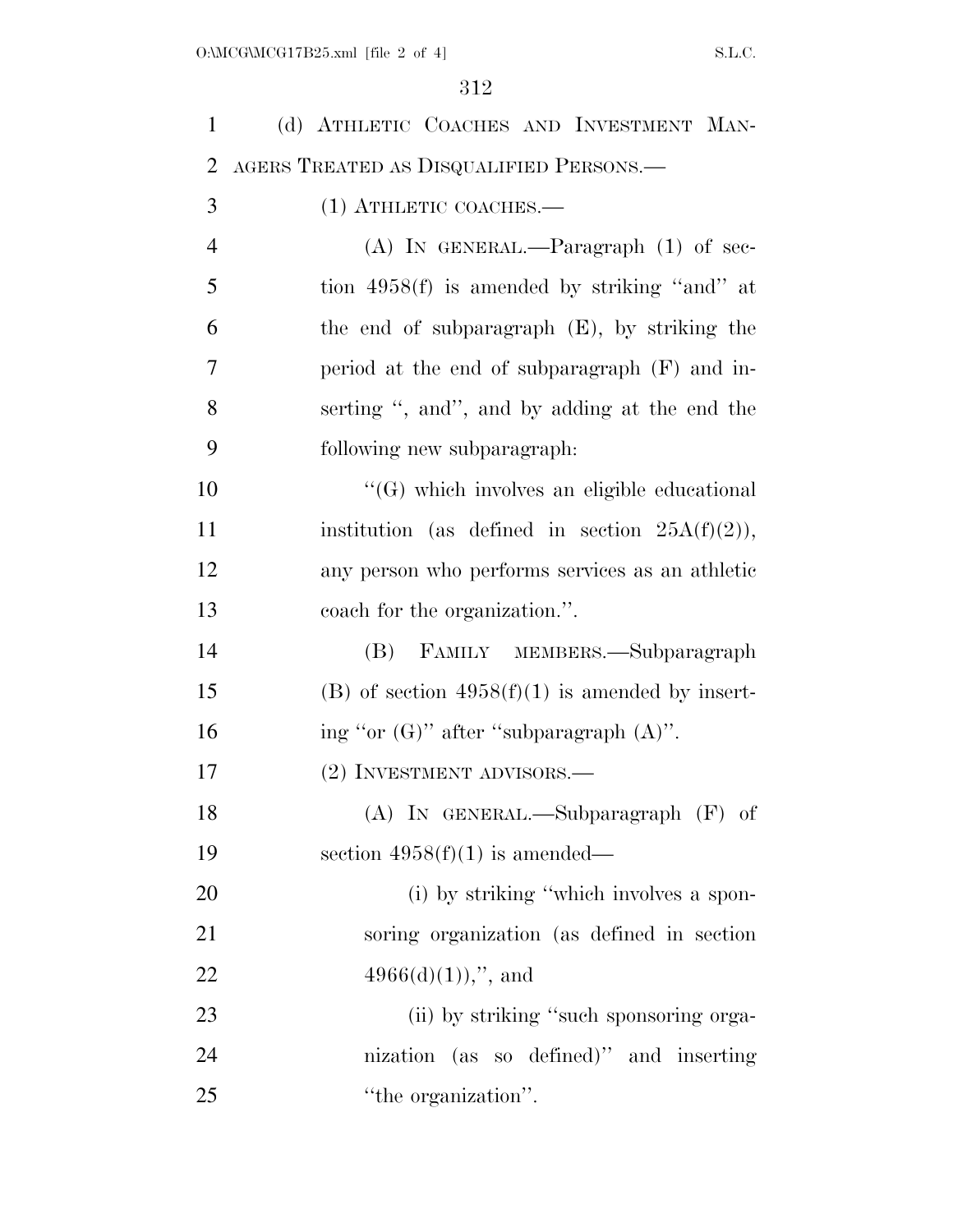| $\mathbf{1}$   | (B) INVESTMENT ADVISOR DEFINITION.—                       |
|----------------|-----------------------------------------------------------|
| $\overline{2}$ | Subparagraph (B) of section $4958(f)(8)$ is               |
| 3              | amended to read as follows:                               |
| $\overline{4}$ | "(B) INVESTMENT ADVISOR DEFINED.—                         |
| 5              | For purposes of subparagraph $(A)$ , the term             |
| 6              | 'investment advisor' means—                               |
| 7              | "(i) with respect to any organization,                    |
| 8              | any person who is compensated by such or-                 |
| 9              | ganization and is primarily responsible for               |
| 10             | managing the investment of, or providing                  |
| 11             | investment advice with respect to, assets of              |
| 12             | such organization, and                                    |
| 13             | "(ii) with respect to any sponsoring                      |
| 14             | organization (as defined in section                       |
| 15             | $4966(d)(1)$ , any person (other than an                  |
| 16             | employee of such organization) com-                       |
| 17             | pensated by such organization for man-                    |
| 18             | aging the investment of, or providing in-                 |
| 19             | vestment advice with respect to, assets                   |
| 20             | maintained in donor advised funds (as de-                 |
| 21             | fined in section $4966(d)(2)$ owned by such               |
| 22             | organization.".                                           |
| 23             | (e) APPLICATION TO UNIONS AND TRADE ASSOCIA-              |
| 24             | TIONS.—Paragraph $(1)$ of section $4958(e)$ is amended by |
| 25             | inserting "(5), (6)," after "(4),".                       |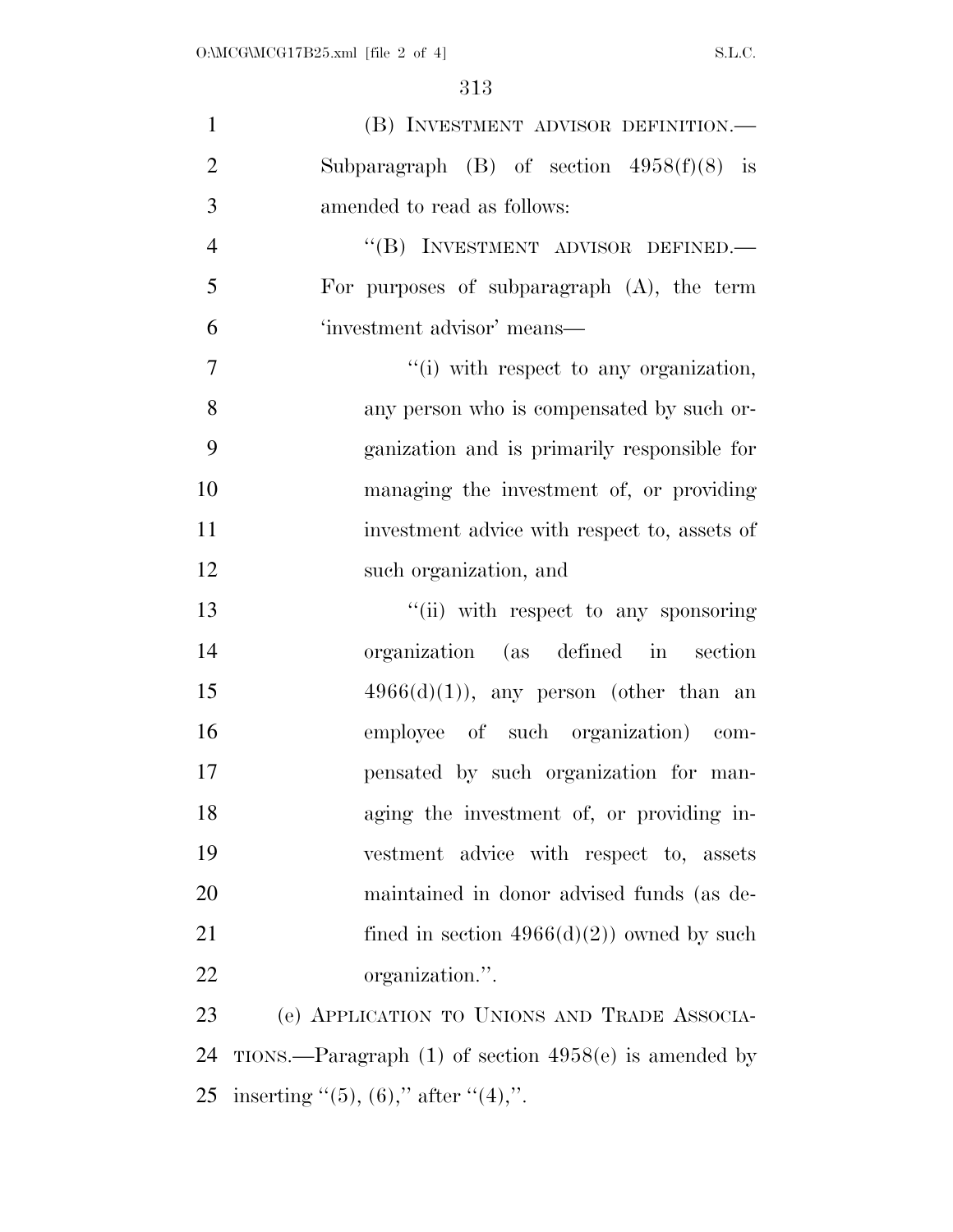(f) EFFECTIVE DATE.—The amendments made by this section shall apply to taxable years beginning after December 31, 2017.

 **SEC. 13706. EXCEPTION FROM PRIVATE FOUNDATION EX- CESS BUSINESS HOLDING TAX FOR INDE- PENDENTLY-OPERATED PHILANTHROPIC BUSINESS HOLDINGS.** 

 (a) IN GENERAL.—Section 4943 is amended by add-ing at the end the following new subsection:

 ''(g) EXCEPTION FOR CERTAIN HOLDINGS LIMITED TO INDEPENDENTLY-OPERATED PHILANTHROPIC BUSI-NESS.—

 ''(1) IN GENERAL.—Subsection (a) shall not apply with respect to the holdings of a private foun- dation in any business enterprise which meets the requirements of paragraphs (2), (3), and (4) for the taxable year.

18 ''(2) OWNERSHIP.—The requirements of this paragraph are met if—

 $\frac{1}{2}$  (A) 100 percent of the voting stock in the business enterprise is held by the private foun- dation at all times during the taxable year, and 23 ''(B) all the private foundation's ownership interests in the business enterprise were ac-25 quired by means other than by purchase.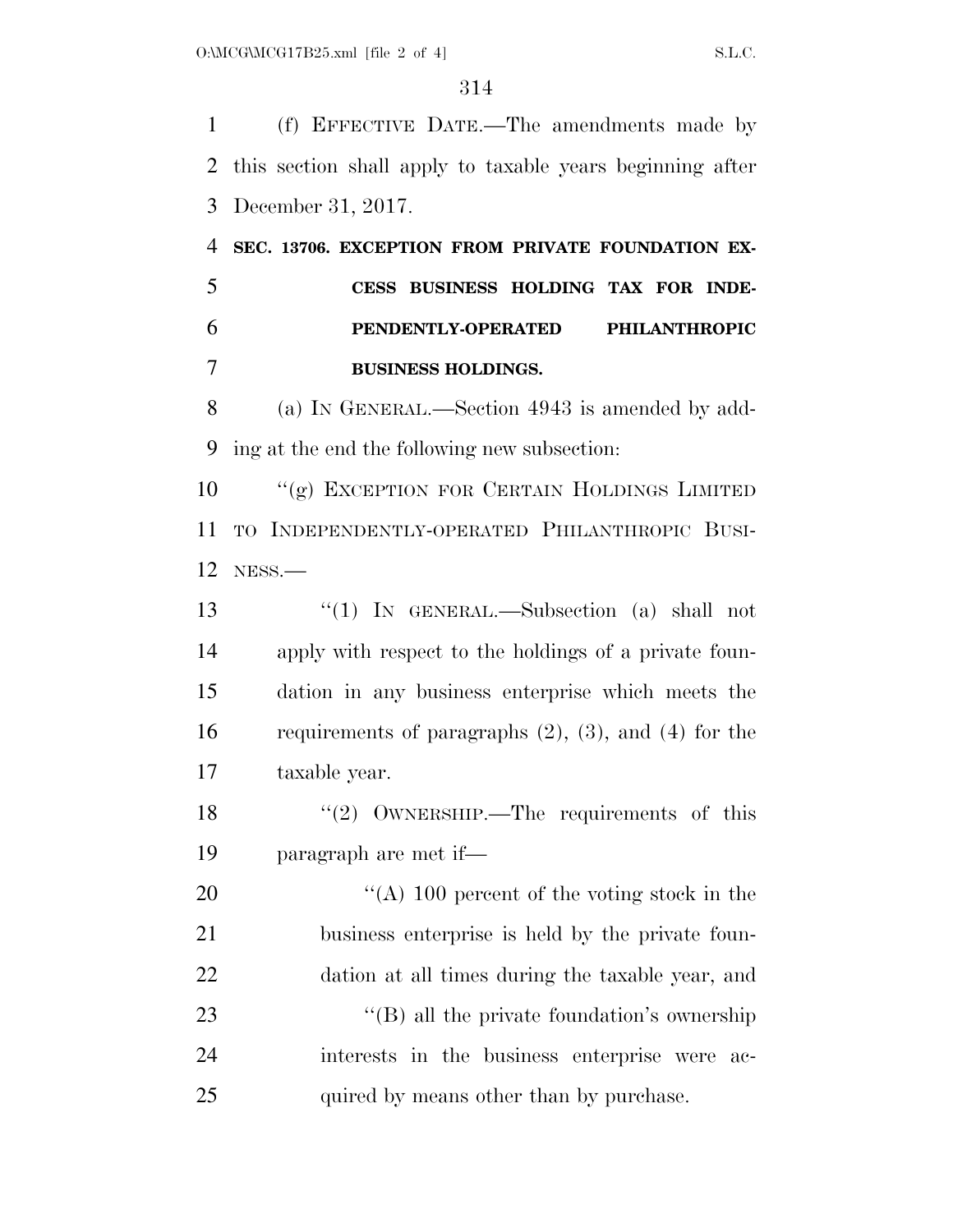| $\mathbf{1}$   | $``(3)$ ALL PROFITS TO CHARITY.—                  |
|----------------|---------------------------------------------------|
| $\overline{2}$ | "(A) IN GENERAL.—The requirements of              |
| 3              | this paragraph are met if the business enter-     |
| $\overline{4}$ | prise, not later than 120 days after the close of |
| 5              | the taxable year, distributes an amount equal to  |
| 6              | its net operating income for such taxable year    |
| 7              | to the private foundation.                        |
| 8              | "(B) NET OPERATING INCOME.-For pur-               |
| 9              | poses of this paragraph, the net operating in-    |
| 10             | come of any business enterprise for any taxable   |
| 11             | year is an amount equal to the gross income of    |
| 12             | the business enterprise for the taxable year, re- |
| 13             | duced by the sum of—                              |
| 14             | "(i) the deductions allowed by chapter            |
| 15             | 1 for the taxable year which are directly         |
| 16             | connected with the production of such in-         |
| 17             | come,                                             |
| 18             | "(ii) the tax imposed by chapter $1$ on           |
| 19             | the business enterprise for the taxable           |
| 20             | year, and                                         |
| 21             | "(iii) an amount for a reasonable re-             |
| 22             | serve for working capital and other busi-         |
| 23             | ness needs of the business enterprise.            |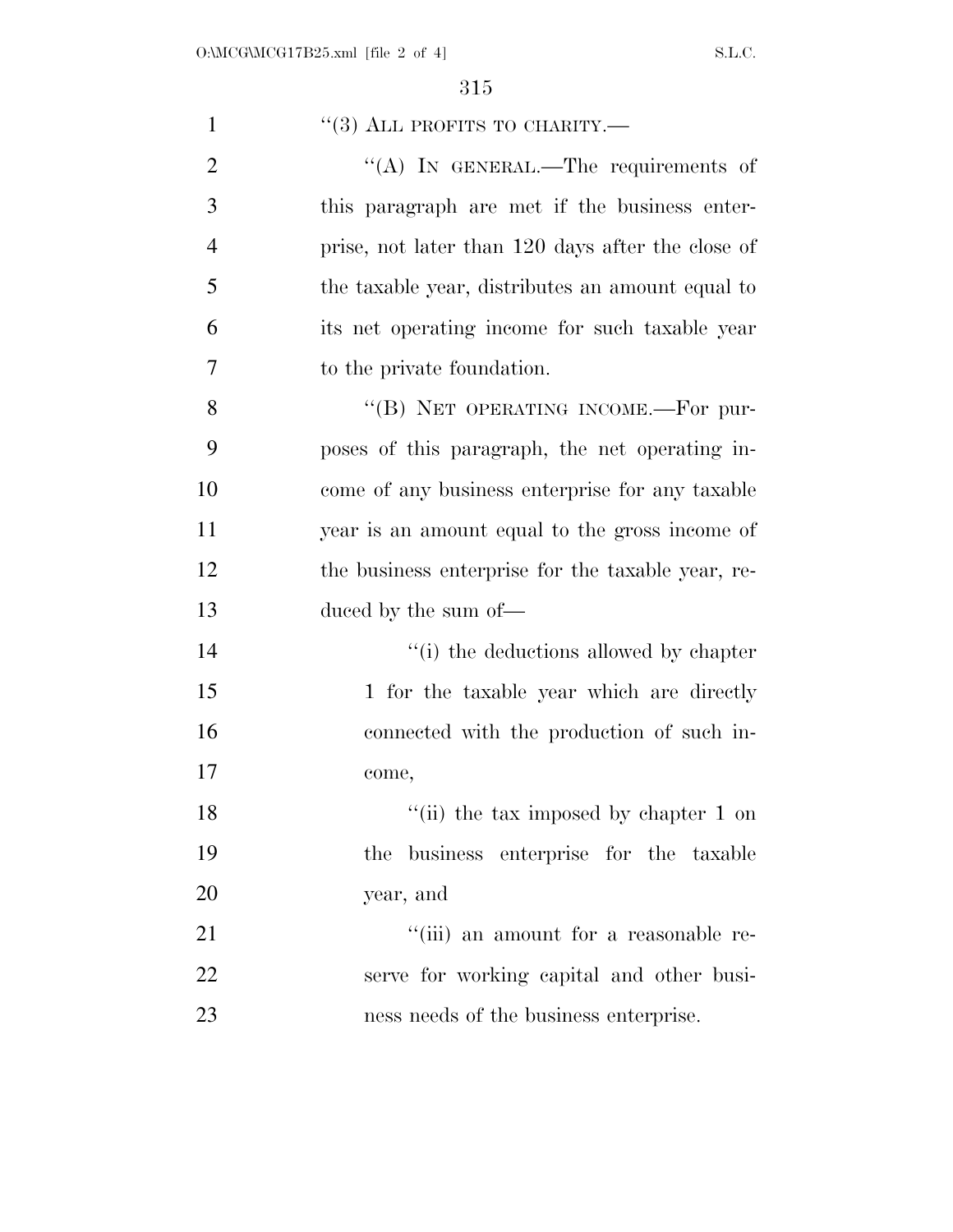| $\mathbf{1}$   | "(4) INDEPENDENT OPERATION.—The require-              |
|----------------|-------------------------------------------------------|
| $\overline{2}$ | ments of this paragraph are met if, at all times dur- |
| 3              | ing the taxable year—                                 |
| $\overline{4}$ | $\lq\lq$ no substantial contributor (as defined       |
| 5              | in section $4958(c)(3)(C)$ to the private founda-     |
| 6              | tion or family member (as determined under            |
| $\overline{7}$ | section $4958(f)(4)$ of such a contributor is a       |
| 8              | director, officer, trustee, manager, employee, or     |
| 9              | contractor of the business enterprise (or an in-      |
| 10             | dividual having powers or responsibilities simi-      |
| 11             | lar to any of the foregoing),                         |
| 12             | "(B) at least a majority of the board of di-          |
| 13             | rectors of the private foundation are persons         |
| 14             | who are not-                                          |
| 15             | "(i) directors or officers of the busi-               |
| 16             | ness enterprise, or                                   |
| 17             | "(ii) family members (as so deter-                    |
| 18             | mined) of a substantial contributor (as so            |
| 19             | defined) to the private foundation, and               |
| 20             | $\lq\lq$ (C) there is no loan outstanding from the    |
| 21             | business enterprise to a substantial contributor      |
| 22             | (as so defined) to the private foundation or to       |
| 23             | any family member of such a contributor (as so        |
| 24             | determined).                                          |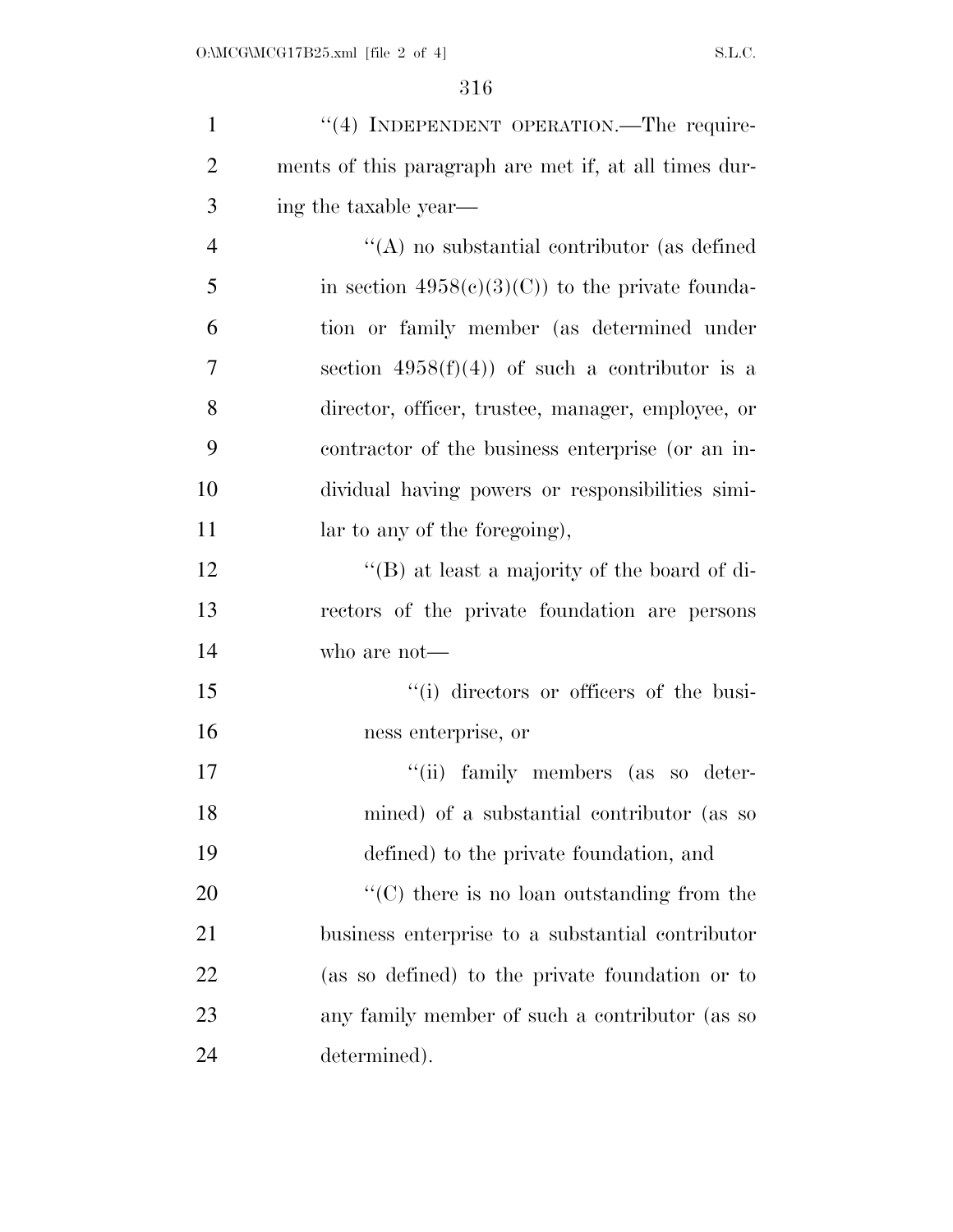| $\mathbf{1}$         | "(5) CERTAIN DEEMED PRIVATE FOUNDATIONS                   |
|----------------------|-----------------------------------------------------------|
| $\overline{2}$       | EXCLUDED.—This subsection shall not apply to—             |
| 3                    | "(A) any fund or organization treated as a                |
| $\overline{4}$       | private foundation for purposes of this section           |
| 5                    | by reason of subsection (e) or $(f)$ ,                    |
| 6                    | $\lq\lq(B)$ any trust described in section                |
| 7                    | $4947(a)(1)$ (relating to charitable trusts), and         |
| 8                    | $\lq\lq$ (C) any trust described in section               |
| 9                    | $4947(a)(2)$ (relating to split-interest trusts).".       |
| 10                   | (b) EFFECTIVE DATE.—The amendments made by                |
| 11                   | this section shall apply to taxable years beginning after |
|                      |                                                           |
|                      | December 31, 2017.                                        |
|                      | SEC. 13707. REPEAL OF DEDUCTION FOR AMOUNTS PAID IN       |
|                      | EXCHANGE FOR COLLEGE ATHLETIC EVENT                       |
| 12<br>13<br>14<br>15 | <b>SEATING RIGHTS.</b>                                    |
|                      | (a) IN GENERAL.—Section $170(l)(1)$ is amended to         |
| 16<br>17             | read as follows:                                          |
|                      | "(1) IN GENERAL.—No deduction shall be al-                |
| 18<br>19             | lowed under this section for any amount described in      |
| 20                   | paragraph $(2)$ .".                                       |
| 21                   | (b) EFFECTIVE DATE.—The amendment made by                 |
| 22                   | this section shall apply to contributions made in taxable |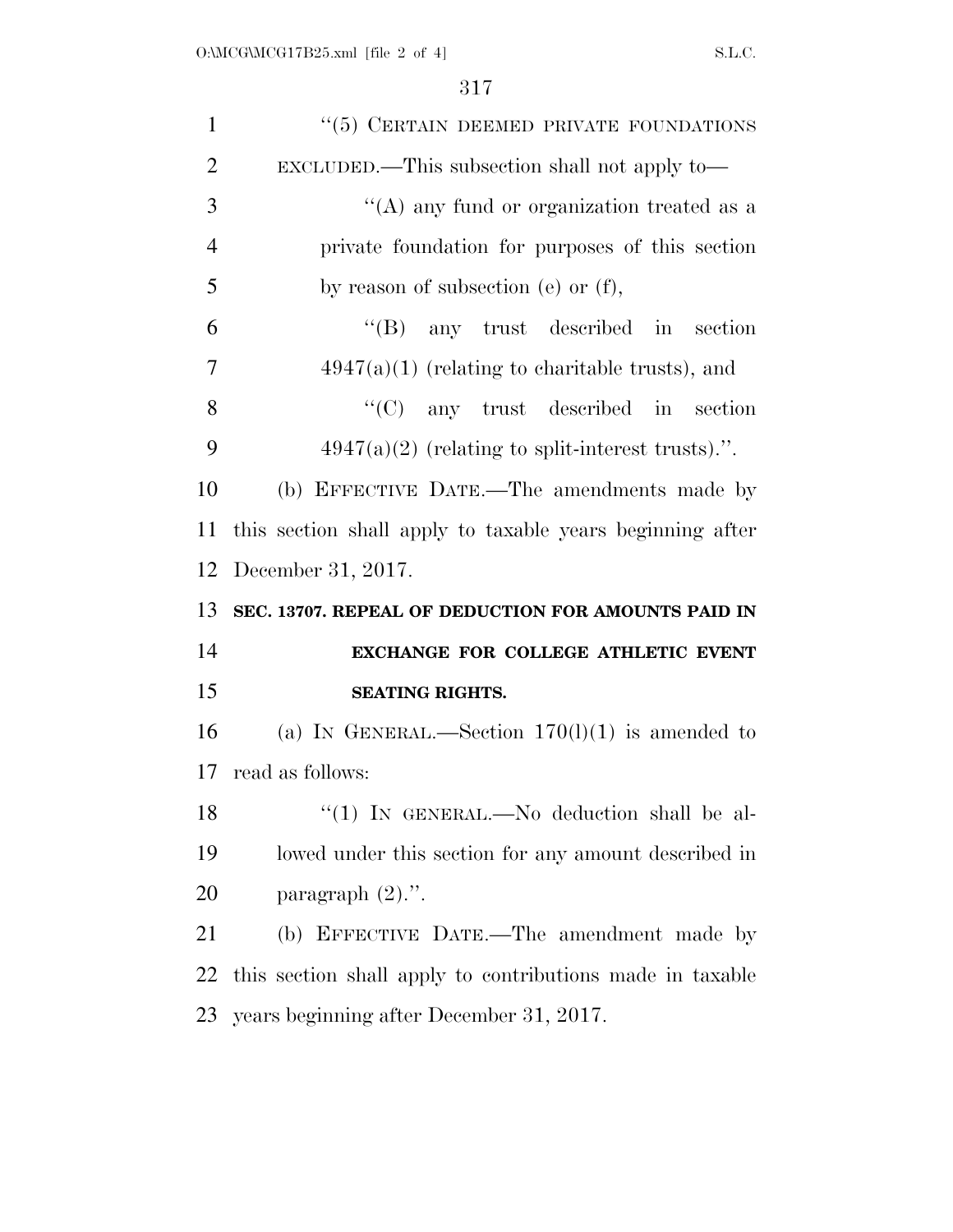## **SEC. 13708. REPEAL OF SUBSTANTIATION EXCEPTION IN CASE OF CONTRIBUTIONS REPORTED BY DONEE.**

4 (a) IN GENERAL.—Section  $170(f)(8)$  is amended by striking subparagraph (D) and by redesignating subpara-6 graph  $(E)$  as subparagraph  $(D)$ .

 (b) EFFECTIVE DATE.—The amendments made by this section shall apply to contributions made in taxable years beginning after December 31, 2016.

### **PART IX—OTHER PROVISIONS**

## **Subpart A—Craft Beverage Modernization and Tax Reform**

#### **SEC. 13801. RULE OF CONSTRUCTION.**

 Nothing in this subpart, the amendments made by this subpart, or any regulation promulgated under this subpart or the amendments made by this subpart, shall be construed to preempt, supersede, or otherwise limit or restrict any State, local, or tribal law that prohibits or regulates the production or sale of distilled spirits, wine, or malt beverages.

### **SEC. 13802. PRODUCTION PERIOD FOR BEER, WINE, AND DISTILLED SPIRITS.**

- 23 (a) IN GENERAL.—Section 263A(f) is amended—
- (1) by redesignating paragraph (4) as para- $25 \quad$  graph  $(5)$ , and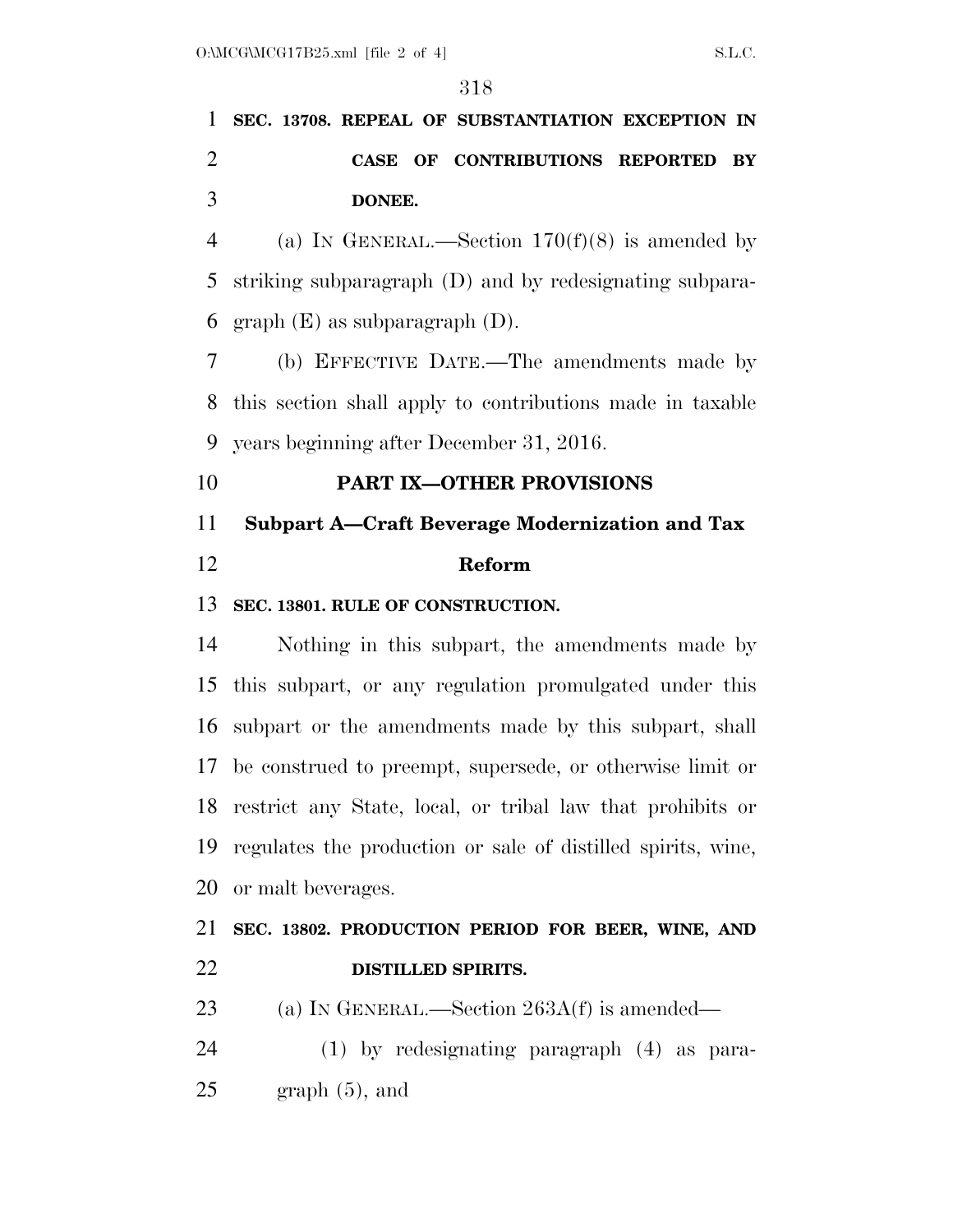| $\mathbf{1}$   | $(2)$ by inserting after paragraph $(3)$ the fol-             |
|----------------|---------------------------------------------------------------|
| $\overline{2}$ | lowing new paragraph.                                         |
| 3              | "(4) EXEMPTION FOR AGING PROCESS<br>OF                        |
| $\overline{4}$ | BEER, WINE, AND DISTILLED SPIRITS.-                           |
| 5              | "(A) IN GENERAL.—For purposes of this                         |
| 6              | subsection, the production period shall not in-               |
| 7              | clude the aging period for—                                   |
| 8              | $``(i)$ beer (as defined in section)                          |
| 9              | $5052(a)$ ,                                                   |
| 10             | "(ii) wine (as described in section)                          |
| 11             | $5041(a)$ , or                                                |
| 12             | "(iii) distilled spirits (as defined in                       |
| 13             | section $5002(a)(8)$ , except such spirits                    |
| 14             | that are unfit for use for beverage pur-                      |
| 15             | poses.                                                        |
| 16             | TERMINATION.—This paragraph<br>$\lq\lq (B)$                   |
| 17             | shall not apply to interest costs paid or accrued             |
| 18             | after December 31, 2019.".                                    |
| 19             | (b)<br>CONFORMING<br>AMENDMENT.—Paragraph                     |
| 20             | $(5)(B)(ii)$ of section 263A(f), as redesignated by this sec- |
| 21             | tion, is amended by inserting "except as provided in para-    |
| 22             | $graph (4)$ ," before "ending on the date".                   |
| 23             | (c) EFFECTIVE DATE.—The amendments made by                    |
| 24             | this section shall apply to interest costs paid or accrued    |
| 25             | in calendar years beginning after December 31, 2017.          |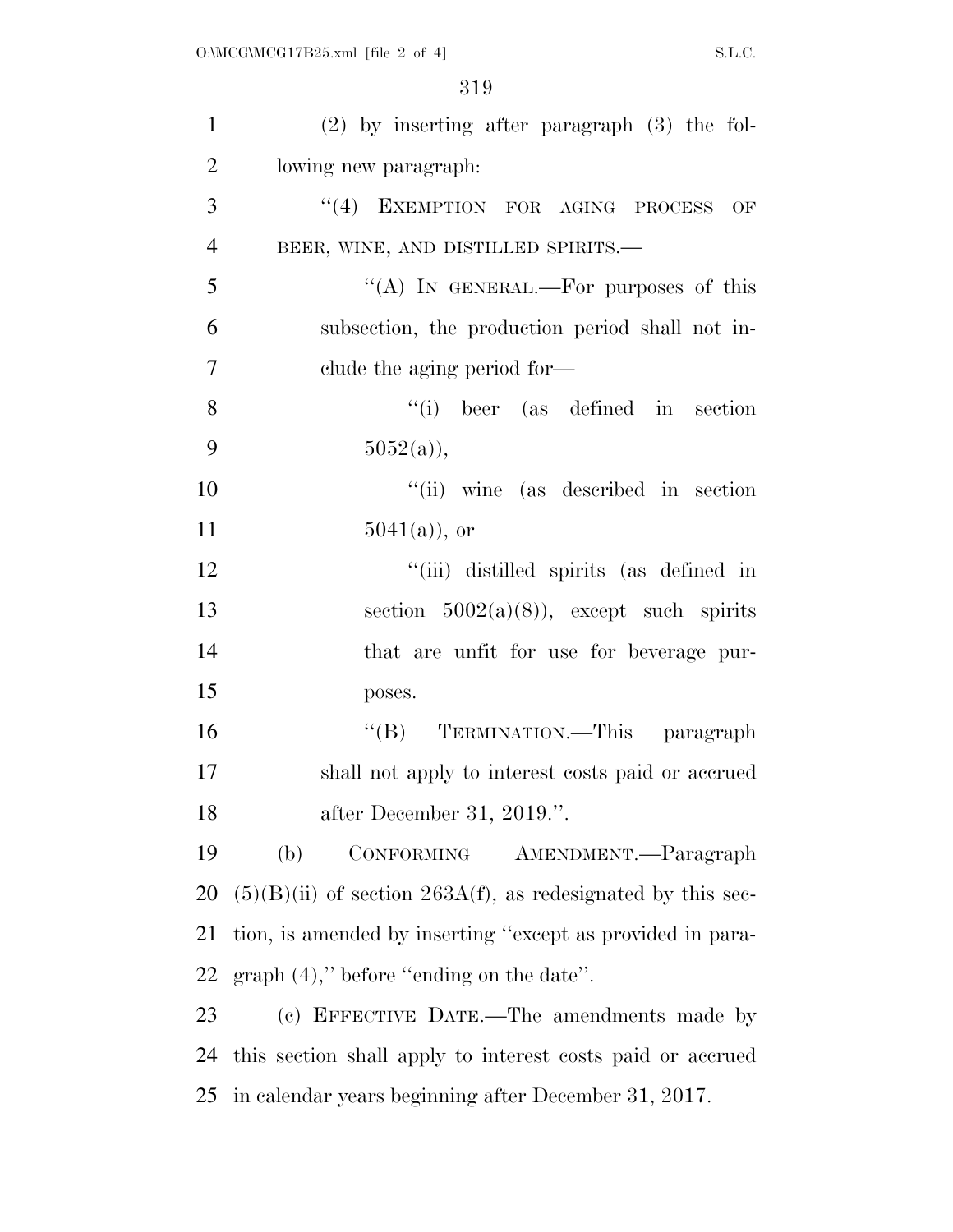| $\mathbf{1}$   | SEC. 13803. REDUCED RATE OF EXCISE TAX ON BEER.      |
|----------------|------------------------------------------------------|
| $\overline{2}$ | (a) IN GENERAL.—Paragraph $(1)$ of section $5051(a)$ |
| 3              | is amended to read as follows:                       |
| $\overline{4}$ | $``(1)$ In GENERAL.—                                 |
| 5              | "(A) IMPOSITION OF TAX.—A tax is here-               |
| 6              | by imposed on all beer brewed or produced, and       |
| 7              | removed for consumption or sale, within the          |
| 8              | United States, or imported into the United           |
| 9              | States. Except as provided in paragraph (2),         |
| 10             | the rate of such tax shall be the amount deter-      |
| 11             | mined under this paragraph.                          |
| 12             | "(B) RATE.—Except as provided in sub-                |
| 13             | paragraph $(B)$ , the rate of tax shall be \$18 for  |
| 14             | per barrel.                                          |
| 15             | "(C) SPECIAL RULE.—In the case of beer               |
| 16             | removed after December 31, 2017, and before          |
| 17             | January 1, 2020, the rate of tax shall be—           |
| 18             | "(i) $$16$ on the first $6,000,000$ barrels          |
| 19             | of beer—                                             |
| 20             | "(I) brewed by the brewer and                        |
| 21             | removed during the calendar year for                 |
| 22             | consumption or sale, or                              |
| 23             | $\lq\lq$ (II) imported by the importer               |
| 24             | into the United States during the cal-               |
| 25             | endar year, and                                      |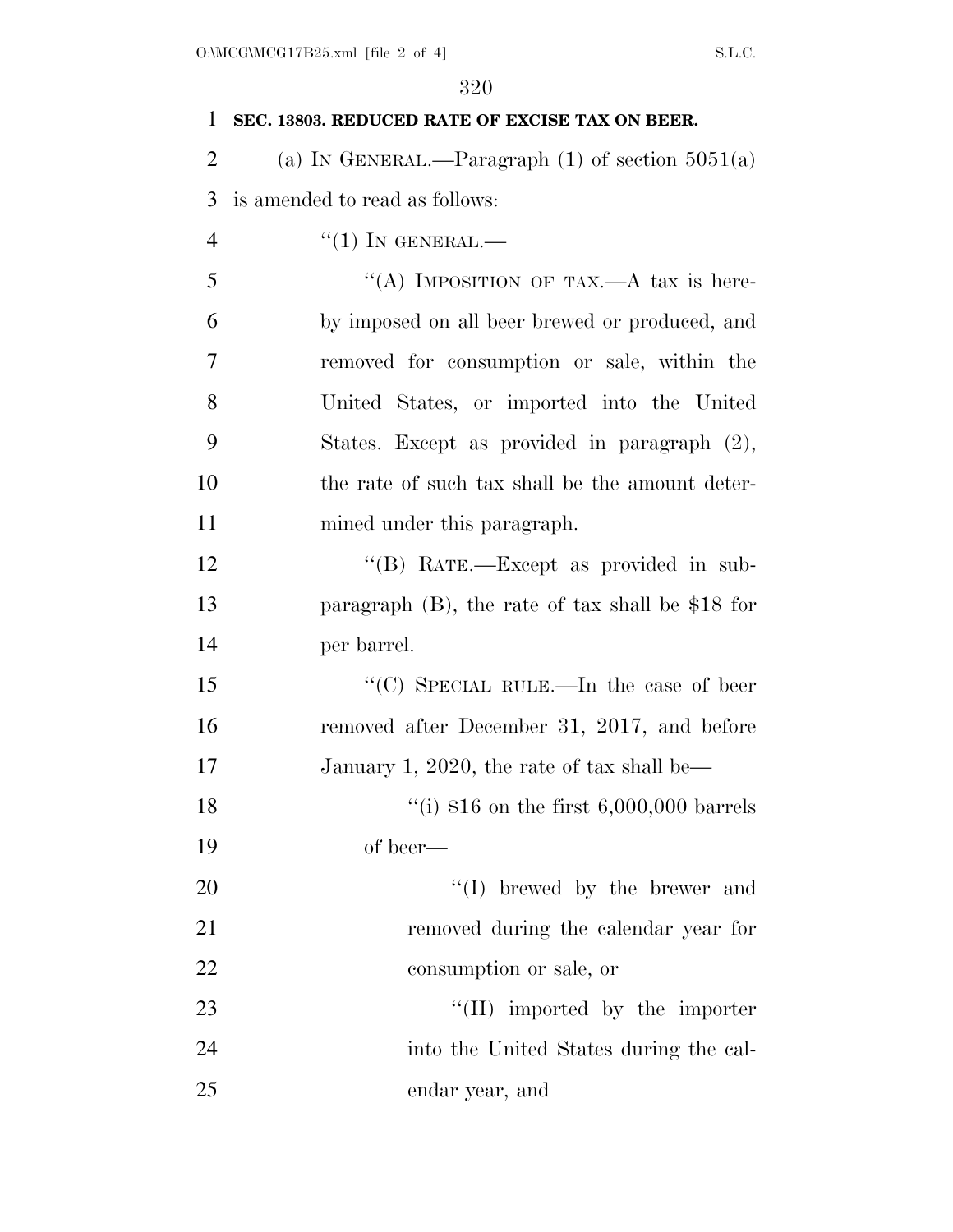| $\mathbf{1}$   | "(ii) $$18$ on any barrels of beer to                  |
|----------------|--------------------------------------------------------|
| $\overline{2}$ | which clause (i) does not apply.                       |
| 3              | "(D) BARREL.—For purposes of this sec-                 |
| $\overline{4}$ | tion, a barrel shall contain not more than 31          |
| 5              | gallons of beer, and any tax imposed under this        |
| 6              | section shall be applied at a like rate for any        |
| 7              | other quantity or for fractional parts of a bar-       |
| 8              | rel.".                                                 |
| 9              | (b) REDUCED RATE FOR CERTAIN DOMESTIC PRO-             |
| 10             | DUCTION.—Subparagraph (A) of section $5051(a)(2)$ is   |
| 11             | amended—                                               |
| 12             | $(1)$ in the heading, by striking " $*7$ A BARREL",    |
| 13             | and                                                    |
| 14             | $(2)$ by inserting " $(\$3.50$ in the case of beer re- |
| 15             | moved after December 31, 2017, and before January      |
| 16             | 1, 2020)" after " $\$7"$ .                             |
| 17             | (c) APPLICATION OF REDUCED TAX RATE FOR FOR-           |
| 18             | EIGN MANUFACTURERS AND IMPORTERS.—Subsection (a)       |
| 19             | of section $5051$ is amended—                          |
| 20             | (1) in subparagraph $(C)(ii)$ of paragraph (1), as     |
| 21             | amended by subsection (a), by inserting "but only if   |
| 22             | the importer is an electing importer under para-       |
| 23             | graph (4) and the barrels have been assigned to the    |
| 24             | importer pursuant to such paragraph" after "during"    |
| 25             | the calendar year", and                                |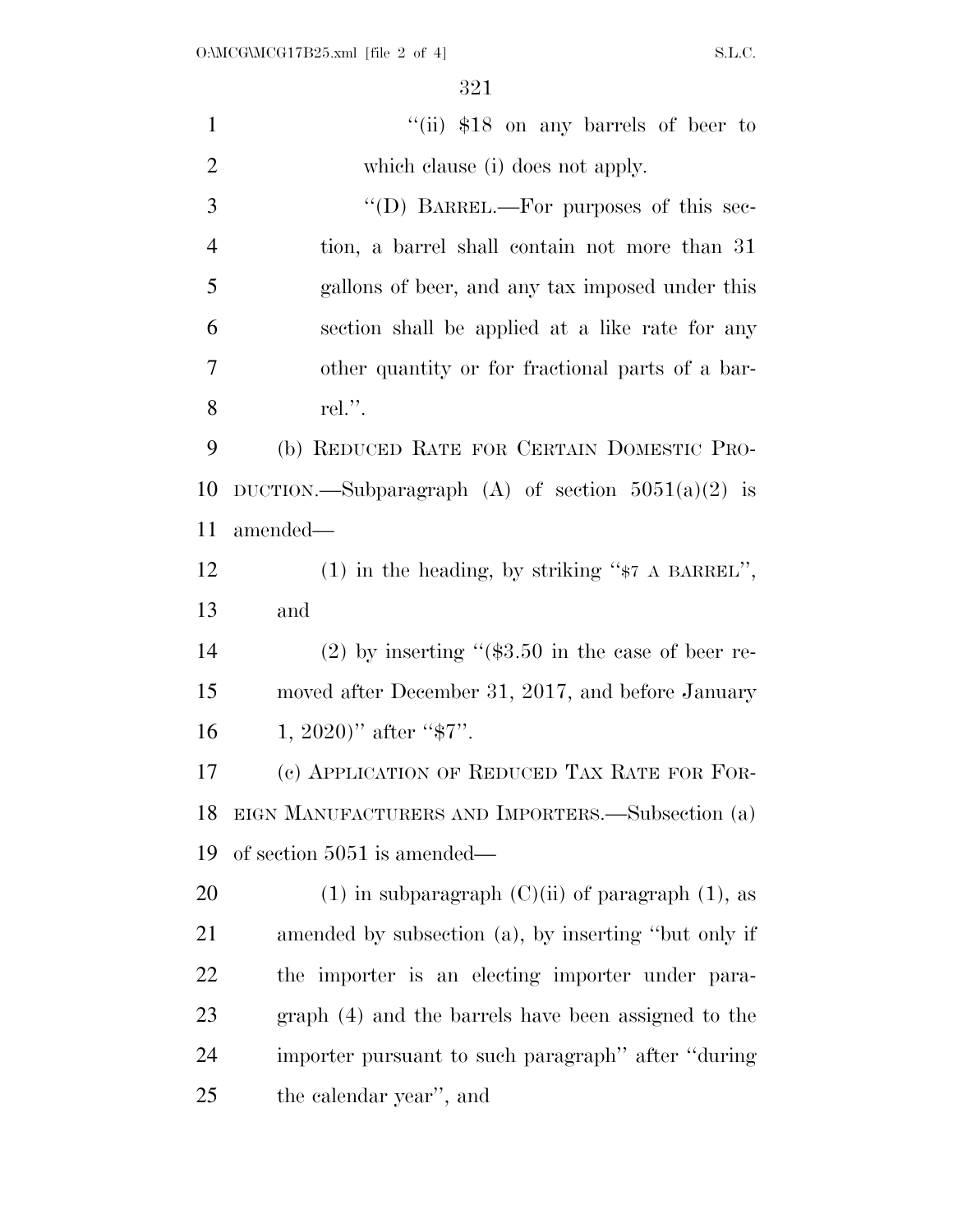(2) by adding at the end the following new paragraph:

3 "(4) REDUCED TAX RATE FOR FOREIGN MANU-FACTURERS AND IMPORTERS.—

 ''(A) In GENERAL.—In the case of any barrels of beer which have been brewed or pro- duced outside of the United States and im- ported into the United States, the rate of tax 9 applicable under clause (i) of paragraph  $(1)(C)$  (referred to in this paragraph as the 'reduced tax rate') may be assigned by the brewer (pro- vided that the brewer makes an election de-13 scribed in subparagraph  $(B)(ii)$  to any electing importer of such barrels pursuant to the re- quirements established by the Secretary under subparagraph (B).

17 "'(B) ASSIGNMENT.—The Secretary shall, through such rules, regulations, and procedures as are determined appropriate, establish proce- dures for assignment of the reduced tax rate provided under this paragraph, which shall in-clude—

23 ''(i) a limitation to ensure that the number of barrels of beer for which the re-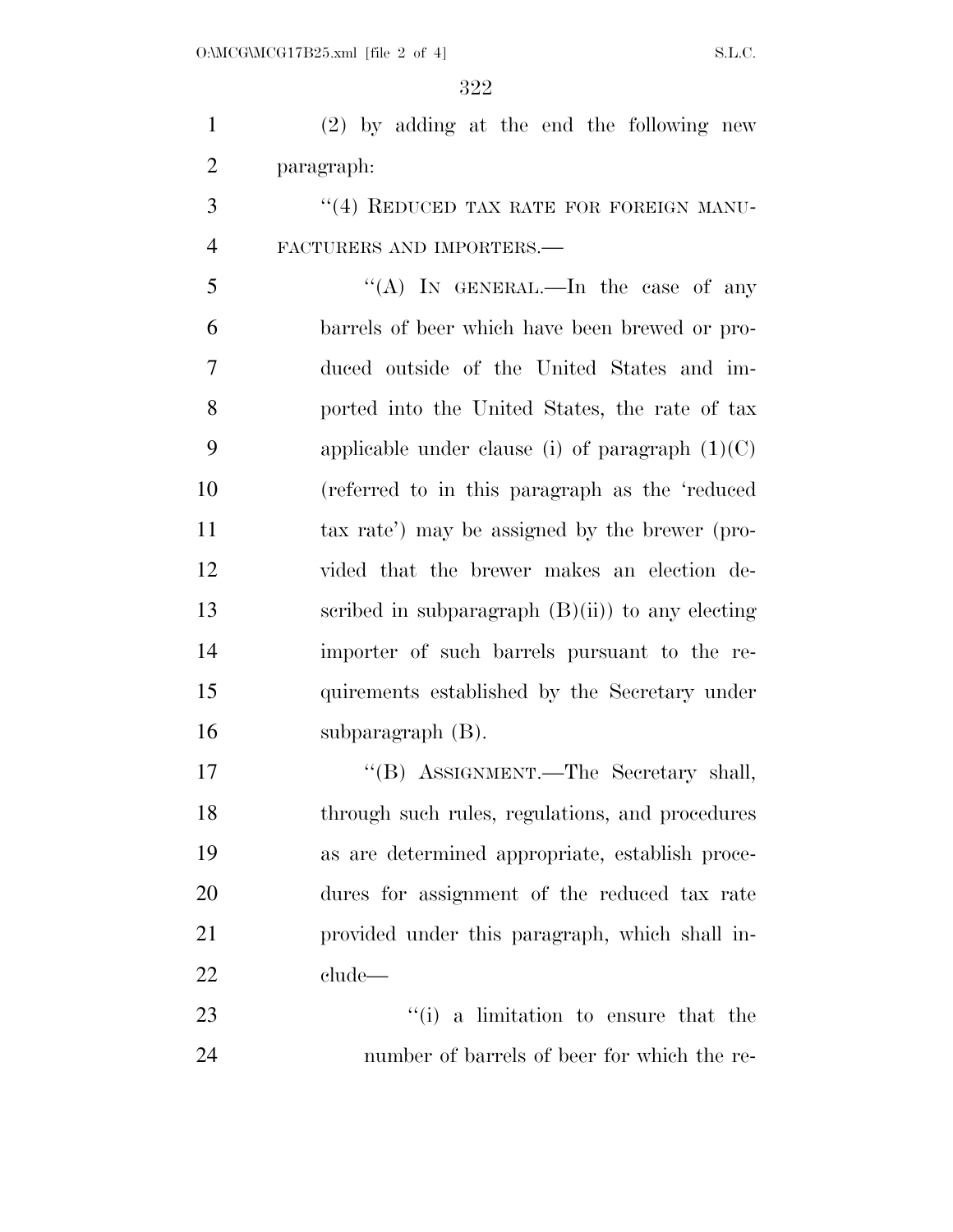| $\mathbf{1}$   | duced tax rate has been assigned by a         |
|----------------|-----------------------------------------------|
| $\overline{2}$ | brewer—                                       |
| 3              | $\lq\lq$ (I) to any importer does not ex-     |
| $\overline{4}$ | ceed the number of barrels of beer            |
| 5              | brewed or produced by such brewer             |
| 6              | during the calendar year which were           |
| $\tau$         | imported into the United States by            |
| 8              | such importer, and                            |
| 9              | $\lq\lq$ (II) to all importers does not       |
| 10             | exceed the $6,000,000$ barrels to which       |
| 11             | the reduced tax rate applies,                 |
| 12             | "(ii) procedures that allow the election      |
| 13             | of a brewer to assign and an importer to      |
| 14             | receive the reduced tax rate provided under   |
| 15             | this paragraph,                               |
| 16             | "(iii) requirements that the brewer           |
| 17             | provide any information as the Secretary      |
| 18             | determines necessary and appropriate for      |
| 19             | purposes of carrying out this paragraph,      |
| 20             | and                                           |
| 21             | "(iv) procedures that allow for revoca-       |
| 22             | tion of eligibility of the brewer and the im- |
| 23             | porter for the reduced tax rate provided      |
| 24             | under this paragraph in the case of any er-   |
| 25             | roneous or fraudulent information provided    |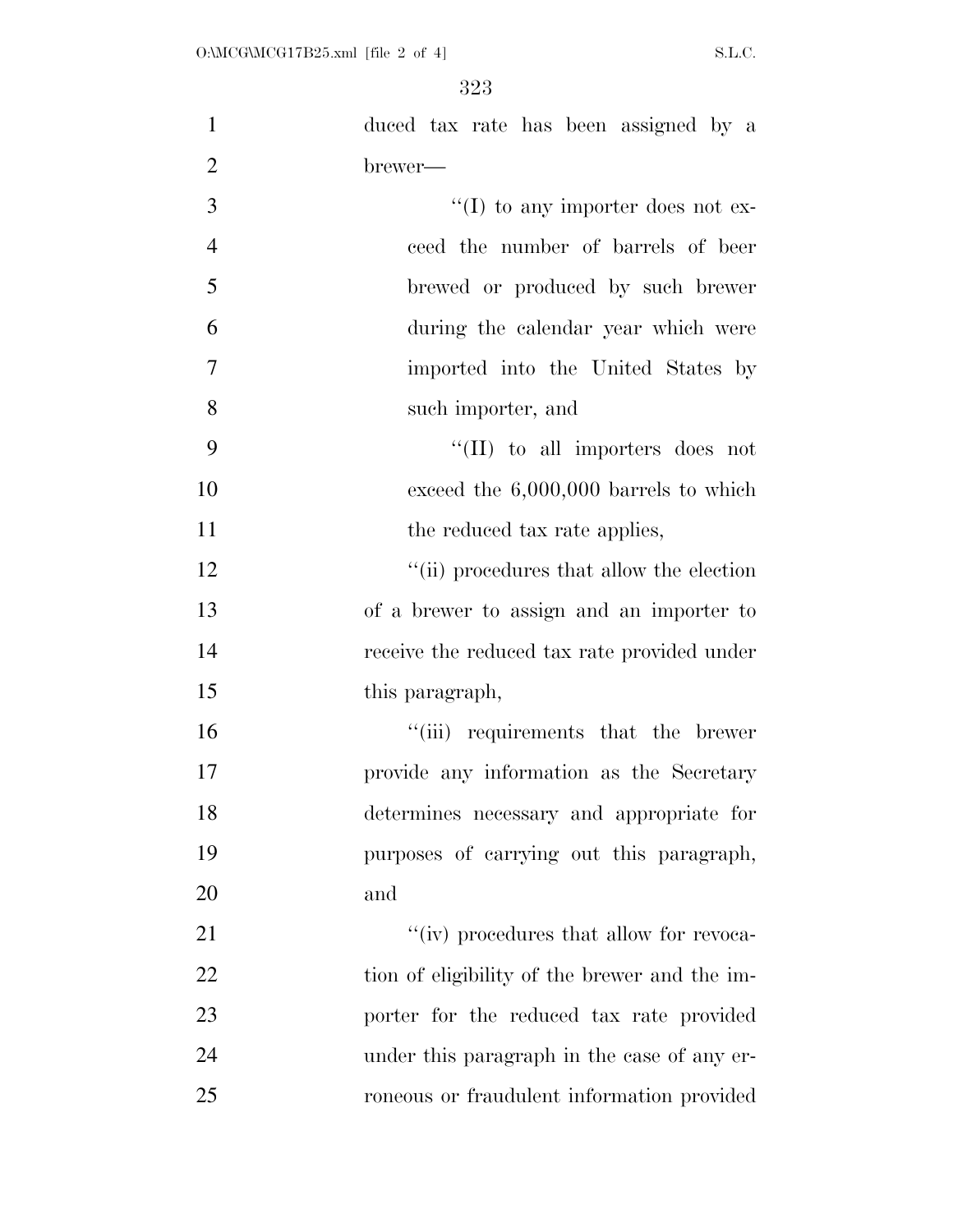| $\mathbf{1}$   | under clause (iii) which the Secretary               |
|----------------|------------------------------------------------------|
| $\overline{2}$ | deems to be material to qualifying for such          |
| 3              | reduced rate.                                        |
| $\overline{4}$ | "(C) CONTROLLED GROUP.-For purposes                  |
| 5              | of this section, any importer making an election     |
| 6              | described in subparagraph $(B)(ii)$ shall be         |
| 7              | deemed to be a member of the controlled group        |
| 8              | of the brewer, as described under paragraph          |
| 9              | $(5)$ .".                                            |
| 10             | (d) CONTROLLED GROUP AND SINGLE TAXPAYER             |
| 11             | RULES.—Subsection (a) of section 5051, as amended by |
| 12             | this section, is amended—                            |
| 13             | $(1)$ in paragraph $(2)$ —                           |
| 14             | $(A)$ by striking subparagraph $(B)$ , and           |
| 15             | $(B)$ by redesignating subparagraph $(C)$ as         |
| 16             | subparagraph $(B)$ , and                             |
| 17             | $(2)$ by adding at the end the following new         |
| 18             | paragraph:                                           |
| 19             | "(5) CONTROLLED GROUP AND SINGLE TAX-                |
| 20             | PAYER RULES.                                         |
| 21             | "(A) IN GENERAL.—Except as provided in               |
| 22             | subparagraph (B), in the case of a controlled        |
| 23             | group, the $6,000,000$ barrel quantity specified     |
| 24             | in paragraph $(1)(C)(i)$ and the 2,000,000 barrel    |
| 25             | quantity specified in paragraph $(2)(A)$ shall be    |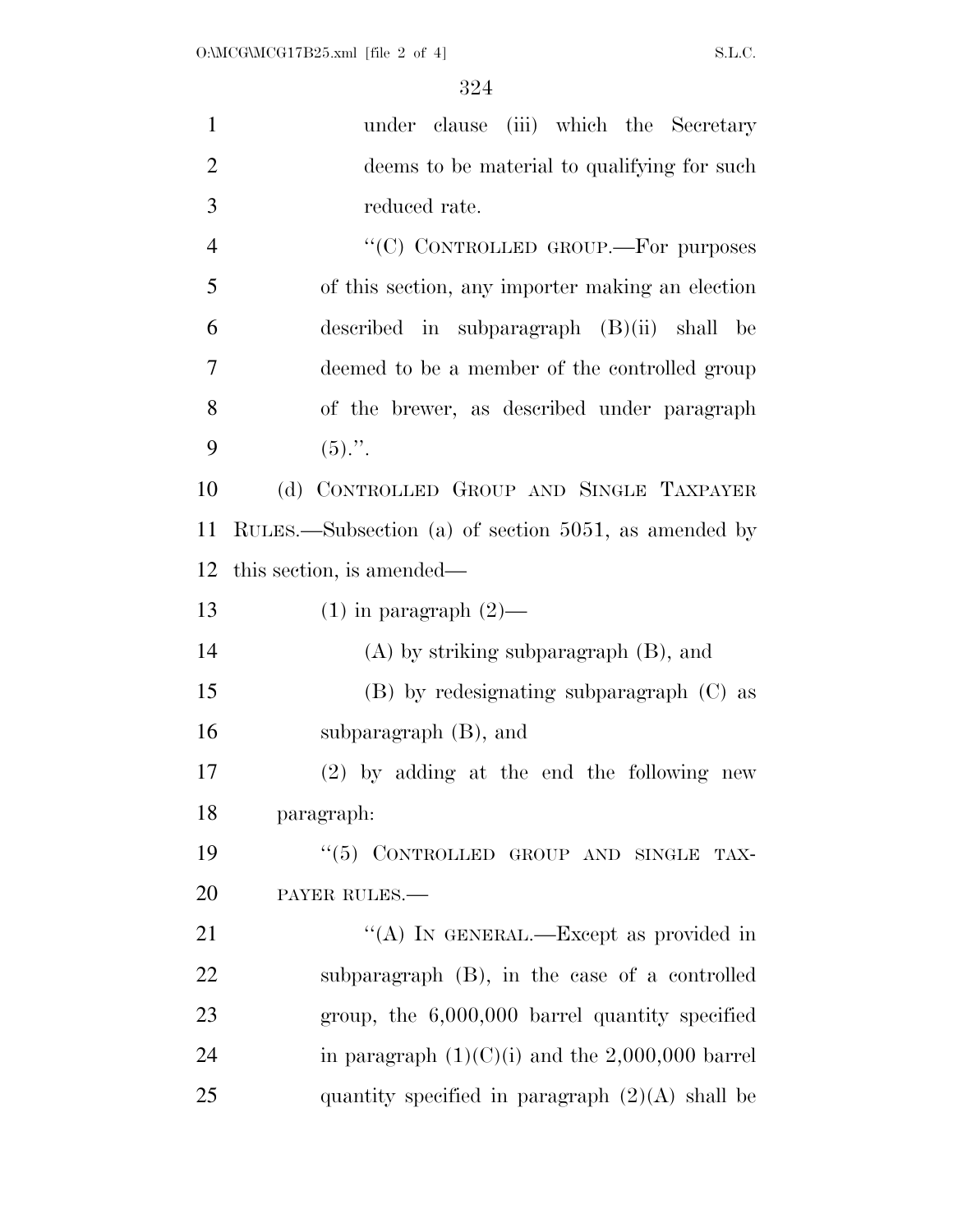applied to the controlled group, and the 6,000,000 barrel quantity specified in para-3 graph  $(1)(C)(i)$  and the 60,000 barrel quantity specified in paragraph (2)(A) shall be appor- tioned among the brewers who are members of such group in such manner as the Secretary or their delegate shall by regulations prescribe. For purposes of the preceding sentence, the term 'controlled group' has the meaning as- signed to it by subsection (a) of section 1563, except that for such purposes the phrase 'more than 50 percent' shall be substituted for the phrase 'at least 80 percent' in each place it ap- pears in such subsection. Under regulations prescribed by the Secretary, principles similar to the principles of the preceding two sentences shall be applied to a group of brewers under common control where one or more of the brew- ers is not a corporation. 20 "(B) FOREIGN MANUFACTURERS AND IM-PORTERS.—For purposes of paragraph (4), in

 the case of a controlled group, the 6,000,000 23 barrel quantity specified in paragraph  $(1)(C)(i)$  shall be applied to the controlled group and ap-portioned among the members of such group in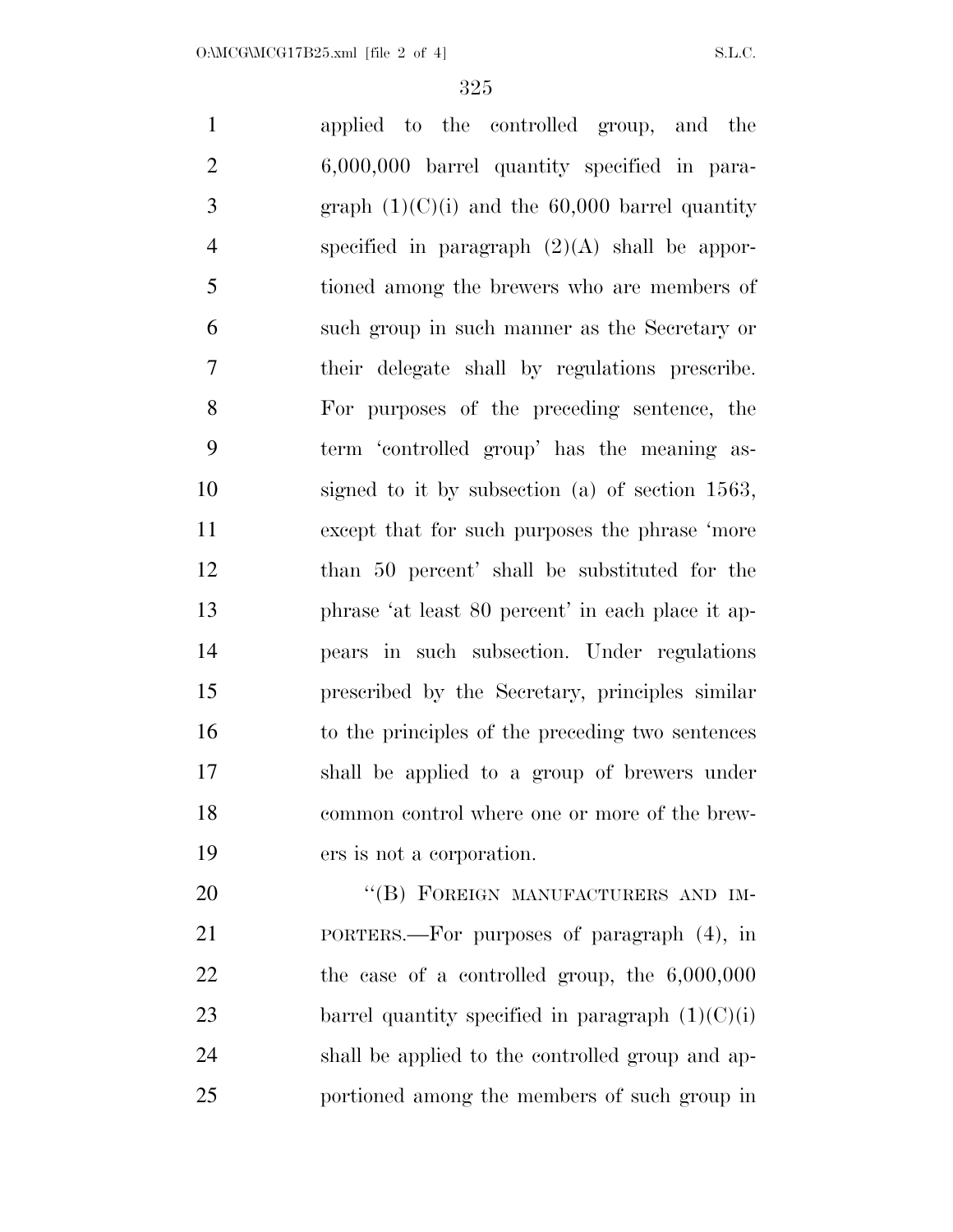such manner as the Secretary shall by regula- tions prescribe. For purposes of the preceding sentence, the term 'controlled group' has the meaning given such term under subparagraph (A). Under regulations prescribed by the Sec- retary, principles similar to the principles of the preceding two sentences shall be applied to a group of brewers under common control where one or more of the brewers is not a corporation. 10 "'(C) SINGLE TAXPAYER.—Pursuant to rules issued by the Secretary, two or more enti- ties (whether or not under common control) that produce beer marketed under a similar brand, license, franchise, or other arrangement shall be treated as a single taxpayer for pur- poses of the application of this subsection.''. (e) EFFECTIVE DATE.—The amendments made by this section shall apply to beer removed after December 31, 2017. **SEC. 13804. SIMPLIFICATION OF RULES REGARDING RECORDS, STATEMENTS, AND RETURNS.**  (a) IN GENERAL.—Subsection (a) of section 5555 is amended by adding at the end the following: ''For cal-endar quarters beginning after December 31, 2017, and

before January 1, 2020, the Secretary shall permit a per-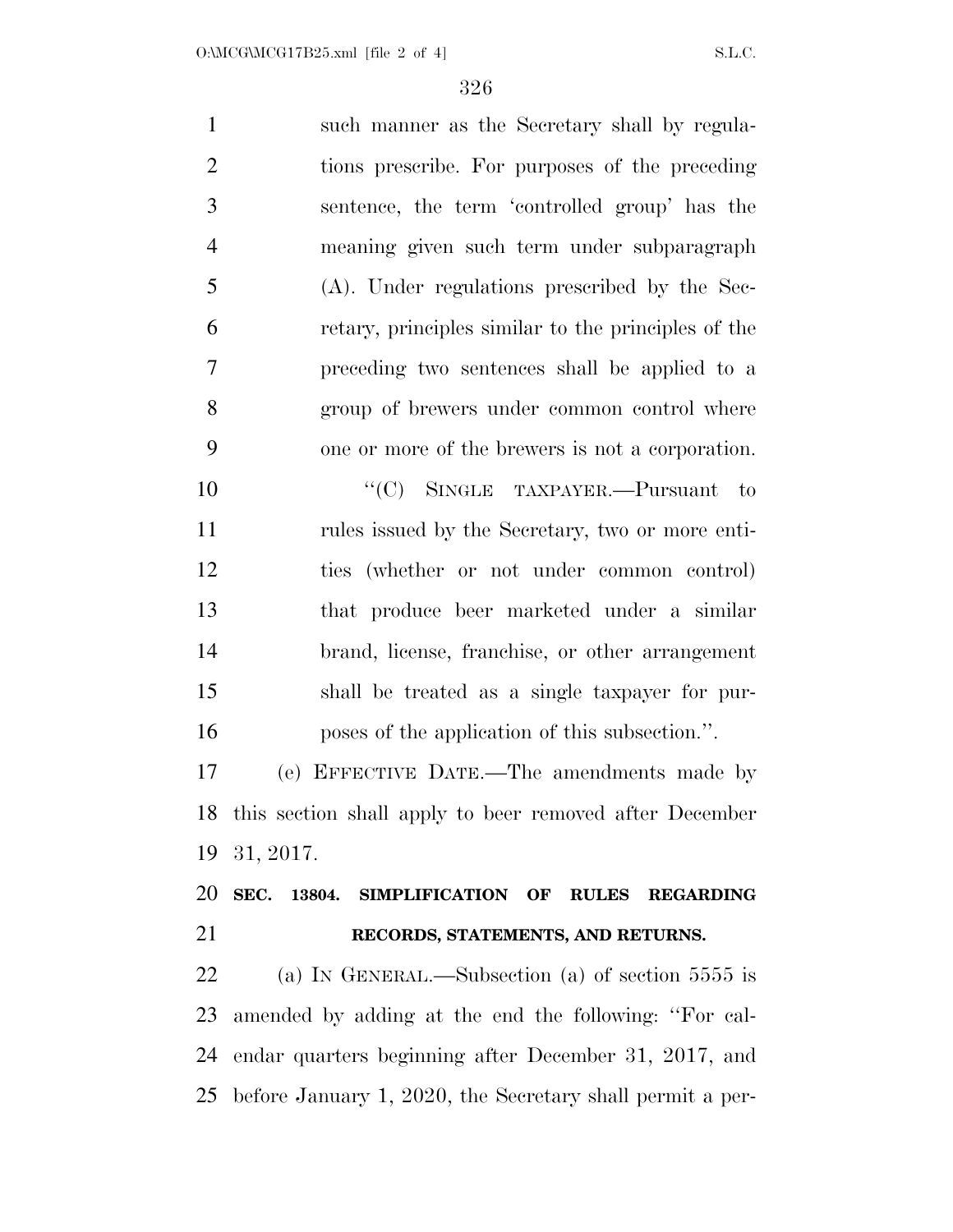son to employ a unified system for any records, state- ments, and returns required to be kept, rendered, or made under this section for any beer produced in the brewery for which the tax imposed by section 5051 has been deter- mined, including any beer which has been removed for consumption on the premises of the brewery.''.

 (b) EFFECTIVE DATE.—The amendments made by this section shall apply to any calendar quarters beginning after December 31, 2017.

# **SEC. 13805. TRANSFER OF BEER BETWEEN BONDED FACILI-TIES.**

(a) IN GENERAL.—Section 5414 is amended—

 (1) by striking ''Beer may be removed'' and in- serting ''(a) IN GENERAL.—Beer may be removed'', and

(2) by adding at the end the following:

17 "(b) TRANSFER OF BEER BETWEEN BONDED FA-CILITIES.—

19 "(1) IN GENERAL.—Beer may be removed from one brewery to another bonded brewery, without payment of tax, and may be mingled with beer at the receiving brewery, subject to such conditions, in- cluding payment of the tax, and in such containers, as the Secretary by regulations shall prescribe, which shall include—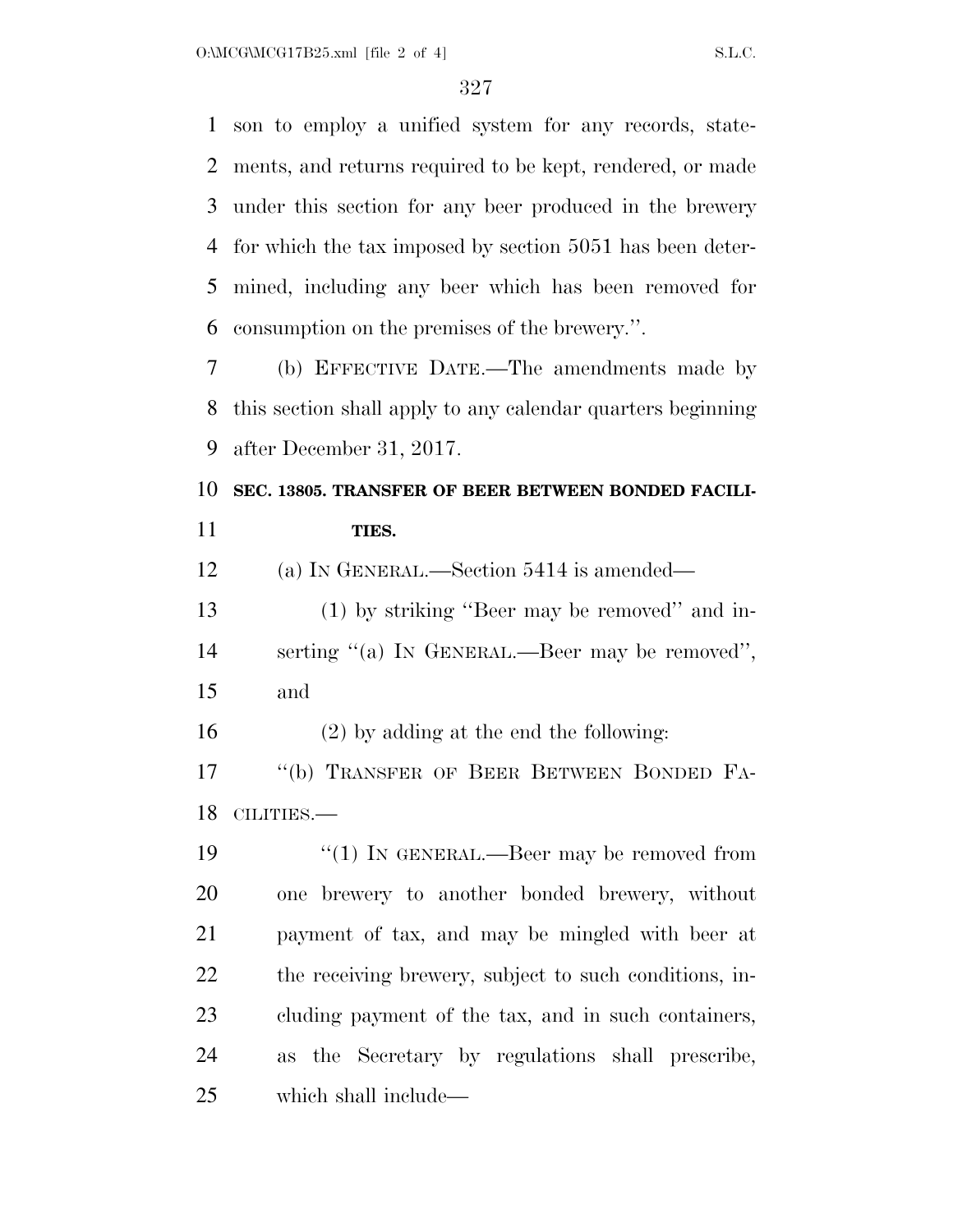| $\mathbf{1}$   | "(A) any removal from one brewery to an-                  |
|----------------|-----------------------------------------------------------|
| $\overline{2}$ | other brewery belonging to the same brewer,               |
| 3              | "(B) any removal from a brewery owned                     |
| $\overline{4}$ | by one corporation to a brewery owned by an-              |
| 5              | other corporation when—                                   |
| 6              | "(i) one such corporation owns the                        |
| 7              | controlling interest in the other such cor-               |
| 8              | poration, or                                              |
| 9              | "(ii) the controlling interest in each                    |
| 10             | such corporation is owned by the same per-                |
| 11             | son or persons, and                                       |
| 12             | "(C) any removal from one brewery to an-                  |
| 13             | other brewery when—                                       |
| 14             | "(i) the proprietors of transferring                      |
| 15             | and receiving premises are independent of                 |
| 16             | each other and neither has a proprietary                  |
| 17             | interest, directly or indirectly, in the busi-            |
| 18             | ness of the other, and                                    |
| 19             | "(ii) the transferor has divested itself                  |
| 20             | of all interest in the beer so transferred                |
| 21             | and the transferee has accepted responsi-                 |
| 22             | bility for payment of the tax.                            |
| 23             | "(2) TRANSFER OF LIABILITY FOR TAX.—For                   |
| 24             | purposes of paragraph $(1)(C)$ , such relief from liabil- |
| 25             | ity shall be effective from the time of removal from      |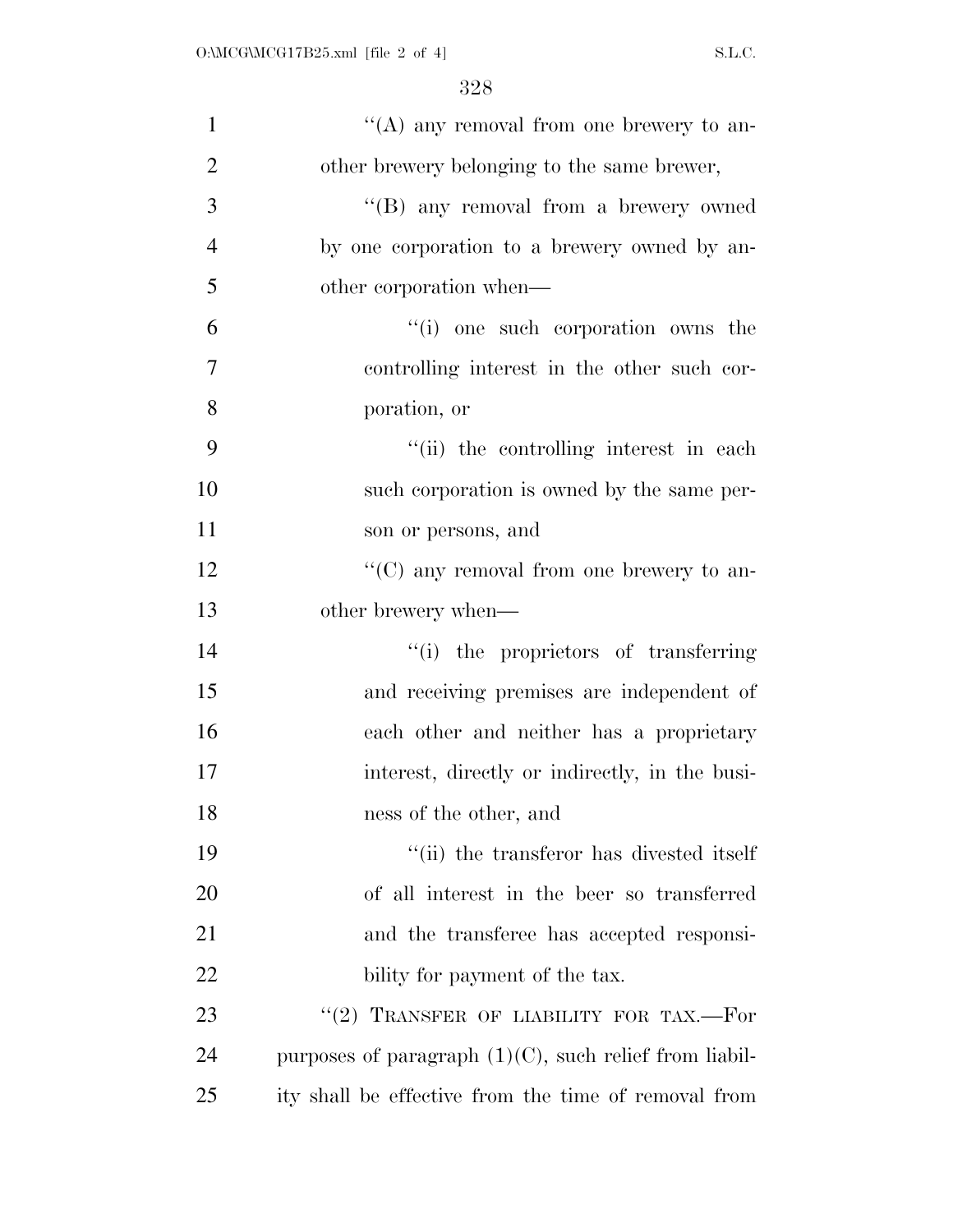| $\mathbf{1}$   | the transferor's bonded premises, or from the time          |
|----------------|-------------------------------------------------------------|
| $\overline{2}$ | of divestment of interest, whichever is later.              |
| 3              | "(3) TERMINATION.—This subsection shall not                 |
| 4              | apply to any calendar quarter beginning after De-           |
| 5              | cember 31, 2019.".                                          |
| 6              | (b) REMOVAL FROM BREWERY BY PIPELINE.—Sec-                  |
| 7              | tion 5412 is amended by inserting "pursuant to section"     |
| 8              | 5414 or" before "by pipeline".                              |
| 9              | (c) EFFECTIVE DATE.—The amendments made by                  |
| 10             | this section shall apply to any calendar quarters beginning |
| 11             | after December 31, 2017.                                    |
| 12             | SEC. 13806. REDUCED RATE OF EXCISE TAX ON CERTAIN           |
| 13             | WINE.                                                       |
| 14             | (a) IN GENERAL.—Section $5041(c)$ is amended by             |
| 15             | adding at the end the following new paragraph:              |
| 16             | "(8) SPECIAL RULE FOR 2018 AND 2019.—                       |
| 17             | "(A) IN GENERAL.—In the case of wine re-                    |
| 18             | moved after December 31, 2017, and before                   |
| 19             | January 1, 2020, paragraphs $(1)$ and $(2)$ shall           |
| 20             | not apply and there shall be allowed as a credit            |
| 21             | against any tax imposed by this title (other                |
| 22             | than chapters $2, 21,$ and $22$ ) an amount equal           |
| 23             | to the sum of-                                              |
|                |                                                             |
| 24             | $``(i)$ \$1 per wine gallon on the first                    |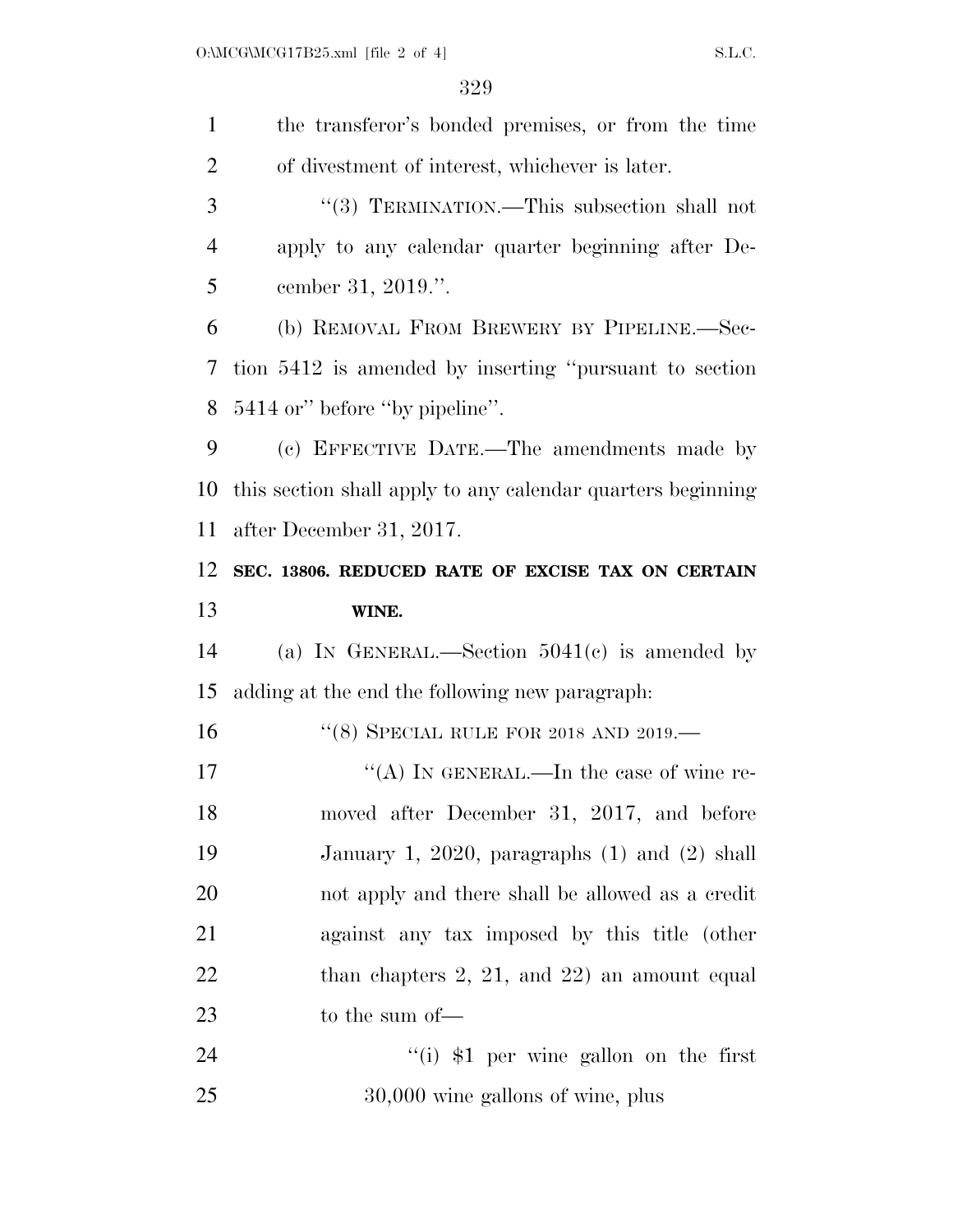| $\mathbf{1}$   | "(ii) 90 cents per wine gallon on the                     |
|----------------|-----------------------------------------------------------|
| $\overline{2}$ | first 100,000 wine gallons of wine to which               |
| 3              | clause (i) does not apply, plus                           |
| $\overline{4}$ | "(iii) 53.5 cents per wine gallon on                      |
| 5              | the first $620,000$ wine gallons of wine to               |
| 6              | which clauses (i) and (ii) do not apply,                  |
| $\tau$         | which are produced by the producer and re-                |
| 8              | moved during the calendar year for consump-               |
| 9              | tion or sale, or which are imported by the im-            |
| 10             | porter into the United States during the cal-             |
| 11             | endar year.                                               |
| 12             | "(B) ADJUSTMENT OF CREDIT FOR HARD                        |
| 13             | CIDER.—In the case of wine described in sub-              |
| 14             | section (b)(6), subparagraph $(A)$ of this para-          |
| 15             | graph shall be applied—                                   |
| 16             | "(i) in clause (i) of such subpara-                       |
| 17             | graph, by substituting $6.2$ cents' for $\frac{1}{31}$ ', |
| 18             | "(ii) in clause (ii) of such subpara-                     |
| 19             | graph, by substituting '5.6 cents' for '90                |
| 20             | cents', and                                               |
| 21             | "(iii) in clause (iii) of such subpara-                   |
| 22             | graph, by substituting $3.3$ cents' for $53.5$            |
| 23             | cents'.",                                                 |
| 24             | (b) CONTROLLED GROUP AND SINGLE TAXPAYER                  |
| 25             | RULES.—Paragraph $(4)$ of section $5041(c)$ is amended by |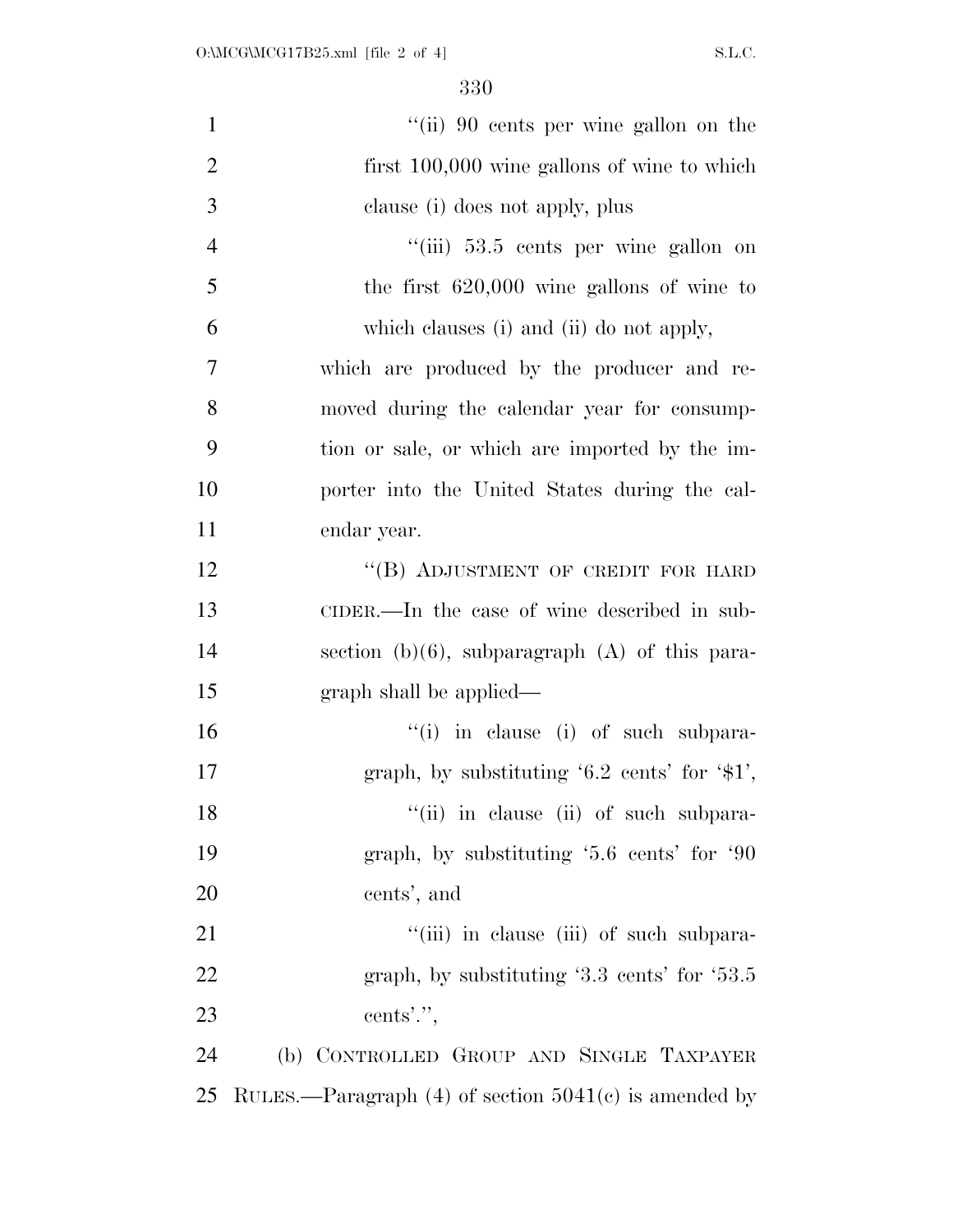1 striking "section  $5051(a)(2)(B)$ " and inserting "section 2  $5051(a)(5)$ ".

 (c) ALLOWANCE OF CREDIT FOR FOREIGN MANU- FACTURERS AND IMPORTERS.—Subsection (c) of section 5041, as amended by subsection (a), is amended—

 (1) in subparagraph (A) of paragraph (8), by inserting ''but only if the importer is an electing im- porter under paragraph (9) and the wine gallons of wine have been assigned to the importer pursuant to such paragraph'' after ''into the United States dur-ing the calendar year'', and

 (2) by adding at the end the following new paragraph:

14 "(9) ALLOWANCE OF CREDIT FOR FOREIGN MANUFACTURERS AND IMPORTERS.—

 $((A)$  In GENERAL.—In the case of any wine gallons of wine which have been produced outside of the United States and imported into the United States, the credit allowable under paragraph (8) (referred to in this paragraph as the 'tax credit') may be assigned by the person who produced such wine (referred to in this paragraph as the 'foreign producer'), provided that such person makes an election described in subparagraph  $(B)(ii)$ , to any electing importer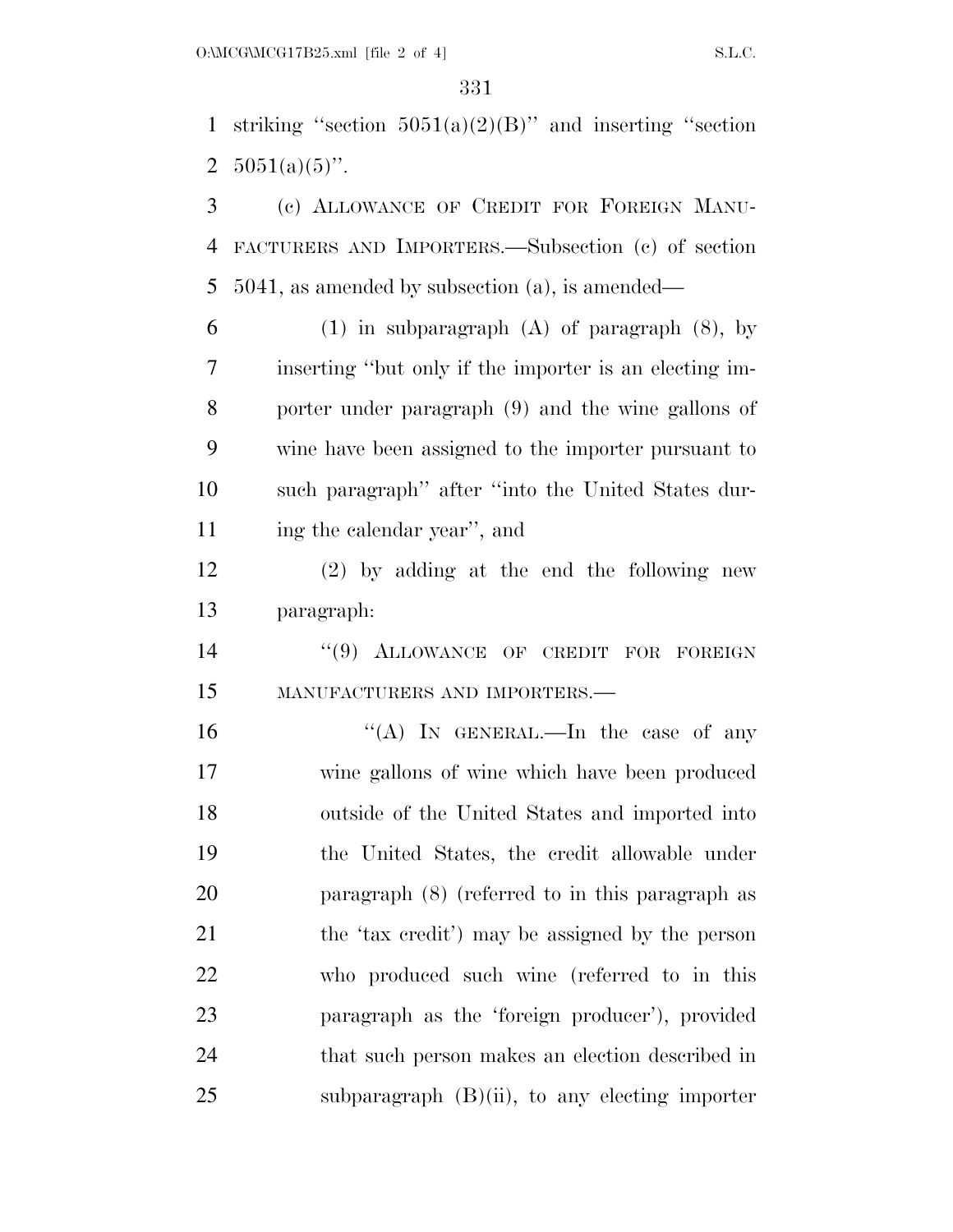| $\mathbf{1}$   | of such wine gallons pursuant to the require-   |
|----------------|-------------------------------------------------|
| $\overline{2}$ | ments established by the Secretary under sub-   |
| 3              | paragraph $(B)$ .                               |
| $\overline{4}$ | "(B) ASSIGNMENT.—The Secretary shall,           |
| 5              | through such rules, regulations, and procedures |
| 6              | as are determined appropriate, establish proce- |
| $\tau$         | dures for assignment of the tax credit provided |
| 8              | under this paragraph, which shall include—      |
| 9              | "(i) a limitation to ensure that the            |
| 10             | number of wine gallons of wine for which        |
| 11             | the tax credit has been assigned by a for-      |
| 12             | eign producer—                                  |
| 13             | $\lq\lq$ to any importer does not ex-           |
| 14             | ceed the number of wine gallons of              |
| 15             | wine produced by such foreign pro-              |
| 16             | ducer during the calendar year which            |
| 17             | were imported into the United States            |
| 18             | by such importer, and                           |
| 19             | $\lq\lq$ (II) to all importers does not         |
| 20             | exceed the 750,000 wine gallons of              |
| 21             | wine to which the tax credit applies,           |
| 22             | "(ii) procedures that allow the election        |
| 23             | of a foreign producer to assign and an im-      |
| 24             | porter to receive the tax credit provided       |
| 25             | under this paragraph,                           |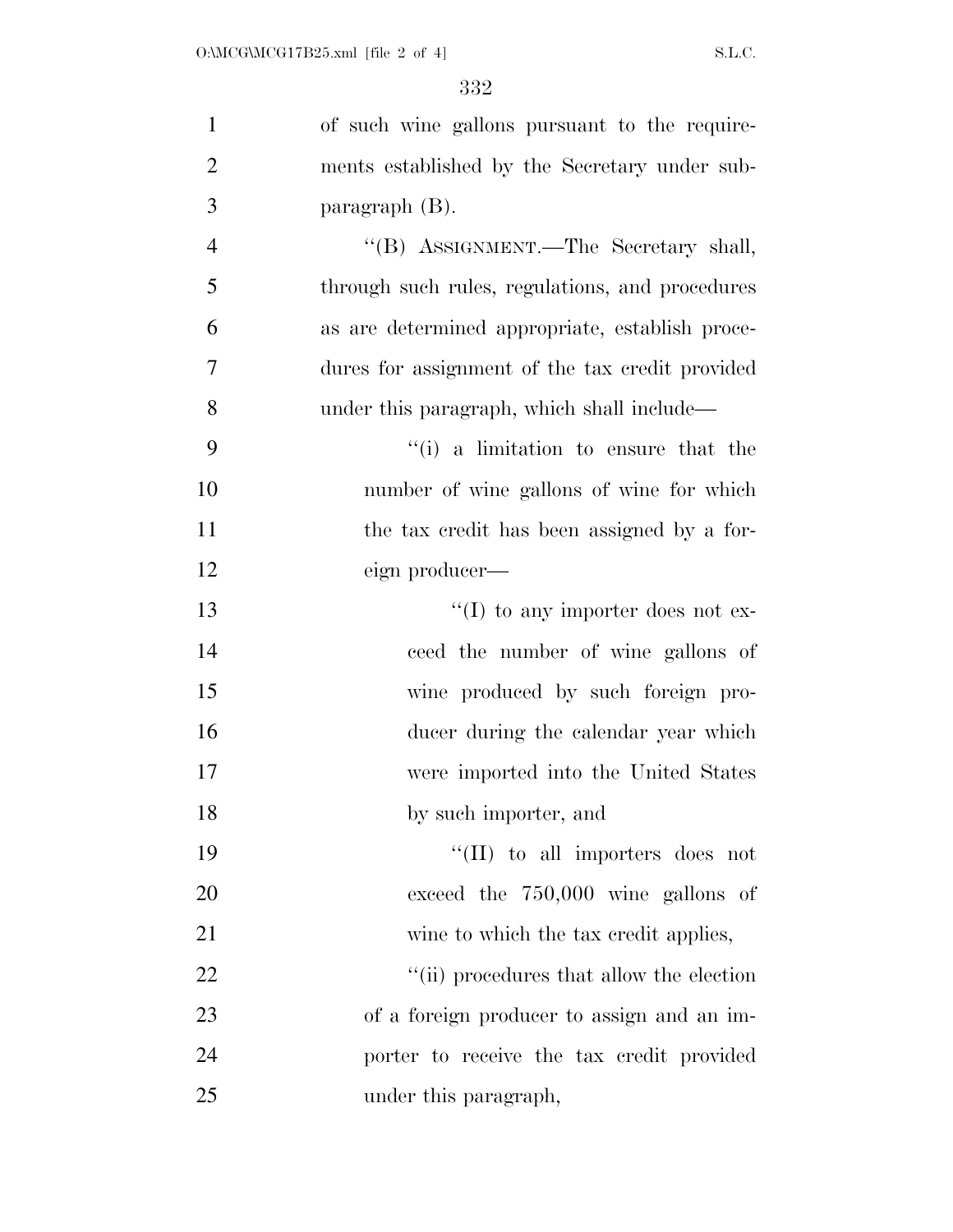1 ''(iii) requirements that the foreign producer provide any information as the Secretary determines necessary and appro- priate for purposes of carrying out this paragraph, and ''(iv) procedures that allow for revoca- tion of eligibility of the foreign producer and the importer for the tax credit pro- vided under this paragraph in the case of any erroneous or fraudulent information provided under clause (iii) which the Sec- retary deems to be material to qualifying for such credit. 14 "<sup>"</sup>(C) CONTROLLED GROUP.—For purposes of this section, any importer making an election described in subparagraph (B)(ii) shall be deemed to be a member of the controlled group of the foreign producer, as described under

paragraph (4).''.

20 (d) EFFECTIVE DATE.—The amendments made by this section shall apply to wine removed after December 31, 2017.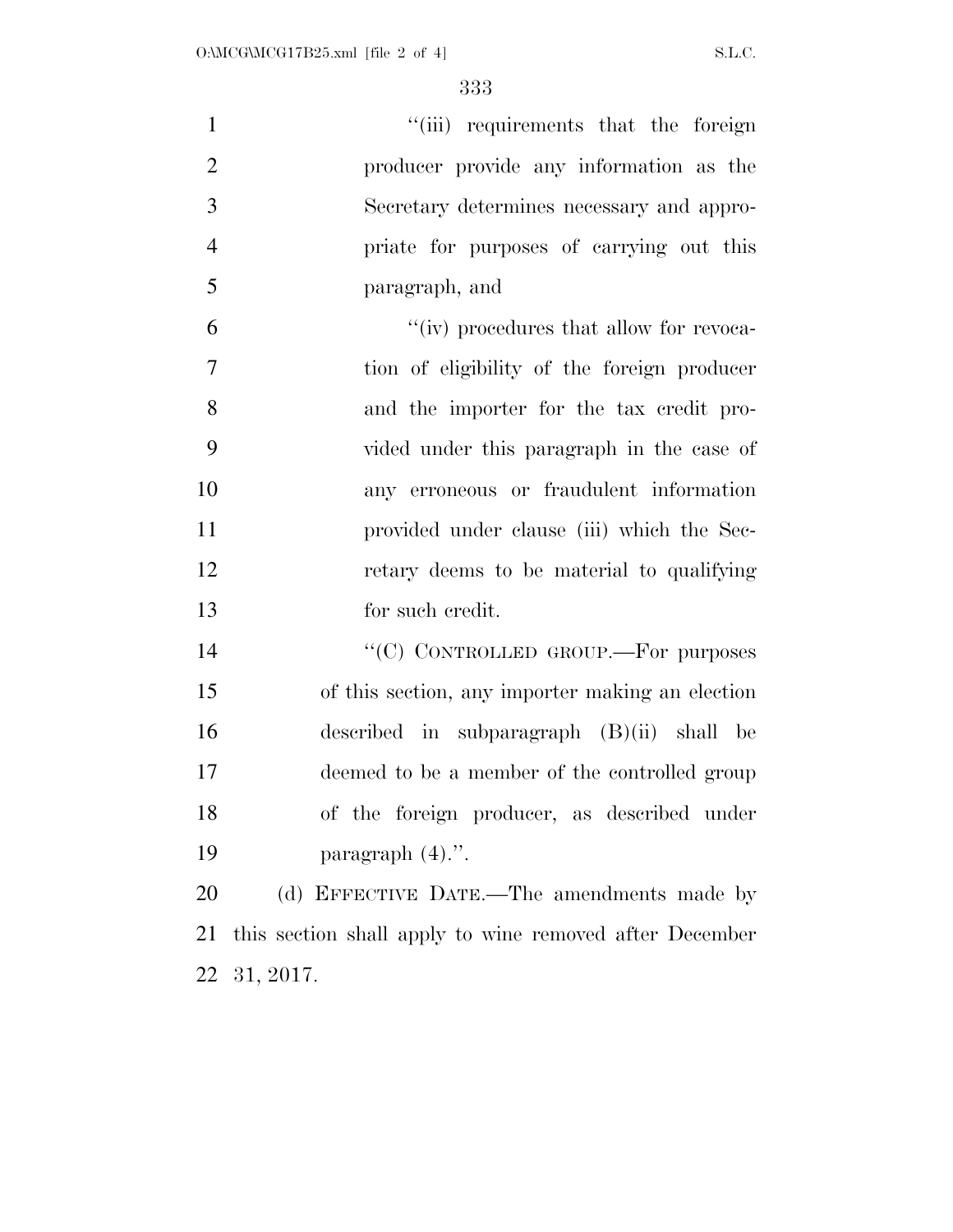| 1              | SEC. 13807. ADJUSTMENT OF ALCOHOL CONTENT LEVEL           |
|----------------|-----------------------------------------------------------|
| $\overline{2}$ | FOR APPLICATION OF EXCISE TAX RATES.                      |
| 3              | (a) IN GENERAL.—Paragraphs $(1)$ and $(2)$ of section     |
| $\overline{4}$ | $5041(b)$ are each amended by inserting "(16 percent in   |
| 5              | the case of wine removed after December 31, 2017, and     |
| 6              | before January 1, 2020" after "14 percent".               |
| 7              | (b) EFFECTIVE DATE.—The amendments made by                |
| 8              | this section shall apply to wine removed after December   |
| 9              | 31, 2017.                                                 |
| 10             | SEC. 13808. DEFINITION OF MEAD AND LOW ALCOHOL BY         |
| 11             | <b>VOLUME WINE.</b>                                       |
| 12             | (a) IN GENERAL.—Section 5041 is amended—                  |
| 13             | $(1)$ in subsection $(a)$ , by striking "Still wines"     |
| 14             | and inserting "Subject to subsection (h), still           |
| 15             | wines", and                                               |
| 16             | $(2)$ by adding at the end the following new sub-         |
| 17             | section:                                                  |
| 18             | "(h) MEAD AND LOW ALCOHOL BY VOLUME                       |
| 19             | WINE.                                                     |
| 20             | " $(1)$ IN GENERAL.—For purposes of sub-                  |
| 21             | sections (a) and (b) $(1)$ , mead and low alcohol by vol- |
| 22             | ume wine shall be deemed to be still wines con-           |
| 23             | taining not more than 16 percent of alcohol by vol-       |
| 24             | ume.                                                      |
| 25             | $"(2)$ DEFINITIONS.—                                      |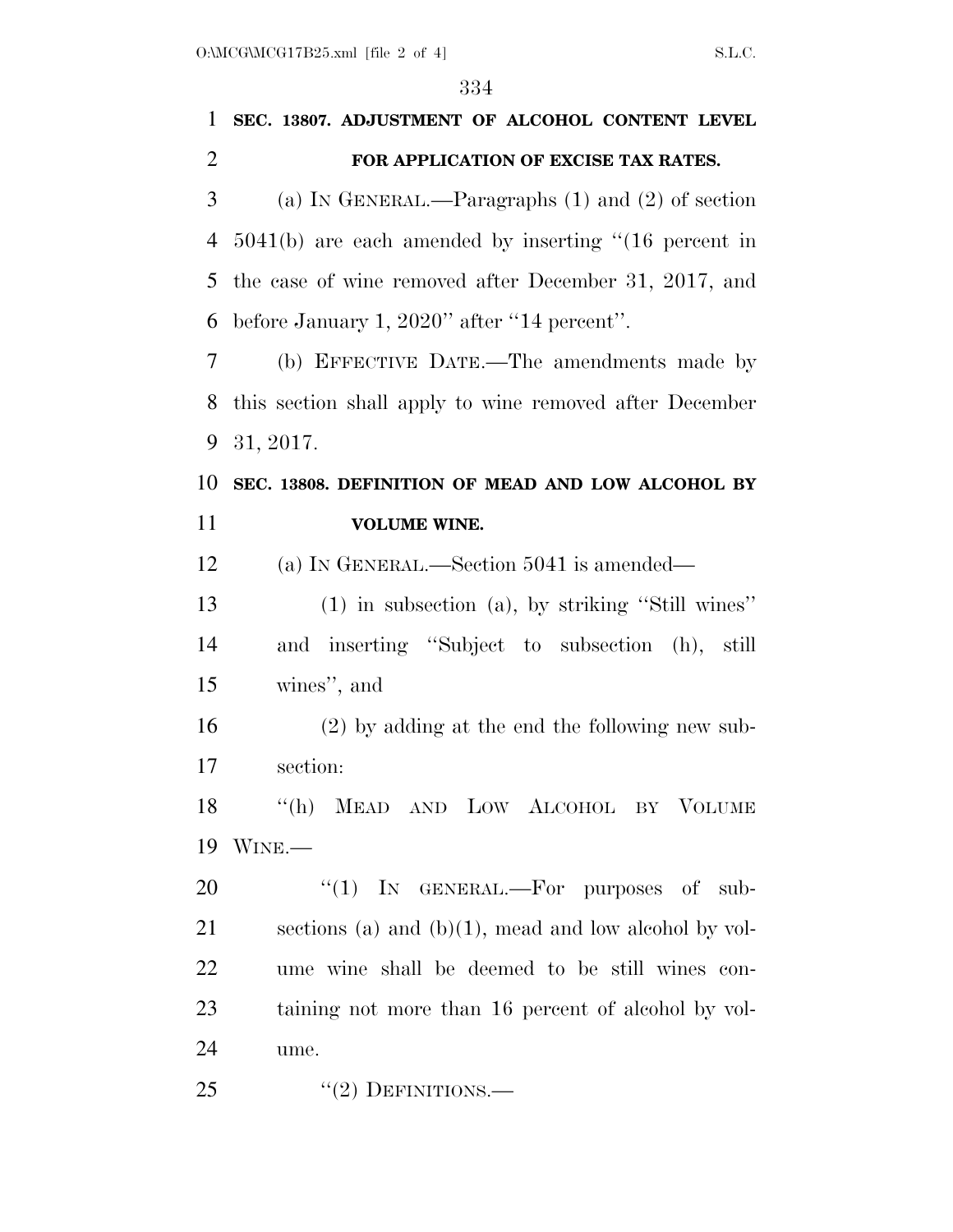| $\mathbf{1}$   | "(A) MEAD.—For purposes of this section,          |
|----------------|---------------------------------------------------|
| $\overline{2}$ | the term 'mead' means a wine-                     |
| 3              | $``(i)$ containing not more than $0.64$           |
| $\overline{4}$ | gram of carbon dioxide per hundred milli-         |
| 5              | liters of wine, except that the Secretary         |
| 6              | shall by regulations prescribe such toler-        |
| 7              | ances to this limitation as may be reason-        |
| 8              | ably necessary in good commercial prac-           |
| 9              | tice,                                             |
| 10             | "(ii) which is derived solely from                |
| 11             | honey and water,                                  |
| 12             | "(iii) which contains no fruit product            |
| 13             | or fruit flavoring, and                           |
| 14             | "(iv) which contains less than $8.5$ per-         |
| 15             | cent alcohol by volume.                           |
| 16             | "(B) LOW ALCOHOL BY VOLUME WINE.-                 |
| 17             | For purposes of this section, the term 'low alco- |
| 18             | hol by volume wine' means a wine-                 |
| 19             | $\degree$ (i) containing not more than $0.64$     |
| 20             | gram of carbon dioxide per hundred milli-         |
| 21             | liters of wine, except that the Secretary         |
| 22             | shall by regulations prescribe such toler-        |
| 23             | ances to this limitation as may be reason-        |
| 24             | ably necessary in good commercial prac-           |
| 25             | tice,                                             |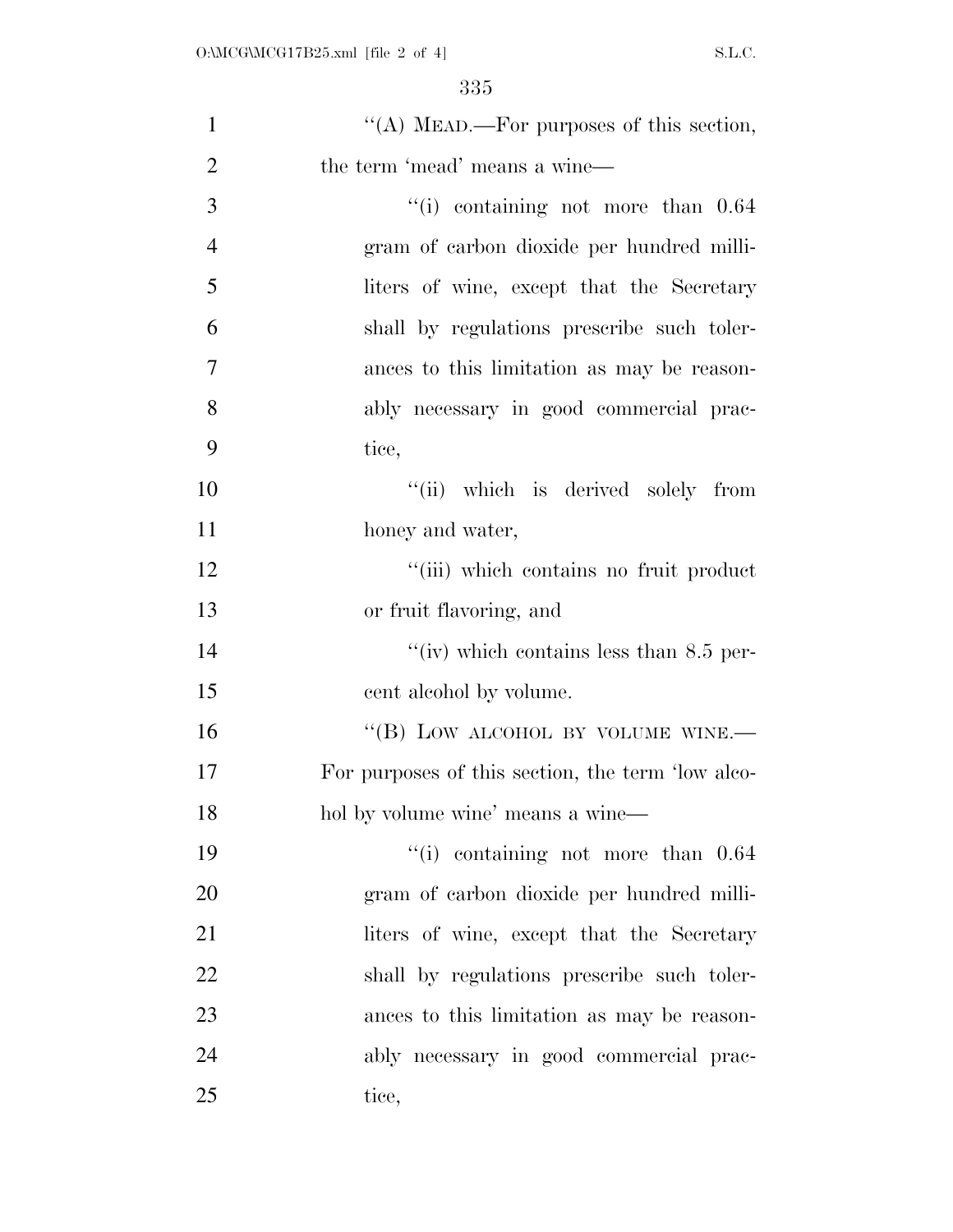| $\mathbf{1}$   | "(ii) which is derived—                                     |
|----------------|-------------------------------------------------------------|
| $\overline{2}$ | $\lq\lq$ (I) primarily from grapes, or                      |
| 3              | ``(II)<br>from grape juice<br>con-                          |
| $\overline{4}$ | centrate and water,                                         |
| 5              | "(iii) which contains no fruit product                      |
| 6              | or fruit flavoring other than grape, and                    |
| 7              | "(iv) which contains less than $8.5$ per-                   |
| 8              | cent alcohol by volume.                                     |
| 9              | "(3) TERMINATION.—This subsection shall not                 |
| 10             | apply to wine removed after December 31, 2019.".            |
| 11             | (b) EFFECTIVE DATE.—The amendments made by                  |
| 12             | this section shall apply to wine removed after December     |
|                |                                                             |
| 13             | 31, 2017.                                                   |
| 14             | SEC. 13809. REDUCED RATE OF EXCISE TAX ON CERTAIN           |
| 15             | <b>DISTILLED SPIRITS.</b>                                   |
| 16             | (a) IN GENERAL.—Section 5001 is amended by re-              |
| 17             | designating subsection (c) as subsection (d) and by insert- |
| 18             | ing after subsection (b) the following new subsection:      |
| 19             | "(c) REDUCED RATE FOR $2018$ AND $2019$ .                   |
| 20             | "(1) IN GENERAL.—In the case of a distilled                 |
| 21             | spirits operation, the otherwise applicable tax rate        |
| 22             | under subsection $(a)(1)$ shall be—                         |
| 23             | "(A) $$2.70$ per proof gallon on the first                  |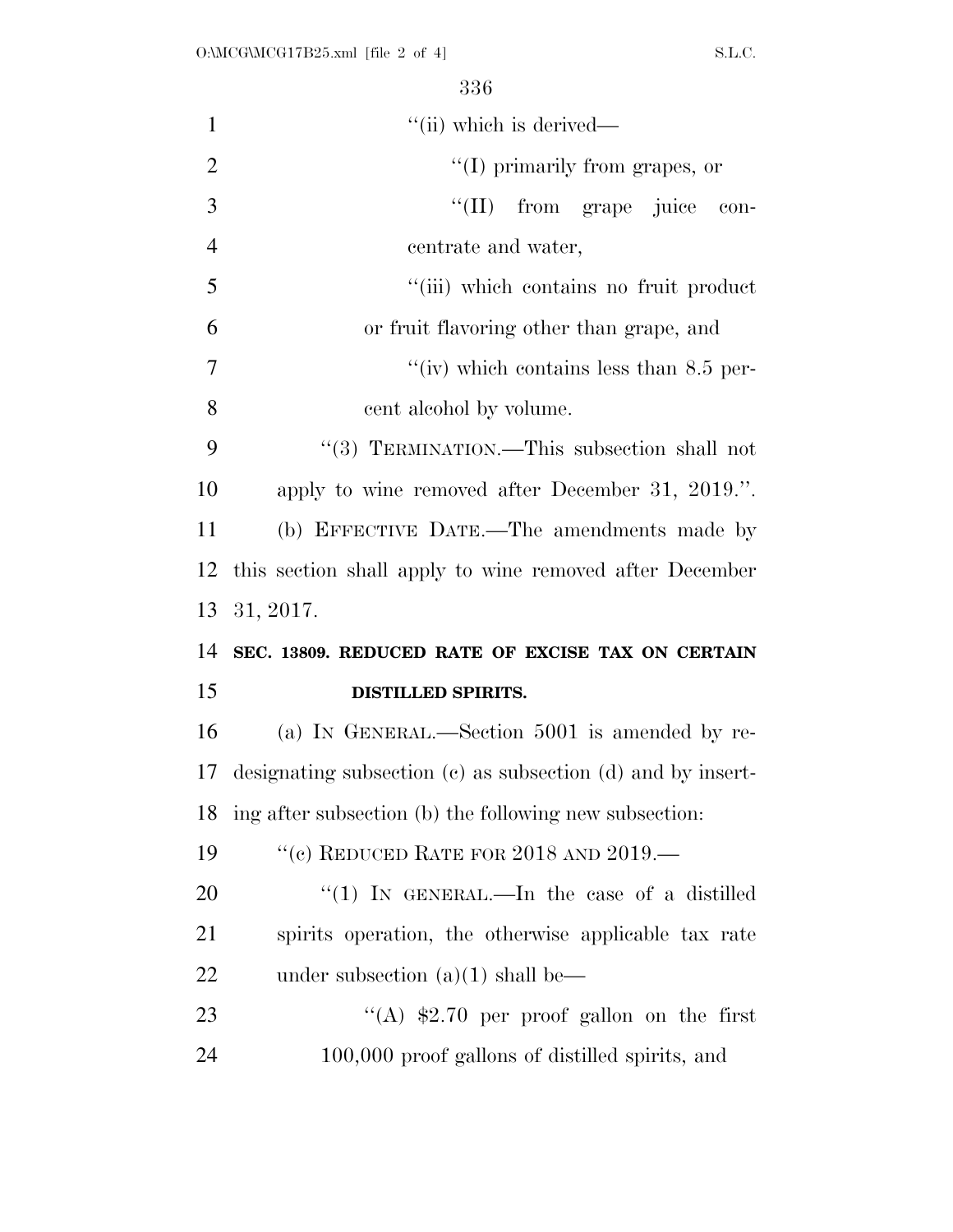| $\mathbf{1}$   | "(B) $$13.34$ per proof gallon on the first          |
|----------------|------------------------------------------------------|
| $\overline{2}$ | $22,130,000$ of proof gallons of distilled spirits   |
| 3              | to which subparagraph $(A)$ does not apply,          |
| $\overline{4}$ | which have been distilled or processed by such oper- |
| 5              | ation and removed during the calendar year for con-  |
| 6              | sumption or sale, or which have been imported by     |
| 7              | the importer into the United States during the cal-  |
| 8              | endar year.                                          |
| 9              | "(2) CONTROLLED GROUPS.—                             |
| 10             | "(A) IN GENERAL.—In the case of a con-               |
| 11             | trolled group, the proof gallon quantities speci-    |
| 12             | fied under subparagraphs $(A)$ and $(B)$ of para-    |
| 13             | graph (1) shall be applied to such group and         |
| 14             | apportioned among the members of such group          |
| 15             | in such manner as the Secretary or their dele-       |
| 16             | gate shall by regulations prescribe.                 |
| 17             | "(B) DEFINITION.—For purposes of sub-                |
| 18             | paragraph (A), the term 'controlled group' shall     |
| 19             | have the meaning given such term by subsection       |
| 20             | (a) of section 1563, except that 'more than $50$     |
| 21             | percent' shall be substituted for 'at least 80       |
| 22             | percent' each place it appears in such sub-          |
| 23             | section.                                             |
| 24             | "(C) RULES FOR NON-CORPORATIONS.-                    |
| 25             | Under regulations prescribed by the Secretary,       |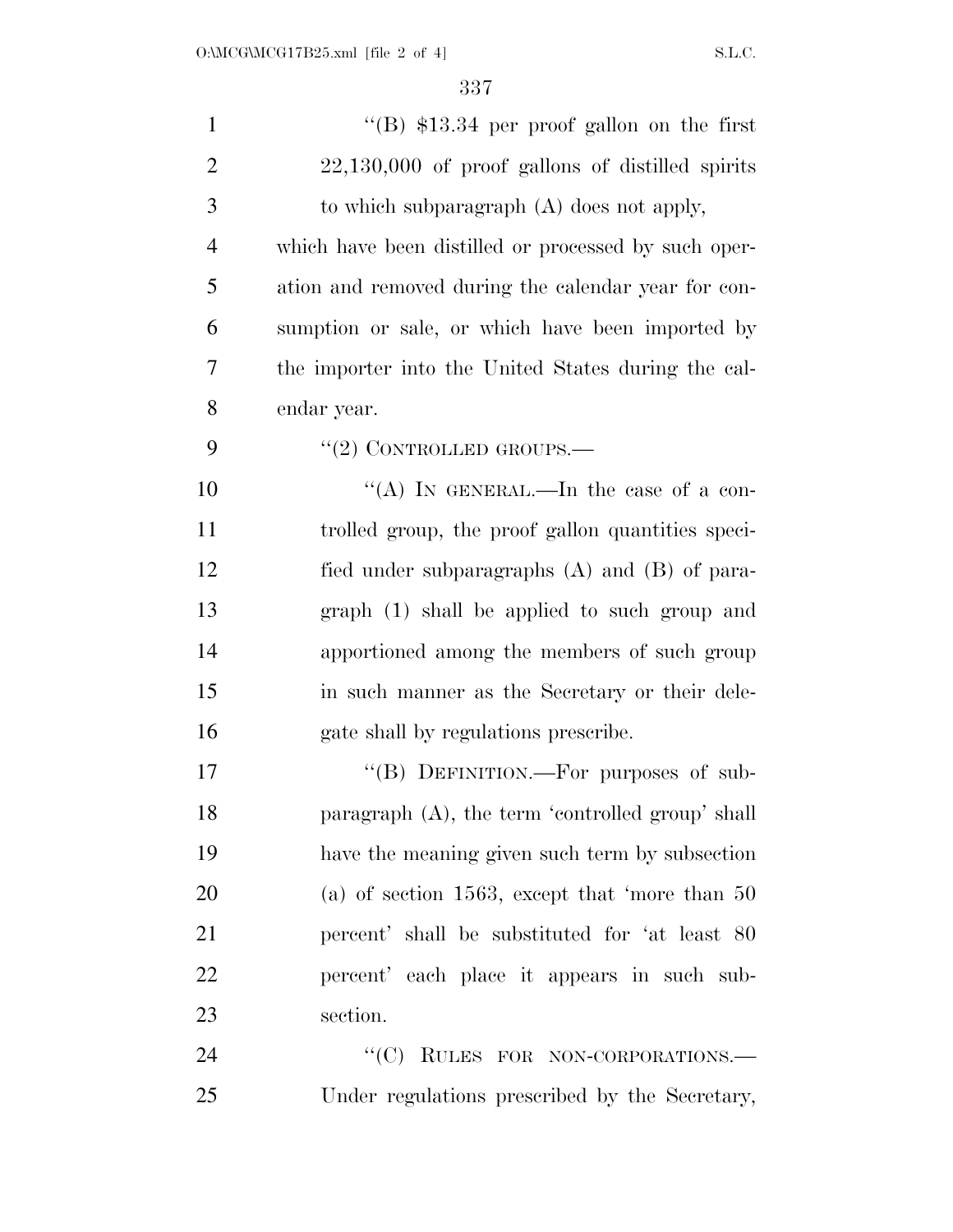principles similar to the principles of subpara- graphs (A) and (B) shall be applied to a group under common control where one or more of the persons is not a corporation.

 ''(D) SINGLE TAXPAYER.—Pursuant to rules issued by the Secretary, two or more enti- ties (whether or not under common control) that produce distilled spirits marketed under a similar brand, license, franchise, or other ar- rangement shall be treated as a single taxpayer for purposes of the application of this sub-section.

13 ''(3) TERMINATION.—This subsection shall not apply to distilled spirits removed after December 31, 2019.''.

 (b) CONFORMING AMENDMENT.—Section 7652(f)(2) 17 is amended by striking "section  $5001(a)(1)$ " and inserting ''subsection (a)(1) of section 5001, determined as if sub-19 section  $(e)(1)$  of such section did not apply".

20 (c) APPLICATION OF REDUCED TAX RATE FOR FOR- EIGN MANUFACTURERS AND IMPORTERS.—Subsection (c) of section 5001, as added by subsection (a), is amended— (1) in paragraph (1), by inserting ''but only if the importer is an electing importer under para-

graph (3) and the proof gallons of distilled spirits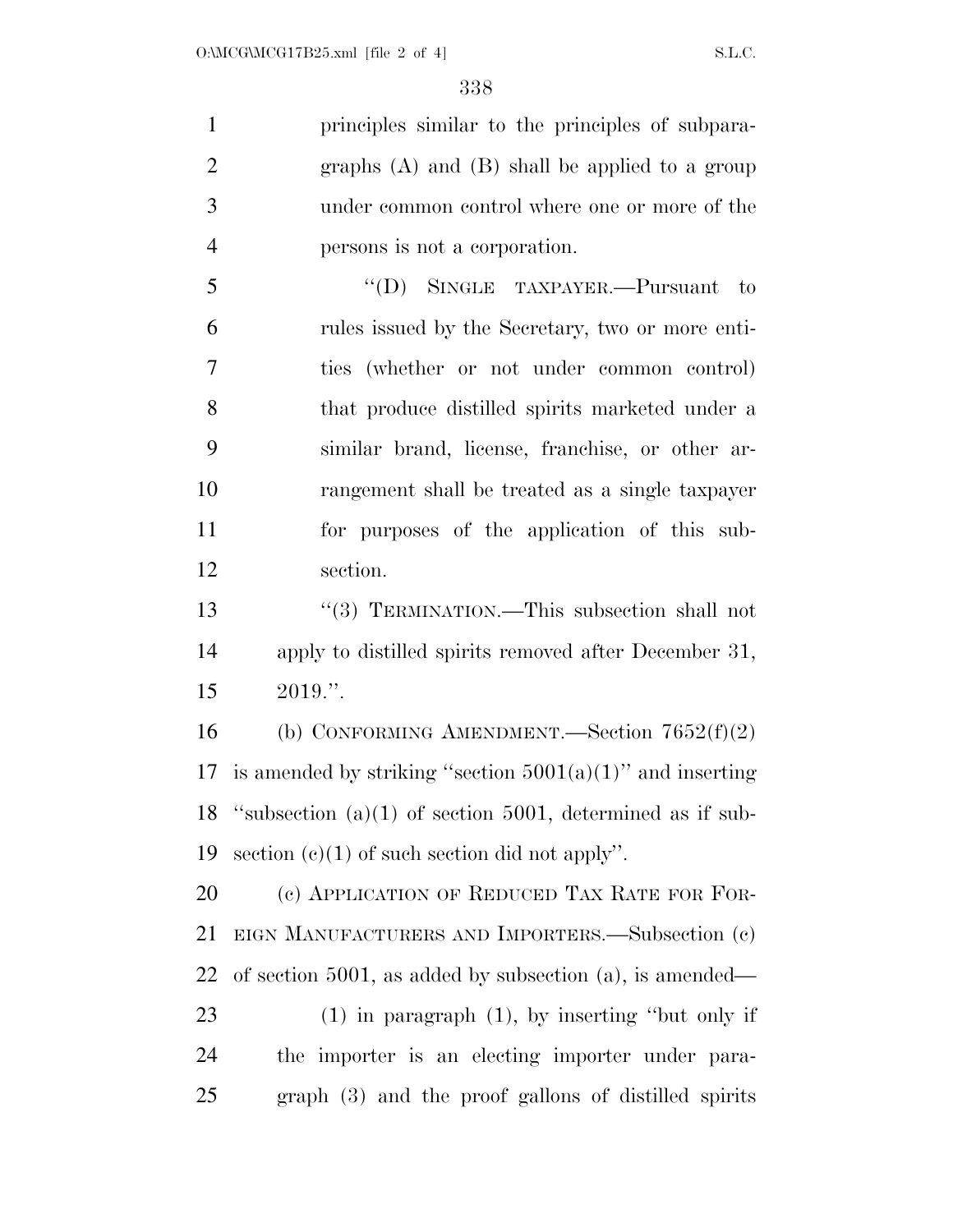| $\mathbf{1}$   | have been assigned to the importer pursuant to such |
|----------------|-----------------------------------------------------|
| $\overline{2}$ | paragraph" after "into the United States during the |
| 3              | calendar year", and                                 |
| $\overline{4}$ | $(2)$ by adding at the end the following new        |
| 5              | paragraph:                                          |
| 6              | "(3) REDUCED TAX RATE FOR FOREIGN MANU-             |
| 7              | FACTURERS AND IMPORTERS.                            |
| 8              | "(A) IN GENERAL.—In the case of any                 |
| 9              | proof gallons of distilled spirits which have been  |
| 10             | produced outside of the United States and im-       |
| 11             | ported into the United States, the rate of tax      |
| 12             | applicable under paragraph $(1)$ (referred to in    |
| 13             | this paragraph as the 'reduced tax rate') may       |
| 14             | be assigned by the distilled sprits operation       |
| 15             | (provided that such operation makes an election)    |
| 16             | described in subparagraph $(B)(ii)$ to any elect-   |
| 17             | ing importer of such proof gallons pursuant to      |
| 18             | the requirements established by the Secretary       |
| 19             | under subparagraph $(B)$ .                          |
| 20             | "(B) ASSIGNMENT.—The Secretary shall,               |
| 21             | through such rules, regulations, and procedures     |
| 22             | as are determined appropriate, establish proce-     |
| 23             | dures for assignment of the reduced tax rate        |
| 24             | provided under this paragraph, which shall in-      |
| 25             | clude                                               |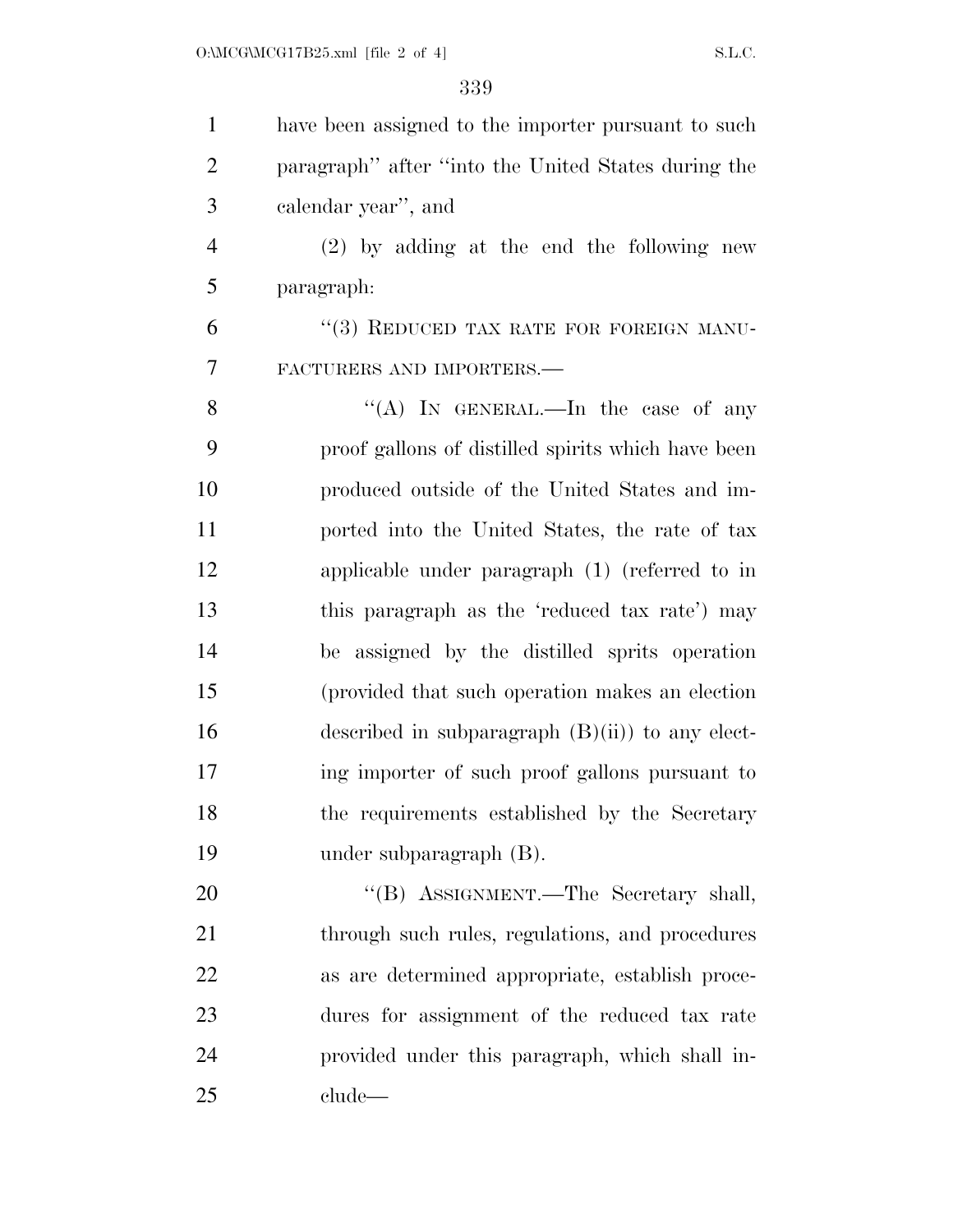| $\mathbf{1}$   | "(i) a limitation to ensure that the             |
|----------------|--------------------------------------------------|
| $\mathbf{2}$   | number of proof gallons of distilled spirits     |
| 3              | for which the reduced tax rate has been as-      |
| $\overline{4}$ | signed by a distilled spirits operation—         |
| 5              | $\lq\lq$ to any importer does not ex-            |
| 6              | ceed the number of proof gallons pro-            |
| $\tau$         | duced by such operation during the               |
| 8              | calendar year which were imported                |
| 9              | into the United States by such im-               |
| 10             | porter, and                                      |
| 11             | $\lq\lq$ (II) to all importers does not          |
| 12             | exceed the $22,230,000$ proof gallons of         |
| 13             | distilled spirits to which the reduced           |
| 14             | tax rate applies,                                |
| 15             | "(ii) procedures that allow the election         |
| 16             | of a distilled spirits operation to assign       |
| 17             | and an importer to receive the reduced tax       |
| 18             | rate provided under this paragraph,              |
| 19             | "(iii) requirements that the distilled           |
| 20             | spirits operation provide any information        |
| 21             | as the Secretary determines necessary and        |
| 22             | appropriate for purposes of carrying out         |
| 23             | this paragraph, and                              |
| 24             | "(iv) procedures that allow for revoca-          |
| 25             | tion of eligibility of the distilled spirits op- |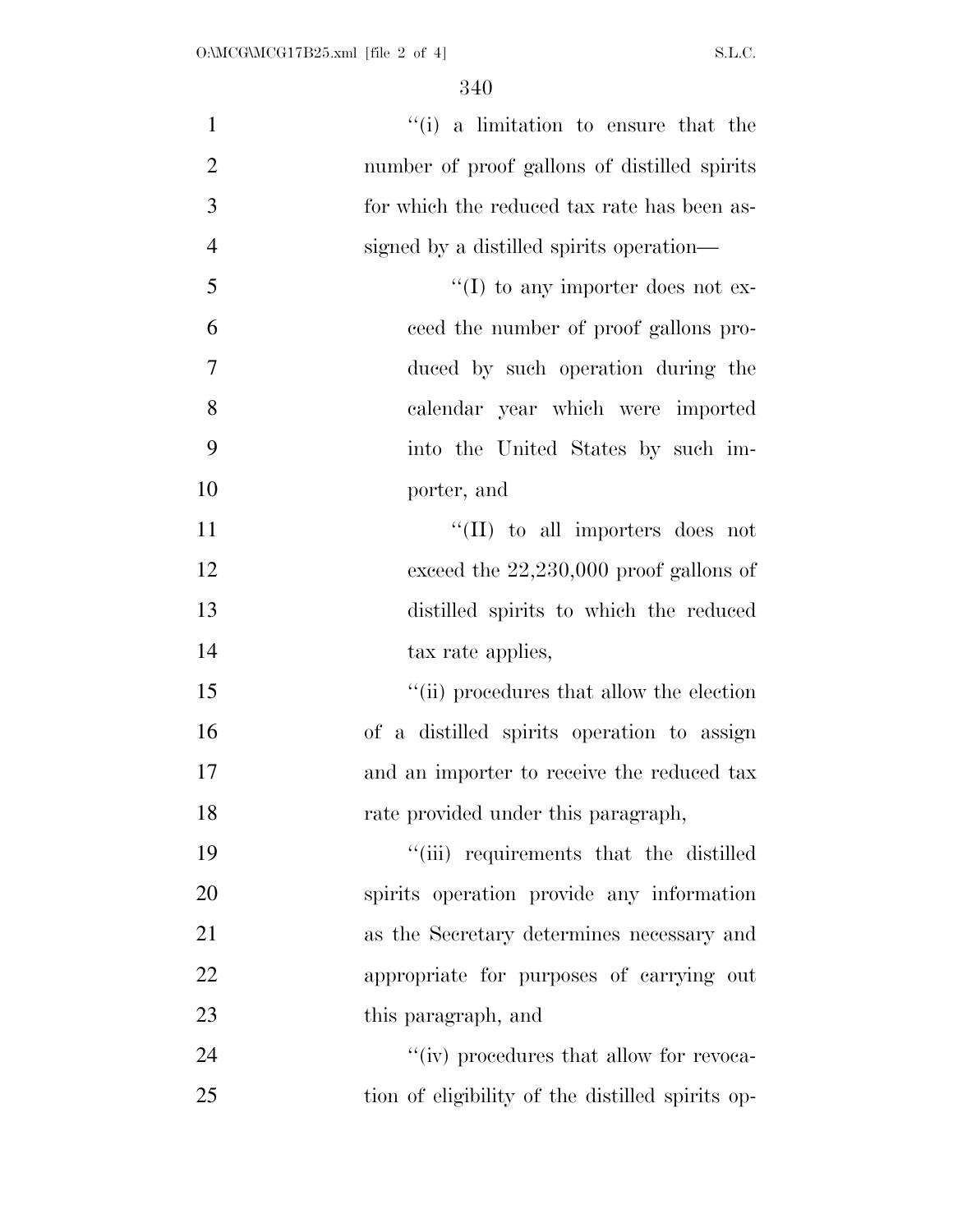| $\mathbf{1}$   | eration and the importer for the reduced                    |
|----------------|-------------------------------------------------------------|
| $\overline{2}$ | tax rate provided under this paragraph in                   |
| 3              | the case of any erroneous or fraudulent in-                 |
| $\overline{4}$ | formation provided under clause (iii) which                 |
| 5              | the Secretary deems to be material to                       |
| 6              | qualifying for such reduced rate.                           |
| 7              | "(C) CONTROLLED GROUP.                                      |
| 8              | "(i) IN GENERAL.—For purposes of                            |
| 9              | this section, any importer making an elec-                  |
| 10             | described in subparagraph $(B)(ii)$<br>tion                 |
| 11             | shall be deemed to be a member of the                       |
| 12             | controlled group of the distilled spirits op-               |
| 13             | eration, as described under paragraph (2).                  |
| 14             | "(ii) APPORTIONMENT.—For purposes                           |
| 15             | of this paragraph, in the case of a con-                    |
| 16             | trolled group, rules similar to section                     |
| 17             | $5051(a)(5)(B)$ shall apply.".                              |
| 18             | (d) EFFECTIVE DATE.—The amendments made by                  |
| 19             | this section shall apply to distilled spirits removed after |

December 31, 2017.

### **SEC. 13810. BULK DISTILLED SPIRITS.**

 (a) IN GENERAL.—Section 5212 is amended by add- ing at the end the following sentence: ''In the case of dis- tilled spirits transferred in bond after December 31, 2017, and before January 1, 2020, this section shall be applied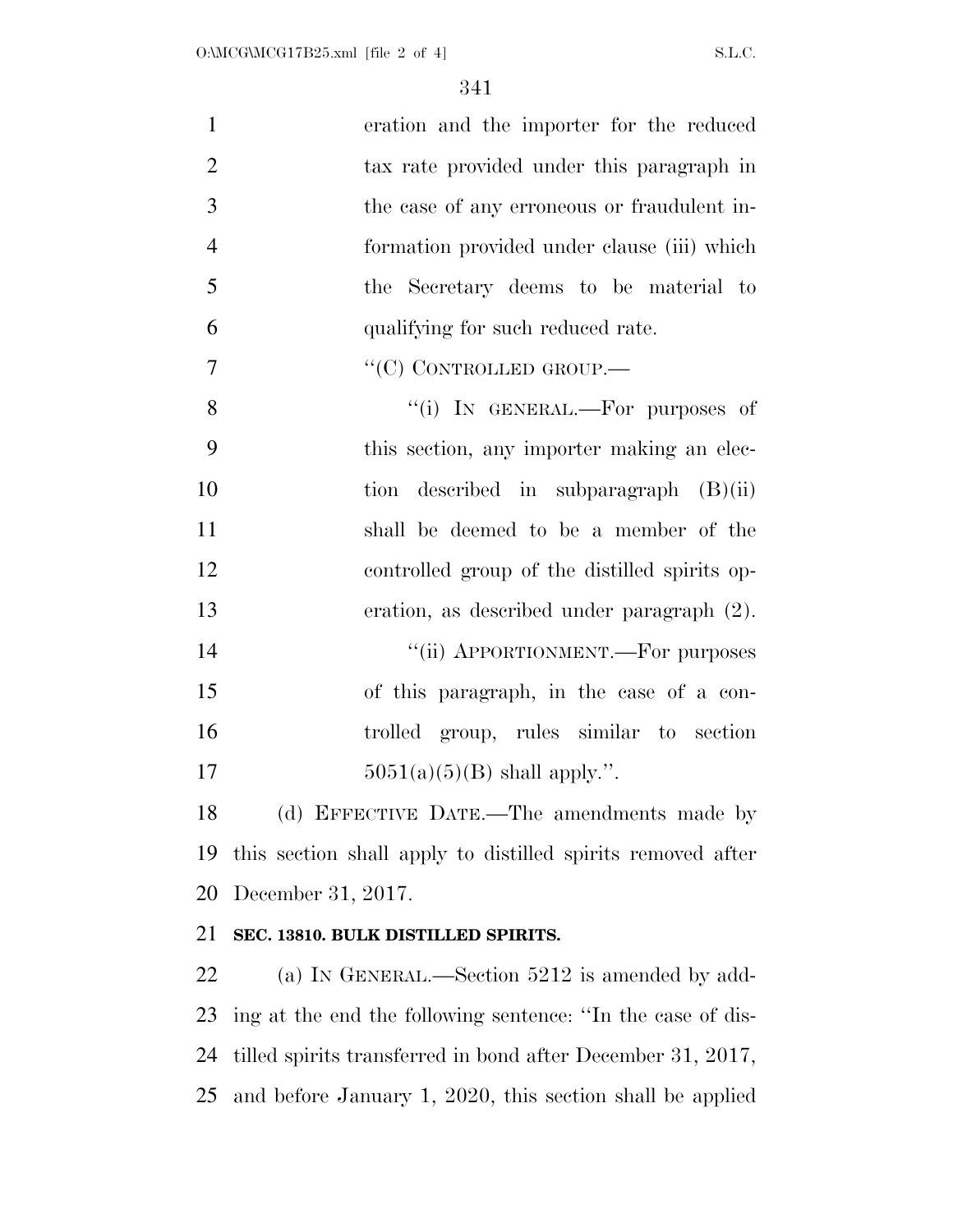without regard to whether distilled spirits are bulk dis-tilled spirits.''.

 (b) EFFECTIVE DATE.—The amendments made by this section shall apply distilled spirits transferred in bond after December 31, 2017.

 **Subpart B—Miscellaneous Provisions SEC. 13821. MODIFICATION OF TAX TREATMENT OF ALASKA NATIVE CORPORATIONS AND SETTLEMENT TRUSTS.** 

 (a) EXCLUSION FOR ANCSA PAYMENTS ASSIGNED TO ALASKA NATIVE SETTLEMENT TRUSTS.—

 (1) IN GENERAL.—Part III of subchapter B of chapter 1 is amended by inserting before section 140 the following new section:

 **''SEC. 139G. ASSIGNMENTS TO ALASKA NATIVE SETTLE-MENT TRUSTS.** 

17 "(a) In GENERAL.—In the case of a Native Corpora- tion, gross income shall not include the value of any pay- ments that would otherwise be made, or treated as being made, to such Native Corporation pursuant to, or as re- quired by, any provision of the Alaska Native Claims Set- tlement Act (43 U.S.C. 1601 et seq.), including any pay- ment that would otherwise be made to a Village Corpora-tion pursuant to section 7(j) of the Alaska Native Claims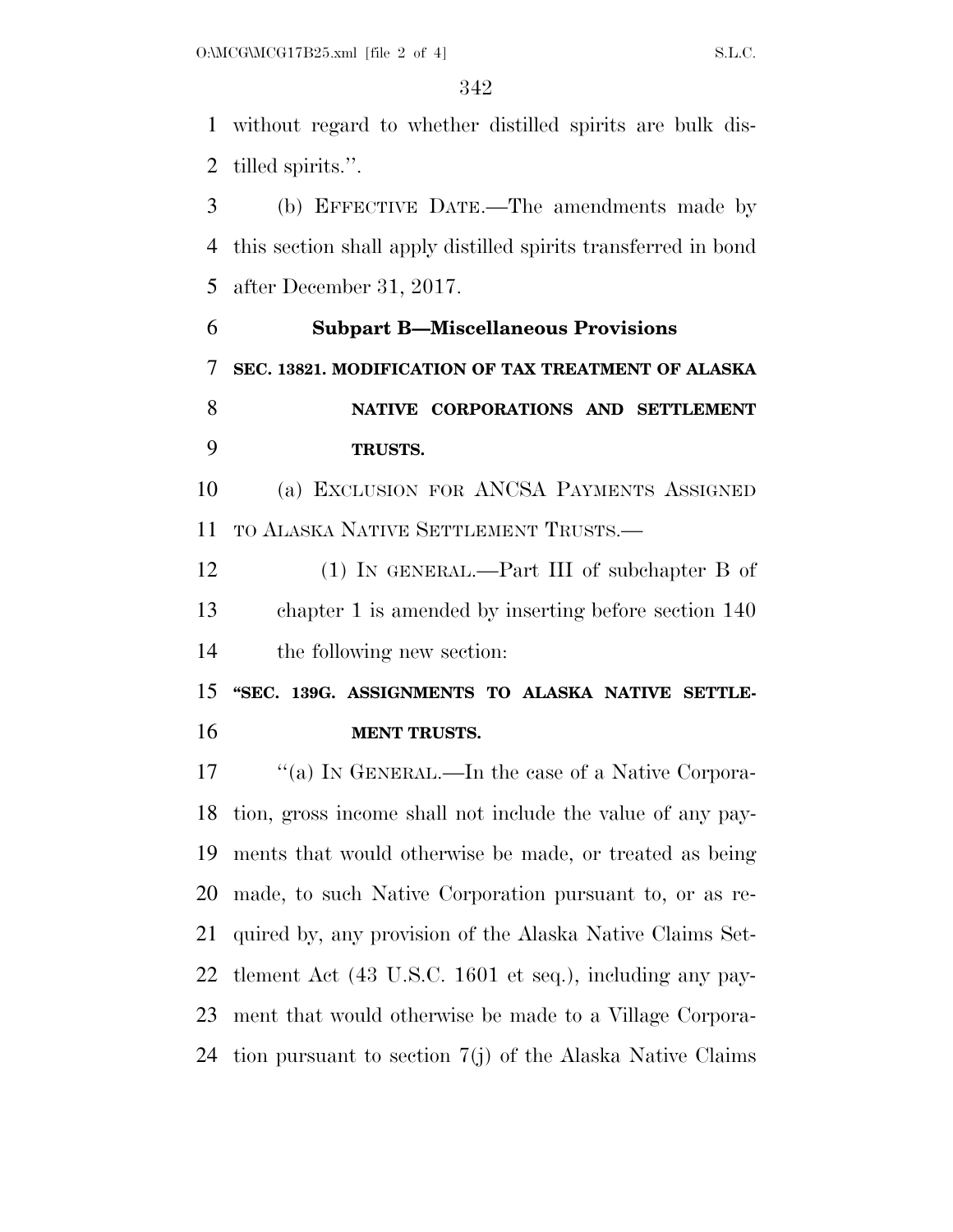Settlement Act (43 U.S.C. 1606(j)), provided that any such payments—

 ''(1) are assigned in writing to a Settlement Trust, and

5 "(2) were not received by such Native Corpora- tion prior to the assignment described in paragraph  $7(1).$ 

 ''(b) INCLUSION IN GROSS INCOME.—In the case of a Settlement Trust which has been assigned payments de- scribed in subsection (a), gross income shall include such payments when received by such Settlement Trust pursu- ant to the assignment and shall have the same character as if such payments were received by the Native Corpora-tion.

 ''(c) AMOUNT AND SCOPE OF ASSIGNMENT.—The amount and scope of any assignment under subsection (a) shall be described with reasonable particularity and may either be in a percentage of one or more such payments or in a fixed dollar amount.

20 "(d) DURATION OF ASSIGNMENT; REVOCABILITY.— Any assignment under subsection (a) shall specify—

 ''(1) a duration either in perpetuity or for a pe-riod of time, and

24  $(2)$  whether such assignment is revocable.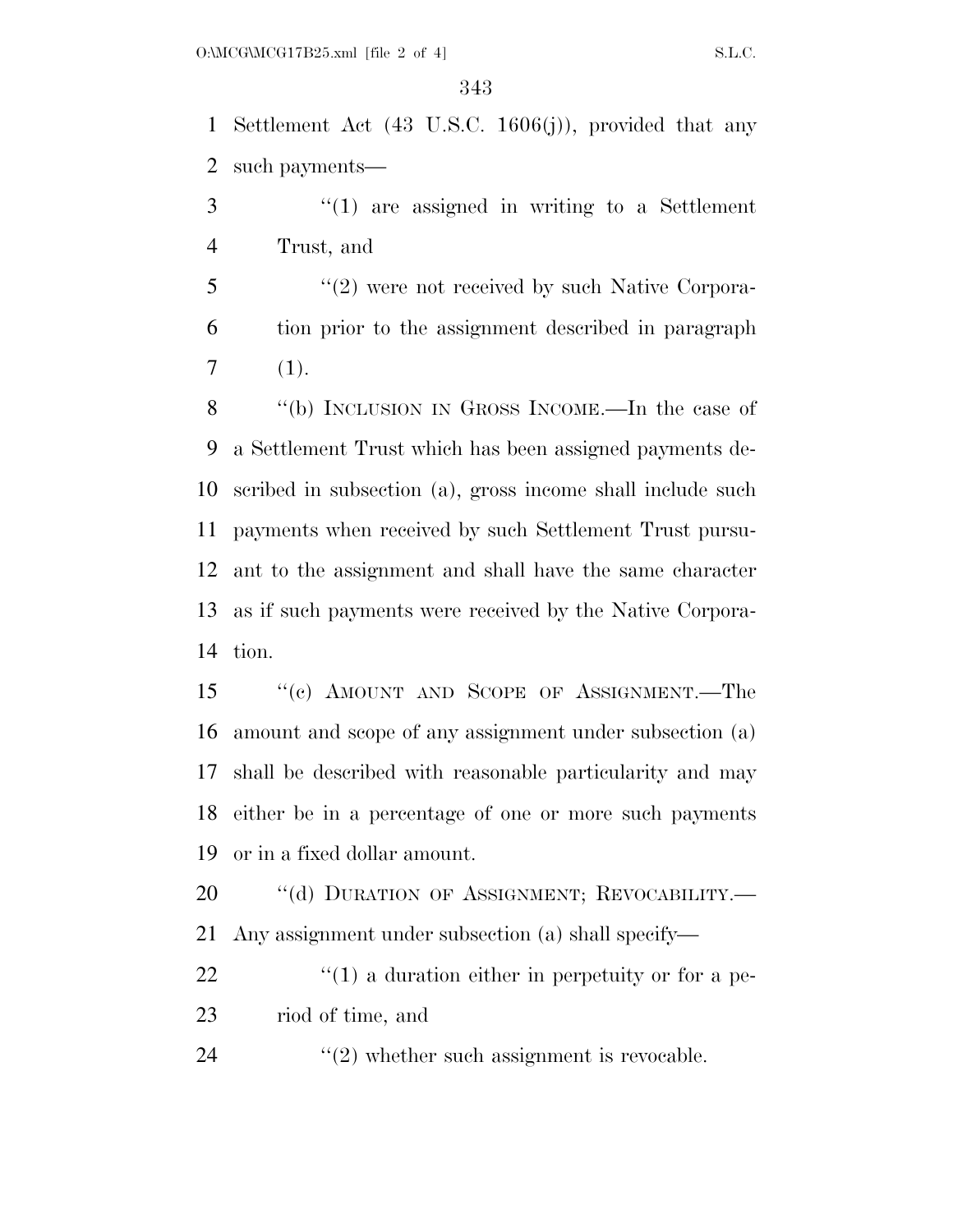''(e) PROHIBITION ON DEDUCTION.—Notwith- standing section 247, no deduction shall be allowed to a Native Corporation for purposes of any amounts described in subsection (a).

 ''(f) DEFINITIONS.—For purposes of this section, the terms 'Native Corporation' and 'Settlement Trust' have the same meaning given such terms under section  $8\quad646(h)$ .".

 (2) CONFORMING AMENDMENT.—The table of sections for part III of subchapter B of chapter 1 is amended by inserting before the item relating to section 140 the following new item:

''Sec. 139G. Assignments to Alaska Native Settlement Trusts.''.

 (3) EFFECTIVE DATE.—The amendments made by this subsection shall apply to taxable years begin-ning after December 31, 2016.

 (b) DEDUCTION OF CONTRIBUTIONS TO ALASKA NA-17 TIVE SETTLEMENT TRUSTS.—

 (1) IN GENERAL.—Part VIII of subchapter B of chapter 1 is amended by inserting before section 248 the following new section:

 **''SEC. 247. CONTRIBUTIONS TO ALASKA NATIVE SETTLE-MENT TRUSTS.** 

23 "(a) In GENERAL.—In the case of a Native Corpora- tion, there shall be allowed a deduction for any contribu-tions made by such Native Corporation to a Settlement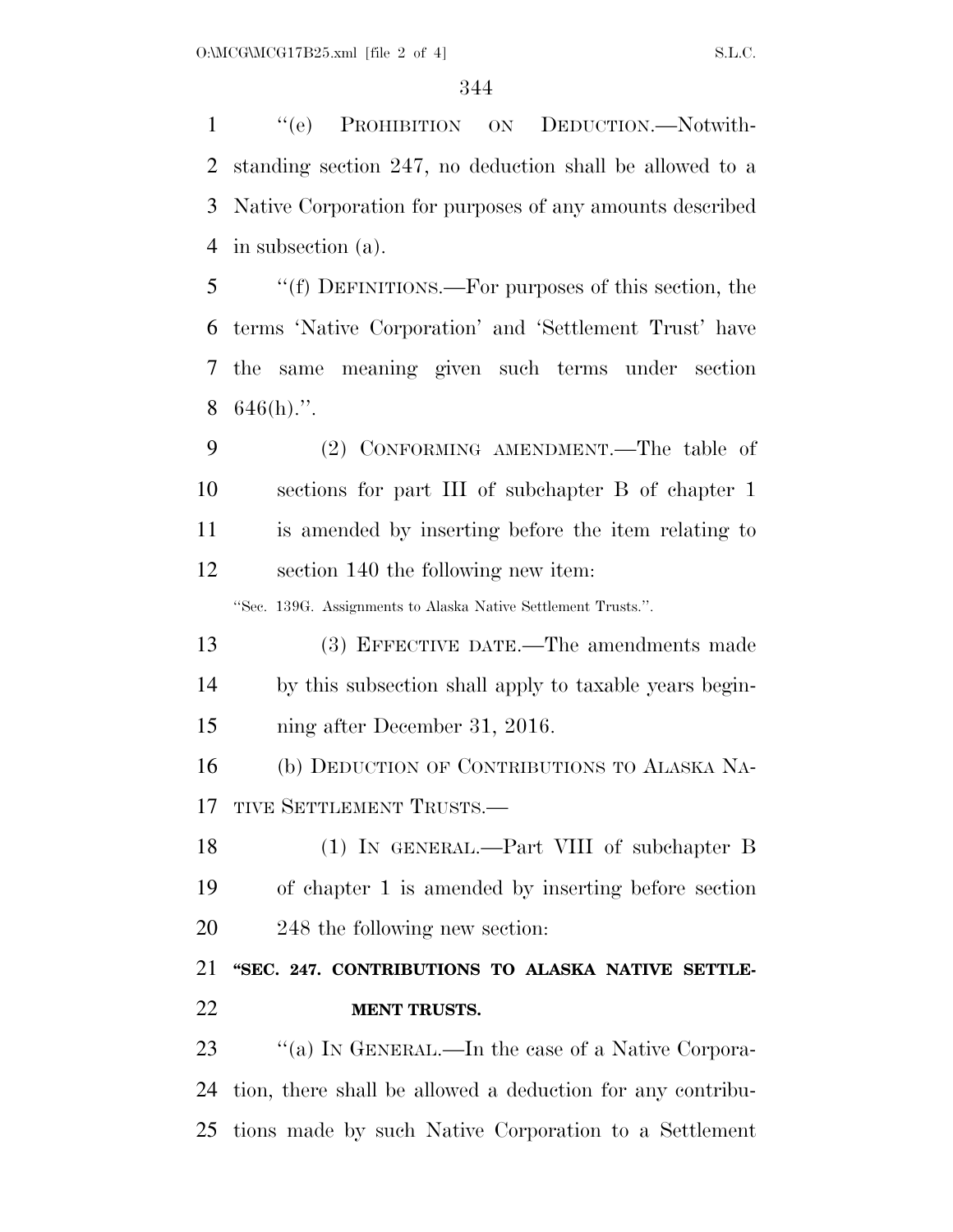Trust (regardless of whether an election under section 646 is in effect for such Settlement Trust) for which the Na- tive Corporation has made an annual election under sub- section (e). ''(b) AMOUNT OF DEDUCTION.—The amount of the deduction under subsection (a) shall be equal to—  $7 \t\t\t\t\t''(1)$  in the case of a cash contribution (regard- less of the method of payment, including currency, coins, money order, or check), the amount of such contribution, or  $\frac{1}{2}$  in the case of a contribution not described in paragraph (1), the lesser of— ''(A) the Native Corporation's adjusted basis in the property contributed, or 15 "(B) the fair market value of the property contributed. 17 <sup>''</sup>(c) LIMITATION AND CARRYOVER.—  $\frac{1}{2}$  (1) In GENERAL.—Subject to paragraph (2), the deduction allowed under subsection (a) for any taxable year shall not exceed the taxable income (as determined without regard to such deduction) of the Native Corporation for the taxable year in which the contribution was made. 24 "(2) CARRYOVER.—If the aggregate amount of contributions described in subsection (a) for any tax-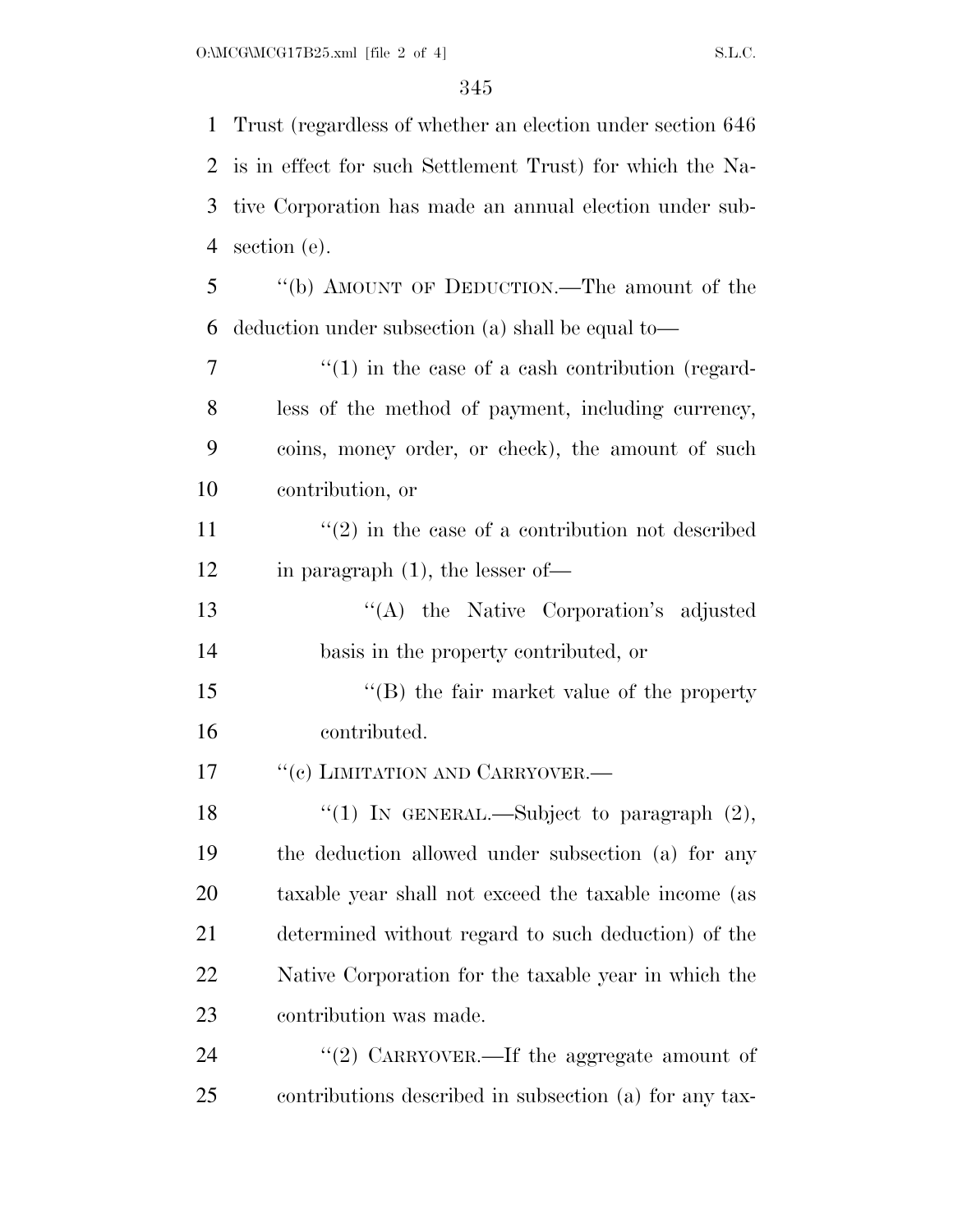able year exceeds the limitation under paragraph (1), such excess shall be treated as a contribution described in subsection (a) in each of the 15 suc-ceeding years in order of time.

 ''(d) DEFINITIONS.—For purposes of this section, the terms 'Native Corporation' and 'Settlement Trust' have the same meaning given such terms under section 646(h).

8 "(e) MANNER OF MAKING ELECTION.—

9 "(1) In GENERAL.—For each taxable year, a Native Corporation may elect to have this section apply for such taxable year on the income tax return or an amendment or supplement to the return of the Native Corporation, with such election to have effect solely for such taxable year.

 ''(2) REVOCATION.—Any election made by a Native Corporation pursuant to this subsection may be revoked pursuant to an amendment or supple- ment to the income tax return which has been timely filed by such Native Corporation.

20 "(f) ADDITIONAL RULES.—

21 "(1) EARNINGS AND PROFITS.—Notwith-22 standing section  $646(d)(2)$ , in the case of a Native Corporation which claims a deduction under this sec-tion for any taxable year, the earnings and profits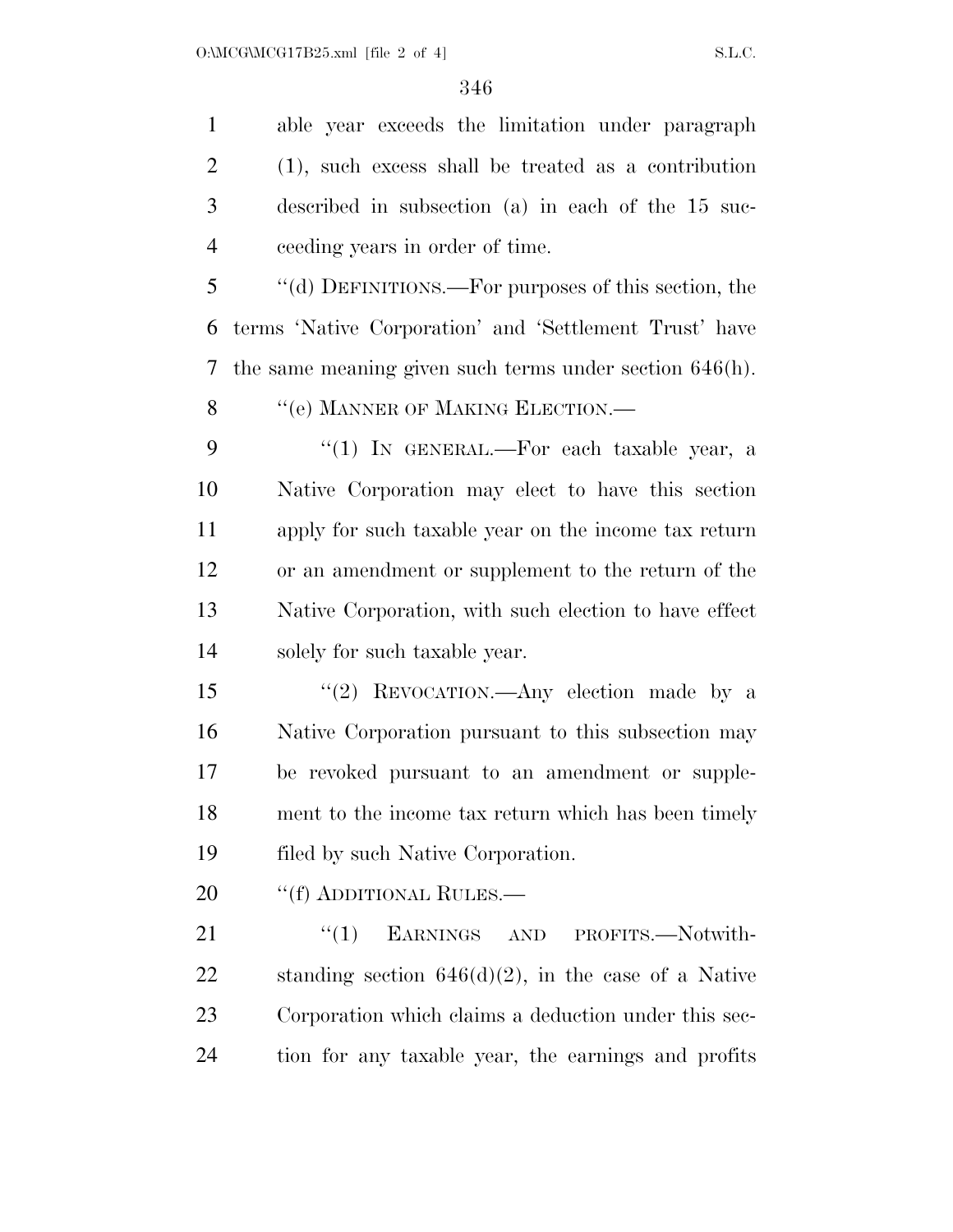| $\mathbf{1}$   | of such Native Corporation for such taxable year          |
|----------------|-----------------------------------------------------------|
| $\overline{2}$ | shall be reduced by the amount of such deduction.         |
| 3              | "(2) GAIN OR LOSS.—No gain or loss shall be               |
| $\overline{4}$ | recognized by the Native Corporation with respect to      |
| 5              | a contribution of property for which a deduction is       |
| 6              | allowed under this section.                               |
| 7              | "(3) INCOME.—Subject to subsection $(g)$ , a Set-         |
| 8              | tlement Trust shall include in income the amount of       |
| 9              | any deduction allowed under this section in the tax-      |
| 10             | able year in which the Settlement Trust actually re-      |
| 11             | ceives such contribution.                                 |
| 12             | $\cdot$ (4) PERIOD.—The holding period under sec-         |
| 13             | tion 1223 of the Settlement Trust shall include the       |
| 14             | period the property was held by the Native Corpora-       |
| 15             | tion.                                                     |
| 16             | $\cdot\cdot$ (5) BASIS.—The basis that a Settlement Trust |
| 17             | has for which a deduction is allowed under this sec-      |
| 18             | tion shall be equal to the lesser of—                     |
| 19             | $\lq\lq$ the adjusted basis of the Native Cor-            |
| 20             | poration in such property immediately before              |
| 21             | such contribution, or                                     |
| 22             | $\lq\lq$ the fair market value of the property            |
| 23             | immediately before such contribution.                     |
| 24             | "(6) PROHIBITION.—No deduction shall be al-               |
| 25             | lowed under this section with respect to any con-         |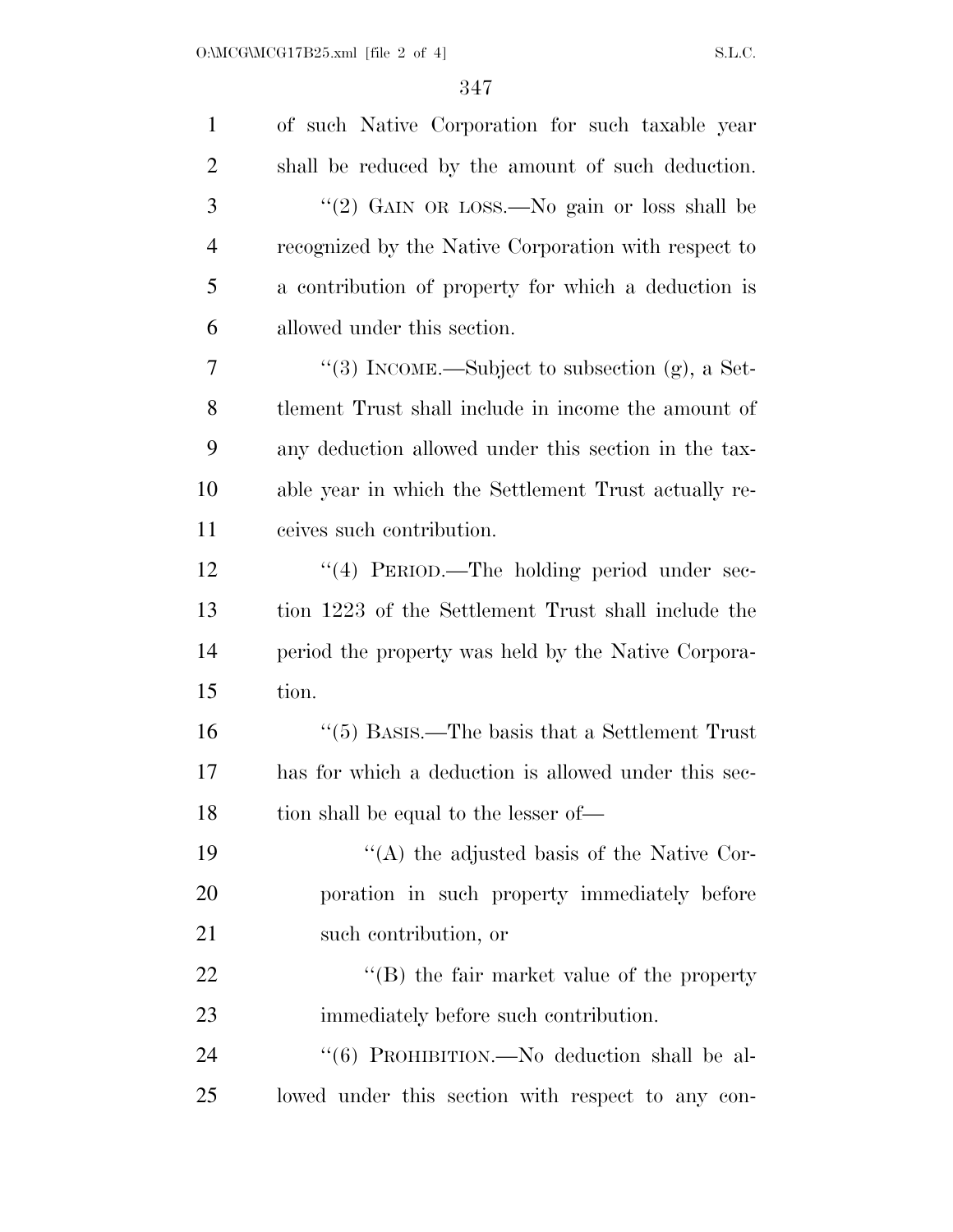tributions made to a Settlement Trust which are in 2 violation of subsection  $(a)(2)$  or  $(c)(2)$  of section 39 of the Alaska Native Claims Settlement Act (43 U.S.C. 1629e). "(g) ELECTION BY SETTLEMENT TRUST TO DEFER INCOME RECOGNITION.—  $\frac{1}{7}$  ''(1) In GENERAL.—In the case of a contribu- tion which consists of property other than cash, a Settlement Trust may elect to defer recognition of any income related to such property until the sale or exchange of such property, in whole or in part, by the Settlement Trust. 13 "(2) TREATMENT.—In the case of property de- scribed in paragraph (1), any income or gain real- ized on the sale or exchange of such property shall be treated as—  $((A)$  for such amount of the income or gain as is equal to or less than the amount of income which would be included in income at 20 the time of contribution under subsection  $(f)(3)$ 

 but for the taxpayer's election under this sub-section, ordinary income, and

23 "'(B) for any amounts of the income or gain which are in excess of the amount of in-come which would be included in income at the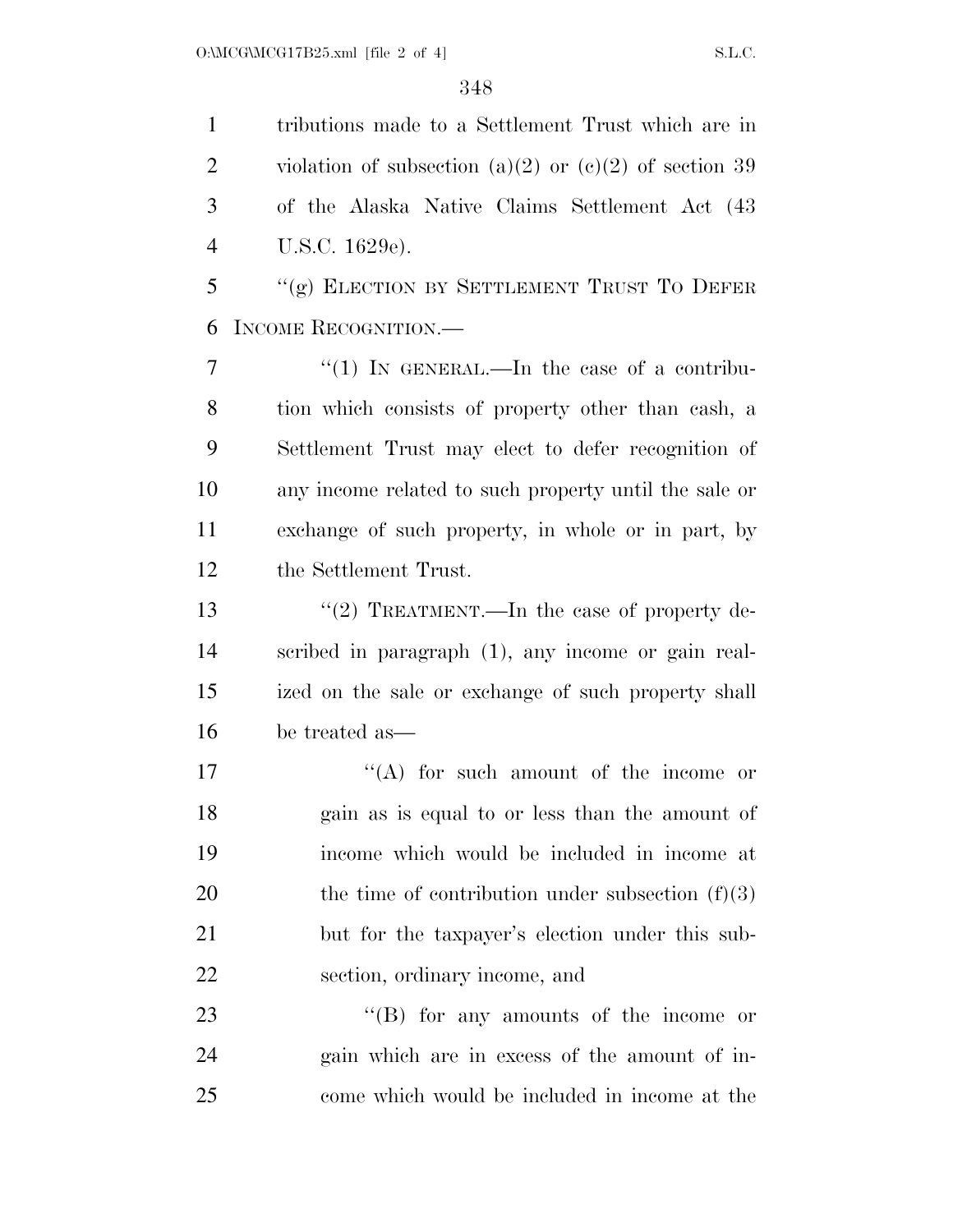1 time of contribution under subsection  $(f)(3)$  but for the taxpayer's election under this sub- section, having the same character as if this subsection did not apply.

"(3) ELECTION.—

 $"$ (A) IN GENERAL.—For each taxable year, a Settlement Trust may elect to apply this sub- section for any property described in paragraph (1) which was contributed during such year. Any property to which the election applies shall be identified and described with reasonable par- ticularity on the income tax return or an amendment or supplement to the return of the Settlement Trust, with such election to have ef-fect solely for such taxable year.

16 "(B) REVOCATION.—Any election made by a Settlement Trust pursuant to this subsection may be revoked pursuant to an amended in- come tax return which has been timely filed by such Settlement Trust.

21 "'(C) CERTAIN DISPOSITIONS.

 $\frac{((i) \text{IN} \text{GENERAL}}{((i) \text{IN} \text{N}})$  is the case of any property for which an election is in effect under this subsection and which is dis-posed of within the first taxable year sub-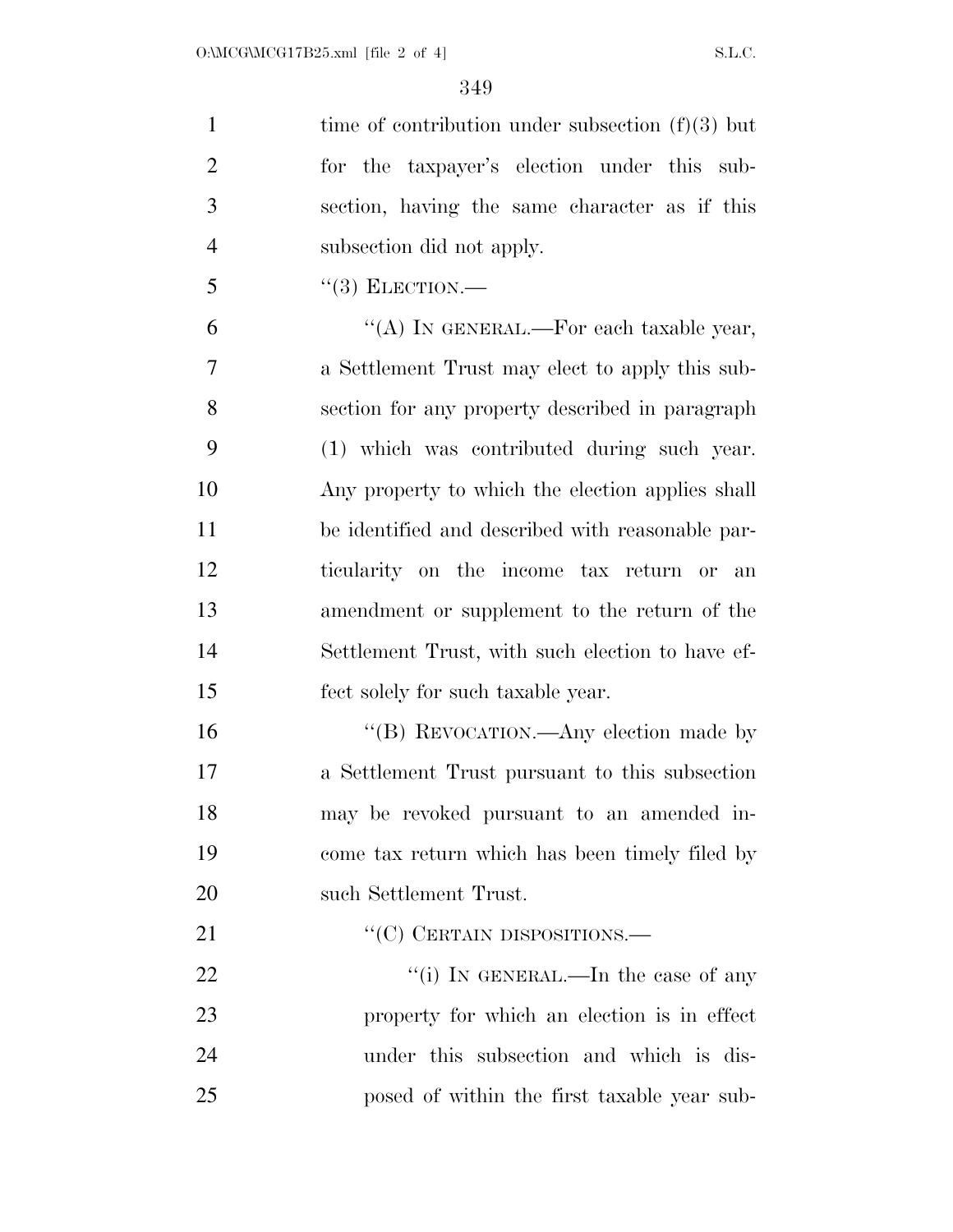| $\mathbf{1}$   | sequent to the taxable year in which such   |
|----------------|---------------------------------------------|
| $\overline{2}$ | property was contributed to the Settlement  |
| 3              | Trust—                                      |
| $\overline{4}$ | "(I) this section shall be applied          |
| 5              | as if the election under this subsection    |
| 6              | had not been made,                          |
| 7              | "(II) any income or gain which              |
| 8              | would have been included in the year        |
| 9              | of contribution under subsection $(f)(3)$   |
| 10             | but for the taxpayer's election under       |
| 11             | this subsection shall be included in in-    |
| 12             | come for the taxable year of such con-      |
| 13             | tribution, and                              |
| 14             | "(III) the Settlement Trust shall           |
| 15             | pay any increase in tax resulting from      |
| 16             | such inclusion, including any applica-      |
| 17             | ble interest, and increased by 10 per-      |
| 18             | cent of the amount of such increase         |
| 19             | with interest.                              |
| 20             | "(ii) ASSESSMENT.—Notwithstanding           |
| 21             | section $6501(a)$ , any amount described in |
| 22             | subclause (III) of clause (i) may be as-    |
| 23             | sessed, or a proceeding in court with re-   |
| 24             | spect to such amount may be initiated       |
| 25             | without assessment, within 4 years after    |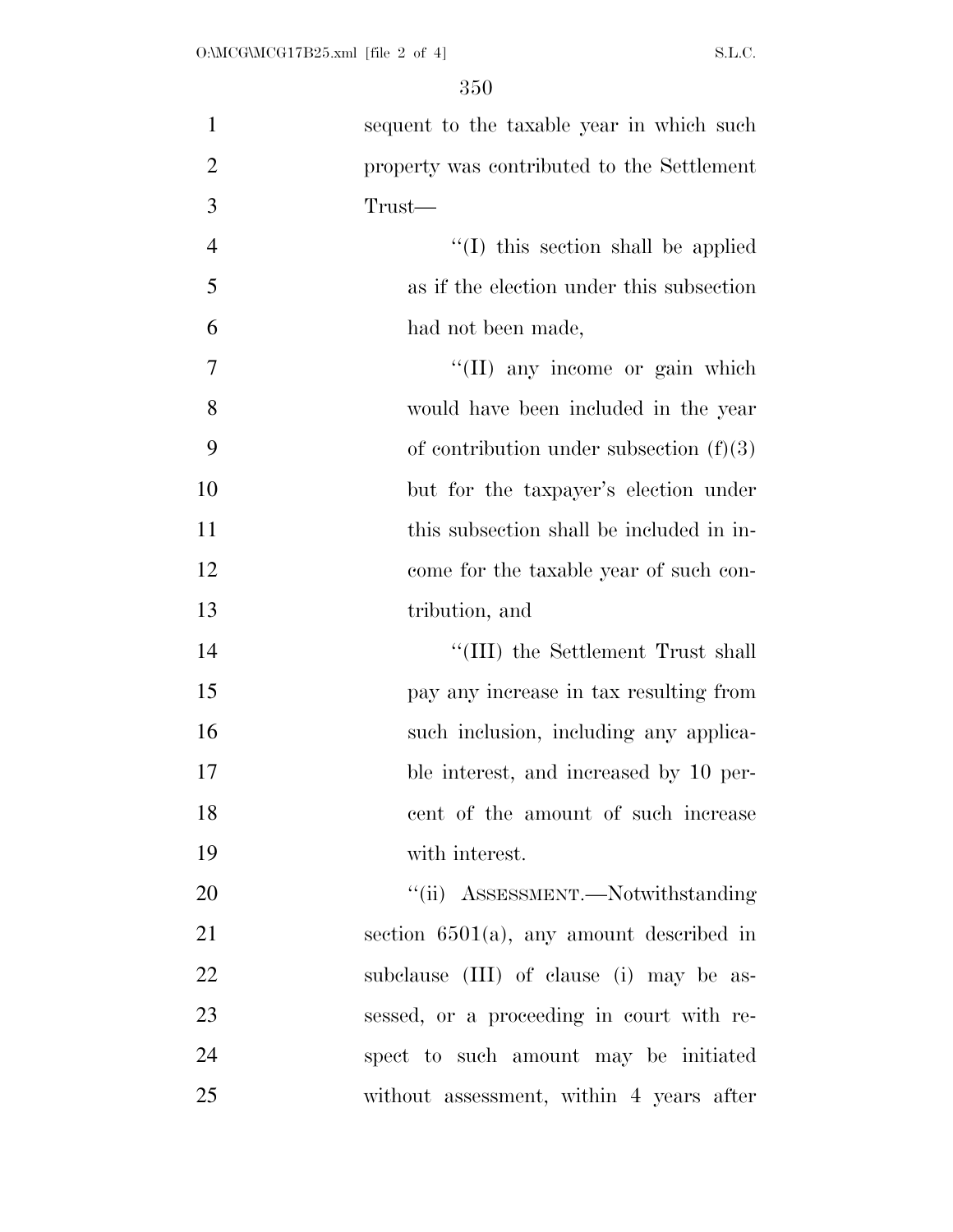| $\mathbf{1}$   | the date on which the return making the                        |  |  |  |  |
|----------------|----------------------------------------------------------------|--|--|--|--|
| $\overline{2}$ | election under this subsection for such                        |  |  |  |  |
| 3              | property was filed.".                                          |  |  |  |  |
| $\overline{4}$ | (2) CONFORMING AMENDMENT.—The table of                         |  |  |  |  |
| 5              | sections for part VIII of subchapter B of chapter 1            |  |  |  |  |
| 6              | is amended by inserting before the item relating to            |  |  |  |  |
| 7              | section 248 the following new item:                            |  |  |  |  |
|                | "Sec. 247. Contributions to Alaska Native Settlement Trusts.". |  |  |  |  |
| 8              | PERMISSIVE AMENDMENTS TO<br>(3)<br><b>TRUST</b>                |  |  |  |  |
| 9              | <b>AGREEMENTS</b><br><b>ESTABLISHING</b><br><b>SETTLEMENT</b>  |  |  |  |  |
| 10             | TRUSTS.                                                        |  |  |  |  |
| 11             | (A) IN GENERAL.—Notwithstanding any                            |  |  |  |  |
| 12             | provision of law, including any provision of the               |  |  |  |  |
| 13             | Alaska Native Claims Settlement Act (43                        |  |  |  |  |
| 14             | U.S.C. 1601 et seq.), Alaska State law, or the                 |  |  |  |  |
| 15             | terms of any trust agreement of a Settlement                   |  |  |  |  |
| 16             | Trust (as defined under section $3(t)$ of the                  |  |  |  |  |
| 17             | Alaska Native Claims Settlement Act (43                        |  |  |  |  |
| 18             | U.S.C. $1602(t)$ , the terms of any trust agree-               |  |  |  |  |
| 19             | ment of a Settlement Trust may, within the 1-                  |  |  |  |  |
| 20             | year period following the date of the enactment                |  |  |  |  |
| 21             | of this Act, be amended as necessary to allow                  |  |  |  |  |
| 22             | such Trust to make an election described in                    |  |  |  |  |
| 23             | subsection $(g)$ of section 247 of the Internal                |  |  |  |  |
| 24             | Revenue Code of 1986 (as added by paragraph                    |  |  |  |  |
| 25             | (1)).                                                          |  |  |  |  |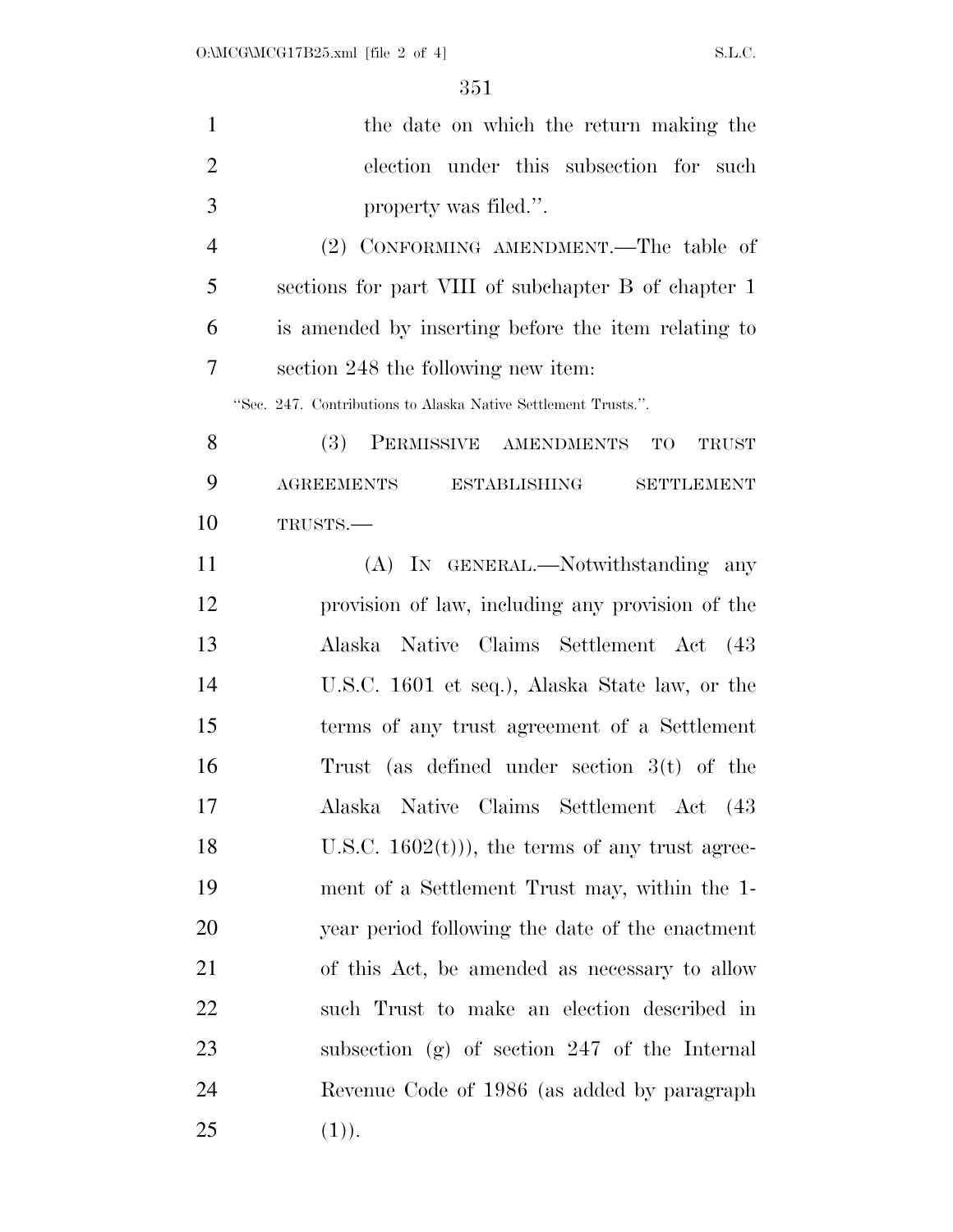(B) AMENDMENT.—An amendment de- scribed in subparagraph (A) shall be enacted pursuant to one or more agreements between the Native Corporation that established the Set- tlement Trust and the trustees of such Trust and shall not require any vote by the bene- ficiaries of such Trust or the shareholders of such Native Corporation. (C) REGISTRATION STATEMENT.—Any Settlement Trust which was registered in ac- cordance with Alaska State law prior to the date of the enactment of an amendment de- scribed in subparagraph (A) shall not be re- quired to file a new or amended registration statement to reflect such amendment. 16 (4) EFFECTIVE DATE.— (A) IN GENERAL.—The amendments made by this subsection shall apply to taxable years

 for which the period of limitation on refund or credit under section 6511 of the Internal Rev-enue Code of 1986 has not expired.

**(B) ONE-YEAR WAIVER OF STATUTE OF**  LIMITATIONS.—If the period of limitation on a credit or refund resulting from the amendments made by paragraph (1) expires before the end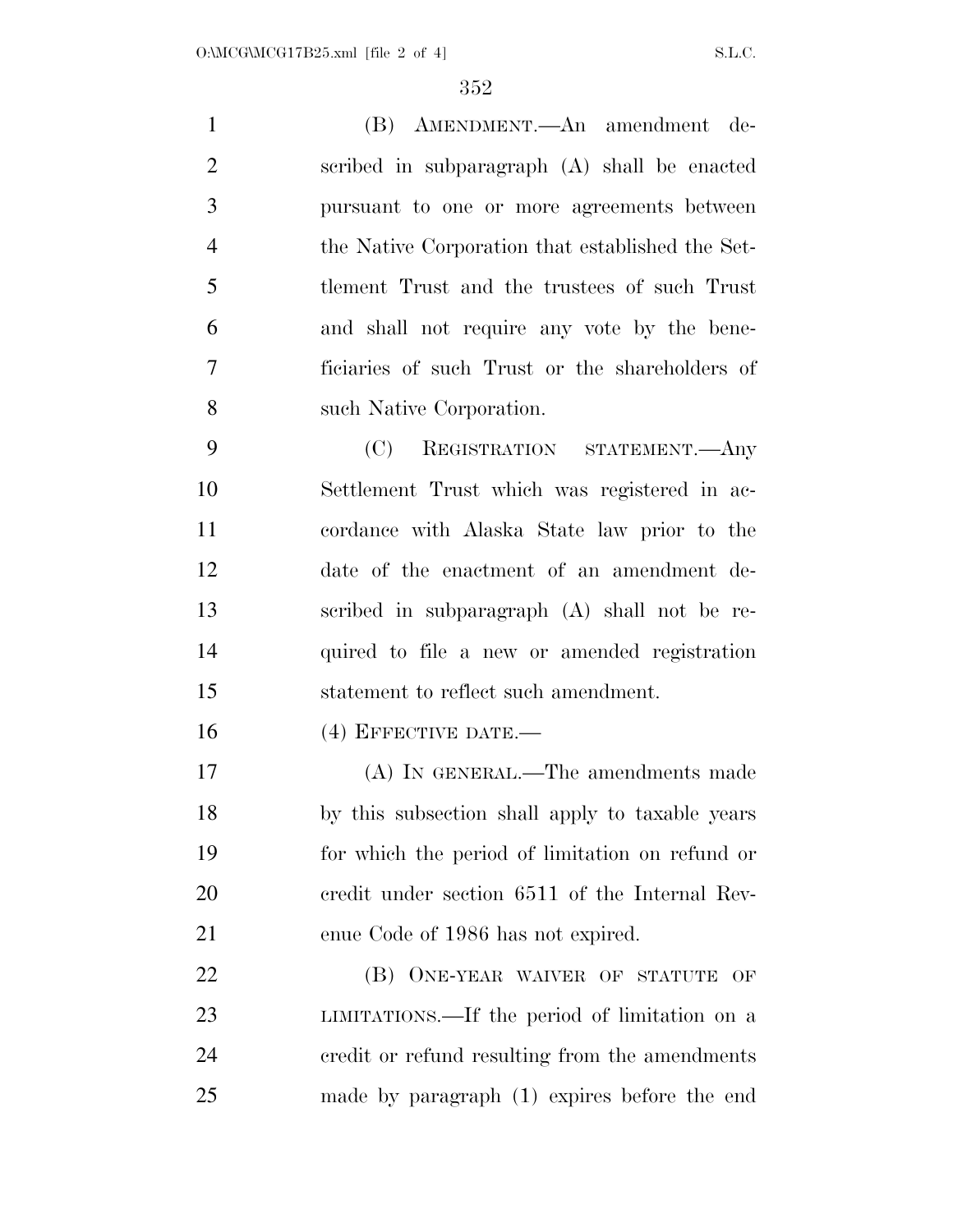| $\mathbf{1}$   | of the 1-year period beginning on the date of        |  |  |  |  |
|----------------|------------------------------------------------------|--|--|--|--|
| $\overline{2}$ | the enactment of this Act, refund or credit of       |  |  |  |  |
| 3              | such overpayment (to the extent attributable to      |  |  |  |  |
| $\overline{4}$ | such amendments) may, nevertheless, be made          |  |  |  |  |
| 5              | or allowed if claim therefor is filed before the     |  |  |  |  |
| 6              | close of such 1-year period.                         |  |  |  |  |
| 7              | INFORMATION REPORTING FOR DEDUCTIBLE<br>(e)          |  |  |  |  |
| 8              | CONTRIBUTIONS TO ALASKA NATIVE SETTLEMENT            |  |  |  |  |
| 9              | TRUSTS.-                                             |  |  |  |  |
| 10             | $(1)$ IN GENERAL.—Section 6039H is amend-            |  |  |  |  |
| 11             | $ed$ —                                               |  |  |  |  |
| 12             | (A) in the heading, by striking "SPON-               |  |  |  |  |
|                |                                                      |  |  |  |  |
| 13             | <b>SORING</b> ", and                                 |  |  |  |  |
| 14             | (B) by adding at the end the following new           |  |  |  |  |
| 15             | subsection:                                          |  |  |  |  |
| 16             | "(e) DEDUCTIBLE CONTRIBUTIONS BY NATIVE COR-         |  |  |  |  |
| 17             | PORATIONS TO ALASKA NATIVE SETTLEMENT TRUSTS.        |  |  |  |  |
| 18             | "(1) IN GENERAL.—Any Native Corporation (as          |  |  |  |  |
| 19             | defined in subsection (m) of section 3 of the Alaska |  |  |  |  |
| 20             | Native Claims Settlement Act (43 U.S.C. 1602(m)))    |  |  |  |  |
| 21             | which has made a contribution to a Settlement        |  |  |  |  |
| 22             | Trust (as defined in subsection (t) of such section) |  |  |  |  |
| 23             | to which an election under subsection (e) of section |  |  |  |  |
| 24             | 247 applies shall provide such Settlement Trust with |  |  |  |  |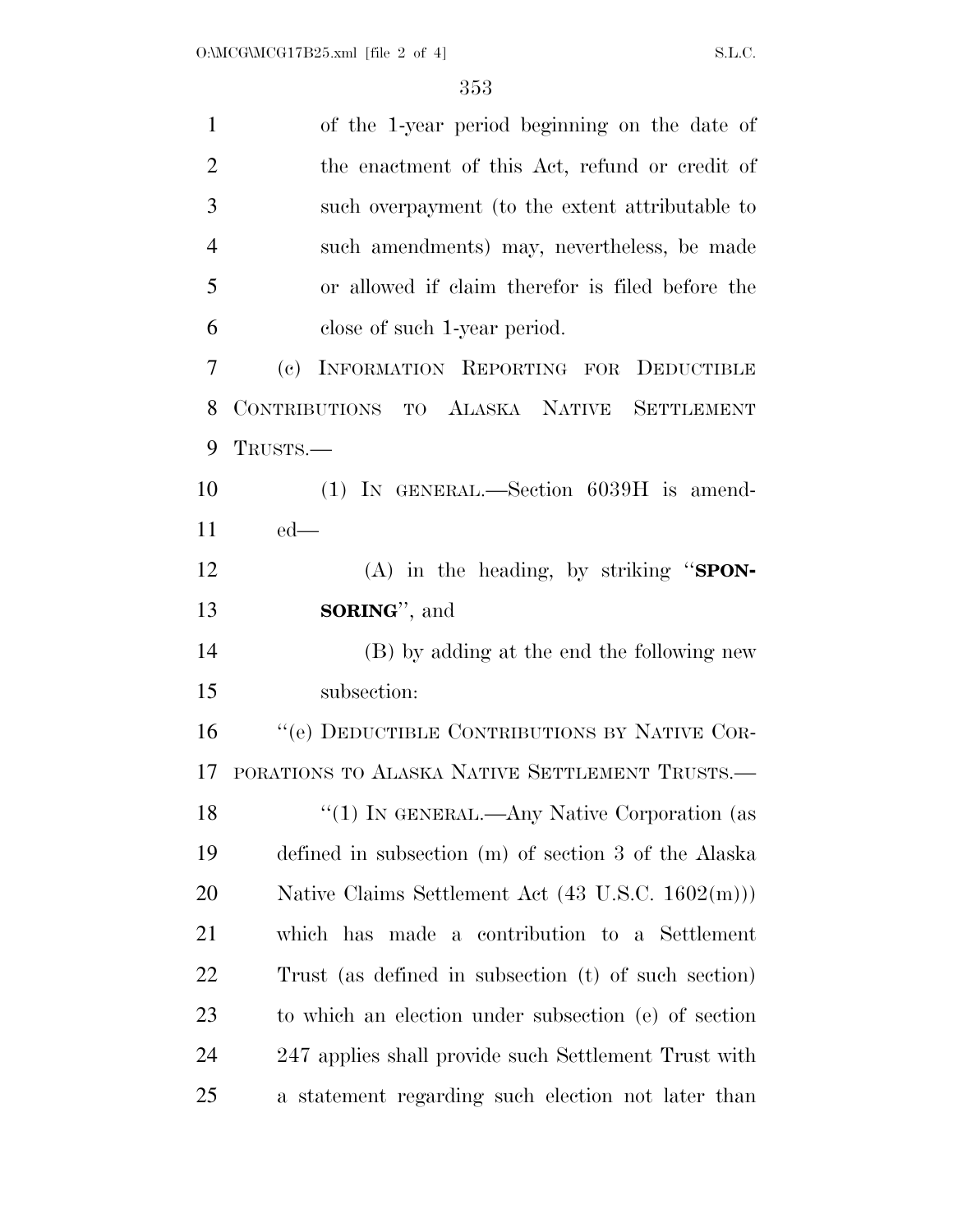| $\mathbf{1}$   | January 31 of the calendar year subsequent to the    |
|----------------|------------------------------------------------------|
| $\overline{2}$ | calendar year in which the contribution was made.    |
| 3              | "(2) CONTENT OF STATEMENT.—The state-                |
| $\overline{4}$ | ment described in paragraph (1) shall include—       |
| 5              | $\lq\lq$ the total amount of contributions to        |
| 6              | which the election under subsection (e) of sec-      |
| 7              | tion 247 applies,                                    |
| 8              | $\lq\lq$ for each contribution, whether such         |
| 9              | contribution was in cash,                            |
| 10             | "(C) for each contribution which consists            |
| 11             | of property other than eash, the date that such      |
| 12             | property was acquired by the Native Corpora-         |
| 13             | tion and the adjusted basis of such property on      |
| 14             | the date such property was contributed to the        |
| 15             | Settlement Trust,                                    |
| 16             | $\lq\lq$ the date on which each contribution         |
| 17             | was made to the Settlement Trust, and                |
| 18             | $\lq\lq$ (E) such information as the Secretary de-   |
| 19             | termines to be necessary or appropriate for the      |
| 20             | identification of each contribution and the accu-    |
| 21             | rate inclusion of income relating to such con-       |
| 22             | tributions by the Settlement Trust.".                |
| 23             | (2) CONFORMING AMENDMENT.—The item re-               |
| 24             | lating to section 6039H in the table of sections for |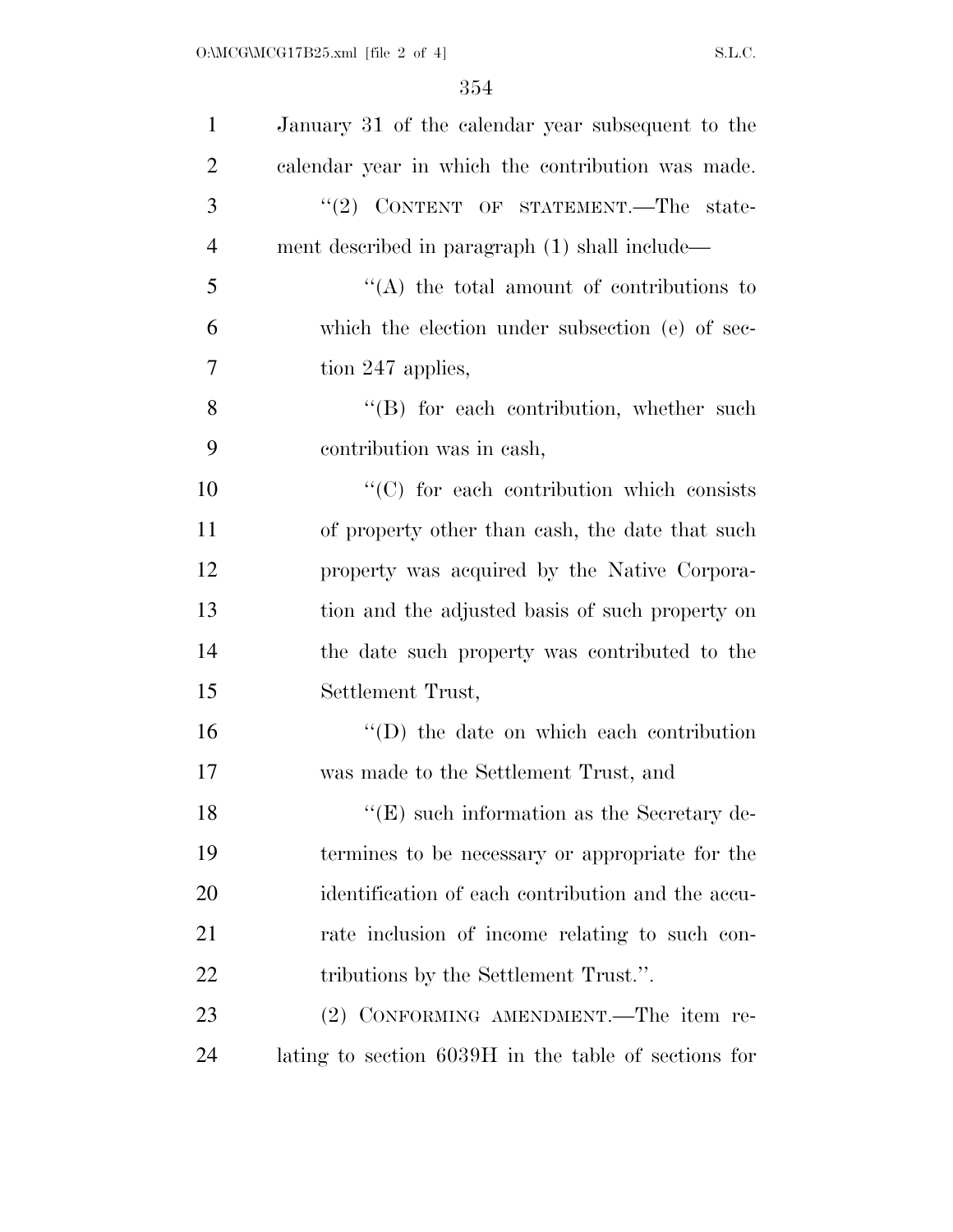| $\mathbf{1}$ | subpart A of part III of subchapter A of chapter 61                                                    |
|--------------|--------------------------------------------------------------------------------------------------------|
| 2            | is amended to read as follows:                                                                         |
|              | "Sec. 6039H. Information With Respect to Alaska Native Settlement Trusts<br>and Native Corporations.". |
| 3            | (3) EFFECTIVE DATE.—The amendments made                                                                |
| 4            | by this subsection shall apply to taxable years begin-                                                 |
| 5            | ning after December 31, 2016.                                                                          |
| 6            | (d) STATUTORY CONSTRUCTION.—This section is re-                                                        |
| 7            | medial Indian legislation enacted under the plenary au-                                                |
| 8            | thority of the Congress under the Constitution of the                                                  |
| 9            | United States to regulate Indian affairs, and any ambigu-                                              |
| 10           | ities in section 139F or 247 of the Internal Revenue Code                                              |
| 11           | of 1986, as added by this Act, shall be resolved in favor                                              |
| 12           | of Native Corporations attempting to exclude income or                                                 |
| 13           | claim a deduction thereunder.                                                                          |
| 14           | SEC. 13822. AMOUNTS PAID FOR AIRCRAFT MANAGEMENT                                                       |
| 15           | <b>SERVICES.</b>                                                                                       |
| 16           | (a) IN GENERAL.—Subsection (e) of section $4261$ is                                                    |
| 17           | amended by adding at the end the following new para-                                                   |
| 18           | graph:                                                                                                 |
| 19           | "(5) AMOUNTS PAID FOR AIRCRAFT MANAGE-                                                                 |
| 20           | MENT SERVICES.-                                                                                        |
| 21           | "(A) IN GENERAL.—No tax shall be im-                                                                   |
| 22           | posed by this section or section 4271 on any                                                           |
| 23           | amounts paid by an aircraft owner for aircraft                                                         |
| 24           | management services related to-                                                                        |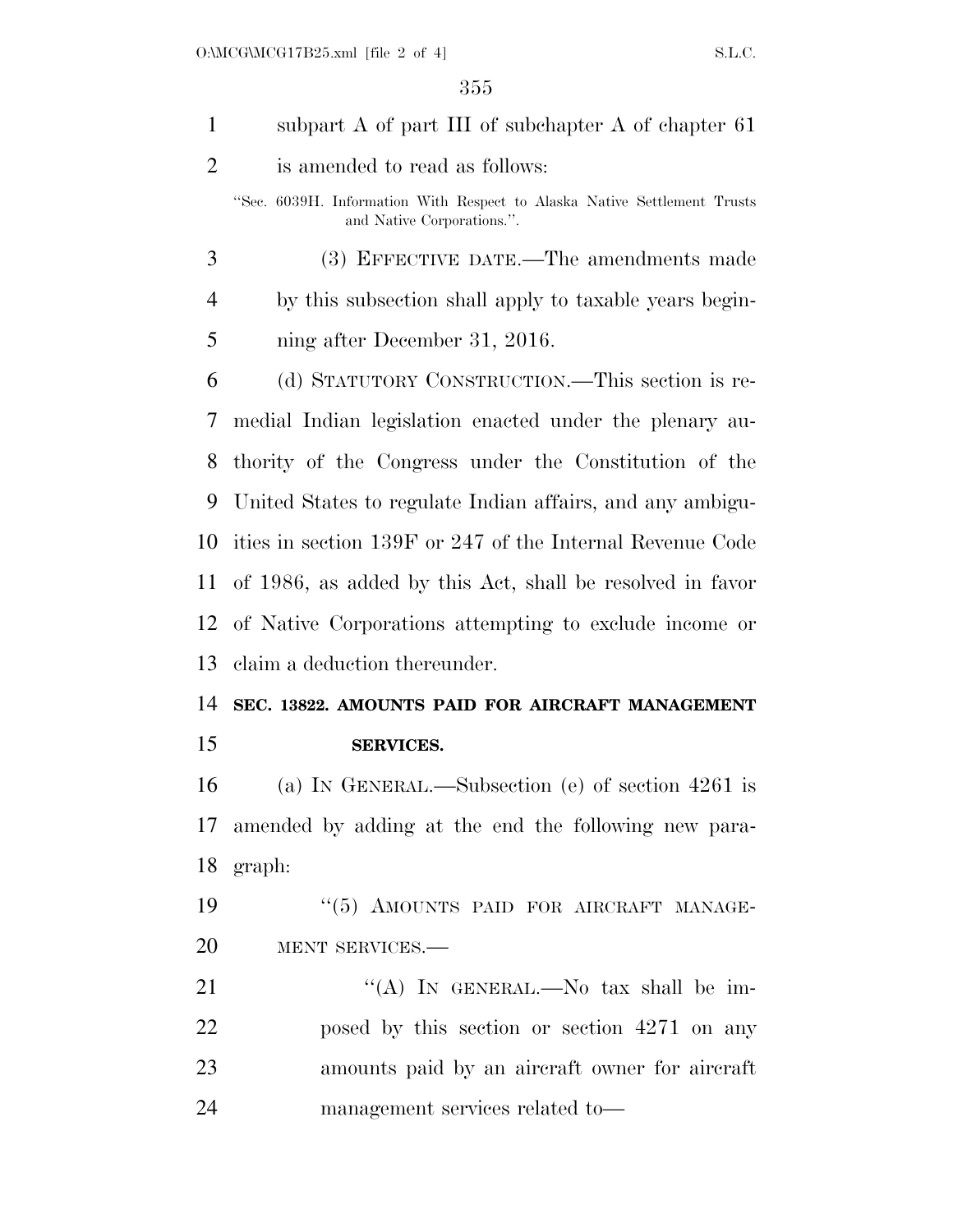| $\mathbf{1}$   | "(i) maintenance and support of the            |
|----------------|------------------------------------------------|
| $\overline{2}$ | aircraft owner's aircraft, or                  |
| 3              | "(ii) flights on the aircraft owner's          |
| $\overline{4}$ | aircraft.                                      |
| 5              | "(B) AIRCRAFT MANAGEMENT SERV-                 |
| 6              | ICES.—For purposes of subparagraph $(A)$ , the |
| $\overline{7}$ | term 'aircraft management services' includes—  |
| 8              | "(i) assisting an aircraft owner with          |
| 9              | administrative and support services, such      |
| 10             | as scheduling, flight planning, and weather    |
| 11             | forecasting,                                   |
| 12             | "(ii) obtaining insurance,                     |
| 13             | "(iii) maintenance, storage and fuel-          |
| 14             | ing of aircraft,                               |
| 15             | "(iv) hiring, training, and provision of       |
| 16             | pilots and crew,                               |
| 17             | $f'(v)$ establishing and complying with        |
| 18             | safety standards, and                          |
| 19             | $\lq\lq$ such other services as are nec-       |
| 20             | essary to support flights operated by an       |
| 21             | aircraft owner.                                |
| 22             | ``(C)<br>LESSEE TREATED AS AIRCRAFT            |
| 23             | OWNER.-                                        |
| 24             | "(i) IN GENERAL.—For purposes of               |
| 25             | this paragraph, the term 'aircraft owner'      |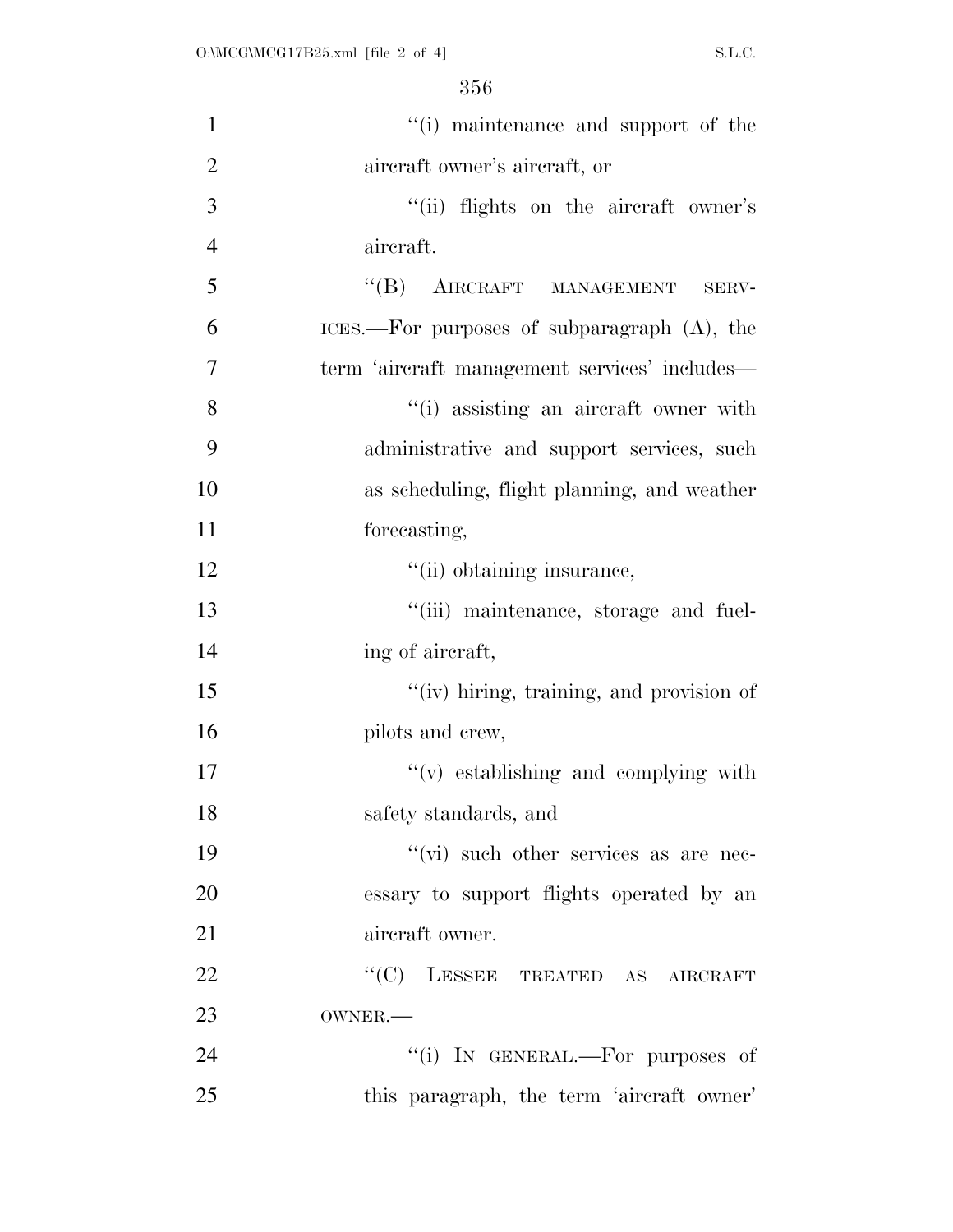| $\mathbf{1}$   | includes a person who leases the aircraft                  |
|----------------|------------------------------------------------------------|
| $\overline{2}$ | other than under a disqualified lease.                     |
| 3              | "(ii) DISQUALIFIED LEASE.—For pur-                         |
| $\overline{4}$ | poses of clause (i), the term 'disqualified                |
| 5              | lease' means a lease from a person pro-                    |
| 6              | viding aircraft management services with                   |
| $\overline{7}$ | respect to such aircraft (or a related per-                |
| 8              | (within the meaning of section<br>son                      |
| 9              | $465(b)(3)(C)$ to the person providing such                |
| 10             | services), if such lease is for a term of 31               |
| 11             | days or less.                                              |
| 12             | "(D) PRO RATA ALLOCATION.—In the case                      |
| 13             | of amounts paid to any person which (but for               |
| 14             | this subsection) are subject to the tax imposed            |
| 15             | by subsection (a), a portion of which consists of          |
| 16             | amounts described in subparagraph (A), this                |
| 17             | paragraph shall apply on a pro rata basis only             |
| 18             | to the portion which consists of amounts de-               |
| 19             | scribed in such subparagraph.".                            |
| 20             | (b) EFFECTIVE DATE.—The amendment made by                  |
| 21             | this section shall apply to amounts paid after the date of |

the enactment of this Act.

### **SEC. 13823. OPPORTUNITY ZONES.**

 (a) IN GENERAL.—Chapter 1 is amended by adding at the end the following: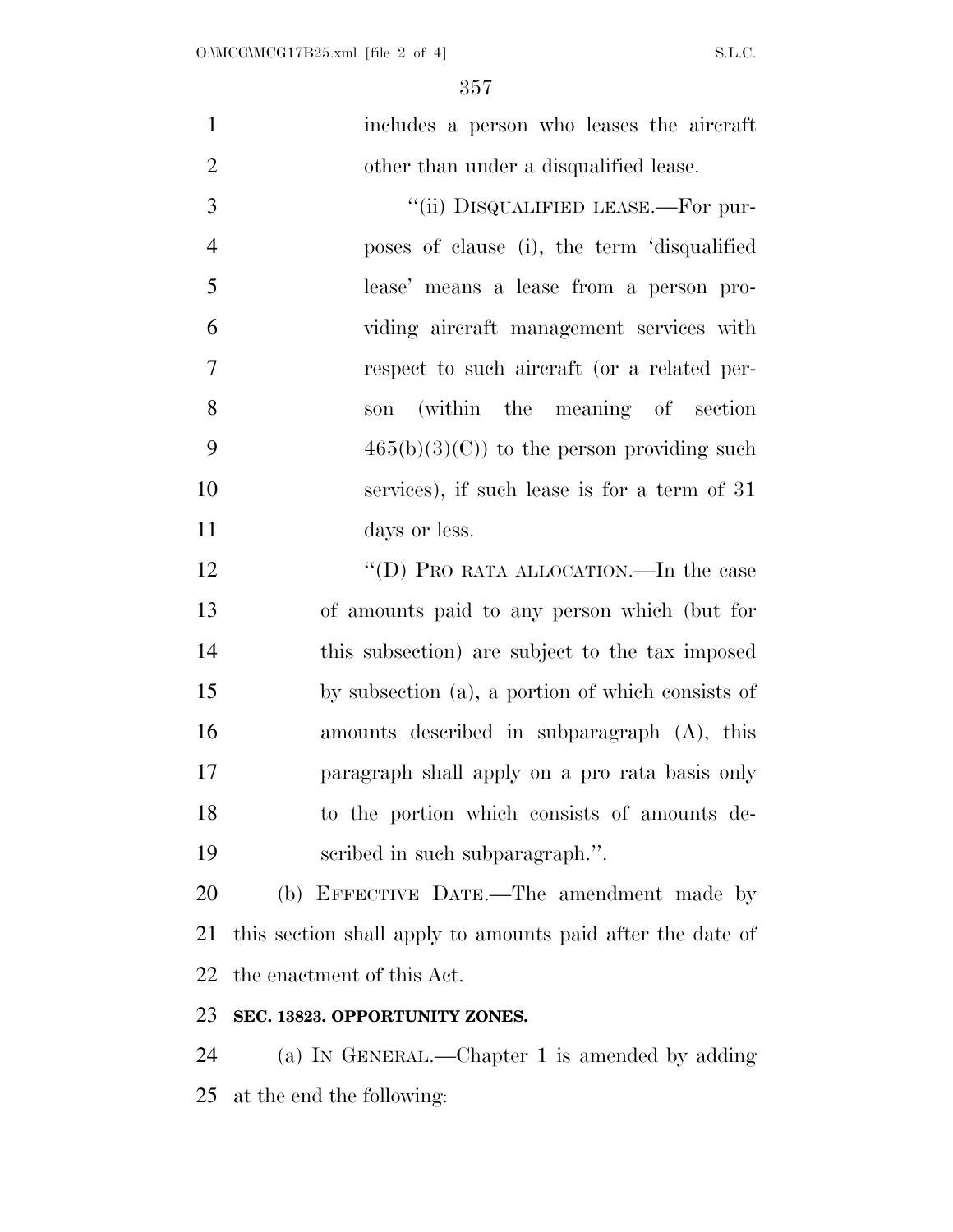## 1 **''Subchapter Z—Opportunity Zones**

''Sec. 1400Z–1. Designation.

''Sec. 1400Z–2. Special rules for capital gains invested in opportunity zones.

#### 2 **''SEC. 1400Z–1. DESIGNATION.**

 ''(a) QUALIFIED OPPORTUNITY ZONE DEFINED.— For the purposes of this subchapter, the term 'qualified opportunity zone' means a population census tract that is a low-income community that is designated as a quali-fied opportunity zone.

8 "(b) DESIGNATION.—

- 9 "(1) GOVERNOR.—
- 10 "(A) IN GENERAL.—For purposes of sub-11 section (a), a population census tract that is a 12 low-income community is designated as a quali-13 fied opportunity zone if—
- 14 ''(i) not later than the end of the de-15 termination period, the governor of the 16 State in which the tract is located—
- 17  $\frac{17}{2}$  The momentum of the tract for des-18 ignation as a qualified opportunity 19 zone, and
- 20 ''(II) notifies the Secretary in 21 writing of such nomination, and 22 ''(ii) the Secretary certifies such nomi-
- 23 nation and designates such tract as a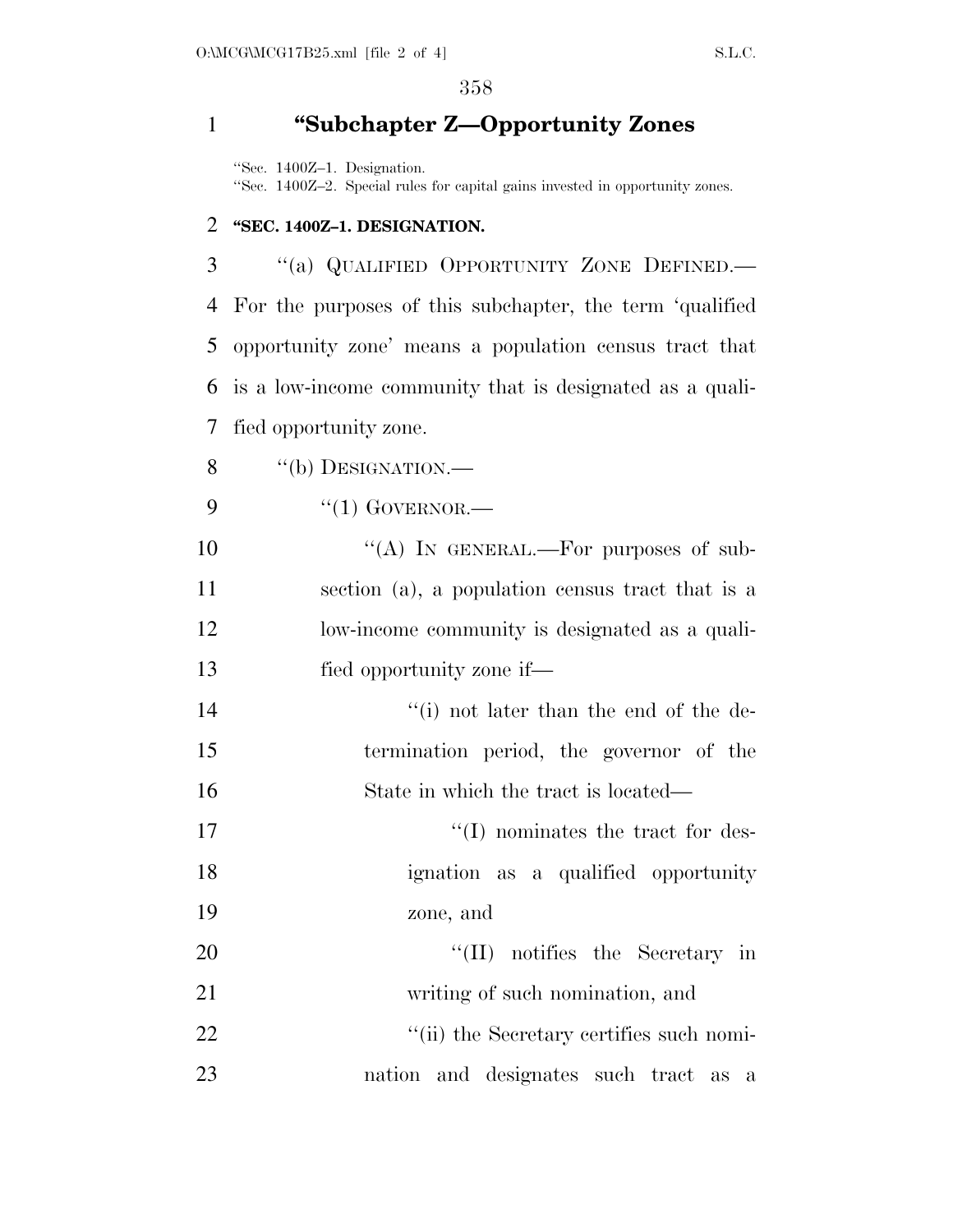| qualified opportunity zone before the end |  |  |
|-------------------------------------------|--|--|
| of the consideration period.              |  |  |

3 "(B) EXTENSION OF PERIODS.—A gov- ernor may request that the Secretary extend ei- ther the determination or consideration period, or both (determined without regard to this sub-paragraph), for an additional 30 days.

8 "(C) DEEMED DESIGNATION IF SEC- RETARY FAILS TO ACT.—Unless the tracts are ineligible for designation, if the Secretary de- clines in writing to make such certification and designation or fails to act before the end of the consideration period, such nomination shall be deemed to be certified and designated, effective on the day after the last day of the consider-ation period.

 $\frac{17}{2}$  SECRETARY.—If a governor fails to make the nominations and notifications by the end of the 19 periods referred to in paragraphs  $(1)(A)$  and  $(1)(B)$ , the Secretary shall designate and certify population census tracts that are low-income communities as qualified opportunity zones, as permitted by sub-section (e).

24 "(c) OTHER DEFINITIONS.—For purposes of this subsection—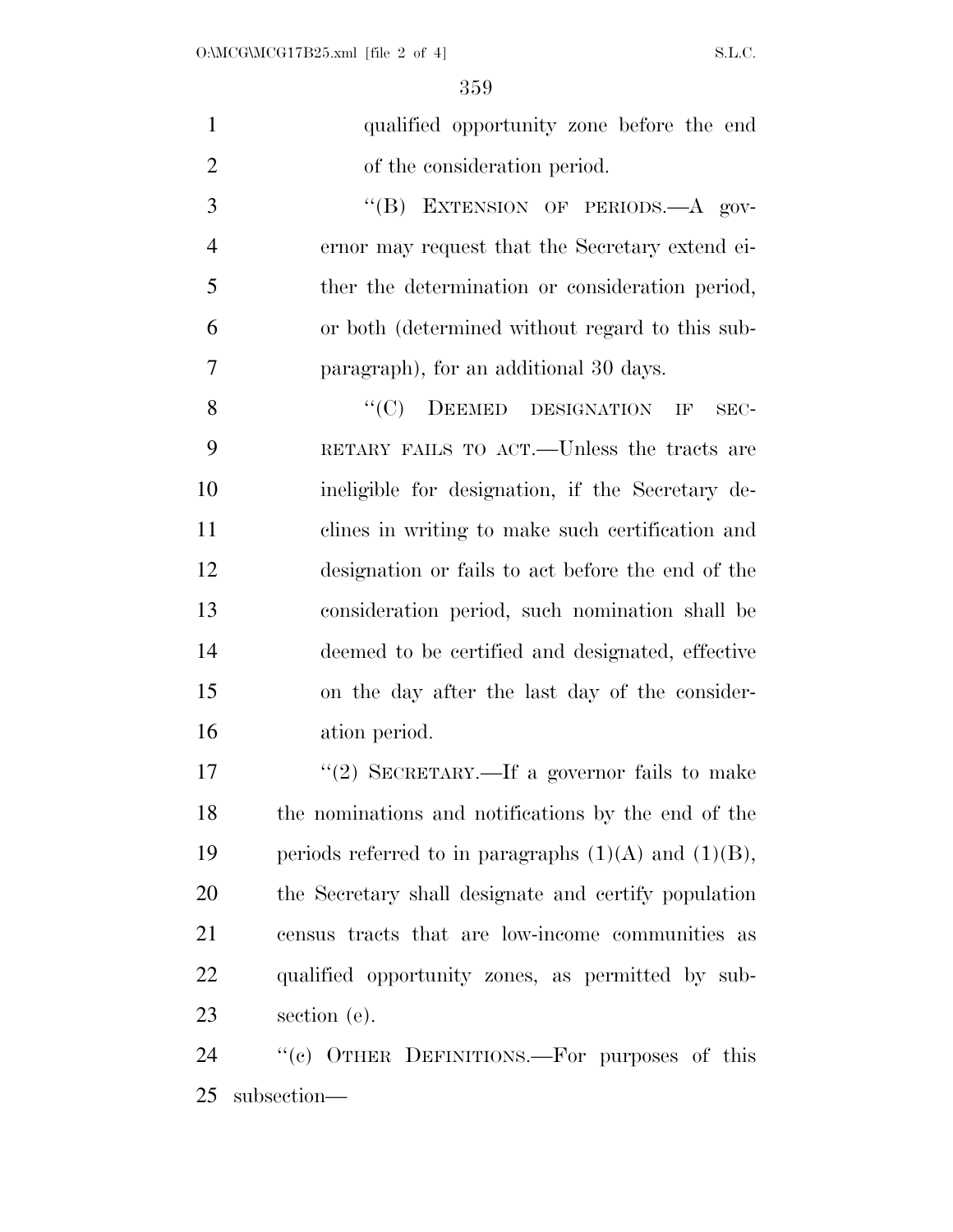1 ''(1) LOW-INCOME COMMUNITIES.—The term 'low-income community' has the same meaning as 3 when used in section  $45D(e)$ . ''(2) DEFINITION OF PERIODS.— ''(A) CONSIDERATION PERIOD.—The term 'consideration period' means the 30-day period beginning on the date on which the Secretary receives notice under subsection 9 (b) $(1)(A)(i)(II)$ , as extended under subsection 10 (b)(1)(B). 11 ""(B) DETERMINATION PERIOD.—The term 'determination period' means the 90-day period beginning on the date of the enactment of the Tax Cuts and Jobs Act, as extended under sub-15 section  $(b)(1)(B)$ . ''(3) STATE.—For purposes of this section, the term 'State' includes any possession of the United States. 19 "(d) GUIDANCE FOR OPPORTUNITY ZONE NOMINA-TIONS.—When considering the nomination of qualified op-

 portunity zones, governors should strive for the creation of qualified opportunity zones that are geographically con- centrated and contiguous clusters of population census tracts and should give particular consideration to areas that—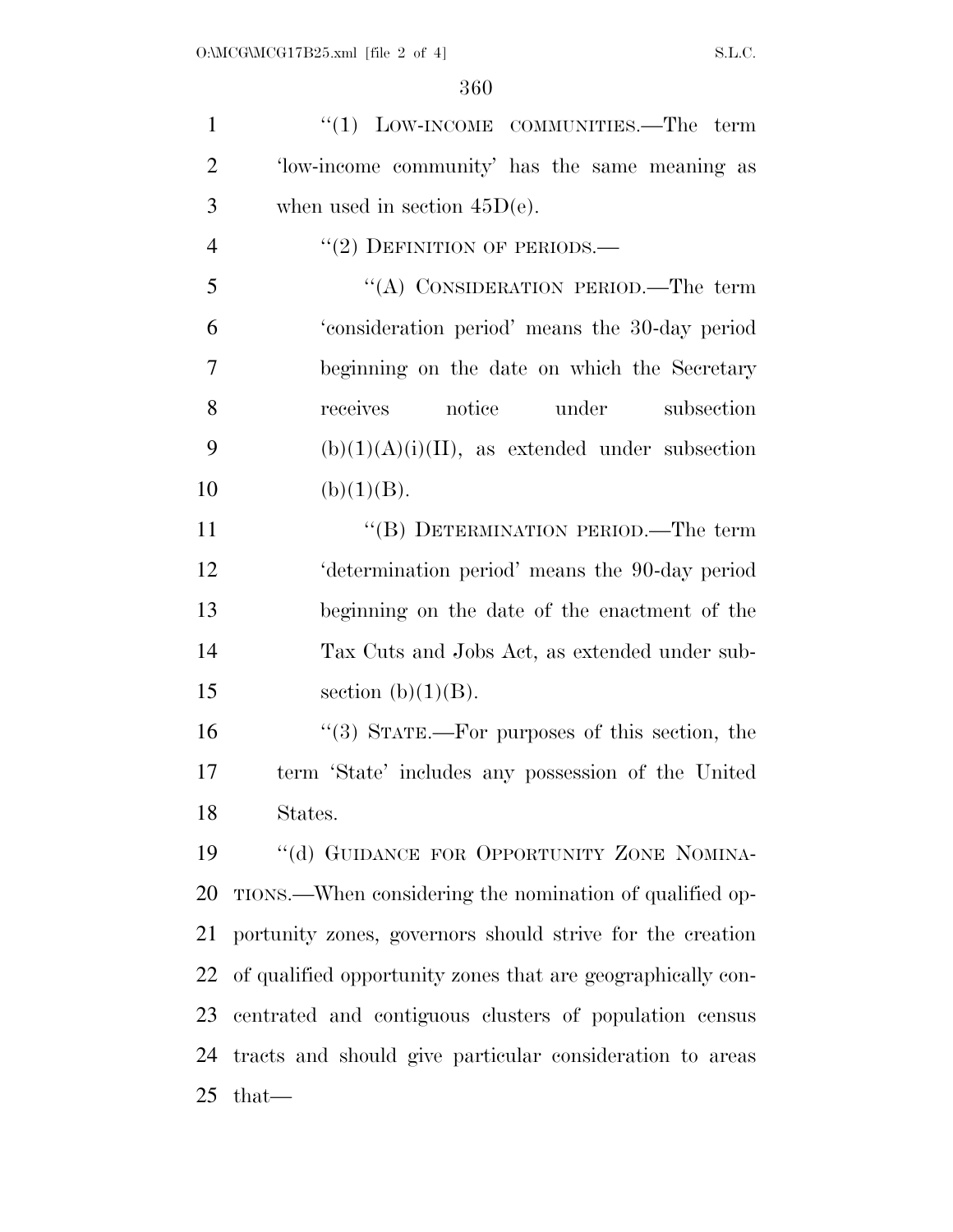$\frac{1}{1}$  are currently the focus of mutually rein- forcing State, local, or private economic development initiatives to attract investment and foster startup activity, ''(2) have demonstrated success in geographi- cally targeted development programs, such as prom- ise zones, new market tax credit, empowerment zones, and renewal communities, and 9 "(3) have recently experienced significant lay- offs due to business closures or relocations. 11 " (e) NUMBER OF DESIGNATIONS.— 12 "(1) IN GENERAL.—Except as provided by paragraph (2), the number of population census tracts in a State that may be designated as qualified opportunity zones under this section may not exceed 25 percent of the number of low-income communities in the State. 18 "(2) EXCEPTION.—If the number of low-income communities in a State is less than 100, then a total of 25 of such tracts may be designated as qualified opportunity zones. 22 "'(f) DESIGNATION OF TRACTS CONTIGUOUS WITH LOW-INCOME COMMUNITIES.— 24 "(1) IN GENERAL.—A population census tract that is not a low-income community may be des-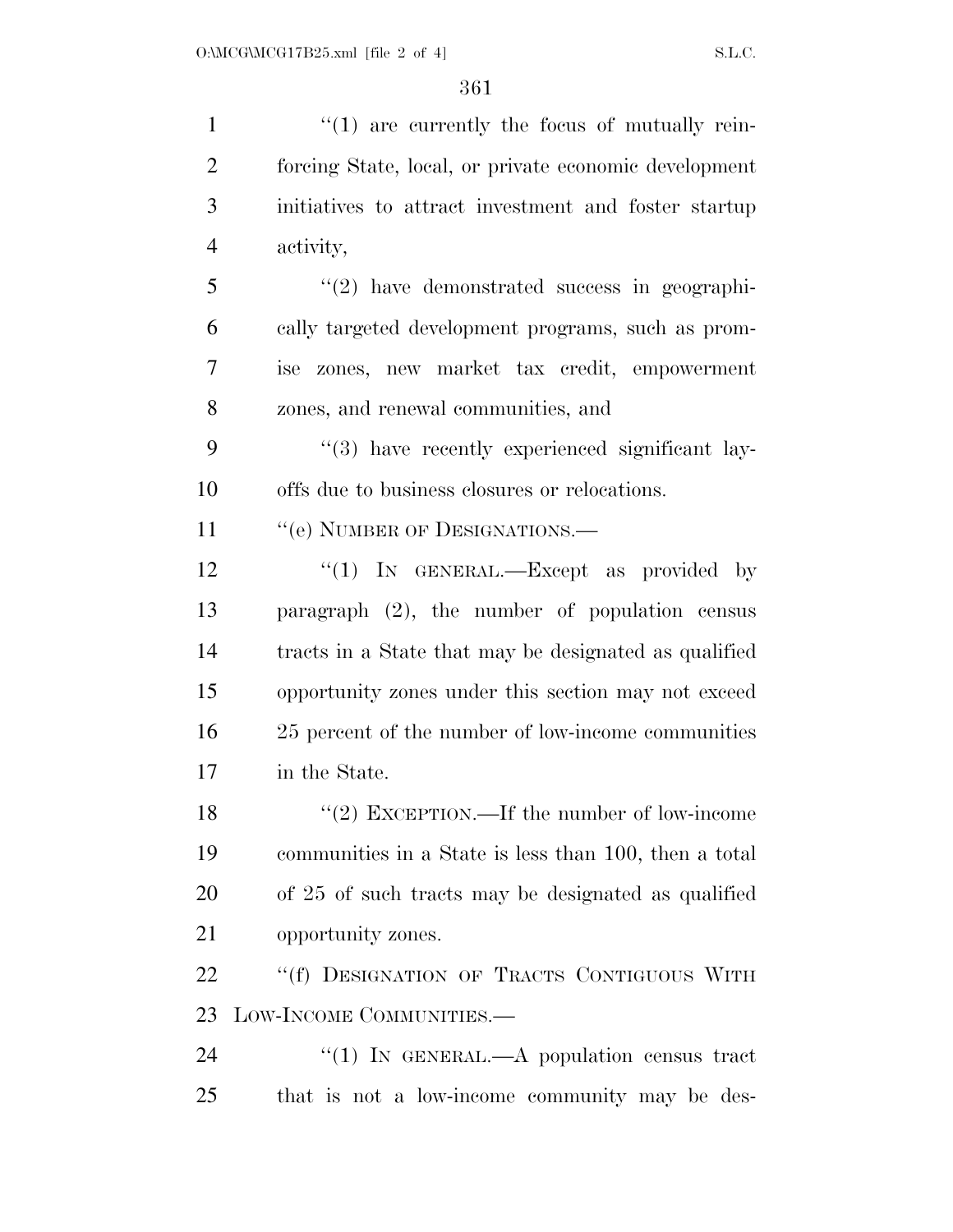| $\mathbf{1}$   | ignated as a qualified opportunity zone under this          |
|----------------|-------------------------------------------------------------|
| $\overline{2}$ | section if-                                                 |
| 3              | $\lq\lq$ the tract is contiguous with the low-              |
| $\overline{4}$ | income community that is designated as a                    |
| 5              | qualified opportunity zone, and                             |
| 6              | $\lq\lq$ the median family income of the tract              |
| 7              | does not exceed 125 percent of the median fam-              |
| 8              | ily income of the low-income community with                 |
| 9              | which the tract is contiguous.                              |
| 10             | "(2) LIMITATION.—Not more than $5$ percent of               |
| 11             | the population census tracts designated in a State as       |
| 12             | a qualified opportunity zone may be designated              |
| 13             | under paragraph (1).                                        |
| 14             | "(g) PERIOD FOR WHICH DESIGNATION IS IN EF-                 |
| 15             | FECT.—A designation as a qualified opportunity zone         |
| 16             | shall remain in effect for the period beginning on the date |
| 17             | of the designation and ending at the close of the 10th cal- |
| 18             | endar year beginning on or after such date of designation.  |
| 19             | "SEC. 1400Z-2. SPECIAL RULES FOR CAPITAL GAINS IN-          |
| 20             | VESTED IN OPPORTUNITY ZONES.                                |
| 21             | "(a) IN GENERAL.—In the case of gain from the sale          |
| 22             | to, or exchange with, an unrelated person of any property   |
| 23             | held by the taxpayer, at the election of the taxpayer—      |
| 24             | $\lq(1)$ gross income for the taxable year shall not        |
| 25             | include so much of such gain as does not exceed the         |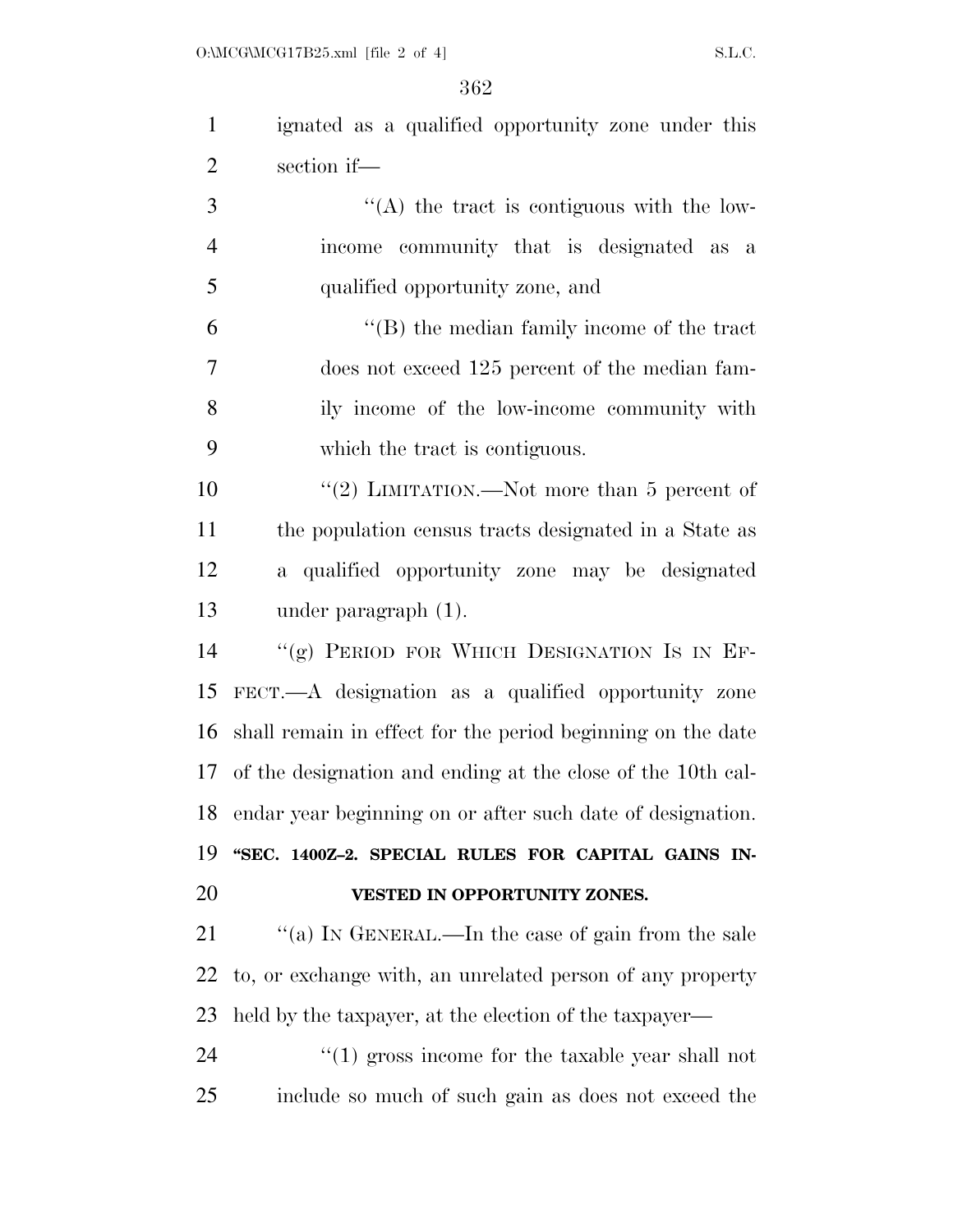| $\mathbf{1}$   | aggregate amount invested by the taxpayer in a               |
|----------------|--------------------------------------------------------------|
| $\overline{2}$ | qualified opportunity fund during the 180-day period         |
| 3              | beginning on the date of such sale or exchange,              |
| $\overline{4}$ | $\lq(2)$ the amount of gain excluded by paragraph            |
| 5              | (1) shall be included in gross income as provided by         |
| 6              | subsection (b), and                                          |
| 7              | $\lq(3)$ subsection (c) shall apply.                         |
| 8              | No election may be made under the preceding sentence         |
| 9              | with respect to a sale or exchange if an election previously |
| 10             | made with respect to such sale or exchange is in effect.     |
| 11             | "(b) DEFERRAL OF GAIN INVESTED IN OPPOR-                     |
| 12             | TUNITY ZONE PROPERTY.-                                       |
| 13             | "(1) YEAR OF INCLUSION.—Gain to which sub-                   |
| 14             | section $(a)(2)$ applies shall be included in income in      |
| 15             | the taxable year which includes the earlier of—              |
| 16             | $\lq\lq$ the date on which such investment is                |
| 17             | sold or exchanged, or                                        |
| 18             | $\text{``(B)}$ December 31, 2026.                            |
| 19             | $"(2)$ AMOUNT INCLUDIBLE.—                                   |
| 20             | "(A) IN GENERAL.—The amount of gain                          |
| 21             | included in gross income under subsection                    |
| 22             | $(a)(1)$ shall be the excess of —                            |
| 23             | "(i) the lesser of the amount of gain                        |
| 24             | excluded under paragraph (1) or the fair                     |
| 25             | market value of the property as of the de-                   |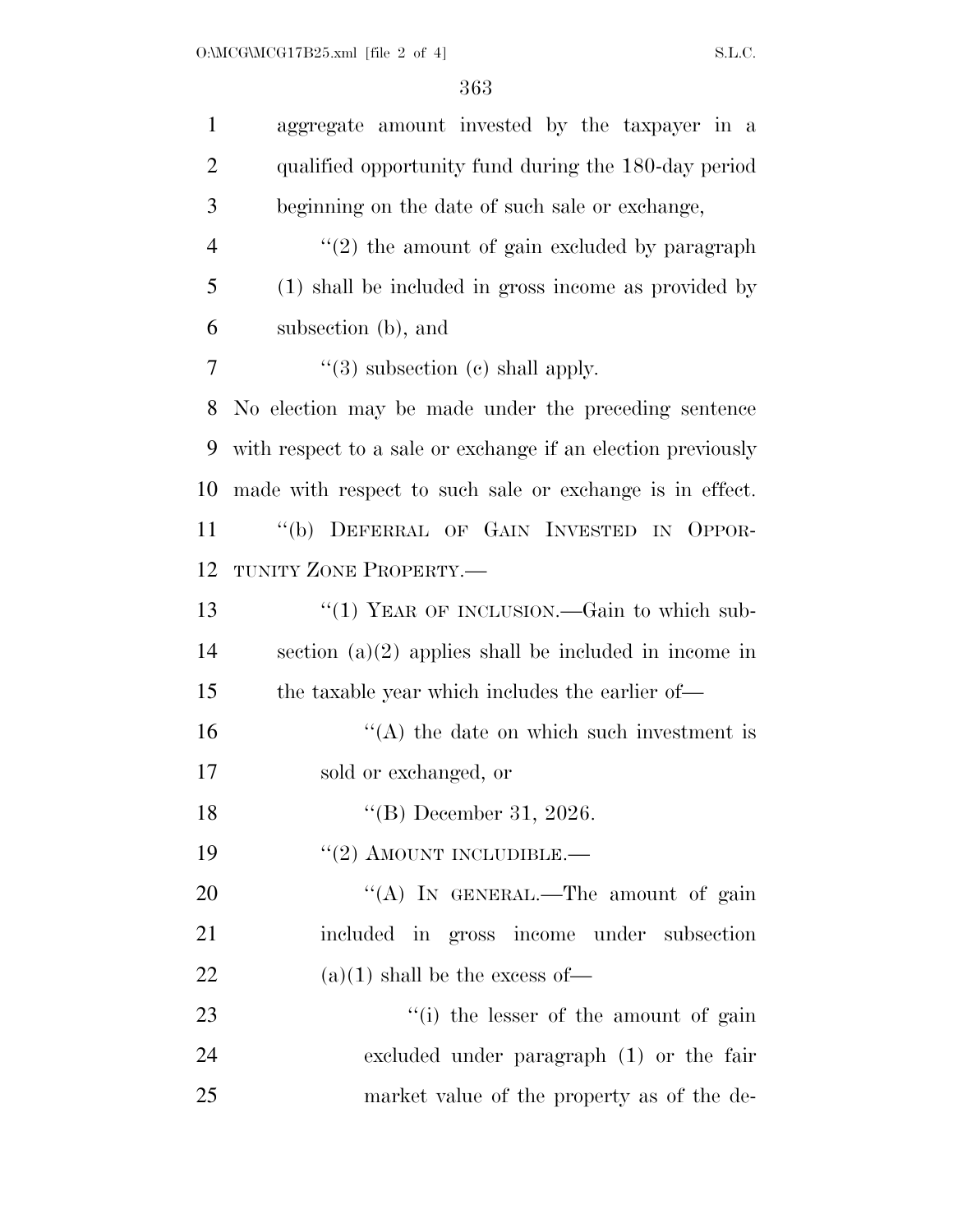| $\mathbf{1}$   | termined as of the date described in para-   |
|----------------|----------------------------------------------|
| $\overline{2}$ | graph(1), over                               |
| 3              | "(ii) the taxpayer's basis in the in-        |
| $\overline{4}$ | vestment.                                    |
| 5              | "(B) DETERMINATION OF BASIS.—                |
| 6              | "(i) IN GENERAL.—Except as other-            |
| 7              | wise provided in this clause or subsection   |
| 8              | (c), the taxpayer's basis in the investment  |
| 9              | shall be zero.                               |
| 10             | "(ii) INCREASE FOR GAIN RECOG-               |
| 11             | NIZED UNDER SUBSECTION $(a)(2)$ . The        |
| 12             | basis in the investment shall be increased   |
| 13             | by the amount of gain recognized by rea-     |
| 14             | son of subsection $(a)(2)$ with respect to   |
| 15             | such property.                               |
| 16             | "(iii) INVESTMENTS HELD FOR 5                |
| 17             | YEARS.—In the case of any investment         |
| 18             | held for at least 5 years, the basis of such |
| 19             | investment shall be increased by an          |
| 20             | amount equal to 10 percent of the amount     |
| 21             | of gain deferred by reason of subsection     |
| 22             | (a)(1).                                      |
| 23             | "(iv) INVESTMENTS HELD FOR 7                 |
| 24             | YEARS.—In the case of any investment         |
| 25             | held by the taxpayer for at least 7 years,   |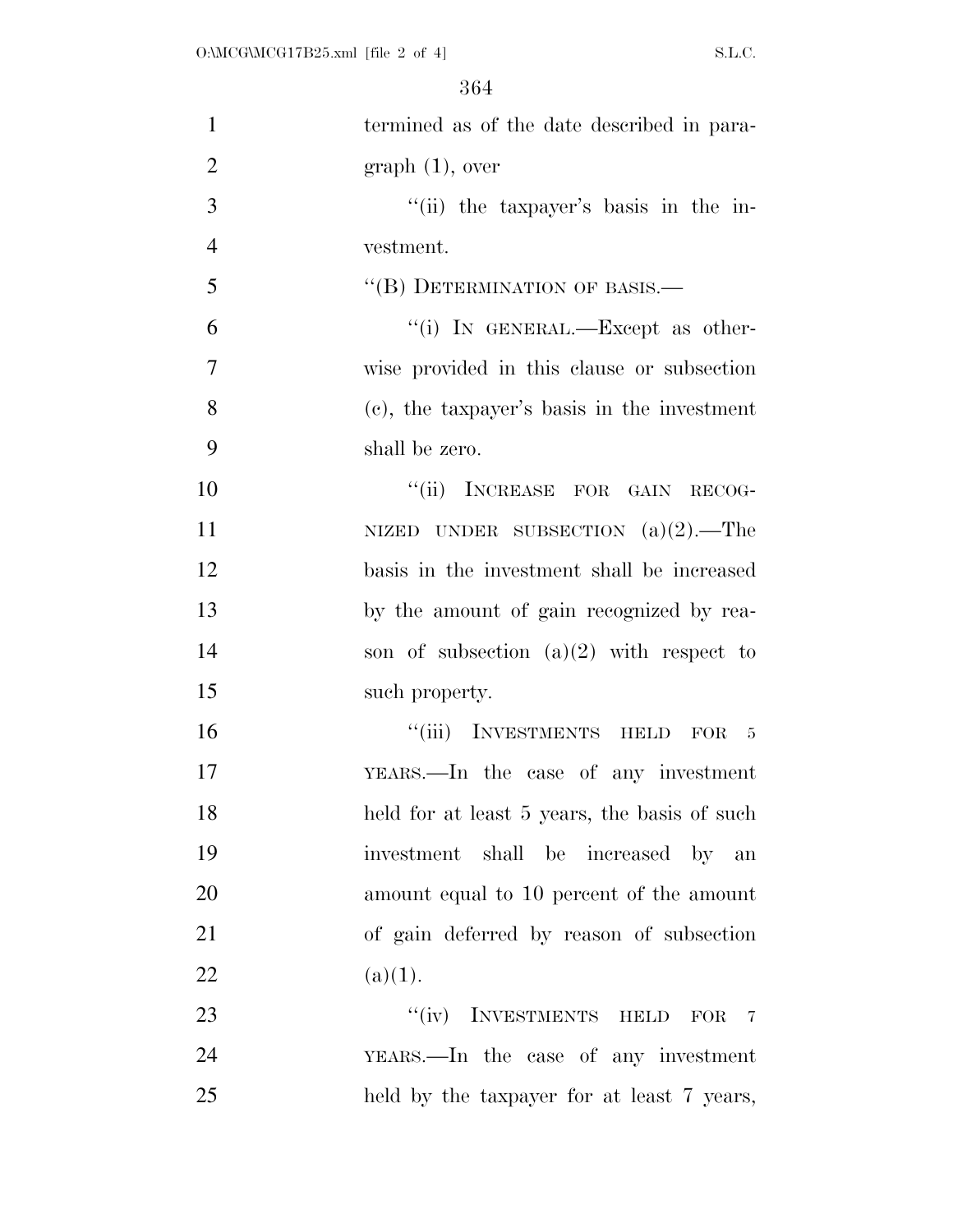| in addition to any adjustment made under       |
|------------------------------------------------|
| clause (iii), the basis of such property shall |
| be increased by an amount equal to 5 per-      |
| eent of the amount of gain deferred by rea-    |
| son of subsection $(a)(1)$ .                   |

 ''(c) SPECIAL RULE FOR INVESTMENTS HELD FOR AT LEAST 10 YEARS.—In the case of any investment held by the taxpayer for at least 10 years and with respect to which the taxpayer makes an election under this clause, the basis of such property shall be equal to the fair market value of such investment on the date that the investment is sold or exchanged.

 ''(d) QUALIFIED OPPORTUNITY FUND.—For pur-poses of this section—

15 "(1) QUALIFIED OPPORTUNITY FUND.—The term 'qualified opportunity fund' means any invest- ment vehicle which is organized as a corporation or a partnership for the purpose of investing in quali- fied opportunity zone property (other than another qualified opportunity fund) that holds at least 90 percent of its assets in qualified opportunity zone property, determined—

23 ''(A) on the last day of the first 6-month period of the taxable year of the fund, and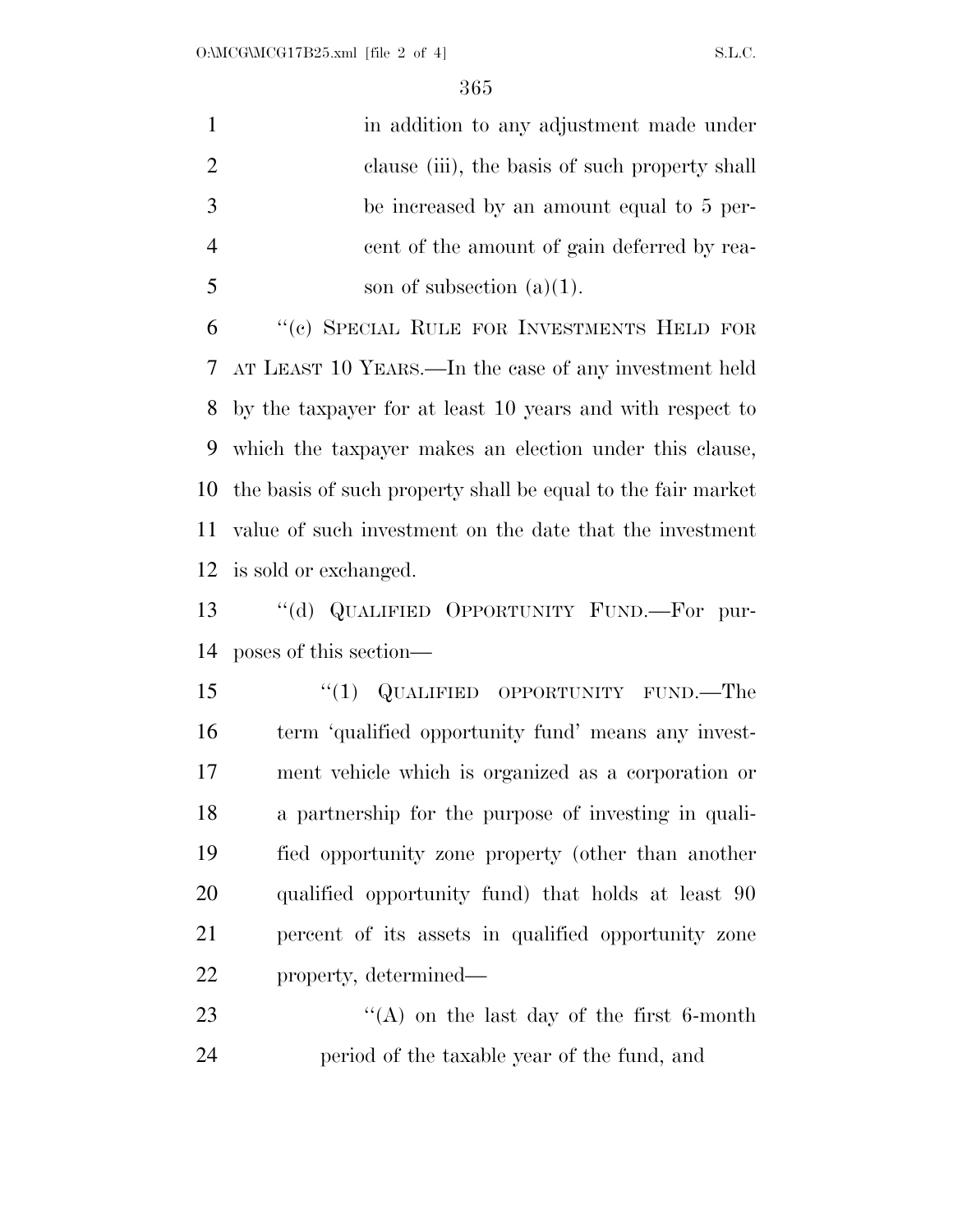| $\mathbf{1}$   | "(B) on the last day of the taxable year of   |
|----------------|-----------------------------------------------|
| $\overline{2}$ | the fund.                                     |
| 3              | "(2) QUALIFIED OPPORTUNITY ZONE PROP-         |
| $\overline{4}$ | ERTY.-                                        |
| 5              | "(A) IN GENERAL.—The term 'qualified          |
| 6              | opportunity zone property' means property     |
| 7              | which is—                                     |
| 8              | "(i) qualified opportunity zone stock,        |
| 9              | "(ii) qualified opportunity zone part-        |
| 10             | nership interest, or                          |
| 11             | "(iii) qualified opportunity zone busi-       |
| 12             | ness property.                                |
| 13             | "(B) QUALIFIED OPPORTUNITY ZONE               |
| 14             | $STOCK$ .                                     |
| 15             | "(i) IN GENERAL.—Except as pro-               |
| 16             | vided in clause (ii), the term 'qualified op- |
| 17             | portunity zone stock' means any stock in a    |
| 18             | domestic corporation if—                      |
| 19             | $\lq (I)$ such stock is acquired by the       |
| 20             | taxpayer after December 31, 2017, at          |
| 21             | its original issue (directly or through       |
| 22             | an underwriter) from the corporation          |
| 23             | solely in exchange for cash,                  |
| 24             | $``(II)$ as of the time such stock            |
| 25             | was issued, such corporation was a            |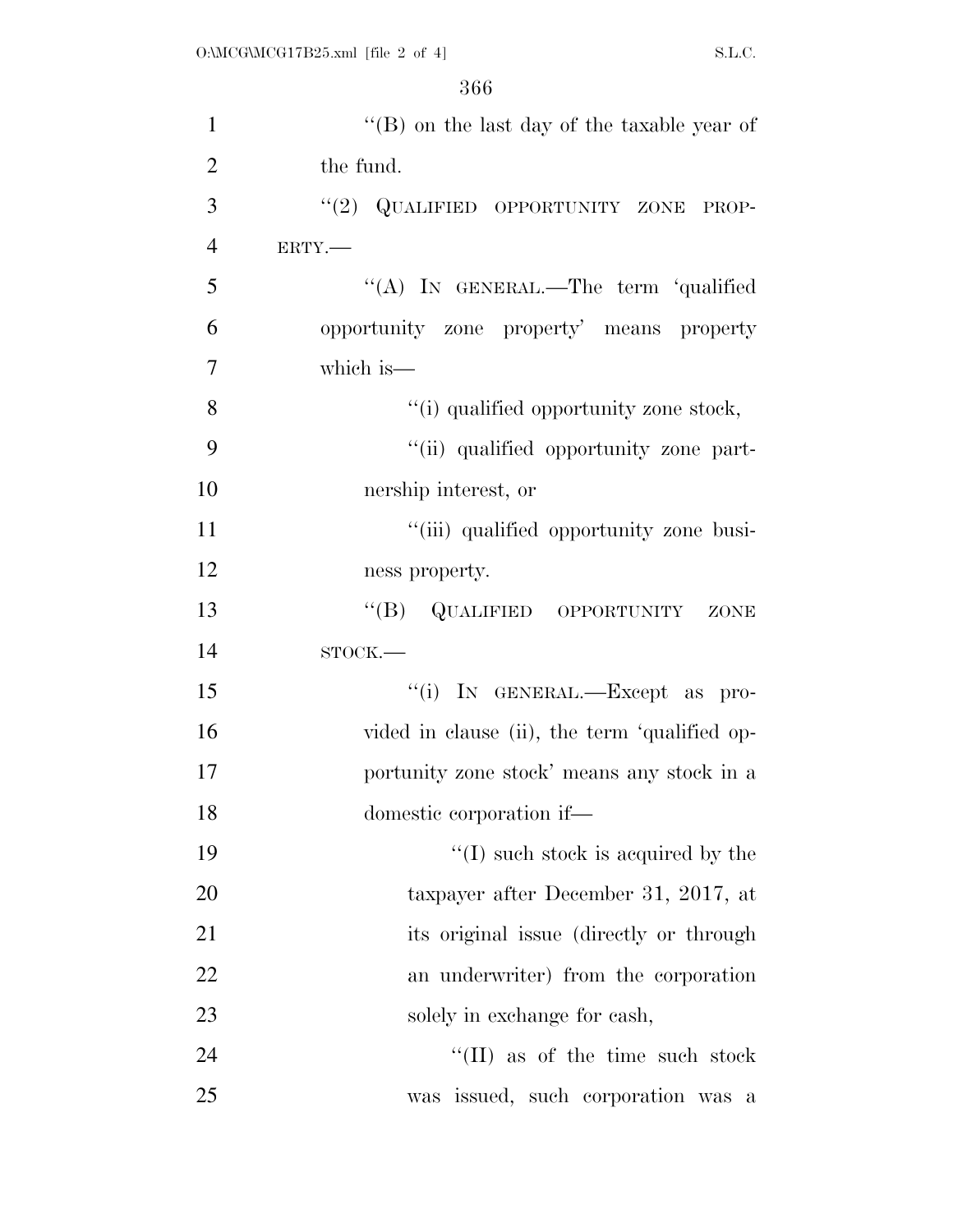| $\mathbf{1}$   | qualified opportunity zone business           |
|----------------|-----------------------------------------------|
| $\overline{2}$ | (or, in the case of a new corporation,        |
| 3              | such corporation was being organized          |
| $\overline{4}$ | for purposes of being a qualified op-         |
| 5              | portunity zone business), and                 |
| 6              | "(III) during substantially all of            |
| 7              | the taxpayer's holding period for such        |
| 8              | stock, such corporation qualified as a        |
| 9              | qualified opportunity zone business.          |
| 10             | "(ii) REDEMPTIONS.—A rule similar             |
| 11             | to the rule of section $1202(c)(3)$ shall     |
| 12             | apply for purposes of this paragraph.         |
| 13             | "(C) QUALIFIED OPPORTUNITY<br>ZONE            |
| 14             | PARTNERSHIP INTEREST.—The term 'qualified     |
| 15             | opportunity zone partnership interest' means  |
| 16             | any capital or profits interest in a domestic |
| 17             | partnership if—                               |
| 18             | "(i) such interest is acquired by the         |
| 19             | taxpayer after December 31, 2017, from        |
| 20             | the partnership solely in exchange for cash,  |
| 21             | "(ii) as of the time such interest was        |
| 22             | acquired, such partnership was a qualified    |
| 23             | opportunity zone business (or, in the case    |
| 24             | of a new partnership, such partnership was    |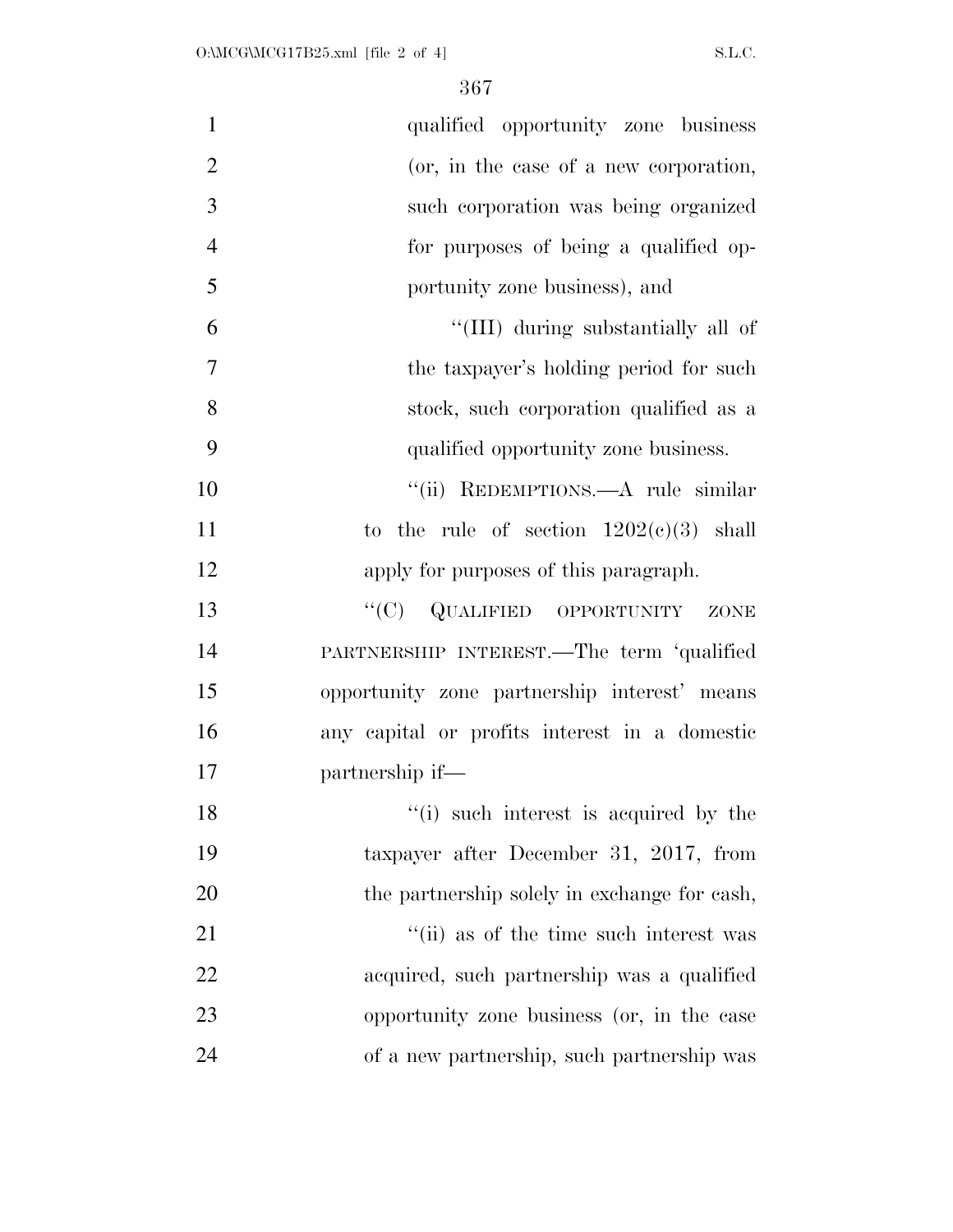| $\mathbf{1}$   | being organized for purposes of being a      |
|----------------|----------------------------------------------|
| $\overline{2}$ | qualified opportunity zone business), and    |
| 3              | "(iii) during substantially all of the       |
| $\overline{4}$ | taxpayer's holding period for such interest, |
| 5              | such partnership qualified as a qualified    |
| 6              | opportunity zone business.                   |
| $\overline{7}$ | "(D) QUALIFIED OPPORTUNITY ZONE              |
| 8              | BUSINESS PROPERTY.-                          |
| 9              | "(i) IN GENERAL.—The term 'quali-            |
| 10             | fied opportunity zone business property'     |
| 11             | means tangible property used in a trade or   |
| 12             | business of the taxpayer if—                 |
| 13             | "(I) such property was acquired              |
| 14             | by the taxpayer by purchase (as de-          |
| 15             | fined in section $179(d)(2)$ after De-       |
| 16             | cember 31, 2017,                             |
| 17             | "(II) the original use of such               |
| 18             | property in the qualified opportunity        |
| 19             | zone commences with the taxpayer or          |
| 20             | the taxpayer substantially improves          |
| 21             | the property, and                            |
| 22             | "(III) during substantially all of           |
| 23             | the taxpayer's holding period for such       |
| 24             | property, substantially all of the use       |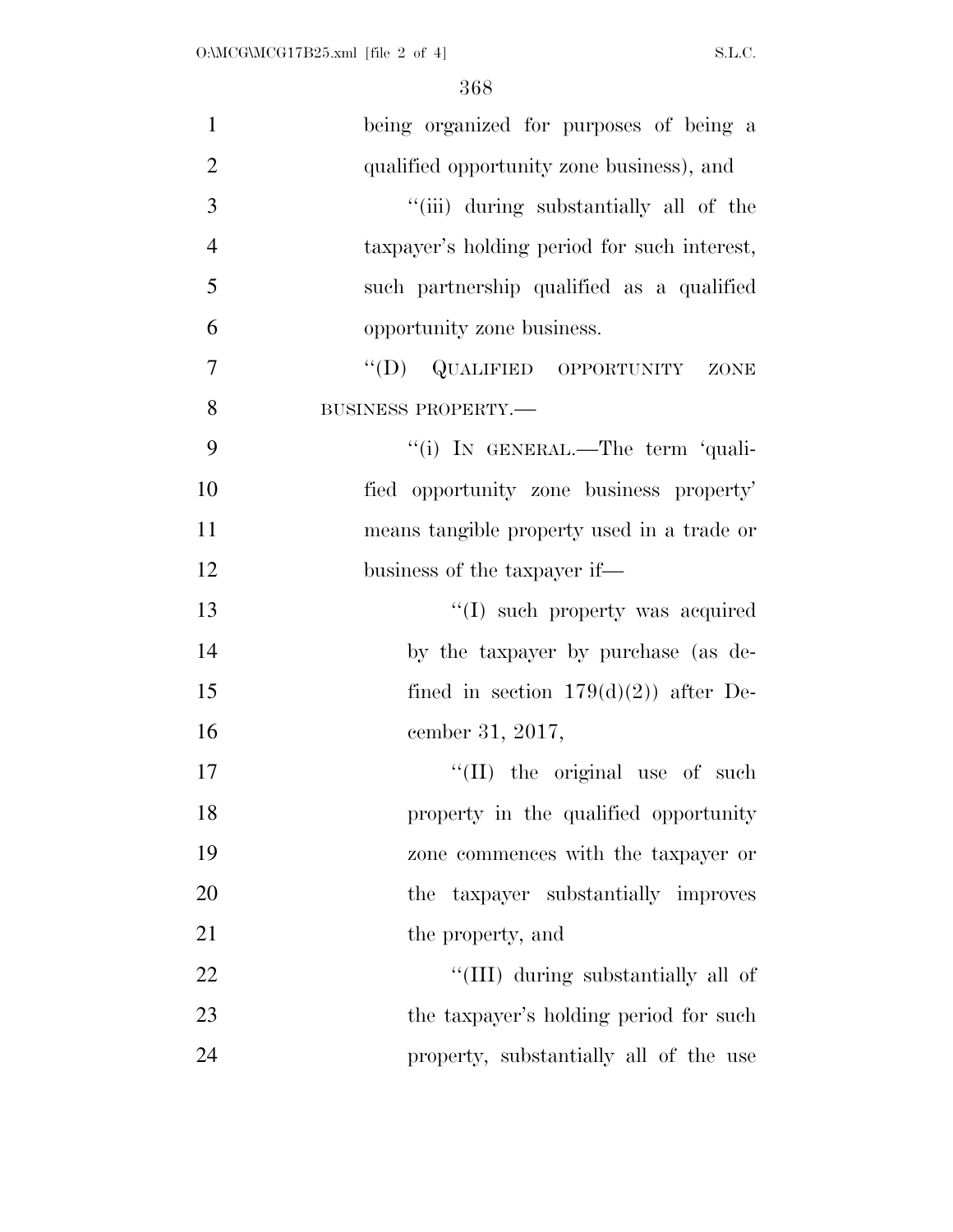of such property was in a qualified op-portunity zone.

 $"$ (ii) SUBSTANTIAL IMPROVEMENT.— For purposes of subparagraph (A)(ii), property shall be treated as substantially improved by the taxpayer only if, during any 30-month period beginning after the date of acquisition of such property, addi- tions to basis with respect to such property in the hands of the taxpayer exceed an amount equal to the adjusted basis of such property at the beginning of such 30- month period in the hands of the taxpayer.  $"$ (iii) RELATED PARTY.—For pur-15 poses of subparagraph  $(A)(i)$ , the related **person rule of section 179(d)(2)** shall be applied pursuant to paragraph (8) of this subsection in lieu of the application of such 19 rule in section  $179(d)(2)(A)$ .

20 "(3) QUALIFIED OPPORTUNITY ZONE BUSI- NESS.— 22 "'(A) In GENERAL.—The term 'qualified

 opportunity zone business' means a trade or business—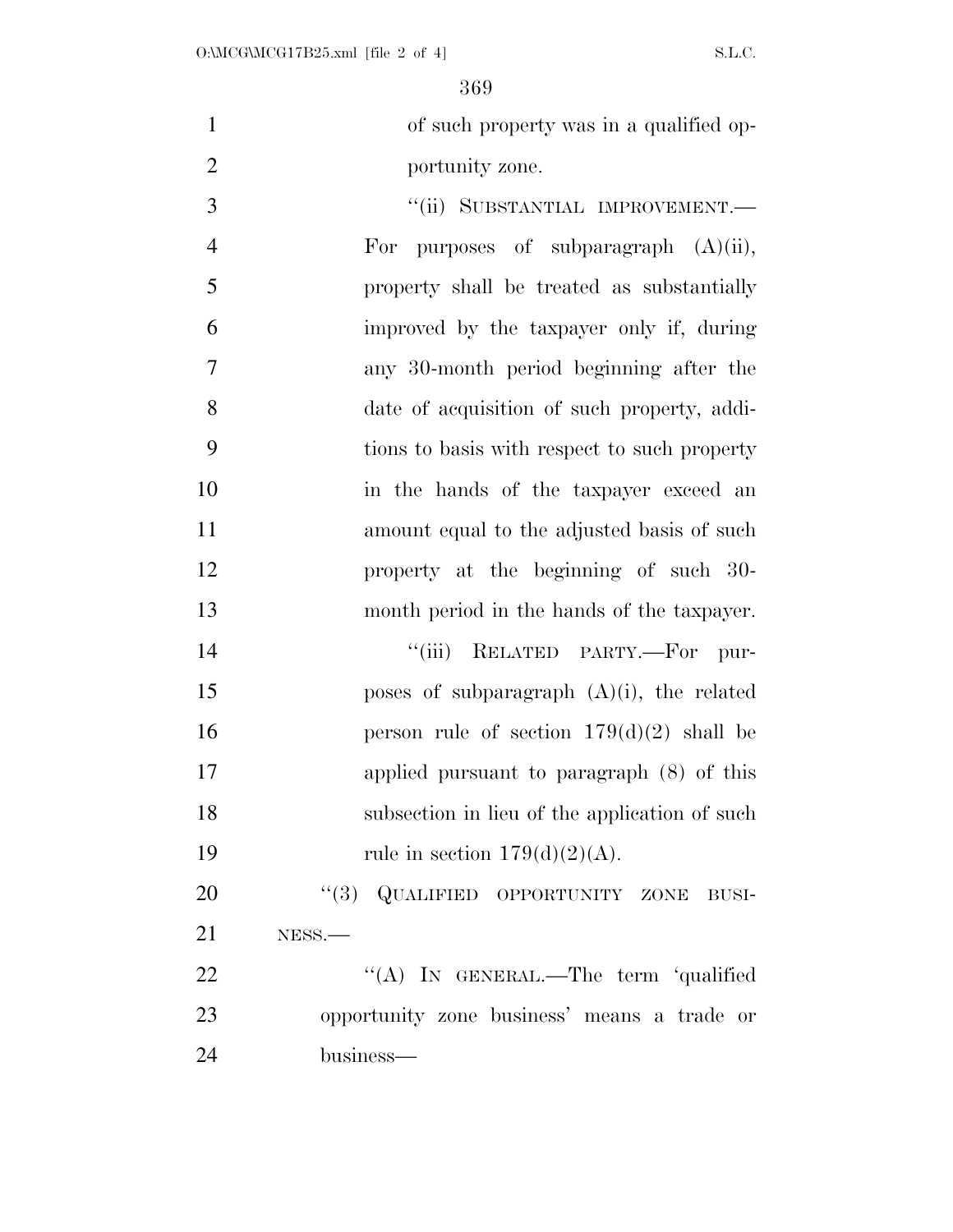| $\mathbf{1}$   | "(i) in which substantially all of the             |
|----------------|----------------------------------------------------|
| $\overline{2}$ | tangible property owned or leased by the           |
| 3              | taxpayer is qualified opportunity zone busi-       |
| $\overline{4}$ | ness property,                                     |
| 5              | "(ii) which satisfies the requirements             |
| 6              | of paragraphs $(2)$ , $(4)$ , and $(8)$ of section |
| 7              | $1397C(b)$ , and                                   |
| 8              | "(iii) which is not described in section           |
| 9              | $144(c)(6)(B)$ .                                   |
| 10             | "(B) SPECIAL RULE.—For purposes of                 |
| 11             | subparagraph $(A)$ , tangible property that ceases |
| 12             | to be a qualified opportunity zone business        |
| 13             | property shall continue to be treated as a quali-  |
| 14             | fied opportunity zone business property for the    |
| 15             | lesser of-                                         |
| 16             | "(i) 5 years after the date on which               |
| 17             | such tangible property ceases to be so             |
| 18             | qualified, or                                      |
| 19             | "(ii) the date on which such tangible              |
| 20             | property is no longer held by the qualified        |
| 21             | opportunity zone business.                         |
| 22             | $``$ (e) APPLICABLE RULES.—                        |
| 23             | TREATMENT OF INVESTMENTS<br>``(1)<br><b>WITH</b>   |
| 24             | MIXED FUNDS.—In the case of any investment in a    |
| 25             | qualified opportunity fund only a portion of which |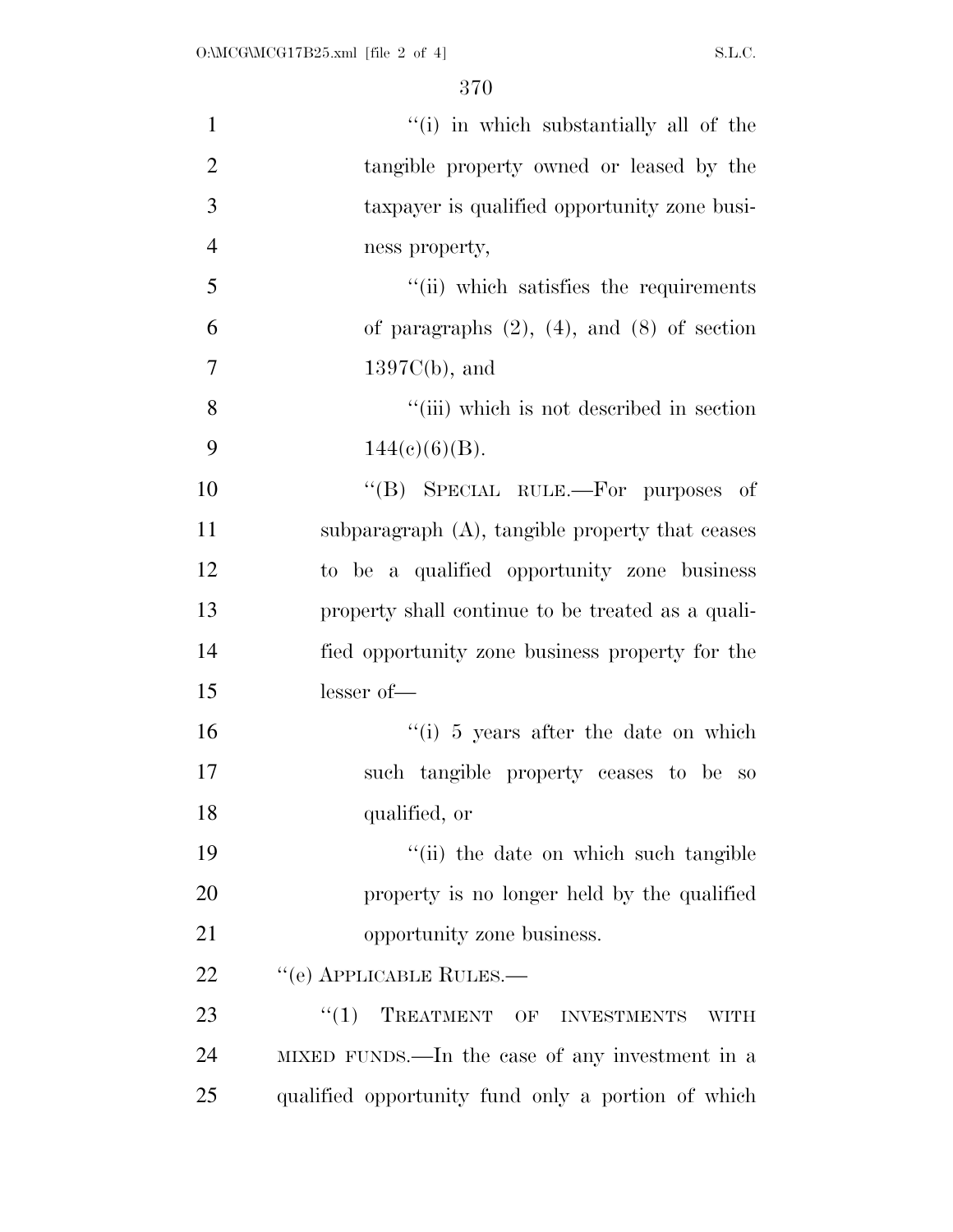| $\mathbf{1}$   | consists of investments of gain to which an election       |
|----------------|------------------------------------------------------------|
| $\overline{2}$ | under subsection $(a)(1)$ is in effect—                    |
| 3              | "(A) such investment shall be treated as $2$               |
| $\overline{4}$ | separate investments, consisting of—                       |
| 5              | "(i) one investment that only includes                     |
| 6              | amounts to which the election under sub-                   |
| 7              | section $(a)(1)$ applies, and                              |
| 8              | "(ii) a separate investment consisting                     |
| 9              | of other amounts, and                                      |
| 10             | "(B) subsections (a), (b), and (c) shall                   |
| 11             | only apply to the investment described in sub-             |
| 12             | paragraph $(A)(i)$ .                                       |
| 13             | " $(2)$ RELATED PERSONS.—For purposes of this              |
| 14             | section, persons are related to each other if such         |
| 15             | persons are described in section $267(b)$ or $707(b)(1)$ , |
| 16             | determined by substituting '20 percent' for '50 per-       |
| 17             | cent' each place it occurs in such sections.               |
| 18             | $\lq(3)$ DECEDENTS.—In the case of a decedent,             |
| 19             | amounts recognized under this section shall, if not        |
| 20             | properly includible in the gross income of the dece-       |
| 21             | dent, be includible in gross income as provided by         |
| 22             | section 691.                                               |
| 23             | "(4) REGULATIONS.—The Secretary shall pre-                 |
| 24             | scribe such regulations as may be necessary or ap-         |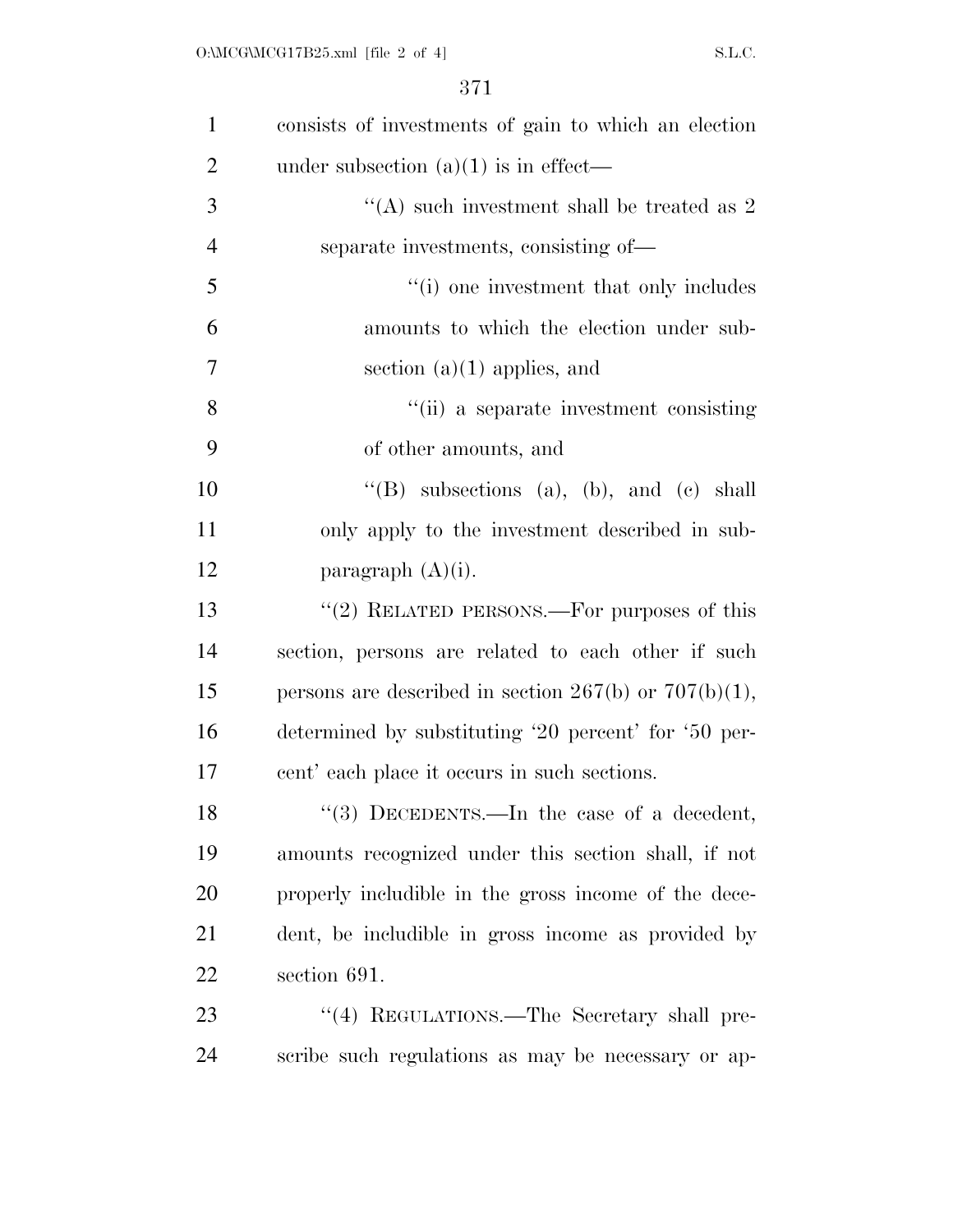| $\mathbf{1}$   | propriate to carry out the purposes of this section, |
|----------------|------------------------------------------------------|
| $\overline{2}$ | including—                                           |
| 3              | "(A) rules for the certification of qualified        |
| $\overline{4}$ | opportunity funds for the purposes of this sec-      |
| 5              | tion, and                                            |
| 6              | $\lq\lq$ (B) rules to prevent abuse.                 |
| 7              | "(f) FAILURE OF QUALIFIED OPPORTUNITY FUND           |
| 8              | TO MAINTAIN INVESTMENT STANDARD.—                    |
| 9              | "(1) IN GENERAL.—If a qualified opportunity          |
| 10             | fund fails to meet the 90-percent requirement of     |
| 11             | subsection $(e)(1)$ , the qualified opportunity fund |
| 12             | shall pay a penalty for each month it fails to meet  |
| 13             | the requirement in an amount equal to the product    |
| 14             | $of$ —                                               |
| 15             | $\lq\lq$ the excess of —                             |
| 16             | "(i) the amount equal to 90 percent of               |
| 17             | its aggregate assets, over                           |
| 18             | "(ii) the aggregate amount of quali-                 |
| 19             | fied opportunity zone property held by the           |
| 20             | fund, multiplied by                                  |
| 21             | "(B) the underpayment rate established               |
| 22             | under section $6621(a)(2)$ for such month.           |
| 23             | "(2) SPECIAL RULE FOR PARTNERSHIPS.—In               |
| 24             | the case that the qualified opportunity fund is a    |
| 25             | partnership, the penalty imposed by paragraph (1)    |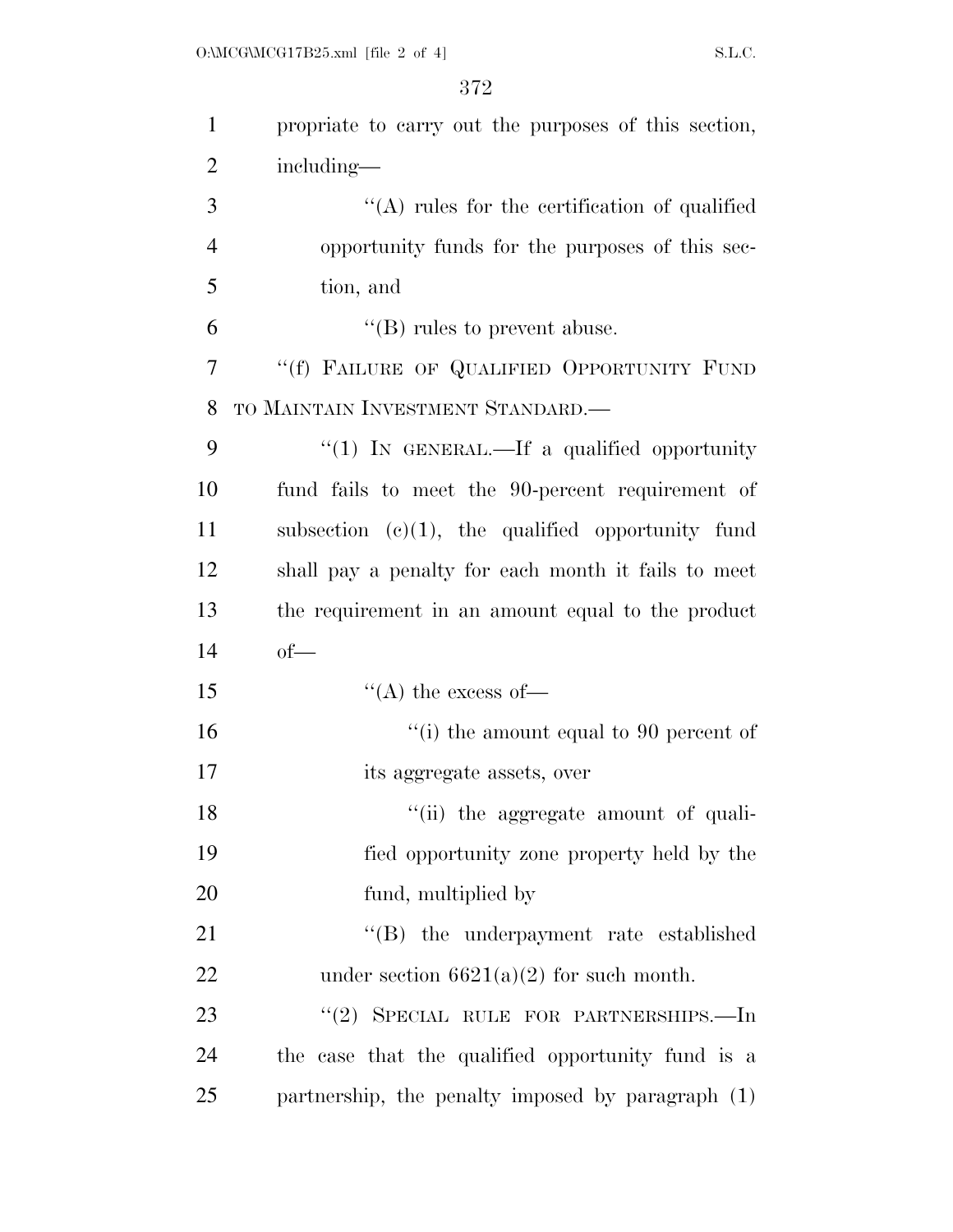shall be taken into account proportionately as part of the distributive share of each partner of the part-nership.

4 "(3) REASONABLE CAUSE EXCEPTION.—No penalty shall be imposed under this subsection with respect to any failure if it is shown that such failure is due to reasonable cause.''.

 (b) BASIS ADJUSTMENTS.—Section 1016(a) is amended by striking ''and'' at the end of paragraph (36), by striking the period at the end of paragraph (37) and inserting '', and'', and by inserting after paragraph (37) the following:

 ''(38) to the extent provided in subsections 14 (b)(2) and (c) of section  $1400Z-2$ .".

 (c) REPORT TO CONGRESS.—The Secretary of the Treasury, or the Secretary's delegate, shall submit a re- port to Congress on the opportunity zone incentives en- acted by this section beginning 5 years after the date of enactment of this Act and annually thereafter. The report shall include an assessment of investments held by quali- fied opportunity funds nationally and at the State level. To the extent such information is available, the report shall include the number of qualified opportunity funds, the amount of assets held in qualified opportunity funds, the composition of qualified opportunity fund investments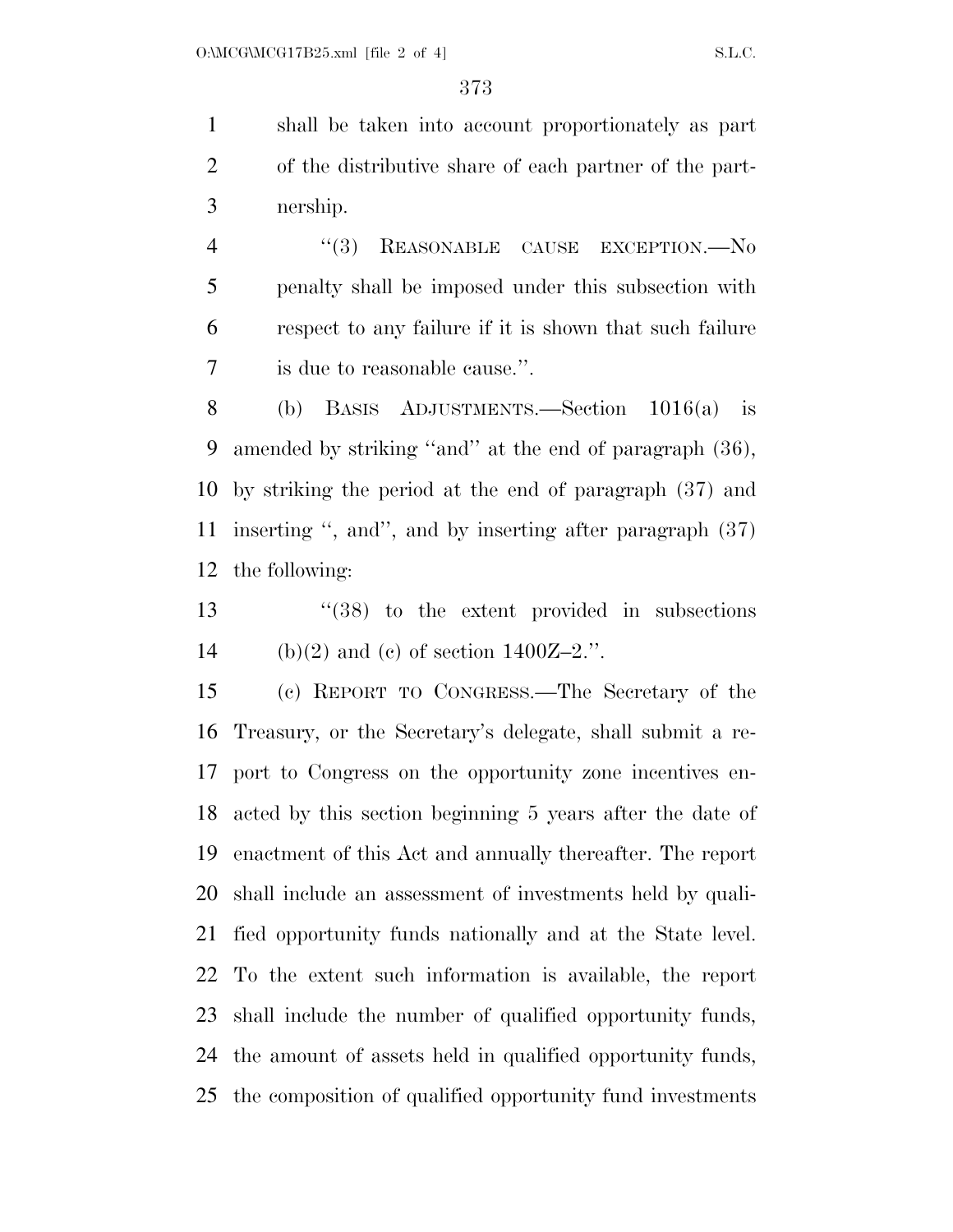$O:\text{MCG}\backslash\text{MCG17B25.xml}$  [file 2 of 4] S.L.C.

 by asset class, the percentage of qualified opportunity zone census tracts designated under subchapter Z of the Inter- nal Revenue Code of 1986 (as added by this section) that have received qualified opportunity fund investments. The report shall also include an assessment of the impacts and outcomes of the investments in those areas on economic indicators including job creation, poverty reduction, and new business starts, and other metrics as determined by the Secretary.

 (d) CLERICAL AMENDMENT.—The table of sub- chapters for chapter 1 is amended by adding at the end the following new item:

''SUBCHAPTER Z. OPPORTUNITY ZONES''.

 (e) EFFECTIVE DATE.—The amendments made by this section shall take effect on the date of the enactment of this Act.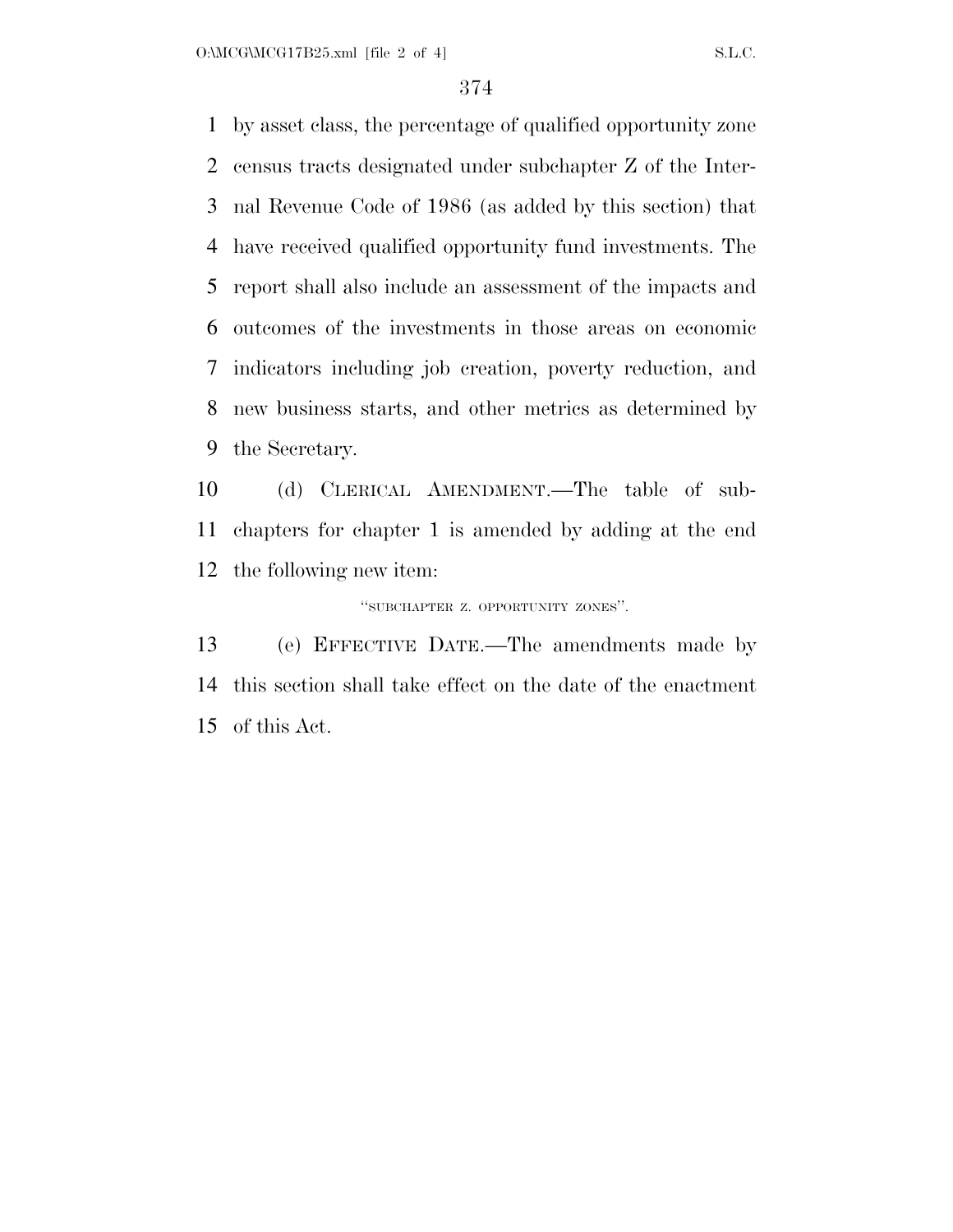| 1              | <b>Subtitle D-International Tax</b>                          |
|----------------|--------------------------------------------------------------|
| $\overline{2}$ | <b>Provisions</b>                                            |
| 3              | <b>PART I-OUTBOUND TRANSACTIONS</b>                          |
| $\overline{4}$ | <b>Subpart A-Establishment of Participation</b>              |
| 5              | <b>Exemption System for Taxation of Foreign Income</b>       |
| 6              | SEC. 14101. DEDUCTION FOR FOREIGN-SOURCE PORTION             |
| 7              | OF DIVIDENDS RECEIVED BY DOMESTIC COR-                       |
| 8              | PORATIONS FROM SPECIFIED 10-PERCENT                          |
| 9              | <b>OWNED FOREIGN CORPORATIONS.</b>                           |
| 10             | (a) IN GENERAL.—Part VIII of subchapter B of                 |
| 11             | chapter 1 is amended by inserting after section $245$ the    |
| 12             | following new section:                                       |
| 13             | "SEC. 245A. DEDUCTION FOR FOREIGN SOURCE-PORTION             |
| 14             | OF DIVIDENDS RECEIVED BY DOMESTIC COR-                       |
| 15             | PORATIONS FROM SPECIFIED 10-PERCENT                          |
| 16             | <b>OWNED FOREIGN CORPORATIONS.</b>                           |
| 17             | "(a) IN GENERAL.—In the case of any dividend re-             |
|                | 18 ceived from a specified 10-percent owned foreign corpora- |
| 19             | tion by a domestic corporation which is a United States      |
| 20             | shareholder with respect to such foreign corporation, there  |
| 21             | shall be allowed as a deduction an amount equal to the       |
| 22             | foreign-source portion of such dividend.                     |
| 23             | "(b) SPECIFIED 10-PERCENT OWNED FOREIGN COR-                 |
| 24             | PORATION.—For purposes of this section—                      |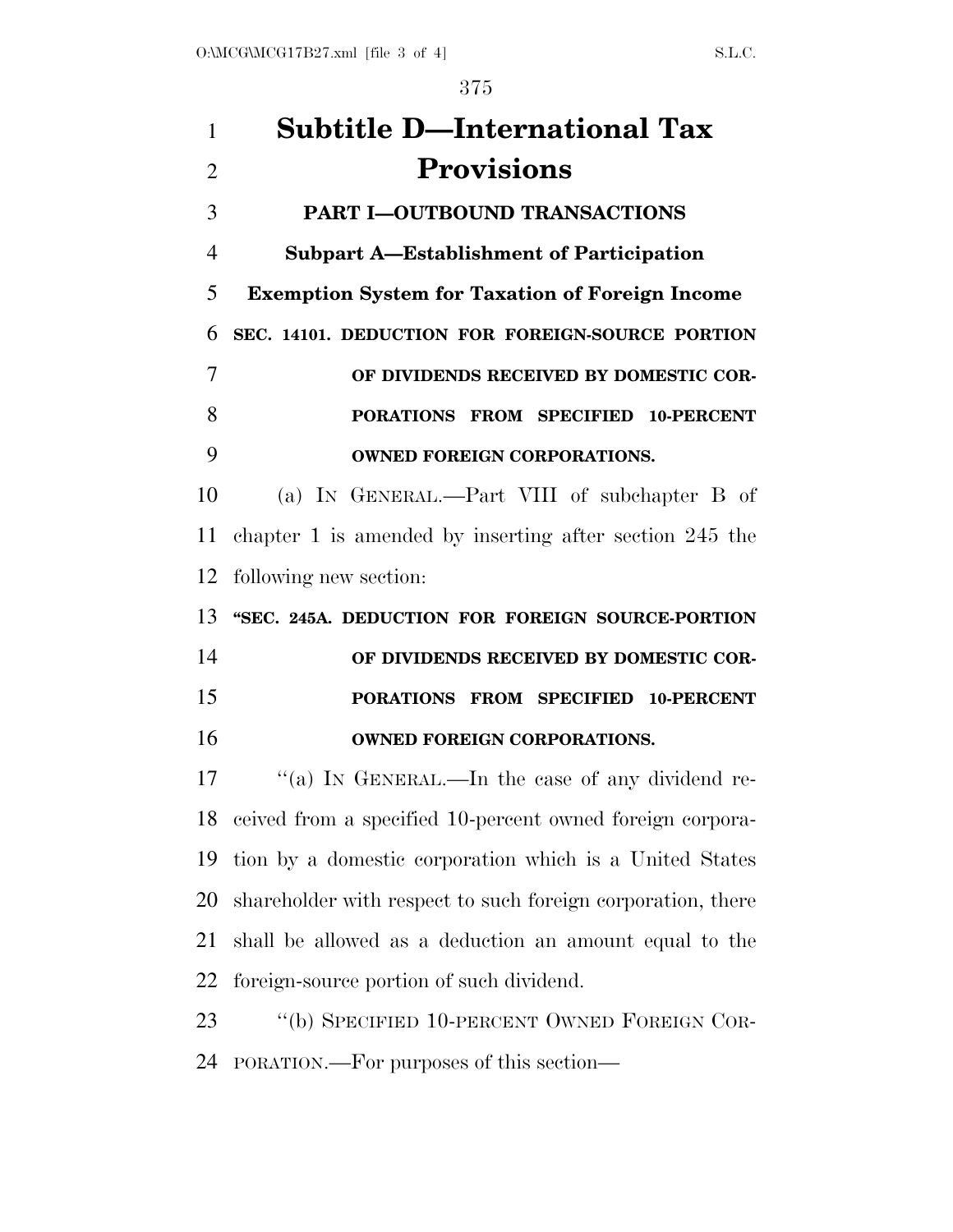1 "(1) IN GENERAL.—The term 'specified 10-per- cent owned foreign corporation' means any foreign corporation with respect to which any domestic cor- poration is a United States shareholder with respect to such corporation. 6 "(2) EXCLUSION OF PASSIVE FOREIGN INVEST- MENT COMPANIES.—Such term shall not include any corporation which is a passive foreign investment company (as defined in section 1297) with respect to the shareholder and which is not a controlled foreign corporation. 12 "(c) FOREIGN-SOURCE PORTION.—For purposes of this section—  $\frac{1}{2}$  (1) In GENERAL.—The foreign-source portion

 of any dividend from a specified 10-percent owned foreign corporation is an amount which bears the same ratio to such dividend as—

18 ''(A) the undistributed foreign earnings of the specified 10-percent owned foreign corpora-20 tion, bears to

21  $\langle$  (B) the total undistributed earnings of such foreign corporation.

23 ''(2) UNDISTRIBUTED EARNINGS.—The term 'undistributed earnings' means the amount of the earnings and profits of the specified 10-percent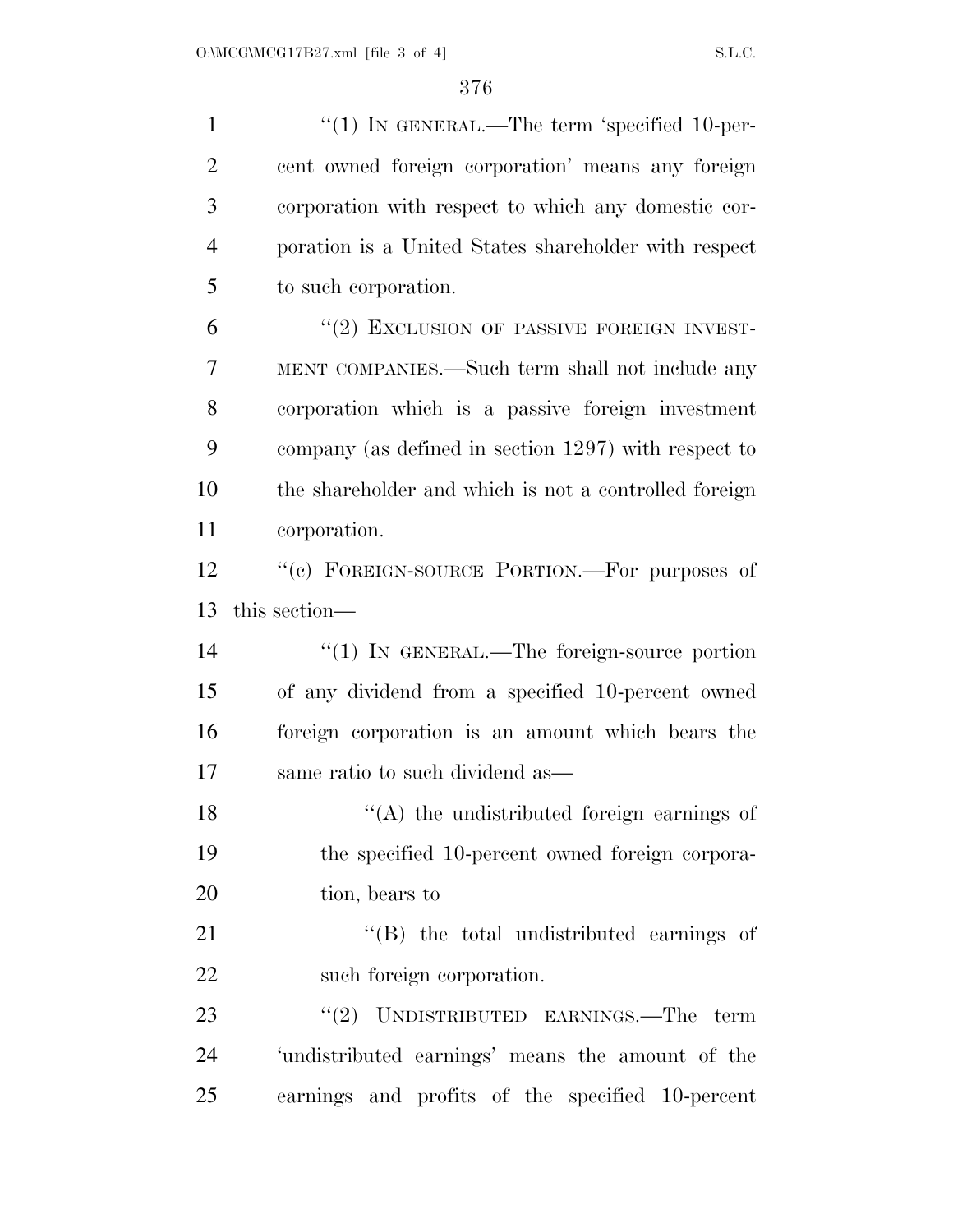| $\mathbf{1}$   | owned foreign corporation (computed in accordance      |
|----------------|--------------------------------------------------------|
| $\overline{2}$ | with sections $964(a)$ and $986$ )—                    |
| 3              | "(A) as of the close of the taxable year of            |
| $\overline{4}$ | the specified 10-percent owned foreign corpora-        |
| 5              | tion in which the dividend is distributed, and         |
| 6              | "(B) without diminution by reason of divi-             |
| 7              | dends distributed during such taxable year.            |
| 8              | "(3) UNDISTRIBUTED FOREIGN EARNINGS.-                  |
| 9              | The term 'undistributed foreign earnings' means the    |
| 10             | portion of the undistributed earnings which is attrib- |
| 11             | utable to neither—                                     |
| 12             | "(A) income described in subparagraph $(A)$            |
| 13             | of section $245(a)(5)$ , nor                           |
| 14             | "(B) dividends described in subparagraph               |
| 15             | (B) of such section (determined without regard         |
| 16             | to section $245(a)(12)$ ).                             |
| 17             | DISALLOWANCE OF FOREIGN TAX CREDIT,<br>$``$ (d)        |
|                | 18 ETC.-                                               |
| 19             | "(1) IN GENERAL.—No credit shall be allowed            |
| 20             | under section 901 for any taxes paid or accrued (or    |
| 21             | treated as paid or accrued) with respect to any dis-   |
| 22             | tribution any portion of which constitutes a dividend  |
| 23             | for which a deduction is allowed under this section.   |
| 24             | "(2) DENIAL OF DEDUCTION. No deduction                 |
| 25             | shall be allowed under this chapter for any tax for    |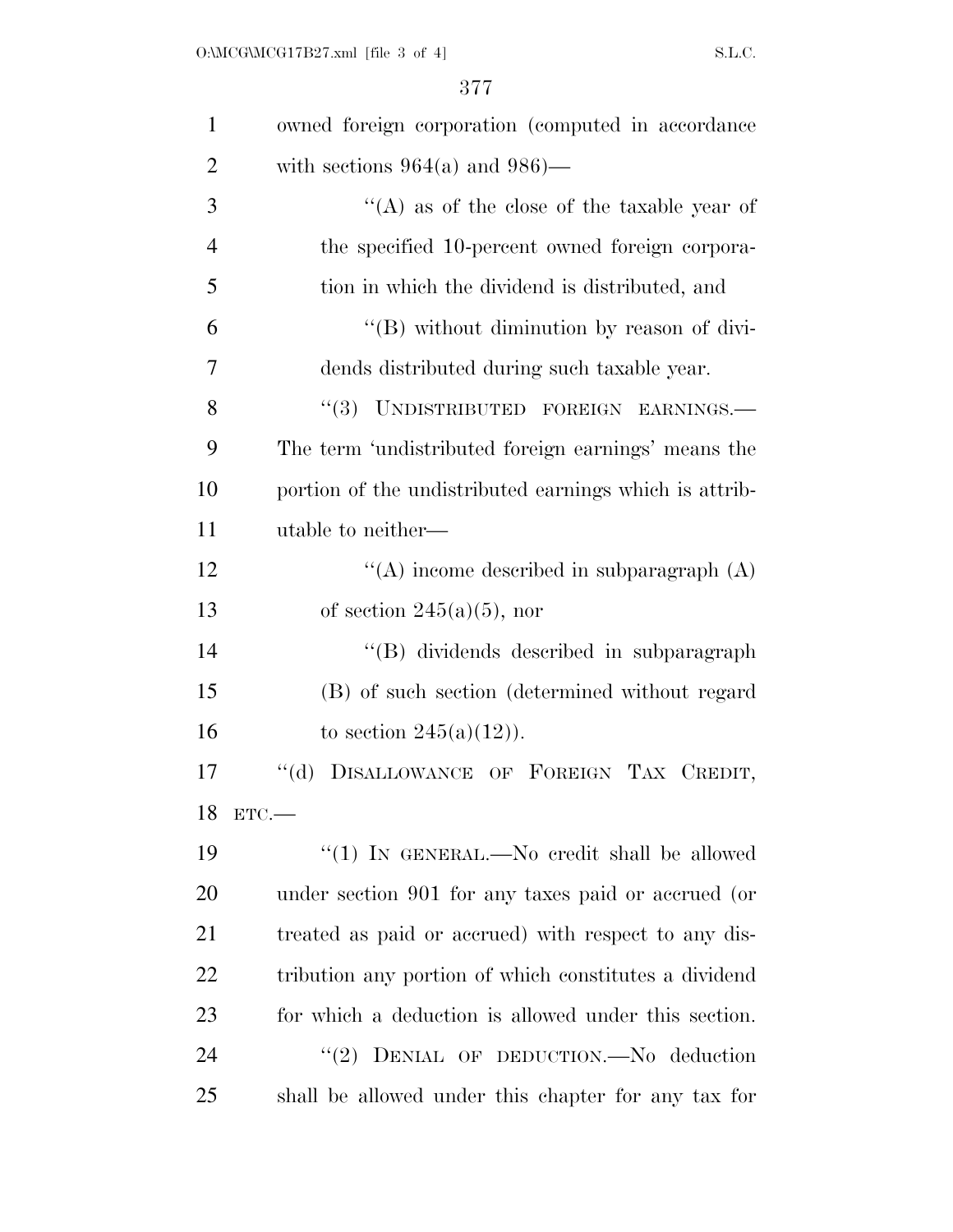| $\mathbf{1}$   | which credit is not allowable under section 901 by    |
|----------------|-------------------------------------------------------|
| $\overline{2}$ | reason of paragraph (1) (determined by treating the   |
| 3              | taxpayer as having elected the benefits of subpart A  |
| $\overline{4}$ | of part III of subchapter N).                         |
| 5              | "(e) SPECIAL RULES FOR HYBRID DIVIDENDS.—             |
| 6              | "(1) IN GENERAL.—Subsection (a) shall not             |
| 7              | apply to any dividend received by a United States     |
| 8              | shareholder from a controlled foreign corporation if  |
| 9              | the dividend is a hybrid dividend.                    |
| 10             | "(2) HYBRID DIVIDENDS OF TIERED CORPORA-              |
| 11             | TIONS.—If a controlled foreign corporation with re-   |
| 12             | spect to which a domestic corporation is a United     |
| 13             | States shareholder receives a hybrid dividend from    |
| 14             | any other controlled foreign corporation with respect |
| 15             | to which such domestic corporation is also a United   |
| 16             | States shareholder, then, notwithstanding any other   |
| 17             | provision of this title—                              |
| 18             | "(A) the hybrid dividend shall be treated             |
| 19             | for purposes of section $951(a)(1)(A)$ as subpart     |
| 20             | F income of the receiving controlled foreign cor-     |
| 21             | poration for the taxable year of the controlled       |
| 22             | foreign corporation in which the dividend was         |
| 23             | received, and                                         |
| 24             | "(B) the United States shareholder shall              |
| 25             | include in gross income an amount equal to the        |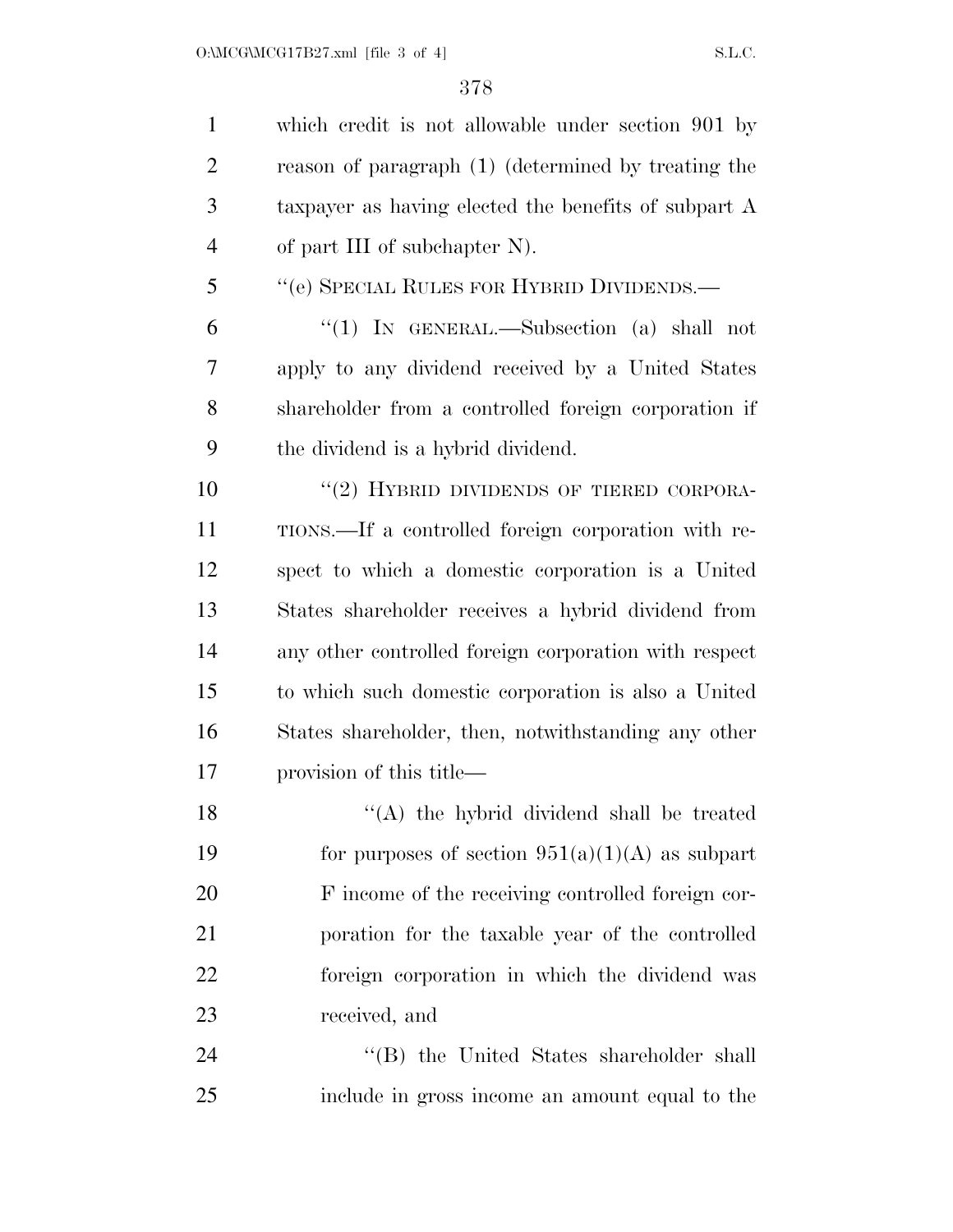| $\mathbf{1}$   | shareholder's pro rata share (determined in the             |
|----------------|-------------------------------------------------------------|
| $\overline{2}$ | same manner as under section $951(a)(2)$ of the             |
| 3              | subpart F income described in subparagraph                  |
| $\overline{4}$ | (A).                                                        |
| 5              | "(3) DENIAL OF FOREIGN TAX CREDIT, ETC.-                    |
| 6              | The rules of subsection (d) shall apply to any hybrid       |
| $\overline{7}$ | dividend received by, or any amount included under          |
| 8              | paragraph $(2)$ in the gross income of, a United            |
| 9              | States shareholder.                                         |
| 10             | "(4) HYBRID DIVIDEND.—The term 'hybrid                      |
| 11             | dividend' means an amount received from a con-              |
| 12             | trolled foreign corporation—                                |
| 13             | "(A) for which a deduction would be al-                     |
| 14             | lowed under subsection (a) but for this sub-                |
| 15             | section, and                                                |
| 16             | $\lq\lq (B)$ for which the controlled foreign cor-          |
| 17             | poration received a deduction (or other tax ben-            |
| 18             | efit) from taxes imposed by any foreign coun-               |
| 19             | try.                                                        |
| 20             | "(f) SPECIAL RULE FOR PURGING DISTRIBUTIONS                 |
| 21             | OF PASSIVE FOREIGN INVESTMENT COMPANIES.- Any               |
| 22             | amount which is treated as a dividend under section         |
| 23             | $1291(d)(2)(B)$ shall not be treated as a dividend for pur- |
| 24             | poses of this section.                                      |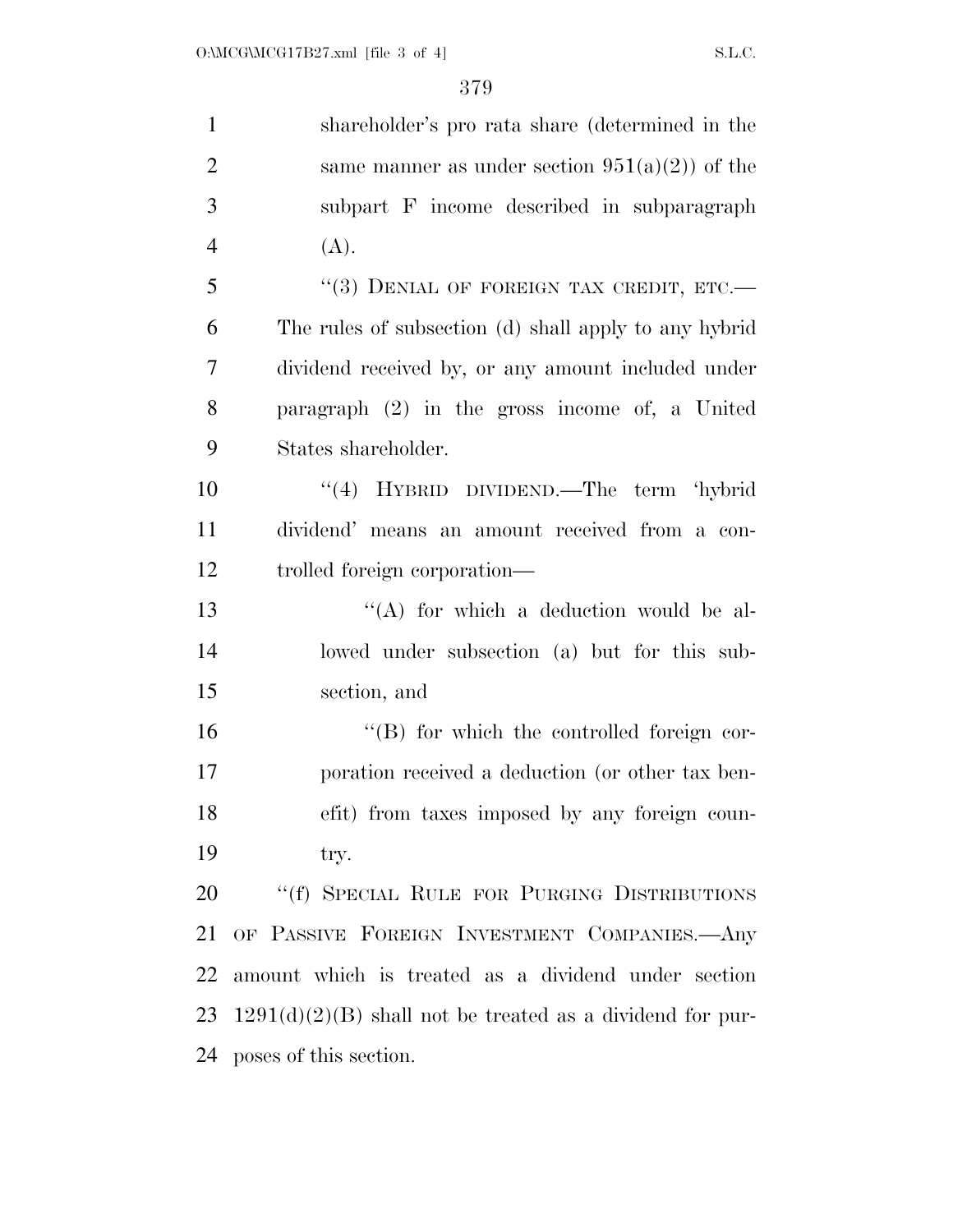| $\mathbf{1}$   | "(g) REGULATIONS.—The Secretary shall prescribe             |
|----------------|-------------------------------------------------------------|
| $\overline{2}$ | such regulations or other guidance as may be necessary      |
| 3              | or appropriate to carry out the provisions of this section, |
| $\overline{4}$ | including regulations for the treatment of United States    |
| 5              | shareholders owning stock of a specified 10 percent owned   |
| 6              | foreign corporation through a partnership.".                |
| 7              | (b) APPLICATION OF HOLDING PERIOD REQUIRE-                  |
| 8              | MENT.—Subsection $(c)$ of section 246 is amended—           |
| 9              | (1) by striking "or $245$ " in paragraph (1) and            |
| 10             | inserting $"245$ , or $245A"$ , and                         |
| 11             | $(2)$ by adding at the end the following new                |
| 12             | paragraph:                                                  |
| 13             | "(5) SPECIAL RULES FOR FOREIGN SOURCE                       |
| 14             | PORTION OF DIVIDENDS RECEIVED FROM SPECIFIED                |
| 15             | 10-PERCENT OWNED FOREIGN CORPORATIONS.-                     |
| 16             | "(A) 1-YEAR HOLDING PERIOD REQUIRE-                         |
| 17             | MENT.—For purposes of section 245A—                         |
| 18             | "(i) paragraph $(1)(A)$ shall be ap-                        |
| 19             | $plied$ —                                                   |
| 20             | "(I) by substituting '365 days'                             |
| 21             | for '45 days' each place it appears,                        |
| 22             | and                                                         |
| 23             | "(II) by substituting '731-day pe-                          |
| 24             | riod' for '91-day period', and                              |
| 25             | "(ii) paragraph $(2)$ shall not apply.                      |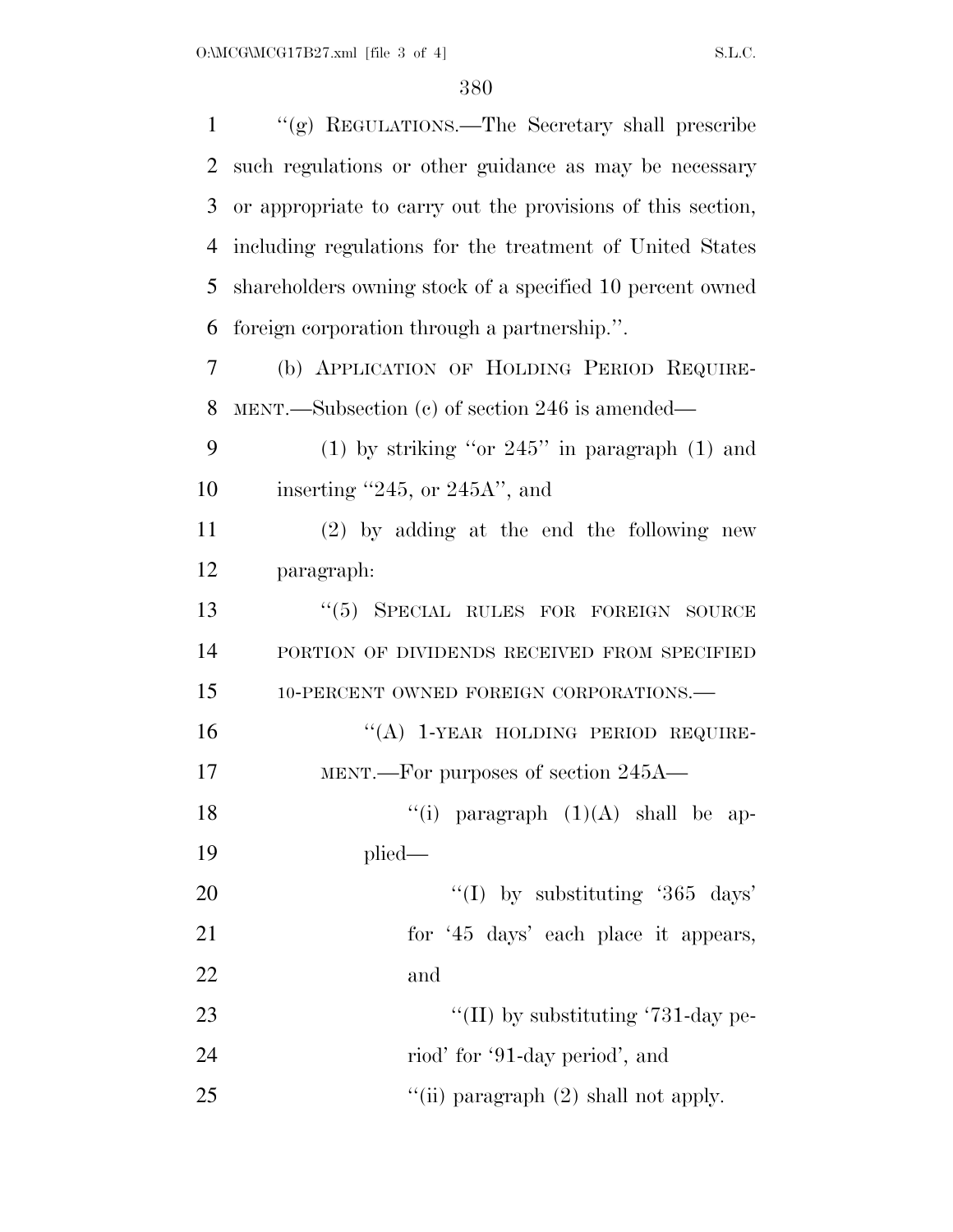| $\mathbf{1}$   | "(B) STATUS MUST BE MAINTAINED DUR-                                     |
|----------------|-------------------------------------------------------------------------|
| $\overline{2}$ | ING HOLDING PERIOD.—For purposes of apply-                              |
| 3              | ing paragraph (1) with respect to section 245A,                         |
| $\overline{4}$ | the taxpayer shall be treated as holding the                            |
| 5              | stock referred to in paragraph (1) for any pe-                          |
| 6              | riod only if—                                                           |
| $\overline{7}$ | $``(i)$ the specified 10-percent owned                                  |
| 8              | foreign corporation referred to in section                              |
| 9              | $245A(a)$ is a specified 10-percent owned                               |
| 10             | foreign corporation at all times during                                 |
| 11             | such period, and                                                        |
| 12             | "(ii) the taxpayer is a United States                                   |
| 13             | shareholder with respect to such specified                              |
| 14             | 10-percent owned foreign corporation at all                             |
| 15             | times during such period.".                                             |
| 16             | (c) APPLICATION OF RULES GENERALLY APPLICA-                             |
| 17             | BLE TO DEDUCTIONS FOR DIVIDENDS RECEIVED.                               |
| 18             | (1) TREATMENT OF DIVIDENDS FROM CERTAIN                                 |
| 19             | CORPORATIONS.—Paragraph $(1)$ of section $246(a)$ is                    |
| 20             | amended by striking "and 245" and inserting "245,                       |
| 21             | and $245A$ ".                                                           |
| 22             | (2) ASSETS GENERATING TAX-EXEMPT PORTION                                |
| 23             | OF DIVIDEND NOT TAKEN INTO ACCOUNT IN ALLO-                             |
| 24             | <b>CATING</b><br>APPORTIONING<br><b>DEDUCTIBLE</b><br><b>AND</b><br>EX- |
| 25             | PENSES.—Paragraph $(3)$ of section $864(e)$ is amend-                   |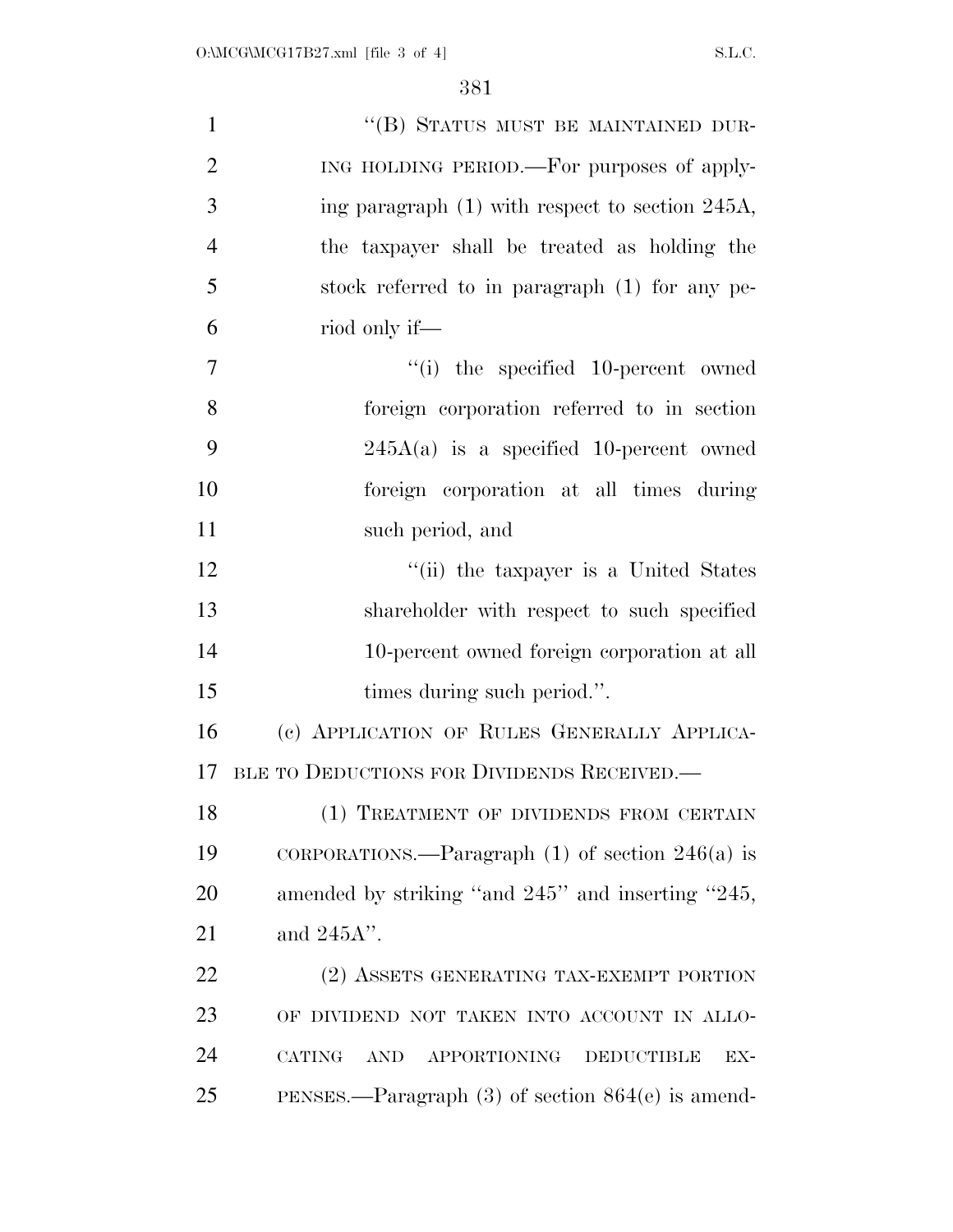1 ed by striking "or  $245(a)$ " and inserting ",  $245(a)$ , or 245A''.

 (3) COORDINATION WITH SECTION 1059.—Sub- paragraph (B) of section 1059(b)(2) is amended by striking "or 245" and inserting "245, or 245A".

 (d) COORDINATION WITH FOREIGN TAX CREDIT LIMITATION.—Subsection (b) of section 904 is amended by adding at the end the following new paragraph:

9 "(5) TREATMENT OF DIVIDENDS FOR WHICH 10 DEDUCTION IS ALLOWED UNDER SECTION 245A. For purposes of subsection (a), in the case of a do- mestic corporation which is a United States share- holder with respect to a specified 10-percent owned foreign corporation, such domestic corporation's tax- able income from sources without the United States shall be determined without regard to—

 $'$ (A) the foreign-source portion of any divi- dend received from such foreign corporation, and

20 "'(B) any deductions properly allocable to 21 such portion.

 Any term which is used in section 245A and in this paragraph shall have the same meaning for purposes of this paragraph as when used in such section.''.

(e) CONFORMING AMENDMENTS.—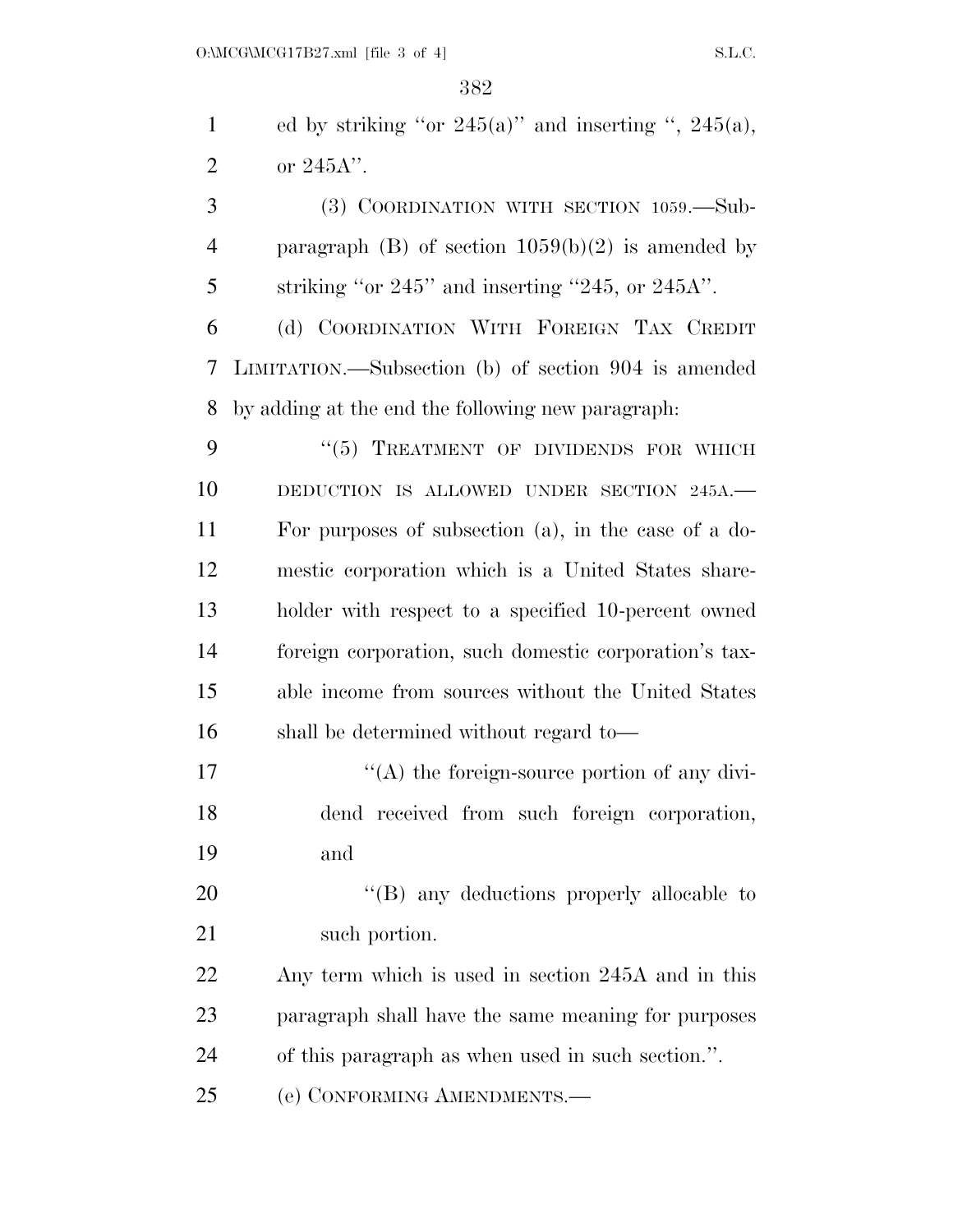(1) Subsection (b) of section 951 is amended by striking ''subpart'' and inserting ''title''. (2) Subsection (a) of section 957 is amended by striking ''subpart'' in the matter preceding para- graph (1) and inserting ''title''. (3) The table of sections for part VIII of sub- chapter B of chapter 1 is amended by inserting after the item relating to section 245 the following new item: ''Sec. 245A. Dividends received by domestic corporations from certain foreign corporations.''. (f) EFFECTIVE DATE.—The amendments made by this section shall apply to taxable years of foreign corpora- tions beginning after December 31, 2017, and to taxable years of United States shareholders in which or with which such taxable years of foreign corporations end. **SEC. 14102. SPECIAL RULES RELATING TO SALES OR TRANSFERS INVOLVING SPECIFIED 10-PER- CENT OWNED FOREIGN CORPORATIONS.**  (a) SALES BY UNITED STATES PERSONS OF STOCK.—Section 1248 is amended by redesignating sub- section (j) as subsection (k) and by inserting after sub- section (i) the following new subsection: 22 "(j) COORDINATION WITH DIVIDENDS RECEIVED DEDUCTION.—In the case of the sale or exchange by a domestic corporation of stock in a foreign corporation held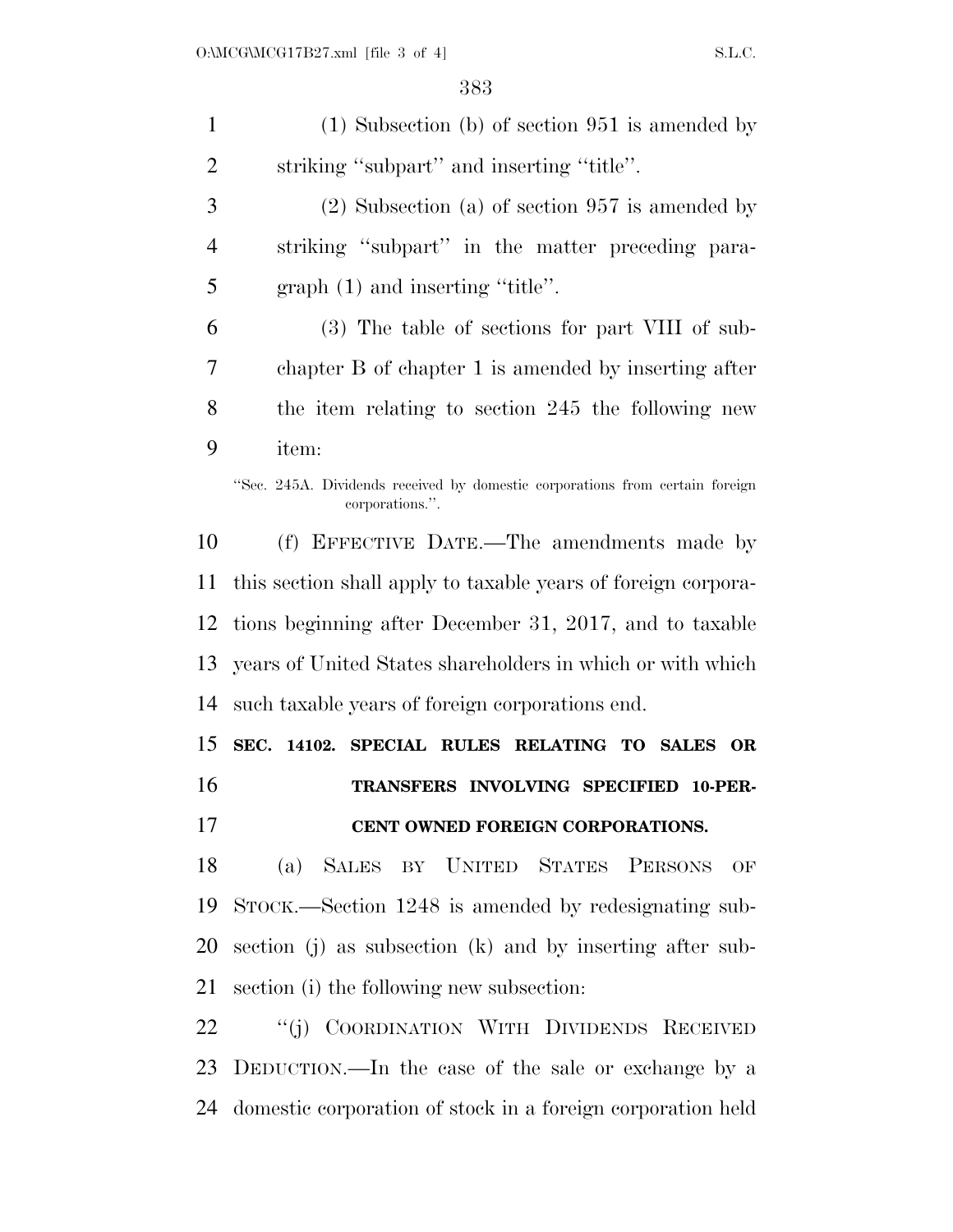for 1 year or more, any amount received by the domestic corporation which is treated as a dividend by reason of this section shall be treated as a dividend for purposes of applying section 245A.''.

 (b) BASIS IN SPECIFIED 10-PERCENT OWNED FOR- EIGN CORPORATION REDUCED BY NONTAXED PORTION OF DIVIDEND FOR PURPOSES OF DETERMINING LOSS.—

 (1) IN GENERAL.—Section 961 is amended by adding at the end the following new subsection:

10 "(d) BASIS IN SPECIFIED 10-PERCENT OWNED FOR- EIGN CORPORATION REDUCED BY NONTAXED PORTION OF DIVIDEND FOR PURPOSES OF DETERMINING LOSS.— If a domestic corporation receives a dividend from a speci- fied 10-percent owned foreign corporation (as defined in section 245A) in any taxable year, solely for purposes of determining loss on any disposition of stock of such for- eign corporation in such taxable year or any subsequent taxable year, the basis of such domestic corporation in such stock shall be reduced (but not below zero) by the amount of any deduction allowable to such domestic cor-poration under section 245A with respect to such stock.''.

 (2) EFFECTIVE DATE.—The amendments made by this subsection shall apply to dividends received in taxable years beginning after December 31, 2017.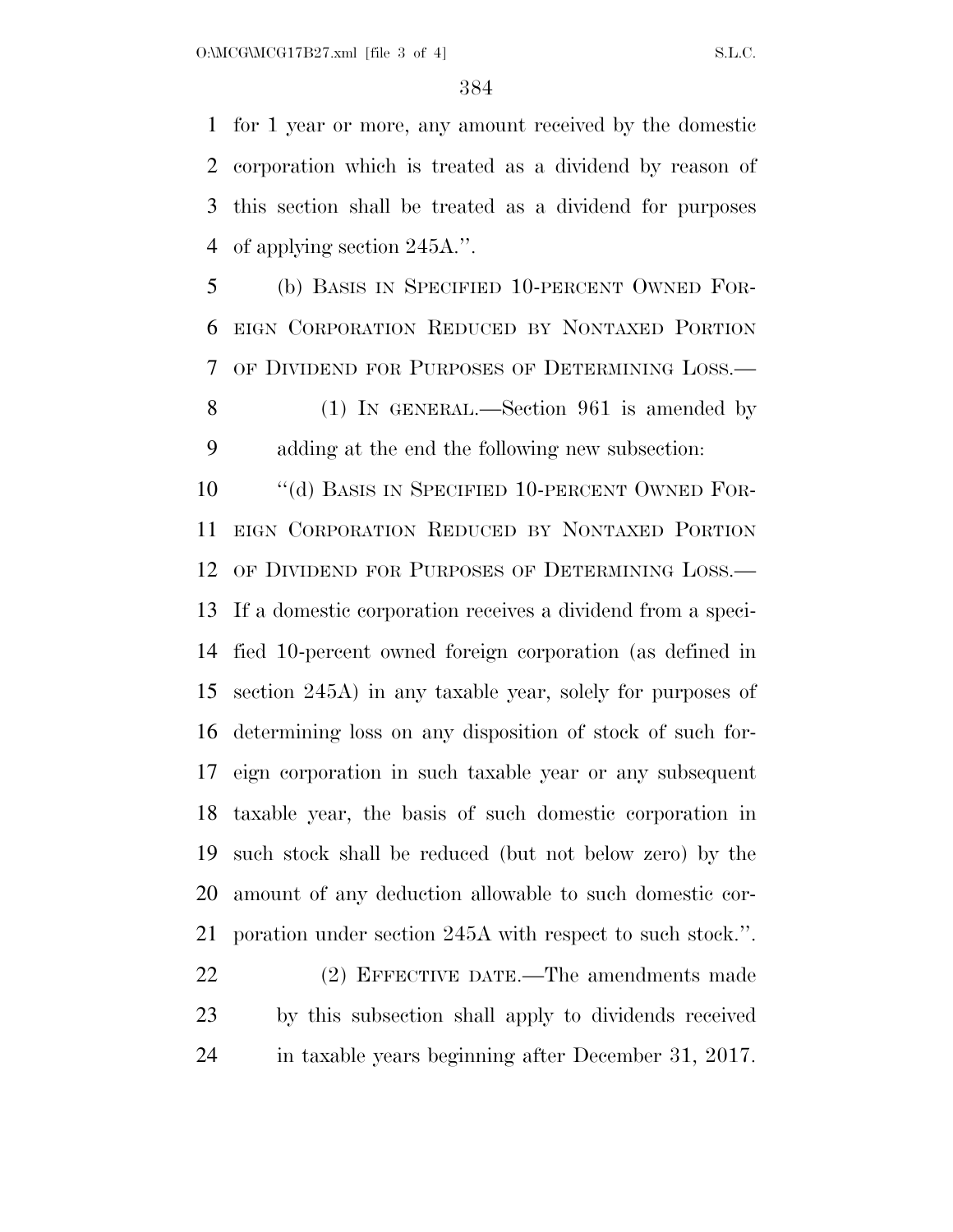(c) SALE BY A CFC OF A LOWER TIER CFC.—Sec- tion 964(e) is amended by adding at the end the following new paragraph: 4 "(4) COORDINATION WITH DIVIDENDS RE- CEIVED DEDUCTION.—  $"({\rm A})$  In GENERAL.—If, for any taxable year of a controlled foreign corporation begin- ning after December 31, 2017, any amount is treated as a dividend under paragraph (1) by reason of a sale or exchange by the controlled foreign corporation of stock in another foreign corporation held for 1 year or more, then, not-

 $\frac{1}{2}$  (i) the foreign-source portion of such dividend shall be treated for purposes of 16 section  $951(a)(1)(A)$  as subpart F income of the selling controlled foreign corporation for such taxable year,

withstanding any other provision of this title—

 ''(ii) a United States shareholder with respect to the selling controlled foreign cor- poration shall include in gross income for 22 the taxable year of the shareholder with or within which such taxable year of the con- trolled foreign corporation ends an amount equal to the shareholder's pro rata share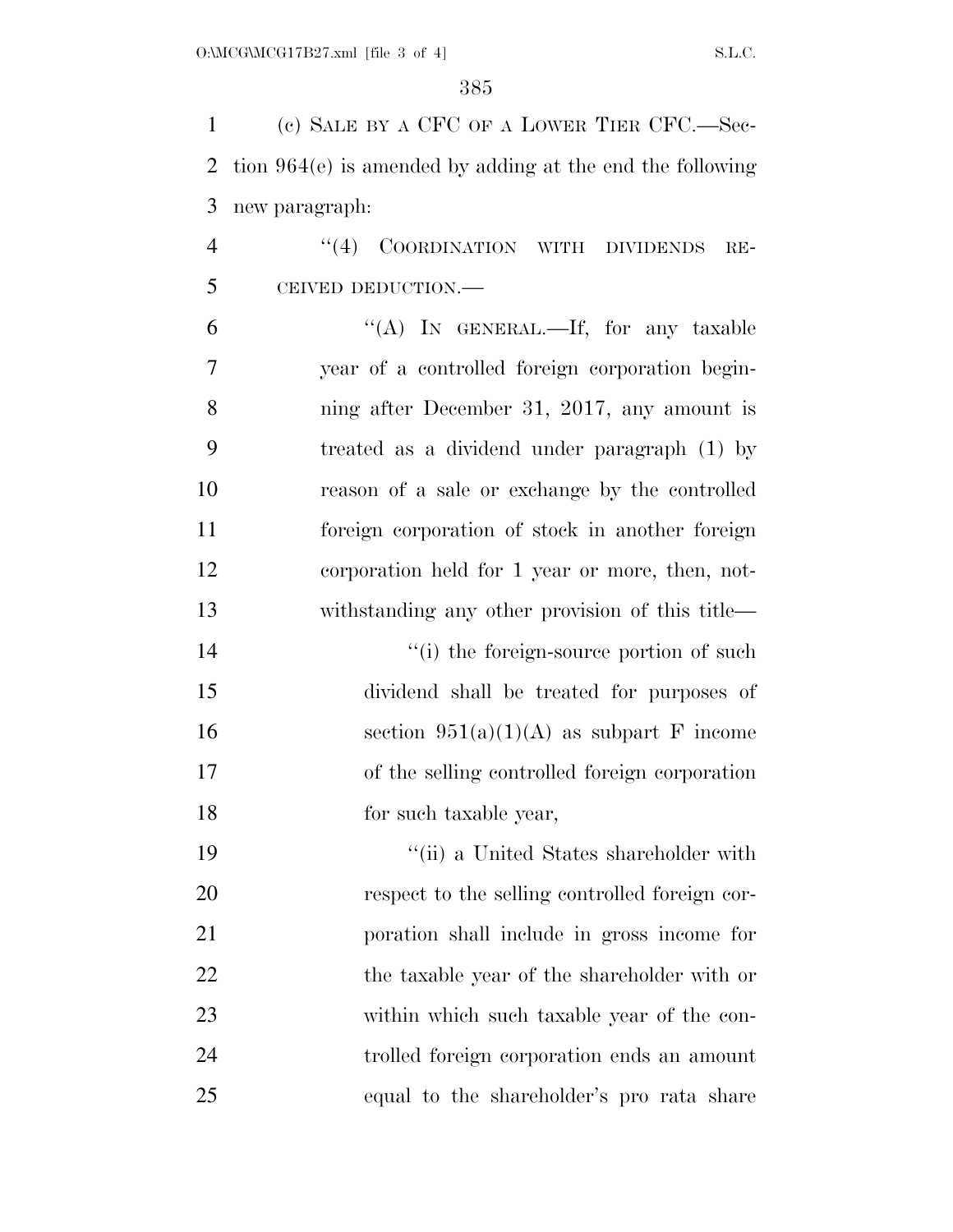| $\mathbf{1}$   | (determined in the same manner as under            |
|----------------|----------------------------------------------------|
| $\overline{2}$ | section $951(a)(2)$ of the amount treated          |
| 3              | as subpart F income under clause (i), and          |
| $\overline{4}$ | "(iii) the deduction under section                 |
| 5              | $245A(a)$ shall be allowable to the United         |
| 6              | States shareholder with respect to the sub-        |
| $\tau$         | part F income included in gross income             |
| 8              | under clause (ii) in the same manner as if         |
| 9              | such subpart F income were a dividend re-          |
| 10             | ceived by the shareholder from the selling         |
| 11             | controlled foreign corporation.                    |
| 12             | "(B) EFFECT OF LOSS ON EARNINGS AND                |
| 13             | PROFITS.—For purposes of this title, in the        |
| 14             | case of a sale or exchange by a controlled for-    |
| 15             | eign corporation of stock in another foreign cor-  |
| 16             | poration in a taxable year of the selling con-     |
| 17             | trolled foreign corporation beginning after De-    |
| 18             | cember 31, 2017, to which this paragraph           |
| 19             | would apply if gain were recognized, the earn-     |
| 20             | ings and profits of the selling controlled foreign |
| 21             | corporation shall not be reduced by reason of      |
| 22             | any loss from such sale or exchange.               |
| 23             | FOREIGN-SOURCE PORTION.-For<br>``(C)               |
| 24             | purposes of this paragraph, the foreign-source     |
|                |                                                    |

portion of any amount treated as a dividend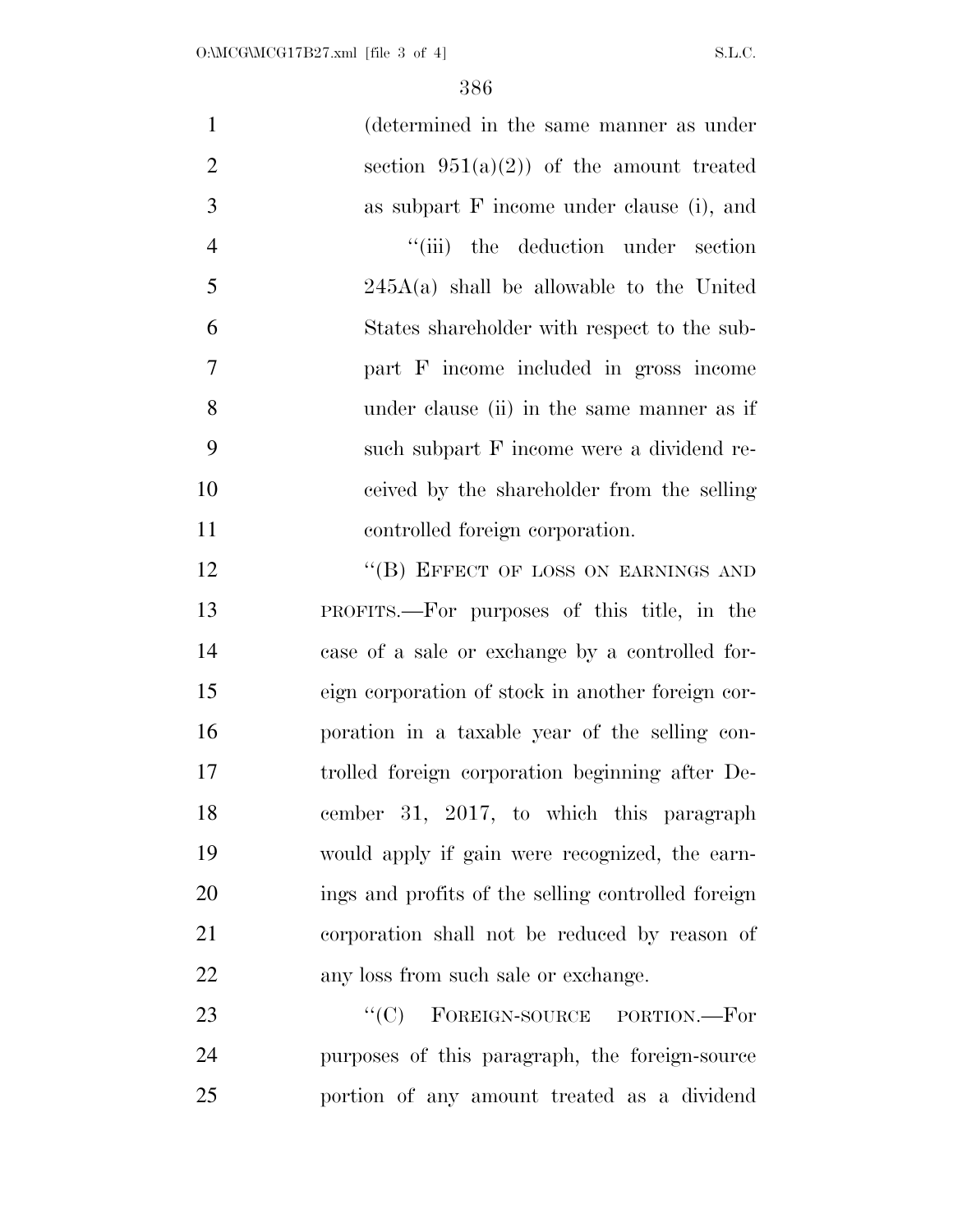| $\mathbf{1}$   | under paragraph (1) shall be determined in the               |
|----------------|--------------------------------------------------------------|
| $\overline{2}$ | same manner as under section $245A(c)$ .".                   |
| 3              | TREATMENT OF FOREIGN BRANCH LOSSES<br>(d)                    |
| $\overline{4}$ | TRANSFERRED TO SPECIFIED 10-PERCENT OWNED FOR-               |
| 5              | EIGN CORPORATIONS.                                           |
| 6              | $(1)$ IN GENERAL.—Part II of subchapter B of                 |
| 7              | chapter 1 is amended by adding at the end the fol-           |
| 8              | lowing new section:                                          |
| 9              | "SEC. 91. CERTAIN FOREIGN BRANCH LOSSES TRANS-               |
| 10             | FERRED TO SPECIFIED 10-PERCENT OWNED                         |
|                |                                                              |
| 11             | FOREIGN CORPORATIONS.                                        |
| 12             | "(a) IN GENERAL.—If a domestic corporation trans-            |
| 13             | fers substantially all of the assets of a foreign branch     |
| 14             | (within the meaning of section $367(a)(3)(C)$ , as in effect |
| 15             | before the date of the enactment of the Tax Cuts and Jobs    |
|                | 16 Act) to a specified 10-percent owned foreign corporation  |
| 17             | (as defined in section 245A) with respect to which it is     |
|                | 18 a United States shareholder after such transfer, such do- |
| 19             | mestic corporation shall include in gross income for the     |
| 20             | taxable year which includes such transfer an amount equal    |
| 21             | to the transferred loss amount with respect to such trans-   |

 ''(b) LIMITATION AND CARRYFORWARD BASED ON FOREIGN-SOURCE DIVIDENDS RECEIVED.—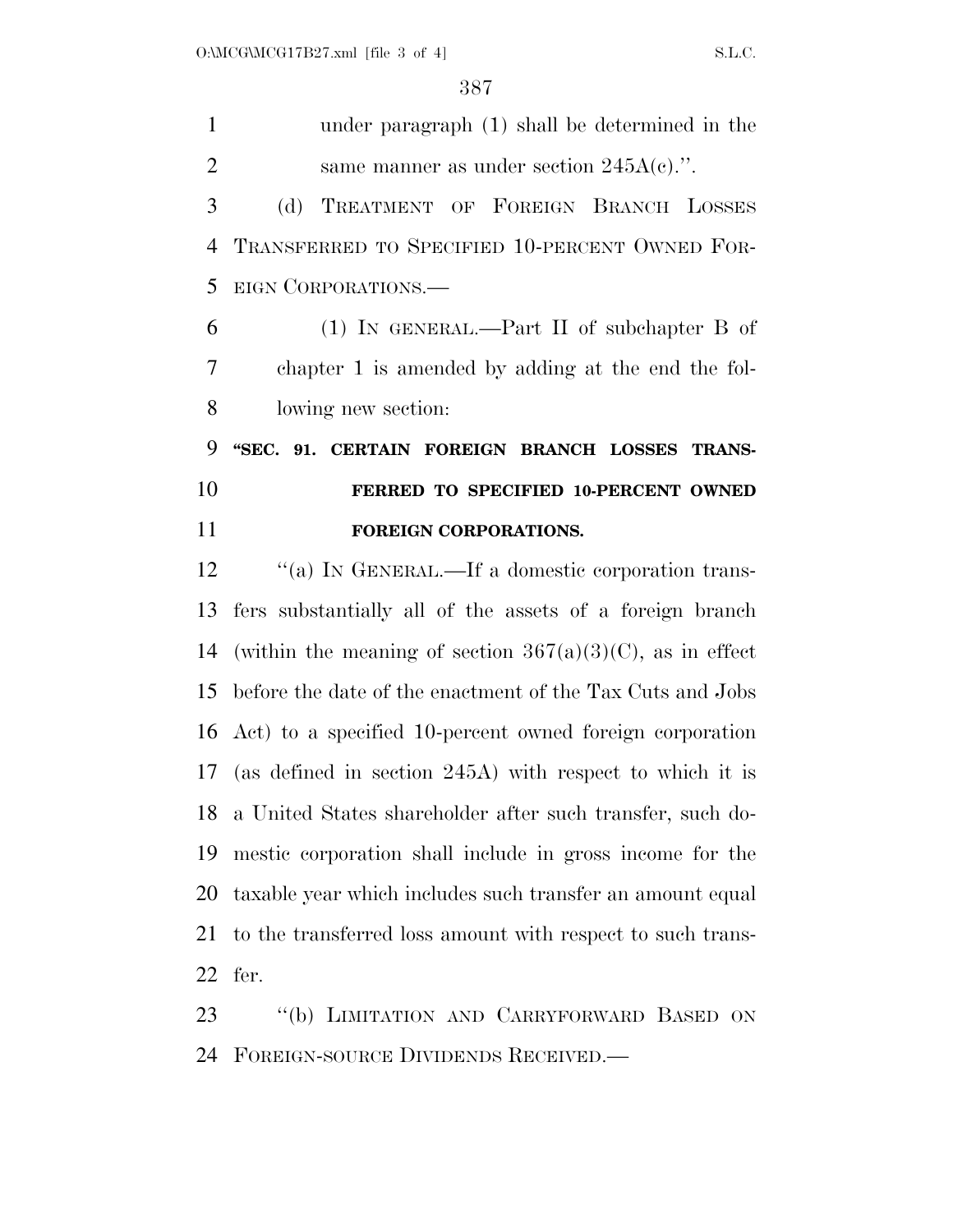| $\mathbf{1}$   | "(1) IN GENERAL.—The amount included in                      |
|----------------|--------------------------------------------------------------|
| $\overline{2}$ | the gross income of the taxpayer under subsection            |
| 3              | (a) for any taxable year shall not exceed the amount         |
| $\overline{4}$ | allowed as a deduction under section 245A for such           |
| 5              | taxable year (taking into account dividends received         |
| 6              | from all specified 10-percent owned foreign corpora-         |
| $\overline{7}$ | tions with respect to which the taxpayer is a United         |
| 8              | States shareholder).                                         |
| 9              | "(2) AMOUNTS NOT INCLUDED CARRIED FOR-                       |
| 10             | WARD.—Any amount not included in gross income                |
| 11             | for any taxable year by reason of paragraph (1)              |
| 12             | shall, subject to the application of paragraph (1) to        |
| 13             | the succeeding taxable year, be included in gross in-        |
| 14             | come for the succeeding taxable year.                        |
| 15             | "(c) TRANSFERRED LOSS AMOUNT.—For purposes                   |
| 16             | of this section, the term 'transferred loss amount' means,   |
| 17             | with respect to any transfer of substantially all of the as- |
| 18             | sets of a foreign branch, the excess (if any) of-            |
| 19             | $\cdot$ (1) the sum of losses—                               |
| 20             | $\lq\lq$ which were incurred by the foreign                  |
| 21             | branch after December 31, 2017, and before                   |
| 22             | the transfer, and                                            |
| 23             | "(B) with respect to which a deduction was                   |
| 24             | allowed to the taxpayer, over                                |
| 25             | $\lq(2)$ the sum of —                                        |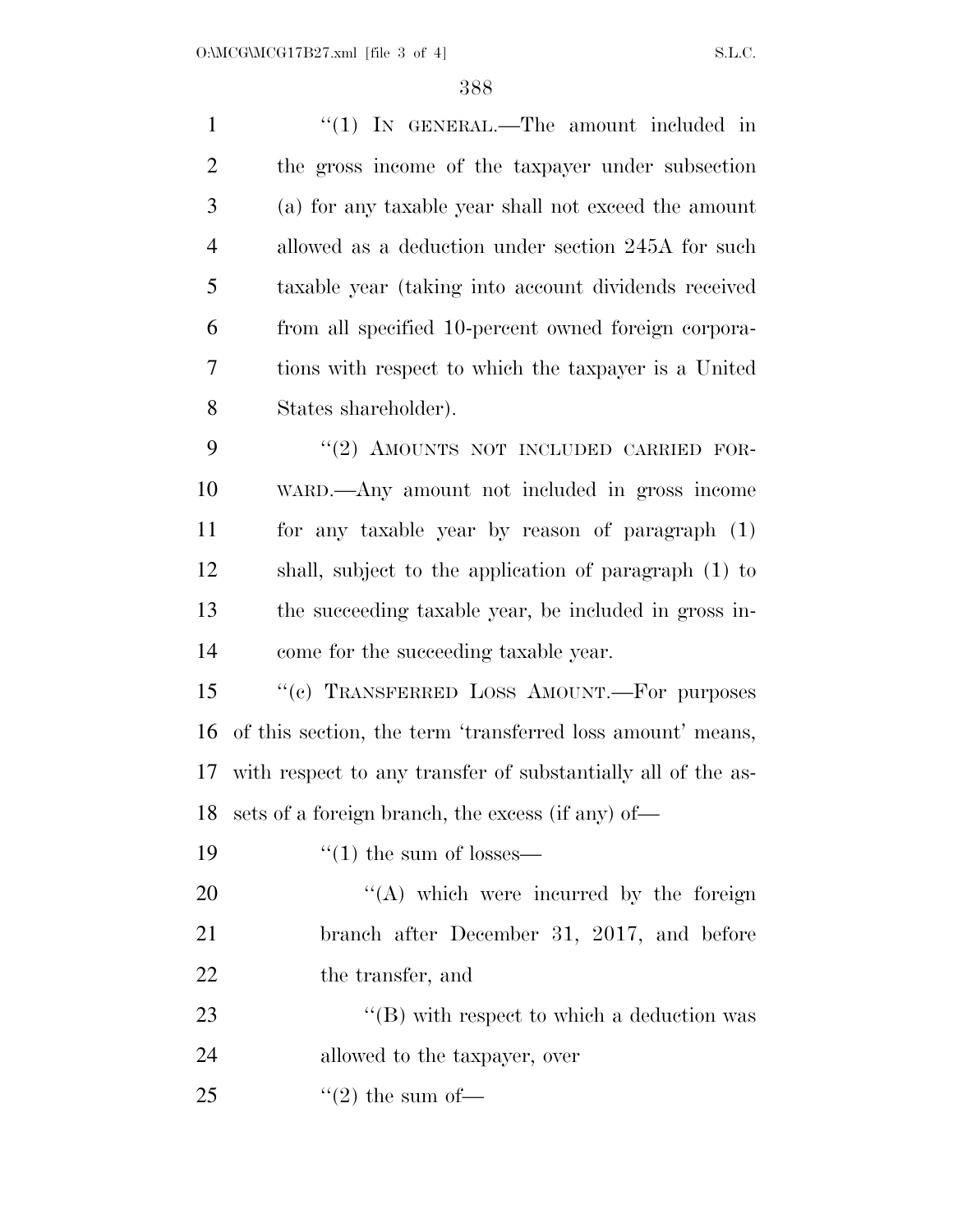1 ''(A) any taxable income of such branch for a taxable year after the taxable year in which the loss was incurred and through the close of the taxable year of the transfer, and ''(B) any amount which is recognized

6 under section  $904(f)(3)$  on account of the trans-fer.

8 "(d) REDUCTION FOR RECOGNIZED GAINS.—The transferred loss amount shall be reduced (but not below zero) by the amount of gain recognized by the taxpayer on account of the transfer (other than amounts taken into 12 account under subsection  $(c)(2)(B)$ .

 ''(e) SOURCE OF INCOME.—Amounts included in gross income under this section shall be treated as derived from sources within the United States.

 ''(f) BASIS ADJUSTMENTS.—Consistent with such regulations or other guidance as the Secretary shall pre- scribe, proper adjustments shall be made in the adjusted basis of the taxpayer's stock in the specified 10-percent owned foreign corporation to which the transfer is made, and in the transferee's adjusted basis in the property transferred, to reflect amounts included in gross income under this section.''.

24 (2) CLERICAL AMENDMENT.—The table of sec-tions for part II of subchapter B of chapter 1 is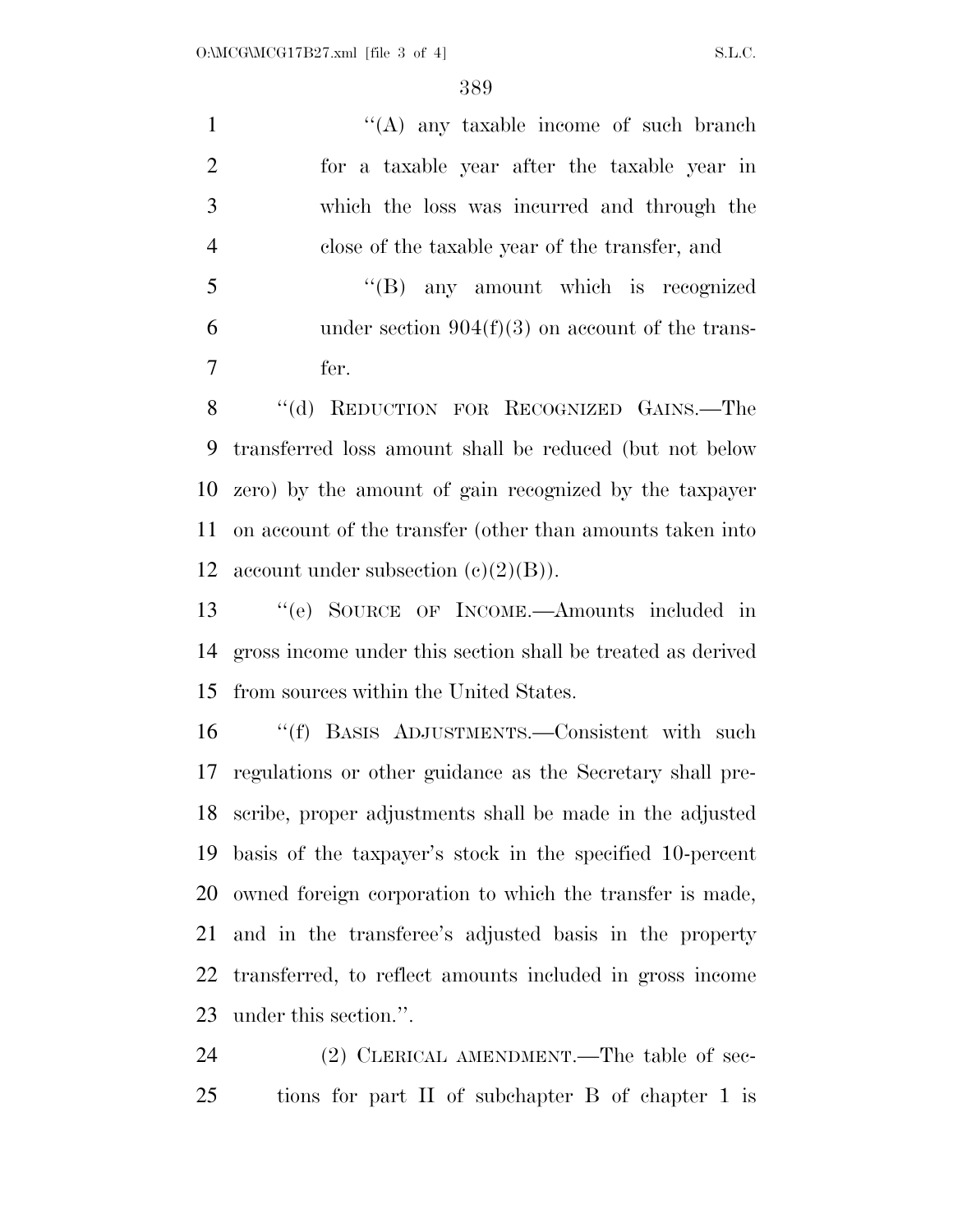| $\mathbf{1}$   | amended by adding at the end the following new                                                               |
|----------------|--------------------------------------------------------------------------------------------------------------|
| $\overline{2}$ | item:                                                                                                        |
|                | "Sec. 91. Certain foreign branch losses transferred to specified 10-percent<br>owned foreign corporations.". |
| 3              | (3) EFFECTIVE DATE.—The amendments made                                                                      |
| $\overline{4}$ | by this subsection shall apply to transfers after De-                                                        |
| 5              | cember 31, 2017.                                                                                             |
| 6              | (e) REPEAL OF ACTIVE TRADE OR BUSINESS EXCEP-                                                                |
| 7              | TION UNDER SECTION 367.                                                                                      |
| 8              | (1) IN GENERAL.—Section $367(a)$ is amended                                                                  |
| 9              | by striking paragraph (3) and redesignating para-                                                            |
| 10             | graphs $(4)$ , $(5)$ , and $(6)$ as paragraphs $(3)$ , $(4)$ , and                                           |
| 11             | $(5)$ , respectively                                                                                         |
| 12             | (2) CONFORMING AMENDMENTS.-Section                                                                           |
| 13             | $367(a)(4)$ , as redesignated by paragraph $(1)$ , is                                                        |
| 14             | amended-                                                                                                     |
| 15             | (A) by striking "Paragraphs $(2)$ and $(3)$ "                                                                |
| 16             | and inserting "Paragraph $(2)$ ", and                                                                        |
| 17             | (B) by striking "PARAGRAPHS $(2)$ AND $(3)$ "                                                                |
| 18             | in the heading and inserting "PARAGRAPH (2)".                                                                |
| 19             | (3) EFFECTIVE DATE.—The amendments made                                                                      |
| <b>20</b>      | by this subsection shall apply to transfers after De-                                                        |
| 21             | cember 31, 2017.                                                                                             |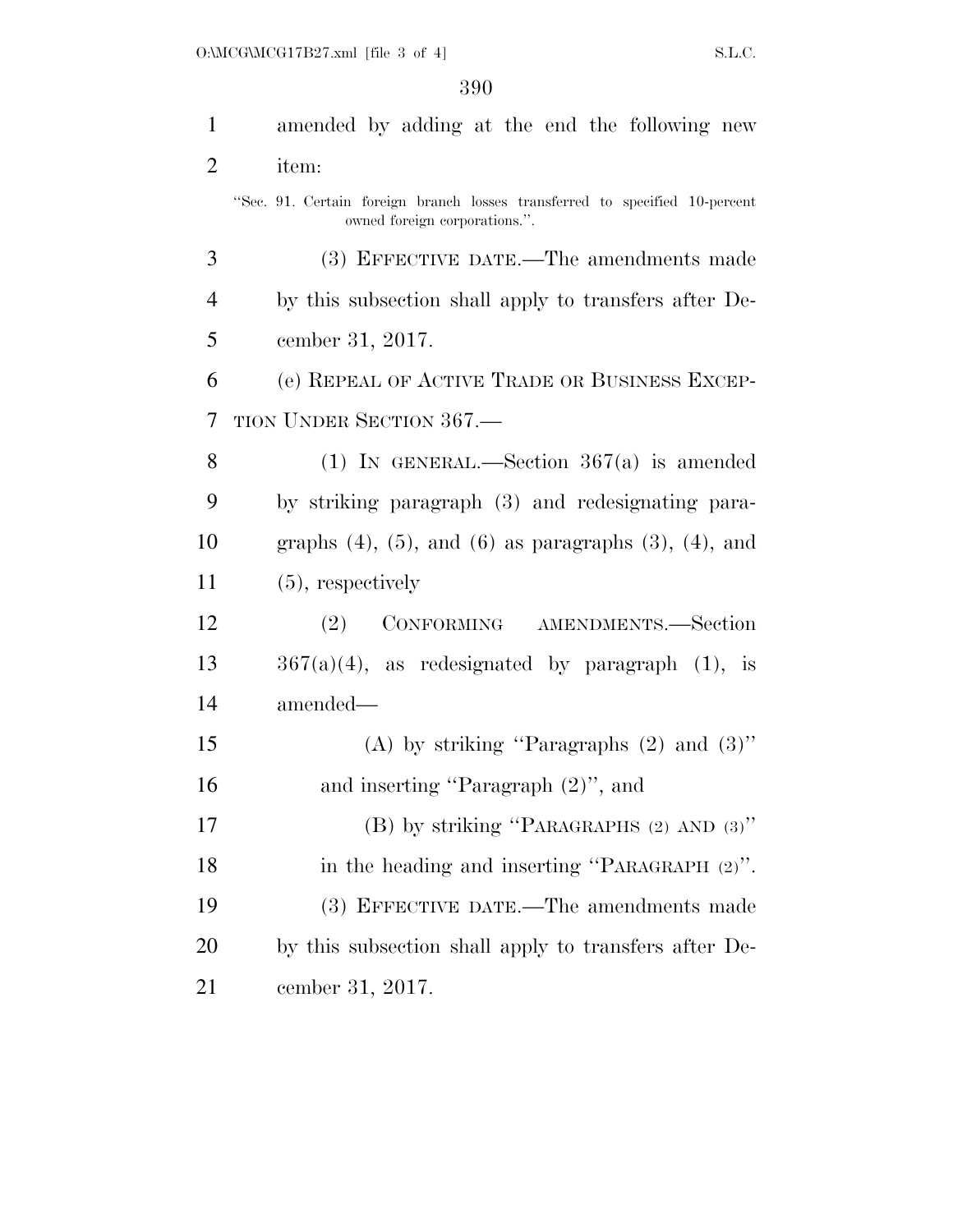|                | 591                                                         |
|----------------|-------------------------------------------------------------|
| 1              | SEC. 14103. TREATMENT OF DEFERRED FOREIGN INCOME            |
| $\overline{2}$ | UPON TRANSITION TO PARTICIPATION EX-                        |
| 3              | EMPTION SYSTEM OF TAXATION.                                 |
| $\overline{4}$ | (a) IN GENERAL.—Section 965 is amended to read              |
| 5              | as follows:                                                 |
| 6              | "SEC. 965. TREATMENT OF DEFERRED FOREIGN INCOME             |
| $\overline{7}$ | UPON TRANSITION TO PARTICIPATION EX-                        |
| 8              | <b>EMPTION SYSTEM OF TAXATION.</b>                          |
| 9              | "(a) TREATMENT OF DEFERRED FOREIGN INCOME                   |
| 10             | AS SUBPART F INCOME.—In the case of the last taxable        |
| 11             | year of a deferred income corporation which begins before   |
| 12             | January 1, 2018, the subpart $F$ income of such foreign     |
| 13             | corporation (as otherwise determined for such taxable year  |
| 14             | under section $952$ ) shall be increased by the greater of- |
| 15             | $\lq(1)$ the accumulated post-1986 deferred for-            |
| 16             | eign income of such corporation determined as of            |
| 17             | November 9, 2017, or                                        |
| 18             | $(2)$ the accumulated post-1986 deferred for-               |
| 19             | eign income of such corporation determined as of            |
| 20             | December 31, 2017.                                          |
| 21             | "(b) REDUCTION IN AMOUNTS INCLUDED IN GROSS                 |
| 22             | INCOME OF UNITED STATES SHAREHOLDERS OF SPECI-              |
| 23             | FIED FOREIGN CORPORATIONS WITH DEFICITS IN EARN-            |
| 24             | INGS AND PROFITS.—                                          |
| つう             | $\frac{11}{11}$ IN GENERAL In the case of a taxpayer        |

 ''(1) IN GENERAL.—In the case of a taxpayer which is a United States shareholder with respect to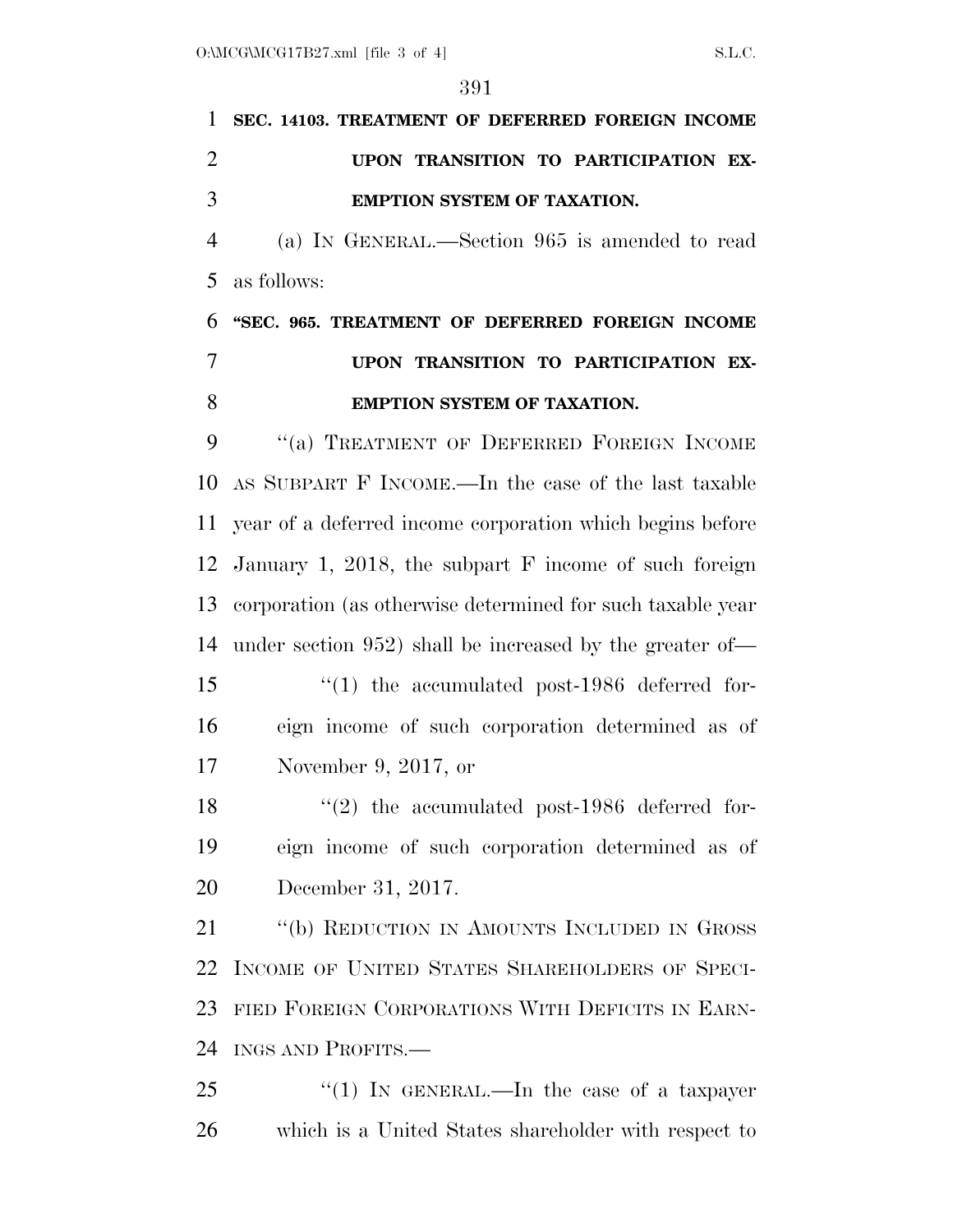at least one deferred foreign income corporation and at least one E&P deficit foreign corporation, the amount which would (but for this subsection) be taken into account under section 951(a)(1) by rea- son of subsection (a) as such United States share- holder's pro rata share of the subpart F income of each deferred foreign income corporation shall be re- duced by the amount of such United States share- holder's aggregate foreign E&P deficit which is allo- cated under paragraph (2) to such deferred foreign income corporation. 12 "(2) ALLOCATION OF AGGREGATE FOREIGN E&P DEFICIT.—The aggregate foreign E&P deficit of any United States shareholder shall be allocated among the deferred foreign income corporations of such United States shareholder in an amount which bears the same proportion to such aggregate as— 18 ''(A) such United States shareholder's pro rata share of the accumulated post-1986 de- ferred foreign income of each such deferred for- eign income corporation, bears to 22 "'(B) the aggregate of such United States shareholder's pro rata share of the accumulated

post-1986 deferred foreign income of all de-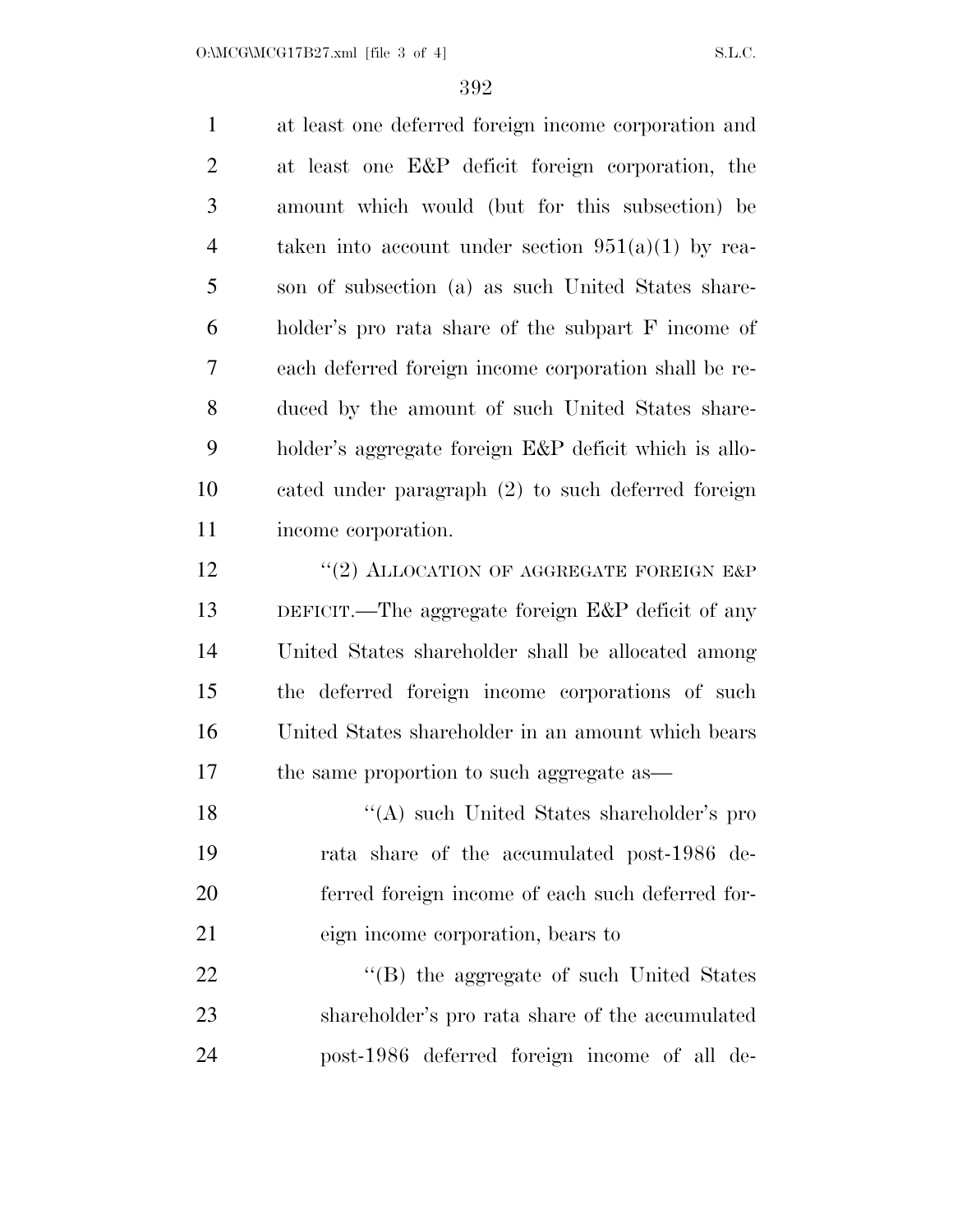| $\mathbf{1}$   | ferred foreign income corporations of such       |
|----------------|--------------------------------------------------|
| $\overline{2}$ | United States shareholder.                       |
| 3              | "(3) DEFINITIONS RELATED TO E&P DEFI-            |
| $\overline{4}$ | CITS.—For purposes of this subsection—           |
| 5              | "(A) AGGREGATE FOREIGN E&P<br>DEF-               |
| 6              | ICIT.                                            |
| $\overline{7}$ | "(i) IN GENERAL.—The term 'aggre-                |
| 8              | gate foreign E&P deficit' means, with re-        |
| 9              | spect to any United States shareholder, the      |
| 10             | lesser of-                                       |
| 11             | $\lq\lq$ (I) the aggregate of such share-        |
| 12             | holder's pro rata shares of the speci-           |
| 13             | fied E&P deficits of the E&P deficit             |
| 14             | foreign corporations of such share-              |
| 15             | holder, or                                       |
| 16             | $\lq\lq$ (II) the amount determined              |
| 17             | under paragraph $(2)(B)$ .                       |
| 18             | "(ii) ALLOCATION OF DEFICIT.-If                  |
| 19             | the amount described in clause $(i)(II)$ is      |
| 20             | less than the amount described in clause         |
| 21             | $(i)(I)$ , then the shareholder shall designate, |
| 22             | in such form and manner as the Secretary         |
| 23             | determines—                                      |
| 24             | $\lq\lq$ (I) the amount of the specified         |
| 25             | E&P deficit which is to be taken into            |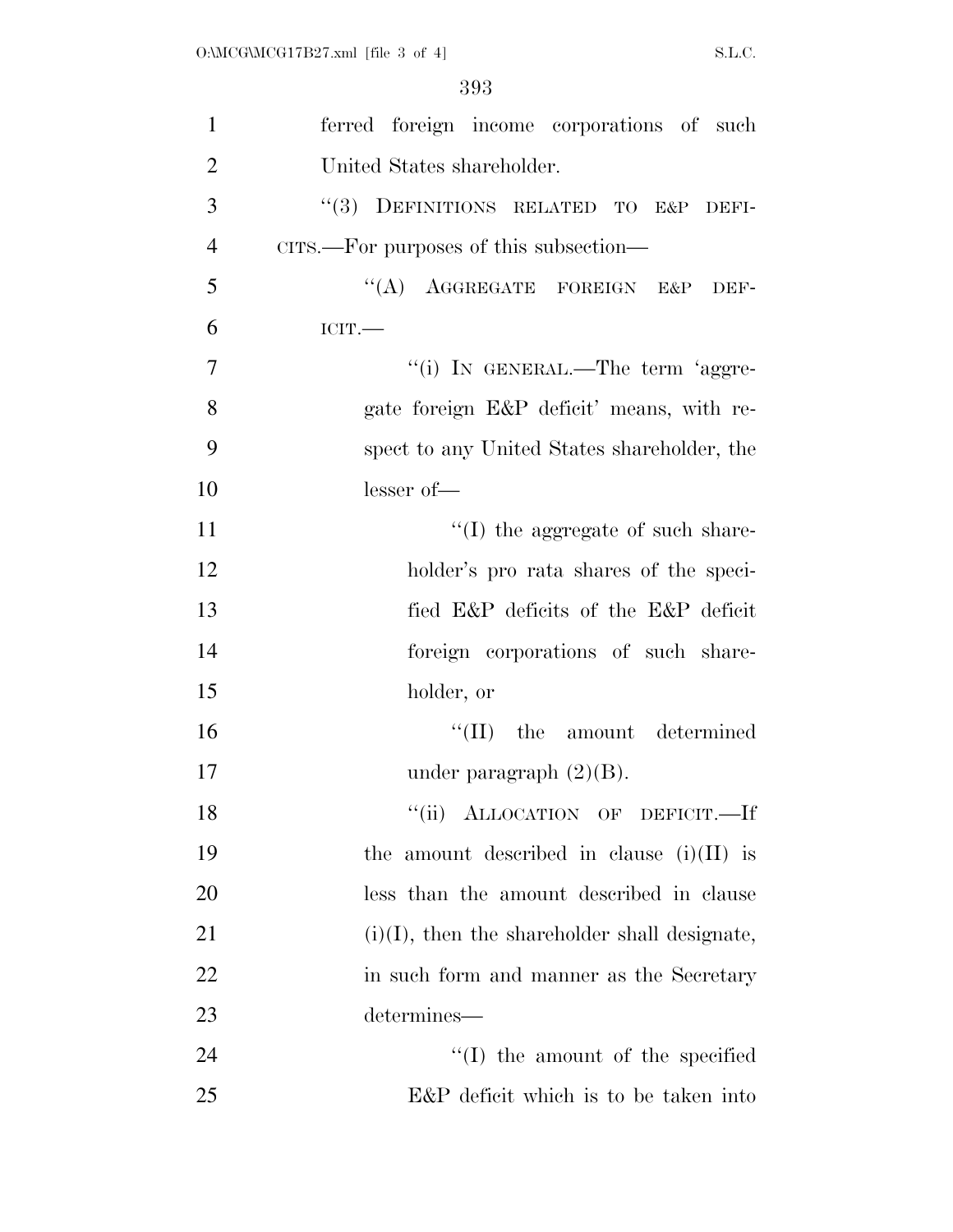| $\mathbf{1}$   | account for each E&P deficit corpora-          |
|----------------|------------------------------------------------|
| $\overline{2}$ | tion with respect to the taxpayer, and         |
| 3              | "(II) in the case of an $E\&P$ def-            |
| $\overline{4}$ | icit corporation which has a qualified         |
| 5              | deficit (as defined in section $952$ ), the    |
| 6              | portion (if any) of the deficit taken          |
| $\overline{7}$ | account under subclause<br>(I)<br>into         |
| 8              | which is attributable to a qualified           |
| 9              | deficit, including the qualified activi-       |
| 10             | ties to which such portion is attrib-          |
| 11             | utable.                                        |
| 12             | "(B) E&P DEFICIT FOREIGN CORPORA-              |
| 13             | TION.—The term 'E&P deficit foreign corpora-   |
| 14             | tion' means, with respect to any taxpayer, any |
| 15             | specified foreign corporation with respect to  |
| 16             | which such taxpayer is a United States share-  |
| 17             | holder, if—                                    |
| 18             | "(i) such specified foreign corporation        |
| 19             | has a deficit in post-1986 earnings and        |
| 20             | profits, and                                   |
| 21             | "(ii) as of November 9, 2017—                  |
| 22             | $\lq\lq$ such corporation was a spec-          |
| 23             | ified foreign corporation, and                 |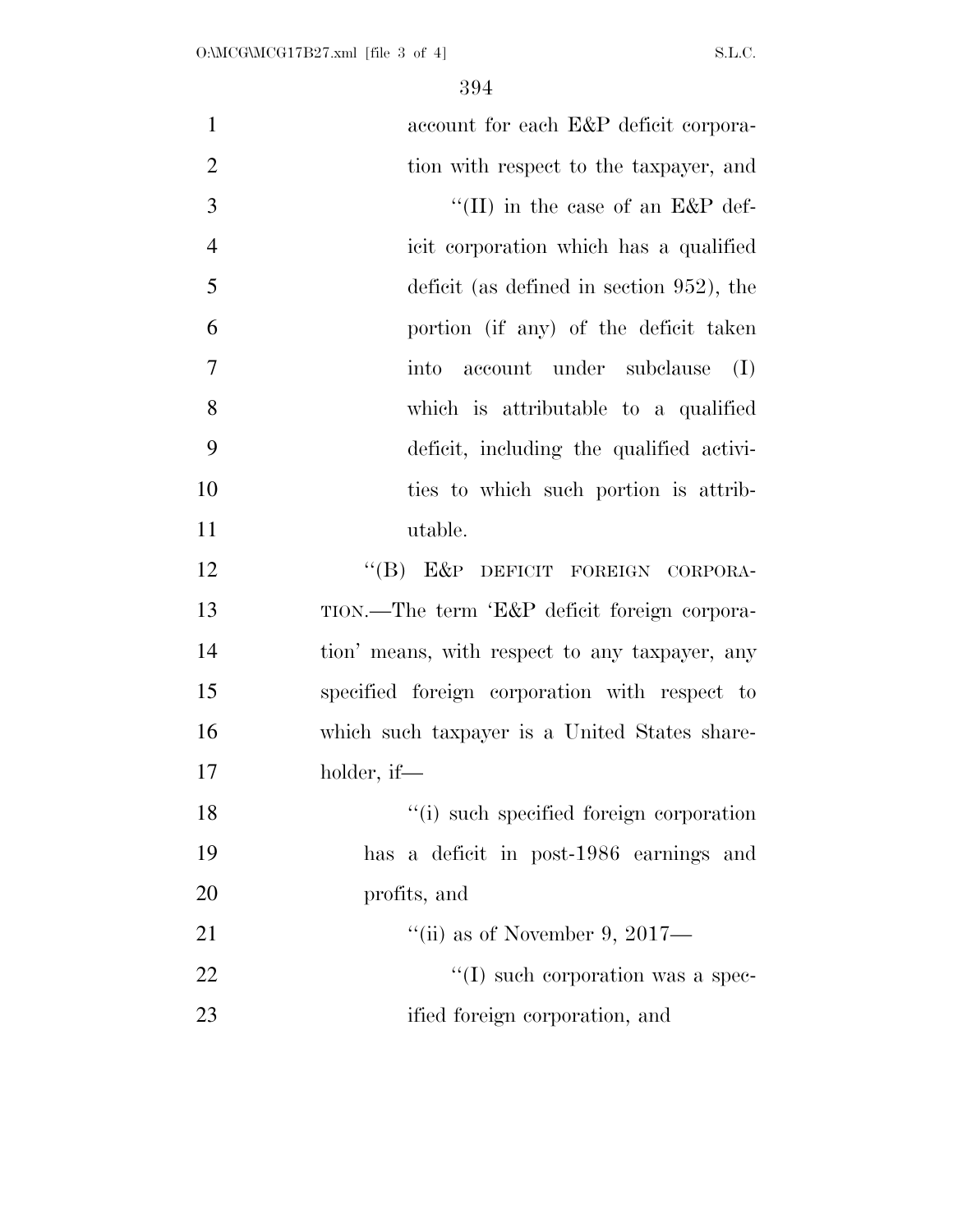| $\mathbf{1}$   | "(II) such taxpayer was a United                |
|----------------|-------------------------------------------------|
| $\overline{2}$ | States shareholder of such corpora-             |
| 3              | tion.                                           |
| $\overline{4}$ | "(C) SPECIFIED E&P DEFICIT.—The term            |
| 5              | 'specified E&P deficit' means, with respect to  |
| 6              | any E&P deficit foreign corporation, the        |
| $\overline{7}$ | amount of the deficit referred to in subpara-   |
| 8              | $graph(B)$ .                                    |
| 9              | "(4) TREATMENT OF EARNINGS AND PROFITS          |
| 10             | IN FUTURE YEARS.-                               |
| 11             | "(A) REDUCED EARNINGS AND PROFITS               |
| 12             | TREATED AS PREVIOUSLY TAXED INCOME              |
| 13             | WHEN DISTRIBUTED.—For purposes of apply-        |
| 14             | ing section 959 in any taxable year beginning   |
| 15             | after December 31, 2017, with respect to any    |
| 16             | United States shareholder of a deferred foreign |
| 17             | income corporation, an amount equal to such     |
| 18             | shareholder's reduction under paragraph (1)     |
| 19             | which is allocated to such deferred foreign in- |
| 20             | come corporation under this subsection shall be |
| 21             | treated as an amount which was included in the  |
| 22             | gross income of such United States shareholder  |
| 23             | under section $951(a)$ .                        |
| 24             | "(B) E&P DEFICITS.—For purposes of this         |
| 25             | title, a United States shareholder's pro rata   |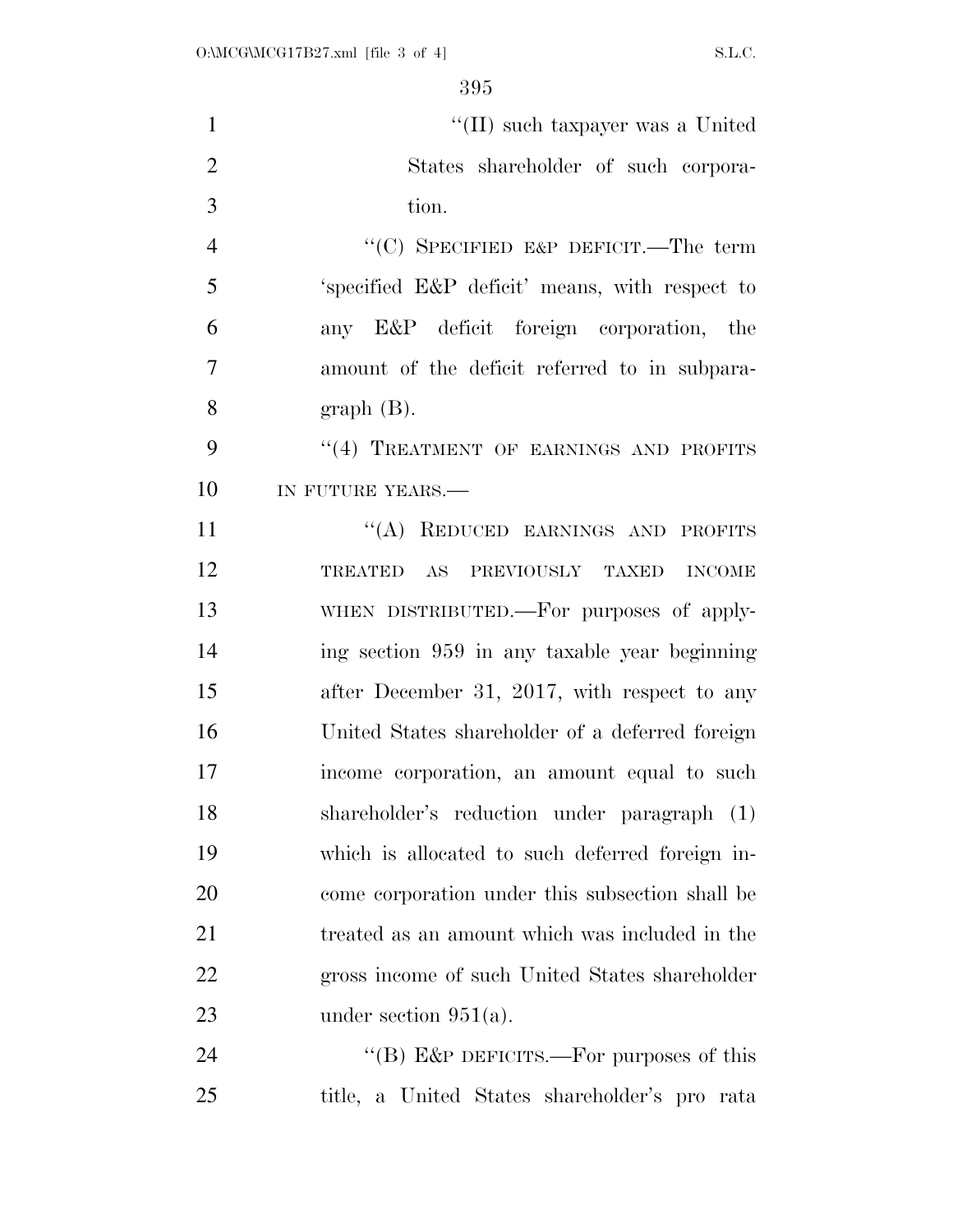| $\mathbf{1}$   | share of the earnings and profits of any speci-        |
|----------------|--------------------------------------------------------|
| $\overline{2}$ | fied E&P deficit foreign corporation under this        |
| 3              | subsection shall be increased by the amount of         |
| $\overline{4}$ | the specified E&P deficit of such corporation          |
| 5              | taken into account by such shareholder under           |
| 6              | paragraph $(1)$ , and, for purposes of section 952,    |
| 7              | such increase shall be attributable to the same        |
| 8              | activity to which the deficit so taken into ac-        |
| 9              | count was attributable.                                |
| 10             | "(c) APPLICATION OF PARTICIPATION EXEMPTION            |
| 11             | TO INCLUDED INCOME.—                                   |
| 12             | "(1) In GENERAL.—In the case of a United               |
| 13             | States shareholder of a deferred foreign income cor-   |
| 14             | poration, there shall be allowed as a deduction for    |
| 15             | the taxable year in which an amount is included in     |
| 16             | the gross income of such United States shareholder     |
| 17             | under section $951(a)(1)$ by reason of this section an |
| 18             | amount equal to the sum of—                            |
| 19             | "(A) $85.7$ percent of the excess (if any)             |
| 20             | $of$ —                                                 |
| 21             | "(i) the amount so included as gross                   |
| 22             | income, over                                           |
| 23             | "(ii) the amount of such United                        |
| 24             | States shareholder's aggregate foreign cash            |
| 25             | position, plus                                         |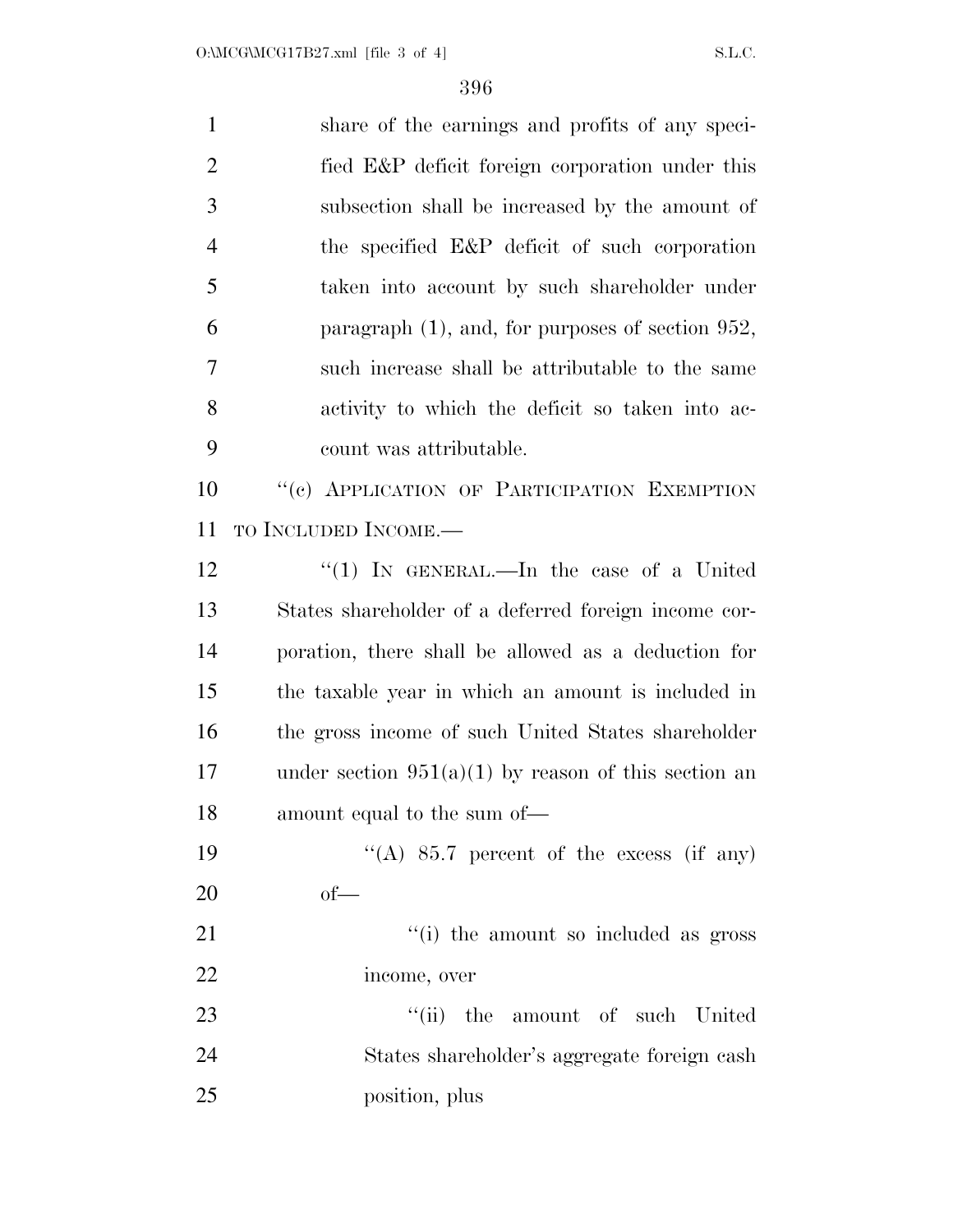| $\mathbf{1}$   | "(B) $71.4$ percent of so much of the          |
|----------------|------------------------------------------------|
| $\overline{2}$ | amount described in subparagraph $(A)(ii)$ as  |
| 3              | does not exceed the amount described in sub-   |
| $\overline{4}$ | paragraph $(A)(i)$ .                           |
| 5              | "(2) AGGREGATE FOREIGN CASH POSITION.-         |
| 6              | For purposes of this subsection—               |
| 7              | "(A) IN GENERAL.—The term 'aggregate           |
| 8              | foreign cash position' means, with respect to  |
| 9              | any United States shareholder, the greater of— |
| 10             | "(i) the aggregate of such United              |
| 11             | States shareholder's pro rata share of the     |
| 12             | cash position of each specified foreign cor-   |
| 13             | poration of such United States shareholder     |
| 14             | determined as of the close of the last tax-    |
| 15             | able year of such specified foreign corpora-   |
| 16             | tion which begins before January 1, 2018,      |
| 17             | <b>or</b>                                      |
| 18             | $``$ (ii) one half of the sum of—              |
| 19             | "(I) the aggregate described in                |
| 20             | clause (i) determined as of the close of       |
| 21             | the last taxable year of each such             |
| 22             | specified foreign corporation which            |
| 23             | ends before November 9, 2017, plus             |
| 24             | "(II) the aggregate described in               |
| 25             | clause (i) determined as of the close of       |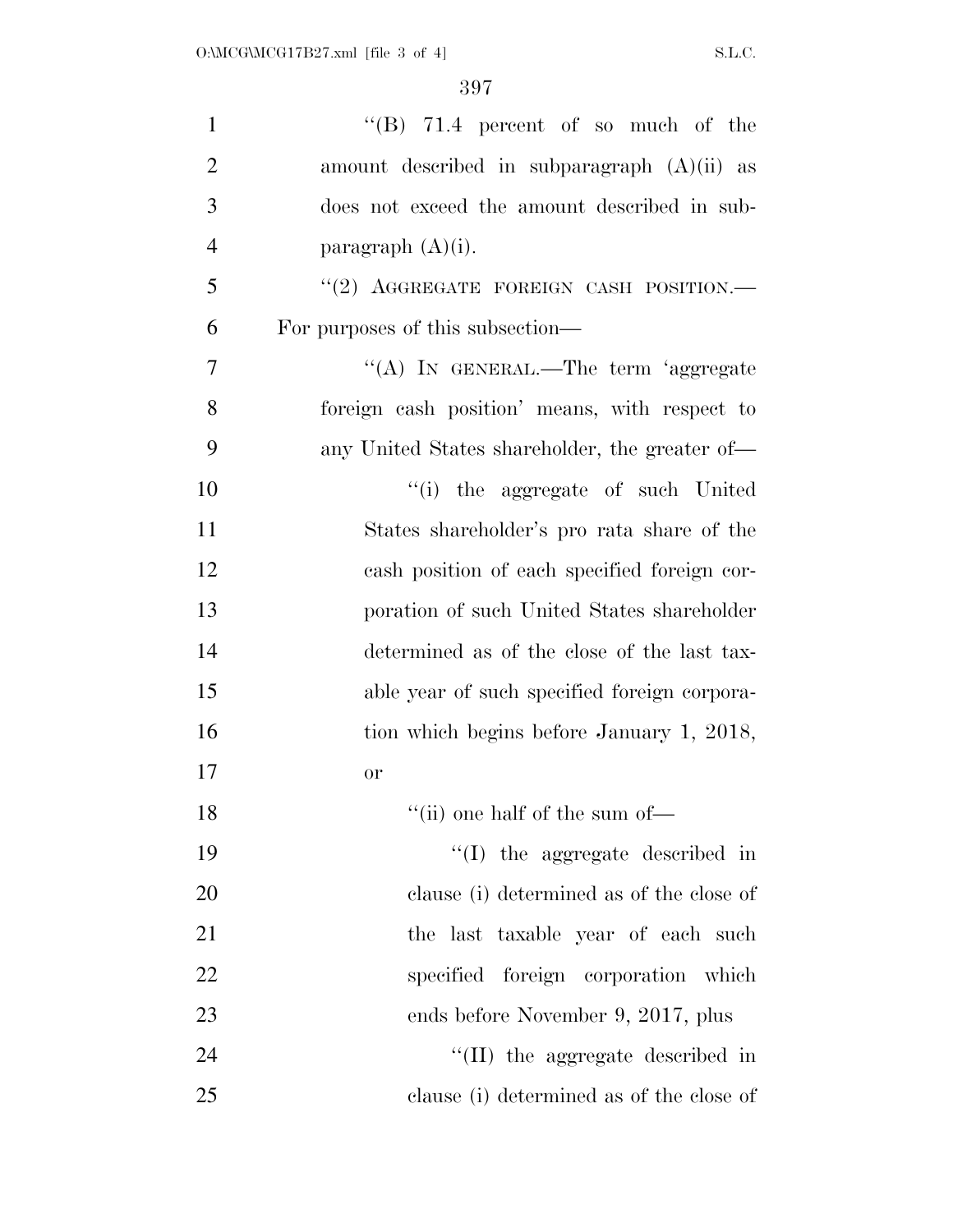| $\mathbf{1}$   | the taxable year of each such specified         |
|----------------|-------------------------------------------------|
| $\overline{2}$ | foreign corporation which precedes the          |
| 3              | taxable year referred to in subclause           |
| $\overline{4}$ | (I).                                            |
| 5              | "(B) CASH POSITION.—For purposes of             |
| 6              | this paragraph, the cash position of any speci- |
| 7              | fied foreign corporation is the sum of—         |
| 8              | "(i) eash and foreign currency held by          |
| 9              | such foreign corporation,                       |
| 10             | "(ii) the net accounts receivable of            |
| 11             | such foreign corporation, plus                  |
| 12             | "(iii) the fair market value of the fol-        |
| 13             | lowing assets held by such corporation:         |
| 14             | "(I) Personal property which is                 |
| 15             | of a type that is actively traded and           |
| 16             | for which there is an established fi-           |
| 17             | nancial market (other than stock in             |
| 18             | the specified foreign corporation).             |
| 19             | $\lq\lq$ (II) Commercial paper, certifi-        |
| 20             | cates of deposit, the securities of the         |
| 21             | Federal government and of any State             |
| 22             | or foreign government.                          |
| 23             | "(III) Any obligation with a term               |
| 24             | of less than one year.                          |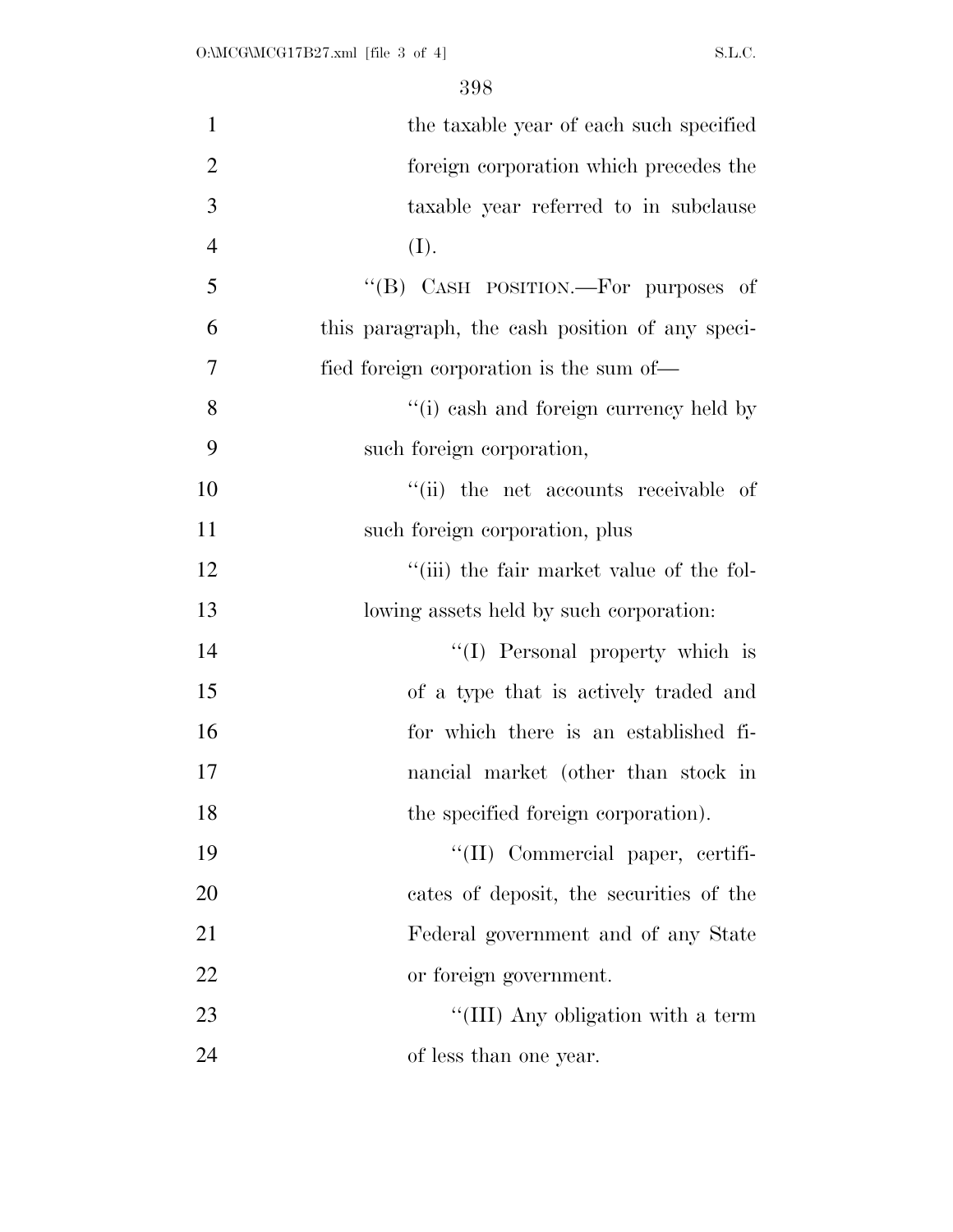| $\mathbf{1}$   | "(IV) Any asset which the Sec-                       |
|----------------|------------------------------------------------------|
| $\overline{2}$ | retary identifies as being economically              |
| 3              | equivalent to any asset described in                 |
| $\overline{4}$ | this subparagraph.                                   |
| 5              | "(C) NET ACCOUNTS RECEIVABLE.—For                    |
| 6              | purposes of this paragraph, the term 'net ac-        |
| $\tau$         | counts receivable' means, with respect to any        |
| 8              | specified foreign corporation, the excess (if any)   |
| 9              | $of$ —                                               |
| 10             | "(i) such corporation's accounts re-                 |
| 11             | ceivable, over                                       |
| 12             | "(ii) such corporation's accounts pay-               |
| 13             | able (determined consistent with the rules           |
| 14             | of section $461$ ).                                  |
| 15             | "(D) PREVENTION OF DOUBLE COUNT-                     |
| 16             | ING.—Cash positions of a specified foreign cor-      |
| 17             | poration described in clause (ii) or $(iii)(III)$ of |
| 18             | subparagraph (B) shall not be taken into ac-         |
| 19             | count by a United States shareholder under           |
| 20             | subparagraph (A) to the extent that such             |
| 21             | United States shareholder demonstrates to the        |
| 22             | satisfaction of the Secretary that such amount       |
| 23             | is so taken into account by such United States       |
| 24             | shareholder with respect to another specified        |
| 25             | foreign corporation.                                 |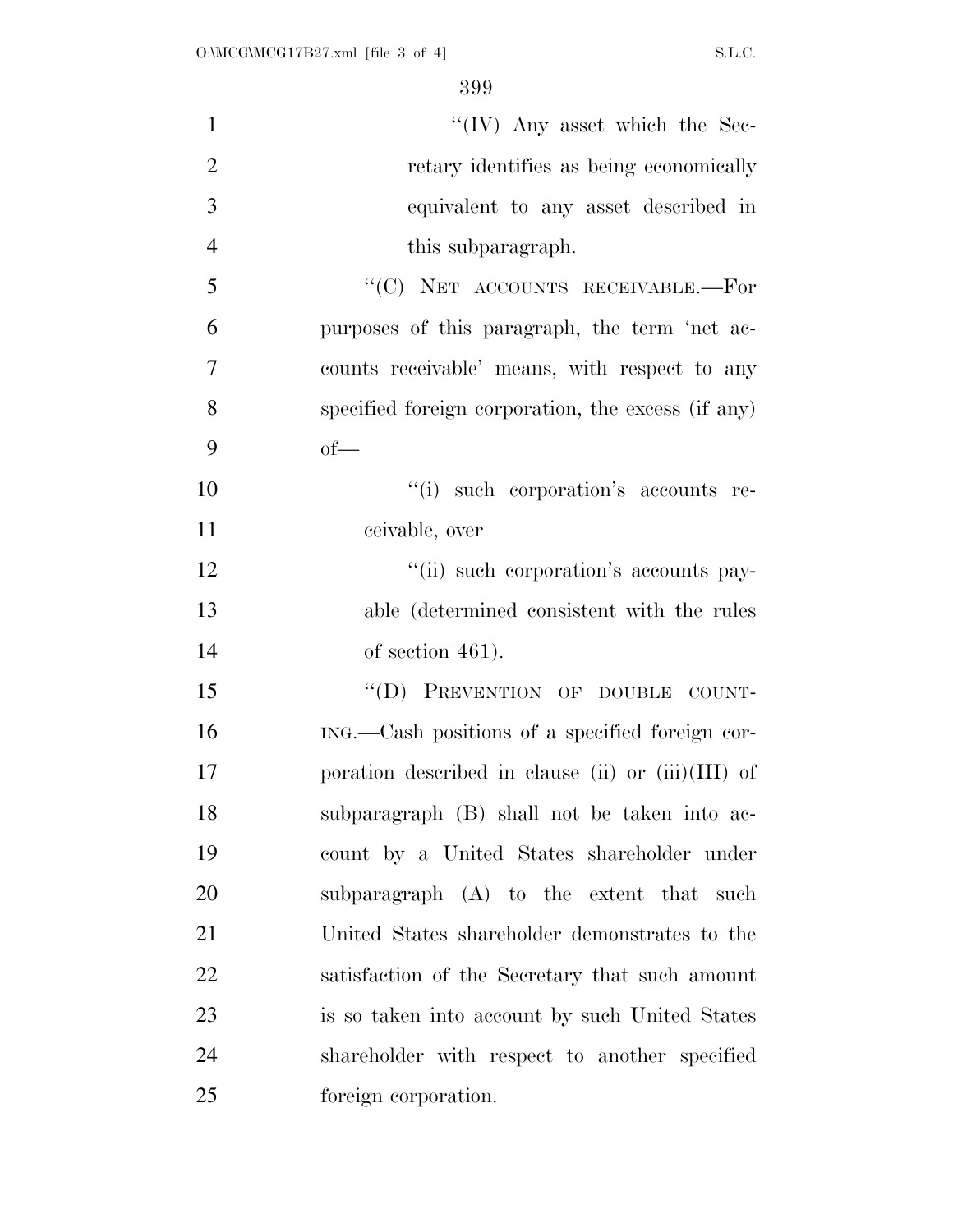| $\mathbf{1}$   | "(E) CASH POSITIONS OF CERTAIN NON-               |
|----------------|---------------------------------------------------|
| $\overline{2}$ | CORPORATE ENTITIES TAKEN INTO ACCOUNT.-           |
| 3              | An entity shall be treated as a specified foreign |
| $\overline{4}$ | corporation of a United States shareholder for    |
| 5              | purposes of determining such United States        |
| 6              | shareholder's aggregate foreign cash position     |
| $\overline{7}$ | $if$ —                                            |
| $8\,$          | "(i) such entity is a foreign entity              |
| 9              | which would be a specified foreign corpora-       |
| 10             | tion of such United States shareholder if         |
| 11             | such entity were a corporation, or                |
| 12             | "(ii) any interest in such entity is held         |
| 13             | by a specified foreign corporation of such        |
| 14             | United States shareholder (determined             |
| 15             | after application of clause (i)) and such en-     |
| 16             | tity would be a specified foreign corpora-        |
| 17             | tion of such United States shareholder if         |
| 18             | such entity were a foreign corporation.           |
| 19             | " $(F)$ ANTI-ABUSE.—If the Secretary deter-       |
| 20             | mines that a principal purpose of any trans-      |
| 21             | action was to reduce the aggregate foreign cash   |
| 22             | position taken into account under this sub-       |
| 23             | section, such transaction shall be disregarded    |
| 24             | for purposes of this subsection.                  |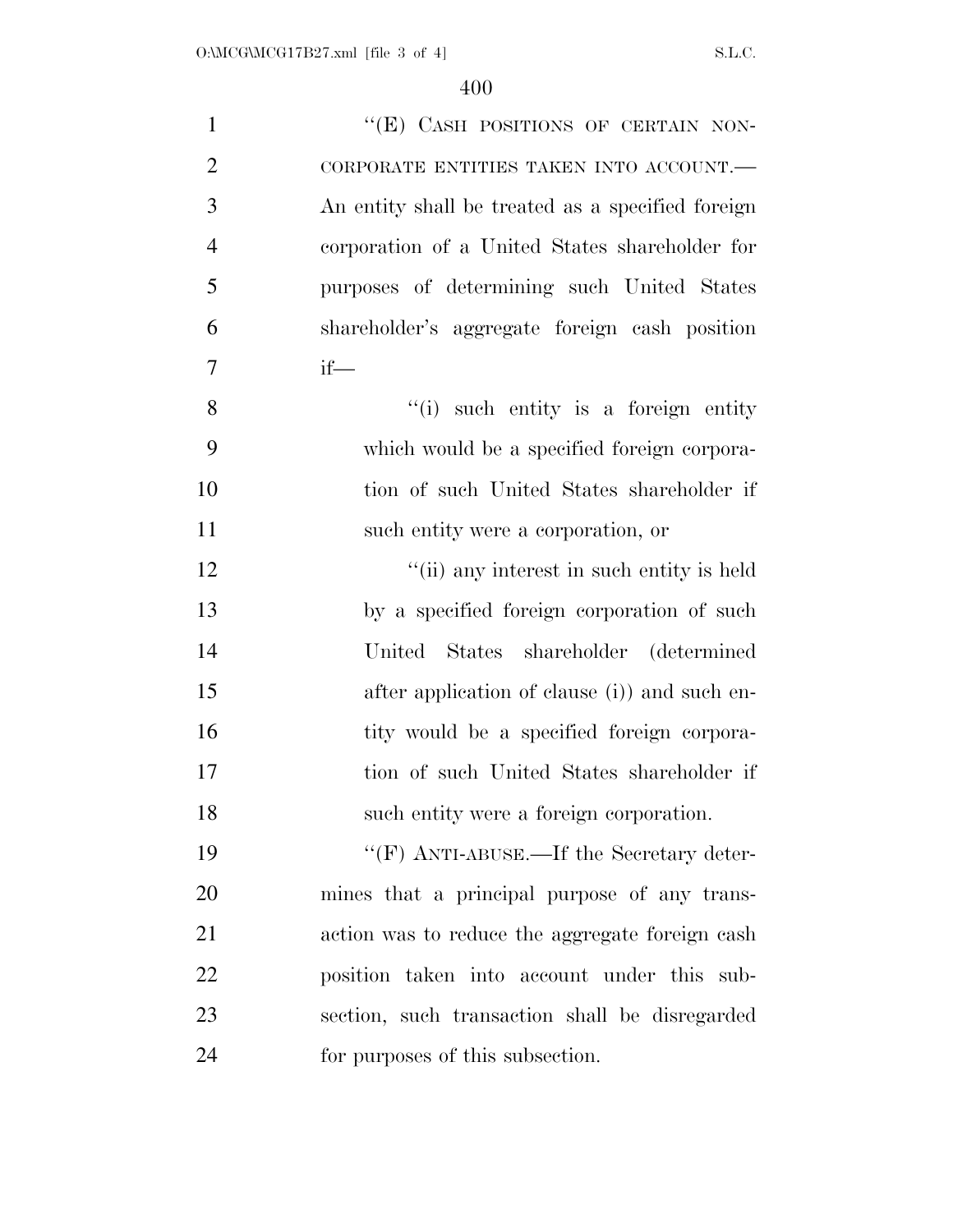''(d) DEFERRED FOREIGN INCOME CORPORATION; ACCUMULATED POST-1986 DEFERRED FOREIGN IN-COME.—For purposes of this section—

 ''(1) DEFERRED FOREIGN INCOME CORPORA- TION.—The term 'deferred foreign income corpora- tion' means, with respect to any United States shareholder, any specified foreign corporation of such United States shareholder which has accumu- lated post-1986 deferred foreign income (as of the close of the taxable year referred to in subsection (a)) greater than zero.

12 "(2) ACCUMULATED POST-1986 DEFERRED FOR- EIGN INCOME.—The term 'accumulated post-1986 deferred foreign income' means the post-1986 earn-ings and profits except to the extent such earnings—

 ''(A) are attributable to income of the specified foreign corporation which is effectively connected with the conduct of a trade or busi- ness within the United States and subject to tax under this chapter, or

21 ''(B) in the case of a controlled foreign corporation, if distributed, would be excluded from the gross income of a United States share-holder under section 959.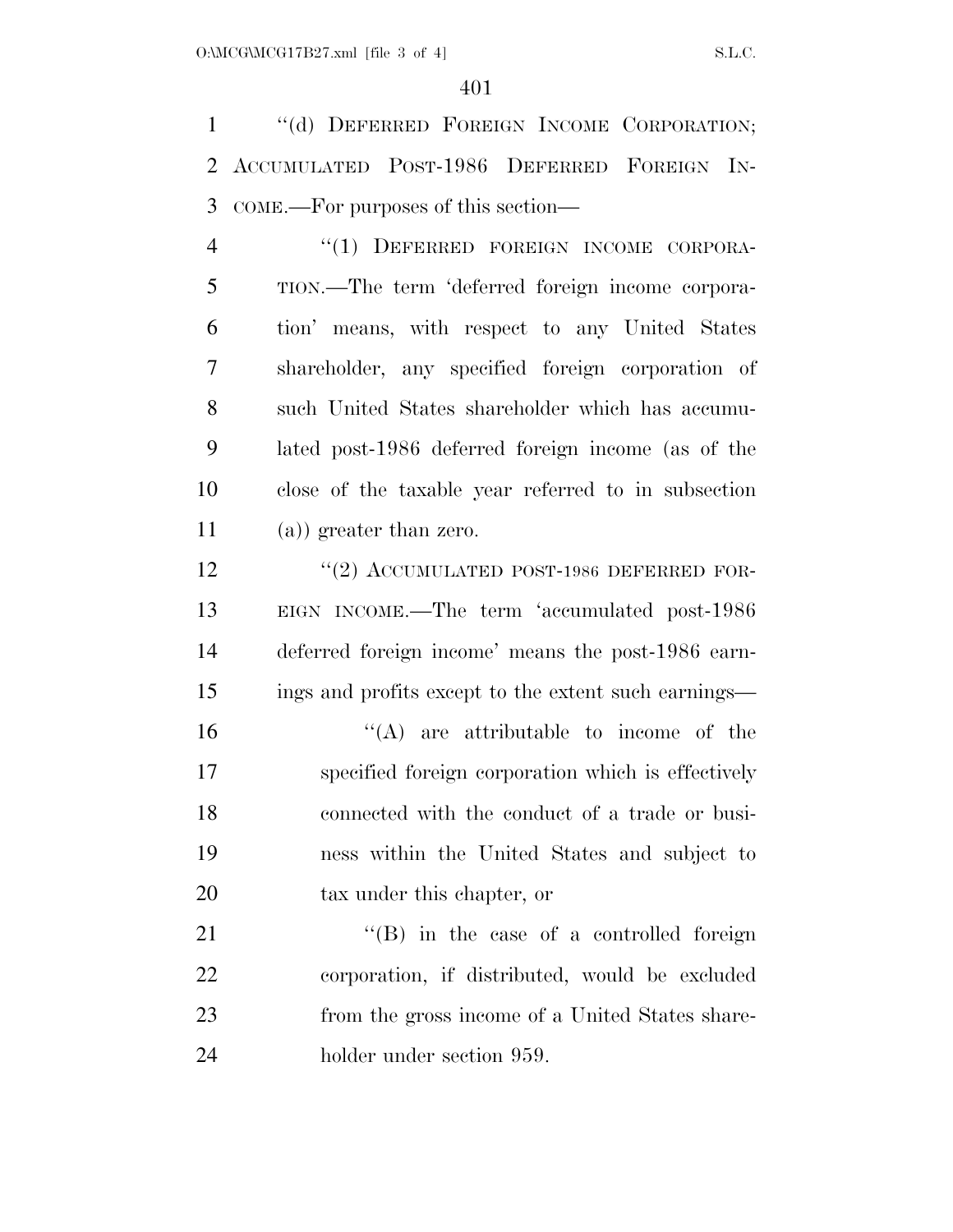To the extent provided in regulations or other guid- ance prescribed by the Secretary, in the case of any controlled foreign corporation which has share- holders which are not United States shareholders, accumulated post-1986 deferred foreign income shall be appropriately reduced by amounts which would be described in subparagraph (B) if such shareholders were United States shareholders. 9 "(3) POST-1986 EARNINGS AND PROFITS.—The term 'post-1986 earnings and profits' means the earnings and profits of the foreign corporation (com- puted in accordance with sections 964(a) and 986, and by only taking into account periods when the foreign corporation was a specified foreign corpora- tion) accumulated in taxable years beginning after December 31, 1986, and determined—  $\mathcal{L}(\mathbf{A})$  as of the date of the taxable year re- ferred to in paragraph (1) or (2) of subsection (a), whichever is applicable with respect to such foreign corporation, and  $\langle (B) \rangle$  without diminution by reason of divi- dends distributed during the taxable year end-23 ing with or including such date. 24 "'(e) SPECIFIED FOREIGN CORPORATION.—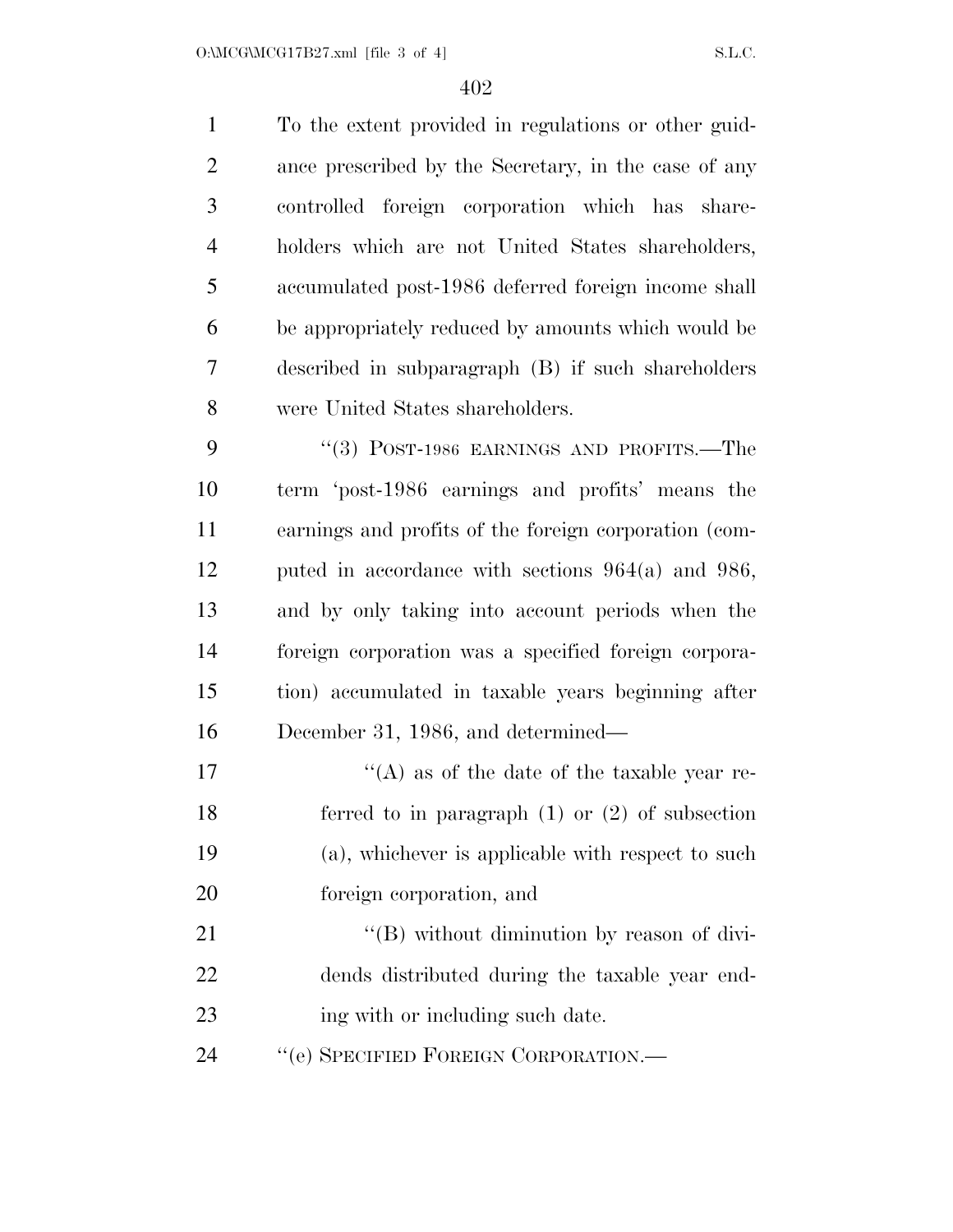| $\mathbf{1}$   | " $(1)$ IN GENERAL.—For purposes of this sec-             |
|----------------|-----------------------------------------------------------|
| $\overline{2}$ | tion, the term 'specified foreign corporation'            |
| 3              | means-                                                    |
| $\overline{4}$ | $\lq\lq$ any controlled foreign corporation,              |
| 5              | and                                                       |
| 6              | "(B) any section 902 corporation (as de-                  |
| $\tau$         | fined in section $909(d)(5)$ as in effect before the      |
| 8              | date of the enactment of the Tax Cuts and Jobs            |
| 9              | Act).                                                     |
| 10             | "(2) APPLICATION TO SECTION 902 CORPORA-                  |
| 11             | TIONS.—For purposes of sections 951 and 961, a            |
| 12             | section 902 corporation (as so defined) shall be          |
| 13             | treated as a controlled foreign corporation solely for    |
| 14             | purposes of taking into account the subpart F in-         |
| 15             | come of such corporation under subsection (a) (and        |
| 16             | for purposes of applying subsection (e)).                 |
| 17             | "(3) EXCLUSION OF PASSIVE FOREIGN INVEST-                 |
| 18             | MENT COMPANIES.—Such term shall not include any           |
| 19             | corporation which is a passive foreign investment         |
| 20             | company (as defined in section 1297) with respect to      |
| 21             | the shareholder and which is not a controlled foreign     |
| 22             | corporation.                                              |
| 23             | "(f) DETERMINATIONS OF PRO RATA SHARE.—For                |
| 24             | purposes of this section, the determination of any United |
| 25             | States shareholder's pro rata share of any amount with    |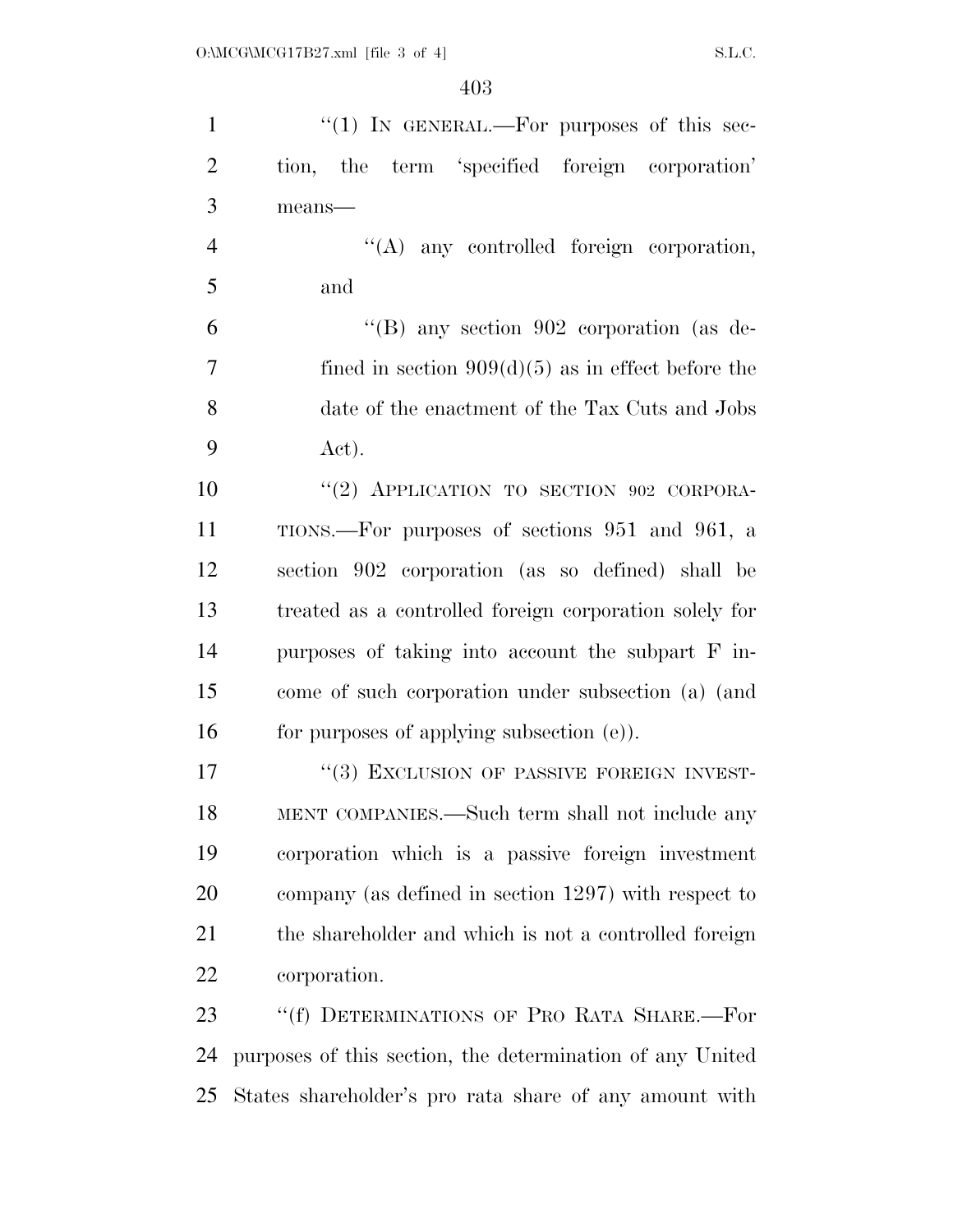respect to any specified foreign corporation shall be deter-2 mined under rules similar to the rules of section  $951(a)(2)$  by treating such amount in the same manner as subpart F income (and by treating such specified foreign corpora-tion as a controlled foreign corporation).

6 ''(g) DISALLOWANCE OF FOREIGN TAX CREDIT, 7 ETC.—

8 "(1) In GENERAL.—No credit shall be allowed under section 901 for the applicable percentage of any taxes paid or accrued (or treated as paid or ac- crued) with respect to any amount for which a de-duction is allowed under this section.

13 "(2) APPLICABLE PERCENTAGE.—For purposes of this subsection, the term 'applicable percentage' means the amount (expressed as a percentage) equal to the sum of—

17  $\text{``(A)}\;0.857 \text{ multiplied by the ratio of}$ 18 ''(i) the excess to which subsection 19  $(e)(1)(A)$  applies, divided by

20  $\frac{1}{20}$  the sum of such excess plus the 21 amount to which subsection  $(e)(1)(B)$  ap-22 plies, plus

23  $\text{``(B) 0.714 multiplied by the ratio of}$ 

24 ''(i) the amount to which subsection 25 (e)(1)(B) applies, divided by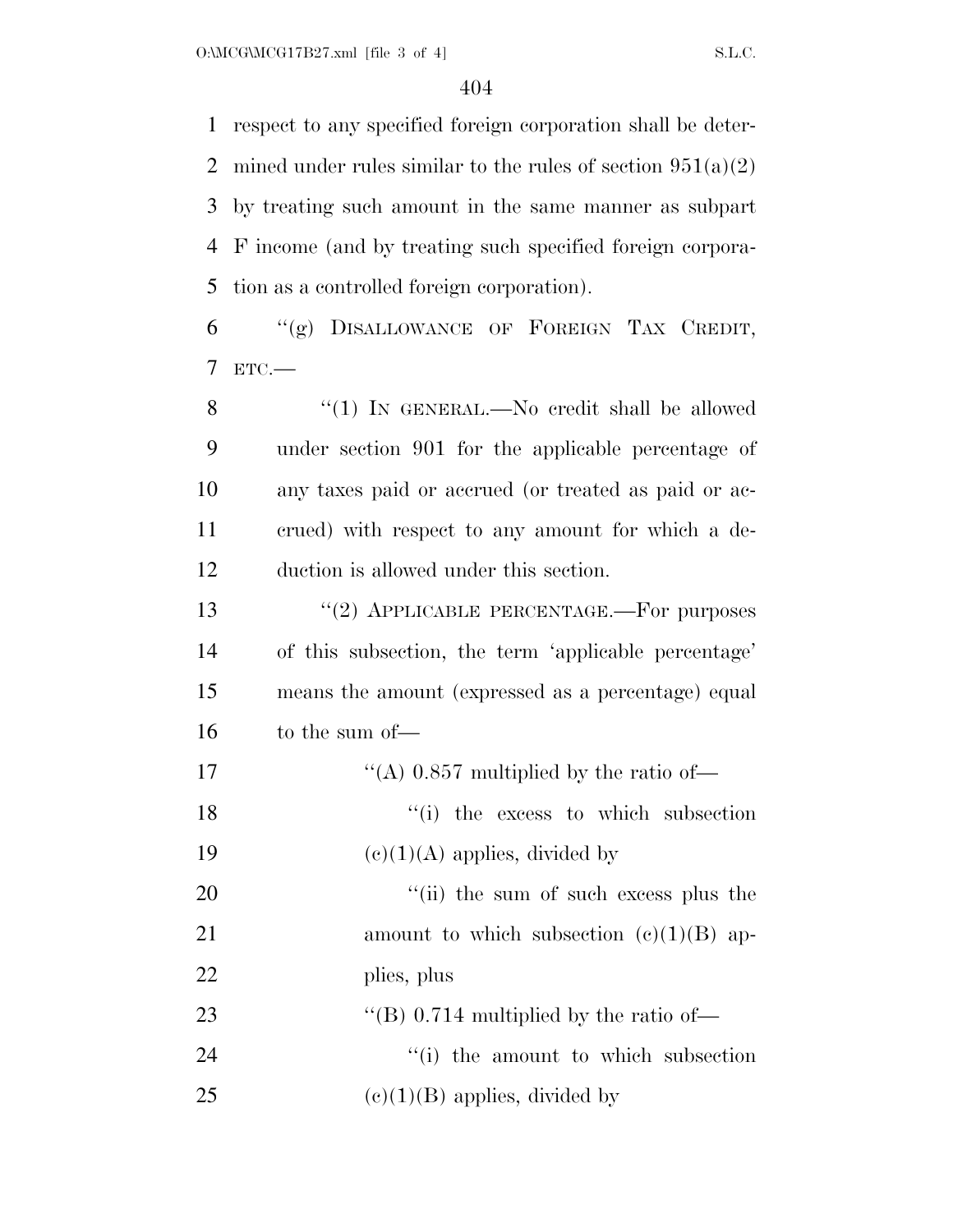| $\mathbf{1}$   | "(ii) the sum described in subpara-                   |
|----------------|-------------------------------------------------------|
| $\overline{2}$ | graph (A)(ii).                                        |
| 3              | "(3) DENIAL OF DEDUCTION.-No deduction                |
| $\overline{4}$ | shall be allowed under this chapter for any tax for   |
| 5              | which credit is not allowable under section 901 by    |
| 6              | reason of paragraph (1) (determined by treating the   |
| 7              | taxpayer as having elected the benefits of subpart A  |
| 8              | of part III of subchapter N).                         |
| 9              | "(4) COORDINATION WITH SECTION 78.-Sec-               |
| 10             | tion 78 shall not apply to any tax for which credit   |
| 11             | is not allowable under section 901 by reason of para- |
| 12             | $graph(1)$ .                                          |
|                |                                                       |
| 13             | "(h) ELECTION TO PAY LIABILITY IN INSTALL-            |
| 14             | MENTS.-                                               |
| 15             | "(1) IN GENERAL.—In the case of a United              |
| 16             | States shareholder of a deferred foreign income cor-  |
| 17             | poration, such United States shareholder may elect    |
| 18             | to pay the net tax liability under this section in 8  |
| 19             | installments of the following amounts:                |
| 20             | "(A) 8 percent of the net tax liability in            |
| 21             | the case of each of the first 5 of such install-      |
| 22             | ments,                                                |
| 23             | "(B) $15$ percent of the net tax liability in         |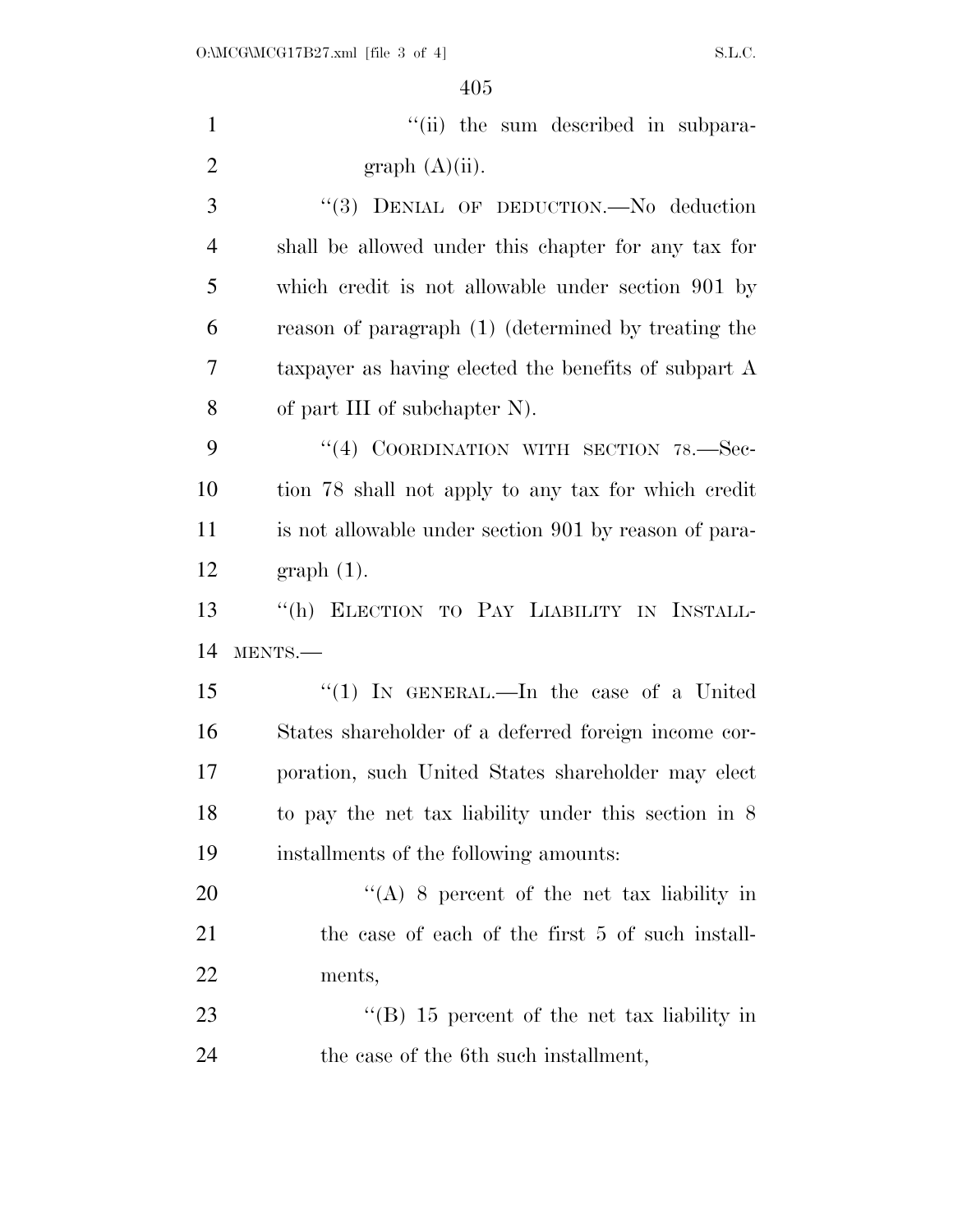| $\mathbf{1}$   | "(C) 20 percent of the net tax liability in              |
|----------------|----------------------------------------------------------|
| $\overline{2}$ | the case of the 7th such installment, and                |
| 3              | "(D) 25 percent of the net tax liability in              |
| $\overline{4}$ | the case of the 8th such installment.                    |
| 5              | $``(2)$ DATE FOR PAYMENT OF INSTALLMENTS.—               |
| 6              | If an election is made under paragraph $(1)$ , the first |
| 7              | installment shall be paid on the due date (deter-        |
| 8              | mined without regard to any extension of time for        |
| 9              | filing the return) for the return of tax for the tax-    |
| 10             | able year described in subsection (a) and each suc-      |
| 11             | ceeding installment shall be paid on the due date (as    |
| 12             | so determined) for the return of tax for the taxable     |
| 13             | year following the taxable year with respect to which    |
| 14             | the preceding installment was made.                      |
| 15             | "(3) ACCELERATION OF PAYMENT.—If there is                |
| 16             | an addition to tax for failure to timely pay any in-     |
| 17             | stallment required under this subsection, a liquida-     |
| 18             | tion or sale of substantially all the assets of the tax- |
| 19             | payer (including in a title 11 or similar case), a ces-  |
| 20             | sation of business by the taxpayer, or any similar       |
| 21             | circumstance, then the unpaid portion of all remain-     |
| 22             | ing installments shall be due on the date of such        |
| 23             | event (or in the case of a title 11 or similar case,     |
| 24             | the day before the petition is filed). The preceding     |
| 25             | sentence shall not apply to the sale of substantially    |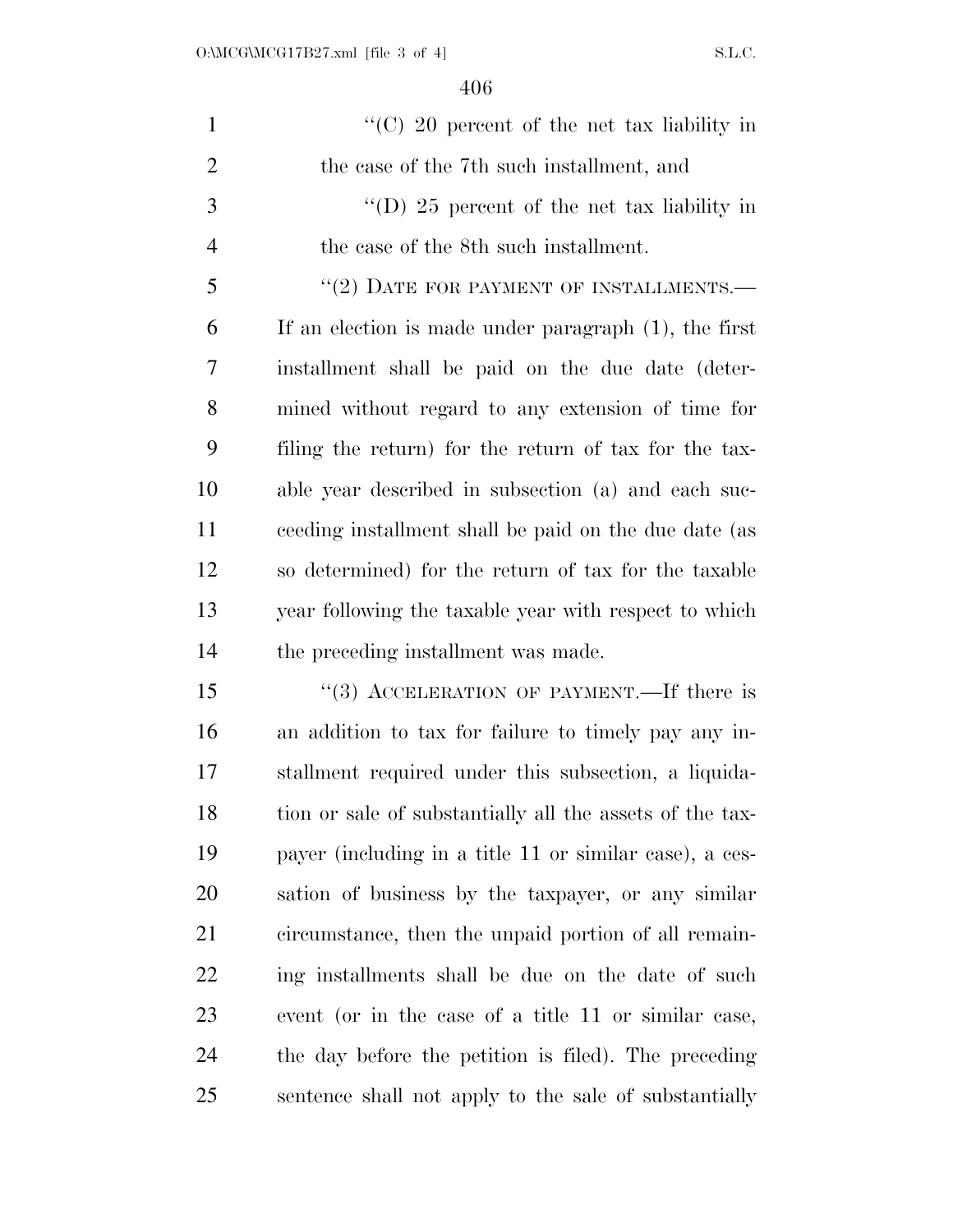all the assets of a taxpayer to a buyer if such buyer enters into an agreement with the Secretary under which such buyer is liable for the remaining install- ments due under this subsection in the same manner as if such buyer were the taxpayer.

6 "(4) PRORATION OF DEFICIENCY TO INSTALL- MENTS.—If an election is made under paragraph (1) to pay the net tax liability under this section in in- stallments and a deficiency has been assessed with respect to such net tax liability, the deficiency shall be prorated to the installments payable under para- graph (1). The part of the deficiency so prorated to any installment the date for payment of which has not arrived shall be collected at the same time as, and as a part of, such installment. The part of the deficiency so prorated to any installment the date for payment of which has arrived shall be paid upon notice and demand from the Secretary. This sub- section shall not apply if the deficiency is due to negligence, to intentional disregard of rules and reg-ulations, or to fraud with intent to evade tax.

22 "(5) ELECTION.—Any election under paragraph (1) shall be made not later than the due date for the return of tax for the taxable year described in sub-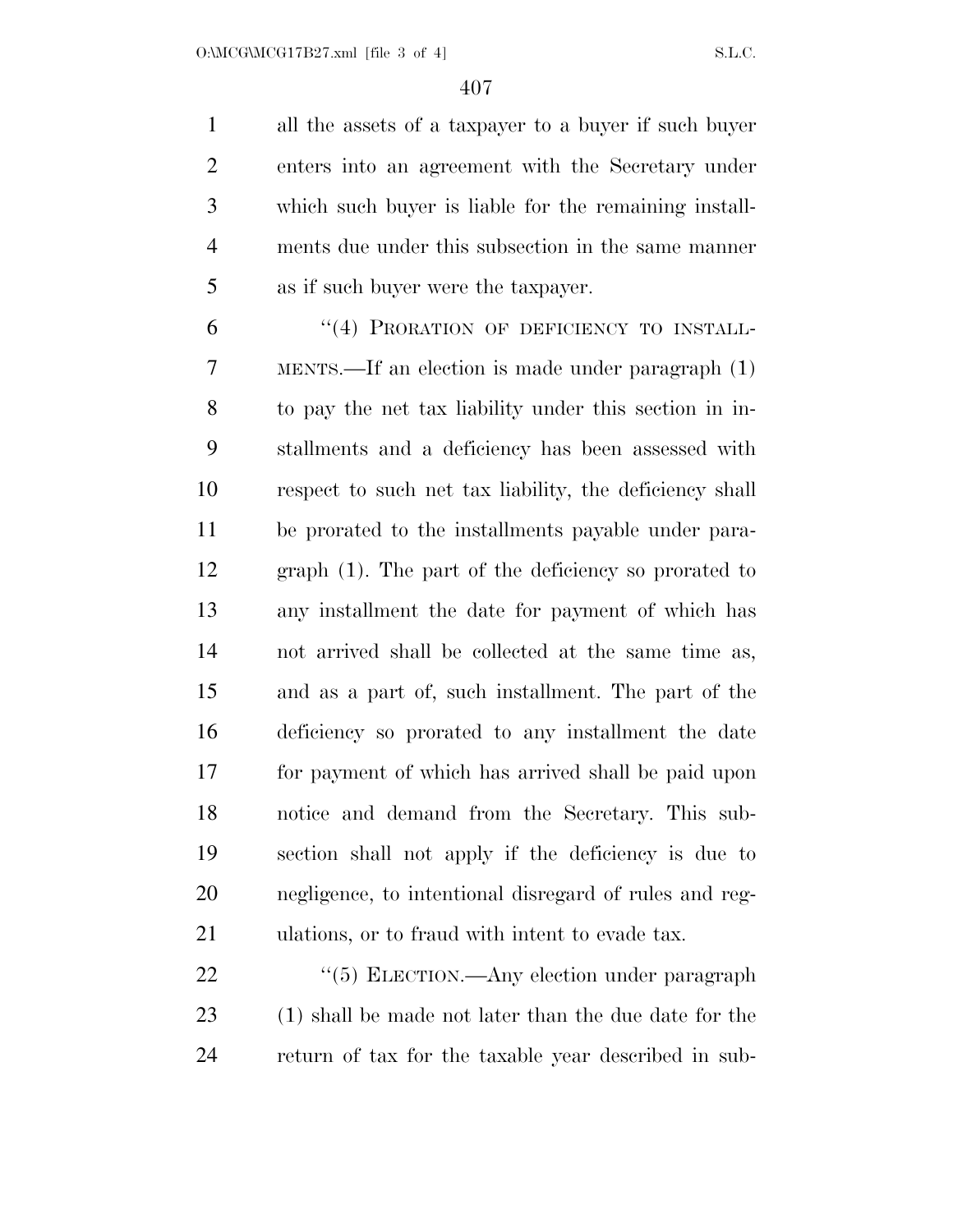| $\mathbf{1}$   | section (a) and shall be made in such manner as the |
|----------------|-----------------------------------------------------|
| $\overline{2}$ | Secretary shall provide.                            |
| 3              | "(6) NET TAX LIABILITY UNDER THIS SEC-              |
| $\overline{4}$ | TION.—For purposes of this subsection—              |
| 5              | "(A) IN GENERAL.—The net tax liability              |
| 6              | under this section with respect to any United       |
| 7              | States shareholder is the excess (if any) of—       |
| 8              | "(i) such taxpayer's net income tax                 |
| 9              | for the taxable year in which an amount is          |
| 10             | included in the gross income of such                |
| 11             | United States shareholder under section             |
| 12             | $951(a)(1)$ by reason of this section, over         |
| 13             | "(ii) such taxpayer's net income tax                |
| 14             | for such taxable year determined—                   |
| 15             | "(I) without regard to this sec-                    |
| 16             | tion, and                                           |
| 17             | "(II) without regard to any in-                     |
| 18             | come or deduction properly attrib-                  |
| 19             | utable to a dividend received by such               |
| 20             | United States shareholder from any                  |
| 21             | deferred foreign income corporation.                |
| 22             | "(B) NET INCOME TAX.—The term 'net                  |
| 23             | income tax' means the regular tax liability re-     |
| 24             | duced by the credits allowed under subparts A,      |
| 25             | B, and D of part IV of subchapter A.                |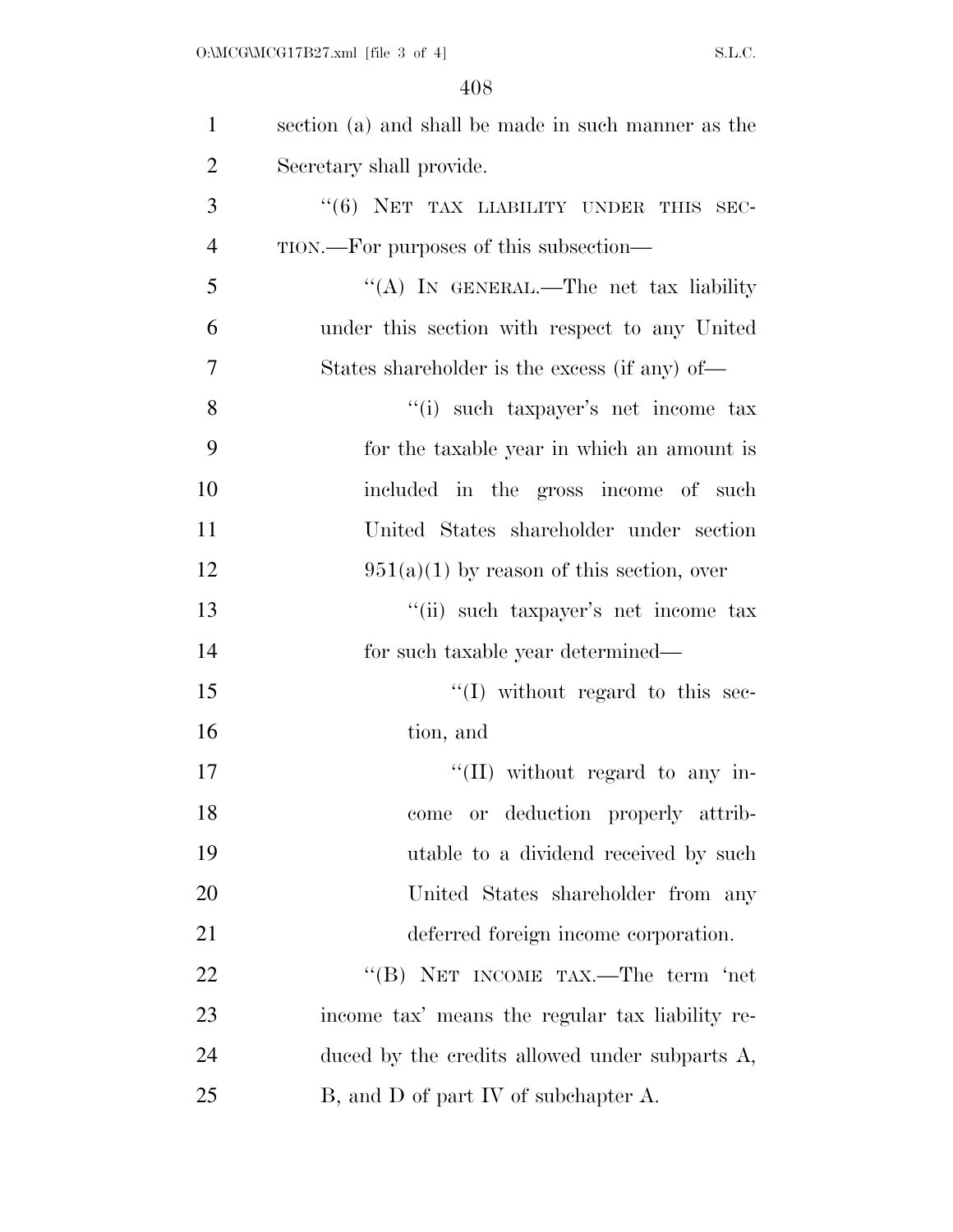''(i) SPECIAL RULES FOR S CORPORATION SHARE-HOLDERS.—

 ''(1) In GENERAL.—In the case of any S cor- poration which is a United States shareholder of a deferred foreign income corporation, each share- holder of such S corporation may elect to defer pay- ment of such shareholder's net tax liability under this section with respect to such S corporation until the shareholder's taxable year which includes the triggering event with respect to such liability. Any net tax liability payment of which is deferred under the preceding sentence shall be assessed on the re- turn of tax as an addition to tax in the shareholder's taxable year which includes such triggering event.

15 "(2) TRIGGERING EVENT.—

 $((A)$  In GENERAL.—In the case of any shareholder's net tax liability under this section with respect to any S corporation, the trig- gering event with respect to such liability is whichever of the following occurs first:

 $\frac{1}{2}$  (i) Such corporation ceases to be an S corporation (determined as of the first day of the first taxable year that such cor-poration is not an S corporation).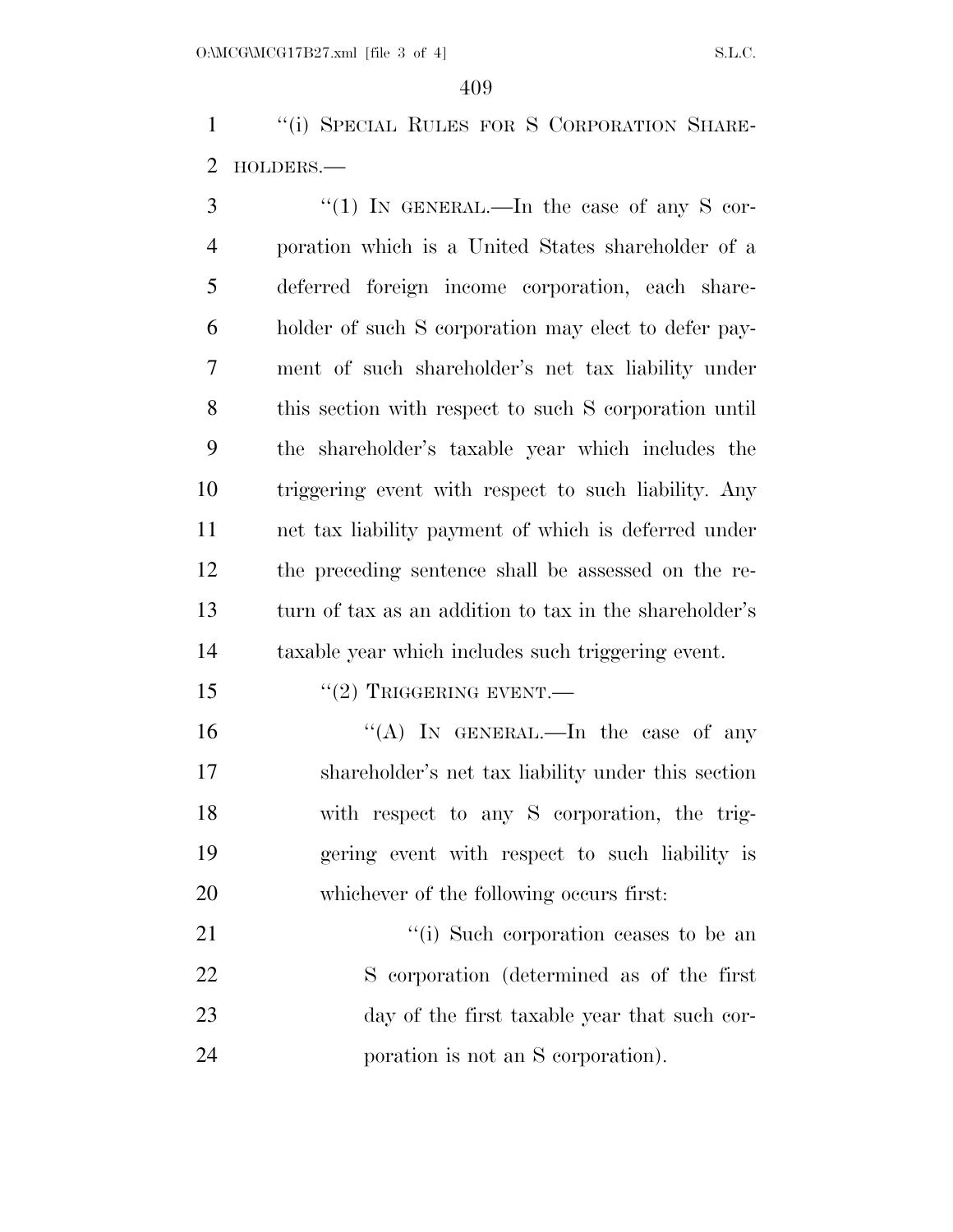| $\mathbf{1}$   | "(ii) A liquidation or sale of substan-             |
|----------------|-----------------------------------------------------|
| $\overline{2}$ | tially all the assets of such S corporation         |
| 3              | (including in a title 11 or similar case), a        |
| $\overline{4}$ | cessation of business by such S corpora-            |
| 5              | tion, such S corporation ceases to exist, or        |
| 6              | any similar circumstance.                           |
| 7              | "(iii) A transfer of any share of stock             |
| 8              | in such S corporation by the taxpayer (in-          |
| 9              | cluding by reason of death, or otherwise).          |
| 10             | "(B) PARTIAL TRANSFERS OF STOCK.—In                 |
| 11             | the case of a transfer of less than all of the tax- |
| 12             | payer's shares of stock in the S corporation,       |
| 13             | such transfer shall only be a triggering event      |
| 14             | with respect to so much of the taxpayer's net       |
| 15             | tax liability under this section with respect to    |
| 16             | such S corporation as is properly allocable to      |
| 17             | such stock.                                         |
| 18             | "(C) TRANSFER OF LIABILITY. $-A$ trans-             |
| 19             | fer described in clause (iii) of subparagraph $(A)$ |
| 20             | shall not be treated as a triggering event if the   |
| 21             | transferee enters into an agreement with the        |
| 22             | Secretary under which such transferee is liable     |
| 23             | for net tax liability with respect to such stock    |
| 24             | in the same manner as if such transferee were       |
| 25             | the taxpayer.                                       |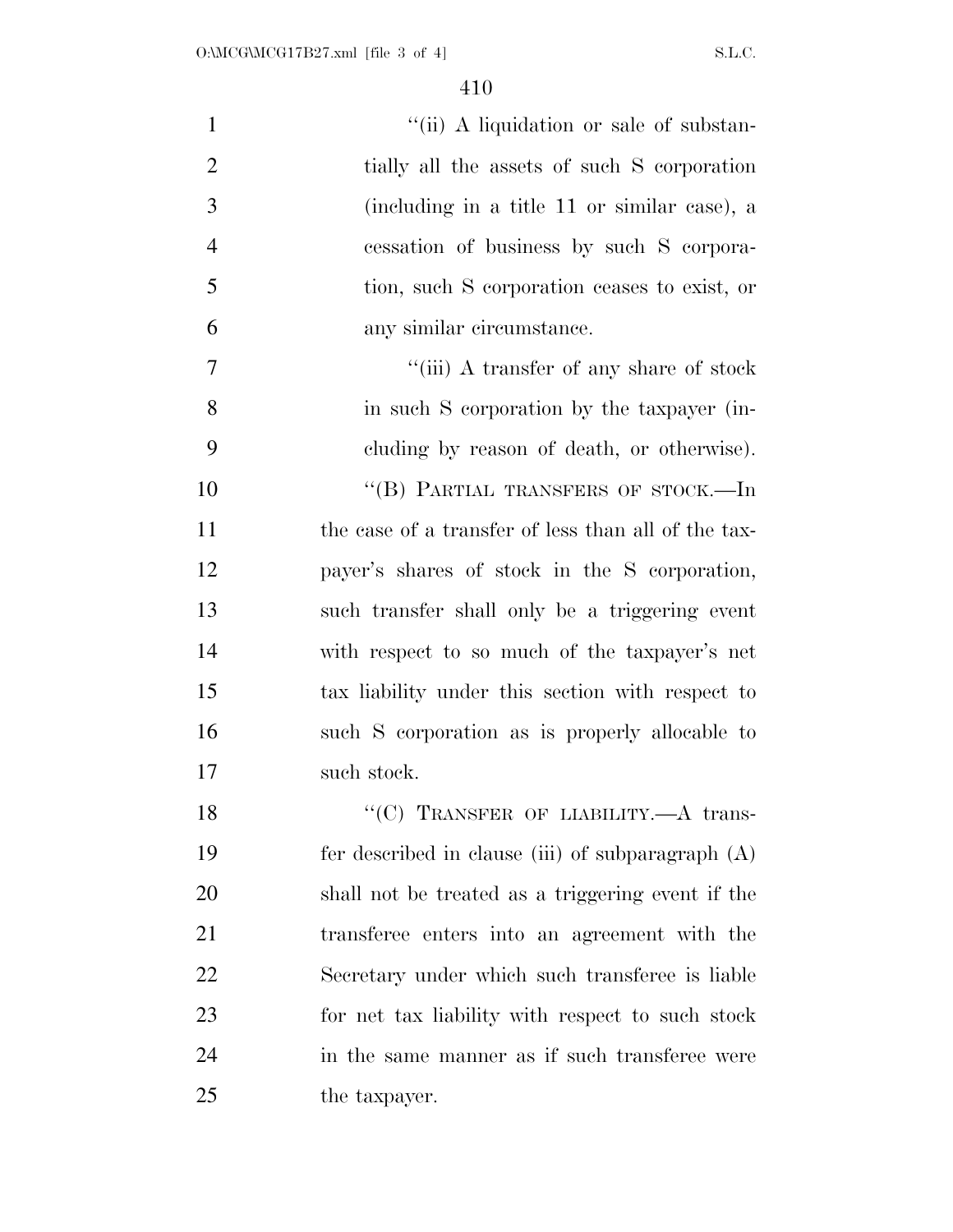| $\mathbf{1}$   | "(3) NET TAX LIABILITY.—A shareholder's net             |
|----------------|---------------------------------------------------------|
| $\overline{2}$ | tax liability under this section with respect to any S  |
| 3              | corporation is the net tax liability under this section |
| $\overline{4}$ | which would be determined under subsection $(h)(6)$     |
| 5              | if the only subpart F income taken into account by      |
| 6              | such shareholder by reason of this section were allo-   |
| 7              | cations from such S corporation.                        |
| 8              | "(4) ELECTION TO PAY DEFERRED LIABILITY                 |
| 9              | IN INSTALLMENTS.—In the case of a taxpayer which        |
| 10             | elects to defer payment under paragraph $(1)$ —         |
| 11             | $\lq\lq$ subsection (h) shall be applied sepa-          |
| 12             | rately with respect to the liability to which such      |
| 13             | election applies,                                       |
| 14             | $\lq\lq$ an election under subsection (h) with          |
| 15             | respect to such liability shall be treated as time-     |
| 16             | ly made if made not later than the due date for         |
| 17             | the return of tax for the taxable year in which         |
| 18             | the triggering event with respect to such liabil-       |
| 19             | ity occurs,                                             |
| 20             | $\cdot$ (C) the first installment under subsection      |
| 21             | (h) with respect to such liability shall be paid        |
| 22             | not later than such due date (but determined            |
| 23             | without regard to any extension of time for fil-        |
| 24             | ing the return), and                                    |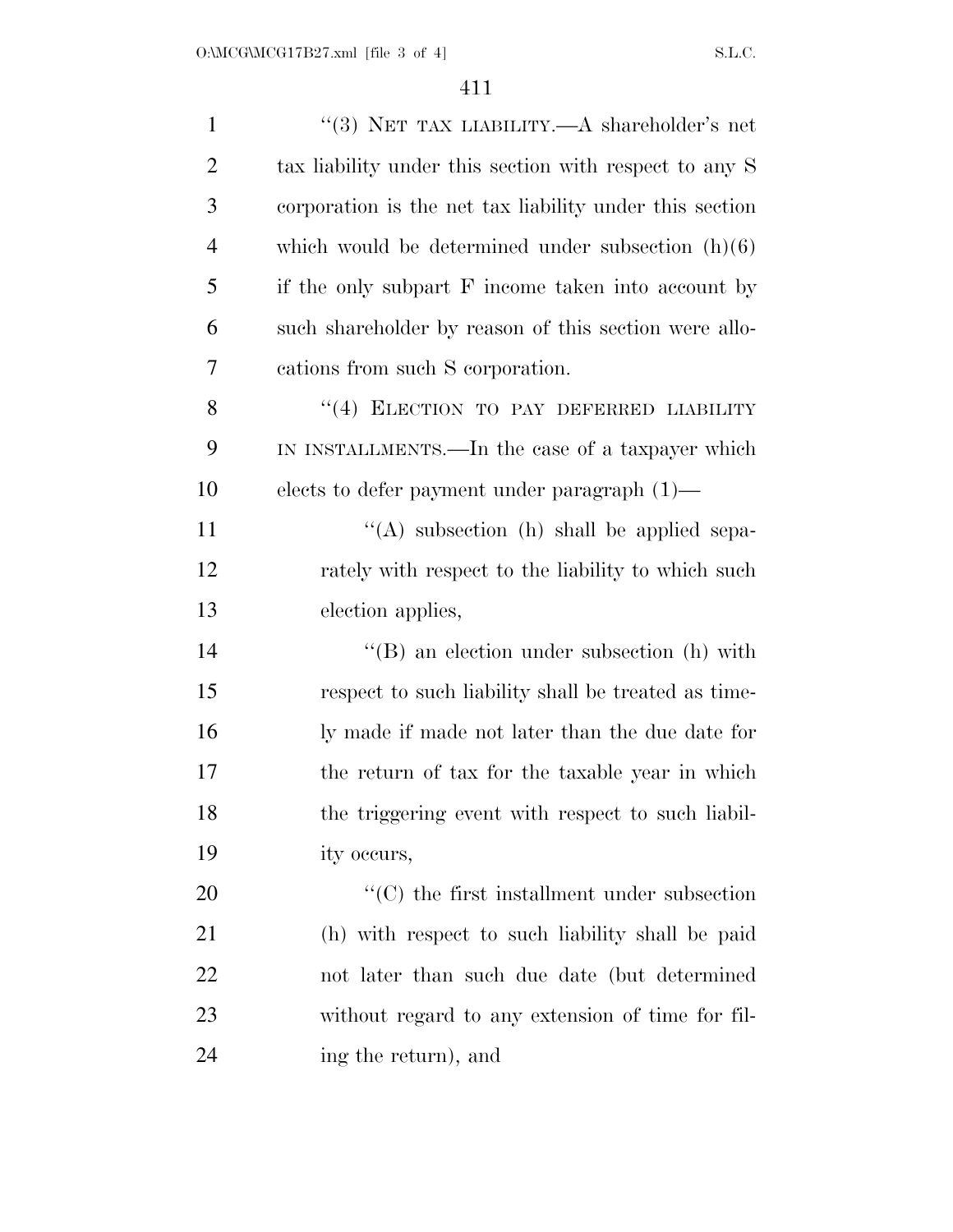| $\mathbf{1}$   | $\lq\lq$ (D) if the triggering event with respect to    |
|----------------|---------------------------------------------------------|
| $\overline{2}$ | any net tax liability is described in paragraph         |
| 3              | $(2)(A)(ii)$ , an election under subsection (h) with    |
| $\overline{4}$ | respect to such liability may be made only with         |
| 5              | the consent of the Secretary.                           |
| 6              | " $(5)$ JOINT AND SEVERAL LIABILITY OF S COR-           |
| 7              | PORATION.—If any shareholder of an S corporation        |
| 8              | elects to defer payment under paragraph (1), such       |
| 9              | S corporation shall be jointly and severally liable for |
| 10             | such payment and any penalty, addition to tax, or       |
| 11             | additional amount attributable thereto.                 |
| 12             | "(6) EXTENSION OF LIMITATION ON COLLEC-                 |
| 13             | TION.—Any limitation on the time period for the col-    |
| 14             | lection of a liability deferred under this subsection   |
| 15             | shall not be treated as beginning before the date of    |
| 16             | the triggering event with respect to such liability.    |
| 17             | "(7) ANNUAL REPORTING OF NET TAX LIABIL-                |
| 18             | ITY.                                                    |
| 19             | "(A) IN GENERAL.—Any shareholder of an                  |
| 20             | S corporation which makes an election under             |
| 21             | paragraph (1) shall report the amount of such           |
| 22             | shareholder's deferred net tax liability on such        |
| 23             | shareholder's return of tax for the taxable year        |
| 24             | for which such election is made and on the re-          |
| 25             | turn of tax for each taxable year thereafter            |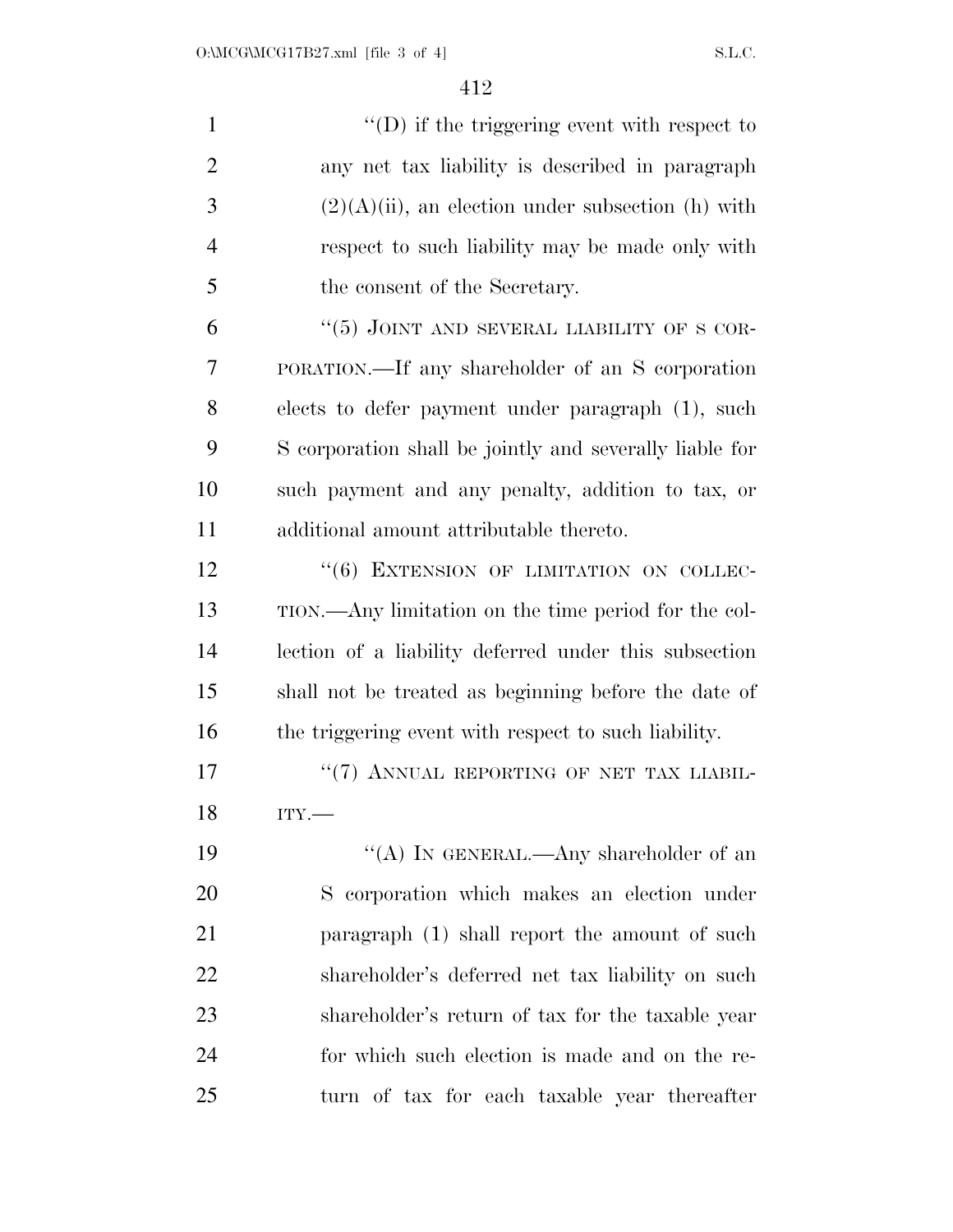until such amount has been fully assessed on such returns.

3 "(B) DEFERRED NET TAX LIABILITY.— For purposes of this paragraph, the term 'de- ferred net tax liability' means, with respect to any taxable year, the amount of net tax liability payment of which has been deferred under paragraph (1) and which has not been assessed on a return of tax for any prior taxable year.

10 "'(C) FAILURE TO REPORT.—In the case of any failure to report any amount required to be reported under subparagraph (A) with respect to any taxable year before the due date for the return of tax for such taxable year, there shall be assessed on such return as an addition to 16 tax 5 percent of such amount.

17 "(8) ELECTION.—Any election under paragraph  $18 \t(1)$ —

 $((A)$  shall be made by the shareholder of the S corporation not later than the due date for such shareholder's return of tax for the tax- able year which includes the close of the taxable year of such S corporation in which the amount described in subsection (a) is taken into ac-count, and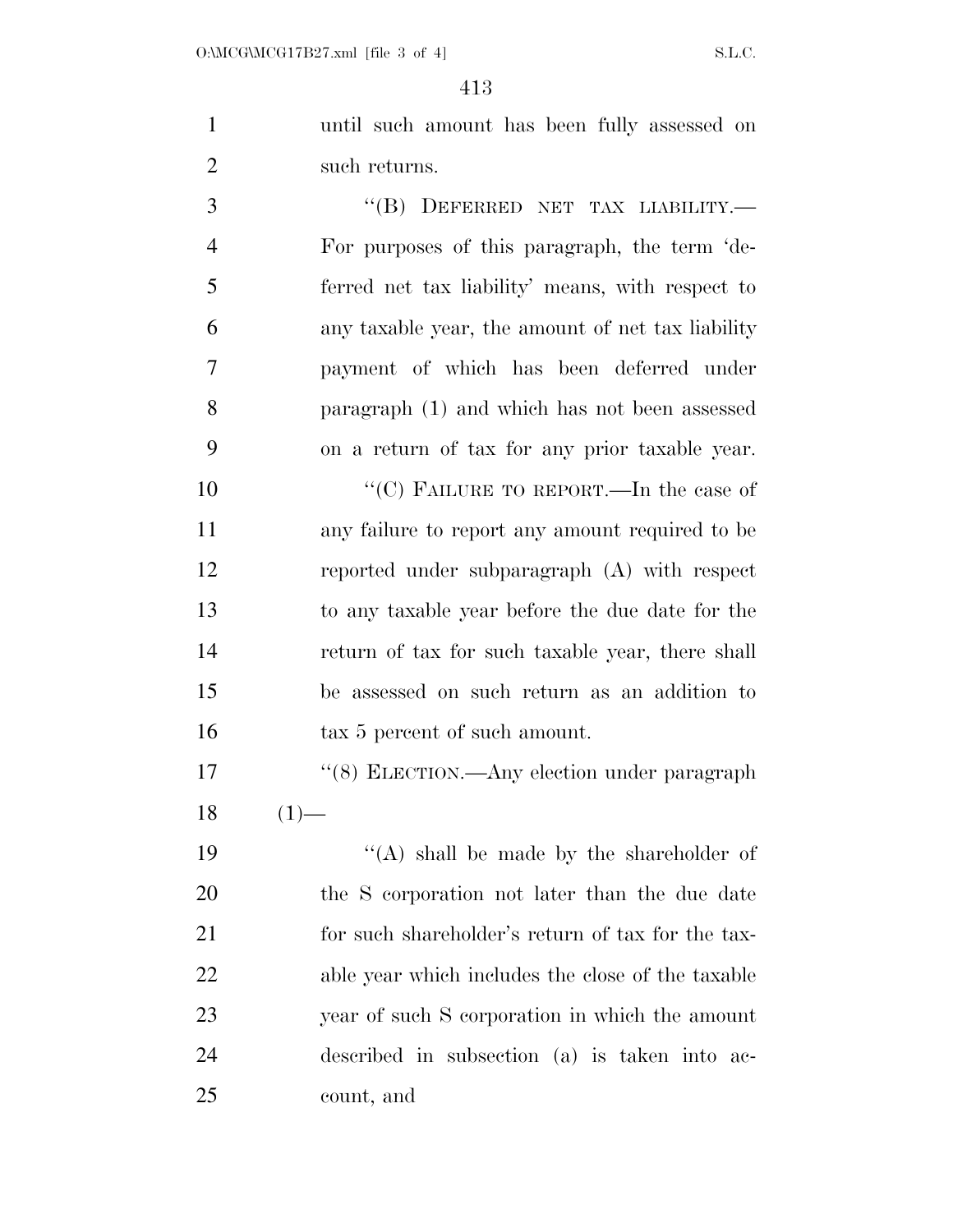1 ''(B) shall be made in such manner as the Secretary shall provide.

 ''(j) REPORTING BY S CORPORATION.—Each S cor- poration which is a United States shareholder of a speci- fied foreign corporation shall report in its return of tax under section 6037(a) the amount includible in its gross income for such taxable year by reason of this section and the amount of the deduction allowable by subsection (b). Any copy provided to a shareholder under section 6037(b) shall include a statement of such shareholder's pro rata share of such amounts.

12 "(k) EXTENSION OF LIMITATION ON ASSESSMENT.— Notwithstanding section 6501, the limitation on the time period for the assessment of the net tax liability under 15 this section (as defined in subsection  $(h)(6)$ ) shall not ex- pire before the date that is 6 years after the return for the taxable year described in such subsection was filed.

18 "(1) RECAPTURE FOR EXPATRIATED ENTITIES.—

19 "(1) IN GENERAL.—If a deduction is allowed under subsection (c) to a United States shareholder and such shareholder first becomes an expatriated entity at any time during the 10-year period begin- ning on the date of the enactment of the Tax Cuts and Jobs Act, then—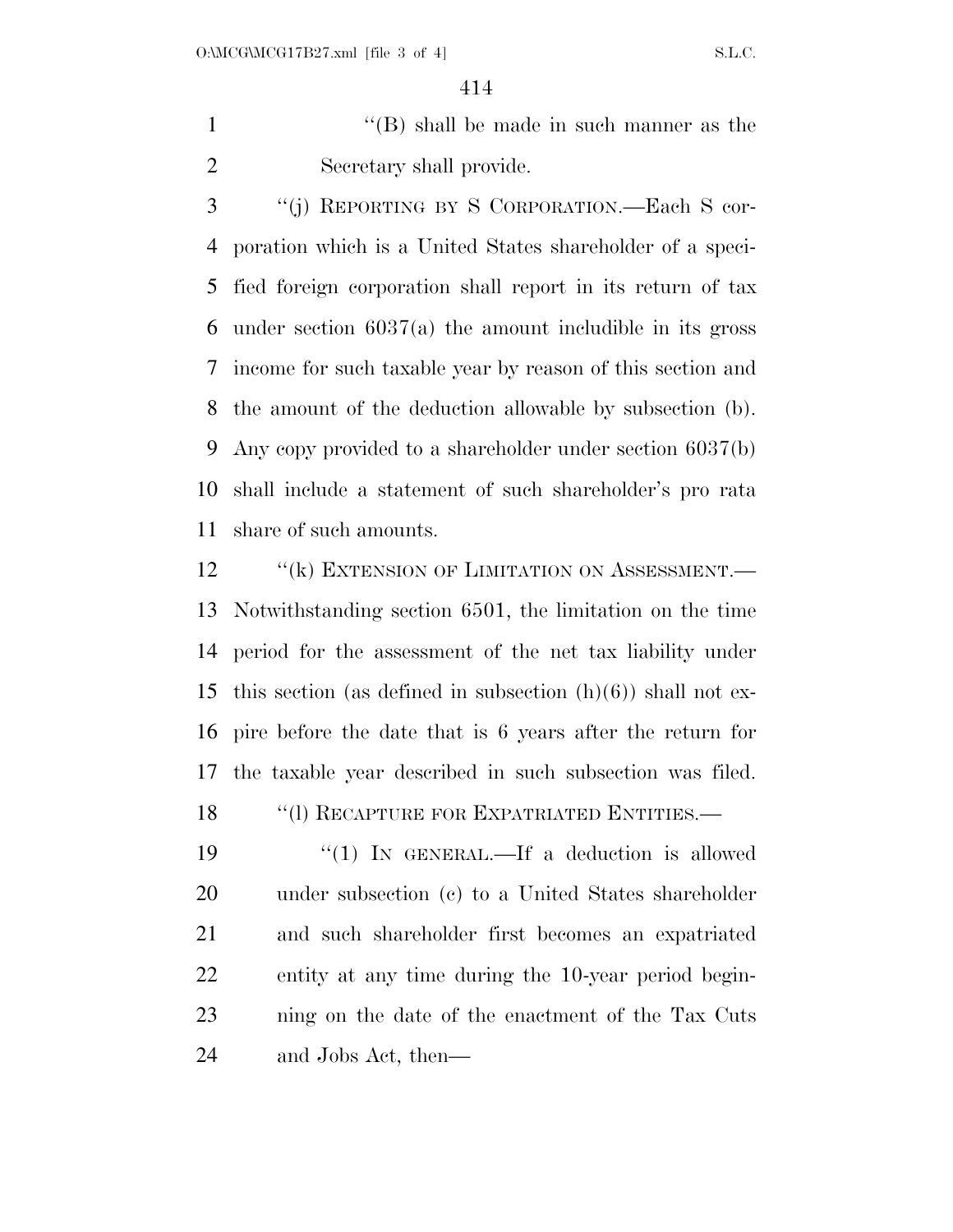| $\mathbf{1}$   | $\lq\lq$ the tax imposed by this chapter shall         |
|----------------|--------------------------------------------------------|
| $\overline{2}$ | be increased for the first taxable year in which       |
| 3              | such taxpayer becomes an expatriated entity by         |
| $\overline{4}$ | an amount equal to 35 percent of the amount            |
| 5              | of the deduction allowed to the specified foreign      |
| 6              | corporation under subsection (c), and                  |
| $\overline{7}$ | "(B) no credits shall be allowed against               |
| 8              | the increase in tax under subparagraph $(A)$ .         |
| 9              | "(2) EXPATRIATED ENTITY.—For purposes of               |
| 10             | this subsection, the term 'expatriated entity' has the |
| 11             | meaning given such term under section<br>same          |
| 12             | $7874(a)(2)$ , except that such term shall not include |
| 13             | an entity if the surrogate foreign corporation with    |
| 14             | respect to the entity is treated as a domestic cor-    |
| 15             | poration under section 7874(b).                        |
| 16             | "(m) SPECIAL RULES FOR UNITED STATES SHARE-            |
| 17             | HOLDERS WHICH ARE REAL ESTATE INVESTMENT               |
| 18             | TRUSTS.-                                               |
| 19             | "(1) IN GENERAL.—If a real estate investment           |
| 20             | trust is a United States shareholder in 1 or more de-  |
| 21             | ferred foreign income corporations—                    |
| <u>22</u>      | $\lq\lq$ any amount required to be taken into          |
| 23             | account under section $951(a)(1)$ by reason of         |
| 24             | this section shall not be taken into account as        |
| 25             | gross income of the real estate investment trust       |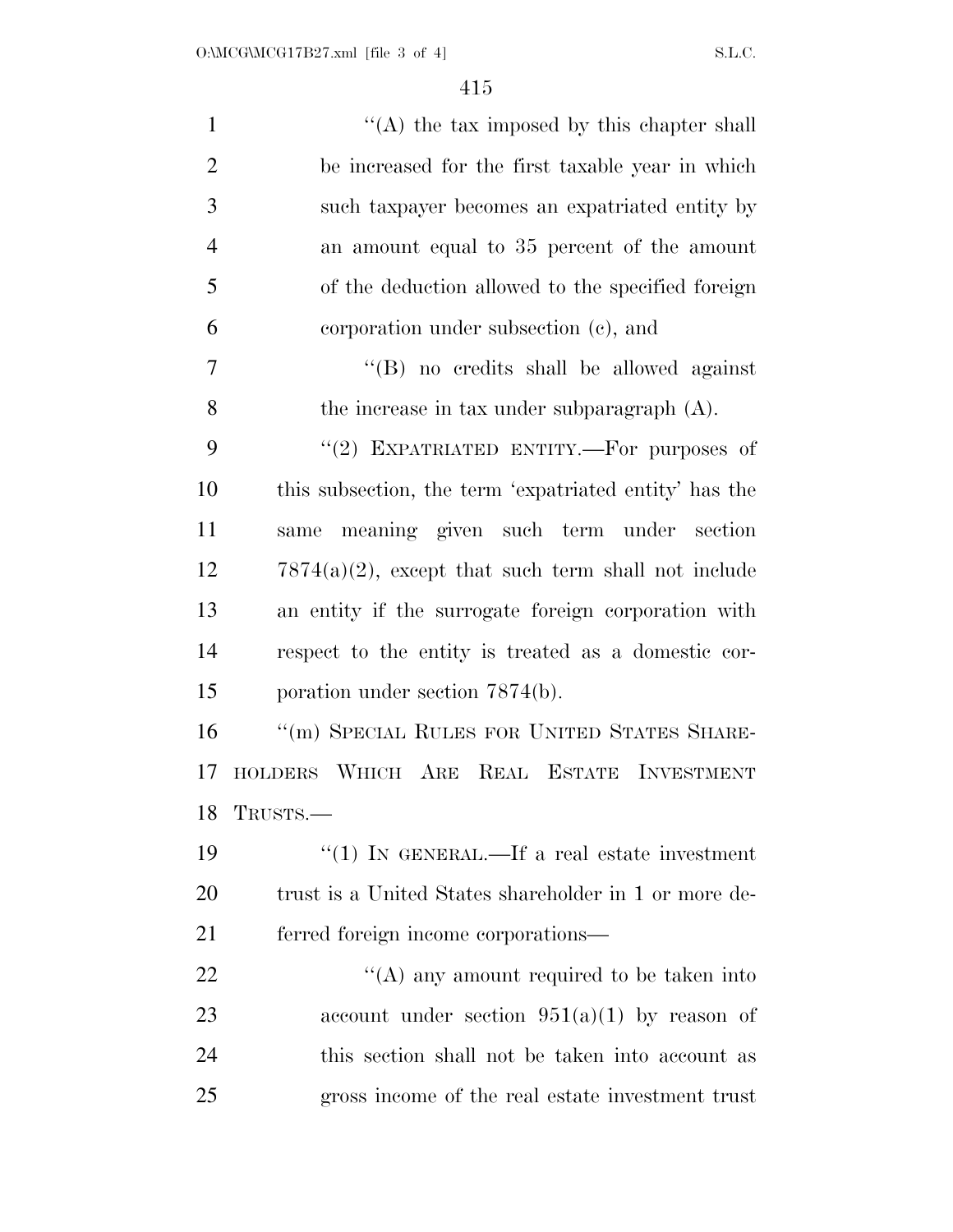for purposes of applying paragraphs (2) and (3) of section 856(c) to any taxable year for which such amount is taken into account under sec-4 tion  $951(a)(1)$ , and ''(B) if the real estate investment trust elects the application of this subparagraph, not- withstanding subsection (a), any amount re- quired to be taken into account under section 9 951(a)(1) by reason of this section shall, in lieu of the taxable year in which it would otherwise be included in gross income (for purposes of the computation of real estate investment trust tax- able income under section 857(b)), be included in gross income as follows: ''(i) 8 percent of such amount in the case of each of the taxable years in the 5- taxable year period beginning with the tax- able year in which such amount would oth- erwise be included.  $\frac{1}{2}$  (ii) 15 percent of such amount in the case of the 1st taxable year following such

period.

23 ''(iii) 20 percent of such amount in the case of the 2nd taxable year following such period.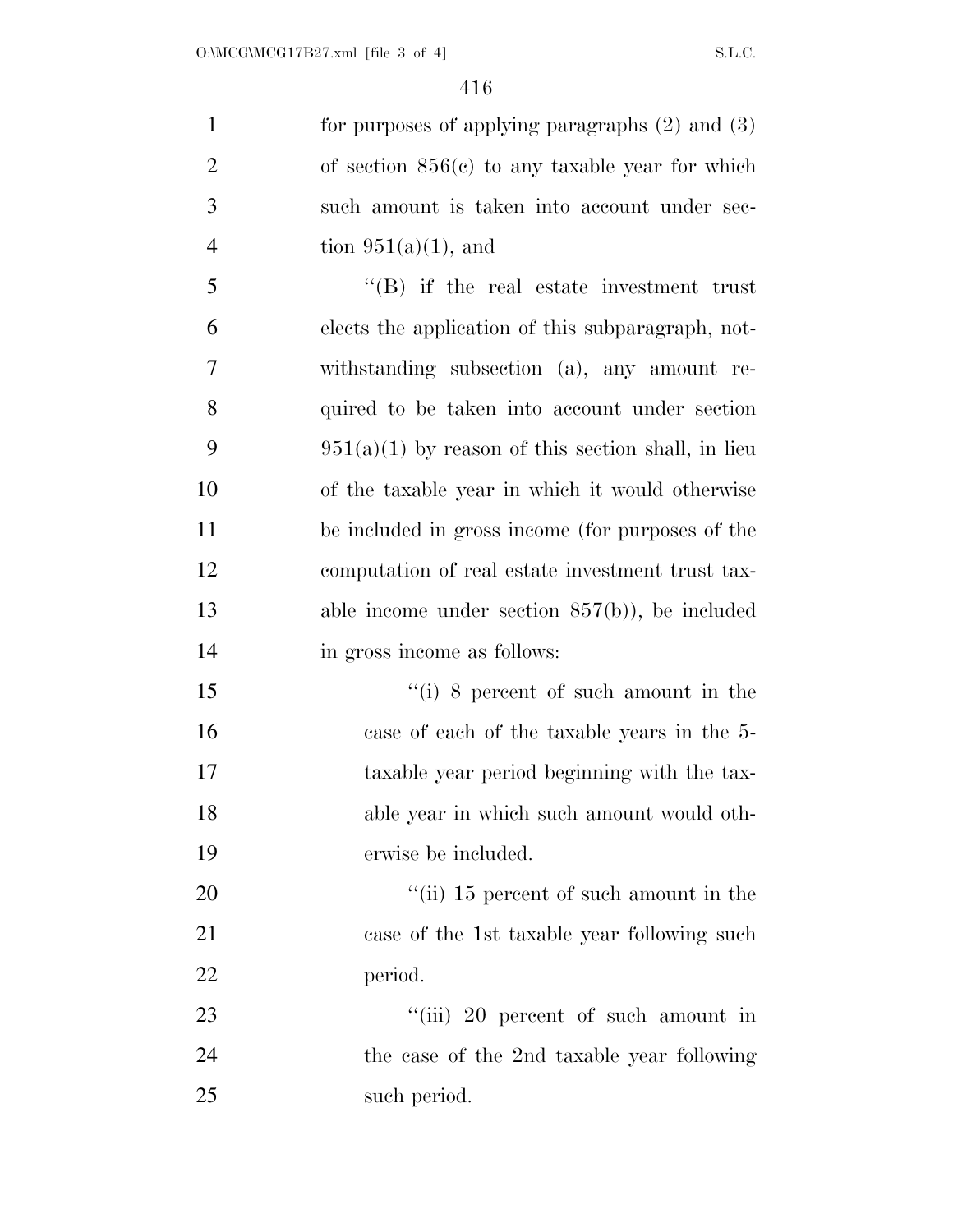| $\mathbf{1}$   | "(iv) $25$ percent of such amount in               |
|----------------|----------------------------------------------------|
| $\overline{2}$ | the case of the 3rd taxable year following         |
| 3              | such period.                                       |
| $\overline{4}$ | $\lq(2)$ RULES FOR TRUSTS ELECTING DEFERRED        |
| 5              | INCLUSION.                                         |
| 6              | "(A) ELECTION.—Any election under                  |
| 7              | paragraph $(1)(B)$ shall be made not later than    |
| 8              | the due date for the first taxable year in the 5-  |
| 9              | taxable year period described in clause (i) of     |
| 10             | paragraph $(1)(B)$ and shall be made in such       |
| 11             | manner as the Secretary shall provide.             |
| 12             | "(B) SPECIAL RULES.—If an election                 |
| 13             | under paragraph $(1)(B)$ is in effect with respect |
| 14             | to any real estate investment trust, the fol-      |
| 15             | lowing rules shall apply:                          |
| 16             | "(i) APPLICATION OF PARTICIPATION                  |
| 17             | EXEMPTION.--- For purposes of subsection           |
| 18             | $(e)(1)$ —                                         |
| 19             | $\lq\lq$ (I) the aggregate amount to               |
| 20             | which subparagraph $(A)$ or $(B)$ of               |
| 21             | subsection $(c)(1)$ applies shall be de-           |
| 22             | termined without regard to the elec-               |
| 23             | tion,                                              |
| 24             | "(II) each such aggregate                          |
| 25             | amount shall be allocated to each tax-             |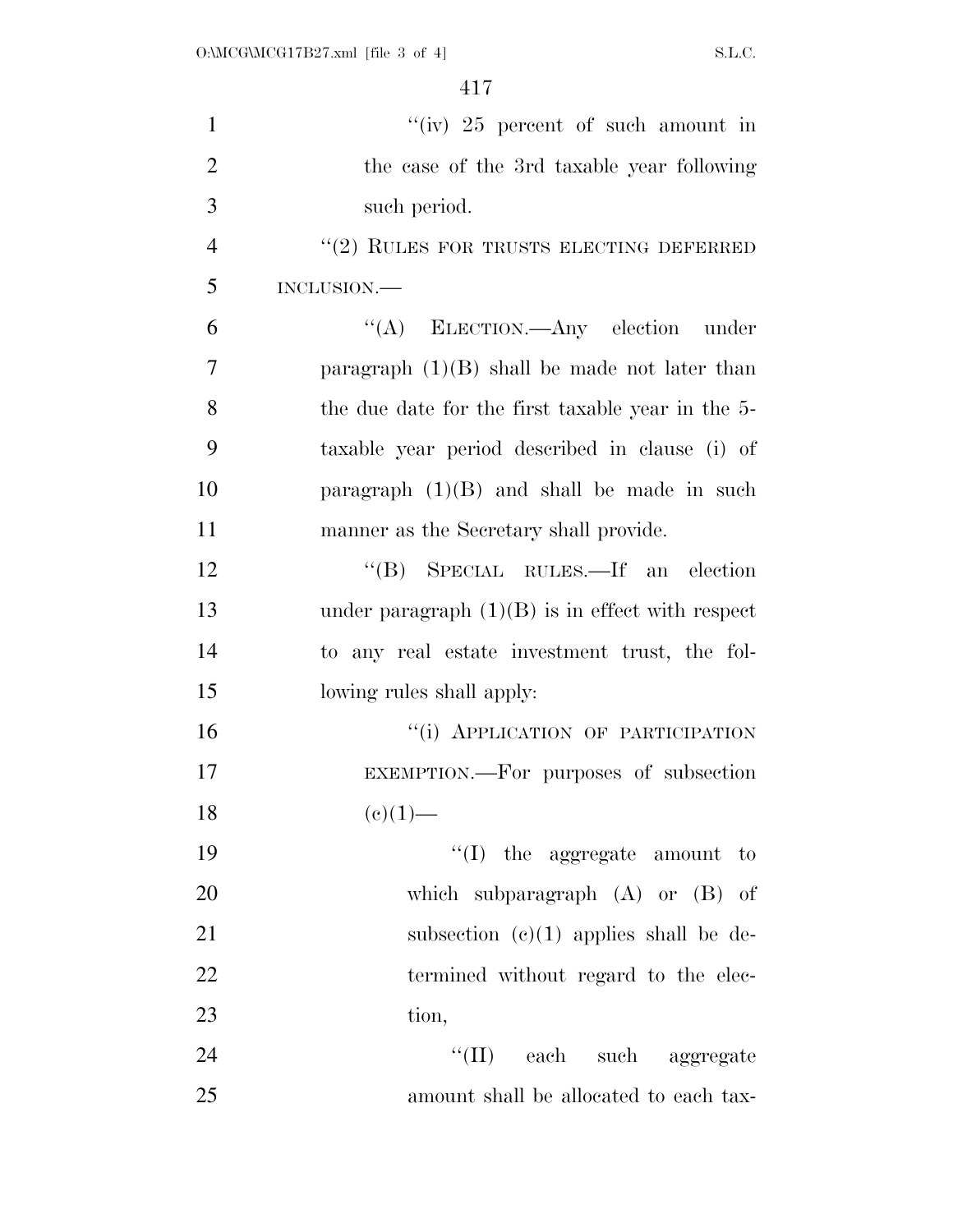| $\mathbf{1}$   | able year described in paragraph              |
|----------------|-----------------------------------------------|
| $\overline{2}$ | $(1)(B)$ in the same proportion as the        |
| 3              | amount included in the gross income           |
| $\overline{4}$ | of such United States shareholder             |
| 5              | under section $951(a)(1)$ by reason of        |
| 6              | this section is allocated to each such        |
| $\overline{7}$ | taxable year.                                 |
| 8              | "(III) NO INSTALLMENT PAY-                    |
| 9              | MENTS.—The real estate investment             |
| 10             | trust may not make an election under          |
| 11             | subsection (g) for any taxable year de-       |
| 12             | scribed in paragraph $(1)(B)$ .               |
| 13             | "(ii) ACCELERATION OF INCLUSION.—             |
| 14             | If there is a liquidation or sale of substan- |
| 15             | tially all the assets of the real estate in-  |
| 16             | vestment trust (including in a title 11 or    |
| 17             | similar case), a cessation of business by     |
| 18             | such trust, or any similar circumstance,      |
| 19             | then any amount not yet included in gross     |
| 20             | income under paragraph $(1)(B)$ shall be in-  |
| 21             | cluded in gross income as of the day before   |
| 22             | the date of the event and the unpaid por-     |
| 23             | tion of any tax liability with respect to     |
| 24             | such inclusion shall be due on the date of    |
| 25             | such event (or in the case of a title 11 or   |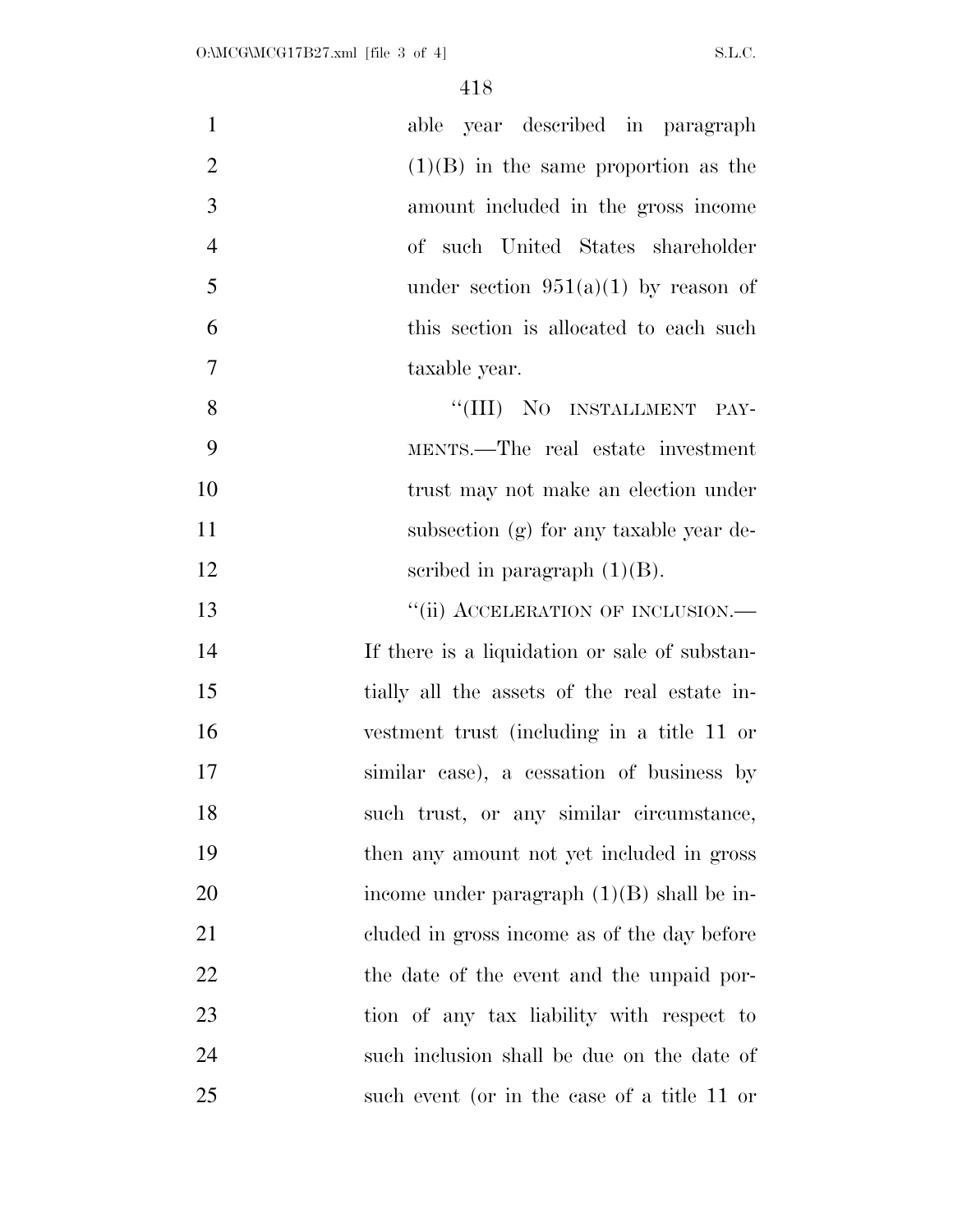| $\mathbf{1}$   | similar case, the day before the petition is           |
|----------------|--------------------------------------------------------|
| $\overline{2}$ | filed).                                                |
| 3              | "(n) ELECTION NOT TO APPLY NET OPERATING               |
| $\overline{4}$ | LOSS DEDUCTION.-                                       |
| 5              | "(1) IN GENERAL.—If a United States share-             |
| 6              | holder of a deferred foreign income corporation        |
| 7              | elects the application of this subsection for the tax- |
| 8              | able year described in subsection (a), then the        |
| 9              | amount described in paragraph (2) shall not be         |
| 10             | taken into account—                                    |
| 11             | $\lq\lq$ in determining the amount of the net          |
| 12             | operating loss deduction under section 172 of          |
| 13             | such shareholder for such taxable year, or             |
| 14             | $\lq\lq (B)$ in determining the amount of taxable      |
| 15             | income for such taxable year which may be re-          |
| 16             | duced by net operating loss carryovers or              |
| 17             | carrybacks to such taxable year under section          |
| 18             | 172.                                                   |
| 19             | "(2) AMOUNT DESCRIBED.—The amount de-                  |
| 20             | scribed in this paragraph is the sum of—               |
| 21             | $\lq\lq$ the amount required to be taken into          |
| 22             | account under section $951(a)(1)$ by reason of         |
| 23             | this section (determined after the application of      |
| 24             | subsection $(e)$ , plus                                |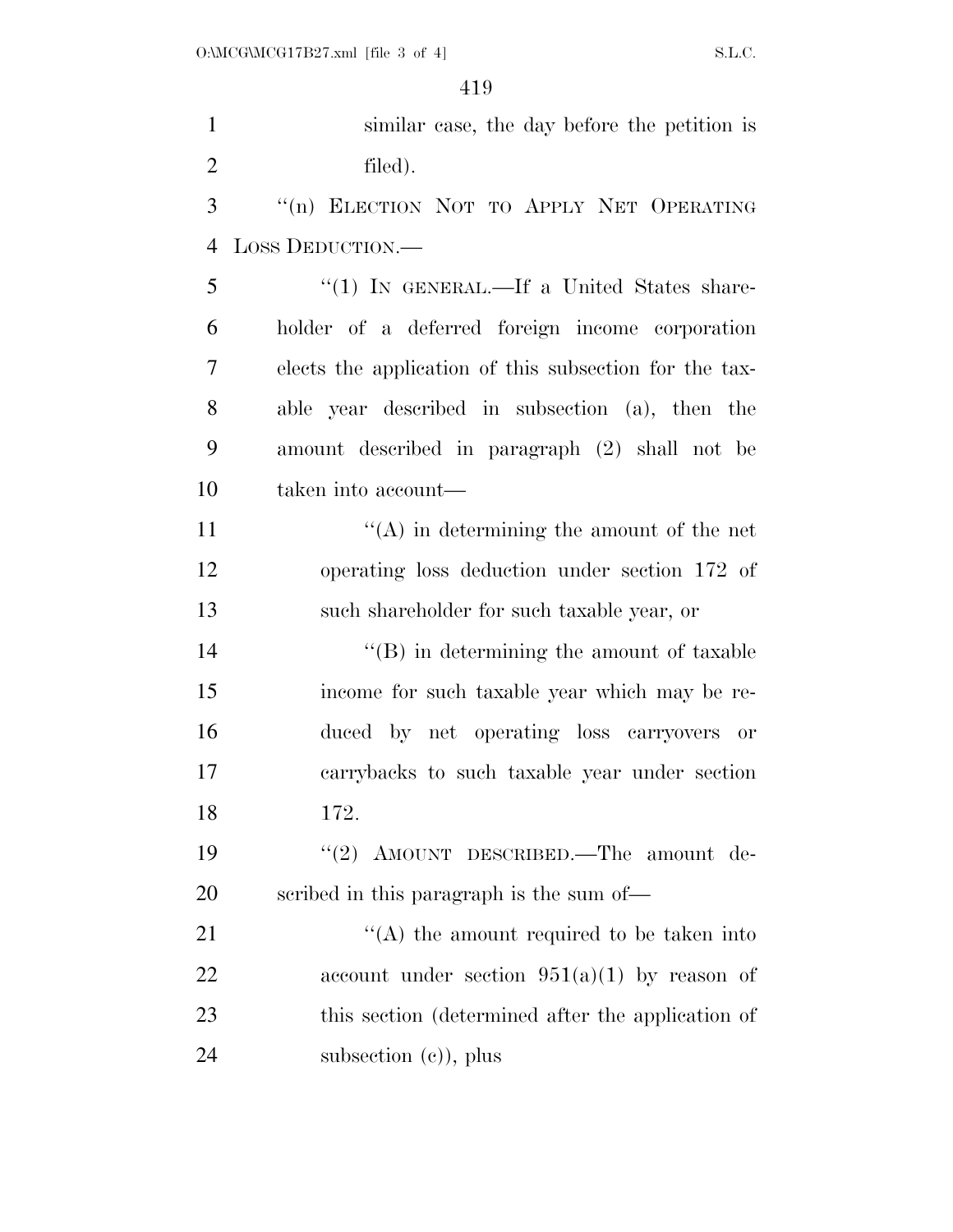1 ''(B) in the case of a domestic corporation which chooses to have the benefits of subpart A of part III of subchapter N for the taxable year, the taxes deemed to be paid by such cor- poration under subsections (a) and (b) of sec- tion 960 for such taxable year with respect to the amount described in subparagraph (A) which are treated as a dividends under section 78.

 $\frac{10}{3}$  ELECTION.—Any election under this sub- section shall be made not later than the due date (including extensions) for filing the return of tax for the taxable year and shall be made in such manner as the Secretary shall prescribe.

 ''(o) REGULATIONS.—The Secretary shall prescribe such regulations or other guidance as may be necessary or appropriate to carry out the provisions of this section or to prevent the avoidance of the purposes of this section, including through a reduction in earnings and profits through changes in entity classification, changes in ac-counting methods, or otherwise.''.

 (b) CLERICAL AMENDMENT.—The table of sections for subpart F of part III of subchapter N of chapter 1 is amended by striking the item relating to section 965 and inserting the following: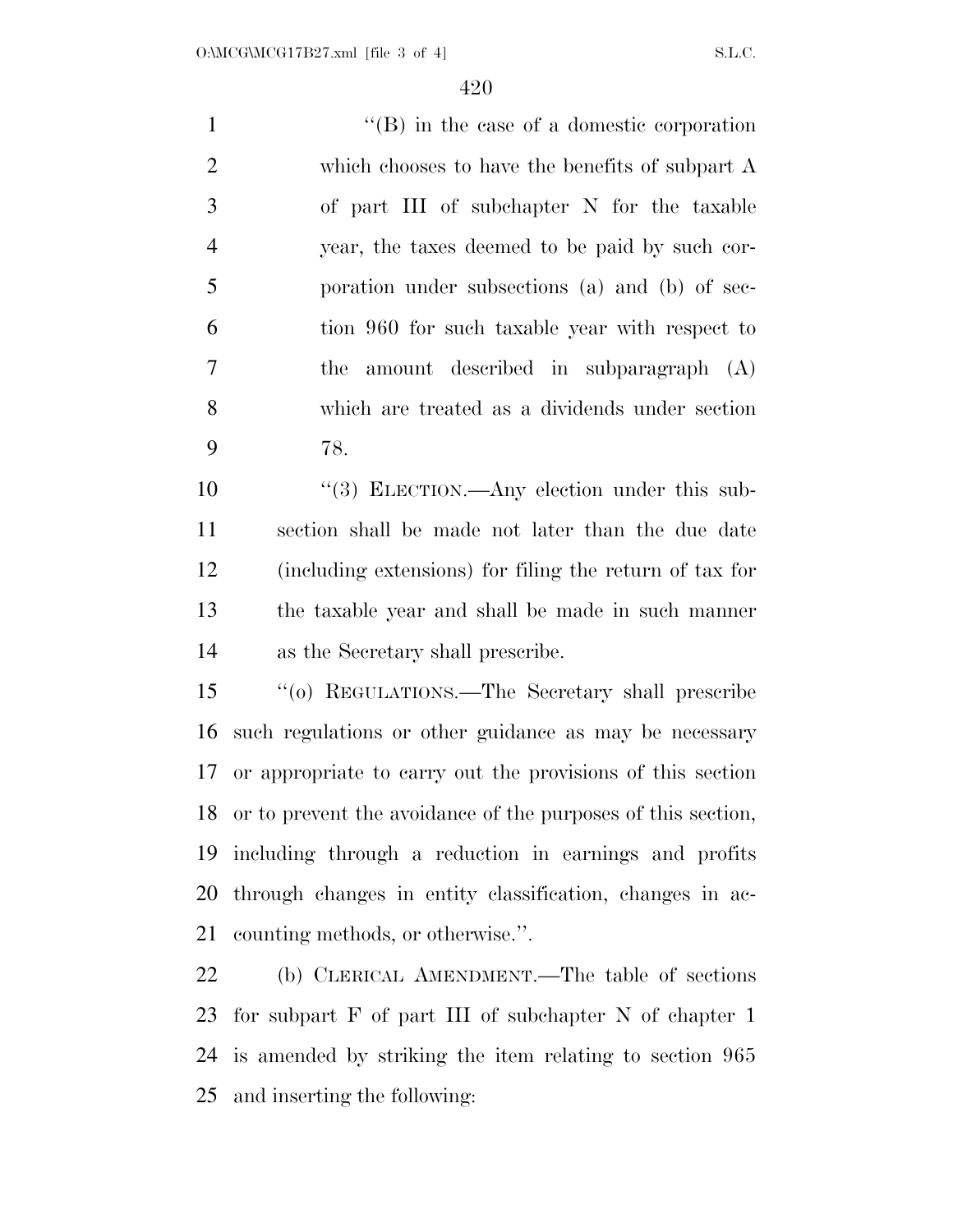''Sec. 965. Treatment of deferred foreign income upon transition to participation exemption system of taxation.''.

| $\mathbf{1}$   | <b>Subpart B-Rules Related to Passive and Mobile</b>             |
|----------------|------------------------------------------------------------------|
| $\overline{2}$ | <b>Income</b>                                                    |
| 3              | CHAPTER 1-TAXATION OF FOREIGN-DE-                                |
| $\overline{4}$ | <b>INTANGIBLE</b><br><b>INCOME</b><br><b>RIVED</b><br><b>AND</b> |
| 5              | GLOBAL INTANGIBLE LOW-TAXED IN-                                  |
| 6              | <b>COME</b>                                                      |
| 7              | SEC. 14201. CURRENT YEAR INCLUSION OF GLOBAL INTAN-              |
| 8              | <b>LOW-TAXED INCOME</b><br>BY UNITED<br><b>GIBLE</b>             |
| 9              | STATES SHAREHOLDERS.                                             |
| 10             | (a) IN GENERAL.—Subpart $F$ of part III of sub-                  |
| 11             | chapter N of chapter 1 is amended by inserting after sec-        |
| 12             | tion 951 the following new section:                              |
|                | 13 "SEC. 951A. GLOBAL INTANGIBLE LOW-TAXED INCOME IN-            |
| 14             | CLUDED IN GROSS INCOME OF UNITED                                 |
| 15             | STATES SHAREHOLDERS.                                             |
| 16             | "(a) IN GENERAL.—Each person who is a United                     |
|                | 17 States shareholder of any controlled foreign corporation      |
|                | 18 for any taxable year of such United States shareholder        |
| 19             | shall include in gross income such shareholder's global in-      |
| 20             | tangible low-taxed income for such taxable year.                 |
| 21             | "(b) GLOBAL INTANGIBLE LOW-TAXED INCOME.-                        |
| 22             | For purposes of this section—                                    |
| 23             | " $(1)$ IN GENERAL.—The term 'global intangible                  |
|                |                                                                  |

low-taxed income' means, with respect to any United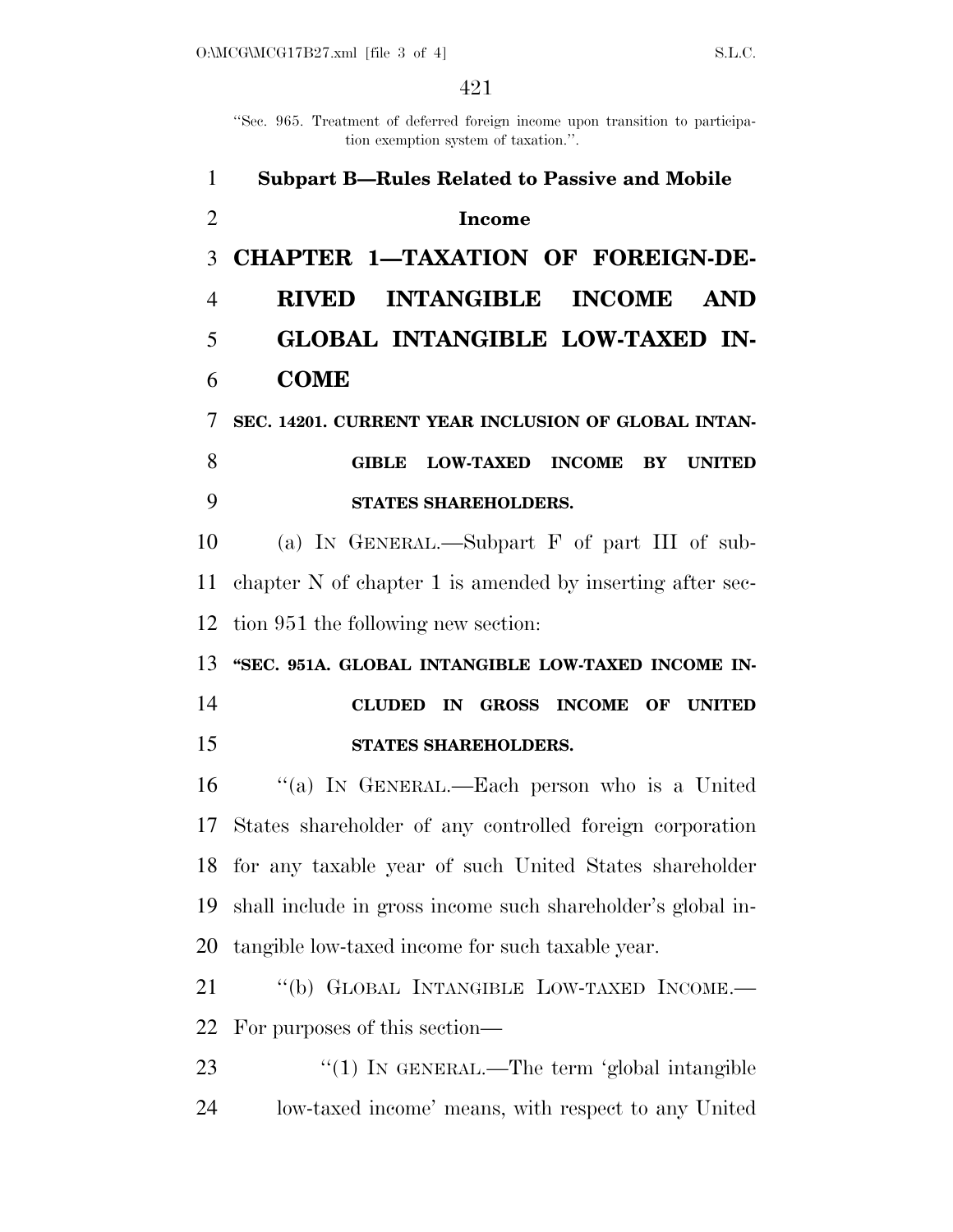| $\mathbf{1}$   | States shareholder for any taxable year of such        |
|----------------|--------------------------------------------------------|
| $\overline{2}$ | United States shareholder, the excess (if any) of—     |
| 3              | "(A) such shareholder's net CFC tested in-             |
| $\overline{4}$ | come for such taxable year, over                       |
| 5              | "(B) such shareholder's net deemed tan-                |
| 6              | gible income return for such taxable year.             |
| 7              | "(2) NET DEEMED TANGIBLE INCOME<br>$RE-$               |
| 8              | TURN.—The term 'net deemed tangible income re-         |
| 9              | turn' means, with respect to any United States         |
| 10             | shareholder for any taxable year, an amount equal      |
| 11             | to 10 percent of the aggregate of such shareholder's   |
| 12             | pro rata share of the qualified business asset invest- |
| 13             | ment of each controlled foreign corporation with re-   |
| 14             | spect to which such shareholder is a United States     |
| 15             | shareholder for such taxable year (determined for      |
| 16             | each taxable year of each such controlled foreign      |
| 17             | corporation which ends in or with such taxable year    |
| 18             | of such United States shareholder).                    |
| 19             | "(c) NET CFC TESTED INCOME.—For purposes of            |
| 20             | this section—                                          |
| 21             | "(1) IN GENERAL.—The term 'net CFC tested              |
| 22             | income' means, with respect to any United States       |
|                |                                                        |

24 States shareholder, the excess (if any) of—

shareholder for any taxable year of such United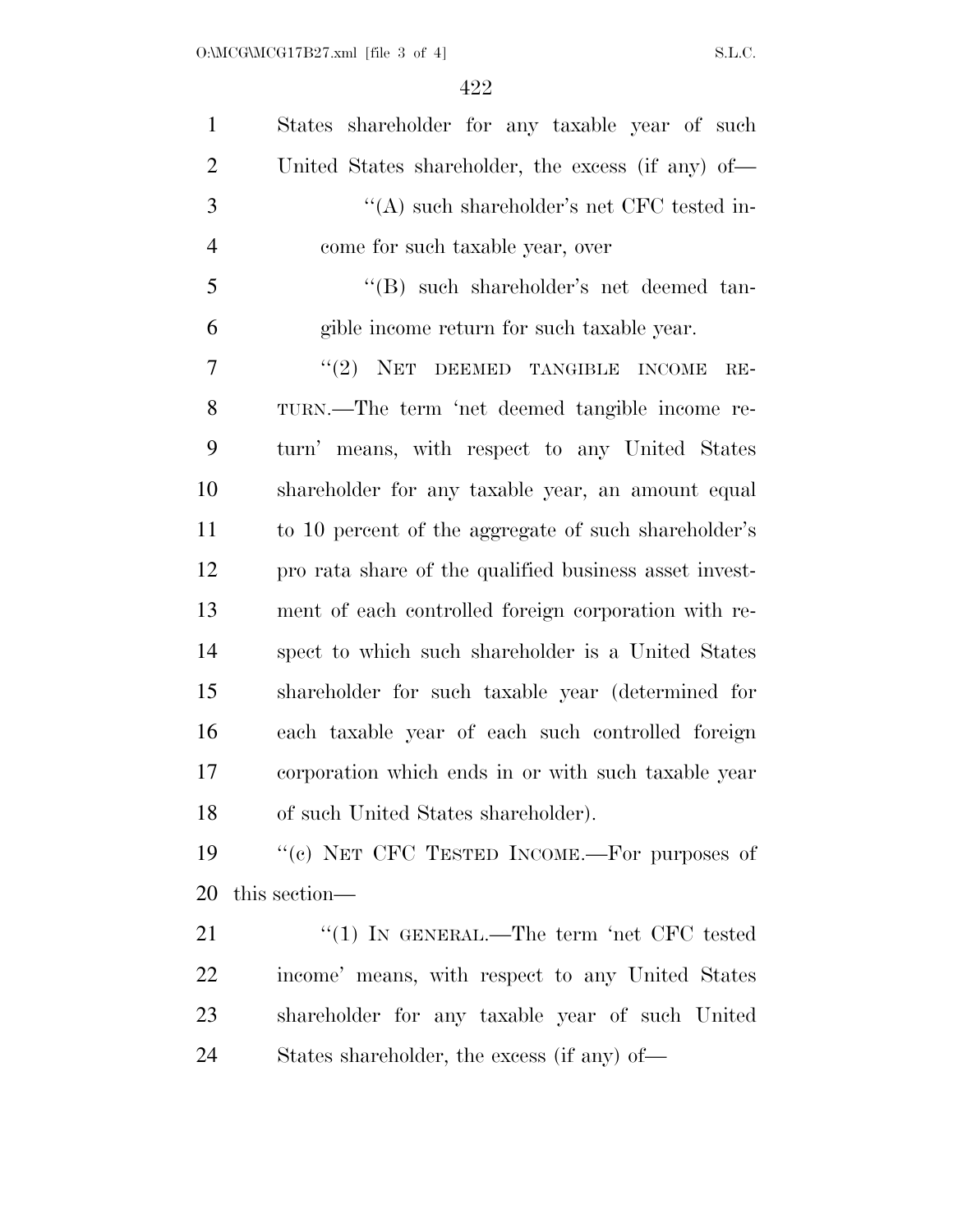1 ''(A) the aggregate of such shareholder's pro rata share of the tested income of each con- trolled foreign corporation with respect to which such shareholder is a United States shareholder for such taxable year of such United States shareholder (determined for each taxable year of such controlled foreign corporation which ends in or with such taxable year of such United States shareholder), over 10 "(B) the aggregate of such shareholder's pro rata share of the tested loss of each con- trolled foreign corporation with respect to which such shareholder is a United States shareholder for such taxable year of such United States shareholder (determined for each taxable year of such controlled foreign corporation which ends in or with such taxable year of such United States shareholder). 19 "(2) TESTED INCOME; TESTED LOSS.—For pur- poses of this section— 21 ""(A) TESTED INCOME.—The term 'tested income' means, with respect to any controlled foreign corporation for any taxable year of such

controlled foreign corporation, the excess (if

any) of—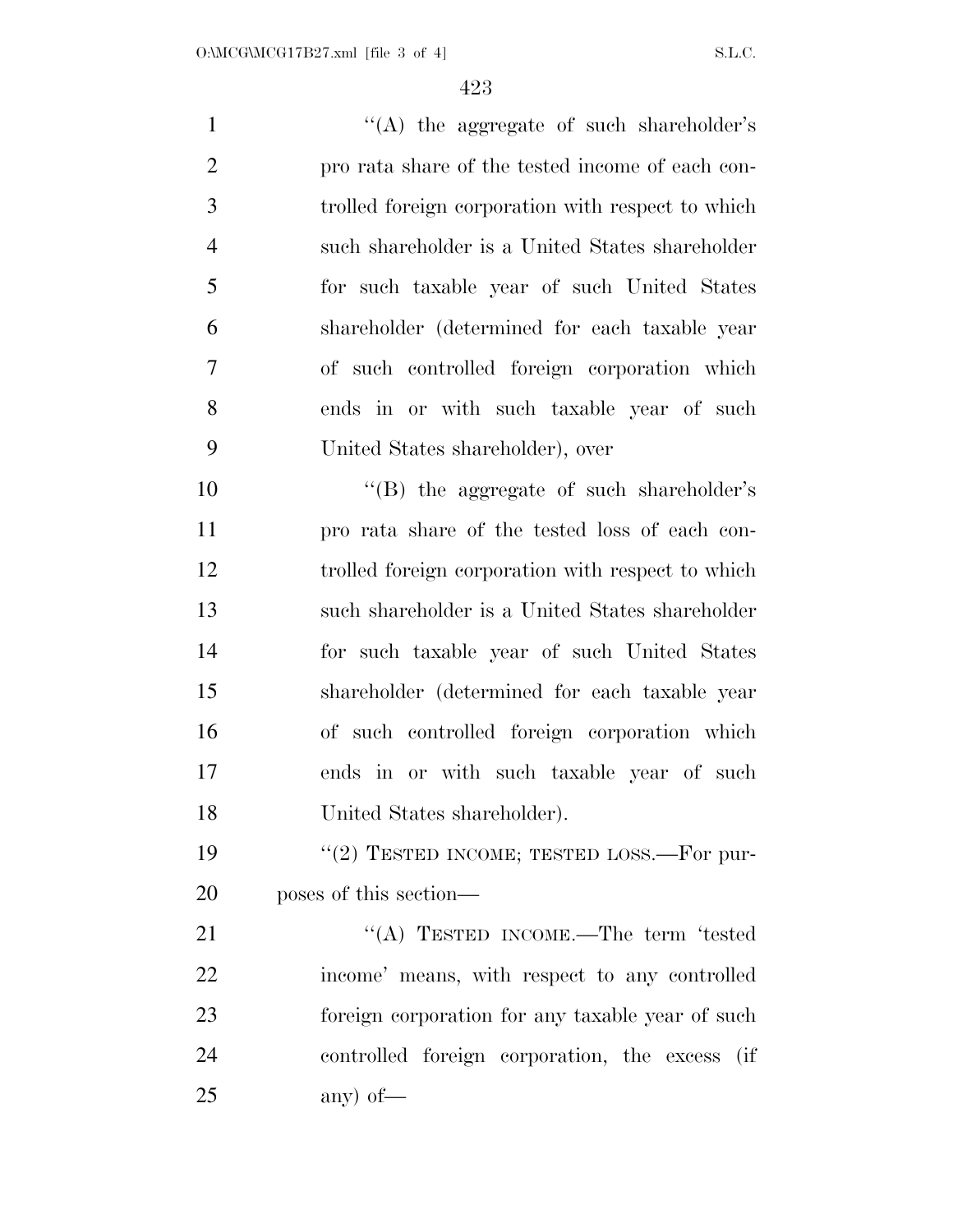| $\mathbf{1}$   | "(i) the gross income of such corpora-      |
|----------------|---------------------------------------------|
| $\overline{2}$ | tion determined without regard to-          |
| 3              | $\lq\lq$ (I) any item of income described   |
| $\overline{4}$ | in section $952(b)$ ,                       |
| 5              | $\lq\lq$ (II) any gross income taken into   |
| 6              | account in determining the subpart F        |
| 7              | income of such corporation,                 |
| 8              | "(III) any gross income excluded            |
| 9              | from the foreign base company income        |
| 10             | (as defined in section 954) and the in-     |
| 11             | surance income (as defined in section)      |
| 12             | 953) of such corporation by reason of       |
| 13             | section $954(b)(4)$ ,                       |
| 14             | $\lq\lq$ (IV) any dividend received from    |
| 15             | a related person (as defined in section)    |
| 16             | $954(d)(3)$ , and                           |
| 17             | "(V) any foreign oil and gas $ex-$          |
| 18             | traction income (as defined in section      |
| 19             | $907(e)(1)$ of such corporation, over       |
| 20             | "(ii) the deductions (including taxes)      |
| 21             | properly allocable to such gross income     |
| 22             | under rules similar to the rules of section |
| 23             | $954(b)(5)$ .                               |
| 24             | "(B) TESTED LOSS.—                          |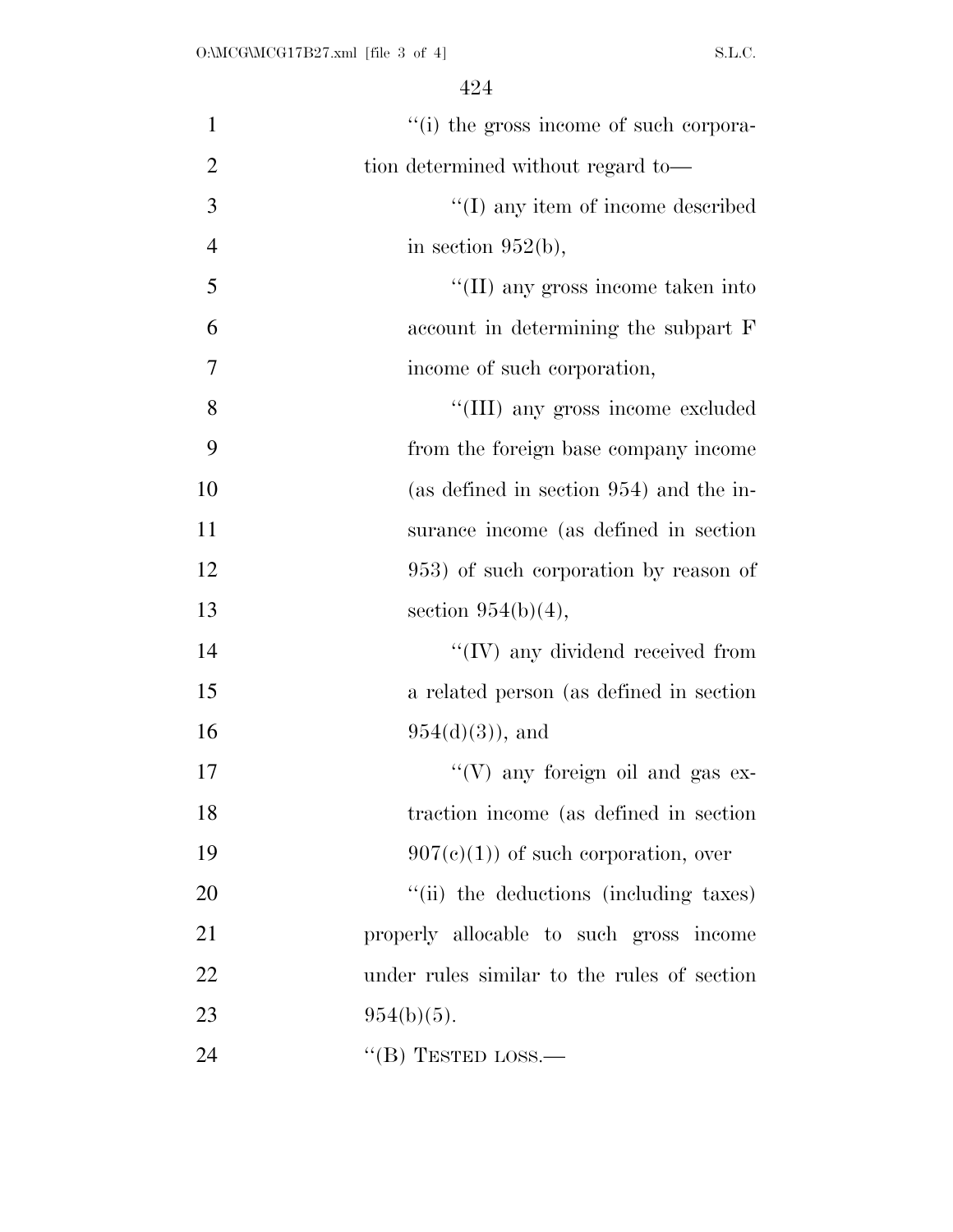| $\mathbf{1}$   | "(i) IN GENERAL.—The term 'tested                    |
|----------------|------------------------------------------------------|
| $\overline{2}$ | loss' means, with respect to any controlled          |
| 3              | foreign corporation for any taxable year of          |
| $\overline{4}$ | such controlled foreign corporation, the ex-         |
| 5              | cess (if any) of the amount described in             |
| 6              | subparagraph $(A)(ii)$ over the amount de-           |
| $\overline{7}$ | scribed in subparagraph $(A)(i)$ .                   |
| 8              | "(ii) COORDINATION WITH SUBPART F                    |
| 9              | TO DENY DOUBLE BENEFIT OF LOSSES.-                   |
| 10             | Section $952(c)(1)(A)$ shall be applied by           |
| 11             | increasing the earnings and profits of the           |
| 12             | controlled foreign corporation by the tested         |
| 13             | loss of such corporation.                            |
| 14             | "(d) QUALIFIED BUSINESS ASSET INVESTMENT.-           |
| 15             | For purposes of this section—                        |
| 16             | " $(1)$ In GENERAL.—The term 'qualified busi-        |
| 17             | ness asset investment' means, with respect to any    |
| 18             | corporation for any taxable year of such controlled  |
| 19             | foreign corporation, the average of the aggregate of |
| 20             | the corporation's adjusted bases as of the close of  |
| 21             | each quarter of such taxable year in specified tan-  |
| 22             | gible property $-$                                   |
| 23             | $\lq\lq$ used in a trade or business of the          |
| 24             | corporation, and                                     |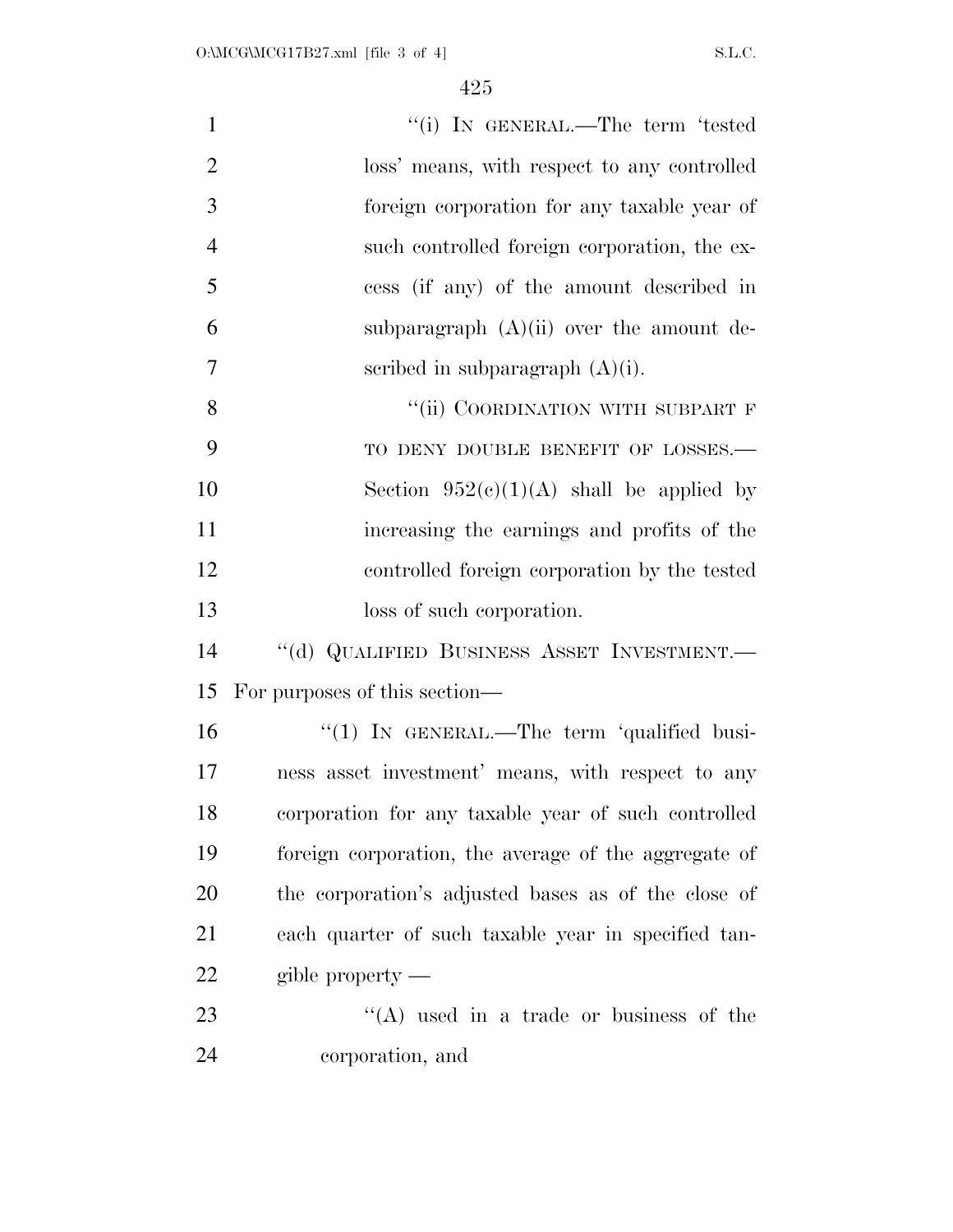| $\mathbf{1}$   | "(B) of a type with respect to which a de-              |
|----------------|---------------------------------------------------------|
| $\overline{2}$ | duction is allowable under section 167.                 |
| 3              | $``(2)$ SPECIFIED TANGIBLE PROPERTY.—                   |
| $\overline{4}$ | "(A) IN GENERAL.—The term 'specified                    |
| 5              | tangible property' means, except as provided in         |
| 6              | subparagraph (B), any tangible property used            |
| 7              | in the production of tested income.                     |
| 8              | "(B) DUAL USE PROPERTY.—In the case                     |
| 9              | of property used both in the production of test-        |
| 10             | ed income and income which is not tested in-            |
| 11             | come, such property shall be treated as speci-          |
| 12             | fied tangible property in the same proportion           |
| 13             | that the gross income described in subsection           |
| 14             | $(e)(1)(A)$ produced with respect to such prop-         |
| 15             | erty bears to the total gross income produced           |
| 16             | with respect to such property.                          |
| 17             | "(3) DETERMINATION OF ADJUSTED BASIS.-                  |
| 18             | For purposes of this subsection, notwithstanding any    |
| 19             | provision of this title (or any other provision of law) |
| 20             | which is enacted after the date of the enactment of     |
| 21             | this section, the adjusted basis in any property shall  |
| 22             | be determined using the alternative depreciation sys-   |
| 23             | tem under section $168(g)$ .                            |
| 24             | "(4) REGULATIONS.—The Secretary shall issue             |
| 25             | such regulations or other guidance as the Secretary     |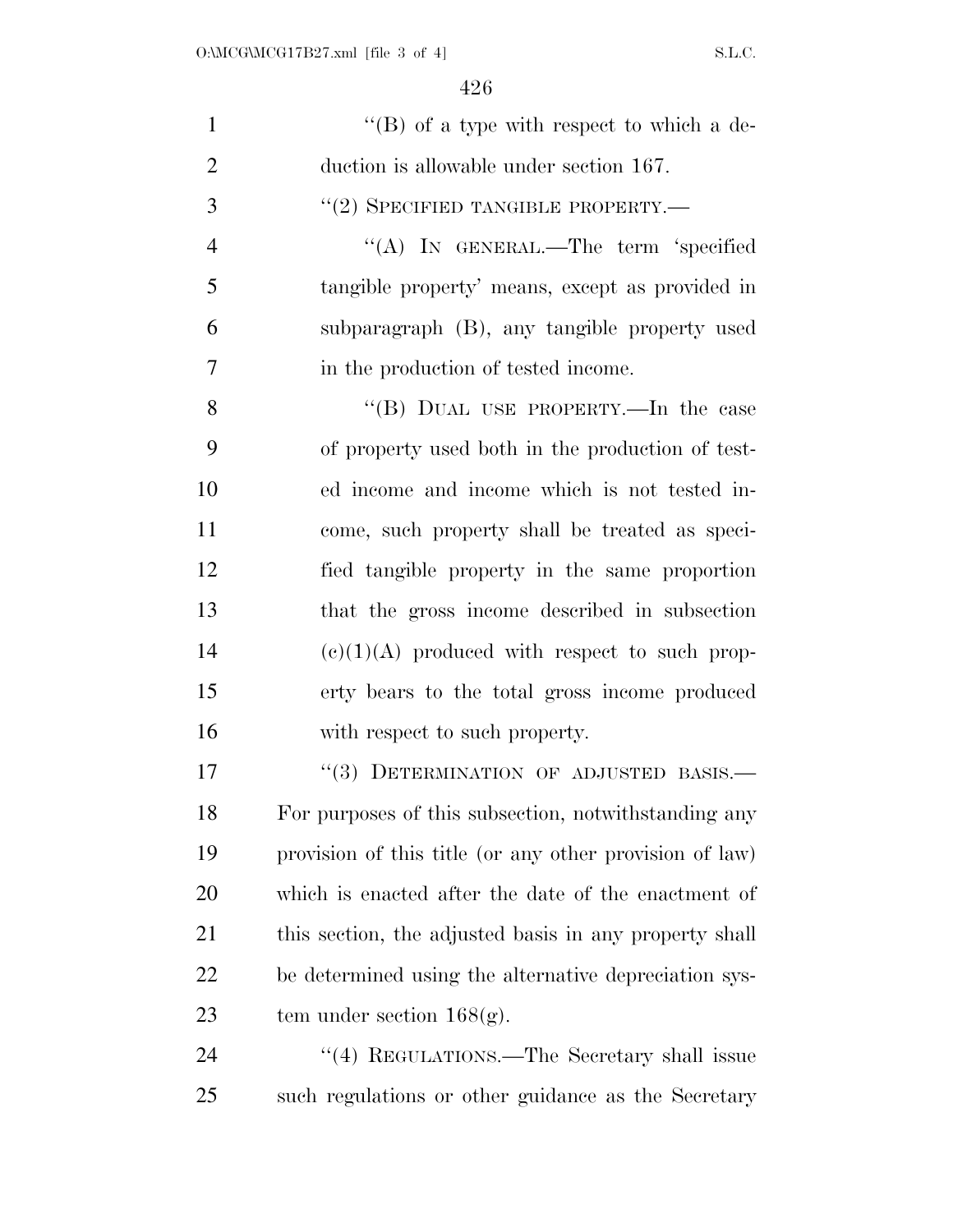| $\mathbf{1}$   | determines appropriate to prevent the avoidance of            |
|----------------|---------------------------------------------------------------|
| $\overline{2}$ | the purposes of this subsection, including regulations        |
| 3              | or other guidance which provide for the treatment of          |
| $\overline{4}$ | property if—                                                  |
| 5              | $\lq\lq$ such property is transferred, or held,               |
| 6              | temporarily, or                                               |
| $\overline{7}$ | $\lq\lq$ the avoidance of the purposes of this                |
| 8              | paragraph is a factor in the transfer or holding              |
| 9              | of such property.                                             |
| 10             | "(e) DETERMINATION OF PRO RATA SHARE, ETC.-                   |
| 11             | For purposes of this section—                                 |
| 12             | "(1) IN GENERAL.—The pro rata shares re-                      |
| 13             | ferred to in subsections (b), $(e)(1)(A)$ , and $(e)(1)(B)$ , |
| 14             | respectively, shall be determined under the rules of          |
| 15             | section $951(a)(2)$ in the same manner as such sec-           |
| 16             | tion applies to subpart F income and shall be taken           |
| 17             | into account in the taxable year of the United States         |
| 18             | shareholder in which or with which the taxable year           |
| 19             | of the controlled foreign corporation ends.                   |
| 20             | "(2) TREATMENT AS UNITED STATES SHARE-                        |
| 21             | $HOLDER.$ For purposes of paragraph $(1)$ , a person          |
| 22             | shall be treated as a United States shareholder of a          |
| 23             | controlled foreign corporation for any taxable year           |
| 24             | only if such person owns (within the meaning of sec-          |
| 25             | tion $958(a)$ ) stock in such foreign corporation on the      |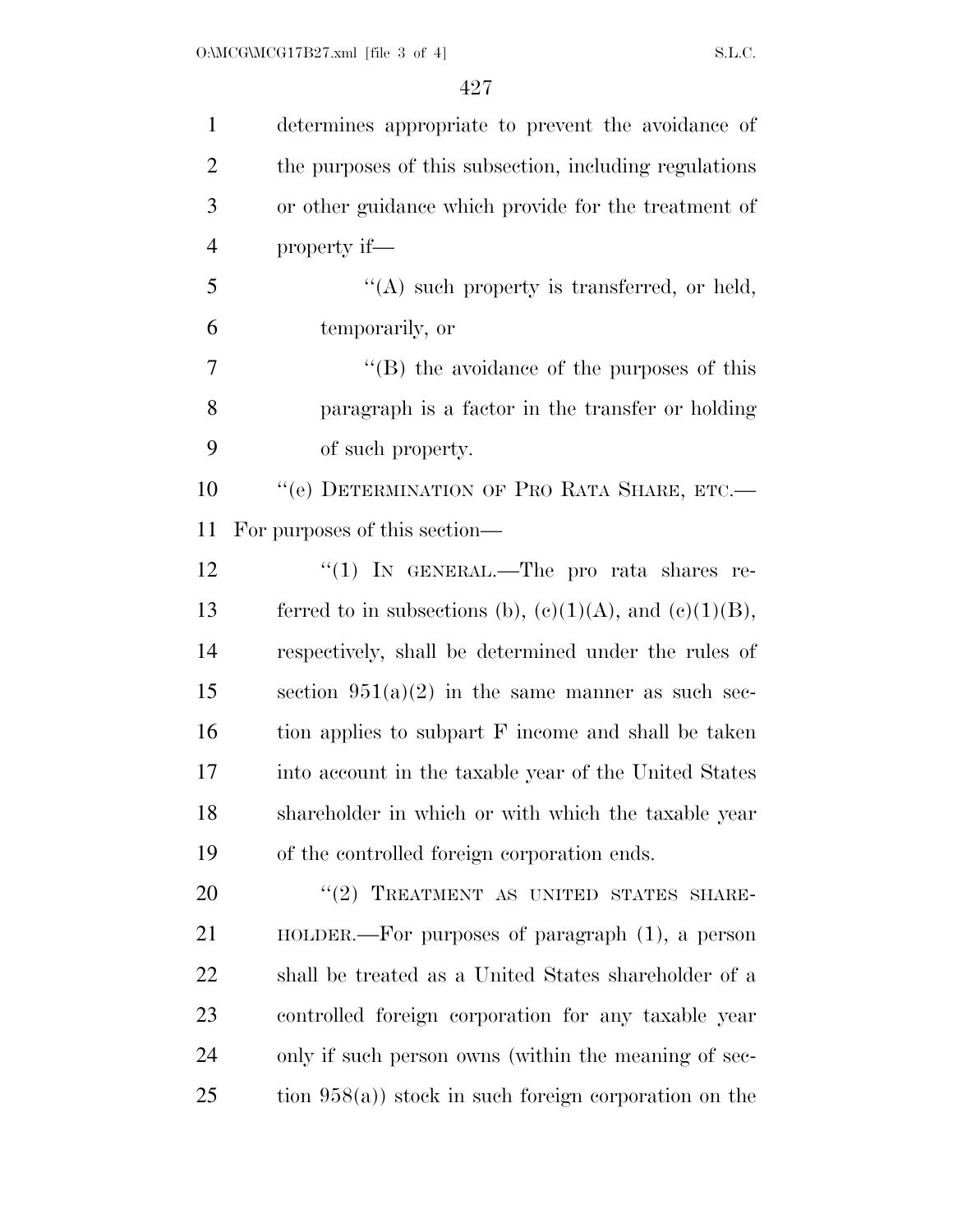| $\mathbf{1}$   | last day, in such year, on which such foreign cor-       |
|----------------|----------------------------------------------------------|
| $\overline{2}$ | poration is a controlled foreign corporation.            |
| 3              | "(3) TREATMENT AS CONTROLLED FOREIGN                     |
| 4              | CORPORATION.—A foreign corporation shall be treat-       |
| 5              | ed as a controlled foreign corporation for any tax-      |
| 6              | able year if such foreign corporation is a controlled    |
| 7              | foreign corporation at any time during such taxable      |
| 8              | year.                                                    |
| 9              | "(f) TREATMENT AS SUBPART F INCOME FOR CER-              |
| 10             | TAIN PURPOSES.                                           |
| 11             | $``(1)$ IN GENERAL.—                                     |
| 12             | "(A) APPLICATION.—Except as provided in                  |
| 13             | subparagraph (B), any global intangible low-             |
| 14             | taxed income included in gross income under              |
| 15             | subsection (a) shall be treated in the same              |
| 16             | manner as an amount included under section               |
| 17             | $951(a)(1)(A)$ for purposes of applying sections         |
| 18             | $168(h)(2)(B)$ , $535(h)(10)$ , $851(h)$ , $904(h)(1)$ , |
| 19             | 959, 961, 962(c), 962(d), 993(a)(1)(E),                  |
| 20             | 996(f)(1), $1248(b)(1)$ , $1248(d)(1)$ ,                 |
| 21             | $6501(e)(1)(C)$ , $6654(d)(2)(D)$ , and $6655(e)(4)$ .   |
| 22             | "(B) EXCEPTION.—The Secretary shall                      |
| 23             | provide rules for the application of subpara-            |
| 24             | $graph(A)$ to other provisions of this title in any      |
| 25             | case in which the determination of subpart F             |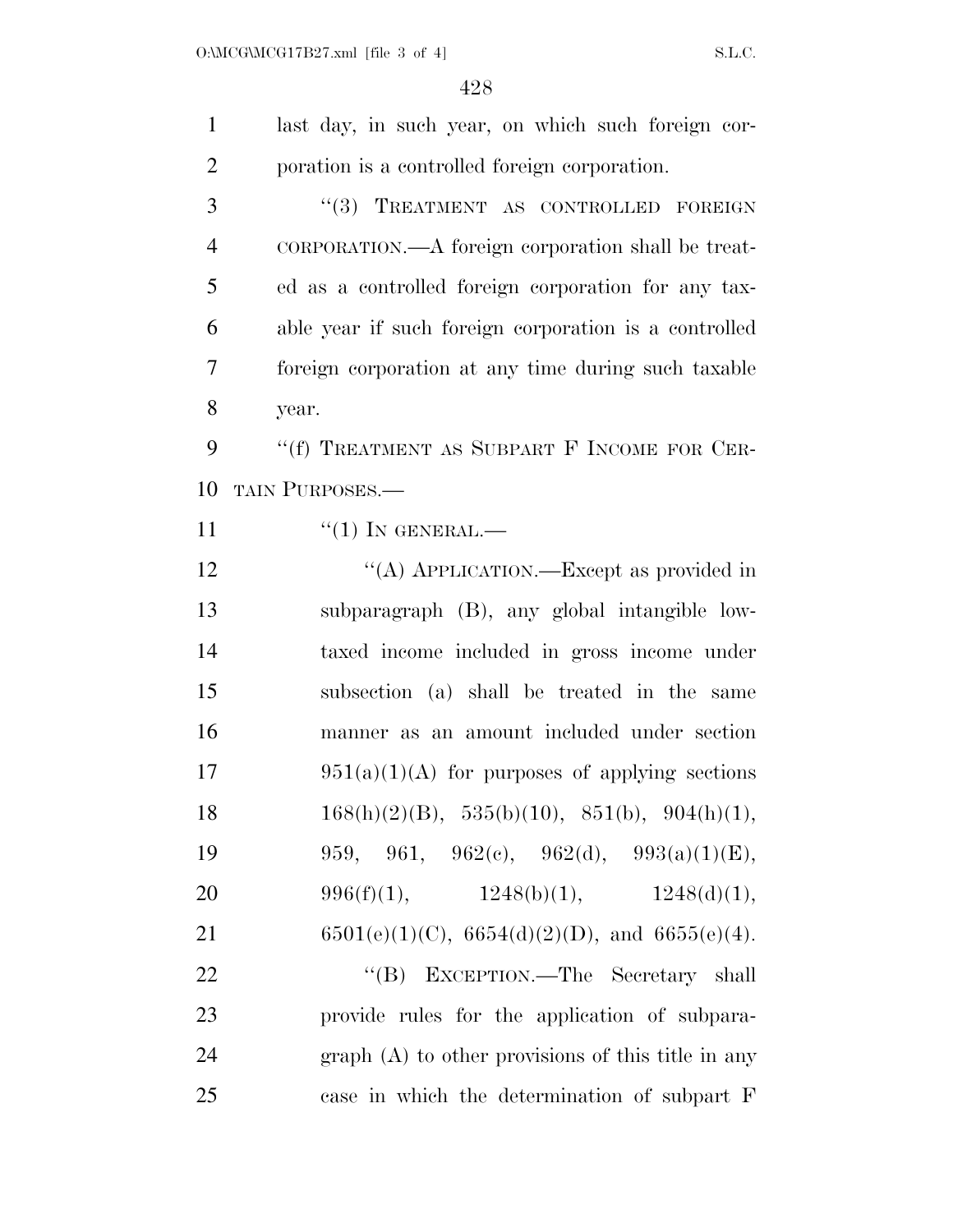income is required to be made at the level of 2 the controlled foreign corporation.

3 "(2) ALLOCATION OF GLOBAL INTANGIBLE LOW-TAXED INCOME TO CONTROLLED FOREIGN COR- PORATIONS.—For purposes of the sections referred to in paragraph (1), with respect to any controlled foreign corporation any pro rata amount from which is taken into account in determining the global in- tangible low-taxed income included in gross income of a United States shareholder under subsection (a), the portion of such global intangible low-taxed in- come which is treated as being with respect to such controlled foreign corporation is—

14 ''(A) in the case of a controlled foreign corporation with no tested income, zero, and 16 "(B) in the case of a controlled foreign corporation with tested income, the portion of such global intangible low-taxed income which bears the same ratio to such global intangible low-taxed income as— 21 ''(i) such United States shareholder's

 pro rata amount of the tested income of such controlled foreign corporation, bears 24 to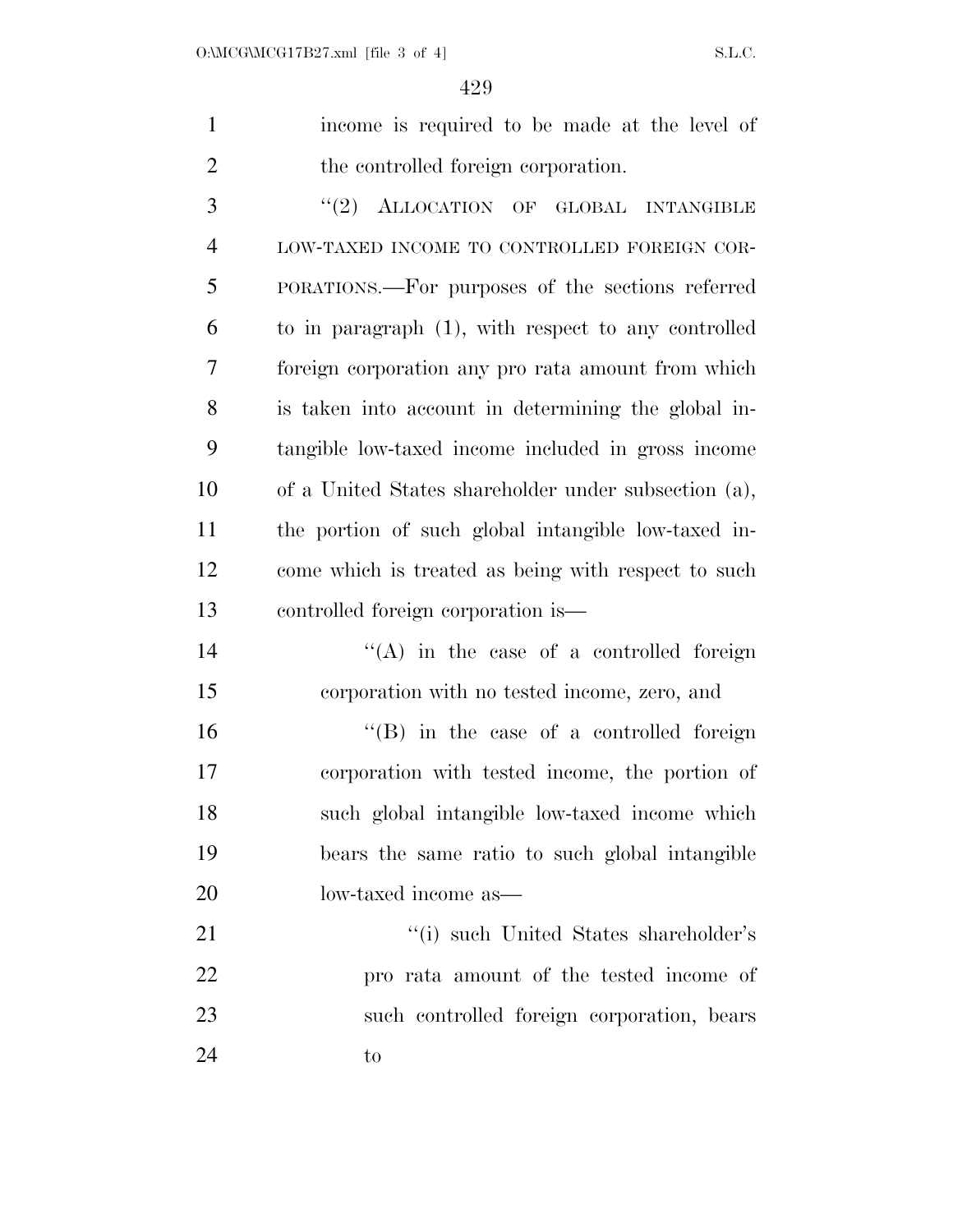| $\mathbf{1}$   | "(ii) the aggregate amount described                  |
|----------------|-------------------------------------------------------|
| $\overline{2}$ | in subsection $(c)(1)(A)$ with respect to             |
| 3              | such United States shareholder.".                     |
| $\overline{4}$ | (b) FOREIGN TAX CREDIT.—                              |
| 5              | (1) APPLICATION OF DEEMED PAID FOREIGN                |
| 6              | TAX CREDIT.—Section 960 is amended adding at the      |
| $\overline{7}$ | end the following new subsection:                     |
| 8              | "(d) DEEMED PAID CREDIT FOR TAXES PROPERLY            |
| 9              | ATTRIBUTABLE TO TESTED INCOME.-                       |
| 10             | "(1) IN GENERAL.—For purposes of this sub-            |
| 11             | part, if any amount is includible in the gross income |
| 12             | of a domestic corporation under section 951A, such    |
| 13             | domestic corporation shall be deemed to have paid     |
| 14             | foreign income taxes equal to 80 percent of the       |
| 15             | product of—                                           |
| 16             | "(A) such domestic corporation's inclusion            |
| 17             | percentage, multiplied by                             |
| 18             | "(B) the aggregate tested foreign income              |
| 19             | taxes paid or accrued by controlled foreign cor-      |
| 20             | porations.                                            |
| 21             | "(2) INCLUSION PERCENTAGE.-For purposes               |
| 22             | of paragraph (1), the term 'inclusion percentage'     |
| 23             | means, with respect to any domestic corporation, the  |
| 24             | ratio (expressed as a percentage) of-                 |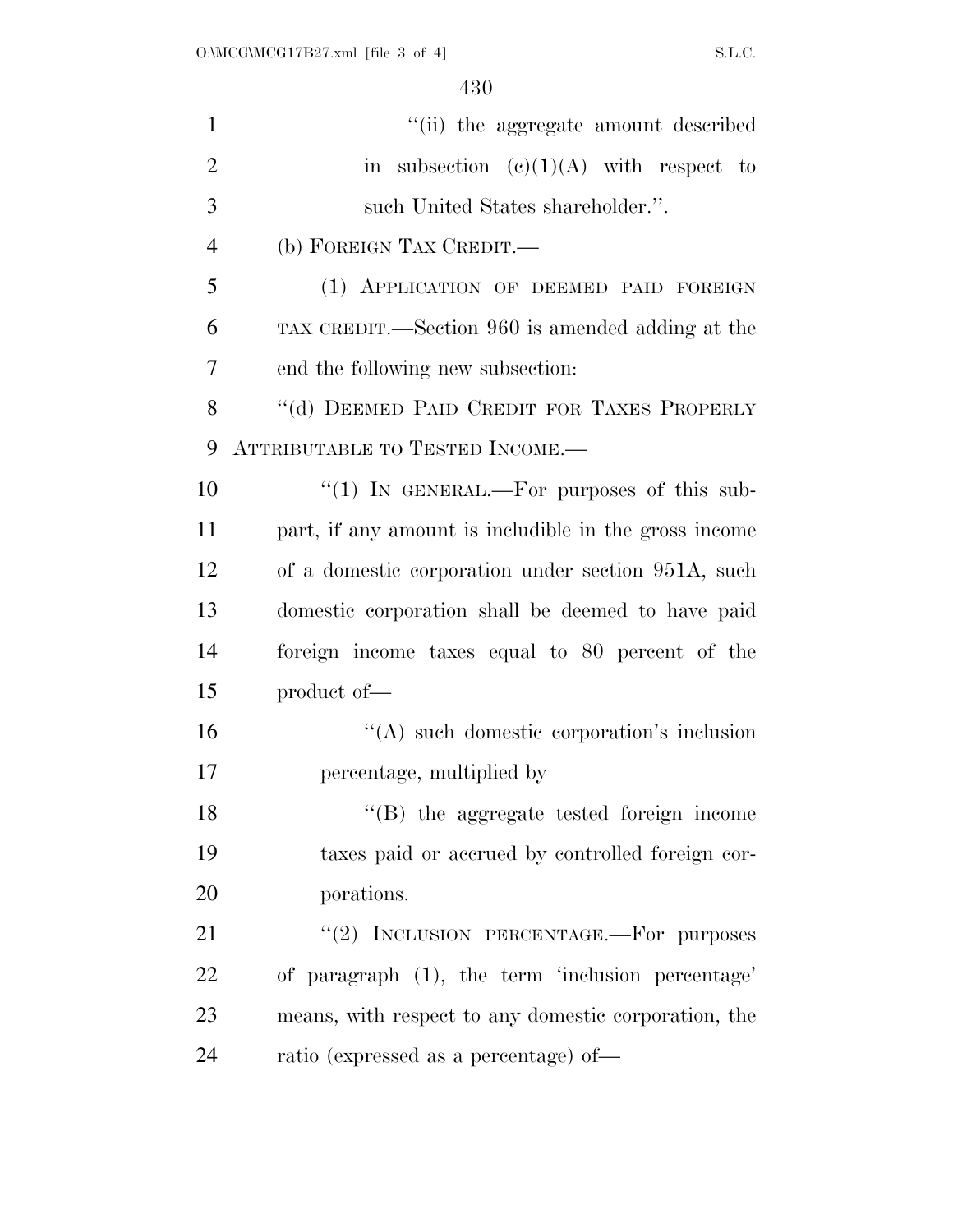| $\mathbf{1}$   | "(A) such corporation's global intangible              |
|----------------|--------------------------------------------------------|
| $\overline{2}$ | low-taxed income (as defined in section                |
| 3              | $951A(b)$ , divided by                                 |
| $\overline{4}$ | "(B) the aggregate amount described in                 |
| 5              | section $951A(c)(1)(A)$ with respect to such cor-      |
| 6              | poration.                                              |
| $\overline{7}$ | "(3) TESTED FOREIGN INCOME TAXES.-For                  |
| 8              | purposes of paragraph (1), the term 'tested foreign    |
| 9              | income taxes' means, with respect to any domestic      |
| 10             | corporation which is a United States shareholder of    |
| 11             | a controlled foreign corporation, the foreign income   |
| 12             | taxes paid or accrued by such foreign corporation      |
| 13             | which are properly attributable to the tested income   |
| 14             | of such foreign corporation taken into account by      |
| 15             | such domestic corporation under section 951A.".        |
| 16             | (2) APPLICATION OF FOREIGN TAX CREDIT                  |
| 17             | LIMITATION.-                                           |
| 18             | (A) SEPARATE BASKET FOR GLOBAL IN-                     |
| 19             | INCOME.—Section<br><b>TANGIBLE</b><br><b>LOW-TAXED</b> |
| 20             | $904(d)(1)$ is amended by redesignating subpara-       |
| 21             | graphs $(A)$ and $(B)$ as subparagraphs $(B)$ and      |
| 22             | (C), respectively, and by inserting before sub-        |
| 23             | paragraph (B) (as so redesignated) the fol-            |
| 24             | lowing new subparagraph:                               |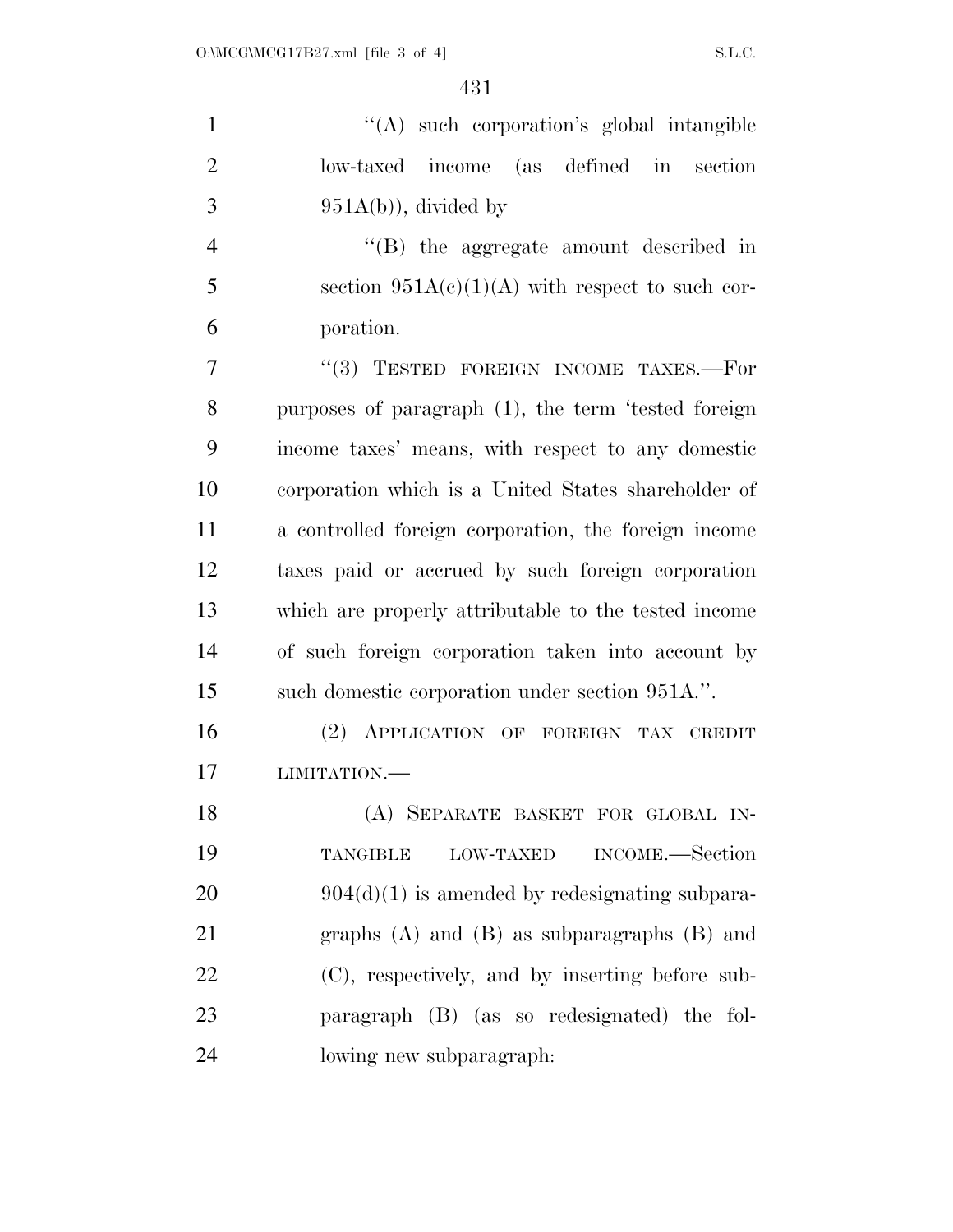1 ''(A) any amount includible in gross in- come under section 951A (other than passive category income),''. (B) EXCLUSION FROM GENERAL CAT-5 EGORY INCOME.—Section  $904(d)(2)(A)(ii)$  is amended by inserting ''income described in paragraph (1)(A) and'' before ''passive category income''. 9 (C) NO CARRYOVER OR CARRYBACK OF EX- CESS TAXES.—Section 904(c) is amended by adding at the end the following: ''This sub- section shall not apply to taxes paid or accrued with respect to amounts described in subsection 14 (d)(1)(A).". (c) CLERICAL AMENDMENT .—The table of sections for subpart F of part III of subchapter N of chapter 1 is amended by inserting after the item relating to section 951 the following new item: ''Sec. 951A. Global intangible low-taxed income included in gross income of United States shareholders.''. (d) EFFECTIVE DATE.—The amendments made by this section shall apply to taxable years of foreign corpora- tions beginning after December 31, 2017, and to taxable years of United States shareholders in which or with which

such taxable years of foreign corporations end.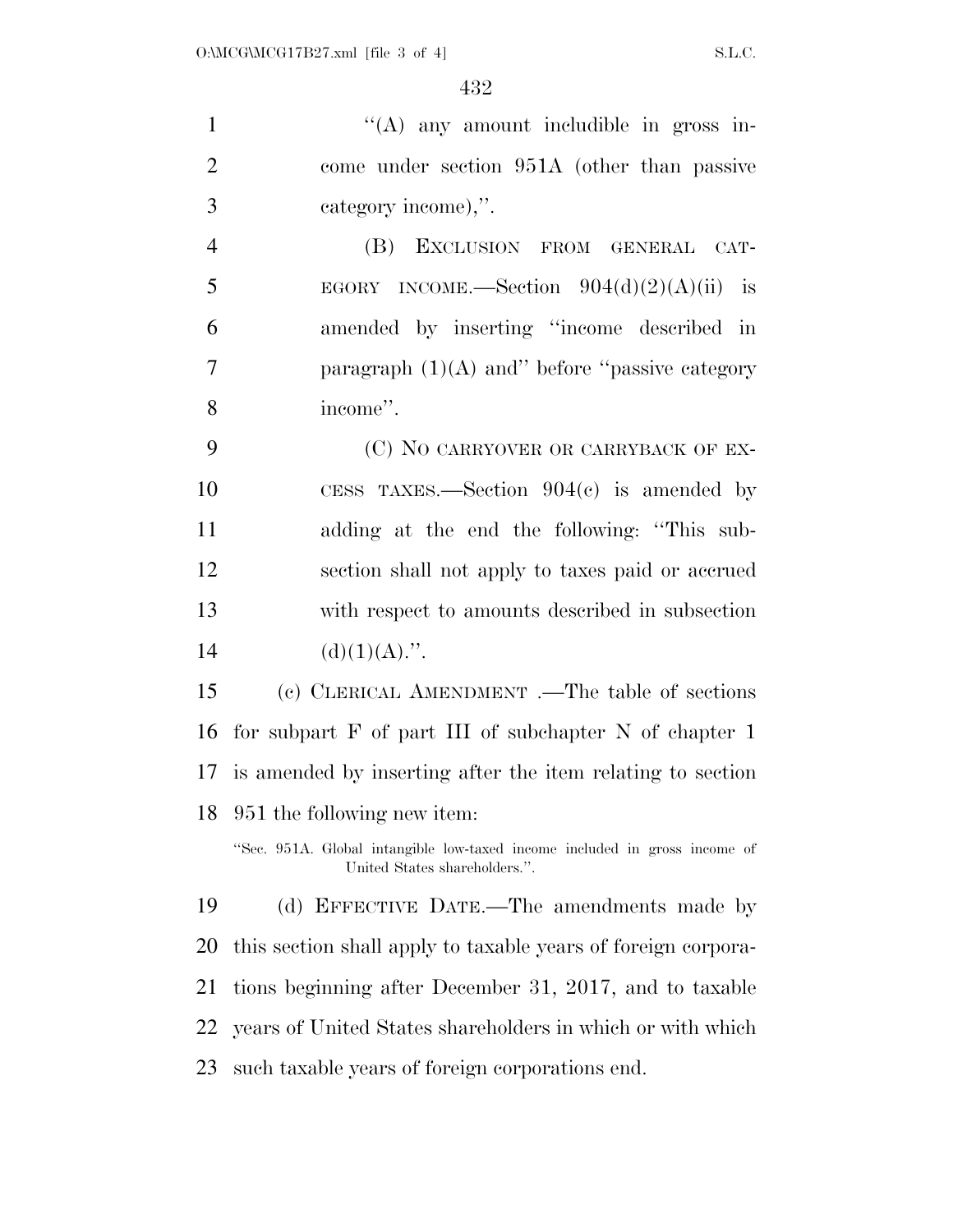year—

| 1              | SEC. 14202. DEDUCTION FOR FOREIGN-DERIVED INTAN-        |
|----------------|---------------------------------------------------------|
| 2              | GIBLE INCOME AND GLOBAL INTANGIBLE                      |
| 3              | LOW-TAXED INCOME.                                       |
| $\overline{4}$ | (a) IN GENERAL.—Part VIII of subchapter B of            |
| 5              | chapter 1 is amended by adding at the end the following |
| 6              | new section:                                            |
| 7              | "SEC. 250. FOREIGN-DERIVED INTANGIBLE INCOME AND        |
| 8              | GLOBAL INTANGIBLE LOW-TAXED INCOME.                     |
| 9              | "(a) ALLOWANCE OF DEDUCTION.—                           |
| 10             | "(1) In GENERAL.—In the case of a domestic              |
| 11             | corporation for any taxable year, there shall be al-    |
| 12             | lowed as a deduction an amount equal to the sum         |
| 13             | $of$ —                                                  |
| 14             | "(A) 37.5 percent of the foreign-derived in-            |
| 15             | tangible income of such domestic corporation            |
| 16             | for such taxable year, plus                             |
| 17             | $\cdot$ (B) 50 percent of the global intangible         |
| 18             | low-taxed income amount (if any) which is in-           |
| 19             | cluded in the gross income of such domestic             |
| 20             | corporation under section 951A for such taxable         |
| 21             | year.                                                   |
| 22             | "(2) LIMITATION BASED ON TAXABLE IN-                    |
| 23             | $COME$ .                                                |
| 24             | "(A) IN GENERAL.—If, for any taxable                    |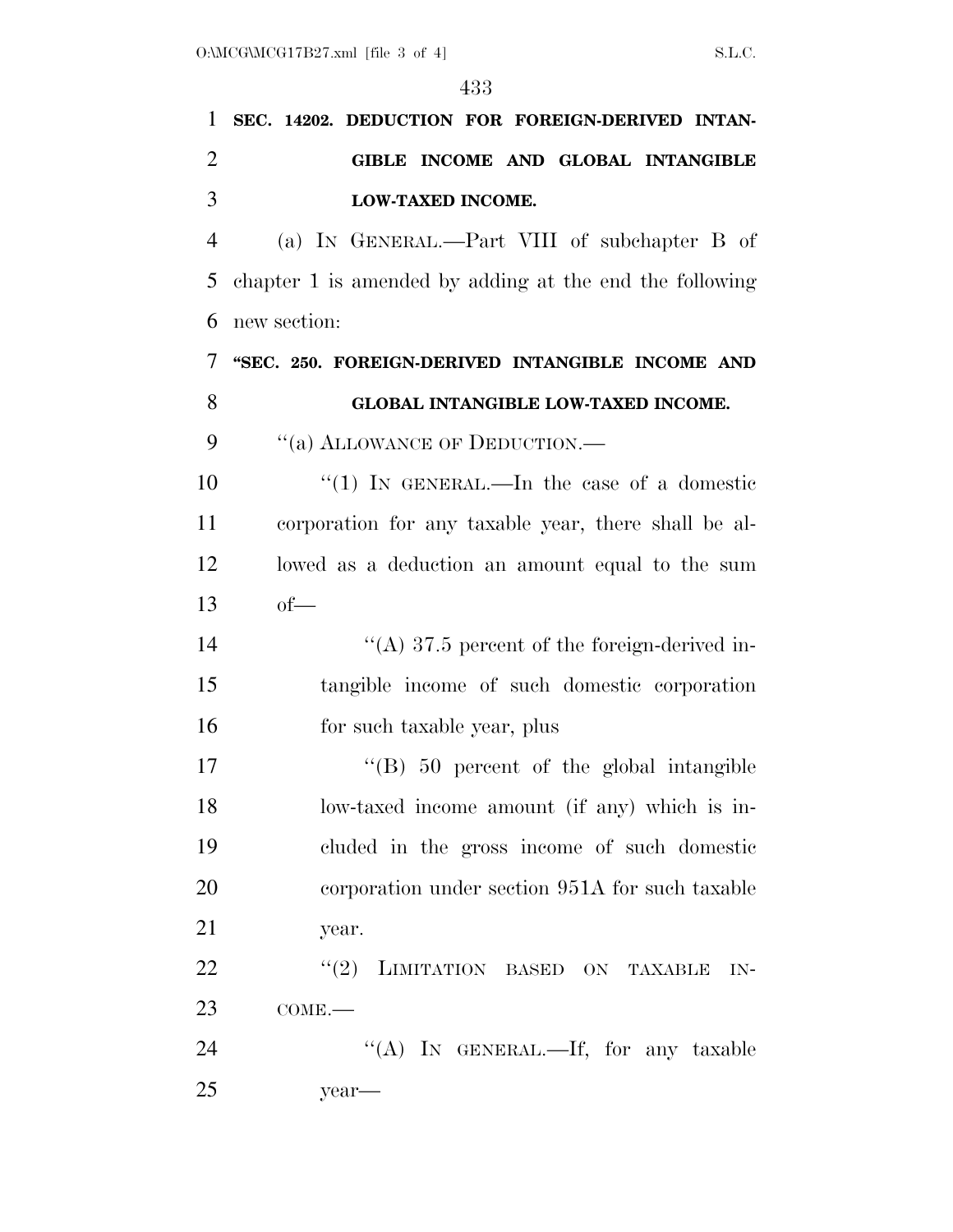| $\mathbf{1}$   | "(i) the sum of the foreign-derived in-           |
|----------------|---------------------------------------------------|
| $\overline{2}$ | tangible income and the global intangible         |
| 3              | low-taxed income amount otherwise taken           |
| $\overline{4}$ | into account by the domestic corporation          |
| 5              | under paragraph (1), exceeds                      |
| 6              | "(ii) the taxable income of the domes-            |
| 7              | tic corporation (determined without regard)       |
| 8              | to this section),                                 |
| 9              | then the amount of the foreign-derived intan-     |
| 10             | gible income and the global intangible low-taxed  |
| 11             | income amount so taken into account shall be      |
| 12             | reduced as provided in subparagraph (B).          |
| 13             | "(B) REDUCTION.—For purposes of sub-              |
| 14             | paragraph $(A)$ —                                 |
| 15             | "(i) foreign-derived intangible income            |
| 16             | shall be reduced by an amount which bears         |
| 17             | the same ratio to the excess described in         |
| 18             | subparagraph (A) as such foreign-derived          |
| 19             | intangible income bears to the sum de-            |
| 20             | scribed in subparagraph $(A)(i)$ , and            |
| 21             | "(ii) the global intangible low-taxed             |
| 22             | income amount shall be reduced by the re-         |
| 23             | mainder of such excess.                           |
| 24             | "(3) REDUCTION IN DEDUCTION FOR TAXABLE           |
| 25             | YEARS AFTER 2025.—In the case of any taxable year |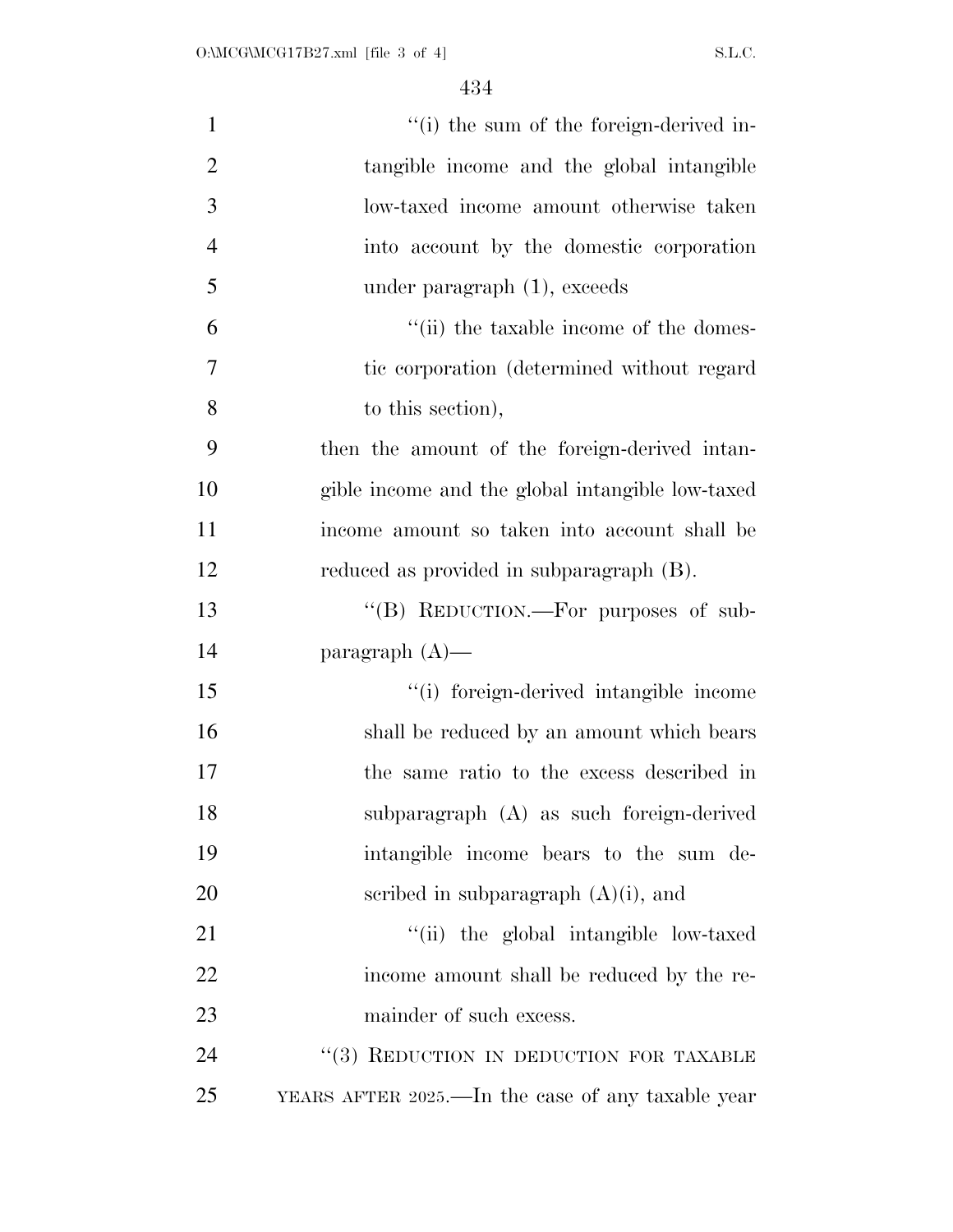| $\mathbf{1}$   | beginning after December 31, 2025, paragraph (1) |
|----------------|--------------------------------------------------|
| $\overline{2}$ | shall be applied by substituting—                |
| 3              | "(A) $21.875$ percent' for '37.5 percent' in     |
| $\overline{4}$ | subparagraph $(A)$ , and                         |
| 5              | "(B) '37.5 percent' for '50 percent' in sub-     |
| 6              | paragraph $(B)$ .                                |
| 7              | "(b) FOREIGN-DERIVED INTANGIBLE INCOME.—For      |
| 8              | purposes of this section—                        |
| 9              | $\lq(1)$ In GENERAL.—The foreign-derived intan-  |
| 10             | gible income of any domestic corporation is the  |
| 11             | amount which bears the same ratio to the deemed  |
| 12             | intangible income of such corporation as—        |
| 13             | "(A) the foreign-derived deduction eligible      |
| 14             | income of such corporation, bears to             |
| 15             | $\lq\lq$ the deduction eligible income of such   |
| 16             | corporation.                                     |
| 17             | "(2) DEEMED INTANGIBLE INCOME.—For pur-          |
| 18             | poses of this subsection—                        |
| 19             | "(A) IN GENERAL.—The term 'deemed in-            |
| 20             | tangible income' means the excess (if any) of—   |
| 21             | "(i) the deduction eligible income of            |
| 22             | the domestic corporation, over                   |
| 23             | "(ii) the deemed tangible income re-             |
| 24             | turn of the corporation.                         |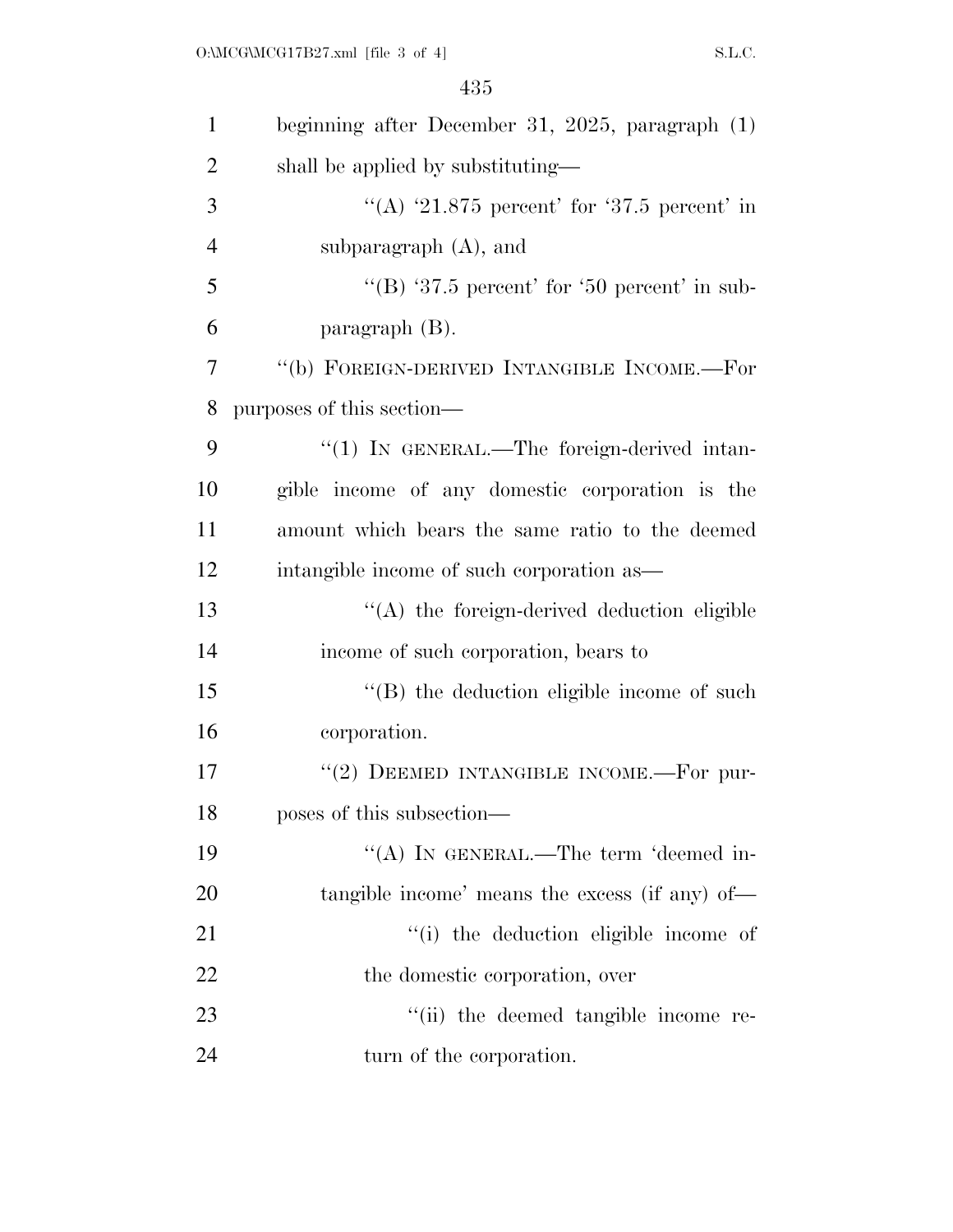| $\mathbf{1}$   | "(B) DEEMED TANGIBLE INCOME RE-                   |
|----------------|---------------------------------------------------|
| $\overline{2}$ | TURN.—The term 'deemed tangible income re-        |
| 3              | turn' means, with respect to any corporation,     |
| $\overline{4}$ | an amount equal to 10 percent of the corpora-     |
| 5              | tion's qualified business asset investment (as    |
| 6              | defined in section $951A(d)$ , determined by sub- |
| 7              | stituting 'deduction eligible income' for 'tested |
| 8              | income' in paragraph (2) thereof).                |
| 9              | $``(3)$ DEDUCTION ELIGIBLE INCOME.—               |
| 10             | "(A) IN GENERAL.—The term 'deduction              |
| 11             | eligible income' means, with respect to any do-   |
| 12             | mestic corporation, the excess (if any) of—       |
| 13             | "(i) gross income of such corporation             |
| 14             | determined without regard to—                     |
| 15             | "(I) the subpart $F$ income of                    |
| 16             | such corporation determined under                 |
| 17             | section 951,                                      |
| 18             | "(II) the global intangible low-                  |
| 19             | taxed income determined under sec-                |
| 20             | tion $951A$ ,                                     |
| 21             | "(III) any financial services in-                 |
| 22             | come (as defined in<br>section                    |
| 23             | $904(d)(2)(D)$ of such corporation                |
| 24             | which is not described in clause (ii),            |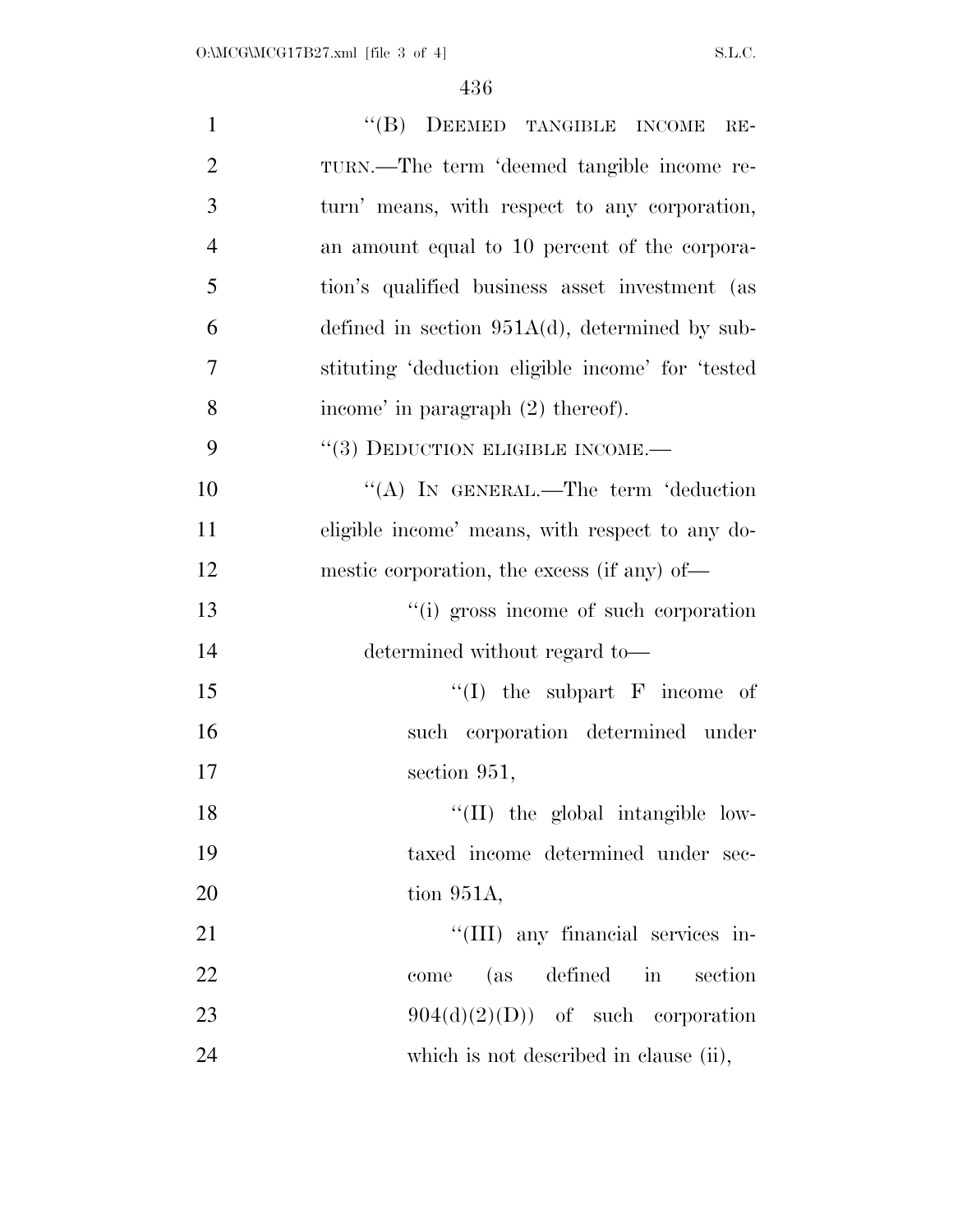| $\mathbf{1}$   | $\lq\lq$ (IV) any dividend received from            |
|----------------|-----------------------------------------------------|
| $\overline{2}$ | a corporation which is a controlled                 |
| 3              | foreign corporation of such domestic                |
| $\overline{4}$ | corporation,                                        |
| 5              | "(V) any domestic oil and gas $ex-$                 |
| 6              | traction income of such corporation,                |
| $\tau$         | and                                                 |
| 8              | "(VI) any foreign branch income                     |
| 9              | (as defined in section $904(d)(2)(J)$ ),            |
| 10             | over                                                |
| 11             | "(ii) the deductions (including taxes)              |
| 12             | properly allocable to such gross income             |
| 13             | under rules similar to the rules of section         |
| 14             | $954(b)(5)$ .                                       |
| 15             | "(B) DOMESTIC OIL AND GAS EXTRACTION                |
| 16             | INCOME.—For purposes of subparagraph $(A)$ ,        |
| 17             | the term 'domestic oil and gas extraction in-       |
| 18             | come' means income described in<br>section          |
| 19             | $907(c)(1)$ , determined by substituting 'within    |
| 20             | the United States' for 'without the United          |
| 21             | States'.                                            |
| 22             | "(4) FOREIGN-DERIVED DEDUCTION ELIGIBLE             |
| 23             | INCOME.—The term 'foreign-derived deduction eligi-  |
| 24             | ble income' means, with respect to any taxpayer for |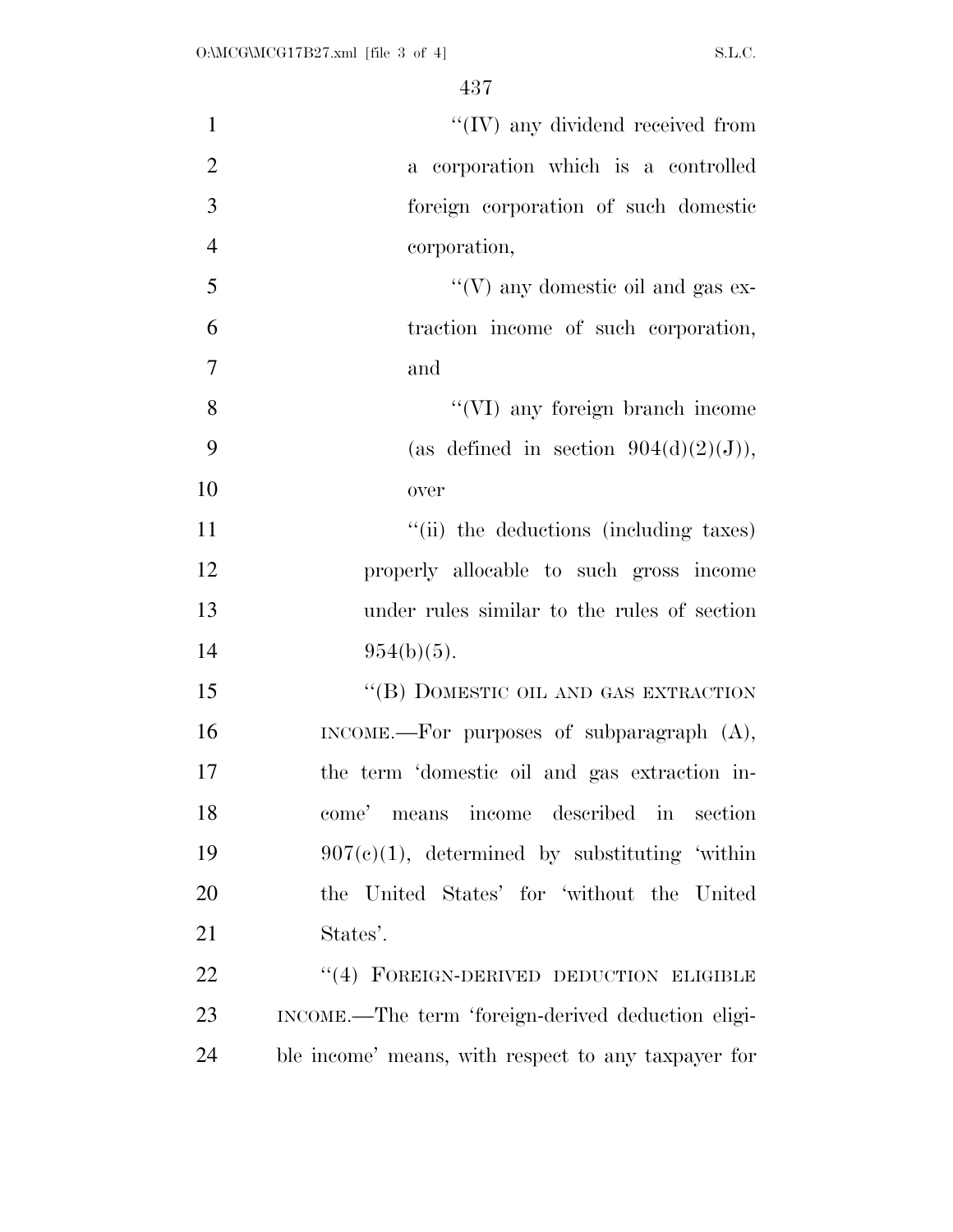| $\mathbf{1}$   | any taxable year, any deduction eligible income of |
|----------------|----------------------------------------------------|
| $\overline{2}$ | such taxpayer which is derived in connection with— |
| 3              | "(A) property—                                     |
| $\overline{4}$ | "(i) which is sold by the taxpayer to              |
| 5              | any person who is not a United States per-         |
| 6              | son, and                                           |
| 7              | "(ii) which the taxpayer establishes to            |
| 8              | the satisfaction of the Secretary is for a         |
| 9              | foreign use, or                                    |
| 10             | "(B) services provided by the taxpayer             |
| 11             | which the taxpayer establishes to the satisfac-    |
| 12             | tion of the Secretary are provided to any per-     |
| 13             | son, or with respect to property, not located      |
| 14             | within the United States.                          |
| 15             | "(5) RULES RELATING TO FOREIGN USE PROP-           |
| 16             | ERTY OR SERVICES.—For purposes of this sub-        |
| 17             | section-                                           |
| 18             | "(A) FOREIGN USE.—The term 'foreign                |
| 19             | use' means any use, consumption, or disposition    |
| 20             | which is not within the United States.             |
| 21             | "(B) PROPERTY OR SERVICES PROVIDED                 |
| 22             | TO DOMESTIC INTERMEDIARIES.-                       |
| 23             | "(i) PROPERTY.—If a taxpayer sells                 |
| 24             | property to another person (other than a           |
| 25             | related party) for further manufacture or          |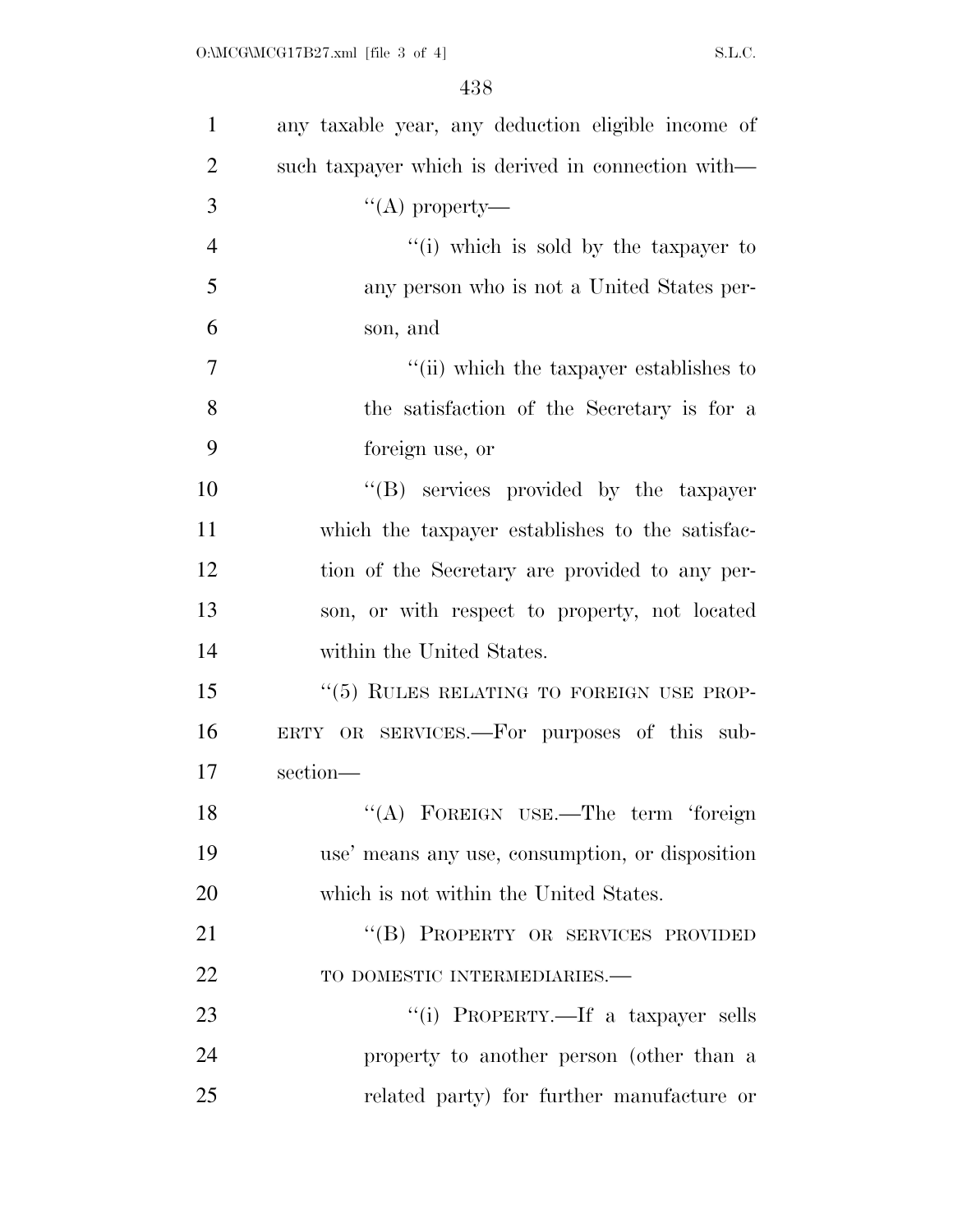| $\mathbf{1}$   | other modification within the United         |
|----------------|----------------------------------------------|
| $\overline{2}$ | States, such property shall not be treated   |
| 3              | as sold for a foreign use even if such other |
| $\overline{4}$ | person subsequently uses such property for   |
| 5              | a foreign use.                               |
| 6              | "(ii) SERVICES.—If a taxpayer pro-           |
| 7              | vides services to another person (other      |
| 8              | than a related party) located within the     |
| 9              | United States, such services shall not be    |
| 10             | treated as described in paragraph $(4)(B)$   |
| 11             | even if such other person uses such serv-    |
| 12             | ices in providing services which are so de-  |
| 13             | scribed.                                     |
| 14             | "(C) SPECIAL RULES WITH RESPECT TO           |
| 15             | RELATED PARTY TRANSACTIONS.                  |
| 16             | "(i) SALES TO RELATED PARTIES.—If            |
| 17             | property is sold to a related party who is   |
| 18             | not a United States person, such sale shall  |
| 19             | not be treated as for a foreign use unless   |
| 20             | such property is sold by the related party   |
| 21             | to another person who is an unrelated        |
| 22             | party who is not a United States person      |
| 23             | and the taxpayer establishes to the satis-   |
| 24             | faction of the Secretary that such property  |
| 25             | is for a foreign use.                        |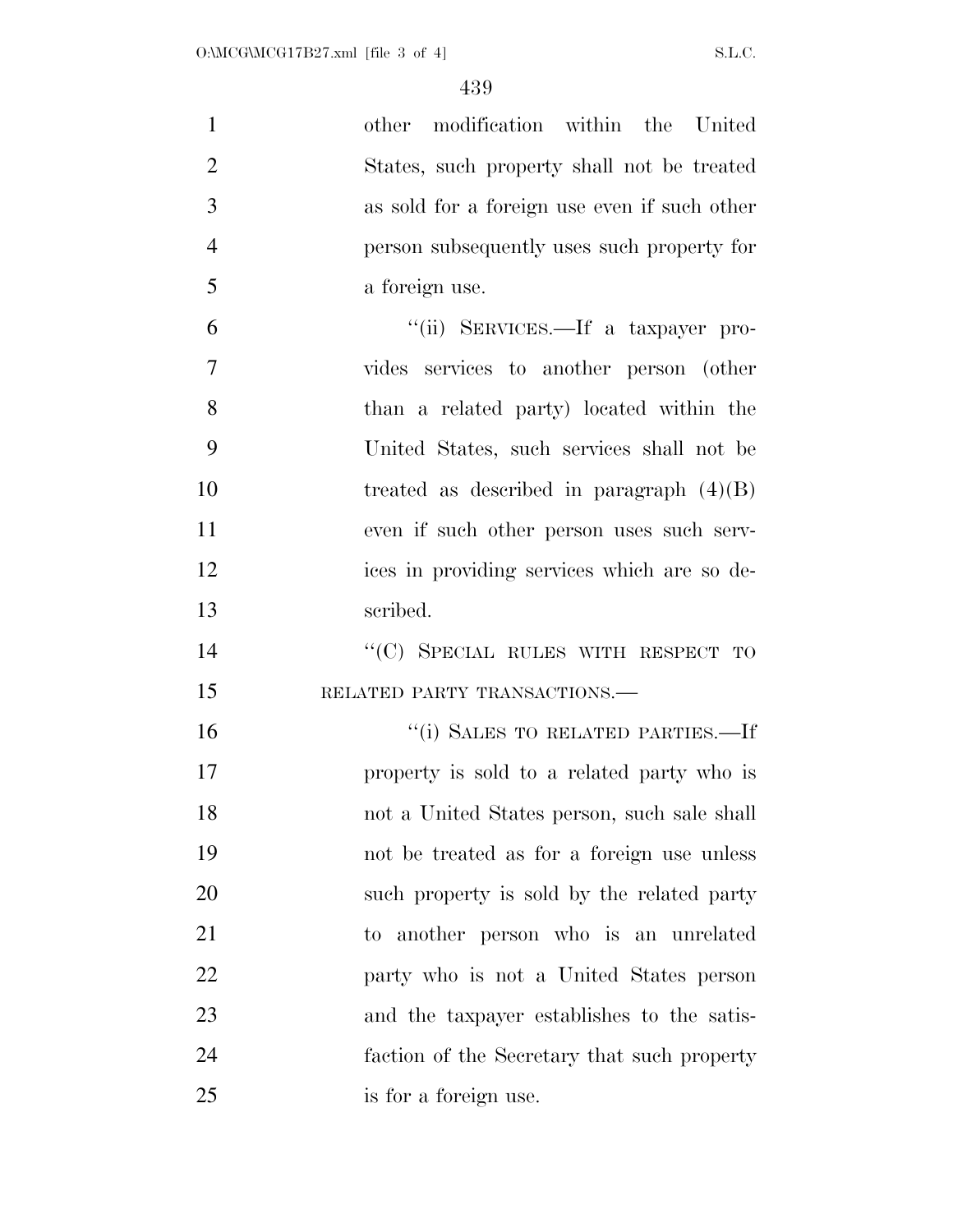| $\mathbf{1}$   | "(ii) SERVICE PROVIDED TO RELATED               |
|----------------|-------------------------------------------------|
| $\overline{2}$ | PARTIES.—If a service is provided to a re-      |
| 3              | lated party who is not located in the           |
| $\overline{4}$ | United States, such service shall be not be     |
| 5              | treated described in subparagraph $(A)(ii)$     |
| 6              | unless the taxpayer established to the sat-     |
| 7              | is faction of the Secretary that such service   |
| 8              | is not substantially similar to services pro-   |
| 9              | vided by such related party to persons lo-      |
| 10             | cated within the United States.                 |
| 11             | "(D) RELATED PARTY.—For purposes of             |
| 12             | this paragraph, the term 'related party' means  |
| 13             | any member of an affiliated group as defined in |
| 14             | section $1504(a)$ , determined—                 |
| 15             | "(i) by substituting 'more than $50$            |
| 16             | percent' for 'at least 80 percent' each place   |
| 17             | it appears, and                                 |
| 18             | "(ii) without regard to paragraphs $(2)$        |
| 19             | and $(3)$ of section 1504(b).                   |
| 20             | Any person (other than a corporation) shall be  |
| 21             | treated as a member of such group if such per-  |
| 22             | son is controlled by members of such group (in- |
| 23             | cluding any entity treated as a member of such  |
| 24             | group by reason of this sentence) or controls   |
| 25             | any such member. For purposes of the pre-       |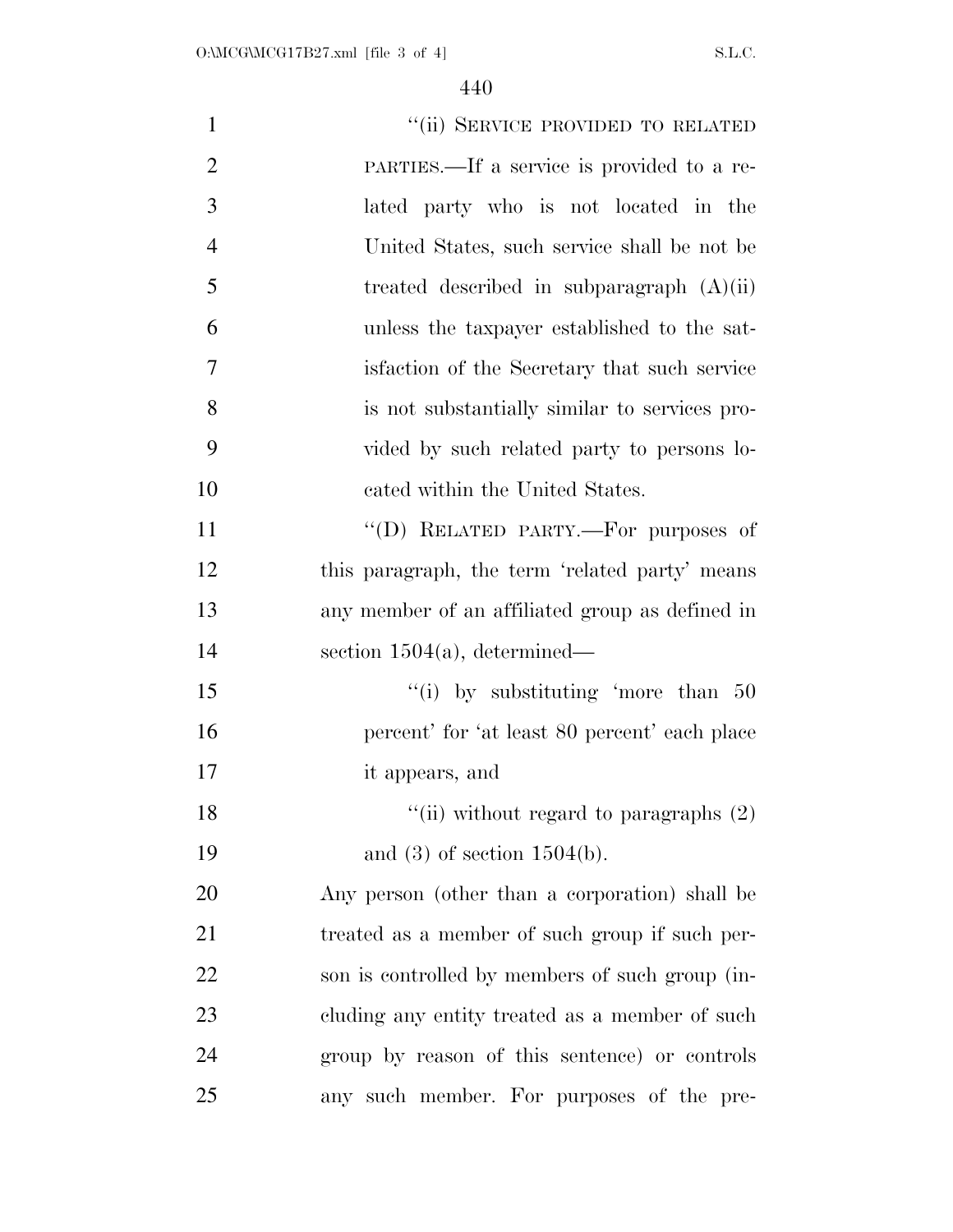| $\mathbf{1}$   | ceding sentence, control shall be determined                  |
|----------------|---------------------------------------------------------------|
| $\overline{2}$ | under the rules of section $954(d)(3)$ .                      |
| 3              | "(E) SOLD.—For purposes of this sub-                          |
| $\overline{4}$ | section, the terms 'sold', 'sells', and 'sale' shall          |
| 5              | include any lease, license, exchange, or other                |
| 6              | disposition.                                                  |
| 7              | "(c) REGULATIONS.—The Secretary shall prescribe               |
| 8              | such regulations or other guidance as may be necessary        |
| 9              | or appropriate to carry out the provisions of this section.". |
| 10             | (b) CONFORMING AMENDMENTS.—                                   |
| 11             | $(1)$ Section 172(d), as amended by section                   |
| 12             | 13011, is amended by adding at the end the fol-               |
| 13             | lowing new paragraph:                                         |
| 14             | "(10) DEDUCTION FOR FOREIGN-DERIVED IN-                       |
| 15             | TANGIBLE INCOME.—The deduction under section                  |
| 16             | 250 shall not be allowed.".                                   |
| 17             | $(2)$ Section 246(b)(1) is amended—                           |
| 18             | $(A)$ by striking "and subsection $(a)$ and $(b)$             |
| 19             | of section 245" the first place it appears and                |
| 20             | inserting ", subsection (a) and (b) of section                |
| 21             | $245$ , and section $250$ ",                                  |
| 22             | (B) by striking "and subsection (a) and                       |
| 23             | (b) of section $245$ " the second place it appears            |
| 24             | and inserting "subsection (a) and (b) of section              |
| 25             | $245$ , and $250$ ".                                          |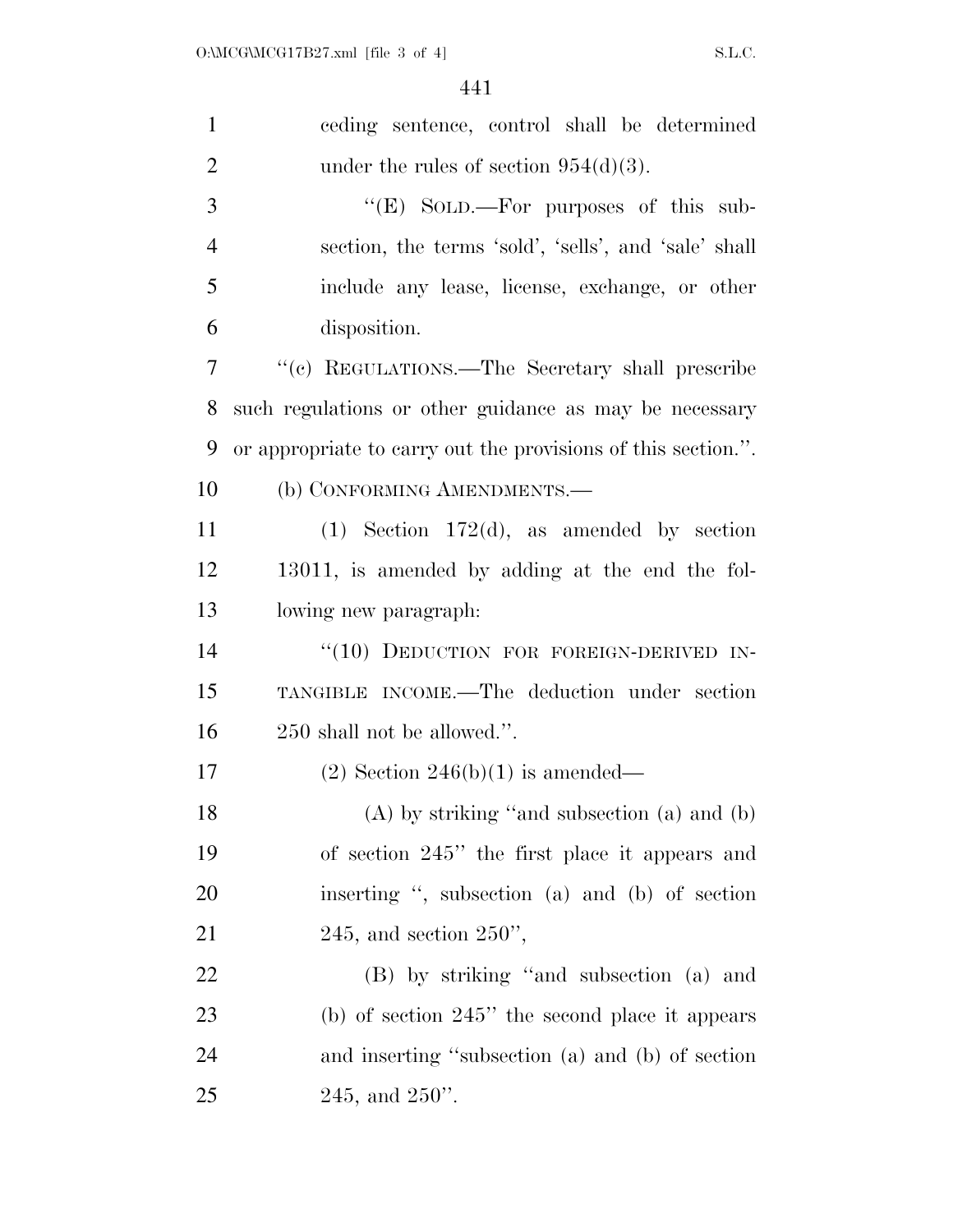| $\mathbf{1}$   | (3) Section $469(i)(3)(F)(iii)$ is amended by                                             |
|----------------|-------------------------------------------------------------------------------------------|
| $\overline{2}$ | striking "and $222$ " and inserting " $222$ , and $250$ ".                                |
| 3              | (4) The table of sections for part VIII of sub-                                           |
| $\overline{4}$ | chapter B of chapter 1 is amended by adding at the                                        |
| 5              | end the following new item:                                                               |
|                | "Sec. 250. Foreign-derived intangible income and global intangible low-taxed<br>income.". |
| 6              | (c) EFFECTIVE DATE.—The amendments made by                                                |
| 7              | this section shall apply to taxable years beginning after                                 |
| 8              | December 31, 2017.                                                                        |
| 9              | SEC. 14203. SPECIAL RULES FOR TRANSFERS OF INTAN-                                         |
| 10             | GIBLE PROPERTY FROM CONTROLLED FOR-                                                       |
| 11             | EIGN CORPORATIONS TO UNITED STATES                                                        |
|                |                                                                                           |
| 12             | <b>SHAREHOLDERS.</b>                                                                      |
| 13             | (a) IN GENERAL.—Subpart F of part III of sub-                                             |
| 14             | chapter N of chapter 1 is amended by adding at the end                                    |
| 15             | the following new section:                                                                |
| 16             | "SEC. 966. TRANSFERS OF INTANGIBLE PROPERTY TO                                            |
| 17             | UNITED STATES SHAREHOLDERS.                                                               |
| 18             | "(a) IN GENERAL.—In the case of any distribution                                          |
| 19             | of intangible property which is held by a controlled foreign                              |
| 20             | corporation on the date of enactment of this section and                                  |
| 21             | which is described in subsection $(b)$ —                                                  |
| 22             | "(1) for purposes of part I of subchapter $C$ and                                         |
| 23             | any other provision of this title specified by the Sec-                                   |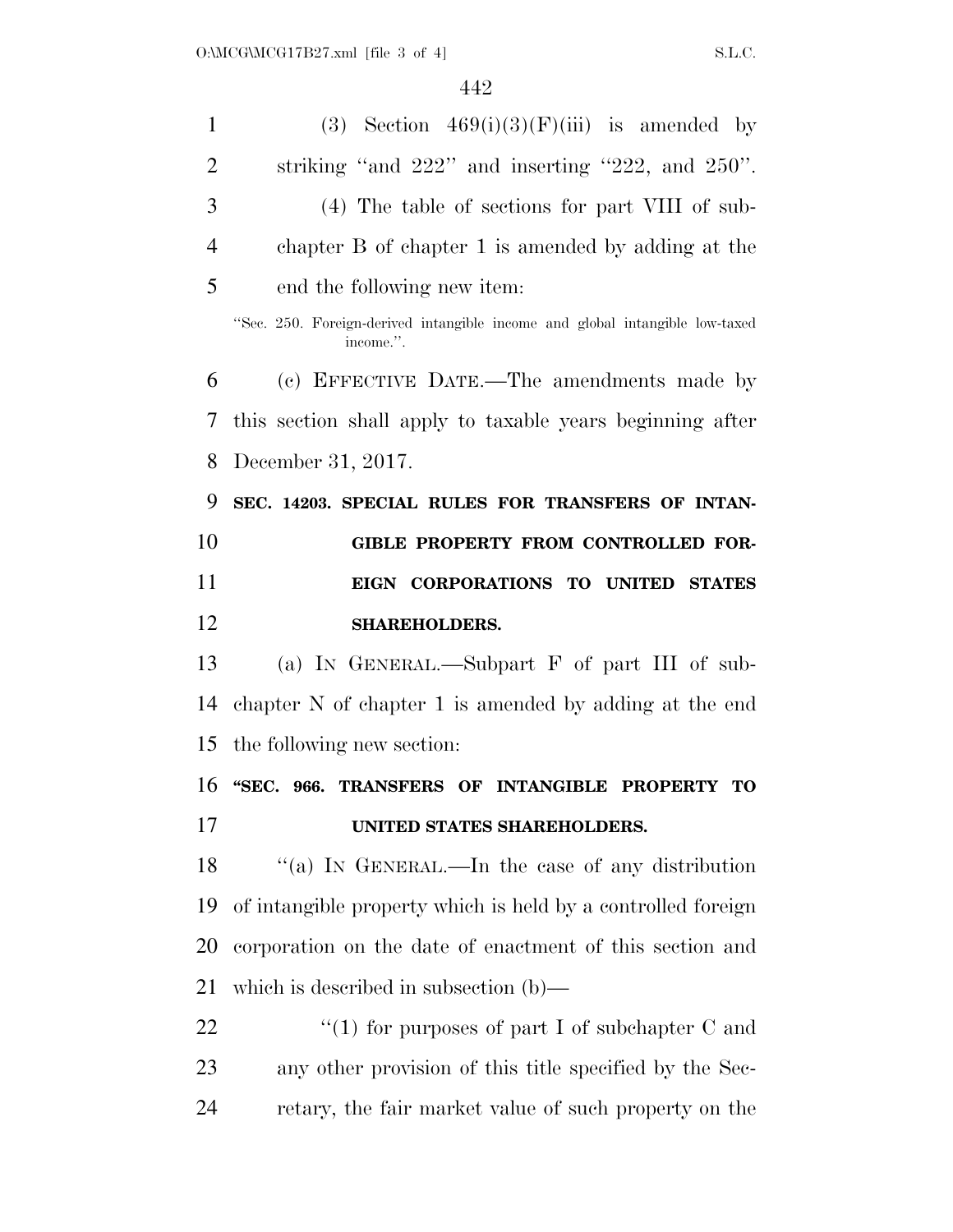| $\mathbf{1}$   | date of such distribution shall be treated as not ex-          |
|----------------|----------------------------------------------------------------|
| $\overline{2}$ | ceeding the adjusted basis of such property imme-              |
| 3              | diately before such distribution, and                          |
| $\overline{4}$ | $\cdot\cdot\cdot(2)$ if the distribution is to a United States |
| 5              | shareholder and is not a dividend—                             |
| 6              | "(A) the United States shareholder's ad-                       |
| 7              | justed basis in the stock of the controlled for-               |
| 8              | eign corporation with respect to which such dis-               |
| 9              | tribution is made shall be increased by the                    |
| 10             | amount (if any) of such distribution which                     |
| 11             | would (but for this subsection) be includible in               |
| 12             | gross income, and                                              |
| 13             | $\lq$ (B) the adjusted basis of such property in               |
| 14             | the hands of such United States shareholder                    |
| 15             | immediately after such distribution shall be                   |
| 16             | such adjusted basis immediately before such                    |
| 17             | distribution reduced by the amount of the in-                  |
| 18             | crease described in subparagraph (A).                          |
| 19             | "(b) DISTRIBUTION.—A distribution is described in              |
| 20             | this section if the distribution is—                           |
| 21             | $``(1)$ received by a domestic corporation from a              |
| 22             | controlled foreign corporation with respect to which           |
| 23             | such corporation is a United States shareholder, and           |
| 24             | $\lq(2)$ made by the controlled foreign corporation            |
| 25             | before the last day of the third taxable year of the           |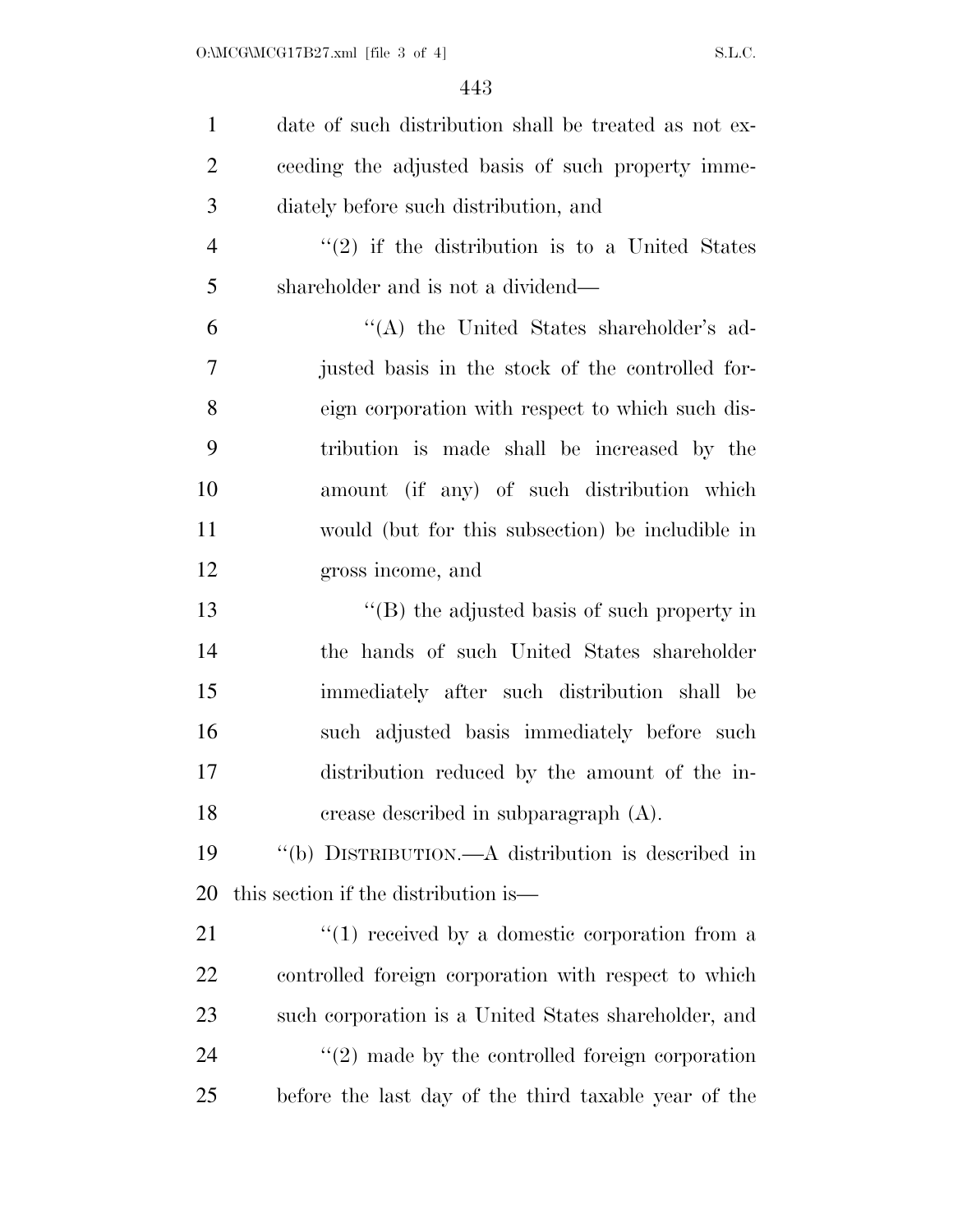controlled foreign corporation beginning after De-cember 31, 2017.

 ''(c) INTANGIBLE PROPERTY.—For purposes of this subsection, the term 'intangible property' has the meaning given such term by section 936(h)(3)(B) or which is com-6 puter software described in section  $197(e)(3)(B)$ .".

(b) CONFORMING AMENDMENTS.—

8 (1) Section  $197(f)(2)(B)(i)$  is amended by in-9 serting "966(a)," after "731,".

 (2) The table of sections for subpart F of part 11 III of subchapter N of chapter 1 is amended by add-ing at the end the following new item:

''Sec. 966. Transfers of intangible property to United States shareholders.''.

 (c) EFFECTIVE DATE.—The amendments made by this section shall apply to distributions made in taxable years of foreign corporations beginning after December 31, 2017, and to taxable years of United States share- holders in which or with which such taxable years of for-eign corporations end.

#### **CHAPTER 2—OTHER MODIFICATIONS OF**

#### **SUBPART F PROVISIONS**

#### **SEC. 14211. ELIMINATION OF INCLUSION OF FOREIGN BASE**

**COMPANY OIL RELATED INCOME.** 

 (a) REPEAL.—Subsection (a) of section 954 is amended—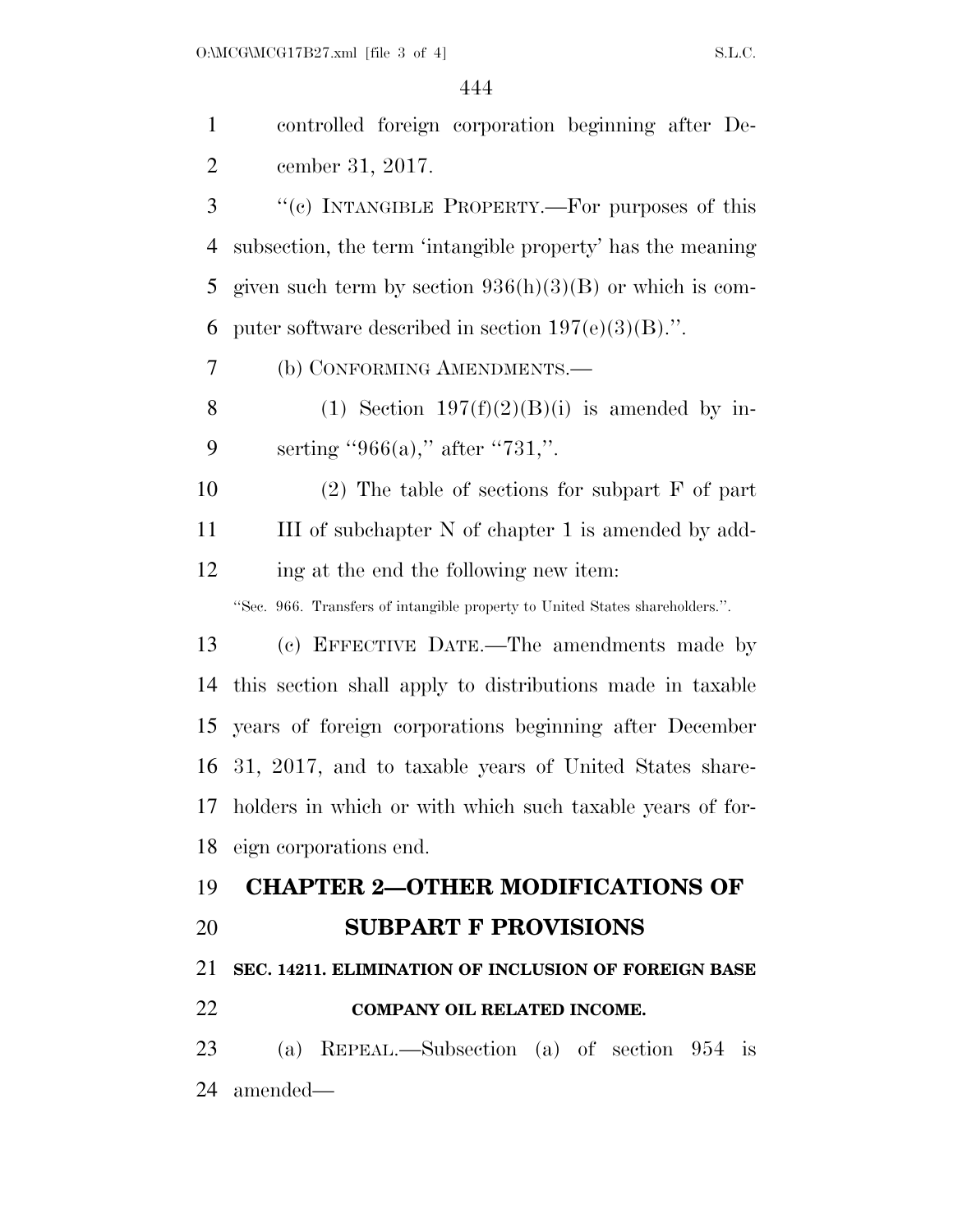| $\mathbf{1}$   | (1) by inserting "and" at the end of paragraph                |
|----------------|---------------------------------------------------------------|
| $\overline{2}$ | (2),                                                          |
| 3              | $(2)$ by striking the comma at the end of para-               |
| $\overline{4}$ | graph (3) and inserting a period, and                         |
| 5              | $(3)$ by striking paragraph $(5)$ .                           |
| 6              | (b) CONFORMING AMENDMENTS.-                                   |
| 7              | (1) Section $952(e)(1)(B)(iii)$ is amended by                 |
| 8              | striking subclause (I) and redesignating subclauses           |
| 9              | (II) through $(V)$ as subclauses $(I)$ through $(IV)$ , re-   |
| 10             | spectively.                                                   |
| 11             | $(2)$ Section 954(b) is amended—                              |
| 12             | (A) by striking the second sentence of                        |
| 13             | paragraph $(4)$ ,                                             |
| 14             | (B) by striking "the foreign base company                     |
| 15             | services income, and the foreign base company                 |
| 16             | oil related income" in paragraph (5) and insert-              |
| 17             | ing "and the foreign base company services in-                |
| 18             | come", and                                                    |
| 19             | $(C)$ by striking paragraph $(6)$ .                           |
| 20             | $(3)$ Section 954 is amended by striking sub-                 |
| 21             | section $(g)$ .                                               |
| 22             | (c) EFFECTIVE DATE.—The amendments made by                    |
| 23             | this section shall apply to taxable years of foreign corpora- |
| 24             | tions beginning after December 31, 2017, and to taxable       |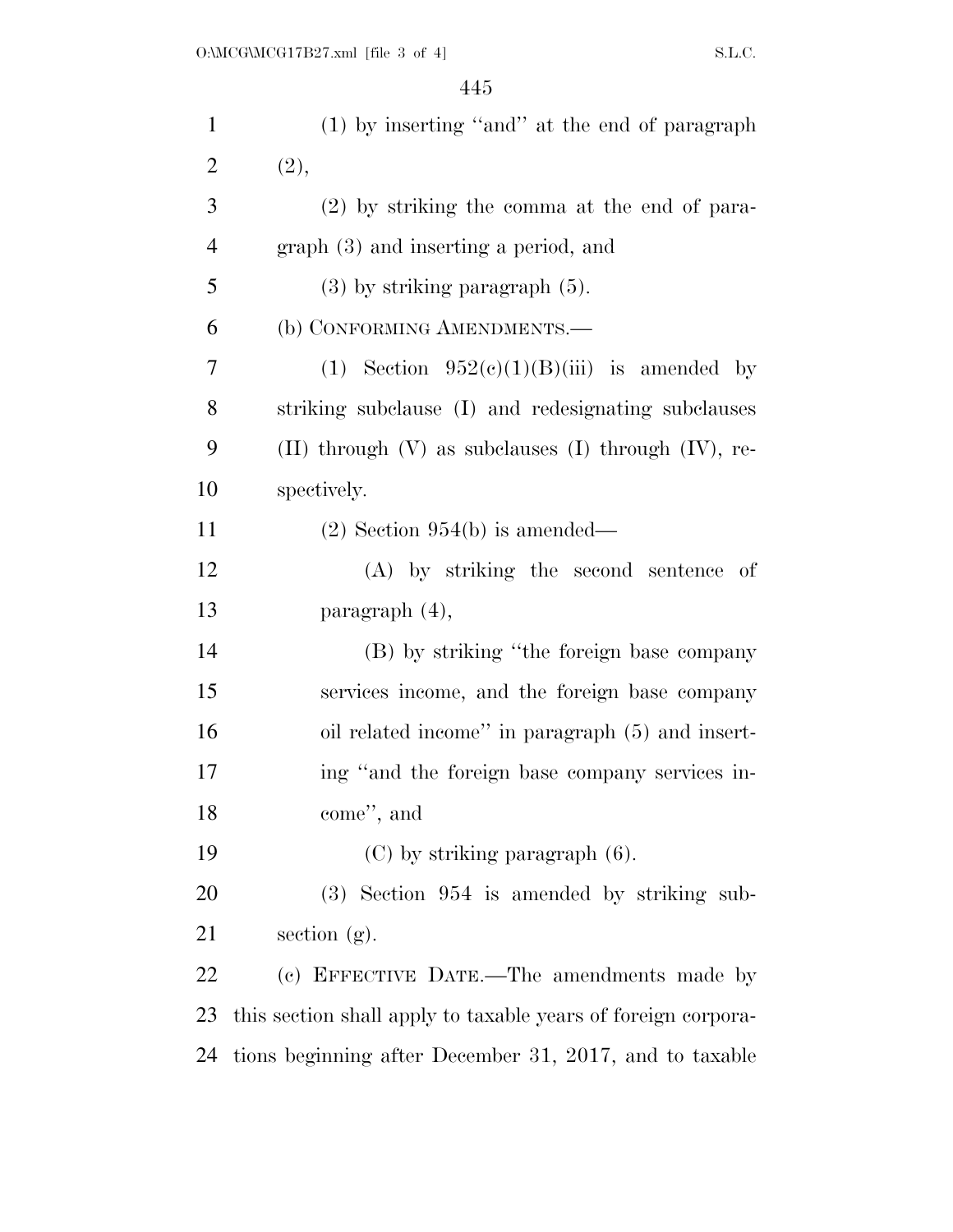years of United States shareholders with or within which such taxable years of foreign corporations end. **SEC. 14212. INFLATION ADJUSTMENT OF DE MINIMIS EX- CEPTION FOR FOREIGN BASE COMPANY IN- COME.**  6 (a) IN GENERAL.—Section  $954(b)(3)$  is amended by adding at the end the following new subparagraph: 8 "(D) INFLATION ADJUSTMENT.—In the case of any taxable year beginning after 2017, 10 the dollar amount in subparagraph (A)(ii) shall be increased by an amount equal to— 12 ''(i) such dollar amount, multiplied by ''(ii) the cost-of-living adjustment de-14 termined under section 1(f)(3) for the cal- endar year in which the taxable year be- gins. Any increase determined under the preceding sentence shall be rounded to the nearest mul-19 tiple of \$50,000.". (b) EFFECTIVE DATE.—The amendments made by this section shall apply to taxable years of foreign corpora- tions beginning after December 31, 2017, and to taxable years of United States shareholders in which or with which

such taxable years of foreign corporations end.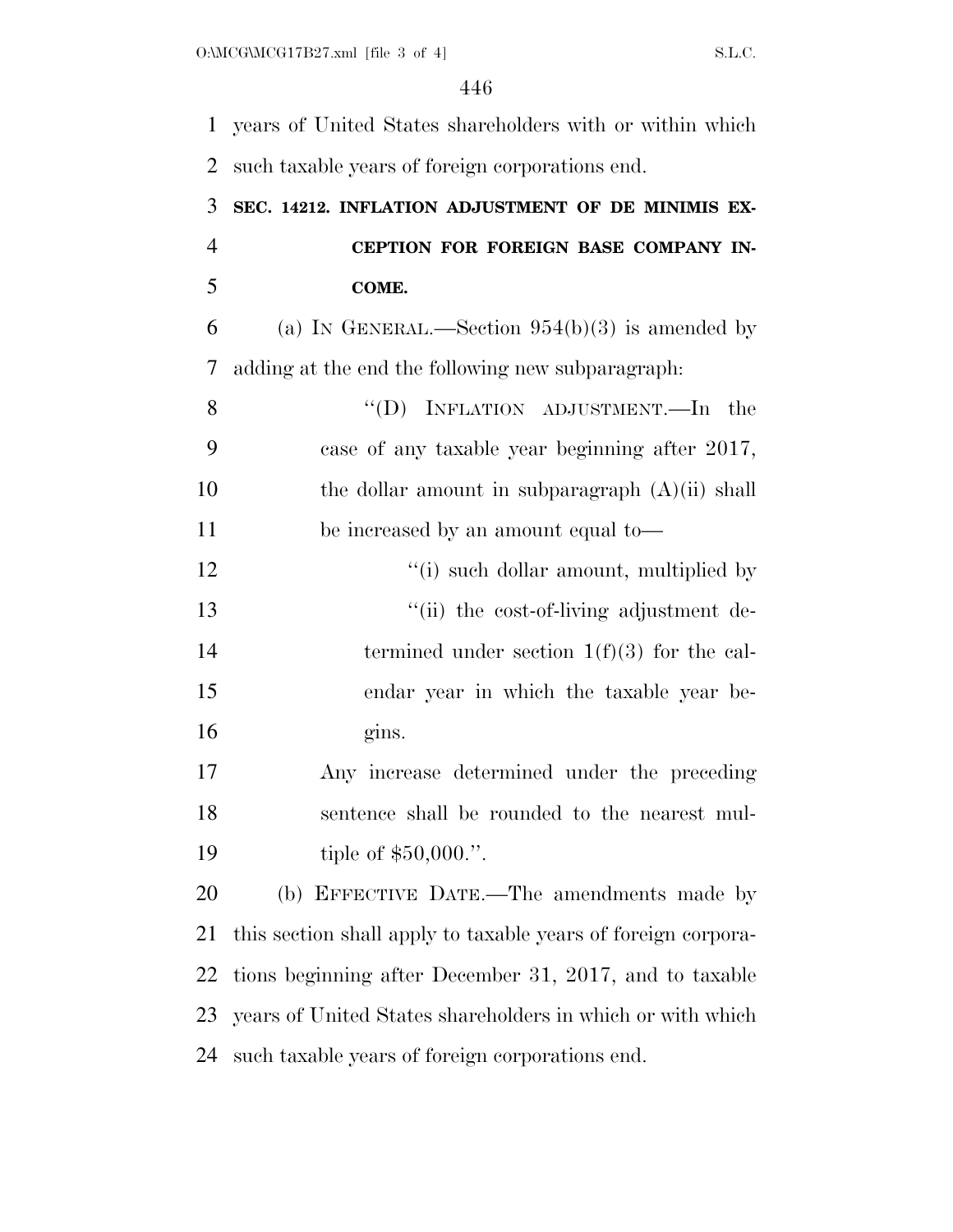| 1              | SEC. 14213. REPEAL OF INCLUSION BASED ON WITH-             |
|----------------|------------------------------------------------------------|
| 2              | DRAWAL OF PREVIOUSLY EXCLUDED SUB-                         |
| 3              | PART F INCOME FROM QUALIFIED INVEST-                       |
| $\overline{4}$ | MENT.                                                      |
| 5              | (a) IN GENERAL.—Subpart F of part III of sub-              |
| 6              | chapter N of chapter 1 is amended by striking section 955. |
| 7              | (b) CONFORMING AMENDMENTS.-                                |
| 8              | $(1)(A)$ Section $951(a)(1)(A)$ is amended to read         |
| 9              | as follows:                                                |
| 10             | $\lq\lq$ his pro rata share (determined under              |
| 11             | paragraph $(2)$ ) of the corporation's subpart F           |
| 12             | income for such year, and".                                |
| 13             | $(B)$ Section 851(b) is amended by striking "sec-          |
| 14             | tion $951(a)(1)(A)(i)$ " in the flush language at the      |
| 15             | end and inserting "section $951(a)(1)(A)$ ".               |
| 16             | (C) Section $952(e)(1)(B)(i)$ is amended by                |
| 17             | striking "section $951(a)(1)(A)(i)$ " and inserting        |
| 18             | "section $951(a)(1)(A)$ ".                                 |
| 19             | (D) Section $953(c)(1)(C)$ is amended by strik-            |
| 20             | ing "section $951(a)(1)(A)(i)$ " and inserting "section    |
| 21             | $951(a)(1)(A)$ ".                                          |
| 22             | $(2)$ Section 951(a) is amended by striking para-          |
| 23             | $graph(3)$ .                                               |
| 24             | (3) Section $953(d)(4)(B)(iv)(II)$ is amended by           |
| 25             | striking "or amounts referred to in clause (ii) or (iii)   |
| 26             | of section $951(a)(1)(A)$ .                                |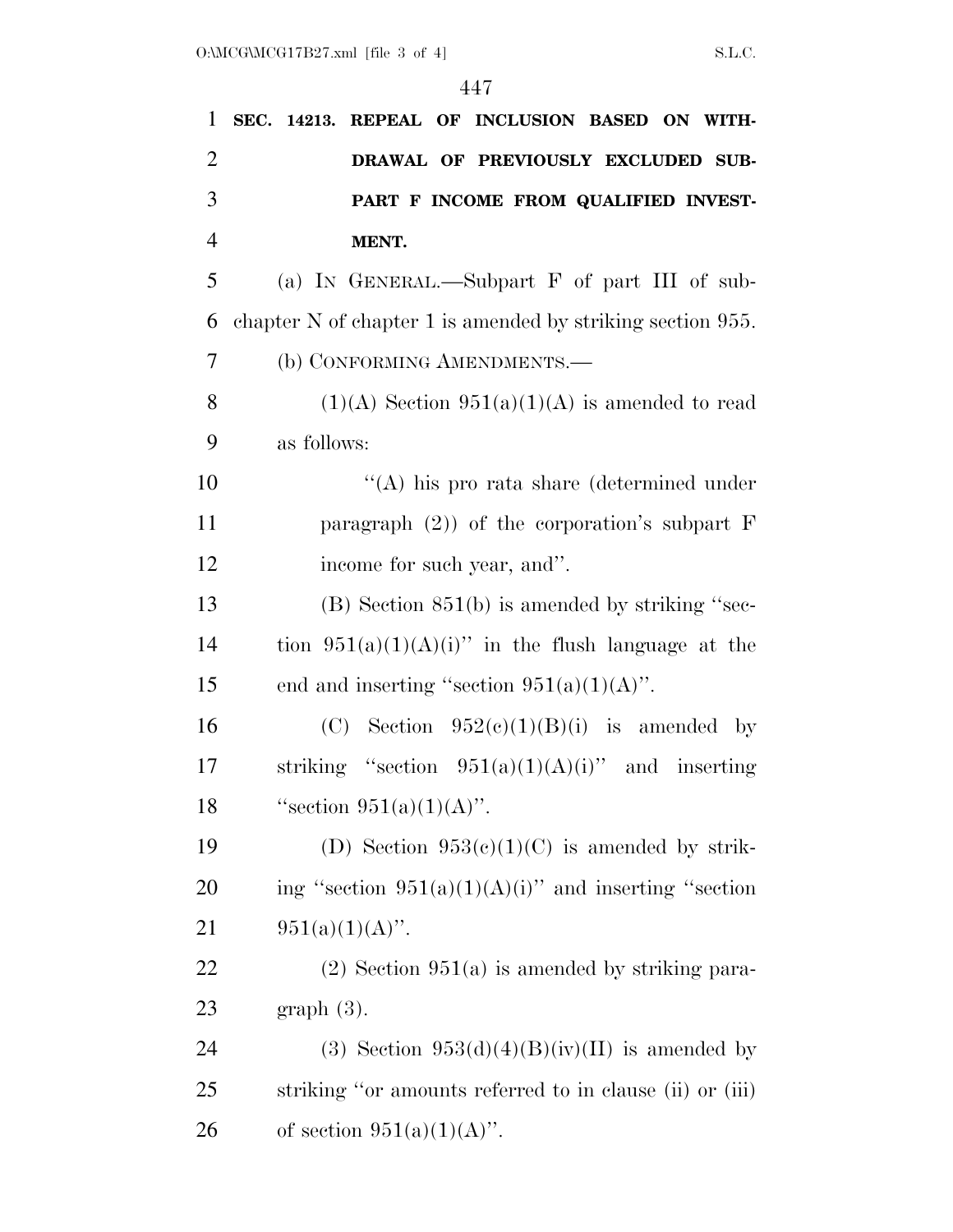(4) Section 964(b) is amended by striking '', 2 .". (5) Section 970 is amended by striking sub- section (b). (6) The table of sections for subpart F of part

 III of subchapter N of chapter 1 is amended by striking the item relating to section 955.

 (c) EFFECTIVE DATE.—The amendments made by this section shall apply to taxable years of foreign corpora- tions beginning after December 31, 2017, and to taxable years of United States shareholders in which or with which such taxable years of foreign corporations end.

**SEC. 14214. MODIFICATION OF STOCK ATTRIBUTION RULES** 

| 14 | FOR DETERMINING STATUS AS A CON-                       |
|----|--------------------------------------------------------|
| 15 | <b>TROLLED FOREIGN CORPORATION.</b>                    |
| 16 | (a) IN GENERAL.—Section $958(b)$ is amended—           |
| 17 | $(1)$ by striking paragraph $(4)$ , and                |
| 18 | $(2)$ by striking "Paragraphs $(1)$ and $(4)$ " in the |
| 19 | last sentence and inserting "Paragraph (1)".           |

 (b) EFFECTIVE DATE.—The amendments made by this section shall apply to—

 (1) the last taxable year of foreign corporations beginning before January 1, 2018, and each subse-quent taxable year of such foreign corporations, and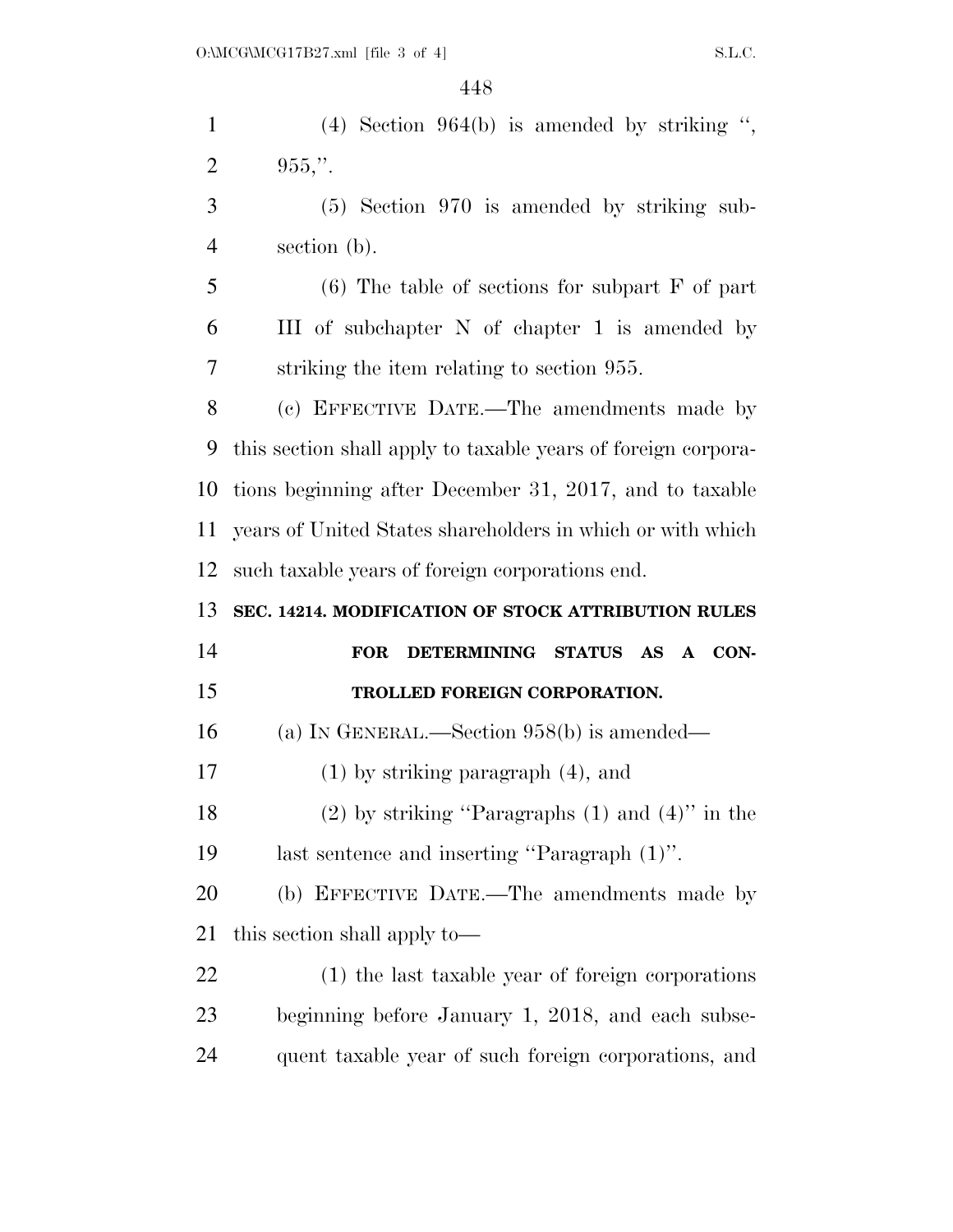(2) taxable years of United States shareholders in which or with which such taxable years of foreign corporations end.

### **SEC. 14215. MODIFICATION OF DEFINITION OF UNITED STATES SHAREHOLDER.**

 (a) IN GENERAL.—Section 951(b) is amended by in- serting '', or 10 percent or more of the total value of shares of all classes of stock of such foreign corporation'' after ''such foreign corporation''.

 (b) EFFECTIVE DATE.—The amendment made by this section shall apply to taxable years of foreign corpora- tions beginning after December 31, 2017, and to taxable years of United States shareholders with or within which such taxable years of foreign corporations end.

 **SEC. 14216. ELIMINATION OF REQUIREMENT THAT COR- PORATION MUST BE CONTROLLED FOR 30 DAYS BEFORE SUBPART F INCLUSIONS APPLY.** 

19 (a) IN GENERAL.—Section  $951(a)(1)$  is amended by striking ''for an uninterrupted period of 30 days or more'' and inserting ''at any time''.

 (b) EFFECTIVE DATE.—The amendment made by this section shall apply to taxable years of foreign corpora-tions beginning after December 31, 2017, and to taxable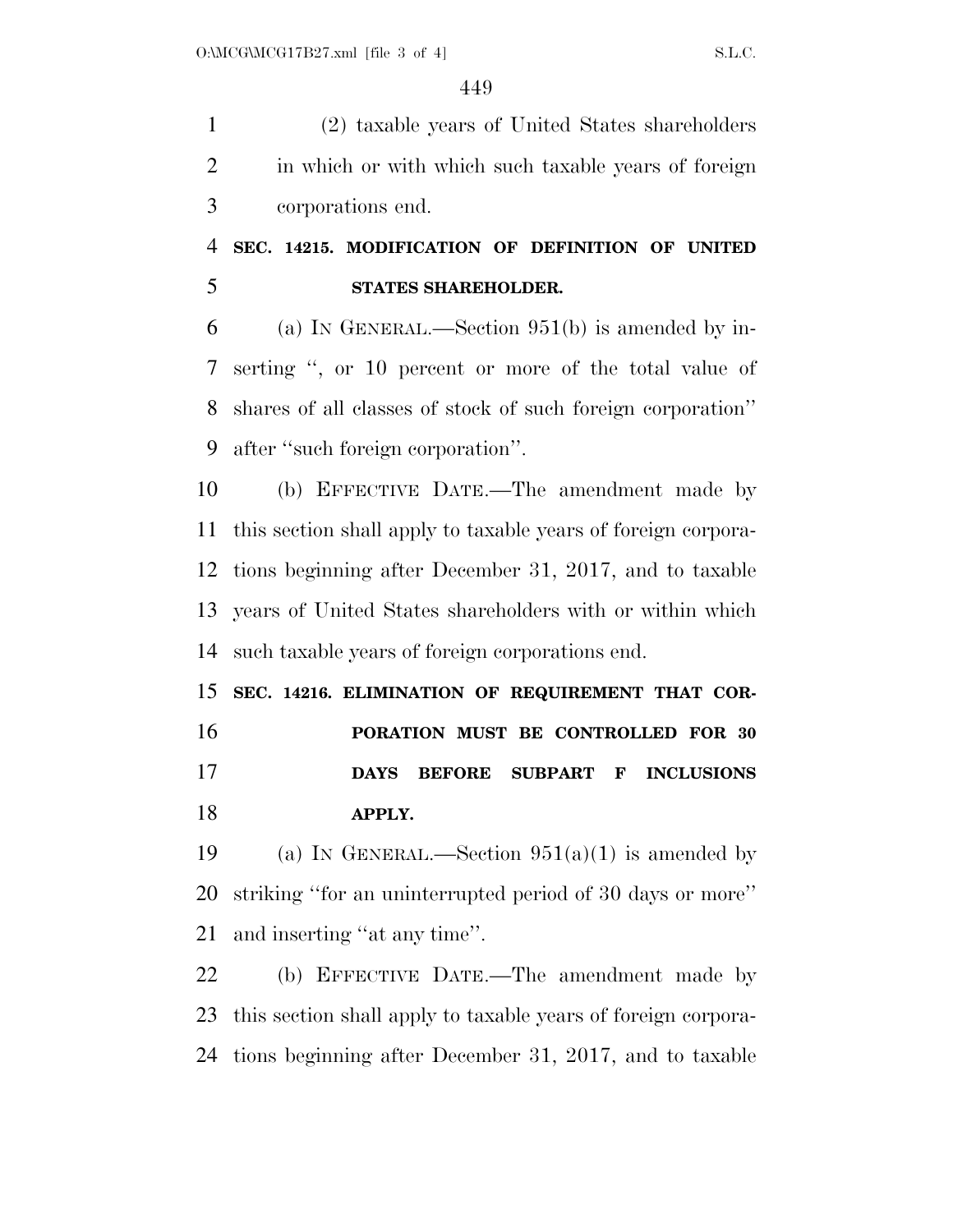years of United States shareholders with or within which such taxable years of foreign corporations end.

## **SEC. 14217. LOOK-THRU RULE FOR RELATED CONTROLLED FOREIGN CORPORATIONS MADE PERMA-NENT.**

6 (a) IN GENERAL.—Paragraph (6) of section  $954(c)$ is amended by striking subparagraph (C).

 (b) EFFECTIVE DATE.—The amendments made by this section shall apply to taxable years of foreign corpora- tions beginning after December 31, 2017, and to taxable years of United States shareholders in which or with which such taxable years of foreign corporations end.

# **SEC. 14218. CORPORATIONS ELIGIBLE FOR DEDUCTION FOR DIVIDENDS FROM CONTROLLED FOR- EIGN CORPORATIONS EXEMPT FROM SUB- PART F INCLUSION FOR INVESTMENT IN UNITED STATES PROPERTY.**

 (a) IN GENERAL.—Section 956(a) is amended by in- serting ''(other than a corporation)'' after ''United States shareholder'' in the matter preceding paragraph (1).

 (b) EFFECTIVE DATE.—The amendment made by this section shall apply to taxable years of controlled for- eign corporations ending after December 31, 2017, and to taxable years of United States shareholders with or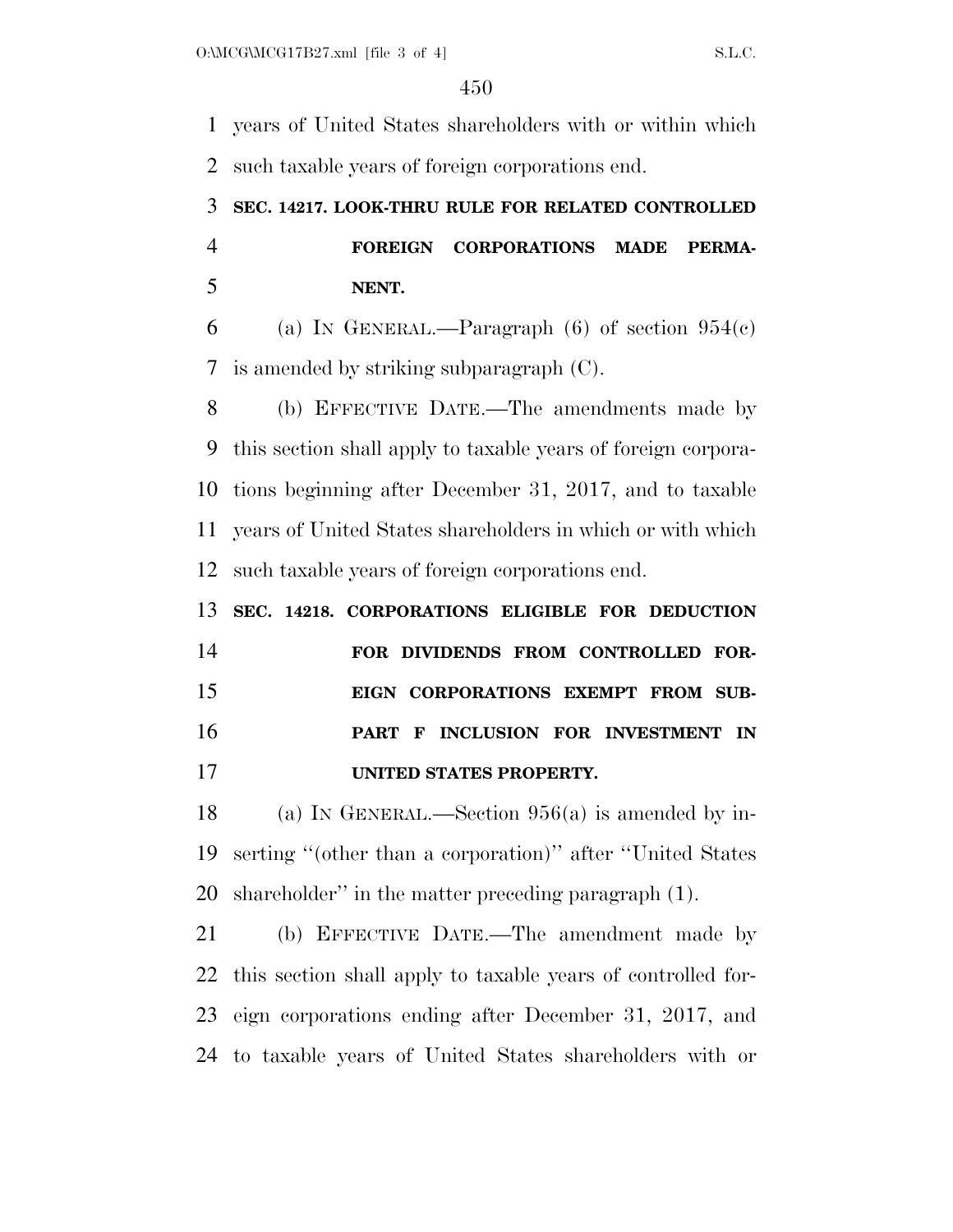within which such taxable years of controlled foreign cor-porations end.

# **CHAPTER 3—PREVENTION OF BASE EROSION**

 **SEC. 14221. DENIAL OF DEDUCTION FOR INTEREST EX- PENSE OF UNITED STATES SHAREHOLDERS WHICH ARE MEMBERS OF WORLDWIDE AF- FILIATED GROUPS WITH EXCESS DOMESTIC INDEBTEDNESS.** 

 (a) IN GENERAL.—Section 163 is amended by redes- ignating subsection (n) as subsection (o) and by inserting after subsection (m) the following new subsection:

13 <sup>"</sup>(n) DISALLOWANCE OF DEDUCTION FOR INTEREST EXPENSE OF UNITED STATES SHAREHOLDERS WHICH ARE MEMBERS OF WORLDWIDE AFFILIATED GROUPS WITH EXCESS DOMESTIC INDEBTEDNESS.—

 $\frac{17}{2}$   $\frac{17}{2}$  IN GENERAL.—In the case of any domestic corporation which is a member of a worldwide affili- ated group, the deduction allowed under this chapter for interest paid or accrued by such domestic cor- poration during the taxable year shall be reduced by 22 the product of —

23 "(A) the net interest expense of such do-mestic corporation, multiplied by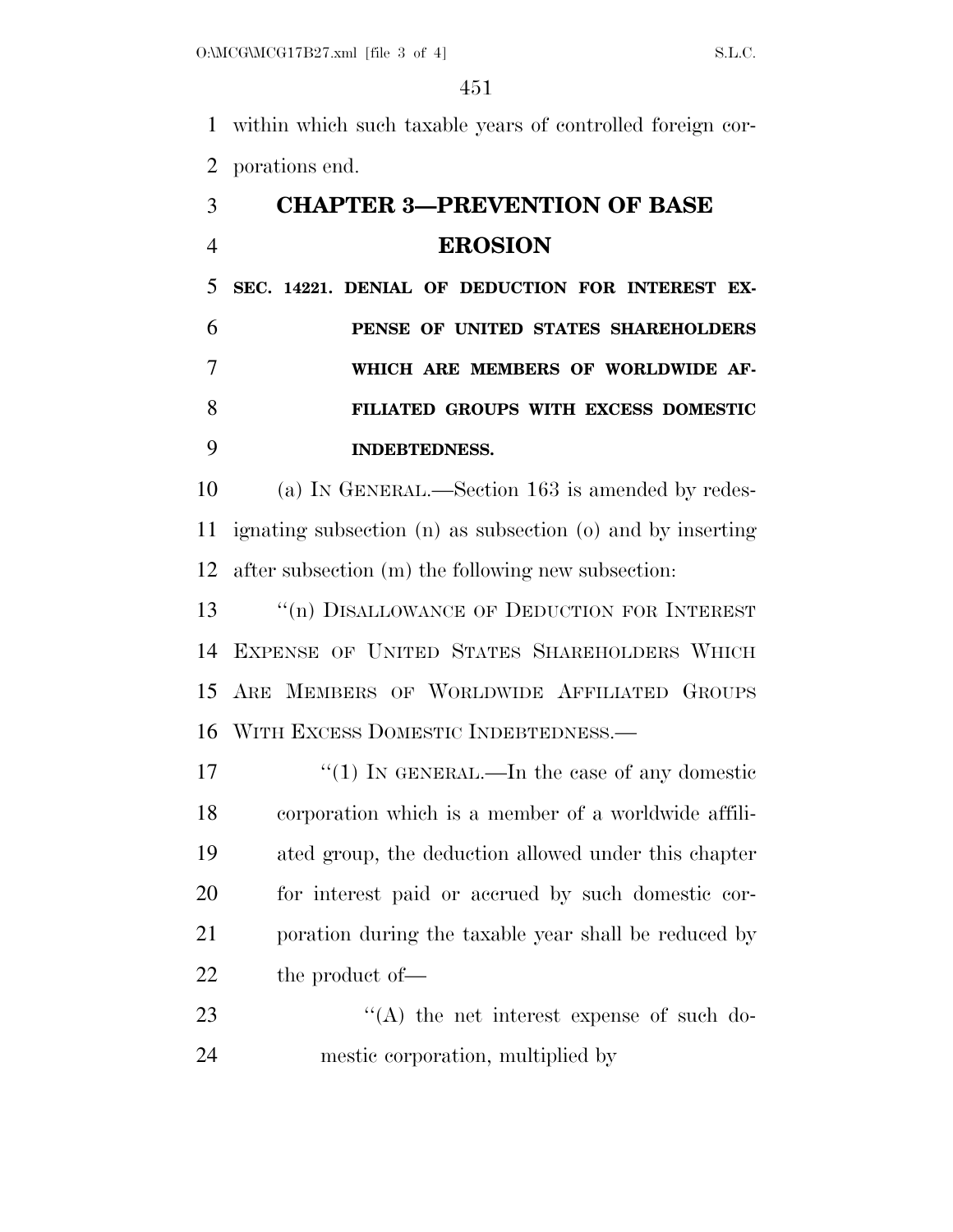| $\mathbf{1}$   | $\lq\lq(B)$ the debt-to-equity differential per-      |
|----------------|-------------------------------------------------------|
| $\overline{2}$ | centage of such worldwide affiliated group.           |
| 3              | "(2) CARRYFORWARD.—Any amount disallowed              |
| $\overline{4}$ | under paragraph (1) for any taxable year shall be     |
| 5              | treated as interest paid or accrued in the succeeding |
| 6              | taxable year.                                         |
| $\overline{7}$ | "(3) DEBT-TO-EQUITY DIFFERENTIAL<br>PER-              |
| 8              | CENTAGE.                                              |
| 9              | "(A) IN GENERAL.—For purposes of this                 |
| 10             | subsection, the term 'debt-to-equity differential     |
| 11             | percentage' means, with respect to any world-         |
| 12             | wide affiliated group, the percentage which the       |
| 13             | excess domestic indebtedness of such group            |
| 14             | bears to the total indebtedness of the domestic       |
| 15             | corporations which are members of such group.         |
| 16             | $\lq\lq (B)$<br>EXCESS DOMESTIC INDEBTED-             |
| 17             | NESS.—For purposes of subparagraph $(A)$ , the        |
| 18             | term 'excess domestic indebtedness' means, with       |
| 19             | respect to any worldwide affiliated group, the        |
| <b>20</b>      | excess (if any) of $-$                                |
| 21             | "(i) the total indebtedness of the do-                |
| 22             | mestic corporations which are members of              |
| 23             | such group, over                                      |
| 24             | "(ii) 110 percent of the amount which                 |
| 25             | the total indebtedness of such domestic               |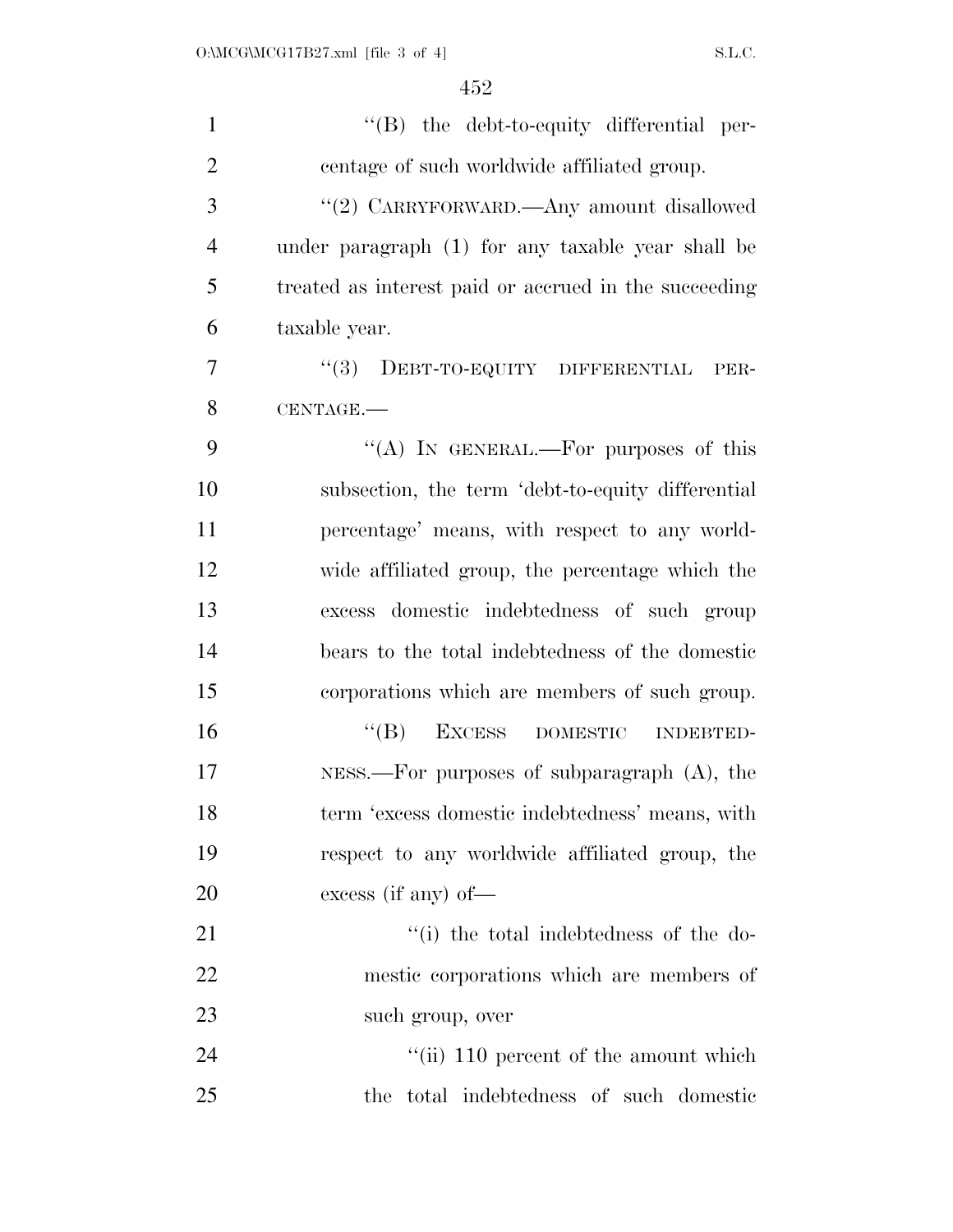| $\mathbf{1}$   | corporations would be if the ratio of such   |
|----------------|----------------------------------------------|
| $\overline{2}$ | indebtedness to the total equity of such do- |
| 3              | mestic corporations equaled the ratio        |
| $\overline{4}$ | which-                                       |
| 5              | $\lq\lq$ (I) the total indebtedness of       |
| 6              | such group, bears to                         |
| $\overline{7}$ | $\lq\lq$ (II) the total equity of such       |
| 8              | group.                                       |
| 9              | "(C) TOTAL EQUITY.—For purposes of           |
| 10             | subparagraph (B), the term 'total equity'    |
| 11             | means, with respect to one or more corpora-  |
| 12             | tions, the excess (if any) of—               |
| 13             | "(i) the money and all other assets of       |
| 14             | such corporations, over                      |
| 15             | "(ii) the total indebtedness of such         |
| 16             | corporations.                                |
| 17             | "(D) SPECIAL RULES FOR DETERMINING           |
| 18             | DEBT AND EQUITY.-                            |
| 19             | "(i) IN GENERAL.—For purposes of             |
| 20             | this paragraph—                              |
| 21             | $\lq\lq$ the amount taken into ac-           |
| 22             | count with respect to any asset shall        |
| 23             | be the adjusted basis thereof for pur-       |
| 24             | poses of determining gain,                   |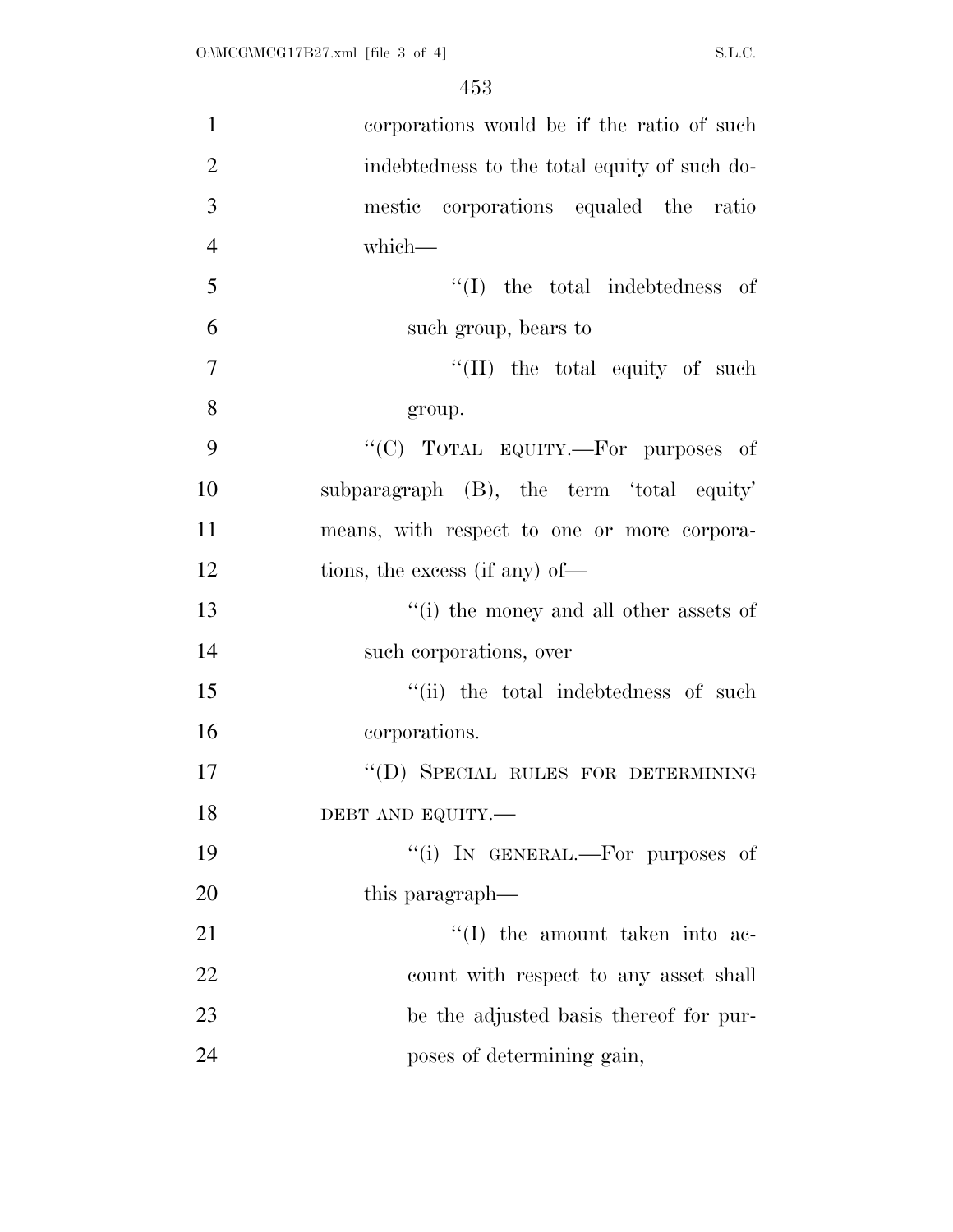| $\mathbf{1}$   | $\lq\lq$ (II) the amount taken into ac-    |
|----------------|--------------------------------------------|
| $\overline{2}$ | count with respect to any indebted-        |
| 3              | ness with original issue discount shall    |
| $\overline{4}$ | be its issue price plus the portion of     |
| 5              | the original issue discount previously     |
| 6              | accrued as determined under the rules      |
| $\tau$         | of section 1272 (determined without        |
| 8              | regard to subsection (a)(7) or (b)(4)      |
| 9              | thereof), and                              |
| 10             | "(III) there shall be such other           |
| 11             | adjustments as the Secretary shall by      |
| 12             | regulations prescribe.                     |
| 13             | "(ii) INTRAGROUP DEBT AND EQUITY           |
| 14             | INTERESTS DISREGARDED. For purposes        |
| 15             | of this paragraph, the total indebtedness, |
| 16             | and the assets, of any group of corpora-   |
| 17             | tions shall be determined by treating all  |
| 18             | members of such group as one corporation.  |
| 19             | "(iii) DETERMINATION OF ASSETS OF          |
| 20             | DOMESTIC GROUP.—For purposes of this       |
| 21             | paragraph, the assets of the domestic cor- |
| 22             | porations which are members of any world-  |
| 23             | wide affiliated group shall be determined  |
| 24             | by disregarding any interest held by any   |
| 25             | such domestic corporation in any foreign   |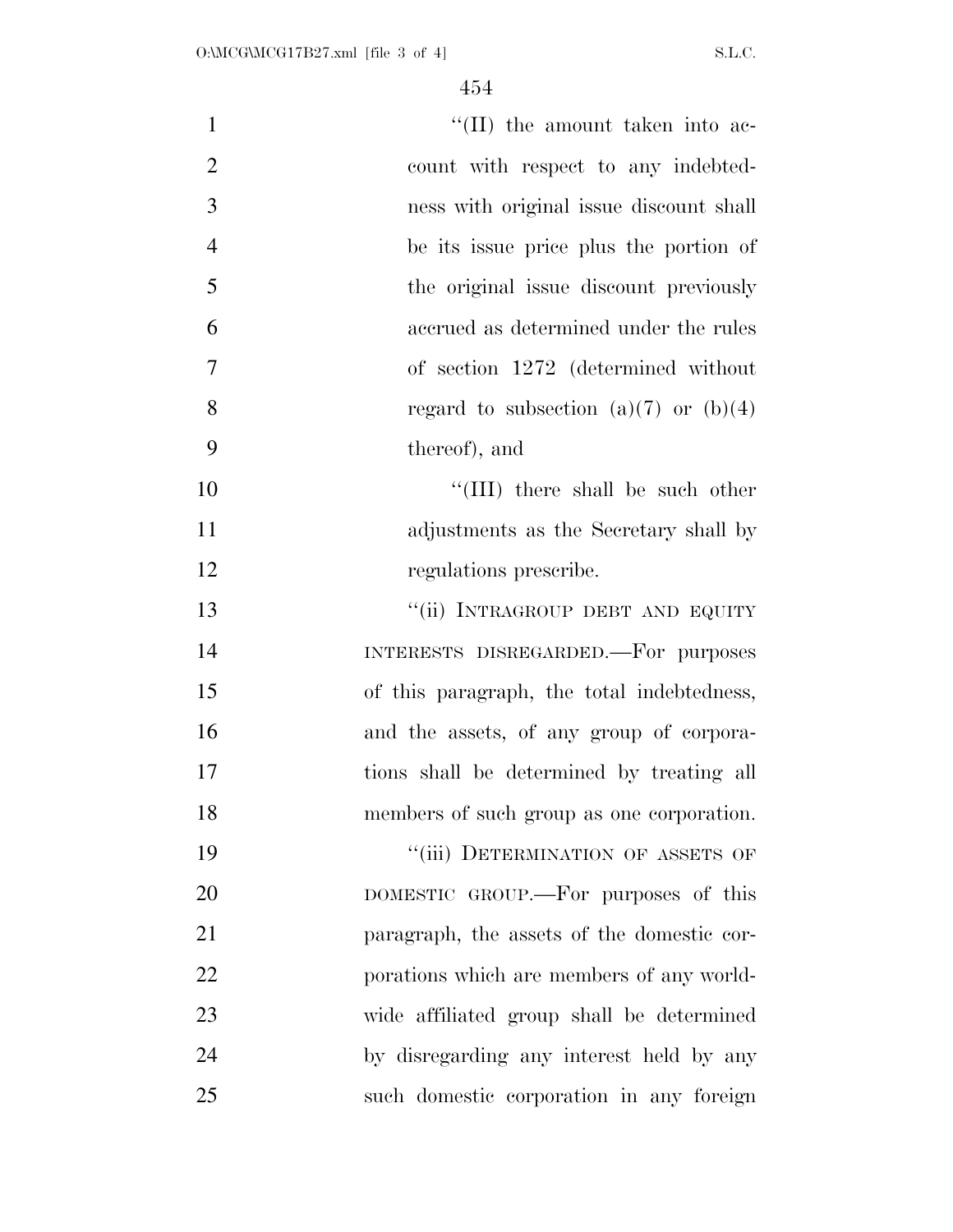| $\mathbf{1}$   | corporation which is a member of such            |
|----------------|--------------------------------------------------|
| $\overline{2}$ | group.                                           |
| 3              | "(4) OTHER DEFINITIONS.—For purposes of          |
| $\overline{4}$ | this subsection—                                 |
| 5              | "(A) WORLDWIDE AFFILIATED GROUP.-                |
| 6              | The term 'worldwide affiliated group' means a    |
| 7              | group consisting of the includible members of    |
| 8              | affiliated group, as defined in section<br>an    |
| 9              | $1504(a)$ , determined—                          |
| 10             | "(i) by substituting 'more than $50$             |
| 11             | percent' for 'at least 80 percent' each place    |
| 12             | it appears in such section, and                  |
| 13             | "(ii) without regard to paragraphs               |
| 14             | $(2), (3),$ and $(4)$ of section 1504(b).        |
| 15             | "(B) NET INTEREST EXPENSE.—The term              |
| 16             | 'net interest expense' means the excess (if any) |
| 17             | of                                               |
| 18             | "(i) the interest paid or accrued by             |
| 19             | the taxpayer during the taxable year, over       |
| 20             | "(ii) the amount of interest includible          |
| 21             | in the gross income of such taxpayer for         |
| 22             | such taxable year.                               |
| 23             | The Secretary shall by regulations provide for   |
| 24             | adjustments in determining the amount of net     |
| 25             | interest expense if necessary.                   |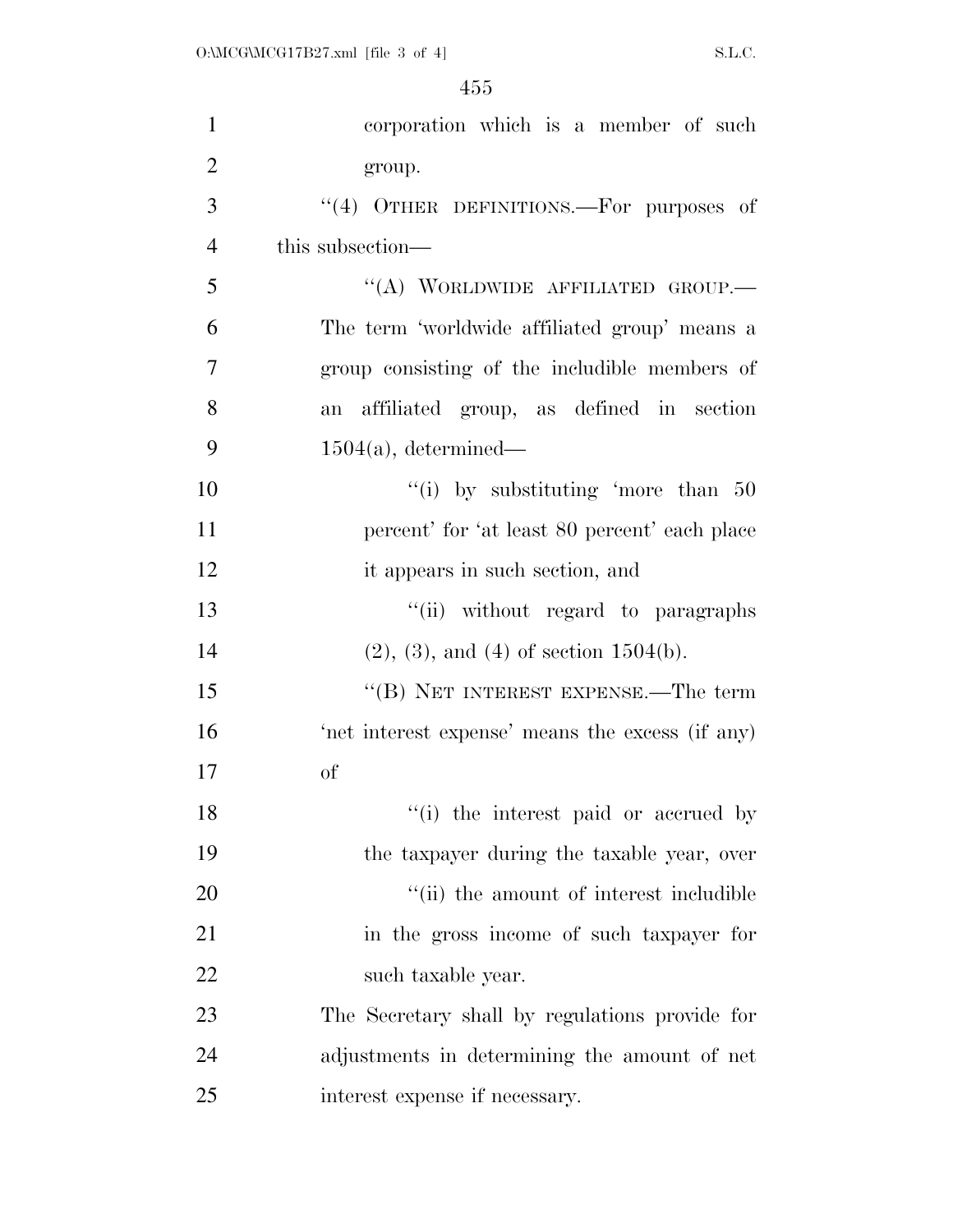| $\mathbf{1}$   | $``(5)$ TREATMENT OF AFFILIATED GROUP.—For             |
|----------------|--------------------------------------------------------|
| $\overline{2}$ | purposes of this subsection, all members of the same   |
| 3              | affiliated group (within the meaning of section        |
| $\overline{4}$ | $1504(a)$ applied by substituting 'more than 50 per-   |
| 5              | cent' for 'at least 80 percent' each place it appears) |
| 6              | shall be treated as one taxpayer.                      |
| 7              | "(6) REGULATIONS.—The Secretary shall pre-             |
| 8              | scribe such regulations or other guidance as may be    |
| 9              | appropriate to carry out the purposes of this sub-     |
| 10             | section, including regulations or other guidance—      |
| 11             | $\lq\lq$ to prevent the avoidance of the pur-          |
| 12             | poses of this subsection,                              |
| 13             | $\lq\lq$ (B) providing such adjustments in the         |
| 14             | case of corporations which are members of an           |
| 15             | affiliated group as may be appropriate to carry        |
| 16             | out the purposes of this subsection,                   |
| 17             | "(C) providing for the coordination of this            |
| 18             | subsection with section 884,                           |
| 19             | $\lq\lq$ (D) providing for the reallocation of         |
| 20             | shares of partnership indebtedness, or distribu-       |
| 21             | tive shares of the partnership's interest income       |
| <u>22</u>      | or interest expense, and                               |
| 23             | $\lq\lq(E)$ providing for the coordination with        |
| 24             | the limitation under subsection $(j)$ .".              |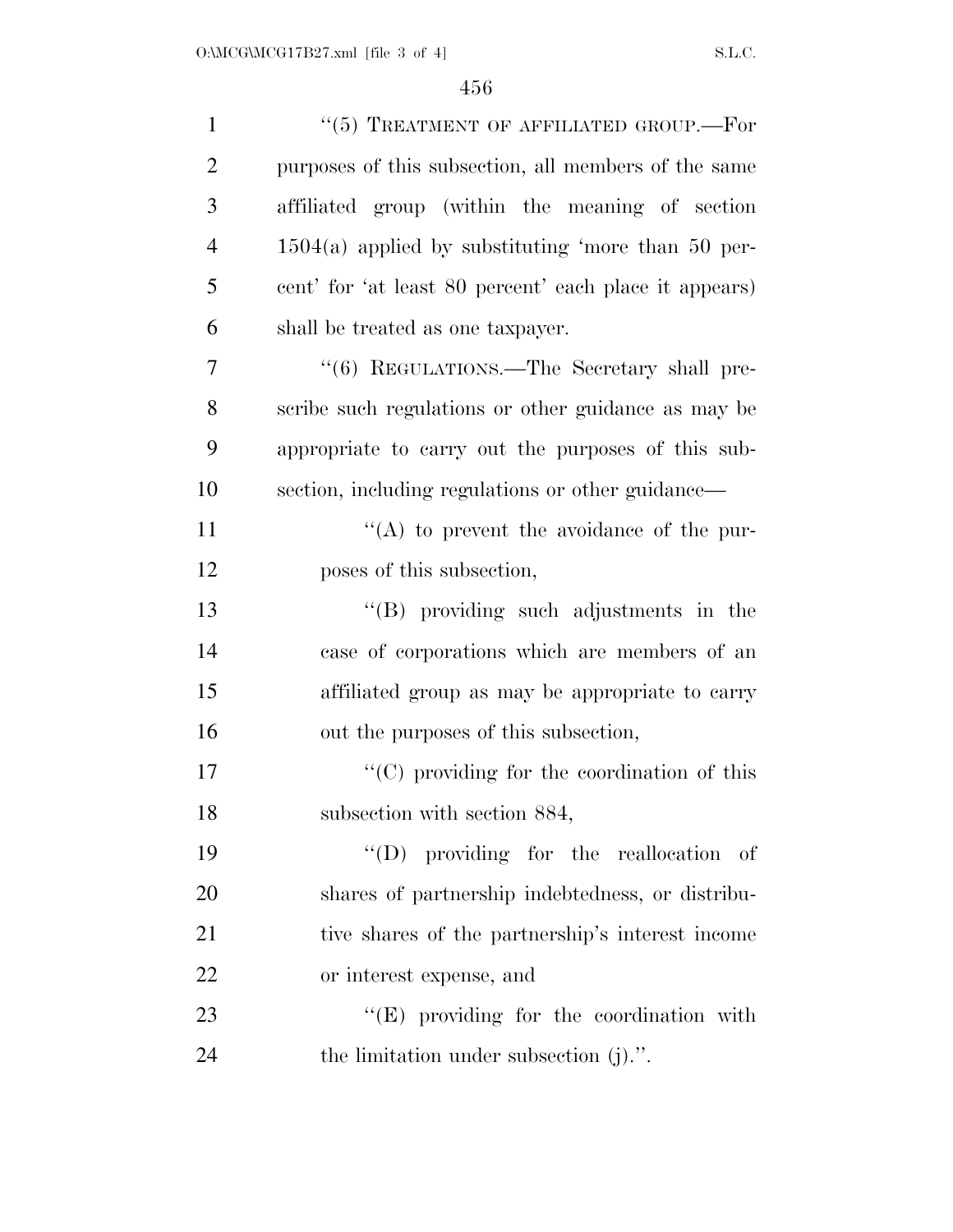(b) EFFECTIVE DATE.—The amendments made by this section shall apply to taxable years beginning after December 31, 2017. **SEC. 14222. LIMITATIONS ON INCOME SHIFTING THROUGH INTANGIBLE PROPERTY TRANSFERS.**  (a) DEFINITION OF INTANGIBLE ASSET.—Section 7 936(h)(3)(B) is amended— 8 (1) by striking "or" at the end of clause  $(v)$ , (2) by striking clause (vi) and inserting the fol- lowing: 11 ''(vi) any goodwill, going concern 12 value, or workforce in place (including its composition and terms and conditions (contractual or otherwise) of its employ- ment); or ''(vii) any other item the value or po- tential value of which is not attributable to tangible property or the services of any in- dividual.'', and (3) by striking the flush language after clause 21 (vii), as added by paragraph  $(2)$ . (b) CLARIFICATION OF ALLOWABLE VALUATION METHODS.—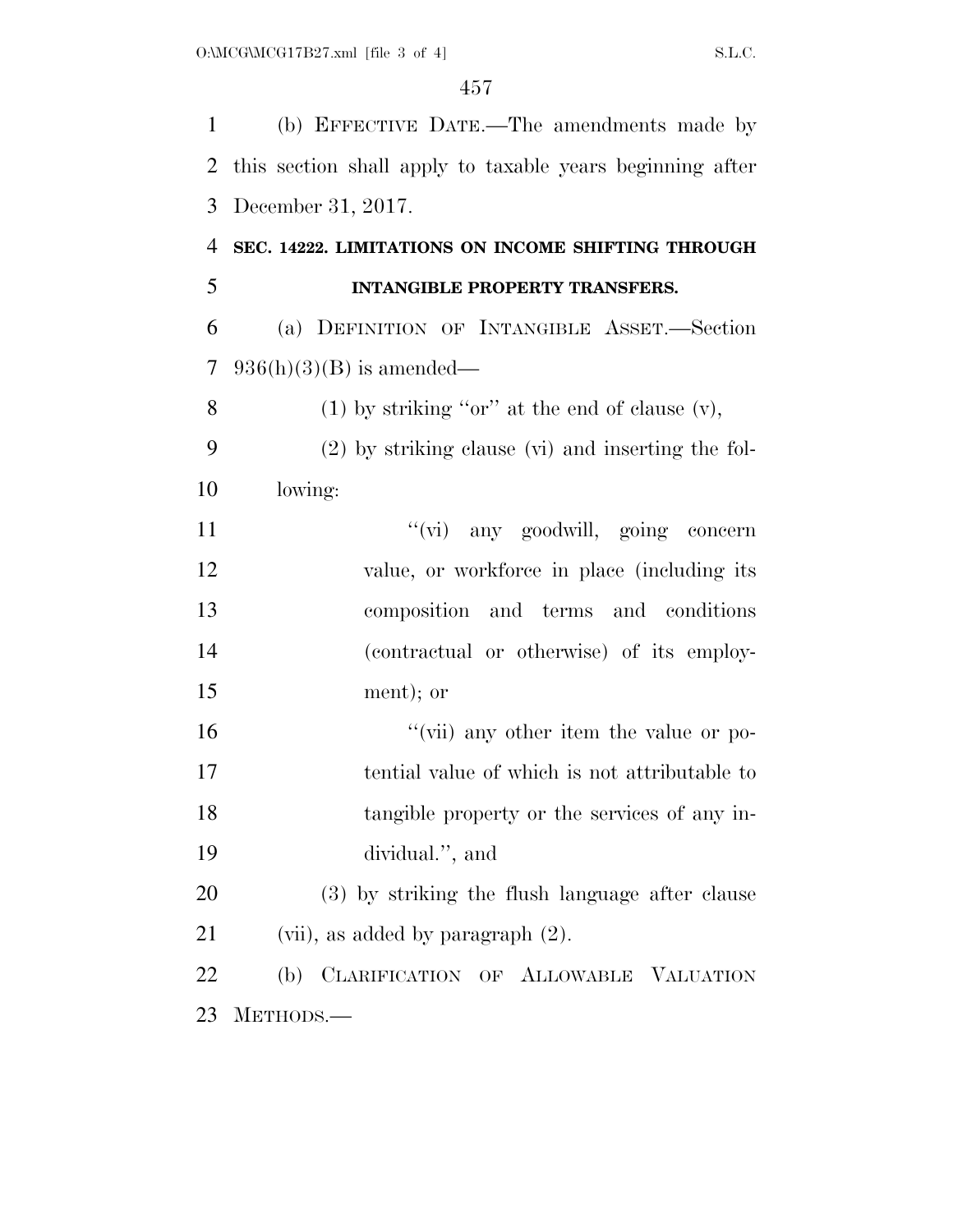| $\mathbf{1}$   | FOREIGN CORPORATIONS.—Section<br>(1)                   |
|----------------|--------------------------------------------------------|
| $\overline{2}$ | $367(d)(2)$ is amended by adding at the end the fol-   |
| 3              | lowing new subparagraph:                               |
| $\overline{4}$ | "(D) REGULATORY AUTHORITY.—For pur-                    |
| 5              | poses of the last sentence of subparagraph $(A)$ ,     |
| 6              | the Secretary shall require—                           |
| 7              | "(i) the valuation of transfers of in-                 |
| 8              | tangible property, including intangible                |
| 9              | property transferred with other property or            |
| 10             | services, on an aggregate basis, or                    |
| 11             | "(ii) the valuation of such a transfer                 |
| 12             | on the basis of the realistic alternatives to          |
| 13             | such a transfer,                                       |
| 14             | if the Secretary determines that such basis is         |
| 15             | the most reliable means of valuation of such           |
| 16             | transfers.".                                           |
| 17             | (2) ALLOCATION AMONG TAXPAYERS.-Section                |
| 18             | 482 is amended by adding at the end the following:     |
| 19             | "For purposes of this section, the Secretary shall re- |
| 20             | quire the valuation of transfers of intangible prop-   |
| 21             | erty (including intangible property transferred with   |
| 22             | other property or services) on an aggregate basis or   |
| 23             | the valuation of such a transfer on the basis of the   |
| 24             | realistic alternatives to such a transfer, if the Sec- |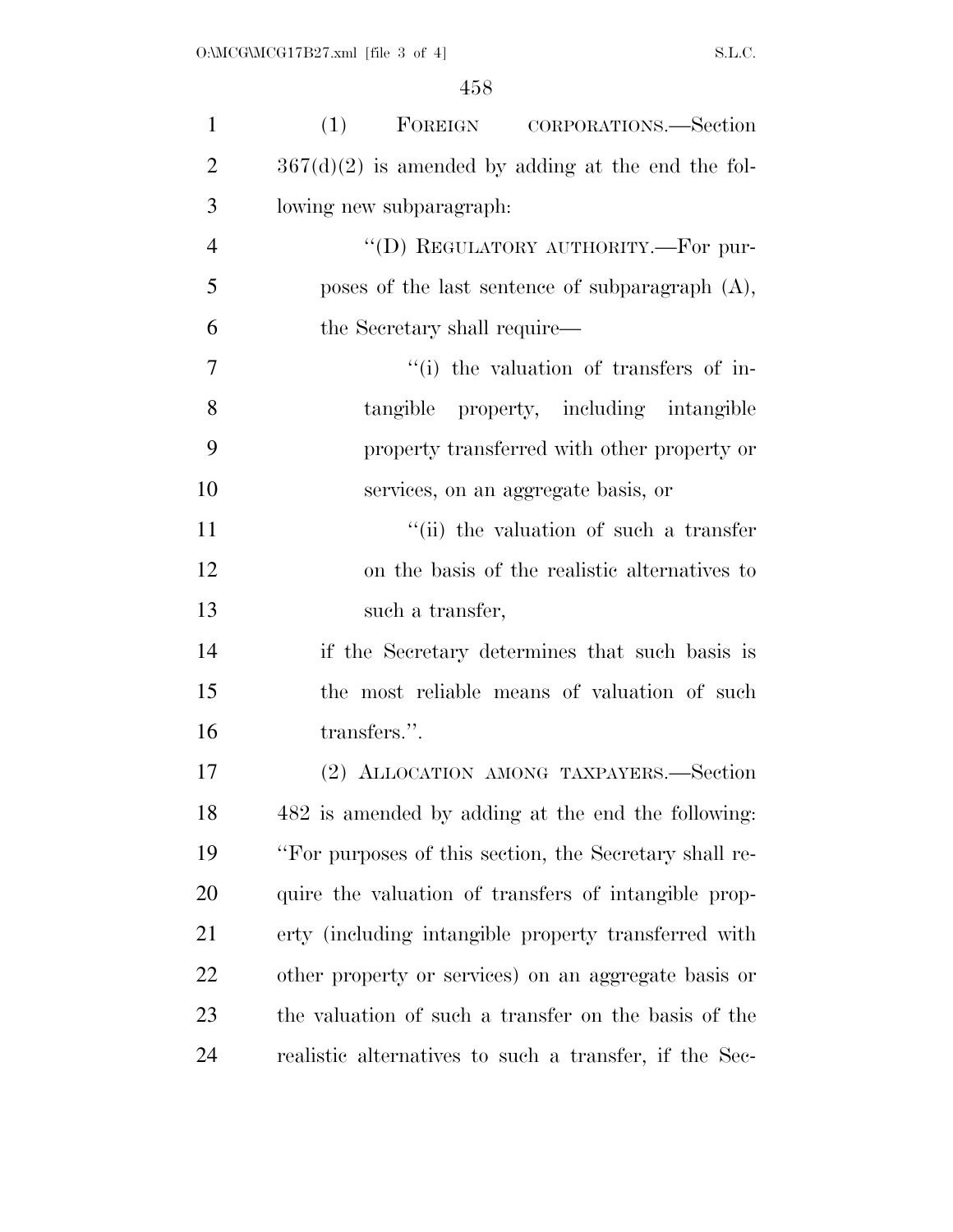| $\mathbf{1}$   | retary determines that such basis is the most reli-                    |
|----------------|------------------------------------------------------------------------|
| $\overline{2}$ | able means of valuation of such transfers.".                           |
| 3              | (c) EFFECTIVE DATE.—                                                   |
| 4              | (1) IN GENERAL.—The amendments made by                                 |
| 5              | this section shall apply to transfers in taxable years                 |
| 6              | beginning after December 31, 2017.                                     |
| 7              | (2) NO INFERENCE.—Nothing in the amend-                                |
| 8              | ment made by subsection (a) shall be construed to                      |
| 9              | create any inference with respect to the application                   |
| 10             | of section $936(h)(3)$ of the Internal Revenue Code of                 |
| 11             | 1986, or the authority of the Secretary of the Treas-                  |
| 12             | ury to provide regulations for such application, with                  |
| 13             | respect to taxable years beginning before January 1,                   |
| 14             | 2018.                                                                  |
| 15             | SEC. 14223. CERTAIN RELATED PARTY AMOUNTS PAID OR                      |
| 16             | <b>ACCRUED</b><br>IN HYBRID TRANSACTIONS<br><b>OR</b>                  |
| 17             | WITH HYBRID ENTITIES.                                                  |
| 18             | (a) IN GENERAL.—Part IX of subchapter B of chap-                       |
|                | 19 ter 1 is amended by inserting after section 267 the fol-            |
| 20             | lowing:                                                                |
| 21             | "SEC. 267A. CERTAIN RELATED PARTY AMOUNTS PAID OR                      |
| 22             | <b>TRANSACTIONS</b><br><b>ACCRUED IN</b><br><b>HYBRID</b><br><b>OR</b> |
| 23             | WITH HYBRID ENTITIES.                                                  |
| 24             | "(a) IN GENERAL.—No deduction shall be allowed                         |

under this chapter for any disqualified related party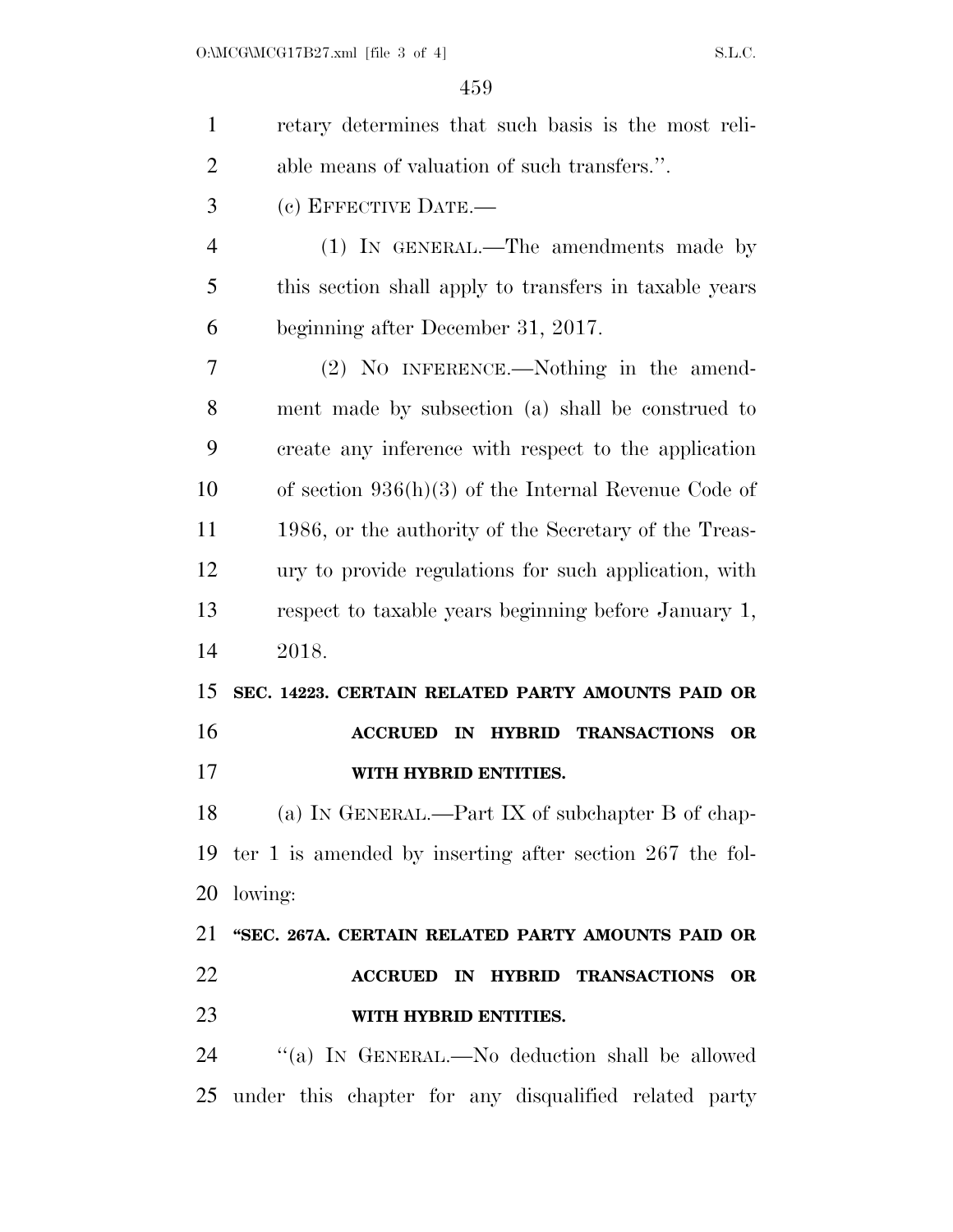amount paid or accrued pursuant to a hybrid transaction or by, or to, a hybrid entity.

 ''(b) DISQUALIFIED RELATED PARTY AMOUNT.—For purposes of this section—

5 "(1) DISQUALIFIED RELATED PARTY AMOUNT.—The term 'disqualified related party amount' means any interest or royalty paid or ac-crued to a related party to the extent that—

 $"({\rm A})$  such amount is not included in the income of such related party under the tax law of the country of which such related party is a resident for tax purposes or is subject to tax, or

14  $\langle G \rangle$  such related party is allowed a deduc- tion with respect to such amount under the tax 16 law of such country.

 Such term shall not include any payment to the ex- tent such payment is included in the gross income of a United States shareholder under section 951(a). 20 "(2) RELATED PARTY.—The term 'related party' means a related person as defined in section  $22 \qquad 954(d)(3)$ , except that such section shall be applied with respect to the person making the payment de-scribed in paragraph (1) in lieu of the controlled for-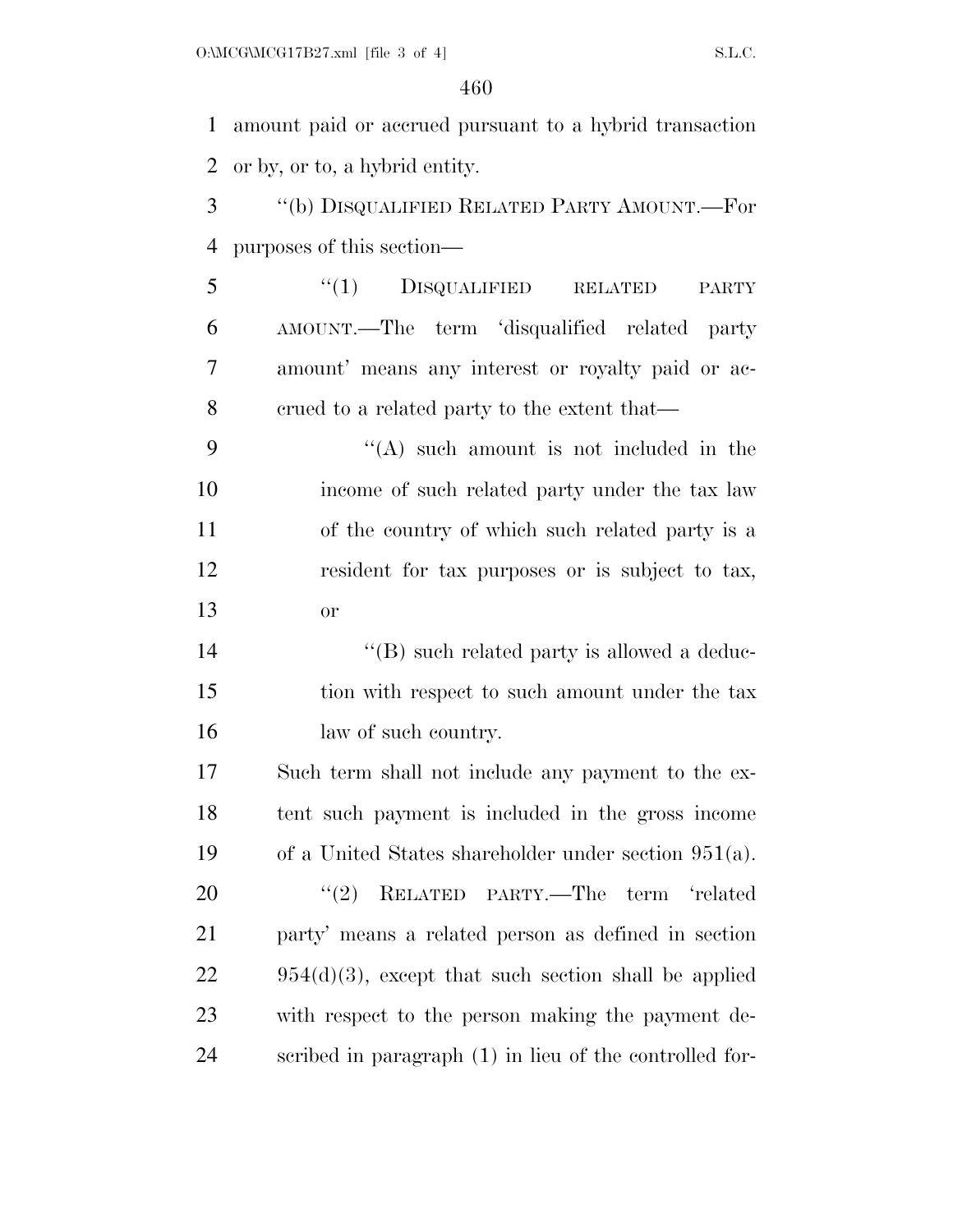eign corporation otherwise referred to in such sec-tion.

 ''(c) HYBRID TRANSACTION.—For purposes of this section, the term 'hybrid transaction' means any trans- action, series of transactions, agreement, or instrument one or more payments with respect to which are treated as interest or royalties for purposes of this chapter and which are not so treated for purposes the tax law of the foreign country of which the recipient of such payment is resident for tax purposes or is subject to tax.

 ''(d) HYBRID ENTITY.—For purposes of this section, the term 'hybrid entity' means any entity which is either— 13 ''(1) treated as fiscally transparent for purposes of this chapter but not so treated for purposes of the tax law of the foreign country of which the entity is resident for tax purposes or is subject to tax, or

 $\binom{17}{2}$  treated as fiscally transparent for purposes of such tax law but not so treated for purposes of this chapter.

20 "'(e) REGULATIONS.—The Secretary shall issue such regulations or other guidance as may be necessary or ap- propriate to carry out the purposes of this section, includ-ing regulations or other guidance providing for—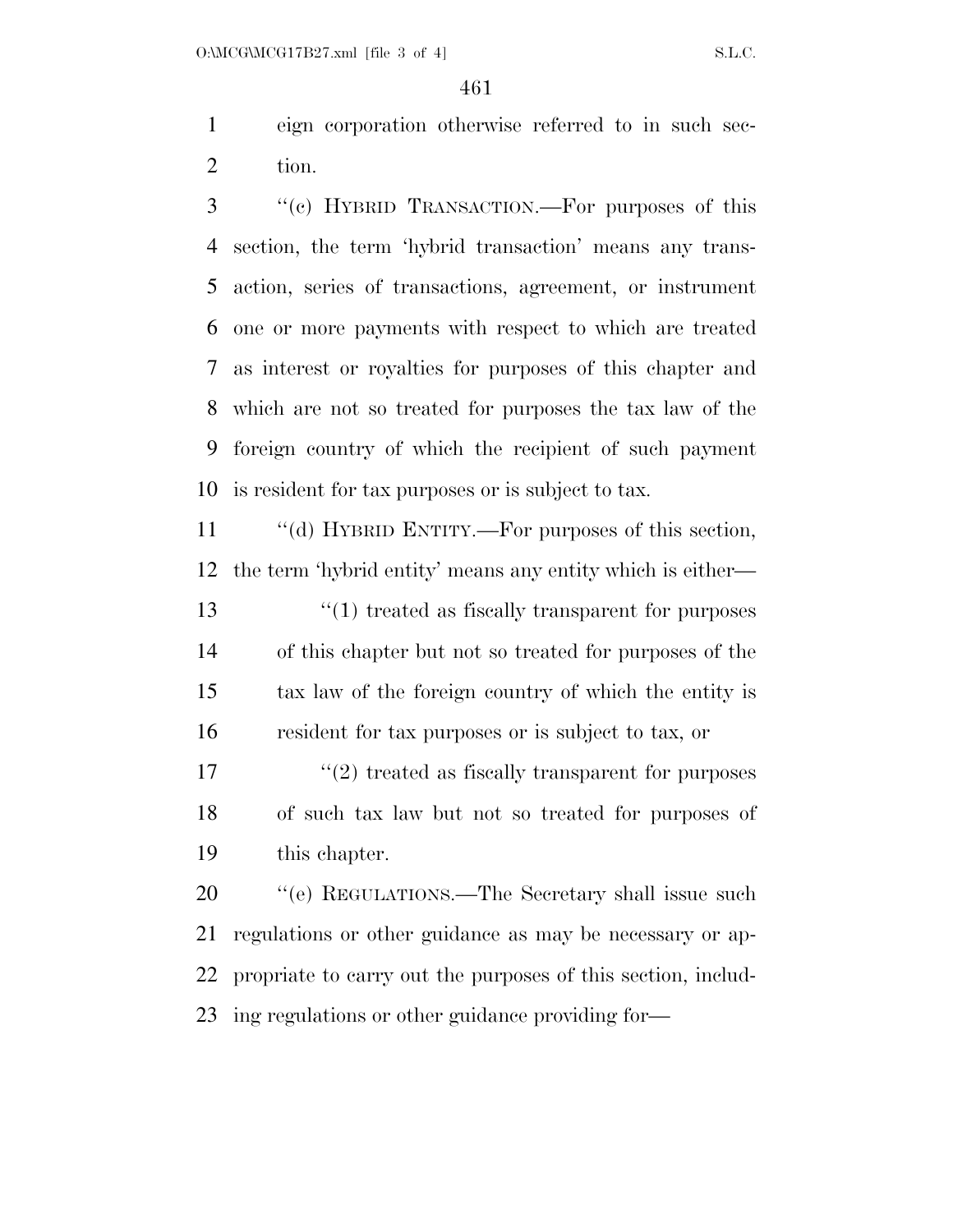| $\mathbf{1}$   | $"(1)$ rules for treating certain conduit arrange-              |
|----------------|-----------------------------------------------------------------|
| $\overline{2}$ | ments which involve a hybrid transaction or a hybrid            |
| 3              | entity as subject to subsection (a),                            |
| $\overline{4}$ | $\lq(2)$ rules for the application of this section to           |
| 5              | foreign branches,                                               |
| 6              | $\cdot\cdot$ (3) rules for treating certain structured trans-   |
| 7              | actions as subject to subsection (a),                           |
| 8              | $(4)$ rules for treating a tax preference as an                 |
| 9              | exclusion from income for purposes of applying sub-             |
| 10             | section $(b)(1)$ if such tax preference has the effect          |
| 11             | of reducing the generally applicable statutory rate by          |
| 12             | 25 percent or more,                                             |
| 13             | $\cdot\cdot$ (5) rules for treating the entire amount of in-    |
| 14             | terest or royalty paid or accrued to a related party            |
| 15             | a disqualified related party amount if such<br><b>as</b>        |
| 16             | amount is subject to a participation exemption sys-             |
| 17             | tem or other system which provides for the exclusion            |
| 18             | or deduction of a substantial portion of such                   |
| 19             | amount,                                                         |
| 20             | $\cdot\cdot\cdot(6)$ rules for determining the tax residence of |
| 21             | a foreign entity if the entity is otherwise considered          |
| 22             | a resident of more than one country or of no coun-              |
| 23             | try,                                                            |
| 24             | $\lq(7)$ exceptions from subsection (a) with respect            |
| 25             | $to-$                                                           |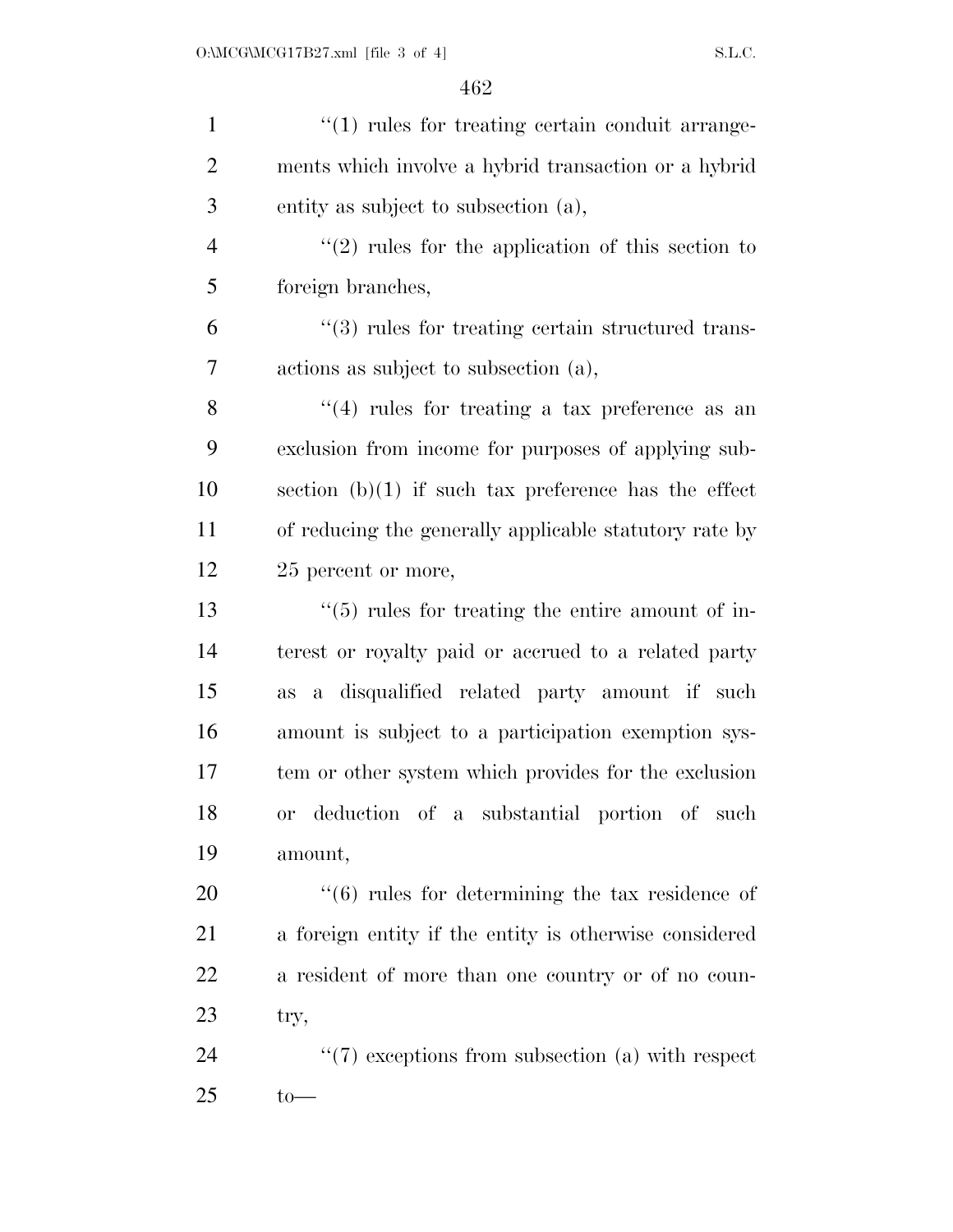| $\mathbf{1}$   | $\lq\lq$ cases in which the disqualified related                                                                 |
|----------------|------------------------------------------------------------------------------------------------------------------|
| $\overline{2}$ | party amount is taxed under the laws of a for-                                                                   |
| 3              | eign country other than the country of which                                                                     |
| $\overline{4}$ | the related party is a resident for tax purposes,                                                                |
| 5              | and                                                                                                              |
| 6              | $\lq\lq (B)$ other cases which the Secretary de-                                                                 |
| 7              | termines do not present a risk of eroding the                                                                    |
| 8              | Federal tax base,                                                                                                |
| 9              | $\cdot$ (8) requirements for record keeping and infor-                                                           |
| 10             | mation reporting in addition to any requirements                                                                 |
| 11             | imposed by section 6038A.".                                                                                      |
| 12             | (b) CONFORMING AMENDMENT.—The table of sec-                                                                      |
| 13             | tions for part IX of subchapter $B$ of chapter 1 is amended                                                      |
| 14             | by inserting after the item relating to section 267 the fol-                                                     |
| 15             | lowing new item:                                                                                                 |
|                | "Sec. 267A. Certain related party amounts paid or accrued in hybrid trans-<br>actions or with hybrid entities.". |
| 16             | (c) EFFECTIVE DATE.—The amendments made by                                                                       |
| 17             | this section shall apply to taxable years beginning after                                                        |
| 18             | December 31, 2017.                                                                                               |
| 19             | SEC. 14224. TERMINATION OF SPECIAL RULES FOR DOMES-                                                              |
| 20             | TIC INTERNATIONAL SALES CORPORATIONS.                                                                            |
| 21             | (a) IN GENERAL.—Part IV of subchapter N of chap-                                                                 |
| 22             | ter 1 (relating to domestic international sales corpora-                                                         |
| 23             | tions) is amended by adding at the end the following new                                                         |
| 24             | subpart:                                                                                                         |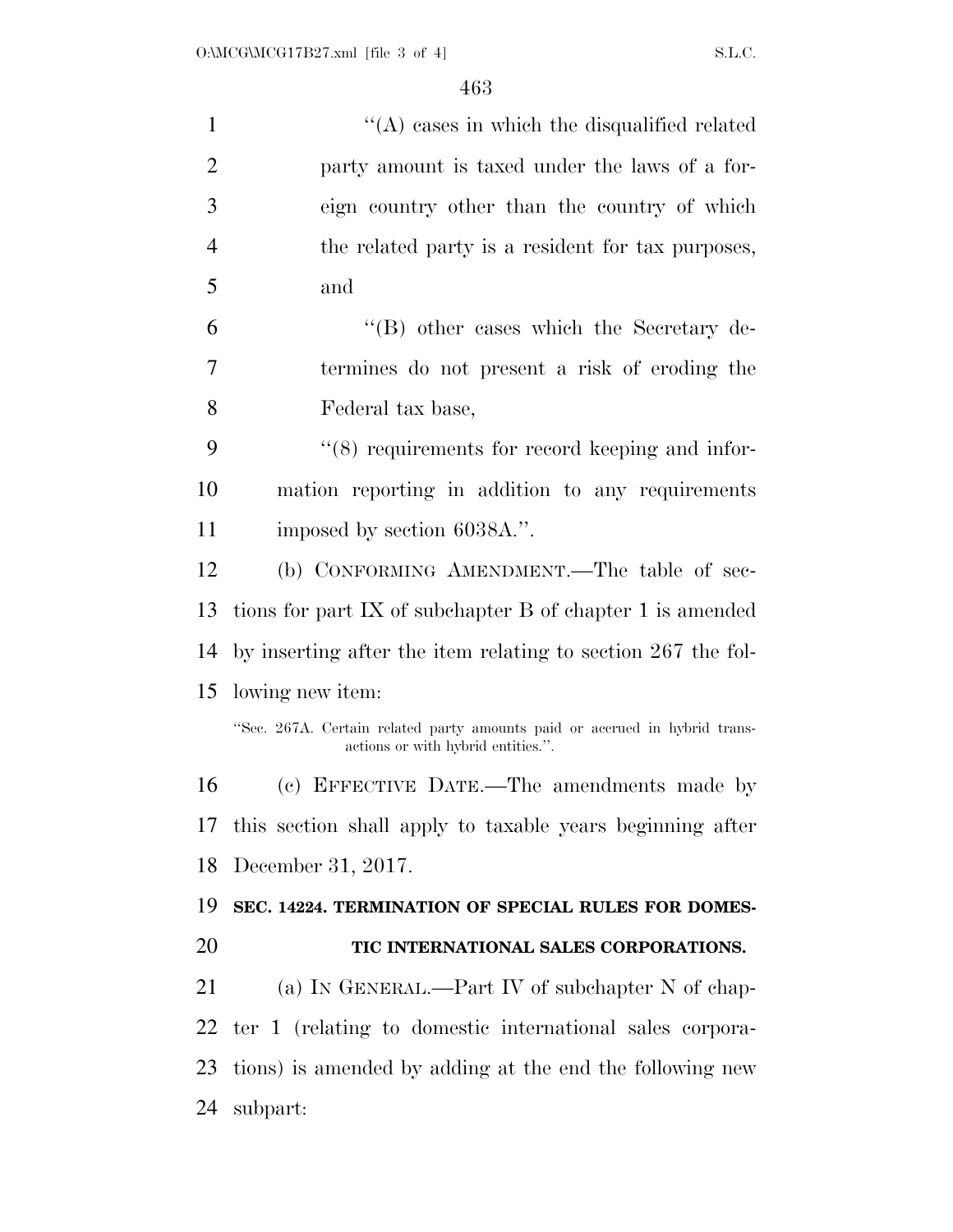**''Subpart C—Termination** 

''Sec. 998. Termination of domestic international sales corporation provisions.

### **''SEC. 998. TERMINATION OF DOMESTIC INTERNATIONAL SALES CORPORATION PROVISIONS.**

 ''(a) TERMINATION OF ELECTION.—Any election under section 992(b) in effect for a corporation's last tax- able year beginning in 2018 shall be terminated effective for such corporation's next succeeding taxable year.

 ''(b) NO NEW ELECTION.—No election may be made under section 992(b) for any taxable year beginning after December 31, 2018.

11 " (c) EFFECT OF TERMINATION.—A shareholder of a corporation whose election is terminated by reason of sub- section (a) shall be deemed to have received a distribution to which section 995(b)(2) applies for the first taxable year for which the termination is effective. Such distribu- tion (or any actual distribution after termination to the extent paid out of the corporation's accumulated DISC in- come) shall not be treated as qualified dividend income 19 (within the meaning of section  $1(h)(11)(B)$ ).".

 (b) CONFORMING AMENDMENT.—The table of con- tents for part IV of subchapter N of chapter 1 is amended by adding at the end the following new item:

''SUBPART C—TERMINATION''.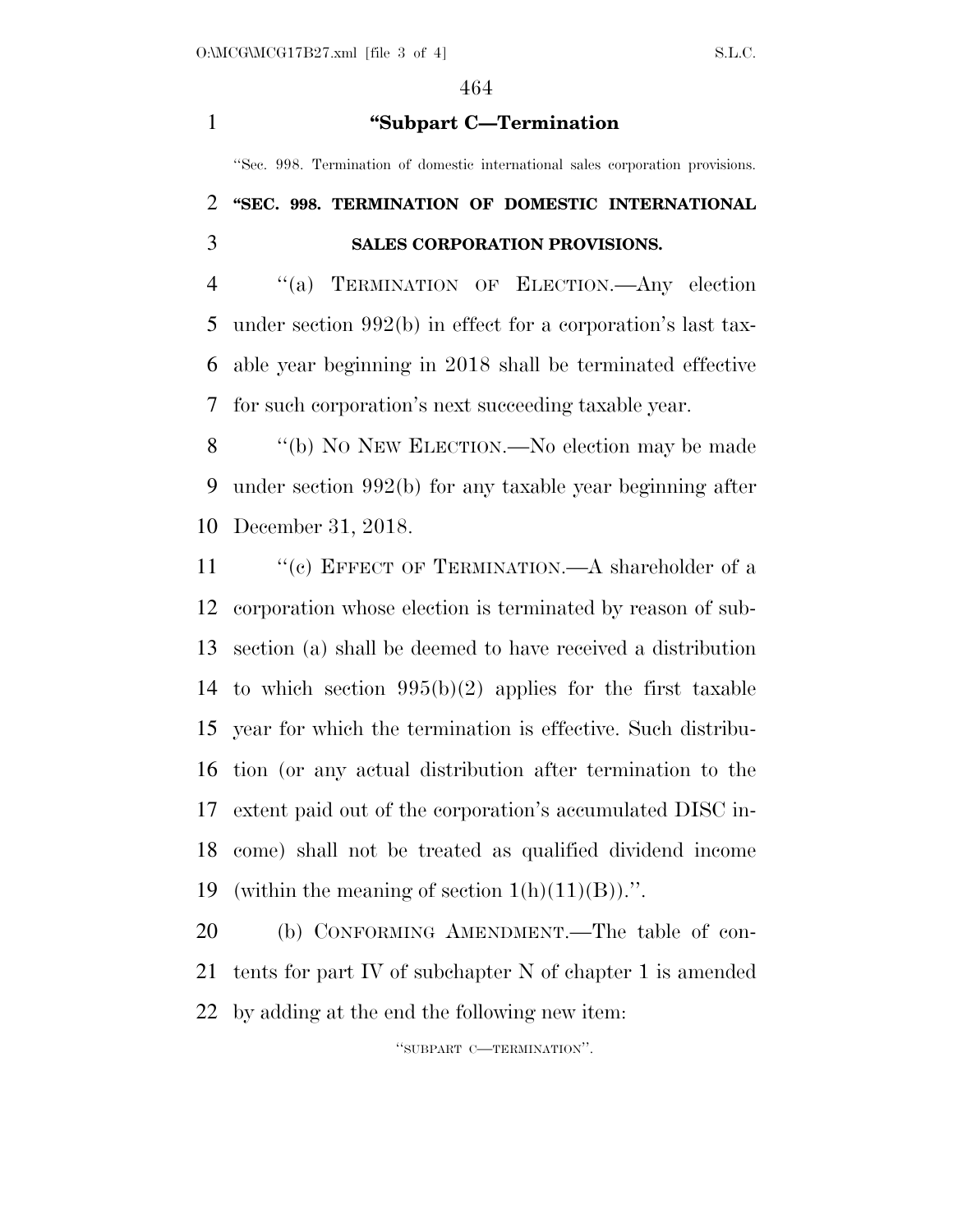| $\mathbf{1}$   | SEC. 14225. SHAREHOLDERS OF SURROGATE FOREIGN COR-          |
|----------------|-------------------------------------------------------------|
| $\overline{2}$ | PORATIONS NOT ELIGIBLE FOR REDUCED                          |
| 3              | RATE ON DIVIDENDS.                                          |
| $\overline{4}$ | (a) IN GENERAL.—Section $1(h)(11)(C)(iii)$ is amend-        |
| 5              | $ed$ —                                                      |
| 6              | (1) by striking "shall not include any foreign              |
| 7              | corporation" and inserting "shall not include—              |
| 8              | $\lq\lq$ (I) any foreign corporation",                      |
| 9              | $(2)$ by striking the period at the end and insert-         |
| 10             | ing ", and", and                                            |
| 11             | (3) by adding at the end the following new sub-             |
| 12             | clause:                                                     |
| 13             | $\lq\lq$ (II) any corporation which is a                    |
| 14             | surrogate foreign corporation (as de-                       |
| 15             | fined in section $7874(a)(2)(B)$ other                      |
| 16             | than a foreign corporation which is                         |
| 17             | treated as a domestic corporation                           |
| 18             | under section $7874(b)$ .".                                 |
| 19             | (b) EFFECTIVE DATE.—The amendments made by                  |
| 20             | this section shall apply to dividends paid in taxable years |
| 21             | beginning after December 31, 2017.                          |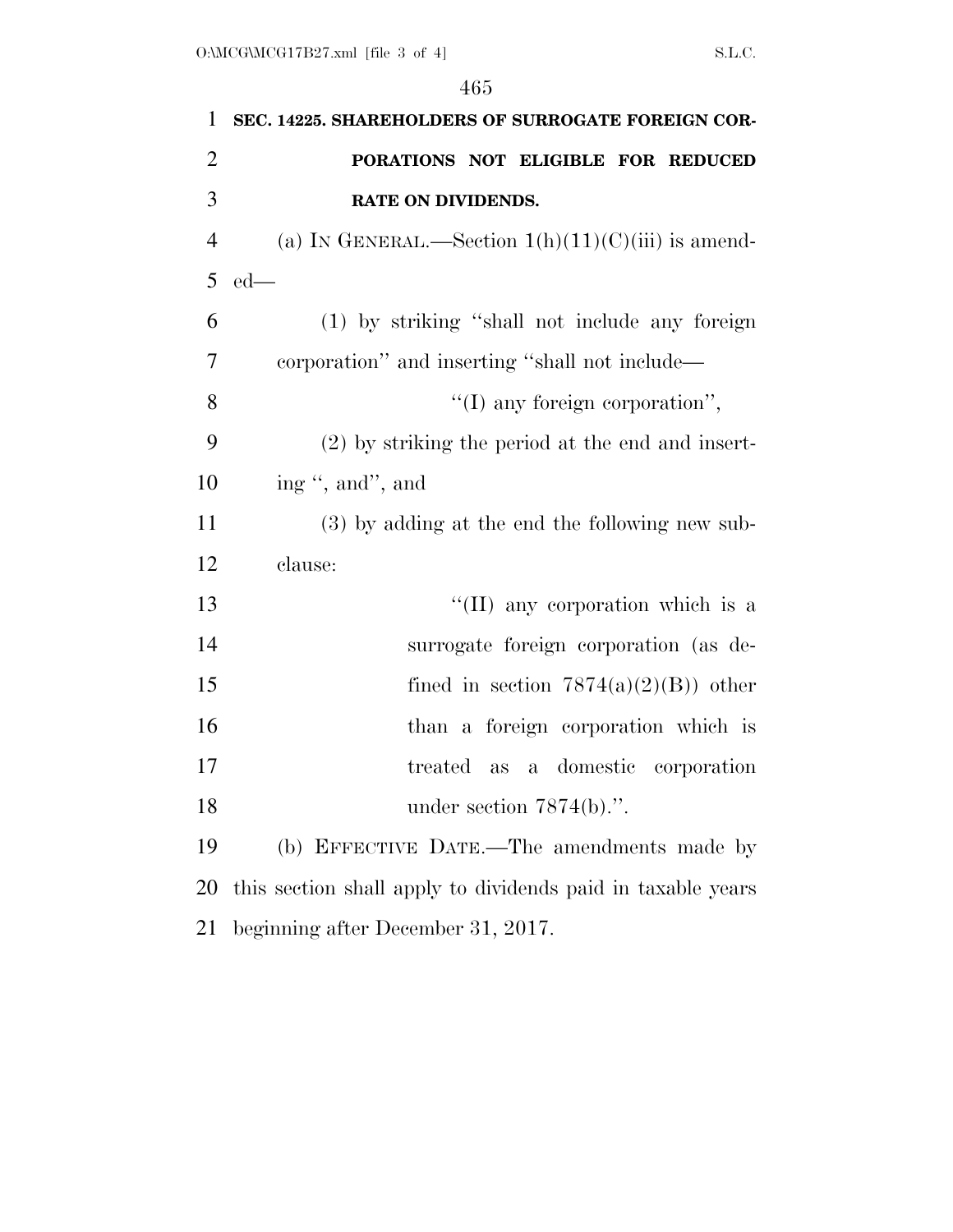| $\mathbf{1}$   | <b>Subpart C-Modifications Related to Foreign Tax</b>      |
|----------------|------------------------------------------------------------|
| $\overline{2}$ | <b>Credit System</b>                                       |
| 3              | SEC. 14301. REPEAL OF SECTION 902 INDIRECT FOREIGN         |
| $\overline{4}$ | TAX CREDITS; DETERMINATION OF SECTION                      |
| 5              | 960 CREDIT ON CURRENT YEAR BASIS.                          |
| 6              | (a) REPEAL OF SECTION 902 INDIRECT FOREIGN                 |
| 7              | TAX CREDITS.—Subpart A of part III of subchapter N         |
| 8              | of chapter 1 is amended by striking section 902.           |
| 9              | (b) DETERMINATION OF SECTION 960 CREDIT ON                 |
| 10             | CURRENT YEAR BASIS.—Section 960, as amended by sec-        |
| 11             | tion $14201$ , is amended—                                 |
| 12             | $(1)$ by striking subsection $(c)$ , by redesignating      |
| 13             | subsection (b) as subsection (c), by striking all that     |
| 14             | precedes subsection (c) (as so redesignated) and in-       |
| 15             | serting the following:                                     |
| 16             | "SEC. 960. DEEMED PAID CREDIT FOR SUBPART F INCLU-         |
| 17             | SIONS.                                                     |
| 18             | "(a) IN GENERAL.—For purposes of this subpart, if          |
| 19             | there is included in the gross income of a domestic cor-   |
| 20             | poration any item of income under section $951(a)(1)$ with |
| 21             | respect to any controlled foreign corporation with respect |
| 22             | to which such domestic corporation is a United States      |
| 23             | shareholder, such domestic corporation shall be deemed to  |
| 24             | have paid so much of such foreign corporation's foreign    |
| 25             | income taxes as are properly attributable to such item of  |
| 26             | income.                                                    |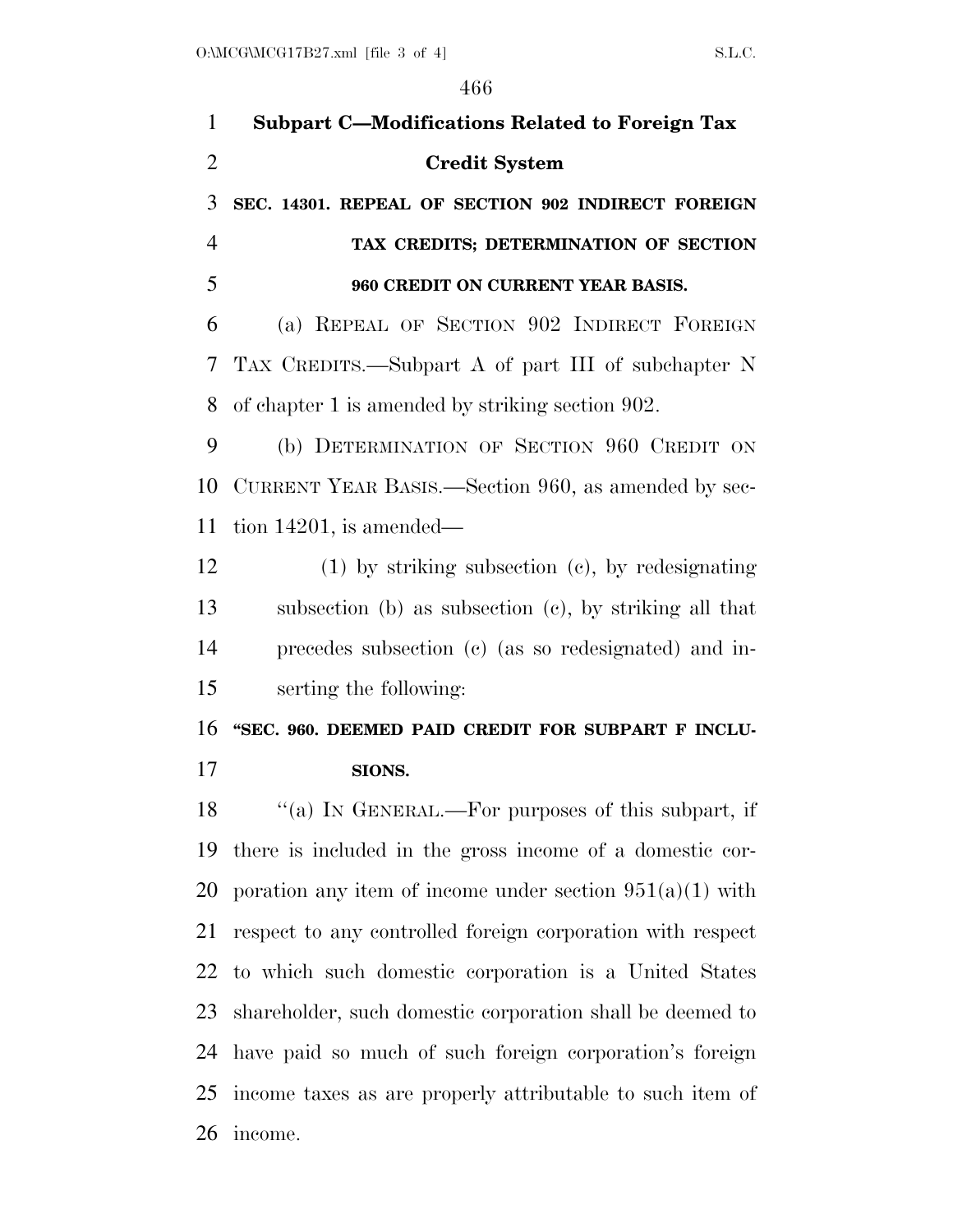''(b) SPECIAL RULES FOR DISTRIBUTIONS FROM PREVIOUSLY TAXED EARNINGS AND PROFITS.—For pur-poses of this subpart—

4 "(1) IN GENERAL.—If any portion of a dis- tribution from a controlled foreign corporation to a domestic corporation which is a United States share- holder with respect to such controlled foreign cor- poration is excluded from gross income under section 959(a), such domestic corporation shall be deemed to have paid so much of such foreign corporation's foreign income taxes as—

12  $\langle (A)$  are properly attributable to such por-tion, and

14 ''(B) have not been deemed to have to been paid by such domestic corporation under this section for the taxable year or any prior taxable year.

18 "(2) TIERED CONTROLLED FOREIGN CORPORA- TIONS.—If section 959(b) applies to any portion of a distribution from a controlled foreign corporation to another controlled foreign corporation, such con- trolled foreign corporation shall be deemed to have paid so much of such other controlled foreign cor-poration's foreign income taxes as—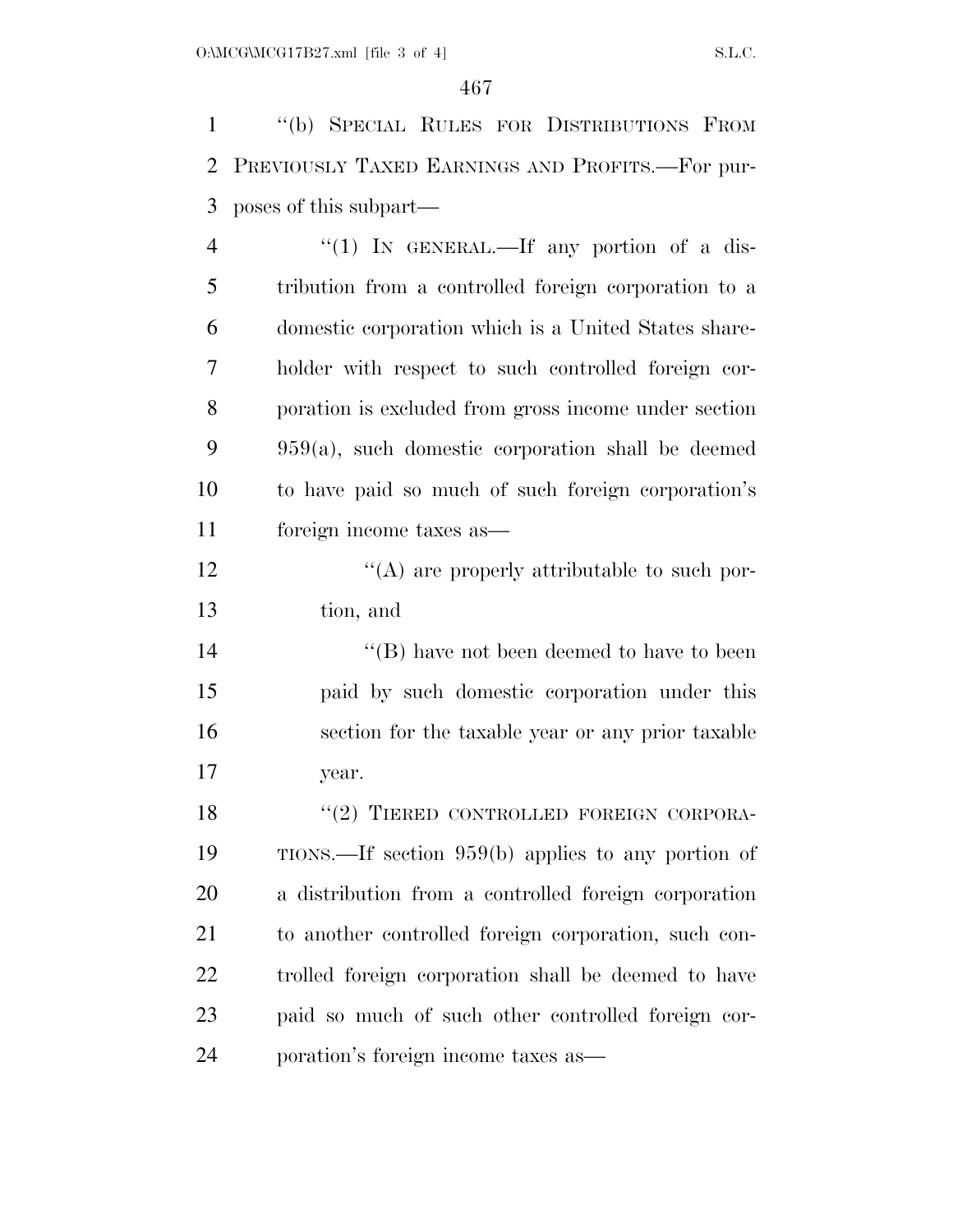| $\mathbf{1}$   | "(A) are properly attributable to such por-                   |
|----------------|---------------------------------------------------------------|
| $\mathbf{2}$   | tion, and                                                     |
| 3              | $\lq\lq$ (B) have not been deemed to have been                |
| $\overline{4}$ | paid by a domestic corporation under this sec-                |
| 5              | tion for any prior taxable year.",                            |
| 6              | $(2)$ and by adding after subsection $(d)$ (as                |
| 7              | added by section 14201) the following new sub-                |
| 8              | sections:                                                     |
| 9              | "(e) FOREIGN INCOME TAXES.—The term 'foreign                  |
| 10             | income taxes' means any income, war profits, or excess        |
| 11             | profits taxes paid or accrued to any foreign country or       |
| 12             | possession of the United States.                              |
| 13             | "(f) REGULATIONS.—The Secretary shall prescribe               |
| 14             | such regulations or other guidance as may be necessary        |
| 15             | or appropriate to carry out the provisions of this section.". |
| 16             | (c) CONFORMING AMENDMENTS.—                                   |
| 17             | $(1)$ Section 78, as amended by section 14201,                |
| 18             | is amended to read as follows:                                |
| 19             | "SEC. 78. GROSS UP FOR DEEMED PAID FOREIGN TAX                |
| 20             | <b>CREDIT.</b>                                                |
| 21             | "If a domestic corporation chooses to have the bene-          |
| 22             | fits of subpart A of part III of subchapter N (relating       |
| 23             | to foreign tax credit) for any taxable year—                  |
| 24             | $\cdot$ (1) an amount equal to the taxes deemed to            |
| 25             | be paid by such corporation under subsections (a)             |
|                |                                                               |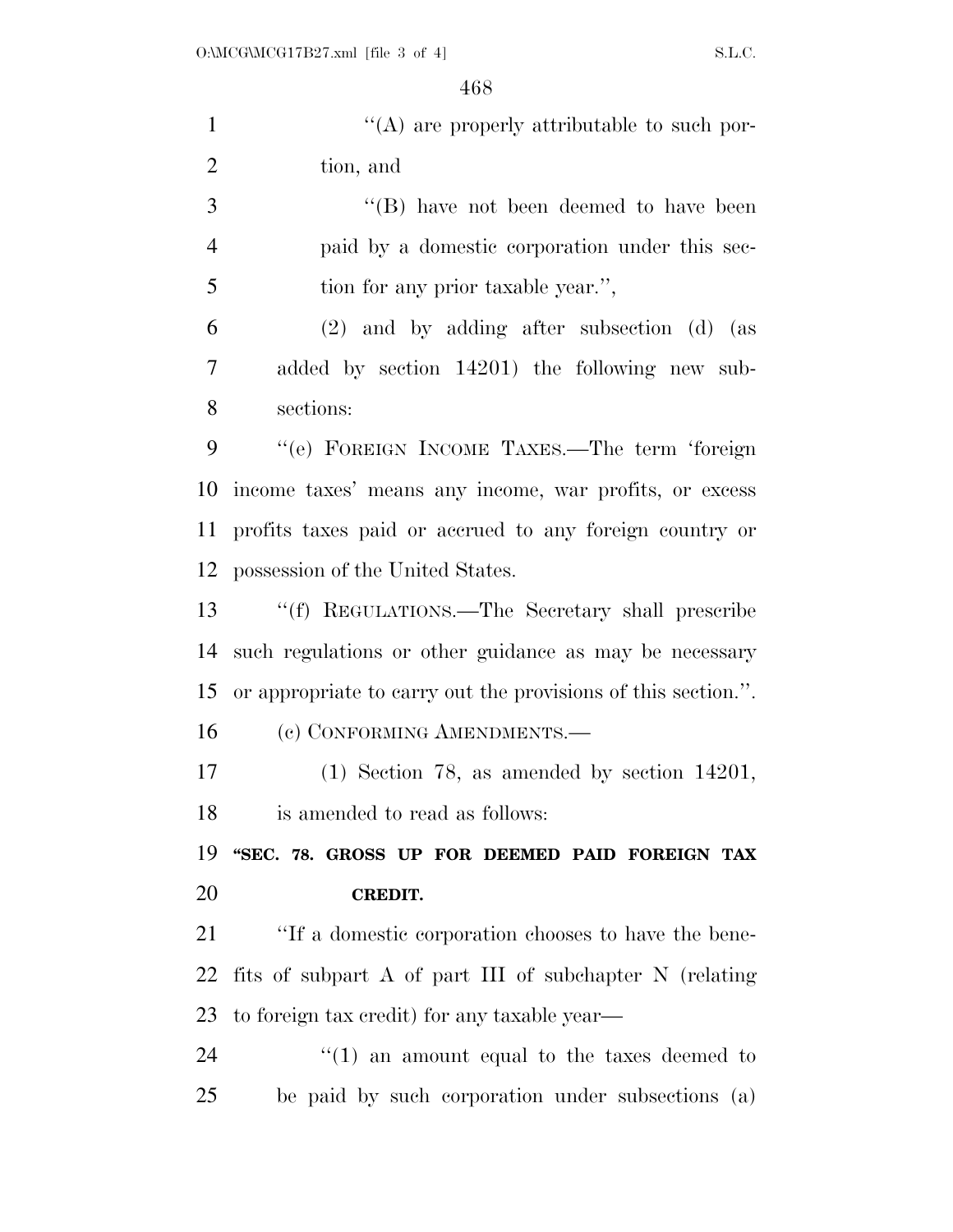and (b) of section 960 for such taxable year shall be treated for purposes of this title (other than section 960) as an item of income required to be included in the gross income of such domestic corporation under section 951(a), and

 $(2)$  an amount equal to the aggregate tested foreign income taxes deemed paid by such corpora- tion under section 960(d) (determined without re- gard to the phrase '80 percent of' in paragraph (1) thereof) shall be treated for purposes of this title (other than section 960) as an addition to the global intangible low-taxed income of such domestic cor- poration under section 951A(a) for such taxable year.''.

 (2) Paragraph (4) of section 245(a) is amended to read as follows:

17 "(4) POST-1986 UNDISTRIBUTED EARNINGS.— The term 'post-1986 undistributed earnings' means the amount of the earnings and profits of the for- eign corporation (computed in accordance with sec- tions 964(a) and 986) accumulated in taxable years beginning after December 31, 1986—

23 ''(A) as of the close of the taxable year of the foreign corporation in which the dividend is distributed, and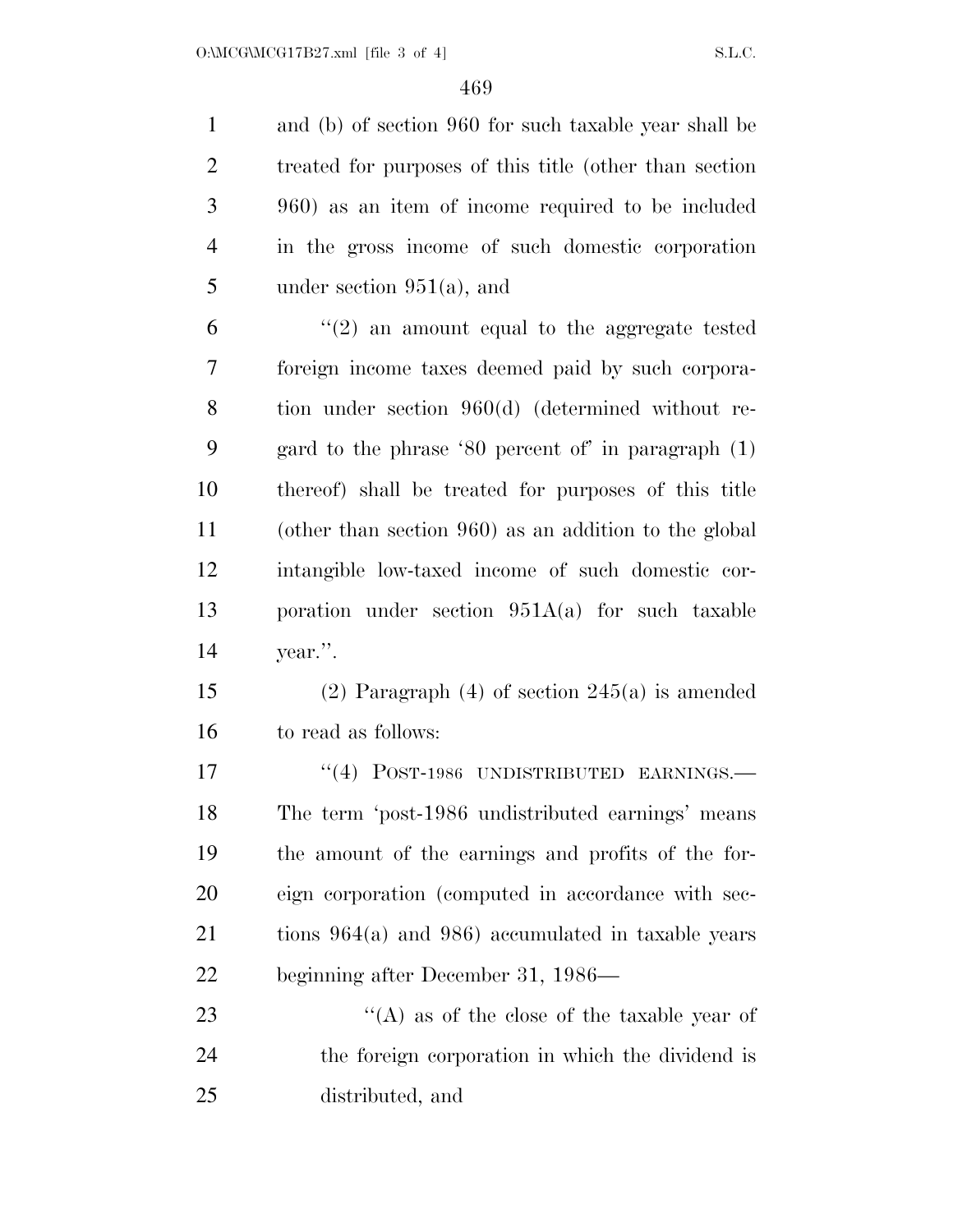| $\mathbf{1}$   | "(B) without diminution by reason of divi-             |
|----------------|--------------------------------------------------------|
| $\overline{2}$ | dends distributed during such taxable year.".          |
| 3              | (3) Section $245(a)(10)(C)$ is amended by strik-       |
| $\overline{4}$ | ing "902, 907, and 960" and inserting "907 and         |
| 5              | $960$ ".                                               |
| 6              | (4) Sections $535(b)(1)$ and $545(b)(1)$ are each      |
| 7              | amended by striking "section $902(a)$ or $960(a)(1)$ " |
| 8              | and inserting "section 960".                           |
| 9              | $(5)$ Section 814 $(f)(1)$ is amended—                 |
| 10             | $(A)$ by striking subparagraph $(B)$ , and             |
| 11             | (B) by striking all that precedes "No in-              |
| 12             | come" and inserting the following:                     |
| 13             | "(1) TREATMENT OF FOREIGN TAXES. $\cdots$ ".           |
| 14             | $(6)$ Section $865(h)(1)(B)$ is amended by strik-      |
| 15             | ing "902, 907," and inserting "907".                   |
| 16             | $(7)$ Section 901(a) is amended by striking "sec-      |
| 17             | tions 902 and 960" and inserting "section 960".        |
| 18             | $(8)$ Section $901(e)(2)$ is amended by striking       |
| 19             | "but is not limited to-" and all that follows          |
| 20             | through "that portion" and inserting "but is not       |
| 21             | limited to that portion".                              |
| 22             | $(9)$ Section $901(f)$ is amended by striking "sec-    |
| 23             | tions 902 and 960" and inserting "section 960".        |
| 24             | $(10)$ Section $901(j)(1)(A)$ is amended by strik-     |
| 25             | ing "902 or".                                          |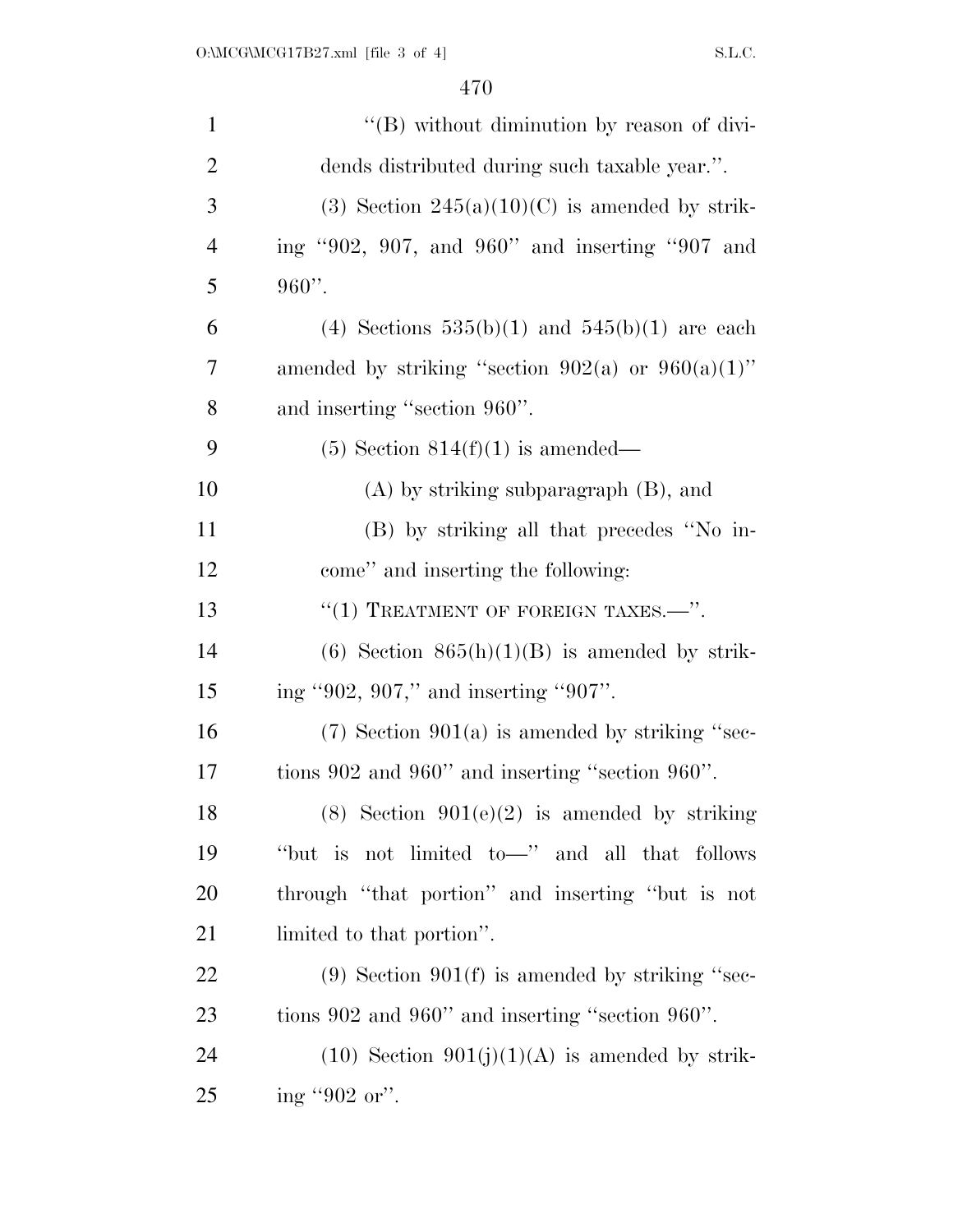| $\mathbf{1}$   | $(11)$ Section $901(j)(1)(B)$ is amended by strik-          |
|----------------|-------------------------------------------------------------|
| $\overline{2}$ | ing "sections 902 and 960" and inserting "section           |
| 3              | $960$ ".                                                    |
| $\overline{4}$ | $(12)$ Section $901(k)(2)$ is amended by striking           |
| 5              | $\lq$ , 902,".                                              |
| 6              | $(13)$ Section $901(k)(6)$ is amended by striking           |
| 7              | "902 or".                                                   |
| 8              | $(14)$ Section $901(m)(1)$ is amended by striking           |
| 9              | "relevant foreign assets—" and all that follows and         |
| 10             | inserting "relevant foreign assets shall not be taken       |
| 11             | into account in determining the credit allowed under        |
| 12             | subsection $(a)$ .".                                        |
| 13             | $(15)$ Section $904(d)(6)(A)$ is amended by strik-          |
| 14             | ing "902, 907," and inserting "907".                        |
| 15             | $(16)$ Section $904(h)(10)(A)$ is amended by                |
| 16             | striking "sections 902, 907, and 960" and inserting         |
| 17             | "sections 907 and 960".                                     |
| 18             | $(17)$ Section 904(k) is amended to read as fol-            |
| 19             | lows:                                                       |
| 20             | "(k) CROSS REFERENCES.—For increase of limita-              |
| 21             | tion under subsection (a) for taxes paid with respect to    |
| 22             | amounts received which were included in the gross income    |
| 23             | of the taxpayer for a prior taxable year as a United States |
| 24             | shareholder with respect to a controlled foreign corpora-   |
| 25             | tion, see section $960(e)$ .".                              |
|                |                                                             |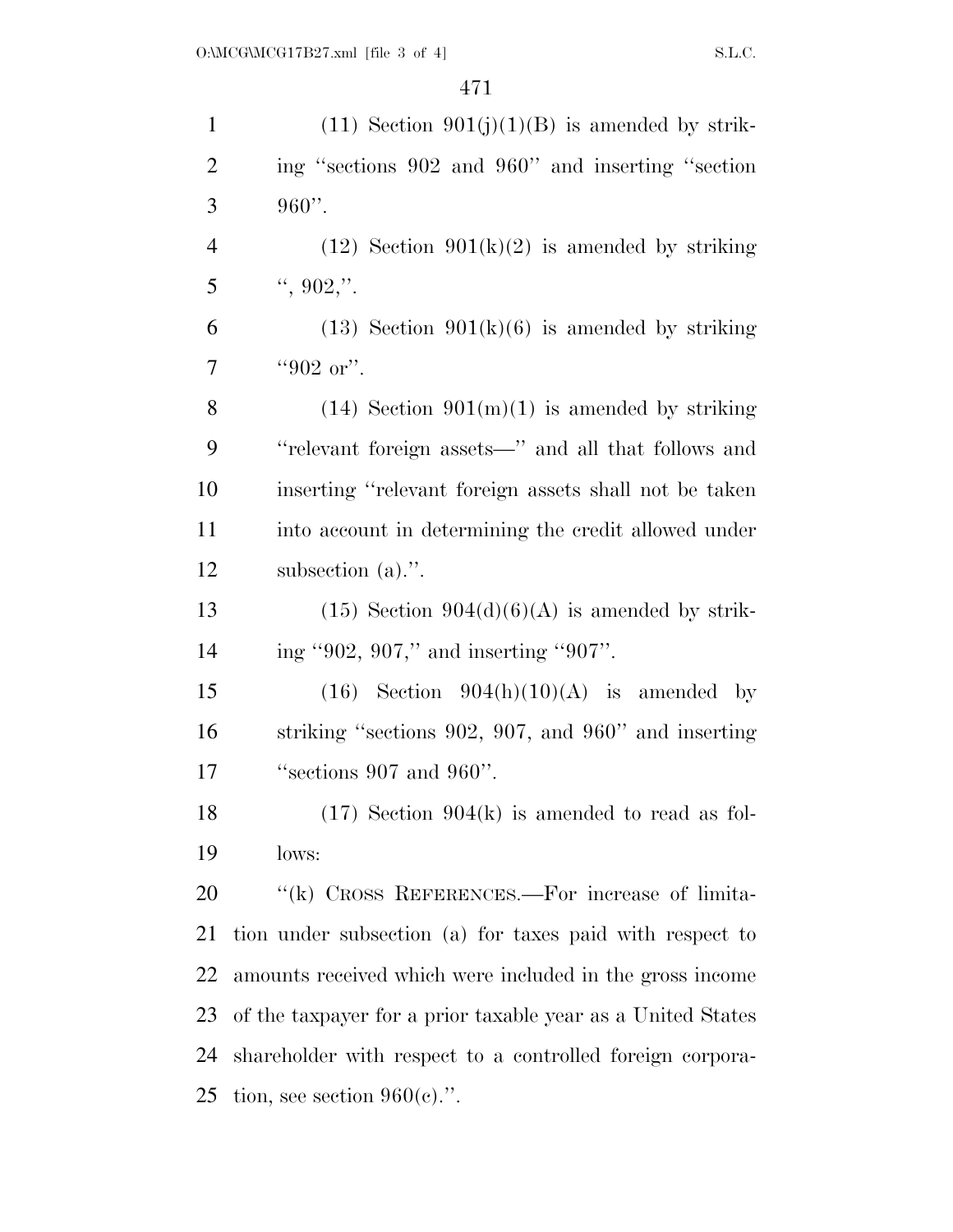| $\mathbf{1}$   | $(18)$ Section $905(c)(1)$ is amended by striking   |
|----------------|-----------------------------------------------------|
| $\overline{2}$ | the last sentence.                                  |
| 3              | $(19)$ Section $905(c)(2)(B)(i)$ is amended to read |
| $\overline{4}$ | as follows:                                         |
| 5              | "(i) shall be taken into account for                |
| 6              | the taxable year to which such taxes relate,        |
| $\overline{7}$ | and".                                               |
| 8              | $(20)$ Section 906(a) is amended by striking "(or   |
| 9              | deemed, under section 902, paid or accrued during   |
| 10             | the taxable year)".                                 |
| 11             | $(21)$ Section 906(b) is amended by striking        |
| 12             | paragraphs $(4)$ and $(5)$ .                        |
| 13             | $(22)$ Section $907(b)(2)(B)$ is amended by strik-  |
| 14             | ing "902 or".                                       |
| 15             | $(23)$ Section 907(c)(3) is amended—                |
| 16             | $(A)$ by striking subparagraph $(A)$ and re-        |
| 17             | designating subparagraphs $(B)$ and $(C)$ as sub-   |
| 18             | paragraphs $(A)$ and $(B)$ , respectively, and      |
| 19             | (B) by striking "section $960(a)$ " in sub-         |
| 20             | paragraph (A) (as so redesignated) and insert-      |
| 21             | ing "section 960".                                  |
| 22             | $(24)$ Section $907(c)(5)$ is amended by striking   |
| 23             | "902 or".                                           |
| 24             | $(25)$ Section $907(f)(2)(B)(i)$ is amended by      |
| 25             | striking "902 or".                                  |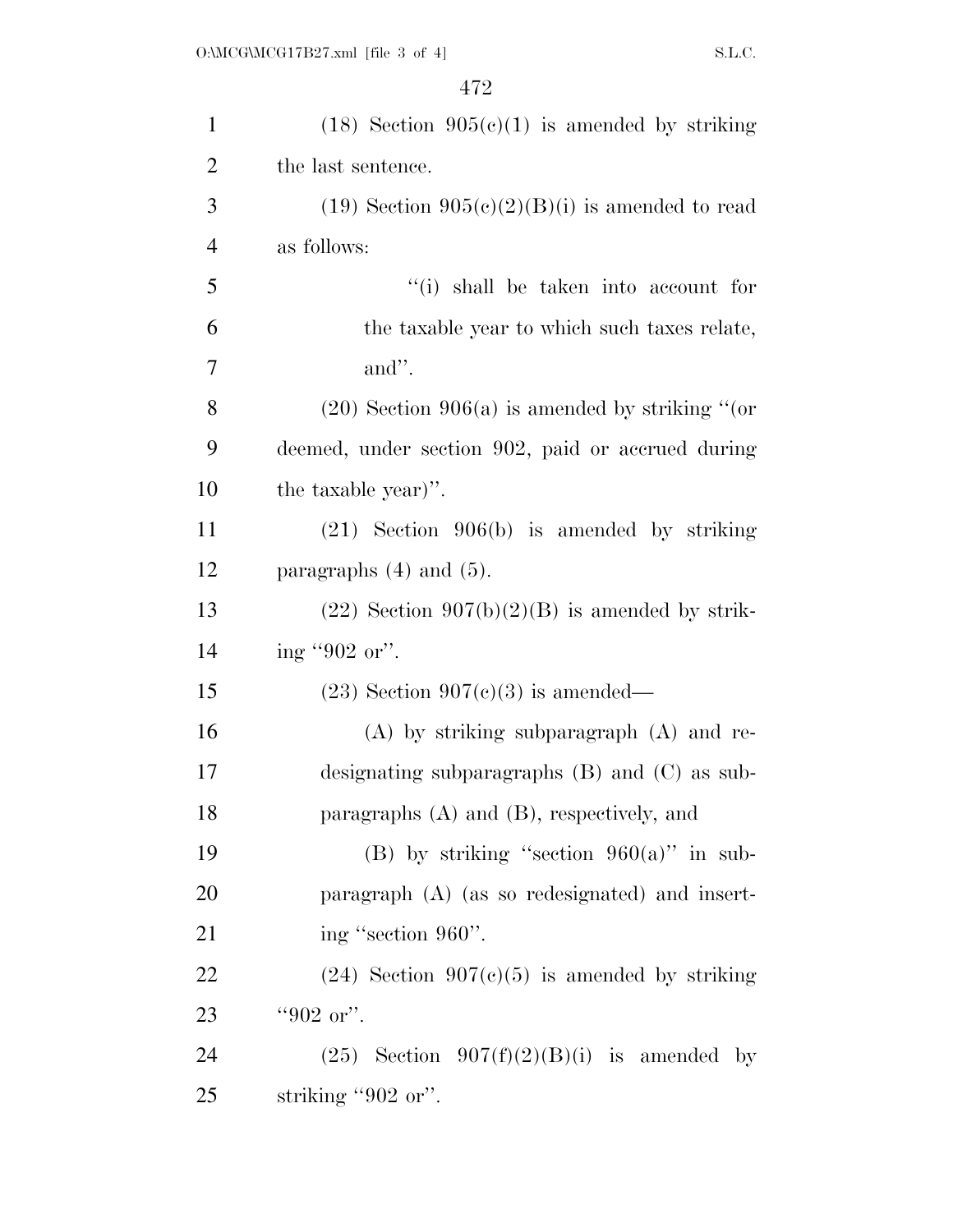| $\mathbf{1}$   | $(26)$ Section $908(a)$ is amended by striking    |
|----------------|---------------------------------------------------|
| $\overline{2}$ | "902 or".                                         |
| 3              | $(27)$ Section 909(b) is amended—                 |
| $\overline{4}$ | $(A)$ by striking "section 902 corporation"       |
| 5              | in the matter preceding paragraph (1) and in-     |
| 6              | serting "specified 10-percent owned foreign cor-  |
| 7              | poration (as defined in section $245A(b)$ )",     |
| 8              | $(B)$ by striking "902 or" in paragraph $(1)$ ,   |
| 9              | $(C)$ by striking "by such section 902 cor-       |
| 10             | poration" and all that follows in the matter fol- |
| 11             | lowing paragraph (2) and inserting "by such       |
| 12             | specified 10-percent owned foreign corporation    |
| 13             | or a domestic corporation which is a United       |
| 14             | States shareholder with respect to such speci-    |
| 15             | fied 10-percent owned foreign corporation.",      |
| 16             | and                                               |
| 17             | (D) by striking "SECTION 902 CORPORA-             |
| 18             | TIONS" in the heading thereof and inserting       |
| 19             | "SPECIFIED 10-PERCENT OWNED FOREIGN               |
| 20             | CORPORATIONS".                                    |
| 21             | $(28)$ Section 909(d) is amended by striking      |
| 22             | paragraph $(5)$ .                                 |
| 23             | $(29)$ Section $958(a)(1)$ is amended by striking |
| 24             | "960(a)(1)" and inserting "960".                  |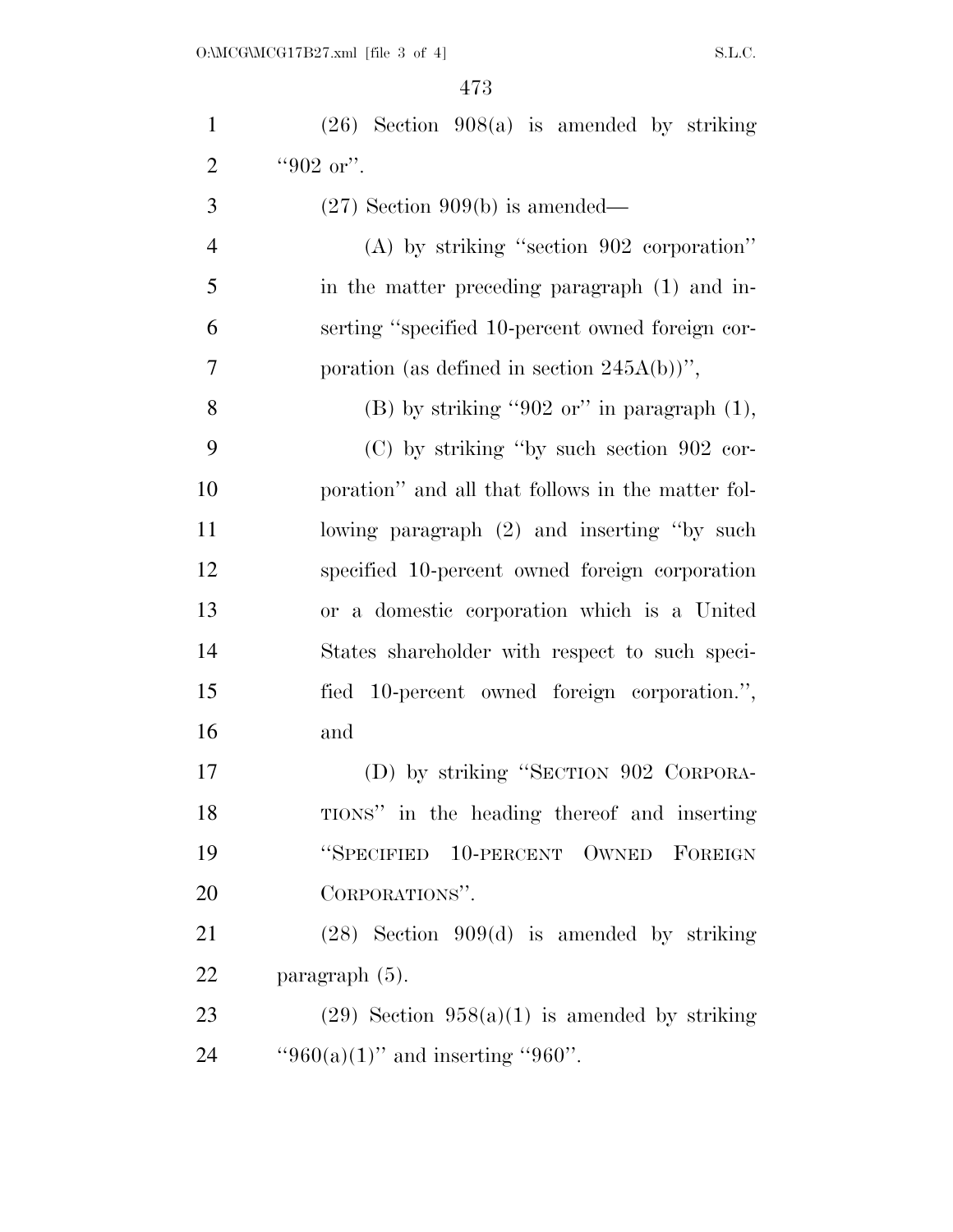(30) Section 959(d) is amended by striking  $\text{``Except as provided in section } 960(a)(3), \text{ any''}$  and inserting ''Any''. (31) Section 959(e) is amended by striking 5 "section  $960(b)$ " and inserting "section  $960(e)$ ". 6 (32) Section  $1291(g)(2)(A)$  is amended by striking ''any distribution—'' and all that follows through ''but only if'' and inserting ''any distribu- tion, any withholding tax imposed with respect to such distribution, but only if''. 11 (33) Section  $6038(c)(1)(B)$  is amended by striking ''sections 902 (relating to foreign tax credit for corporate stockholder in foreign corporation) and 960 (relating to special rules for foreign tax credit)'' and inserting ''section 960''. 16 (34) Section  $6038(e)(4)$  is amended by striking subparagraph (C). (35) The table of sections for subpart A of part III of subchapter N of chapter 1 is amended by striking the item relating to section 902. 21 (36) The table of sections for subpart F of part III of subchapter N of chapter 1 is amended by striking the item relating to section 960 and insert-ing the following:

''Sec. 960. Deemed paid credit for subpart F inclusions.''.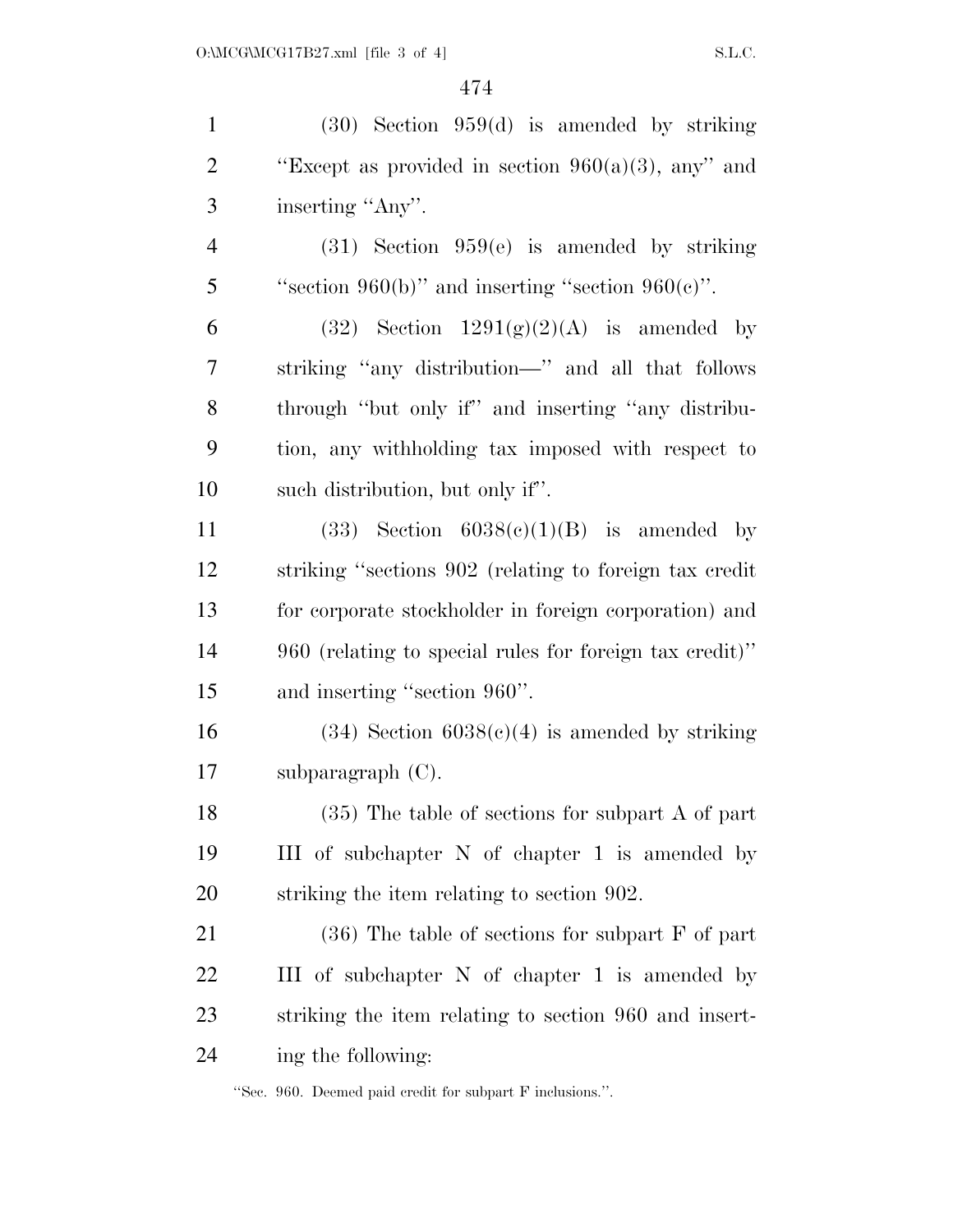(d) EFFECTIVE DATE.—The amendments made by this section shall apply to taxable years of foreign corpora- tions beginning after December 31, 2017, and to taxable years of United States shareholders in which or with which such taxable years of foreign corporations end.

### **SEC. 14302. SEPARATE FOREIGN TAX CREDIT LIMITATION BASKET FOR FOREIGN BRANCH INCOME.**

8 (a) IN GENERAL.—Section  $904(d)(1)$ , as amended by section 14201, is amended by redesignating subpara-10 graphs (B) and (C) as subparagraphs (C) and (D), respec- tively, and by inserting after subparagraph (A) the fol-lowing new subparagraph:

13 ''(B) foreign branch income,".

(b) FOREIGN BRANCH INCOME.—

15 (1) IN GENERAL.—Section  $904(d)(2)$  is amend- ed by inserting after subparagraph (I) the following new subparagraph:

18 "(J) FOREIGN BRANCH INCOME. 19 ''(i) IN GENERAL.—The term 'foreign branch income' means the business profits of such United States person which are at-22 tributable to 1 or more qualified business units (as defined in section 989(a)) in 1 or more foreign countries. For purposes of the preceding sentence, the amount of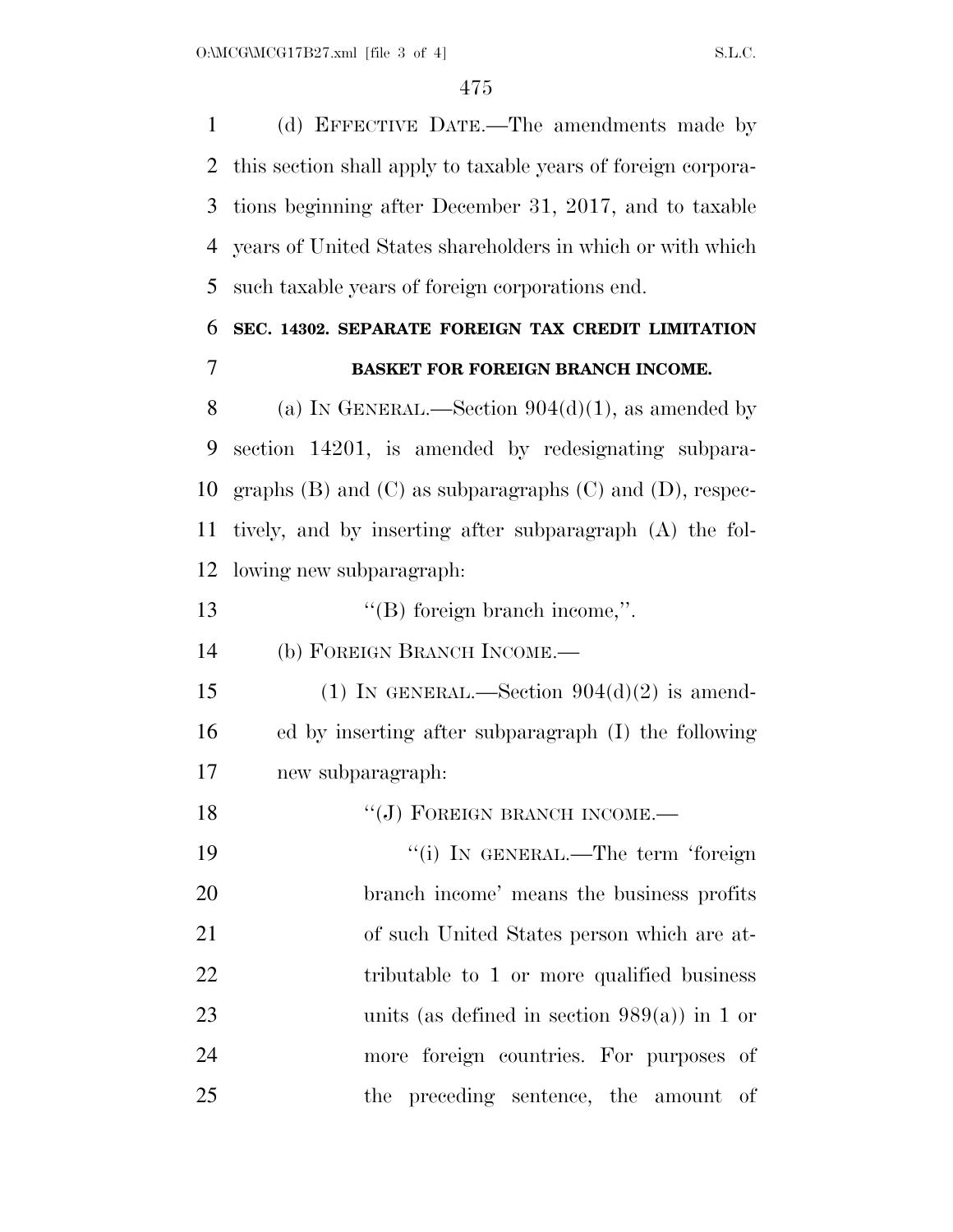| $\mathbf{1}$   | business profits attributable to a qualified              |
|----------------|-----------------------------------------------------------|
| $\overline{2}$ | business unit shall be determined under                   |
| 3              | rules established by the Secretary.                       |
| $\overline{4}$ | "(ii) EXCEPTION.—Such term shall                          |
| 5              | not include any income which is passive                   |
| 6              | category income.".                                        |
| 7              | (2)<br>CONFORMING AMENDMENT.-Section                      |
| 8              | $904(d)(2)(A)(ii)$ , as amended by section 14201, is      |
| 9              | amended by striking "income described in paragraph"       |
| 10             | $(1)(A)$ and" and inserting "income described in          |
| 11             | paragraph $(1)(A)$ , foreign branch income, and".         |
| 12             | (c) EFFECTIVE DATE.—The amendments made by                |
| 13             | this section shall apply to taxable years beginning after |
|                |                                                           |
| 14             | December 31, 2017.                                        |
| 15             | SEC. 14303. ACCELERATION OF ELECTION TO ALLOCATE IN-      |
| 16             | TEREST, ETC., ON A WORLDWIDE BASIS.                       |
| 17             | (a) IN GENERAL.—Section $864(f)(6)$ is amended by         |
| 18             | striking "December 31, 2020" and inserting "December      |
| 19             | $31, 2017$ ".                                             |
| 20             | (b) EFFECTIVE DATE.—The amendments made by                |
| 21             | this section shall apply to taxable years beginning after |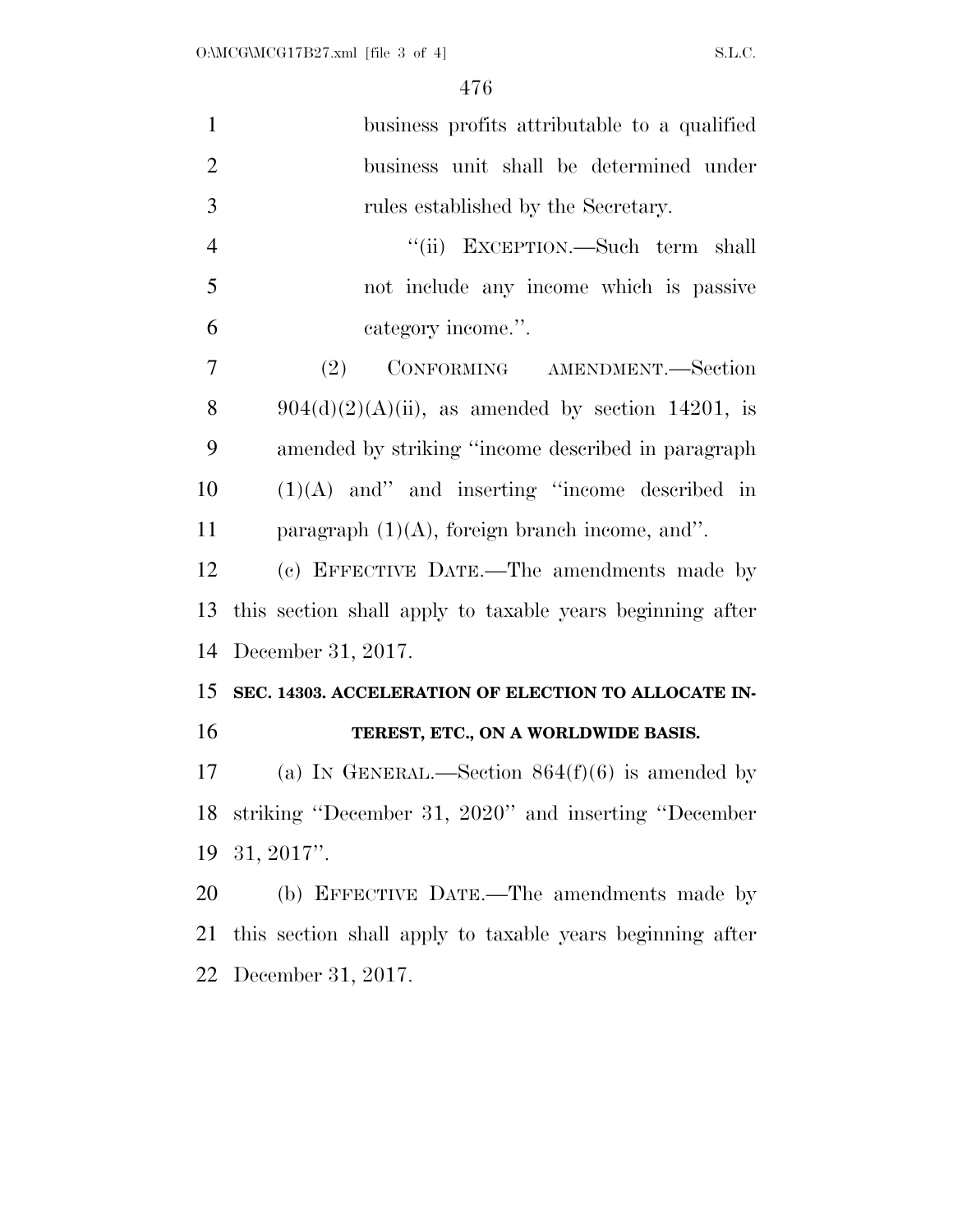# **SEC. 14304. SOURCE OF INCOME FROM SALES OF INVEN- TORY DETERMINED SOLELY ON BASIS OF PRODUCTION ACTIVITIES.**

 (a) IN GENERAL.—Section 863(b) is amended by adding at the end the following: ''Gains, profits, and in- come from the sale or exchange of inventory property de- scribed in paragraph (2) shall be allocated and appor- tioned between sources within and without the United States solely on the basis of the production activities with respect to the property.''.

 (b) EFFECTIVE DATE.—The amendment made by this section shall apply to taxable years beginning after December 31, 2017.

#### **PART II—INBOUND TRANSACTIONS**

#### **SEC. 14401. BASE EROSION AND ANTI-ABUSE TAX.**

 (a) IMPOSITION OF TAX.—Subchapter A of chapter 1 is amended by adding at the end the following new part:

### **''PART VII—BASE EROSION AND ANTI-ABUSE TAX**

''Sec. 59A. Tax on base erosion payments of taxpayers with substantial gross receipts.

## **''SEC. 59A. TAX ON BASE EROSION PAYMENTS OF TAX- PAYERS WITH SUBSTANTIAL GROSS RE-CEIPTS.**

22 "(a) IMPOSITION OF TAX.—There is hereby imposed on each applicable taxpayer for any taxable year a tax equal to the base erosion minimum tax amount for the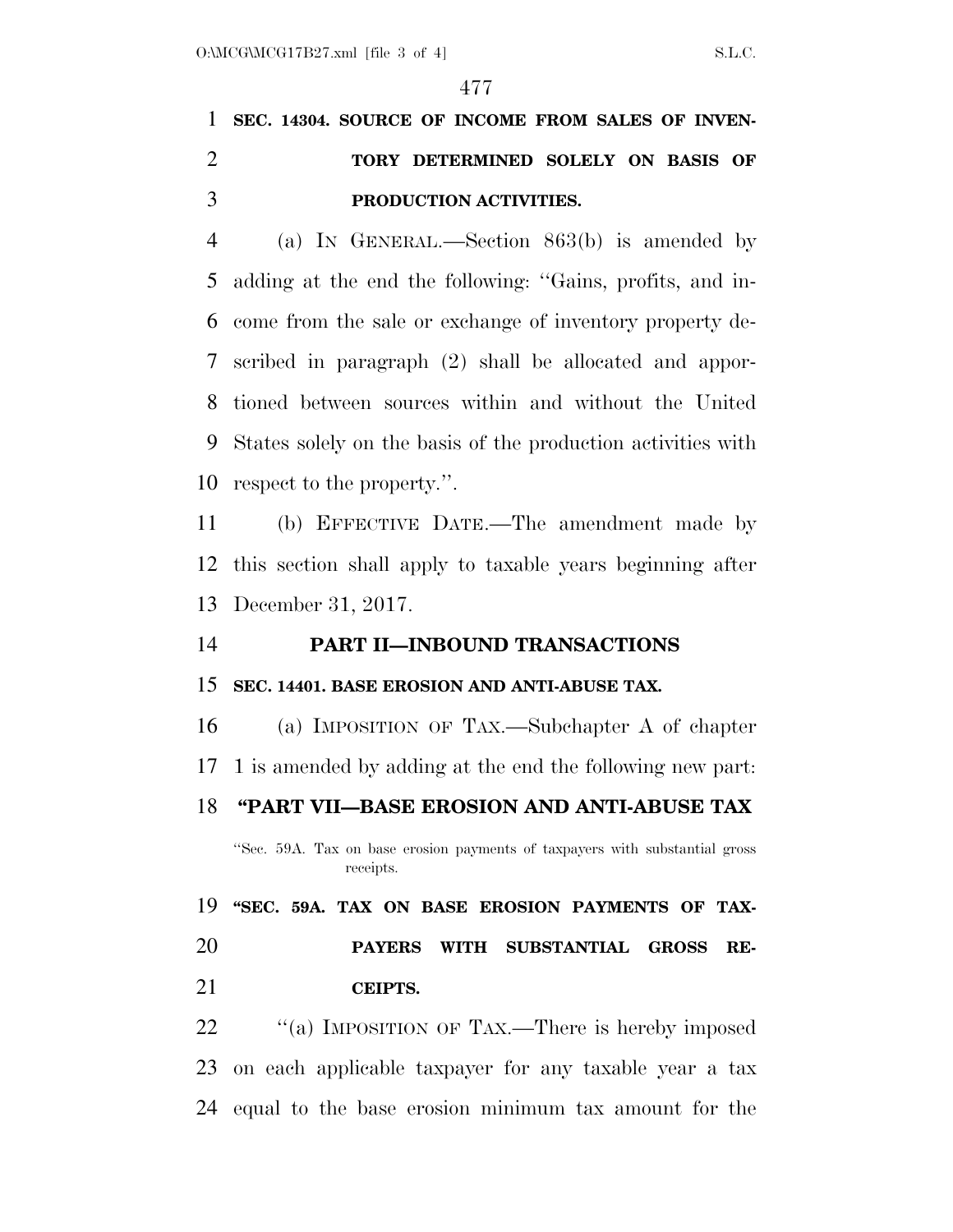taxable year. Such tax shall be in addition to any other tax imposed by this subtitle. ''(b) BASE EROSION MINIMUM TAX AMOUNT.—For purposes of this section— 5 "(1) IN GENERAL.—Except as provided in para- graph (2), the term 'base erosion minimum tax amount' means, with respect to any applicable tax- payer for any taxable year, the excess (if any) of—  $\langle (A)$  an amount equal to 10 percent of the modified taxable income of such taxpayer for 11 the taxable year, over 12 ''(B) an amount equal to the regular tax li- ability (as defined in section 26(b)) of the tax- payer for the taxable year, reduced (but not below zero) by the excess (if any) of—  $\frac{1}{10}$  the credits allowed under this chapter against such regular tax liability, over 19 ''(ii) the credit allowed under section 38 for the taxable year which is properly allocable to the research credit determined 22 under section  $41(a)$ . 23 "(2) MODIFICATIONS FOR TAXABLE YEARS BE-GINNING AFTER 2025.—In the case of any taxable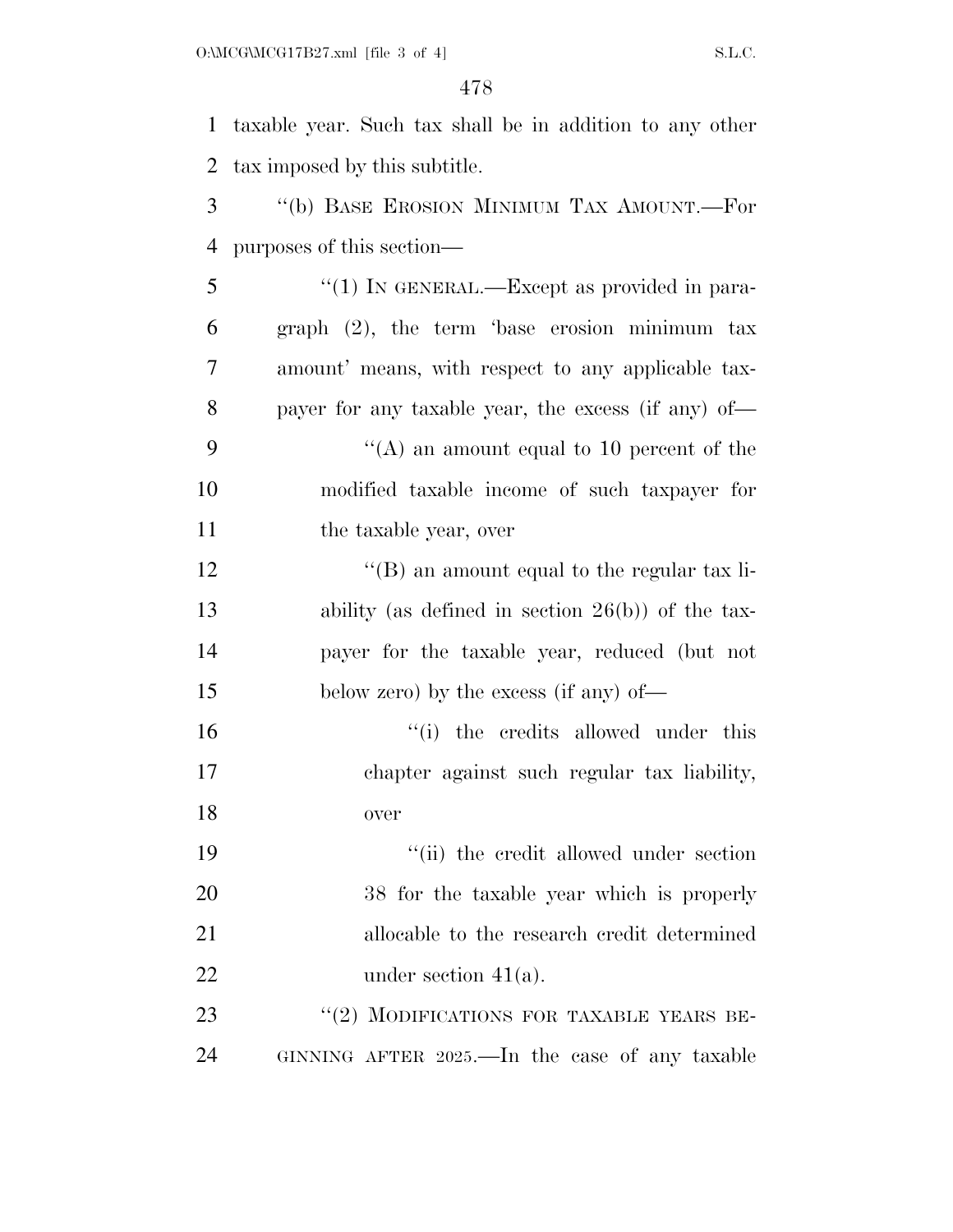| $\mathbf{1}$   | year beginning after December 31, 2025, paragraph      |
|----------------|--------------------------------------------------------|
| $\overline{2}$ | $(1)$ shall be applied—                                |
| 3              | "(A) by substituting '12.5 percent' for '10"           |
| $\overline{4}$ | percent' in subparagraph (A) thereof, and              |
| 5              | "(B) by reducing (but not below zero) the              |
| 6              | regular tax liability (as defined in section           |
| 7              | $26(b)$ ) for purposes of subparagraph (B) there-      |
| 8              | of by the aggregate amount of the credits al-          |
| 9              | lowed under this chapter against such regular          |
| 10             | tax liability rather than the excess described in      |
| 11             | such subparagraph.                                     |
| 12             | "(c) MODIFIED TAXABLE INCOME.—For purposes of          |
| 13             | this section—                                          |
| 14             | $\lq(1)$ In GENERAL.—The term 'modified taxable        |
| 15             | income' means the taxable income of the taxpayer       |
| 16             | computed under this chapter for the taxable year,      |
| 17             | determined without regard to—                          |
| 18             | $\mathcal{C}(A)$ any base erosion tax benefit with re- |
| 19             | spect to any base erosion payment, or                  |
| 20             | $\lq\lq$ the base erosion percentage of any            |
| 21             | net operating loss deduction allowed under sec-        |
| 22             | tion 172 for the taxable year.                         |
| 23             | $``(2)$ BASE EROSION TAX BENEFIT.—                     |
| 24             | "(A) IN GENERAL.—The term 'base ero-                   |
| 25             | sion tax benefit' means—                               |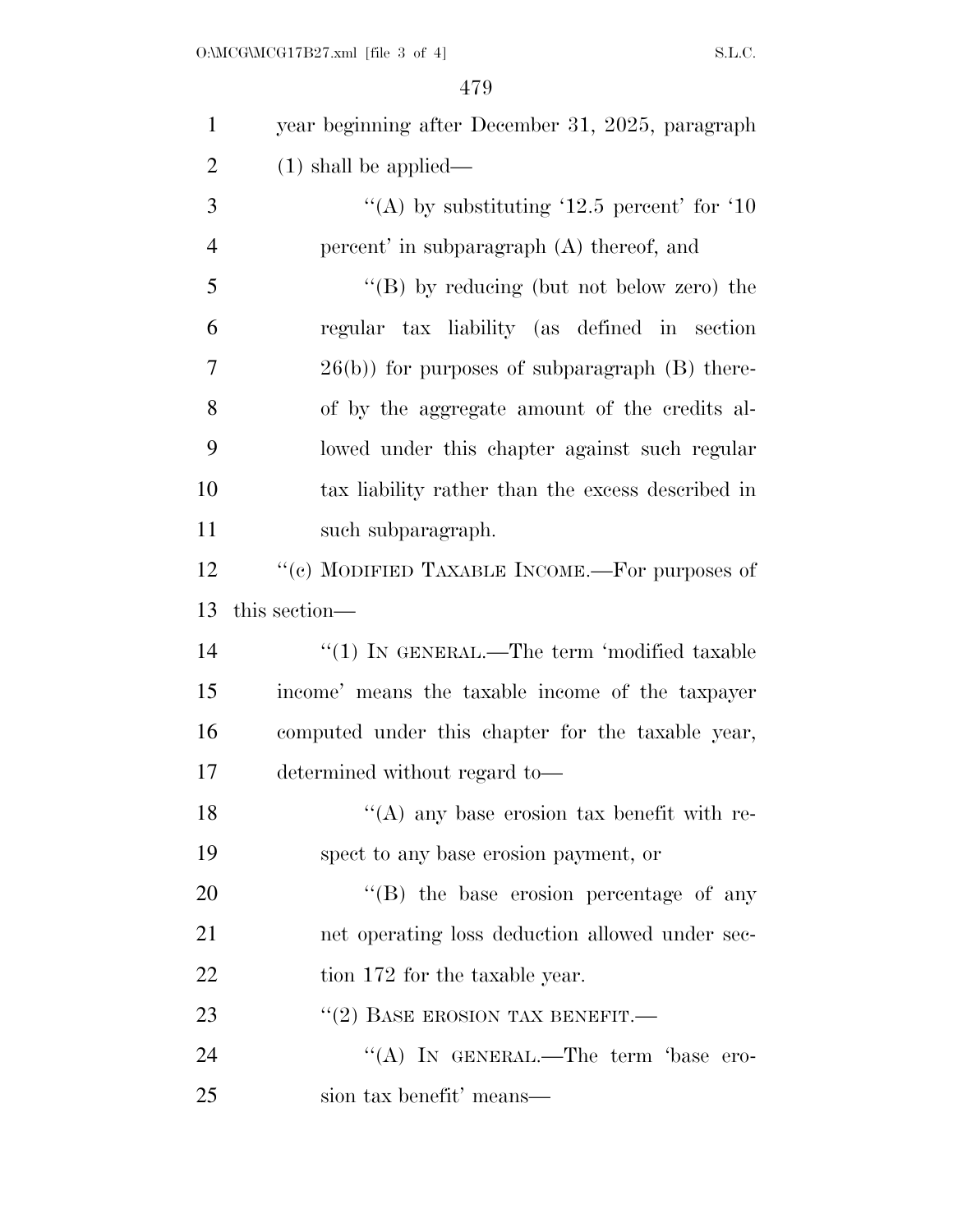1 ''(i) any deduction described in sub-2 section  $(d)(1)$  which is allowed under this chapter for the taxable year with respect to any base erosion payment, ''(ii) in the case of a base erosion pay-6 ment described in subsection  $(d)(2)$ , any deduction allowed under this chapter for the taxable year for depreciation (or amor- tization in lieu of depreciation) with re- spect to the property acquired with such payment, and 12 ''(iii) in the case of a base erosion payment described in subsection (d)(3), any reduction in gross receipts with re- spect to such payment in computing gross income of the taxpayer for the taxable year for purposes of this chapter. 18 "(B) TAX BENEFITS DISREGARDED IF TAX 19 WITHHELD ON BASE EROSION PAYMENT.  $\text{``(i)}$  In GENERAL.—Except as pro- vided in clause (ii), any base erosion tax benefit attributable to any base erosion payment— 24 ''(I) on which tax is imposed by section 871 or 881, and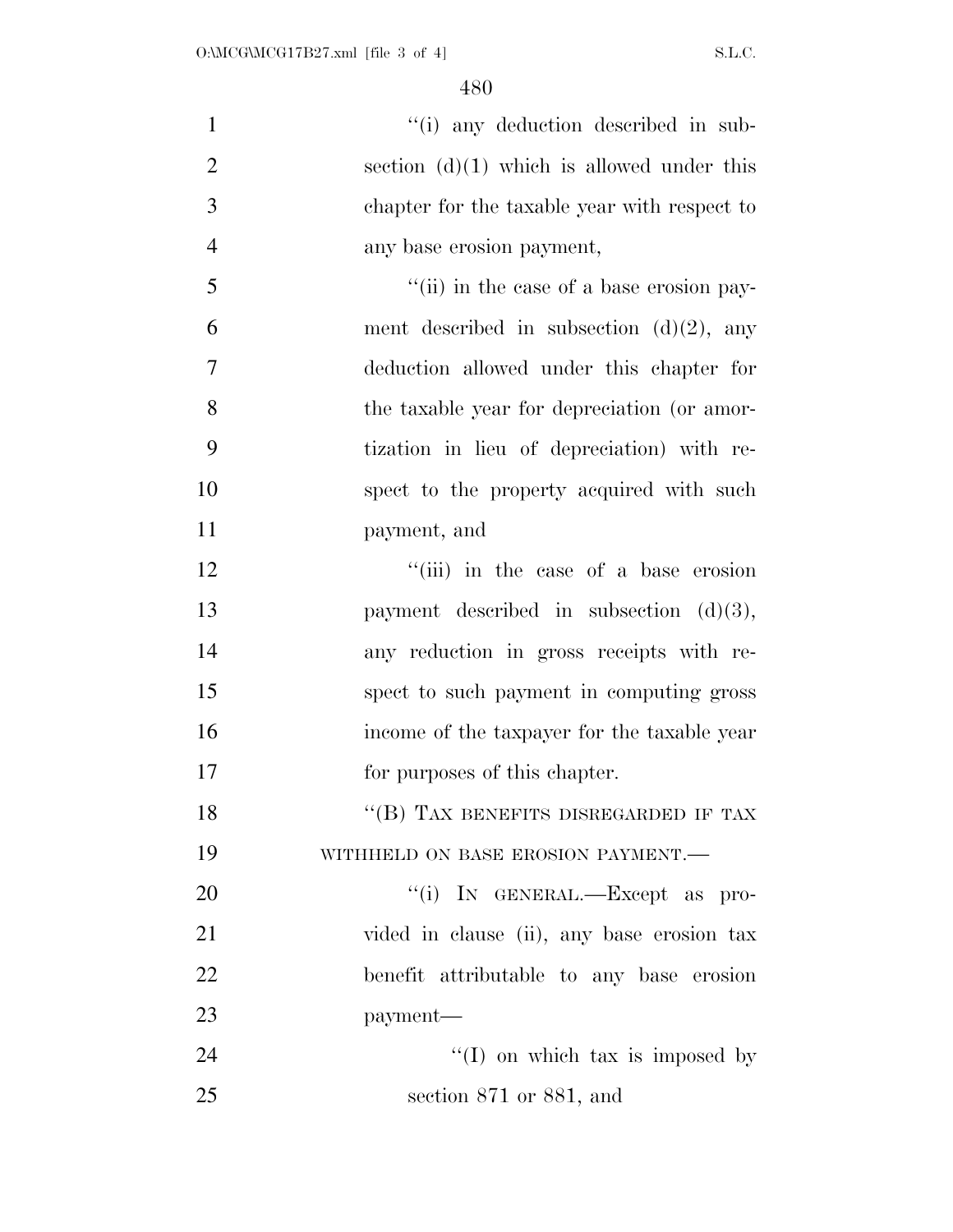| $\mathbf{1}$   | "(II) with respect to which tax                        |
|----------------|--------------------------------------------------------|
| $\overline{2}$ | has been deducted and withheld under                   |
| 3              | section 1441 or $1442$ ,                               |
| $\overline{4}$ | shall not be taken into account in com-                |
| 5              | puting modified taxable income under                   |
| 6              | paragraph $(1)(A)$ or the base erosion per-            |
| $\overline{7}$ | centage under paragraph (4).                           |
| 8              | "(ii) EXCEPTION.—The amount not                        |
| 9              | taken into account in computing modified               |
| 10             | taxable income by reason of clause (i) shall           |
| 11             | be reduced under rules similar to the rules            |
| 12             | under section $163(j)(5)(B)$ (as in effect be-         |
| 13             | fore the date of the enactment of the Tax              |
| 14             | Cuts and Jobs Act).                                    |
| 15             | "(3) SPECIAL RULES FOR DETERMINING INTER-              |
| 16             | EST FOR WHICH DEDUCTION ALLOWED.-For pur-              |
| 17             | poses of applying paragraph (1), in the case of a      |
| 18             | taxpayer to which subsection (j) or (n) of section     |
| 19             | 163 applies for the taxable year, the reduction in the |
| 20             | amount of interest for which a deduction is allowed    |
| 21             | by reason of such subsection shall be treated as allo- |
| 22             | cable first to interest paid or accrued to persons who |
| 23             | are not related parties with respect to the taxpayer   |
| 24             | and then to such related parties.                      |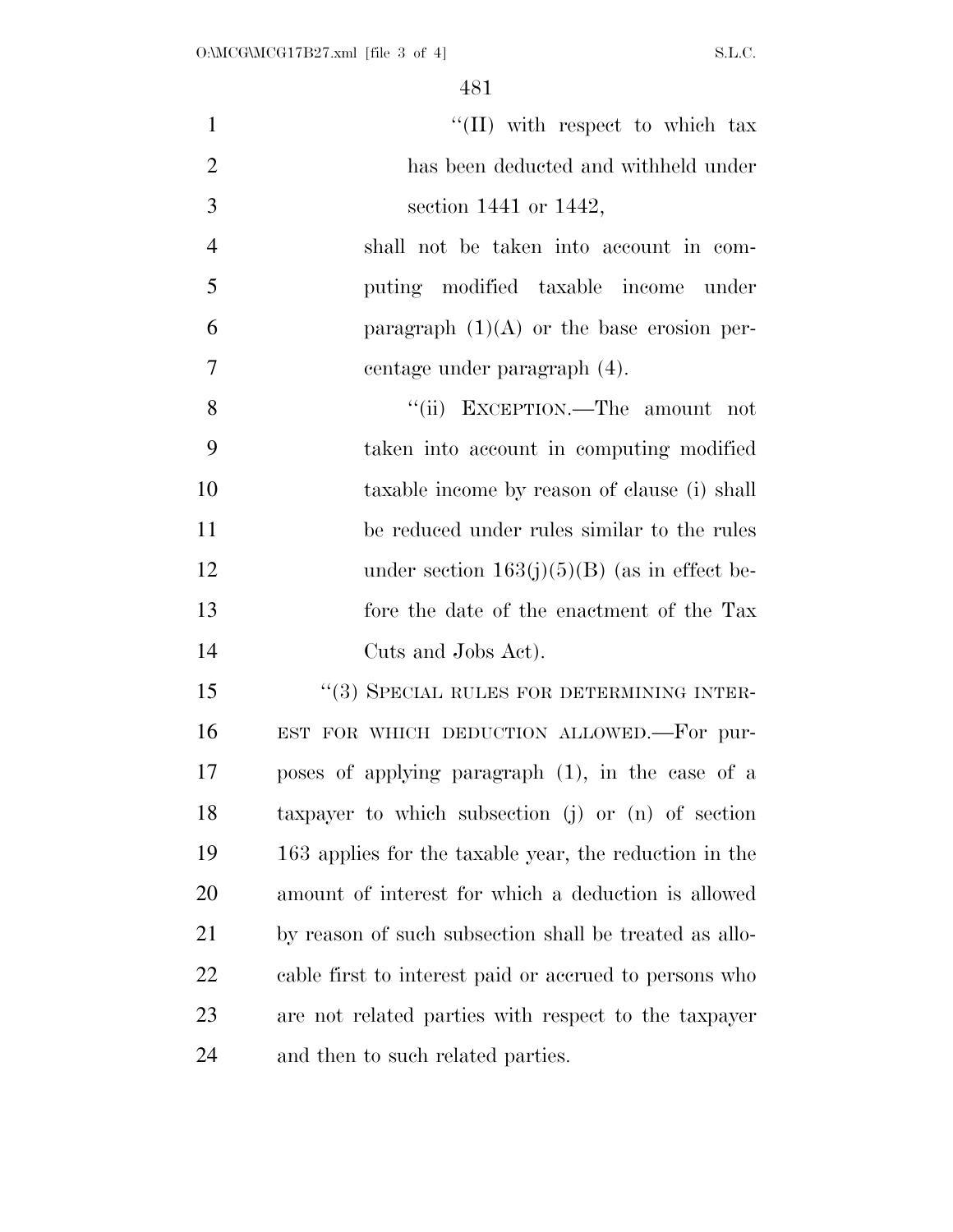| $\mathbf{1}$   | "(4) BASE EROSION PERCENTAGE.-For pur-                |
|----------------|-------------------------------------------------------|
| $\overline{2}$ | poses of paragraph $(1)(B)$ —                         |
| 3              | "(A) IN GENERAL.—The term 'base ero-                  |
| $\overline{4}$ | sion percentage' means, for any taxable year,         |
| 5              | the percentage determined by dividing—                |
| 6              | "(i) the aggregate amount of base                     |
| $\overline{7}$ | erosion tax benefits of the taxpayer for the          |
| 8              | taxable year, by                                      |
| 9              | "(ii) the aggregate amount of the de-                 |
| 10             | ductions allowable to the taxpayer under              |
| 11             | this chapter for the taxable year.                    |
| 12             | "(B) SPECIAL RULES.—The amount under                  |
| 13             | subparagraph $(A)(ii)$ shall be determined—           |
| 14             | "(i) by taking into account base ero-                 |
| 15             | sion tax benefits described in clauses (i)            |
| 16             | and (ii) of paragraph $(2)(A)$ , and                  |
| 17             | "(ii) by not taking into account any                  |
| 18             | allowed under section 172,<br>deduction               |
| 19             | 245A, or 250 for the taxable year.                    |
| 20             | "(d) BASE EROSION PAYMENT.—For purposes of            |
| 21             | this section—                                         |
| 22             | "(1) IN GENERAL.—The term 'base erosion               |
| 23             | payment' means any amount paid or accrued by the      |
| 24             | taxpayer to a foreign person which is a related party |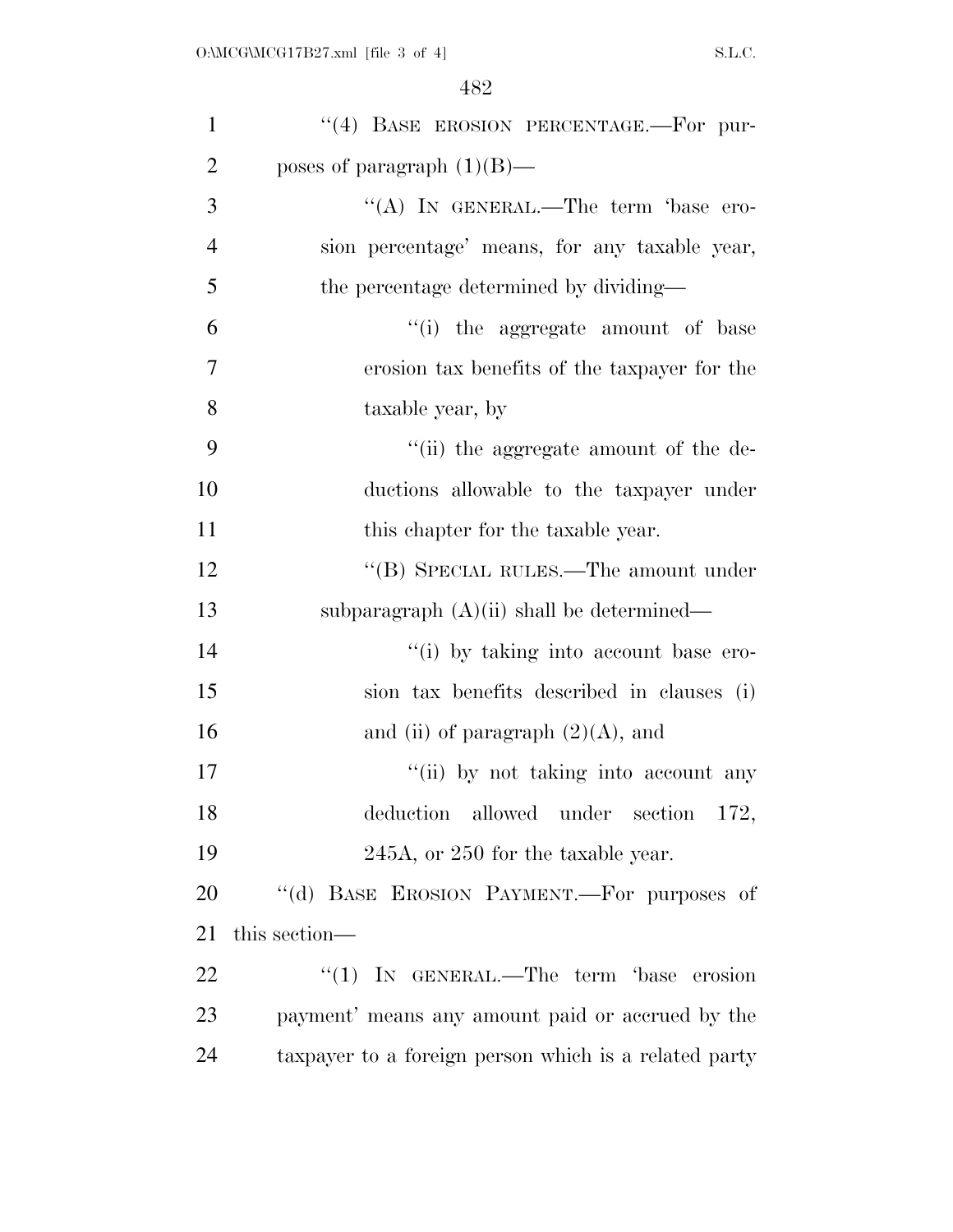| $\mathbf{1}$   | of the taxpayer and with respect to which a deduc-      |
|----------------|---------------------------------------------------------|
| $\overline{2}$ | tion is allowable under this chapter.                   |
| 3              | $``(2)$ PURCHASE OF DEPRECIABLE PROPERTY.—              |
| $\overline{4}$ | Such term shall also include any amount paid or ac-     |
| 5              | erued by the taxpayer to a foreign person which is      |
| 6              | a related party of the taxpayer in connection with      |
| 7              | the acquisition by the taxpayer from such person of     |
| 8              | property of a character subject to the allowance of     |
| 9              | depreciation (or amortization in lieu of depreciation). |
| 10             | "(3) CERTAIN PAYMENTS TO EXPATRIATED EN-                |
| 11             | TITIES.-                                                |
| 12             | "(A) IN GENERAL.—Such term shall also                   |
| 13             | include any amount paid or accrued by the tax-          |
| 14             | payer with respect to a person described in sub-        |
| 15             | paragraph (B) which results in a reduction of           |
| 16             | the gross receipts of the taxpayer.                     |
| 17             | "(B) PERSON DESCRIBED.—A person is                      |
| 18             | described in this subparagraph if such person is        |
| 19             | $a$ —                                                   |

20 ''(i) surrogate foreign corporation which is a related party of the taxpayer, but only if such person first became a sur- rogate foreign corporation after November 9, 2017, or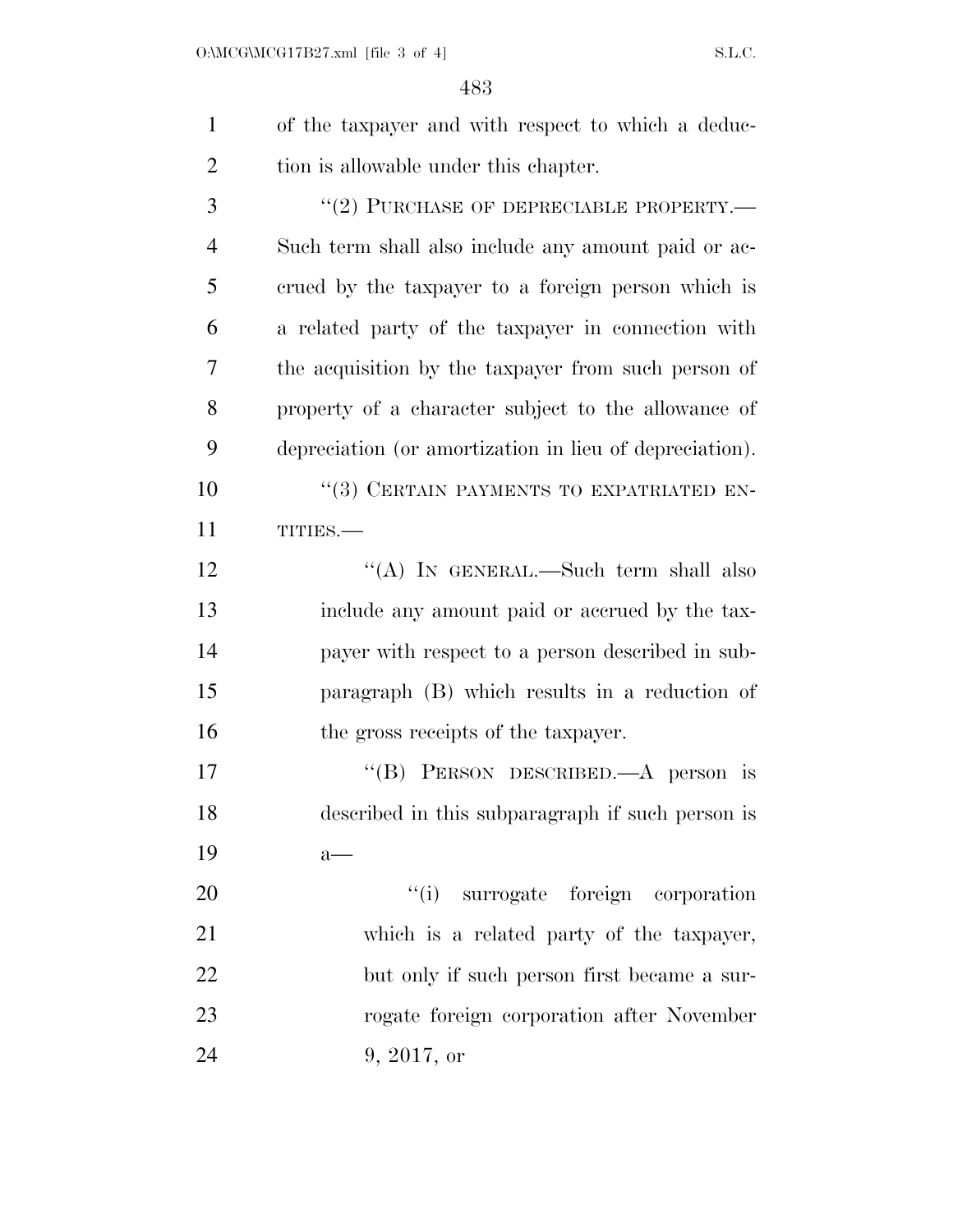| $\mathbf{1}$   | "(ii) foreign person which is a mem-              |
|----------------|---------------------------------------------------|
| $\overline{2}$ | ber of the same expanded affiliated group         |
| 3              | as the surrogate foreign corporation.             |
| $\overline{4}$ | "(C) DEFINITIONS.—For purposes of this            |
| 5              | paragraph—                                        |
| 6              | "(i) SURROGATE FOREIGN CORPORA-                   |
| $\overline{7}$ | TION.—The term 'surrogate foreign cor-            |
| 8              | poration' has the meaning given such term         |
| 9              | by section $7874(a)(2)$ but does not include      |
| 10             | a foreign corporation treated as a domestic       |
| 11             | corporation under section $7874(b)$ .             |
| 12             | "(ii) EXPANDED AFFILIATED                         |
| 13             | GROUP.—The term 'expanded affiliated              |
| 14             | group' has the meaning given such term by         |
| 15             | section $7874(c)(1)$ .                            |
| 16             | $``(4)$ EXCEPTION FOR CERTAIN AMOUNTS WITH        |
| 17             | RESPECT TO SERVICES.—Paragraph (1) shall not      |
| 18             | apply to any amount paid or accrued by a taxpayer |
| 19             | for services if—                                  |
| 20             | $\lq\lq$ such services are services which meet    |
| 21             | the requirements for eligibility for use of the   |
| 22             | services cost method under section 482 (deter-    |
| 23             | mined without regard to the requirement that      |
| 24             | the services not contribute significantly to fun- |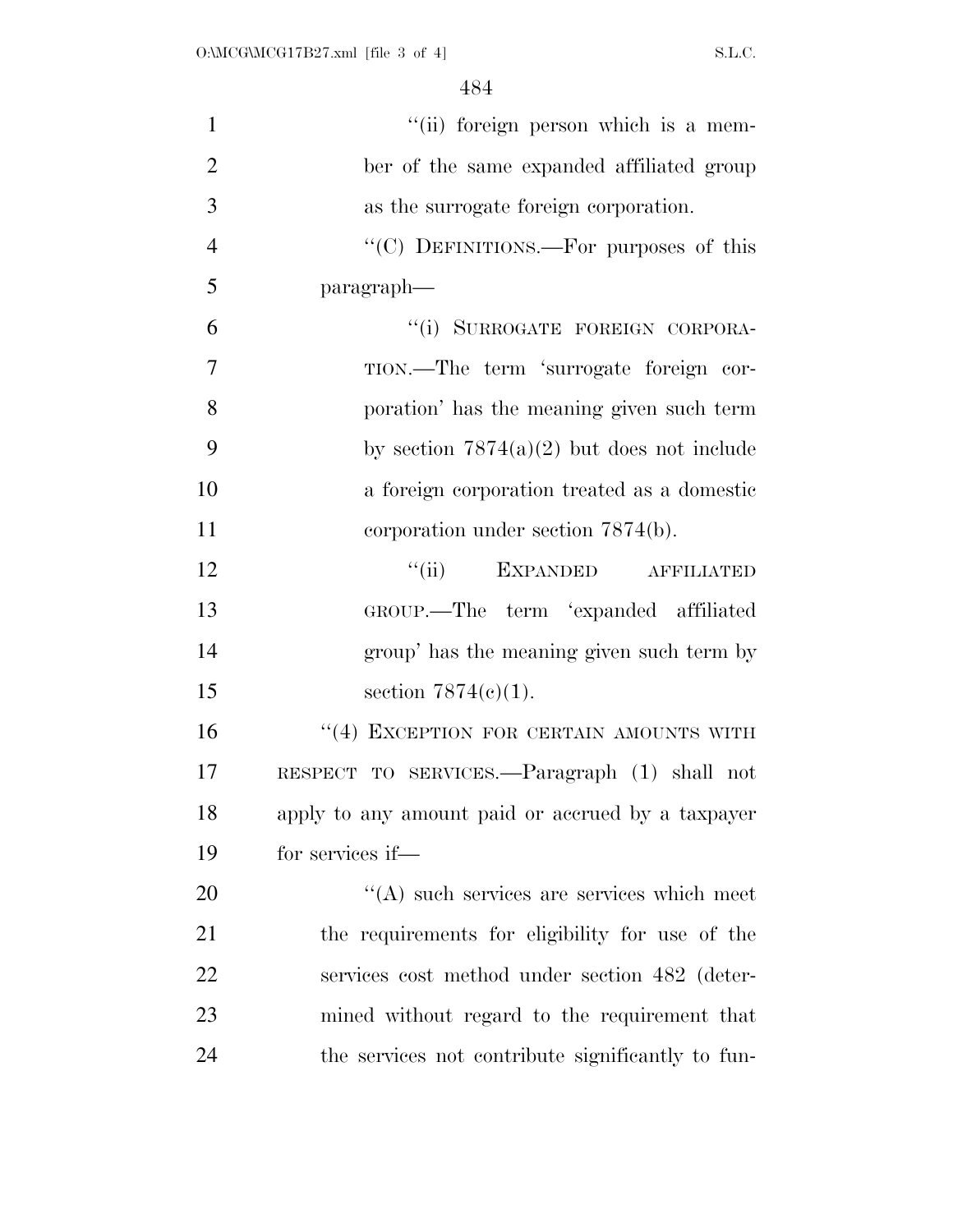| $\mathbf{1}$   | damental risks of business success or failure),         |
|----------------|---------------------------------------------------------|
| $\overline{2}$ | and                                                     |
| 3              | "(B) such amount constitutes the total                  |
| $\overline{4}$ | services cost with no markup.                           |
| 5              | "(e) APPLICABLE TAXPAYER.—For purposes of this          |
| 6              | section-                                                |
| $\overline{7}$ | "(1) IN GENERAL.—The term 'applicable tax-              |
| 8              | payer' means, with respect to any taxable year, a       |
| 9              | $t$ axpayer—                                            |
| 10             | "(A) which is a corporation other than a                |
| 11             | regulated investment company, a real estate in-         |
| 12             | vestment trust, or an S corporation,                    |
| 13             | "(B) the average annual gross receipts of               |
| 14             | which for the 3-taxable-year period ending with         |
| 15             | the preceding taxable year are at least                 |
| 16             | $$500,000,000,$ and                                     |
| 17             | $\cdot\cdot$ (C) the base erosion percentage (as deter- |
| 18             | mined under subsection $(c)(4)$ of which for the        |
| 19             | taxable year is 4 percent or higher.                    |
| 20             | $"(2)$ GROSS RECEIPTS.—                                 |
| 21             | "(A) SPECIAL RULE FOR FOREIGN PER-                      |
| 22             | sons.—In the case of a foreign person the               |
| 23             | gross receipts of which are taken into account          |
| 24             | for purposes of paragraph $(1)(B)$ , only gross re-     |
| 25             | ceipts which are taken into account in deter-           |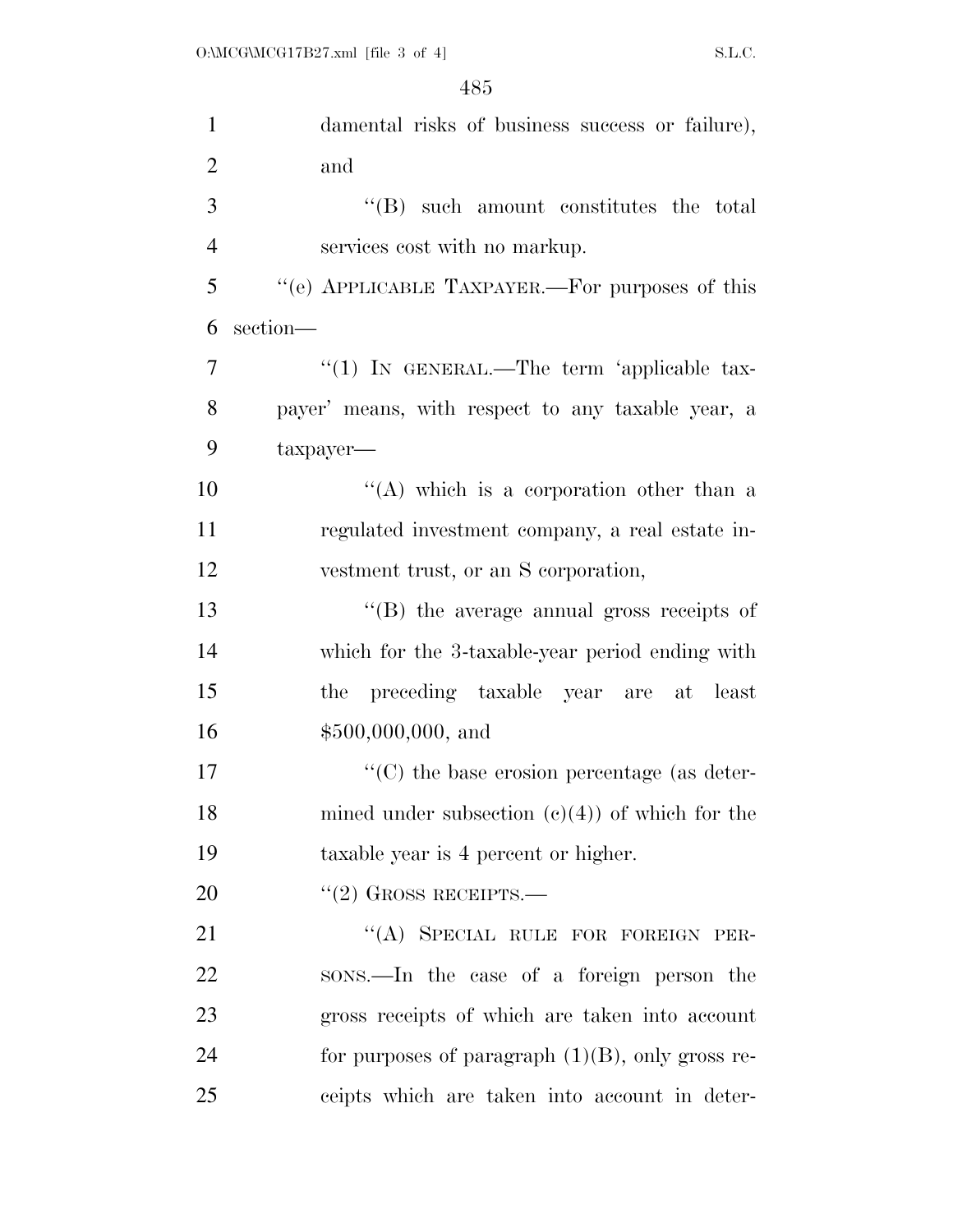| $\mathbf{1}$   | mining income which is effectively connected               |
|----------------|------------------------------------------------------------|
| $\overline{2}$ | with the conduct of a trade or business within             |
| 3              | the United States shall be taken into account.             |
| $\overline{4}$ | In the case of a taxpayer which is a foreign per-          |
| 5              | son, the preceding sentence shall not apply to             |
| 6              | the gross receipts of any United States person             |
| $\overline{7}$ | which are aggregated with the taxpayer's gross             |
| 8              | receipts by reason of paragraph (3).                       |
| 9              | "(B) OTHER RULES MADE APPLICABLE.-                         |
| 10             | Rules similar to the rules of subparagraphs (B),           |
| 11             | $(C)$ , and $(D)$ of section $448(c)(3)$ shall apply in    |
| 12             | determining gross receipts for purposes of this            |
| 13             | section.                                                   |
| 14             | "(3) AGGREGATION RULES.—All persons treat-                 |
| 15             | ed as a single employer under subsection (a) of sec-       |
| 16             | tion 52 shall be treated as 1 person for purposes of       |
| 17             | this subsection and subsection $(c)(4)$ , except that in   |
| 18             | applying section $1563$ for purposes of section $52$ , the |
| 19             | exception for foreign corporations under section           |
| 20             | $1563(b)(2)(C)$ shall be disregarded.                      |
| 21             | "(f) FOREIGN PERSON.—For purposes of this sec-             |
| 22             | tion, the term 'foreign person' has the meaning given such |
| 23             | term by section $6038A(c)(3)$ .                            |
| 24             | "(g) RELATED PARTY.—For purposes of this sec-              |
| 25             | $tion$ —                                                   |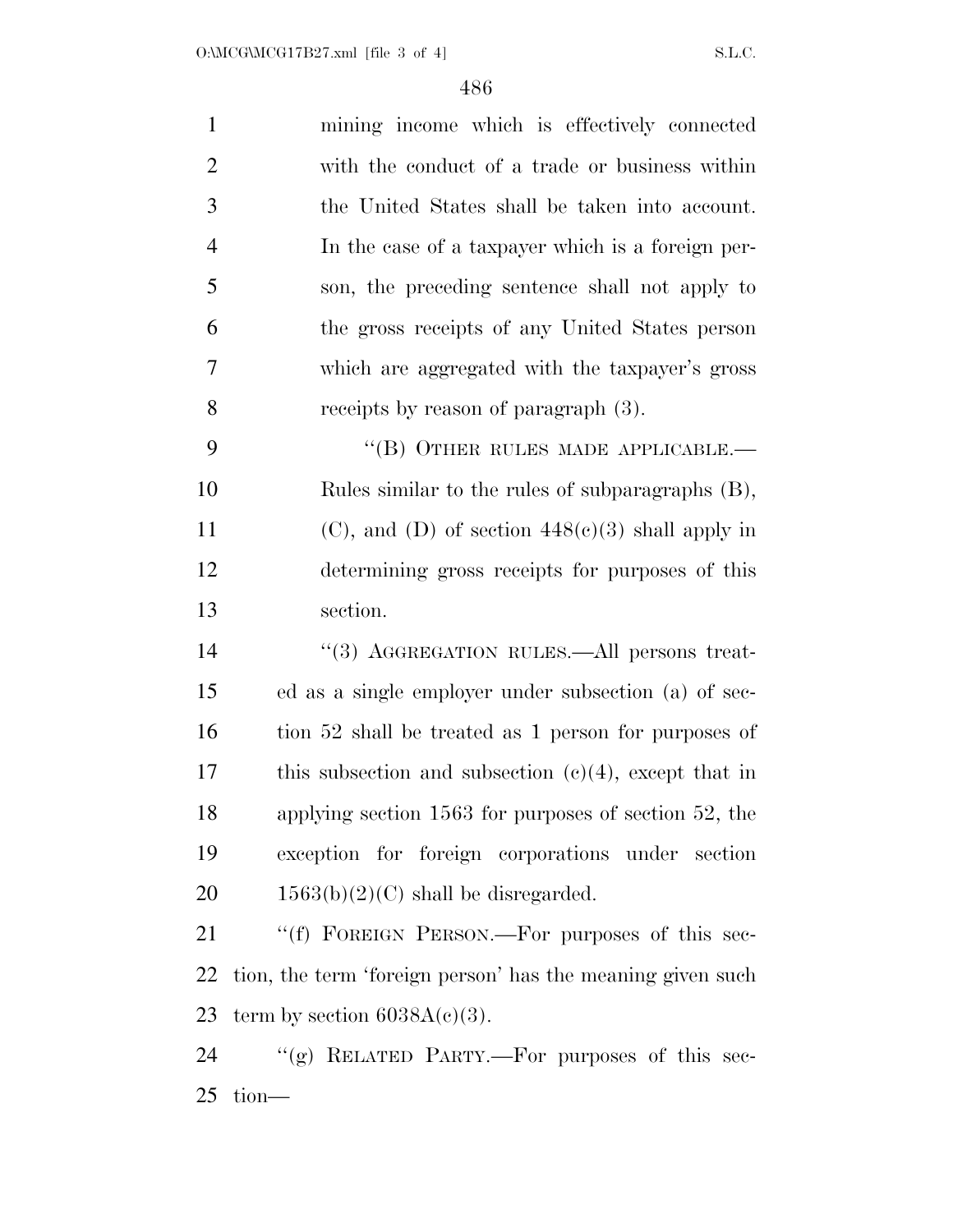| $\mathbf{1}$   | "(1) IN GENERAL.—The term 'related party'                    |
|----------------|--------------------------------------------------------------|
| $\overline{2}$ | means, with respect to any applicable taxpayer—              |
| 3              | "(A) any 25-percent owner of the taxpayer,                   |
| $\overline{4}$ | "(B) any person who is related (within the                   |
| 5              | meaning of section 267(b) or $707(b)(1)$ to the              |
| 6              | taxpayer or any 25-percent owner of the tax-                 |
| $\overline{7}$ | payer, and                                                   |
| 8              | $\lq\lq$ (C) any other person who is related (with-          |
| 9              | in the meaning of section 482) to the taxpayer.              |
| 10             | "(2) $25$ -PERCENT OWNER.—The term '25-per-                  |
| 11             | cent owner' means, with respect to any corporation,          |
| 12             | any person who owns at least 25 percent of—                  |
| 13             | "(A) the total voting power of all classes of                |
| 14             | stock of a corporation entitled to vote, or                  |
| 15             | "(B) the total value of all classes of stock                 |
| 16             | of such corporation.                                         |
| 17             | SECTION 318 TO APPLY.-Section 318<br>(3)                     |
| 18             | shall apply for purposes of paragraphs $(1)$ and $(2)$ ,     |
| 19             | except that—                                                 |
| 20             | "(A) '10 percent' shall be substituted for                   |
| 21             | $\text{`50 percent' in section } 318(a)(2)(C), \text{ and }$ |
| 22             | "(B) subparagraphs $(A)$ , $(B)$ , and $(C)$ of              |
| 23             | section $318(a)(3)$ shall not be applied so as to            |
| 24             | consider a United States person as owning                    |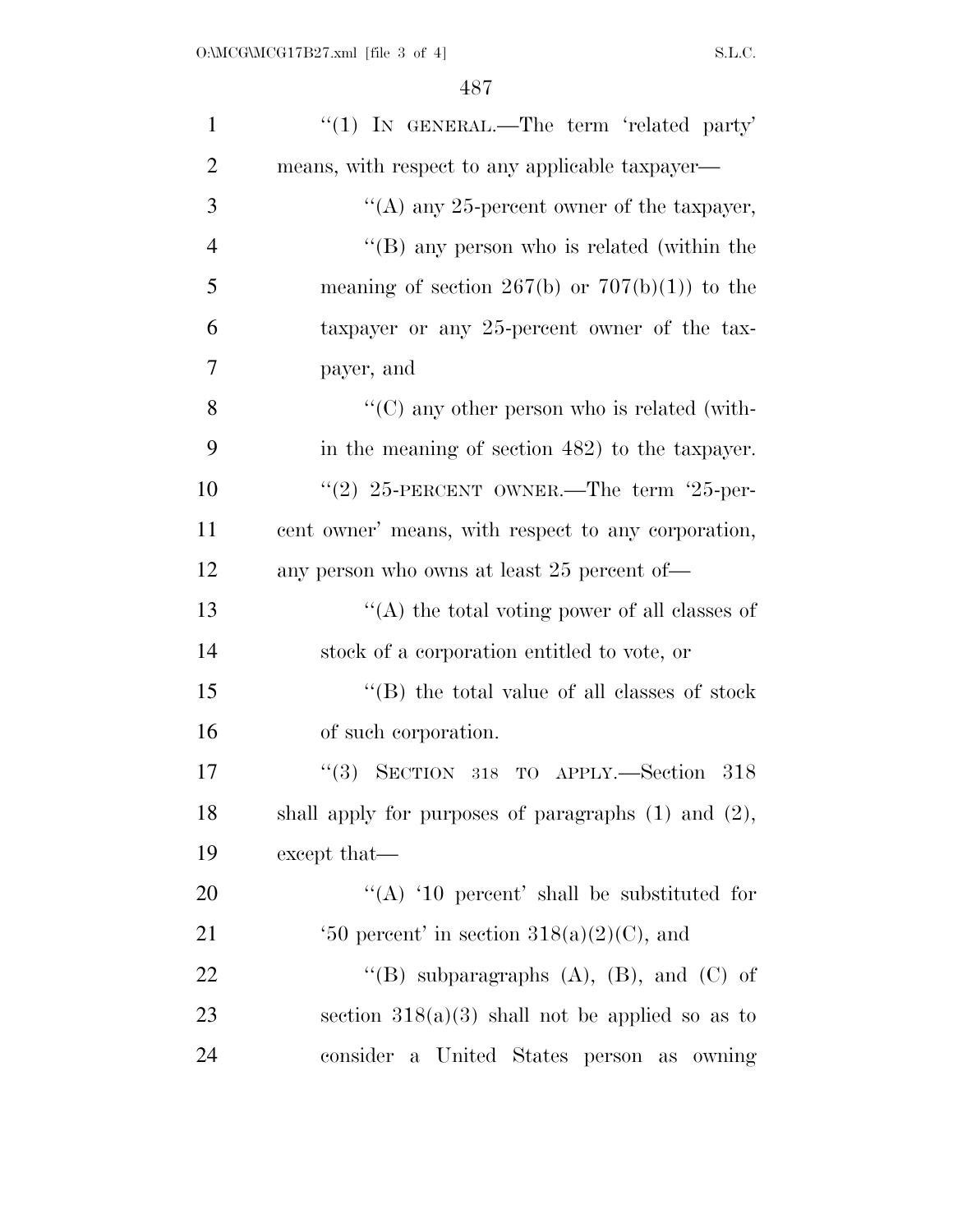stock which is owned by a person who is not a United States person. ''(h) REGULATIONS.—The Secretary shall prescribe such regulations or other guidance as may be necessary or appropriate to carry out the provisions of this section, including regulations providing for such adjustments to the application of this section as are necessary to prevent the avoidance of the purposes of this section, including through—  $\frac{1}{2}$  (1) the use of unrelated persons, conduit

transactions, or other intermediaries, or

12 ''(2) transactions or arrangements designed, in whole or in part—

14  $\langle (A)$  to characterize payments otherwise subject to this section as payments not subject to this section, or

17  $\text{``(B)}$  to substitute payments not subject to this section for payments otherwise subject to this section.''.

20 (b) REPORTING REQUIREMENTS AND PENALTIES.—

 (1) IN GENERAL.—Subsection (b) of section 6038A is amended to read as follows:

23 "(b) REQUIRED INFORMATION.—

24 "(1) IN GENERAL.—For purposes of subsection (a), the information described in this subsection is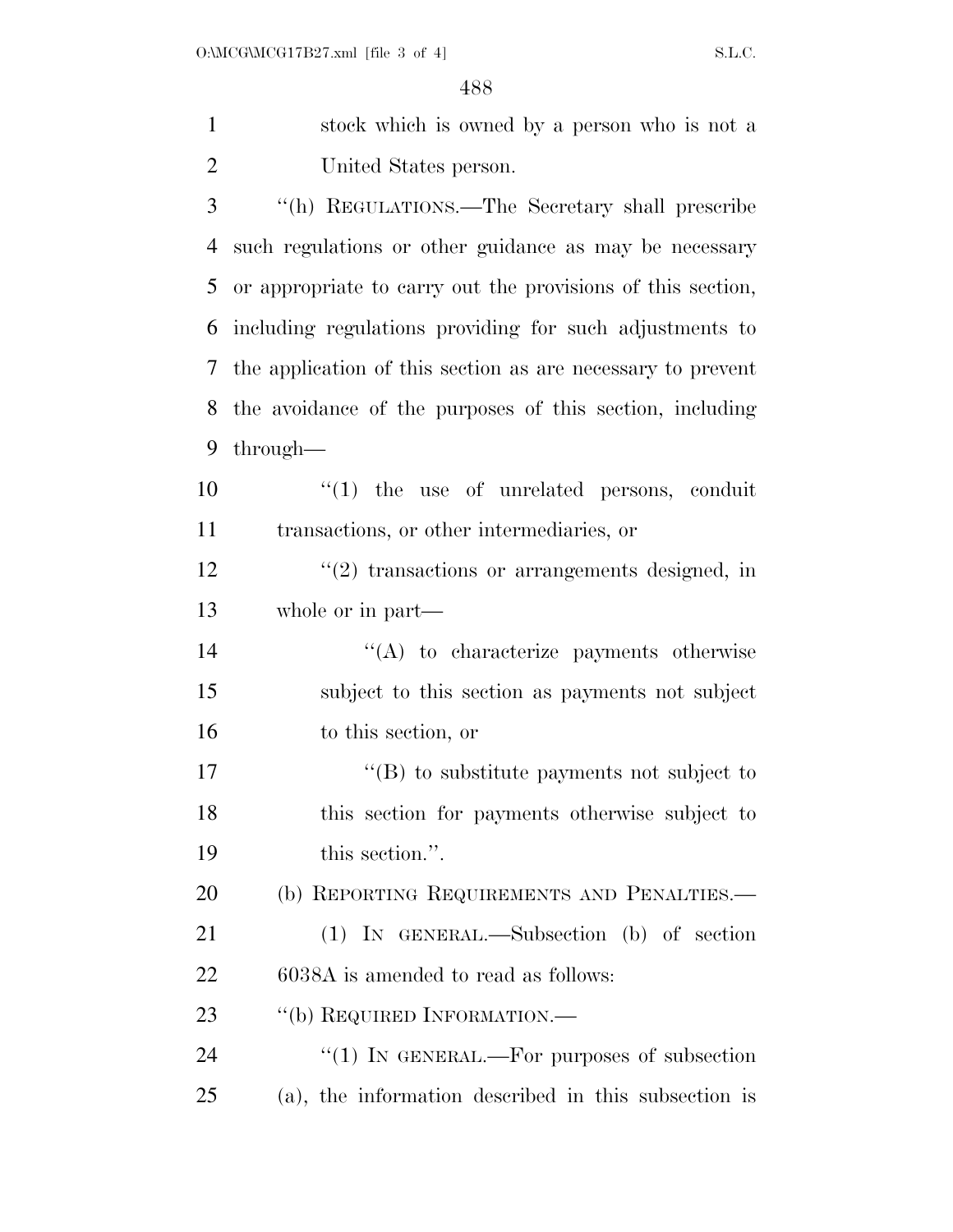| $\mathbf{1}$   | such information as the Secretary prescribes by reg- |
|----------------|------------------------------------------------------|
| $\overline{2}$ | ulations relating to—                                |
| 3              | $\lq\lq$ the name, principal place of business,      |
| $\overline{4}$ | nature of business, and country or countries in      |
| 5              | which organized or resident, of each person          |
| 6              | which-                                               |
| 7              | "(i) is a related party to the reporting             |
| 8              | corporation, and                                     |
| 9              | "(ii) had any transaction with the re-               |
| 10             | porting corporation during its taxable year,         |
| 11             | $\lq\lq (B)$ the manner in which the reporting       |
| 12             | corporation is related to each person referred to    |
| 13             | in subparagraph $(A)$ , and                          |
| 14             | $\cdot$ (C) transactions between the reporting       |
| 15             | corporation and each foreign person which is a       |
| 16             | related party to the reporting corporation.          |
| 17             | "(2) ADDITIONAL INFORMATION REGARDING                |
| 18             | BASE EROSION PAYMENTS.—For purposes of sub-          |
| 19             | section (a) and section 6038C, if the reporting cor- |
| 20             | poration or the foreign corporation to whom section  |
| 21             | 6038C applies is an applicable taxpayer, the infor-  |
| 22             | mation described in this subsection shall include—   |
| 23             | $\lq\lq$ such information as the Secretary de-       |
| 24             | termines necessary to determine the base ero-        |
| 25             | sion minimum tax amount, base erosion pay-           |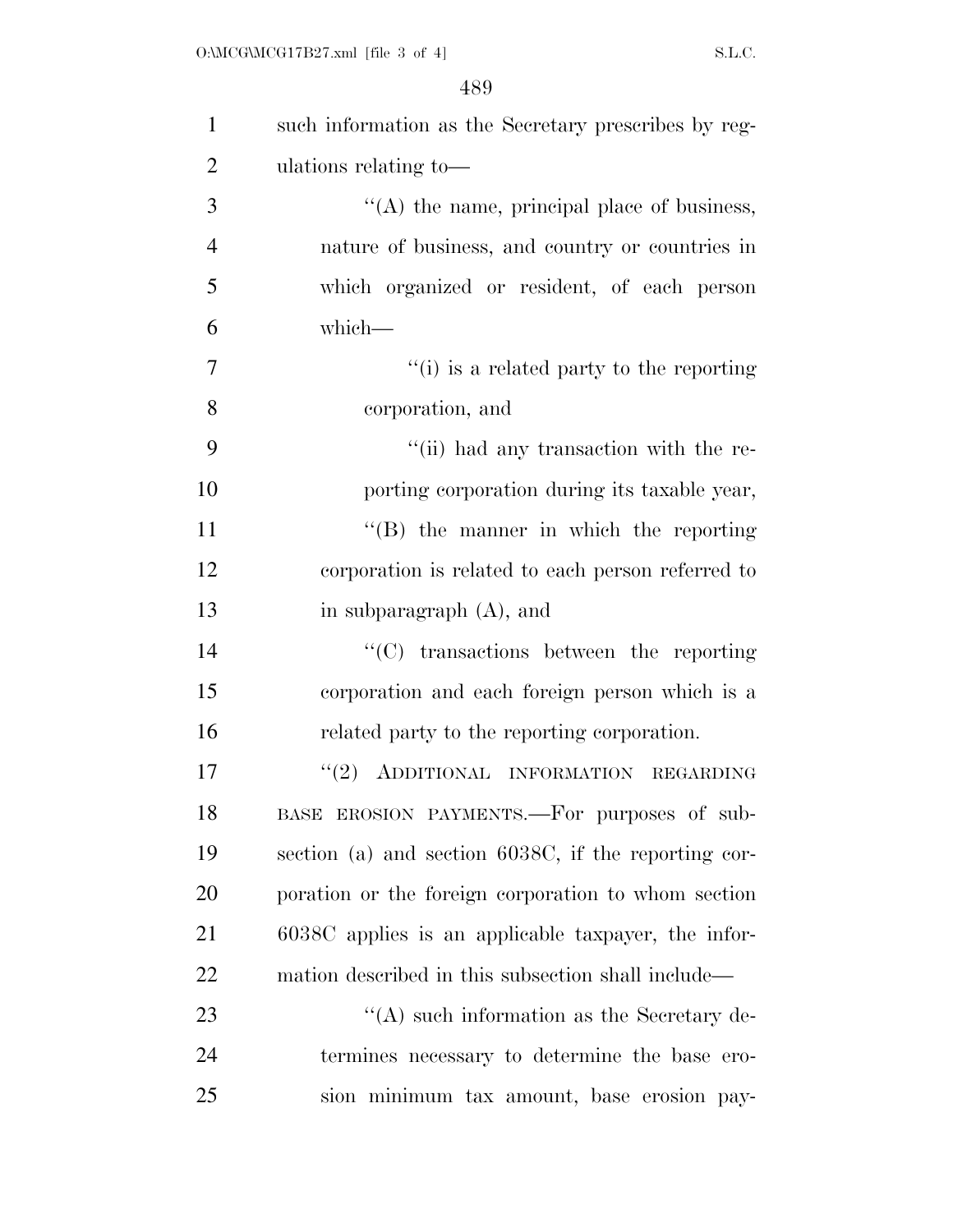| $\mathbf{1}$   | ments, and base erosion tax benefits of the tax-           |
|----------------|------------------------------------------------------------|
| $\overline{2}$ | payer for purposes of section 59A for the tax-             |
| 3              | able year, and                                             |
| $\overline{4}$ | $\lq\lq$ such other information as the Sec-                |
| 5              | retary determines necessary to carry out such              |
| 6              | section.                                                   |
| 7              | For purposes of this paragraph, any term used in           |
| 8              | this paragraph which is also used in section 59A           |
| 9              | shall have the same meaning as when used in such           |
| 10             | section.".                                                 |
| 11             | (2) INCREASE IN PENALTY.—Paragraphs (1)                    |
| 12             | and $(2)$ of section $6038A(d)$ are each amended by        |
| 13             | striking " $$10,000$ " and inserting " $$25,000$ ".        |
| 14             | (c) DISALLOWANCE OF CREDITS AGAINST BASE                   |
| 15             | EROSION TAX.—Paragraph $(2)$ of section $26(b)$ is amend-  |
| 16             | ed by inserting after subparagraph $(A)$ the following new |
| 17             | subparagraph:                                              |
| 18             | "(B) section $59A$ (relating to base erosion               |
| 19             | and anti-abuse tax),".                                     |
| 20             | (d) CONFORMING AMENDMENTS.—                                |
| 21             | $(1)$ The table of parts for subchapter A of chap-         |
| 22             | ter 1 is amended by adding after the item relating         |
| 23             | to part VI the following new item:                         |
|                | "Part VII. Base erosion and anti-abuse tax".               |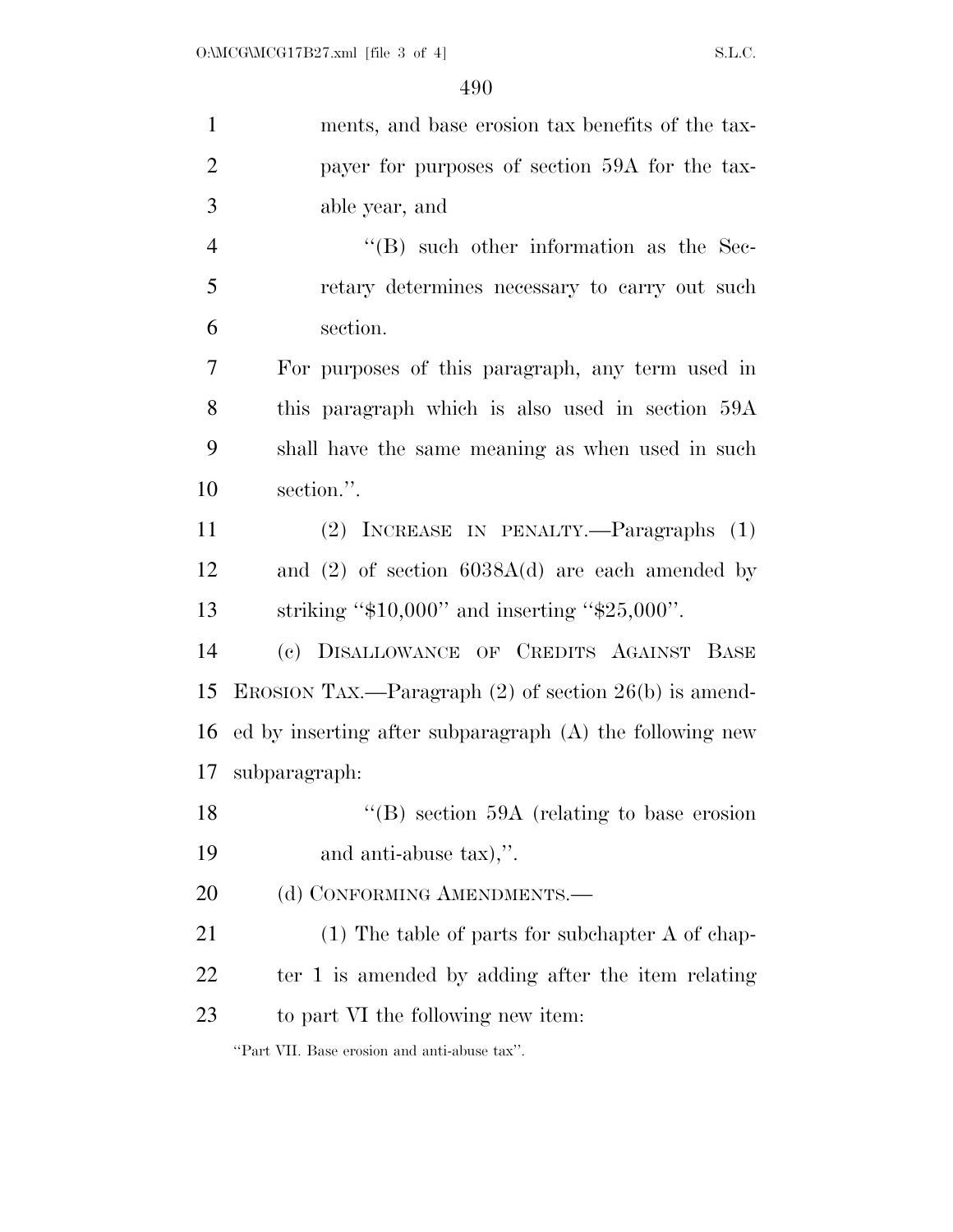| $\mathbf{1}$   | $(2)$ Paragraph $(1)$ of section $882(a)$ , as amend-   |
|----------------|---------------------------------------------------------|
| $\overline{2}$ | ed by this Act, is amended by inserting " or 59A,"      |
| 3              | after "section $11$ ,".                                 |
| $\overline{4}$ | (3) Subparagraph (A) of section $6425(c)(1)$ , as       |
| 5              | amended by sections 12001 and 13001, is amended         |
| 6              | to read as follows:                                     |
| 7              | "(A) the sum of-                                        |
| 8              | "(i) the tax imposed by section 11, or                  |
| 9              | subchapter $L$ of chapter 1, whichever is               |
| 10             | applicable, plus                                        |
| 11             | "(ii) the tax imposed by section $59A$ ,                |
| 12             | over".                                                  |
| 13             | $(4)(A)$ Subparagraph $(A)$ of section 6655(g)(1),      |
| 14             | as amended by sections 12001 and 13001, is amend-       |
| 15             | ed by striking "plus" at the end of clause (i), by re-  |
| 16             | designating clause (ii) as clause (iii), and by insert- |
| 17             | ing after clause (i) the following new clause:          |
| 18             | "(ii) the tax imposed by section 59A,                   |
| 19             | $plus''$ .                                              |
| 20             | (B) Subparagraphs $(A)(i)$ and $(B)(i)$ of section      |
| 21             | $6655(e)(2)$ , as amended by section 13001, are each    |
| 22             | amended by inserting "and modified taxable income"      |
| 23             | after "taxable income".                                 |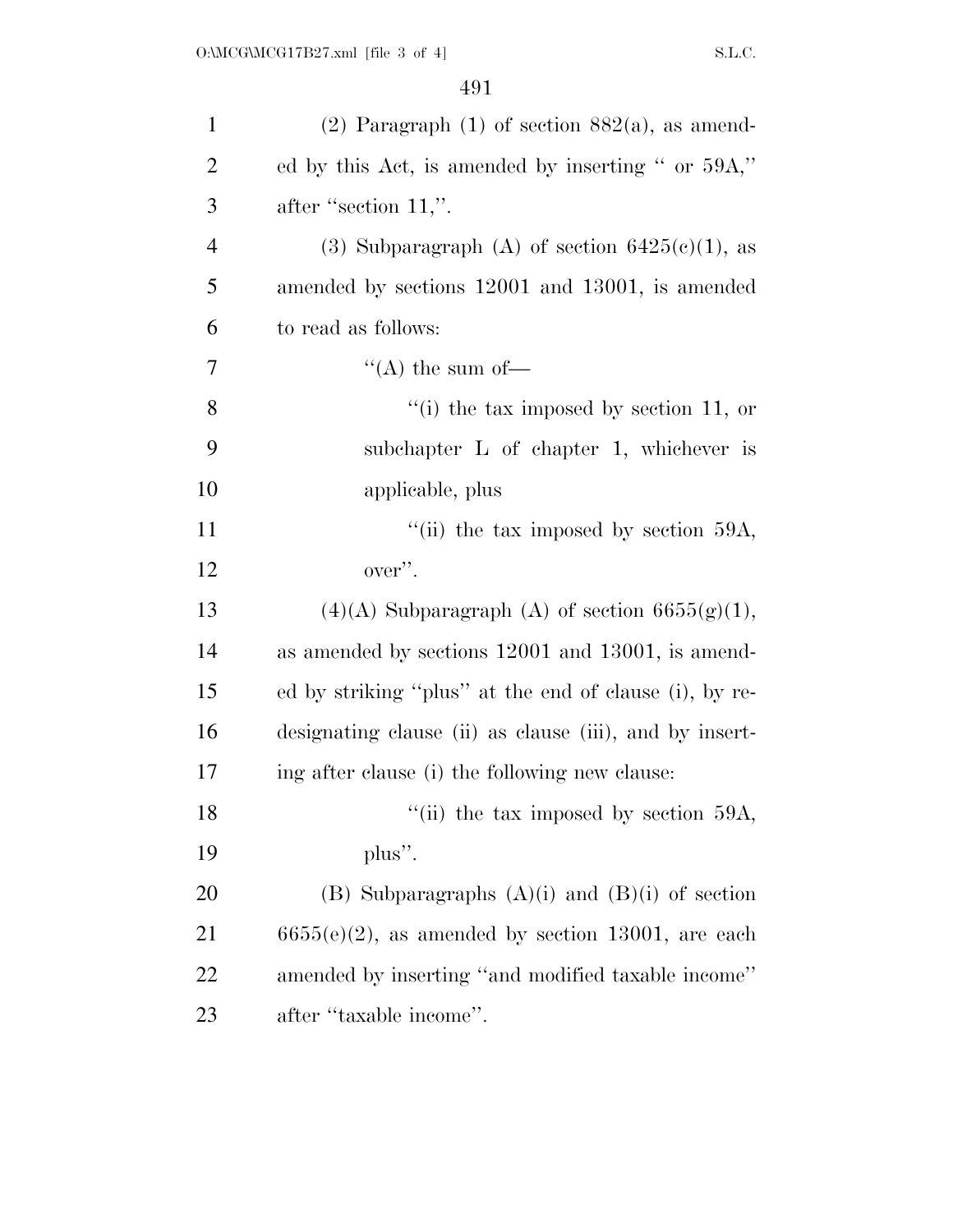1 (C) Subparagraph (B) of section  $6655(e)(2)$  is amended by adding at the end the following new clause: 4 "(iii) MODIFIED TAXABLE INCOME.— The term 'modified taxable income' has the meaning given such term by section  $59A(e)(1)$ .". (e) EFFECTIVE DATE.—The amendments made by this section shall apply to base erosion payments (as de- fined in section 59A(d) of the Internal Revenue Code of 1986, as added by this section) paid or accrued in taxable years beginning after December 31, 2017. **PART III—OTHER PROVISIONS SEC. 14501. TAXATION OF PASSENGER CRUISE GROSS IN- COME OF FOREIGN CORPORATIONS AND NONRESIDENT ALIEN INDIVIDUALS.**  (a) IN GENERAL.—Section 882 is amended by redes- ignating subsection (f) as subsection (g) and by inserting after subsection (e) the following new subsection: 20 <sup>"</sup>(f) TREATMENT OF PASSENGER CRUISE GROSS IN- COME.— 22 "(1) In GENERAL.—For purposes of this title, the effectively connected passenger cruise gross in-come of a foreign corporation shall be treated as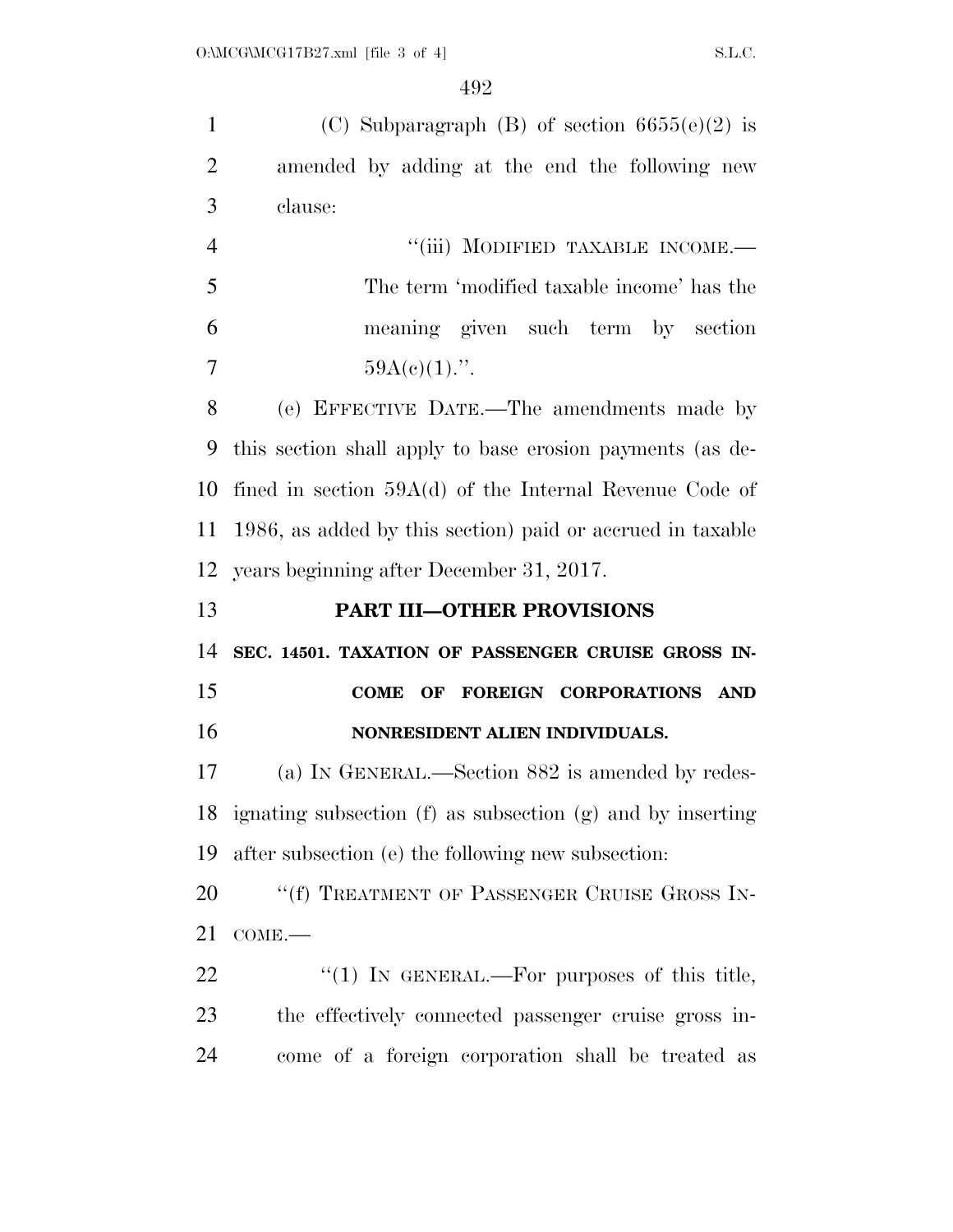gross income which is effectively connected with the conduct of a trade or business in the United States. 3 "(2) EFFECTIVELY CONNECTED PASSENGER CRUISE GROSS INCOME.—For purposes of this sub- section, the term 'effectively connected passenger cruise gross income' means, with respect to the oper- ation of any ship in a covered voyage, the United States territorial waters percentage of the gross in- come (determined without regard to section  $883(a)(1)$  derived from such operation, including any amount received with respect to the provision of any on- or off-board activities, services, or sales, with respect to passengers incidental to such oper- ation (or with respect to any agreement with any person with respect to the provision of any such ac- tivities, services, or sales). 17 "(3) UNITED STATES TERRITORIAL WATERS PERCENTAGE.—For purposes of this subsection— 19 "(A) IN GENERAL.—The term 'United States territorial waters percentage' means, with respect to the operation of any ship in any covered voyage, the ratio (expressed as a per- centage) of— 24 ''(i) the number of days during such voyage such ship was operated in the terri-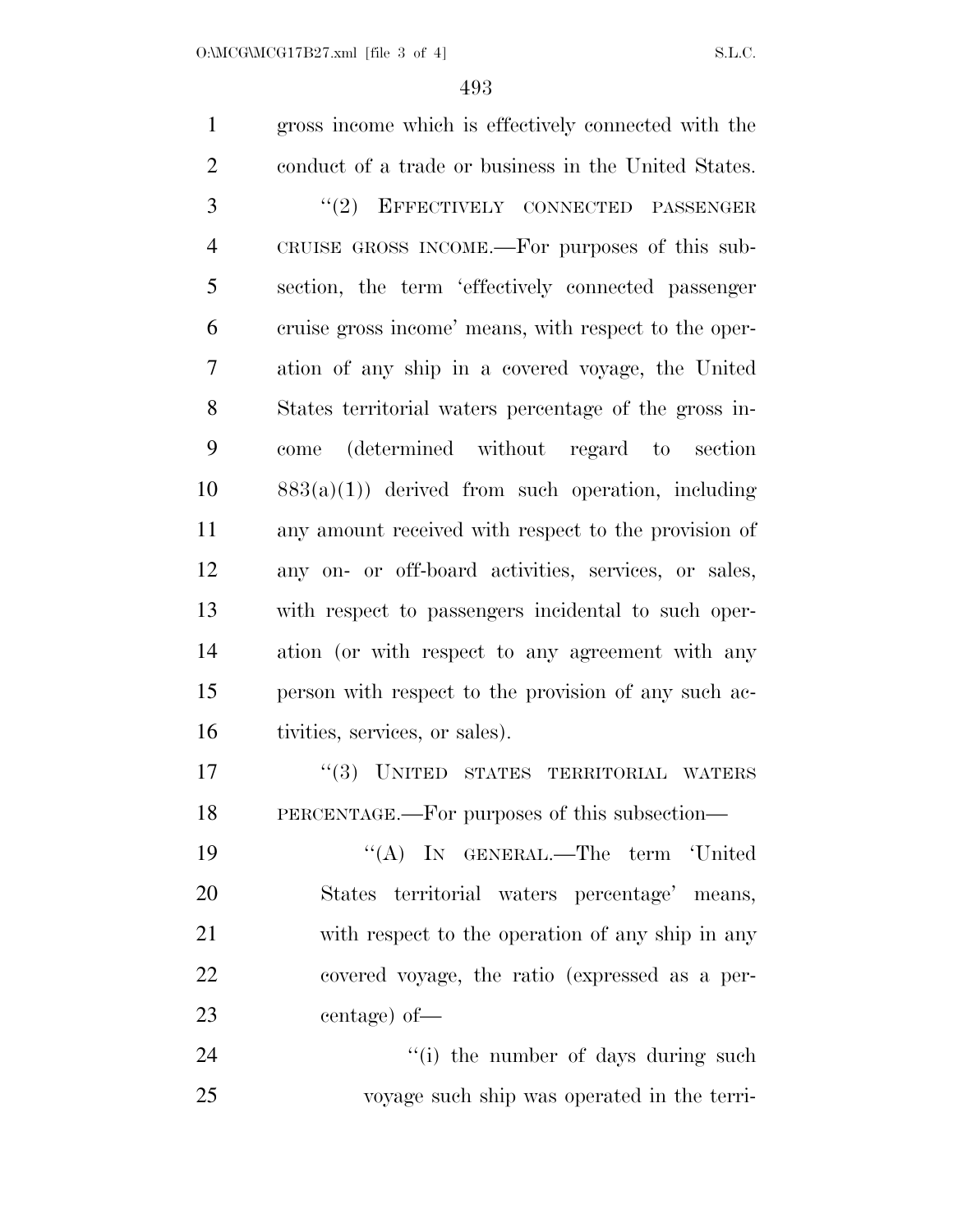| $\mathbf{1}$   | torial waters of the United States, divided       |
|----------------|---------------------------------------------------|
| $\overline{2}$ | by                                                |
| 3              | "(ii) the total number of days of such            |
| $\overline{4}$ | voyage.                                           |
| 5              | "(B) CALENDAR DAY RULE.—If a ship—                |
| 6              | "(i) is operated in a covered voyage,             |
| 7              | <b>or</b>                                         |
| 8              | "(ii) is operated in the territorial              |
| 9              | waters of the United States during a cov-         |
| 10             | ered voyage,                                      |
| 11             | for any portion of a calendar day, such ship      |
| 12             | shall be treated as having operated in a covered  |
| 13             | voyage, or as having operated in such territorial |
| 14             | waters, respectively, for the entirety of such    |
| 15             | day.                                              |
| 16             | "(C) TERRITORIAL WATERS.-The terri-               |
| 17             | torial waters of the United States shall be       |
| 18             | treated as consisting of those waters which       |
| 19             | are—                                              |
| 20             | "(i) within the international boundary            |
| 21             | line between the United States and any            |
| 22             | contiguous foreign country, or                    |
| 23             | "(ii) within 12 nautical miles from low           |
| 24             | tide on the coastline of the United States.       |
|                |                                                   |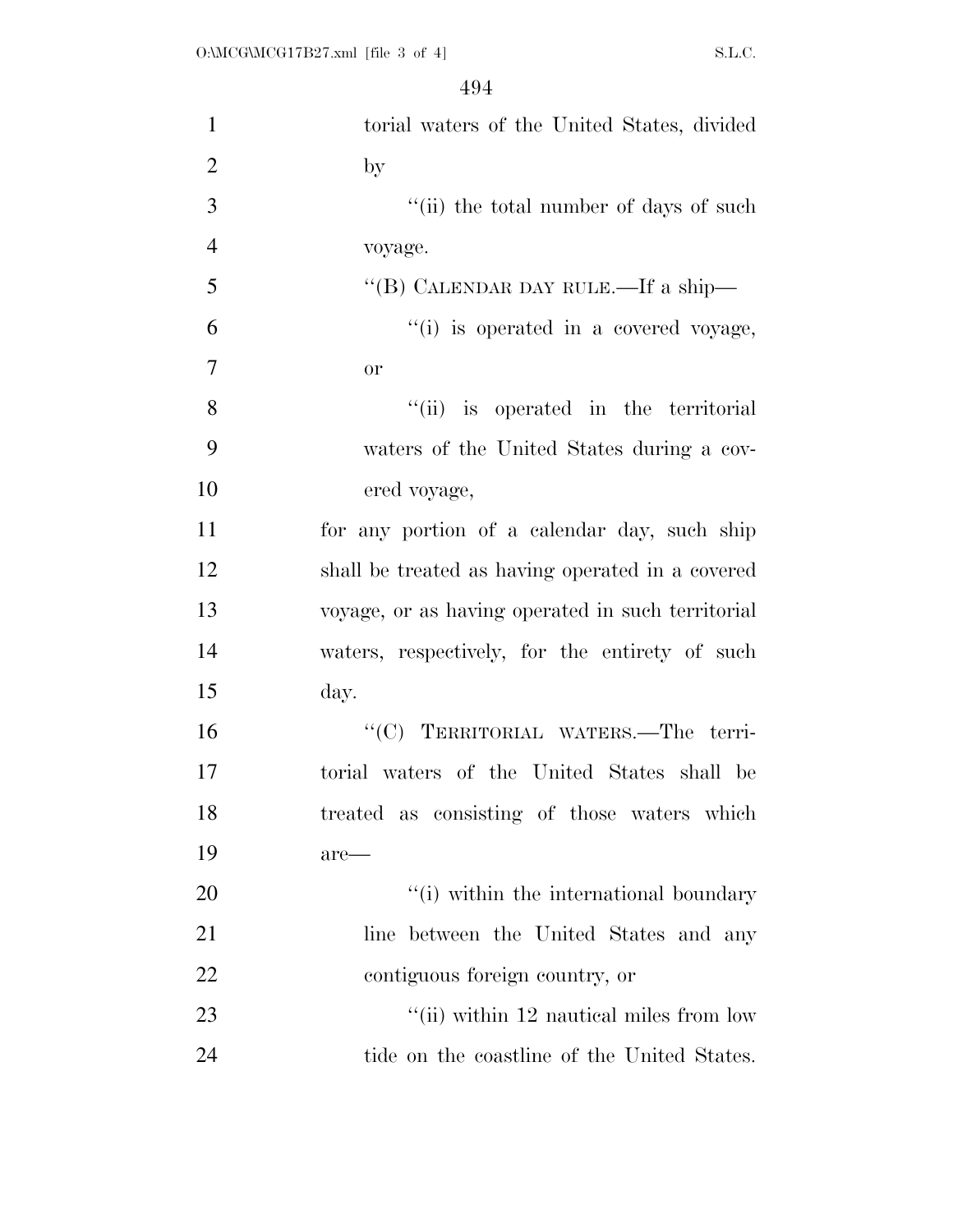| $\mathbf{1}$   | "(4) COVERED VOYAGE.—For purposes of this            |
|----------------|------------------------------------------------------|
| $\overline{2}$ | subsection-                                          |
| 3              | "(A) IN GENERAL.—The term 'covered                   |
| $\overline{4}$ | voyage' has the meaning given such term by           |
| 5              | section $4472(1)$ .                                  |
| 6              | "(B) ANTI-ABUSE RULE.—Except as oth-                 |
| 7              | erwise provided by the Secretary, if passengers      |
| 8              | embark a ship in the United States and more          |
| 9              | than 10 percent of such passengers disembark         |
| 10             | in the United States, the operation of such ship     |
| 11             | at all times between such events shall be treat-     |
| 12             | ed as a covered voyage. Nothing in the pre-          |
| 13             | ceding sentence shall preclude any operation of      |
| 14             | a ship (including any operation of a ship before     |
| 15             | or after such events) which would otherwise be       |
| 16             | treated as part of a covered voyage from being       |
| 17             | so treated.                                          |
| 18             | $``(5)$ TREATMENT OF OTHERWISE EFFECTIVELY           |
| 19             | CONNECTED INCOME.—Gross income which would,          |
| 20             | without regard to this subsection, be gross income   |
| 21             | which is effectively connected with the conduct of a |
| 22             | trade or business in the United States—              |
| 23             | $\lq\lq$ shall be so treated, and                    |
| 24             | $\lq\lq$ shall not be taken into account as          |
| 25             | gross income under paragraph $(2)$ .".               |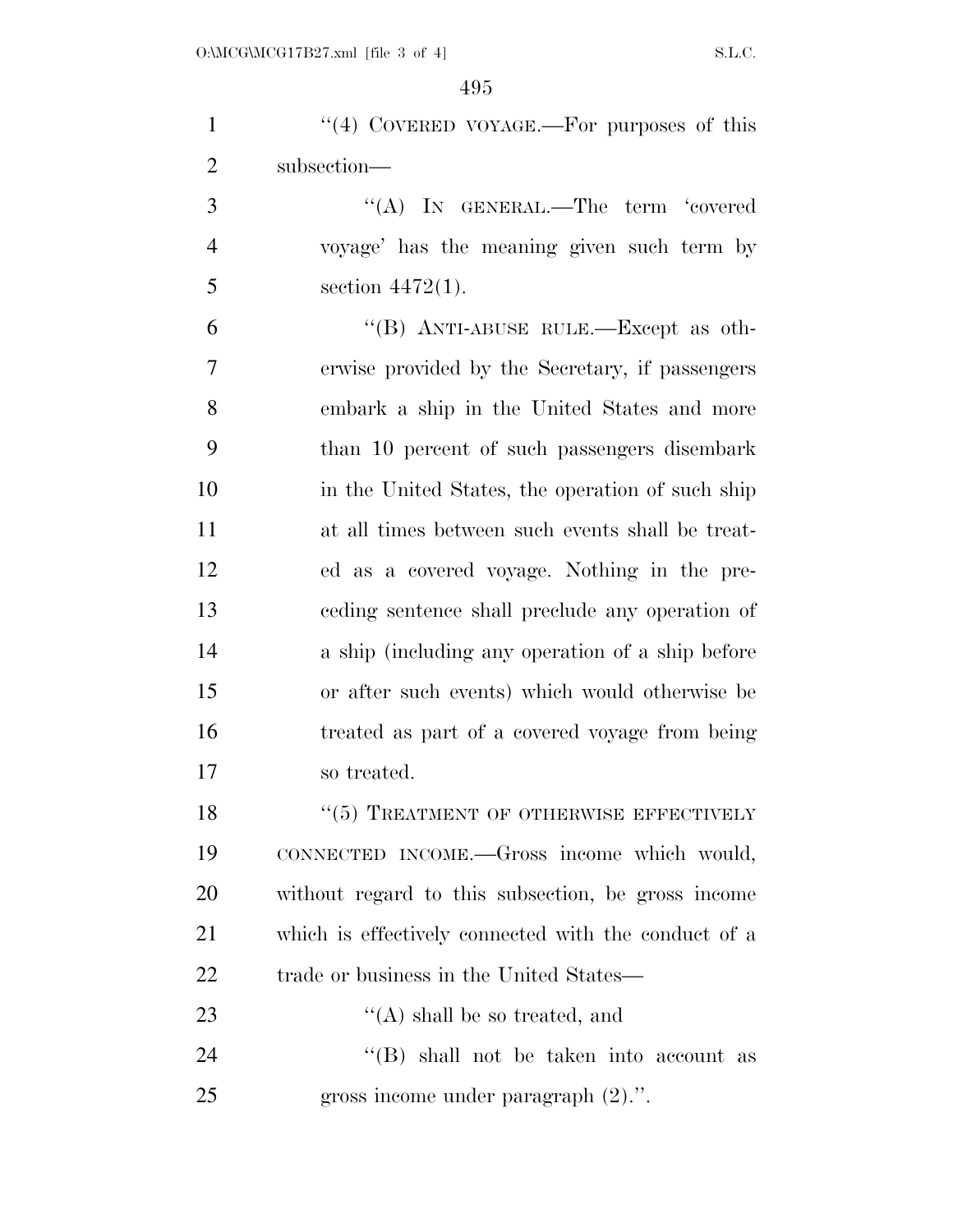(b) APPLICATION TO NONRESIDENT ALIEN INDIVID- UALS.—Section 871 is amended by redesignating sub- section (n) as subsection (o) and by inserting after sub-section (m) the following new subsection:

 ''(n) TREATMENT OF PASSENGER CRUISE GROSS IN-COME.—

 $7 \t$  ''(1) In GENERAL.—For purposes of this title, the effectively connected passenger cruise gross in- come of a nonresident alien individual shall be treat- ed as gross income which is effectively connected with the conduct of a trade or business in the United States.

13 "(2) DEFINITIONS AND SPECIAL RULES.—For purposes of this subsection—

15 "(A) DEFINITIONS.—Terms used in this 16 subsection which are also used in section  $882(f)$  shall have the same meaning as when used in 18 such section, except that section  $882(f)(2)$  shall 19 be applied by substituting 'section  $872(b)(1)$ ' 20 for 'section  $883(a)(1)$ '.

21 "(B) TREATMENT OF OTHERWISE EFFEC- TIVELY CONNECTED INCOME.—Rules similar to 23 the rules of section  $882(f)(5)$  shall apply for purposes of this subsection.''.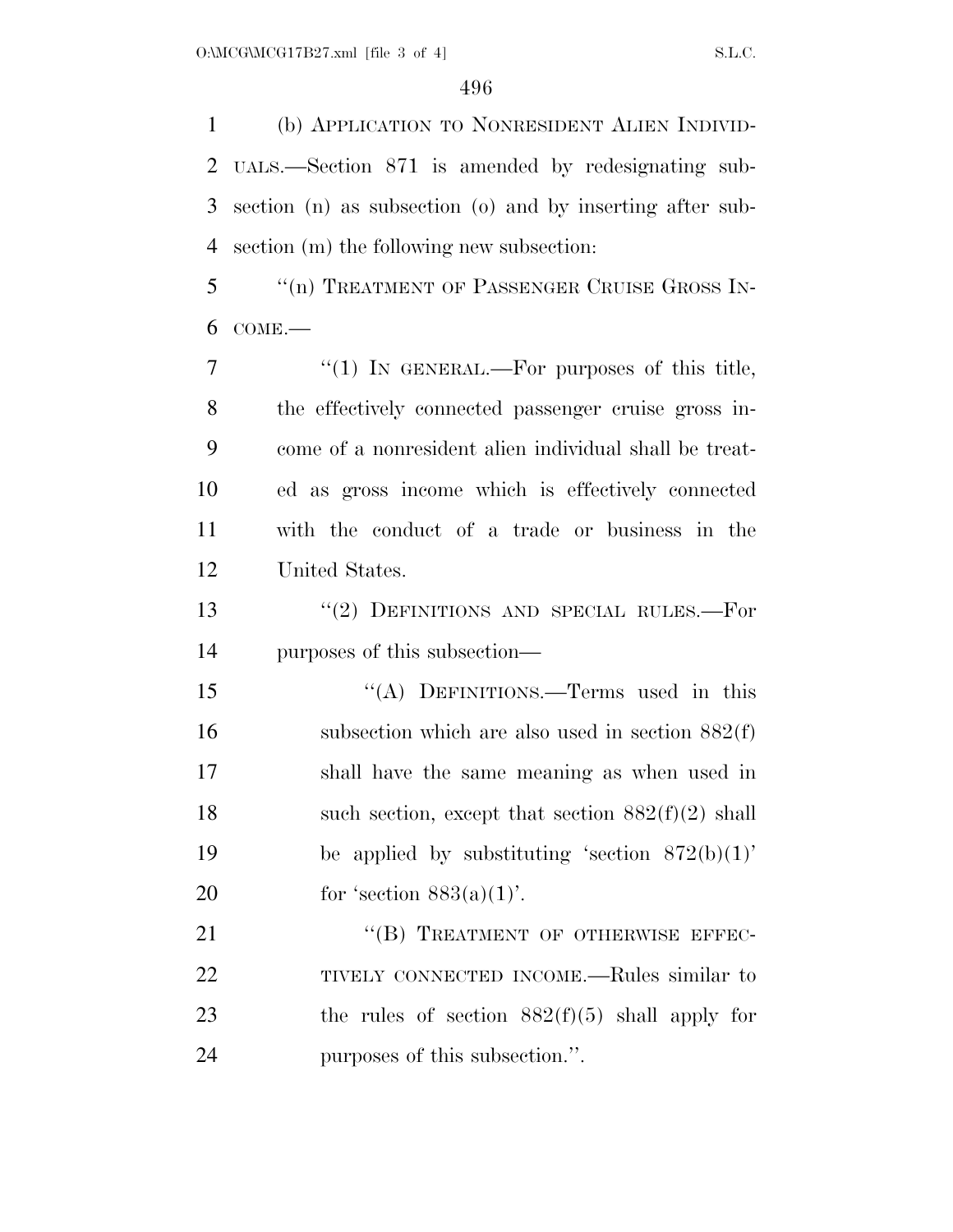(c) COORDINATION WITH RECIPROCAL EXEMPTIONS FOR SHIPPING INCOME.—

3 (1) IN GENERAL.—Section  $883(a)(1)$  is amend- ed by striking ''Gross income'' and inserting ''Ex-cept as provided in section 882(f), gross income''.

 (2) NONRESIDENT ALIEN INDIVIDUALS.—Sec- tion 872(b)(1) is amended by striking ''Gross in- come'' and inserting ''Except as provided in section  $871(n)$ , gross income".

10 (d) COORDINATION WITH TAX ON GROSS TRANSPOR- TATION INCOME.—Section 887(b)(4) is amended by add-ing at the end the following new flush text:

 ''The preceding sentence shall not apply to any United States source gross transportation income which is effectively connected passenger cruise gross income (within the meaning of section 871(n) or  $882(f)$ .".

 (e) EFFECTIVE DATE.—The amendments made by this section shall apply to taxable years beginning after December 31, 2017.

# **SEC. 14502. RESTRICTION ON INSURANCE BUSINESS EXCEP- TION TO PASSIVE FOREIGN INVESTMENT COMPANY RULES.**

24 (a) IN GENERAL.—Section  $1297(b)(2)(B)$  is amend-ed to read as follows: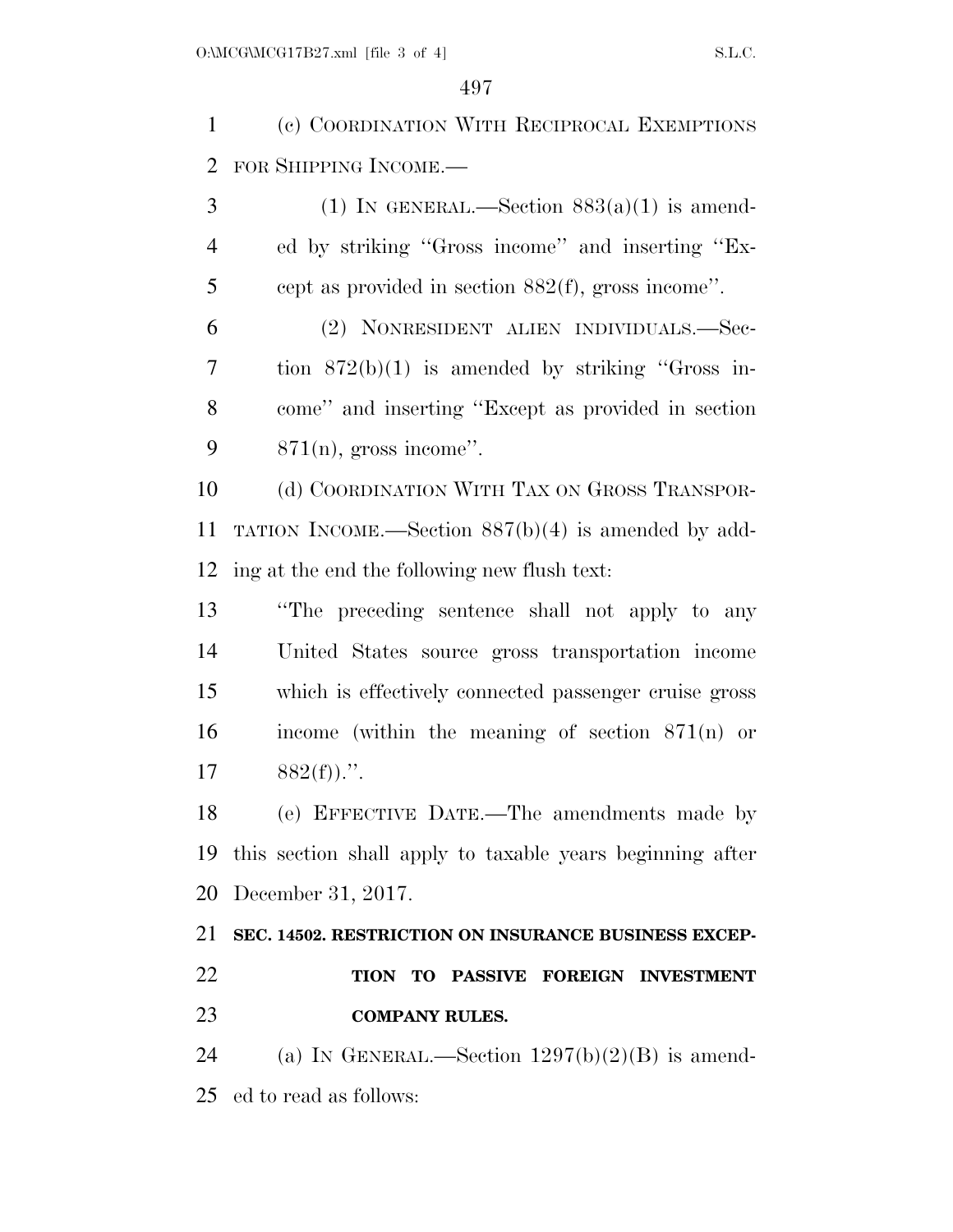| $\mathbf{1}$   | $\lq\lq (B)$ derived in the active conduct of an in-            |
|----------------|-----------------------------------------------------------------|
| $\overline{2}$ | surance business by a qualifying insurance cor-                 |
| 3              | poration (as defined in subsection $(f)$ ),".                   |
| $\overline{4}$ | QUALIFYING INSURANCE CORPORATION DE-<br>(b)                     |
| 5              | FINED.—Section 1297 is amended by adding at the end             |
| 6              | the following new subsection:                                   |
| $\tau$         | "(f) QUALIFYING INSURANCE CORPORATION.—For                      |
| 8              | purposes of subsection $(b)(2)(B)$ —                            |
| 9              | "(1) IN GENERAL.—The term 'qualifying insur-                    |
| 10             | ance corporation' means, with respect to any taxable            |
| 11             | year, a foreign corporation—                                    |
| 12             | "(A) which would be subject to tax under                        |
| 13             | subchapter L if such corporation were a domes-                  |
| 14             | tic corporation, and                                            |
| 15             | $\lq\lq$ the applicable insurance liabilities of                |
| 16             | which constitute more than 25 percent of its                    |
| 17             | total assets, determined on the basis of such li-               |
| 18             | abilities and assets as reported on the corpora-                |
| 19             | tion's applicable financial statement for the last              |
| 20             | year ending with or within the taxable year.                    |
| 21             | (2)<br><b>ALTERNATIVE</b><br><b>FACTS</b><br><b>AND</b><br>CIR- |
| 22             | CUMSTANCES TEST FOR CERTAIN CORPORATIONS.-                      |
| 23             | If a corporation fails to qualify as a qualified insur-         |
| 24             | ance corporation under paragraph (1) solely because             |
| 25             | the percentage determined under paragraph $(1)(B)$              |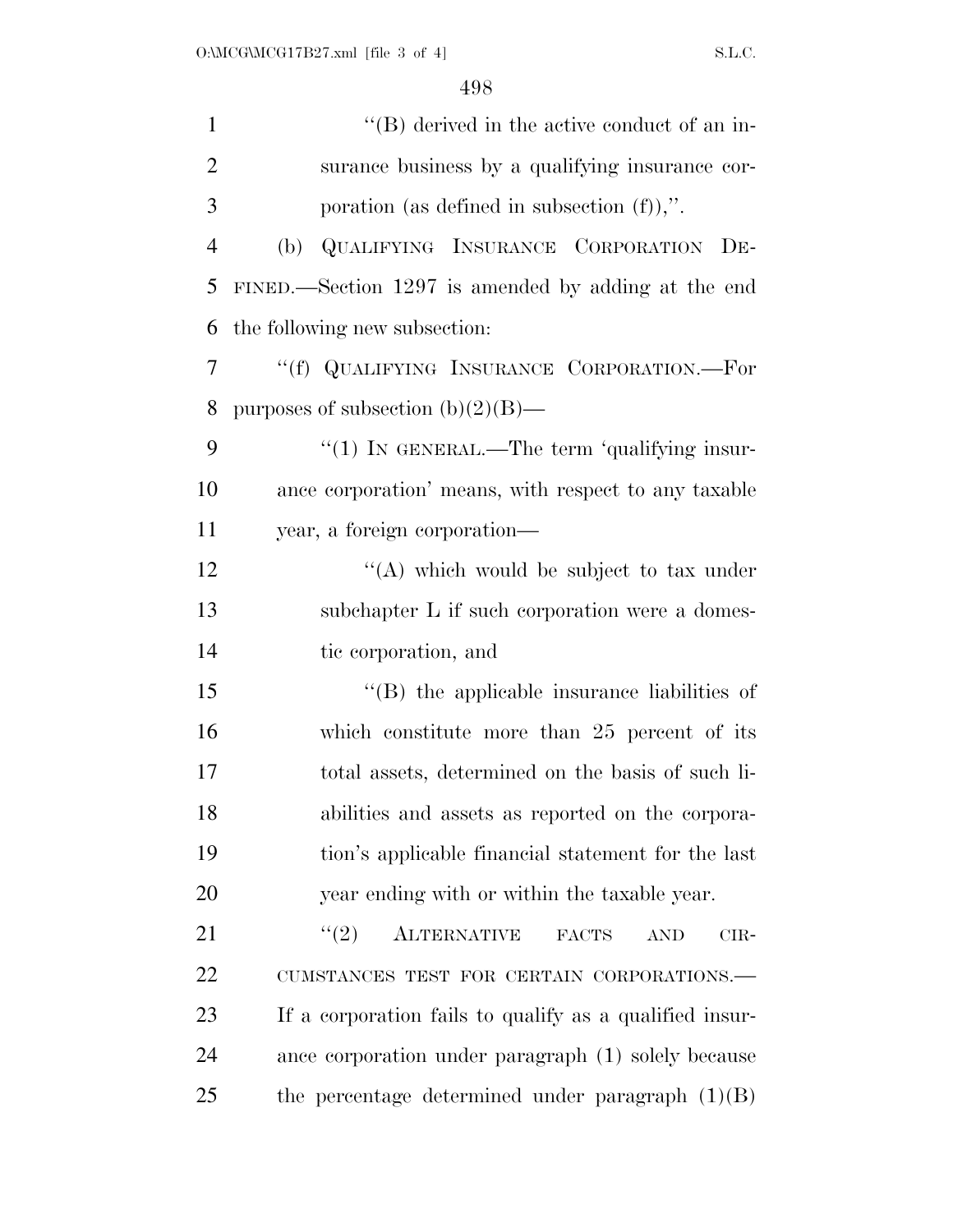| $\mathbf{1}$   | is 25 percent or less, a United States person that |
|----------------|----------------------------------------------------|
| $\overline{2}$ | owns stock in such corporation may elect to treat  |
| 3              | such stock as stock of a qualifying insurance cor- |
| $\overline{4}$ | poration if—                                       |
| 5              | $\lq\lq$ the percentage so determined for the      |
| 6              | corporation is at least 10 percent, and            |
| $\overline{7}$ | $\lq\lq (B)$ under regulations provided by the     |
| 8              | Secretary, based on the applicable facts and cir-  |
| 9              | cumstances—                                        |
| 10             | "(i) the corporation is predominantly              |
| 11             | engaged in an insurance business, and              |
| 12             | "(ii) such failure is due solely to run-           |
| 13             | off-related or rating-related circumstances        |
| 14             | involving such insurance business.                 |
| 15             | $``(3)$ APPLICABLE INSURANCE LIABILITIES.          |
| 16             | For purposes of this subsection—                   |
| 17             | "(A) IN GENERAL.—The term 'applicable              |
| 18             | insurance liabilities' means, with respect to any  |
| 19             | life or property and casualty insurance busi-      |
| 20             | $ness$ —                                           |
| 21             | "(i) loss and loss adjustment ex-                  |
| 22             | penses, and                                        |
| 23             | "(ii) reserves (other than deficiency,             |
| 24             | contingency, or unearned premium re-               |
| 25             | serves) for life and health insurance risks        |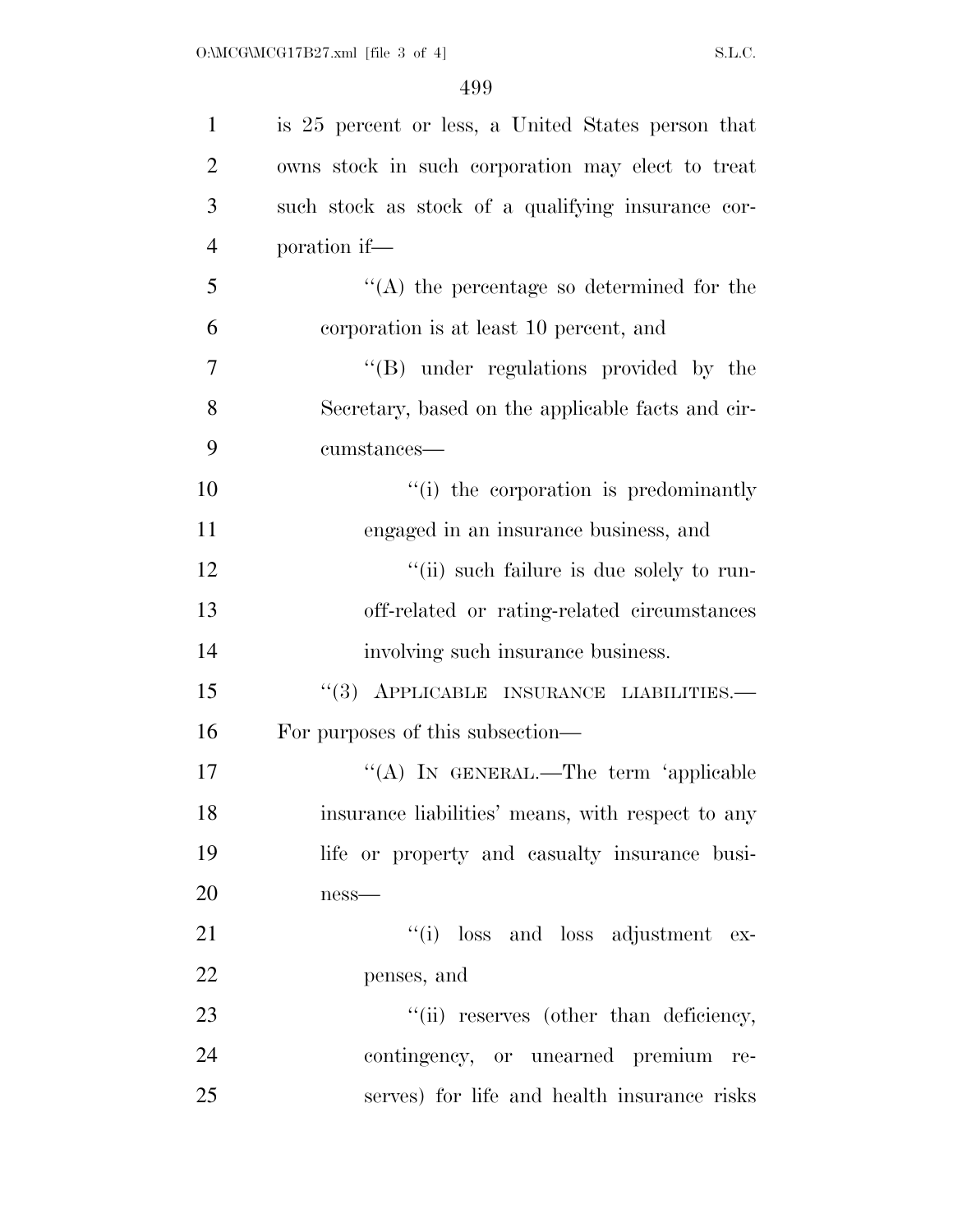| $\mathbf{1}$   | and life and health insurance claims with          |
|----------------|----------------------------------------------------|
| $\overline{2}$ | respect to contracts providing coverage for        |
| 3              | mortality or morbidity risks.                      |
| $\overline{4}$ | "(B) LIMITATIONS ON AMOUNT OF LIABIL-              |
| 5              | ITIES.—Any amount determined under clause          |
| 6              | (i) or (ii) of subparagraph $(A)$ shall not exceed |
| $\overline{7}$ | the lesser of such amount—                         |
| 8              | "(i) as reported to the applicable in-             |
| 9              | surance regulatory body in the applicable          |
| 10             | financial statement described in paragraph         |
| 11             | $(4)(A)$ (or, if less, the amount required by      |
| 12             | applicable law or regulation), or                  |
| 13             | "(ii) as determined under regulations              |
| 14             | prescribed by the Secretary.                       |
| 15             | $``(4)$ OTHER DEFINITIONS AND RULES.—For           |
| 16             | purposes of this subsection—                       |
| 17             | APPLICABLE FINANCIAL<br>``(A)<br>STATE-            |
| 18             | MENT.—The term 'applicable financial state-        |
| 19             | ment' means a statement for financial reporting    |
| 20             | purposes which—                                    |
| 21             | "(i) is made on the basis of generally             |
| 22             | accepted accounting principles,                    |
| 23             | "(ii) is made on the basis of inter-               |
| 24             | national financial reporting standards, but        |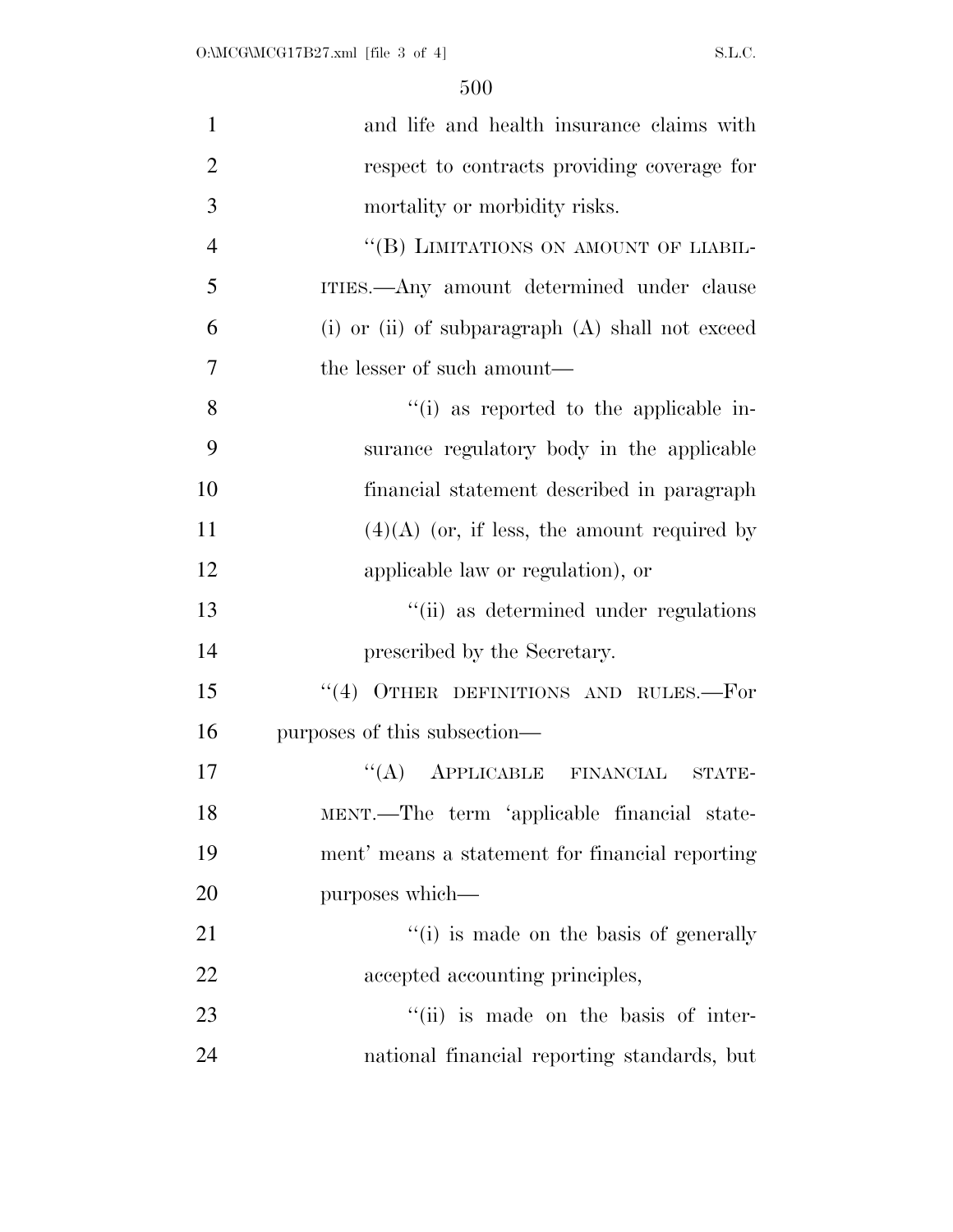| $\mathbf{1}$   | only if there is no statement that meets                     |
|----------------|--------------------------------------------------------------|
| $\overline{2}$ | the requirement of clause (i), or                            |
| 3              | "(iii) except as otherwise provided by                       |
| $\overline{4}$ | the Secretary in regulations, is the annual                  |
| 5              | statement which is required to be filed                      |
| 6              | with the applicable insurance regulatory                     |
| 7              | body, but only if there is no statement                      |
| 8              | which meets the requirements of clause (i)                   |
| 9              | or $(ii)$ .                                                  |
| 10             | "(B) APPLICABLE INSURANCE<br>REGU-                           |
| 11             | LATORY BODY.—The term 'applicable insurance                  |
| 12             | regulatory body' means, with respect to any in-              |
| 13             | surance business, the entity established by law              |
| 14             | to license, authorize, or regulate such business             |
| 15             | and to which the statement described in sub-                 |
| 16             | paragraph $(A)$ is provided.".                               |
| 17             | (c) EFFECTIVE DATE.—The amendments made by                   |
|                | 18 this section shall apply to taxable years beginning after |
| 19             | December 31, 2017.                                           |
| 20             | SEC. 14503. REPEAL OF FAIR MARKET VALUE METHOD OF            |
| 21             | INTEREST EXPENSE APPORTIONMENT.                              |
| 22             | (a) IN GENERAL.—Paragraph $(2)$ of section $864(e)$          |
| 23             | is amended to read as follows:                               |
| 24             | "(2) GROSS INCOME AND FAIR MARKET VALUE                      |
| 25             | METHODS MAY NOT BE USED FOR INTEREST.—All                    |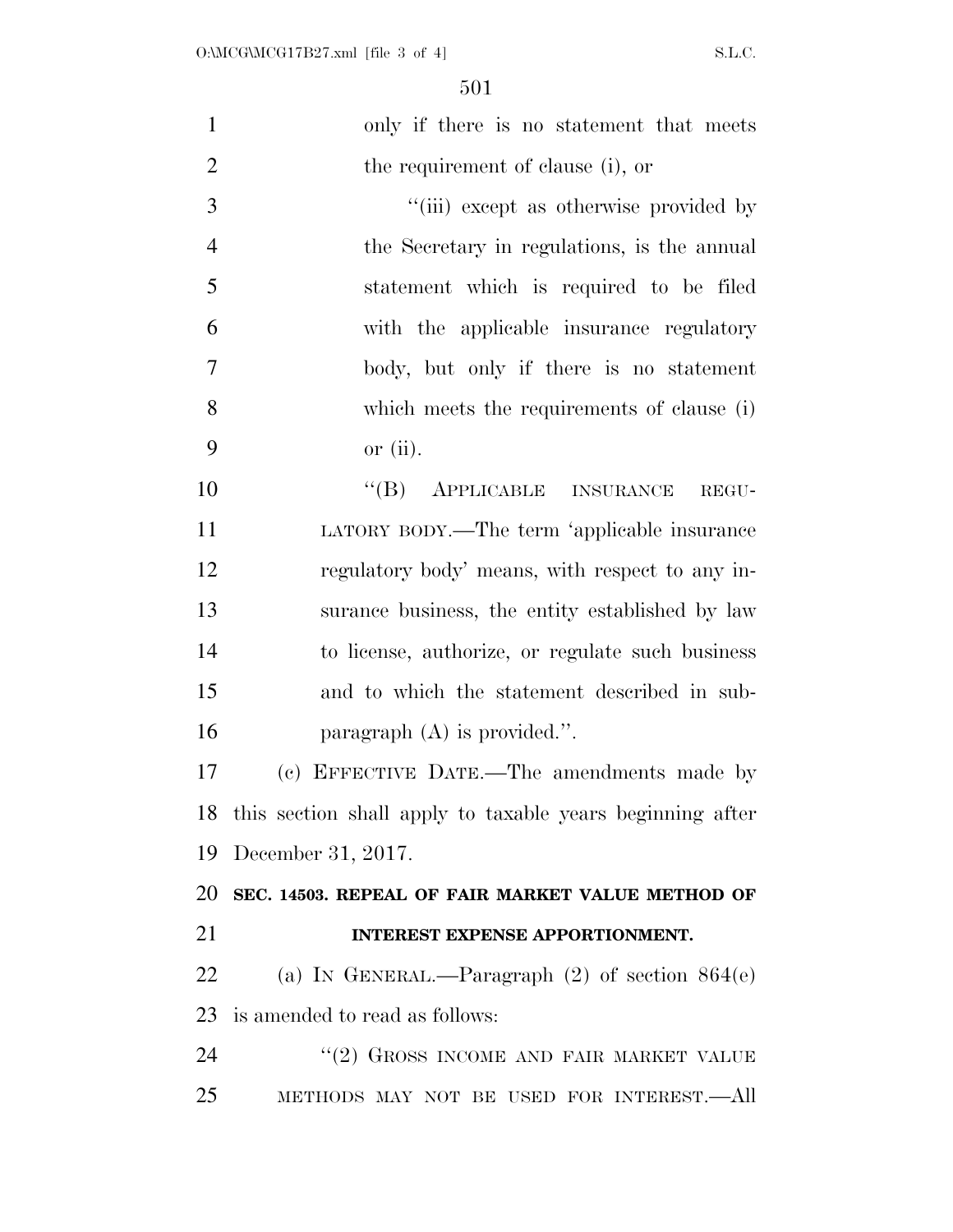allocations and apportionments of interest expense shall be determined using the adjusted bases of as- sets rather than on the basis of the fair market value of the assets or gross income.''.

 (b) EFFECTIVE DATE.—The amendment made by this section shall apply to taxable years beginning after December 31, 2017.

### **SEC. 14504. MODIFICATION TO SOURCE RULES INVOLVING POSSESSIONS.**

 (a) IN GENERAL.—Subsection (b)(2) of Section 937 of the Internal Revenue Code of 1986 is amended by in- serting '', but only to the extent such income is attrib- utable to an office or fixed place of business within the United States (determined under the rules of Section  $864(c)(5)$ " before the period at the end.

 (b) SOURCE RULES FOR PERSONAL PROPERTY SALES.—Subsection (j)(3) of section 865 of the Internal Revenue Code of 1986 is amended by inserting ''932,'' 19 after "931,".

 (c) EFFECTIVE DATE.—The amendments made by this section shall apply to taxable years beginning after December 31, 2018.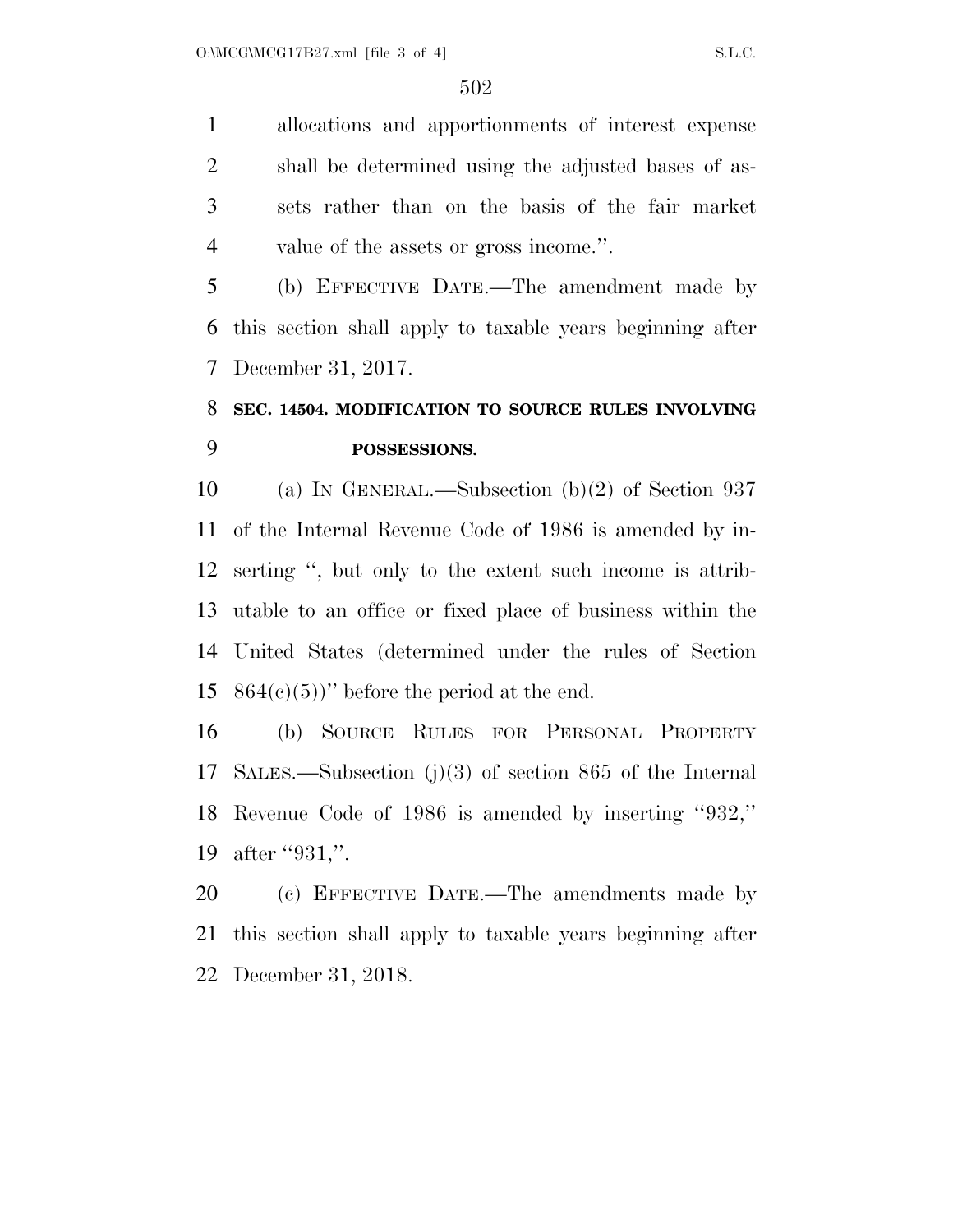| 1              | SEC. 14505. REPEAL OF EXCLUSION APPLICABLE TO CER-  |
|----------------|-----------------------------------------------------|
| $\overline{2}$ | TAIN PASSENGER AIRCRAFT OPERATED BY A               |
| 3              | FOREIGN CORPORATION.                                |
| $\overline{4}$ | (a) IN GENERAL.—Section 883 is amended—             |
| 5              | $(1)$ by striking "Gross income" in subsection      |
| 6              | $(a)(2)$ and inserting "Except as provided in sub-  |
| 7              | section (d), gross income", and                     |
| 8              | $(2)$ by adding at the end the following new sub-   |
| 9              | section:                                            |
| 10             | "(d) EXCEPTION FOR AIRCRAFT OPERATED BY FOR-        |
| 11             | EIGN CORPORATIONS.                                  |
| 12             | "(1) IN GENERAL.—Subsection $(a)(2)$ shall not      |
| 13             | apply to any corporation operating a passenger air- |
| 14             | line if-                                            |
| 15             | $\lq\lq$ the corporation is organized in a for-     |
| 16             | eign country the residents of which are not eli-    |
| 17             | gible for a reduced rate of tax or an exemption     |
| 18             | from tax under section 881 or 882, and              |
| 19             | "(B) such foreign country has fewer than            |
| 20             | 2 arrivals and departures, per week, from pas-      |
| 21             | senger airline carriers which—                      |
| 22             | "(i) are organized under the laws of                |
| 23             | the United States or any State, and                 |
| 24             | "(ii) have annual gross operational                 |
| 25             | revenues of more than $$1,000,000,000$ .            |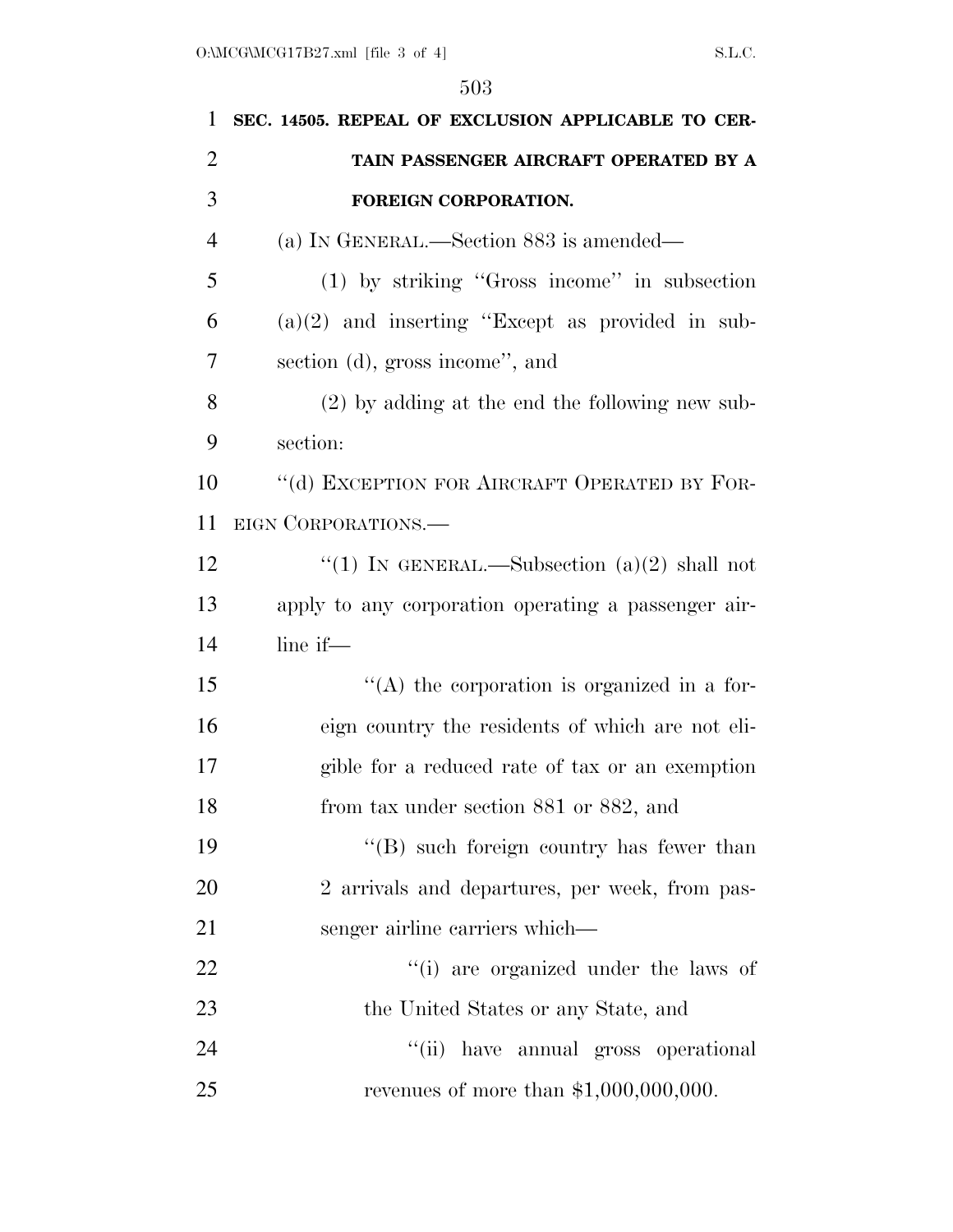| $\mathbf{1}$   | For purposes of subparagraph (B), an aircraft that        |
|----------------|-----------------------------------------------------------|
| $\overline{2}$ | lands in one country and subsequently departs from        |
| 3              | that country shall be treated as having engaged in        |
| $\overline{4}$ | 1 arrival and departure.                                  |
| 5              | "(2) INFLATION ADJUSTMENT.—In the case of                 |
| 6              | any calendar year beginning after 2018, the dollar        |
| 7              | amount in subparagraph $(A)(ii)$ shall be increased       |
| 8              | by an amount equal to-                                    |
| 9              | "(A) such dollar amount, multiplied by                    |
| 10             | $\lq\lq(B)$ the cost-of-living adjustment deter-          |
| 11             | mined under section $1(f)(3)$ for the calendar            |
| 12             | year, determined by substituting 'calendar year           |
| 13             | 2017' for 'calendar year 2016' in subparagraph            |
| 14             | $(A)(ii)$ thereof.                                        |
| 15             | Any increase determined under the preceding sen-          |
| 16             | tence shall be rounded to the nearest multiple of         |
| 17             | \$1,000,000."                                             |
| 18             | (b) EFFECTIVE DATE.—The amendments made by                |
| 19             | this section shall apply to taxable years beginning after |
| 20             | December 31, 2017.                                        |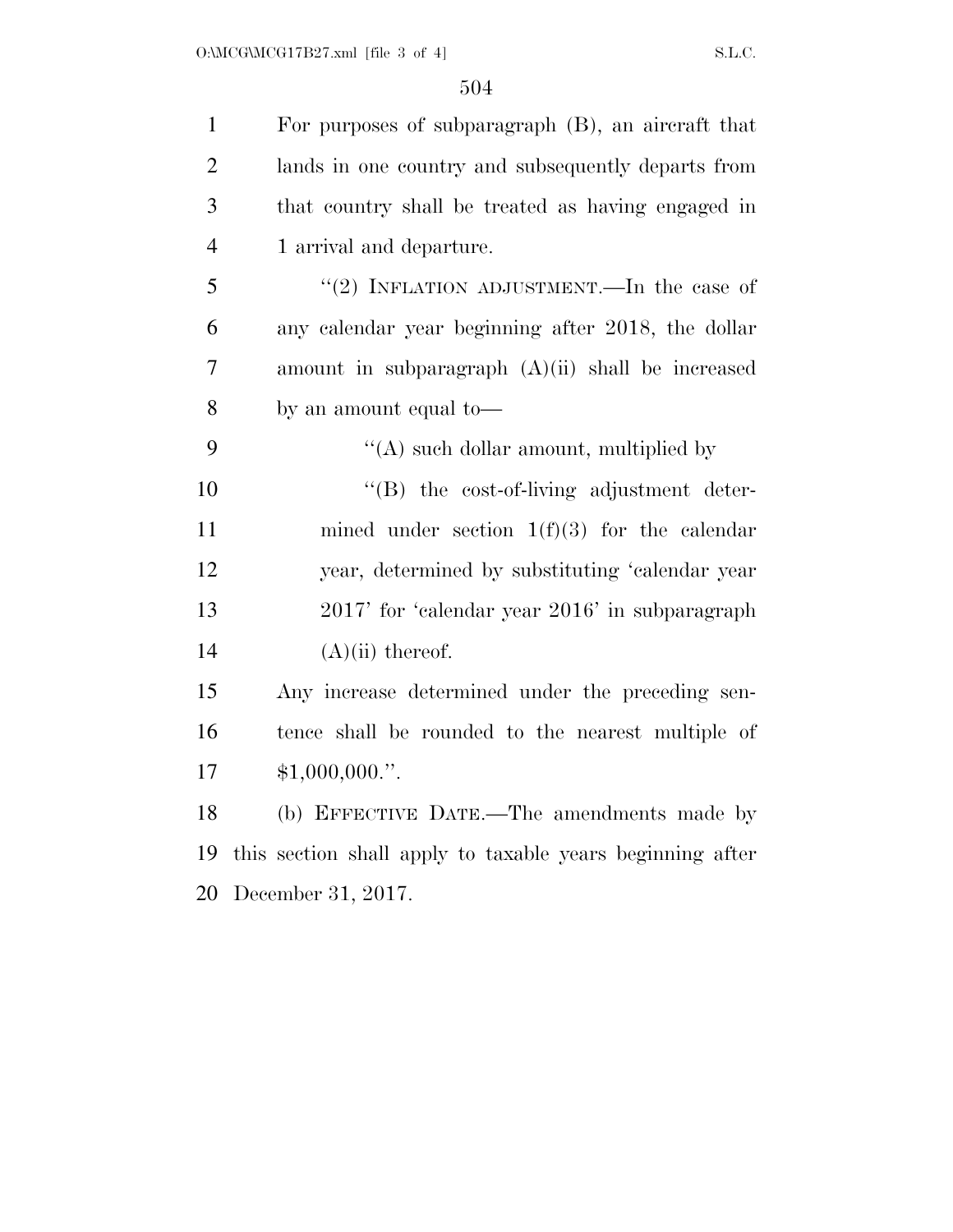# **Subtitle E—Revenue Dependent Proposals**

 **SEC. 15001. REPEAL OF INCREASED LIMITATION ON NET OPERATING LOSSES.** 

5 Section  $172(a)(2)$ , as amended by section 13302, is amended by striking ''(80 percent, in the case of taxable years beginning after December 31, 2022)''.

**SEC. 15002. REPEAL OF LIMITATION ON DEDUCTION FOR** 

## **MEALS PROVIDED AT THE CONVENIENCE OF THE EMPLOYER.**

 Section 274, as amended by section 13304, is amend- ed by striking subsection (o) and redesignating subsection (p) as subsection (o).

### **SEC. 15003. REPEAL OF REDUCED DEDUCTION FOR GLOBAL**

## **INTANGIBLE LOW-TAXED INCOME AND FOR-EIGN-DERIVED INTANGIBLE INCOME.**

 Section 250(a), as added by section 14202, is amend-ed by striking paragraph (3).

### **SEC. 15004. REPEAL OF MODIFICATIONS TO THE BASE ERO-**

**SION AND ANTI-ABUSE TAX.** 

 Section 59A(b), as added by section 14401, is amend-ed to read as follows:

 ''(b) BASE EROSION MINIMUM TAX AMOUNT.—For purposes of this section, the term 'base erosion minimum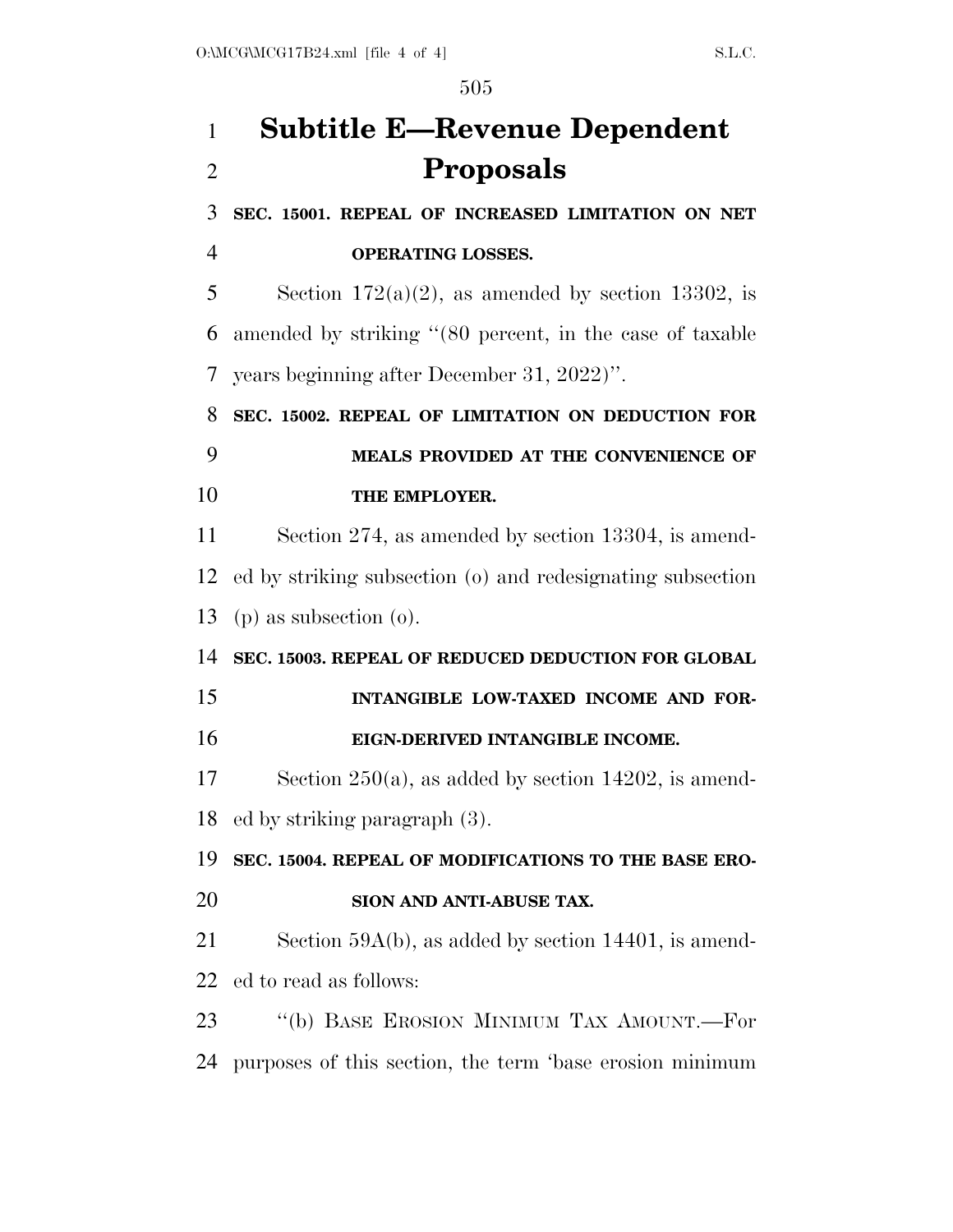| $\mathbf{1}$   | tax amount' means, with respect to any applicable tax-   |
|----------------|----------------------------------------------------------|
| $\overline{2}$ | payer for any taxable year, the excess (if any) of—      |
| 3              | "(1) an amount equal to 10 percent of the                |
| $\overline{4}$ | modified taxable income of such taxpayer for the         |
| 5              | taxable year, over                                       |
| 6              | $\lq(2)$ an amount equal to the regular tax liabil-      |
| 7              | ity (as defined in section $26(b)$ ) of the taxpayer for |
| 8              | the taxable year, reduced (but not below zero) by the    |
| 9              | excess (if any) of $-$                                   |
| 10             | $\lq\lq$ the credits allowed under this chapter          |
| 11             | against such regular tax liability, over                 |
| 12             | $\cdot$ (B) the credit allowed under section 38          |
| 13             | for the taxable year which is properly allocable         |
| 14             | to the research credit determined under section          |
| 15             | $41(a)$ .".                                              |
| 16             | SEC. 15005. REPEAL OF AMORTIZATION OF RESEARCH AND       |
| 17             | <b>EXPERIMENTAL EXPENDITURES.</b>                        |
| 18             | (a) IN GENERAL.—Section 174, as amended by sec-          |
| 19             | tion 13206, is amended to read as follows:               |
| 20             | "SEC. 174. RESEARCH AND EXPERIMENTAL EXPENDITURES.       |
| 21             | "(a) TREATMENT AS EXPENSES.—                             |
| 22             | "(1) IN GENERAL.—A taxpayer may treat re-                |
| 23             | search or experimental expenditures which are paid       |
| 24             | or incurred by him during the taxable year in con-       |
| 25             | nection with his trade or business as expenses which     |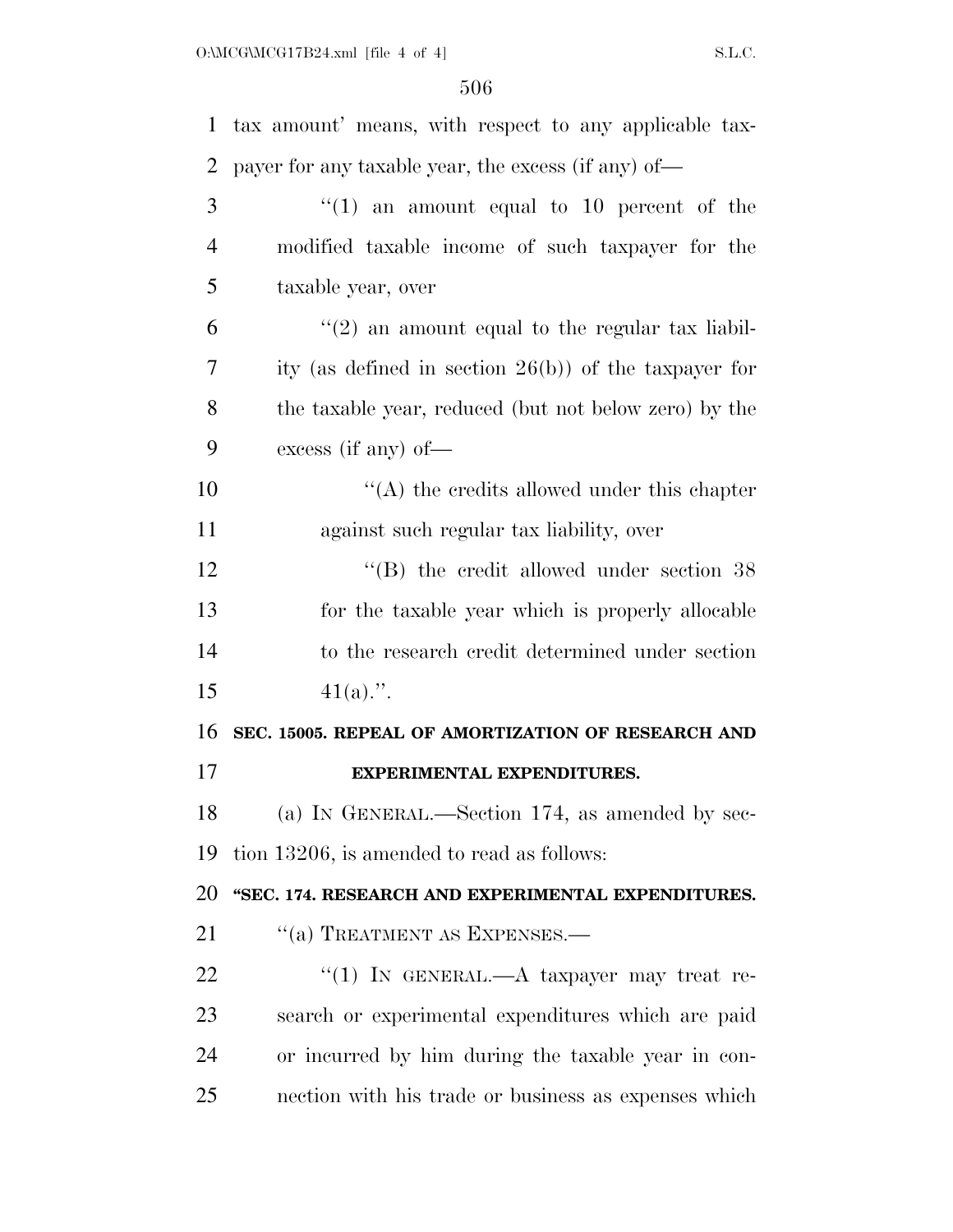| $\mathbf{1}$   | are not chargeable to capital account. The expendi-  |
|----------------|------------------------------------------------------|
| $\overline{2}$ | tures so treated shall be allowed as a deduction.    |
| 3              | "(2) WHEN METHOD MAY BE ADOPTED.—                    |
| $\overline{4}$ | "(A) WITHOUT CONSENT.—A taxpayer                     |
| 5              | may, without the consent of the Secretary,           |
| 6              | adopt the method provided in this subsection         |
| $\overline{7}$ | for his first taxable year for which expenditures    |
| 8              | described in paragraph (1) are paid or incurred.     |
| 9              | "(B) WITH CONSENT.—A taxpayer may,                   |
| 10             | with the consent of the Secretary, adopt at any      |
| 11             | time the method provided in this subsection.         |
| 12             | $\cdot$ (3) SCOPE.—The method adopted under this     |
| 13             | subsection shall apply to all expenditures described |
| 14             | in paragraph (1). The method adopted shall be ad-    |
| 15             | hered to in computing taxable income for the taxable |
| 16             | year and for all subsequent taxable years unless,    |
| 17             | with the approval of the Secretary, a change to a    |
| 18             | different method is authorized with respect to part  |
| 19             | or all of such expenditures.                         |
| 20             | "(b) AMORTIZATION OF CERTAIN RESEARCH AND            |
| 21             | EXPERIMENTAL EXPENDITURES.-                          |
| 22             | "(1) IN GENERAL.—At the election of the tax-         |
| 23             | payer, made in accordance with regulations pre-      |
| 24             | scribed by the Secretary, research or experimental   |
| 25             | expenditures which are—                              |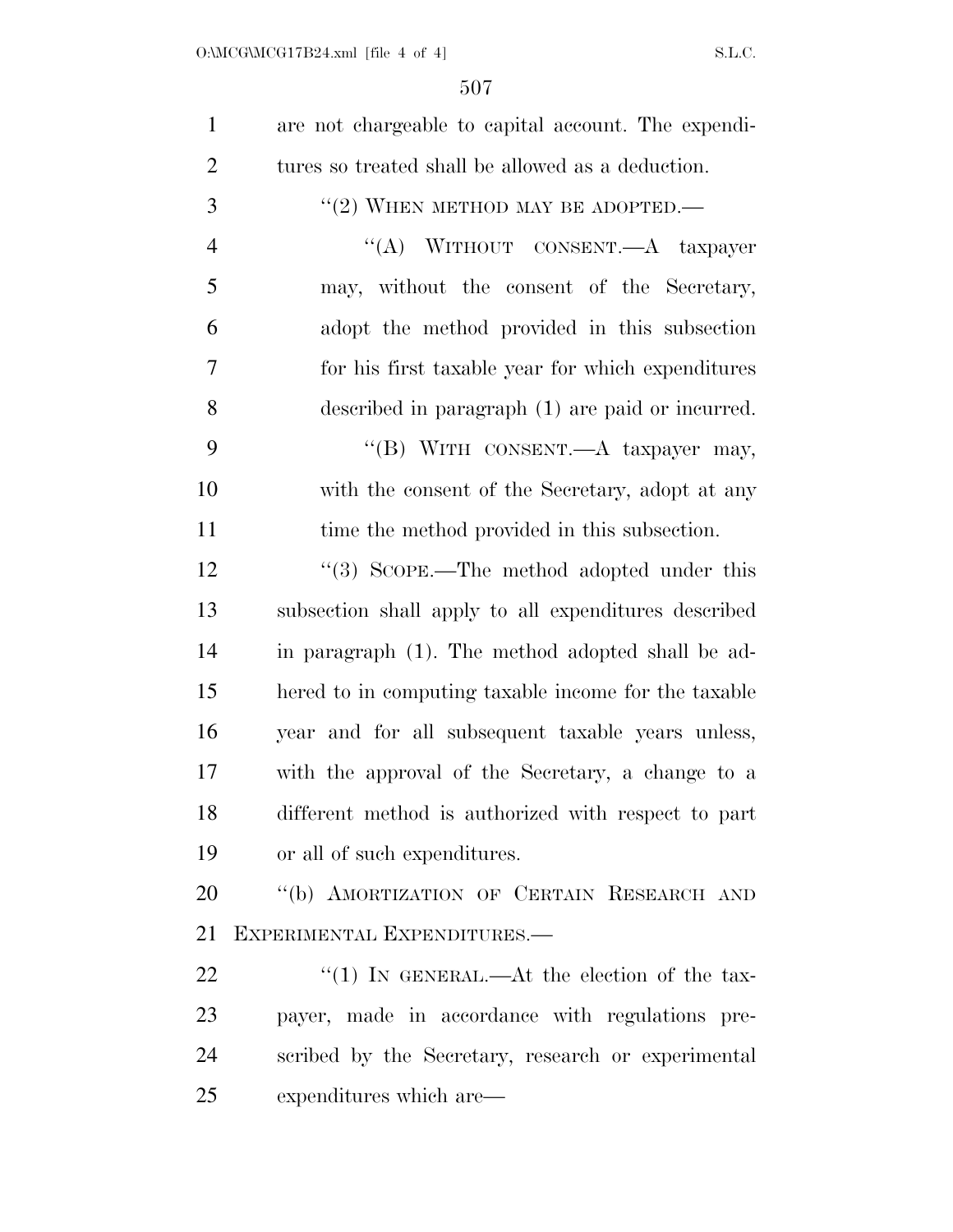| $\mathbf{1}$   | "(A) paid or incurred by the taxpayer in                |
|----------------|---------------------------------------------------------|
| $\overline{2}$ | connection with his trade or business,                  |
| 3              | $\lq\lq (B)$ not treated as expenses under sub-         |
| $\overline{4}$ | section (a), and                                        |
| 5              | "(C) chargeable to capital account but not              |
| 6              | chargeable to property of a character which is          |
| 7              | subject to the allowance under section 167 (re-         |
| 8              | lating to allowance for depreciation, etc.) or sec-     |
| 9              | tion 611 (relating to allowance for depletion),         |
| 10             | may be treated as deferred expenses. In computing       |
| 11             | taxable income, such deferred expenses shall be al-     |
| 12             | lowed as a deduction ratably over such period of not    |
| 13             | less than 60 months as may be selected by the tax-      |
| 14             | payer (beginning with the month in which the tax-       |
| 15             | payer first realizes benefits from such expenditures).  |
| 16             | Such deferred expenses are expenditures properly        |
| 17             | chargeable to capital account for purposes of section   |
| 18             | $1016(a)(1)$ (relating to adjustments to basis of prop- |
| 19             | erty).                                                  |
| 20             | $``(2)$ TIME FOR AND SCOPE OF ELECTION.—The             |
| 21             | election provided by paragraph (1) may be made for      |
| 22             | any taxable year, but only if made not later than the   |
| 23             | time prescribed by law for filing the return for such   |
| 24             | taxable year (including extensions thereof). The        |
| 25             | method so elected, and the period selected by the       |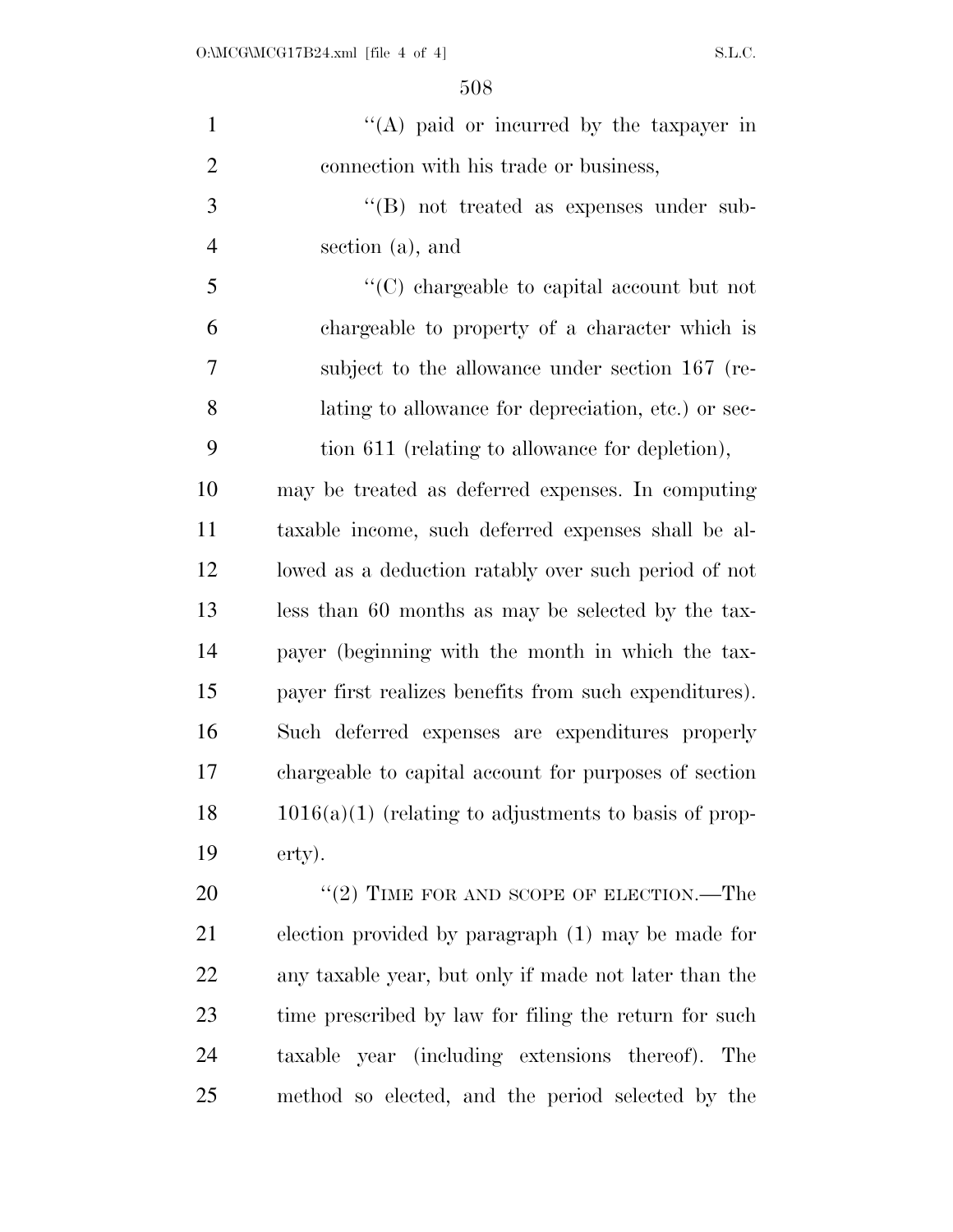O:\MCG\MCG17B24.xml [file 4 of 4] S.L.C.

 taxpayer, shall be adhered to in computing taxable income for the taxable year for which the election is made and for all subsequent taxable years unless, with the approval of the Secretary, a change to a different method (or to a different period) is author- ized with respect to part or all of such expenditures. The election shall not apply to any expenditure paid or incurred during any taxable year before the tax- able year for which the taxpayer makes the election. ''(c) LAND AND OTHER PROPERTY.—This section shall not apply to any expenditure for the acquisition or improvement of land, or for the acquisition or improve- ment of property to be used in connection with the re- search or experimentation and of a character which is sub- ject to the allowance under section 167 (relating to allow- ance for depreciation, etc.) or section 611 (relating to al- lowance for depletion); but for purposes of this section al- lowances under section 167, and allowances under section 611, shall be considered as expenditures.

 ''(d) EXPLORATION EXPENDITURES.—This section shall not apply to any expenditure paid or incurred for the purpose of ascertaining the existence, location, extent, or quality of any deposit of ore or other mineral (including oil and gas).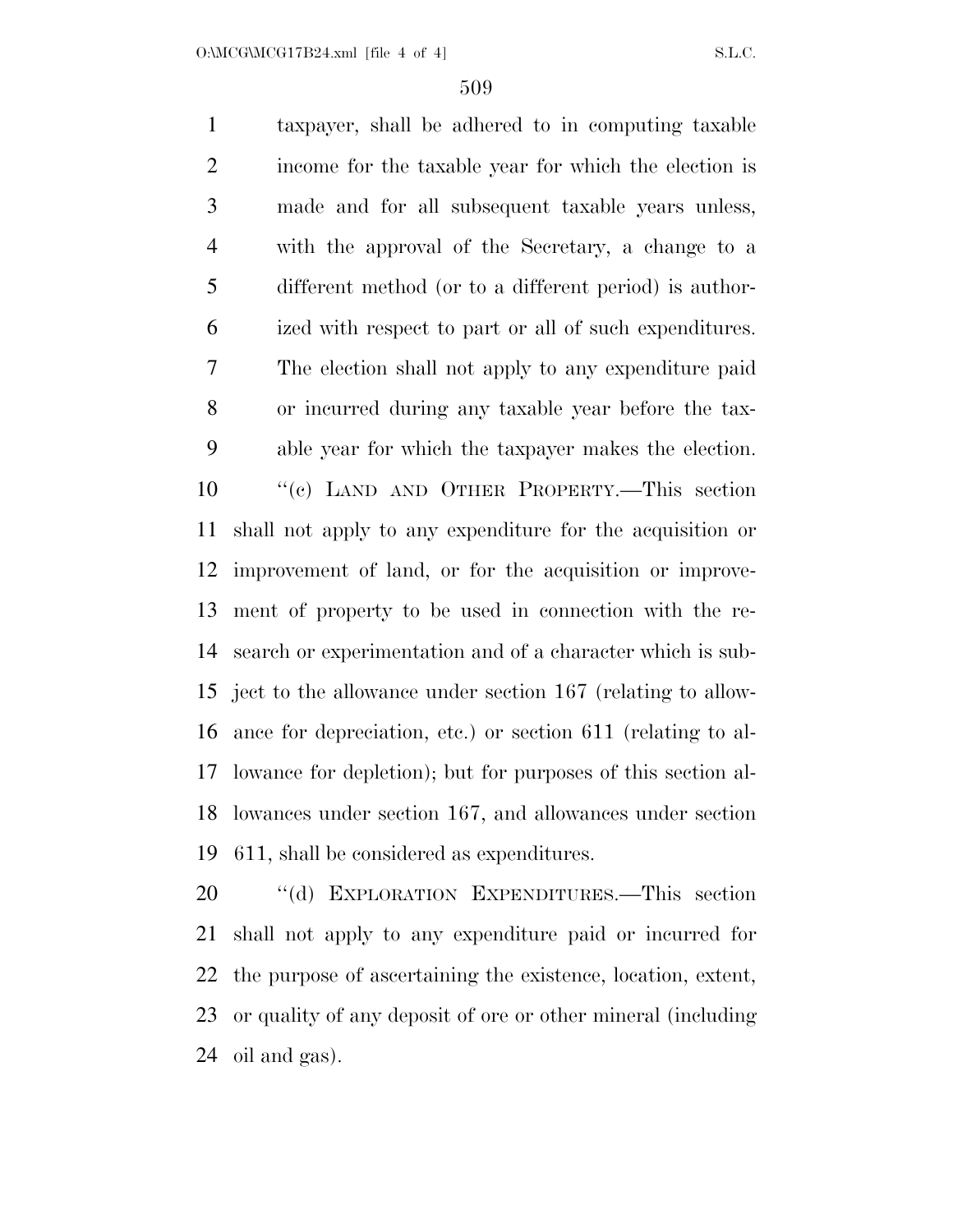''(e) ONLY REASONABLE RESEARCH EXPENDITURES ELIGIBLE.—This section shall apply to a research or ex- perimental expenditure only to the extent that the amount thereof is reasonable under the circumstances. ''(f) CROSS REFERENCES.— ''(1) For adjustments to basis of property for amounts allowed as deductions as deferred expenses 8 under subsection (b), see section  $1016(a)(14)$ .  $(2)$  For election of 10-year amortization of ex- penditures allowable as a deduction under subsection 11 (a), see section  $59(e)$ .". (b) CHANGE IN METHOD OF ACCOUNTING.—The amendments made by subsection (a) shall be treated as a change in method of accounting for purposes of section 481 of the Internal Revenue Code of 1986 and— (1) such change shall be treated as initiated by the taxpayer, (2) such change shall be treated as made with the consent of the Secretary, and (3) such change shall be applied only on a cut- off basis for any research or experimental expendi- tures paid or incurred in taxable years beginning after December 31, 2025, and no adjustments under section 481(a) shall be made. 25 (c) CONFORMING AMENDMENTS.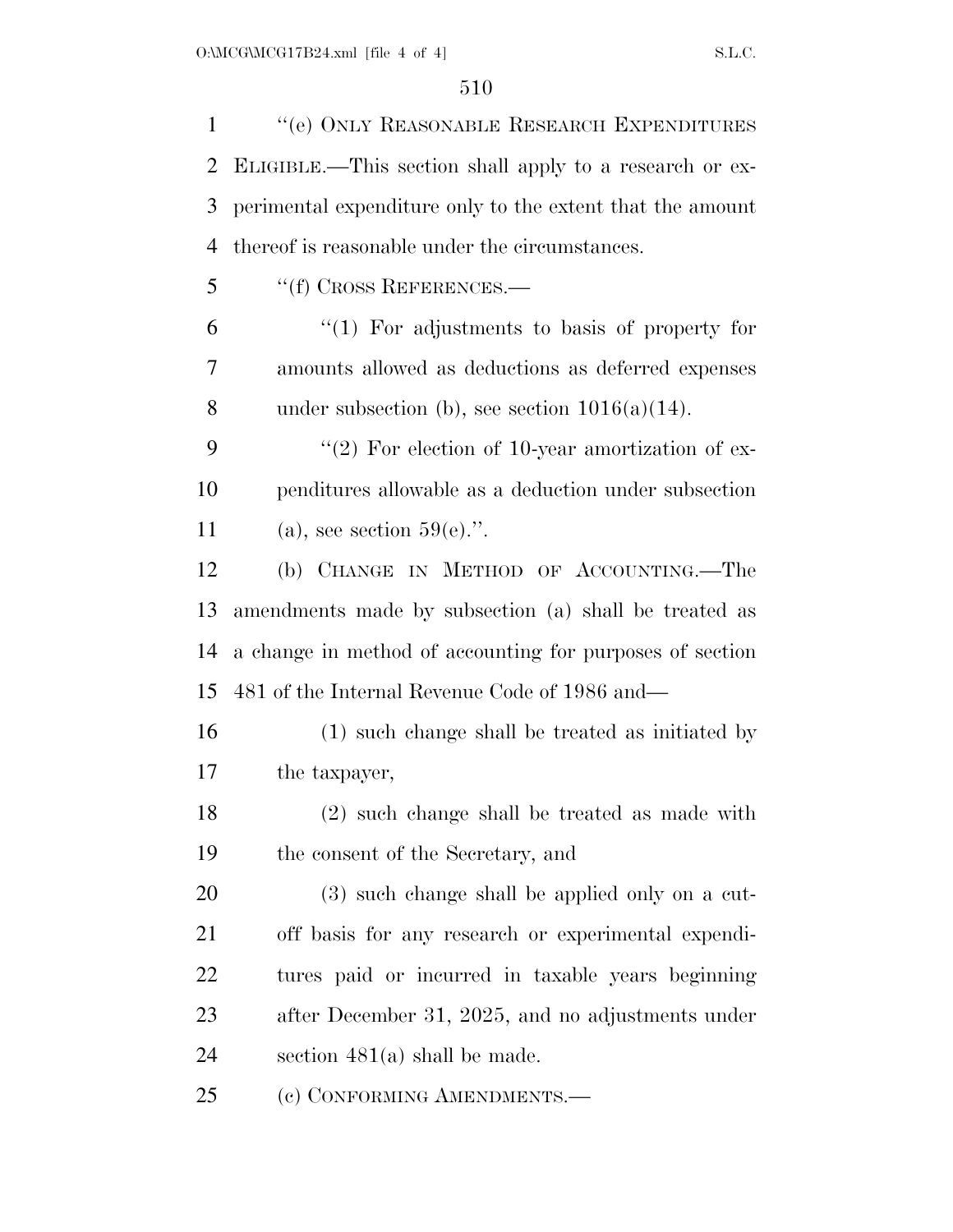| $\mathbf{1}$   | (1) Section $41(d)(1)(A)$ , as amended by section        |
|----------------|----------------------------------------------------------|
| $\overline{2}$ | 13206, is amended by striking "specified research or     |
| 3              | experimental expenditures under section 174" and         |
| $\overline{4}$ | inserting "expenses under section 174".                  |
| 5              | $(2)$ Subsection $(c)$ of section 280C, as amended       |
| 6              | by section $13206$ , is amended—                         |
| 7              | $(A)$ by redesignating paragraphs $(2)$ and              |
| 8              | $(3)$ as paragraphs $(3)$ and $(4)$ , respectively, and  |
| 9              | $(B)$ by striking paragraph $(1)$ and insert-            |
| 10             | ing the following:                                       |
| 11             | "(1) IN GENERAL.—No deduction shall be al-               |
| 12             | lowed for that portion of the qualified research ex-     |
| 13             | penses (as defined in section $41(b)$ ) or basic re-     |
| 14             | search expenses (as defined in section $41(e)(2)$ ) oth- |
| 15             | erwise allowable as a deduction for the taxable year     |
| 16             | which is equal to the amount of the credit deter-        |
| 17             | mined for such taxable year under section $41(a)$ .      |
| 18             | "(2) SIMILAR RULE WHERE TAXPAYER CAP-                    |
| 19             | ITALIZES RATHER THAN DEDUCTS EXPENSES.—If—               |
| 20             | $\lq\lq$ the amount of the credit determined             |
| 21             | for the taxable year under section $41(a)(1)$ , ex-      |
| 22             | ceeds                                                    |
| 23             | $\lq\lq$ the amount allowable as a deduction             |
| 24             | for such taxable year for qualified research ex-         |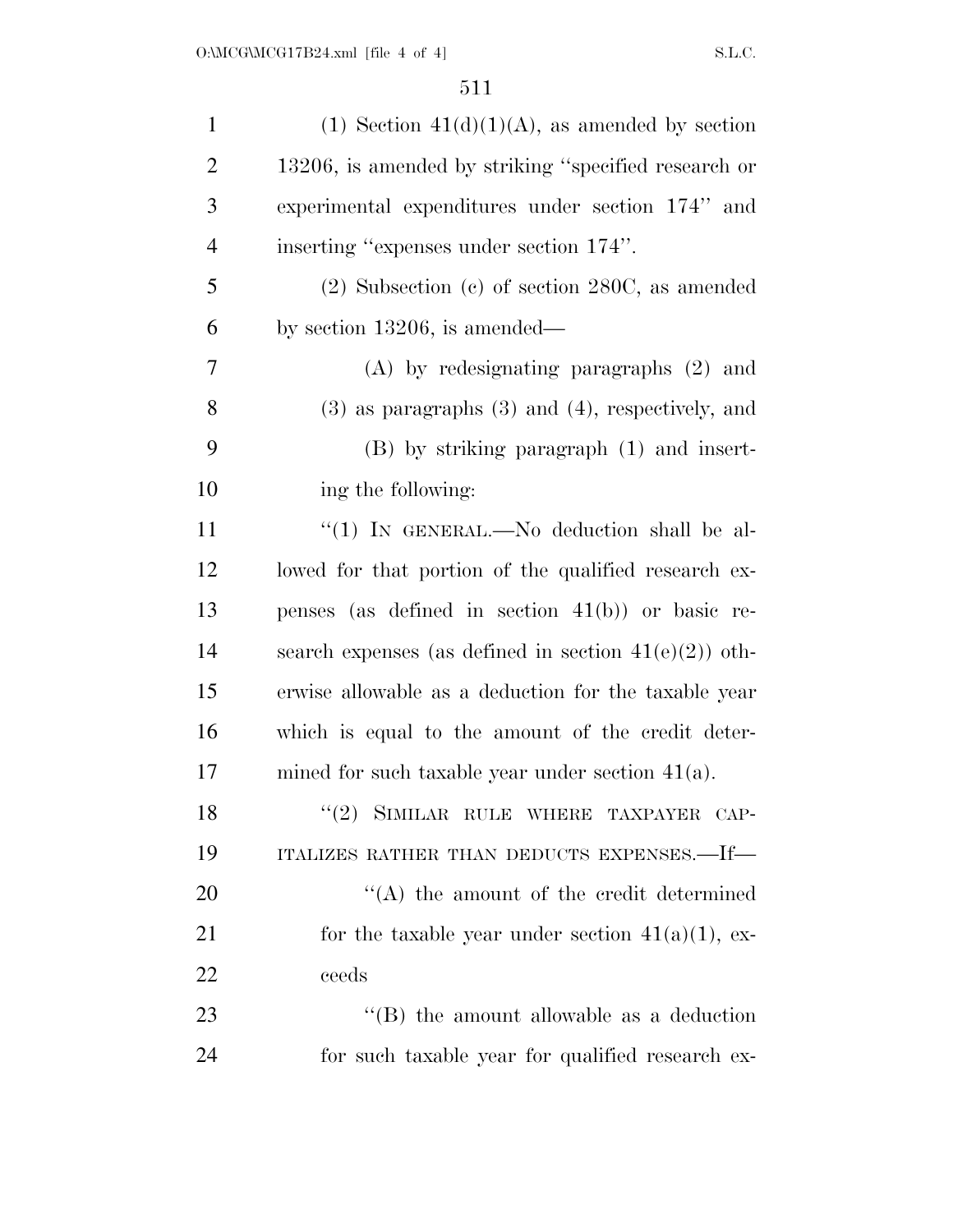| $\mathbf{1}$   | penses or basic research expenses (determined               |
|----------------|-------------------------------------------------------------|
| $\overline{2}$ | without regard to paragraph $(1)$ ),                        |
| 3              | the amount chargeable to capital account for the            |
| $\overline{4}$ | taxable year for such expenses shall be reduced by          |
| 5              | the amount of such excess.", and                            |
| 6              | (C) in paragraph $(3)(A)(i)$ , as redesignated              |
| $\tau$         | by subparagraph (A), by striking "paragraph"                |
| 8              | $(1)$ " and inserting "paragraphs $(1)$ and $(2)$ ".        |
| 9              | (3) The table of sections for part VI of sub-               |
| 10             | chapter B of chapter 1, as amended by section               |
| 11             | 13206, is amended by striking the item related to           |
| 12             | section 174 and inserting the following:                    |
|                | "Sec. 174. Research and experimental expenditures.".        |
| 13             | SEC. 15006. REPORTING.                                      |
| 14             | (a) IN GENERAL.—Subpart B of part III of sub-               |
| 15             | chapter $A$ of chapter 61, as amended by this Act, is       |
|                | 16 amended by adding at the end the following new section:  |
| 17             | "SEC. 6050Z. TRANSACTION AFFECTING REVENUE DEPEND-          |
| 18             | <b>ENT PROPOSALS.</b>                                       |
| 19             | "(a) RESEARCH AND EXPERIMENTAL EXPENDI-                     |
| 20             | TURES.—Any taxpayer who makes research and experi-          |
| 21             | mental expenditures (within the meaning of section 174)     |
| 22             | during a taxable year shall make a return according to      |
| 23             | the forms and regulations prescribed by the Secretary, set- |
| 24             | ting forth the aggregate amount of such expenditures.       |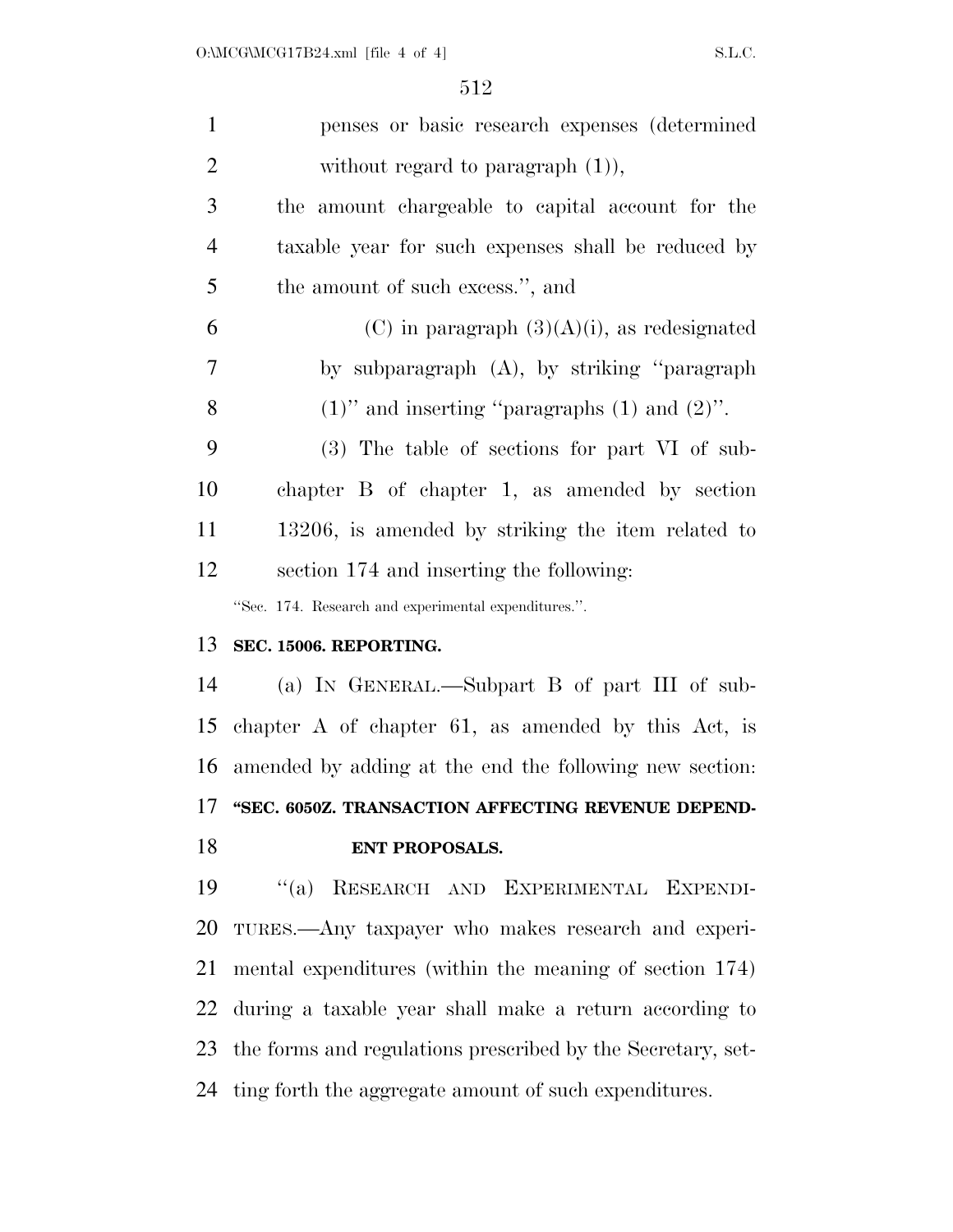| $\mathbf{1}$ | "(b) FOREIGN RELATED PARTY PAYMENTS.—Any                   |
|--------------|------------------------------------------------------------|
| 2            | taxpayer who makes a payment to a foreign person which     |
| 3            | is a related party (as such terms are defined in section   |
| 4            | 59A) of the taxpayer during the taxable year shall make    |
| 5            | a return according to the forms and regulations prescribed |
| 6            | by the Secretary, setting forth—                           |
| 7            | $\cdot$ (1) the amount of such payments by type and        |
| 8            | separately stated, and                                     |
| 9            | $"(2)$ any amount paid which results in a reduc-           |
| 10           | tion of gross receipts to the taxpayer.                    |
| 11           | "(c) FOREIGN-DERIVED INTANGIBLE INCOME.—Any                |
| 12           | taxpayer who has foreign-derived intangible income (as de- |
| 13           | fined in section $250(b)$ for a taxable year shall make a  |
| 14           | return according to the forms and regulations prescribed   |
| 15           | by the Secretary, setting forth—                           |
| 16           | $\cdot$ (1) the aggregate amount of such income,           |
| 17           | $\lq(2)$ the amount of foreign-derived deduction el-       |
| 18           | igible income (as defined in section $250(b)(4)$ ), and    |
| 19           | $(3)$ a certification that any income described            |
| 20           | in paragraph $(2)$ does not relate to the sale of prod-    |
| 21           | ucts for any use, consumption, or disposition within       |
| 22           | the United States.".                                       |
| 23           | (b) PENALTY.—Section $6652$ , as amended by section        |
| 24           | 13603, is amended by adding at the end the following new   |
| 25           | subsection:                                                |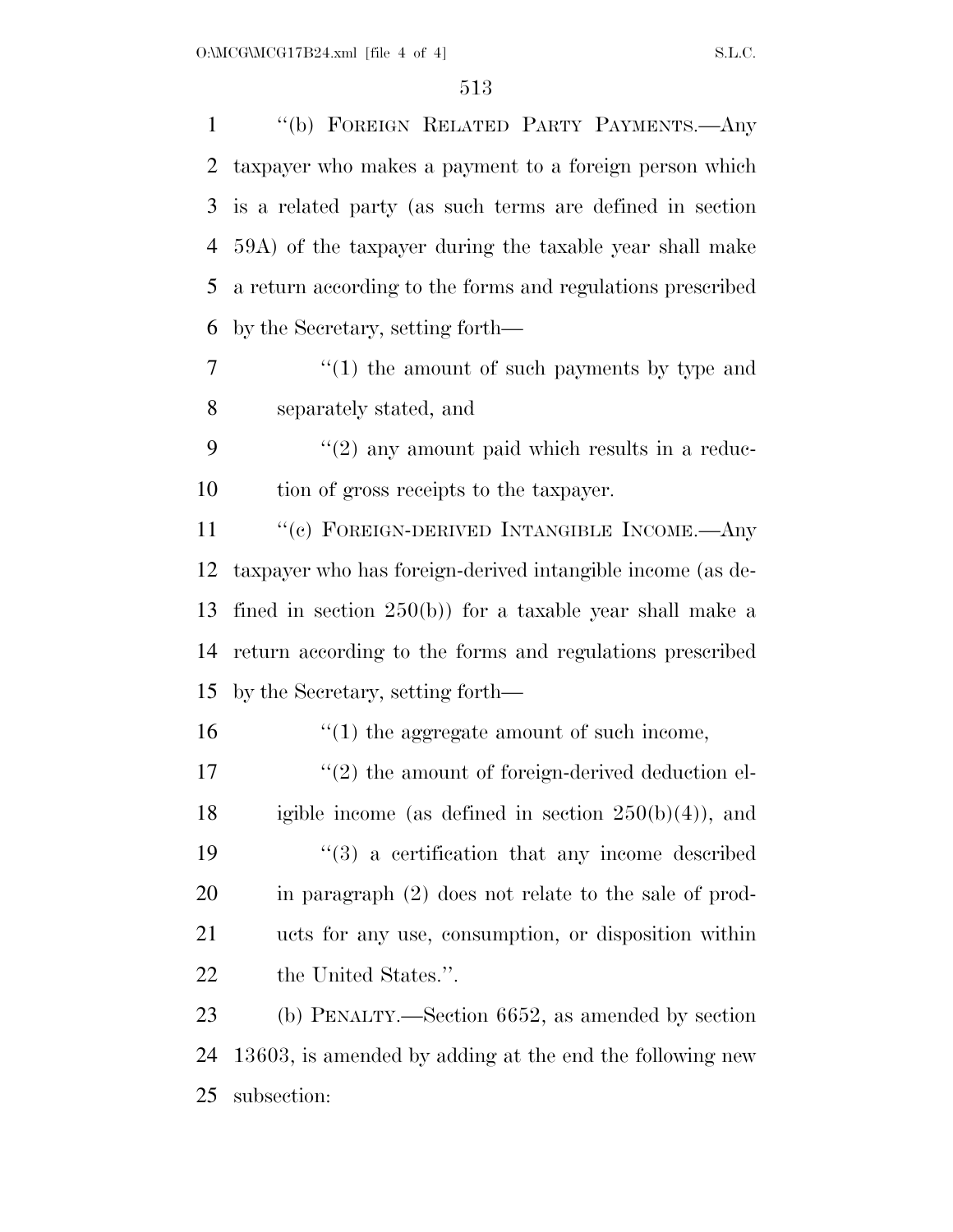1 "(q) FAILURE TO FILE WITH RESPECT TO TRANS- ACTIONS AFFECTING REVENUE DEPENDENT PRO- POSALS.—In the case of any failure to make a return re- quired under section 6050Z containing the information re- quired by such section on the date prescribed therefor (de- termined with regard to any extension of time for filing), unless it is shown that such failure is due to reasonable cause, there shall be paid (on notice and demand by the Secretary and in the same manner as tax) by the person failing to file such return, an amount equal to \$1,000 for each day during which such failure continues, but the total amount imposed under this subsection with respect to any return shall not exceed \$250,000.''.

 (c) EFFECTIVE DATE.—The amendments made by this section shall apply to taxable years beginning after December 31, 2024.

#### **SEC. 15007. EFFECTIVE DATE.**

 (a) IN GENERAL.—The amendments made by this subtitle shall apply to taxable years beginning after De-cember 31, 2025.

 (b) REVENUE REQUIREMENT.—Notwithstanding subsection (a), the amendments made by this subtitle shall not take effect unless—

(1) the excess of—